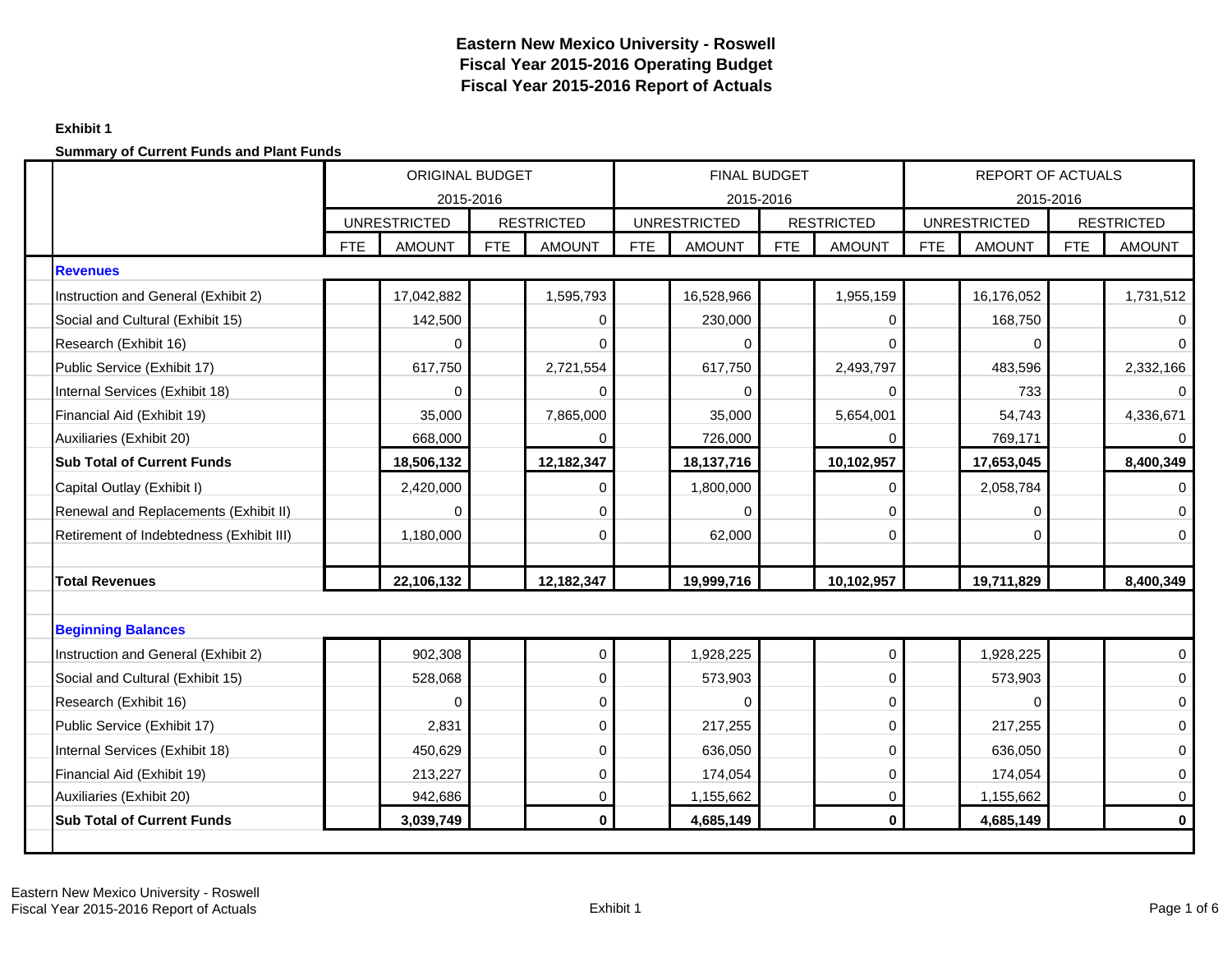## **Exhibit 1**

|                                          | <b>ORIGINAL BUDGET</b><br><b>UNRESTRICTED</b> |               |            |                                    |            | <b>FINAL BUDGET</b> |            |                                    |            | <b>REPORT OF ACTUALS</b>             |            |                   |
|------------------------------------------|-----------------------------------------------|---------------|------------|------------------------------------|------------|---------------------|------------|------------------------------------|------------|--------------------------------------|------------|-------------------|
|                                          |                                               | 2015-2016     |            |                                    |            | <b>UNRESTRICTED</b> | 2015-2016  |                                    |            | 2015-2016                            |            | <b>RESTRICTED</b> |
|                                          | <b>FTE</b>                                    | <b>AMOUNT</b> | <b>FTE</b> | <b>RESTRICTED</b><br><b>AMOUNT</b> | <b>FTE</b> | <b>AMOUNT</b>       | <b>FTE</b> | <b>RESTRICTED</b><br><b>AMOUNT</b> | <b>FTE</b> | <b>UNRESTRICTED</b><br><b>AMOUNT</b> | <b>FTE</b> | <b>AMOUNT</b>     |
| <b>Beginning Balances (Continued)</b>    |                                               |               |            |                                    |            |                     |            |                                    |            |                                      |            |                   |
| Capital Outlay (Exhibit I)               |                                               | 7,374,291     |            | $\pmb{0}$                          |            | 7,368,878           |            | $\mathbf 0$                        |            | 7,368,878                            |            | $\Omega$          |
| Renewal and Replacements (Exhibit II)    |                                               | 2,568,725     |            | $\mathbf 0$                        |            | 2,838,710           |            | $\Omega$                           |            | 2,838,710                            |            | $\Omega$          |
| Retirement of Indebtedness (Exhibit III) |                                               | 3,688,976     |            | $\pmb{0}$                          |            | 3,713,553           |            | $\overline{0}$                     |            | 3,713,553                            |            | $\mathbf 0$       |
|                                          |                                               |               |            |                                    |            |                     |            |                                    |            |                                      |            |                   |
| <b>Total Beginning Balances</b>          |                                               | 16,671,741    |            | $\mathbf 0$                        |            | 18,606,290          |            | $\mathbf{0}$                       |            | 18,606,290                           |            | $\bf{0}$          |
|                                          |                                               |               |            |                                    |            |                     |            |                                    |            |                                      |            |                   |
| <b>Total Available</b>                   |                                               |               |            |                                    |            |                     |            |                                    |            |                                      |            |                   |
| Instruction and General (Exhibit 2)      |                                               | 17,945,190    |            | 1,595,793                          |            | 18,457,191          |            | 1,955,159                          |            | 18,104,277                           |            | 1,731,512         |
| Social and Cultural (Exhibit 15)         | 670,568<br>$\mathbf 0$                        |               |            |                                    | 803,903    |                     | 0          |                                    | 742,653    |                                      |            |                   |
| Research (Exhibit 16)                    |                                               | 0             |            | $\Omega$                           |            | $\Omega$            |            | $\Omega$                           |            | $\Omega$                             |            | $\Omega$          |
| Public Service (Exhibit 17)              |                                               | 620,581       |            | 2,721,554                          |            | 835,005             |            | 2,493,797                          |            | 700,851                              |            | 2,332,166         |
| Internal Services (Exhibit 18)           |                                               | 450,629       |            | $\Omega$                           |            | 636,050             |            | $\Omega$                           |            | 636,783                              |            | $\Omega$          |
| Financial Aid (Exhibit 19)               |                                               | 248,227       |            | 7,865,000                          |            | 209,054             |            | 5,654,001                          |            | 228,797                              |            | 4,336,671         |
| Auxiliaries (Exhibit 20)                 |                                               | 1,610,686     |            | 0                                  |            | 1,881,662           |            | $\Omega$                           |            | 1,924,833                            |            | $\mathbf{0}$      |
| <b>Sub Total of Current Funds</b>        |                                               | 21,545,881    |            | 12,182,347                         |            | 22,822,865          |            | 10,102,957                         |            | 22,338,194                           |            | 8,400,349         |
| Capital Outlay (Exhibit I)               |                                               | 9,794,291     |            | 0                                  |            | 9,168,878           |            | 0                                  |            | 9,427,662                            |            |                   |
| Renewal and Replacements (Exhibit II)    |                                               | 2,568,725     |            | 0                                  |            | 2,838,710           |            | $\mathbf 0$                        |            | 2,838,710                            |            | $\Omega$          |
| Retirement of Indebtedness (Exhibit III) |                                               | 4,868,976     |            | 0                                  |            | 3,775,553           |            | $\mathbf 0$                        |            | 3,713,553                            |            | $\Omega$          |
|                                          |                                               |               |            |                                    |            |                     |            |                                    |            |                                      |            |                   |
| <b>Total Available Balances</b>          |                                               | 38,777,873    |            | 12,182,347                         |            | 38,606,006          |            | 10,102,957                         |            | 38,318,119                           |            | 8,400,349         |
|                                          |                                               |               |            |                                    |            |                     |            |                                    |            |                                      |            |                   |
|                                          |                                               |               |            |                                    |            |                     |            |                                    |            |                                      |            |                   |
|                                          |                                               |               |            |                                    |            |                     |            |                                    |            |                                      |            |                   |
|                                          |                                               |               |            |                                    |            |                     |            |                                    |            |                                      |            |                   |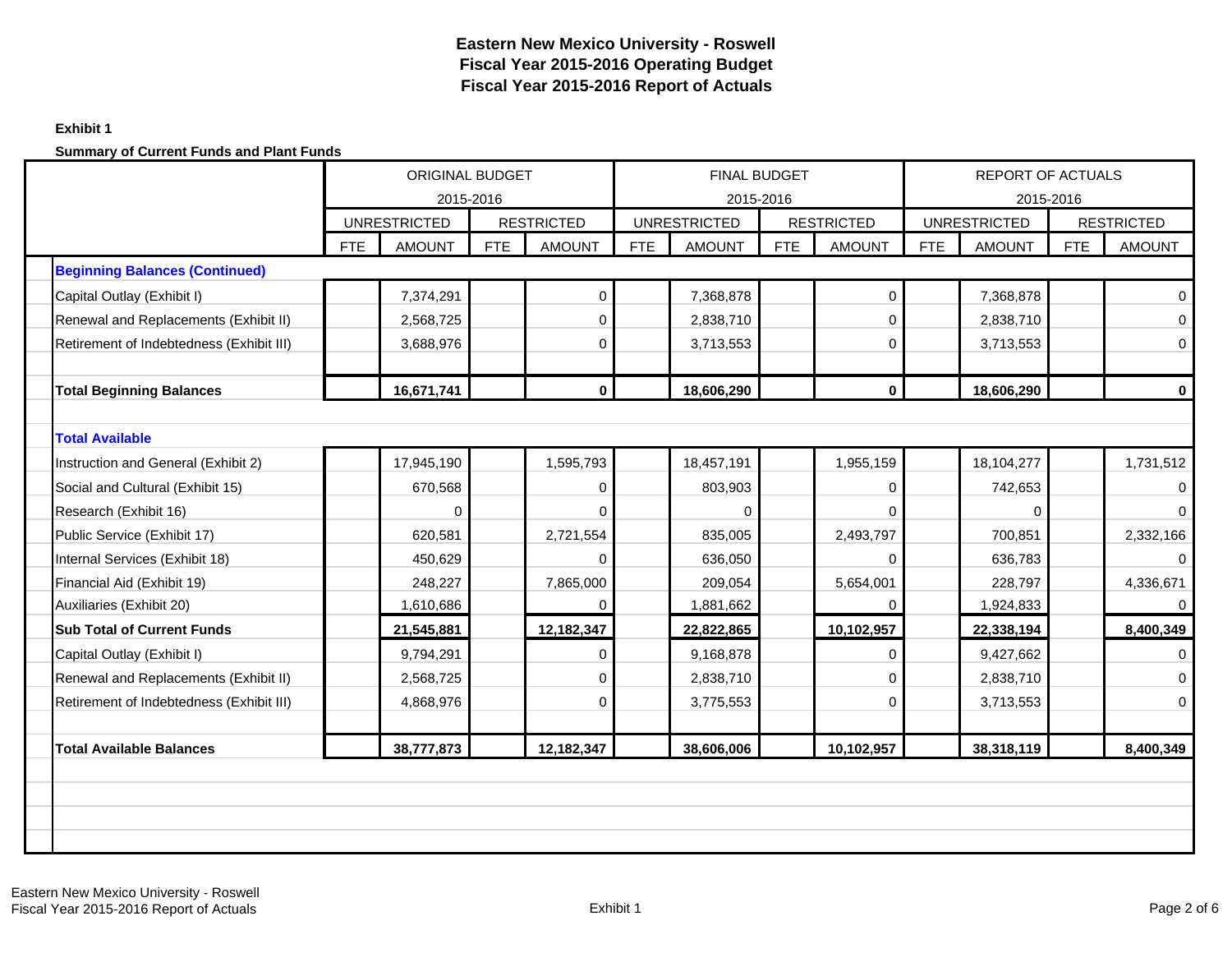## **Exhibit 1**

|                                          | <b>ORIGINAL BUDGET</b><br>2015-2016 |                     |            |                   |            | <b>FINAL BUDGET</b> | 2015-2016  |                   |            | <b>REPORT OF ACTUALS</b><br>2015-2016 |            |                   |
|------------------------------------------|-------------------------------------|---------------------|------------|-------------------|------------|---------------------|------------|-------------------|------------|---------------------------------------|------------|-------------------|
|                                          |                                     | <b>UNRESTRICTED</b> |            | <b>RESTRICTED</b> |            | <b>UNRESTRICTED</b> |            | <b>RESTRICTED</b> |            | <b>UNRESTRICTED</b>                   |            | <b>RESTRICTED</b> |
|                                          | <b>FTE</b>                          | <b>AMOUNT</b>       | <b>FTE</b> | <b>AMOUNT</b>     | <b>FTE</b> | <b>AMOUNT</b>       | <b>FTE</b> | <b>AMOUNT</b>     | <b>FTE</b> | <b>AMOUNT</b>                         | <b>FTE</b> | <b>AMOUNT</b>     |
| <b>Expenditures</b>                      |                                     |                     |            |                   |            |                     |            |                   |            |                                       |            |                   |
| Instruction and General (Exhibit 2)      | 237.63                              | 16,408,014          | 25.25      | 1,595,793         | 230.88     | 16,206,697          | 20.76      | 1,955,159         | 199.35     | 14,729,081                            | 25.12      | 1,731,512         |
| Social and Cultural (Exhibit 15)         | 2.00                                | 160,220             | 0.00       | 0                 | 2.00       | 158,563             | 0.00       | $\mathbf 0$       | 2.50       | 157,109                               | 0.00       |                   |
| Research (Exhibit 16)                    | 0.00                                | $\mathbf 0$         | 0.00       | $\mathbf 0$       | 0.00       | 0                   | 0.00       | $\mathbf 0$       | 0.00       | 0                                     | 0.00       | $\Omega$          |
| Public Service (Exhibit 17)              | 3.65                                | 429,610             | 20.50      | 2,721,554         | 2.65       | 400,571             | 19.75      | 2,493,797         | 3.50       | 444,996                               | 23.02      | 2,332,166         |
| Internal Services (Exhibit 18)           | 10.00                               | 33,416              | 0.00       | $\mathbf 0$       | 10.00      | 38,417              | 0.00       | $\mathbf 0$       | 10.10      | (289, 405)                            | 0.00       | $\mathbf 0$       |
| Financial Aid (Exhibit 19)               | 0.00                                | 200,000             | 0.00       | 7,865,000         | 0.00       | 223,547             | 0.00       | 5,654,001         | 0.00       | 229,755                               | 0.00       | 4,336,671         |
| Auxiliaries (Exhibit 20)                 | 1.49                                | 545,443             | 0.00       | 0                 | 1.49       | 780,000             | 0.00       | 0                 | 0.75       | 699,604                               | 0.00       | $\mathbf 0$       |
| <b>Sub Total of Current Funds</b>        |                                     | 17,776,703          |            | 12,182,347        |            | 17,807,795          |            | 10,102,957        |            | 15,971,139                            |            | 8,400,349         |
| Capital Outlay (Exhibit I)               |                                     | 2,570,000           |            | 0                 |            | 2,000,000           |            | 0                 |            | 1,877,027                             |            | 0                 |
| Renewal and Replacements (Exhibit II)    |                                     | $\Omega$            |            | $\mathbf 0$       |            | 400.000             |            | $\Omega$          |            | 32,651                                |            | 0                 |
| Retirement of Indebtedness (Exhibit III) |                                     | 127,469             |            | $\mathbf 0$       |            | 127,469             |            | $\Omega$          |            | 125,617                               |            | $\Omega$          |
|                                          |                                     |                     |            |                   |            |                     |            |                   |            |                                       |            |                   |
| <b>Total Expenditures</b>                | 254.77                              | 20,474,172          | 45.75      | 12,182,347        | 247.02     | 20,335,264          | 40.51      | 10,102,957        | 216.20     | 18,006,434                            | 48.14      | 8,400,349         |
|                                          |                                     |                     |            |                   |            |                     |            |                   |            |                                       |            |                   |
| <b>Transfers In or (Out)</b>             |                                     |                     |            |                   |            |                     |            |                   |            |                                       |            |                   |
| Instruction and General (Exhibit 2)      |                                     | (641, 504)          |            | $\mathsf 0$       |            | (693, 979)          |            | $\pmb{0}$         |            | (693, 979)                            |            | $\mathbf 0$       |
| Student Social and Cultural (Exhibit 15) |                                     | $\mathbf 0$         |            | 0                 |            | 0                   |            | $\mathbf 0$       |            | 0                                     |            | $\mathbf 0$       |
| Research (Exhibit 16)                    |                                     | 0                   |            | 0                 |            | $\Omega$            |            | $\mathbf 0$       |            | 0                                     |            | $\mathbf 0$       |
| Public Service (Exhibit 17)              |                                     | 0                   |            | 0                 |            | 0                   |            | $\Omega$          |            | 0                                     |            | 0                 |
| Internal Service (Exhibit 18)            |                                     | 0                   |            | 0                 |            | $\Omega$            |            | $\mathbf 0$       |            | $\Omega$                              |            | $\mathbf 0$       |
| Student Aid (Exhibit 19)                 |                                     | 171,072             |            | 0                 |            | 171,072             |            | $\mathbf 0$       |            | 171,072                               |            | 0                 |
| Auxiliaries (Exhibit 20)                 |                                     | 0                   |            | 0                 |            | 0                   |            | $\mathbf 0$       |            | $\Omega$                              |            | $\mathbf 0$       |
| <b>Sub Total of Transfers</b>            |                                     | (470, 432)          |            | $\mathbf{0}$      |            | (522, 907)          |            | $\bf{0}$          |            | (522, 907)                            |            | $\bf{0}$          |
|                                          |                                     |                     |            |                   |            |                     |            |                   |            |                                       |            |                   |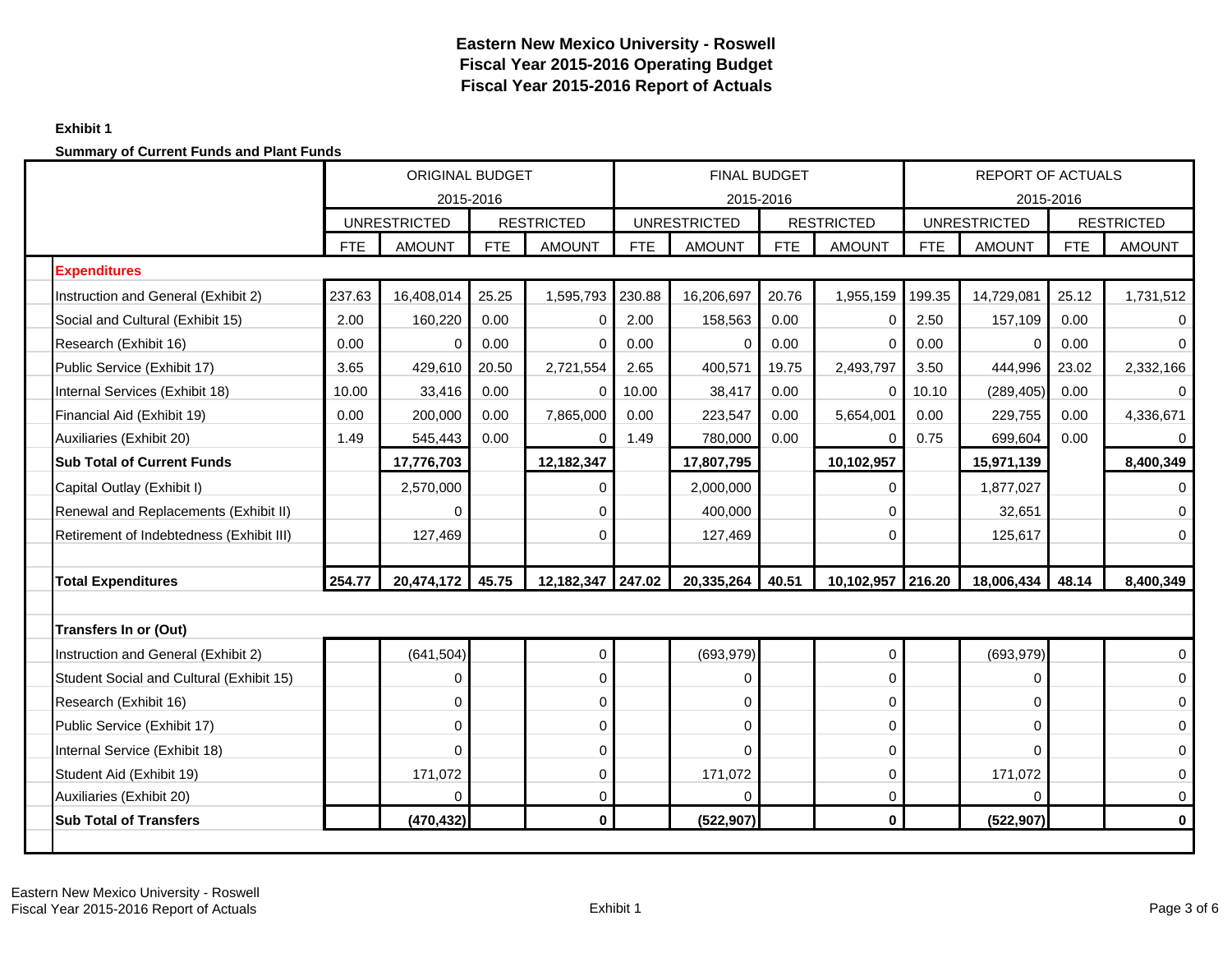## **Exhibit 1**

|                                          |            | <b>ORIGINAL BUDGET</b> |      |                   |            | <b>FINAL BUDGET</b> |            |                   |            | REPORT OF ACTUALS   |            |                   |
|------------------------------------------|------------|------------------------|------|-------------------|------------|---------------------|------------|-------------------|------------|---------------------|------------|-------------------|
|                                          |            | 2015-2016              |      |                   |            | 2015-2016           |            |                   |            | 2015-2016           |            |                   |
|                                          |            | <b>UNRESTRICTED</b>    |      | <b>RESTRICTED</b> |            | <b>UNRESTRICTED</b> |            | <b>RESTRICTED</b> |            | <b>UNRESTRICTED</b> |            | <b>RESTRICTED</b> |
|                                          | <b>FTE</b> | <b>AMOUNT</b>          | FTE  | <b>AMOUNT</b>     | <b>FTE</b> | <b>AMOUNT</b>       | <b>FTE</b> | <b>AMOUNT</b>     | <b>FTE</b> | <b>AMOUNT</b>       | <b>FTE</b> | <b>AMOUNT</b>     |
| <b>Transfers (Continued)</b>             |            |                        |      |                   |            |                     |            |                   |            |                     |            |                   |
| Capital Outlay (Exhibit I)               |            | $\mathbf 0$            |      | $\pmb{0}$         |            | $\Omega$            |            | $\mathbf 0$       |            | 0                   |            | $\Omega$          |
| Renewal and Replacements (Exhibit II)    |            | 470,432                |      | $\mathbf 0$       |            | 470,432             |            | 0                 |            | 470,432             |            | $\Omega$          |
| Retirement of Indebtedness (Exhibit III) |            | 0                      |      | 0                 |            | $\Omega$            |            | $\mathbf 0$       |            | 0                   |            | $\mathbf 0$       |
| Non-Budgetary, Endowment, Other          |            | $\mathbf 0$            |      | $\boldsymbol{0}$  |            | 52,475              |            | $\mathbf 0$       |            | 52,475              |            | $\mathbf 0$       |
| <b>Total Transfers</b>                   |            | $\bf{0}$               |      | $\bf{0}$          |            | $\mathbf{0}$        |            | $\bf{0}$          |            | $\bf{0}$            |            | $\bf{0}$          |
|                                          |            |                        |      |                   |            |                     |            |                   |            |                     |            |                   |
| <b>Ending Balances</b>                   |            | $\mathbf 0$<br>895,672 |      |                   |            |                     |            |                   |            |                     |            |                   |
| Instruction and General (Exhibit 2)      |            |                        |      |                   |            | 1,556,515           |            | $\mathbf 0$       |            | 2,681,217           |            | (0)               |
| Social and Cultural (Exhibit 15)         |            | 510,348                |      | 0                 |            | 645,340             |            | $\Omega$          |            | 585,544             |            | $\mathbf 0$       |
| Research (Exhibit 16)                    |            | 0                      |      | 0                 |            | $\mathbf 0$         |            | 0                 |            | 0                   |            | $\mathbf 0$       |
| Public Service (Exhibit 17)              |            | 190,971                |      | 0                 |            | 434,434             |            | 0                 |            | 255,855             |            | $\boldsymbol{0}$  |
| Internal Services (Exhibit 18)           |            | 417,213                |      | $\boldsymbol{0}$  |            | 597,633             |            | $\Omega$          |            | 926,188             |            | $\mathbf 0$       |
| Financial Aid (Exhibit 19)               |            | 219,299                |      | $\mathbf 0$       |            | 156,579             |            | $\Omega$          |            | 170,114             |            | $\mathbf 0$       |
| Auxiliaries (Exhibit 20)                 |            | 1,065,243              |      | $\boldsymbol{0}$  |            | 1,101,662           |            | $\mathbf 0$       |            | 1,225,229           |            | $\mathbf 0$       |
| <b>Sub Total of Current Funds</b>        | 0.00       | 3,298,746              | 0.00 | $\pmb{0}$         | 0.00       | 4,492,163           | 0.00       | $\mathbf 0$       | 0.00       | 5,844,148           | 0.00       | (0)               |
| Capital Outlay (Exhibit I)               |            | 7,224,291              |      | $\mathbf 0$       |            | 7,168,878           |            | $\Omega$          |            | 7,550,635           |            | $\mathbf 0$       |
| Renewal and Replacements (Exhibit II)    |            | 3,039,157              |      | $\mathbf 0$       |            | 2,909,142           |            | $\Omega$          |            | 3,276,491           |            | $\mathbf 0$       |
| Retirement of Indebtedness (Exhibit III) |            | 4,741,507              |      | $\boldsymbol{0}$  |            | 3,648,084           |            | $\Omega$          |            | 3,587,936           |            | $\mathbf 0$       |
| Non-Budgetary, Endowment, Other          |            | $\mathbf 0$            |      | $\boldsymbol{0}$  |            | 52,475              |            | $\Omega$          |            | 52,475              |            | $\mathbf 0$       |
| <b>Total Ending Balances</b>             | 0.00       | 18,303,701             | 0.00 | $\bf{0}$          | 0.00       | 18,270,742          | 0.00       | $\mathbf{0}$      | 0.00       | 20,311,685          | 0.00       | (0)               |
|                                          |            |                        |      |                   |            |                     |            |                   |            |                     |            |                   |
| <b>Total Expenditures, Transfers</b>     |            |                        |      |                   |            |                     |            |                   |            |                     |            |                   |
| and Balances                             | 0.00       | 38,777,873             | 0.00 | 12,182,347        | 0.00       | 38,606,006          | 0.00       | 10,102,957        | 0.00       | 38,318,119          | 0.00       | 8,400,349         |
|                                          |            |                        |      |                   |            |                     |            |                   |            |                     |            |                   |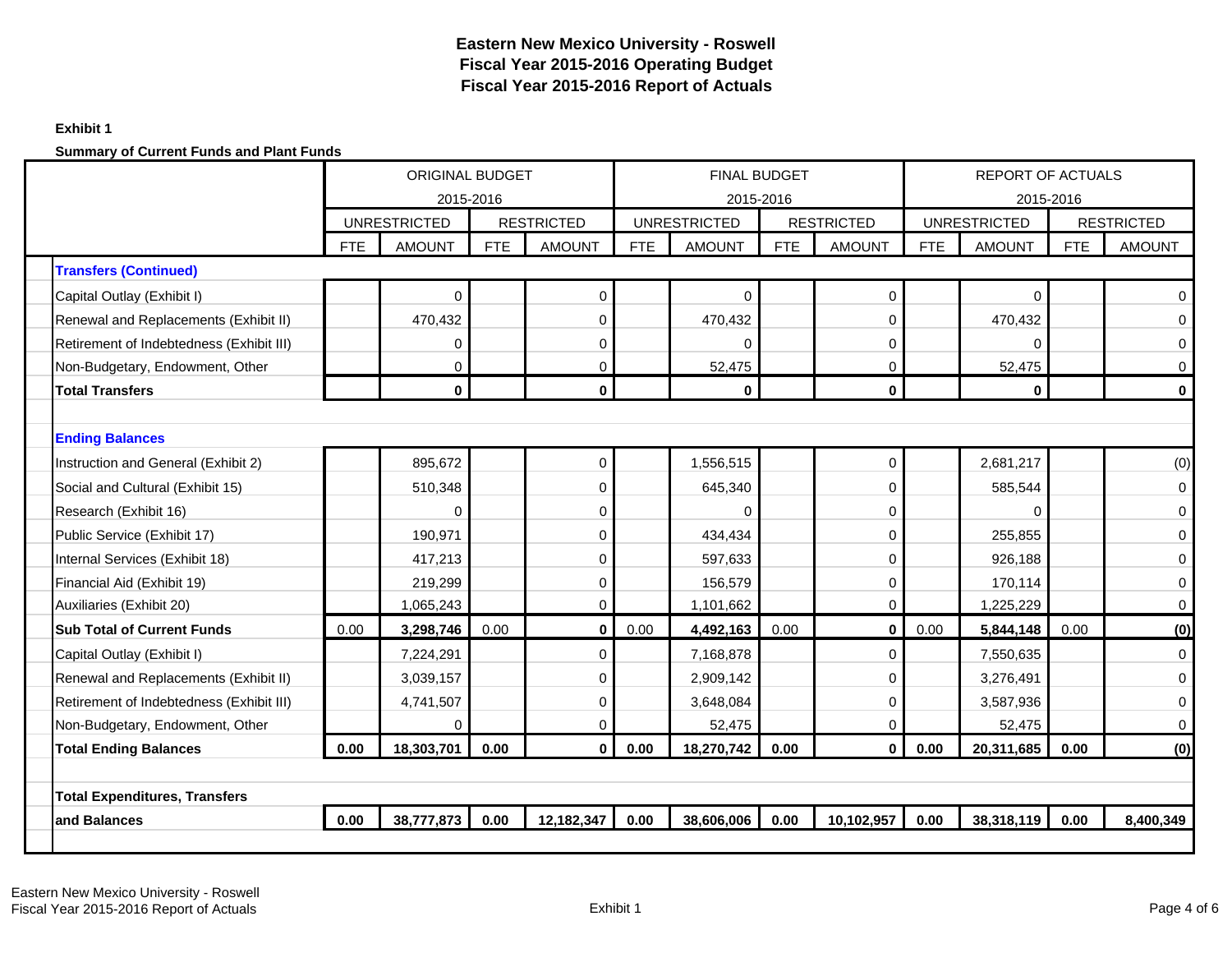### **Detail of Transfers**

|                                 | ORIGINAL BUDGET<br>2015-2016<br><b>UNRESTRICTED</b> |                |            |                   |            | FINAL BUDGET<br>2015-2016 |            |                   |            | REPORT OF ACTUALS<br>2015-2016 |            |                   |
|---------------------------------|-----------------------------------------------------|----------------|------------|-------------------|------------|---------------------------|------------|-------------------|------------|--------------------------------|------------|-------------------|
|                                 |                                                     |                |            | <b>RESTRICTED</b> |            | <b>UNRESTRICTED</b>       |            | <b>RESTRICTED</b> |            | <b>UNRESTRICTED</b>            |            | <b>RESTRICTED</b> |
|                                 | <b>FTE</b>                                          | <b>AMOUNT</b>  | <b>FTE</b> | <b>AMOUNT</b>     | <b>FTE</b> | <b>AMOUNT</b>             | <b>FTE</b> | <b>AMOUNT</b>     | <b>FTE</b> | <b>AMOUNT</b>                  | <b>FTE</b> | <b>AMOUNT</b>     |
| Section A - I&G In or (Out)     |                                                     |                |            |                   |            |                           |            |                   |            |                                |            |                   |
| <b>Mandatory Transfers</b>      |                                                     |                |            |                   |            |                           |            |                   |            |                                |            |                   |
| Retirement of Indebtedness      |                                                     | 0              |            |                   |            | 0                         |            |                   |            | 0                              |            |                   |
| <b>Student Loan Matching</b>    |                                                     | $\overline{0}$ |            |                   |            | $\overline{0}$            |            |                   |            | $\mathbf 0$                    |            |                   |
|                                 |                                                     |                |            |                   |            |                           |            |                   |            |                                |            |                   |
| <b>Required Transfers</b>       |                                                     |                |            |                   |            |                           |            |                   |            |                                |            |                   |
| State 3% Scholarship            |                                                     | (129, 772)     |            |                   |            | (129, 772)                |            |                   |            | (129, 772)                     |            |                   |
| Building Renewals & Replacement |                                                     | (470, 432)     |            |                   |            | (470, 432)                |            |                   |            | (470, 432)                     |            |                   |
| Equipment Renewal & Replacement |                                                     | 0              |            |                   |            | 0                         |            |                   |            | 0                              |            |                   |
| <b>Capital Outlay</b>           |                                                     | 0              |            |                   |            | 0                         |            |                   |            | 0                              |            |                   |
| Plant Equipment                 |                                                     | 0              |            |                   |            | 0                         |            |                   |            | 0                              |            |                   |
|                                 |                                                     |                |            |                   |            |                           |            |                   |            |                                |            |                   |
| <b>Non Mandatory Transfers</b>  |                                                     |                |            |                   |            |                           |            |                   |            |                                |            |                   |
| Research                        |                                                     | 0              |            |                   |            | 0                         |            |                   |            | 0                              |            |                   |
| <b>Public Service</b>           |                                                     | 0              |            |                   |            | 0                         |            |                   |            | 0                              |            |                   |
| <b>Internal Services</b>        |                                                     | $\mathbf 0$    |            |                   |            | 0                         |            |                   |            | $\Omega$                       |            |                   |
| <b>Financial Aid</b>            |                                                     | (41,300)       |            |                   |            | (41,300)                  |            |                   |            | (41, 300)                      |            |                   |
| <b>Auxiliaries</b>              |                                                     | 0              |            |                   |            | 0                         |            |                   |            | 0                              |            |                   |
| Renewals and Replacement        |                                                     | $\overline{0}$ |            |                   |            | 0                         |            |                   |            | $\mathbf 0$                    |            |                   |
| <b>Capital Outlay</b>           |                                                     | 0              |            |                   |            | $\overline{0}$            |            |                   |            | $\mathbf 0$                    |            |                   |
| <b>Endowment Funds</b>          |                                                     | 0              |            |                   |            | (52, 475)                 |            |                   |            | (52, 475)                      |            |                   |
| <b>Total from I&amp;G</b>       |                                                     | (641, 504)     |            |                   |            | (693, 979)                |            |                   |            | (693, 979)                     |            |                   |
|                                 |                                                     |                |            |                   |            |                           |            |                   |            |                                |            |                   |
|                                 |                                                     |                |            |                   |            |                           |            |                   |            |                                |            |                   |
|                                 |                                                     |                |            |                   |            |                           |            |                   |            |                                |            |                   |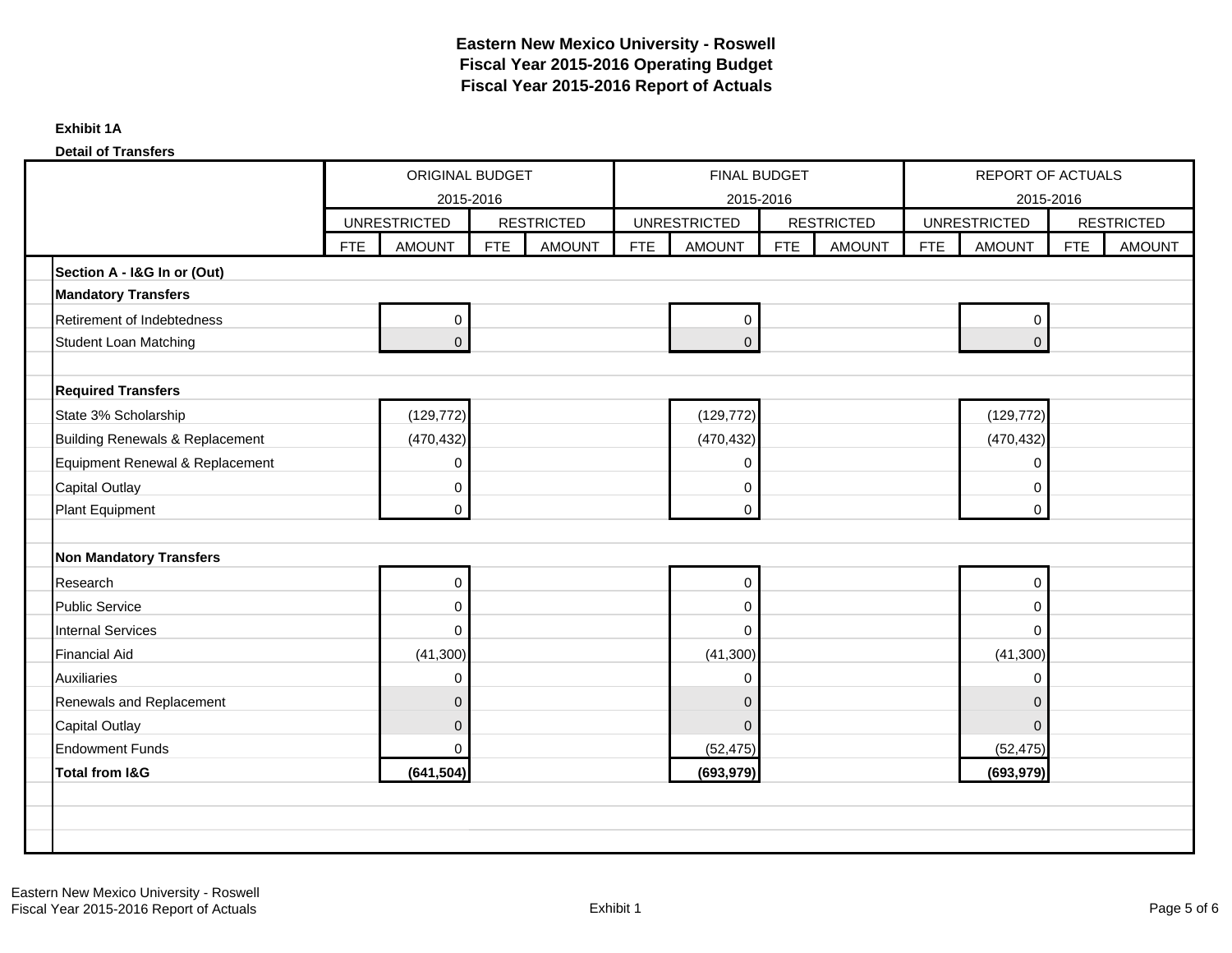### **Detail of Transfers**

|                            |            | <b>ORIGINAL BUDGET</b><br>2015-2016 |            |                   |            | FINAL BUDGET<br>2015-2016 |     |                   |            | REPORT OF ACTUALS<br>2015-2016 |            |                   |
|----------------------------|------------|-------------------------------------|------------|-------------------|------------|---------------------------|-----|-------------------|------------|--------------------------------|------------|-------------------|
|                            |            | <b>UNRESTRICTED</b>                 |            | <b>RESTRICTED</b> |            | <b>UNRESTRICTED</b>       |     | <b>RESTRICTED</b> |            | <b>UNRESTRICTED</b>            |            | <b>RESTRICTED</b> |
|                            | <b>FTE</b> | <b>AMOUNT</b>                       | <b>FTE</b> | <b>AMOUNT</b>     | <b>FTE</b> | <b>AMOUNT</b>             | FTE | <b>AMOUNT</b>     | <b>FTE</b> | <b>AMOUNT</b>                  | <b>FTE</b> | <b>AMOUNT</b>     |
| <b>Section B</b>           |            |                                     |            |                   |            |                           |     |                   |            |                                |            |                   |
| Net Transfers In or (Out)  |            |                                     |            |                   |            |                           |     |                   |            |                                |            |                   |
| Instruction & General      |            | (641, 504)                          |            |                   |            | (693, 979)                |     |                   |            | (693, 979)                     |            |                   |
| Research                   |            | 0                                   |            |                   |            | 0                         |     |                   |            | 0                              |            |                   |
| <b>Public Services</b>     |            | 0                                   |            |                   |            | 0                         |     |                   |            | 0                              |            |                   |
| <b>Internal Services</b>   |            | 0                                   |            |                   |            | $\mathbf 0$               |     |                   |            | $\mathbf 0$                    |            |                   |
| <b>Financial Aid</b>       |            | 171,072                             |            |                   |            | 171,072                   |     |                   |            | 171,072                        |            |                   |
| <b>Auxiliaries</b>         |            | $\mathbf 0$                         |            |                   |            | $\mathbf 0$               |     |                   |            | $\mathbf 0$                    |            |                   |
|                            |            |                                     |            |                   |            |                           |     |                   |            |                                |            |                   |
| Net Transfers In or (Out)  |            |                                     |            |                   |            |                           |     |                   |            |                                |            |                   |
| <b>Current Funds</b>       |            | $\boldsymbol{0}$                    |            |                   |            | $\pmb{0}$                 |     |                   |            | $\mathsf{O}\xspace$            |            |                   |
| <b>Capital Outlay</b>      |            | $\mathbf 0$                         |            |                   |            | 0                         |     |                   |            | 0                              |            |                   |
| Plant Equipment            |            | $\mathbf 0$                         |            |                   |            | $\mathbf 0$               |     |                   |            | $\mathbf 0$                    |            |                   |
| Renewals and Replacement   |            | 470,432                             |            |                   |            | 470,432                   |     |                   |            | 470,432                        |            |                   |
| Retirement of Indebtedness |            | 0                                   |            |                   |            | 0                         |     |                   |            | $\pmb{0}$                      |            |                   |
| Loan Funds                 |            | 0                                   |            |                   |            | $\mathbf 0$               |     |                   |            | $\mathbf{0}$                   |            |                   |
| <b>Endowment Funds</b>     |            | 0                                   |            |                   |            | 52,475                    |     |                   |            | 52,475                         |            |                   |
|                            |            |                                     |            |                   |            |                           |     |                   |            |                                |            |                   |
|                            |            | $\mathbf 0$                         |            |                   |            | $\mathbf{0}$              |     |                   |            | $\mathbf 0$                    |            |                   |
|                            |            |                                     |            |                   |            |                           |     |                   |            |                                |            |                   |
|                            |            |                                     |            |                   |            |                           |     |                   |            |                                |            |                   |
|                            |            |                                     |            |                   |            |                           |     |                   |            |                                |            |                   |
|                            |            |                                     |            |                   |            |                           |     |                   |            |                                |            |                   |
|                            |            |                                     |            |                   |            |                           |     |                   |            |                                |            |                   |
|                            |            |                                     |            |                   |            |                           |     |                   |            |                                |            |                   |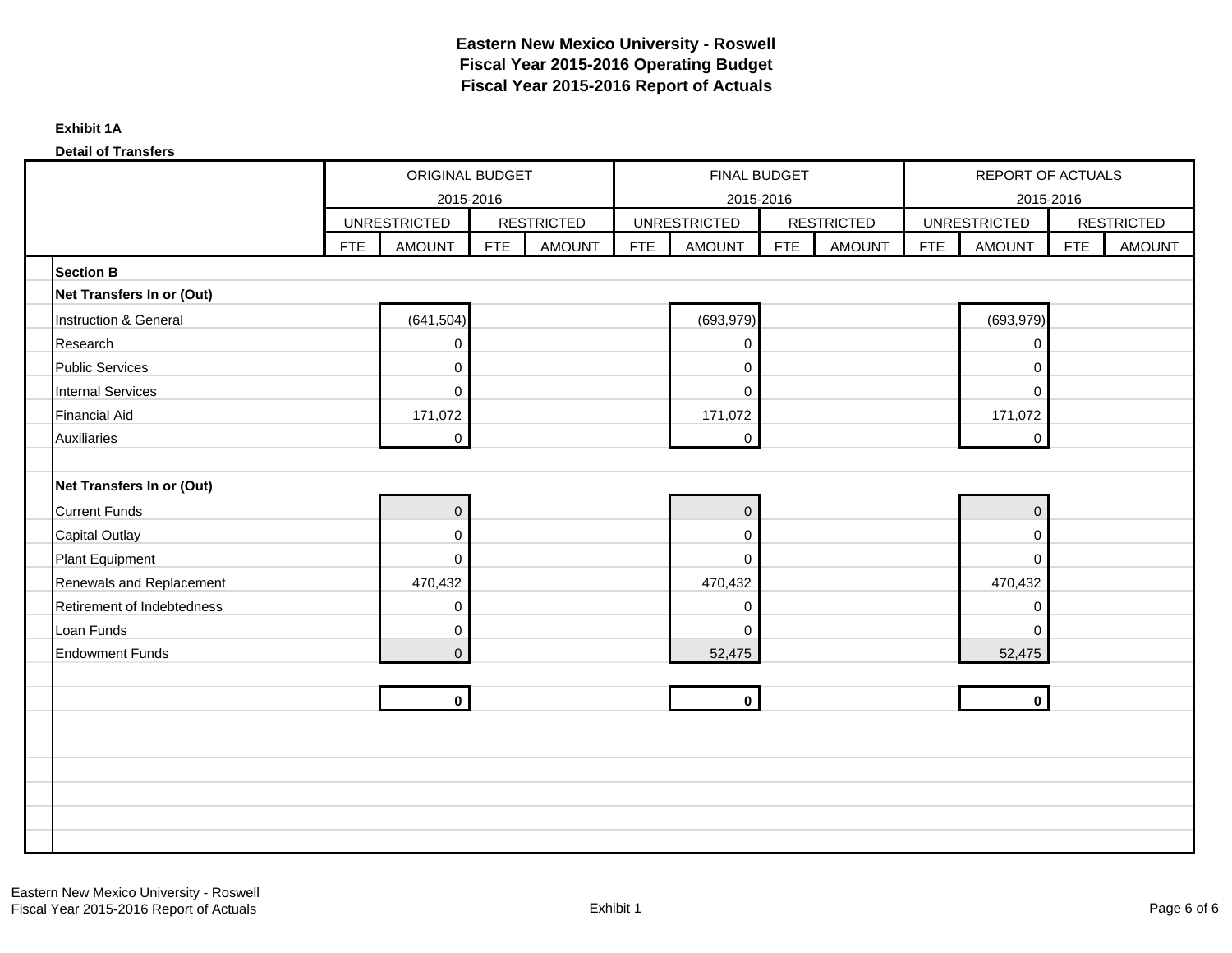## **Exhibit 2**

**Summary of Instructional and General**

|                                                     | <b>ORIGINAL BUDGET</b> |                     |            |                   |            |                     | <b>FINAL BUDGET</b> |                   |            | <b>REPORT OF ACTUALS</b> |            |                   |
|-----------------------------------------------------|------------------------|---------------------|------------|-------------------|------------|---------------------|---------------------|-------------------|------------|--------------------------|------------|-------------------|
|                                                     |                        | 2015-2016           |            |                   |            |                     | 2015-2016           |                   |            |                          | 2015-2016  |                   |
|                                                     |                        | <b>UNRESTRICTED</b> |            | <b>RESTRICTED</b> |            | <b>UNRESTRICTED</b> |                     | <b>RESTRICTED</b> |            | <b>UNRESTRICTED</b>      |            | <b>RESTRICTED</b> |
|                                                     | <b>FTE</b>             | <b>AMOUNT</b>       | <b>FTE</b> | <b>AMOUNT</b>     | <b>FTE</b> | <b>AMOUNT</b>       | <b>FTE</b>          | <b>AMOUNT</b>     | <b>FTE</b> | <b>AMOUNT</b>            | <b>FTE</b> | <b>AMOUNT</b>     |
| <b>Revenues</b>                                     |                        |                     |            |                   |            |                     |                     |                   |            |                          |            |                   |
| Tuition and Fees (Exhibit 3)                        |                        | 3,508,482           |            | $\mathbf 0$       |            | 3,108,482           |                     | 0                 |            | 2,931,794                |            | $\mathbf 0$       |
| Federal Appropriations (Exhibit 4)                  |                        | 0                   |            | 0                 |            | $\Omega$            |                     | 0                 |            | $\mathbf 0$              |            | $\mathbf 0$       |
| State Appropriations (Exhibit 4)                    |                        | 12,238,500          |            | $\Omega$          |            | 12,165,200          |                     | $\Omega$          |            | 11,991,008               |            | 0                 |
| Local Appropriations (Exhibit 4)                    |                        | 1,050,000           |            | $\mathbf 0$       |            | 1,050,000           |                     | $\Omega$          |            | 1,060,000                |            | $\mathbf 0$       |
| Federal Grants and Contracts (Exhibit 5)            |                        | 0                   |            | 1,186,072         |            | 0                   |                     | 1,633,488         |            | $\mathbf 0$              |            | 1,412,968         |
| State Grants and Contracts (Exhibit 5)              |                        | 0                   |            | 409,721           |            | 0                   |                     | 321,671           |            | $\mathbf 0$              |            | 318,544           |
| Local Grants and Contracts (Exhibit 5)              |                        | 0                   |            | 0                 |            | 0                   |                     | 0                 |            | $\Omega$                 |            | 0                 |
| Private Gifts (Exhibit 6)                           |                        | 0                   |            | 0                 |            | 0                   |                     | 0                 |            | $\mathbf 0$              |            | $\mathbf 0$       |
| Endowments, Land, and Permanent Fund<br>(Exhibit 7) |                        | 0                   |            | $\mathbf 0$       |            | 0                   |                     | 0                 |            | $\mathbf 0$              |            | 0                 |
| Sales and Services (Exhibit 8)                      |                        | 0                   |            | 0                 |            | 0                   |                     | 0                 |            | $\Omega$                 |            | 0                 |
| Other Sources (Exhibit 9)                           |                        | 245,900             |            | $\Omega$          |            | 205,284             |                     | $\Omega$          |            | 193,250                  |            | $\Omega$          |
| <b>Total Revenues</b>                               |                        | 17,042,882          |            | 1,595,793         |            | 16,528,966          |                     | 1,955,159         |            | 16,176,052               |            | 1,731,512         |
|                                                     |                        |                     |            |                   |            |                     |                     |                   |            |                          |            |                   |
| <b>Beginning Balances</b>                           |                        | 902,308             |            | $\bf{0}$          |            | 1,928,225           |                     | $\bf{0}$          |            | 1,928,225                |            | $\bf{0}$          |
|                                                     |                        |                     |            |                   |            |                     |                     |                   |            |                          |            |                   |
| <b>Total Available</b>                              |                        | 17,945,190          |            | 1,595,793         |            | 18,457,191          |                     | 1,955,159         |            | 18,104,277               |            | 1,731,512         |
|                                                     |                        |                     |            |                   |            |                     |                     |                   |            |                          |            |                   |
| <b>Expenditures</b>                                 |                        |                     |            |                   |            |                     |                     |                   |            |                          |            |                   |
| Instruction and General (Exhibit 10)                | 146.60                 | 8,233,319           | 25.25      | 1,595,793         | 141.35     | 8,099,142           | 20.76               | 1,955,159         | 104.62     | 6,526,591                | 25.12      | 1,731,512         |
| Instructional Support (Exhibit 11)                  | 8.50                   | 677,637             | 0.00       | 0                 | 7.15       | 618,187             | 0.00                | 0                 | 6.90       | 620,618                  | 0.00       | $\mathbf 0$       |
| Student Affairs (Exhibit 12)                        | 20.50                  | 1,337,920           | 0.00       | $\mathbf 0$       | 20.50      | 1,441,047           | 0.00                | $\Omega$          | 20.25      | 1,421,798                | 0.00       | 0                 |
| Institutional Support (Exhibit 13)                  | 37.03                  | 3,847,204           | 0.00       | $\Omega$          | 37.88      | 3,899,148           | 0.00                | 0                 | 36.08      | 4,026,991                | 0.00       | 0                 |
| Plant Operations (Exhibit 14)                       | 25.00                  | 2,311,934           | 0.00       | 0                 | 24.00      | 2,149,173           | 0.00                | 0                 | 31.50      | 2,133,083                | 0.00       | $\Omega$          |
| <b>Total Expenditures</b>                           | 237.63                 | 16,408,014          | 25.25      | 1,595,793 230.88  |            | 16,206,697          | 20.76               | 1,955,159 199.35  |            | 14,729,081               | 25.12      | 1,731,512         |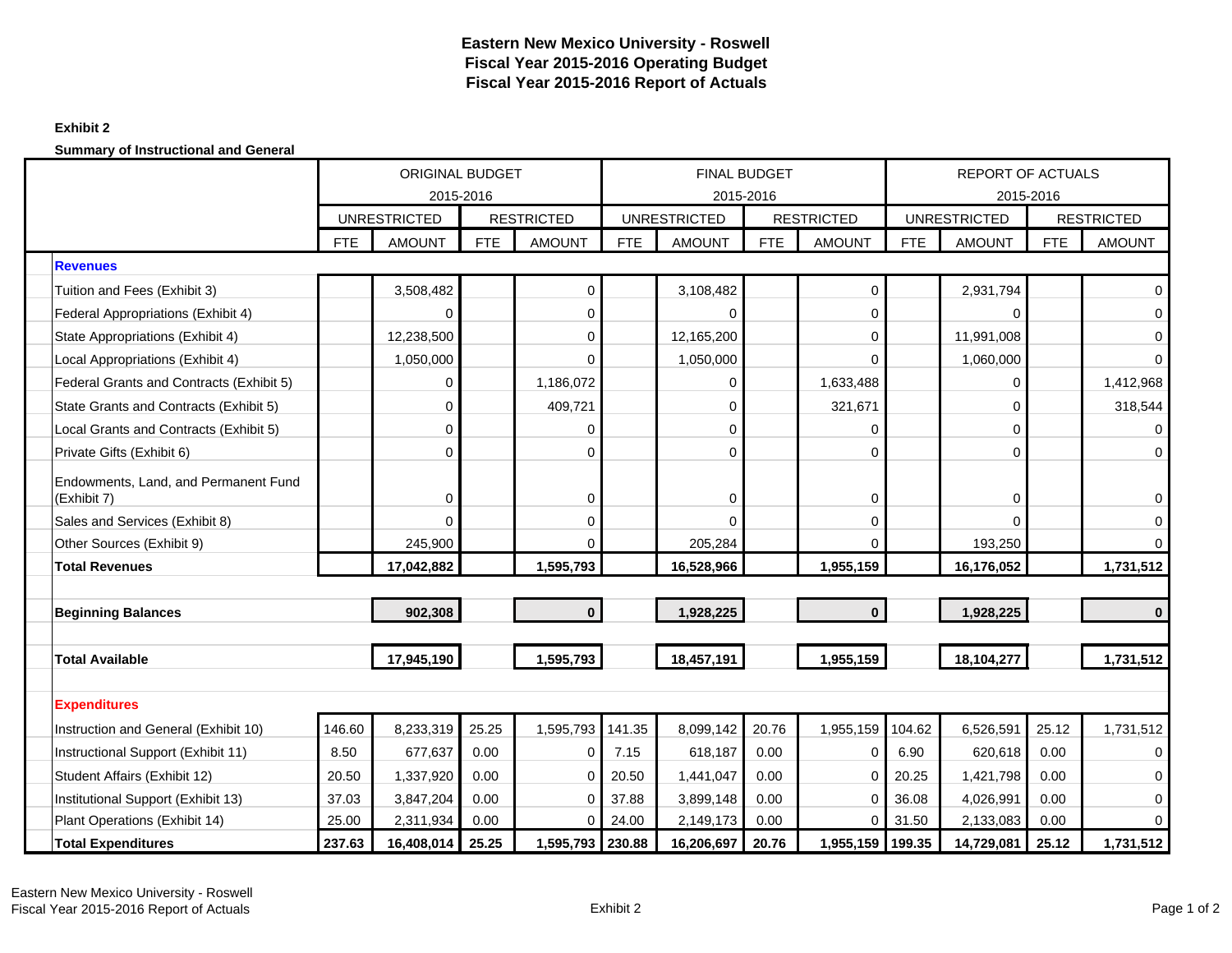## **Exhibit 2**

**Summary of Instructional and General**

|                                  |            | <b>ORIGINAL BUDGET</b><br>2015-2016 |     |                   |            | FINAL BUDGET<br>2015-2016 |            |                   |            | <b>REPORT OF ACTUALS</b><br>2015-2016 |            |                   |
|----------------------------------|------------|-------------------------------------|-----|-------------------|------------|---------------------------|------------|-------------------|------------|---------------------------------------|------------|-------------------|
|                                  |            | <b>UNRESTRICTED</b>                 |     | <b>RESTRICTED</b> |            | <b>UNRESTRICTED</b>       |            | <b>RESTRICTED</b> |            | <b>UNRESTRICTED</b>                   |            | <b>RESTRICTED</b> |
|                                  | <b>FTE</b> | <b>AMOUNT</b>                       | FTE | <b>AMOUNT</b>     | <b>FTE</b> | <b>AMOUNT</b>             | <b>FTE</b> | <b>AMOUNT</b>     | <b>FTE</b> | <b>AMOUNT</b>                         | <b>FTE</b> | <b>AMOUNT</b>     |
| Transfers In or (Out)            |            |                                     |     |                   |            |                           |            |                   |            |                                       |            |                   |
| Plant Operations (Exhibit 14)    |            | 0                                   |     | $\pmb{0}$         |            | $\overline{0}$            |            | $\pmb{0}$         |            | 0                                     |            | $\mathbf{0}$      |
| Social and Cultural (Exhibit 15) |            | 0                                   |     | 0                 |            | $\mathbf 0$               |            | $\Omega$          |            | 0                                     |            | $\Omega$          |
| Research (Exhibit 16)            |            | $\Omega$                            |     | $\pmb{0}$         |            | $\mathbf{0}$              |            | $\Omega$          |            | 0                                     |            | $\Omega$          |
| Public Service (Exhibit 17)      |            | 0                                   |     | 0                 |            | $\Omega$                  |            | $\Omega$          |            | 0                                     |            | $\Omega$          |
| Internal Services (Exhibit 18)   |            | 0                                   |     | 0                 |            | $\Omega$                  |            | $\Omega$          |            | 0                                     |            | 0                 |
| Financial Aid 3%                 |            | (129, 772)                          |     | 0                 |            | (129, 772)                |            | 0                 |            | (129, 772)                            |            | 0                 |
| Financial Aid (Exhibit 19)       |            | (41,300)                            |     | $\mathbf 0$       |            | (41,300)                  |            | $\Omega$          |            | (41, 300)                             |            | $\mathbf 0$       |
| Auxiliaries (Exhibit 20)         |            | $\Omega$                            |     | $\mathbf 0$       |            | $\Omega$                  |            | $\Omega$          |            | 0                                     |            | $\mathbf 0$       |
| <b>Student Loan</b>              |            | $\Omega$                            |     | $\mathbf{0}$      |            | $\mathbf{0}$              |            | $\Omega$          |            | 0                                     |            | $\mathbf{0}$      |
| Equipment (New Life Cycle)       |            | $\Omega$                            |     | $\mathbf 0$       |            | $\overline{0}$            |            | $\Omega$          |            | 0                                     |            | $\mathbf{0}$      |
| <b>Capital Outlay</b>            |            | 0                                   |     | $\mathbf 0$       |            | $\Omega$                  |            | $\Omega$          |            | 0                                     |            | $\Omega$          |
| Retirement of Indebtedness       |            | 0                                   |     | $\mathbf 0$       |            | $\Omega$                  |            | $\Omega$          |            | 0                                     |            | 0                 |
| Building Renewal & Replacement   |            | (470, 432)                          |     | $\mathbf 0$       |            | (470, 432)                |            | $\Omega$          |            | (470, 432)                            |            | 0                 |
| Equipment Renewal & Replacement  |            | $\Omega$                            |     | $\mathbf 0$       |            | $\Omega$                  |            | $\Omega$          |            | 0                                     |            | $\mathbf{0}$      |
| Non-Budgetary, Endowment, Other  |            | $\Omega$                            |     | $\mathbf 0$       |            | (52, 475)                 |            | $\mathbf{0}$      |            | (52, 475)                             |            | $\mathbf 0$       |
| <b>Total Transfers</b>           |            | (641, 504)                          |     | $\mathbf 0$       |            | (693, 979)                |            | $\mathbf{0}$      |            | (693, 979)                            |            | 0                 |
|                                  |            |                                     |     |                   |            |                           |            |                   |            |                                       |            |                   |
| <b>Ending Balance</b>            |            | 895,672                             |     | $\mathbf 0$       |            | 1,556,515                 |            | $\mathbf{0}$      |            | 2,681,217                             |            | (0)               |
|                                  |            |                                     |     |                   |            |                           |            |                   |            |                                       |            |                   |
| <b>Instruction and General</b>   |            | 50.18%                              |     |                   |            | 49.97%                    |            |                   |            | 44.31%                                |            |                   |
| <b>Instructional Support</b>     |            | 4.13%                               |     |                   |            | 3.81%                     |            |                   |            | 4.21%                                 |            |                   |
| <b>Student Affairs</b>           |            | 8.15%                               |     |                   |            | 8.89%                     |            |                   |            | 9.65%                                 |            |                   |
| <b>Institutional Support</b>     |            | 23.45%                              |     |                   |            | 24.06%                    |            |                   |            | 27.34%                                |            |                   |
| <b>Plant Operations</b>          |            | 14.09%                              |     |                   |            | 13.26%                    |            |                   |            | 14.48%                                |            |                   |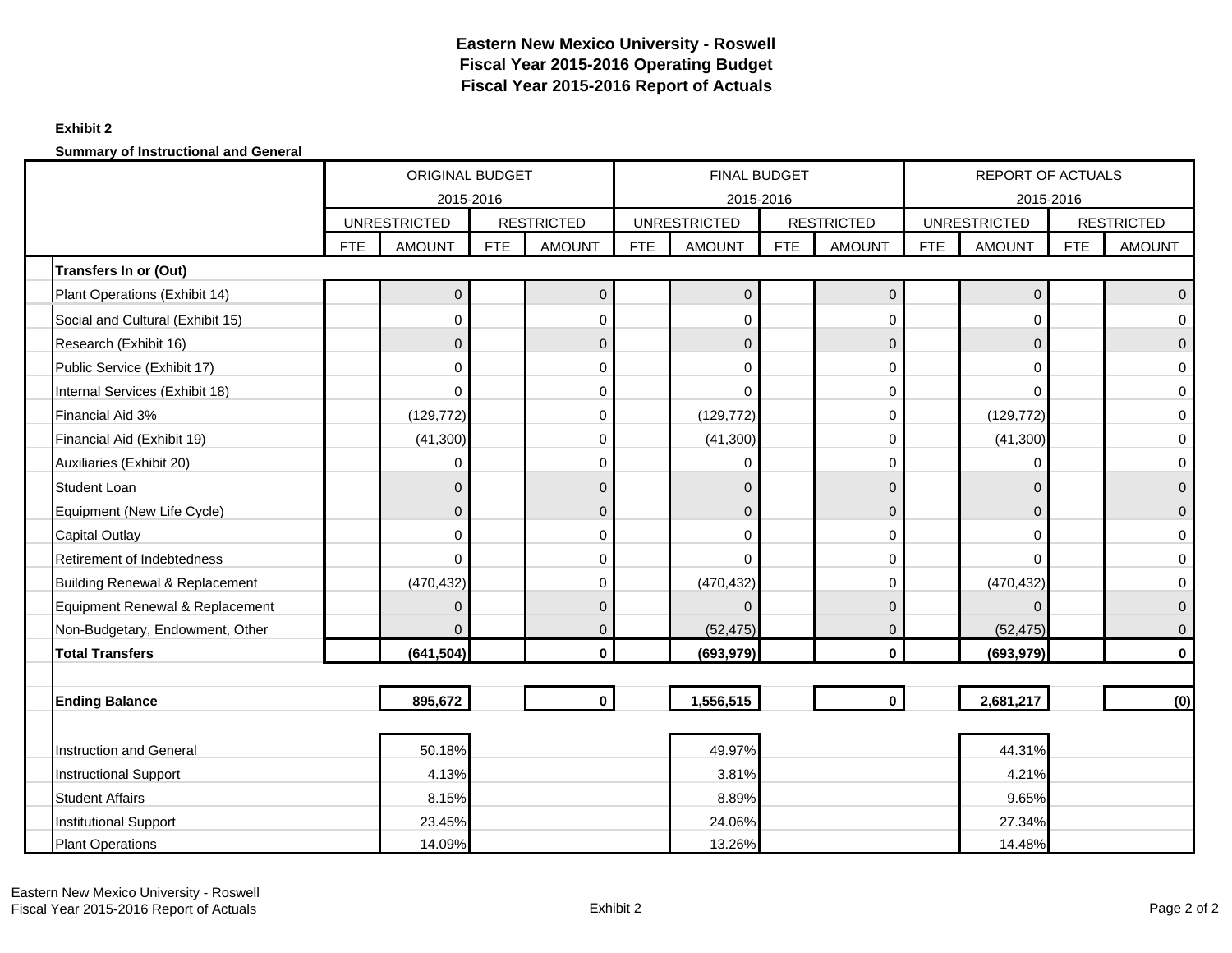## **Exhibit 3**

**Student Tuition and Miscellaneous Fees for I&G**

|                               | ORIGINAL BUDGET<br>2015-2016<br><b>UNRESTRICTED</b><br><b>RESTRICTED</b> |               |            |               |            | <b>FINAL BUDGET</b><br>2015-2016 |            |                   |            | <b>REPORT OF ACTUALS</b><br>2015-2016 |            |                   |
|-------------------------------|--------------------------------------------------------------------------|---------------|------------|---------------|------------|----------------------------------|------------|-------------------|------------|---------------------------------------|------------|-------------------|
|                               |                                                                          |               |            |               |            | <b>UNRESTRICTED</b>              |            | <b>RESTRICTED</b> |            | <b>UNRESTRICTED</b>                   |            | <b>RESTRICTED</b> |
|                               | FTE                                                                      | <b>AMOUNT</b> | <b>FTE</b> | <b>AMOUNT</b> | <b>FTE</b> | <b>AMOUNT</b>                    | <b>FTE</b> | <b>AMOUNT</b>     | <b>FTE</b> | <b>AMOUNT</b>                         | <b>FTE</b> | <b>AMOUNT</b>     |
| <b>Tuition</b>                |                                                                          |               |            |               |            |                                  |            |                   |            |                                       |            |                   |
| <b>Resident Full-Time</b>     |                                                                          |               |            |               |            |                                  |            |                   |            |                                       |            |                   |
| Summer                        |                                                                          | 13,433        |            |               |            | 13,433                           |            |                   |            | 12,090                                |            |                   |
| Fall                          |                                                                          | 684,715       |            |               |            | 584,715                          |            |                   |            | 616,244                               |            |                   |
| Spring                        |                                                                          | 713,580       |            |               |            | 513,580                          |            |                   |            | 521,979                               |            |                   |
| <b>Total</b>                  |                                                                          | 1,411,728     |            |               |            | 1,111,728                        |            |                   |            | 1,150,313                             |            |                   |
|                               |                                                                          |               |            |               |            |                                  |            |                   |            |                                       |            |                   |
| <b>Resident Part-Time</b>     |                                                                          |               |            |               |            |                                  |            |                   |            |                                       |            |                   |
| Summer                        |                                                                          | 204,276       |            |               |            | 204,276                          |            |                   |            | 183,848                               |            |                   |
| Fall                          |                                                                          | 283,101       |            |               |            | 283,101                          |            |                   |            | 204,791                               |            |                   |
| Spring                        |                                                                          | 235,405       |            |               |            | 235,405                          |            |                   |            | 191,575                               |            |                   |
| <b>Total</b>                  |                                                                          | 722,782       |            |               |            | 722,782                          |            |                   |            | 580,214                               |            |                   |
|                               |                                                                          |               |            |               |            |                                  |            |                   |            |                                       |            |                   |
| <b>Total Resident Tuition</b> |                                                                          | 2,134,510     |            |               |            | 1,834,510                        |            |                   |            | 1,730,527                             |            |                   |
|                               |                                                                          |               |            |               |            |                                  |            |                   |            |                                       |            |                   |
| <b>Non-Resident Full-Time</b> |                                                                          |               |            |               |            |                                  |            |                   |            |                                       |            |                   |
| Summer                        |                                                                          | 1,421         |            |               |            | 1,421                            |            |                   |            | 1,279                                 |            |                   |
| Fall                          |                                                                          | 110,687       |            |               |            | 110,687                          |            |                   |            | 89,618                                |            |                   |
| Spring                        |                                                                          | 97,809        |            |               |            | 97,809                           |            |                   |            | 78,028                                |            |                   |
| <b>Total</b>                  |                                                                          | 209,917       |            |               |            | 209,917                          |            |                   |            | 168,925                               |            |                   |
|                               |                                                                          |               |            |               |            |                                  |            |                   |            |                                       |            |                   |
|                               |                                                                          |               |            |               |            |                                  |            |                   |            |                                       |            |                   |
|                               |                                                                          |               |            |               |            |                                  |            |                   |            |                                       |            |                   |
|                               |                                                                          |               |            |               |            |                                  |            |                   |            |                                       |            |                   |
|                               |                                                                          |               |            |               |            |                                  |            |                   |            |                                       |            |                   |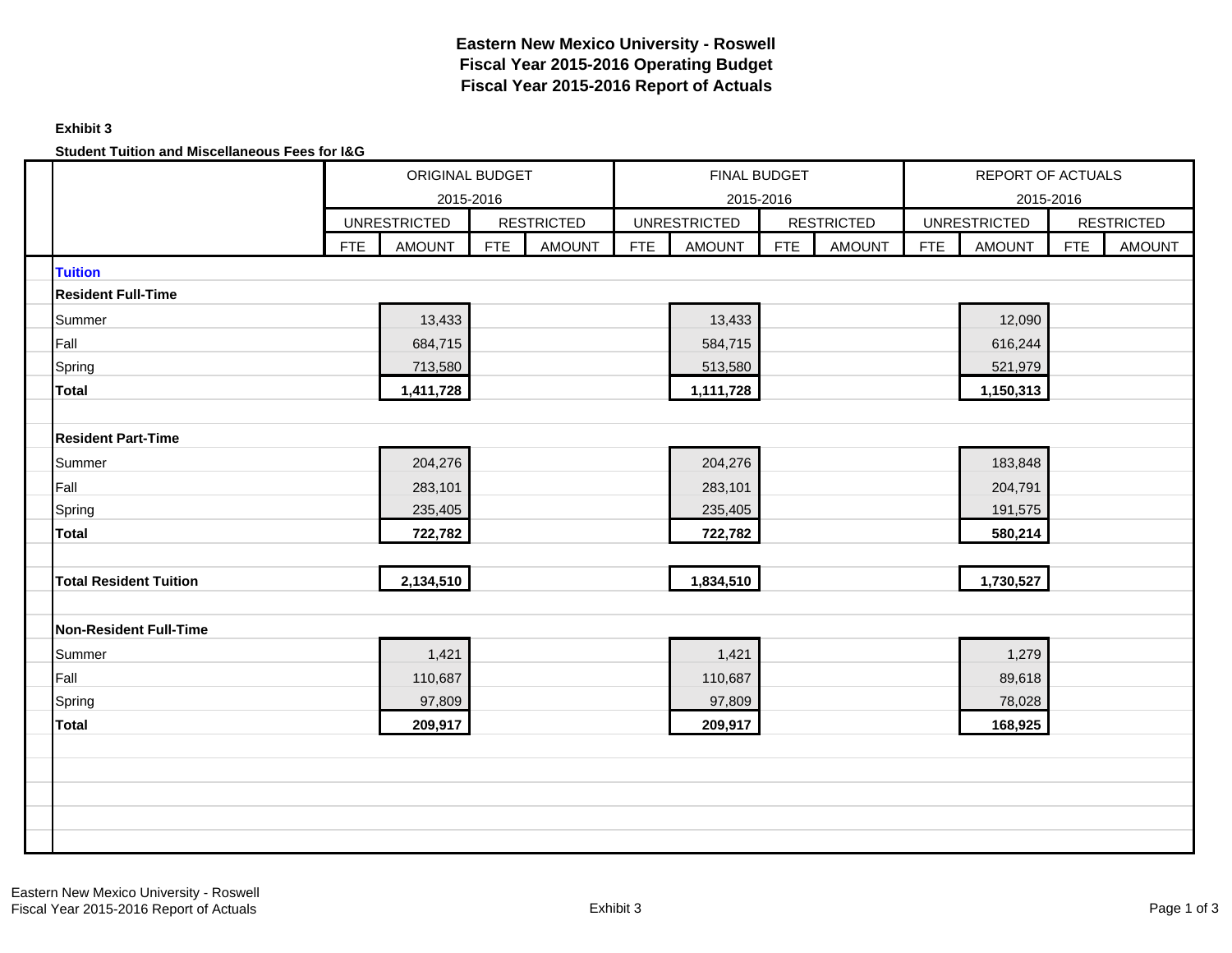## **Exhibit 3**

**Student Tuition and Miscellaneous Fees for I&G**

|                                   |            | ORIGINAL BUDGET                      |     |                                    |            | FINAL BUDGET                         |     |                                    |            | REPORT OF ACTUALS                    |            |                                    |
|-----------------------------------|------------|--------------------------------------|-----|------------------------------------|------------|--------------------------------------|-----|------------------------------------|------------|--------------------------------------|------------|------------------------------------|
|                                   |            | 2015-2016                            |     |                                    |            | 2015-2016                            |     |                                    |            | 2015-2016                            |            |                                    |
|                                   | <b>FTE</b> | <b>UNRESTRICTED</b><br><b>AMOUNT</b> | FTE | <b>RESTRICTED</b><br><b>AMOUNT</b> | <b>FTE</b> | <b>UNRESTRICTED</b><br><b>AMOUNT</b> | FTE | <b>RESTRICTED</b><br><b>AMOUNT</b> | <b>FTE</b> | <b>UNRESTRICTED</b><br><b>AMOUNT</b> | <b>FTE</b> | <b>RESTRICTED</b><br><b>AMOUNT</b> |
|                                   |            |                                      |     |                                    |            |                                      |     |                                    |            |                                      |            |                                    |
| Non-Resident Part-Time            |            |                                      |     |                                    |            |                                      |     |                                    |            |                                      |            |                                    |
| Summer                            |            | 50,949                               |     |                                    |            | 50,949                               |     |                                    |            | 40,854                               |            |                                    |
| Fall                              |            | 20,816                               |     |                                    |            | 20,816                               |     |                                    |            | 18,734                               |            |                                    |
| Spring                            |            | 49,127                               |     |                                    |            | 49,127                               |     |                                    |            | 34,214                               |            |                                    |
| <b>Total</b>                      |            | 120,892                              |     |                                    |            | 120,892                              |     |                                    |            | 93,802                               |            |                                    |
|                                   |            |                                      |     |                                    |            |                                      |     |                                    |            |                                      |            |                                    |
| <b>Total Non-Resident Tuition</b> |            | 330,809                              |     |                                    |            | 330,809                              |     |                                    |            | 262,727                              |            |                                    |
|                                   |            |                                      |     |                                    |            |                                      |     |                                    |            |                                      |            |                                    |
| <b>Out of District Tuition</b>    |            |                                      |     |                                    |            |                                      |     |                                    |            |                                      |            |                                    |
| Summer                            |            | 5,223                                |     |                                    |            | 5,223                                |     |                                    |            | 4,701                                |            |                                    |
| Fall                              |            | 239,077                              |     |                                    |            | 139,077                              |     |                                    |            | 121,167                              |            |                                    |
| Spring                            |            | 176,213                              |     |                                    |            | 176,213                              |     |                                    |            | 128,547                              |            |                                    |
| <b>Total</b>                      |            | 420,513                              |     |                                    |            | 320,513                              |     |                                    |            | 254,415                              |            |                                    |
|                                   |            |                                      |     |                                    |            |                                      |     |                                    |            |                                      |            |                                    |
| <b>Total Tuition</b>              |            | 2,885,832                            |     |                                    |            | 2,485,832                            |     |                                    |            | 2,247,669                            |            |                                    |
|                                   |            |                                      |     |                                    |            |                                      |     |                                    |            |                                      |            |                                    |
|                                   |            |                                      |     |                                    |            |                                      |     |                                    |            |                                      |            |                                    |
|                                   |            |                                      |     |                                    |            |                                      |     |                                    |            |                                      |            |                                    |
|                                   |            |                                      |     |                                    |            |                                      |     |                                    |            |                                      |            |                                    |
|                                   |            |                                      |     |                                    |            |                                      |     |                                    |            |                                      |            |                                    |
|                                   |            |                                      |     |                                    |            |                                      |     |                                    |            |                                      |            |                                    |
|                                   |            |                                      |     |                                    |            |                                      |     |                                    |            |                                      |            |                                    |
|                                   |            |                                      |     |                                    |            |                                      |     |                                    |            |                                      |            |                                    |
|                                   |            |                                      |     |                                    |            |                                      |     |                                    |            |                                      |            |                                    |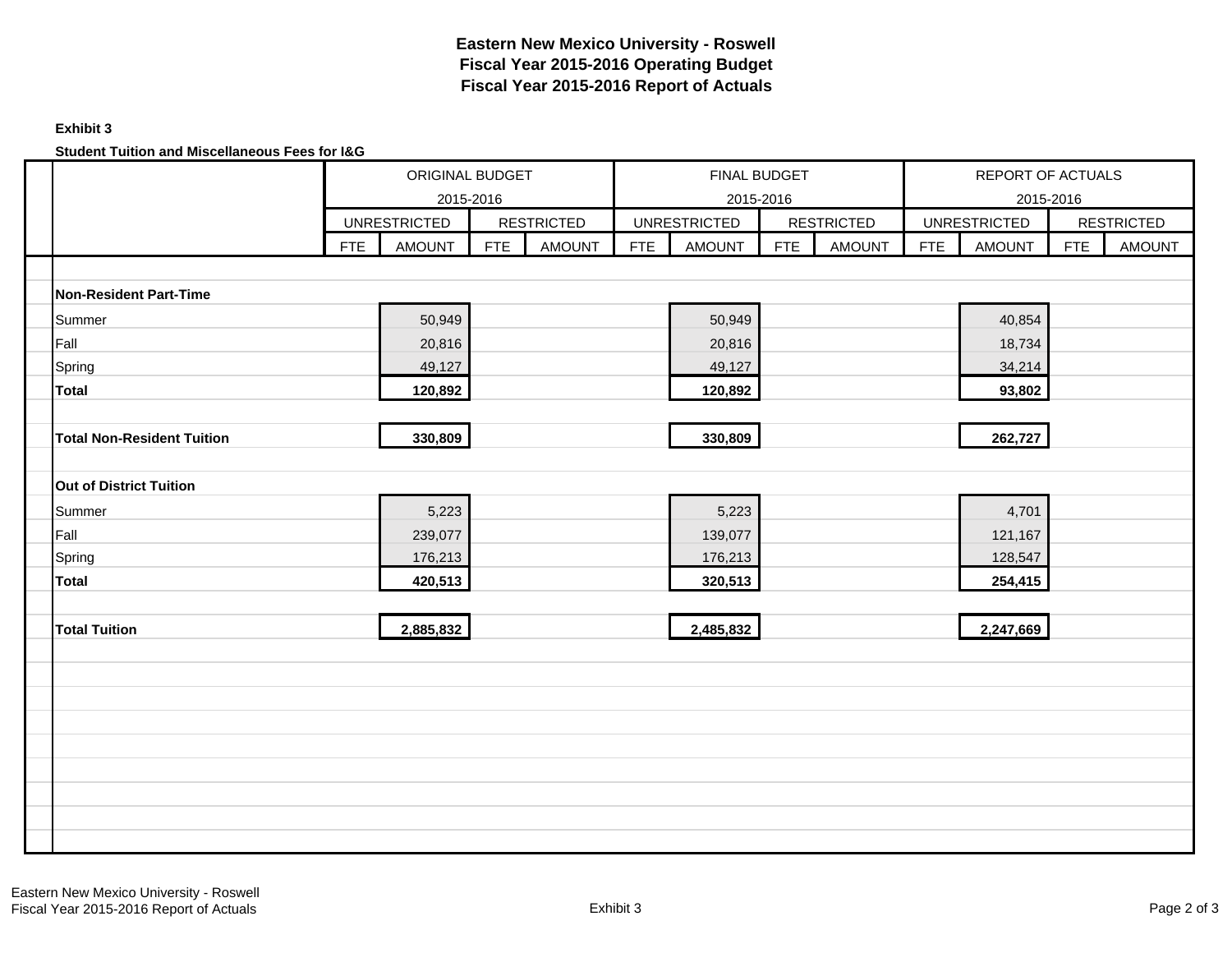## **Exhibit 3**

**Student Tuition and Miscellaneous Fees for I&G**

|                                           |            | ORIGINAL BUDGET<br>2015-2016 |            |                   |            | <b>FINAL BUDGET</b><br>2015-2016 |     |                   |            | <b>REPORT OF ACTUALS</b><br>2015-2016 |            |                   |
|-------------------------------------------|------------|------------------------------|------------|-------------------|------------|----------------------------------|-----|-------------------|------------|---------------------------------------|------------|-------------------|
|                                           |            | <b>UNRESTRICTED</b>          |            | <b>RESTRICTED</b> |            | <b>UNRESTRICTED</b>              |     | <b>RESTRICTED</b> |            | <b>UNRESTRICTED</b>                   |            | <b>RESTRICTED</b> |
|                                           | <b>FTE</b> | <b>AMOUNT</b>                | <b>FTE</b> | <b>AMOUNT</b>     | <b>FTE</b> | <b>AMOUNT</b>                    | FTE | <b>AMOUNT</b>     | <b>FTE</b> | <b>AMOUNT</b>                         | <b>FTE</b> | <b>AMOUNT</b>     |
|                                           |            |                              |            |                   |            |                                  |     |                   |            |                                       |            |                   |
| <b>Miscellaneous Fees</b>                 |            |                              |            |                   |            |                                  |     |                   |            |                                       |            |                   |
| Graduation                                |            | 350                          |            |                   |            | 350                              |     |                   |            | 275                                   |            |                   |
| Lab Fee                                   |            | 12,500                       |            |                   |            | 12,500                           |     |                   |            | 75,000                                |            |                   |
| Special Exam                              |            | 55,000                       |            |                   |            | 55,000                           |     |                   |            | 95,000                                |            |                   |
| <b>Miscellaneous Fees</b>                 |            | 800                          |            |                   |            | 800                              |     |                   |            | 2,000                                 |            |                   |
| <b>Participant Fees</b>                   |            | 310,000                      |            |                   |            | 310,000                          |     |                   |            | 200,000                               |            |                   |
| <b>General Class Fees</b>                 |            | 155,000                      |            |                   |            | 155,000                          |     |                   |            | 250,000                               |            |                   |
| Testing                                   |            | 16,000                       |            |                   |            | 16,000                           |     |                   |            | 16,000                                |            |                   |
| <b>Medical Instruction Liability Fees</b> |            | 7,000                        |            |                   |            | 7,000                            |     |                   |            | 3,150                                 |            |                   |
| <b>TEAS Testing Fees</b>                  |            | 1,000                        |            |                   |            | 1,000                            |     |                   |            | 1,330                                 |            |                   |
| Distance Ed Fee                           |            | 65,000                       |            |                   |            | 65,000                           |     |                   |            | 40,000                                |            |                   |
| Laser Grade Testing                       |            | $\mathbf{0}$                 |            |                   |            | $\overline{0}$                   |     |                   |            | 870                                   |            |                   |
| Nursing Assistant Testing Fee             |            | $\mathbf 0$                  |            |                   |            | $\mathbf{0}$                     |     |                   |            | 500                                   |            |                   |
| <b>Total</b>                              |            | 622,650                      |            |                   |            | 622,650                          |     |                   |            | 684,125                               |            |                   |
|                                           |            |                              |            |                   |            |                                  |     |                   |            |                                       |            |                   |
| <b>Total Tuition and Fees</b>             |            | 3,508,482                    |            |                   |            | 3,108,482                        |     |                   |            | 2,931,794                             |            |                   |
|                                           |            |                              |            |                   |            |                                  |     |                   |            |                                       |            |                   |
|                                           |            |                              |            |                   |            |                                  |     |                   |            |                                       |            |                   |
|                                           |            |                              |            |                   |            |                                  |     |                   |            |                                       |            |                   |
|                                           |            |                              |            |                   |            |                                  |     |                   |            |                                       |            |                   |
|                                           |            |                              |            |                   |            |                                  |     |                   |            |                                       |            |                   |
|                                           |            |                              |            |                   |            |                                  |     |                   |            |                                       |            |                   |
|                                           |            |                              |            |                   |            |                                  |     |                   |            |                                       |            |                   |
|                                           |            |                              |            |                   |            |                                  |     |                   |            |                                       |            |                   |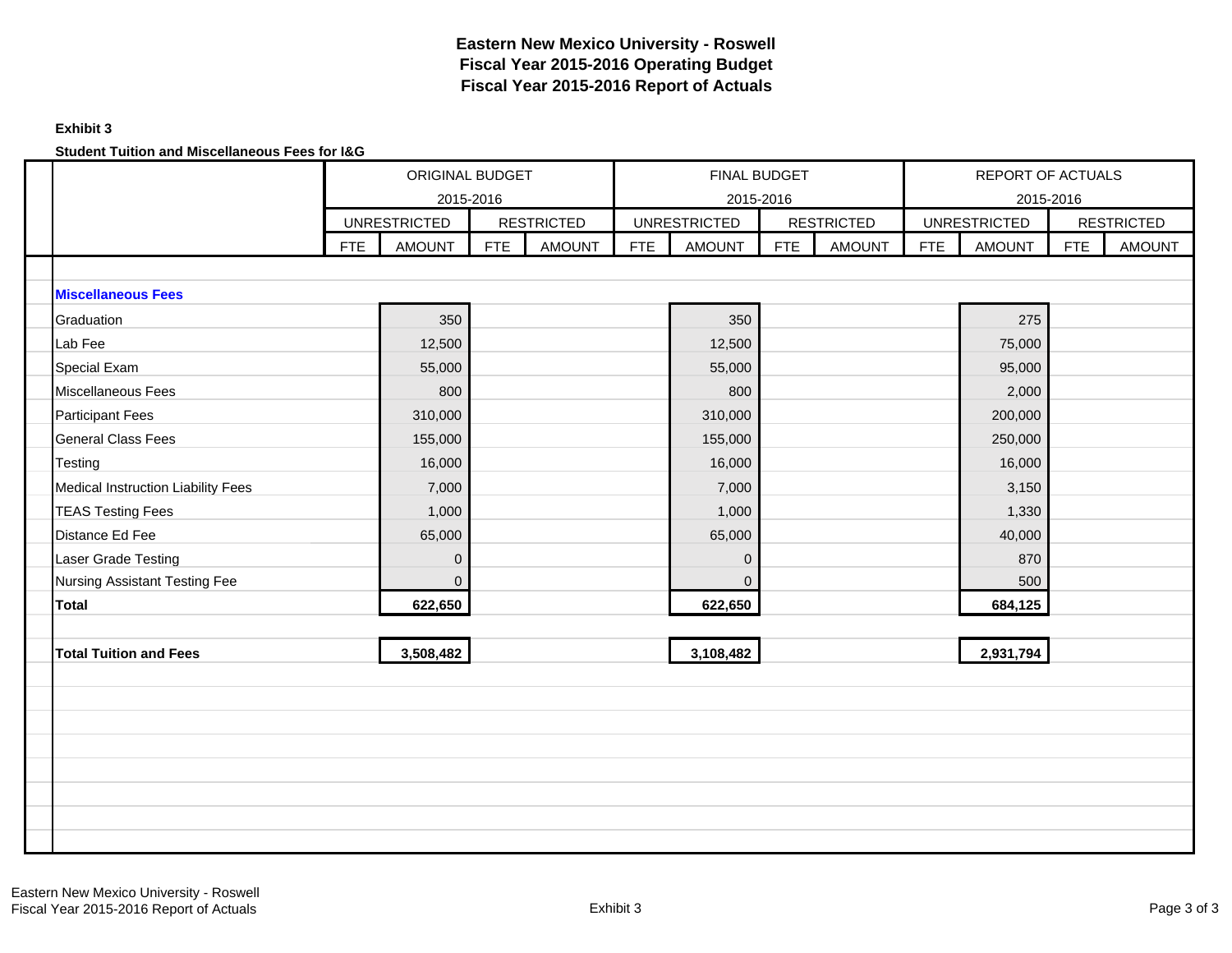### **Exhibit 4**

**Government Appropriations for Instruction and General**

|                                        |            | ORIGINAL BUDGET<br>2015-2016 |            |                   |            | <b>FINAL BUDGET</b><br>2015-2016 |            |                     |            | REPORT OF ACTUALS<br>2015-2016 |            |                     |
|----------------------------------------|------------|------------------------------|------------|-------------------|------------|----------------------------------|------------|---------------------|------------|--------------------------------|------------|---------------------|
|                                        |            | <b>UNRESTRICTED</b>          |            | <b>RESTRICTED</b> |            | <b>UNRESTRICTED</b>              |            | <b>RESTRICTED</b>   |            | <b>UNRESTRICTED</b>            |            | <b>RESTRICTED</b>   |
|                                        | <b>FTE</b> | <b>AMOUNT</b>                | <b>FTE</b> | <b>AMOUNT</b>     | <b>FTE</b> | <b>AMOUNT</b>                    | <b>FTE</b> | <b>AMOUNT</b>       | <b>FTE</b> | <b>AMOUNT</b>                  | <b>FTE</b> | <b>AMOUNT</b>       |
| <b>Regular Appropriations</b>          |            |                              |            |                   |            |                                  |            |                     |            |                                |            |                     |
| <b>Federal Appropriations</b>          |            | $\mathbf{0}$                 |            | $\overline{0}$    |            | $\mathbf{0}$                     |            | $\mathbf{0}$        |            | $\Omega$                       |            | $\overline{0}$      |
| <b>State Appropriations</b>            |            | 12,042,000                   |            | $\mathbf 0$       |            | 11,852,900                       |            | $\mathbf 0$         |            | 11,799,208                     |            | $\overline{0}$      |
| Compensation Distribution              |            | $\Omega$                     |            | $\mathbf{0}$      |            | 117,000                          |            | $\mathbf{0}$        |            | $\Omega$                       |            | $\overline{0}$      |
| Airframe Mechanics Program             |            | 60,200                       |            | $\mathbf{0}$      |            | 59,800                           |            | $\mathbf 0$         |            | 58,800                         |            | $\overline{0}$      |
| Nursing Expansion                      |            | 74,600                       |            | $\mathbf 0$       |            | 74,200                           |            | $\mathsf{O}\xspace$ |            | 72,800                         |            | $\pmb{0}$           |
| Special Services Program Expansion     |            | 61,700                       |            | $\mathbf{0}$      |            | 61,300                           |            | $\mathbf{0}$        |            | 60,200                         |            | $\overline{0}$      |
| Dental Hygiene Program                 |            | $\mathbf{0}$                 |            | $\mathbf 0$       |            | $\mathbf{0}$                     |            | $\mathbf 0$         |            | $\Omega$                       |            | $\mathsf{O}\xspace$ |
| Local Tax Levy                         |            | 1,050,000                    |            | $\mathbf{0}$      |            | 1,050,000                        |            | $\Omega$            |            | 1,060,000                      |            | $\overline{0}$      |
|                                        |            | $\mathbf 0$                  |            | $\mathbf{0}$      |            | $\mathbf 0$                      |            | $\mathbf 0$         |            | $\Omega$                       |            | $\mathbf{O}$        |
|                                        |            | $\Omega$                     |            | $\mathbf 0$       |            | $\mathbf{0}$                     |            | $\mathbf 0$         |            | $\Omega$                       |            | $\mathbf{O}$        |
| <b>Total Government Appropriations</b> |            | 13,288,500                   |            | $\mathbf 0$       |            | 13,215,200                       |            | $\mathbf 0$         |            | 13,051,008                     |            | $\mathbf{0}$        |
|                                        |            |                              |            |                   |            |                                  |            |                     |            |                                |            |                     |
|                                        |            |                              |            |                   |            |                                  |            |                     |            |                                |            |                     |
|                                        |            |                              |            |                   |            |                                  |            |                     |            |                                |            |                     |
|                                        |            |                              |            |                   |            |                                  |            |                     |            |                                |            |                     |
|                                        |            |                              |            |                   |            |                                  |            |                     |            |                                |            |                     |
|                                        |            |                              |            |                   |            |                                  |            |                     |            |                                |            |                     |
|                                        |            |                              |            |                   |            |                                  |            |                     |            |                                |            |                     |
|                                        |            |                              |            |                   |            |                                  |            |                     |            |                                |            |                     |
|                                        |            |                              |            |                   |            |                                  |            |                     |            |                                |            |                     |
|                                        |            |                              |            |                   |            |                                  |            |                     |            |                                |            |                     |
|                                        |            |                              |            |                   |            |                                  |            |                     |            |                                |            |                     |
|                                        |            |                              |            |                   |            |                                  |            |                     |            |                                |            |                     |
|                                        |            |                              |            |                   |            |                                  |            |                     |            |                                |            |                     |
|                                        |            |                              |            |                   |            |                                  |            |                     |            |                                |            |                     |
|                                        |            |                              |            |                   |            |                                  |            |                     |            |                                |            |                     |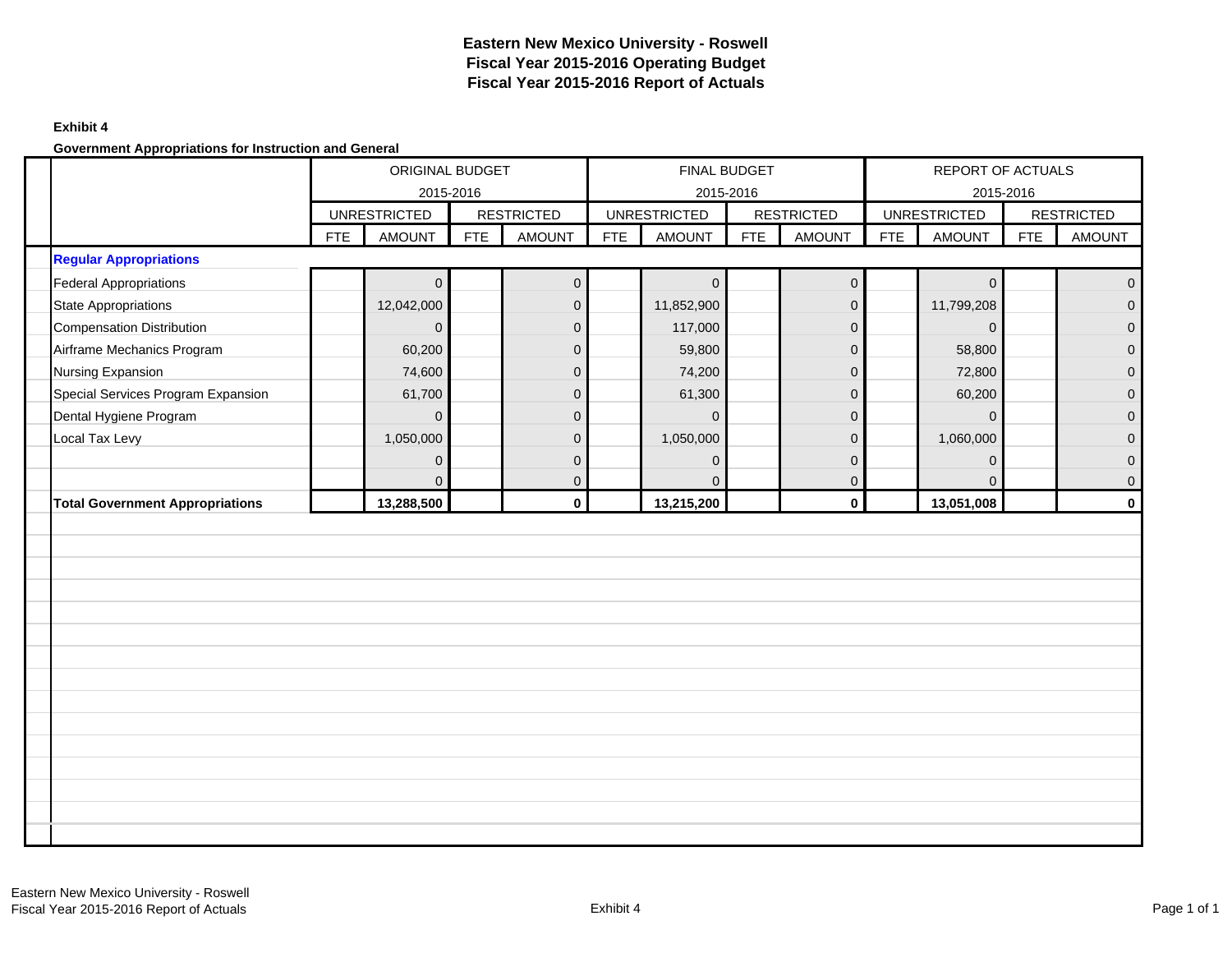## **Exhibit 5**

**Government Appropriations for Instruction and General**

|                                           |      | <b>ORIGINAL BUDGET</b> | 2015-2016  |                   |            | 2015-2016           | <b>FINAL BUDGET</b> |                   |            | <b>REPORT OF ACTUALS</b> | 2015-2016  |                   |
|-------------------------------------------|------|------------------------|------------|-------------------|------------|---------------------|---------------------|-------------------|------------|--------------------------|------------|-------------------|
|                                           |      | <b>UNRESTRICTED</b>    |            | <b>RESTRICTED</b> |            | <b>UNRESTRICTED</b> |                     | <b>RESTRICTED</b> |            | <b>UNRESTRICTED</b>      |            | <b>RESTRICTED</b> |
|                                           | FTE  | <b>AMOUNT</b>          | <b>FTE</b> | <b>AMOUNT</b>     | <b>FTE</b> | <b>AMOUNT</b>       | <b>FTE</b>          | <b>AMOUNT</b>     | <b>FTE</b> | <b>AMOUNT</b>            | <b>FTE</b> | <b>AMOUNT</b>     |
| <b>Federal Appropriations</b>             |      |                        |            |                   |            |                     |                     |                   |            |                          |            |                   |
| Administration of Student Aid             | 0.00 | $\overline{0}$         | 0.00       | $\Omega$          | 0.00       | $\Omega$            | 0.00                | $\Omega$          | 0.00       | $\mathbf{0}$             | 0.00       | $\Omega$          |
| ABE - Textbooks [ABE-T] (F)               | 0.00 | 0                      | 9.02       | 338,721           | 0.00       | 0                   | 0.00                | 18,000            | 0.00       | $\mathbf 0$              | 0.00       | 11,269            |
| ABE Federal (F)                           | 0.00 | 0                      | 4.66       | 172,451           | 0.00       | 0                   | 5.21                | 199,125           | 0.00       | 0                        | 5.51       | 180,542           |
| <b>Carl Perkins Federal</b>               | 0.00 | 0                      | 0.00       | 23,619            | 0.00       | 0                   | 0.00                | 151,839           | 0.00       | $\mathbf 0$              | 0.00       | 115,629           |
| <b>Carl Perkins Redistribution 3CARRE</b> | 0.00 | $\Omega$               | 0.00       | $\Omega$          | 0.00       | $\Omega$            | 0.00                | 23,651            | 0.00       | $\Omega$                 | 0.00       | 3,745             |
| Carl Perkins Redistribution 3CARS         | 0.00 | 0                      | 0.00       | $\mathbf 0$       | 0.00       | 0                   | 0.00                | 0                 | 0.00       | $\mathbf 0$              | 0.02       | 23,766            |
| Child Adult and Summer Food Program       | 0.00 | 0                      | 0.00       | $\Omega$          | 0.00       | $\Omega$            | 0.00                | 5,096             | 0.00       | $\mathbf 0$              | 0.00       | 4,054             |
| English Lang/Civics Program               | 0.00 | 0                      | 0.00       | $\mathbf 0$       | 0.00       | 0                   | 0.50                | 33,542            | 0.00       | $\mathbf 0$              | 0.25       | 31,841            |
| <b>Federal Workstudy</b>                  | 0.00 | 0                      | 0.00       | $\mathbf 0$       | 0.00       | 0                   | 0.00                | $\Omega$          | 0.00       | $\mathbf 0$              | 0.00       | $\Omega$          |
| <b>Perkins Non-Traditional</b>            | 0.00 | 0                      | 0.00       | $\mathbf 0$       | 0.00       | 0                   | 0.00                | 70,000            | 0.00       | $\mathbf 0$              | 0.00       | 69,825            |
| School to Work                            | 0.00 | 0                      | 0.00       | $\Omega$          | 0.00       | $\Omega$            | 0.00                | 1,000             | 0.00       | $\mathbf 0$              | 0.00       | 513               |
| <b>TAACT</b>                              | 0.00 | 0                      | 3.00       | 209,225           | 0.00       | 0                   | 3.00                | 409,624           | 0.00       | $\mathbf 0$              | 3.00       | 410,165           |
| Title V                                   | 0.00 | $\Omega$               | 8.32       | 442,056           | 0.00       | 0                   | 5.00                | 421,611           | 0.00       | $\mathbf 0$              | 4.80       | 428,694           |
| Title V COOP Roswell                      | 0.00 | 0                      | 0.00       | $\mathbf 0$       | 0.00       | 0                   | 0.15                | 150,000           | 0.00       | $\mathbf 0$              | 0.25       | 44,832            |
| Title V COOP Taos                         | 0.00 | $\Omega$               | 0.00       | $\Omega$          | 0.00       | $\Omega$            | 0.15                | 150,000           | 0.00       | $\Omega$                 | 0.50       | 88,093            |
|                                           |      |                        |            |                   |            |                     |                     |                   |            |                          |            |                   |
| <b>Total Federal Appropriations</b>       | 0.00 | 0                      | 25.00      | 1,186,072         | 0.00       | $\mathbf 0$         | 14.01               | 1,633,488         | 0.00       | $\mathbf 0$              | 14.33      | 1,412,968         |
|                                           |      |                        |            |                   |            |                     |                     |                   |            |                          |            |                   |
| <b>State Appropriations</b>               |      |                        |            |                   |            |                     |                     |                   |            |                          |            |                   |
| <b>State Workstudy</b>                    | 0.00 | $\mathbf 0$            | 0.00       | $\Omega$          | 0.00       | $\Omega$            | 0.00                | $\mathbf 0$       | 0.00       | $\overline{0}$           | 0.00       | $\Omega$          |
| ABE - State                               | 0.00 | 0                      | 0.25       | 409,721<br>0.00   |            | 0                   | 6.75                | 321,671           | 0.00       | 0                        | 10.79      | 318,544           |
|                                           |      |                        |            |                   |            |                     |                     |                   |            |                          |            |                   |
| <b>Total State Appropriations</b>         | 0.00 | $\mathbf 0$            | 0.25       | 409,721           | 0.00       | $\mathbf 0$         | 6.75                | 321,671           | 0.00       | $\mathbf 0$              | 10.79      | 318,544           |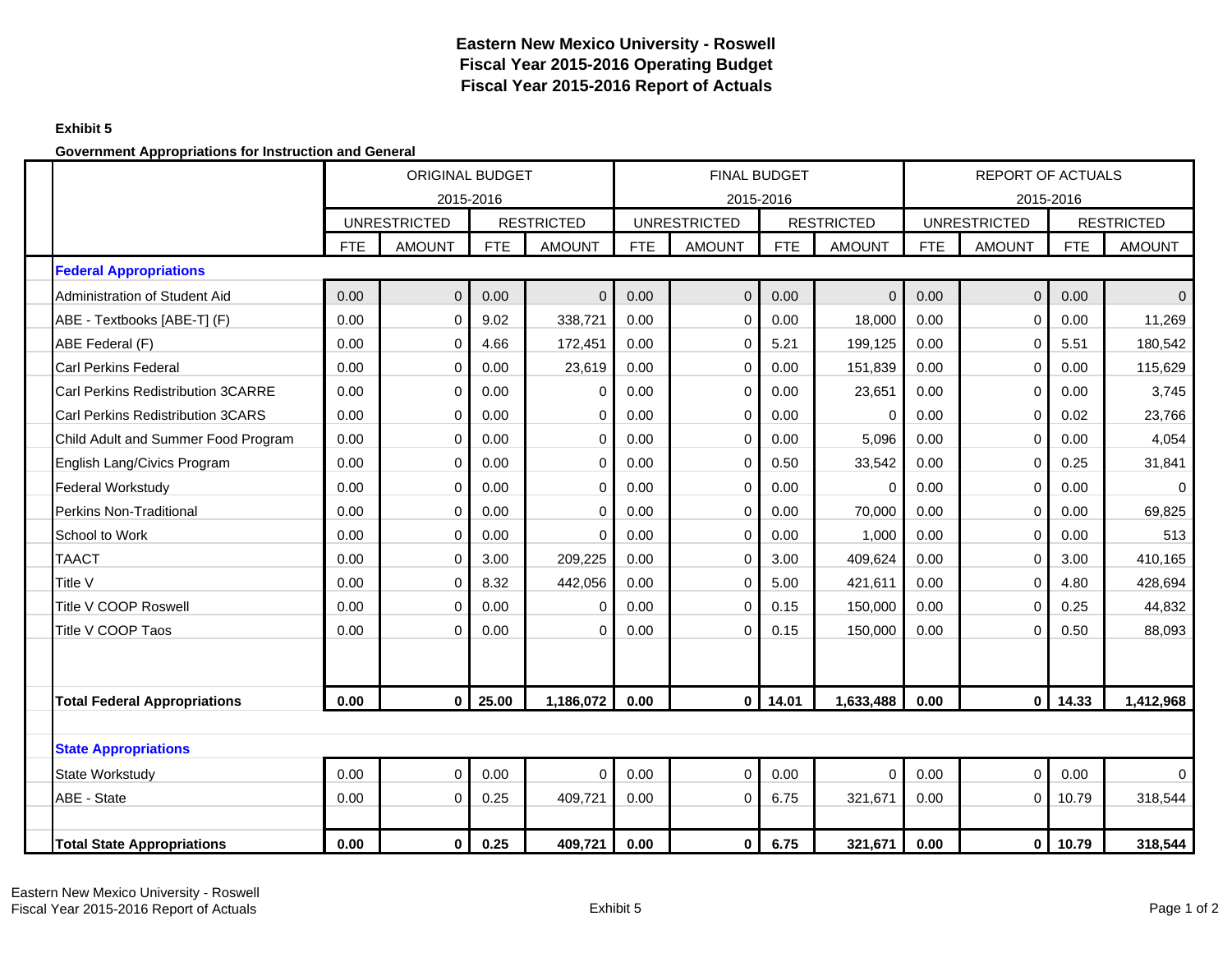### **Exhibit 5**

**Government Appropriations for Instruction and General**

|                                               |      | ORIGINAL BUDGET<br>2015-2016 |            |                   |            | FINAL BUDGET<br>2015-2016 |                |                   |             | REPORT OF ACTUALS   | 2015-2016       |                     |
|-----------------------------------------------|------|------------------------------|------------|-------------------|------------|---------------------------|----------------|-------------------|-------------|---------------------|-----------------|---------------------|
|                                               |      | <b>UNRESTRICTED</b>          |            | <b>RESTRICTED</b> |            | <b>UNRESTRICTED</b>       |                | <b>RESTRICTED</b> |             | <b>UNRESTRICTED</b> |                 | <b>RESTRICTED</b>   |
|                                               | FTE  | <b>AMOUNT</b>                | <b>FTE</b> | AMOUNT            | <b>FTE</b> | <b>AMOUNT</b>             | <b>FTE</b>     | <b>AMOUNT</b>     | ${\sf FTE}$ | <b>AMOUNT</b>       | <b>FTE</b>      | <b>AMOUNT</b>       |
|                                               |      |                              |            |                   |            |                           |                |                   |             |                     |                 |                     |
| <b>Benefits - Merit Pay</b>                   |      | $\overline{0}$               |            |                   |            | $\overline{0}$            |                |                   |             | $\mathbf 0$         |                 |                     |
|                                               |      |                              |            |                   |            |                           |                |                   |             |                     |                 |                     |
| <b>Total Grants and Contracts for I&amp;G</b> | 0.00 | $\overline{0}$               | 25.25      | 1,595,793         | 0.00       |                           | $0\quad 20.76$ | 1,955,159         | 0.00        |                     | $0 \quad 25.12$ | 1,731,512           |
|                                               |      |                              |            |                   |            |                           |                |                   |             |                     |                 |                     |
| Other                                         |      |                              |            |                   |            |                           |                |                   |             |                     |                 |                     |
| <b>ABE Discretionary</b>                      |      | $\mathbf 0$                  |            | $\mathbf 0$       |            | $\overline{0}$            |                | 0                 |             | $\mathbf 0$         |                 | $\mathsf{O}\xspace$ |
| <b>Energy Grant</b>                           |      | $\mathbf 0$                  |            | $\mathbf 0$       |            | $\pmb{0}$                 |                | $\mathbf 0$       |             | $\mathbf 0$         |                 | $\mathsf{O}\xspace$ |
| <b>UB Fundraising</b>                         |      | $\mathbf 0$                  |            | $\mathbf 0$       |            | $\mathbf 0$               |                | $\mathbf 0$       |             | $\mathbf 0$         |                 | $\mathbf{0}$        |
| Xcel Solar                                    |      | $\mathbf 0$                  |            | $\mathbf 0$       |            | $\pmb{0}$                 |                | $\mathbf 0$       |             | $\mathbf 0$         |                 | $\overline{0}$      |
|                                               |      | $\mathbf 0$                  |            | $\mathbf 0$       |            | 0                         |                | $\overline{0}$    |             | $\mathbf 0$         |                 | $\overline{0}$      |
|                                               |      | $\mathbf{0}$                 |            | $\mathbf 0$       |            | $\mathbf 0$               |                | $\Omega$          |             | $\mathbf 0$         |                 | $\overline{0}$      |
|                                               |      | $\mathbf 0$                  |            | $\mathbf 0$       |            | $\pmb{0}$                 |                | $\mathbf 0$       |             | $\mathbf 0$         |                 | $\mathsf{O}\xspace$ |
|                                               |      | $\mathbf 0$                  |            | $\mathbf{0}$      |            | $\Omega$                  |                | $\overline{0}$    |             | $\mathbf 0$         |                 | $\mathsf{O}\xspace$ |
| <b>Total Other</b>                            | 0.00 | $\mathbf 0$                  | 0.00       | $\mathbf 0$       | 0.00       | $\mathbf{0}$              | 0.00           | $\mathbf{0}$      | 0.00        | $\mathbf 0$         | 0.00            | $\pmb{0}$           |
|                                               |      |                              |            |                   |            |                           |                |                   |             |                     |                 |                     |
|                                               |      |                              |            |                   |            |                           |                |                   |             |                     |                 |                     |
|                                               |      |                              |            |                   |            |                           |                |                   |             |                     |                 |                     |
|                                               |      |                              |            |                   |            |                           |                |                   |             |                     |                 |                     |
|                                               |      |                              |            |                   |            |                           |                |                   |             |                     |                 |                     |
|                                               |      |                              |            |                   |            |                           |                |                   |             |                     |                 |                     |
|                                               |      |                              |            |                   |            |                           |                |                   |             |                     |                 |                     |
|                                               |      |                              |            |                   |            |                           |                |                   |             |                     |                 |                     |
|                                               |      |                              |            |                   |            |                           |                |                   |             |                     |                 |                     |
|                                               |      |                              |            |                   |            |                           |                |                   |             |                     |                 |                     |
|                                               |      |                              |            |                   |            |                           |                |                   |             |                     |                 |                     |
|                                               |      |                              |            |                   |            |                           |                |                   |             |                     |                 |                     |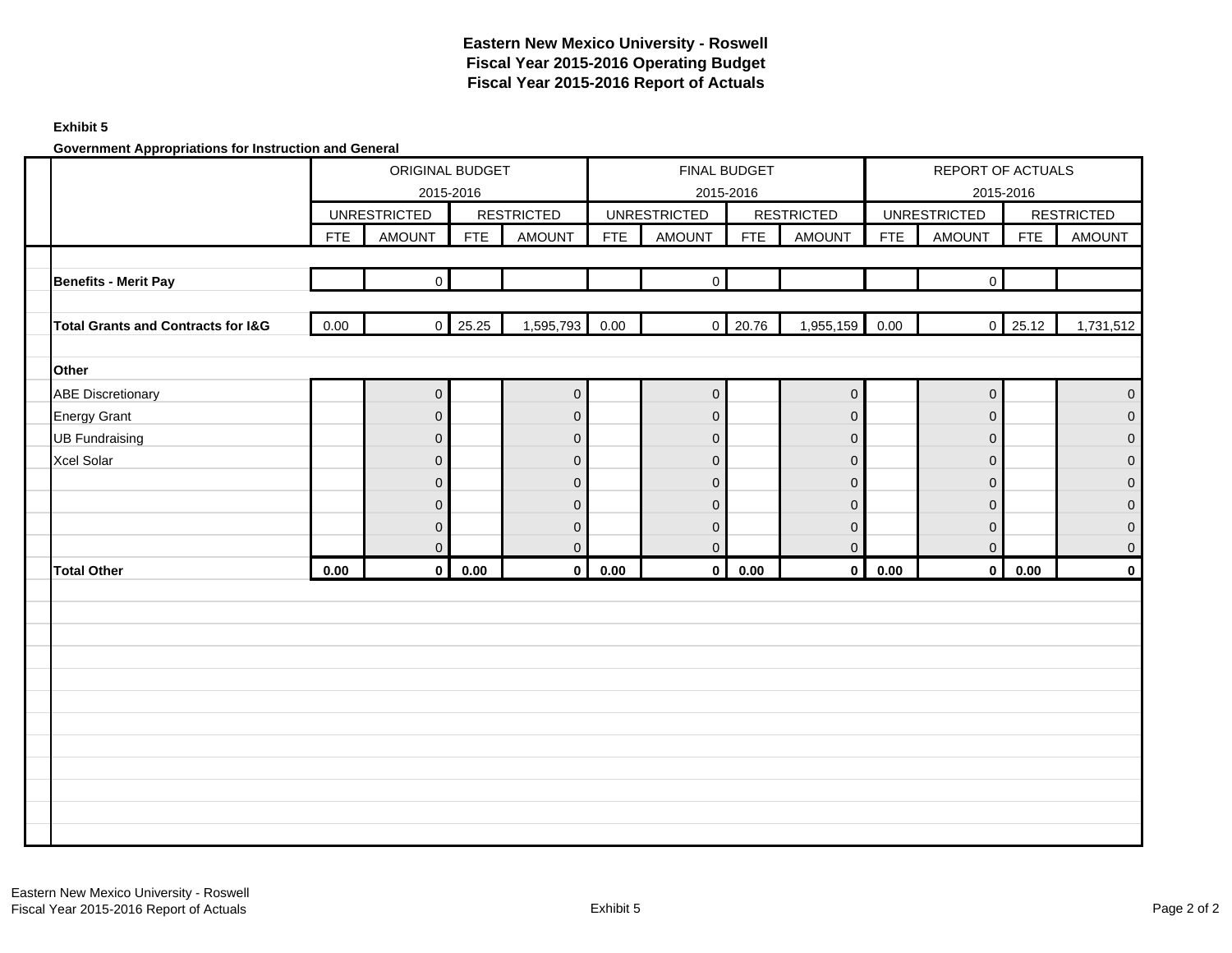## **Exhibit 6**

**Private Gifts, Grants, and Contracts for Instructional and General**

|                            |            | ORIGINAL BUDGET     |            |                   |            | FINAL BUDGET        |            |                   |            | REPORT OF ACTUALS   |            |                     |
|----------------------------|------------|---------------------|------------|-------------------|------------|---------------------|------------|-------------------|------------|---------------------|------------|---------------------|
|                            |            | 2015-2016           |            |                   |            | 2015-2016           |            |                   |            | 2015-2016           |            |                     |
|                            |            | <b>UNRESTRICTED</b> |            | <b>RESTRICTED</b> |            | <b>UNRESTRICTED</b> |            | <b>RESTRICTED</b> |            | <b>UNRESTRICTED</b> |            | <b>RESTRICTED</b>   |
|                            | <b>FTE</b> | <b>AMOUNT</b>       | <b>FTE</b> | <b>AMOUNT</b>     | <b>FTE</b> | <b>AMOUNT</b>       | <b>FTE</b> | <b>AMOUNT</b>     | <b>FTE</b> | <b>AMOUNT</b>       | <b>FTE</b> | <b>AMOUNT</b>       |
| <b>Private Gifts</b>       |            |                     |            |                   |            |                     |            |                   |            |                     |            |                     |
| <b>Private Gifts</b>       |            | $\mathbf{0}$        |            | $\mathbf 0$       |            | $\pmb{0}$           |            | $\mathbf{0}$      |            | $\Omega$            |            | $\overline{0}$      |
| <b>Private Gifts</b>       |            | $\Omega$            |            | $\mathbf 0$       |            | $\mathbf 0$         |            | $\mathbf{0}$      |            | $\Omega$            |            | $\overline{0}$      |
| <b>Private Gifts</b>       |            | $\mathbf{0}$        |            | $\mathbf 0$       |            | $\mathbf 0$         |            | $\mathbf 0$       |            | $\Omega$            |            | $\mathsf{O}\xspace$ |
| <b>Private Gifts</b>       |            | $\Omega$            |            | $\mathbf 0$       |            | $\mathbf 0$         |            | $\mathbf{0}$      |            | $\Omega$            |            | $\overline{0}$      |
| <b>Private Gifts</b>       |            | $\mathbf{0}$        |            | $\pmb{0}$         |            | $\pmb{0}$           |            | $\overline{0}$    |            | $\mathbf{0}$        |            | $\overline{0}$      |
| <b>Private Gifts</b>       |            | $\mathbf{0}$        |            | $\mathbf 0$       |            | $\boldsymbol{0}$    |            | $\mathbf{0}$      |            | $\mathbf{0}$        |            | $\overline{O}$      |
| <b>Private Gifts</b>       |            | $\mathbf{0}$        |            | $\mathbf 0$       |            | $\pmb{0}$           |            | $\mathbf 0$       |            | $\Omega$            |            | $\pmb{0}$           |
| <b>Private Gifts</b>       |            | $\Omega$            |            | $\mathbf 0$       |            | $\mathbf 0$         |            | $\mathbf{0}$      |            | $\Omega$            |            | $\mathbf 0$         |
| <b>Private Gifts</b>       |            | $\Omega$            |            | $\mathbf{0}$      |            | $\mathbf 0$         |            | $\mathbf{0}$      |            | $\Omega$            |            | $\mathbf 0$         |
| <b>Private Gifts</b>       |            | $\Omega$            |            | $\mathbf{0}$      |            | $\overline{0}$      |            | $\overline{0}$    |            | $\Omega$            |            | $\mathbf 0$         |
| <b>Private Gifts</b>       |            | $\mathbf{0}$        |            | $\mathbf 0$       |            | $\mathbf 0$         |            | $\mathbf 0$       |            | $\mathbf{0}$        |            | $\mathsf{O}^-$      |
| <b>Private Gifts</b>       |            | $\mathbf{0}$        |            | $\mathbf 0$       |            | $\mathsf 0$         |            | $\mathbf 0$       |            | $\mathbf{0}$        |            | $\mathsf{O}^-$      |
| <b>Private Gifts</b>       |            | $\mathbf{0}$        |            | $\mathbf 0$       |            | $\boldsymbol{0}$    |            | $\overline{0}$    |            | $\mathbf{0}$        |            | $\pmb{0}$           |
| <b>Private Gifts</b>       |            | $\mathbf{0}$        |            | $\mathbf 0$       |            | $\pmb{0}$           |            | $\mathbf{0}$      |            | $\mathbf{0}$        |            | $\pmb{0}$           |
| <b>Private Gifts</b>       |            | $\mathbf{0}$        |            | $\mathbf 0$       |            | $\boldsymbol{0}$    |            | $\mathbf{0}$      |            | $\mathbf{0}$        |            | $\mathsf{O}^-$      |
| <b>Private Gifts</b>       |            | $\Omega$            |            | $\mathbf 0$       |            | $\mathbf 0$         |            | $\mathbf{0}$      |            | $\Omega$            |            | $\pmb{0}$           |
| <b>Private Gifts</b>       |            | $\Omega$            |            | $\mathbf 0$       |            | $\mathbf 0$         |            | $\overline{0}$    |            | $\Omega$            |            | $\mathbf 0$         |
| <b>Private Gifts</b>       |            | $\Omega$            |            | $\mathbf{0}$      |            | $\mathbf 0$         |            | $\mathbf{0}$      |            | $\Omega$            |            | $\overline{0}$      |
| <b>Private Gifts</b>       |            | $\mathbf{0}$        |            | $\mathbf 0$       |            | $\mathsf 0$         |            | $\mathbf{0}$      |            | $\Omega$            |            | $\mathsf{O}\xspace$ |
| <b>Private Gifts</b>       |            | $\mathbf 0$         |            | $\mathbf 0$       |            | $\mathsf 0$         |            | $\mathbf{0}$      |            | $\mathbf{0}$        |            | $\overline{0}$      |
| <b>Private Gifts</b>       |            | $\mathbf{0}$        |            | $\mathbf 0$       |            | $\pmb{0}$           |            | $\mathbf{0}$      |            | $\mathbf{0}$        |            | $\pmb{0}$           |
| <b>Private Gifts</b>       |            | $\Omega$            |            | $\mathbf 0$       |            | $\pmb{0}$           |            | $\mathbf{0}$      |            | $\Omega$            |            | $\pmb{0}$           |
| <b>Private Gifts</b>       |            | $\Omega$            |            | $\mathbf{0}$      |            | $\mathbf 0$         |            | $\mathbf{0}$      |            | $\Omega$            |            | $\pmb{0}$           |
| <b>Private Gifts</b>       |            | $\mathbf 0$         |            | $\bf{0}$          |            | $\mathbf 0$         |            | $\mathbf{0}$      |            | $\bf{0}$            |            | $\mathbf 0$         |
| <b>Total Private Gifts</b> |            | $\mathbf 0$         |            | $\mathbf 0$       |            | 0                   |            | $\mathbf 0$       |            | $\mathbf{0}$        |            | $\mathbf 0$         |
|                            |            |                     |            |                   |            |                     |            |                   |            |                     |            |                     |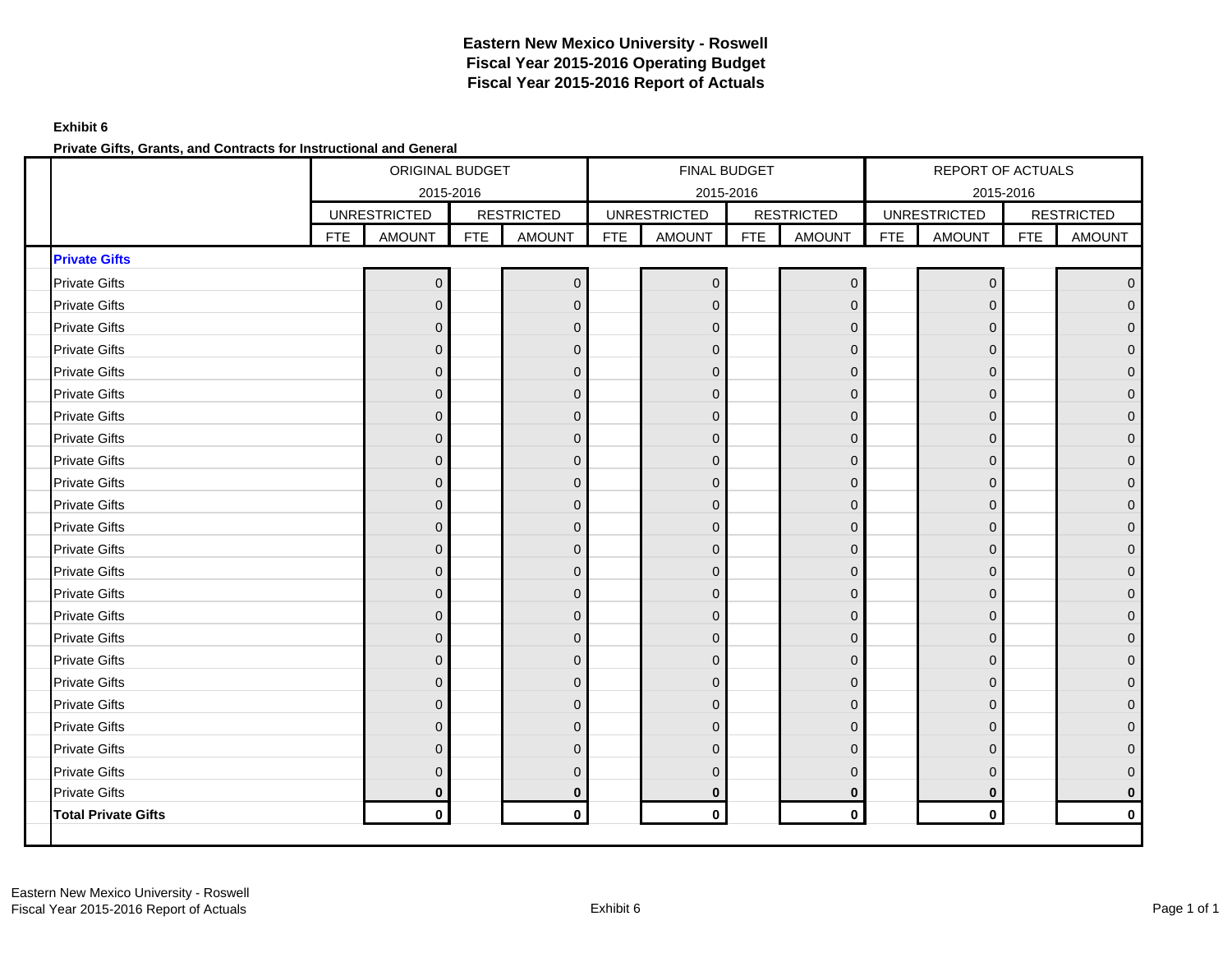## **Exhibit 7**

## **Endowment, Land, and Permanent Income for Instruction and General**

|                                            |      | ORIGINAL BUDGET                  |            |                   |      | <b>FINAL BUDGET</b> |            |                   |            | REPORT OF ACTUALS                |            |                   |
|--------------------------------------------|------|----------------------------------|------------|-------------------|------|---------------------|------------|-------------------|------------|----------------------------------|------------|-------------------|
|                                            |      | 2015-2016<br><b>UNRESTRICTED</b> |            | <b>RESTRICTED</b> |      | <b>UNRESTRICTED</b> | 2015-2016  | <b>RESTRICTED</b> |            | 2015-2016<br><b>UNRESTRICTED</b> |            | <b>RESTRICTED</b> |
|                                            | FTE. | <b>AMOUNT</b>                    | <b>FTE</b> | <b>AMOUNT</b>     | FTE. | <b>AMOUNT</b>       | <b>FTE</b> | <b>AMOUNT</b>     | <b>FTE</b> | <b>AMOUNT</b>                    | <b>FTE</b> | <b>AMOUNT</b>     |
| <b>Endowment, Land, and Permanent Fund</b> |      |                                  |            |                   |      |                     |            |                   |            |                                  |            |                   |
| Endowment, Land and Permanent Fund         |      | $\Omega$                         |            | $\Omega$          |      | $\overline{0}$      |            | $\Omega$          |            | $\Omega$                         |            | $\overline{0}$    |
| Endowment, Land and Permanent Fund         |      | $\Omega$                         |            | $\Omega$          |      | $\overline{0}$      |            | $\Omega$          |            | $\Omega$                         |            | $\overline{0}$    |
| Endowment, Land and Permanent Fund         |      | $\Omega$                         |            | $\Omega$          |      | $\overline{0}$      |            | $\Omega$          |            | $\Omega$                         |            | $\Omega$          |
| Endowment, Land and Permanent Fund         |      | $\mathbf{0}$                     |            | $\mathbf{0}$      |      | $\mathbf 0$         |            | $\Omega$          |            | $\Omega$                         |            | $\overline{0}$    |
| Endowment, Land and Permanent Fund         |      | $\Omega$                         |            | $\mathbf{0}$      |      | $\mathbf 0$         |            | $\Omega$          |            | $\Omega$                         |            | $\mathbf{O}$      |
| Endowment, Land and Permanent Fund         |      | $\Omega$                         |            | $\overline{0}$    |      | $\overline{0}$      |            | $\Omega$          |            | $\Omega$                         |            | $\mathbf{O}$      |
| Endowment, Land and Permanent Fund         |      | $\Omega$                         |            | $\mathbf{0}$      |      | $\mathbf{0}$        |            | $\Omega$          |            | $\Omega$                         |            | $\overline{0}$    |
| Endowment, Land and Permanent Fund         |      | $\Omega$                         |            | $\Omega$          |      | $\mathbf{0}$        |            | $\Omega$          |            | $\Omega$                         |            | $\overline{0}$    |
| Endowment, Land and Permanent Fund         |      | $\Omega$                         |            | $\mathbf 0$       |      | $\overline{0}$      |            | $\Omega$          |            | $\Omega$                         |            | $\overline{0}$    |
| Endowment, Land and Permanent Fund         |      | $\mathbf{0}$                     |            | $\mathbf{0}$      |      | $\overline{0}$      |            | $\Omega$          |            | $\Omega$                         |            | $\mathbf{O}$      |
| Endowment, Land and Permanent Fund         |      | $\Omega$                         |            | $\mathbf{0}$      |      | $\pmb{0}$           |            | $\Omega$          |            | $\Omega$                         |            | $\mathbf{O}$      |
| Endowment, Land and Permanent Fund         |      | $\Omega$                         |            | $\Omega$          |      | $\mathbf 0$         |            | $\Omega$          |            | $\Omega$                         |            | $\overline{0}$    |
| Endowment, Land and Permanent Fund         |      | $\Omega$                         |            | $\mathbf{0}$      |      | $\mathbf{0}$        |            | $\Omega$          |            | $\Omega$                         |            | $\mathbf{O}$      |
| Endowment, Land and Permanent Fund         |      | $\mathbf{0}$                     |            | $\mathbf{0}$      |      | $\mathbf{0}$        |            | $\Omega$          |            | $\Omega$                         |            | $\overline{0}$    |
| Endowment, Land and Permanent Fund         |      | $\Omega$                         |            | $\overline{0}$    |      | $\overline{0}$      |            | $\Omega$          |            | $\Omega$                         |            | $\overline{0}$    |
| Endowment, Land and Permanent Fund         |      | $\Omega$                         |            | $\Omega$          |      | $\mathbf{0}$        |            | $\Omega$          |            | $\Omega$                         |            | $\overline{0}$    |
| Endowment, Land and Permanent Fund         |      | $\Omega$                         |            | $\Omega$          |      | $\mathbf 0$         |            | $\Omega$          |            | $\Omega$                         |            | $\overline{0}$    |
| Endowment, Land and Permanent Fund         |      | $\Omega$                         |            | $\mathbf{0}$      |      | $\mathbf{0}$        |            | $\Omega$          |            | $\Omega$                         |            | $\overline{0}$    |
| Endowment, Land and Permanent Fund         |      | $\Omega$                         |            | $\mathbf{0}$      |      | $\pmb{0}$           |            | $\Omega$          |            | $\Omega$                         |            | $\overline{0}$    |
| Endowment, Land and Permanent Fund         |      | $\Omega$                         |            | $\overline{0}$    |      | $\overline{0}$      |            | $\Omega$          |            | $\Omega$                         |            | $\overline{0}$    |
| Endowment, Land and Permanent Fund         |      | $\Omega$                         |            | $\Omega$          |      | $\mathbf{0}$        |            | $\Omega$          |            | $\Omega$                         |            | $\overline{0}$    |
| Endowment, Land and Permanent Fund         |      | $\Omega$                         |            | $\mathbf{0}$      |      | $\mathbf 0$         |            | $\Omega$          |            | $\Omega$                         |            | $\overline{0}$    |
| Endowment, Land and Permanent Fund         |      | $\Omega$                         |            | $\mathbf{0}$      |      | $\mathbf{0}$        |            | $\Omega$          |            | $\Omega$                         |            | $\mathbf 0$       |
| Endowment, Land and Permanent Fund         |      | 0                                |            | 0                 |      | $\mathbf 0$         |            | $\bf{0}$          |            | $\bf{0}$                         |            | $\mathbf 0$       |
| <b>Total Land and Permanent Fund</b>       |      | $\mathbf{0}$                     |            | $\mathbf{0}$      |      | $\mathbf{0}$        |            | $\bf{0}$          |            | $\mathbf{0}$                     |            | $\mathbf{0}$      |
|                                            |      |                                  |            |                   |      |                     |            |                   |            |                                  |            |                   |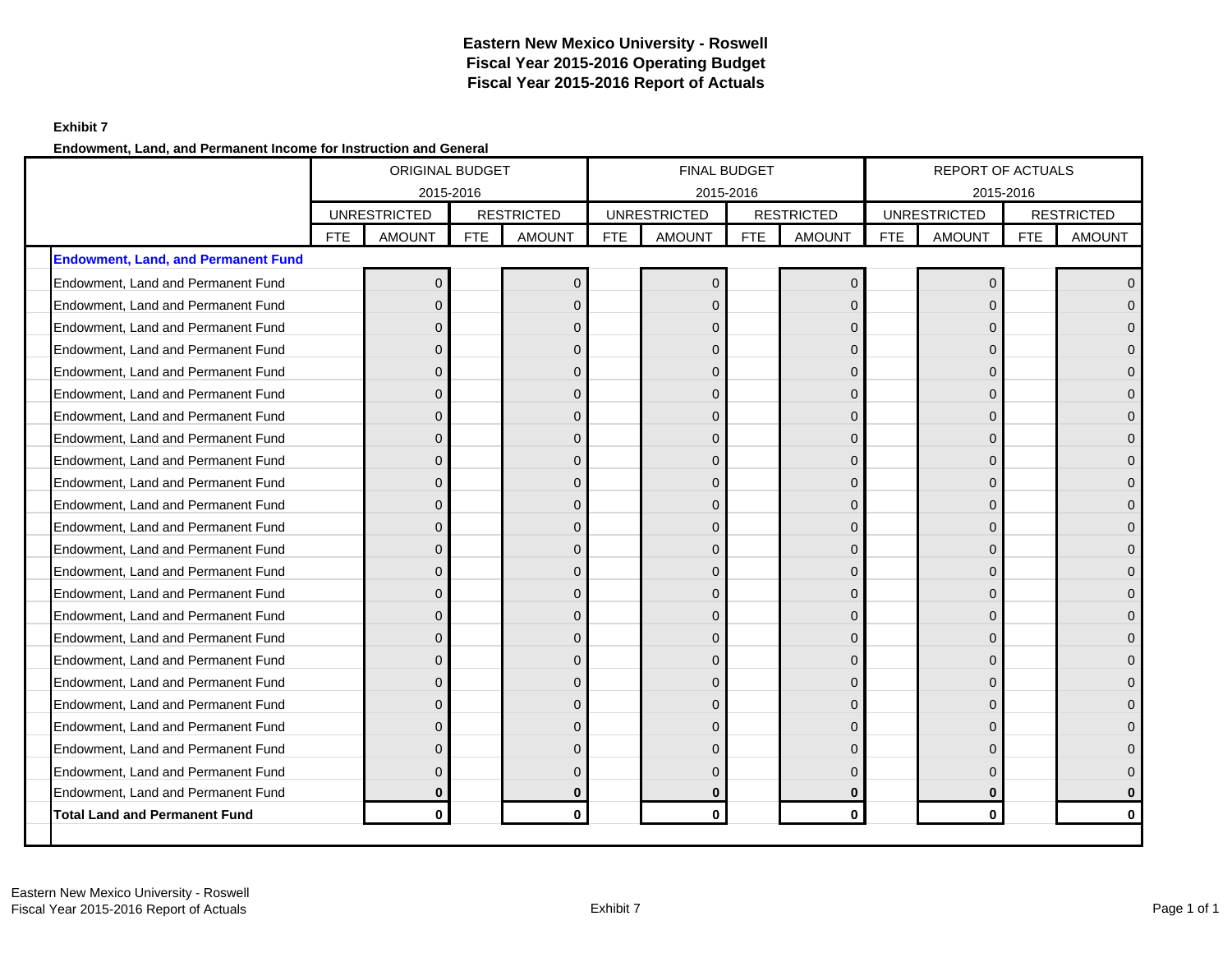## **Exhibit 8**

**Sales and Services for Instruction and General**

|                                 |     | ORIGINAL BUDGET     |            |                   |            | <b>FINAL BUDGET</b> |            |                   |            | REPORT OF ACTUALS   |            |                     |
|---------------------------------|-----|---------------------|------------|-------------------|------------|---------------------|------------|-------------------|------------|---------------------|------------|---------------------|
|                                 |     | 2015-2016           |            |                   |            | 2015-2016           |            |                   |            | 2015-2016           |            |                     |
|                                 |     | <b>UNRESTRICTED</b> |            | <b>RESTRICTED</b> |            | <b>UNRESTRICTED</b> |            | <b>RESTRICTED</b> |            | <b>UNRESTRICTED</b> |            | <b>RESTRICTED</b>   |
|                                 | FTE | <b>AMOUNT</b>       | <b>FTE</b> | <b>AMOUNT</b>     | <b>FTE</b> | <b>AMOUNT</b>       | <b>FTE</b> | <b>AMOUNT</b>     | <b>FTE</b> | <b>AMOUNT</b>       | <b>FTE</b> | <b>AMOUNT</b>       |
| <b>Sales and Services</b>       |     |                     |            |                   |            |                     |            |                   |            |                     |            |                     |
| Sales and Services              |     | $\mathbf 0$         |            | $\mathbf{0}$      |            | $\mathbf 0$         |            | $\mathbf{0}$      |            | $\mathbf 0$         |            | $\overline{0}$      |
| <b>Sales and Services</b>       |     | $\mathbf{0}$        |            | $\Omega$          |            | $\mathbf 0$         |            | $\mathbf{0}$      |            | $\Omega$            |            | $\mathsf{O}\xspace$ |
| <b>Sales and Services</b>       |     | $\mathbf{0}$        |            | $\Omega$          |            | $\mathbf 0$         |            | $\mathbf{0}$      |            | $\Omega$            |            | $\overline{0}$      |
| Sales and Services              |     | $\Omega$            |            | $\Omega$          |            | $\mathbf{0}$        |            | $\Omega$          |            | $\Omega$            |            | $\overline{0}$      |
| Sales and Services              |     | $\Omega$            |            | $\Omega$          |            | $\mathbf 0$         |            | $\Omega$          |            | $\Omega$            |            | $\overline{0}$      |
| Sales and Services              |     | $\mathbf{0}$        |            | $\mathbf{0}$      |            | $\mathbf 0$         |            | $\mathbf{0}$      |            | $\mathbf 0$         |            | $\overline{0}$      |
| Sales and Services              |     | $\mathbf 0$         |            | $\overline{0}$    |            | $\mathbf 0$         |            | $\mathbf{0}$      |            | $\Omega$            |            | $\overline{0}$      |
| Sales and Services              |     | $\Omega$            |            | $\Omega$          |            | $\mathbf 0$         |            | $\Omega$          |            | $\Omega$            |            | $\overline{0}$      |
| Sales and Services              |     | $\Omega$            |            | $\Omega$          |            | $\mathbf 0$         |            | $\Omega$          |            | $\Omega$            |            | $\overline{0}$      |
| <b>Sales and Services</b>       |     | $\Omega$            |            | $\Omega$          |            | $\mathbf 0$         |            | $\mathbf{0}$      |            | $\Omega$            |            | $\overline{0}$      |
| <b>Sales and Services</b>       |     | $\Omega$            |            | $\mathbf{0}$      |            | $\mathbf 0$         |            | $\mathbf{0}$      |            | $\Omega$            |            | $\overline{0}$      |
| Sales and Services              |     | $\mathbf{0}$        |            | $\mathbf{0}$      |            | $\mathbf 0$         |            | $\mathbf{0}$      |            | $\Omega$            |            | $\mathsf{O}\xspace$ |
| Sales and Services              |     | $\Omega$            |            | $\mathbf{0}$      |            | $\overline{0}$      |            | $\Omega$          |            | $\Omega$            |            | $\overline{0}$      |
| <b>Sales and Services</b>       |     | $\mathbf{0}$        |            | $\overline{0}$    |            | $\mathbf{0}$        |            | $\mathbf{0}$      |            | $\Omega$            |            | $\mathbf{0}$        |
| <b>Sales and Services</b>       |     | $\Omega$            |            | $\Omega$          |            | $\mathbf{0}$        |            | $\Omega$          |            | $\Omega$            |            | $\overline{0}$      |
| Sales and Services              |     | $\mathbf{0}$        |            | $\mathbf 0$       |            | $\mathbf 0$         |            | $\mathbf{0}$      |            | $\Omega$            |            | $\mathsf{O}\xspace$ |
| Sales and Services              |     | $\mathbf{0}$        |            | $\Omega$          |            | $\mathbf 0$         |            | $\mathbf{0}$      |            | $\Omega$            |            | $\overline{0}$      |
| <b>Sales and Services</b>       |     | $\Omega$            |            | $\Omega$          |            | $\mathbf 0$         |            | $\Omega$          |            | $\Omega$            |            | $\overline{0}$      |
| Sales and Services              |     | $\Omega$            |            | $\Omega$          |            | $\mathbf 0$         |            | $\Omega$          |            | $\Omega$            |            | $\overline{0}$      |
| <b>Sales and Services</b>       |     | $\Omega$            |            | $\mathbf{0}$      |            | $\mathbf 0$         |            | $\Omega$          |            | $\Omega$            |            | $\overline{0}$      |
| <b>Sales and Services</b>       |     | $\mathbf{0}$        |            | $\overline{0}$    |            | $\mathbf 0$         |            | $\mathbf{0}$      |            | $\Omega$            |            | $\overline{0}$      |
| Sales and Services              |     | $\Omega$            |            | $\mathbf 0$       |            | $\mathbf{0}$        |            | $\mathbf{0}$      |            | $\Omega$            |            | $\overline{0}$      |
| Sales and Services              |     | $\Omega$            |            | $\Omega$          |            | $\mathbf 0$         |            | $\Omega$          |            | $\Omega$            |            | $\mathsf{O}\xspace$ |
| Sales and Services              |     | $\mathbf 0$         |            | $\bf{0}$          |            | $\bf{0}$            |            | $\bf{0}$          |            | $\bf{0}$            |            | $\mathbf 0$         |
| <b>Total Sales and Services</b> |     | $\mathbf 0$         |            | $\mathbf{0}$      |            | $\mathbf{0}$        |            | $\mathbf 0$       |            | $\mathbf{0}$        |            | $\mathbf 0$         |
|                                 |     |                     |            |                   |            |                     |            |                   |            |                     |            |                     |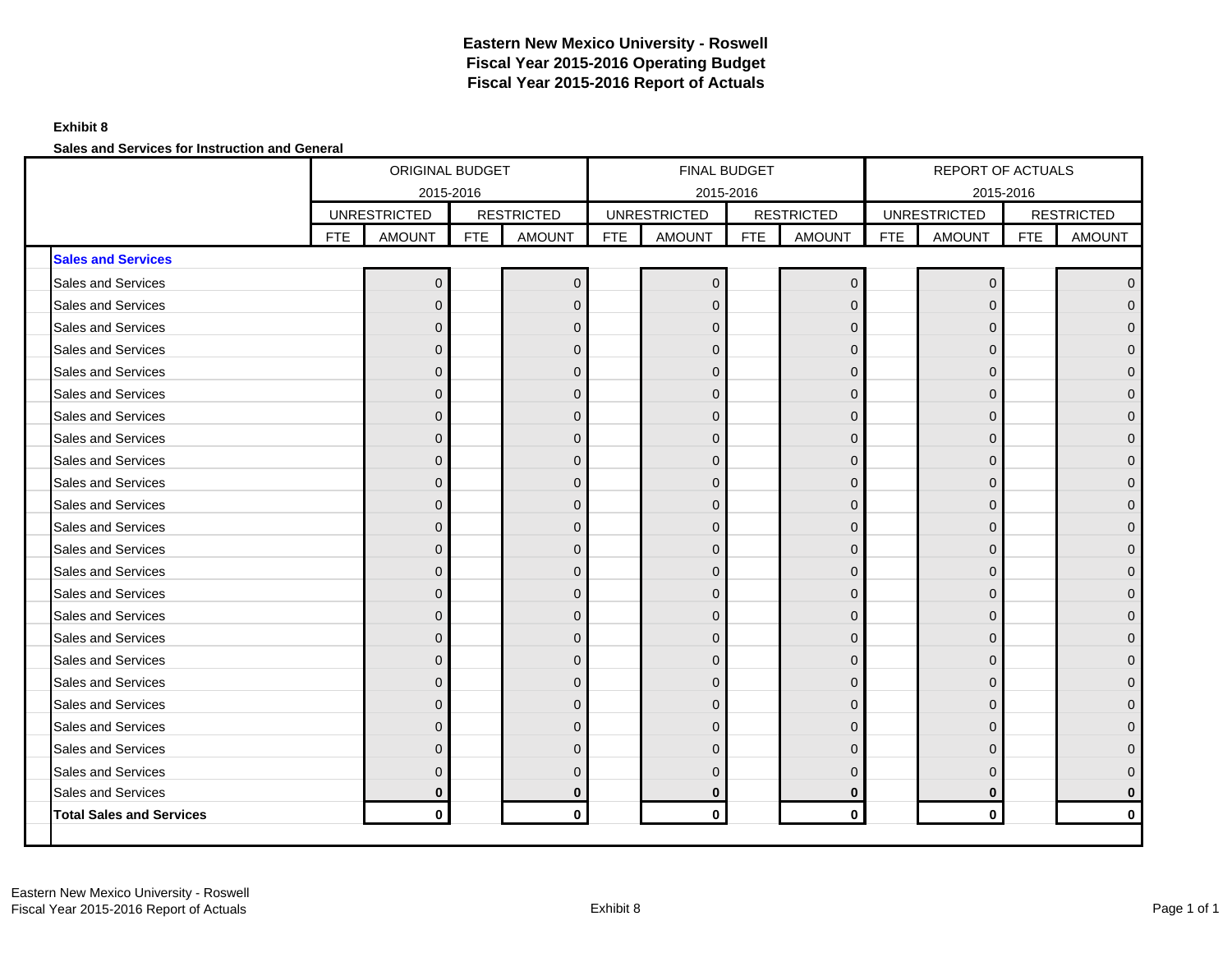### **Exhibit 9**

**Other Sources of Revenue for Instructional and General**

|                                       |            | ORIGINAL BUDGET     |            |                   |            |                     | FINAL BUDGET |                   |            | REPORT OF ACTUALS   |            |                     |
|---------------------------------------|------------|---------------------|------------|-------------------|------------|---------------------|--------------|-------------------|------------|---------------------|------------|---------------------|
|                                       |            | 2015-2016           |            |                   |            | 2015-2016           |              |                   |            | 2015-2016           |            |                     |
|                                       |            | <b>UNRESTRICTED</b> |            | <b>RESTRICTED</b> |            | <b>UNRESTRICTED</b> |              | <b>RESTRICTED</b> |            | <b>UNRESTRICTED</b> |            | <b>RESTRICTED</b>   |
|                                       | <b>FTE</b> | <b>AMOUNT</b>       | <b>FTE</b> | <b>AMOUNT</b>     | <b>FTE</b> | <b>AMOUNT</b>       | <b>FTE</b>   | <b>AMOUNT</b>     | <b>FTE</b> | <b>AMOUNT</b>       | <b>FTE</b> | <b>AMOUNT</b>       |
| <b>Other Sources of Revenue</b>       |            |                     |            |                   |            |                     |              |                   |            |                     |            |                     |
| <b>Indirect Cost Recovery</b>         |            | 210,000             |            | $\mathbf 0$       |            | 185,000             |              | $\overline{0}$    |            | 190,000             |            | $\mathsf{O}\xspace$ |
| Interest Earnings                     |            | (8,000)             |            | $\overline{0}$    |            | 15,000              |              | $\mathbf{0}$      |            | $\Omega$            |            | $\mathbf 0$         |
| <b>Vending Machines</b>               |            | 5,000               |            | $\overline{0}$    |            | 1,500               |              | $\mathbf 0$       |            | 500                 |            | $\mathsf{O}\xspace$ |
| Pay Telephones                        |            | $\Omega$            |            | $\mathbf 0$       |            | $\Omega$            |              | $\mathbf{0}$      |            | $\Omega$            |            | $\overline{0}$      |
| Rentals                               |            | 8,000               |            | $\mathbf 0$       |            | 3,500               |              | $\overline{0}$    |            | 2,550               |            | $\mathsf{O}\xspace$ |
| <b>Library Fines</b>                  |            | $\mathbf{0}$        |            | $\mathbf 0$       |            | $\mathbf 0$         |              | $\overline{0}$    |            | $\mathbf{0}$        |            | $\pmb{0}$           |
| ID Replacement                        |            | 900                 |            | $\overline{0}$    |            | 284                 |              | $\mathbf 0$       |            | 200                 |            | $\pmb{0}$           |
| <b>Returned Checks</b>                |            | $\mathbf{0}$        |            | $\mathbf 0$       |            | $\overline{0}$      |              | $\mathbf{0}$      |            | $\Omega$            |            | $\mathsf{O}\xspace$ |
| Other                                 |            | 30,000              |            | $\mathbf{0}$      |            | $\mathbf 0$         |              | $\mathbf{0}$      |            | $\Omega$            |            | $\mathsf{O}\xspace$ |
| Other                                 |            | $\mathbf{0}$        |            | $\mathbf{0}$      |            | $\overline{0}$      |              | $\overline{0}$    |            | $\Omega$            |            | $\mathbf 0$         |
| Other                                 |            | $\mathbf{0}$        |            | $\mathbf 0$       |            | $\mathbf 0$         |              | $\mathbf{0}$      |            | $\mathbf{0}$        |            | $\mathsf{O}\xspace$ |
| Other                                 |            | $\mathbf 0$         |            | $\mathbf 0$       |            | $\pmb{0}$           |              | $\mathbf 0$       |            | $\mathbf 0$         |            | $\mathsf{O}\xspace$ |
| Other                                 |            | $\overline{0}$      |            | $\mathbf{0}$      |            | $\pmb{0}$           |              | $\overline{0}$    |            | $\mathbf{0}$        |            | $\mathsf{O}\xspace$ |
| Other                                 |            | $\overline{0}$      |            | $\mathbf{0}$      |            | $\mathbf 0$         |              | $\overline{0}$    |            | $\mathbf 0$         |            | $\mathbf 0$         |
| Other                                 |            | $\Omega$            |            | $\mathbf{0}$      |            | $\overline{0}$      |              | $\mathbf{0}$      |            | $\Omega$            |            | $\overline{0}$      |
| Other                                 |            | $\mathbf 0$         |            | $\mathbf 0$       |            | $\pmb{0}$           |              | $\mathbf 0$       |            | $\mathbf 0$         |            | $\mathsf{O}\xspace$ |
| Other                                 |            | $\overline{0}$      |            | $\mathbf 0$       |            | $\pmb{0}$           |              | $\overline{0}$    |            | $\Omega$            |            | $\pmb{0}$           |
| Other                                 |            | $\mathbf{0}$        |            | $\mathbf{0}$      |            | $\pmb{0}$           |              | $\mathbf{0}$      |            | $\Omega$            |            | $\mathsf{O}\xspace$ |
| Other                                 |            | $\mathbf{0}$        |            | $\mathbf{0}$      |            | $\pmb{0}$           |              | $\overline{0}$    |            | $\Omega$            |            | $\pmb{0}$           |
| Other                                 |            | $\mathbf{0}$        |            | $\mathbf{0}$      |            | $\overline{0}$      |              | $\overline{0}$    |            | $\Omega$            |            | $\mathsf{O}\xspace$ |
| Other                                 |            | $\mathbf{0}$        |            | $\mathbf 0$       |            | $\mathbf 0$         |              | $\mathbf{0}$      |            | $\mathbf 0$         |            | $\overline{0}$      |
| Other                                 |            | $\mathbf{0}$        |            | $\mathbf{0}$      |            | $\pmb{0}$           |              | $\mathbf{0}$      |            | $\mathbf{0}$        |            | $\mathsf{O}\xspace$ |
| Other                                 |            | $\mathbf{0}$        |            | $\mathbf{0}$      |            | $\mathbf 0$         |              | $\mathbf{0}$      |            | $\Omega$            |            | $\mathbf 0$         |
| Other                                 |            | $\bf{0}$            |            | $\bf{0}$          |            | $\bf{0}$            |              | $\bf{0}$          |            | $\Omega$            |            | $\mathbf 0$         |
| <b>Total Other Sources of Revenue</b> |            | 245,900             |            | $\mathbf 0$       |            | 205,284             |              | $\mathbf 0$       |            | 193,250             |            | $\mathbf 0$         |
|                                       |            |                     |            |                   |            |                     |              |                   |            |                     |            |                     |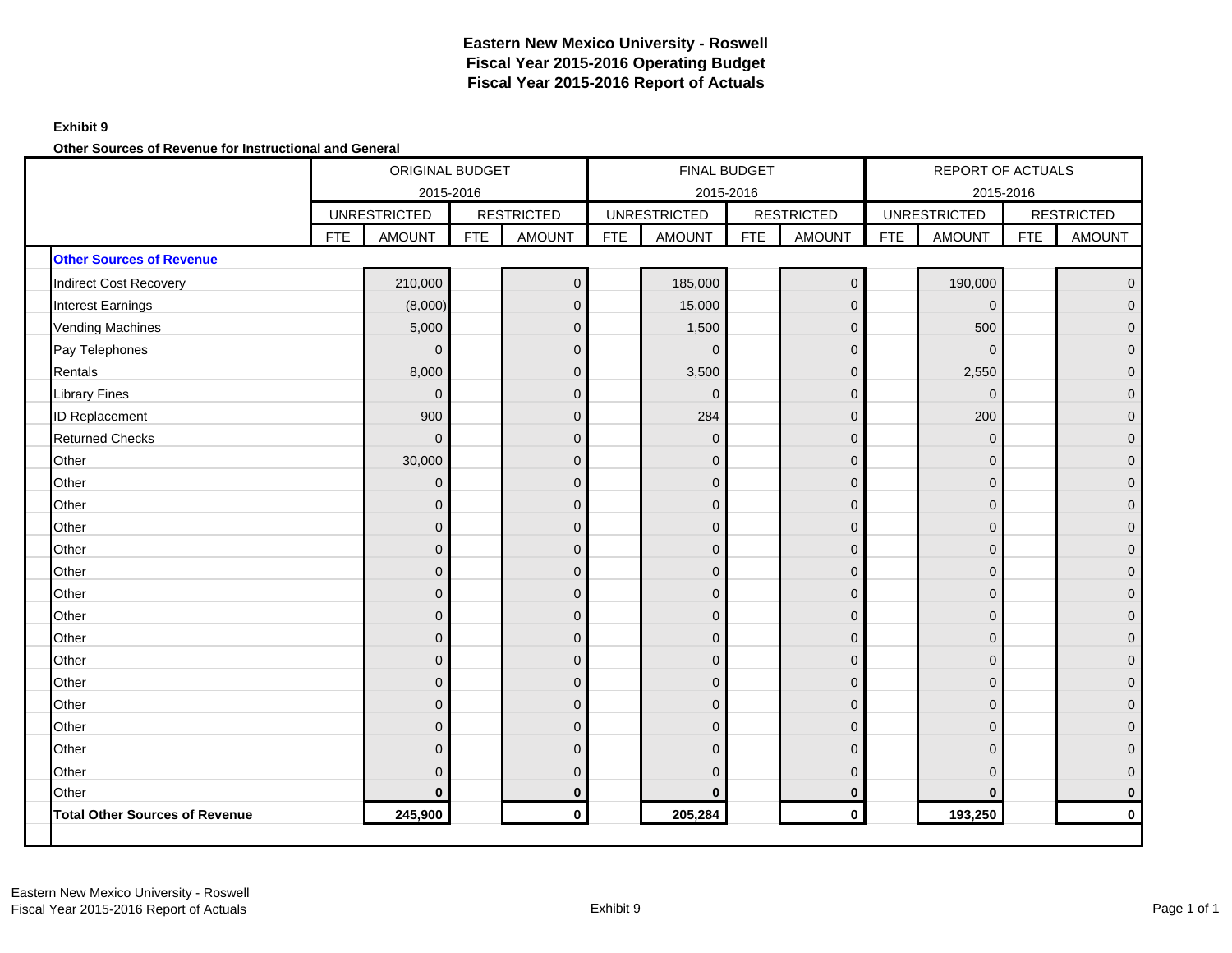### **Exhibit 10**

|       |                                           |            | ORIGINAL BUDGET     |            |                   |            | FINAL BUDGET        |            |                   |            | REPORT OF ACTUALS   |            |                   |
|-------|-------------------------------------------|------------|---------------------|------------|-------------------|------------|---------------------|------------|-------------------|------------|---------------------|------------|-------------------|
|       |                                           |            | 2015-2016           |            |                   |            | 2015-2016           |            |                   |            | 2015-2016           |            |                   |
|       |                                           |            | <b>UNRESTRICTED</b> |            | <b>RESTRICTED</b> |            | <b>UNRESTRICTED</b> |            | <b>RESTRICTED</b> |            | <b>UNRESTRICTED</b> |            | <b>RESTRICTED</b> |
|       | <b>Academic Instruction</b>               | <b>FTE</b> | <b>AMOUNT</b>       | <b>FTE</b> | <b>AMOUNT</b>     | <b>FTE</b> | <b>AMOUNT</b>       | <b>FTE</b> | <b>AMOUNT</b>     | <b>FTE</b> | <b>AMOUNT</b>       | <b>FTE</b> | <b>AMOUNT</b>     |
| 3ADCA | Associate Dean of Career Administration   | 0.00       | $\mathbf{0}$        | 0.00       | $\mathbf 0$       | 2.00       | 125,906             | 0.00       | $\mathbf 0$       | 3.00       | 122,049             | 0.00       | $\mathbf 0$       |
| 3ADPA | Associate Dean of Planning Administration | 0.00       | $\mathbf 0$         | 0.00       | $\Omega$          | 0.00       | 0                   | 0.00       | $\mathbf 0$       | 0.00       | 0                   | 0.00       | $\mathbf 0$       |
| 3AVAS | Assistant VP of Arts & Sciences           | 0.00       | $\mathbf 0$         | 0.00       | $\Omega$          | 2.00       | 123,506             | 0.00       | $\mathbf 0$       | 0.00       | 0                   | 0.00       | $\mathbf 0$       |
| 3BUSA | <b>Business Administration</b>            | 8.83       | 357,862             | 0.00       | $\mathbf 0$       | 6.83       | 248,896             | 0.00       | $\mathbf 0$       | 4.58       | 158,522             | 0.00       | $\mathbf 0$       |
| 3CLRC | Computer Lab Operations                   | 0.00       | 0                   | 0.00       | $\mathbf 0$       | 0.00       | 0                   | 0.00       | $\mathbf 0$       | 0.00       | $\mathbf 0$         | 0.00       | $\mathbf 0$       |
| 3COED | Continuing Education                      | 0.00       | $\mathbf 0$         | 0.00       | $\mathbf 0$       | 0.00       | $\Omega$            | 0.00       | $\mathbf 0$       | 0.00       | $\mathbf 0$         | 0.00       | $\mathbf 0$       |
| 3CRIM | <b>Criminal Justice</b>                   | 0.00       | $\mathbf 0$         | 0.00       | $\mathbf 0$       | 0.67       | 19,950              | 0.00       | $\mathbf 0$       | 0.35       | 14,329              | 0.00       | $\mathbf 0$       |
| 3CWCD | Custom Training Workforce Continued Ed.   | 2.00       | 98,134              | 0.00       | $\Omega$          | 2.00       | 99,572              | 0.00       | $\mathbf 0$       | 0.55       | 25,317              | 0.00       | $\mathbf 0$       |
| 3HSVC | Human Services                            | 0.00       | $\mathbf 0$         | 0.00       | $\mathbf 0$       | 0.73       | 30,900              | 0.00       | $\mathbf{0}$      | 0.71       | 35,782              | 0.00       | $\mathbf 0$       |
| 3LIBA | <b>Liberal Arts</b>                       | 23.02      | 1,020,437           | 0.00       | $\mathbf 0$       | 22.29      | 877,826             | 0.00       | $\overline{0}$    | 16.04      | 759,834             | 0.00       | $\mathbf 0$       |
| 3NTSC | <b>Natural Sciences</b>                   | 16.50      | 527,847             | 0.00       | $\mathbf 0$       | 14.50      | 546,899             | 0.00       | $\mathbf 0$       | 12.27      | 510,341             | 0.00       | $\mathbf 0$       |
| 3PAC  | Performing Arts Center                    | 0.00       | $\mathbf 0$         | 0.00       | $\mathbf 0$       | 0.81       | 38,725              | 0.00       | $\mathbf 0$       | 0.05       | 1,338               | 0.00       | $\mathbf 0$       |
| 3SDEV | Staff Development                         | 0.00       | $\mathbf 0$         | 0.00       | $\Omega$          | 0.00       | 0                   | 0.00       | $\mathbf 0$       | 0.00       | 0                   | 0.00       | $\mathbf 0$       |
|       |                                           |            |                     |            |                   |            |                     |            |                   |            |                     |            |                   |
|       |                                           |            |                     |            |                   |            |                     |            |                   |            |                     |            |                   |
|       | <b>Total Academic Instruction</b>         | 50.35      | 2,004,280           | 0.00       | $\mathbf{0}$      | 51.83      | 2,112,180           | 0.00       | $\mathbf{0}$      | 37.55      | 1,627,512           | 0.00       | $\mathbf{0}$      |
|       |                                           |            |                     |            |                   |            |                     |            |                   |            |                     |            |                   |
|       |                                           |            |                     |            |                   |            |                     |            |                   |            |                     |            |                   |
|       |                                           |            |                     |            |                   |            |                     |            |                   |            |                     |            |                   |
|       |                                           |            |                     |            |                   |            |                     |            |                   |            |                     |            |                   |
|       |                                           |            |                     |            |                   |            |                     |            |                   |            |                     |            |                   |
|       |                                           |            |                     |            |                   |            |                     |            |                   |            |                     |            |                   |
|       |                                           |            |                     |            |                   |            |                     |            |                   |            |                     |            |                   |
|       |                                           |            |                     |            |                   |            |                     |            |                   |            |                     |            |                   |
|       |                                           |            |                     |            |                   |            |                     |            |                   |            |                     |            |                   |
|       |                                           |            |                     |            |                   |            |                     |            |                   |            |                     |            |                   |
|       |                                           |            |                     |            |                   |            |                     |            |                   |            |                     |            |                   |
|       |                                           |            |                     |            |                   |            |                     |            |                   |            |                     |            |                   |
|       |                                           |            |                     |            |                   |            |                     |            |                   |            |                     |            |                   |
|       |                                           |            |                     |            |                   |            |                     |            |                   |            |                     |            |                   |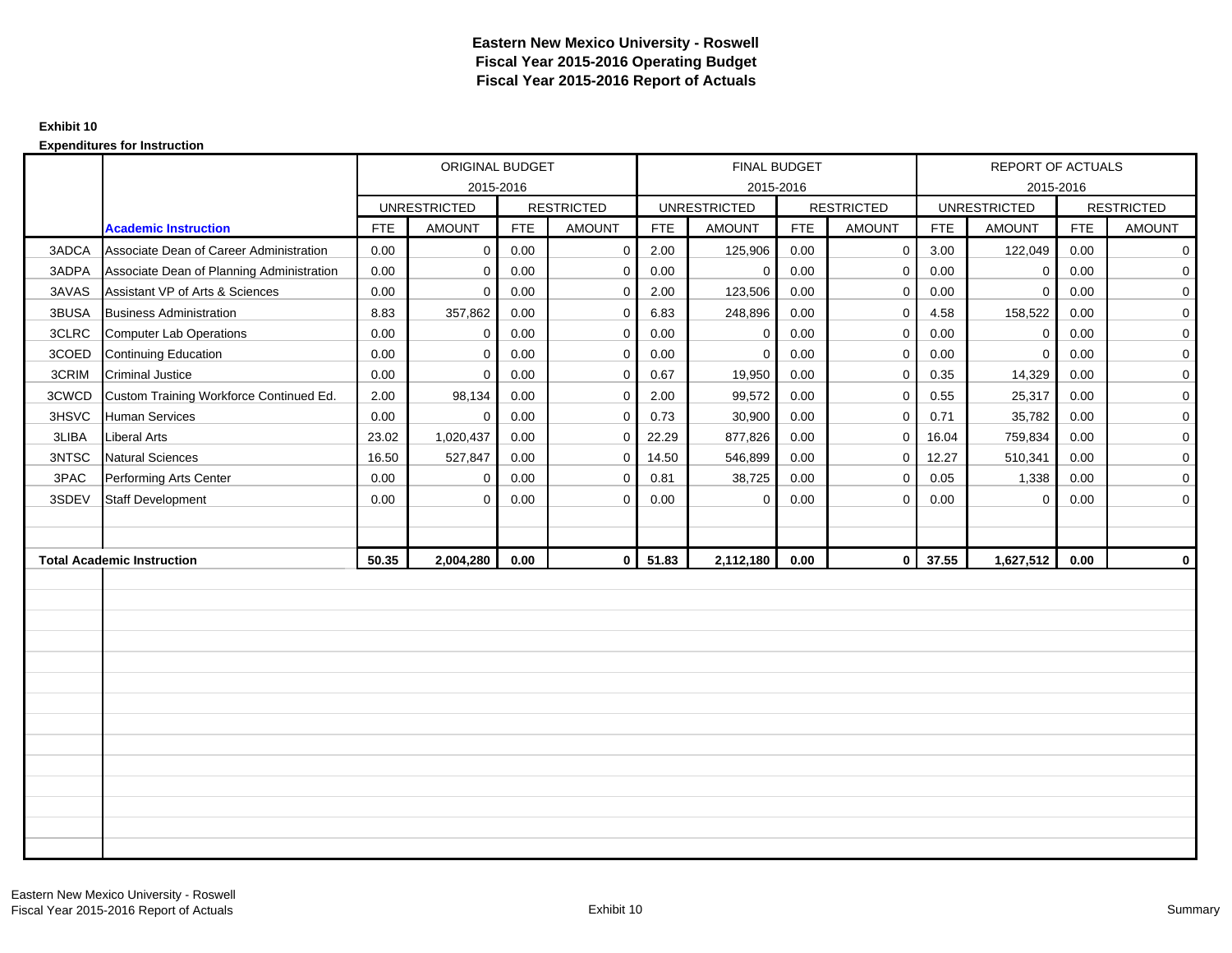|        | <b>VOCATIONAL INSTRUCTION</b>     |       |             |      |             |       |          |      |             |      |             |      |                |
|--------|-----------------------------------|-------|-------------|------|-------------|-------|----------|------|-------------|------|-------------|------|----------------|
| 3AIRM  | Airplane Maintenance              | 0.00  | $\Omega$    | 0.00 | $\mathbf 0$ | 0.00  | $\Omega$ | 0.00 | $\mathbf 0$ | 0.00 | $\mathbf 0$ | 0.00 | $\mathbf 0$    |
| 3AIRP  | Airframe and Powerplant           | 3.47  | 201,782     | 0.00 | $\Omega$    | 4.65  | 254,340  | 0.00 | $\Omega$    | 3.70 | 184,035     | 0.00 | 0              |
| 3AUTO  | Auto Mechanics                    | 1.97  | 86,435      | 0.00 | $\mathbf 0$ | 1.97  | 86,435   | 0.00 | 0           | 1.75 | 92,709      | 0.00 | $\mathbf 0$    |
| 3CDEV  | <b>Child Development</b>          | 1.15  | 33,000      | 0.00 | $\mathbf 0$ | 1.15  | 33,640   | 0.00 | $\mathbf 0$ | 0.25 | 15,857      | 0.00 | $\overline{0}$ |
| 3CDL2  | <b>CDL Training Program</b>       | 1.29  | 108,202     | 0.00 | $\mathbf 0$ | 1.29  | 73,771   | 0.00 | $\Omega$    | 1.29 | 81,410      | 0.00 | $\mathbf 0$    |
| 3DAST2 | Dental Assisting Program          | 0.00  | $\mathbf 0$ | 0.00 | $\mathbf 0$ | 0.00  | $\Omega$ | 0.00 | $\mathbf 0$ | 0.00 | $\mathbf 0$ | 0.00 | 0              |
| 3DRAF  | Drafting and Design               | 1.43  | 73,240      | 0.00 | $\mathbf 0$ | 1.43  | 65,730   | 0.00 | $\mathbf 0$ | 0.50 | 23,652      | 0.00 | $\mathbf 0$    |
| 3ELEC  | Electronics                       | 1.00  | 29,100      | 0.00 | $\mathbf 0$ | 1.00  | 29,100   | 0.00 | $\Omega$    | 0.10 | 2,671       | 0.00 | $\pmb{0}$      |
| 3EMT   | Emergency Medical Technician      | 16.92 | 661,731     | 0.00 | $\mathbf 0$ | 13.45 | 597,365  | 0.00 | $\Omega$    | 9.86 | 361,284     | 0.00 | 0              |
| 3EPT   | Electronic Publishing Tech        | 2.66  | 103,565     | 0.00 | $\mathbf 0$ | 2.76  | 110,616  | 0.00 | $\mathbf 0$ | 2.00 | 94,181      | 0.00 | $\mathbf 0$    |
| 3FIRE  | Fire Technology                   | 1.43  | 42,000      | 0.00 | $\mathbf 0$ | 1.43  | 44,000   | 0.00 | $\mathbf 0$ | 0.20 | 5,475       | 0.00 | $\mathbf 0$    |
| 3HELT  | <b>Helicopter Flight Training</b> | 0.00  | $\Omega$    | 0.00 | $\mathbf 0$ | 0.00  | $\Omega$ | 0.00 | 0           | 0.00 | 5,081       | 0.00 | $\pmb{0}$      |
| 3HLTH  | Dean of Health                    | 2.00  | 96,434      | 0.00 | $\mathbf 0$ | 2.00  | 111,686  | 0.00 | $\mathbf 0$ | 1.20 | 58,359      | 0.00 | $\mathbf 0$    |
| 3HVAC  | <b>Heating and Cooling</b>        | 1.86  | 78,318      | 0.00 | $\mathbf 0$ | 1.76  | 81,361   | 0.00 | $\Omega$    | 1.25 | 76,302      | 0.00 | 0              |
| 3HYGU3 | Dental Hygiene Instruction        | 0.00  | $\Omega$    | 0.00 | $\mathbf 0$ | 0.00  | $\Omega$ | 0.00 | $\mathbf 0$ | 0.00 | $\Omega$    | 0.00 | $\mathbf 0$    |
| 3INDU  | Industrial Engineering Technology | 1.43  | 60,243      | 0.00 | $\mathbf 0$ | 1.42  | 61,248   | 0.00 | $\mathbf 0$ | 1.25 | 57,001      | 0.00 | 0              |
| 3MEDA  | <b>Medical Assisting</b>          | 6.62  | 246,493     | 0.00 | $\Omega$    | 5.92  | 234,861  | 0.00 | $\Omega$    | 4.75 | 206,616     | 0.00 | $\mathbf 0$    |
| 3NURA  | <b>Nursing Assistant</b>          | 4.66  | 131,000     | 0.00 | $\mathbf 0$ | 3.12  | 83,247   | 0.00 | 0           | 2.50 | 45,846      | 0.00 | $\mathbf 0$    |
| 3NURS  | Nursing                           | 7.67  | 358,065     | 0.00 | $\mathbf 0$ | 7.92  | 363,343  | 0.00 | 0           | 8.00 | 355,252     | 0.00 | $\overline{0}$ |
| 3NURX  | Nursing Expansion                 | 1.00  | 74,800      | 0.00 | $\mathbf 0$ | 0.00  | 74,200   | 0.00 | $\Omega$    | 1.00 | 45,752      | 0.00 | 0              |
| 3OCCP  | Occupational Therapy              | 5.21  | 190,923     | 0.00 | $\mathbf 0$ | 4.21  | 177,146  | 0.00 | 0           | 3.60 | 183,812     | 0.00 | 0              |
| 3OFFP  | <b>Office Practices</b>           | 4.53  | 162,865     | 0.00 | $\mathbf 0$ | 4.53  | 164,508  | 0.00 | 0           | 3.33 | 124,388     | 0.00 | 0              |
| 3OUTC  | <b>Outcomes Measurement</b>       | 0.00  | 20,000      | 0.00 | $\Omega$    | 0.00  | $\Omega$ | 0.00 | $\Omega$    | 0.05 | 8,576       | 0.00 | 0              |
| 3PHAR  | Pharmacy Program                  | 0.49  | 15,140      | 0.00 | $\mathbf 0$ | 0.49  | 15,423   | 0.00 | $\mathbf 0$ | 0.34 | 9,969       | 0.00 | 0              |
| 3PHLB  | Phlebotomy                        | 0.49  | 15,140      | 0.00 | $\mathbf 0$ | 0.49  | 15,413   | 0.00 | $\Omega$    | 0.35 | 11,742      | 0.00 | $\pmb{0}$      |
| 3PLOT  | Professional Pilot Training       | 1.27  | 48,784      | 0.00 | $\mathbf 0$ | 1.26  | 49,759   | 0.00 | 0           | 1.00 | 54,856      | 0.00 | 0              |
| 3RADT  | <b>Radiation Technology</b>       | 1.16  | 37,740      | 0.00 | $\mathbf 0$ | 1.15  | 38,345   | 0.00 | 0           | 0.50 | 25,723      | 0.00 | $\mathbf 0$    |
| 3RESP  | <b>Respiratory Therapy</b>        | 3.30  | 151,039     | 0.00 | $\mathbf 0$ | 2.29  | 100,212  | 0.00 | $\Omega$    | 2.85 | 182,469     | 0.00 | $\mathbf 0$    |
| 3SAFE  | Safety Engineering Technology     | 1.29  | 57,579      | 0.00 | $\mathbf 0$ | 1.29  | 59,265   | 0.00 | $\mathbf 0$ | 1.25 | 66,939      | 0.00 | 0              |
| 3SKIL  | Skills USA                        | 0.00  | $\Omega$    | 0.00 | $\mathbf 0$ | 0.00  | $\Omega$ | 0.00 | $\Omega$    | 0.00 | $\Omega$    | 0.00 | 0              |
| 3SPEC  | <b>Special Services</b>           | 15.40 | 539,273     | 0.00 | $\Omega$    | 15.98 | 591,432  | 0.00 | $\Omega$    | 7.75 | 452,779     | 0.00 | 0              |
| 3TEST  | Testing                           | 3.00  | 146,651     | 0.00 | $\mathbf 0$ | 3.00  | 149,183  | 0.00 | 0           | 3.00 | 138,498     | 0.00 | $\pmb{0}$      |
| 3WEB   | WebCT                             | 0.00  | $\mathbf 0$ | 0.00 | $\mathbf 0$ | 0.00  | $\Omega$ | 0.00 | 0           | 0.00 | $\mathbf 0$ | 0.00 | 0              |
|        |                                   |       |             |      |             |       |          |      |             |      |             |      |                |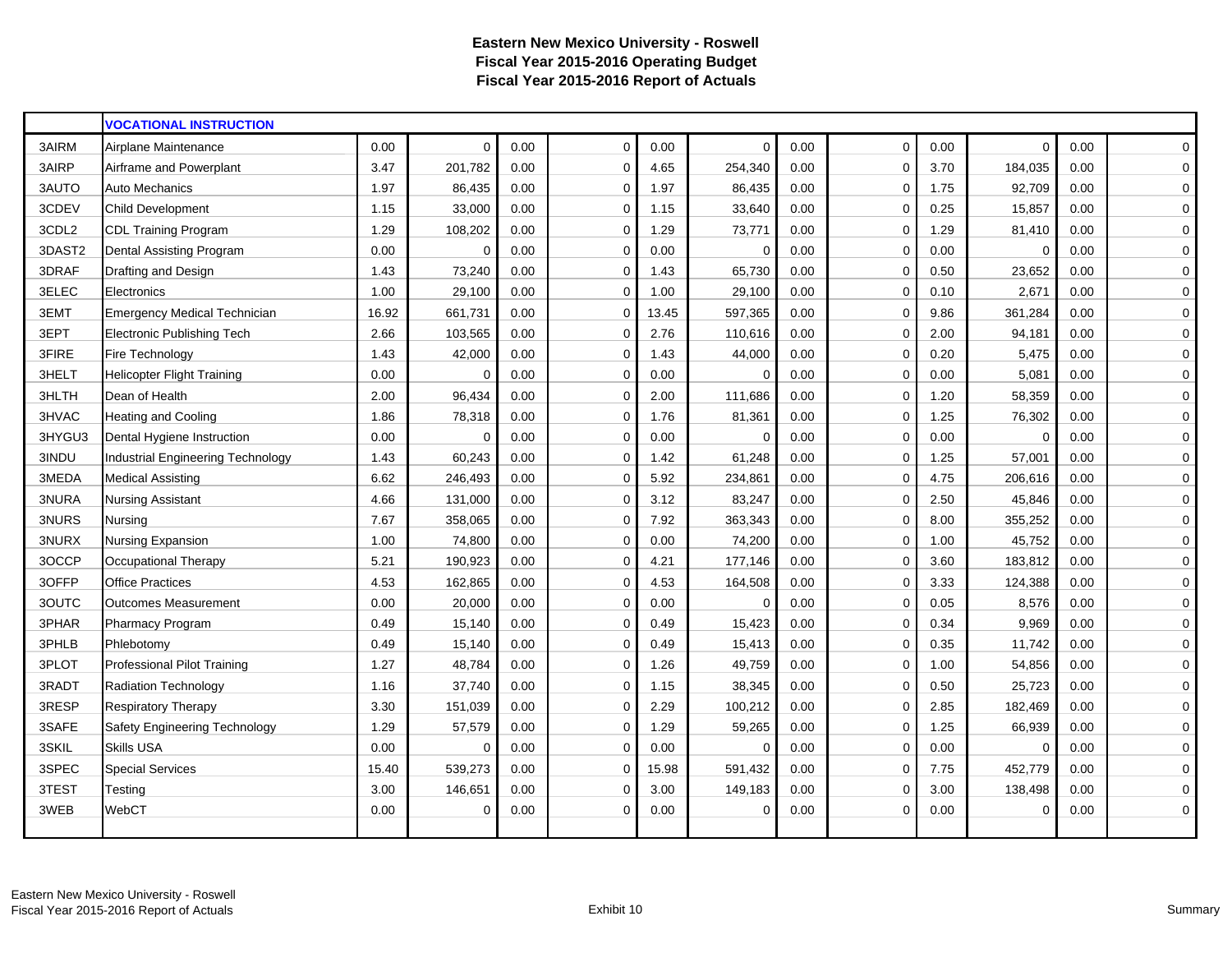| 3WELD  | Welding                                          | 2.32   | 103.713   | 0.00 | 0            | 2.32   | 104.224   | 0.00 | 1.70     | 103,612   | 0.00 | $\overline{0}$ |
|--------|--------------------------------------------------|--------|-----------|------|--------------|--------|-----------|------|----------|-----------|------|----------------|
| 3YEMT  | Youth Challenge EMS                              | 1.23   | 40,732    | 0.00 |              | 1.24   | 41,546    | 0.00 | 0.75     | 14,315    | 0.00 | 0              |
| 961019 | Federal Work-study                               | 0.00   |           | 0.00 | 0            | 0.00   |           | 0.00 | 0.50     | 12,843    | 0.00 | 0              |
| 961016 | State Work-study                                 | 0.00   |           | 0.00 | ŋ            | 0.00   |           | 0.00 | 0.50     | 13,791    | 0.00 | 0              |
|        | <b>Total Vocational Instruction</b>              | 96.25  | 3,913,987 | 0.00 |              | 89.52  | 3,811,399 | 0.00 | 67.07    | 3,115,795 | 0.00 | $\mathbf 0$    |
|        |                                                  |        |           |      |              |        |           |      |          |           |      |                |
|        |                                                  |        |           |      |              |        |           |      |          |           |      |                |
|        | <b>Total Academic and Vocational Instruction</b> | 146.60 | 5,918,267 | 0.00 | $\mathbf{0}$ | 141.35 | 5,923,579 | 0.00 | 0 104.62 | 4,743,307 | 0.00 | $\mathbf 0$    |

|        | <b>COMMUNITY EDUCATION</b>          |      |          |       |           |      |          |       |           |      |                |       |           |
|--------|-------------------------------------|------|----------|-------|-----------|------|----------|-------|-----------|------|----------------|-------|-----------|
| 3ABEF  | <b>ABE Federal</b>                  | 0.00 |          | 4.66  | 172,451   | 0.00 |          | 5.21  | 199,125   | 0.00 |                | 5.51  | 180,542   |
| 3ABES  | <b>ABE State</b>                    | 0.00 |          | 0.25  | 409,721   | 0.00 | 0        | 6.75  | 321,671   | 0.00 | $\overline{0}$ | 10.79 | 318,544   |
| 3ABET  | ABE - Textbooks [ABE-T] (F)         | 0.00 |          | 9.02  | 338,721   | 0.00 | $\Omega$ | 0.00  | 18,000    | 0.00 | $\Omega$       | 0.00  | 11,269    |
| 3CARF  | <b>Carl Perkins Federal</b>         | 0.00 |          | 0.00  | 23,619    | 0.00 | 0        | 0.00  | 151,839   | 0.00 | $\Omega$       | 0.00  | 115,629   |
| 3TEPF  | Perkins Non-Traditional             | 0.00 |          | 0.00  |           | 0.00 | $\Omega$ | 0.00  | 70,000    | 0.00 |                | 0.00  | 69,825    |
| 3CARRE | Carl Perkins - Redistribution       | 0.00 | $\Omega$ | 0.00  | 0         | 0.00 | $\Omega$ | 0.00  | 23,651    | 0.00 | $\Omega$       | 0.00  | 3,745     |
| 3CARS  | Carl Perkins - Redistribution       | 0.00 | $\Omega$ | 0.00  | 0         | 0.00 | $\Omega$ | 0.00  | $\Omega$  | 0.00 | 0              | 0.02  | 23,766    |
| 3CFDA  | Child Adult and Summer Food Program | 0.00 | $\Omega$ | 0.00  | 0         | 0.00 | 0        | 0.00  | 5,096     | 0.00 | $\Omega$       | 0.00  | 4,054     |
| 3ELCIV | English Lang/Civics Program         | 0.00 | $\Omega$ | 0.00  | $\Omega$  | 0.00 | $\Omega$ | 0.50  | 33,542    | 0.00 | $\Omega$       | 0.25  | 31,841    |
| 3SCHW  | School of Work                      | 0.00 | $\Omega$ | 0.00  | 0         | 0.00 | 0        | 0.00  | 1,000     | 0.00 | $\Omega$       | 0.00  | 513       |
| 3SHAR  | <b>TAACT</b>                        | 0.00 | $\Omega$ | 3.00  | 209,225   | 0.00 | 0        | 3.00  | 409,624   | 0.00 | $\Omega$       | 3.00  | 410,165   |
| 3T5COR | Title V - Roswell                   | 0.00 |          | 0.00  |           | 0.00 | $\Omega$ | 0.15  | 150,000   | 0.00 | 0              | 0.25  | 44,832    |
| 3T5COT | Title V Taos                        | 0.00 | $\Omega$ | 0.00  | 0         | 0.00 | 0        | 0.15  | 150,000   | 0.00 | $\Omega$       | 0.50  | 88,093    |
| 3TITL2 | Title V                             | 0.00 |          | 8.32  | 442,056   | 0.00 | $\Omega$ | 5.00  | 421,611   | 0.00 | $\Omega$       | 4.80  | 428,694   |
|        | <b>Total Community Education</b>    | 0.00 |          | 25.25 | 1,595,793 | 0.00 | 0        | 20.76 | 1,955,159 | 0.00 | $\overline{0}$ | 25.12 | 1,731,512 |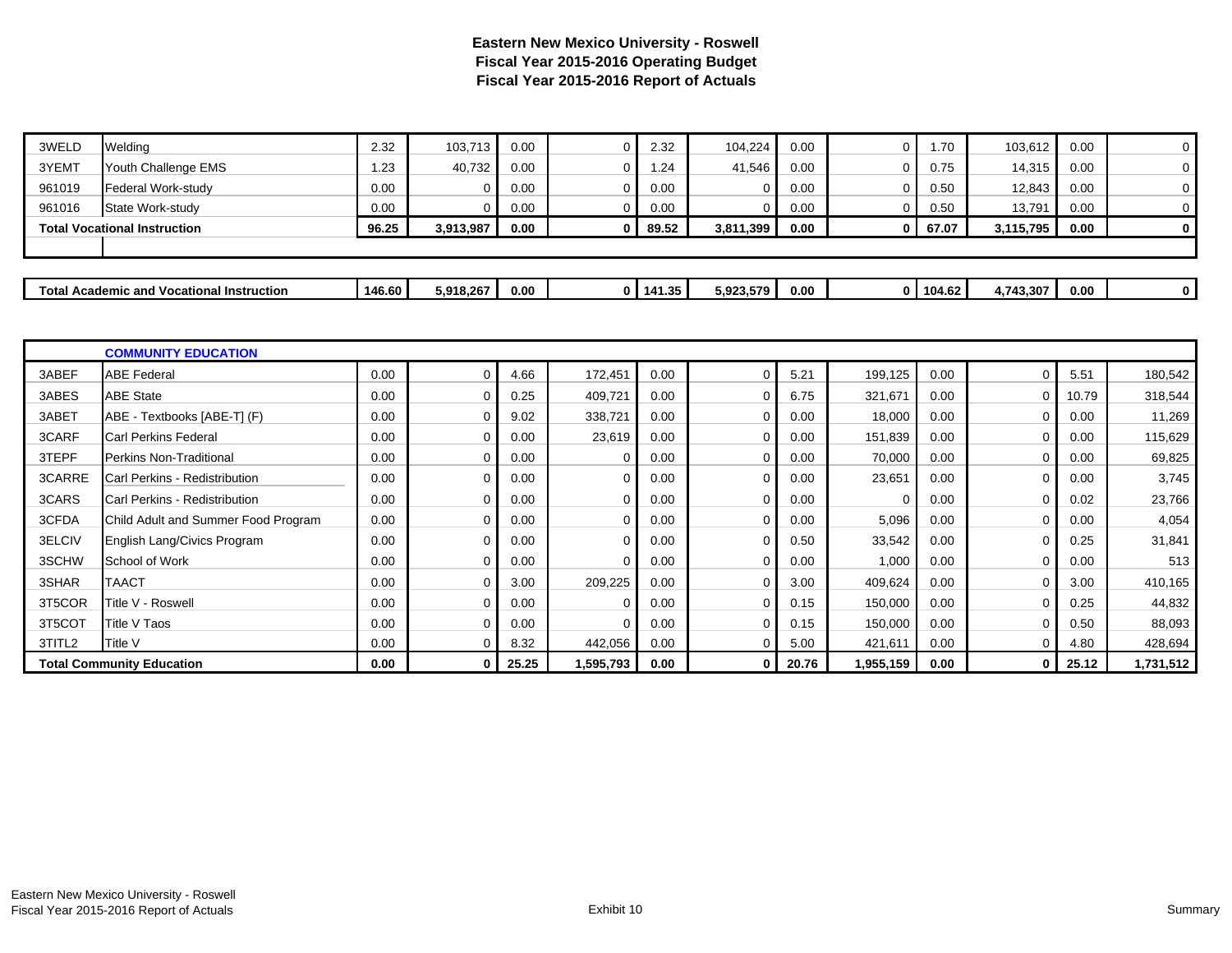|                          | <b>ITEMS NOT IN 10As</b>     |        |             |       |                  |           |       |                  |                 |             |
|--------------------------|------------------------------|--------|-------------|-------|------------------|-----------|-------|------------------|-----------------|-------------|
| 962061                   | Retirement                   |        | 735,788     |       |                  | 739,313   |       |                  | 543,510         |             |
| 962062                   | Social Security and Medicare |        | 404,948     |       |                  | 406,888   |       |                  | 308,973         |             |
| 962063                   | Group Insurance              |        | 388,538     |       |                  | 390,400   |       |                  | 321,546         |             |
| 962064                   | <b>Worker's Compensation</b> |        | 63,160      |       |                  | 63,160    |       |                  | 31,595          |             |
| 962065                   | Unemployment Insurance       |        | 34,304      |       |                  | 33,076    |       |                  | 23,967          |             |
| 962068                   | Waiver of Tuition            |        | 35,000      |       |                  | 15,000    |       |                  | 27,443          |             |
| 962069                   | <b>Vacation Accruals</b>     |        | 134,677     |       |                  | 34,677    |       |                  | (11, 390)       |             |
| 962066                   | Retiree Health               |        | 131,965     |       |                  | 106,376   |       |                  | 80,969          |             |
| 110-920                  | <b>Internal Services</b>     |        | 386,672     |       |                  | 386,672   |       |                  | 456,672         |             |
|                          | Professional Merit Pay       |        | $\Omega$    |       |                  | 0         |       |                  | $\mathbf{0}$    |             |
|                          | <b>Staff Merit Pay</b>       |        | $\mathbf 0$ |       |                  | $\Omega$  |       |                  | $\mathbf 0$     |             |
|                          | <b>Faculty Merit Pay</b>     |        | $\mathbf 0$ |       |                  | 0         |       |                  | $\mathbf{0}$    |             |
|                          | Unallocated                  |        | $\Omega$    |       |                  | 0         |       |                  | $\mathbf{0}$    |             |
| <b>Total Benefits</b>    |                              |        | 2,315,052   |       | 0                | 2,175,563 |       | $\mathbf 0$      | 1,783,284       | $\mathbf 0$ |
|                          |                              |        |             |       |                  |           |       |                  |                 |             |
| <b>Total Instruction</b> |                              | 146.60 | 8,233,319   | 25.25 | 1,595,793 141.35 | 8,099,142 | 20.76 | 1,955,159 104.62 | 6,526,591 25.12 | 1,731,512   |
|                          |                              |        |             |       |                  |           |       |                  |                 |             |
|                          |                              |        |             |       |                  |           |       |                  |                 |             |
|                          |                              |        |             |       |                  |           |       |                  |                 |             |
|                          |                              |        |             |       |                  |           |       |                  |                 |             |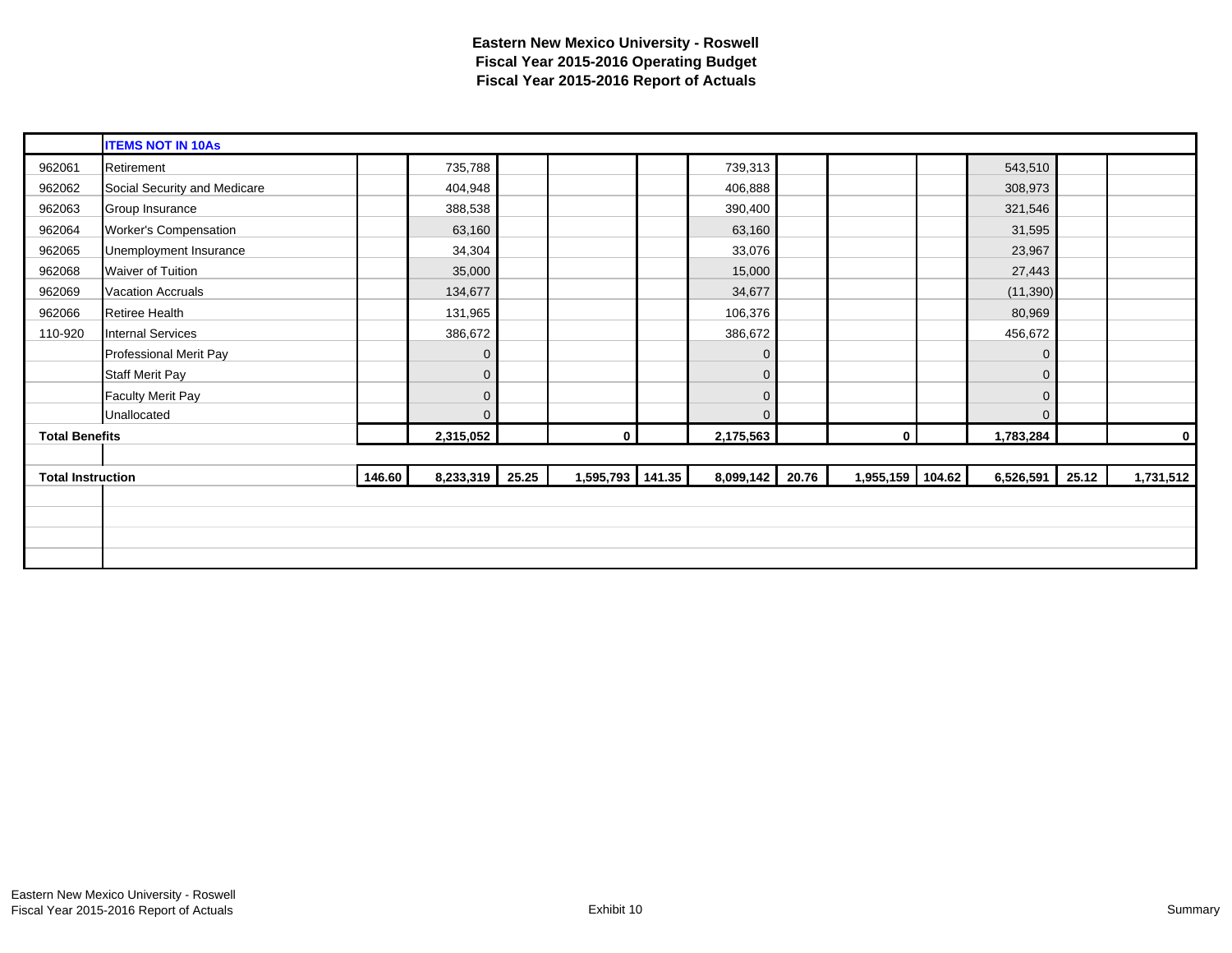|                                       |            | <b>ORIGINAL BUDGET</b> |            |                   |            | <b>FINAL BUDGET</b> |            |                   |            | <b>REPORT OF ACTUALS</b> |            |                     |
|---------------------------------------|------------|------------------------|------------|-------------------|------------|---------------------|------------|-------------------|------------|--------------------------|------------|---------------------|
|                                       |            | 2015-2016              |            |                   |            | 2015-2016           |            |                   |            | 2015-2016                |            |                     |
|                                       |            | <b>UNRESTRICTED</b>    |            | <b>RESTRICTED</b> |            | <b>UNRESTRICTED</b> |            | <b>RESTRICTED</b> |            | <b>UNRESTRICTED</b>      |            | <b>RESTRICTED</b>   |
| <b>Academic Instruction</b>           | <b>FTE</b> | <b>AMOUNT</b>          | <b>FTE</b> | <b>AMOUNT</b>     | <b>FTE</b> | <b>AMOUNT</b>       | <b>FTE</b> | <b>AMOUNT</b>     | <b>FTE</b> | <b>AMOUNT</b>            | <b>FTE</b> | <b>AMOUNT</b>       |
| <b>Detail of Academic Instruction</b> |            |                        |            |                   |            |                     |            |                   |            |                          |            |                     |
| <b>Professional Salaries</b>          | 10.68      | 555,425                | 11.54      | 506,241           | 10.78      | 641,697             | 7.50       | 371,663           | 7.88       | 435,344                  | 7.50       | 409,229             |
| <b>Faculty Salaries</b>               | 127.23     | 4,558,274              | 11.23      | 405,507           | 63.93      | 2,806,322           | 12.26      | 460,812           | 55.50      | 2,355,485                | 11.75      | 61,162              |
| <b>Support Salaries</b>               | 6.00       | 133,684                | 1.00       | 20,945            | 9.50       | 224,563             | 1.00       | 20,945            | 4.70       | 143,137                  | 2.00       | 46,308              |
| <b>Temporary Salaries</b>             | 1.00       | 22,232                 | 0.00       | 0                 | 1.62       | 60,169              | 0.00       | 0                 | 0.10       | 101,485                  | 0.70       | 25,757              |
| <b>Adjunct Salaries</b>               | 0.00       | $\mathbf 0$            | 0.00       | $\Omega$          | 55.52      | 1,505,851           | 0.00       | $\mathbf 0$       | 33.84      | 1,166,394                | 1.87       | 269,745             |
| <b>Technician Salaries</b>            | 0.00       | $\mathbf 0$            | 0.00       | $\Omega$          | 0.00       | 0                   | 0.00       | $\mathbf 0$       | 0.00       | $\mathbf 0$              | 0.00       | $\mathbf 0$         |
| <b>Other Salaries</b>                 | 1.69       | 23,821                 | 0.00       | $\Omega$          | 0.00       | 80,200              | 0.00       | 1,586             | 1.20       | 49,140                   | 0.25       | 15,293              |
| <b>Student Salaries</b>               | 0.00       | $\mathbf 0$            | 1.48       | 20,000            | 0.00       | $\mathbf 0$         | 0.00       | $\mathbf 0$       | 0.40       | 7,153                    | 1.05       | 15,540              |
| Federal Work-study Salaries           | 0.00       | $\mathbf 0$            | 0.00       | $\mathbf 0$       | 0.00       | $\Omega$            | 0.00       | $\mathbf 0$       | 0.00       | $\mathbf 0$              | 0.00       | $\mathbf 0$         |
| <b>State Work-study Salaries</b>      | 0.00       | $\mathbf 0$            | 0.00       | $\Omega$          | 0.00       | 0                   | 0.00       | $\mathbf 0$       | 0.00       | $\mathbf 0$              | 0.00       | $\mathbf 0$         |
| Supplies and Expenses                 |            | 622,831                |            | 418,952           |            | 570,522             |            | 780,548           |            | 420,286                  |            | 176,593             |
| Travel                                |            | 2,000                  |            | 19,286            |            | 2,000               |            | $\mathbf 0$       |            | 35,660                   |            | 56,162              |
| Equipment                             |            | $\mathbf 0$            |            | 2,000             |            | $\mathbf 0$         |            | $\Omega$          |            | 2,588                    |            | 294,228             |
| <b>Benefits</b>                       |            | $\Omega$               |            | 166,428           |            | $\Omega$            |            | 220,546           |            | $\mathbf 0$              |            | 237,510             |
| <b>Indirect Cost</b>                  |            | $\Omega$               |            | 15,434            |            | $\Omega$            |            | 3,333             |            | $\mathbf 0$              |            | 41,214              |
| Miscellaneous                         |            | $\mathbf 0$            |            | 21,000            |            | 32,255              |            | 95,726            |            | $\mathbf 0$              |            | 82,769              |
|                                       |            | $\mathbf 0$            |            | 0                 |            | $\mathbf 0$         |            | $\mathbf 0$       |            | $\mathbf 0$              |            | $\overline{0}$      |
|                                       |            | $\mathbf 0$            |            | $\mathbf 0$       |            | $\mathbf 0$         |            | $\mathbf 0$       |            | $\mathbf 0$              |            | $\overline{0}$      |
|                                       |            | $\mathbf 0$            |            | $\mathbf 0$       |            | $\mathbf 0$         |            | $\mathbf 0$       |            | $\mathbf 0$              |            | $\overline{0}$      |
|                                       |            | $\mathbf 0$            |            | 0                 |            | 0                   |            | $\mathbf 0$       |            | $\mathbf 0$              |            | $\mathbf 0$         |
|                                       |            | $\Omega$               |            | $\mathbf 0$       |            | $\mathbf 0$         |            | $\mathbf 0$       |            | $\Omega$                 |            | $\mathsf{O}\xspace$ |
|                                       |            | $\mathbf 0$            |            | $\mathbf 0$       |            | $\Omega$            |            | $\mathbf 0$       |            | $\Omega$                 |            | $\mathbf 0$         |
|                                       |            | $\mathbf 0$            |            | $\mathbf 0$       |            | $\mathbf 0$         |            | $\mathbf 0$       |            | $\mathbf 0$              |            | $\mathbf 0$         |
|                                       |            | $\mathbf 0$            |            | $\mathbf 0$       |            | $\Omega$            |            | $\mathbf 0$       |            | $\mathbf 0$              |            | $\mathbf 0$         |
|                                       |            | $\mathbf 0$            |            | $\mathbf 0$       |            | $\Omega$            |            | $\mathbf 0$       |            | $\Omega$                 |            | $\mathbf 0$         |
|                                       |            | $\mathbf 0$            |            | $\mathbf 0$       |            | $\mathbf 0$         |            | $\mathbf 0$       |            | $\mathbf 0$              |            | $\mathbf 0$         |
|                                       |            | $\mathbf 0$            |            | 0                 |            | $\mathbf 0$         |            | $\mathbf 0$       |            | 12,843                   |            | $\mathbf 0$         |
|                                       |            | $\Omega$               |            | $\Omega$          |            | $\Omega$            |            | $\mathbf 0$       |            | 13,791                   |            | $\overline{0}$      |
| Total                                 | 146.60     | 5,918,267              | 25.25      | 1,595,793 141.35  |            | 5,923,579           | 20.76      | 1,955,159 103.62  |            | 4,743,307                | 25.12      | 1,731,512           |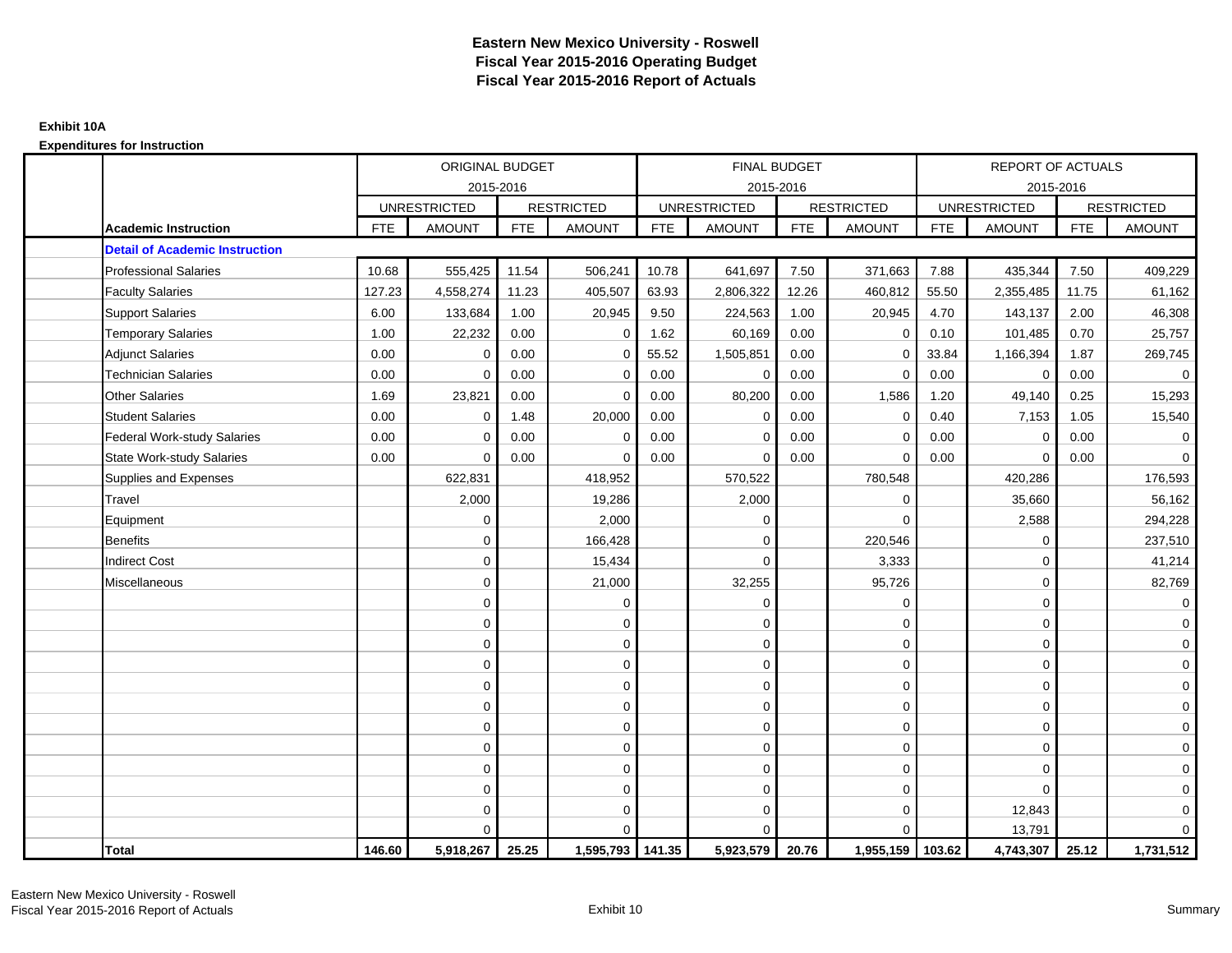|                                       |            | ORIGINAL BUDGET     |            |                   |            | <b>FINAL BUDGET</b> |            |                   |            | <b>REPORT OF ACTUALS</b> |            |                     |
|---------------------------------------|------------|---------------------|------------|-------------------|------------|---------------------|------------|-------------------|------------|--------------------------|------------|---------------------|
|                                       |            | 2015-2016           |            |                   |            | 2015-2016           |            |                   |            | 2015-2016                |            |                     |
|                                       |            | <b>UNRESTRICTED</b> |            | <b>RESTRICTED</b> |            | <b>UNRESTRICTED</b> |            | <b>RESTRICTED</b> |            | <b>UNRESTRICTED</b>      |            | <b>RESTRICTED</b>   |
| <b>Academic Instruction</b>           | <b>FTE</b> | <b>AMOUNT</b>       | <b>FTE</b> | <b>AMOUNT</b>     | <b>FTE</b> | <b>AMOUNT</b>       | <b>FTE</b> | <b>AMOUNT</b>     | <b>FTE</b> | <b>AMOUNT</b>            | <b>FTE</b> | <b>AMOUNT</b>       |
| <b>Detail of Academic Instruction</b> |            |                     |            |                   |            |                     |            |                   |            |                          |            |                     |
| <b>Professional Salaries</b>          | 2.00       | 149,286             | 0.00       | $\mathbf 0$       | 2.00       | 177,300             | 0.00       | $\mathbf 0$       | 1.63       | 92,945                   | 0.00       | $\mathbf 0$         |
| <b>Faculty Salaries</b>               | 45.35      | 1,647,981           | 0.00       | $\mathbf 0$       | 25.00      | 1,128,346           | 0.00       | $\Omega$          | 21.00      | 919,391                  | 0.00       | $\mathbf 0$         |
| <b>Support Salaries</b>               | 2.00       | 50,590              | 0.00       | $\mathbf 0$       | 5.00       | 123,806             | 0.00       | $\mathbf 0$       | 2.20       | 80,365                   | 0.00       | $\mathbf 0$         |
| <b>Temporary Salaries</b>             | 1.00       | 22,232              | 0.00       | $\mathbf 0$       | 0.50       | 16,975              | 0.00       | $\mathbf 0$       | 0.05       | 92,181                   | 0.00       | $\mathbf 0$         |
| <b>Adjunct Salaries</b>               | 0.00       | $\Omega$            | 0.00       | $\mathbf 0$       | 19.33      | 490,106             | 0.00       | $\mathbf 0$       | 12.47      | 387,942                  | 0.00       | $\mathbf 0$         |
| <b>Technician Salaries</b>            | 0.00       | $\Omega$            | 0.00       | $\Omega$          | 0.00       | $\mathbf 0$         | 0.00       | $\Omega$          | 0.00       | $\mathbf 0$              | 0.00       | $\mathbf 0$         |
| <b>Other Salaries</b>                 | 0.00       | $\mathbf 0$         | 0.00       | $\mathbf 0$       | 0.00       | 6,000               | 0.00       | $\mathbf 0$       | 0.10       | 2,025                    | 0.00       | 0                   |
| <b>Student Salaries</b>               | 0.00       | $\mathbf 0$         | 0.00       | $\mathbf 0$       | 0.00       | $\mathbf 0$         | 0.00       | $\mathbf 0$       | 0.10       | 2,113                    | 0.00       | $\mathbf 0$         |
| <b>Federal Work-study Salaries</b>    | 0.00       | $\Omega$            | 0.00       | $\mathbf 0$       | 0.00       | $\Omega$            | 0.00       | $\Omega$          | 0.00       | $\mathbf 0$              | 0.00       | $\mathbf 0$         |
| State Work-study Salaries             | 0.00       | $\Omega$            | 0.00       | $\mathbf 0$       | 0.00       | $\Omega$            | 0.00       | $\Omega$          | 0.00       | $\Omega$                 | 0.00       | $\mathbf 0$         |
| Supplies and Expenses                 |            | 134,191             |            | $\mathbf 0$       |            | 169,647             |            | 0                 |            | 47,733                   |            | $\mathbf 0$         |
| Travel                                |            | $\mathbf 0$         |            | $\mathbf 0$       |            | 0                   |            | $\mathbf 0$       |            | 2,816                    |            | $\mathsf{O}\xspace$ |
| Equipment                             |            | $\Omega$            |            | $\mathbf 0$       |            | $\mathbf 0$         |            | $\mathbf 0$       |            | $\mathbf 0$              |            | $\mathbf 0$         |
| <b>Benefits</b>                       |            | $\mathbf{0}$        |            | $\mathbf 0$       |            | $\mathbf 0$         |            | $\mathbf 0$       |            | $\mathbf 0$              |            | $\mathbf 0$         |
| <b>Indirect Cost</b>                  |            | 0                   |            | 0                 |            | $\mathbf 0$         |            | $\mathbf 0$       |            | $\mathbf 0$              |            | 0                   |
| Miscellaneous                         |            | 0                   |            | $\mathbf 0$       |            | $\mathbf 0$         |            | 0                 |            | $\mathbf 0$              |            | $\mathsf 0$         |
|                                       |            | $\mathbf 0$         |            | $\mathbf 0$       |            | $\mathbf 0$         |            | $\mathbf 0$       |            | $\mathbf 0$              |            | $\mathbf 0$         |
|                                       |            | $\mathbf{0}$        |            | $\mathbf 0$       |            | $\mathbf 0$         |            | $\mathbf 0$       |            | $\mathbf 0$              |            | $\mathbf 0$         |
|                                       |            | $\mathbf 0$         |            | 0                 |            | $\Omega$            |            | $\mathbf 0$       |            | $\mathbf 0$              |            | $\mathbf 0$         |
|                                       |            | $\Omega$            |            | $\mathbf 0$       |            | $\Omega$            |            | $\mathbf 0$       |            | $\mathbf 0$              |            | $\mathbf 0$         |
|                                       |            | $\Omega$            |            | $\mathbf 0$       |            | $\mathbf 0$         |            | $\mathbf 0$       |            | $\Omega$                 |            | $\mathsf 0$         |
|                                       |            | 0                   |            | $\mathsf 0$       |            | $\mathbf 0$         |            | 0                 |            | $\mathbf 0$              |            | $\mathbf 0$         |
|                                       |            | $\mathbf 0$         |            | $\mathbf 0$       |            | $\mathbf 0$         |            | $\mathbf 0$       |            | $\mathbf 0$              |            | $\mathbf 0$         |
|                                       |            | 0                   |            | $\mathbf 0$       |            | $\Omega$            |            | $\mathbf 0$       |            | $\mathbf 0$              |            | 0                   |
|                                       |            | $\Omega$            |            | $\mathbf 0$       |            | $\Omega$            |            | $\mathbf 0$       |            | $\mathbf 0$              |            | $\mathbf 0$         |
|                                       |            | 0                   |            | $\mathbf 0$       |            | $\mathbf 0$         |            | $\mathbf 0$       |            | $\mathbf 0$              |            | 0                   |
|                                       |            | 0                   |            | 0                 |            | $\mathbf 0$         |            | $\mathbf 0$       |            | $\mathbf 0$              |            | $\mathsf 0$         |
|                                       |            | $\Omega$            |            | $\mathbf 0$       |            | $\Omega$            |            | $\Omega$          |            | $\Omega$                 |            | $\mathbf 0$         |
| <b>Total</b>                          | 50.35      | 2,004,280           | 0.00       | $\mathbf{0}$      | 51.83      | 2,112,180           | 0.00       | $\mathbf{0}$      | 37.55      | 1,627,512                | 0.00       | $\mathbf 0$         |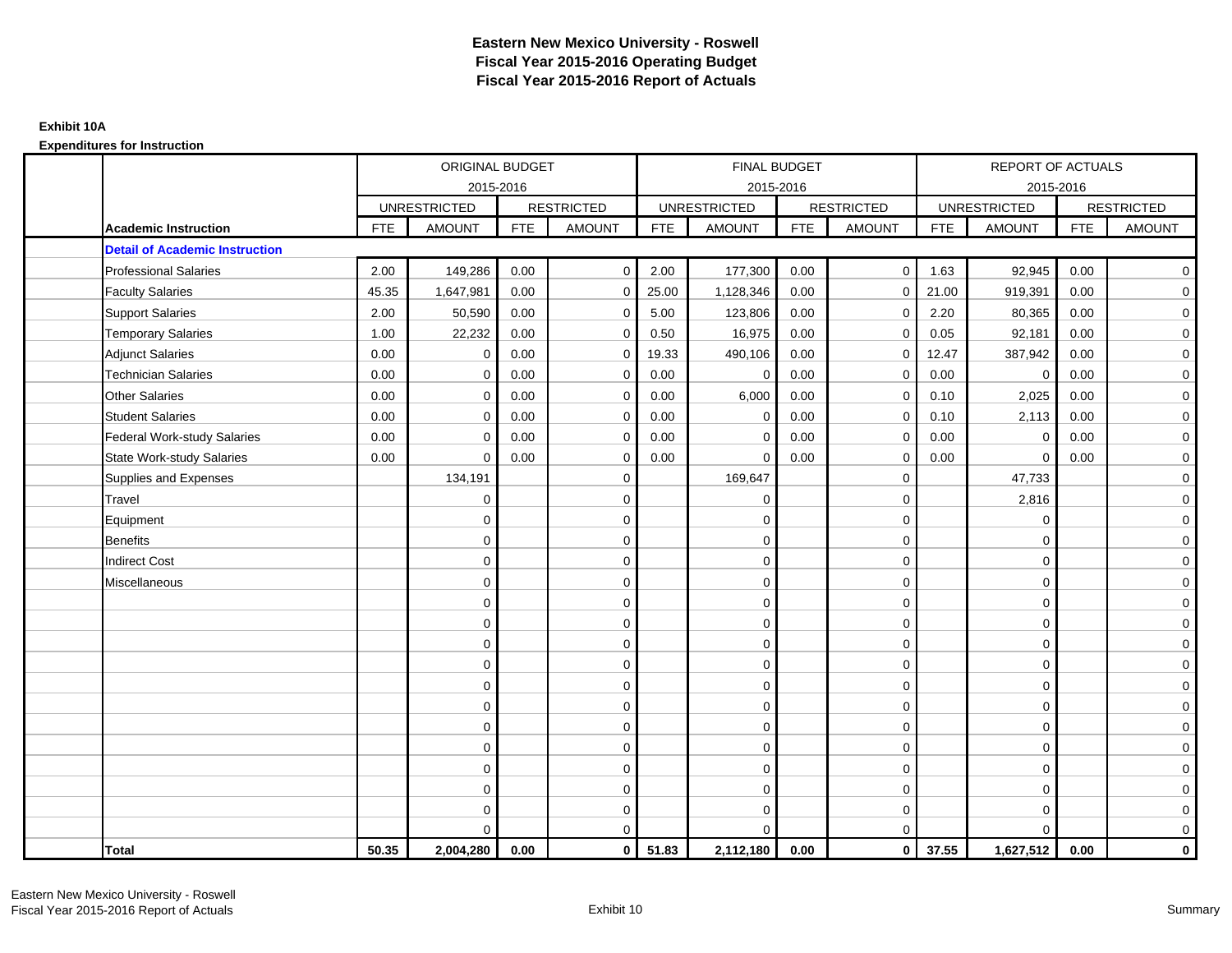|              |                                                |            | ORIGINAL BUDGET     |            |                   |            | <b>FINAL BUDGET</b> |            |                   |            | <b>REPORT OF ACTUALS</b> |            |                     |
|--------------|------------------------------------------------|------------|---------------------|------------|-------------------|------------|---------------------|------------|-------------------|------------|--------------------------|------------|---------------------|
|              |                                                |            |                     | 2015-2016  |                   |            | 2015-2016           |            |                   |            | 2015-2016                |            |                     |
|              |                                                |            | <b>UNRESTRICTED</b> |            | <b>RESTRICTED</b> |            | <b>UNRESTRICTED</b> |            | <b>RESTRICTED</b> |            | <b>UNRESTRICTED</b>      |            | <b>RESTRICTED</b>   |
|              | <b>Academic Instruction</b>                    | <b>FTE</b> | <b>AMOUNT</b>       | <b>FTE</b> | <b>AMOUNT</b>     | <b>FTE</b> | <b>AMOUNT</b>       | <b>FTE</b> | <b>AMOUNT</b>     | <b>FTE</b> | <b>AMOUNT</b>            | <b>FTE</b> | <b>AMOUNT</b>       |
| <b>3ADCA</b> | <b>Associate Dean of Career Administration</b> |            |                     |            |                   |            |                     |            |                   |            |                          |            |                     |
| 171010       | <b>Professional Salaries</b>                   | 0.00       | $\overline{0}$      | 0.00       | $\mathbf{0}$      | 1.00       | 88,650              | 0.00       | $\overline{0}$    | 1.00       | 48,044                   | 0.00       | $\overline{0}$      |
| 725010       | <b>Faculty Salaries</b>                        | 0.00       | $\mathbf 0$         | 0.00       | $\mathbf{0}$      | 0.00       | $\mathbf{0}$        | 0.00       | $\mathbf 0$       | 0.00       | $\mathbf{0}$             | 0.00       | $\overline{0}$      |
|              | <b>Support Salaries</b>                        | 0.00       | $\mathbf{0}$        | 0.00       | $\mathbf 0$       | 1.00       | 24,856              | 0.00       | $\mathbf 0$       | 1.00       | 22,971                   | 0.00       | $\overline{0}$      |
|              | <b>Temporary Salaries</b>                      | 0.00       | $\mathbf{0}$        | 0.00       | $\mathbf{0}$      | 0.00       | $\mathbf{0}$        | 0.00       | $\mathbf{0}$      | 0.00       | $\mathbf{0}$             | 0.00       | $\overline{0}$      |
|              | <b>Adjunct Salaries</b>                        | 0.00       | $\mathbf{0}$        | 0.00       | $\mathbf{0}$      | 0.00       | $\mathbf{0}$        | 0.00       | $\mathbf 0$       | 1.00       | 40,494                   | 0.00       | $\overline{0}$      |
|              | <b>Technician Salaries</b>                     | 0.00       | $\mathbf{0}$        | 0.00       | $\Omega$          | 0.00       | $\mathbf{0}$        | 0.00       | $\mathbf{0}$      | 0.00       | $\mathbf{0}$             | 0.00       | $\mathbf{0}$        |
|              | <b>Other Salaries</b>                          | 0.00       | $\mathbf{0}$        | 0.00       | $\mathbf{0}$      | 0.00       | $\Omega$            | 0.00       | $\mathbf{0}$      | 0.00       | $\mathbf{0}$             | 0.00       | $\overline{0}$      |
|              | <b>Student Salaries</b>                        | 0.00       | $\mathbf 0$         | 0.00       | $\mathbf 0$       | 0.00       | $\mathbf{0}$        | 0.00       | $\mathbf 0$       | 0.00       | $\mathbf 0$              | 0.00       | $\mathbf{0}$        |
|              | <b>Federal Work-study Salaries</b>             | 0.00       | $\mathbf{0}$        | 0.00       | $\mathbf{0}$      | 0.00       | $\mathbf{0}$        | 0.00       | $\mathbf 0$       | 0.00       | $\mathbf{0}$             | 0.00       | $\overline{0}$      |
|              | <b>State Work-study Salaries</b>               | 0.00       | $\Omega$            | 0.00       | $\Omega$          | 0.00       | $\mathbf{0}$        | 0.00       | $\mathbf{0}$      | 0.00       | $\mathbf 0$              | 0.00       | $\overline{0}$      |
|              | Supplies and Expenses                          |            | $\mathbf{0}$        |            | $\mathbf 0$       |            | 12,400              |            | $\mathbf 0$       |            | 8,811                    |            | $\mathbf{0}$        |
|              | Travel                                         |            | $\mathbf{0}$        |            | $\mathbf{0}$      |            | $\mathbf{0}$        |            | $\mathbf{0}$      |            | 1,728                    |            | $\overline{0}$      |
|              | Equipment                                      |            | $\Omega$            |            | $\mathbf{0}$      |            | $\Omega$            |            | $\mathbf{0}$      |            | $\mathbf{0}$             |            | $\overline{0}$      |
|              | <b>Benefits</b>                                |            | $\overline{0}$      |            | $\mathbf 0$       |            | $\mathbf{0}$        |            | $\mathbf 0$       |            | $\mathbf 0$              |            | $\overline{0}$      |
|              | <b>Indirect Cost</b>                           |            | $\Omega$            |            | $\mathbf{0}$      |            | $\Omega$            |            | $\mathbf{0}$      |            | $\mathbf 0$              |            | $\mathbf 0$         |
|              | Miscellaneous                                  |            | $\Omega$            |            | $\mathbf{0}$      |            | $\Omega$            |            | $\mathbf 0$       |            | $\Omega$                 |            | $\overline{0}$      |
|              |                                                |            | $\mathbf{0}$        |            | $\mathbf 0$       |            | $\mathbf{0}$        |            | $\mathbf 0$       |            | $\mathbf{0}$             |            | $\overline{0}$      |
|              |                                                |            | $\mathbf{0}$        |            | $\mathbf{0}$      |            | $\mathbf{0}$        |            | $\mathbf 0$       |            | $\mathbf{0}$             |            | $\mathbf 0$         |
|              |                                                |            | $\Omega$            |            | $\mathbf{0}$      |            | $\Omega$            |            | $\mathbf{0}$      |            | $\mathbf 0$              |            | $\overline{0}$      |
|              |                                                |            | $\overline{0}$      |            | $\mathbf 0$       |            | $\mathbf{0}$        |            | $\mathbf 0$       |            | $\mathbf 0$              |            | $\mathsf{O}\xspace$ |
|              |                                                |            | $\overline{0}$      |            | $\mathbf{0}$      |            | $\mathbf{0}$        |            | $\mathbf 0$       |            | $\mathbf 0$              |            | $\mathbf{0}$        |
|              |                                                |            | $\overline{0}$      |            | $\mathbf 0$       |            | $\Omega$            |            | $\mathbf 0$       |            | $\Omega$                 |            | $\overline{0}$      |
|              |                                                |            | $\mathbf{0}$        |            | $\mathbf{0}$      |            | $\mathbf{0}$        |            | $\mathbf 0$       |            | $\mathbf{0}$             |            | $\overline{0}$      |
|              |                                                |            | $\mathbf{0}$        |            | $\mathbf{0}$      |            | $\Omega$            |            | $\mathbf 0$       |            | $\mathbf 0$              |            | $\mathbf 0$         |
|              |                                                |            | $\Omega$            |            | $\mathbf{0}$      |            | $\Omega$            |            | $\mathbf{0}$      |            | $\Omega$                 |            | $\mathbf 0$         |
|              |                                                |            | $\overline{0}$      |            | $\mathbf 0$       |            | $\mathbf{0}$        |            | $\mathbf 0$       |            | $\mathbf 0$              |            | $\mathbf{0}$        |
|              |                                                |            | $\mathbf{0}$        |            | $\mathbf 0$       |            | $\mathbf{0}$        |            | $\mathbf 0$       |            | $\mathbf 0$              |            | $\mathbf{0}$        |
|              |                                                |            | $\Omega$            |            | $\mathbf{0}$      |            | $\Omega$            |            | $\mathbf{0}$      |            | $\Omega$                 |            | $\overline{0}$      |
|              | <b>Total</b>                                   | 0.00       | $\mathbf{0}$        | 0.00       | $\mathbf{0}$      | 2.00       | 125,906             | 0.00       | $\mathbf{0}$      | 3.00       | 122,049                  | 0.00       | $\mathbf{0}$        |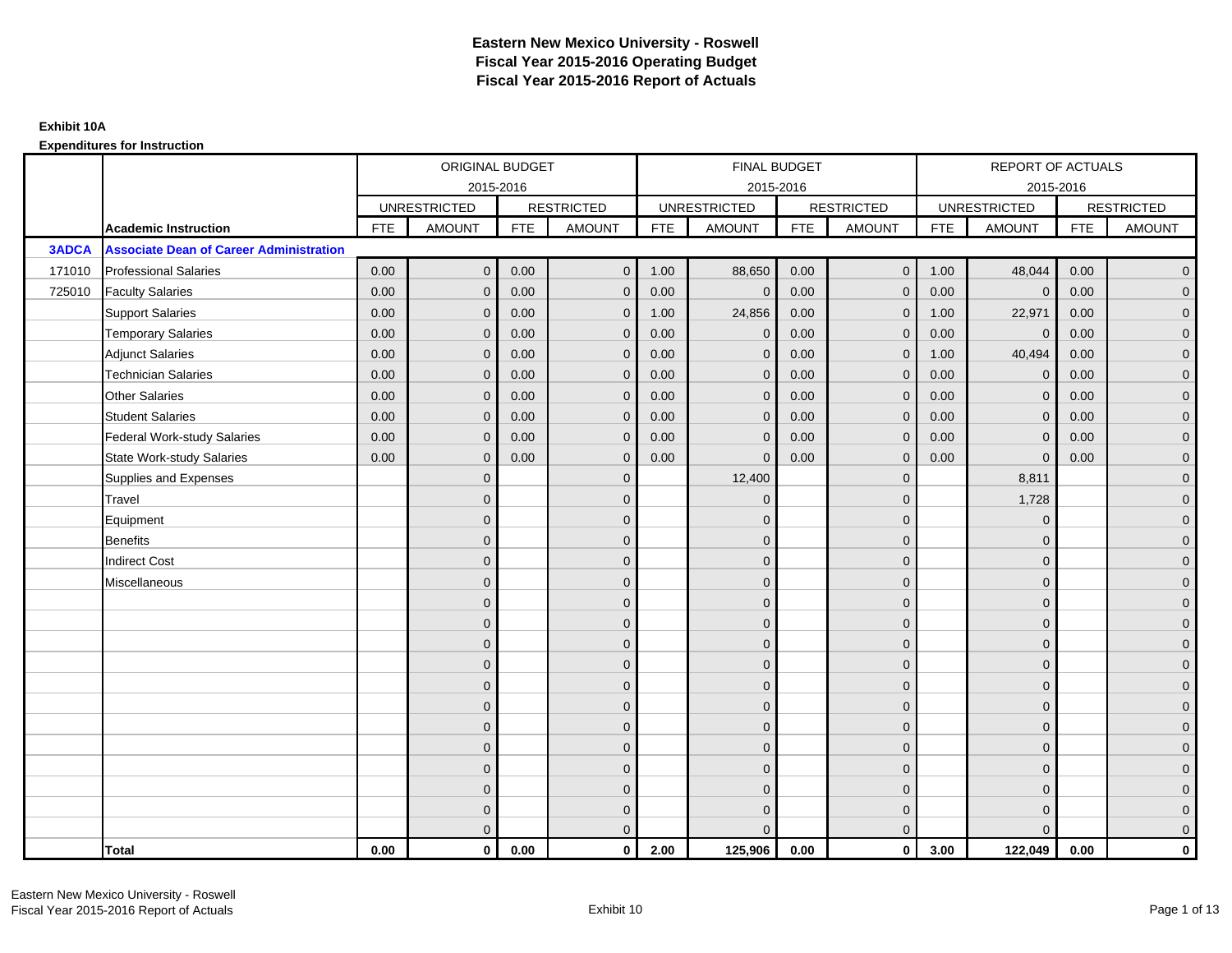|              |                                        |            | ORIGINAL BUDGET     |            |                   |            | <b>FINAL BUDGET</b> |            |                   |            | REPORT OF ACTUALS   |            |                   |
|--------------|----------------------------------------|------------|---------------------|------------|-------------------|------------|---------------------|------------|-------------------|------------|---------------------|------------|-------------------|
|              |                                        |            | 2015-2016           |            |                   |            | 2015-2016           |            |                   |            | 2015-2016           |            |                   |
|              |                                        |            | <b>UNRESTRICTED</b> |            | <b>RESTRICTED</b> |            | <b>UNRESTRICTED</b> |            | <b>RESTRICTED</b> |            | <b>UNRESTRICTED</b> |            | <b>RESTRICTED</b> |
|              | <b>Academic Instruction</b>            | <b>FTE</b> | <b>AMOUNT</b>       | <b>FTE</b> | <b>AMOUNT</b>     | <b>FTE</b> | <b>AMOUNT</b>       | <b>FTE</b> | <b>AMOUNT</b>     | <b>FTE</b> | <b>AMOUNT</b>       | <b>FTE</b> | <b>AMOUNT</b>     |
| <b>3ADPA</b> | <b>Dean of Planning Administration</b> |            |                     |            |                   |            |                     |            |                   |            |                     |            |                   |
| 171010       | <b>Professional Salaries</b>           | 0.00       | $\overline{0}$      | 0.00       | $\mathbf{0}$      | 0.00       | $\mathbf{0}$        | 0.00       | $\mathbf{0}$      | 0.00       | $\overline{0}$      | 0.00       | $\overline{0}$    |
| 724010       | <b>Faculty Salaries</b>                | 0.00       | $\mathbf 0$         | 0.00       | $\mathbf 0$       | 0.00       | $\mathbf 0$         | 0.00       | $\mathbf{0}$      | 0.00       | $\overline{0}$      | 0.00       | $\overline{0}$    |
|              | <b>Support Salaries</b>                | 0.00       | $\mathbf{0}$        | 0.00       | $\mathbf 0$       | 0.00       | $\mathbf 0$         | 0.00       | $\mathbf 0$       | 0.00       | $\overline{0}$      | 0.00       | $\overline{0}$    |
|              | <b>Temporary Salaries</b>              | 0.00       | $\mathbf{0}$        | 0.00       | $\mathbf{0}$      | 0.00       | $\mathbf{0}$        | 0.00       | $\mathbf 0$       | 0.00       | $\mathbf 0$         | 0.00       | $\overline{0}$    |
|              | <b>Adjunct Salaries</b>                | 0.00       | $\Omega$            | 0.00       | $\mathbf{0}$      | 0.00       | $\Omega$            | 0.00       | $\Omega$          | 0.00       | $\mathbf{0}$        | 0.00       | $\overline{0}$    |
|              | <b>Technician Salaries</b>             | 0.00       | $\mathbf 0$         | 0.00       | $\mathbf{0}$      | 0.00       | $\mathbf{0}$        | 0.00       | $\mathbf{0}$      | 0.00       | $\mathbf{0}$        | 0.00       | $\mathbf{0}$      |
|              | <b>Other Salaries</b>                  | 0.00       | $\mathbf{0}$        | 0.00       | $\mathbf{0}$      | 0.00       | $\mathbf{0}$        | 0.00       | $\mathbf{0}$      | 0.00       | $\overline{0}$      | 0.00       | $\overline{0}$    |
|              | <b>Student Salaries</b>                | 0.00       | $\mathbf{0}$        | 0.00       | $\mathbf{0}$      | 0.00       | $\mathbf{0}$        | 0.00       | $\mathbf{0}$      | 0.00       | $\overline{0}$      | 0.00       | $\overline{0}$    |
|              | <b>Federal Work-study Salaries</b>     | 0.00       | $\mathbf 0$         | 0.00       | $\mathbf{0}$      | 0.00       | $\mathbf{0}$        | 0.00       | $\Omega$          | 0.00       | $\mathbf 0$         | 0.00       | $\overline{0}$    |
|              | <b>State Work-study Salaries</b>       | 0.00       | $\mathbf{0}$        | 0.00       | $\mathbf{0}$      | 0.00       | $\mathbf{0}$        | 0.00       | $\mathbf{0}$      | 0.00       | $\mathbf 0$         | 0.00       | $\overline{0}$    |
|              | Supplies and Expenses                  |            | $\Omega$            |            | $\mathbf{0}$      |            | $\Omega$            |            | $\mathbf{0}$      |            | $\mathbf 0$         |            | $\mathbf{0}$      |
|              | Travel                                 |            | $\Omega$            |            | $\mathbf{0}$      |            | $\Omega$            |            | $\mathbf{0}$      |            | $\mathbf{0}$        |            | $\overline{0}$    |
|              | Equipment                              |            | $\Omega$            |            | $\mathbf 0$       |            | $\mathbf{0}$        |            | $\mathbf 0$       |            | $\mathbf{0}$        |            | $\overline{0}$    |
|              | <b>Benefits</b>                        |            | $\overline{0}$      |            | $\mathbf{0}$      |            | $\Omega$            |            | $\mathbf 0$       |            | $\mathbf{0}$        |            | $\overline{0}$    |
|              | <b>Indirect Cost</b>                   |            | $\Omega$            |            | $\mathbf{0}$      |            | $\Omega$            |            | $\mathbf{0}$      |            | $\Omega$            |            | $\overline{0}$    |
|              | Miscellaneous                          |            | $\Omega$            |            | $\mathbf 0$       |            | $\mathbf{0}$        |            | $\mathbf 0$       |            | $\mathbf 0$         |            | $\mathbf{0}$      |
|              |                                        |            | $\mathbf{0}$        |            | $\mathbf 0$       |            | $\Omega$            |            | $\mathbf{0}$      |            | $\mathbf{0}$        |            | $\overline{0}$    |
|              |                                        |            | $\Omega$            |            | $\mathbf 0$       |            | $\Omega$            |            | $\mathbf{0}$      |            | $\mathbf{0}$        |            | $\overline{0}$    |
|              |                                        |            | $\Omega$            |            | $\mathbf 0$       |            | $\Omega$            |            | $\mathbf 0$       |            | $\mathbf{0}$        |            | $\mathbf{0}$      |
|              |                                        |            | $\Omega$            |            | $\mathbf 0$       |            | $\Omega$            |            | $\mathbf{0}$      |            | $\mathbf{0}$        |            | $\mathbf{0}$      |
|              |                                        |            | $\Omega$            |            | $\mathbf{0}$      |            | $\Omega$            |            | $\overline{0}$    |            | $\Omega$            |            | $\mathbf{0}$      |
|              |                                        |            | $\Omega$            |            | $\mathbf{0}$      |            | $\Omega$            |            | $\mathbf{0}$      |            | $\Omega$            |            | $\overline{0}$    |
|              |                                        |            | $\Omega$            |            | $\mathbf 0$       |            | $\mathbf{0}$        |            | $\mathbf 0$       |            | $\mathbf{0}$        |            | $\mathbf{0}$      |
|              |                                        |            | $\Omega$            |            | $\mathbf 0$       |            | $\Omega$            |            | $\mathbf 0$       |            | $\mathbf 0$         |            | $\mathbf 0$       |
|              |                                        |            | $\Omega$            |            | $\mathbf{0}$      |            | $\Omega$            |            | $\mathbf{0}$      |            | $\Omega$            |            | $\overline{0}$    |
|              |                                        |            | $\Omega$            |            | $\mathbf 0$       |            | $\mathbf{0}$        |            | $\mathbf 0$       |            | $\mathbf{0}$        |            | $\mathbf{0}$      |
|              |                                        |            | $\mathbf{0}$        |            | $\mathbf 0$       |            | $\mathbf{0}$        |            | $\mathbf 0$       |            | $\mathbf{0}$        |            | $\mathbf{0}$      |
|              |                                        |            | $\Omega$            |            | $\mathbf{0}$      |            | $\Omega$            |            | $\mathbf{0}$      |            | $\Omega$            |            | $\overline{0}$    |
|              | <b>Total</b>                           | 0.00       | $\mathbf{0}$        | 0.00       | $\mathbf{0}$      | 0.00       | $\mathbf{0}$        | 0.00       | $\mathbf{0}$      | 0.00       | $\mathbf{0}$        | 0.00       | $\mathbf 0$       |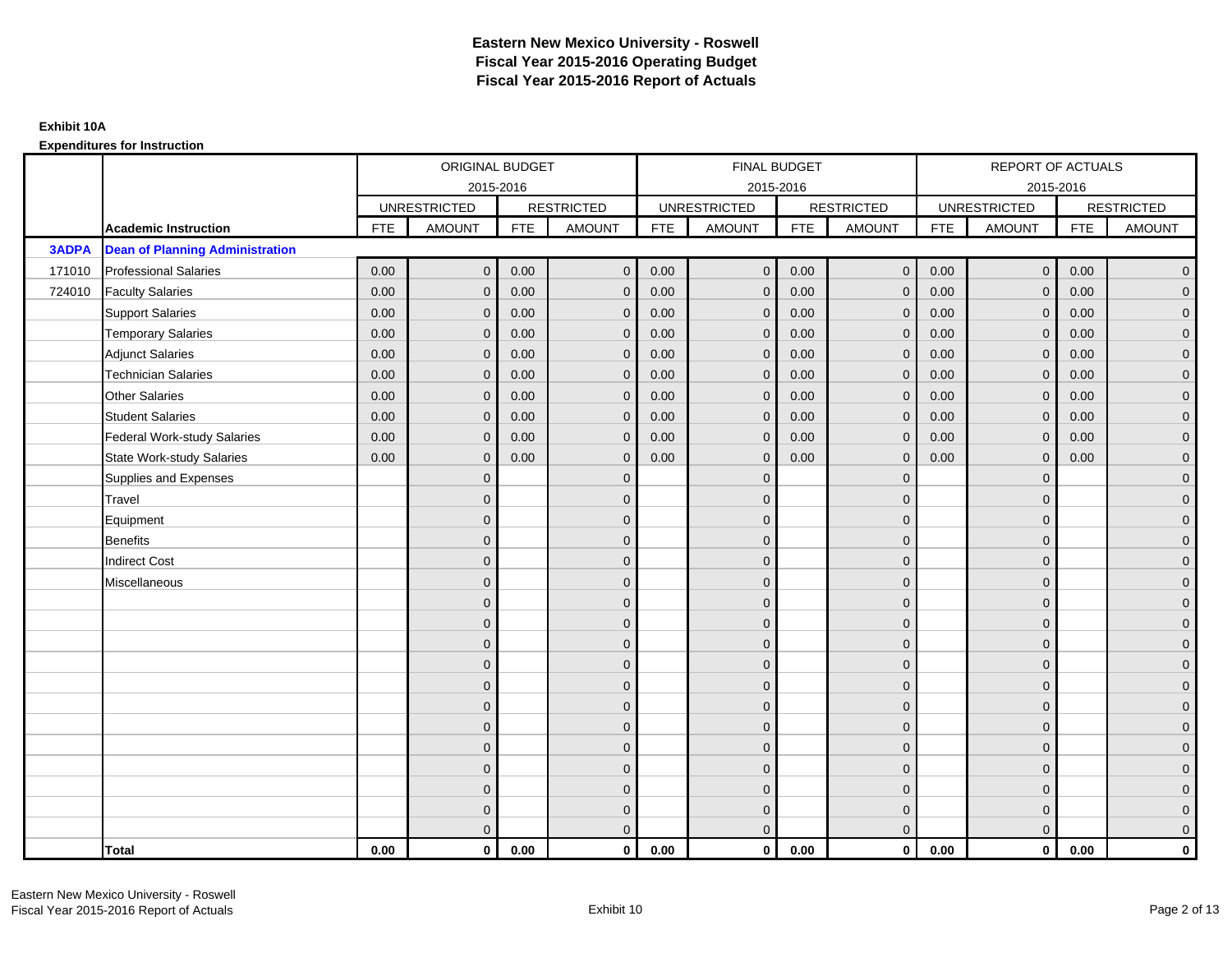|              |                                                        |            | ORIGINAL BUDGET     |            |                   |            | <b>FINAL BUDGET</b> |            |                   |            | REPORT OF ACTUALS   |            |                   |
|--------------|--------------------------------------------------------|------------|---------------------|------------|-------------------|------------|---------------------|------------|-------------------|------------|---------------------|------------|-------------------|
|              |                                                        |            | 2015-2016           |            |                   |            | 2015-2016           |            |                   |            | 2015-2016           |            |                   |
|              |                                                        |            | <b>UNRESTRICTED</b> |            | <b>RESTRICTED</b> |            | <b>UNRESTRICTED</b> |            | <b>RESTRICTED</b> |            | <b>UNRESTRICTED</b> |            | <b>RESTRICTED</b> |
|              | Academic Instruction                                   | <b>FTE</b> | <b>AMOUNT</b>       | <b>FTE</b> | <b>AMOUNT</b>     | <b>FTE</b> | <b>AMOUNT</b>       | <b>FTE</b> | <b>AMOUNT</b>     | <b>FTE</b> | <b>AMOUNT</b>       | <b>FTE</b> | <b>AMOUNT</b>     |
| <b>3AVAS</b> | <b>Assistant Vice President of Arts &amp; Sciences</b> |            |                     |            |                   |            |                     |            |                   |            |                     |            |                   |
| 171010       | <b>Professional Salaries</b>                           | 0.00       | $\mathbf{0}$        | 0.00       | $\mathbf{0}$      | 1.00       | 88,650              | 0.00       | $\mathbf{0}$      | 0.00       | $\overline{0}$      | 0.00       | $\overline{0}$    |
| <b>NONE</b>  | <b>Faculty Salaries</b>                                | 0.00       | $\mathbf 0$         | 0.00       | $\mathbf 0$       | 0.00       | $\mathbf 0$         | 0.00       | $\mathbf{0}$      | 0.00       | $\overline{0}$      | 0.00       | $\overline{0}$    |
|              | <b>Support Salaries</b>                                | 0.00       | $\mathbf 0$         | 0.00       | $\mathbf 0$       | 1.00       | 24,856              | 0.00       | $\mathbf 0$       | 0.00       | $\overline{0}$      | 0.00       | $\overline{0}$    |
|              | <b>Temporary Salaries</b>                              | 0.00       | $\mathbf{0}$        | 0.00       | $\mathbf{0}$      | 0.00       | $\mathbf{0}$        | 0.00       | $\mathbf{0}$      | 0.00       | $\mathbf 0$         | 0.00       | $\overline{0}$    |
|              | <b>Adjunct Salaries</b>                                | 0.00       | $\Omega$            | 0.00       | $\Omega$          | 0.00       | $\Omega$            | 0.00       | $\mathbf{0}$      | 0.00       | $\mathbf{0}$        | 0.00       | $\overline{0}$    |
|              | <b>Technician Salaries</b>                             | 0.00       | $\mathbf{0}$        | 0.00       | $\mathbf 0$       | 0.00       | $\mathbf{0}$        | 0.00       | $\mathbf{0}$      | 0.00       | $\mathbf{0}$        | 0.00       | $\mathbf{0}$      |
|              | <b>Other Salaries</b>                                  | 0.00       | $\mathbf{0}$        | 0.00       | $\mathbf{0}$      | 0.00       | $\mathbf{0}$        | 0.00       | $\mathbf{0}$      | 0.00       | $\mathbf{0}$        | 0.00       | $\overline{0}$    |
|              | <b>Student Salaries</b>                                | 0.00       | $\mathbf{0}$        | 0.00       | $\mathbf 0$       | 0.00       | $\mathbf{0}$        | 0.00       | $\mathbf{0}$      | 0.00       | $\overline{0}$      | 0.00       | $\overline{0}$    |
|              | <b>Federal Work-study Salaries</b>                     | 0.00       | $\mathbf 0$         | 0.00       | $\mathbf 0$       | 0.00       | $\mathbf{0}$        | 0.00       | $\mathbf 0$       | 0.00       | $\mathbf 0$         | 0.00       | $\overline{0}$    |
|              | <b>State Work-study Salaries</b>                       | 0.00       | $\mathbf{0}$        | 0.00       | $\mathbf{0}$      | 0.00       | $\mathbf{0}$        | 0.00       | $\mathbf{0}$      | 0.00       | $\mathbf 0$         | 0.00       | $\overline{0}$    |
|              | Supplies and Expenses                                  |            | $\Omega$            |            | $\mathbf{0}$      |            | 10,000              |            | $\mathbf{0}$      |            | $\mathbf 0$         |            | $\overline{0}$    |
|              | Travel                                                 |            | $\Omega$            |            | $\mathbf{0}$      |            | $\Omega$            |            | $\mathbf{0}$      |            | $\mathbf{0}$        |            | $\overline{0}$    |
|              | Equipment                                              |            | $\overline{0}$      |            | $\mathbf{0}$      |            | $\mathbf{0}$        |            | $\mathbf 0$       |            | $\mathbf{0}$        |            | $\overline{0}$    |
|              | <b>Benefits</b>                                        |            | $\overline{0}$      |            | $\mathbf{0}$      |            | $\Omega$            |            | $\mathbf 0$       |            | $\mathbf{0}$        |            | $\overline{0}$    |
|              | <b>Indirect Cost</b>                                   |            | $\Omega$            |            | $\mathbf{0}$      |            | $\Omega$            |            | $\mathbf{0}$      |            | $\Omega$            |            | $\mathbf 0$       |
|              | Miscellaneous                                          |            | $\mathbf{0}$        |            | $\mathbf 0$       |            | $\mathbf{0}$        |            | $\mathbf 0$       |            | $\mathbf 0$         |            | $\mathbf{0}$      |
|              |                                                        |            | $\mathbf{0}$        |            | $\mathbf{0}$      |            | $\Omega$            |            | $\mathbf{0}$      |            | $\mathbf{0}$        |            | $\overline{0}$    |
|              |                                                        |            | $\Omega$            |            | $\mathbf{0}$      |            | $\mathbf{0}$        |            | $\mathbf 0$       |            | $\mathbf{0}$        |            | $\overline{0}$    |
|              |                                                        |            | $\mathbf{0}$        |            | $\mathbf{0}$      |            | $\Omega$            |            | $\mathbf 0$       |            | $\mathbf{0}$        |            | $\overline{0}$    |
|              |                                                        |            | $\Omega$            |            | $\mathbf{0}$      |            | $\Omega$            |            | $\mathbf{0}$      |            | $\mathbf 0$         |            | $\overline{0}$    |
|              |                                                        |            | $\Omega$            |            | $\mathbf 0$       |            | $\Omega$            |            | $\mathbf{0}$      |            | $\Omega$            |            | $\overline{0}$    |
|              |                                                        |            | $\mathbf{0}$        |            | $\mathbf{0}$      |            | $\Omega$            |            | $\mathbf{0}$      |            | $\Omega$            |            | $\overline{0}$    |
|              |                                                        |            | 0                   |            | $\mathbf 0$       |            | $\mathbf{0}$        |            | $\mathbf 0$       |            | $\mathbf{0}$        |            | $\overline{0}$    |
|              |                                                        |            | $\mathbf{0}$        |            | $\mathbf{0}$      |            | $\Omega$            |            | $\mathbf{0}$      |            | $\mathbf 0$         |            | $\mathbf 0$       |
|              |                                                        |            | $\Omega$            |            | $\mathbf{0}$      |            | $\Omega$            |            | $\mathbf{0}$      |            | $\Omega$            |            | $\mathbf 0$       |
|              |                                                        |            | $\overline{0}$      |            | $\mathbf 0$       |            | $\Omega$            |            | $\mathbf 0$       |            | $\mathbf 0$         |            | $\mathbf{0}$      |
|              |                                                        |            | $\mathbf{0}$        |            | $\mathbf 0$       |            | $\Omega$            |            | $\mathbf 0$       |            | $\mathbf{0}$        |            | $\mathbf{0}$      |
|              |                                                        |            | $\Omega$            |            | $\Omega$          |            | $\Omega$            |            | $\mathbf{0}$      |            | $\Omega$            |            | $\overline{0}$    |
|              | <b>Total</b>                                           | 0.00       | $\mathbf{0}$        | 0.00       | $\mathbf{0}$      | 2.00       | 123,506             | 0.00       | $\mathbf{0}$      | 0.00       | $\mathbf{0}$        | 0.00       | $\mathbf{0}$      |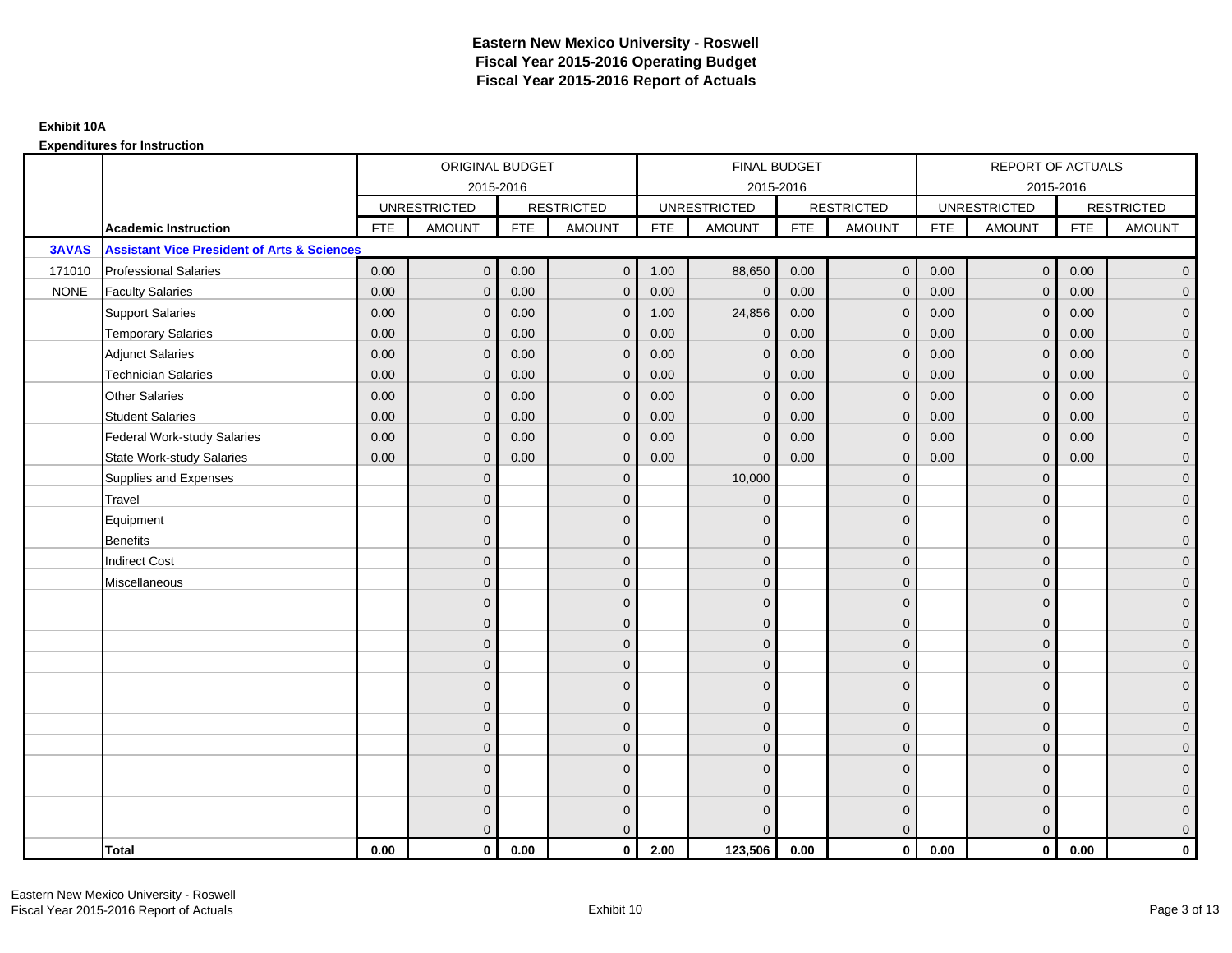|              |                                    |            | ORIGINAL BUDGET     |            |                   |            | FINAL BUDGET        |            |                   |            | <b>REPORT OF ACTUALS</b> |            |                     |
|--------------|------------------------------------|------------|---------------------|------------|-------------------|------------|---------------------|------------|-------------------|------------|--------------------------|------------|---------------------|
|              |                                    |            | 2015-2016           |            |                   |            | 2015-2016           |            |                   |            | 2015-2016                |            |                     |
|              |                                    |            | <b>UNRESTRICTED</b> |            | <b>RESTRICTED</b> |            | <b>UNRESTRICTED</b> |            | <b>RESTRICTED</b> |            | <b>UNRESTRICTED</b>      |            | <b>RESTRICTED</b>   |
|              | <b>Academic Instruction</b>        | <b>FTE</b> | <b>AMOUNT</b>       | <b>FTE</b> | <b>AMOUNT</b>     | <b>FTE</b> | <b>AMOUNT</b>       | <b>FTE</b> | <b>AMOUNT</b>     | <b>FTE</b> | <b>AMOUNT</b>            | <b>FTE</b> | <b>AMOUNT</b>       |
| <b>3BUSA</b> | <b>Business Administration</b>     |            |                     |            |                   |            |                     |            |                   |            |                          |            |                     |
| 171010       | <b>Professional Salaries</b>       | 1.00       | 74,643              | 0.00       | $\overline{0}$    | 0.00       | $\overline{0}$      | 0.00       | $\overline{0}$    | 0.33       | 33,877                   | 0.00       | $\overline{0}$      |
| 722001       | <b>Faculty Salaries</b>            | 6.83       | 250,455             | 0.00       | $\mathbf{0}$      | 3.00       | 130,308             | 0.00       | $\Omega$          | 3.00       | 85,300                   | 0.00       | $\overline{0}$      |
|              | <b>Support Salaries</b>            | 1.00       | 25,734              | 0.00       | $\mathbf 0$       | 1.00       | 26,562              | 0.00       | $\mathbf 0$       | 1.00       | 26,527                   | 0.00       | $\overline{0}$      |
|              | <b>Temporary Salaries</b>          | 0.00       | $\mathbf 0$         | 0.00       | $\mathbf{0}$      | 0.00       | $\mathbf{0}$        | 0.00       | $\mathbf{0}$      | 0.00       | $\mathbf 0$              | 0.00       | $\overline{0}$      |
|              | <b>Adjunct Salaries</b>            | 0.00       | $\mathbf{0}$        | 0.00       | $\mathbf{0}$      | 2.83       | 78,996              | 0.00       | $\mathbf{0}$      | 0.25       | 9,116                    | 0.00       | $\overline{0}$      |
|              | <b>Technician Salaries</b>         | 0.00       | $\Omega$            | 0.00       | $\Omega$          | 0.00       | $\mathbf{0}$        | 0.00       | $\mathbf{0}$      | 0.00       | $\mathbf{0}$             | 0.00       | $\overline{0}$      |
|              | <b>Other Salaries</b>              | 0.00       | $\mathbf{0}$        | 0.00       | $\mathbf 0$       | 0.00       | 6,000               | 0.00       | $\mathbf{0}$      | 0.00       | $\mathbf 0$              | 0.00       | $\mathbf{0}$        |
|              | <b>Student Salaries</b>            | 0.00       | $\mathbf{0}$        | 0.00       | $\mathbf 0$       | 0.00       | $\mathbf 0$         | 0.00       | $\mathbf 0$       | 0.00       | $\mathbf{0}$             | 0.00       | $\overline{0}$      |
|              | <b>Federal Work-study Salaries</b> | 0.00       | $\mathbf{0}$        | 0.00       | $\mathbf{0}$      | 0.00       | $\mathbf{0}$        | 0.00       | $\mathbf 0$       | 0.00       | $\mathbf{0}$             | 0.00       | $\overline{0}$      |
|              | <b>State Work-study Salaries</b>   | 0.00       | $\Omega$            | 0.00       | $\mathbf{0}$      | 0.00       | $\mathbf{0}$        | 0.00       | $\mathbf{0}$      | 0.00       | $\Omega$                 | 0.00       | $\overline{0}$      |
|              | Supplies and Expenses              |            | 7,030               |            | $\mathbf 0$       |            | 7,030               |            | $\overline{0}$    |            | 2,791                    |            | $\mathbf{0}$        |
|              | Travel                             |            | $\mathbf{0}$        |            | $\mathbf 0$       |            | $\mathbf{0}$        |            | $\mathbf{0}$      |            | 911                      |            | $\overline{0}$      |
|              | Equipment                          |            | $\Omega$            |            | $\mathbf 0$       |            | $\mathbf{0}$        |            | $\mathbf{0}$      |            | $\mathbf 0$              |            | $\overline{0}$      |
|              | <b>Benefits</b>                    |            | $\Omega$            |            | $\mathbf 0$       |            | $\mathbf{0}$        |            | $\mathbf 0$       |            | $\mathbf{0}$             |            | $\mathbf{0}$        |
|              | <b>Indirect Cost</b>               |            | $\Omega$            |            | $\mathbf 0$       |            | $\Omega$            |            | $\overline{0}$    |            | $\mathbf{0}$             |            | $\mathbf{0}$        |
|              | Miscellaneous                      |            | $\Omega$            |            | $\mathbf 0$       |            | $\mathbf{0}$        |            | $\mathbf 0$       |            | $\mathbf 0$              |            | $\mathsf{O}\xspace$ |
|              |                                    |            | $\overline{0}$      |            | $\mathbf 0$       |            | $\Omega$            |            | $\mathbf{0}$      |            | $\Omega$                 |            | $\overline{0}$      |
|              |                                    |            | $\Omega$            |            | $\mathbf 0$       |            | $\mathbf{0}$        |            | $\mathbf 0$       |            | $\mathbf 0$              |            | $\mathsf{O}\xspace$ |
|              |                                    |            | $\Omega$            |            | $\mathbf 0$       |            | $\Omega$            |            | $\mathbf 0$       |            | $\mathbf{0}$             |            | $\overline{0}$      |
|              |                                    |            | $\Omega$            |            | $\mathbf 0$       |            | $\Omega$            |            | $\mathbf{0}$      |            | $\mathbf{0}$             |            | $\overline{0}$      |
|              |                                    |            | $\Omega$            |            | $\mathbf{0}$      |            | $\Omega$            |            | $\mathbf{0}$      |            | $\Omega$                 |            | $\mathbf{0}$        |
|              |                                    |            | $\mathbf{0}$        |            | $\mathbf 0$       |            | $\mathbf{0}$        |            | $\mathbf 0$       |            | $\mathbf{0}$             |            | $\overline{0}$      |
|              |                                    |            | $\Omega$            |            | $\mathbf 0$       |            | $\mathbf{0}$        |            | $\mathbf 0$       |            | $\mathbf{0}$             |            | $\overline{0}$      |
|              |                                    |            | $\Omega$            |            | $\mathbf 0$       |            | $\Omega$            |            | $\mathbf{0}$      |            | $\mathbf{0}$             |            | $\overline{0}$      |
|              |                                    |            | $\Omega$            |            | $\mathbf{0}$      |            | $\Omega$            |            | $\mathbf{0}$      |            | $\Omega$                 |            | $\overline{0}$      |
|              |                                    |            | $\Omega$            |            | $\mathbf 0$       |            | $\mathbf{0}$        |            | $\mathbf 0$       |            | $\mathbf{0}$             |            | $\mathbf{0}$        |
|              |                                    |            | $\Omega$            |            | $\mathbf 0$       |            | $\mathbf{0}$        |            | $\mathbf 0$       |            | $\mathbf{0}$             |            | $\mathbf{0}$        |
|              |                                    |            | $\Omega$            |            | $\mathbf{0}$      |            | $\Omega$            |            | $\mathbf{0}$      |            | $\Omega$                 |            | $\overline{0}$      |
|              | <b>Total</b>                       | 8.83       | 357,862             | 0.00       | $\mathbf{0}$      | 6.83       | 248,896             | 0.00       | $\mathbf{0}$      | 4.58       | 158,522                  | 0.00       | $\mathbf 0$         |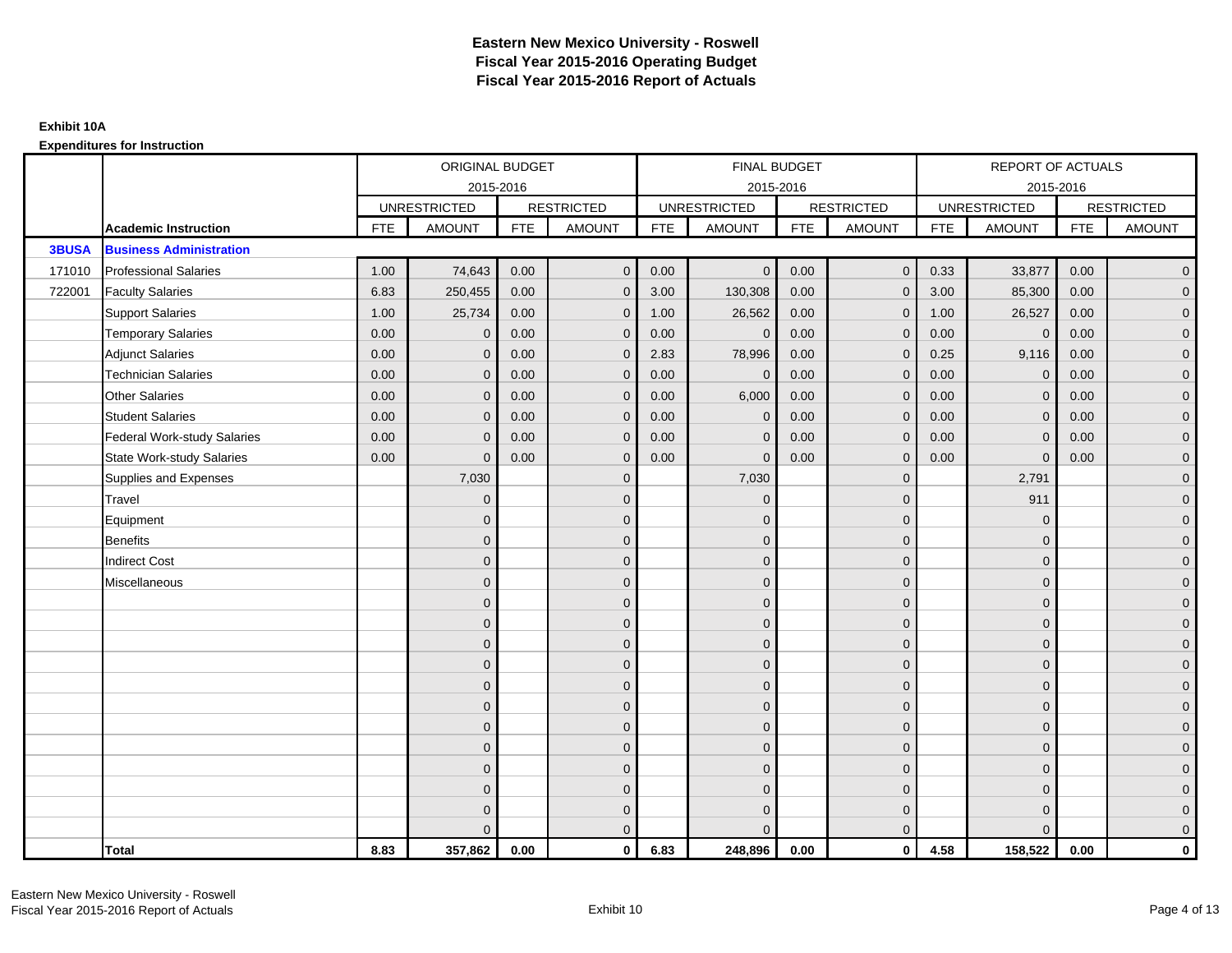|              |                                    |            | ORIGINAL BUDGET     |            |                   |            | <b>FINAL BUDGET</b> |            |                   |            | REPORT OF ACTUALS   |            |                     |
|--------------|------------------------------------|------------|---------------------|------------|-------------------|------------|---------------------|------------|-------------------|------------|---------------------|------------|---------------------|
|              |                                    |            | 2015-2016           |            |                   |            | 2015-2016           |            |                   |            | 2015-2016           |            |                     |
|              |                                    |            | <b>UNRESTRICTED</b> |            | <b>RESTRICTED</b> |            | <b>UNRESTRICTED</b> |            | <b>RESTRICTED</b> |            | <b>UNRESTRICTED</b> |            | <b>RESTRICTED</b>   |
|              | <b>Academic Instruction</b>        | <b>FTE</b> | <b>AMOUNT</b>       | <b>FTE</b> | <b>AMOUNT</b>     | <b>FTE</b> | <b>AMOUNT</b>       | <b>FTE</b> | <b>AMOUNT</b>     | <b>FTE</b> | <b>AMOUNT</b>       | <b>FTE</b> | <b>AMOUNT</b>       |
| <b>3CLRC</b> | <b>Computer Lab Operations</b>     |            |                     |            |                   |            |                     |            |                   |            |                     |            |                     |
| 171010       | <b>Professional Salaries</b>       | 0.00       | $\mathbf{0}$        | 0.00       | $\mathbf{0}$      | 0.00       | $\overline{0}$      | 0.00       | $\overline{0}$    | 0.00       | $\overline{0}$      | 0.00       | $\overline{0}$      |
| 750030       | <b>Faculty Salaries</b>            | 0.00       | $\mathbf{0}$        | 0.00       | $\mathbf{0}$      | 0.00       | $\mathbf{0}$        | 0.00       | $\mathbf{0}$      | 0.00       | $\overline{0}$      | 0.00       | $\overline{0}$      |
|              | <b>Support Salaries</b>            | 0.00       | $\mathbf{0}$        | 0.00       | $\mathbf{0}$      | 0.00       | $\mathbf{0}$        | 0.00       | $\mathbf{0}$      | 0.00       | $\overline{0}$      | 0.00       | $\overline{0}$      |
|              | <b>Temporary Salaries</b>          | 0.00       | $\mathbf 0$         | 0.00       | $\mathbf 0$       | 0.00       | $\mathbf 0$         | 0.00       | 0                 | 0.00       | $\mathbf 0$         | 0.00       | $\mathbf{0}$        |
|              | <b>Adjunct Salaries</b>            | 0.00       | $\mathbf{0}$        | 0.00       | $\mathbf{0}$      | 0.00       | $\mathbf{0}$        | 0.00       | $\mathbf{0}$      | 0.00       | $\mathbf{0}$        | 0.00       | $\overline{0}$      |
|              | <b>Technician Salaries</b>         | 0.00       | $\mathbf{0}$        | 0.00       | $\Omega$          | 0.00       | $\Omega$            | 0.00       | $\mathbf{0}$      | 0.00       | $\mathbf{0}$        | 0.00       | $\mathbf{0}$        |
|              | <b>Other Salaries</b>              | 0.00       | $\mathbf{0}$        | 0.00       | $\mathbf{0}$      | 0.00       | $\mathbf{0}$        | 0.00       | $\mathbf{0}$      | 0.00       | $\overline{0}$      | 0.00       | $\overline{0}$      |
|              | <b>Student Salaries</b>            | 0.00       | $\mathbf 0$         | 0.00       | $\mathbf 0$       | 0.00       | $\mathbf 0$         | 0.00       | $\mathbf 0$       | 0.00       | $\mathsf{O}\xspace$ | 0.00       | $\mathsf{O}\xspace$ |
|              | <b>Federal Work-study Salaries</b> | 0.00       | $\mathbf{0}$        | 0.00       | $\mathbf 0$       | 0.00       | $\mathbf{0}$        | 0.00       | $\Omega$          | 0.00       | $\mathbf 0$         | 0.00       | $\overline{0}$      |
|              | <b>State Work-study Salaries</b>   | 0.00       | $\mathbf{0}$        | 0.00       | $\mathbf{0}$      | 0.00       | $\mathbf{0}$        | 0.00       | $\mathbf{0}$      | 0.00       | $\mathbf{0}$        | 0.00       | $\mathbf{0}$        |
|              | Supplies and Expenses              |            | $\mathbf{0}$        |            | $\mathbf{0}$      |            | $\Omega$            |            | $\mathbf{0}$      |            | $\mathbf{0}$        |            | $\overline{0}$      |
|              | Travel                             |            | $\Omega$            |            | $\mathbf 0$       |            | $\Omega$            |            | $\mathbf{0}$      |            | $\mathbf{0}$        |            | $\overline{0}$      |
|              | Equipment                          |            | $\Omega$            |            | $\mathbf{0}$      |            | $\mathbf{0}$        |            | $\mathbf 0$       |            | $\mathbf{0}$        |            | $\overline{0}$      |
|              | <b>Benefits</b>                    |            | $\mathbf{0}$        |            | $\mathbf 0$       |            | $\mathbf{0}$        |            | $\mathbf 0$       |            | $\mathbf{0}$        |            | $\overline{0}$      |
|              | <b>Indirect Cost</b>               |            | $\Omega$            |            | $\mathbf{0}$      |            | $\Omega$            |            | $\mathbf{0}$      |            | $\Omega$            |            | $\overline{0}$      |
|              | Miscellaneous                      |            | $\Omega$            |            | $\mathbf{0}$      |            | $\Omega$            |            | $\mathbf{0}$      |            | $\Omega$            |            | $\overline{0}$      |
|              |                                    |            | $\mathbf{0}$        |            | $\mathbf 0$       |            | $\mathbf{0}$        |            | $\mathbf 0$       |            | $\mathbf{0}$        |            | $\overline{0}$      |
|              |                                    |            | $\Omega$            |            | $\mathbf{0}$      |            | $\mathbf{0}$        |            | $\mathbf 0$       |            | $\mathbf{0}$        |            | $\mathbf{0}$        |
|              |                                    |            | $\Omega$            |            | $\mathbf{0}$      |            | $\Omega$            |            | $\mathbf 0$       |            | $\mathbf 0$         |            | $\overline{0}$      |
|              |                                    |            | $\Omega$            |            | $\mathbf{0}$      |            | $\Omega$            |            | $\mathbf{0}$      |            | $\Omega$            |            | $\mathsf{O}\xspace$ |
|              |                                    |            | $\overline{0}$      |            | $\mathbf 0$       |            | $\mathbf{0}$        |            | $\mathbf 0$       |            | $\mathbf{0}$        |            | $\mathsf{O}\xspace$ |
|              |                                    |            | $\Omega$            |            | $\mathbf 0$       |            | $\mathbf{0}$        |            | $\mathbf 0$       |            | $\mathbf{0}$        |            | $\overline{0}$      |
|              |                                    |            | $\Omega$            |            | $\mathbf{0}$      |            | $\Omega$            |            | $\mathbf 0$       |            | $\mathbf{0}$        |            | $\overline{0}$      |
|              |                                    |            | $\Omega$            |            | $\mathbf{0}$      |            | $\Omega$            |            | $\mathbf 0$       |            | $\Omega$            |            | $\overline{0}$      |
|              |                                    |            | $\Omega$            |            | $\mathbf 0$       |            | $\mathbf{0}$        |            | $\mathbf 0$       |            | $\mathbf 0$         |            | $\mathsf{O}\xspace$ |
|              |                                    |            | $\mathbf{0}$        |            | $\mathbf 0$       |            | $\mathbf{0}$        |            | $\mathbf 0$       |            | $\mathbf{0}$        |            | $\overline{0}$      |
|              |                                    |            | $\Omega$            |            | $\mathbf 0$       |            | $\mathbf{0}$        |            | $\mathbf 0$       |            | $\mathbf 0$         |            | $\mathbf 0$         |
|              |                                    |            | $\Omega$            |            | $\mathbf{0}$      |            | $\Omega$            |            | $\Omega$          |            | $\Omega$            |            | $\mathbf{0}$        |
|              | <b>Total</b>                       | 0.00       | $\mathbf{0}$        | 0.00       | $\mathbf{0}$      | 0.00       | $\mathbf{0}$        | 0.00       | $\mathbf{0}$      | 0.00       | $\mathbf{0}$        | 0.00       | $\mathbf{0}$        |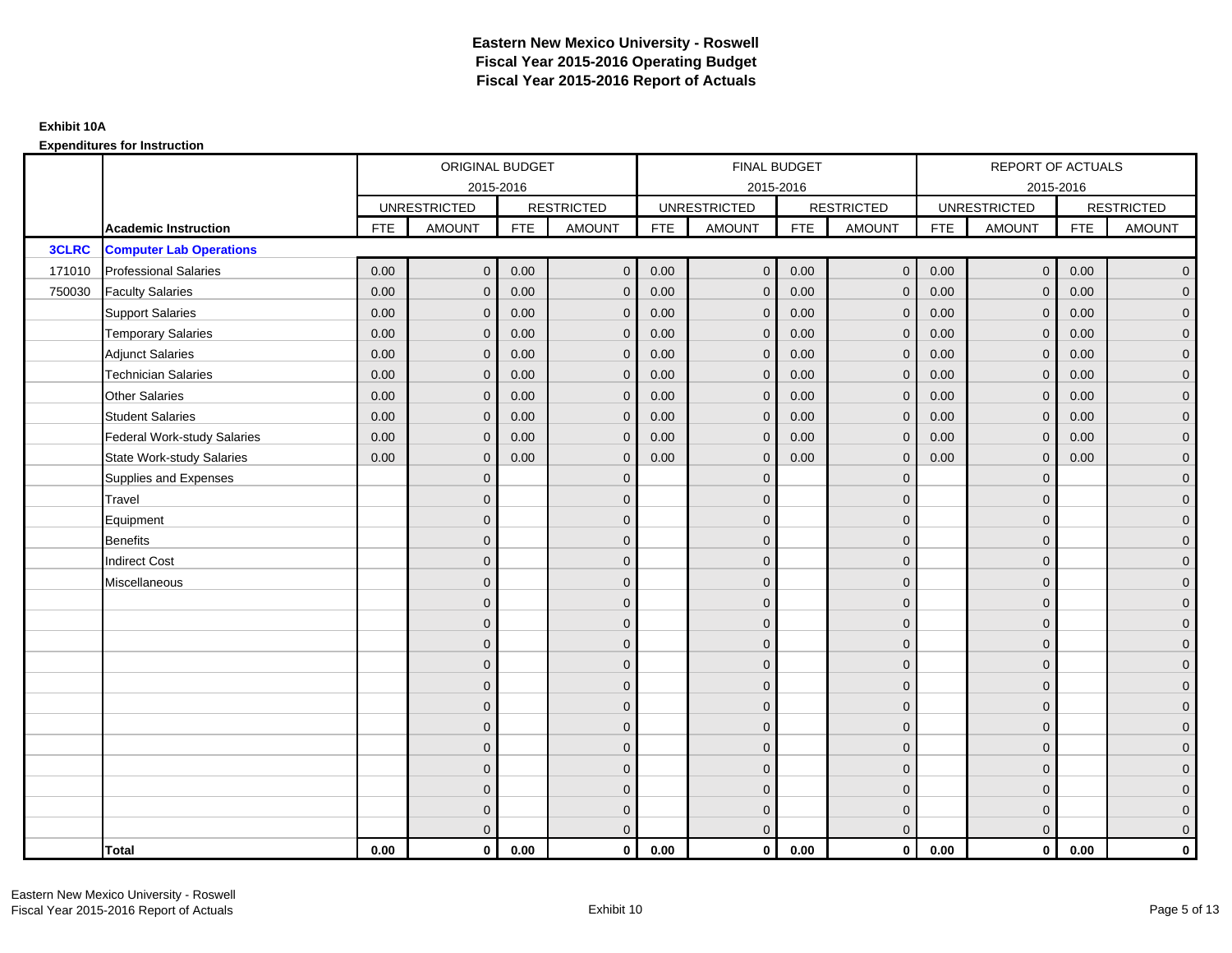|        |                                    |            | ORIGINAL BUDGET     |            |                   |            | <b>FINAL BUDGET</b> |            |                   |            | REPORT OF ACTUALS   |            |                   |
|--------|------------------------------------|------------|---------------------|------------|-------------------|------------|---------------------|------------|-------------------|------------|---------------------|------------|-------------------|
|        |                                    |            | 2015-2016           |            |                   |            | 2015-2016           |            |                   |            | 2015-2016           |            |                   |
|        |                                    |            | <b>UNRESTRICTED</b> |            | <b>RESTRICTED</b> |            | <b>UNRESTRICTED</b> |            | <b>RESTRICTED</b> |            | <b>UNRESTRICTED</b> |            | <b>RESTRICTED</b> |
|        | <b>Academic Instruction</b>        | <b>FTE</b> | <b>AMOUNT</b>       | <b>FTE</b> | <b>AMOUNT</b>     | <b>FTE</b> | <b>AMOUNT</b>       | <b>FTE</b> | <b>AMOUNT</b>     | <b>FTE</b> | <b>AMOUNT</b>       | <b>FTE</b> | <b>AMOUNT</b>     |
| 3COED  | <b>Continuing Education</b>        |            |                     |            |                   |            |                     |            |                   |            |                     |            |                   |
| 171010 | <b>Professional Salaries</b>       | 0.00       | $\Omega$            | 0.00       | $\overline{0}$    | 0.00       | $\overline{0}$      | 0.00       | $\mathbf{0}$      | 0.00       | $\overline{0}$      | 0.00       | $\overline{0}$    |
| 724020 | <b>Faculty Salaries</b>            | 0.00       | $\mathbf 0$         | 0.00       | $\mathbf 0$       | 0.00       | $\mathbf{0}$        | 0.00       | $\mathbf{0}$      | 0.00       | $\mathbf 0$         | 0.00       | $\overline{0}$    |
|        | <b>Support Salaries</b>            | 0.00       | $\Omega$            | 0.00       | $\mathbf 0$       | 0.00       | $\mathbf{0}$        | 0.00       | $\mathbf 0$       | 0.00       | $\mathbf 0$         | 0.00       | $\overline{0}$    |
|        | <b>Temporary Salaries</b>          | 0.00       | $\mathbf{0}$        | 0.00       | $\overline{0}$    | 0.00       | $\mathbf{0}$        | 0.00       | $\Omega$          | 0.00       | $\mathbf 0$         | 0.00       | $\overline{0}$    |
|        | <b>Adjunct Salaries</b>            | 0.00       | $\Omega$            | 0.00       | $\overline{0}$    | 0.00       | $\Omega$            | 0.00       | $\Omega$          | 0.00       | $\overline{0}$      | 0.00       | $\overline{0}$    |
|        | <b>Technician Salaries</b>         | 0.00       | $\Omega$            | 0.00       | $\mathbf{0}$      | 0.00       | $\mathbf{0}$        | 0.00       | $\mathbf 0$       | 0.00       | $\mathbf{0}$        | 0.00       | $\mathbf{0}$      |
|        | <b>Other Salaries</b>              | 0.00       | $\mathbf{0}$        | 0.00       | $\overline{0}$    | 0.00       | $\mathbf{0}$        | 0.00       | $\Omega$          | 0.00       | $\mathbf 0$         | 0.00       | $\overline{0}$    |
|        | <b>Student Salaries</b>            | 0.00       | $\Omega$            | 0.00       | $\mathbf 0$       | 0.00       | $\mathbf{0}$        | 0.00       | $\mathbf 0$       | 0.00       | $\mathbf 0$         | 0.00       | $\overline{0}$    |
|        | <b>Federal Work-study Salaries</b> | 0.00       | $\mathbf 0$         | 0.00       | $\mathbf 0$       | 0.00       | $\mathbf{0}$        | 0.00       | $\Omega$          | 0.00       | $\mathbf 0$         | 0.00       | $\overline{0}$    |
|        | State Work-study Salaries          | 0.00       | $\mathbf{0}$        | 0.00       | $\overline{0}$    | 0.00       | $\mathbf{0}$        | 0.00       | $\mathbf 0$       | 0.00       | $\mathbf 0$         | 0.00       | $\overline{0}$    |
|        | Supplies and Expenses              |            | $\Omega$            |            | $\mathbf{0}$      |            | $\Omega$            |            | $\mathbf 0$       |            | $\mathbf{0}$        |            | $\overline{0}$    |
|        | <b>Travel</b>                      |            | $\Omega$            |            | $\mathbf 0$       |            | $\Omega$            |            | $\Omega$          |            | $\mathbf{0}$        |            | $\overline{0}$    |
|        | Equipment                          |            | $\Omega$            |            | $\mathbf 0$       |            | $\mathbf{0}$        |            | $\mathbf 0$       |            | $\mathbf{0}$        |            | $\overline{0}$    |
|        | <b>Benefits</b>                    |            | $\mathbf{0}$        |            | $\mathbf 0$       |            | $\Omega$            |            | $\mathbf{0}$      |            | $\mathbf{0}$        |            | $\overline{0}$    |
|        | <b>Indirect Cost</b>               |            | $\Omega$            |            | $\overline{0}$    |            | $\Omega$            |            | $\Omega$          |            | $\Omega$            |            | $\overline{0}$    |
|        | Miscellaneous                      |            | $\Omega$            |            | $\mathbf 0$       |            | $\mathbf{0}$        |            | $\Omega$          |            | $\mathbf{0}$        |            | $\mathbf{0}$      |
|        |                                    |            | $\Omega$            |            | $\mathbf 0$       |            | $\mathbf{0}$        |            | $\mathbf{0}$      |            | $\mathbf{0}$        |            | $\overline{0}$    |
|        |                                    |            | $\Omega$            |            | $\mathbf 0$       |            | $\Omega$            |            | $\mathbf{0}$      |            | $\mathbf{0}$        |            | $\overline{0}$    |
|        |                                    |            | $\Omega$            |            | $\mathbf 0$       |            | $\Omega$            |            | $\mathbf 0$       |            | $\mathbf{0}$        |            | $\mathbf{0}$      |
|        |                                    |            | $\Omega$            |            | $\mathbf 0$       |            | $\Omega$            |            | $\mathbf{0}$      |            | $\mathbf{0}$        |            | $\mathbf{0}$      |
|        |                                    |            | $\Omega$            |            | $\mathbf 0$       |            | $\Omega$            |            | $\mathbf 0$       |            | $\Omega$            |            | $\mathbf{0}$      |
|        |                                    |            | $\Omega$            |            | $\mathbf 0$       |            | $\Omega$            |            | $\mathbf{0}$      |            | $\Omega$            |            | $\overline{0}$    |
|        |                                    |            | $\Omega$            |            | $\mathbf 0$       |            | $\mathbf{0}$        |            | $\mathbf{0}$      |            | $\mathbf{0}$        |            | $\mathbf{0}$      |
|        |                                    |            | $\Omega$            |            | $\mathbf 0$       |            | $\Omega$            |            | $\mathbf 0$       |            | $\mathbf{0}$        |            | $\overline{0}$    |
|        |                                    |            | $\Omega$            |            | $\mathbf 0$       |            | $\Omega$            |            | $\Omega$          |            | $\Omega$            |            | $\overline{0}$    |
|        |                                    |            | $\Omega$            |            | $\mathbf 0$       |            | $\mathbf{0}$        |            | $\mathbf 0$       |            | $\mathbf{0}$        |            | $\mathbf{0}$      |
|        |                                    |            | $\mathbf{0}$        |            | $\mathbf 0$       |            | $\mathbf{0}$        |            | $\mathbf{0}$      |            | $\mathbf{0}$        |            | $\mathbf{0}$      |
|        |                                    |            | $\Omega$            |            | $\overline{0}$    |            | $\Omega$            |            | $\mathbf{0}$      |            | $\mathbf{0}$        |            | $\overline{0}$    |
|        | <b>Total</b>                       | 0.00       | $\mathbf{0}$        | 0.00       | $\mathbf{0}$      | 0.00       | $\mathbf{0}$        | 0.00       | $\mathbf{0}$      | 0.00       | $\mathbf{0}$        | 0.00       | $\mathbf 0$       |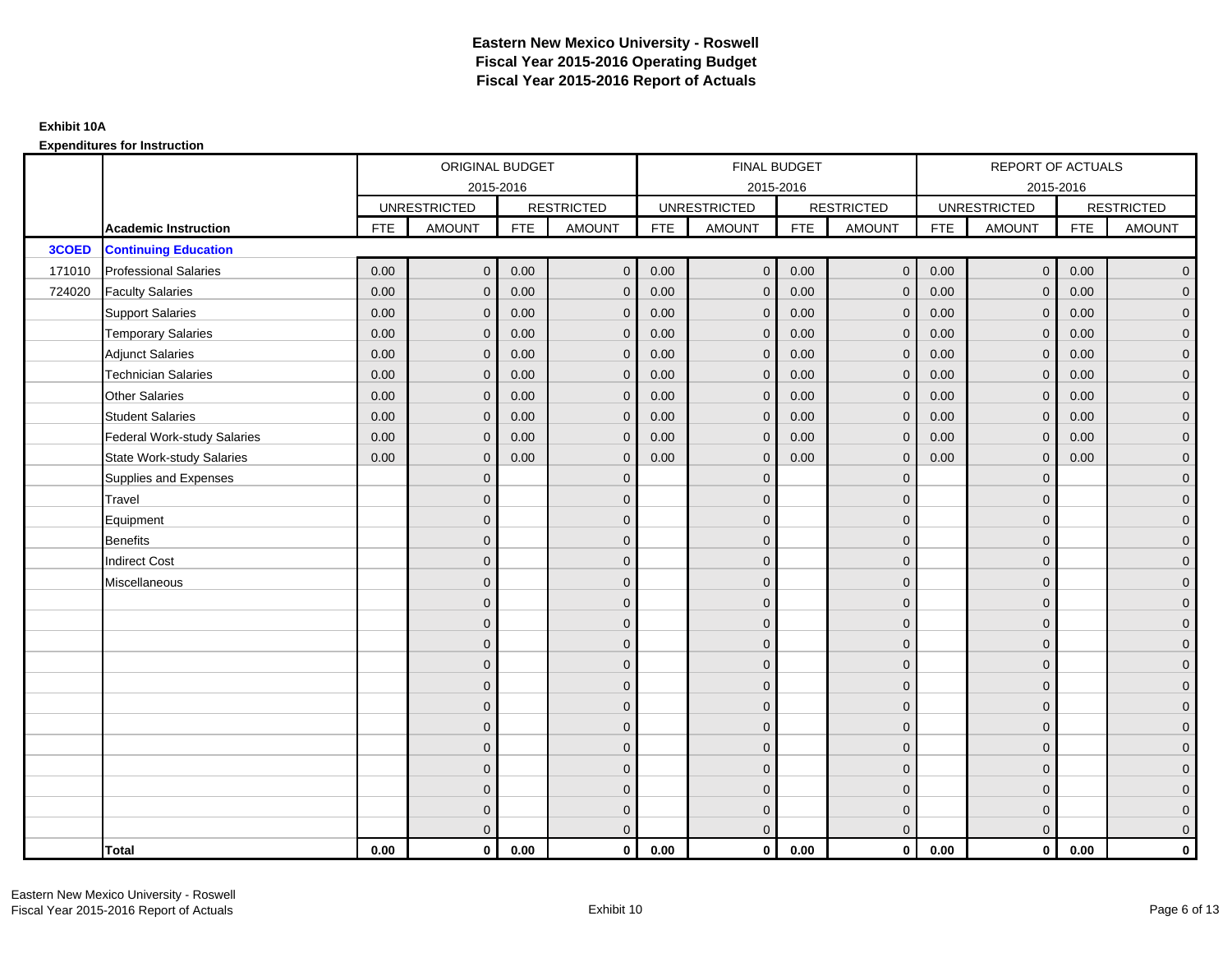|        |                                    |            | ORIGINAL BUDGET     |            |                   |            | <b>FINAL BUDGET</b> |            |                   |            | REPORT OF ACTUALS   |            |                   |
|--------|------------------------------------|------------|---------------------|------------|-------------------|------------|---------------------|------------|-------------------|------------|---------------------|------------|-------------------|
|        |                                    |            | 2015-2016           |            |                   |            | 2015-2016           |            |                   |            | 2015-2016           |            |                   |
|        |                                    |            | <b>UNRESTRICTED</b> |            | <b>RESTRICTED</b> |            | <b>UNRESTRICTED</b> |            | <b>RESTRICTED</b> |            | <b>UNRESTRICTED</b> |            | <b>RESTRICTED</b> |
|        | <b>Academic Instruction</b>        | <b>FTE</b> | <b>AMOUNT</b>       | <b>FTE</b> | <b>AMOUNT</b>     | <b>FTE</b> | <b>AMOUNT</b>       | <b>FTE</b> | <b>AMOUNT</b>     | <b>FTE</b> | <b>AMOUNT</b>       | <b>FTE</b> | <b>AMOUNT</b>     |
| 3CRIM  | <b>Criminal Justice</b>            |            |                     |            |                   |            |                     |            |                   |            |                     |            |                   |
| 171010 | <b>Professional Salaries</b>       | 0.00       | $\Omega$            | 0.00       | $\overline{0}$    | 0.00       | $\overline{0}$      | 0.00       | $\mathbf{0}$      | 0.00       | $\overline{0}$      | 0.00       | $\overline{0}$    |
| 721020 | <b>Faculty Salaries</b>            | 0.00       | $\mathbf 0$         | 0.00       | $\mathbf 0$       | 0.00       | $\mathbf{0}$        | 0.00       | $\mathbf{0}$      | 0.00       | $\mathbf 0$         | 0.00       | $\overline{0}$    |
|        | <b>Support Salaries</b>            | 0.00       | $\Omega$            | 0.00       | $\mathbf 0$       | 0.00       | $\mathbf{0}$        | 0.00       | $\mathbf 0$       | 0.00       | $\mathbf 0$         | 0.00       | $\overline{0}$    |
|        | <b>Temporary Salaries</b>          | 0.00       | $\mathbf{0}$        | 0.00       | $\overline{0}$    | 0.00       | $\Omega$            | 0.00       | $\Omega$          | 0.00       | $\mathbf{0}$        | 0.00       | $\overline{0}$    |
|        | <b>Adjunct Salaries</b>            | 0.00       | $\Omega$            | 0.00       | $\overline{0}$    | 0.67       | 18,600              | 0.00       | $\Omega$          | 0.25       | 11,340              | 0.00       | $\overline{0}$    |
|        | <b>Technician Salaries</b>         | 0.00       | $\Omega$            | 0.00       | $\mathbf{0}$      | 0.00       | $\mathbf{0}$        | 0.00       | $\mathbf{0}$      | 0.00       | $\mathbf 0$         | 0.00       | $\mathbf{0}$      |
|        | <b>Other Salaries</b>              | 0.00       | $\mathbf{0}$        | 0.00       | $\overline{0}$    | 0.00       | $\mathbf{0}$        | 0.00       | $\mathbf{0}$      | 0.10       | 2,025               | 0.00       | $\overline{0}$    |
|        | <b>Student Salaries</b>            | 0.00       | $\Omega$            | 0.00       | $\mathbf 0$       | 0.00       | $\mathbf{0}$        | 0.00       | $\mathbf{0}$      | 0.00       | $\mathbf 0$         | 0.00       | $\overline{0}$    |
|        | <b>Federal Work-study Salaries</b> | 0.00       | $\mathbf 0$         | 0.00       | $\mathbf 0$       | 0.00       | $\mathbf{0}$        | 0.00       | $\Omega$          | 0.00       | $\mathbf 0$         | 0.00       | $\overline{0}$    |
|        | State Work-study Salaries          | 0.00       | $\mathbf{0}$        | 0.00       | $\overline{0}$    | 0.00       | $\mathbf{0}$        | 0.00       | $\mathbf{0}$      | 0.00       | $\mathbf{0}$        | 0.00       | $\overline{0}$    |
|        | Supplies and Expenses              |            | $\Omega$            |            | $\mathbf{0}$      |            | 1,350               |            | $\mathbf 0$       |            | 788                 |            | $\mathbf{0}$      |
|        | <b>Travel</b>                      |            | $\Omega$            |            | $\mathbf 0$       |            | $\mathbf{0}$        |            | $\mathbf{0}$      |            | 176                 |            | $\overline{0}$    |
|        | Equipment                          |            | $\Omega$            |            | $\mathbf 0$       |            | $\mathbf{0}$        |            | $\mathbf 0$       |            | $\mathbf 0$         |            | $\overline{0}$    |
|        | <b>Benefits</b>                    |            | $\mathbf{0}$        |            | $\mathbf 0$       |            | $\Omega$            |            | $\mathbf 0$       |            | $\mathbf{0}$        |            | $\overline{0}$    |
|        | <b>Indirect Cost</b>               |            | $\Omega$            |            | $\overline{0}$    |            | $\Omega$            |            | $\Omega$          |            | $\Omega$            |            | $\overline{0}$    |
|        | Miscellaneous                      |            | $\Omega$            |            | $\mathbf 0$       |            | $\mathbf{0}$        |            | $\Omega$          |            | $\mathbf{0}$        |            | $\mathbf{0}$      |
|        |                                    |            | $\Omega$            |            | $\mathbf 0$       |            | $\mathbf{0}$        |            | $\mathbf{0}$      |            | $\mathbf{0}$        |            | $\overline{0}$    |
|        |                                    |            | $\Omega$            |            | $\mathbf 0$       |            | $\mathbf{0}$        |            | $\mathbf{0}$      |            | $\mathbf{0}$        |            | $\overline{0}$    |
|        |                                    |            | $\Omega$            |            | $\mathbf 0$       |            | $\mathbf{0}$        |            | $\mathbf 0$       |            | $\mathbf{0}$        |            | $\overline{0}$    |
|        |                                    |            | $\Omega$            |            | $\mathbf 0$       |            | $\Omega$            |            | $\mathbf{0}$      |            | $\mathbf{0}$        |            | $\mathbf{0}$      |
|        |                                    |            | $\Omega$            |            | $\mathbf 0$       |            | $\Omega$            |            | $\overline{0}$    |            | $\Omega$            |            | $\mathbf{0}$      |
|        |                                    |            | $\Omega$            |            | $\mathbf 0$       |            | $\Omega$            |            | $\mathbf{0}$      |            | $\Omega$            |            | $\overline{0}$    |
|        |                                    |            | $\Omega$            |            | $\mathbf 0$       |            | $\mathbf{0}$        |            | $\mathbf 0$       |            | $\mathbf{0}$        |            | $\overline{0}$    |
|        |                                    |            | $\mathbf{0}$        |            | $\mathbf 0$       |            | $\Omega$            |            | $\mathbf 0$       |            | $\mathbf{0}$        |            | $\overline{0}$    |
|        |                                    |            | $\Omega$            |            | $\mathbf 0$       |            | $\Omega$            |            | $\mathbf{0}$      |            | $\Omega$            |            | $\overline{0}$    |
|        |                                    |            | $\Omega$            |            | $\mathbf 0$       |            | $\mathbf{0}$        |            | $\mathbf 0$       |            | $\mathbf{0}$        |            | $\mathbf{0}$      |
|        |                                    |            | $\mathbf{0}$        |            | $\mathbf 0$       |            | $\Omega$            |            | $\mathbf{0}$      |            | $\mathbf{0}$        |            | $\mathbf{0}$      |
|        |                                    |            | $\Omega$            |            | $\overline{0}$    |            | $\Omega$            |            | $\mathbf{0}$      |            | $\Omega$            |            | $\overline{0}$    |
|        | <b>Total</b>                       | 0.00       | $\mathbf{0}$        | 0.00       | $\mathbf{0}$      | 0.67       | 19,950              | 0.00       | $\mathbf{0}$      | 0.35       | 14,329              | 0.00       | $\mathbf 0$       |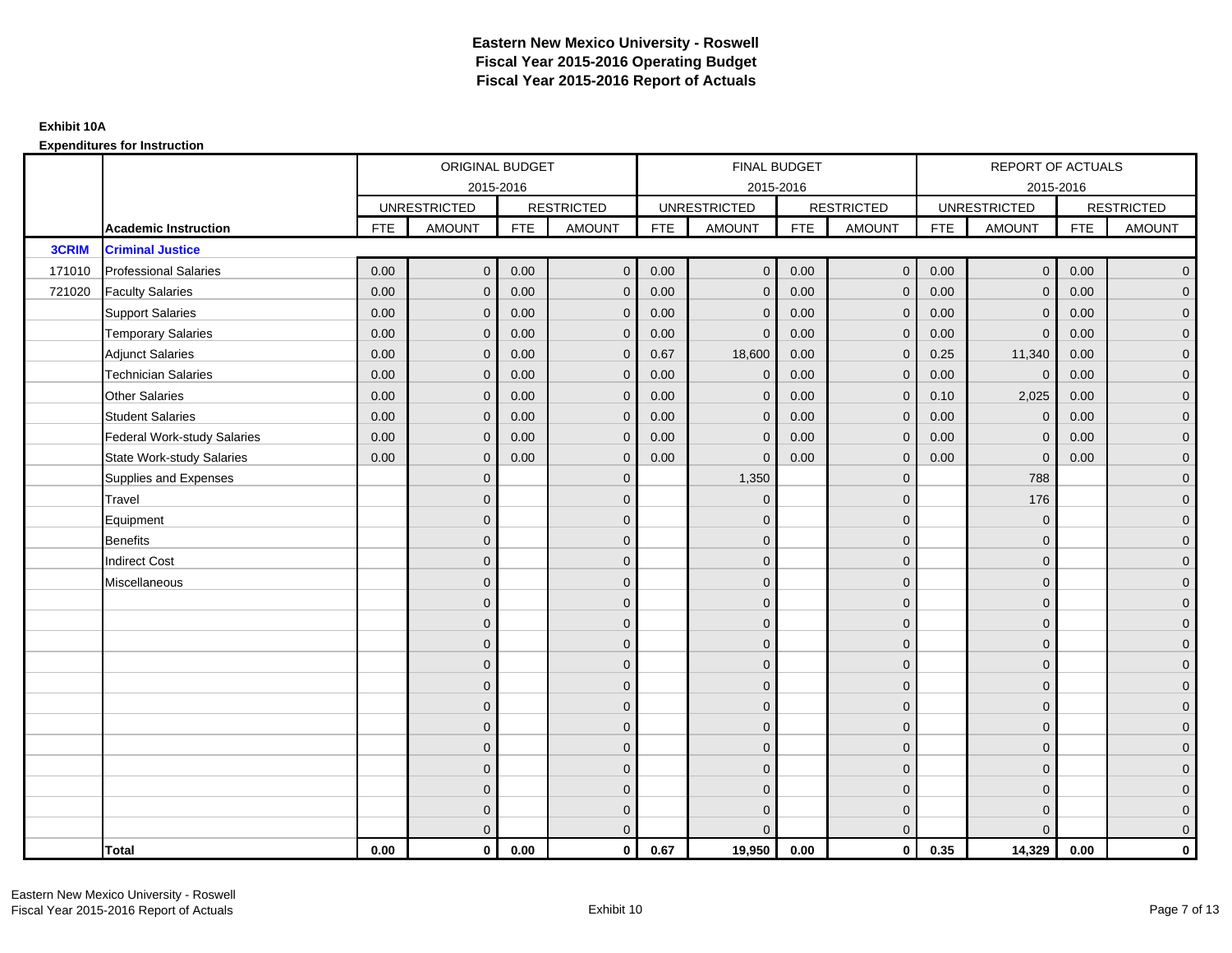|        |                                                           |            | ORIGINAL BUDGET     |            |                   |            | FINAL BUDGET        |            |                   |            | REPORT OF ACTUALS   |            |                   |
|--------|-----------------------------------------------------------|------------|---------------------|------------|-------------------|------------|---------------------|------------|-------------------|------------|---------------------|------------|-------------------|
|        |                                                           |            | 2015-2016           |            |                   |            | 2015-2016           |            |                   |            | 2015-2016           |            |                   |
|        |                                                           |            | <b>UNRESTRICTED</b> |            | <b>RESTRICTED</b> |            | <b>UNRESTRICTED</b> |            | <b>RESTRICTED</b> |            | <b>UNRESTRICTED</b> |            | <b>RESTRICTED</b> |
|        | <b>Vocational Instruction</b>                             | <b>FTE</b> | <b>AMOUNT</b>       | <b>FTE</b> | <b>AMOUNT</b>     | <b>FTE</b> | <b>AMOUNT</b>       | <b>FTE</b> | <b>AMOUNT</b>     | <b>FTE</b> | <b>AMOUNT</b>       | <b>FTE</b> | <b>AMOUNT</b>     |
| 3CWCD  | <b>Customized Training Workforce Continuing Education</b> |            |                     |            |                   |            |                     |            |                   |            |                     |            |                   |
| 171010 | <b>Professional Salaries</b>                              | 0.00       | $\mathbf{0}$        | 0.00       | $\overline{0}$    | 0.00       | $\overline{0}$      | 0.00       | $\overline{0}$    | 0.10       | 6,345               | 0.00       | $\mathbf 0$       |
| 720131 | <b>Faculty Salaries</b>                                   | 1.00       | 49,656              | 0.00       | $\mathbf{0}$      | 1.00       | 50,650              | 0.00       | $\Omega$          | 0.00       | $\mathbf{0}$        | 0.00       | $\mathbf 0$       |
|        | <b>Support Salaries</b>                                   | 0.00       | $\Omega$            | 0.00       | $\mathbf 0$       | 1.00       | 22,676              | 0.00       | $\mathbf{0}$      | 0.20       | 5,559               | 0.00       | $\overline{0}$    |
|        | <b>Temporary Salaries</b>                                 | 1.00       | 22,232              | $0.00\,$   | $\mathbf{0}$      | 0.00       | $\mathbf 0$         | 0.00       | $\Omega$          | 0.00       | $\mathbf 0$         | 0.00       | $\mathbf 0$       |
|        | <b>Adjunct Salaries</b>                                   | 0.00       | $\mathbf{0}$        | 0.00       | $\mathbf{0}$      | 0.00       | $\mathbf{0}$        | 0.00       | $\mathbf 0$       | 0.25       | 12,270              | 0.00       | $\mathbf{0}$      |
|        | <b>Technician Salaries</b>                                | 0.00       | $\Omega$            | 0.00       | $\mathbf{0}$      | 0.00       | $\Omega$            | 0.00       | $\mathbf 0$       | 0.00       | $\mathbf{0}$        | 0.00       | $\pmb{0}$         |
|        | Other Salaries                                            | 0.00       | $\mathbf{0}$        | 0.00       | $\mathbf{0}$      | 0.00       | $\Omega$            | 0.00       | $\Omega$          | 0.00       | $\overline{0}$      | 0.00       | $\overline{0}$    |
|        | <b>Student Salaries</b>                                   | 0.00       | $\mathbf 0$         | 0.00       | $\mathbf 0$       | 0.00       | $\overline{0}$      | 0.00       | $\mathbf{0}$      | 0.00       | $\mathbf 0$         | 0.00       | $\overline{0}$    |
|        | <b>Federal Work-study Salaries</b>                        | 0.00       | $\mathbf{0}$        | 0.00       | $\mathbf{0}$      | 0.00       | $\mathbf{0}$        | 0.00       | $\Omega$          | 0.00       | $\mathbf 0$         | 0.00       | $\mathbf 0$       |
|        | State Work-study Salaries                                 | 0.00       | $\mathbf{0}$        | 0.00       | $\mathbf{0}$      | 0.00       | $\mathbf{0}$        | 0.00       | $\Omega$          | 0.00       | $\mathbf{0}$        | 0.00       | $\mathbf 0$       |
|        | Supplies and Expenses                                     |            | 26,246              |            | $\mathbf{0}$      |            | 26,246              |            | $\mathbf{0}$      |            | 1,143               |            | $\mathbf 0$       |
|        | Travel                                                    |            | $\Omega$            |            | $\mathbf{0}$      |            | $\Omega$            |            | $\mathbf{0}$      |            | $\mathbf{0}$        |            | $\overline{0}$    |
|        | Equipment                                                 |            | $\Omega$            |            | $\mathbf 0$       |            | $\mathbf{0}$        |            | $\mathbf 0$       |            | $\mathbf{0}$        |            | $\overline{0}$    |
|        | Benefits                                                  |            | $\Omega$            |            | $\mathbf{0}$      |            | $\Omega$            |            | $\mathbf{0}$      |            | $\mathbf{0}$        |            | $\overline{0}$    |
|        | <b>Indirect Cost</b>                                      |            | $\Omega$            |            | $\mathbf{0}$      |            | $\Omega$            |            | $\mathbf{0}$      |            | $\Omega$            |            | $\mathbf{0}$      |
|        | Miscellaneous                                             |            | $\Omega$            |            | $\mathbf{0}$      |            | $\Omega$            |            | $\mathbf{0}$      |            | $\Omega$            |            | $\mathbf 0$       |
|        |                                                           |            | $\mathbf{0}$        |            | $\mathbf 0$       |            | $\mathbf{0}$        |            | $\mathbf 0$       |            | $\mathbf{0}$        |            | $\overline{0}$    |
|        |                                                           |            | $\Omega$            |            | $\mathbf 0$       |            | $\mathbf{0}$        |            | $\mathbf 0$       |            | $\mathbf{0}$        |            | $\mathbf 0$       |
|        |                                                           |            | $\Omega$            |            | $\mathbf{0}$      |            | $\Omega$            |            | $\mathbf{0}$      |            | $\mathbf{0}$        |            | $\overline{0}$    |
|        |                                                           |            | $\Omega$            |            | $\mathbf{0}$      |            | $\Omega$            |            | $\Omega$          |            | $\Omega$            |            | $\overline{0}$    |
|        |                                                           |            | $\Omega$            |            | $\mathbf 0$       |            | $\mathbf{0}$        |            | $\mathbf 0$       |            | $\mathbf{0}$        |            | $\pmb{0}$         |
|        |                                                           |            | $\mathbf{0}$        |            | $\mathbf 0$       |            | $\mathbf{0}$        |            | $\mathbf{0}$      |            | $\mathbf{0}$        |            | $\overline{0}$    |
|        |                                                           |            | $\Omega$            |            | $\mathbf{0}$      |            | $\mathbf{0}$        |            | $\mathbf{0}$      |            | $\mathbf{0}$        |            | $\mathbf 0$       |
|        |                                                           |            | $\Omega$            |            | $\mathbf{0}$      |            | $\Omega$            |            | $\mathbf{0}$      |            | $\Omega$            |            | $\mathbf 0$       |
|        |                                                           |            | $\overline{0}$      |            | $\mathbf 0$       |            | $\Omega$            |            | $\mathbf{0}$      |            | $\mathbf{0}$        |            | $\pmb{0}$         |
|        |                                                           |            | $\Omega$            |            | $\mathbf 0$       |            | $\Omega$            |            | $\mathbf{0}$      |            | $\mathbf{0}$        |            | $\mathbf 0$       |
|        |                                                           |            | $\Omega$            |            | $\mathbf 0$       |            | $\Omega$            |            | $\mathbf{0}$      |            | $\overline{0}$      |            | $\mathbf 0$       |
|        |                                                           |            | $\Omega$            |            | $\mathbf{0}$      |            | $\Omega$            |            | $\mathbf{0}$      |            | $\Omega$            |            | $\mathbf 0$       |
|        | <b>Total</b>                                              | 2.00       | 98,134              | 0.00       | $\mathbf{0}$      | 2.00       | 99,572              | 0.00       | $\mathbf{0}$      | 0.55       | 25,317              | 0.00       | $\mathbf{0}$      |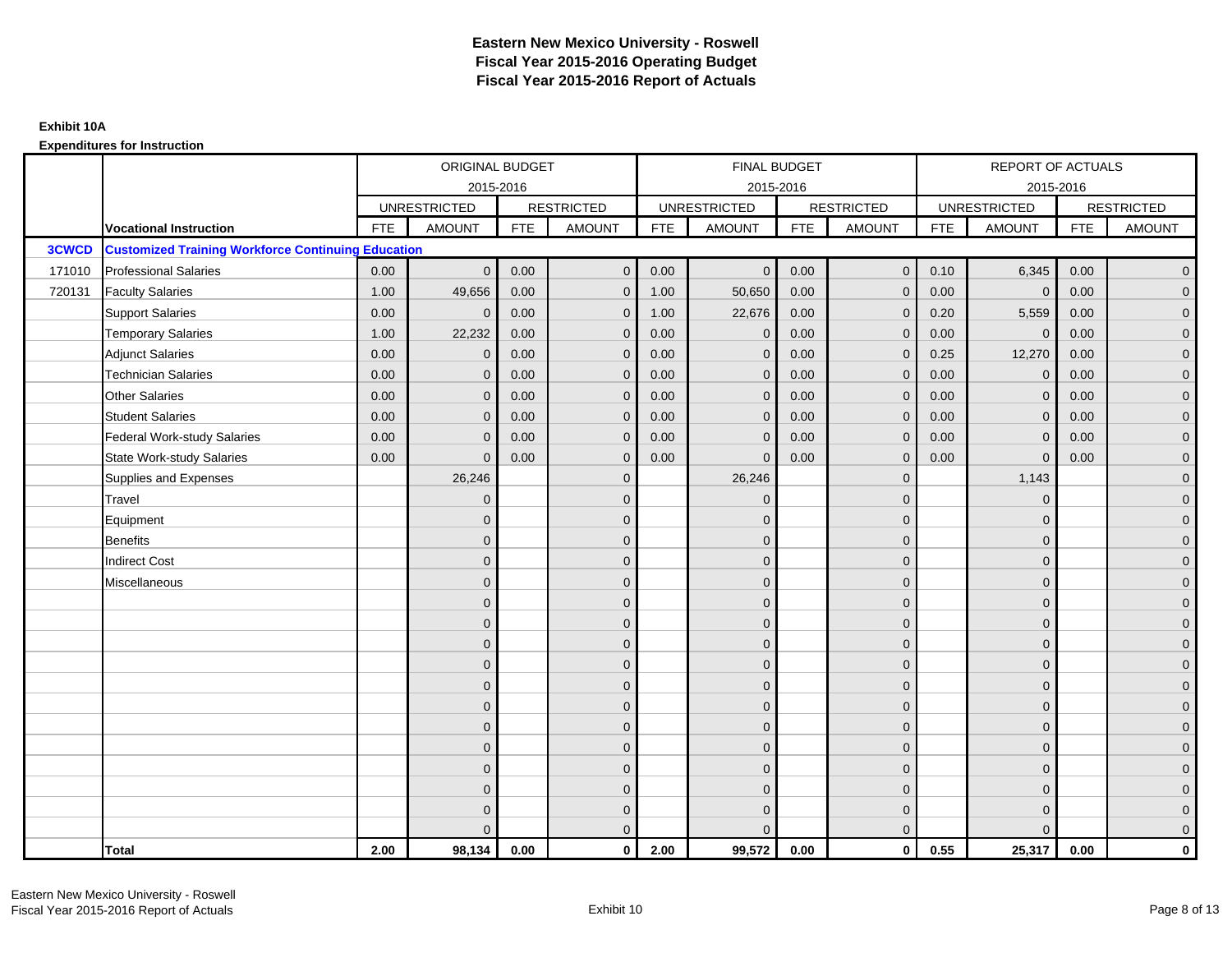|              |                                    |            | ORIGINAL BUDGET     |            |                   |            | FINAL BUDGET        |            |                   |            | REPORT OF ACTUALS   |            |                     |
|--------------|------------------------------------|------------|---------------------|------------|-------------------|------------|---------------------|------------|-------------------|------------|---------------------|------------|---------------------|
|              |                                    |            | 2015-2016           |            |                   |            | 2015-2016           |            |                   |            | 2015-2016           |            |                     |
|              |                                    |            | <b>UNRESTRICTED</b> |            | <b>RESTRICTED</b> |            | <b>UNRESTRICTED</b> |            | <b>RESTRICTED</b> |            | <b>UNRESTRICTED</b> |            | <b>RESTRICTED</b>   |
|              | <b>Academic Instruction</b>        | <b>FTE</b> | <b>AMOUNT</b>       | <b>FTE</b> | <b>AMOUNT</b>     | <b>FTE</b> | <b>AMOUNT</b>       | <b>FTE</b> | <b>AMOUNT</b>     | <b>FTE</b> | <b>AMOUNT</b>       | <b>FTE</b> | <b>AMOUNT</b>       |
| <b>3HSVC</b> | <b>Human Services</b>              |            |                     |            |                   |            |                     |            |                   |            |                     |            |                     |
| 171010       | <b>Professional Salaries</b>       | 0.00       | $\mathbf{0}$        | 0.00       | $\mathbf{0}$      | 0.00       | $\overline{0}$      | 0.00       | $\overline{0}$    | 0.00       | $\overline{0}$      | 0.00       | $\overline{0}$      |
| 721040       | <b>Faculty Salaries</b>            | 0.00       | $\mathbf{0}$        | 0.00       | $\mathbf{0}$      | 0.33       | 17,740              | 0.00       | $\Omega$          | 0.33       | 19,148              | 0.00       | $\overline{0}$      |
|              | <b>Support Salaries</b>            | 0.00       | $\mathbf 0$         | 0.00       | $\mathbf 0$       | 0.00       | $\mathbf 0$         | 0.00       | $\mathbf 0$       | 0.00       | $\overline{0}$      | 0.00       | $\overline{0}$      |
|              | <b>Temporary Salaries</b>          | 0.00       | $\mathbf{0}$        | 0.00       | $\mathbf{0}$      | 0.00       | $\mathbf{0}$        | 0.00       | $\mathbf{0}$      | 0.00       | $\mathbf 0$         | 0.00       | $\overline{0}$      |
|              | <b>Adjunct Salaries</b>            | 0.00       | $\mathbf{0}$        | 0.00       | $\mathbf{0}$      | 0.40       | 11,160              | 0.00       | $\mathbf{0}$      | 0.38       | 16,102              | 0.00       | $\overline{0}$      |
|              | <b>Technician Salaries</b>         | 0.00       | $\Omega$            | 0.00       | $\Omega$          | 0.00       | $\mathbf{0}$        | 0.00       | $\mathbf{0}$      | 0.00       | $\mathbf{0}$        | 0.00       | $\overline{0}$      |
|              | <b>Other Salaries</b>              | 0.00       | $\mathbf 0$         | 0.00       | $\mathbf 0$       | 0.00       | $\mathbf{0}$        | 0.00       | $\mathbf{0}$      | 0.00       | $\mathbf 0$         | 0.00       | $\overline{0}$      |
|              | <b>Student Salaries</b>            | 0.00       | $\mathbf{0}$        | 0.00       | $\mathbf 0$       | 0.00       | $\mathbf{0}$        | 0.00       | $\mathbf 0$       | 0.00       | $\overline{0}$      | 0.00       | $\overline{0}$      |
|              | <b>Federal Work-study Salaries</b> | 0.00       | $\mathbf{0}$        | 0.00       | $\mathbf{0}$      | 0.00       | $\mathbf{0}$        | 0.00       | $\overline{0}$    | 0.00       | $\mathbf 0$         | 0.00       | $\overline{0}$      |
|              | <b>State Work-study Salaries</b>   | 0.00       | $\mathbf{0}$        | 0.00       | $\mathbf{0}$      | 0.00       | $\mathbf{0}$        | 0.00       | $\mathbf{0}$      | 0.00       | $\mathbf 0$         | 0.00       | $\overline{0}$      |
|              | Supplies and Expenses              |            | $\Omega$            |            | $\mathbf 0$       |            | 2,000               |            | $\overline{0}$    |            | 532                 |            | $\mathbf{0}$        |
|              | Travel                             |            | $\mathbf{0}$        |            | $\mathbf 0$       |            | $\mathbf{0}$        |            | $\mathbf{0}$      |            | $\mathbf 0$         |            | $\mathbf{0}$        |
|              | Equipment                          |            | $\Omega$            |            | $\mathbf 0$       |            | $\mathbf{0}$        |            | $\mathbf 0$       |            | $\mathbf{0}$        |            | $\overline{0}$      |
|              | <b>Benefits</b>                    |            | $\overline{0}$      |            | $\mathbf 0$       |            | $\mathbf{0}$        |            | $\mathbf 0$       |            | $\mathbf{0}$        |            | $\mathbf{0}$        |
|              | <b>Indirect Cost</b>               |            | $\mathbf{0}$        |            | $\overline{0}$    |            | $\Omega$            |            | $\overline{0}$    |            | $\mathbf{0}$        |            | $\mathbf{0}$        |
|              | Miscellaneous                      |            | $\Omega$            |            | $\mathbf 0$       |            | $\mathbf{0}$        |            | $\mathbf{0}$      |            | $\mathbf 0$         |            | $\mathsf{O}\xspace$ |
|              |                                    |            | $\overline{0}$      |            | $\mathbf 0$       |            | $\Omega$            |            | $\mathbf{0}$      |            | $\Omega$            |            | $\overline{0}$      |
|              |                                    |            | $\Omega$            |            | $\mathbf 0$       |            | $\mathbf{0}$        |            | $\mathbf 0$       |            | $\mathbf 0$         |            | $\mathsf{O}\xspace$ |
|              |                                    |            | $\Omega$            |            | $\mathbf 0$       |            | $\Omega$            |            | $\mathbf 0$       |            | $\mathbf{0}$        |            | $\overline{0}$      |
|              |                                    |            | $\Omega$            |            | $\mathbf 0$       |            | $\Omega$            |            | $\mathbf{0}$      |            | $\mathbf{0}$        |            | $\overline{0}$      |
|              |                                    |            | $\Omega$            |            | $\mathbf{0}$      |            | $\Omega$            |            | $\mathbf{0}$      |            | $\Omega$            |            | $\mathbf{0}$        |
|              |                                    |            | $\mathbf{0}$        |            | $\mathbf 0$       |            | $\mathbf{0}$        |            | $\mathbf 0$       |            | $\mathbf{0}$        |            | $\overline{0}$      |
|              |                                    |            | $\Omega$            |            | $\mathbf 0$       |            | $\mathbf{0}$        |            | $\mathbf 0$       |            | $\mathbf{0}$        |            | $\overline{0}$      |
|              |                                    |            | $\Omega$            |            | $\mathbf 0$       |            | $\Omega$            |            | $\mathbf{0}$      |            | $\mathbf{0}$        |            | $\overline{0}$      |
|              |                                    |            | $\Omega$            |            | $\mathbf{0}$      |            | $\Omega$            |            | $\mathbf{0}$      |            | $\Omega$            |            | $\overline{0}$      |
|              |                                    |            | $\Omega$            |            | $\mathbf 0$       |            | $\mathbf{0}$        |            | $\mathbf 0$       |            | $\mathbf{0}$        |            | $\mathbf{0}$        |
|              |                                    |            | $\mathbf{0}$        |            | $\overline{0}$    |            | $\mathbf{0}$        |            | $\mathbf 0$       |            | $\mathbf{0}$        |            | $\mathbf{0}$        |
|              |                                    |            | $\Omega$            |            | $\mathbf{0}$      |            | $\Omega$            |            | $\mathbf{0}$      |            | $\Omega$            |            | $\overline{0}$      |
|              | <b>Total</b>                       | 0.00       | $\mathbf{0}$        | 0.00       | $\mathbf{0}$      | 0.73       | 30,900              | 0.00       | $\mathbf{0}$      | 0.71       | 35,782              | 0.00       | $\mathbf 0$         |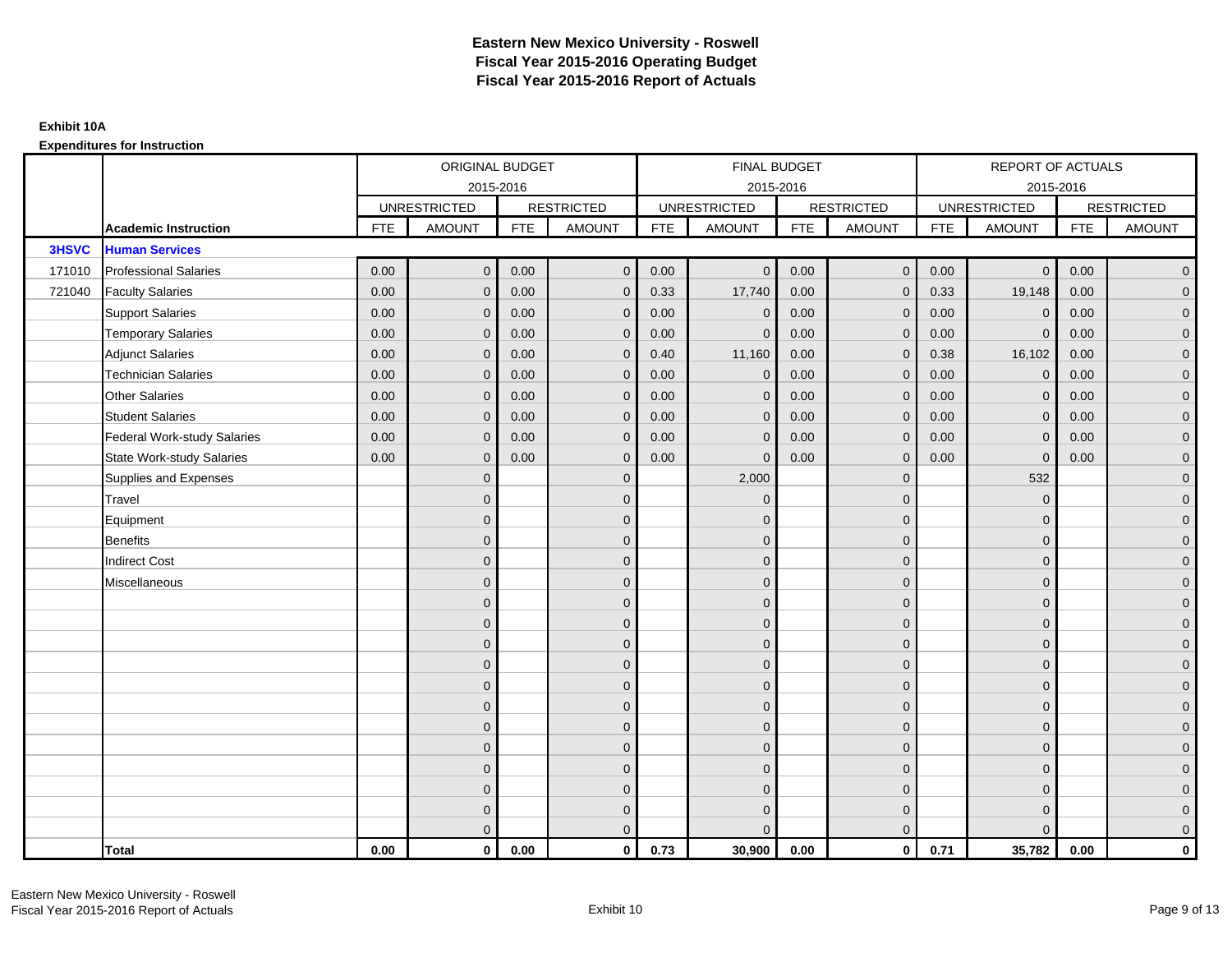|              |                                    |            | ORIGINAL BUDGET     |            |                   |            | FINAL BUDGET        |            |                   |            | REPORT OF ACTUALS   |            |                     |
|--------------|------------------------------------|------------|---------------------|------------|-------------------|------------|---------------------|------------|-------------------|------------|---------------------|------------|---------------------|
|              |                                    |            | 2015-2016           |            |                   |            | 2015-2016           |            |                   |            | 2015-2016           |            |                     |
|              |                                    |            | <b>UNRESTRICTED</b> |            | <b>RESTRICTED</b> |            | <b>UNRESTRICTED</b> |            | <b>RESTRICTED</b> |            | <b>UNRESTRICTED</b> |            | <b>RESTRICTED</b>   |
|              | <b>Academic Instruction</b>        | <b>FTE</b> | <b>AMOUNT</b>       | <b>FTE</b> | <b>AMOUNT</b>     | <b>FTE</b> | <b>AMOUNT</b>       | <b>FTE</b> | <b>AMOUNT</b>     | <b>FTE</b> | <b>AMOUNT</b>       | <b>FTE</b> | <b>AMOUNT</b>       |
| <b>3LIBA</b> | <b>Liberal Arts</b>                |            |                     |            |                   |            |                     |            |                   |            |                     |            |                     |
| 171010       | <b>Professional Salaries</b>       | 1.00       | 74,643              | 0.00       | $\mathbf{0}$      | 0.00       | $\Omega$            | 0.00       | $\mathbf{0}$      | 0.20       | 4,680               | 0.00       | $\overline{0}$      |
| 721010       | <b>Faculty Salaries</b>            | 21.02      | 845,370             | 0.00       | $\mathbf{0}$      | 12.67      | 600,152             | 0.00       | $\Omega$          | 10.67      | 473,873             | 0.00       | $\overline{0}$      |
|              | <b>Support Salaries</b>            | 1.00       | 24,856              | 0.00       | $\mathbf 0$       | 1.00       | 24,856              | 0.00       | $\mathbf{0}$      | 0.00       | 25,308              | 0.00       | $\overline{0}$      |
|              | <b>Temporary Salaries</b>          | 0.00       | $\mathbf{0}$        | 0.00       | $\mathbf{0}$      | 0.00       | $\mathbf{0}$        | 0.00       | 0                 | 0.00       | 90,883              | 0.00       | $\overline{0}$      |
|              | <b>Adjunct Salaries</b>            | 0.00       | $\Omega$            | 0.00       | $\mathbf{0}$      | 8.62       | 180,600             | 0.00       | $\mathbf{0}$      | 5.17       | 148,720             | 0.00       | $\overline{0}$      |
|              | <b>Technician Salaries</b>         | 0.00       | $\Omega$            | 0.00       | $\Omega$          | 0.00       | $\Omega$            | 0.00       | $\Omega$          | 0.00       | $\mathbf{0}$        | 0.00       | $\overline{0}$      |
|              | <b>Other Salaries</b>              | 0.00       | $\mathbf{0}$        | 0.00       | $\mathbf 0$       | 0.00       | $\mathbf{0}$        | 0.00       | $\mathbf 0$       | 0.00       | $\overline{0}$      | 0.00       | $\overline{0}$      |
|              | <b>Student Salaries</b>            | 0.00       | $\mathbf{0}$        | 0.00       | $\mathbf 0$       | 0.00       | $\mathbf{0}$        | 0.00       | $\mathbf 0$       | 0.00       | $\mathbf 0$         | 0.00       | $\overline{0}$      |
|              | <b>Federal Work-study Salaries</b> | 0.00       | $\mathbf{0}$        | 0.00       | $\mathbf{0}$      | 0.00       | $\mathbf{0}$        | 0.00       | $\Omega$          | 0.00       | $\mathbf{0}$        | 0.00       | $\overline{0}$      |
|              | <b>State Work-study Salaries</b>   | 0.00       | $\Omega$            | 0.00       | $\mathbf{0}$      | 0.00       | $\mathbf{0}$        | 0.00       | $\mathbf{0}$      | 0.00       | $\Omega$            | 0.00       | $\overline{0}$      |
|              | Supplies and Expenses              |            | 75,568              |            | $\mathbf 0$       |            | 72,218              |            | $\mathbf 0$       |            | 16,370              |            | $\mathbf{0}$        |
|              | Travel                             |            | $\mathbf{0}$        |            | $\mathbf 0$       |            | $\mathbf{0}$        |            | $\mathbf{0}$      |            | $\mathbf 0$         |            | $\mathbf{0}$        |
|              | Equipment                          |            | $\Omega$            |            | $\mathbf{0}$      |            | $\Omega$            |            | $\mathbf{0}$      |            | $\mathbf{0}$        |            | $\overline{0}$      |
|              | <b>Benefits</b>                    |            | $\Omega$            |            | $\mathbf 0$       |            | $\mathbf{0}$        |            | $\mathbf 0$       |            | $\mathbf 0$         |            | $\overline{0}$      |
|              | <b>Indirect Cost</b>               |            | $\Omega$            |            | $\mathbf 0$       |            | $\Omega$            |            | $\mathbf{0}$      |            | $\mathbf{0}$        |            | $\mathbf{0}$        |
|              | Miscellaneous                      |            | $\Omega$            |            | $\mathbf 0$       |            | $\Omega$            |            | $\mathbf{0}$      |            | $\mathbf{0}$        |            | $\mathbf{0}$        |
|              |                                    |            | $\overline{0}$      |            | $\mathbf 0$       |            | $\Omega$            |            | $\mathbf{0}$      |            | $\Omega$            |            | $\overline{0}$      |
|              |                                    |            | $\Omega$            |            | $\mathbf 0$       |            | $\mathbf{0}$        |            | $\mathbf 0$       |            | $\mathbf{0}$        |            | $\mathsf{O}\xspace$ |
|              |                                    |            | $\Omega$            |            | $\mathbf 0$       |            | $\mathbf{0}$        |            | $\mathbf 0$       |            | $\mathbf{0}$        |            | $\overline{0}$      |
|              |                                    |            | $\Omega$            |            | $\mathbf{0}$      |            | $\mathbf{0}$        |            | $\mathbf 0$       |            | $\mathbf 0$         |            | $\overline{0}$      |
|              |                                    |            | $\Omega$            |            | $\mathbf{0}$      |            | $\Omega$            |            | $\mathbf{0}$      |            | $\Omega$            |            | $\overline{0}$      |
|              |                                    |            | $\mathbf{0}$        |            | $\mathbf 0$       |            | $\mathbf{0}$        |            | $\mathbf 0$       |            | $\mathbf{0}$        |            | $\overline{0}$      |
|              |                                    |            | $\Omega$            |            | $\mathbf{0}$      |            | $\Omega$            |            | $\mathbf{0}$      |            | $\mathbf{0}$        |            | $\overline{0}$      |
|              |                                    |            | $\mathbf{0}$        |            | $\mathbf{0}$      |            | $\Omega$            |            | $\mathbf{0}$      |            | $\mathbf 0$         |            | $\overline{0}$      |
|              |                                    |            | $\Omega$            |            | $\mathbf{0}$      |            | $\Omega$            |            | $\mathbf{0}$      |            | $\Omega$            |            | $\mathsf{O}\xspace$ |
|              |                                    |            | $\Omega$            |            | $\mathbf 0$       |            | $\mathbf{0}$        |            | $\mathbf 0$       |            | $\mathbf{0}$        |            | $\mathbf{0}$        |
|              |                                    |            | $\Omega$            |            | $\overline{0}$    |            | $\mathbf{0}$        |            | $\mathbf 0$       |            | $\mathbf{0}$        |            | $\overline{0}$      |
|              |                                    |            | $\Omega$            |            | $\mathbf{0}$      |            | $\Omega$            |            | $\mathbf{0}$      |            | $\Omega$            |            | $\mathbf 0$         |
|              | <b>Total</b>                       | 23.02      | 1,020,437           | 0.00       | $\mathbf{0}$      | 22.29      | 877,826             | 0.00       | $\mathbf{0}$      | 16.04      | 759,834             | 0.00       | $\mathbf{0}$        |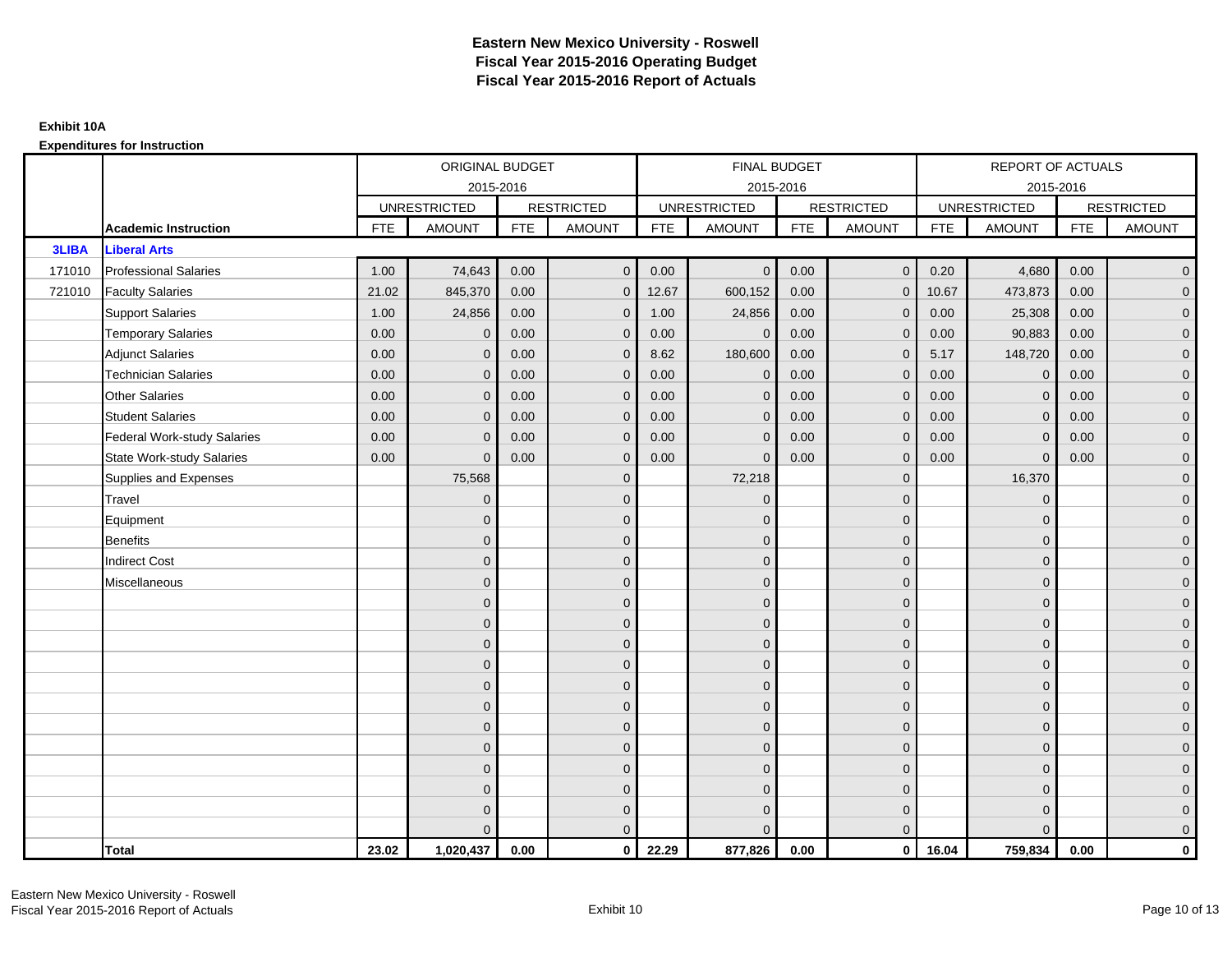|              |                                    |            | ORIGINAL BUDGET     |            |                   |            | <b>FINAL BUDGET</b> |            |                   |            | REPORT OF ACTUALS   |            |                     |
|--------------|------------------------------------|------------|---------------------|------------|-------------------|------------|---------------------|------------|-------------------|------------|---------------------|------------|---------------------|
|              |                                    |            | 2015-2016           |            |                   |            | 2015-2016           |            |                   |            | 2015-2016           |            |                     |
|              |                                    |            | <b>UNRESTRICTED</b> |            | <b>RESTRICTED</b> |            | <b>UNRESTRICTED</b> |            | <b>RESTRICTED</b> |            | <b>UNRESTRICTED</b> |            | <b>RESTRICTED</b>   |
|              | <b>Academic Instruction</b>        | <b>FTE</b> | <b>AMOUNT</b>       | <b>FTE</b> | <b>AMOUNT</b>     | <b>FTE</b> | <b>AMOUNT</b>       | <b>FTE</b> | <b>AMOUNT</b>     | <b>FTE</b> | <b>AMOUNT</b>       | <b>FTE</b> | <b>AMOUNT</b>       |
| <b>3NTSC</b> | <b>Natural Sciences</b>            |            |                     |            |                   |            |                     |            |                   |            |                     |            |                     |
| 171010       | <b>Professional Salaries</b>       | 0.00       | $\mathbf{0}$        | 0.00       | $\overline{0}$    | 0.00       | $\overline{0}$      | 0.00       | $\overline{0}$    | 0.00       | $\overline{0}$      | 0.00       | $\overline{0}$      |
| 722003       | <b>Faculty Salaries</b>            | 16.50      | 502,500             | 0.00       | $\mathbf{0}$      | 8.00       | 329,496             | 0.00       | $\mathbf{0}$      | 7.00       | 341,069             | 0.00       | $\overline{0}$      |
|              | <b>Support Salaries</b>            | 0.00       | $\mathbf{0}$        | 0.00       | $\mathbf{0}$      | 0.00       | $\mathbf{0}$        | 0.00       | $\mathbf{0}$      | 0.00       | $\mathbf 0$         | 0.00       | $\overline{0}$      |
|              | <b>Temporary Salaries</b>          | 0.00       | $\mathbf 0$         | 0.00       | $\mathbf 0$       | 0.00       | $\mathbf{0}$        | 0.00       | 0                 | 0.00       | $\mathbf 0$         | 0.00       | $\mathbf{0}$        |
|              | <b>Adjunct Salaries</b>            | 0.00       | $\mathbf{0}$        | 0.00       | $\mathbf{0}$      | 6.50       | 192,000             | 0.00       | $\mathbf{0}$      | 5.17       | 149,901             | 0.00       | $\overline{0}$      |
|              | <b>Technician Salaries</b>         | 0.00       | $\Omega$            | 0.00       | $\Omega$          | 0.00       | $\mathbf{0}$        | 0.00       | $\mathbf{0}$      | 0.00       | $\mathbf 0$         | 0.00       | $\mathbf{0}$        |
|              | <b>Other Salaries</b>              | 0.00       | $\mathbf{0}$        | 0.00       | $\mathbf{0}$      | 0.00       | $\overline{0}$      | 0.00       | $\mathbf{0}$      | 0.00       | $\overline{0}$      | 0.00       | $\overline{0}$      |
|              | <b>Student Salaries</b>            | 0.00       | $\mathbf 0$         | 0.00       | $\mathbf 0$       | 0.00       | $\mathbf 0$         | 0.00       | $\mathbf 0$       | 0.10       | 2,113               | 0.00       | $\mathsf{O}\xspace$ |
|              | <b>Federal Work-study Salaries</b> | 0.00       | $\mathbf{0}$        | 0.00       | $\mathbf{0}$      | 0.00       | $\mathbf{0}$        | 0.00       | $\mathbf 0$       | 0.00       | $\mathbf 0$         | 0.00       | $\overline{0}$      |
|              | <b>State Work-study Salaries</b>   | 0.00       | $\Omega$            | 0.00       | $\mathbf{0}$      | 0.00       | $\mathbf{0}$        | 0.00       | $\mathbf{0}$      | 0.00       | $\mathbf{0}$        | 0.00       | $\overline{0}$      |
|              | Supplies and Expenses              |            | 25,347              |            | $\mathbf{0}$      |            | 25,403              |            | $\mathbf{0}$      |            | 17,258              |            | $\overline{0}$      |
|              | Travel                             |            | $\overline{0}$      |            | $\mathbf{0}$      |            | $\mathbf{0}$        |            | $\mathbf{0}$      |            | $\mathbf{0}$        |            | $\overline{0}$      |
|              | Equipment                          |            | $\Omega$            |            | $\mathbf{0}$      |            | $\mathbf{0}$        |            | $\mathbf 0$       |            | $\mathbf{0}$        |            | $\overline{0}$      |
|              | <b>Benefits</b>                    |            | $\Omega$            |            | $\mathbf 0$       |            | $\mathbf{0}$        |            | $\mathbf 0$       |            | $\mathbf{0}$        |            | $\overline{0}$      |
|              | <b>Indirect Cost</b>               |            | $\Omega$            |            | $\mathbf{0}$      |            | $\Omega$            |            | $\mathbf{0}$      |            | $\Omega$            |            | $\overline{0}$      |
|              | Miscellaneous                      |            | $\Omega$            |            | $\mathbf{0}$      |            | $\Omega$            |            | $\mathbf{0}$      |            | $\Omega$            |            | $\overline{0}$      |
|              |                                    |            | $\mathbf{0}$        |            | $\mathbf 0$       |            | $\mathbf{0}$        |            | $\mathbf 0$       |            | $\mathbf{0}$        |            | $\overline{0}$      |
|              |                                    |            | $\Omega$            |            | $\mathbf{0}$      |            | $\mathbf{0}$        |            | $\mathbf 0$       |            | $\mathbf{0}$        |            | $\mathbf{0}$        |
|              |                                    |            | $\mathbf{0}$        |            | $\mathbf{0}$      |            | $\Omega$            |            | $\mathbf{0}$      |            | $\mathbf 0$         |            | $\overline{0}$      |
|              |                                    |            | $\Omega$            |            | $\mathbf{0}$      |            | $\Omega$            |            | $\mathbf{0}$      |            | $\Omega$            |            | $\overline{0}$      |
|              |                                    |            | $\overline{0}$      |            | $\mathbf 0$       |            | $\mathbf{0}$        |            | $\mathbf 0$       |            | $\mathbf{0}$        |            | $\mathsf{O}\xspace$ |
|              |                                    |            | $\Omega$            |            | $\mathbf 0$       |            | $\mathbf{0}$        |            | $\mathbf 0$       |            | $\mathbf{0}$        |            | $\overline{0}$      |
|              |                                    |            | $\Omega$            |            | $\mathbf{0}$      |            | $\Omega$            |            | $\mathbf 0$       |            | $\mathbf{0}$        |            | $\overline{0}$      |
|              |                                    |            | $\Omega$            |            | $\mathbf{0}$      |            | $\Omega$            |            | $\mathbf{0}$      |            | $\Omega$            |            | $\overline{0}$      |
|              |                                    |            | $\Omega$            |            | $\mathbf 0$       |            | $\mathbf{0}$        |            | $\mathbf 0$       |            | $\mathbf 0$         |            | $\mathsf{O}\xspace$ |
|              |                                    |            | $\mathbf{0}$        |            | $\mathbf 0$       |            | $\mathbf{0}$        |            | $\mathbf 0$       |            | $\mathbf{0}$        |            | $\overline{0}$      |
|              |                                    |            | $\Omega$            |            | $\overline{0}$    |            | $\mathbf{0}$        |            | $\mathbf 0$       |            | $\mathbf{0}$        |            | $\mathbf 0$         |
|              |                                    |            | U                   |            | $\mathbf{0}$      |            | $\Omega$            |            | $\Omega$          |            | $\Omega$            |            | $\mathbf{0}$        |
|              | <b>Total</b>                       | 16.50      | 527,847             | 0.00       | $\mathbf{0}$      | 14.50      | 546,899             | 0.00       | $\mathbf{0}$      | 12.27      | 510,341             | 0.00       | $\mathbf{0}$        |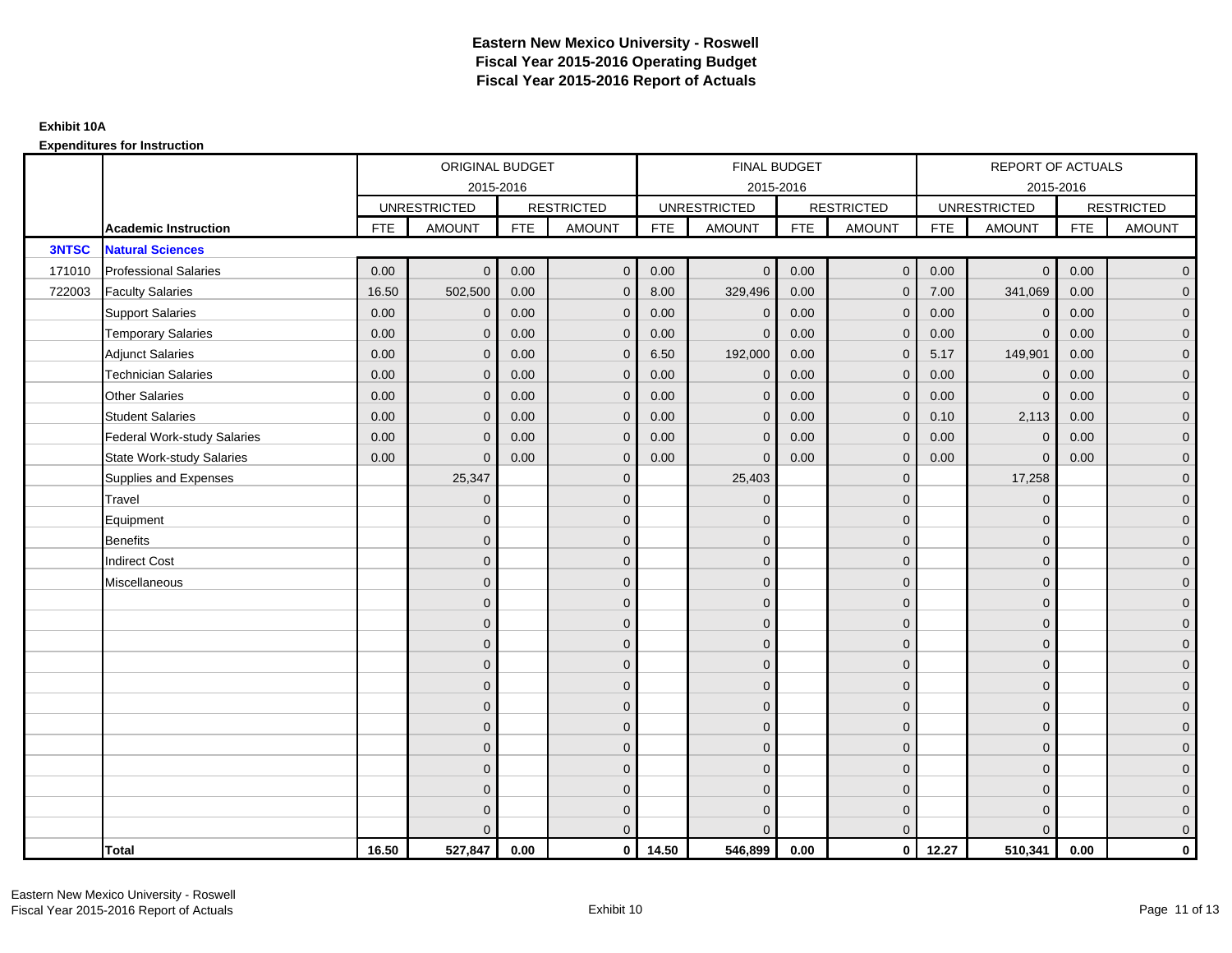|             |                                    | ORIGINAL BUDGET     |               |                   | <b>FINAL BUDGET</b> |                     |                |                   | REPORT OF ACTUALS |                     |                |                   |                |
|-------------|------------------------------------|---------------------|---------------|-------------------|---------------------|---------------------|----------------|-------------------|-------------------|---------------------|----------------|-------------------|----------------|
|             |                                    | 2015-2016           |               |                   | 2015-2016           |                     |                |                   | 2015-2016         |                     |                |                   |                |
|             |                                    | <b>UNRESTRICTED</b> |               | <b>RESTRICTED</b> |                     | <b>UNRESTRICTED</b> |                | <b>RESTRICTED</b> |                   | <b>UNRESTRICTED</b> |                | <b>RESTRICTED</b> |                |
|             | <b>Academic Instruction</b>        | <b>FTE</b>          | <b>AMOUNT</b> | <b>FTE</b>        | <b>AMOUNT</b>       | <b>FTE</b>          | <b>AMOUNT</b>  | <b>FTE</b>        | <b>AMOUNT</b>     | <b>FTE</b>          | <b>AMOUNT</b>  | <b>FTE</b>        | <b>AMOUNT</b>  |
| <b>3PAC</b> | <b>Performing Arts Center</b>      |                     |               |                   |                     |                     |                |                   |                   |                     |                |                   |                |
| 171010      | <b>Professional Salaries</b>       | 0.00                | $\Omega$      | 0.00              | $\overline{0}$      | 0.00                | $\overline{0}$ | 0.00              | $\mathbf{0}$      | 0.00                | $\overline{0}$ | 0.00              | $\overline{0}$ |
| 721011      | <b>Faculty Salaries</b>            | 0.00                | $\mathbf 0$   | 0.00              | $\mathbf 0$         | 0.00                | $\mathbf{0}$   | 0.00              | $\mathbf{0}$      | 0.00                | $\mathbf 0$    | 0.00              | $\overline{0}$ |
|             | <b>Support Salaries</b>            | 0.00                | $\Omega$      | 0.00              | $\mathbf 0$         | 0.00                | $\mathbf{0}$   | 0.00              | 0                 | 0.00                | $\mathbf 0$    | 0.00              | $\overline{0}$ |
|             | <b>Temporary Salaries</b>          | 0.00                | $\mathbf{0}$  | 0.00              | $\overline{0}$      | 0.50                | 16,975         | 0.00              | $\Omega$          | 0.05                | 1,298          | 0.00              | $\overline{0}$ |
|             | <b>Adjunct Salaries</b>            | 0.00                | $\Omega$      | 0.00              | $\overline{0}$      | 0.31                | 8,750          | 0.00              | $\Omega$          | 0.00                | $\mathbf{0}$   | 0.00              | $\overline{0}$ |
|             | <b>Technician Salaries</b>         | 0.00                | $\Omega$      | 0.00              | $\mathbf{0}$        | 0.00                | $\mathbf{0}$   | 0.00              | $\mathbf 0$       | 0.00                | $\mathbf{0}$   | 0.00              | $\mathbf{0}$   |
|             | <b>Other Salaries</b>              | 0.00                | $\mathbf{0}$  | 0.00              | $\overline{0}$      | 0.00                | $\mathbf{0}$   | 0.00              | $\Omega$          | 0.00                | $\mathbf 0$    | 0.00              | $\overline{0}$ |
|             | <b>Student Salaries</b>            | 0.00                | $\Omega$      | 0.00              | $\mathbf 0$         | 0.00                | $\mathbf{0}$   | 0.00              | $\mathbf 0$       | 0.00                | $\mathbf 0$    | 0.00              | $\overline{0}$ |
|             | <b>Federal Work-study Salaries</b> | 0.00                | $\mathbf 0$   | 0.00              | $\mathbf 0$         | 0.00                | $\mathbf{0}$   | 0.00              | $\Omega$          | 0.00                | $\mathbf 0$    | 0.00              | $\overline{0}$ |
|             | State Work-study Salaries          | 0.00                | $\mathbf{0}$  | 0.00              | $\overline{0}$      | 0.00                | $\mathbf{0}$   | 0.00              | $\mathbf 0$       | 0.00                | $\mathbf{0}$   | 0.00              | $\overline{0}$ |
|             | Supplies and Expenses              |                     | $\Omega$      |                   | $\mathbf{0}$        |                     | 13,000         |                   | $\mathbf 0$       |                     | 39             |                   | $\mathbf{0}$   |
|             | <b>Travel</b>                      |                     | $\Omega$      |                   | $\mathbf 0$         |                     | $\mathbf{0}$   |                   | $\Omega$          |                     | $\mathbf{0}$   |                   | $\overline{0}$ |
|             | Equipment                          |                     | $\Omega$      |                   | $\mathbf 0$         |                     | $\mathbf{0}$   |                   | $\mathbf 0$       |                     | $\mathbf{0}$   |                   | $\overline{0}$ |
|             | <b>Benefits</b>                    |                     | $\mathbf{0}$  |                   | $\mathbf 0$         |                     | $\Omega$       |                   | $\mathbf{0}$      |                     | $\mathbf{0}$   |                   | $\overline{0}$ |
|             | <b>Indirect Cost</b>               |                     | $\Omega$      |                   | $\overline{0}$      |                     | $\Omega$       |                   | $\Omega$          |                     | $\Omega$       |                   | $\overline{0}$ |
|             | Miscellaneous                      |                     | $\Omega$      |                   | $\mathbf 0$         |                     | $\mathbf{0}$   |                   | $\Omega$          |                     | $\mathbf{0}$   |                   | $\mathbf{0}$   |
|             |                                    |                     | $\Omega$      |                   | $\mathbf 0$         |                     | $\mathbf{0}$   |                   | $\mathbf{0}$      |                     | $\mathbf{0}$   |                   | $\overline{0}$ |
|             |                                    |                     | $\Omega$      |                   | $\mathbf 0$         |                     | $\mathbf{0}$   |                   | $\mathbf{0}$      |                     | $\mathbf{0}$   |                   | $\overline{0}$ |
|             |                                    |                     | $\Omega$      |                   | $\mathbf 0$         |                     | $\mathbf{0}$   |                   | $\mathbf 0$       |                     | $\mathbf{0}$   |                   | $\mathbf{0}$   |
|             |                                    |                     | $\Omega$      |                   | $\mathbf 0$         |                     | $\Omega$       |                   | $\mathbf{0}$      |                     | $\mathbf{0}$   |                   | $\mathbf{0}$   |
|             |                                    |                     | $\Omega$      |                   | $\mathbf 0$         |                     | $\Omega$       |                   | $\mathbf 0$       |                     | $\Omega$       |                   | $\mathbf{0}$   |
|             |                                    |                     | $\Omega$      |                   | $\mathbf 0$         |                     | $\Omega$       |                   | $\mathbf{0}$      |                     | $\Omega$       |                   | $\overline{0}$ |
|             |                                    |                     | $\Omega$      |                   | $\mathbf 0$         |                     | $\mathbf{0}$   |                   | $\mathbf{0}$      |                     | $\mathbf{0}$   |                   | $\mathbf{0}$   |
|             |                                    |                     | $\Omega$      |                   | $\mathbf 0$         |                     | $\Omega$       |                   | $\mathbf 0$       |                     | $\mathbf{0}$   |                   | $\overline{0}$ |
|             |                                    |                     | $\Omega$      |                   | $\mathbf 0$         |                     | $\Omega$       |                   | $\Omega$          |                     | $\Omega$       |                   | $\overline{0}$ |
|             |                                    |                     | $\Omega$      |                   | $\mathbf 0$         |                     | $\mathbf{0}$   |                   | $\mathbf 0$       |                     | $\mathbf{0}$   |                   | $\mathbf{0}$   |
|             |                                    |                     | $\mathbf{0}$  |                   | $\mathbf 0$         |                     | $\Omega$       |                   | $\mathbf{0}$      |                     | $\mathbf{0}$   |                   | $\mathbf{0}$   |
|             |                                    |                     | $\Omega$      |                   | $\overline{0}$      |                     | $\Omega$       |                   | $\mathbf{0}$      |                     | $\Omega$       |                   | $\overline{0}$ |
|             | <b>Total</b>                       | 0.00                | $\mathbf{0}$  | 0.00              | $\mathbf{0}$        | 0.81                | 38,725         | 0.00              | $\mathbf{0}$      | 0.05                | 1,338          | 0.00              | $\mathbf 0$    |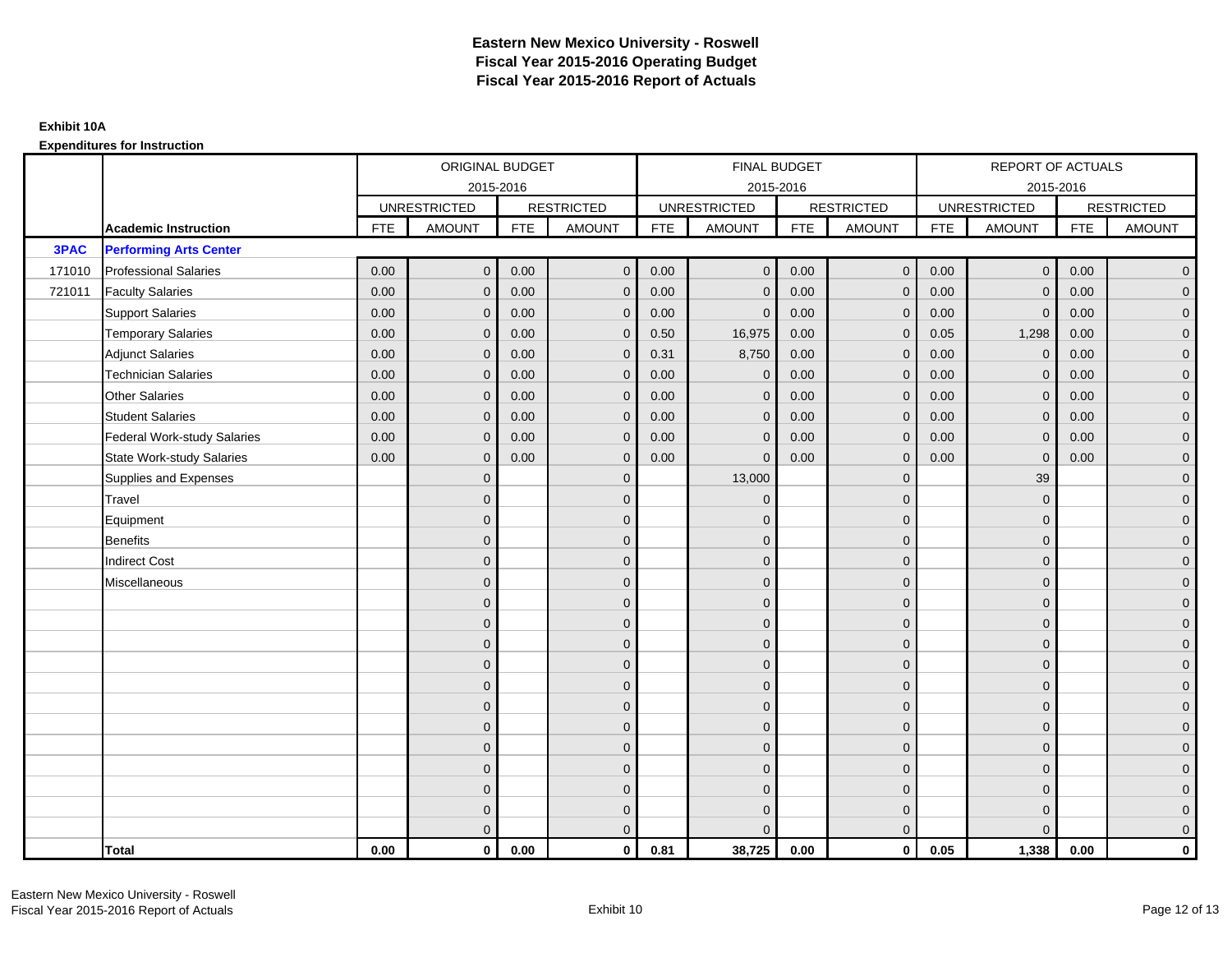|        |                              |            | ORIGINAL BUDGET     |            |                     |            | FINAL BUDGET        |            |                   |            | <b>REPORT OF ACTUALS</b> |            |                     |
|--------|------------------------------|------------|---------------------|------------|---------------------|------------|---------------------|------------|-------------------|------------|--------------------------|------------|---------------------|
|        |                              |            | 2015-2016           |            |                     |            | 2015-2016           |            |                   |            |                          | 2015-2016  |                     |
|        |                              |            | <b>UNRESTRICTED</b> |            | <b>RESTRICTED</b>   |            | <b>UNRESTRICTED</b> |            | <b>RESTRICTED</b> |            | <b>UNRESTRICTED</b>      |            | <b>RESTRICTED</b>   |
|        | <b>Academic Instruction</b>  | <b>FTE</b> | <b>AMOUNT</b>       | <b>FTE</b> | <b>AMOUNT</b>       | <b>FTE</b> | <b>AMOUNT</b>       | <b>FTE</b> | <b>AMOUNT</b>     | <b>FTE</b> | <b>AMOUNT</b>            | <b>FTE</b> | <b>AMOUNT</b>       |
| 3SDEV  | <b>Staff Development</b>     |            |                     |            |                     |            |                     |            |                   |            |                          |            |                     |
| 171010 | <b>Professional Salaries</b> | 0.00       | $\mathbf{0}$        | 0.00       | $\overline{0}$      | 0.00       | $\overline{0}$      | 0.00       | $\mathbf{0}$      | 0.00       | $\overline{0}$           | 0.00       | $\overline{0}$      |
| 724090 | <b>Faculty Salaries</b>      | 0.00       | $\mathbf{0}$        | 0.00       | $\mathbf 0$         | 0.00       | $\mathbf{0}$        | 0.00       | $\Omega$          | 0.00       | $\overline{0}$           | 0.00       | $\overline{0}$      |
|        | <b>Support Salaries</b>      | 0.00       | $\mathbf 0$         | 0.00       | $\mathbf 0$         | 0.00       | $\mathbf 0$         | 0.00       | $\mathbf{0}$      | 0.00       | $\overline{0}$           | 0.00       | $\overline{0}$      |
|        | <b>Temporary Salaries</b>    | 0.00       | $\mathbf{0}$        | 0.00       | $\mathbf 0$         | 0.00       | $\mathbf{0}$        | 0.00       | 0                 | 0.00       | $\mathbf 0$              | 0.00       | $\overline{0}$      |
|        | <b>Adjunct Salaries</b>      | 0.00       | $\mathbf{0}$        | 0.00       | $\overline{0}$      | 0.00       | $\Omega$            | 0.00       | $\Omega$          | 0.00       | $\overline{0}$           | 0.00       | $\overline{0}$      |
|        | <b>Technician Salaries</b>   | 0.00       | $\Omega$            | 0.00       | $\mathbf{0}$        | 0.00       | $\Omega$            | 0.00       | $\Omega$          | 0.00       | $\mathbf{0}$             | 0.00       | $\overline{0}$      |
|        | Other Salaries               | 0.00       | $\mathbf{0}$        | 0.00       | $\mathbf 0$         | 0.00       | $\mathbf{0}$        | 0.00       | $\mathbf{0}$      | 0.00       | $\mathbf 0$              | 0.00       | $\overline{0}$      |
|        | <b>Student Salaries</b>      | 0.00       | $\mathbf{0}$        | 0.00       | $\mathbf 0$         | 0.00       | $\mathbf{0}$        | 0.00       | $\mathbf{0}$      | 0.00       | $\mathbf 0$              | 0.00       | $\overline{0}$      |
|        | Federal Work-study Salaries  | 0.00       | $\mathbf{0}$        | 0.00       | $\overline{0}$      | 0.00       | $\Omega$            | 0.00       | $\mathbf 0$       | 0.00       | $\mathbf{0}$             | 0.00       | $\overline{0}$      |
|        | State Work-study Salaries    | 0.00       | $\mathbf{0}$        | 0.00       | $\overline{0}$      | 0.00       | $\Omega$            | 0.00       | $\Omega$          | 0.00       | $\mathbf{0}$             | 0.00       | $\overline{0}$      |
|        | Supplies and Expenses        |            | $\Omega$            |            | $\mathbf 0$         |            | $\mathbf{0}$        |            | $\mathbf 0$       |            | $\mathbf{0}$             |            | $\mathbf{0}$        |
|        | <b>Travel</b>                |            | $\mathbf{0}$        |            | $\mathbf 0$         |            | $\mathbf{0}$        |            | $\mathbf{0}$      |            | $\mathbf{0}$             |            | $\mathbf{0}$        |
|        | Equipment                    |            | $\Omega$            |            | $\mathbf 0$         |            | $\mathbf{0}$        |            | $\mathbf{0}$      |            | $\mathbf{0}$             |            | $\overline{0}$      |
|        | Benefits                     |            | $\mathbf{0}$        |            | $\mathbf 0$         |            | $\mathbf{0}$        |            | $\mathbf 0$       |            | $\mathbf 0$              |            | $\mathbf{0}$        |
|        | <b>Indirect Cost</b>         |            | $\Omega$            |            | $\mathbf 0$         |            | $\Omega$            |            | $\mathbf{0}$      |            | $\mathbf{0}$             |            | $\mathbf{0}$        |
|        | Miscellaneous                |            | $\Omega$            |            | $\mathbf 0$         |            | $\Omega$            |            | $\Omega$          |            | $\mathbf{0}$             |            | $\mathbf{0}$        |
|        |                              |            | $\Omega$            |            | $\mathbf 0$         |            | $\Omega$            |            | $\mathbf{0}$      |            | $\Omega$                 |            | $\overline{0}$      |
|        |                              |            | $\Omega$            |            | $\mathsf{O}\xspace$ |            | $\mathbf{0}$        |            | $\mathbf 0$       |            | $\mathbf 0$              |            | $\mathsf{O}\xspace$ |
|        |                              |            | $\Omega$            |            | $\mathbf 0$         |            | $\Omega$            |            | $\mathbf 0$       |            | $\mathbf{0}$             |            | $\overline{0}$      |
|        |                              |            | $\Omega$            |            | $\mathbf 0$         |            | $\Omega$            |            | $\mathbf{0}$      |            | $\mathbf{0}$             |            | $\overline{0}$      |
|        |                              |            | $\Omega$            |            | $\mathbf{0}$        |            | $\Omega$            |            | $\Omega$          |            | $\Omega$                 |            | $\overline{0}$      |
|        |                              |            | $\mathbf{0}$        |            | $\mathsf{O}\xspace$ |            | $\mathbf{0}$        |            | $\mathbf 0$       |            | $\mathbf{0}$             |            | $\overline{0}$      |
|        |                              |            | $\Omega$            |            | $\mathbf 0$         |            | $\overline{0}$      |            | $\mathbf{0}$      |            | $\mathbf{0}$             |            | $\overline{0}$      |
|        |                              |            | $\Omega$            |            | $\mathbf 0$         |            | $\Omega$            |            | $\mathbf 0$       |            | $\mathbf{0}$             |            | $\overline{0}$      |
|        |                              |            | $\Omega$            |            | $\overline{0}$      |            | $\Omega$            |            | $\Omega$          |            | $\Omega$                 |            | $\overline{0}$      |
|        |                              |            | $\Omega$            |            | $\mathbf 0$         |            | $\mathbf{0}$        |            | $\mathbf 0$       |            | $\mathbf{0}$             |            | $\mathbf{0}$        |
|        |                              |            | $\mathbf{0}$        |            | $\mathbf 0$         |            | $\mathbf{0}$        |            | $\mathbf 0$       |            | $\mathbf{0}$             |            | $\mathbf{0}$        |
|        |                              |            | $\Omega$            |            | $\overline{0}$      |            | $\Omega$            |            | $\mathbf{0}$      |            | $\mathbf{0}$             |            | $\overline{0}$      |
|        | <b>Total</b>                 | 0.00       | $\mathbf{0}$        | 0.00       | $\mathbf{0}$        | 0.00       | $\mathbf{0}$        | 0.00       | $\mathbf{0}$      | 0.00       | $\mathbf{0}$             | 0.00       | $\mathbf 0$         |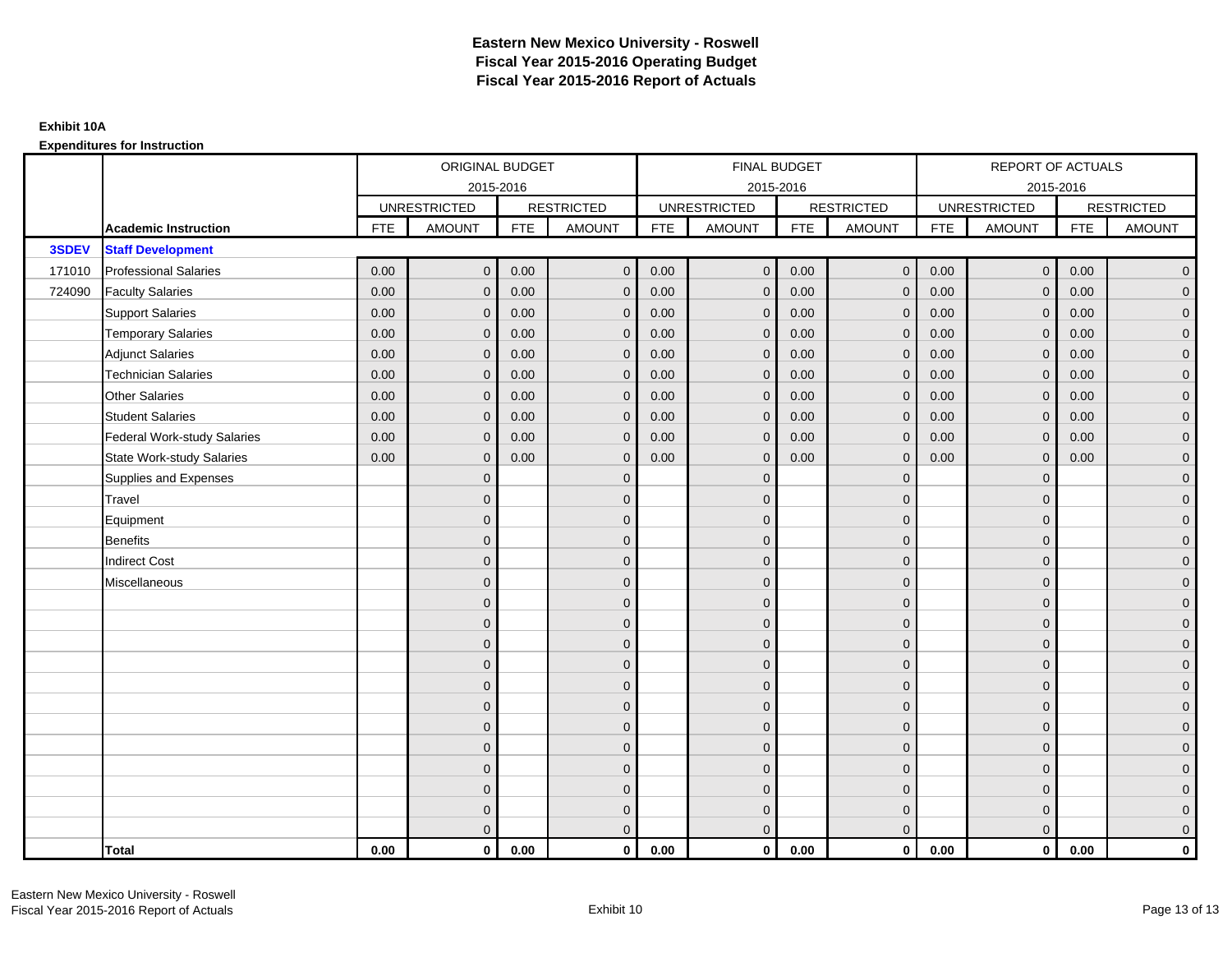|                                         |            | <b>ORIGINAL BUDGET</b> |            |                   |            | <b>FINAL BUDGET</b> |            |                   |            | <b>REPORT OF ACTUALS</b> |            |                   |
|-----------------------------------------|------------|------------------------|------------|-------------------|------------|---------------------|------------|-------------------|------------|--------------------------|------------|-------------------|
|                                         |            | 2015-2016              |            |                   |            | 2015-2016           |            |                   |            | 2015-2016                |            |                   |
|                                         |            | <b>UNRESTRICTED</b>    |            | <b>RESTRICTED</b> |            | <b>UNRESTRICTED</b> |            | <b>RESTRICTED</b> |            | <b>UNRESTRICTED</b>      |            | <b>RESTRICTED</b> |
| <b>Vocational Instruction</b>           | <b>FTE</b> | <b>AMOUNT</b>          | <b>FTE</b> | <b>AMOUNT</b>     | <b>FTE</b> | <b>AMOUNT</b>       | <b>FTE</b> | <b>AMOUNT</b>     | <b>FTE</b> | <b>AMOUNT</b>            | <b>FTE</b> | <b>AMOUNT</b>     |
| <b>Detail of Vocational Instruction</b> |            |                        |            |                   |            |                     |            |                   |            |                          |            |                   |
| <b>Professional Salaries</b>            | 8.68       | 406,139                | 0.00       | $\mathbf 0$       | 8.78       | 464,397             | 0.00       | $\mathbf 0$       | 6.25       | 342,399                  | 0.00       | $\overline{0}$    |
| <b>Faculty Salaries</b>                 | 81.88      | 2,910,293              | 0.00       | $\mathbf 0$       | 38.93      | 1,677,976           | 0.00       | $\Omega$          | 34.50      | 1,436,094                | 0.00       | $\mathbf 0$       |
| <b>Support Salaries</b>                 | 4.00       | 83,094                 | 0.00       | $\mathbf 0$       | 4.50       | 100,757             | 0.00       | $\mathbf 0$       | 2.50       | 62,771                   | 0.00       | $\overline{0}$    |
| <b>Temporary Salaries</b>               | 0.00       | 0                      | 0.00       | $\mathbf 0$       | 1.12       | 43,194              | 0.00       | $\mathbf 0$       | 0.05       | 9,304                    | 0.00       | $\overline{0}$    |
| <b>Adjunct Salaries</b>                 | 0.00       | $\Omega$               | 0.00       | $\Omega$          | 36.19      | 1,015,745           | 0.00       | $\mathbf 0$       | 21.37      | 778,452                  | 0.00       | $\overline{0}$    |
| <b>Technician Salaries</b>              | 0.00       | $\Omega$               | 0.00       | $\Omega$          | 0.00       | $\mathbf 0$         | 0.00       | $\Omega$          | 0.00       | $\mathbf 0$              | 0.00       | $\overline{0}$    |
| <b>Other Salaries</b>                   | 1.69       | 23,821                 | 0.00       | 0                 | 0.00       | 74,200              | 0.00       | $\mathbf 0$       | 1.10       | 47,115                   | 0.00       | $\overline{0}$    |
| <b>Student Salaries</b>                 | 0.00       | $\mathbf 0$            | 0.00       | $\mathbf 0$       | 0.00       | $\mathbf 0$         | 0.00       | $\mathbf 0$       | 0.30       | 5,040                    | 0.00       | $\mathbf 0$       |
| <b>Federal Work-study Salaries</b>      | 0.00       | $\Omega$               | 0.00       | $\Omega$          | 0.00       | $\Omega$            | 0.00       | $\Omega$          | 0.00       | $\mathbf 0$              | 0.00       | $\overline{0}$    |
| <b>State Work-study Salaries</b>        | 0.00       | $\mathbf 0$            | 0.00       | $\mathbf 0$       | 0.00       | 0                   | 0.00       | 0                 | 0.00       | $\mathbf 0$              | 0.00       | $\mathbf 0$       |
| Supplies and Expenses                   |            | 488,640                |            | $\mathbf 0$       |            | 400,875             |            | $\mathbf 0$       |            | 372,553                  |            | $\overline{0}$    |
| Travel                                  |            | 2,000                  |            | $\mathbf 0$       |            | 2,000               |            | $\mathbf 0$       |            | 32,844                   |            | $\overline{0}$    |
| Equipment                               |            | 0                      |            | 0                 |            | $\mathbf 0$         |            | $\mathbf 0$       |            | 2,588                    |            | $\mathbf 0$       |
| <b>Benefits</b>                         |            | $\Omega$               |            | $\mathbf 0$       |            | $\Omega$            |            | $\mathbf 0$       |            | $\mathbf 0$              |            | $\mathbf 0$       |
| <b>Indirect Cost</b>                    |            | $\mathbf 0$            |            | 0                 |            | $\mathbf 0$         |            | $\mathbf 0$       |            | $\mathbf 0$              |            | $\mathbf 0$       |
| Miscellaneous                           |            | 0                      |            | $\mathbf 0$       |            | 32,255              |            | $\mathbf 0$       |            | $\mathbf 0$              |            | $\overline{0}$    |
|                                         |            | $\mathbf 0$            |            | $\mathbf 0$       |            | $\mathbf 0$         |            | $\mathbf 0$       |            | $\Omega$                 |            | $\overline{0}$    |
|                                         |            | $\mathbf 0$            |            | $\mathbf 0$       |            | $\mathbf 0$         |            | $\mathbf 0$       |            | $\mathbf 0$              |            | $\overline{0}$    |
|                                         |            | $\Omega$               |            | $\mathbf 0$       |            | $\Omega$            |            | $\mathbf 0$       |            | $\Omega$                 |            | $\overline{0}$    |
|                                         |            | $\Omega$               |            | $\mathbf 0$       |            | $\Omega$            |            | $\mathbf 0$       |            | $\Omega$                 |            | $\mathbf 0$       |
|                                         |            | $\mathbf 0$            |            | $\mathbf 0$       |            | $\mathbf 0$         |            | $\mathbf 0$       |            | $\mathbf 0$              |            | $\overline{0}$    |
|                                         |            | $\mathbf 0$            |            | 0                 |            | $\mathbf 0$         |            | $\mathbf 0$       |            | $\mathbf 0$              |            | $\overline{0}$    |
|                                         |            | $\mathbf 0$            |            | $\mathbf 0$       |            | $\mathbf 0$         |            | $\mathbf 0$       |            | $\mathbf 0$              |            | $\overline{0}$    |
|                                         |            | $\mathbf 0$            |            | $\mathbf 0$       |            | $\mathbf 0$         |            | $\mathbf 0$       |            | $\mathbf 0$              |            | $\overline{0}$    |
|                                         |            | $\Omega$               |            | $\mathbf 0$       |            | $\mathbf 0$         |            | $\mathbf 0$       |            | $\mathbf 0$              |            | $\mathbf 0$       |
|                                         |            | $\Omega$               |            | $\Omega$          |            | $\Omega$            |            | $\mathbf 0$       |            | $\Omega$                 |            | $\overline{0}$    |
| <b>Federal Work Study</b>               | 0.00       | $\mathbf 0$            | 0.00       | $\mathbf 0$       | 0.00       | $\mathbf 0$         | 0.00       | $\mathbf 0$       | 0.50       | 12,843                   | 0.00       | $\mathbf 0$       |
| State Work Study                        | 0.00       | $\mathbf 0$            | 0.00       | 0                 | 0.00       | $\mathbf 0$         | 0.00       | $\mathbf{0}$      | 0.50       | 13,791                   | 0.00       | $\mathbf 0$       |
| Total                                   | 96.25      | 3,913,987              | 0.00       | $\mathbf 0$       | 89.52      | 3,811,399           | 0.00       | $\mathbf{0}$      | 67.07      | 3,115,795                | 0.00       | $\mathbf{0}$      |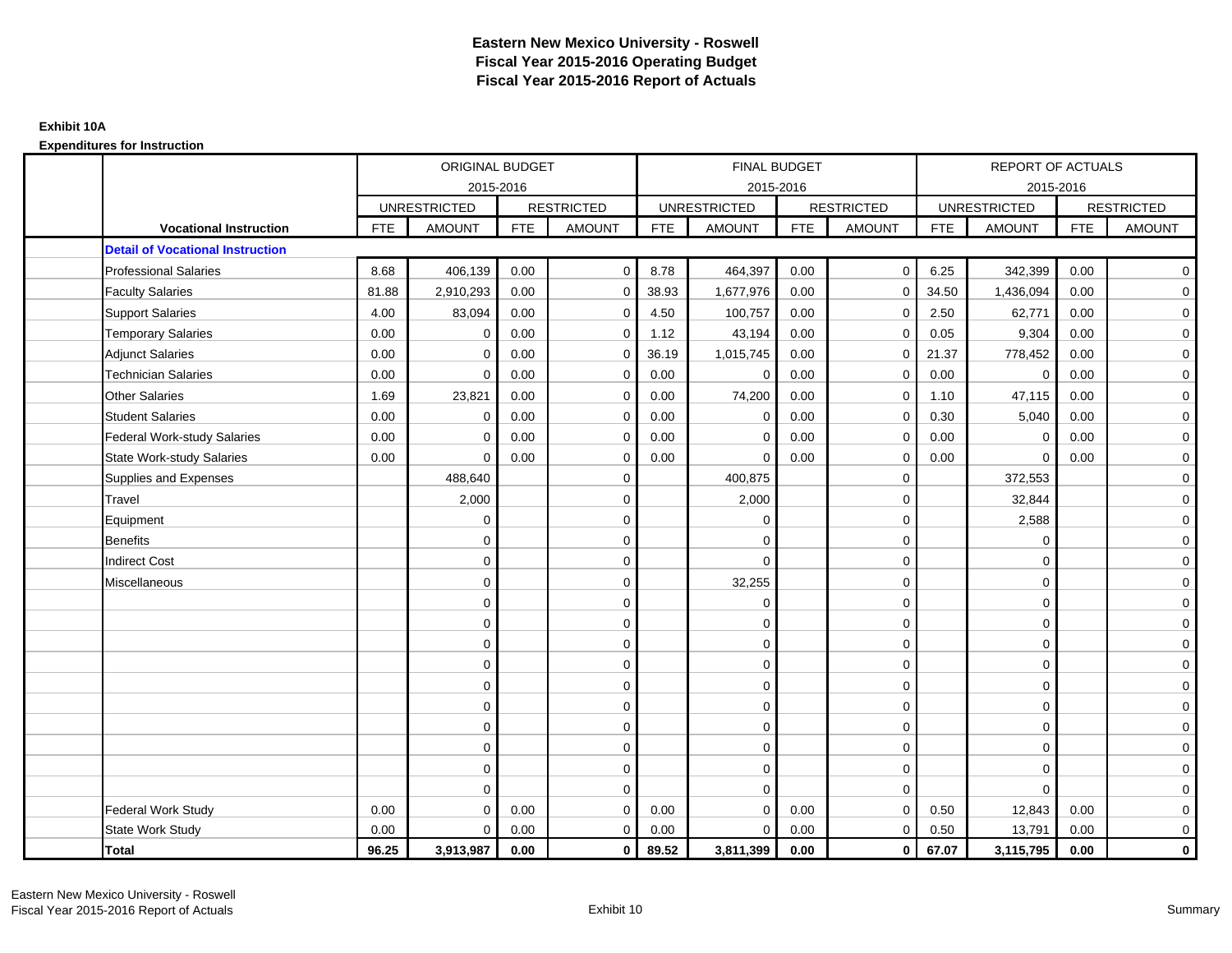|              |                                |            | ORIGINAL BUDGET     |            |                     |            | FINAL BUDGET        |            |                   |            | <b>REPORT OF ACTUALS</b> |            |                     |
|--------------|--------------------------------|------------|---------------------|------------|---------------------|------------|---------------------|------------|-------------------|------------|--------------------------|------------|---------------------|
|              |                                |            | 2015-2016           |            |                     |            | 2015-2016           |            |                   |            | 2015-2016                |            |                     |
|              |                                |            | <b>UNRESTRICTED</b> |            | <b>RESTRICTED</b>   |            | <b>UNRESTRICTED</b> |            | <b>RESTRICTED</b> |            | <b>UNRESTRICTED</b>      |            | <b>RESTRICTED</b>   |
|              | <b>Vocational Instruction</b>  | <b>FTE</b> | <b>AMOUNT</b>       | <b>FTE</b> | <b>AMOUNT</b>       | <b>FTE</b> | <b>AMOUNT</b>       | <b>FTE</b> | <b>AMOUNT</b>     | <b>FTE</b> | <b>AMOUNT</b>            | <b>FTE</b> | <b>AMOUNT</b>       |
| <b>3AIRP</b> | <b>Airframe and Powerplant</b> |            |                     |            |                     |            |                     |            |                   |            |                          |            |                     |
| 171010       | <b>Professional Salaries</b>   | 1.00       | 56,642              | 0.00       | $\overline{0}$      | 1.17       | 56,642              | 0.00       | $\overline{0}$    | 0.50       | 26,118                   | 0.00       | $\overline{0}$      |
| 725020       | <b>Faculty Salaries</b>        | 2.47       | 108,708             | 0.00       | $\overline{0}$      | 3.00       | 147,751             | 0.00       | $\Omega$          | 3.00       | 105,759                  | 0.00       | $\overline{0}$      |
|              | <b>Support Salaries</b>        | 0.00       | $\mathbf 0$         | 0.00       | $\mathbf 0$         | 0.00       | $\mathbf 0$         | 0.00       | $\mathbf{0}$      | 0.00       | $\mathbf 0$              | 0.00       | $\overline{0}$      |
|              | <b>Temporary Salaries</b>      | 0.00       | $\mathbf 0$         | 0.00       | $\mathbf{0}$        | 0.00       | $\mathbf{0}$        | 0.00       | 0                 | 0.00       | $\mathbf 0$              | 0.00       | $\overline{0}$      |
|              | <b>Adjunct Salaries</b>        | 0.00       | $\mathbf{0}$        | 0.00       | $\overline{0}$      | 0.48       | 13,515              | 0.00       | $\Omega$          | 0.10       | 3,602                    | 0.00       | $\overline{0}$      |
|              | <b>Technician Salaries</b>     | 0.00       | $\Omega$            | 0.00       | $\mathbf{0}$        | 0.00       | $\Omega$            | 0.00       | $\Omega$          | 0.00       | $\mathbf{0}$             | 0.00       | $\overline{0}$      |
|              | <b>Other Salaries</b>          | 0.00       | $\mathbf{0}$        | 0.00       | $\mathbf 0$         | 0.00       | $\mathbf{0}$        | 0.00       | $\mathbf{0}$      | 0.00       | $\mathbf 0$              | 0.00       | $\mathbf{0}$        |
|              | <b>Student Salaries</b>        | 0.00       | $\mathbf{0}$        | 0.00       | $\mathbf 0$         | 0.00       | $\mathbf{0}$        | 0.00       | $\mathbf{0}$      | 0.10       | 1,695                    | 0.00       | $\overline{0}$      |
|              | Federal Work-study Salaries    | 0.00       | $\Omega$            | 0.00       | $\overline{0}$      | 0.00       | $\Omega$            | 0.00       | $\Omega$          | 0.00       | $\mathbf{0}$             | 0.00       | $\overline{0}$      |
|              | State Work-study Salaries      | 0.00       | $\Omega$            | 0.00       | $\overline{0}$      | 0.00       | $\Omega$            | 0.00       | $\Omega$          | 0.00       | $\Omega$                 | 0.00       | $\overline{0}$      |
|              | Supplies and Expenses          |            | 36,432              |            | $\mathbf 0$         |            | 36,432              |            | $\mathbf{0}$      |            | 44,901                   |            | $\mathbf{0}$        |
|              | <b>Travel</b>                  |            | $\mathbf{0}$        |            | $\mathbf 0$         |            | $\mathbf{0}$        |            | $\mathbf{0}$      |            | 1,960                    |            | $\overline{0}$      |
|              | Equipment                      |            | $\Omega$            |            | $\mathbf 0$         |            | $\Omega$            |            | $\mathbf{0}$      |            | $\mathbf{0}$             |            | $\overline{0}$      |
|              | Benefits                       |            | $\Omega$            |            | $\mathbf 0$         |            | $\mathbf{0}$        |            | $\mathbf 0$       |            | $\mathbf{0}$             |            | $\overline{0}$      |
|              | <b>Indirect Cost</b>           |            | $\Omega$            |            | $\mathbf 0$         |            | $\Omega$            |            | $\mathbf{0}$      |            | $\mathbf{0}$             |            | $\overline{0}$      |
|              | Miscellaneous                  |            | $\Omega$            |            | $\mathbf 0$         |            | $\Omega$            |            | $\mathbf{0}$      |            | $\mathbf{0}$             |            | $\mathsf{O}\xspace$ |
|              |                                |            | $\Omega$            |            | $\mathbf 0$         |            | $\Omega$            |            | $\mathbf{0}$      |            | $\Omega$                 |            | $\overline{0}$      |
|              |                                |            | $\mathbf{0}$        |            | $\mathsf{O}\xspace$ |            | $\overline{0}$      |            | $\mathbf 0$       |            | $\mathbf 0$              |            | $\overline{0}$      |
|              |                                |            | $\Omega$            |            | $\mathbf 0$         |            | $\Omega$            |            | $\mathbf 0$       |            | $\mathbf{0}$             |            | $\overline{0}$      |
|              |                                |            | $\Omega$            |            | $\mathbf 0$         |            | $\Omega$            |            | $\mathbf{0}$      |            | $\mathbf{0}$             |            | $\overline{0}$      |
|              |                                |            | $\Omega$            |            | $\mathbf{0}$        |            | $\Omega$            |            | $\Omega$          |            | $\Omega$                 |            | $\overline{0}$      |
|              |                                |            | $\mathbf{0}$        |            | $\mathbf 0$         |            | $\mathbf{0}$        |            | $\mathbf 0$       |            | $\mathbf{0}$             |            | $\mathsf{O}\xspace$ |
|              |                                |            | $\Omega$            |            | $\mathbf 0$         |            | $\overline{0}$      |            | $\mathbf{0}$      |            | $\mathbf{0}$             |            | $\overline{0}$      |
|              |                                |            | $\Omega$            |            | $\mathbf 0$         |            | $\Omega$            |            | $\mathbf 0$       |            | $\mathbf{0}$             |            | $\overline{0}$      |
|              |                                |            | $\Omega$            |            | $\overline{0}$      |            | $\Omega$            |            | $\Omega$          |            | $\Omega$                 |            | $\overline{0}$      |
|              |                                |            | $\Omega$            |            | $\mathbf 0$         |            | $\mathbf{0}$        |            | $\mathbf 0$       |            | $\mathbf{0}$             |            | $\mathbf{0}$        |
|              |                                |            | $\Omega$            |            | $\mathbf 0$         |            | $\Omega$            |            | $\mathbf{0}$      |            | $\mathbf{0}$             |            | $\mathbf{0}$        |
|              |                                |            |                     |            | $\overline{0}$      |            | $\Omega$            |            | $\mathbf{0}$      |            | $\Omega$                 |            | $\overline{0}$      |
|              | <b>Total</b>                   | 3.47       | 201,782             | 0.00       | $\mathbf{0}$        | 4.65       | 254,340             | 0.00       | $\mathbf{0}$      | 3.70       | 184,035                  | 0.00       | $\mathbf 0$         |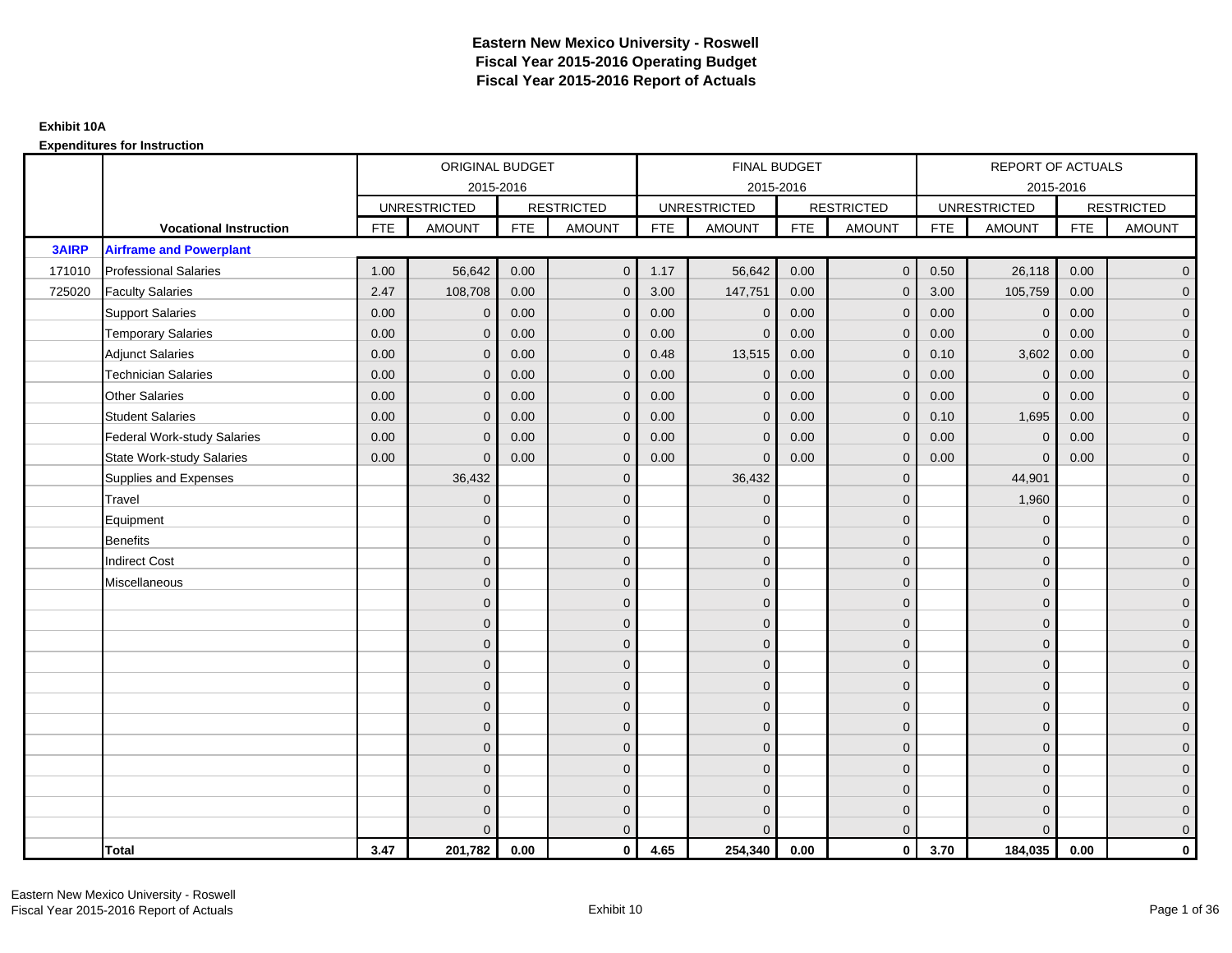|              |                                    |            | ORIGINAL BUDGET     |            |                   |            | FINAL BUDGET        |            |                   |            | <b>REPORT OF ACTUALS</b> |            |                     |
|--------------|------------------------------------|------------|---------------------|------------|-------------------|------------|---------------------|------------|-------------------|------------|--------------------------|------------|---------------------|
|              |                                    |            |                     | 2015-2016  |                   |            | 2015-2016           |            |                   |            |                          | 2015-2016  |                     |
|              |                                    |            | <b>UNRESTRICTED</b> |            | <b>RESTRICTED</b> |            | <b>UNRESTRICTED</b> |            | <b>RESTRICTED</b> |            | <b>UNRESTRICTED</b>      |            | <b>RESTRICTED</b>   |
|              | <b>Vocational Instruction</b>      | <b>FTE</b> | <b>AMOUNT</b>       | <b>FTE</b> | <b>AMOUNT</b>     | <b>FTE</b> | <b>AMOUNT</b>       | <b>FTE</b> | <b>AMOUNT</b>     | <b>FTE</b> | <b>AMOUNT</b>            | <b>FTE</b> | <b>AMOUNT</b>       |
| <b>3AIRM</b> | <b>Airplane Maintenance</b>        |            |                     |            |                   |            |                     |            |                   |            |                          |            |                     |
| 171010       | <b>Professional Salaries</b>       | 0.00       | $\mathbf{0}$        | 0.00       | $\overline{0}$    | 0.00       | $\mathbf{0}$        | 0.00       | $\overline{0}$    | 0.00       | $\overline{0}$           | 0.00       | $\overline{0}$      |
| 725031       | <b>Faculty Salaries</b>            | 0.00       | $\mathbf{0}$        | 0.00       | $\mathbf 0$       | 0.00       | $\Omega$            | 0.00       | $\Omega$          | 0.00       | $\overline{0}$           | 0.00       | $\overline{0}$      |
|              | <b>Support Salaries</b>            | 0.00       | $\mathbf 0$         | 0.00       | $\mathbf 0$       | 0.00       | $\mathbf{0}$        | 0.00       | $\mathbf{0}$      | 0.00       | $\overline{0}$           | 0.00       | $\overline{0}$      |
|              | <b>Temporary Salaries</b>          | 0.00       | $\mathbf 0$         | 0.00       | $\mathbf 0$       | 0.00       | $\mathbf{0}$        | 0.00       | $\overline{0}$    | 0.00       | $\mathbf 0$              | 0.00       | $\overline{0}$      |
|              | <b>Adjunct Salaries</b>            | 0.00       | $\mathbf{0}$        | 0.00       | $\overline{0}$    | 0.00       | $\Omega$            | 0.00       | $\mathbf{0}$      | 0.00       | $\overline{0}$           | 0.00       | $\overline{0}$      |
|              | <b>Technician Salaries</b>         | 0.00       | $\Omega$            | 0.00       | $\overline{0}$    | 0.00       | $\Omega$            | 0.00       | $\Omega$          | 0.00       | $\overline{0}$           | 0.00       | $\overline{0}$      |
|              | <b>Other Salaries</b>              | 0.00       | $\mathbf{0}$        | 0.00       | $\mathbf 0$       | 0.00       | $\Omega$            | 0.00       | $\mathbf{0}$      | 0.00       | $\mathbf 0$              | 0.00       | $\overline{0}$      |
|              | <b>Student Salaries</b>            | 0.00       | $\mathbf{0}$        | 0.00       | $\mathbf 0$       | 0.00       | $\mathbf{0}$        | 0.00       | $\mathbf{0}$      | 0.00       | $\overline{0}$           | 0.00       | $\overline{0}$      |
|              | <b>Federal Work-study Salaries</b> | 0.00       | $\mathbf 0$         | 0.00       | $\overline{0}$    | 0.00       | $\Omega$            | 0.00       | $\Omega$          | 0.00       | $\mathbf{0}$             | 0.00       | $\overline{0}$      |
|              | <b>State Work-study Salaries</b>   | 0.00       | $\mathbf{0}$        | 0.00       | $\overline{0}$    | 0.00       | $\Omega$            | 0.00       | $\Omega$          | 0.00       | $\mathbf{0}$             | 0.00       | $\overline{0}$      |
|              | Supplies and Expenses              |            | $\mathbf{0}$        |            | $\mathbf 0$       |            | $\Omega$            |            | $\overline{0}$    |            | $\mathbf{0}$             |            | $\overline{0}$      |
|              | Travel                             |            | $\mathbf 0$         |            | $\mathbf 0$       |            | $\Omega$            |            | $\mathbf{0}$      |            | $\mathbf{0}$             |            | $\mathbf{0}$        |
|              | Equipment                          |            | $\mathbf 0$         |            | $\mathbf 0$       |            | $\Omega$            |            | $\mathbf{0}$      |            | $\mathbf{0}$             |            | $\overline{0}$      |
|              | <b>Benefits</b>                    |            | $\mathbf 0$         |            | $\mathbf 0$       |            | $\Omega$            |            | $\mathbf 0$       |            | $\mathbf 0$              |            | $\overline{0}$      |
|              | <b>Indirect Cost</b>               |            | $\Omega$            |            | $\mathbf 0$       |            | $\Omega$            |            | $\mathbf 0$       |            | $\mathbf{0}$             |            | $\overline{0}$      |
|              | Miscellaneous                      |            | $\Omega$            |            | $\mathbf 0$       |            | $\Omega$            |            | $\mathbf 0$       |            | $\mathbf{0}$             |            | $\mathsf{O}\xspace$ |
|              |                                    |            | $\Omega$            |            | $\mathbf 0$       |            | $\Omega$            |            | $\mathbf{0}$      |            | $\Omega$                 |            | $\overline{0}$      |
|              |                                    |            | $\mathbf 0$         |            | $\mathbf 0$       |            | $\mathbf{0}$        |            | $\mathbf 0$       |            | $\mathbf 0$              |            | $\mathsf{O}\xspace$ |
|              |                                    |            | $\mathbf{0}$        |            | $\mathbf 0$       |            | $\Omega$            |            | $\mathbf 0$       |            | $\mathbf{0}$             |            | $\overline{0}$      |
|              |                                    |            | $\Omega$            |            | $\mathbf 0$       |            | $\Omega$            |            | $\mathbf{0}$      |            | $\Omega$                 |            | $\overline{0}$      |
|              |                                    |            | $\Omega$            |            | $\overline{0}$    |            | $\Omega$            |            | $\mathbf{0}$      |            | $\Omega$                 |            | $\overline{0}$      |
|              |                                    |            | $\mathbf{0}$        |            | $\mathbf 0$       |            | $\Omega$            |            | $\mathbf 0$       |            | $\mathbf{0}$             |            | $\overline{0}$      |
|              |                                    |            | $\mathbf{0}$        |            | $\mathbf 0$       |            | $\Omega$            |            | $\mathbf{0}$      |            | $\mathbf{0}$             |            | $\overline{0}$      |
|              |                                    |            | $\mathbf{0}$        |            | $\mathbf 0$       |            | $\Omega$            |            | $\mathbf{0}$      |            | $\mathbf{0}$             |            | $\overline{0}$      |
|              |                                    |            | $\Omega$            |            | $\mathbf 0$       |            | $\Omega$            |            | $\Omega$          |            | $\Omega$                 |            | $\overline{0}$      |
|              |                                    |            | $\mathbf{0}$        |            | $\mathbf 0$       |            | $\Omega$            |            | $\mathbf 0$       |            | $\mathbf{0}$             |            | $\mathbf{0}$        |
|              |                                    |            | $\mathbf{0}$        |            | $\mathbf 0$       |            | $\mathbf{0}$        |            | $\mathbf 0$       |            | $\mathbf{0}$             |            | $\mathbf{0}$        |
|              |                                    |            | $\Omega$            |            | $\overline{0}$    |            | $\Omega$            |            | $\mathbf{0}$      |            | $\overline{0}$           |            | $\overline{0}$      |
|              | <b>Total</b>                       | 0.00       | $\mathbf{0}$        | 0.00       | $\mathbf{0}$      | 0.00       | $\mathbf{0}$        | 0.00       | $\mathbf{0}$      | 0.00       | $\mathbf{0}$             | 0.00       | $\mathbf 0$         |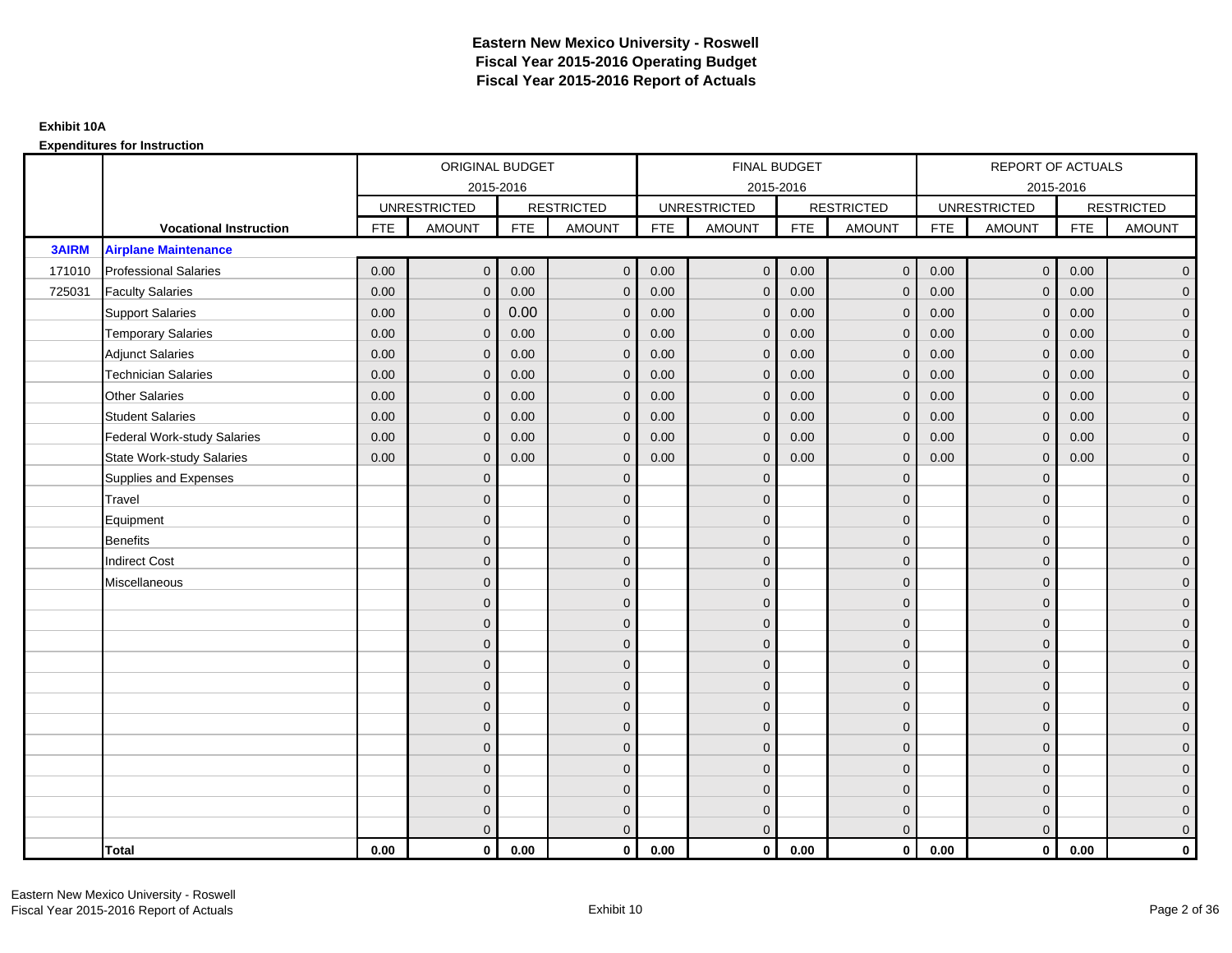|              |                                    |            | ORIGINAL BUDGET     |            |                   |            | <b>FINAL BUDGET</b> |            |                   |            | REPORT OF ACTUALS   |            |                   |
|--------------|------------------------------------|------------|---------------------|------------|-------------------|------------|---------------------|------------|-------------------|------------|---------------------|------------|-------------------|
|              |                                    |            | 2015-2016           |            |                   |            | 2015-2016           |            |                   |            | 2015-2016           |            |                   |
|              |                                    |            | <b>UNRESTRICTED</b> |            | <b>RESTRICTED</b> |            | <b>UNRESTRICTED</b> |            | <b>RESTRICTED</b> |            | <b>UNRESTRICTED</b> |            | <b>RESTRICTED</b> |
|              | <b>Vocational Instruction</b>      | <b>FTE</b> | <b>AMOUNT</b>       | <b>FTE</b> | <b>AMOUNT</b>     | <b>FTE</b> | <b>AMOUNT</b>       | <b>FTE</b> | <b>AMOUNT</b>     | <b>FTE</b> | <b>AMOUNT</b>       | <b>FTE</b> | <b>AMOUNT</b>     |
| <b>3AUTO</b> | <b>Auto Mechanics</b>              |            |                     |            |                   |            |                     |            |                   |            |                     |            |                   |
| 171010       | <b>Professional Salaries</b>       | 0.00       | $\Omega$            | 0.00       | $\overline{0}$    | 0.00       | $\overline{0}$      | 0.00       | $\mathbf{0}$      | 0.00       | $\overline{0}$      | 0.00       | $\overline{0}$    |
| 725030       | <b>Faculty Salaries</b>            | 1.97       | 70,915              | 0.00       | $\mathbf 0$       | 1.00       | 43,915              | 0.00       | $\mathbf{0}$      | 1.00       | 46,497              | 0.00       | $\overline{0}$    |
|              | <b>Support Salaries</b>            | 0.00       | $\mathbf 0$         | 0.00       | $\mathbf 0$       | 0.00       | $\mathbf 0$         | 0.00       | $\mathbf{0}$      | 0.00       | $\mathbf 0$         | 0.00       | $\overline{0}$    |
|              | <b>Temporary Salaries</b>          | 0.00       | $\mathbf{0}$        | 0.00       | $\overline{0}$    | 0.00       | $\Omega$            | 0.00       | $\Omega$          | 0.00       | $\mathbf{0}$        | 0.00       | $\overline{0}$    |
|              | <b>Adjunct Salaries</b>            | 0.00       | $\Omega$            | 0.00       | $\overline{0}$    | 0.97       | 27,000              | 0.00       | $\Omega$          | 0.75       | 33,176              | 0.00       | $\overline{0}$    |
|              | <b>Technician Salaries</b>         | 0.00       | $\Omega$            | 0.00       | $\mathbf{0}$      | 0.00       | $\mathbf{0}$        | 0.00       | $\mathbf{0}$      | 0.00       | $\mathbf 0$         | 0.00       | $\mathbf{0}$      |
|              | Other Salaries                     | 0.00       | $\mathbf{0}$        | 0.00       | $\overline{0}$    | 0.00       | $\mathbf{0}$        | 0.00       | $\mathbf{0}$      | 0.00       | $\mathbf 0$         | 0.00       | $\overline{0}$    |
|              | <b>Student Salaries</b>            | 0.00       | $\Omega$            | 0.00       | $\mathbf{0}$      | 0.00       | $\mathbf{0}$        | 0.00       | $\mathbf{0}$      | 0.00       | $\mathbf 0$         | 0.00       | $\overline{0}$    |
|              | <b>Federal Work-study Salaries</b> | 0.00       | $\mathbf{0}$        | 0.00       | $\mathbf 0$       | 0.00       | $\mathbf{0}$        | 0.00       | $\Omega$          | 0.00       | $\mathbf 0$         | 0.00       | $\overline{0}$    |
|              | <b>State Work-study Salaries</b>   | 0.00       | $\mathbf{0}$        | 0.00       | $\overline{0}$    | 0.00       | $\mathbf{0}$        | 0.00       | $\mathbf{0}$      | 0.00       | $\mathbf{0}$        | 0.00       | $\overline{0}$    |
|              | Supplies and Expenses              |            | 15,520              |            | $\mathbf{0}$      |            | 15,520              |            | $\mathbf{0}$      |            | 15,923              |            | $\overline{0}$    |
|              | Travel                             |            | $\Omega$            |            | $\mathbf 0$       |            | $\mathbf{0}$        |            | $\Omega$          |            | (2,887)             |            | $\overline{0}$    |
|              | Equipment                          |            | $\Omega$            |            | $\mathbf 0$       |            | $\mathbf{0}$        |            | $\mathbf 0$       |            | $\mathbf 0$         |            | $\overline{0}$    |
|              | <b>Benefits</b>                    |            | $\mathbf{0}$        |            | $\mathbf 0$       |            | $\Omega$            |            | $\mathbf 0$       |            | $\mathbf{0}$        |            | $\overline{0}$    |
|              | <b>Indirect Cost</b>               |            | $\Omega$            |            | $\mathbf{0}$      |            | $\Omega$            |            | $\Omega$          |            | $\Omega$            |            | $\overline{0}$    |
|              | Miscellaneous                      |            | $\Omega$            |            | $\mathbf 0$       |            | $\mathbf{0}$        |            | $\Omega$          |            | $\mathbf{0}$        |            | $\mathbf{0}$      |
|              |                                    |            | $\Omega$            |            | $\mathbf 0$       |            | $\mathbf{0}$        |            | $\mathbf{0}$      |            | $\mathbf{0}$        |            | $\overline{0}$    |
|              |                                    |            | $\Omega$            |            | $\mathbf 0$       |            | $\mathbf{0}$        |            | $\mathbf{0}$      |            | $\mathbf{0}$        |            | $\overline{0}$    |
|              |                                    |            | $\Omega$            |            | $\mathbf 0$       |            | $\mathbf{0}$        |            | $\mathbf 0$       |            | $\mathbf{0}$        |            | $\overline{0}$    |
|              |                                    |            | $\Omega$            |            | $\mathbf 0$       |            | $\Omega$            |            | $\mathbf{0}$      |            | $\mathbf{0}$        |            | $\mathbf{0}$      |
|              |                                    |            | $\Omega$            |            | $\mathbf 0$       |            | $\Omega$            |            | $\overline{0}$    |            | $\Omega$            |            | $\mathbf{0}$      |
|              |                                    |            | $\Omega$            |            | $\mathbf 0$       |            | $\Omega$            |            | $\mathbf{0}$      |            | $\Omega$            |            | $\overline{0}$    |
|              |                                    |            | $\Omega$            |            | $\mathbf 0$       |            | $\mathbf{0}$        |            | $\mathbf{0}$      |            | $\mathbf{0}$        |            | $\overline{0}$    |
|              |                                    |            | $\Omega$            |            | $\mathbf 0$       |            | $\Omega$            |            | $\mathbf 0$       |            | $\mathbf{0}$        |            | $\overline{0}$    |
|              |                                    |            | $\Omega$            |            | $\mathbf 0$       |            | $\Omega$            |            | $\Omega$          |            | $\Omega$            |            | $\overline{0}$    |
|              |                                    |            | $\Omega$            |            | $\mathbf 0$       |            | $\mathbf{0}$        |            | $\mathbf 0$       |            | $\mathbf{0}$        |            | $\mathbf{0}$      |
|              |                                    |            | $\Omega$            |            | $\mathbf 0$       |            | $\Omega$            |            | $\mathbf{0}$      |            | $\mathbf{0}$        |            | $\mathbf{0}$      |
|              |                                    |            | $\Omega$            |            | $\overline{0}$    |            | $\Omega$            |            | $\mathbf{0}$      |            | $\Omega$            |            | $\overline{0}$    |
|              | <b>Total</b>                       | 1.97       | 86,435              | 0.00       | $\mathbf{0}$      | 1.97       | 86,435              | 0.00       | $\mathbf{0}$      | 1.75       | 92,709              | 0.00       | $\mathbf 0$       |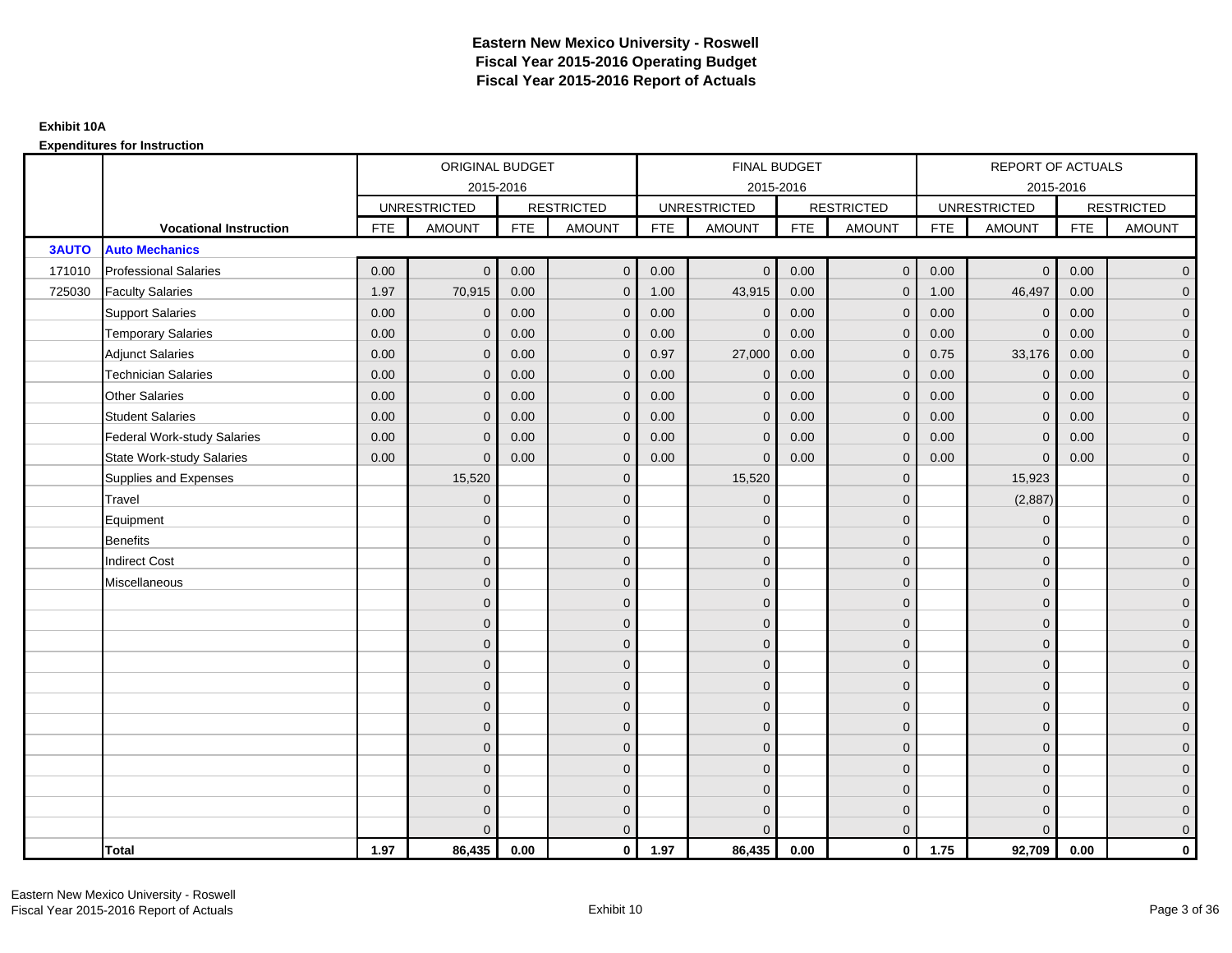|                   |                                    |            | ORIGINAL BUDGET     |            |                   |            | <b>FINAL BUDGET</b> |            |                   |            | REPORT OF ACTUALS   |            |                     |
|-------------------|------------------------------------|------------|---------------------|------------|-------------------|------------|---------------------|------------|-------------------|------------|---------------------|------------|---------------------|
|                   |                                    |            | 2015-2016           |            |                   |            | 2015-2016           |            |                   |            | 2015-2016           |            |                     |
|                   |                                    |            | <b>UNRESTRICTED</b> |            | <b>RESTRICTED</b> |            | <b>UNRESTRICTED</b> |            | <b>RESTRICTED</b> |            | <b>UNRESTRICTED</b> |            | <b>RESTRICTED</b>   |
|                   | <b>Vocational Instruction</b>      | <b>FTE</b> | <b>AMOUNT</b>       | <b>FTE</b> | <b>AMOUNT</b>     | <b>FTE</b> | <b>AMOUNT</b>       | <b>FTE</b> | <b>AMOUNT</b>     | <b>FTE</b> | <b>AMOUNT</b>       | <b>FTE</b> | <b>AMOUNT</b>       |
| 3CDL <sub>2</sub> | <b>CDL Training Program</b>        |            |                     |            |                   |            |                     |            |                   |            |                     |            |                     |
| 171010            | <b>Professional Salaries</b>       | 0.00       | $\Omega$            | 0.00       | $\mathbf 0$       | 0.00       | $\overline{0}$      | 0.00       | $\mathbf 0$       | 0.00       | $\overline{0}$      | 0.00       | $\overline{0}$      |
|                   | <b>Faculty Salaries</b>            | 1.29       | 53,952              | 0.00       | $\mathbf 0$       | 1.00       | 46,810              | 0.00       | $\mathbf{0}$      | 1.00       | 47,112              | 0.00       | $\overline{0}$      |
|                   | <b>Support Salaries</b>            | 0.00       | $\mathbf 0$         | 0.00       | $\mathbf{0}$      | 0.00       | $\mathbf{0}$        | 0.00       | $\Omega$          | 0.00       | $\mathbf 0$         | 0.00       | $\overline{0}$      |
|                   | <b>Temporary Salaries</b>          | 0.00       | $\mathbf 0$         | 0.00       | $\mathbf 0$       | 0.00       | $\mathbf{0}$        | 0.00       | $\Omega$          | 0.00       | $\mathbf 0$         | 0.00       | $\overline{0}$      |
|                   | <b>Adjunct Salaries</b>            | 0.00       | $\mathbf{0}$        | 0.00       | $\overline{0}$    | 0.29       | 8,221               | 0.00       | $\mathbf{0}$      | 0.29       | $\overline{0}$      | 0.00       | $\overline{0}$      |
|                   | <b>Technician Salaries</b>         | 0.00       | $\Omega$            | 0.00       | $\mathbf{0}$      | 0.00       | $\mathbf{0}$        | 0.00       | $\Omega$          | 0.00       | $\overline{0}$      | 0.00       | $\mathbf{0}$        |
|                   | Other Salaries                     | 0.00       | $\mathbf{0}$        | 0.00       | $\overline{0}$    | 0.00       | $\Omega$            | 0.00       | $\Omega$          | 0.00       | $\overline{0}$      | 0.00       | $\overline{0}$      |
|                   | <b>Student Salaries</b>            | 0.00       | $\Omega$            | 0.00       | $\mathbf 0$       | 0.00       | $\mathbf 0$         | 0.00       | $\mathbf 0$       | 0.00       | $\mathbf 0$         | 0.00       | $\mathsf{O}\xspace$ |
|                   | <b>Federal Work-study Salaries</b> | 0.00       | $\mathbf{0}$        | 0.00       | $\mathbf 0$       | 0.00       | $\mathbf{0}$        | 0.00       | $\Omega$          | 0.00       | $\mathbf 0$         | 0.00       | $\overline{0}$      |
|                   | State Work-study Salaries          | 0.00       | $\Omega$            | 0.00       | $\overline{0}$    | 0.00       | $\mathbf{0}$        | 0.00       | $\mathbf{0}$      | 0.00       | $\mathbf{0}$        | 0.00       | $\overline{0}$      |
|                   | Supplies and Expenses              |            | 54,250              |            | $\overline{0}$    |            | 18,740              |            | $\mathbf{0}$      |            | 32,095              |            | $\overline{0}$      |
|                   | Travel                             |            | $\Omega$            |            | $\mathbf 0$       |            | $\mathbf{0}$        |            | $\mathbf{0}$      |            | 2,203               |            | $\overline{0}$      |
|                   | Equipment                          |            | $\Omega$            |            | $\mathbf 0$       |            | $\Omega$            |            | $\mathbf{0}$      |            |                     |            | $\overline{0}$      |
|                   | <b>Benefits</b>                    |            | $\mathbf{0}$        |            | $\mathbf 0$       |            | $\mathbf{0}$        |            | $\mathbf 0$       |            | $\mathbf 0$         |            | $\overline{0}$      |
|                   | <b>Indirect Cost</b>               |            | $\Omega$            |            | $\mathbf{0}$      |            | $\Omega$            |            | $\mathbf{0}$      |            | $\mathbf{0}$        |            | $\overline{0}$      |
|                   | Miscellaneous                      |            | $\Omega$            |            | $\mathbf{0}$      |            | $\Omega$            |            | $\mathbf{0}$      |            | $\Omega$            |            | $\overline{0}$      |
|                   |                                    |            | $\mathbf{0}$        |            | $\mathbf 0$       |            | $\mathbf{0}$        |            | $\mathbf 0$       |            | $\mathbf{0}$        |            | $\overline{0}$      |
|                   |                                    |            | $\Omega$            |            | $\mathbf 0$       |            | $\mathbf{0}$        |            | $\mathbf{0}$      |            | $\mathbf{0}$        |            | $\overline{0}$      |
|                   |                                    |            | $\Omega$            |            | $\overline{0}$    |            | $\Omega$            |            | $\mathbf 0$       |            | $\mathbf{0}$        |            | $\overline{0}$      |
|                   |                                    |            | $\Omega$            |            | $\mathbf{0}$      |            | $\Omega$            |            | $\mathbf{0}$      |            | $\Omega$            |            | $\overline{0}$      |
|                   |                                    |            | $\mathbf{0}$        |            | $\mathbf 0$       |            | $\mathbf{0}$        |            | $\mathbf 0$       |            | $\mathbf{0}$        |            | $\mathsf{O}\xspace$ |
|                   |                                    |            | $\Omega$            |            | $\mathbf 0$       |            | $\mathbf{0}$        |            | $\mathbf{0}$      |            | $\mathbf{0}$        |            | $\overline{0}$      |
|                   |                                    |            | $\Omega$            |            | $\overline{0}$    |            | $\Omega$            |            | $\mathbf{0}$      |            | $\mathbf{0}$        |            | $\overline{0}$      |
|                   |                                    |            | $\Omega$            |            | $\overline{0}$    |            | $\Omega$            |            | $\Omega$          |            | $\Omega$            |            | $\overline{0}$      |
|                   |                                    |            | $\Omega$            |            | $\mathbf 0$       |            | $\mathbf{0}$        |            | $\mathbf 0$       |            | $\mathbf{0}$        |            | $\mathsf{O}\xspace$ |
|                   |                                    |            | $\mathbf{0}$        |            | $\mathbf 0$       |            | $\mathbf{0}$        |            | $\mathbf{0}$      |            | $\mathbf{0}$        |            | $\overline{0}$      |
|                   |                                    |            | $\Omega$            |            | $\mathbf 0$       |            | $\mathbf{0}$        |            | $\mathbf 0$       |            | $\mathbf{0}$        |            | $\mathbf 0$         |
|                   |                                    |            |                     |            | $\mathbf{0}$      |            | $\Omega$            |            | $\Omega$          |            | $\Omega$            |            | $\mathbf{0}$        |
|                   | <b>Total</b>                       | 1.29       | 108,202             | 0.00       | $\mathbf{0}$      | 1.29       | 73,771              | 0.00       | $\mathbf{0}$      | 1.29       | 81,410              | 0.00       | $\mathbf{0}$        |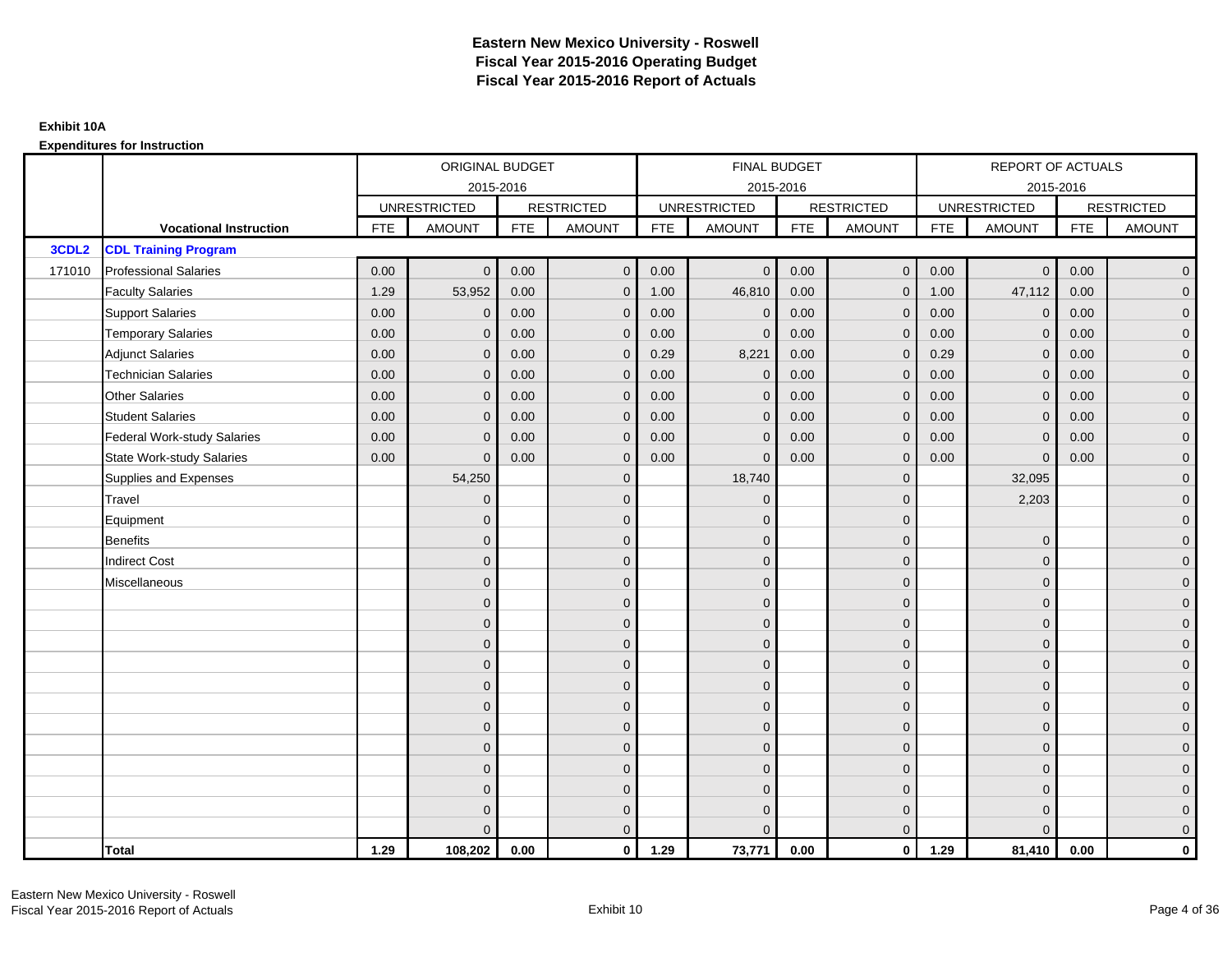|        |                                    |            | ORIGINAL BUDGET     |            |                   |            | <b>FINAL BUDGET</b> |            |                   |            | REPORT OF ACTUALS   |            |                   |
|--------|------------------------------------|------------|---------------------|------------|-------------------|------------|---------------------|------------|-------------------|------------|---------------------|------------|-------------------|
|        |                                    |            | 2015-2016           |            |                   |            | 2015-2016           |            |                   |            | 2015-2016           |            |                   |
|        |                                    |            | <b>UNRESTRICTED</b> |            | <b>RESTRICTED</b> |            | <b>UNRESTRICTED</b> |            | <b>RESTRICTED</b> |            | <b>UNRESTRICTED</b> |            | <b>RESTRICTED</b> |
|        | <b>Vocational Instruction</b>      | <b>FTE</b> | <b>AMOUNT</b>       | <b>FTE</b> | <b>AMOUNT</b>     | <b>FTE</b> | <b>AMOUNT</b>       | <b>FTE</b> | <b>AMOUNT</b>     | <b>FTE</b> | <b>AMOUNT</b>       | <b>FTE</b> | <b>AMOUNT</b>     |
| 3CDEV  | <b>Child Development Center</b>    |            |                     |            |                   |            |                     |            |                   |            |                     |            |                   |
| 171010 | <b>Professional Salaries</b>       | 0.00       | $\Omega$            | 0.00       | $\mathbf{0}$      | 0.00       | $\overline{0}$      | 0.00       | $\mathbf{0}$      | 0.00       | $\overline{0}$      | 0.00       | $\overline{0}$    |
| 723020 | <b>Faculty Salaries</b>            | 1.15       | 32,000              | 0.00       | $\mathbf 0$       | 0.00       | $\mathbf{0}$        | 0.00       | $\mathbf{0}$      | 0.00       | $\mathbf 0$         | 0.00       | $\overline{0}$    |
|        | <b>Support Salaries</b>            | 0.00       | $\mathbf 0$         | 0.00       | $\mathbf 0$       | 0.00       | $\mathbf{0}$        | 0.00       | $\mathbf 0$       | 0.00       | $\mathbf 0$         | 0.00       | $\overline{0}$    |
|        | <b>Temporary Salaries</b>          | 0.00       | $\mathbf{0}$        | 0.00       | $\overline{0}$    | 0.00       | $\Omega$            | 0.00       | $\Omega$          | 0.00       | $\mathbf{0}$        | 0.00       | $\overline{0}$    |
|        | <b>Adjunct Salaries</b>            | 0.00       | $\Omega$            | 0.00       | $\overline{0}$    | 1.15       | 32,640              | 0.00       | $\Omega$          | 0.25       | 15,600              | 0.00       | $\overline{0}$    |
|        | <b>Technician Salaries</b>         | 0.00       | $\Omega$            | 0.00       | $\mathbf{0}$      | 0.00       | $\mathbf{0}$        | 0.00       | $\mathbf{0}$      | 0.00       | $\mathbf 0$         | 0.00       | $\mathbf{0}$      |
|        | Other Salaries                     | 0.00       | $\mathbf{0}$        | 0.00       | $\overline{0}$    | 0.00       | $\mathbf{0}$        | 0.00       | $\mathbf{0}$      | 0.00       | $\mathbf 0$         | 0.00       | $\overline{0}$    |
|        | <b>Student Salaries</b>            | 0.00       | $\mathbf{0}$        | 0.00       | $\overline{0}$    | 0.00       | $\mathbf{0}$        | 0.00       | $\mathbf{0}$      | 0.00       | $\mathbf 0$         | 0.00       | $\overline{0}$    |
|        | <b>Federal Work-study Salaries</b> | 0.00       | $\mathbf{0}$        | 0.00       | $\mathbf 0$       | 0.00       | $\mathbf{0}$        | 0.00       | $\Omega$          | 0.00       | $\mathbf 0$         | 0.00       | $\overline{0}$    |
|        | State Work-study Salaries          | 0.00       | $\mathbf{0}$        | 0.00       | $\overline{0}$    | 0.00       | $\mathbf{0}$        | 0.00       | $\mathbf 0$       | 0.00       | $\mathbf{0}$        | 0.00       | $\overline{0}$    |
|        | Supplies and Expenses              |            | 1,000               |            | $\mathbf{0}$      |            | 1,000               |            | $\mathbf 0$       |            | 257                 |            | $\mathbf{0}$      |
|        | <b>Travel</b>                      |            | $\Omega$            |            | $\mathbf 0$       |            | $\mathbf{0}$        |            | $\mathbf{0}$      |            | $\mathbf{0}$        |            | $\overline{0}$    |
|        | Equipment                          |            | $\Omega$            |            | $\mathbf 0$       |            | $\mathbf{0}$        |            | $\mathbf 0$       |            | $\mathbf{0}$        |            | $\overline{0}$    |
|        | <b>Benefits</b>                    |            | $\mathbf{0}$        |            | $\mathbf 0$       |            | $\Omega$            |            | $\mathbf 0$       |            | $\mathbf{0}$        |            | $\overline{0}$    |
|        | <b>Indirect Cost</b>               |            | $\Omega$            |            | $\overline{0}$    |            | $\Omega$            |            | $\Omega$          |            | $\Omega$            |            | $\overline{0}$    |
|        | Miscellaneous                      |            | $\Omega$            |            | $\mathbf 0$       |            | $\mathbf{0}$        |            | $\Omega$          |            | $\mathbf{0}$        |            | $\mathbf{0}$      |
|        |                                    |            | $\Omega$            |            | $\mathbf 0$       |            | $\mathbf{0}$        |            | $\mathbf{0}$      |            | $\mathbf{0}$        |            | $\overline{0}$    |
|        |                                    |            | $\Omega$            |            | $\mathbf 0$       |            | $\mathbf{0}$        |            | $\mathbf{0}$      |            | $\mathbf{0}$        |            | $\overline{0}$    |
|        |                                    |            | $\Omega$            |            | $\mathbf 0$       |            | $\mathbf{0}$        |            | $\mathbf 0$       |            | $\mathbf{0}$        |            | $\overline{0}$    |
|        |                                    |            | $\Omega$            |            | $\mathbf 0$       |            | $\Omega$            |            | $\mathbf{0}$      |            | $\mathbf{0}$        |            | $\mathbf{0}$      |
|        |                                    |            | $\Omega$            |            | $\mathbf 0$       |            | $\Omega$            |            | $\overline{0}$    |            | $\Omega$            |            | $\mathbf{0}$      |
|        |                                    |            | $\Omega$            |            | $\mathbf 0$       |            | $\Omega$            |            | $\mathbf{0}$      |            | $\Omega$            |            | $\overline{0}$    |
|        |                                    |            | $\Omega$            |            | $\mathbf 0$       |            | $\mathbf{0}$        |            | $\mathbf 0$       |            | $\mathbf{0}$        |            | $\overline{0}$    |
|        |                                    |            | $\Omega$            |            | $\mathbf 0$       |            | $\Omega$            |            | $\mathbf 0$       |            | $\mathbf{0}$        |            | $\overline{0}$    |
|        |                                    |            | $\Omega$            |            | $\mathbf 0$       |            | $\Omega$            |            | $\mathbf{0}$      |            | $\Omega$            |            | $\overline{0}$    |
|        |                                    |            | $\Omega$            |            | $\mathbf 0$       |            | $\mathbf{0}$        |            | $\mathbf 0$       |            | $\mathbf{0}$        |            | $\mathbf{0}$      |
|        |                                    |            | $\Omega$            |            | $\mathbf 0$       |            | $\Omega$            |            | $\mathbf{0}$      |            | $\mathbf{0}$        |            | $\mathbf{0}$      |
|        |                                    |            | $\Omega$            |            | $\overline{0}$    |            | $\Omega$            |            | $\mathbf{0}$      |            | $\Omega$            |            | $\overline{0}$    |
|        | <b>Total</b>                       | 1.15       | 33,000              | 0.00       | $\mathbf{0}$      | 1.15       | 33,640              | 0.00       | $\mathbf{0}$      | 0.25       | 15,857              | 0.00       | $\mathbf 0$       |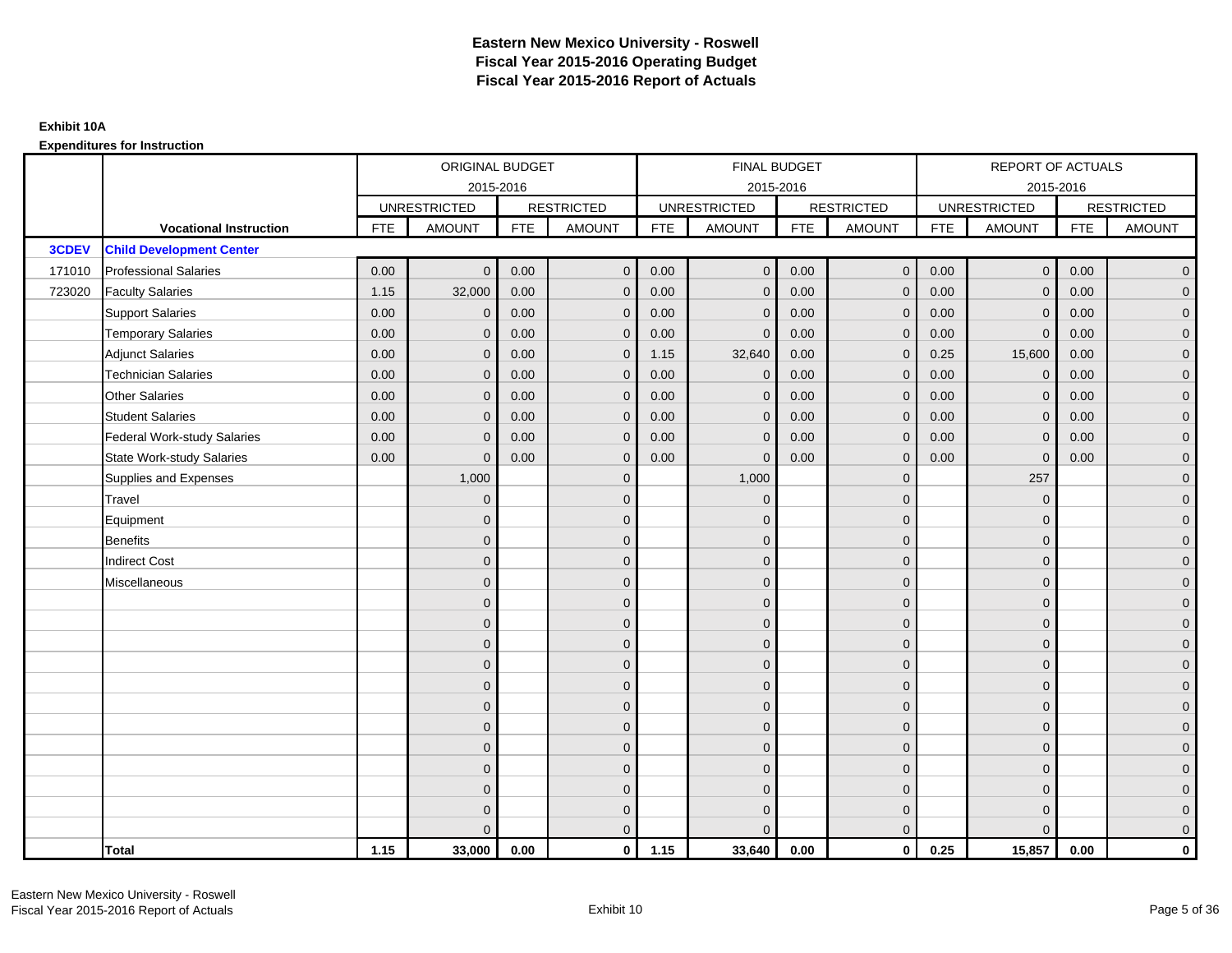|        |                                    |            | ORIGINAL BUDGET     |            |                   |            | <b>FINAL BUDGET</b> |            |                   |            | REPORT OF ACTUALS   |            |                   |
|--------|------------------------------------|------------|---------------------|------------|-------------------|------------|---------------------|------------|-------------------|------------|---------------------|------------|-------------------|
|        |                                    |            | 2015-2016           |            |                   |            | 2015-2016           |            |                   |            |                     | 2015-2016  |                   |
|        |                                    |            | <b>UNRESTRICTED</b> |            | <b>RESTRICTED</b> |            | <b>UNRESTRICTED</b> |            | <b>RESTRICTED</b> |            | <b>UNRESTRICTED</b> |            | <b>RESTRICTED</b> |
|        | <b>Vocational Instruction</b>      | <b>FTE</b> | <b>AMOUNT</b>       | <b>FTE</b> | <b>AMOUNT</b>     | <b>FTE</b> | <b>AMOUNT</b>       | <b>FTE</b> | <b>AMOUNT</b>     | <b>FTE</b> | <b>AMOUNT</b>       | <b>FTE</b> | <b>AMOUNT</b>     |
| 3DAST2 | <b>Dental Assisting Program</b>    |            |                     |            |                   |            |                     |            |                   |            |                     |            |                   |
| 171010 | <b>Professional Salaries</b>       | 0.00       | $\Omega$            | 0.00       | $\overline{0}$    | 0.00       | $\overline{0}$      | 0.00       | $\mathbf{0}$      | 0.00       | $\overline{0}$      | 0.00       | $\overline{0}$    |
| 720150 | <b>Faculty Salaries</b>            | 0.00       | $\mathbf 0$         | 0.00       | $\mathbf 0$       | 0.00       | $\mathbf{0}$        | 0.00       | $\mathbf{0}$      | 0.00       | $\mathbf 0$         | 0.00       | $\overline{0}$    |
|        | <b>Support Salaries</b>            | 0.00       | $\Omega$            | 0.00       | $\mathbf 0$       | 0.00       | $\mathbf{0}$        | 0.00       | $\mathbf 0$       | 0.00       | $\mathbf 0$         | 0.00       | $\overline{0}$    |
|        | <b>Temporary Salaries</b>          | 0.00       | $\mathbf{0}$        | 0.00       | $\overline{0}$    | 0.00       | $\Omega$            | 0.00       | $\Omega$          | 0.00       | $\mathbf 0$         | 0.00       | $\overline{0}$    |
|        | <b>Adjunct Salaries</b>            | 0.00       | $\Omega$            | 0.00       | $\overline{0}$    | 0.00       | $\Omega$            | 0.00       | $\Omega$          | 0.00       | $\overline{0}$      | 0.00       | $\overline{0}$    |
|        | <b>Technician Salaries</b>         | 0.00       | $\Omega$            | 0.00       | $\mathbf{0}$      | 0.00       | $\mathbf{0}$        | 0.00       | $\mathbf{0}$      | 0.00       | $\mathbf{0}$        | 0.00       | $\mathbf{0}$      |
|        | Other Salaries                     | 0.00       | $\mathbf{0}$        | 0.00       | $\overline{0}$    | 0.00       | $\mathbf{0}$        | 0.00       | $\Omega$          | 0.00       | $\overline{0}$      | 0.00       | $\overline{0}$    |
|        | <b>Student Salaries</b>            | 0.00       | $\Omega$            | 0.00       | $\overline{0}$    | 0.00       | $\mathbf{0}$        | 0.00       | $\mathbf{0}$      | 0.00       | $\mathbf 0$         | 0.00       | $\overline{0}$    |
|        | <b>Federal Work-study Salaries</b> | 0.00       | $\mathbf 0$         | 0.00       | $\mathbf 0$       | 0.00       | $\mathbf{0}$        | 0.00       | $\Omega$          | 0.00       | $\mathbf 0$         | 0.00       | $\overline{0}$    |
|        | State Work-study Salaries          | 0.00       | $\mathbf{0}$        | 0.00       | $\overline{0}$    | 0.00       | $\mathbf{0}$        | 0.00       | $\mathbf 0$       | 0.00       | $\mathbf{0}$        | 0.00       | $\overline{0}$    |
|        | Supplies and Expenses              |            | $\Omega$            |            | $\mathbf{0}$      |            | $\Omega$            |            | $\mathbf 0$       |            | $\mathbf{0}$        |            | $\mathbf{0}$      |
|        | <b>Travel</b>                      |            | $\Omega$            |            | $\mathbf 0$       |            | $\Omega$            |            | $\Omega$          |            | $\mathbf{0}$        |            | $\overline{0}$    |
|        | Equipment                          |            | $\Omega$            |            | $\mathbf 0$       |            | $\mathbf{0}$        |            | $\mathbf{0}$      |            | $\mathbf{0}$        |            | $\overline{0}$    |
|        | <b>Benefits</b>                    |            | $\Omega$            |            | $\mathbf 0$       |            | $\Omega$            |            | $\mathbf{0}$      |            | $\mathbf{0}$        |            | $\overline{0}$    |
|        | <b>Indirect Cost</b>               |            | $\Omega$            |            | $\overline{0}$    |            | $\Omega$            |            | $\Omega$          |            | $\Omega$            |            | $\overline{0}$    |
|        | Miscellaneous                      |            | $\Omega$            |            | $\mathbf 0$       |            | $\mathbf{0}$        |            | $\Omega$          |            | $\mathbf{0}$        |            | $\mathbf{0}$      |
|        |                                    |            | $\Omega$            |            | $\mathbf 0$       |            | $\Omega$            |            | $\mathbf{0}$      |            | $\mathbf{0}$        |            | $\overline{0}$    |
|        |                                    |            | $\Omega$            |            | $\mathbf 0$       |            | $\Omega$            |            | $\mathbf{0}$      |            | $\mathbf{0}$        |            | $\overline{0}$    |
|        |                                    |            | $\Omega$            |            | $\mathbf 0$       |            | $\Omega$            |            | $\overline{0}$    |            | $\mathbf{0}$        |            | $\overline{0}$    |
|        |                                    |            | $\Omega$            |            | $\mathbf 0$       |            | $\Omega$            |            | $\mathbf{0}$      |            | $\mathbf{0}$        |            | $\mathbf{0}$      |
|        |                                    |            | $\Omega$            |            | $\mathbf 0$       |            | $\Omega$            |            | $\overline{0}$    |            | $\Omega$            |            | $\mathbf{0}$      |
|        |                                    |            | $\Omega$            |            | $\mathbf 0$       |            | $\Omega$            |            | $\mathbf{0}$      |            | $\Omega$            |            | $\overline{0}$    |
|        |                                    |            | $\Omega$            |            | $\mathbf 0$       |            | $\mathbf{0}$        |            | $\mathbf{0}$      |            | $\mathbf{0}$        |            | $\overline{0}$    |
|        |                                    |            | $\Omega$            |            | $\mathbf 0$       |            | $\Omega$            |            | $\mathbf 0$       |            | $\mathbf{0}$        |            | $\overline{0}$    |
|        |                                    |            | $\Omega$            |            | $\overline{0}$    |            | $\Omega$            |            | $\Omega$          |            | $\Omega$            |            | $\overline{0}$    |
|        |                                    |            | $\Omega$            |            | $\mathbf 0$       |            | $\mathbf{0}$        |            | $\mathbf{0}$      |            | $\mathbf{0}$        |            | $\mathbf{0}$      |
|        |                                    |            | $\mathbf{0}$        |            | $\mathbf 0$       |            | $\mathbf{0}$        |            | $\mathbf{0}$      |            | $\mathbf{0}$        |            | $\mathbf{0}$      |
|        |                                    |            | $\Omega$            |            | $\overline{0}$    |            | $\Omega$            |            | $\mathbf{0}$      |            | $\Omega$            |            | $\overline{0}$    |
|        | <b>Total</b>                       | 0.00       | $\mathbf{0}$        | 0.00       | $\mathbf{0}$      | 0.00       | $\mathbf{0}$        | 0.00       | $\mathbf{0}$      | 0.00       | $\mathbf{0}$        | 0.00       | $\mathbf 0$       |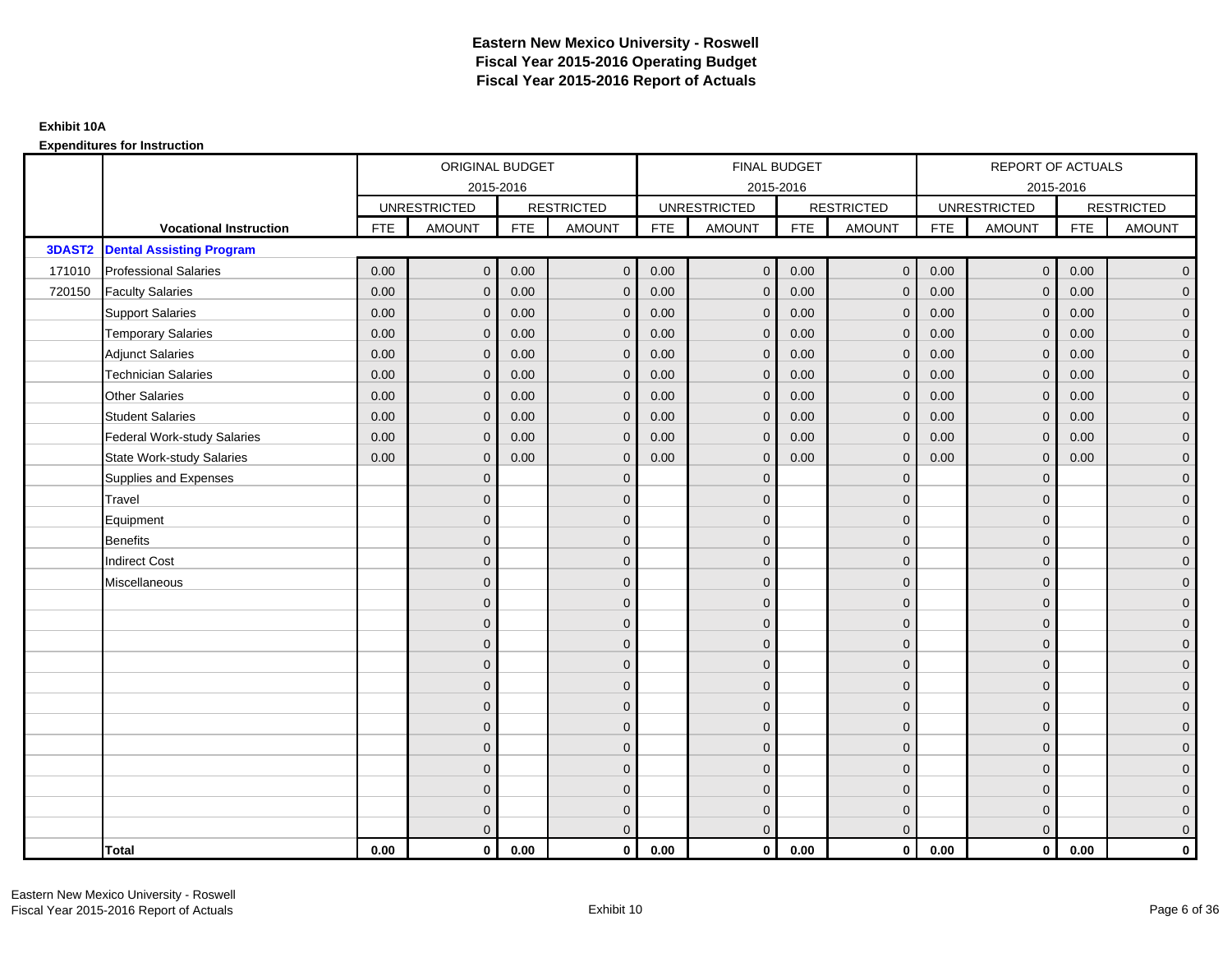|              |                                    |            | ORIGINAL BUDGET     |            |                   |            | <b>FINAL BUDGET</b> |            |                   |            | REPORT OF ACTUALS   |            |                   |
|--------------|------------------------------------|------------|---------------------|------------|-------------------|------------|---------------------|------------|-------------------|------------|---------------------|------------|-------------------|
|              |                                    |            |                     | 2015-2016  |                   |            | 2015-2016           |            |                   |            |                     | 2015-2016  |                   |
|              |                                    |            | <b>UNRESTRICTED</b> |            | <b>RESTRICTED</b> |            | <b>UNRESTRICTED</b> |            | <b>RESTRICTED</b> |            | <b>UNRESTRICTED</b> |            | <b>RESTRICTED</b> |
|              | <b>Vocational Instruction</b>      | <b>FTE</b> | <b>AMOUNT</b>       | <b>FTE</b> | <b>AMOUNT</b>     | <b>FTE</b> | <b>AMOUNT</b>       | <b>FTE</b> | <b>AMOUNT</b>     | <b>FTE</b> | <b>AMOUNT</b>       | <b>FTE</b> | <b>AMOUNT</b>     |
| <b>3DRAF</b> | <b>Drafting and Design</b>         |            |                     |            |                   |            |                     |            |                   |            |                     |            |                   |
| 171010       | <b>Professional Salaries</b>       | 0.00       | $\Omega$            | 0.00       | $\mathbf{0}$      | 0.00       | $\Omega$            | 0.00       | $\mathbf{0}$      | 0.00       | $\overline{0}$      | 0.00       | $\overline{0}$    |
| 725040       | <b>Faculty Salaries</b>            | 1.43       | 67,000              | 0.00       | $\mathbf 0$       | 1.00       | 47,250              | 0.00       | $\mathbf{0}$      | 0.00       | $\mathbf 0$         | 0.00       | $\overline{0}$    |
|              | <b>Support Salaries</b>            | 0.00       | $\mathbf 0$         | 0.00       | $\mathbf 0$       | 0.00       | $\mathbf{0}$        | 0.00       | $\mathbf 0$       | 0.00       | $\mathbf 0$         | 0.00       | $\overline{0}$    |
|              | <b>Temporary Salaries</b>          | 0.00       | $\mathbf{0}$        | 0.00       | $\overline{0}$    | 0.00       | $\Omega$            | 0.00       | $\Omega$          | 0.00       | $\overline{0}$      | 0.00       | $\overline{0}$    |
|              | <b>Adjunct Salaries</b>            | 0.00       | $\Omega$            | 0.00       | $\overline{0}$    | 0.43       | 12,240              | 0.00       | $\Omega$          | 0.50       | 20,957              | 0.00       | $\overline{0}$    |
|              | <b>Technician Salaries</b>         | 0.00       | $\mathbf{0}$        | 0.00       | $\mathbf{0}$      | 0.00       | $\Omega$            | 0.00       | $\mathbf 0$       | 0.00       | $\mathbf 0$         | 0.00       | $\mathbf{0}$      |
|              | <b>Other Salaries</b>              | 0.00       | $\mathbf{0}$        | 0.00       | $\mathbf 0$       | 0.00       | $\Omega$            | 0.00       | $\mathbf{0}$      | 0.00       | $\mathbf 0$         | 0.00       | $\overline{0}$    |
|              | <b>Student Salaries</b>            | 0.00       | $\mathbf{0}$        | 0.00       | $\mathbf 0$       | 0.00       | $\mathbf{0}$        | 0.00       | $\mathbf 0$       | 0.00       | $\mathbf 0$         | 0.00       | $\overline{0}$    |
|              | <b>Federal Work-study Salaries</b> | 0.00       | $\mathbf{0}$        | 0.00       | $\mathbf 0$       | 0.00       | $\mathbf{0}$        | 0.00       | $\Omega$          | 0.00       | $\mathbf 0$         | 0.00       | $\overline{0}$    |
|              | <b>State Work-study Salaries</b>   | 0.00       | $\mathbf{0}$        | 0.00       | $\overline{0}$    | 0.00       | $\mathbf{0}$        | 0.00       | $\mathbf 0$       | 0.00       | $\mathbf{0}$        | 0.00       | $\overline{0}$    |
|              | Supplies and Expenses              |            | 6,240               |            | $\overline{0}$    |            | 6,240               |            | $\overline{0}$    |            | 2,694               |            | $\mathbf{0}$      |
|              | <b>Travel</b>                      |            | $\Omega$            |            | $\mathbf 0$       |            | $\Omega$            |            | $\mathbf{0}$      |            | $\mathbf{0}$        |            | $\overline{0}$    |
|              | Equipment                          |            | $\mathbf{0}$        |            | $\mathbf 0$       |            | $\Omega$            |            | $\mathbf 0$       |            | $\mathbf{0}$        |            | $\overline{0}$    |
|              | <b>Benefits</b>                    |            | $\mathbf{0}$        |            | $\mathbf 0$       |            | $\Omega$            |            | $\mathbf{0}$      |            | $\mathbf{0}$        |            | $\overline{0}$    |
|              | <b>Indirect Cost</b>               |            | $\Omega$            |            | $\overline{0}$    |            | $\Omega$            |            | $\Omega$          |            | $\Omega$            |            | $\overline{0}$    |
|              | Miscellaneous                      |            | $\mathbf{0}$        |            | $\mathbf 0$       |            | $\Omega$            |            | $\mathbf 0$       |            | $\mathbf{0}$        |            | $\mathbf{0}$      |
|              |                                    |            | $\mathbf{0}$        |            | $\mathbf 0$       |            | $\Omega$            |            | $\mathbf{0}$      |            | $\mathbf{0}$        |            | $\overline{0}$    |
|              |                                    |            | $\mathbf{0}$        |            | $\mathbf 0$       |            | $\Omega$            |            | $\mathbf{0}$      |            | $\mathbf{0}$        |            | $\overline{0}$    |
|              |                                    |            | $\mathbf 0$         |            | $\mathbf 0$       |            | $\Omega$            |            | $\mathbf 0$       |            | $\mathbf{0}$        |            | $\overline{0}$    |
|              |                                    |            | $\Omega$            |            | $\mathbf 0$       |            | $\Omega$            |            | $\mathbf{0}$      |            | $\mathbf{0}$        |            | $\mathbf{0}$      |
|              |                                    |            | $\Omega$            |            | $\mathbf 0$       |            | $\Omega$            |            | $\mathbf 0$       |            | $\Omega$            |            | $\mathbf{0}$      |
|              |                                    |            | $\Omega$            |            | $\mathbf 0$       |            | $\Omega$            |            | $\mathbf{0}$      |            | $\Omega$            |            | $\overline{0}$    |
|              |                                    |            | $\mathbf{0}$        |            | $\mathbf 0$       |            | $\Omega$            |            | $\mathbf 0$       |            | $\mathbf{0}$        |            | $\overline{0}$    |
|              |                                    |            | $\mathbf{0}$        |            | $\mathbf 0$       |            | $\Omega$            |            | $\mathbf 0$       |            | $\mathbf{0}$        |            | $\overline{0}$    |
|              |                                    |            | $\Omega$            |            | $\mathbf 0$       |            | $\Omega$            |            | $\mathbf{0}$      |            | $\Omega$            |            | $\overline{0}$    |
|              |                                    |            | $\mathbf 0$         |            | $\mathbf 0$       |            | $\Omega$            |            | $\mathbf 0$       |            | $\mathbf{0}$        |            | $\mathbf{0}$      |
|              |                                    |            | $\mathbf{0}$        |            | $\mathbf 0$       |            | $\Omega$            |            | $\mathbf 0$       |            | $\mathbf{0}$        |            | $\mathbf{0}$      |
|              |                                    |            | $\Omega$            |            | $\overline{0}$    |            |                     |            | $\mathbf{0}$      |            | $\Omega$            |            | $\overline{0}$    |
|              | <b>Total</b>                       | 1.43       | 73,240              | 0.00       | $\mathbf{0}$      | 1.43       | 65,730              | 0.00       | $\mathbf{0}$      | 0.50       | 23,652              | 0.00       | $\mathbf 0$       |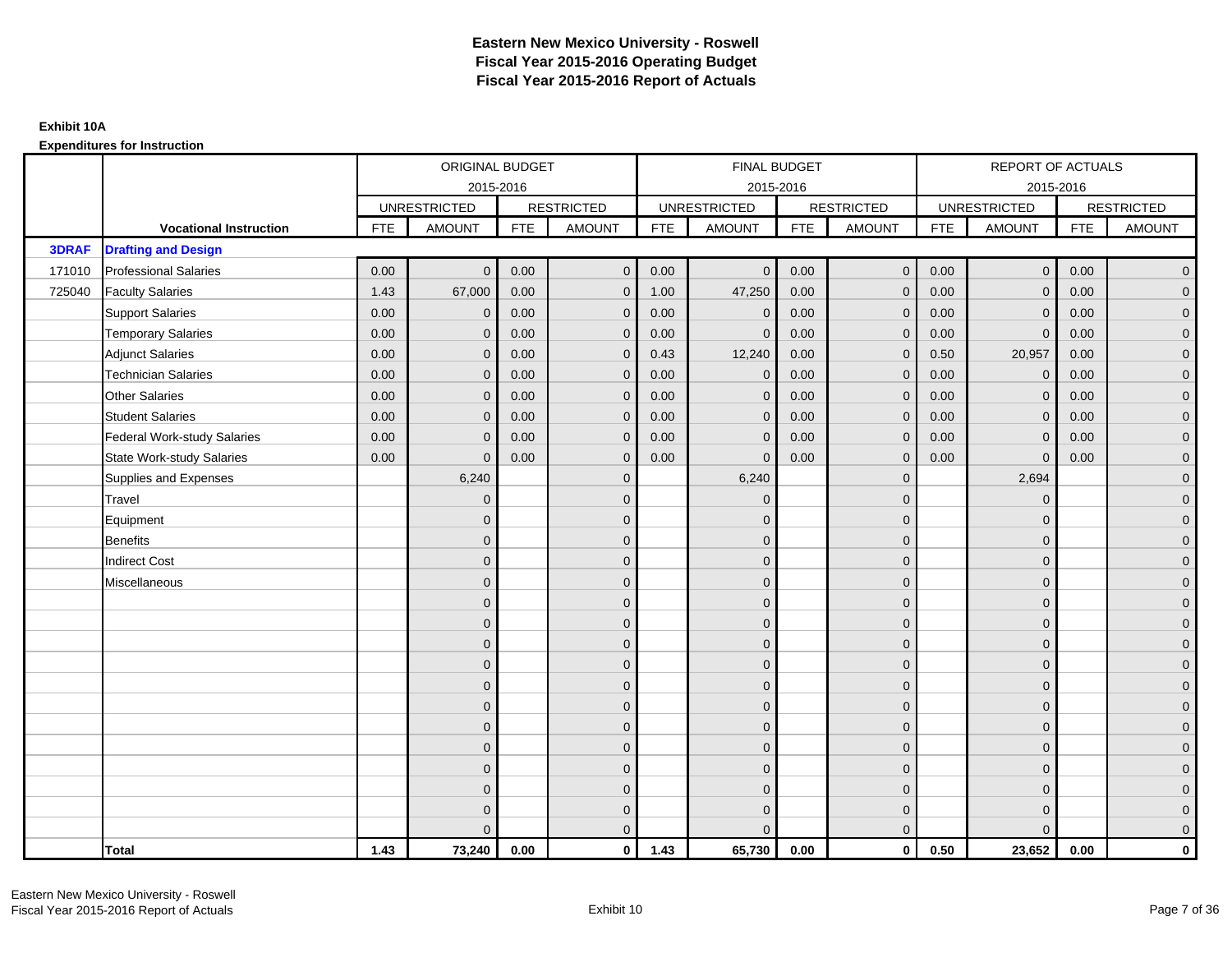|              |                                    |            | ORIGINAL BUDGET     |            |                   |            | <b>FINAL BUDGET</b> |            |                   |            | REPORT OF ACTUALS   |            |                   |
|--------------|------------------------------------|------------|---------------------|------------|-------------------|------------|---------------------|------------|-------------------|------------|---------------------|------------|-------------------|
|              |                                    |            | 2015-2016           |            |                   |            | 2015-2016           |            |                   |            | 2015-2016           |            |                   |
|              |                                    |            | <b>UNRESTRICTED</b> |            | <b>RESTRICTED</b> |            | <b>UNRESTRICTED</b> |            | <b>RESTRICTED</b> |            | <b>UNRESTRICTED</b> |            | <b>RESTRICTED</b> |
|              | <b>Vocational Instruction</b>      | <b>FTE</b> | <b>AMOUNT</b>       | <b>FTE</b> | <b>AMOUNT</b>     | <b>FTE</b> | <b>AMOUNT</b>       | <b>FTE</b> | <b>AMOUNT</b>     | <b>FTE</b> | <b>AMOUNT</b>       | <b>FTE</b> | <b>AMOUNT</b>     |
| <b>3ELEC</b> | <b>Electronics</b>                 |            |                     |            |                   |            |                     |            |                   |            |                     |            |                   |
| 171010       | <b>Professional Salaries</b>       | 0.00       | $\Omega$            | 0.00       | $\overline{0}$    | 0.00       | $\overline{0}$      | 0.00       | $\overline{0}$    | 0.00       | $\overline{0}$      | 0.00       | $\overline{0}$    |
| 725050       | <b>Faculty Salaries</b>            | 1.00       | 27,900              | 0.00       | $\mathbf 0$       | 0.00       | $\mathbf{0}$        | 0.00       | $\mathbf{0}$      | 0.00       | $\mathbf 0$         | 0.00       | $\overline{0}$    |
|              | <b>Support Salaries</b>            | 0.00       | $\mathbf 0$         | 0.00       | $\mathbf 0$       | 0.00       | $\mathbf{0}$        | 0.00       | $\mathbf 0$       | 0.00       | $\mathbf 0$         | 0.00       | $\overline{0}$    |
|              | <b>Temporary Salaries</b>          | 0.00       | $\mathbf{0}$        | 0.00       | $\overline{0}$    | 0.00       | $\Omega$            | 0.00       | $\Omega$          | 0.00       | $\mathbf{0}$        | 0.00       | $\overline{0}$    |
|              | <b>Adjunct Salaries</b>            | 0.00       | $\Omega$            | 0.00       | $\overline{0}$    | 1.00       | 27,900              | 0.00       | $\Omega$          | 0.10       | 2,344               | 0.00       | $\overline{0}$    |
|              | <b>Technician Salaries</b>         | 0.00       | $\mathbf{0}$        | 0.00       | $\mathbf{0}$      | 0.00       | $\mathbf{0}$        | 0.00       | $\mathbf{0}$      | 0.00       | $\mathbf 0$         | 0.00       | $\mathbf{0}$      |
|              | <b>Other Salaries</b>              | 0.00       | $\mathbf{0}$        | 0.00       | $\overline{0}$    | 0.00       | $\mathbf{0}$        | 0.00       | $\mathbf{0}$      | 0.00       | $\mathbf 0$         | 0.00       | $\overline{0}$    |
|              | <b>Student Salaries</b>            | 0.00       | $\mathbf{0}$        | 0.00       | $\mathbf 0$       | 0.00       | $\mathbf{0}$        | 0.00       | $\mathbf{0}$      | 0.00       | $\mathbf 0$         | 0.00       | $\overline{0}$    |
|              | <b>Federal Work-study Salaries</b> | 0.00       | $\mathbf{0}$        | 0.00       | $\mathbf 0$       | 0.00       | $\mathbf{0}$        | 0.00       | $\Omega$          | 0.00       | $\mathbf 0$         | 0.00       | $\overline{0}$    |
|              | State Work-study Salaries          | 0.00       | $\mathbf{0}$        | 0.00       | $\overline{0}$    | 0.00       | $\mathbf{0}$        | 0.00       | $\mathbf{0}$      | 0.00       | $\mathbf{0}$        | 0.00       | $\overline{0}$    |
|              | Supplies and Expenses              |            | 1,200               |            | $\overline{0}$    |            | 1,200               |            | $\overline{0}$    |            | 327                 |            | $\mathbf{0}$      |
|              | <b>Travel</b>                      |            | $\Omega$            |            | $\mathbf 0$       |            | $\mathbf{0}$        |            | $\mathbf{0}$      |            | $\mathbf{0}$        |            | $\overline{0}$    |
|              | Equipment                          |            | $\Omega$            |            | $\mathbf 0$       |            | $\mathbf{0}$        |            | $\mathbf 0$       |            | $\mathbf{0}$        |            | $\overline{0}$    |
|              | <b>Benefits</b>                    |            | $\mathbf{0}$        |            | $\mathbf 0$       |            | $\Omega$            |            | $\mathbf 0$       |            | $\mathbf{0}$        |            | $\overline{0}$    |
|              | <b>Indirect Cost</b>               |            | $\Omega$            |            | $\mathbf{0}$      |            | $\Omega$            |            | $\Omega$          |            | $\Omega$            |            | $\overline{0}$    |
|              | Miscellaneous                      |            | $\Omega$            |            | $\mathbf 0$       |            | $\mathbf{0}$        |            | $\Omega$          |            | $\mathbf{0}$        |            | $\mathbf{0}$      |
|              |                                    |            | $\Omega$            |            | $\mathbf 0$       |            | $\mathbf{0}$        |            | $\mathbf{0}$      |            | $\mathbf{0}$        |            | $\overline{0}$    |
|              |                                    |            | $\Omega$            |            | $\mathbf 0$       |            | $\mathbf{0}$        |            | $\mathbf{0}$      |            | $\mathbf{0}$        |            | $\overline{0}$    |
|              |                                    |            | $\Omega$            |            | $\mathbf 0$       |            | $\mathbf{0}$        |            | $\mathbf 0$       |            | $\mathbf{0}$        |            | $\overline{0}$    |
|              |                                    |            | $\Omega$            |            | $\mathbf 0$       |            | $\Omega$            |            | $\mathbf{0}$      |            | $\mathbf{0}$        |            | $\mathbf{0}$      |
|              |                                    |            | $\Omega$            |            | $\mathbf 0$       |            | $\Omega$            |            | $\overline{0}$    |            | $\Omega$            |            | $\mathbf{0}$      |
|              |                                    |            | $\Omega$            |            | $\mathbf 0$       |            | $\Omega$            |            | $\mathbf{0}$      |            | $\Omega$            |            | $\overline{0}$    |
|              |                                    |            | $\Omega$            |            | $\mathbf 0$       |            | $\mathbf{0}$        |            | $\mathbf 0$       |            | $\mathbf{0}$        |            | $\overline{0}$    |
|              |                                    |            | $\mathbf{0}$        |            | $\mathbf 0$       |            | $\Omega$            |            | $\mathbf 0$       |            | $\mathbf{0}$        |            | $\overline{0}$    |
|              |                                    |            | $\Omega$            |            | $\mathbf 0$       |            | $\Omega$            |            | $\mathbf{0}$      |            | $\Omega$            |            | $\overline{0}$    |
|              |                                    |            | $\Omega$            |            | $\mathbf 0$       |            | $\mathbf{0}$        |            | $\mathbf 0$       |            | $\mathbf{0}$        |            | $\mathbf{0}$      |
|              |                                    |            | $\Omega$            |            | $\mathbf 0$       |            | $\mathbf{0}$        |            | $\mathbf 0$       |            | $\mathbf{0}$        |            | $\mathbf{0}$      |
|              |                                    |            | $\Omega$            |            | $\overline{0}$    |            | $\Omega$            |            | $\mathbf{0}$      |            | $\Omega$            |            | $\overline{0}$    |
|              | <b>Total</b>                       | 1.00       | 29,100              | 0.00       | $\mathbf{0}$      | 1.00       | 29,100              | 0.00       | $\mathbf{0}$      | 0.10       | 2,671               | 0.00       | $\mathbf 0$       |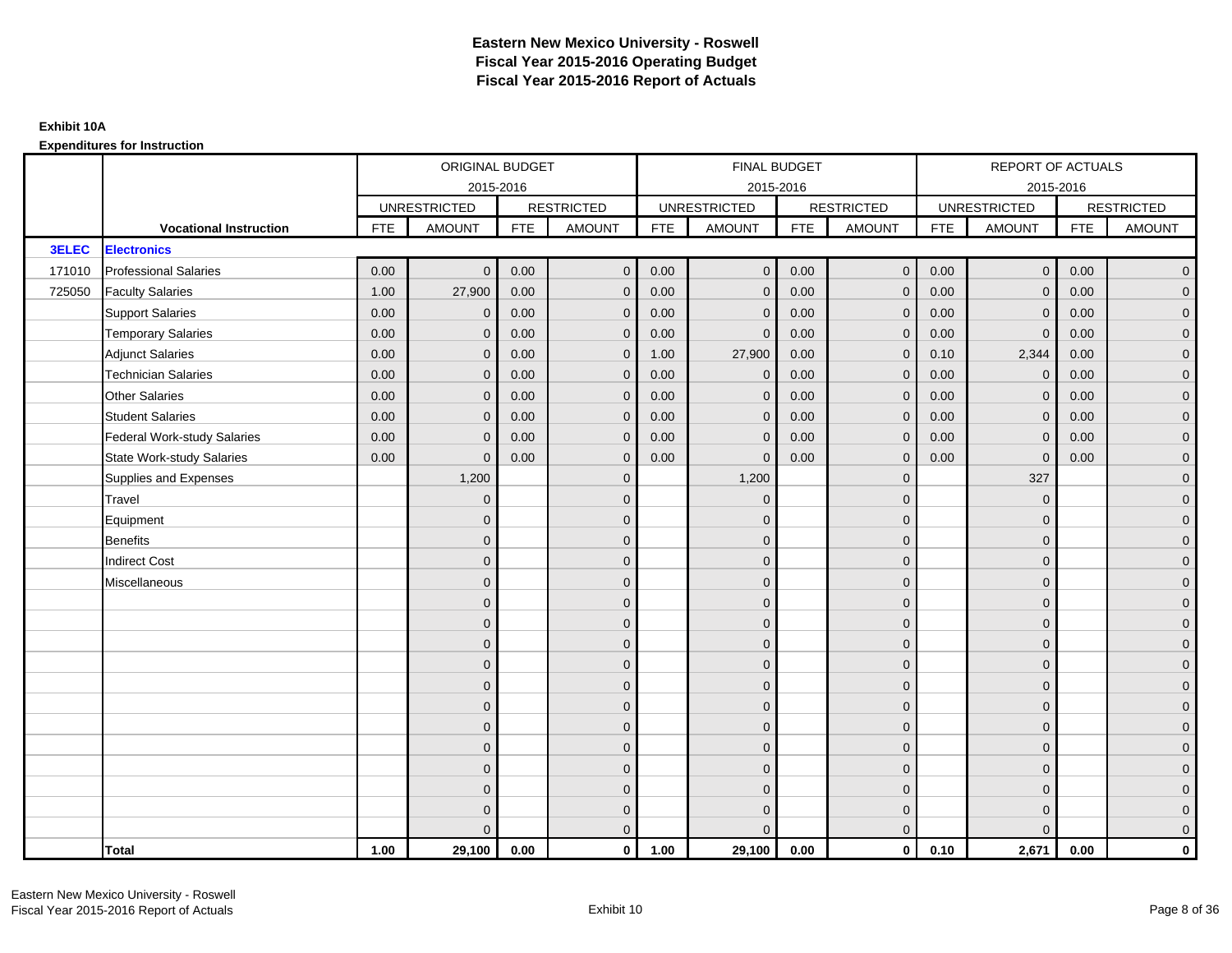|        |                                     |            | <b>ORIGINAL BUDGET</b> |            |                   |            | <b>FINAL BUDGET</b> |            |                   |            | REPORT OF ACTUALS   |             |                   |
|--------|-------------------------------------|------------|------------------------|------------|-------------------|------------|---------------------|------------|-------------------|------------|---------------------|-------------|-------------------|
|        |                                     |            |                        | 2015-2016  |                   |            | 2015-2016           |            |                   |            | 2015-2016           |             |                   |
|        |                                     |            | <b>UNRESTRICTED</b>    |            | <b>RESTRICTED</b> |            | <b>UNRESTRICTED</b> |            | <b>RESTRICTED</b> |            | <b>UNRESTRICTED</b> |             | <b>RESTRICTED</b> |
|        | <b>Vocational Instruction</b>       | <b>FTE</b> | <b>AMOUNT</b>          | <b>FTE</b> | <b>AMOUNT</b>     | <b>FTE</b> | <b>AMOUNT</b>       | <b>FTE</b> | <b>AMOUNT</b>     | <b>FTE</b> | <b>AMOUNT</b>       | ${\sf FTE}$ | <b>AMOUNT</b>     |
| 3EMT   | <b>Emergency Medical Technician</b> |            |                        |            |                   |            |                     |            |                   |            |                     |             |                   |
| 171010 | <b>Professional Salaries</b>        | 1.00       | 52,642                 | 0.00       | $\mathbf{0}$      | 1.10       | 83,511              | 0.00       | $\overline{0}$    | 0.00       | (14, 597)           | 0.00        | $\overline{0}$    |
| 723030 | <b>Faculty Salaries</b>             | 13.81      | 481,478                | 0.00       | $\mathbf 0$       | 6.00       | 235,426             | 0.00       | $\mathbf{0}$      | 4.00       | 193,455             | 0.00        | $\mathbf 0$       |
|        | <b>Support Salaries</b>             | 1.00       | 21,611                 | 0.00       | $\mathbf 0$       | 1.00       | 22,998              | 0.00       | $\mathbf{0}$      | 0.00       | $\mathbf 0$         | 0.00        | $\overline{0}$    |
|        | <b>Temporary Salaries</b>           | 0.00       | $\mathbf{0}$           | 0.00       | $\overline{0}$    | 0.50       | 15,300              | 0.00       | $\Omega$          | 0.00       | 7,925               | 0.00        | $\overline{0}$    |
|        | <b>Adjunct Salaries</b>             | 0.00       | $\Omega$               | 0.00       | $\mathbf{0}$      | 4.85       | 149,130             | 0.00       | $\Omega$          | 5.86       | 132,597             | 0.00        | $\overline{0}$    |
|        | <b>Technician Salaries</b>          | 0.00       | $\mathbf{0}$           | 0.00       | $\overline{0}$    | 0.00       | $\mathbf{0}$        | 0.00       | $\mathbf{0}$      | 0.00       | $\mathbf 0$         | 0.00        | $\mathbf 0$       |
|        | <b>Other Salaries</b>               | 1.11       | 15,000                 | 0.00       | $\mathbf 0$       | 0.00       | $\mathbf{0}$        | 0.00       | $\mathbf{0}$      | 0.00       | 397                 | 0.00        | $\overline{0}$    |
|        | <b>Student Salaries</b>             | 0.00       | $\mathbf{0}$           | 0.00       | $\mathbf{0}$      | 0.00       | $\mathbf{0}$        | 0.00       | $\mathbf{0}$      | 0.00       | $\mathbf 0$         | 0.00        | $\overline{0}$    |
|        | <b>Federal Work-study Salaries</b>  | 0.00       | $\mathbf{0}$           | 0.00       | $\mathbf 0$       | 0.00       | $\mathbf{0}$        | 0.00       | $\mathbf{0}$      | 0.00       | $\mathbf{0}$        | 0.00        | $\mathbf 0$       |
|        | <b>State Work-study Salaries</b>    | 0.00       | $\mathbf{0}$           | 0.00       | $\overline{0}$    | 0.00       | $\mathbf{0}$        | 0.00       | $\mathbf{0}$      | 0.00       | $\mathbf 0$         | 0.00        | $\mathbf 0$       |
|        | Supplies and Expenses               |            | 91,000                 |            | $\mathbf 0$       |            | 91,000              |            | $\mathbf{0}$      |            | 36,076              |             | $\mathbf 0$       |
|        | Travel                              |            | $\Omega$               |            | $\mathbf 0$       |            | $\Omega$            |            | $\mathbf{0}$      |            | 4,110               |             | $\overline{0}$    |
|        | Equipment                           |            | $\Omega$               |            | $\mathbf 0$       |            | $\Omega$            |            | $\mathbf 0$       |            | 1,321               |             | $\overline{0}$    |
|        | <b>Benefits</b>                     |            | $\mathbf{0}$           |            | $\mathbf 0$       |            | $\Omega$            |            | $\mathbf{0}$      |            | $\mathbf{0}$        |             | $\overline{0}$    |
|        | <b>Indirect Cost</b>                |            | $\Omega$               |            | $\mathbf{0}$      |            | $\Omega$            |            | $\mathbf{0}$      |            | $\Omega$            |             | $\overline{0}$    |
|        | Miscellaneous                       |            | $\Omega$               |            | $\mathbf 0$       |            | $\mathbf{0}$        |            | $\mathbf 0$       |            | $\mathbf{0}$        |             | $\mathbf 0$       |
|        |                                     |            | $\mathbf{0}$           |            | $\mathbf 0$       |            | $\Omega$            |            | $\mathbf 0$       |            | $\Omega$            |             | $\overline{0}$    |
|        |                                     |            | $\mathbf{0}$           |            | $\mathbf{0}$      |            | $\Omega$            |            | $\mathbf{0}$      |            | $\mathbf{0}$        |             | $\mathbf 0$       |
|        |                                     |            | $\mathbf{0}$           |            | $\mathbf 0$       |            | $\Omega$            |            | $\mathbf 0$       |            | $\mathbf{0}$        |             | $\pmb{0}$         |
|        |                                     |            | $\Omega$               |            | $\mathbf 0$       |            | $\Omega$            |            | $\mathbf{0}$      |            | $\mathbf{0}$        |             | $\mathbf 0$       |
|        |                                     |            | $\Omega$               |            | $\mathbf 0$       |            | $\Omega$            |            | $\mathbf{0}$      |            | $\Omega$            |             | $\mathbf 0$       |
|        |                                     |            | $\Omega$               |            | $\mathbf 0$       |            | $\Omega$            |            | $\mathbf{0}$      |            | $\Omega$            |             | $\overline{0}$    |
|        |                                     |            | $\mathbf{0}$           |            | $\mathbf 0$       |            | $\Omega$            |            | $\mathbf 0$       |            | $\mathbf{0}$        |             | $\mathbf 0$       |
|        |                                     |            | $\Omega$               |            | $\mathbf 0$       |            | $\Omega$            |            | $\mathbf{0}$      |            | $\mathbf{0}$        |             | $\mathbf 0$       |
|        |                                     |            | $\Omega$               |            | $\mathbf{0}$      |            | $\Omega$            |            | $\mathbf{0}$      |            | $\Omega$            |             | $\mathbf 0$       |
|        |                                     |            | $\Omega$               |            | $\mathbf 0$       |            | $\mathbf{0}$        |            | $\mathbf 0$       |            | $\mathbf{0}$        |             | $\mathbf 0$       |
|        |                                     |            | $\Omega$               |            | $\mathbf 0$       |            | $\Omega$            |            | $\mathbf 0$       |            | $\Omega$            |             | $\mathbf 0$       |
|        |                                     |            | $\Omega$               |            | $\Omega$          |            |                     |            | $\Omega$          |            | $\Omega$            |             | $\mathbf 0$       |
|        | <b>Total</b>                        | 16.92      | 661,731                | 0.00       | $\mathbf{0}$      | 13.45      | 597,365             | 0.00       | $\mathbf{0}$      | 9.86       | 361,284             | 0.00        | $\mathbf{0}$      |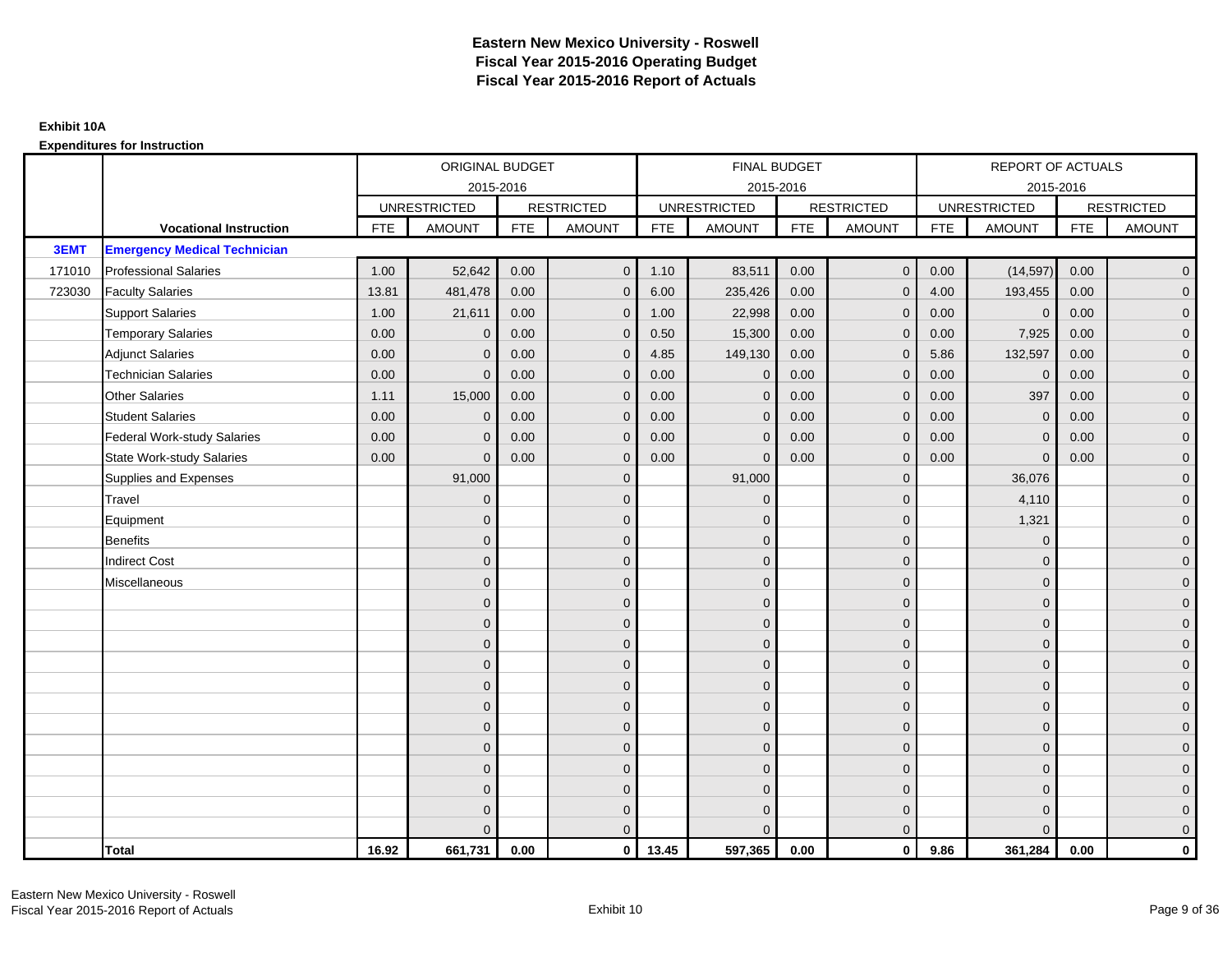|        |                                         |            | ORIGINAL BUDGET     |            |                   |            | <b>FINAL BUDGET</b> |            |                   |            | REPORT OF ACTUALS   |            |                   |
|--------|-----------------------------------------|------------|---------------------|------------|-------------------|------------|---------------------|------------|-------------------|------------|---------------------|------------|-------------------|
|        |                                         |            | 2015-2016           |            |                   |            | 2015-2016           |            |                   |            | 2015-2016           |            |                   |
|        |                                         |            | <b>UNRESTRICTED</b> |            | <b>RESTRICTED</b> |            | <b>UNRESTRICTED</b> |            | <b>RESTRICTED</b> |            | <b>UNRESTRICTED</b> |            | <b>RESTRICTED</b> |
|        | <b>Vocational Instruction</b>           | <b>FTE</b> | <b>AMOUNT</b>       | <b>FTE</b> | <b>AMOUNT</b>     | <b>FTE</b> | <b>AMOUNT</b>       | <b>FTE</b> | <b>AMOUNT</b>     | <b>FTE</b> | <b>AMOUNT</b>       | <b>FTE</b> | <b>AMOUNT</b>     |
| 3EPT   | <b>Electronic Publishing Technology</b> |            |                     |            |                   |            |                     |            |                   |            |                     |            |                   |
| 171010 | <b>Professional Salaries</b>            | 0.00       | $\Omega$            | 0.00       | $\overline{0}$    | 0.00       | $\mathbf{0}$        | 0.00       | $\mathbf{0}$      | 0.00       | $\overline{0}$      | 0.00       | $\overline{0}$    |
| 721061 | <b>Faculty Salaries</b>                 | 2.08       | 73,744              | 0.00       | $\mathbf 0$       | 1.00       | 44,619              | 0.00       | $\mathbf{0}$      | 1.00       | 44,518              | 0.00       | $\overline{0}$    |
|        | <b>Support Salaries</b>                 | 0.00       | $\mathbf 0$         | 0.00       | $\mathbf 0$       | 0.00       | $\mathbf{0}$        | 0.00       | $\mathbf 0$       | 0.00       | $\mathbf 0$         | 0.00       | $\overline{0}$    |
|        | <b>Temporary Salaries</b>               | 0.00       | $\mathbf{0}$        | 0.00       | $\overline{0}$    | 0.50       | 8,997               | 0.00       | $\Omega$          | 0.00       | $\mathbf{0}$        | 0.00       | $\overline{0}$    |
|        | <b>Adjunct Salaries</b>                 | 0.00       | $\Omega$            | 0.00       | $\overline{0}$    | 1.26       | 36,000              | 0.00       | $\Omega$          | 0.90       | 38,195              | 0.00       | $\overline{0}$    |
|        | <b>Technician Salaries</b>              | 0.00       | $\Omega$            | 0.00       | $\mathbf{0}$      | 0.00       | $\mathbf{0}$        | 0.00       | $\mathbf 0$       | 0.00       | $\mathbf 0$         | 0.00       | $\mathbf{0}$      |
|        | <b>Other Salaries</b>                   | 0.58       | 8,821               | 0.00       | $\overline{0}$    | 0.00       | $\mathbf{0}$        | 0.00       | $\Omega$          | 0.00       | $\mathbf 0$         | 0.00       | $\overline{0}$    |
|        | <b>Student Salaries</b>                 | 0.00       | $\mathbf 0$         | 0.00       | $\overline{0}$    | 0.00       | $\mathbf{0}$        | 0.00       | $\mathbf 0$       | 0.10       | 1,283               | 0.00       | $\overline{0}$    |
|        | <b>Federal Work-study Salaries</b>      | 0.00       | $\mathbf{0}$        | 0.00       | $\mathbf 0$       | 0.00       | $\mathbf{0}$        | 0.00       | $\Omega$          | 0.00       | $\mathbf 0$         | 0.00       | $\overline{0}$    |
|        | <b>State Work-study Salaries</b>        | 0.00       | $\mathbf{0}$        | 0.00       | $\overline{0}$    | 0.00       | $\mathbf{0}$        | 0.00       | $\mathbf{0}$      | 0.00       | $\mathbf{0}$        | 0.00       | $\overline{0}$    |
|        | Supplies and Expenses                   |            | 21,000              |            | $\mathbf{0}$      |            | 21,000              |            | $\mathbf 0$       |            | 10,003              |            | $\overline{0}$    |
|        | Travel                                  |            | $\Omega$            |            | $\mathbf 0$       |            | $\overline{0}$      |            | $\Omega$          |            | 182                 |            | $\overline{0}$    |
|        | Equipment                               |            | $\Omega$            |            | $\mathbf 0$       |            | $\mathbf{0}$        |            | $\mathbf 0$       |            | $\mathbf 0$         |            | $\overline{0}$    |
|        | <b>Benefits</b>                         |            | $\mathbf{0}$        |            | $\mathbf 0$       |            | $\Omega$            |            | $\mathbf 0$       |            | $\mathbf{0}$        |            | $\overline{0}$    |
|        | <b>Indirect Cost</b>                    |            | $\Omega$            |            | $\overline{0}$    |            | $\Omega$            |            | $\Omega$          |            | $\Omega$            |            | $\overline{0}$    |
|        | Miscellaneous                           |            | $\Omega$            |            | $\mathbf 0$       |            | $\mathbf{0}$        |            | $\Omega$          |            | $\mathbf{0}$        |            | $\mathbf{0}$      |
|        |                                         |            | $\Omega$            |            | $\mathbf 0$       |            | $\mathbf{0}$        |            | $\mathbf{0}$      |            | $\mathbf{0}$        |            | $\overline{0}$    |
|        |                                         |            | $\Omega$            |            | $\mathbf 0$       |            | $\mathbf{0}$        |            | $\mathbf{0}$      |            | $\mathbf{0}$        |            | $\overline{0}$    |
|        |                                         |            | $\Omega$            |            | $\mathbf 0$       |            | $\mathbf{0}$        |            | $\mathbf 0$       |            | $\mathbf{0}$        |            | $\overline{0}$    |
|        |                                         |            | $\Omega$            |            | $\mathbf 0$       |            | $\Omega$            |            | $\mathbf{0}$      |            | $\mathbf{0}$        |            | $\mathbf{0}$      |
|        |                                         |            | $\Omega$            |            | $\mathbf 0$       |            | $\Omega$            |            | $\overline{0}$    |            | $\Omega$            |            | $\mathbf{0}$      |
|        |                                         |            | $\Omega$            |            | $\mathbf 0$       |            | $\Omega$            |            | $\mathbf{0}$      |            | $\Omega$            |            | $\overline{0}$    |
|        |                                         |            | $\Omega$            |            | $\mathbf 0$       |            | $\mathbf{0}$        |            | $\mathbf{0}$      |            | $\mathbf{0}$        |            | $\overline{0}$    |
|        |                                         |            | $\Omega$            |            | $\mathbf 0$       |            | $\Omega$            |            | $\mathbf 0$       |            | $\mathbf{0}$        |            | $\overline{0}$    |
|        |                                         |            | $\Omega$            |            | $\mathbf 0$       |            | $\Omega$            |            | $\mathbf{0}$      |            | $\Omega$            |            | $\overline{0}$    |
|        |                                         |            | $\Omega$            |            | $\mathbf 0$       |            | $\mathbf{0}$        |            | $\mathbf 0$       |            | $\mathbf{0}$        |            | $\mathbf{0}$      |
|        |                                         |            | $\Omega$            |            | $\mathbf 0$       |            | $\Omega$            |            | $\mathbf{0}$      |            | $\mathbf{0}$        |            | $\mathbf{0}$      |
|        |                                         |            |                     |            | $\mathbf{0}$      |            | $\Omega$            |            | $\mathbf{0}$      |            | $\Omega$            |            | $\overline{0}$    |
|        | <b>Total</b>                            | 2.66       | 103,565             | 0.00       | $\mathbf{0}$      | 2.76       | 110,616             | 0.00       | $\mathbf{0}$      | 2.00       | 94,181              | 0.00       | $\mathbf 0$       |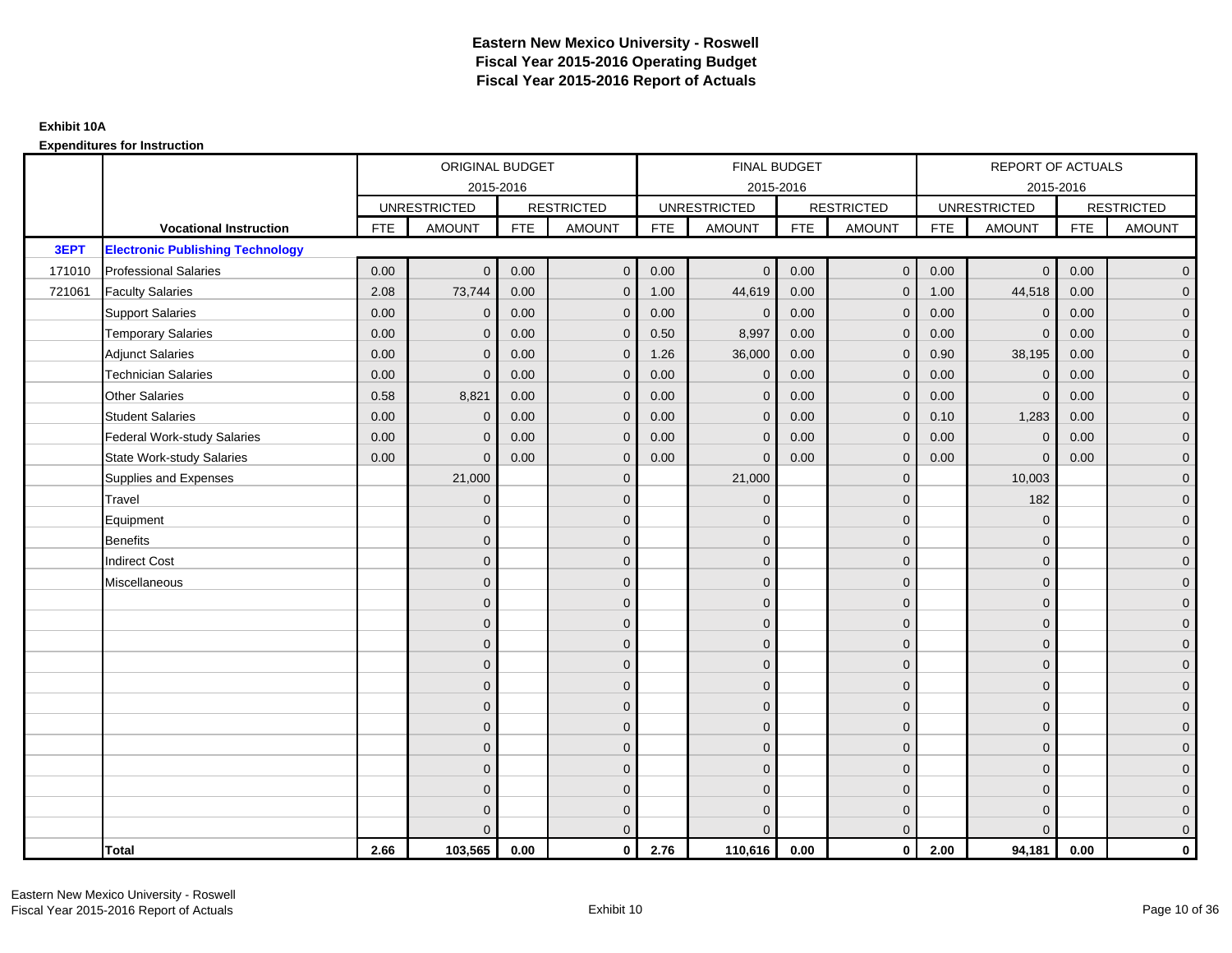|              |                                   |            | ORIGINAL BUDGET     |            |                     |            | FINAL BUDGET        |            |                   |            | <b>REPORT OF ACTUALS</b> |            |                     |
|--------------|-----------------------------------|------------|---------------------|------------|---------------------|------------|---------------------|------------|-------------------|------------|--------------------------|------------|---------------------|
|              |                                   |            | 2015-2016           |            |                     |            | 2015-2016           |            |                   |            | 2015-2016                |            |                     |
|              |                                   |            | <b>UNRESTRICTED</b> |            | <b>RESTRICTED</b>   |            | <b>UNRESTRICTED</b> |            | <b>RESTRICTED</b> |            | <b>UNRESTRICTED</b>      |            | <b>RESTRICTED</b>   |
|              | <b>Vocational Instruction</b>     | <b>FTE</b> | <b>AMOUNT</b>       | <b>FTE</b> | <b>AMOUNT</b>       | <b>FTE</b> | <b>AMOUNT</b>       | <b>FTE</b> | <b>AMOUNT</b>     | <b>FTE</b> | <b>AMOUNT</b>            | <b>FTE</b> | <b>AMOUNT</b>       |
| <b>3HELT</b> | <b>Helicopter Flight Training</b> |            |                     |            |                     |            |                     |            |                   |            |                          |            |                     |
| 171010       | <b>Professional Salaries</b>      | 0.00       | $\mathbf{0}$        | 0.00       | $\overline{0}$      | 0.00       | $\overline{0}$      | 0.00       | $\mathbf{0}$      | 0.00       | $\overline{0}$           | 0.00       | $\overline{0}$      |
| 725081       | <b>Faculty Salaries</b>           | 0.00       | $\mathbf{0}$        | 0.00       | $\mathbf 0$         | 0.00       | $\mathbf{0}$        | 0.00       | $\Omega$          | 0.00       | $\overline{0}$           | 0.00       | $\overline{0}$      |
|              | <b>Support Salaries</b>           | 0.00       | $\mathbf 0$         | 0.00       | $\mathbf 0$         | 0.00       | $\mathbf 0$         | 0.00       | $\mathbf{0}$      | 0.00       | $\overline{0}$           | 0.00       | $\overline{0}$      |
|              | <b>Temporary Salaries</b>         | 0.00       | $\mathbf{0}$        | 0.00       | $\mathbf 0$         | 0.00       | $\mathbf{0}$        | 0.00       | 0                 | 0.00       | $\mathbf 0$              | 0.00       | $\overline{0}$      |
|              | <b>Adjunct Salaries</b>           | 0.00       | $\mathbf{0}$        | 0.00       | $\overline{0}$      | 0.00       | $\Omega$            | 0.00       | $\Omega$          | 0.00       | $\overline{0}$           | 0.00       | $\overline{0}$      |
|              | <b>Technician Salaries</b>        | 0.00       | $\Omega$            | 0.00       | $\mathbf{0}$        | 0.00       | $\Omega$            | 0.00       | $\Omega$          | 0.00       | $\mathbf{0}$             | 0.00       | $\overline{0}$      |
|              | <b>Other Salaries</b>             | 0.00       | $\mathbf{0}$        | 0.00       | $\mathbf 0$         | 0.00       | $\mathbf{0}$        | 0.00       | $\mathbf{0}$      | 0.00       | $\mathbf 0$              | 0.00       | $\mathbf{0}$        |
|              | <b>Student Salaries</b>           | 0.00       | $\mathbf{0}$        | 0.00       | $\mathbf 0$         | 0.00       | $\mathbf{0}$        | 0.00       | $\mathbf{0}$      | 0.00       | $\mathbf 0$              | 0.00       | $\overline{0}$      |
|              | Federal Work-study Salaries       | 0.00       | $\mathbf{0}$        | 0.00       | $\overline{0}$      | 0.00       | $\Omega$            | 0.00       | $\Omega$          | 0.00       | $\mathbf{0}$             | 0.00       | $\overline{0}$      |
|              | State Work-study Salaries         | 0.00       | $\mathbf{0}$        | 0.00       | $\overline{0}$      | 0.00       | $\Omega$            | 0.00       | $\Omega$          | 0.00       | $\Omega$                 | 0.00       | $\overline{0}$      |
|              | Supplies and Expenses             |            | $\Omega$            |            | $\mathbf 0$         |            | $\mathbf{0}$        |            | $\mathbf{0}$      |            | 5,081                    |            | $\mathbf{0}$        |
|              | <b>Travel</b>                     |            | $\mathbf{0}$        |            | $\mathbf 0$         |            | $\mathbf{0}$        |            | $\mathbf{0}$      |            | $\mathbf 0$              |            | $\mathbf{0}$        |
|              | Equipment                         |            | $\Omega$            |            | $\mathbf 0$         |            | $\Omega$            |            | $\mathbf{0}$      |            | $\mathbf{0}$             |            | $\overline{0}$      |
|              | Benefits                          |            | $\Omega$            |            | $\mathbf 0$         |            | $\mathbf{0}$        |            | $\mathbf 0$       |            | $\mathbf{0}$             |            | $\overline{0}$      |
|              | <b>Indirect Cost</b>              |            | $\Omega$            |            | $\mathbf 0$         |            | $\Omega$            |            | $\mathbf{0}$      |            | $\mathbf{0}$             |            | $\mathbf{0}$        |
|              | Miscellaneous                     |            | $\Omega$            |            | $\mathbf 0$         |            | $\Omega$            |            | $\Omega$          |            | $\mathbf{0}$             |            | $\mathbf{0}$        |
|              |                                   |            | $\Omega$            |            | $\mathbf 0$         |            | $\Omega$            |            | $\mathbf{0}$      |            | $\Omega$                 |            | $\overline{0}$      |
|              |                                   |            | $\Omega$            |            | $\mathsf{O}\xspace$ |            | $\mathbf{0}$        |            | $\mathbf 0$       |            | $\mathbf 0$              |            | $\mathsf{O}\xspace$ |
|              |                                   |            | $\Omega$            |            | $\mathbf 0$         |            | $\Omega$            |            | $\mathbf 0$       |            | $\mathbf{0}$             |            | $\overline{0}$      |
|              |                                   |            | $\Omega$            |            | $\mathbf 0$         |            | $\Omega$            |            | $\mathbf{0}$      |            | $\mathbf{0}$             |            | $\overline{0}$      |
|              |                                   |            | $\Omega$            |            | $\mathbf{0}$        |            | $\Omega$            |            | $\Omega$          |            | $\Omega$                 |            | $\overline{0}$      |
|              |                                   |            | $\mathbf{0}$        |            | $\overline{0}$      |            | $\mathbf{0}$        |            | $\mathbf 0$       |            | $\mathbf{0}$             |            | $\overline{0}$      |
|              |                                   |            | $\Omega$            |            | $\mathbf 0$         |            | $\overline{0}$      |            | $\mathbf{0}$      |            | $\mathbf{0}$             |            | $\overline{0}$      |
|              |                                   |            | $\Omega$            |            | $\mathbf 0$         |            | $\Omega$            |            | $\mathbf 0$       |            | $\mathbf{0}$             |            | $\overline{0}$      |
|              |                                   |            | $\Omega$            |            | $\overline{0}$      |            | $\Omega$            |            | $\Omega$          |            | $\Omega$                 |            | $\overline{0}$      |
|              |                                   |            | $\Omega$            |            | $\mathbf 0$         |            | $\mathbf{0}$        |            | $\mathbf 0$       |            | $\mathbf{0}$             |            | $\mathbf{0}$        |
|              |                                   |            | $\mathbf{0}$        |            | $\mathbf 0$         |            | $\mathbf{0}$        |            | $\mathbf{0}$      |            | $\mathbf 0$              |            | $\mathbf{0}$        |
|              |                                   |            | $\Omega$            |            | $\overline{0}$      |            | $\Omega$            |            | $\mathbf{0}$      |            | $\Omega$                 |            | $\overline{0}$      |
|              | <b>Total</b>                      | 0.00       | $\mathbf{0}$        | 0.00       | $\mathbf{0}$        | 0.00       | $\mathbf{0}$        | 0.00       | $\mathbf{0}$      | 0.00       | 5,081                    | 0.00       | $\mathbf 0$         |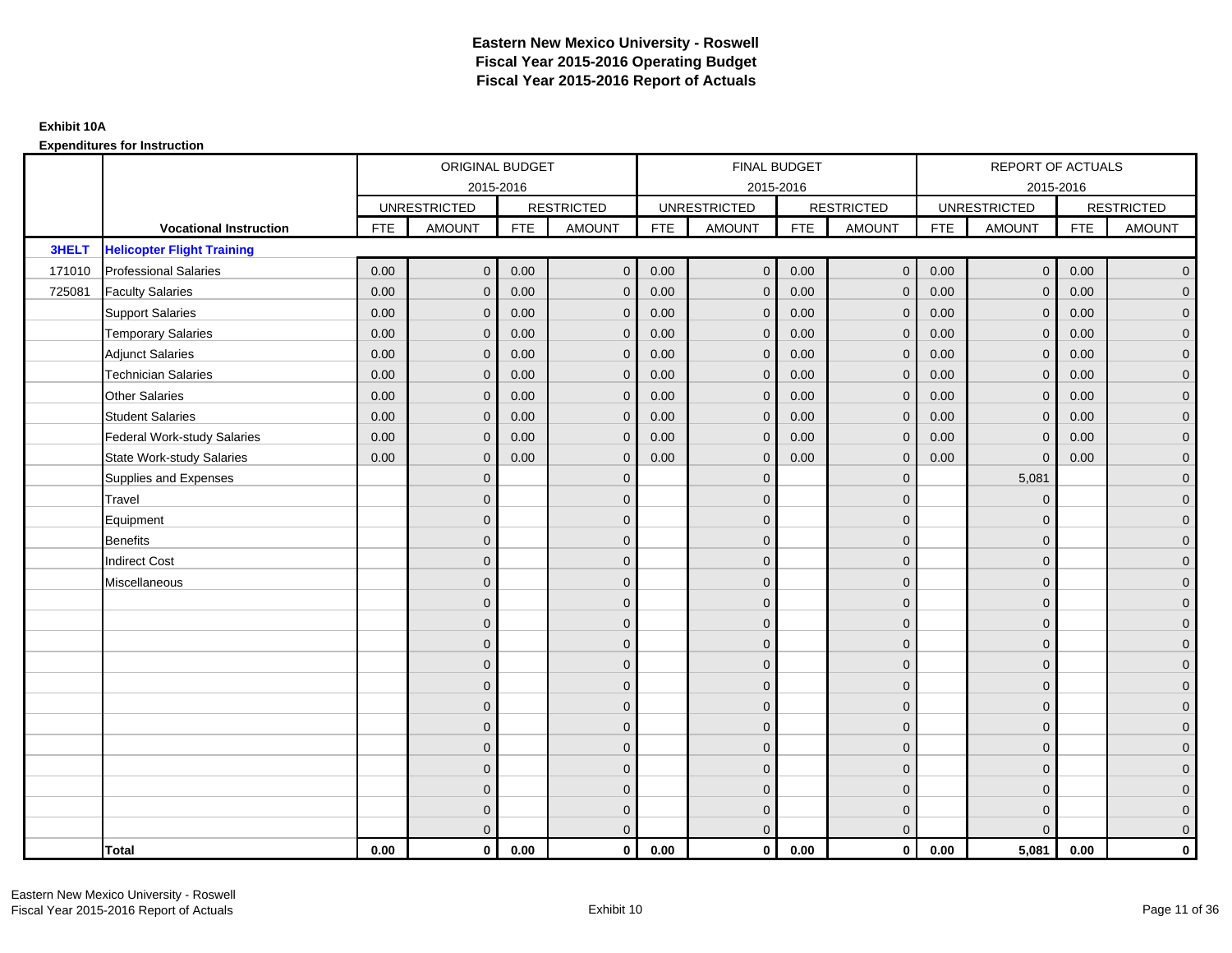|              |                                    |            | ORIGINAL BUDGET     |            |                   |            | <b>FINAL BUDGET</b> |            |                   |            | REPORT OF ACTUALS   |            |                   |
|--------------|------------------------------------|------------|---------------------|------------|-------------------|------------|---------------------|------------|-------------------|------------|---------------------|------------|-------------------|
|              |                                    |            |                     | 2015-2016  |                   |            | 2015-2016           |            |                   |            |                     | 2015-2016  |                   |
|              |                                    |            | <b>UNRESTRICTED</b> |            | <b>RESTRICTED</b> |            | <b>UNRESTRICTED</b> |            | <b>RESTRICTED</b> |            | <b>UNRESTRICTED</b> |            | <b>RESTRICTED</b> |
|              | <b>Vocational Instruction</b>      | <b>FTE</b> | <b>AMOUNT</b>       | <b>FTE</b> | <b>AMOUNT</b>     | <b>FTE</b> | <b>AMOUNT</b>       | <b>FTE</b> | <b>AMOUNT</b>     | <b>FTE</b> | <b>AMOUNT</b>       | <b>FTE</b> | <b>AMOUNT</b>     |
| <b>3HLTH</b> | <b>Dean of Health</b>              |            |                     |            |                   |            |                     |            |                   |            |                     |            |                   |
| 171010       | <b>Professional Salaries</b>       | 1.00       | 73,722              | 0.00       | $\mathbf{0}$      | 1.00       | 86,912              | 0.00       | $\mathbf{0}$      | 0.20       | 8,511               | 0.00       | $\overline{0}$    |
| 723010       | <b>Faculty Salaries</b>            | 1.00       | 20,936              | 0.00       | $\mathbf 0$       | 0.00       | $\mathbf 0$         | 0.00       | $\mathbf{0}$      | 0.00       | $\mathbf 0$         | 0.00       | $\overline{0}$    |
|              | <b>Support Salaries</b>            | 0.00       | $\mathbf 0$         | 0.00       | $\mathbf 0$       | 1.00       | 22,998              | 0.00       | $\mathbf{0}$      | 1.00       | 29,608              | 0.00       | $\overline{0}$    |
|              | <b>Temporary Salaries</b>          | 0.00       | $\mathbf{0}$        | 0.00       | $\overline{0}$    | 0.00       | $\mathbf{0}$        | 0.00       | $\Omega$          | 0.00       | $\mathbf 0$         | 0.00       | $\overline{0}$    |
|              | <b>Adjunct Salaries</b>            | 0.00       | $\Omega$            | 0.00       | $\overline{0}$    | 0.00       | $\Omega$            | 0.00       | $\Omega$          | 0.00       | $\mathbf{0}$        | 0.00       | $\overline{0}$    |
|              | <b>Technician Salaries</b>         | 0.00       | $\mathbf{0}$        | 0.00       | $\mathbf{0}$      | 0.00       | $\Omega$            | 0.00       | $\mathbf 0$       | 0.00       | $\mathbf{0}$        | 0.00       | $\mathbf{0}$      |
|              | <b>Other Salaries</b>              | 0.00       | $\mathbf{0}$        | 0.00       | $\mathbf 0$       | 0.00       | $\Omega$            | 0.00       | $\mathbf{0}$      | 0.00       | $\overline{0}$      | 0.00       | $\overline{0}$    |
|              | <b>Student Salaries</b>            | 0.00       | $\mathbf{0}$        | 0.00       | $\mathbf 0$       | 0.00       | $\Omega$            | 0.00       | $\mathbf{0}$      | 0.00       | $\mathbf 0$         | 0.00       | $\overline{0}$    |
|              | <b>Federal Work-study Salaries</b> | 0.00       | $\mathbf{0}$        | 0.00       | $\mathbf 0$       | 0.00       | $\mathbf{0}$        | 0.00       | $\Omega$          | 0.00       | $\mathbf 0$         | 0.00       | $\overline{0}$    |
|              | <b>State Work-study Salaries</b>   | 0.00       | $\mathbf{0}$        | 0.00       | $\overline{0}$    | 0.00       | $\mathbf{0}$        | 0.00       | $\mathbf{0}$      | 0.00       | $\mathbf{0}$        | 0.00       | $\overline{0}$    |
|              | Supplies and Expenses              |            | 1,776               |            | $\overline{0}$    |            | 1,776               |            | $\mathbf{0}$      |            | 18,973              |            | $\mathbf{0}$      |
|              | <b>Travel</b>                      |            | $\mathbf{0}$        |            | $\mathbf 0$       |            | $\Omega$            |            | $\mathbf{0}$      |            | $\mathbf{0}$        |            | $\overline{0}$    |
|              | Equipment                          |            | $\mathbf{0}$        |            | $\mathbf 0$       |            | $\Omega$            |            | $\mathbf 0$       |            | 1,267               |            | $\overline{0}$    |
|              | <b>Benefits</b>                    |            | $\mathbf{0}$        |            | $\mathbf 0$       |            | $\Omega$            |            | $\mathbf{0}$      |            | $\mathbf{0}$        |            | $\overline{0}$    |
|              | <b>Indirect Cost</b>               |            | $\Omega$            |            | $\overline{0}$    |            | $\Omega$            |            | $\Omega$          |            | $\Omega$            |            | $\overline{0}$    |
|              | Miscellaneous                      |            | $\mathbf{0}$        |            | $\mathbf 0$       |            | $\Omega$            |            | $\mathbf 0$       |            | $\mathbf{0}$        |            | $\mathbf{0}$      |
|              |                                    |            | $\mathbf{0}$        |            | $\mathbf 0$       |            | $\Omega$            |            | $\mathbf{0}$      |            | $\mathbf{0}$        |            | $\overline{0}$    |
|              |                                    |            | $\mathbf{0}$        |            | $\mathbf 0$       |            | $\Omega$            |            | $\mathbf{0}$      |            | $\mathbf{0}$        |            | $\overline{0}$    |
|              |                                    |            | $\mathbf{0}$        |            | $\mathbf 0$       |            | $\Omega$            |            | $\mathbf 0$       |            | $\mathbf{0}$        |            | $\overline{0}$    |
|              |                                    |            | $\Omega$            |            | $\mathbf 0$       |            | $\Omega$            |            | $\mathbf{0}$      |            | $\mathbf{0}$        |            | $\mathbf{0}$      |
|              |                                    |            | $\Omega$            |            | $\mathbf 0$       |            | $\Omega$            |            | $\mathbf{0}$      |            | $\Omega$            |            | $\mathbf{0}$      |
|              |                                    |            | $\Omega$            |            | $\mathbf 0$       |            | $\Omega$            |            | $\mathbf{0}$      |            | $\Omega$            |            | $\overline{0}$    |
|              |                                    |            | $\mathbf{0}$        |            | $\mathbf 0$       |            | $\Omega$            |            | $\mathbf 0$       |            | $\mathbf 0$         |            | $\overline{0}$    |
|              |                                    |            | $\mathbf{0}$        |            | $\mathbf 0$       |            | $\Omega$            |            | $\mathbf{0}$      |            | $\mathbf{0}$        |            | $\overline{0}$    |
|              |                                    |            | $\Omega$            |            | $\mathbf 0$       |            | $\Omega$            |            | $\mathbf{0}$      |            | $\Omega$            |            | $\overline{0}$    |
|              |                                    |            | $\mathbf{0}$        |            | $\mathbf 0$       |            | $\Omega$            |            | $\mathbf 0$       |            | $\mathbf{0}$        |            | $\overline{0}$    |
|              |                                    |            | $\mathbf{0}$        |            | $\mathbf 0$       |            | $\Omega$            |            | $\mathbf 0$       |            | $\mathbf{0}$        |            | $\mathbf{0}$      |
|              |                                    |            | $\Omega$            |            | $\overline{0}$    |            | $\Omega$            |            | $\mathbf{0}$      |            | $\Omega$            |            | $\overline{0}$    |
|              | <b>Total</b>                       | 2.00       | 96,434              | 0.00       | $\mathbf{0}$      | 2.00       | 111,686             | 0.00       | $\mathbf{0}$      | 1.20       | 58,359              | 0.00       | $\mathbf 0$       |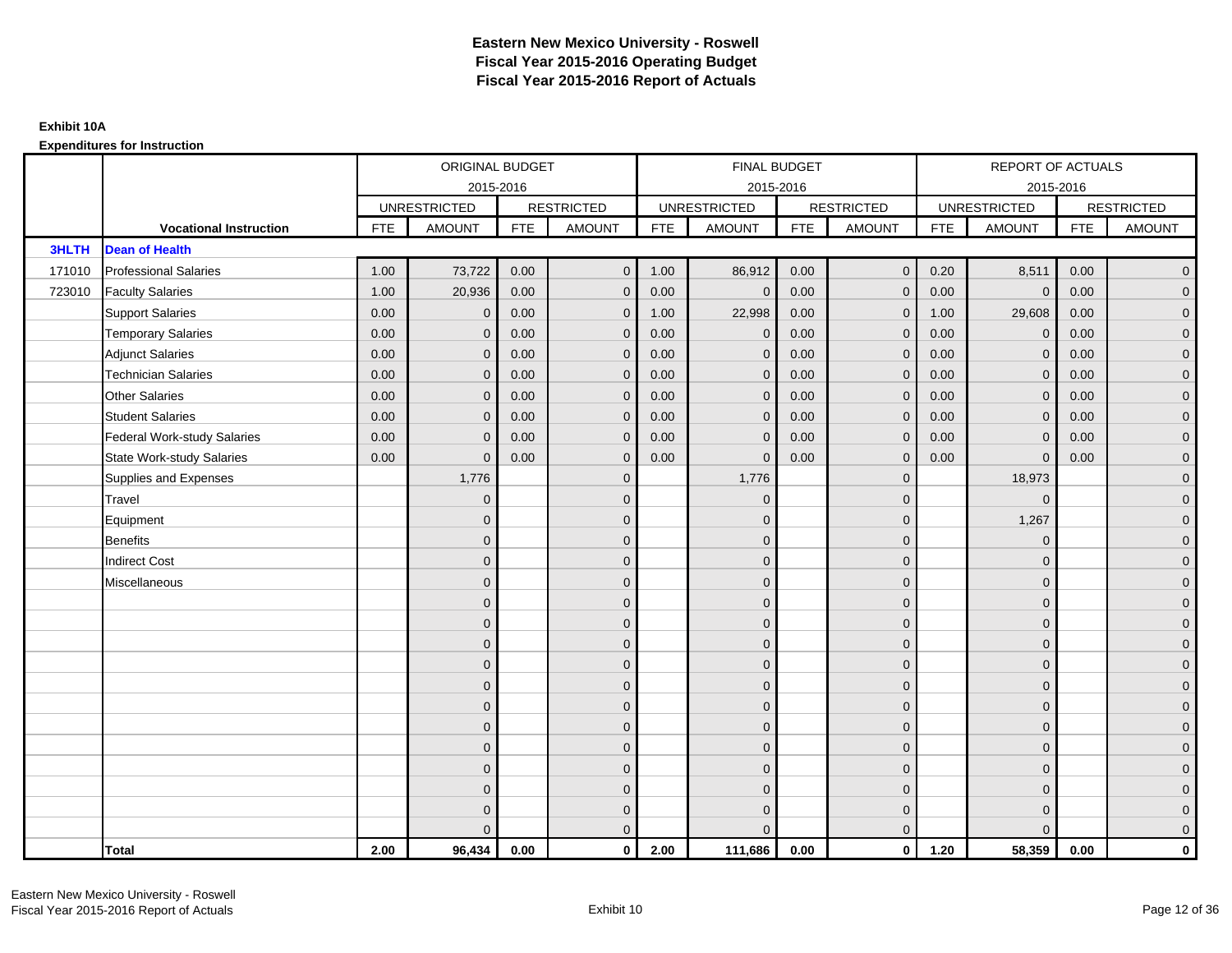|              |                                    |            | ORIGINAL BUDGET     |            |                   |            | <b>FINAL BUDGET</b> |            |                   |            | REPORT OF ACTUALS   |            |                   |
|--------------|------------------------------------|------------|---------------------|------------|-------------------|------------|---------------------|------------|-------------------|------------|---------------------|------------|-------------------|
|              |                                    |            |                     | 2015-2016  |                   |            | 2015-2016           |            |                   |            |                     | 2015-2016  |                   |
|              |                                    |            | <b>UNRESTRICTED</b> |            | <b>RESTRICTED</b> |            | <b>UNRESTRICTED</b> |            | <b>RESTRICTED</b> |            | <b>UNRESTRICTED</b> |            | <b>RESTRICTED</b> |
|              | <b>Vocational Instruction</b>      | <b>FTE</b> | <b>AMOUNT</b>       | <b>FTE</b> | <b>AMOUNT</b>     | <b>FTE</b> | <b>AMOUNT</b>       | <b>FTE</b> | <b>AMOUNT</b>     | <b>FTE</b> | <b>AMOUNT</b>       | <b>FTE</b> | <b>AMOUNT</b>     |
| <b>3HAVC</b> | <b>Heating and Cooling</b>         |            |                     |            |                   |            |                     |            |                   |            |                     |            |                   |
| 171010       | <b>Professional Salaries</b>       | 0.00       | $\Omega$            | 0.00       | $\mathbf{0}$      | 0.00       | $\Omega$            | 0.00       | $\mathbf{0}$      | 0.00       | $\overline{0}$      | 0.00       | $\overline{0}$    |
| 725027       | <b>Faculty Salaries</b>            | 1.86       | 64,118              | 0.00       | $\mathbf 0$       | 1.00       | 45,333              | 0.00       | $\mathbf{0}$      | 1.00       | 45,230              | 0.00       | $\overline{0}$    |
|              | <b>Support Salaries</b>            | 0.00       | $\mathbf{0}$        | 0.00       | $\mathbf 0$       | 0.00       | $\mathbf{0}$        | 0.00       | $\mathbf 0$       | 0.00       | $\mathbf 0$         | 0.00       | $\overline{0}$    |
|              | <b>Temporary Salaries</b>          | 0.00       | $\mathbf{0}$        | 0.00       | $\overline{0}$    | 0.00       | $\Omega$            | 0.00       | $\Omega$          | 0.00       | $\mathbf{0}$        | 0.00       | $\overline{0}$    |
|              | <b>Adjunct Salaries</b>            | 0.00       | $\Omega$            | 0.00       | $\overline{0}$    | 0.76       | 21,828              | 0.00       | $\Omega$          | 0.25       | 10,667              | 0.00       | $\overline{0}$    |
|              | <b>Technician Salaries</b>         | 0.00       | $\mathbf{0}$        | 0.00       | $\mathbf{0}$      | 0.00       | $\mathbf 0$         | 0.00       | $\mathbf 0$       | 0.00       | $\mathbf 0$         | 0.00       | $\mathbf{0}$      |
|              | <b>Other Salaries</b>              | 0.00       | $\mathbf{0}$        | 0.00       | $\mathbf 0$       | 0.00       | $\Omega$            | 0.00       | $\mathbf{0}$      | 0.00       | $\mathbf 0$         | 0.00       | $\overline{0}$    |
|              | <b>Student Salaries</b>            | 0.00       | $\mathbf{0}$        | 0.00       | $\mathbf 0$       | 0.00       | $\mathbf{0}$        | 0.00       | $\mathbf{0}$      | 0.00       | $\mathbf 0$         | 0.00       | $\overline{0}$    |
|              | <b>Federal Work-study Salaries</b> | 0.00       | $\mathbf{0}$        | 0.00       | $\mathbf 0$       | 0.00       | $\mathbf{0}$        | 0.00       | $\Omega$          | 0.00       | $\mathbf 0$         | 0.00       | $\overline{0}$    |
|              | <b>State Work-study Salaries</b>   | 0.00       | $\mathbf{0}$        | 0.00       | $\overline{0}$    | 0.00       | $\mathbf{0}$        | 0.00       | $\mathbf{0}$      | 0.00       | $\mathbf{0}$        | 0.00       | $\overline{0}$    |
|              | Supplies and Expenses              |            | 14,200              |            | $\overline{0}$    |            | 14,200              |            | $\mathbf{0}$      |            | 20,405              |            | $\mathbf{0}$      |
|              | <b>Travel</b>                      |            | $\Omega$            |            | $\mathbf 0$       |            | $\Omega$            |            | $\mathbf{0}$      |            | $\mathbf{0}$        |            | $\overline{0}$    |
|              | Equipment                          |            | $\mathbf{0}$        |            | $\mathbf 0$       |            | $\Omega$            |            | $\mathbf 0$       |            | $\mathbf{0}$        |            | $\overline{0}$    |
|              | <b>Benefits</b>                    |            | $\mathbf{0}$        |            | $\mathbf 0$       |            | $\Omega$            |            | $\mathbf{0}$      |            | $\mathbf{0}$        |            | $\overline{0}$    |
|              | <b>Indirect Cost</b>               |            | $\Omega$            |            | $\overline{0}$    |            | $\Omega$            |            | $\Omega$          |            | $\Omega$            |            | $\overline{0}$    |
|              | Miscellaneous                      |            | $\mathbf{0}$        |            | $\mathbf 0$       |            | $\Omega$            |            | $\mathbf 0$       |            | $\mathbf{0}$        |            | $\mathbf{0}$      |
|              |                                    |            | $\mathbf{0}$        |            | $\mathbf 0$       |            | $\Omega$            |            | $\mathbf{0}$      |            | $\mathbf{0}$        |            | $\overline{0}$    |
|              |                                    |            | $\Omega$            |            | $\mathbf 0$       |            | $\Omega$            |            | $\mathbf{0}$      |            | $\mathbf{0}$        |            | $\overline{0}$    |
|              |                                    |            | $\mathbf 0$         |            | $\mathbf 0$       |            | $\Omega$            |            | $\mathbf 0$       |            | $\mathbf{0}$        |            | $\overline{0}$    |
|              |                                    |            | $\Omega$            |            | $\mathbf 0$       |            | $\Omega$            |            | $\mathbf{0}$      |            | $\mathbf{0}$        |            | $\mathbf{0}$      |
|              |                                    |            | $\Omega$            |            | $\mathbf 0$       |            | $\Omega$            |            | $\mathbf 0$       |            | $\Omega$            |            | $\mathbf{0}$      |
|              |                                    |            | $\Omega$            |            | $\mathbf 0$       |            | $\Omega$            |            | $\mathbf{0}$      |            | $\Omega$            |            | $\overline{0}$    |
|              |                                    |            | $\mathbf{0}$        |            | $\mathbf 0$       |            | $\Omega$            |            | $\mathbf{0}$      |            | $\mathbf{0}$        |            | $\overline{0}$    |
|              |                                    |            | $\mathbf{0}$        |            | $\mathbf 0$       |            | $\Omega$            |            | $\mathbf 0$       |            | $\mathbf{0}$        |            | $\overline{0}$    |
|              |                                    |            | $\Omega$            |            | $\mathbf 0$       |            | $\Omega$            |            | $\mathbf{0}$      |            | $\Omega$            |            | $\overline{0}$    |
|              |                                    |            | $\mathbf{0}$        |            | $\mathbf 0$       |            | $\Omega$            |            | $\mathbf 0$       |            | $\mathbf{0}$        |            | $\mathbf{0}$      |
|              |                                    |            | $\mathbf{0}$        |            | $\mathbf 0$       |            | $\Omega$            |            | $\mathbf 0$       |            | $\mathbf{0}$        |            | $\mathbf{0}$      |
|              |                                    |            | $\Omega$            |            | $\overline{0}$    |            |                     |            | $\mathbf{0}$      |            | $\Omega$            |            | $\overline{0}$    |
|              | <b>Total</b>                       | 1.86       | 78,318              | 0.00       | $\mathbf{0}$      | 1.76       | 81,361              | 0.00       | $\mathbf{0}$      | 1.25       | 76,302              | 0.00       | $\mathbf 0$       |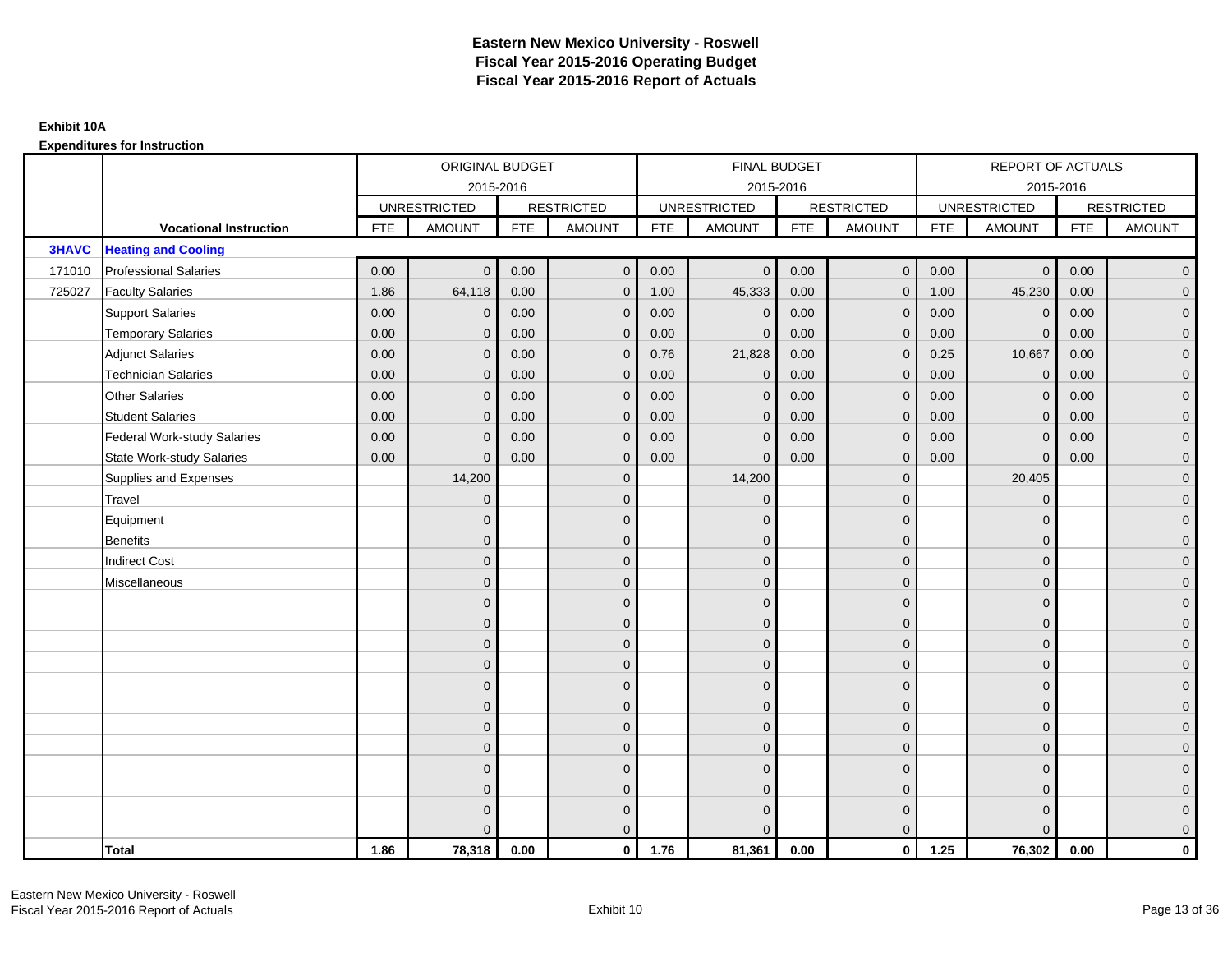|        |                                    |            | ORIGINAL BUDGET     |            |                   |            | <b>FINAL BUDGET</b> |            |                   |            | REPORT OF ACTUALS   |            |                   |
|--------|------------------------------------|------------|---------------------|------------|-------------------|------------|---------------------|------------|-------------------|------------|---------------------|------------|-------------------|
|        |                                    |            | 2015-2016           |            |                   |            | 2015-2016           |            |                   |            |                     | 2015-2016  |                   |
|        |                                    |            | <b>UNRESTRICTED</b> |            | <b>RESTRICTED</b> |            | <b>UNRESTRICTED</b> |            | <b>RESTRICTED</b> |            | <b>UNRESTRICTED</b> |            | <b>RESTRICTED</b> |
|        | <b>Vocational Instruction</b>      | <b>FTE</b> | <b>AMOUNT</b>       | <b>FTE</b> | <b>AMOUNT</b>     | <b>FTE</b> | <b>AMOUNT</b>       | <b>FTE</b> | <b>AMOUNT</b>     | <b>FTE</b> | <b>AMOUNT</b>       | <b>FTE</b> | <b>AMOUNT</b>     |
| 3HYGU3 | <b>Dental Hygiene Instruction</b>  |            |                     |            |                   |            |                     |            |                   |            |                     |            |                   |
| 171010 | <b>Professional Salaries</b>       | 0.00       | $\Omega$            | 0.00       | $\overline{0}$    | 0.00       | $\overline{0}$      | 0.00       | $\mathbf{0}$      | 0.00       | $\overline{0}$      | 0.00       | $\overline{0}$    |
| 723043 | <b>Faculty Salaries</b>            | 0.00       | $\mathbf 0$         | 0.00       | $\mathbf 0$       | 0.00       | $\mathbf{0}$        | 0.00       | $\mathbf{0}$      | 0.00       | $\mathbf 0$         | 0.00       | $\overline{0}$    |
|        | <b>Support Salaries</b>            | 0.00       | $\Omega$            | 0.00       | $\mathbf 0$       | 0.00       | $\mathbf{0}$        | 0.00       | 0                 | 0.00       | $\mathbf 0$         | 0.00       | $\overline{0}$    |
|        | <b>Temporary Salaries</b>          | 0.00       | $\mathbf{0}$        | 0.00       | $\overline{0}$    | 0.00       | $\Omega$            | 0.00       | $\Omega$          | 0.00       | $\mathbf 0$         | 0.00       | $\overline{0}$    |
|        | <b>Adjunct Salaries</b>            | 0.00       | $\Omega$            | 0.00       | $\overline{0}$    | 0.00       | $\Omega$            | 0.00       | $\Omega$          | 0.00       | $\overline{0}$      | 0.00       | $\overline{0}$    |
|        | <b>Technician Salaries</b>         | 0.00       | $\Omega$            | 0.00       | $\mathbf{0}$      | 0.00       | $\mathbf{0}$        | 0.00       | $\mathbf{0}$      | 0.00       | $\mathbf{0}$        | 0.00       | $\mathbf{0}$      |
|        | <b>Other Salaries</b>              | 0.00       | $\mathbf{0}$        | 0.00       | $\overline{0}$    | 0.00       | $\mathbf{0}$        | 0.00       | $\Omega$          | 0.00       | $\mathbf 0$         | 0.00       | $\overline{0}$    |
|        | <b>Student Salaries</b>            | 0.00       | $\Omega$            | 0.00       | $\overline{0}$    | 0.00       | $\mathbf{0}$        | 0.00       | $\mathbf 0$       | 0.00       | $\mathbf 0$         | 0.00       | $\overline{0}$    |
|        | <b>Federal Work-study Salaries</b> | 0.00       | $\mathbf{0}$        | 0.00       | $\mathbf 0$       | 0.00       | $\mathbf{0}$        | 0.00       | $\Omega$          | 0.00       | $\mathbf 0$         | 0.00       | $\overline{0}$    |
|        | State Work-study Salaries          | 0.00       | $\mathbf{0}$        | 0.00       | $\overline{0}$    | 0.00       | $\mathbf{0}$        | 0.00       | $\mathbf 0$       | 0.00       | $\mathbf{0}$        | 0.00       | $\overline{0}$    |
|        | Supplies and Expenses              |            | $\Omega$            |            | $\mathbf{0}$      |            | $\Omega$            |            | $\mathbf 0$       |            | $\mathbf{0}$        |            | $\mathbf{0}$      |
|        | <b>Travel</b>                      |            | $\Omega$            |            | $\mathbf 0$       |            | $\Omega$            |            | $\Omega$          |            | $\mathbf{0}$        |            | $\overline{0}$    |
|        | Equipment                          |            | $\Omega$            |            | $\mathbf 0$       |            | $\overline{0}$      |            | $\mathbf{0}$      |            | $\mathbf{0}$        |            | $\overline{0}$    |
|        | <b>Benefits</b>                    |            | $\Omega$            |            | $\mathbf 0$       |            | $\Omega$            |            | $\mathbf{0}$      |            | $\mathbf{0}$        |            | $\overline{0}$    |
|        | <b>Indirect Cost</b>               |            | $\Omega$            |            | $\overline{0}$    |            | $\Omega$            |            | $\Omega$          |            | $\Omega$            |            | $\overline{0}$    |
|        | Miscellaneous                      |            | $\Omega$            |            | $\mathbf 0$       |            | $\mathbf{0}$        |            | $\Omega$          |            | $\mathbf{0}$        |            | $\mathbf{0}$      |
|        |                                    |            | $\Omega$            |            | $\mathbf 0$       |            | $\Omega$            |            | $\mathbf{0}$      |            | $\mathbf{0}$        |            | $\overline{0}$    |
|        |                                    |            | $\Omega$            |            | $\mathbf 0$       |            | $\Omega$            |            | $\mathbf{0}$      |            | $\mathbf{0}$        |            | $\overline{0}$    |
|        |                                    |            | $\Omega$            |            | $\mathbf 0$       |            | $\Omega$            |            | $\overline{0}$    |            | $\mathbf{0}$        |            | $\overline{0}$    |
|        |                                    |            | $\Omega$            |            | $\mathbf 0$       |            | $\Omega$            |            | $\mathbf{0}$      |            | $\mathbf{0}$        |            | $\mathbf{0}$      |
|        |                                    |            | $\Omega$            |            | $\mathbf 0$       |            | $\Omega$            |            | $\mathbf 0$       |            | $\Omega$            |            | $\mathbf{0}$      |
|        |                                    |            | $\Omega$            |            | $\mathbf 0$       |            | $\Omega$            |            | $\mathbf{0}$      |            | $\Omega$            |            | $\overline{0}$    |
|        |                                    |            | $\Omega$            |            | $\mathbf 0$       |            | $\mathbf{0}$        |            | $\mathbf{0}$      |            | $\mathbf{0}$        |            | $\overline{0}$    |
|        |                                    |            | $\Omega$            |            | $\mathbf 0$       |            | $\Omega$            |            | $\mathbf 0$       |            | $\mathbf{0}$        |            | $\overline{0}$    |
|        |                                    |            | $\Omega$            |            | $\overline{0}$    |            | $\Omega$            |            | $\Omega$          |            | $\Omega$            |            | $\overline{0}$    |
|        |                                    |            | $\Omega$            |            | $\mathbf 0$       |            | $\mathbf{0}$        |            | $\mathbf{0}$      |            | $\mathbf{0}$        |            | $\mathbf{0}$      |
|        |                                    |            | $\mathbf{0}$        |            | $\mathbf 0$       |            | $\mathbf{0}$        |            | $\mathbf{0}$      |            | $\mathbf{0}$        |            | $\mathbf{0}$      |
|        |                                    |            | $\Omega$            |            | $\overline{0}$    |            | $\Omega$            |            | $\mathbf{0}$      |            | $\Omega$            |            | $\overline{0}$    |
|        | <b>Total</b>                       | 0.00       | $\mathbf{0}$        | 0.00       | $\mathbf{0}$      | 0.00       | $\mathbf{0}$        | 0.00       | $\mathbf{0}$      | 0.00       | $\mathbf{0}$        | 0.00       | $\mathbf 0$       |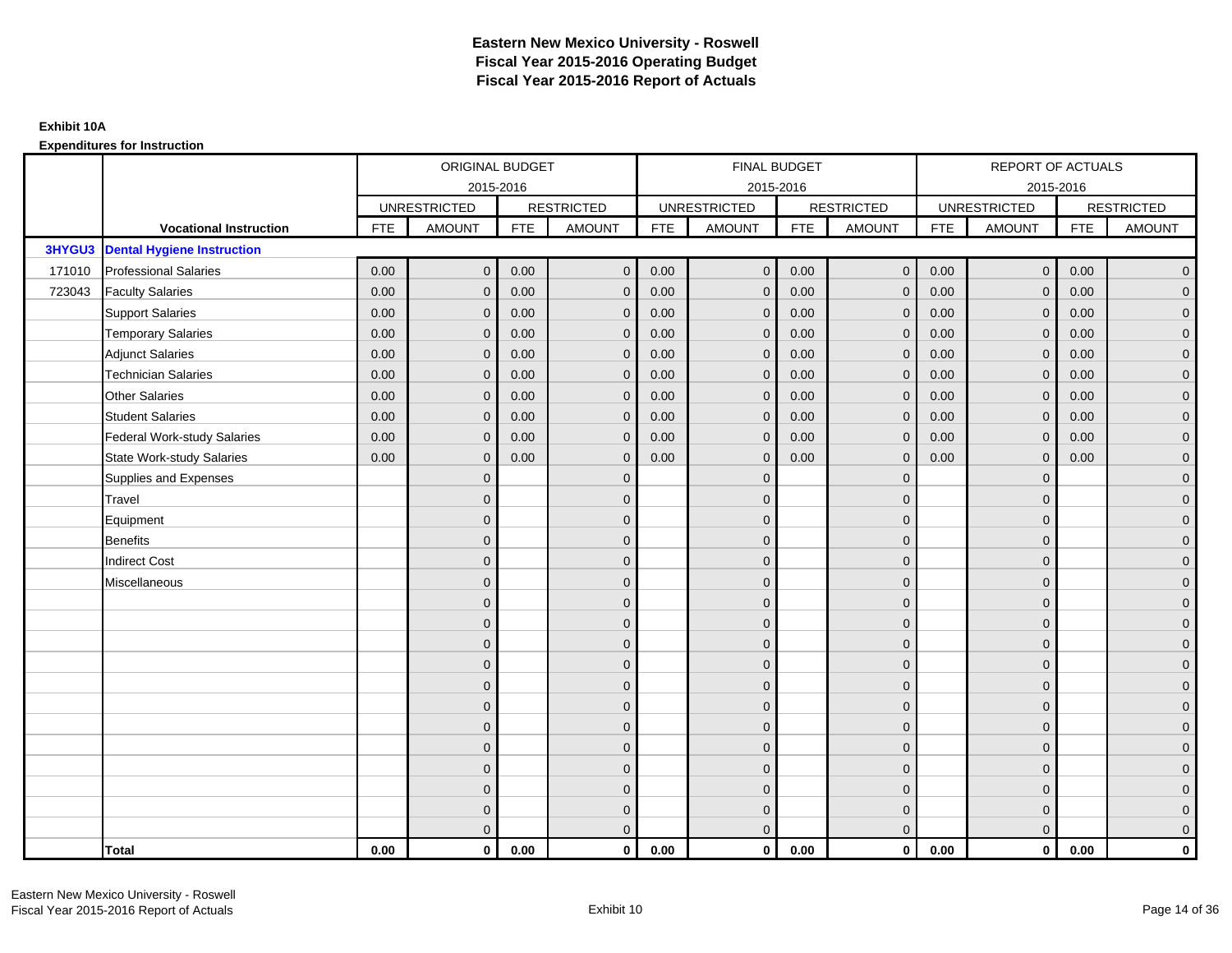|              |                                    |            | ORIGINAL BUDGET     |            |                     |            | FINAL BUDGET        |            |                   |            | <b>REPORT OF ACTUALS</b> |            |                     |
|--------------|------------------------------------|------------|---------------------|------------|---------------------|------------|---------------------|------------|-------------------|------------|--------------------------|------------|---------------------|
|              |                                    |            |                     | 2015-2016  |                     |            | 2015-2016           |            |                   |            | 2015-2016                |            |                     |
|              |                                    |            | <b>UNRESTRICTED</b> |            | <b>RESTRICTED</b>   |            | <b>UNRESTRICTED</b> |            | <b>RESTRICTED</b> |            | <b>UNRESTRICTED</b>      |            | <b>RESTRICTED</b>   |
|              | <b>Vocational Instruction</b>      | <b>FTE</b> | <b>AMOUNT</b>       | <b>FTE</b> | <b>AMOUNT</b>       | <b>FTE</b> | <b>AMOUNT</b>       | <b>FTE</b> | <b>AMOUNT</b>     | <b>FTE</b> | <b>AMOUNT</b>            | <b>FTE</b> | <b>AMOUNT</b>       |
| <b>3FIRE</b> | <b>Fire Technology</b>             |            |                     |            |                     |            |                     |            |                   |            |                          |            |                     |
| 171010       | <b>Professional Salaries</b>       | 0.00       | $\mathbf{0}$        | 0.00       | $\overline{0}$      | 0.00       | $\mathbf{0}$        | 0.00       | $\overline{0}$    | 0.00       | $\overline{0}$           | 0.00       | $\overline{0}$      |
| 725060       | <b>Faculty Salaries</b>            | 1.43       | 40,000              | 0.00       | $\mathbf 0$         | 1.43       | 42,000              | 0.00       | $\Omega$          | 0.00       | $\overline{0}$           | 0.00       | $\overline{0}$      |
|              | <b>Support Salaries</b>            | 0.00       | $\mathbf 0$         | 0.00       | $\mathbf 0$         | 0.00       | $\mathbf{0}$        | 0.00       | $\mathbf{0}$      | 0.00       | $\mathbf 0$              | 0.00       | $\overline{0}$      |
|              | <b>Temporary Salaries</b>          | 0.00       | $\mathbf{0}$        | 0.00       | $\mathbf 0$         | 0.00       | $\mathbf{0}$        | 0.00       | $\overline{0}$    | 0.00       | $\mathbf 0$              | 0.00       | $\overline{0}$      |
|              | <b>Adjunct Salaries</b>            | 0.00       | $\mathbf{0}$        | 0.00       | $\overline{0}$      | 0.00       | $\Omega$            | 0.00       | $\mathbf{0}$      | 0.20       | 5,475                    | 0.00       | $\overline{0}$      |
|              | <b>Technician Salaries</b>         | 0.00       | $\Omega$            | 0.00       | $\overline{0}$      | 0.00       | $\Omega$            | 0.00       | $\Omega$          | 0.00       | $\mathbf{0}$             | 0.00       | $\overline{0}$      |
|              | <b>Other Salaries</b>              | 0.00       | $\mathbf{0}$        | 0.00       | $\mathbf 0$         | 0.00       | $\Omega$            | 0.00       | $\mathbf{0}$      | 0.00       | $\mathbf 0$              | 0.00       | $\overline{0}$      |
|              | <b>Student Salaries</b>            | 0.00       | $\mathbf{0}$        | 0.00       | $\mathbf 0$         | 0.00       | $\mathbf{0}$        | 0.00       | $\mathbf{0}$      | 0.00       | $\overline{0}$           | 0.00       | $\overline{0}$      |
|              | <b>Federal Work-study Salaries</b> | 0.00       | $\mathbf 0$         | 0.00       | $\overline{0}$      | 0.00       | $\Omega$            | 0.00       | $\Omega$          | 0.00       | $\overline{0}$           | 0.00       | $\overline{0}$      |
|              | <b>State Work-study Salaries</b>   | 0.00       | $\mathbf{0}$        | 0.00       | $\overline{0}$      | 0.00       | $\Omega$            | 0.00       | $\Omega$          | 0.00       | $\overline{0}$           | 0.00       | $\overline{0}$      |
|              | Supplies and Expenses              |            | 2,000               |            | $\mathbf 0$         |            | 2,000               |            | $\mathbf{0}$      |            | $\mathbf 0$              |            | $\overline{0}$      |
|              | Travel                             |            | $\mathbf{0}$        |            | $\mathbf 0$         |            | $\Omega$            |            | $\mathbf 0$       |            | $\mathbf{0}$             |            | $\mathbf{0}$        |
|              | Equipment                          |            | $\Omega$            |            | $\mathbf 0$         |            | $\Omega$            |            | $\mathbf{0}$      |            | $\mathbf{0}$             |            | $\overline{0}$      |
|              | <b>Benefits</b>                    |            | $\mathbf 0$         |            | $\mathbf 0$         |            | $\mathbf{0}$        |            | $\mathbf 0$       |            | $\mathbf 0$              |            | $\mathbf{0}$        |
|              | <b>Indirect Cost</b>               |            | $\mathbf{0}$        |            | $\mathbf 0$         |            | $\Omega$            |            | $\mathbf 0$       |            | $\mathbf{0}$             |            | $\mathbf{0}$        |
|              | Miscellaneous                      |            | $\Omega$            |            | $\mathbf 0$         |            | $\Omega$            |            | $\mathbf{0}$      |            | $\mathbf{0}$             |            | $\mathsf{O}\xspace$ |
|              |                                    |            | $\Omega$            |            | $\mathbf 0$         |            | $\Omega$            |            | $\mathbf{0}$      |            | $\Omega$                 |            | $\overline{0}$      |
|              |                                    |            | $\overline{0}$      |            | $\mathsf{O}\xspace$ |            | $\mathbf{0}$        |            | $\mathbf 0$       |            | $\mathbf 0$              |            | $\mathsf{O}\xspace$ |
|              |                                    |            | $\mathbf{0}$        |            | $\mathbf 0$         |            | $\Omega$            |            | $\mathbf{0}$      |            | $\mathbf{0}$             |            | $\overline{0}$      |
|              |                                    |            | $\Omega$            |            | $\mathbf 0$         |            | $\Omega$            |            | $\mathbf{0}$      |            | $\mathbf{0}$             |            | $\overline{0}$      |
|              |                                    |            | $\Omega$            |            | $\overline{0}$      |            | $\Omega$            |            | $\mathbf{0}$      |            | $\Omega$                 |            | $\overline{0}$      |
|              |                                    |            | $\mathbf{0}$        |            | $\mathbf 0$         |            | $\Omega$            |            | $\mathbf 0$       |            | $\mathbf{0}$             |            | $\overline{0}$      |
|              |                                    |            | $\mathbf{0}$        |            | $\mathbf 0$         |            | $\Omega$            |            | $\mathbf{0}$      |            | $\mathbf{0}$             |            | $\overline{0}$      |
|              |                                    |            | $\mathbf{0}$        |            | $\mathbf 0$         |            | $\Omega$            |            | $\mathbf{0}$      |            | $\mathbf{0}$             |            | $\overline{0}$      |
|              |                                    |            | $\Omega$            |            | $\mathbf 0$         |            | $\Omega$            |            | $\mathbf{0}$      |            | $\Omega$                 |            | $\overline{0}$      |
|              |                                    |            | $\mathbf{0}$        |            | $\mathbf 0$         |            | $\Omega$            |            | $\mathbf 0$       |            | $\mathbf{0}$             |            | $\overline{0}$      |
|              |                                    |            | $\mathbf{0}$        |            | $\mathbf 0$         |            | $\Omega$            |            | $\mathbf 0$       |            | $\mathbf{0}$             |            | $\mathbf{0}$        |
|              |                                    |            | $\Omega$            |            | $\overline{0}$      |            |                     |            | $\overline{0}$    |            | $\Omega$                 |            | $\overline{0}$      |
|              | <b>Total</b>                       | 1.43       | 42,000              | 0.00       | $\mathbf{0}$        | 1.43       | 44,000              | 0.00       | $\mathbf{0}$      | 0.20       | 5,475                    | 0.00       | $\mathbf 0$         |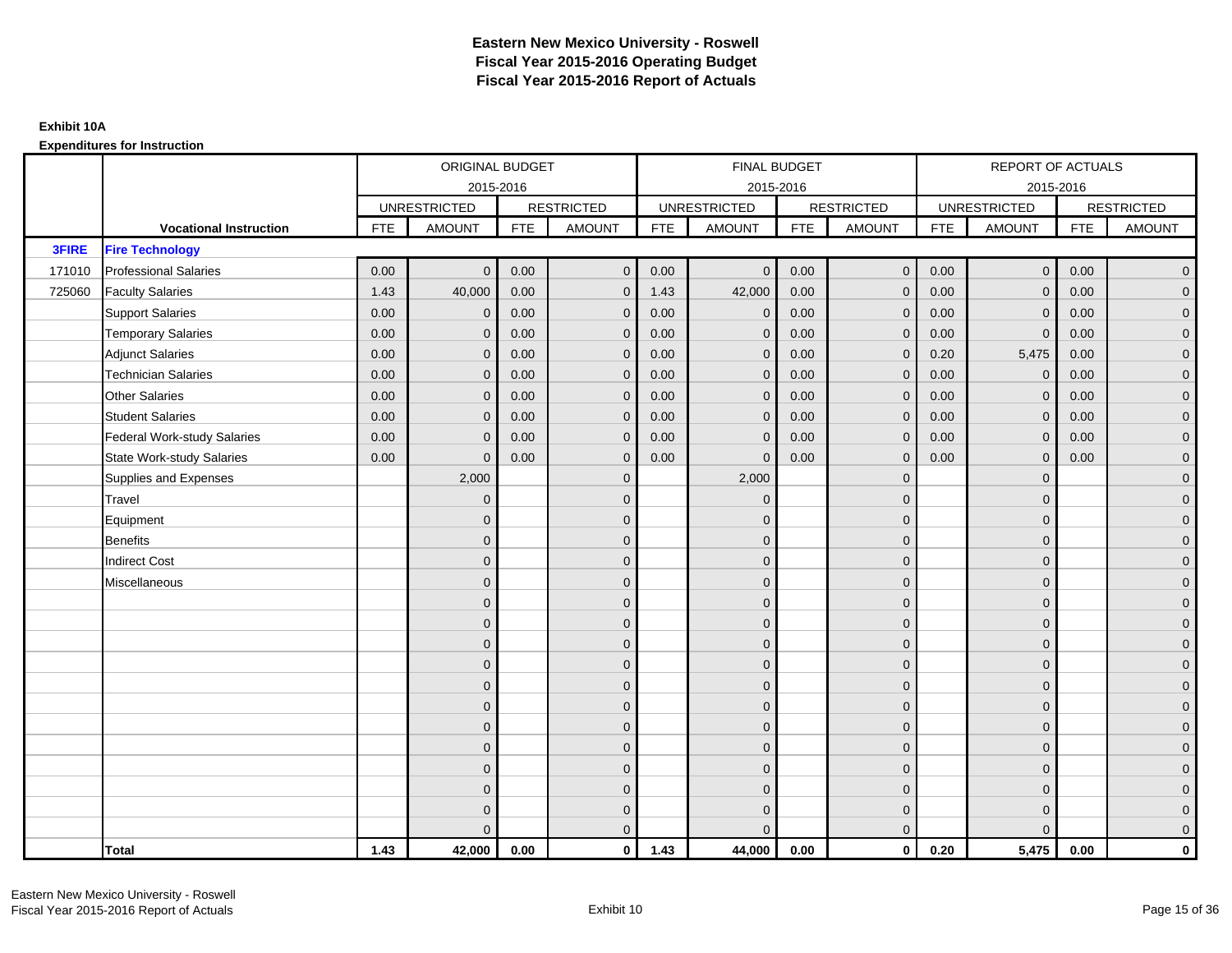|              |                                          |            | ORIGINAL BUDGET     |            |                   |            | <b>FINAL BUDGET</b> |            |                   |            | REPORT OF ACTUALS   |            |                   |
|--------------|------------------------------------------|------------|---------------------|------------|-------------------|------------|---------------------|------------|-------------------|------------|---------------------|------------|-------------------|
|              |                                          |            | 2015-2016           |            |                   |            | 2015-2016           |            |                   |            | 2015-2016           |            |                   |
|              |                                          |            | <b>UNRESTRICTED</b> |            | <b>RESTRICTED</b> |            | <b>UNRESTRICTED</b> |            | <b>RESTRICTED</b> |            | <b>UNRESTRICTED</b> |            | <b>RESTRICTED</b> |
|              | <b>Vocational Instruction</b>            | <b>FTE</b> | <b>AMOUNT</b>       | <b>FTE</b> | <b>AMOUNT</b>     | <b>FTE</b> | <b>AMOUNT</b>       | <b>FTE</b> | <b>AMOUNT</b>     | <b>FTE</b> | <b>AMOUNT</b>       | <b>FTE</b> | <b>AMOUNT</b>     |
| <b>3INDU</b> | <b>Industrial Engineering Technology</b> |            |                     |            |                   |            |                     |            |                   |            |                     |            |                   |
| 171010       | <b>Professional Salaries</b>             | 0.00       | $\Omega$            | 0.00       | $\overline{0}$    | 0.00       | $\mathbf{0}$        | 0.00       | $\mathbf{0}$      | 0.00       | $\overline{0}$      | 0.00       | $\overline{0}$    |
| 725070       | <b>Faculty Salaries</b>                  | 1.43       | 50,243              | 0.00       | $\mathbf 0$       | 1.00       | 39,008              | 0.00       | $\mathbf{0}$      | 1.00       | 38,920              | 0.00       | $\overline{0}$    |
|              | <b>Support Salaries</b>                  | 0.00       | $\mathbf 0$         | 0.00       | $\mathbf 0$       | 0.00       | $\mathbf 0$         | 0.00       | $\Omega$          | 0.00       | $\mathbf 0$         | 0.00       | $\overline{0}$    |
|              | <b>Temporary Salaries</b>                | 0.00       | $\mathbf{0}$        | 0.00       | $\overline{0}$    | 0.00       | $\Omega$            | 0.00       | $\Omega$          | 0.00       | $\mathbf{0}$        | 0.00       | $\overline{0}$    |
|              | <b>Adjunct Salaries</b>                  | 0.00       | $\Omega$            | 0.00       | $\Omega$          | 0.42       | 12,240              | 0.00       | $\Omega$          | 0.25       | 13,564              | 0.00       | $\overline{0}$    |
|              | <b>Technician Salaries</b>               | 0.00       | $\Omega$            | 0.00       | $\mathbf{0}$      | 0.00       | $\mathbf{0}$        | 0.00       | $\mathbf 0$       | 0.00       | $\mathbf 0$         | 0.00       | $\mathbf{0}$      |
|              | <b>Other Salaries</b>                    | 0.00       | $\mathbf{0}$        | 0.00       | $\overline{0}$    | 0.00       | $\mathbf{0}$        | 0.00       | $\Omega$          | 0.00       | $\mathbf 0$         | 0.00       | $\overline{0}$    |
|              | <b>Student Salaries</b>                  | 0.00       | $\Omega$            | 0.00       | $\overline{0}$    | 0.00       | $\mathbf{0}$        | 0.00       | $\mathbf 0$       | 0.00       | $\mathbf 0$         | 0.00       | $\overline{0}$    |
|              | <b>Federal Work-study Salaries</b>       | 0.00       | $\mathbf{0}$        | 0.00       | $\mathbf 0$       | 0.00       | $\mathbf{0}$        | 0.00       | $\Omega$          | 0.00       | $\mathbf 0$         | 0.00       | $\overline{0}$    |
|              | <b>State Work-study Salaries</b>         | 0.00       | $\mathbf{0}$        | 0.00       | $\overline{0}$    | 0.00       | $\mathbf{0}$        | 0.00       | $\mathbf 0$       | 0.00       | $\mathbf{0}$        | 0.00       | $\overline{0}$    |
|              | Supplies and Expenses                    |            | 10,000              |            | $\mathbf{0}$      |            | 10,000              |            | $\mathbf 0$       |            | 4,517               |            | $\overline{0}$    |
|              | Travel                                   |            | $\Omega$            |            | $\mathbf 0$       |            | $\mathbf{0}$        |            | $\Omega$          |            | $\mathbf{0}$        |            | $\overline{0}$    |
|              | Equipment                                |            | $\Omega$            |            | $\mathbf 0$       |            | $\mathbf{0}$        |            | $\mathbf 0$       |            | $\mathbf{0}$        |            | $\overline{0}$    |
|              | <b>Benefits</b>                          |            | $\mathbf{0}$        |            | $\mathbf 0$       |            | $\Omega$            |            | $\mathbf 0$       |            | $\mathbf{0}$        |            | $\overline{0}$    |
|              | <b>Indirect Cost</b>                     |            | $\Omega$            |            | $\overline{0}$    |            | $\Omega$            |            | $\Omega$          |            | $\Omega$            |            | $\overline{0}$    |
|              | Miscellaneous                            |            | $\Omega$            |            | $\mathbf 0$       |            | $\mathbf{0}$        |            | $\Omega$          |            | $\mathbf{0}$        |            | $\mathbf{0}$      |
|              |                                          |            | $\Omega$            |            | $\mathbf 0$       |            | $\mathbf{0}$        |            | $\mathbf{0}$      |            | $\mathbf{0}$        |            | $\overline{0}$    |
|              |                                          |            | $\Omega$            |            | $\mathbf 0$       |            | $\overline{0}$      |            | $\mathbf{0}$      |            | $\mathbf{0}$        |            | $\overline{0}$    |
|              |                                          |            | $\Omega$            |            | $\mathbf 0$       |            | $\mathbf{0}$        |            | $\mathbf 0$       |            | $\mathbf{0}$        |            | $\overline{0}$    |
|              |                                          |            | $\Omega$            |            | $\mathbf 0$       |            | $\Omega$            |            | $\mathbf{0}$      |            | $\mathbf{0}$        |            | $\overline{0}$    |
|              |                                          |            | $\Omega$            |            | $\mathbf 0$       |            | $\Omega$            |            | $\overline{0}$    |            | $\Omega$            |            | $\mathbf{0}$      |
|              |                                          |            | $\Omega$            |            | $\mathbf 0$       |            | $\Omega$            |            | $\mathbf{0}$      |            | $\Omega$            |            | $\overline{0}$    |
|              |                                          |            | $\Omega$            |            | $\mathbf 0$       |            | $\mathbf{0}$        |            | $\mathbf{0}$      |            | $\mathbf{0}$        |            | $\overline{0}$    |
|              |                                          |            | $\Omega$            |            | $\mathbf 0$       |            | $\Omega$            |            | $\mathbf 0$       |            | $\mathbf{0}$        |            | $\overline{0}$    |
|              |                                          |            | $\Omega$            |            | $\overline{0}$    |            | $\Omega$            |            | $\Omega$          |            | $\Omega$            |            | $\overline{0}$    |
|              |                                          |            | $\Omega$            |            | $\mathbf 0$       |            | $\mathbf{0}$        |            | $\mathbf 0$       |            | $\mathbf{0}$        |            | $\mathbf{0}$      |
|              |                                          |            | $\Omega$            |            | $\mathbf 0$       |            | $\Omega$            |            | $\mathbf{0}$      |            | $\mathbf{0}$        |            | $\mathbf{0}$      |
|              |                                          |            |                     |            | $\overline{0}$    |            | $\Omega$            |            | $\mathbf{0}$      |            | $\Omega$            |            | $\overline{0}$    |
|              | <b>Total</b>                             | 1.43       | 60,243              | 0.00       | $\mathbf{0}$      | 1.42       | 61,248              | 0.00       | $\mathbf{0}$      | 1.25       | 57,001              | 0.00       | $\mathbf 0$       |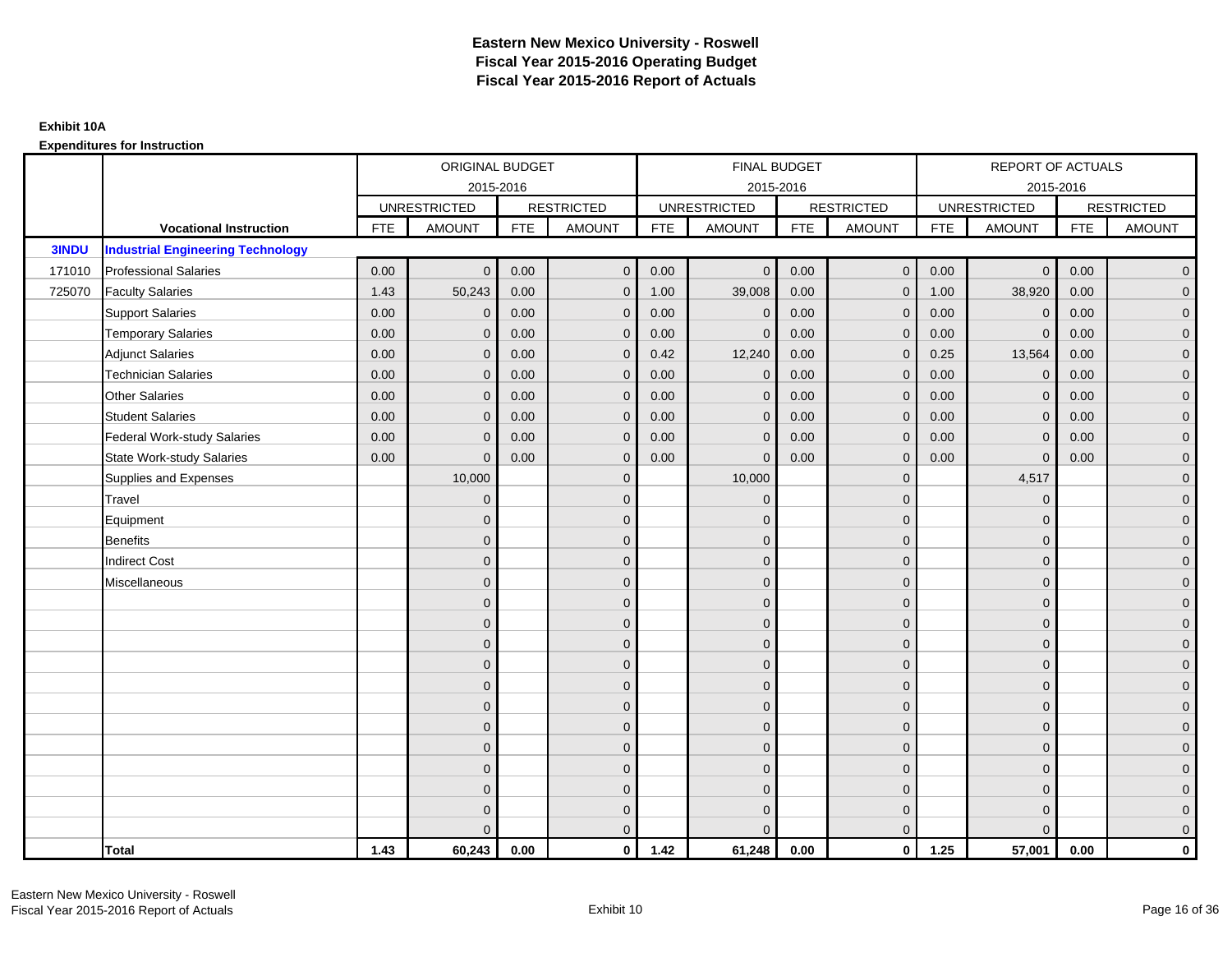|              |                                    |            | ORIGINAL BUDGET     |            |                   |            | <b>FINAL BUDGET</b> |            |                   |            | REPORT OF ACTUALS   |            |                   |
|--------------|------------------------------------|------------|---------------------|------------|-------------------|------------|---------------------|------------|-------------------|------------|---------------------|------------|-------------------|
|              |                                    |            |                     | 2015-2016  |                   |            | 2015-2016           |            |                   |            |                     | 2015-2016  |                   |
|              |                                    |            | <b>UNRESTRICTED</b> |            | <b>RESTRICTED</b> |            | <b>UNRESTRICTED</b> |            | <b>RESTRICTED</b> |            | <b>UNRESTRICTED</b> |            | <b>RESTRICTED</b> |
|              | <b>Vocational Instruction</b>      | <b>FTE</b> | <b>AMOUNT</b>       | <b>FTE</b> | <b>AMOUNT</b>     | <b>FTE</b> | <b>AMOUNT</b>       | <b>FTE</b> | <b>AMOUNT</b>     | <b>FTE</b> | <b>AMOUNT</b>       | <b>FTE</b> | <b>AMOUNT</b>     |
| <b>3MEDA</b> | <b>Medical Assisting</b>           |            |                     |            |                   |            |                     |            |                   |            |                     |            |                   |
| 171010       | <b>Professional Salaries</b>       | 0.17       | 4,000               | 0.00       | $\mathbf{0}$      | 0.17       | 4,000               | 0.00       | $\overline{0}$    | 0.00       | $\overline{0}$      | 0.00       | $\overline{0}$    |
| 723040       | <b>Faculty Salaries</b>            | 5.45       | 204,295             | 0.00       | $\mathbf 0$       | 4.00       | 167,239             | 0.00       | $\mathbf{0}$      | 4.00       | 170,891             | 0.00       | $\overline{0}$    |
|              | <b>Support Salaries</b>            | 1.00       | 21,198              | 0.00       | $\mathbf 0$       | 1.00       | 21,622              | 0.00       | $\mathbf 0$       | 0.00       | $\mathbf 0$         | 0.00       | $\overline{0}$    |
|              | <b>Temporary Salaries</b>          | 0.00       | $\mathbf{0}$        | 0.00       | $\mathbf{0}$      | 0.00       | $\Omega$            | 0.00       | $\Omega$          | 0.00       | $\mathbf{0}$        | 0.00       | $\overline{0}$    |
|              | <b>Adjunct Salaries</b>            | 0.00       | $\Omega$            | 0.00       | $\overline{0}$    | 0.75       | 25,000              | 0.00       | $\Omega$          | 0.75       | 19,404              | 0.00       | $\overline{0}$    |
|              | <b>Technician Salaries</b>         | 0.00       | $\mathbf{0}$        | 0.00       | $\mathbf{0}$      | 0.00       | $\mathbf 0$         | 0.00       | $\mathbf 0$       | 0.00       | $\mathbf 0$         | 0.00       | $\mathbf{0}$      |
|              | <b>Other Salaries</b>              | 0.00       | $\mathbf{0}$        | 0.00       | $\mathbf 0$       | 0.00       | $\Omega$            | 0.00       | $\mathbf{0}$      | 0.00       | $\overline{0}$      | 0.00       | $\overline{0}$    |
|              | <b>Student Salaries</b>            | 0.00       | $\mathbf{0}$        | 0.00       | $\overline{0}$    | 0.00       | $\Omega$            | 0.00       | $\mathbf 0$       | 0.00       | $\mathbf 0$         | 0.00       | $\overline{0}$    |
|              | <b>Federal Work-study Salaries</b> | 0.00       | $\mathbf 0$         | 0.00       | $\mathbf 0$       | 0.00       | $\mathbf{0}$        | 0.00       | $\Omega$          | 0.00       | $\mathbf 0$         | 0.00       | $\overline{0}$    |
|              | <b>State Work-study Salaries</b>   | 0.00       | $\mathbf{0}$        | 0.00       | $\overline{0}$    | 0.00       | $\mathbf{0}$        | 0.00       | $\mathbf 0$       | 0.00       | $\mathbf{0}$        | 0.00       | $\overline{0}$    |
|              | Supplies and Expenses              |            | 17,000              |            | $\overline{0}$    |            | 17,000              |            | $\overline{0}$    |            | 15,472              |            | $\mathbf{0}$      |
|              | <b>Travel</b>                      |            | $\Omega$            |            | $\mathbf 0$       |            | $\Omega$            |            | $\mathbf{0}$      |            | 849                 |            | $\overline{0}$    |
|              | Equipment                          |            | $\mathbf{0}$        |            | $\mathbf 0$       |            | $\Omega$            |            | $\mathbf 0$       |            | $\mathbf 0$         |            | $\overline{0}$    |
|              | <b>Benefits</b>                    |            | $\mathbf{0}$        |            | $\mathbf 0$       |            | $\Omega$            |            | $\mathbf{0}$      |            | $\mathbf{0}$        |            | $\overline{0}$    |
|              | <b>Indirect Cost</b>               |            | $\Omega$            |            | $\overline{0}$    |            | $\Omega$            |            | $\Omega$          |            | $\Omega$            |            | $\overline{0}$    |
|              | Miscellaneous                      |            | $\mathbf{0}$        |            | $\mathbf 0$       |            | $\Omega$            |            | $\mathbf 0$       |            | $\mathbf{0}$        |            | $\mathbf{0}$      |
|              |                                    |            | $\mathbf{0}$        |            | $\mathbf 0$       |            | $\Omega$            |            | $\mathbf{0}$      |            | $\mathbf{0}$        |            | $\overline{0}$    |
|              |                                    |            | $\Omega$            |            | $\mathbf 0$       |            | $\Omega$            |            | $\mathbf{0}$      |            | $\mathbf{0}$        |            | $\overline{0}$    |
|              |                                    |            | $\mathbf 0$         |            | $\mathbf 0$       |            | $\Omega$            |            | $\mathbf 0$       |            | $\mathbf{0}$        |            | $\overline{0}$    |
|              |                                    |            | $\Omega$            |            | $\mathbf 0$       |            | $\Omega$            |            | $\mathbf{0}$      |            | $\mathbf{0}$        |            | $\mathbf{0}$      |
|              |                                    |            | $\Omega$            |            | $\mathbf 0$       |            | $\Omega$            |            | $\mathbf{0}$      |            | $\Omega$            |            | $\mathbf{0}$      |
|              |                                    |            | $\Omega$            |            | $\mathbf 0$       |            | $\Omega$            |            | $\mathbf{0}$      |            | $\Omega$            |            | $\overline{0}$    |
|              |                                    |            | $\mathbf{0}$        |            | $\mathbf 0$       |            | $\Omega$            |            | $\mathbf{0}$      |            | $\mathbf{0}$        |            | $\overline{0}$    |
|              |                                    |            | $\mathbf{0}$        |            | $\mathbf 0$       |            | $\Omega$            |            | $\mathbf{0}$      |            | $\mathbf{0}$        |            | $\overline{0}$    |
|              |                                    |            | $\Omega$            |            | $\mathbf 0$       |            | $\Omega$            |            | $\mathbf{0}$      |            | $\Omega$            |            | $\overline{0}$    |
|              |                                    |            | $\Omega$            |            | $\mathbf 0$       |            | $\Omega$            |            | $\mathbf 0$       |            | $\mathbf{0}$        |            | $\mathbf{0}$      |
|              |                                    |            | $\Omega$            |            | $\mathbf 0$       |            | $\Omega$            |            | $\mathbf 0$       |            | $\mathbf{0}$        |            | $\mathbf{0}$      |
|              |                                    |            | $\Omega$            |            | $\overline{0}$    |            |                     |            | $\mathbf{0}$      |            | $\Omega$            |            | $\overline{0}$    |
|              | <b>Total</b>                       | 6.62       | 246,493             | 0.00       | $\mathbf{0}$      | 5.92       | 234,861             | 0.00       | $\mathbf{0}$      | 4.75       | 206,616             | 0.00       | $\mathbf 0$       |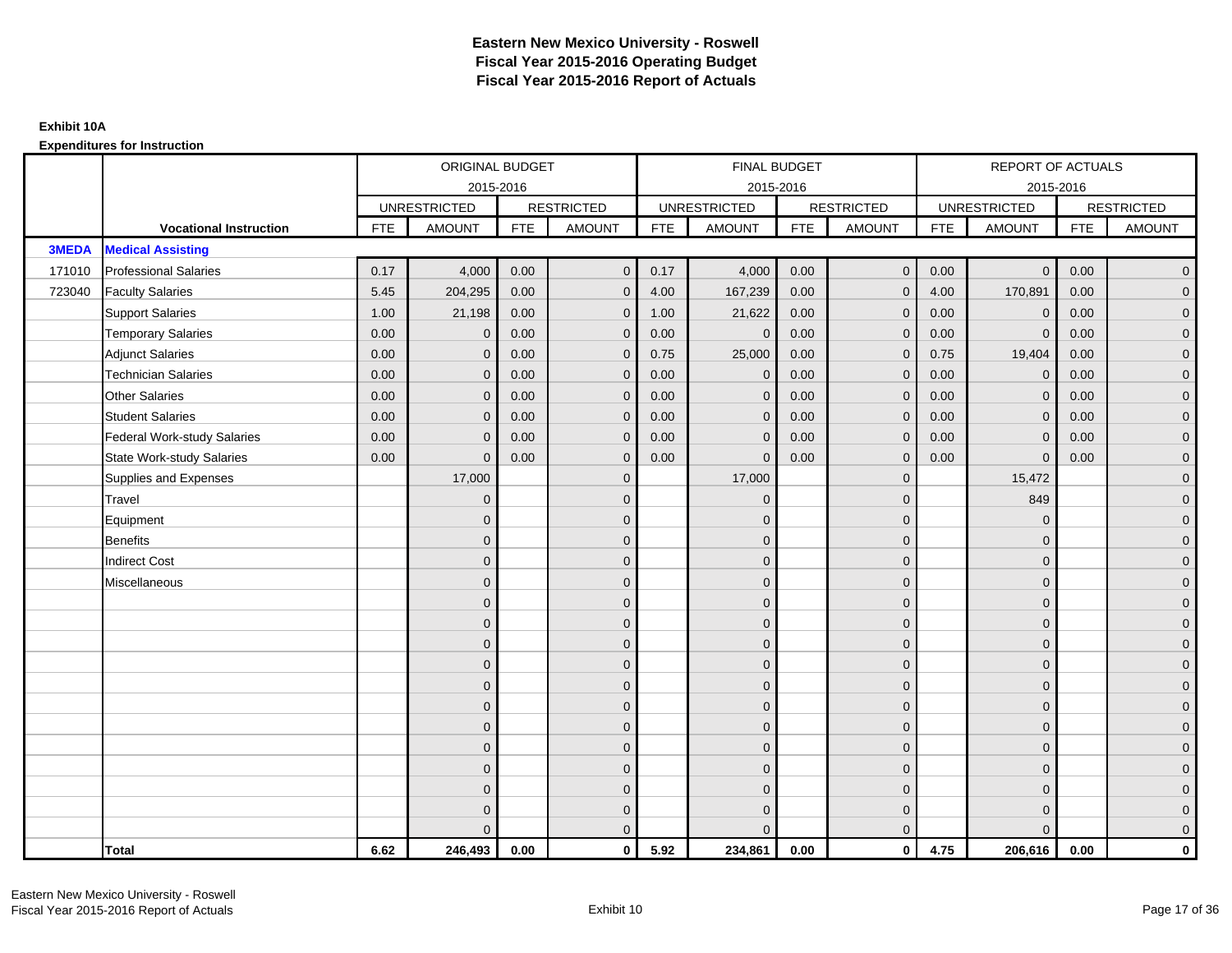|              |                                    |            | ORIGINAL BUDGET     |            |                   |            | <b>FINAL BUDGET</b> |            |                   |            | REPORT OF ACTUALS   |            |                   |
|--------------|------------------------------------|------------|---------------------|------------|-------------------|------------|---------------------|------------|-------------------|------------|---------------------|------------|-------------------|
|              |                                    |            | 2015-2016           |            |                   |            | 2015-2016           |            |                   |            | 2015-2016           |            |                   |
|              |                                    |            | <b>UNRESTRICTED</b> |            | <b>RESTRICTED</b> |            | <b>UNRESTRICTED</b> |            | <b>RESTRICTED</b> |            | <b>UNRESTRICTED</b> |            | <b>RESTRICTED</b> |
|              | <b>Vocational Instruction</b>      | <b>FTE</b> | <b>AMOUNT</b>       | <b>FTE</b> | <b>AMOUNT</b>     | <b>FTE</b> | <b>AMOUNT</b>       | <b>FTE</b> | <b>AMOUNT</b>     | <b>FTE</b> | <b>AMOUNT</b>       | <b>FTE</b> | <b>AMOUNT</b>     |
| <b>3NURS</b> | <b>Nursing</b>                     |            |                     |            |                   |            |                     |            |                   |            |                     |            |                   |
| 171010       | <b>Professional Salaries</b>       | 0.17       | 4,000               | 0.00       | $\overline{0}$    | 0.00       | $\Omega$            | 0.00       | $\overline{0}$    | 0.00       | $\overline{0}$      | 0.00       | $\overline{0}$    |
| 723060       | <b>Faculty Salaries</b>            | 7.50       | 311,049             | 0.00       | $\mathbf 0$       | 6.00       | 264,992             | 0.00       | $\mathbf{0}$      | 6.00       | 231,006             | 0.00       | $\overline{0}$    |
|              | <b>Support Salaries</b>            | 0.00       | $\mathbf 0$         | 0.00       | $\mathbf 0$       | 0.00       | $\mathbf 0$         | 0.00       | $\mathbf 0$       | 0.00       | $\mathbf 0$         | 0.00       | $\overline{0}$    |
|              | <b>Temporary Salaries</b>          | 0.00       | $\mathbf{0}$        | 0.00       | $\overline{0}$    | 0.00       | $\Omega$            | 0.00       | $\Omega$          | 0.00       | $\mathbf{0}$        | 0.00       | $\overline{0}$    |
|              | <b>Adjunct Salaries</b>            | 0.00       | $\Omega$            | 0.00       | $\overline{0}$    | 1.92       | 55,335              | 0.00       | $\Omega$          | 2.00       | 97,502              | 0.00       | $\overline{0}$    |
|              | <b>Technician Salaries</b>         | 0.00       | $\mathbf{0}$        | 0.00       | $\mathbf{0}$      | 0.00       | $\mathbf{0}$        | 0.00       | $\mathbf{0}$      | 0.00       | $\mathbf 0$         | 0.00       | $\mathbf{0}$      |
|              | <b>Other Salaries</b>              | 0.00       | $\mathbf{0}$        | 0.00       | $\overline{0}$    | 0.00       | $\mathbf{0}$        | 0.00       | $\mathbf{0}$      | 0.00       | 750                 | 0.00       | $\overline{0}$    |
|              | <b>Student Salaries</b>            | 0.00       | $\Omega$            | 0.00       | $\overline{0}$    | 0.00       | $\mathbf{0}$        | 0.00       | $\mathbf{0}$      | 0.00       | $\mathbf 0$         | 0.00       | $\overline{0}$    |
|              | <b>Federal Work-study Salaries</b> | 0.00       | $\mathbf{0}$        | 0.00       | $\mathbf 0$       | 0.00       | $\mathbf{0}$        | 0.00       | $\Omega$          | 0.00       | $\mathbf 0$         | 0.00       | $\overline{0}$    |
|              | <b>State Work-study Salaries</b>   | 0.00       | $\mathbf{0}$        | 0.00       | $\overline{0}$    | 0.00       | $\mathbf{0}$        | 0.00       | $\mathbf{0}$      | 0.00       | $\mathbf{0}$        | 0.00       | $\overline{0}$    |
|              | Supplies and Expenses              |            | 43,016              |            | $\overline{0}$    |            | 10,761              |            | $\mathbf{0}$      |            | 25,994              |            | $\mathbf{0}$      |
|              | <b>Travel</b>                      |            | $\Omega$            |            | $\mathbf 0$       |            | $\mathbf{0}$        |            | $\mathbf{0}$      |            | $\mathbf{0}$        |            | $\overline{0}$    |
|              | Equipment                          |            | $\Omega$            |            | $\mathbf 0$       |            | $\mathbf{0}$        |            | $\mathbf 0$       |            | $\mathbf{0}$        |            | $\overline{0}$    |
|              | <b>Benefits</b>                    |            | $\mathbf{0}$        |            | $\mathbf 0$       |            | $\Omega$            |            | $\mathbf 0$       |            | $\mathbf{0}$        |            | $\overline{0}$    |
|              | <b>Indirect Cost</b>               |            | $\Omega$            |            | $\overline{0}$    |            | $\Omega$            |            | $\Omega$          |            | $\Omega$            |            | $\overline{0}$    |
|              | Miscellaneous                      |            | $\Omega$            |            | $\mathbf 0$       |            | 32,255              |            | $\overline{0}$    |            | $\mathbf{0}$        |            | $\mathbf{0}$      |
|              |                                    |            | $\Omega$            |            | $\mathbf 0$       |            | $\mathbf{0}$        |            | $\mathbf{0}$      |            | $\mathbf{0}$        |            | $\overline{0}$    |
|              |                                    |            | $\Omega$            |            | $\mathbf 0$       |            | $\Omega$            |            | $\mathbf{0}$      |            | $\mathbf{0}$        |            | $\overline{0}$    |
|              |                                    |            | $\Omega$            |            | $\mathbf 0$       |            | $\mathbf{0}$        |            | $\mathbf 0$       |            | $\mathbf{0}$        |            | $\overline{0}$    |
|              |                                    |            | $\Omega$            |            | $\mathbf 0$       |            | $\Omega$            |            | $\mathbf{0}$      |            | $\mathbf{0}$        |            | $\mathbf{0}$      |
|              |                                    |            | $\Omega$            |            | $\mathbf 0$       |            | $\Omega$            |            | $\overline{0}$    |            | $\Omega$            |            | $\mathbf{0}$      |
|              |                                    |            | $\Omega$            |            | $\mathbf 0$       |            | $\Omega$            |            | $\mathbf{0}$      |            | $\Omega$            |            | $\overline{0}$    |
|              |                                    |            | $\Omega$            |            | $\mathbf 0$       |            | $\mathbf{0}$        |            | $\mathbf{0}$      |            | $\mathbf{0}$        |            | $\overline{0}$    |
|              |                                    |            | $\Omega$            |            | $\mathbf 0$       |            | $\Omega$            |            | $\mathbf 0$       |            | $\mathbf{0}$        |            | $\overline{0}$    |
|              |                                    |            | $\Omega$            |            | $\mathbf 0$       |            | $\Omega$            |            | $\mathbf{0}$      |            | $\Omega$            |            | $\overline{0}$    |
|              |                                    |            | $\Omega$            |            | $\mathbf 0$       |            | $\mathbf{0}$        |            | $\mathbf 0$       |            | $\mathbf{0}$        |            | $\overline{0}$    |
|              |                                    |            | $\Omega$            |            | $\mathbf 0$       |            | $\Omega$            |            | $\mathbf{0}$      |            | $\mathbf{0}$        |            | $\mathbf{0}$      |
|              |                                    |            | $\Omega$            |            | $\overline{0}$    |            | $\Omega$            |            | $\mathbf{0}$      |            | $\Omega$            |            | $\overline{0}$    |
|              | <b>Total</b>                       | 7.67       | 358,065             | 0.00       | $\mathbf{0}$      | 7.92       | 363,343             | 0.00       | $\mathbf{0}$      | 8.00       | 355,252             | 0.00       | $\mathbf 0$       |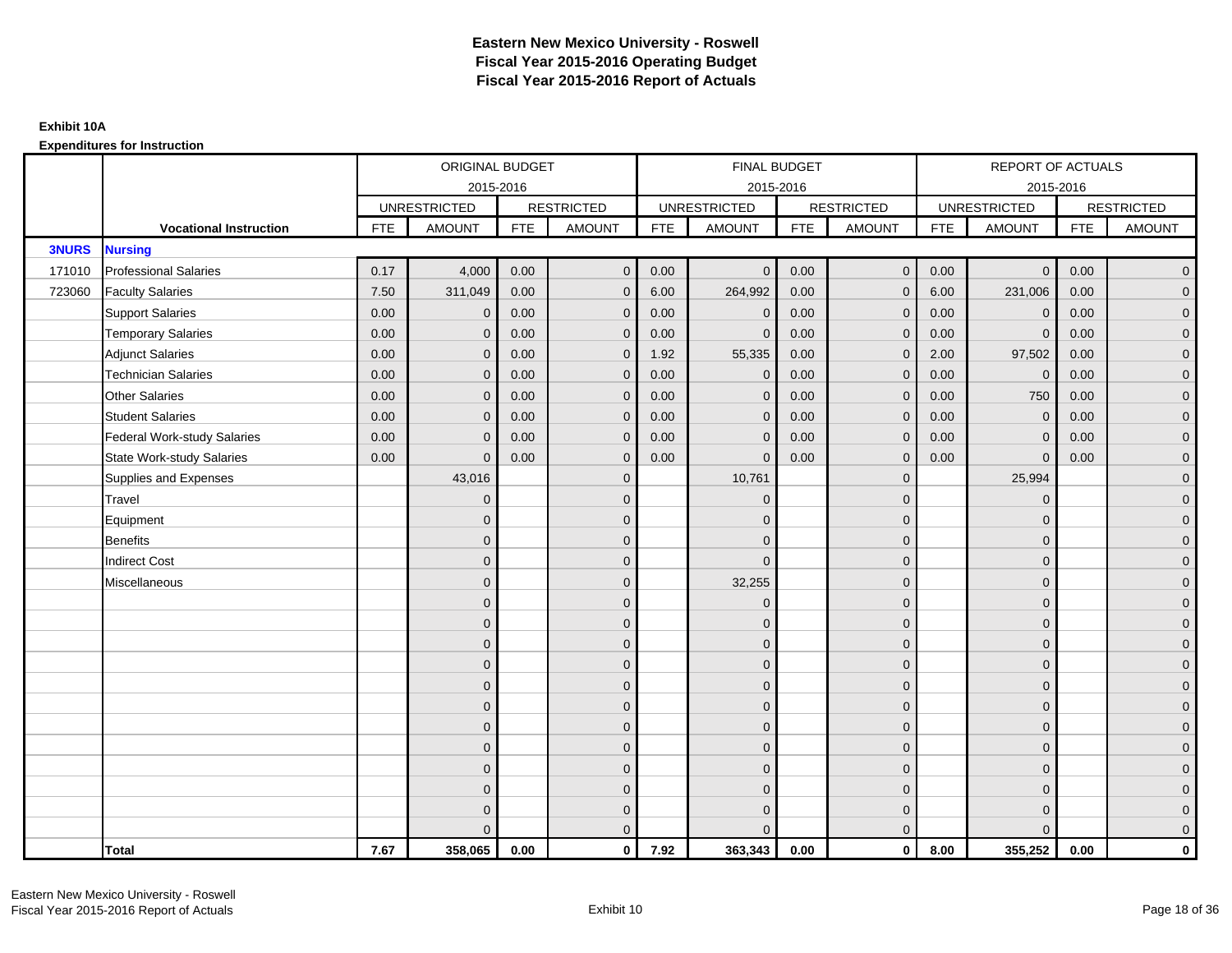|              |                                    |            | ORIGINAL BUDGET     |            |                     |            | FINAL BUDGET        |            |                   |            | <b>REPORT OF ACTUALS</b> |            |                     |
|--------------|------------------------------------|------------|---------------------|------------|---------------------|------------|---------------------|------------|-------------------|------------|--------------------------|------------|---------------------|
|              |                                    |            |                     | 2015-2016  |                     |            | 2015-2016           |            |                   |            | 2015-2016                |            |                     |
|              |                                    |            | <b>UNRESTRICTED</b> |            | <b>RESTRICTED</b>   |            | <b>UNRESTRICTED</b> |            | <b>RESTRICTED</b> |            | <b>UNRESTRICTED</b>      |            | <b>RESTRICTED</b>   |
|              | <b>Vocational Instruction</b>      | <b>FTE</b> | <b>AMOUNT</b>       | <b>FTE</b> | <b>AMOUNT</b>       | <b>FTE</b> | <b>AMOUNT</b>       | <b>FTE</b> | <b>AMOUNT</b>     | <b>FTE</b> | <b>AMOUNT</b>            | <b>FTE</b> | <b>AMOUNT</b>       |
| <b>3NURA</b> | <b>Nursing Assistant</b>           |            |                     |            |                     |            |                     |            |                   |            |                          |            |                     |
| 171010       | <b>Professional Salaries</b>       | 0.00       | $\mathbf{0}$        | 0.00       | $\overline{0}$      | 0.00       | $\mathbf{0}$        | 0.00       | $\mathbf{0}$      | 0.00       | $\overline{0}$           | 0.00       | $\overline{0}$      |
| 723070       | <b>Faculty Salaries</b>            | 4.66       | 130,000             | 0.00       | $\mathbf 0$         | 1.00       | 49,862              | 0.00       | $\mathbf{0}$      | 1.00       | $\overline{0}$           | 0.00       | $\overline{0}$      |
|              | <b>Support Salaries</b>            | 0.00       | $\mathbf 0$         | 0.00       | $\mathbf 0$         | 0.00       | $\mathbf{0}$        | 0.00       | $\mathbf{0}$      | 0.00       | $\mathbf 0$              | 0.00       | $\overline{0}$      |
|              | <b>Temporary Salaries</b>          | 0.00       | $\mathbf{0}$        | 0.00       | $\mathbf 0$         | 0.00       | $\Omega$            | 0.00       | $\mathbf 0$       | 0.00       | $\mathbf 0$              | 0.00       | $\overline{0}$      |
|              | <b>Adjunct Salaries</b>            | 0.00       | $\mathbf{0}$        | 0.00       | $\overline{0}$      | 2.12       | 32,385              | 0.00       | $\mathbf{0}$      | 1.50       | 42,735                   | 0.00       | $\overline{0}$      |
|              | <b>Technician Salaries</b>         | 0.00       | $\Omega$            | 0.00       | $\overline{0}$      | 0.00       | $\Omega$            | 0.00       | $\Omega$          | 0.00       | $\mathbf{0}$             | 0.00       | $\overline{0}$      |
|              | <b>Other Salaries</b>              | 0.00       | $\mathbf{0}$        | 0.00       | $\mathbf 0$         | 0.00       | $\mathbf{0}$        | 0.00       | $\mathbf{0}$      | 0.00       | $\mathbf 0$              | 0.00       | $\overline{0}$      |
|              | <b>Student Salaries</b>            | 0.00       | $\mathbf{0}$        | 0.00       | $\mathbf 0$         | 0.00       | $\mathbf{0}$        | 0.00       | $\mathbf{0}$      | 0.00       | $\mathbf 0$              | 0.00       | $\overline{0}$      |
|              | <b>Federal Work-study Salaries</b> | 0.00       | $\mathbf{0}$        | 0.00       | $\overline{0}$      | 0.00       | $\Omega$            | 0.00       | $\Omega$          | 0.00       | $\mathbf{0}$             | 0.00       | $\overline{0}$      |
|              | <b>State Work-study Salaries</b>   | 0.00       | $\mathbf{0}$        | 0.00       | $\overline{0}$      | 0.00       | $\Omega$            | 0.00       | $\mathbf{0}$      | 0.00       | $\Omega$                 | 0.00       | $\overline{0}$      |
|              | Supplies and Expenses              |            | 1,000               |            | $\mathbf 0$         |            | 1,000               |            | $\mathbf{0}$      |            | 3,111                    |            | $\mathbf{0}$        |
|              | Travel                             |            | $\mathbf{0}$        |            | $\mathbf 0$         |            | $\mathbf{0}$        |            | $\mathbf 0$       |            | $\mathbf 0$              |            | $\mathbf{0}$        |
|              | Equipment                          |            | $\mathbf{0}$        |            | $\mathbf 0$         |            | $\Omega$            |            | $\mathbf{0}$      |            | $\mathbf{0}$             |            | $\overline{0}$      |
|              | <b>Benefits</b>                    |            | $\mathbf{0}$        |            | $\mathbf 0$         |            | $\mathbf{0}$        |            | $\mathbf 0$       |            | $\mathbf 0$              |            | $\mathbf{0}$        |
|              | <b>Indirect Cost</b>               |            | $\mathbf{0}$        |            | $\mathbf 0$         |            | $\Omega$            |            | $\mathbf{0}$      |            | $\mathbf{0}$             |            | $\mathbf{0}$        |
|              | Miscellaneous                      |            | $\Omega$            |            | $\mathbf 0$         |            | $\Omega$            |            | $\mathbf{0}$      |            | $\mathbf{0}$             |            | $\mathsf{O}\xspace$ |
|              |                                    |            | $\Omega$            |            | $\mathbf 0$         |            | $\Omega$            |            | $\mathbf{0}$      |            | $\Omega$                 |            | $\overline{0}$      |
|              |                                    |            | $\overline{0}$      |            | $\mathsf{O}\xspace$ |            | $\mathbf{0}$        |            | $\mathbf 0$       |            | $\mathbf 0$              |            | $\mathsf{O}\xspace$ |
|              |                                    |            | $\mathbf{0}$        |            | $\mathbf 0$         |            | $\Omega$            |            | $\mathbf 0$       |            | $\mathbf{0}$             |            | $\overline{0}$      |
|              |                                    |            | $\Omega$            |            | $\mathbf 0$         |            | $\Omega$            |            | $\mathbf{0}$      |            | $\mathbf{0}$             |            | $\overline{0}$      |
|              |                                    |            | $\Omega$            |            | $\mathbf{0}$        |            | $\Omega$            |            | $\mathbf{0}$      |            | $\Omega$                 |            | $\overline{0}$      |
|              |                                    |            | $\mathbf{0}$        |            | $\mathbf 0$         |            | $\Omega$            |            | $\mathbf 0$       |            | $\mathbf{0}$             |            | $\overline{0}$      |
|              |                                    |            | $\mathbf{0}$        |            | $\mathbf 0$         |            | $\Omega$            |            | $\mathbf{0}$      |            | $\mathbf{0}$             |            | $\overline{0}$      |
|              |                                    |            | $\mathbf{0}$        |            | $\mathbf 0$         |            | $\Omega$            |            | $\mathbf 0$       |            | $\mathbf{0}$             |            | $\overline{0}$      |
|              |                                    |            | $\Omega$            |            | $\mathbf 0$         |            | $\Omega$            |            | $\mathbf{0}$      |            | $\Omega$                 |            | $\overline{0}$      |
|              |                                    |            | $\mathbf{0}$        |            | $\mathbf 0$         |            | $\Omega$            |            | $\mathbf 0$       |            | $\mathbf{0}$             |            | $\overline{0}$      |
|              |                                    |            | $\mathbf{0}$        |            | $\mathbf 0$         |            | $\Omega$            |            | $\mathbf 0$       |            | $\mathbf{0}$             |            | $\mathbf{0}$        |
|              |                                    |            | $\Omega$            |            | $\overline{0}$      |            | $\Omega$            |            | $\overline{0}$    |            | $\Omega$                 |            | $\overline{0}$      |
|              | <b>Total</b>                       | 4.66       | 131,000             | 0.00       | $\mathbf{0}$        | 3.12       | 83,247              | 0.00       | $\mathbf{0}$      | 2.50       | 45,846                   | 0.00       | $\mathbf 0$         |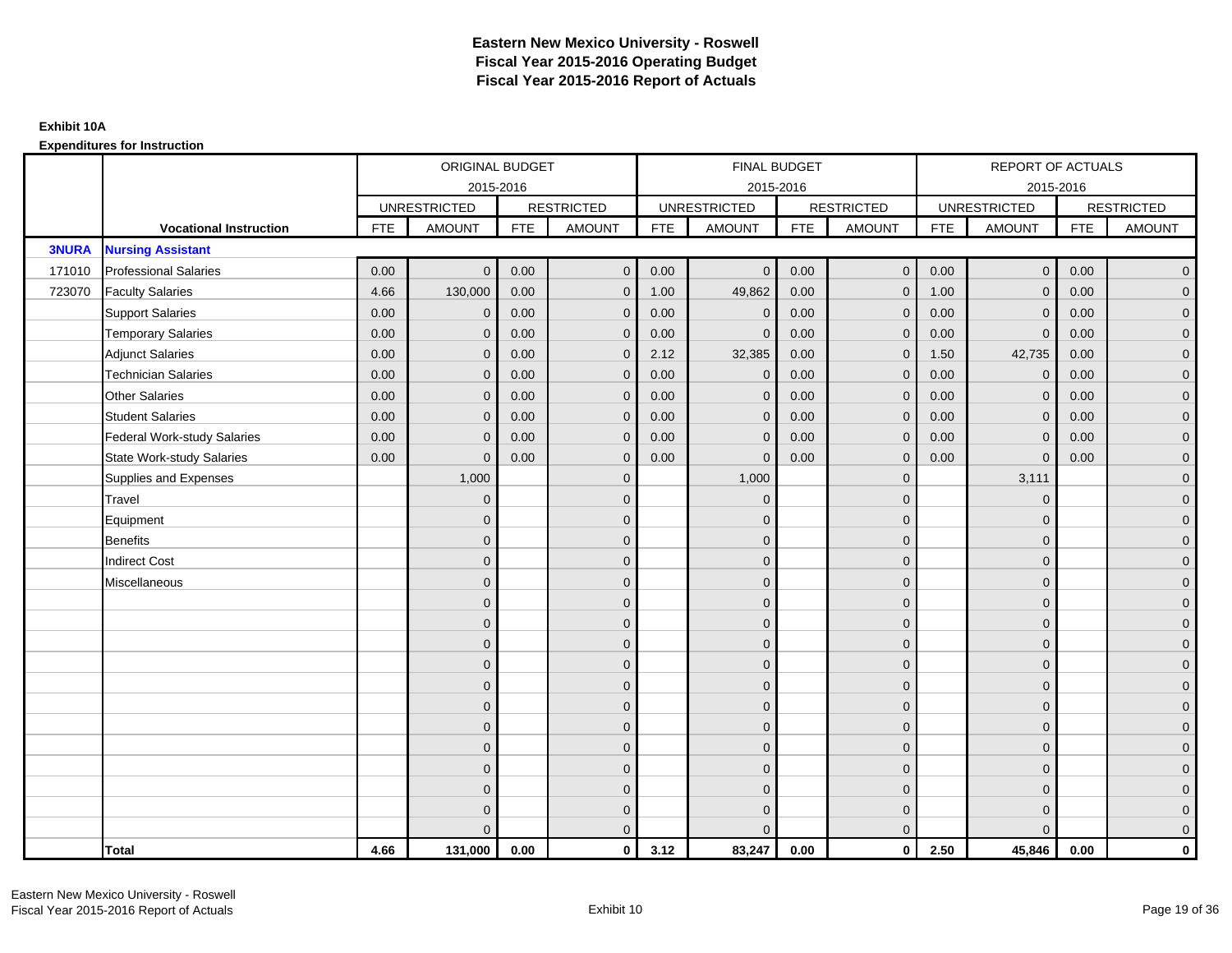|              |                                    |            | ORIGINAL BUDGET     |            |                   |            | <b>FINAL BUDGET</b> |            |                   |            | REPORT OF ACTUALS   |            |                   |
|--------------|------------------------------------|------------|---------------------|------------|-------------------|------------|---------------------|------------|-------------------|------------|---------------------|------------|-------------------|
|              |                                    |            | 2015-2016           |            |                   |            | 2015-2016           |            |                   |            | 2015-2016           |            |                   |
|              |                                    |            | <b>UNRESTRICTED</b> |            | <b>RESTRICTED</b> |            | <b>UNRESTRICTED</b> |            | <b>RESTRICTED</b> |            | <b>UNRESTRICTED</b> |            | <b>RESTRICTED</b> |
|              | <b>Vocational Instruction</b>      | <b>FTE</b> | <b>AMOUNT</b>       | <b>FTE</b> | <b>AMOUNT</b>     | <b>FTE</b> | <b>AMOUNT</b>       | <b>FTE</b> | <b>AMOUNT</b>     | <b>FTE</b> | <b>AMOUNT</b>       | <b>FTE</b> | <b>AMOUNT</b>     |
| <b>3NURX</b> | <b>Nursing Extension</b>           |            |                     |            |                   |            |                     |            |                   |            |                     |            |                   |
| 171010       | <b>Professional Salaries</b>       | 0.00       | $\Omega$            | 0.00       | $\mathbf{0}$      | 0.00       | $\overline{0}$      | 0.00       | $\mathbf{0}$      | 0.00       | $\overline{0}$      | 0.00       | $\overline{0}$    |
| 723061       | <b>Faculty Salaries</b>            | 1.00       | 74,800              | 0.00       | $\mathbf 0$       | 0.00       | $\mathbf{0}$        | 0.00       | $\mathbf{0}$      | 0.00       | $\mathbf 0$         | 0.00       | $\overline{0}$    |
|              | <b>Support Salaries</b>            | 0.00       | $\mathbf 0$         | 0.00       | $\mathbf 0$       | 0.00       | $\mathbf{0}$        | 0.00       | $\mathbf 0$       | 0.00       | $\mathbf 0$         | 0.00       | $\overline{0}$    |
|              | <b>Temporary Salaries</b>          | 0.00       | $\mathbf{0}$        | 0.00       | $\overline{0}$    | 0.00       | $\Omega$            | 0.00       | $\Omega$          | 0.00       | $\mathbf 0$         | 0.00       | $\overline{0}$    |
|              | <b>Adjunct Salaries</b>            | 0.00       | $\Omega$            | 0.00       | $\overline{0}$    | 0.00       | $\Omega$            | 0.00       | $\Omega$          | 0.00       | $\mathbf{0}$        | 0.00       | $\overline{0}$    |
|              | <b>Technician Salaries</b>         | 0.00       | $\mathbf 0$         | 0.00       | $\mathbf{0}$      | 0.00       | $\mathbf{0}$        | 0.00       | $\mathbf{0}$      | 0.00       | $\mathbf{0}$        | 0.00       | $\mathbf{0}$      |
|              | <b>Other Salaries</b>              | 0.00       | $\mathbf{0}$        | 0.00       | $\overline{0}$    | 0.00       | 74,200              | 0.00       | $\mathbf{0}$      | 1.00       | 43,283              | 0.00       | $\overline{0}$    |
|              | <b>Student Salaries</b>            | 0.00       | $\Omega$            | 0.00       | $\mathbf 0$       | 0.00       | $\mathbf{0}$        | 0.00       | $\mathbf{0}$      | 0.00       | $\mathbf 0$         | 0.00       | $\overline{0}$    |
|              | <b>Federal Work-study Salaries</b> | 0.00       | $\mathbf 0$         | 0.00       | $\mathbf 0$       | 0.00       | $\mathbf{0}$        | 0.00       | $\Omega$          | 0.00       | $\mathbf 0$         | 0.00       | $\overline{0}$    |
|              | State Work-study Salaries          | 0.00       | $\mathbf{0}$        | 0.00       | $\overline{0}$    | 0.00       | $\mathbf{0}$        | 0.00       | $\mathbf{0}$      | 0.00       | $\mathbf{0}$        | 0.00       | $\overline{0}$    |
|              | Supplies and Expenses              |            | $\Omega$            |            | $\mathbf{0}$      |            | $\Omega$            |            | $\mathbf 0$       |            | 2,469               |            | $\mathbf{0}$      |
|              | <b>Travel</b>                      |            | $\Omega$            |            | $\mathbf 0$       |            | $\Omega$            |            | $\Omega$          |            | $\mathbf{0}$        |            | $\overline{0}$    |
|              | Equipment                          |            | $\Omega$            |            | $\mathbf 0$       |            | $\mathbf{0}$        |            | $\mathbf 0$       |            | $\mathbf{0}$        |            | $\overline{0}$    |
|              | <b>Benefits</b>                    |            | $\mathbf{0}$        |            | $\mathbf 0$       |            | $\Omega$            |            | $\mathbf 0$       |            | $\mathbf{0}$        |            | $\overline{0}$    |
|              | <b>Indirect Cost</b>               |            | $\Omega$            |            | $\overline{0}$    |            | $\Omega$            |            | $\Omega$          |            | $\Omega$            |            | $\overline{0}$    |
|              | Miscellaneous                      |            | $\Omega$            |            | $\mathbf 0$       |            | $\mathbf{0}$        |            | $\Omega$          |            | $\mathbf{0}$        |            | $\mathbf{0}$      |
|              |                                    |            | $\Omega$            |            | $\mathbf 0$       |            | $\mathbf{0}$        |            | $\mathbf{0}$      |            | $\mathbf{0}$        |            | $\overline{0}$    |
|              |                                    |            | $\Omega$            |            | $\mathbf 0$       |            | $\mathbf{0}$        |            | $\mathbf{0}$      |            | $\mathbf{0}$        |            | $\overline{0}$    |
|              |                                    |            | $\Omega$            |            | $\mathbf 0$       |            | $\mathbf{0}$        |            | $\mathbf 0$       |            | $\mathbf{0}$        |            | $\overline{0}$    |
|              |                                    |            | $\Omega$            |            | $\mathbf 0$       |            | $\Omega$            |            | $\mathbf{0}$      |            | $\mathbf{0}$        |            | $\mathbf{0}$      |
|              |                                    |            | $\Omega$            |            | $\mathbf 0$       |            | $\Omega$            |            | $\overline{0}$    |            | $\Omega$            |            | $\mathbf{0}$      |
|              |                                    |            | $\Omega$            |            | $\mathbf 0$       |            | $\Omega$            |            | $\mathbf{0}$      |            | $\Omega$            |            | $\overline{0}$    |
|              |                                    |            | $\Omega$            |            | $\mathbf 0$       |            | $\mathbf{0}$        |            | $\mathbf 0$       |            | $\mathbf{0}$        |            | $\overline{0}$    |
|              |                                    |            | $\Omega$            |            | $\mathbf 0$       |            | $\Omega$            |            | $\mathbf 0$       |            | $\mathbf{0}$        |            | $\overline{0}$    |
|              |                                    |            | $\Omega$            |            | $\mathbf 0$       |            | $\Omega$            |            | $\mathbf{0}$      |            | $\Omega$            |            | $\overline{0}$    |
|              |                                    |            | $\Omega$            |            | $\mathbf 0$       |            | $\mathbf{0}$        |            | $\mathbf 0$       |            | $\mathbf{0}$        |            | $\mathbf{0}$      |
|              |                                    |            | $\Omega$            |            | $\mathbf 0$       |            | $\Omega$            |            | $\mathbf{0}$      |            | $\mathbf{0}$        |            | $\mathbf{0}$      |
|              |                                    |            | $\Omega$            |            | $\overline{0}$    |            | $\Omega$            |            | $\mathbf{0}$      |            | $\Omega$            |            | $\overline{0}$    |
|              | <b>Total</b>                       | 1.00       | 74,800              | 0.00       | $\mathbf{0}$      | 0.00       | 74,200              | 0.00       | $\mathbf{0}$      | 1.00       | 45,752              | 0.00       | $\mathbf 0$       |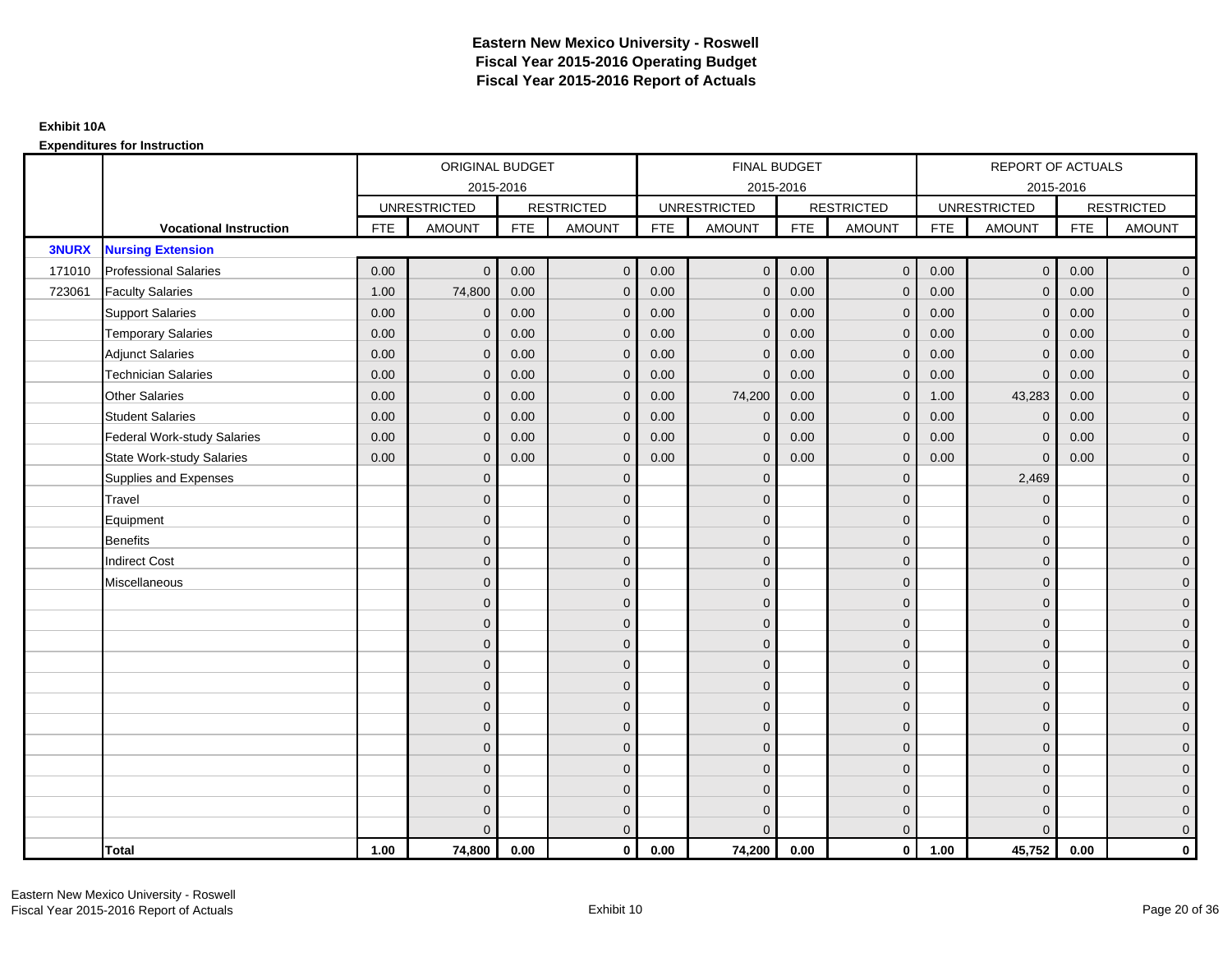|        |                                    |            | ORIGINAL BUDGET     |            |                   |            | <b>FINAL BUDGET</b> |            |                   |            | <b>REPORT OF ACTUALS</b> |            |                     |
|--------|------------------------------------|------------|---------------------|------------|-------------------|------------|---------------------|------------|-------------------|------------|--------------------------|------------|---------------------|
|        |                                    |            |                     | 2015-2016  |                   |            | 2015-2016           |            |                   |            | 2015-2016                |            |                     |
|        |                                    |            | <b>UNRESTRICTED</b> |            | <b>RESTRICTED</b> |            | <b>UNRESTRICTED</b> |            | <b>RESTRICTED</b> |            | <b>UNRESTRICTED</b>      |            | <b>RESTRICTED</b>   |
|        | <b>Vocational Instruction</b>      | <b>FTE</b> | <b>AMOUNT</b>       | <b>FTE</b> | <b>AMOUNT</b>     | <b>FTE</b> | <b>AMOUNT</b>       | <b>FTE</b> | <b>AMOUNT</b>     | <b>FTE</b> | <b>AMOUNT</b>            | <b>FTE</b> | <b>AMOUNT</b>       |
| 3OCCP  | <b>Occupational Therapy</b>        |            |                     |            |                   |            |                     |            |                   |            |                          |            |                     |
| 171010 | <b>Professional Salaries</b>       | 0.17       | 4,000               | 0.00       | $\overline{0}$    | 0.17       | 4,000               | 0.00       | $\mathbf{0}$      | 0.00       | $\overline{0}$           | 0.00       | $\overline{0}$      |
| 723080 | <b>Faculty Salaries</b>            | 4.04       | 151,386             | 0.00       | $\overline{0}$    | 3.00       | 127,116             | 0.00       | $\Omega$          | 3.00       | 130,859                  | 0.00       | $\overline{0}$      |
|        | <b>Support Salaries</b>            | 1.00       | 19,087              | 0.00       | $\mathbf 0$       | 0.00       | $\Omega$            | 0.00       | $\mathbf{0}$      | 0.00       | $\overline{0}$           | 0.00       | $\overline{0}$      |
|        | <b>Temporary Salaries</b>          | 0.00       | $\mathbf 0$         | 0.00       | $\mathbf 0$       | 0.00       | $\Omega$            | 0.00       | 0                 | 0.00       | $\mathbf 0$              | 0.00       | $\overline{0}$      |
|        | <b>Adjunct Salaries</b>            | 0.00       | $\mathbf{0}$        | 0.00       | $\overline{0}$    | 1.04       | 29,580              | 0.00       | $\Omega$          | 0.60       | 29,167                   | 0.00       | $\overline{0}$      |
|        | <b>Technician Salaries</b>         | 0.00       | $\Omega$            | 0.00       | $\overline{0}$    | 0.00       | $\Omega$            | 0.00       | $\Omega$          | 0.00       | $\mathbf{0}$             | 0.00       | $\overline{0}$      |
|        | <b>Other Salaries</b>              | 0.00       | $\mathbf{0}$        | 0.00       | $\mathbf 0$       | 0.00       | $\Omega$            | 0.00       | $\mathbf{0}$      | 0.00       | $\mathbf 0$              | 0.00       | $\mathbf{0}$        |
|        | <b>Student Salaries</b>            | 0.00       | $\mathbf{0}$        | 0.00       | $\mathbf 0$       | 0.00       | $\mathbf{0}$        | 0.00       | $\mathbf{0}$      | 0.00       | $\mathbf 0$              | 0.00       | $\overline{0}$      |
|        | <b>Federal Work-study Salaries</b> | 0.00       | $\mathbf{0}$        | 0.00       | $\overline{0}$    | 0.00       | $\Omega$            | 0.00       | $\Omega$          | 0.00       | $\mathbf{0}$             | 0.00       | $\overline{0}$      |
|        | <b>State Work-study Salaries</b>   | 0.00       | $\mathbf{0}$        | 0.00       | $\overline{0}$    | 0.00       | $\Omega$            | 0.00       | $\Omega$          | 0.00       | $\Omega$                 | 0.00       | $\overline{0}$      |
|        | Supplies and Expenses              |            | 14,450              |            | $\mathbf 0$       |            | 14,450              |            | $\mathbf{0}$      |            | 14,166                   |            | $\mathbf{0}$        |
|        | Travel                             |            | 2,000               |            | $\mathbf 0$       |            | 2,000               |            | $\mathbf 0$       |            | 9,620                    |            | $\mathbf{0}$        |
|        | Equipment                          |            | $\mathbf{0}$        |            | $\mathbf 0$       |            | $\Omega$            |            | $\mathbf{0}$      |            | $\mathbf{0}$             |            | $\overline{0}$      |
|        | <b>Benefits</b>                    |            | $\mathbf{0}$        |            | $\mathbf 0$       |            | $\Omega$            |            | $\mathbf 0$       |            | $\mathbf{0}$             |            | $\overline{0}$      |
|        | <b>Indirect Cost</b>               |            | $\Omega$            |            | $\mathbf 0$       |            | $\Omega$            |            | $\mathbf{0}$      |            | $\mathbf{0}$             |            | $\mathbf{0}$        |
|        | Miscellaneous                      |            | $\Omega$            |            | $\mathbf 0$       |            | $\Omega$            |            | $\mathbf{0}$      |            | $\mathbf{0}$             |            | $\mathsf{O}\xspace$ |
|        |                                    |            | $\Omega$            |            | $\mathbf 0$       |            | $\Omega$            |            | $\mathbf{0}$      |            | $\Omega$                 |            | $\overline{0}$      |
|        |                                    |            | $\mathbf{0}$        |            | $\mathbf 0$       |            | $\mathbf{0}$        |            | $\mathbf 0$       |            | $\mathbf 0$              |            | $\mathsf{O}\xspace$ |
|        |                                    |            | $\mathbf{0}$        |            | $\mathbf 0$       |            | $\Omega$            |            | $\mathbf{0}$      |            | $\mathbf{0}$             |            | $\overline{0}$      |
|        |                                    |            | $\Omega$            |            | $\mathbf 0$       |            | $\Omega$            |            | $\mathbf{0}$      |            | $\mathbf{0}$             |            | $\overline{0}$      |
|        |                                    |            | $\Omega$            |            | $\overline{0}$    |            | $\Omega$            |            | $\mathbf{0}$      |            | $\Omega$                 |            | $\overline{0}$      |
|        |                                    |            | $\mathbf{0}$        |            | $\overline{0}$    |            | $\Omega$            |            | $\mathbf 0$       |            | $\mathbf{0}$             |            | $\overline{0}$      |
|        |                                    |            | $\mathbf{0}$        |            | $\mathbf 0$       |            | $\Omega$            |            | $\mathbf{0}$      |            | $\mathbf{0}$             |            | $\overline{0}$      |
|        |                                    |            | $\mathbf{0}$        |            | $\mathbf 0$       |            | $\Omega$            |            | $\mathbf{0}$      |            | $\mathbf{0}$             |            | $\overline{0}$      |
|        |                                    |            | $\Omega$            |            | $\mathbf 0$       |            | $\Omega$            |            | $\mathbf{0}$      |            | $\Omega$                 |            | $\overline{0}$      |
|        |                                    |            | $\mathbf{0}$        |            | $\mathbf 0$       |            | $\Omega$            |            | $\mathbf 0$       |            | $\mathbf{0}$             |            | $\mathbf{0}$        |
|        |                                    |            | $\mathbf{0}$        |            | $\mathbf 0$       |            | $\Omega$            |            | $\mathbf 0$       |            | $\mathbf{0}$             |            | $\mathbf{0}$        |
|        |                                    |            | $\Omega$            |            | $\overline{0}$    |            |                     |            | $\mathbf{0}$      |            | $\Omega$                 |            | $\overline{0}$      |
|        | <b>Total</b>                       | 5.21       | 190,923             | 0.00       | $\mathbf{0}$      | 4.21       | 177,146             | 0.00       | $\mathbf{0}$      | 3.60       | 183,812                  | 0.00       | $\mathbf 0$         |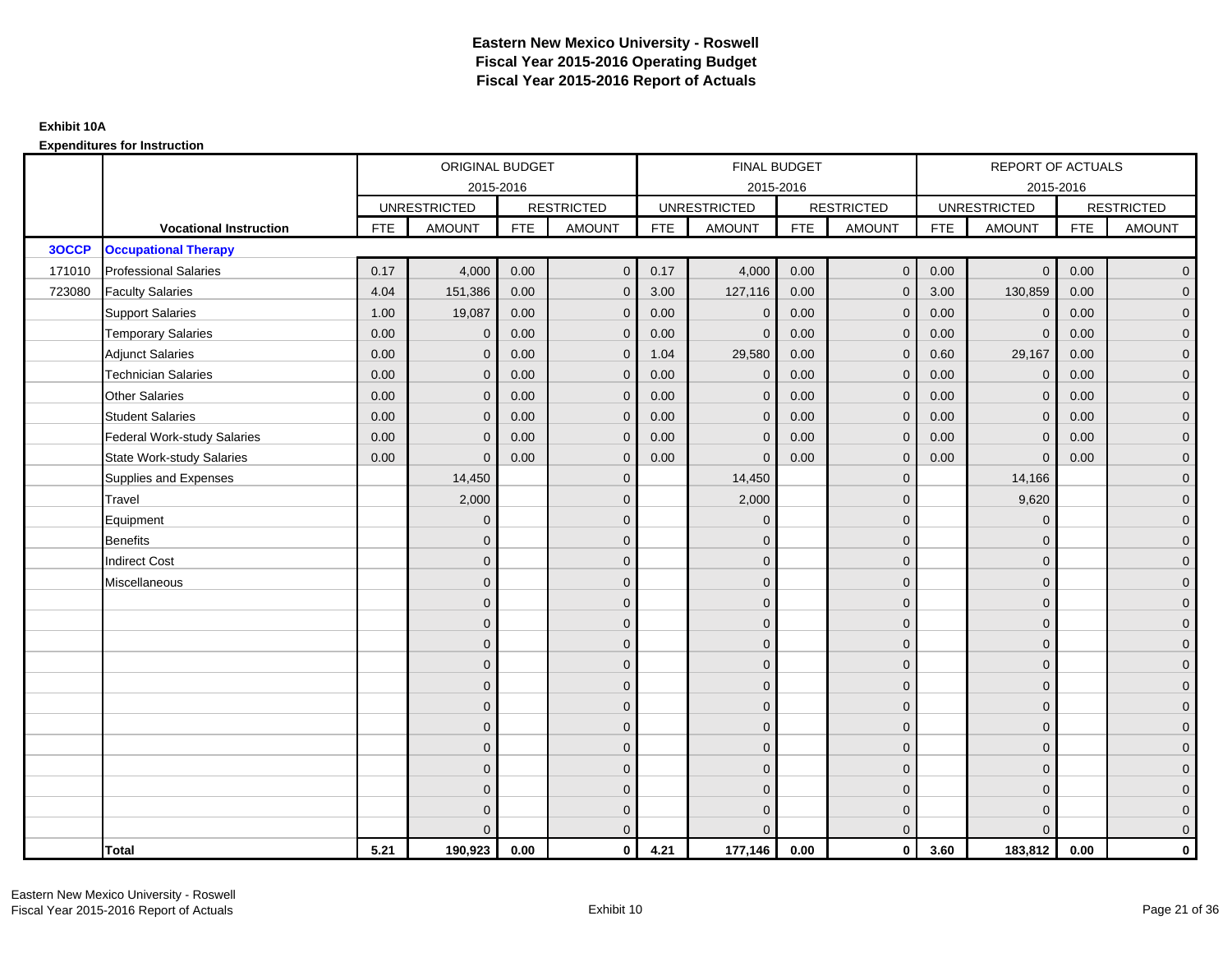|        |                                    |            | ORIGINAL BUDGET     |            |                   |            | <b>FINAL BUDGET</b> |            |                   |            | REPORT OF ACTUALS   |            |                   |
|--------|------------------------------------|------------|---------------------|------------|-------------------|------------|---------------------|------------|-------------------|------------|---------------------|------------|-------------------|
|        |                                    |            | 2015-2016           |            |                   |            | 2015-2016           |            |                   |            | 2015-2016           |            |                   |
|        |                                    |            | <b>UNRESTRICTED</b> |            | <b>RESTRICTED</b> |            | <b>UNRESTRICTED</b> |            | <b>RESTRICTED</b> |            | <b>UNRESTRICTED</b> |            | <b>RESTRICTED</b> |
|        | <b>Vocational Instruction</b>      | <b>FTE</b> | <b>AMOUNT</b>       | <b>FTE</b> | <b>AMOUNT</b>     | <b>FTE</b> | <b>AMOUNT</b>       | <b>FTE</b> | <b>AMOUNT</b>     | <b>FTE</b> | <b>AMOUNT</b>       | <b>FTE</b> | <b>AMOUNT</b>     |
| 3OFFP  | <b>Office Practices</b>            |            |                     |            |                   |            |                     |            |                   |            |                     |            |                   |
| 171010 | <b>Professional Salaries</b>       | 0.00       | $\Omega$            | 0.00       | $\mathbf{0}$      | 0.00       | $\overline{0}$      | 0.00       | $\overline{0}$    | 0.00       | $\overline{0}$      | 0.00       | $\overline{0}$    |
| 722002 | <b>Faculty Salaries</b>            | 4.53       | 152,865             | 0.00       | $\mathbf 0$       | 2.00       | 83,808              | 0.00       | $\mathbf{0}$      | 2.00       | 81,812              | 0.00       | $\overline{0}$    |
|        | <b>Support Salaries</b>            | 0.00       | $\mathbf 0$         | 0.00       | $\mathbf 0$       | 0.00       | $\mathbf 0$         | 0.00       | $\mathbf 0$       | 0.00       | $\mathbf 0$         | 0.00       | $\overline{0}$    |
|        | <b>Temporary Salaries</b>          | 0.00       | $\mathbf{0}$        | 0.00       | $\overline{0}$    | 0.00       | $\Omega$            | 0.00       | $\Omega$          | 0.00       | $\mathbf{0}$        | 0.00       | $\overline{0}$    |
|        | <b>Adjunct Salaries</b>            | 0.00       | $\Omega$            | 0.00       | $\overline{0}$    | 2.53       | 70,700              | 0.00       | $\mathbf{0}$      | 1.23       | 38,170              | 0.00       | $\overline{0}$    |
|        | <b>Technician Salaries</b>         | 0.00       | $\mathbf{0}$        | 0.00       | $\mathbf{0}$      | 0.00       | $\mathbf{0}$        | 0.00       | $\mathbf{0}$      | 0.00       | $\mathbf 0$         | 0.00       | $\mathbf{0}$      |
|        | <b>Other Salaries</b>              | 0.00       | $\mathbf{0}$        | 0.00       | $\overline{0}$    | 0.00       | $\mathbf{0}$        | 0.00       | $\mathbf{0}$      | 0.10       | 2,475               | 0.00       | $\overline{0}$    |
|        | <b>Student Salaries</b>            | 0.00       | $\mathbf{0}$        | 0.00       | $\mathbf 0$       | 0.00       | $\mathbf{0}$        | 0.00       | $\mathbf{0}$      | 0.00       | $\mathbf 0$         | 0.00       | $\overline{0}$    |
|        | <b>Federal Work-study Salaries</b> | 0.00       | $\mathbf{0}$        | 0.00       | $\mathbf 0$       | 0.00       | $\mathbf{0}$        | 0.00       | $\Omega$          | 0.00       | $\mathbf 0$         | 0.00       | $\overline{0}$    |
|        | <b>State Work-study Salaries</b>   | 0.00       | $\mathbf{0}$        | 0.00       | $\overline{0}$    | 0.00       | $\mathbf{0}$        | 0.00       | $\mathbf{0}$      | 0.00       | $\mathbf{0}$        | 0.00       | $\overline{0}$    |
|        | Supplies and Expenses              |            | 10,000              |            | $\mathbf{0}$      |            | 10,000              |            | $\mathbf{0}$      |            | 1,616               |            | $\mathbf{0}$      |
|        | Travel                             |            | $\Omega$            |            | $\mathbf 0$       |            | $\mathbf{0}$        |            | $\mathbf{0}$      |            | 315                 |            | $\overline{0}$    |
|        | Equipment                          |            | $\Omega$            |            | $\mathbf 0$       |            | $\mathbf{0}$        |            | $\mathbf 0$       |            | $\mathbf 0$         |            | $\overline{0}$    |
|        | <b>Benefits</b>                    |            | $\mathbf{0}$        |            | $\mathbf 0$       |            | $\Omega$            |            | $\mathbf 0$       |            | $\mathbf{0}$        |            | $\overline{0}$    |
|        | <b>Indirect Cost</b>               |            | $\Omega$            |            | $\mathbf{0}$      |            | $\Omega$            |            | $\Omega$          |            | $\Omega$            |            | $\overline{0}$    |
|        | Miscellaneous                      |            | $\Omega$            |            | $\mathbf 0$       |            | $\mathbf{0}$        |            | $\Omega$          |            | $\mathbf{0}$        |            | $\mathbf{0}$      |
|        |                                    |            | $\Omega$            |            | $\mathbf 0$       |            | $\mathbf{0}$        |            | $\mathbf{0}$      |            | $\mathbf{0}$        |            | $\overline{0}$    |
|        |                                    |            | $\Omega$            |            | $\mathbf 0$       |            | $\mathbf{0}$        |            | $\mathbf{0}$      |            | $\mathbf{0}$        |            | $\overline{0}$    |
|        |                                    |            | $\Omega$            |            | $\mathbf 0$       |            | $\mathbf{0}$        |            | $\mathbf 0$       |            | $\mathbf{0}$        |            | $\overline{0}$    |
|        |                                    |            | $\Omega$            |            | $\mathbf 0$       |            | $\Omega$            |            | $\mathbf{0}$      |            | $\mathbf{0}$        |            | $\mathbf{0}$      |
|        |                                    |            | $\Omega$            |            | $\mathbf 0$       |            | $\Omega$            |            | $\overline{0}$    |            | $\Omega$            |            | $\mathbf{0}$      |
|        |                                    |            | $\Omega$            |            | $\mathbf 0$       |            | $\Omega$            |            | $\mathbf{0}$      |            | $\Omega$            |            | $\overline{0}$    |
|        |                                    |            | $\Omega$            |            | $\mathbf 0$       |            | $\mathbf{0}$        |            | $\mathbf 0$       |            | $\mathbf{0}$        |            | $\overline{0}$    |
|        |                                    |            | $\Omega$            |            | $\mathbf 0$       |            | $\Omega$            |            | $\mathbf 0$       |            | $\mathbf{0}$        |            | $\overline{0}$    |
|        |                                    |            | $\Omega$            |            | $\mathbf 0$       |            | $\Omega$            |            | $\mathbf{0}$      |            | $\Omega$            |            | $\overline{0}$    |
|        |                                    |            | $\Omega$            |            | $\mathbf 0$       |            | $\mathbf{0}$        |            | $\mathbf 0$       |            | $\mathbf{0}$        |            | $\mathbf{0}$      |
|        |                                    |            | $\Omega$            |            | $\mathbf 0$       |            | $\mathbf{0}$        |            | $\mathbf{0}$      |            | $\mathbf{0}$        |            | $\mathbf{0}$      |
|        |                                    |            | $\Omega$            |            | $\overline{0}$    |            | $\Omega$            |            | $\mathbf{0}$      |            | $\Omega$            |            | $\overline{0}$    |
|        | <b>Total</b>                       | 4.53       | 162,865             | 0.00       | $\mathbf{0}$      | 4.53       | 164,508             | 0.00       | $\mathbf{0}$      | 3.33       | 124,388             | 0.00       | $\mathbf 0$       |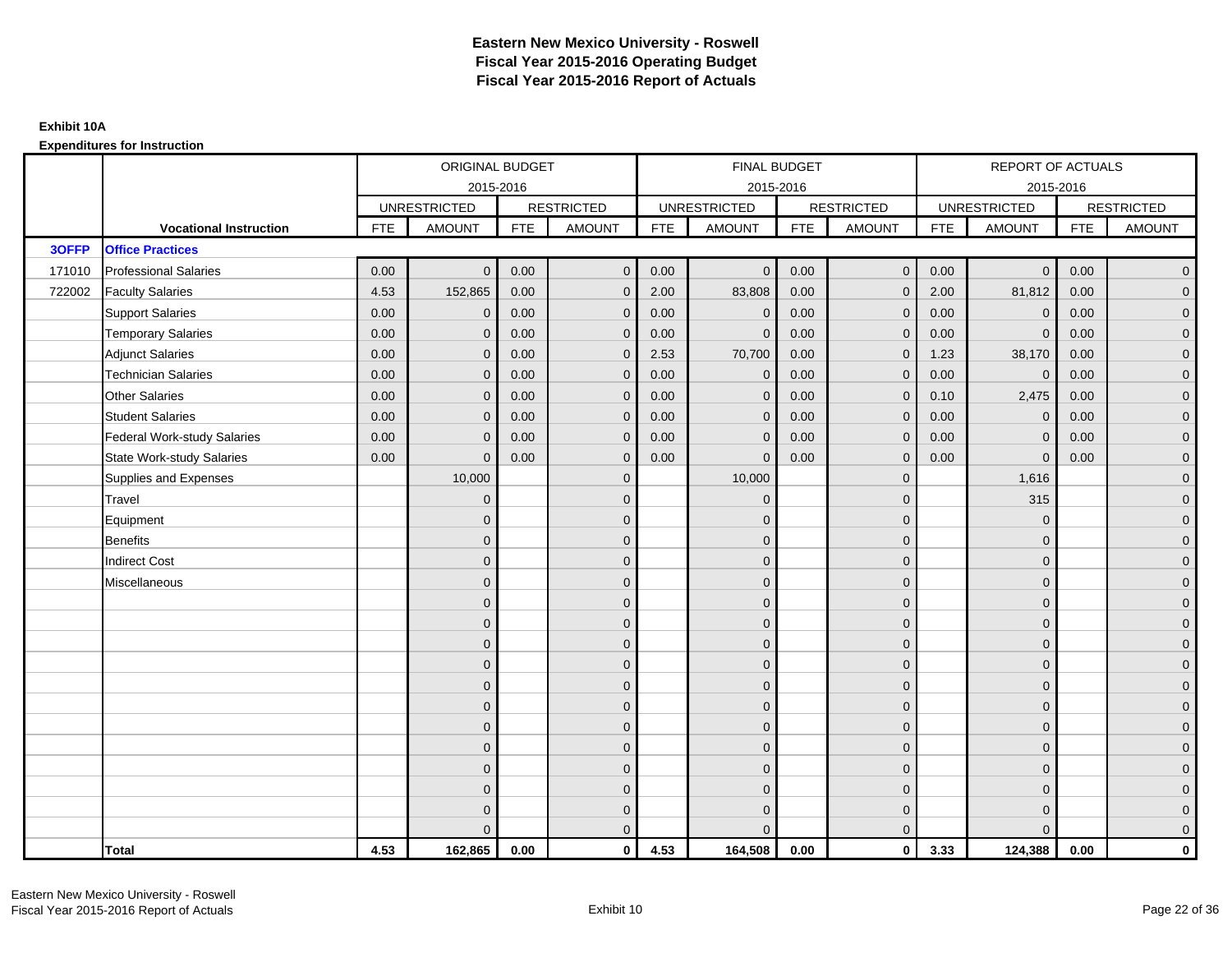|              |                               |            | ORIGINAL BUDGET     |            |                     |            | FINAL BUDGET        |            |                   |            | <b>REPORT OF ACTUALS</b> |            |                     |
|--------------|-------------------------------|------------|---------------------|------------|---------------------|------------|---------------------|------------|-------------------|------------|--------------------------|------------|---------------------|
|              |                               |            | 2015-2016           |            |                     |            | 2015-2016           |            |                   |            | 2015-2016                |            |                     |
|              |                               |            | <b>UNRESTRICTED</b> |            | <b>RESTRICTED</b>   |            | <b>UNRESTRICTED</b> |            | <b>RESTRICTED</b> |            | <b>UNRESTRICTED</b>      |            | <b>RESTRICTED</b>   |
|              | <b>Vocational Instruction</b> | <b>FTE</b> | <b>AMOUNT</b>       | <b>FTE</b> | <b>AMOUNT</b>       | <b>FTE</b> | <b>AMOUNT</b>       | <b>FTE</b> | <b>AMOUNT</b>     | <b>FTE</b> | <b>AMOUNT</b>            | <b>FTE</b> | <b>AMOUNT</b>       |
| <b>3OUTC</b> | <b>Outcomes Measures</b>      |            |                     |            |                     |            |                     |            |                   |            |                          |            |                     |
| 171010       | <b>Professional Salaries</b>  | 0.00       | $\mathbf{0}$        | 0.00       | $\overline{0}$      | 0.00       | $\overline{0}$      | 0.00       | $\overline{0}$    | 0.00       | $\overline{0}$           | 0.00       | $\overline{0}$      |
| 724040       | <b>Faculty Salaries</b>       | 0.00       | $\mathbf{0}$        | 0.00       | $\overline{0}$      | 0.00       | $\Omega$            | 0.00       | $\Omega$          | 0.00       | $\overline{0}$           | 0.00       | $\overline{0}$      |
|              | <b>Support Salaries</b>       | 0.00       | $\mathbf 0$         | 0.00       | $\mathbf 0$         | 0.00       | $\mathbf 0$         | 0.00       | $\mathbf{0}$      | 0.00       | $\overline{0}$           | 0.00       | $\overline{0}$      |
|              | <b>Temporary Salaries</b>     | 0.00       | $\mathbf{0}$        | 0.00       | $\mathbf 0$         | 0.00       | $\mathbf{0}$        | 0.00       | 0                 | 0.05       | 1,380                    | 0.00       | $\overline{0}$      |
|              | <b>Adjunct Salaries</b>       | 0.00       | $\mathbf{0}$        | 0.00       | $\overline{0}$      | 0.00       | $\Omega$            | 0.00       | $\Omega$          | 0.00       | $\mathbf{0}$             | 0.00       | $\overline{0}$      |
|              | <b>Technician Salaries</b>    | 0.00       | $\Omega$            | 0.00       | $\mathbf{0}$        | 0.00       | $\Omega$            | 0.00       | $\Omega$          | 0.00       | $\mathbf{0}$             | 0.00       | $\overline{0}$      |
|              | <b>Other Salaries</b>         | 0.00       | $\mathbf{0}$        | 0.00       | $\mathbf 0$         | 0.00       | $\mathbf{0}$        | 0.00       | $\mathbf{0}$      | 0.00       | $\mathbf 0$              | 0.00       | $\overline{0}$      |
|              | <b>Student Salaries</b>       | 0.00       | $\mathbf{0}$        | 0.00       | $\mathbf 0$         | 0.00       | $\mathbf{0}$        | 0.00       | $\mathbf{0}$      | 0.00       | $\mathbf 0$              | 0.00       | $\overline{0}$      |
|              | Federal Work-study Salaries   | 0.00       | $\Omega$            | 0.00       | $\overline{0}$      | 0.00       | $\Omega$            | 0.00       | $\mathbf 0$       | 0.00       | $\mathbf{0}$             | 0.00       | $\overline{0}$      |
|              | State Work-study Salaries     | 0.00       | $\Omega$            | 0.00       | $\overline{0}$      | 0.00       | $\Omega$            | 0.00       | $\Omega$          | 0.00       | $\mathbf{0}$             | 0.00       | $\overline{0}$      |
|              | Supplies and Expenses         |            | 20,000              |            | $\mathbf 0$         |            | $\mathbf{0}$        |            | $\mathbf{0}$      |            | 7,197                    |            | $\mathbf{0}$        |
|              | <b>Travel</b>                 |            | $\mathbf{0}$        |            | $\mathbf 0$         |            | $\mathbf{0}$        |            | $\mathbf{0}$      |            | $\mathbf 0$              |            | $\mathbf{0}$        |
|              | Equipment                     |            | $\Omega$            |            | $\mathbf 0$         |            | $\mathbf{0}$        |            | $\mathbf{0}$      |            | $\mathbf{0}$             |            | $\overline{0}$      |
|              | Benefits                      |            | $\Omega$            |            | $\mathbf 0$         |            | $\mathbf{0}$        |            | $\mathbf 0$       |            | $\mathbf 0$              |            | $\overline{0}$      |
|              | <b>Indirect Cost</b>          |            | $\Omega$            |            | $\mathbf 0$         |            | $\Omega$            |            | $\mathbf{0}$      |            | $\mathbf{0}$             |            | $\overline{0}$      |
|              | Miscellaneous                 |            | $\Omega$            |            | $\mathbf 0$         |            | $\Omega$            |            | $\mathbf{0}$      |            | $\mathbf{0}$             |            | $\mathbf{0}$        |
|              |                               |            | $\Omega$            |            | $\mathbf 0$         |            | $\Omega$            |            | $\mathbf{0}$      |            | $\Omega$                 |            | $\overline{0}$      |
|              |                               |            | $\Omega$            |            | $\mathsf{O}\xspace$ |            | $\mathbf{0}$        |            | $\mathbf 0$       |            | $\mathbf 0$              |            | $\mathsf{O}\xspace$ |
|              |                               |            | $\Omega$            |            | $\mathbf 0$         |            | $\Omega$            |            | $\mathbf 0$       |            | $\mathbf{0}$             |            | $\overline{0}$      |
|              |                               |            | $\Omega$            |            | $\mathbf 0$         |            | $\Omega$            |            | $\mathbf{0}$      |            | $\mathbf{0}$             |            | $\overline{0}$      |
|              |                               |            | $\Omega$            |            | $\mathbf{0}$        |            | $\Omega$            |            | $\Omega$          |            | $\Omega$                 |            | $\overline{0}$      |
|              |                               |            | $\mathbf{0}$        |            | $\mathsf{O}\xspace$ |            | $\mathbf{0}$        |            | $\mathbf 0$       |            | $\mathbf{0}$             |            | $\overline{0}$      |
|              |                               |            | $\Omega$            |            | $\mathbf 0$         |            | $\overline{0}$      |            | $\mathbf{0}$      |            | $\mathbf{0}$             |            | $\overline{0}$      |
|              |                               |            | $\Omega$            |            | $\mathbf 0$         |            | $\Omega$            |            | $\mathbf 0$       |            | $\mathbf{0}$             |            | $\overline{0}$      |
|              |                               |            | $\Omega$            |            | $\mathbf 0$         |            | $\Omega$            |            | $\Omega$          |            | $\Omega$                 |            | $\overline{0}$      |
|              |                               |            | $\Omega$            |            | $\mathbf 0$         |            | $\mathbf{0}$        |            | $\mathbf 0$       |            | $\mathbf{0}$             |            | $\overline{0}$      |
|              |                               |            | $\Omega$            |            | $\mathbf 0$         |            | $\mathbf{0}$        |            | $\mathbf{0}$      |            | $\mathbf{0}$             |            | $\mathbf{0}$        |
|              |                               |            | $\Omega$            |            | $\overline{0}$      |            | $\Omega$            |            | $\mathbf{0}$      |            | $\Omega$                 |            | $\overline{0}$      |
|              | <b>Total</b>                  | 0.00       | 20,000              | 0.00       | $\mathbf{0}$        | 0.00       | $\mathbf{0}$        | 0.00       | $\mathbf{0}$      | 0.05       | 8,576                    | 0.00       | $\mathbf 0$         |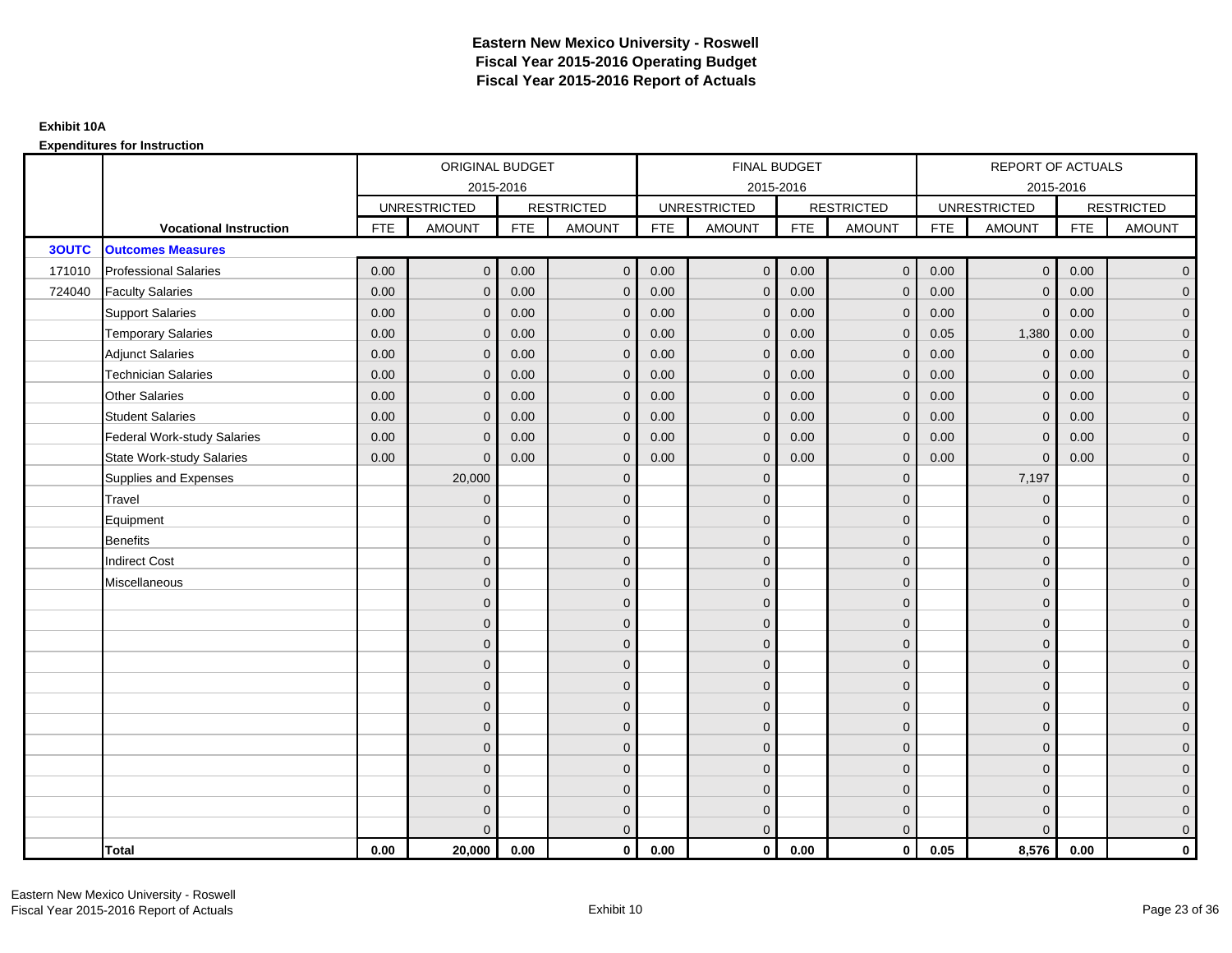|              |                                    |            | ORIGINAL BUDGET     |            |                   |            | <b>FINAL BUDGET</b> |            |                   |            | REPORT OF ACTUALS   |            |                   |
|--------------|------------------------------------|------------|---------------------|------------|-------------------|------------|---------------------|------------|-------------------|------------|---------------------|------------|-------------------|
|              |                                    |            |                     | 2015-2016  |                   |            | 2015-2016           |            |                   |            |                     | 2015-2016  |                   |
|              |                                    |            | <b>UNRESTRICTED</b> |            | <b>RESTRICTED</b> |            | <b>UNRESTRICTED</b> |            | <b>RESTRICTED</b> |            | <b>UNRESTRICTED</b> |            | <b>RESTRICTED</b> |
|              | <b>Vocational Instruction</b>      | <b>FTE</b> | <b>AMOUNT</b>       | <b>FTE</b> | <b>AMOUNT</b>     | <b>FTE</b> | <b>AMOUNT</b>       | <b>FTE</b> | <b>AMOUNT</b>     | <b>FTE</b> | <b>AMOUNT</b>       | <b>FTE</b> | <b>AMOUNT</b>     |
| <b>3PHAR</b> | <b>Pharmacy Program</b>            |            |                     |            |                   |            |                     |            |                   |            |                     |            |                   |
| 171010       | <b>Professional Salaries</b>       | 0.00       | $\Omega$            | 0.00       | $\mathbf{0}$      | 0.00       | $\Omega$            | 0.00       | $\mathbf{0}$      | 0.00       | $\overline{0}$      | 0.00       | $\overline{0}$    |
| 723090       | <b>Faculty Salaries</b>            | 0.49       | 13,640              | 0.00       | $\mathbf 0$       | 0.00       | $\mathbf{0}$        | 0.00       | $\mathbf{0}$      | 0.00       | $\mathbf 0$         | 0.00       | $\overline{0}$    |
|              | <b>Support Salaries</b>            | 0.00       | $\mathbf{0}$        | 0.00       | $\mathbf 0$       | 0.00       | $\Omega$            | 0.00       | $\mathbf 0$       | 0.00       | $\mathbf 0$         | 0.00       | $\overline{0}$    |
|              | <b>Temporary Salaries</b>          | 0.00       | $\mathbf{0}$        | 0.00       | $\overline{0}$    | 0.00       | $\Omega$            | 0.00       | $\Omega$          | 0.00       | $\mathbf{0}$        | 0.00       | $\overline{0}$    |
|              | <b>Adjunct Salaries</b>            | 0.00       | $\Omega$            | 0.00       | $\overline{0}$    | 0.49       | 13,923              | 0.00       | $\Omega$          | 0.34       | 8,760               | 0.00       | $\overline{0}$    |
|              | <b>Technician Salaries</b>         | 0.00       | $\mathbf{0}$        | 0.00       | $\mathbf{0}$      | 0.00       | $\mathbf 0$         | 0.00       | $\mathbf 0$       | 0.00       | $\mathbf 0$         | 0.00       | $\mathbf{0}$      |
|              | <b>Other Salaries</b>              | 0.00       | $\mathbf 0$         | 0.00       | $\mathbf 0$       | 0.00       | $\Omega$            | 0.00       | $\mathbf{0}$      | 0.00       | $\overline{0}$      | 0.00       | $\overline{0}$    |
|              | <b>Student Salaries</b>            | 0.00       | $\mathbf 0$         | 0.00       | $\mathbf 0$       | 0.00       | $\mathbf{0}$        | 0.00       | $\mathbf 0$       | 0.00       | $\mathbf 0$         | 0.00       | $\overline{0}$    |
|              | <b>Federal Work-study Salaries</b> | 0.00       | $\mathbf 0$         | 0.00       | $\mathbf 0$       | 0.00       | $\mathbf{0}$        | 0.00       | $\Omega$          | 0.00       | $\mathbf 0$         | 0.00       | $\overline{0}$    |
|              | <b>State Work-study Salaries</b>   | 0.00       | $\mathbf{0}$        | 0.00       | $\overline{0}$    | 0.00       | $\mathbf{0}$        | 0.00       | $\mathbf{0}$      | 0.00       | $\mathbf{0}$        | 0.00       | $\overline{0}$    |
|              | Supplies and Expenses              |            | 1,500               |            | $\overline{0}$    |            | 1,500               |            | $\mathbf{0}$      |            | 1,209               |            | $\mathbf{0}$      |
|              | <b>Travel</b>                      |            | $\Omega$            |            | $\mathbf 0$       |            | $\Omega$            |            | $\mathbf{0}$      |            | $\mathbf{0}$        |            | $\overline{0}$    |
|              | Equipment                          |            | $\mathbf{0}$        |            | $\mathbf 0$       |            | $\Omega$            |            | $\mathbf 0$       |            | $\mathbf{0}$        |            | $\overline{0}$    |
|              | <b>Benefits</b>                    |            | $\mathbf 0$         |            | $\mathbf 0$       |            | $\Omega$            |            | $\mathbf 0$       |            | $\mathbf{0}$        |            | $\overline{0}$    |
|              | <b>Indirect Cost</b>               |            | $\Omega$            |            | $\overline{0}$    |            | $\Omega$            |            | $\Omega$          |            | $\Omega$            |            | $\overline{0}$    |
|              | Miscellaneous                      |            | $\mathbf{0}$        |            | $\mathbf 0$       |            | $\mathbf{0}$        |            | $\mathbf 0$       |            | $\mathbf{0}$        |            | $\mathbf{0}$      |
|              |                                    |            | $\mathbf{0}$        |            | $\mathbf 0$       |            | $\Omega$            |            | $\mathbf{0}$      |            | $\mathbf{0}$        |            | $\overline{0}$    |
|              |                                    |            | $\mathbf 0$         |            | $\mathbf 0$       |            | $\Omega$            |            | $\mathbf{0}$      |            | $\mathbf{0}$        |            | $\overline{0}$    |
|              |                                    |            | $\mathbf 0$         |            | $\mathbf 0$       |            | $\Omega$            |            | $\mathbf 0$       |            | $\mathbf{0}$        |            | $\overline{0}$    |
|              |                                    |            | $\Omega$            |            | $\mathbf 0$       |            | $\Omega$            |            | $\mathbf{0}$      |            | $\mathbf{0}$        |            | $\mathbf{0}$      |
|              |                                    |            | $\Omega$            |            | $\mathbf 0$       |            | $\Omega$            |            | $\mathbf 0$       |            | $\Omega$            |            | $\mathbf{0}$      |
|              |                                    |            | $\Omega$            |            | $\mathbf 0$       |            | $\Omega$            |            | $\mathbf{0}$      |            | $\Omega$            |            | $\overline{0}$    |
|              |                                    |            | $\mathbf{0}$        |            | $\mathbf 0$       |            | $\Omega$            |            | $\mathbf 0$       |            | $\mathbf 0$         |            | $\overline{0}$    |
|              |                                    |            | $\mathbf{0}$        |            | $\mathbf 0$       |            | $\Omega$            |            | $\mathbf 0$       |            | $\mathbf{0}$        |            | $\overline{0}$    |
|              |                                    |            | $\Omega$            |            | $\mathbf 0$       |            | $\Omega$            |            | $\mathbf{0}$      |            | $\Omega$            |            | $\overline{0}$    |
|              |                                    |            | $\mathbf{0}$        |            | $\mathbf 0$       |            | $\Omega$            |            | $\mathbf 0$       |            | $\mathbf{0}$        |            | $\mathbf{0}$      |
|              |                                    |            | $\mathbf{0}$        |            | $\mathbf 0$       |            | $\Omega$            |            | $\mathbf 0$       |            | $\mathbf{0}$        |            | $\mathbf{0}$      |
|              |                                    |            | $\Omega$            |            | $\overline{0}$    |            |                     |            | $\mathbf{0}$      |            | $\Omega$            |            | $\overline{0}$    |
|              | <b>Total</b>                       | 0.49       | 15,140              | 0.00       | $\mathbf{0}$      | 0.49       | 15,423              | 0.00       | $\mathbf{0}$      | 0.34       | 9,969               | 0.00       | $\mathbf 0$       |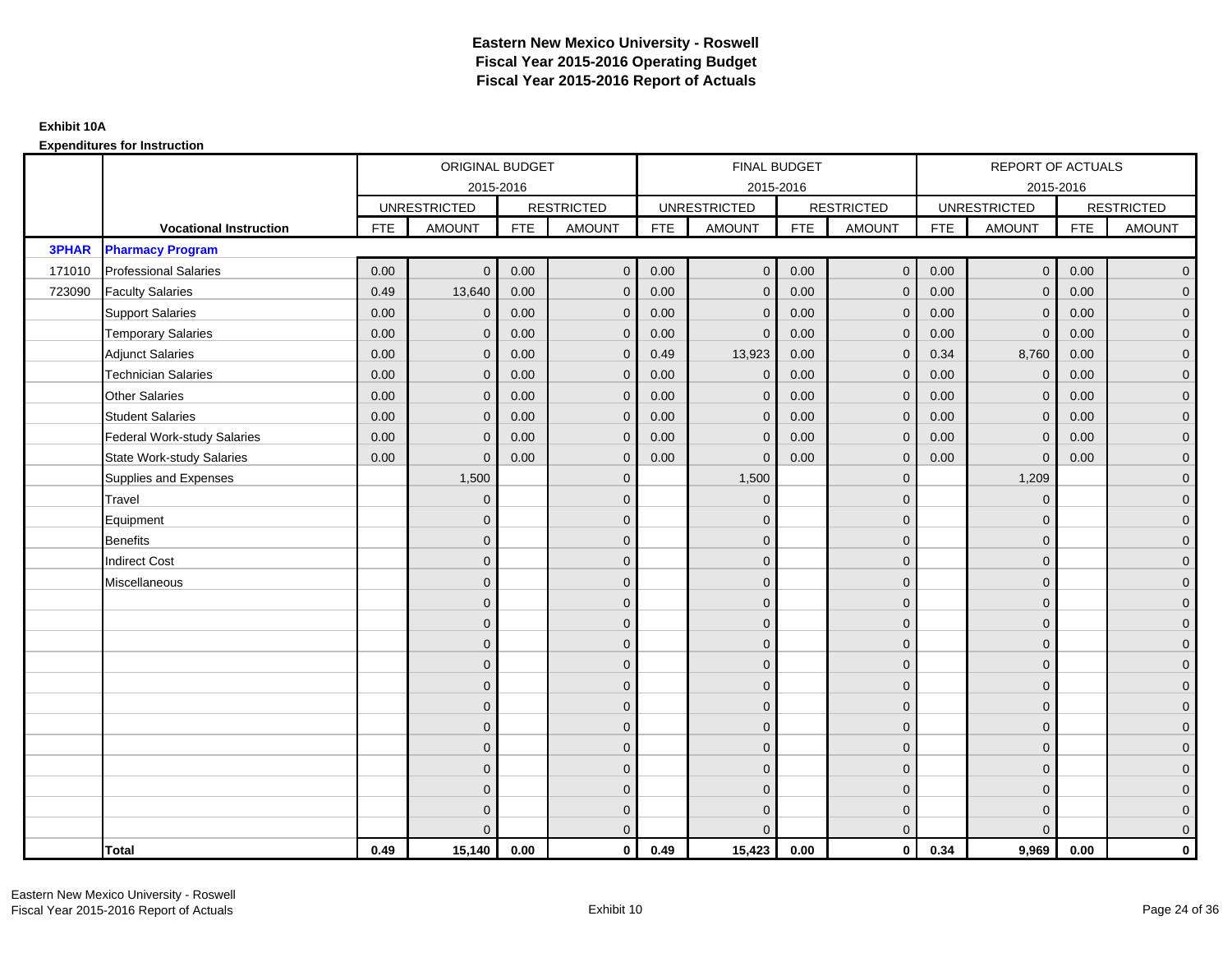|              |                                    |            | ORIGINAL BUDGET     |            |                   |            | <b>FINAL BUDGET</b> |            |                   |            | REPORT OF ACTUALS   |            |                   |
|--------------|------------------------------------|------------|---------------------|------------|-------------------|------------|---------------------|------------|-------------------|------------|---------------------|------------|-------------------|
|              |                                    |            | 2015-2016           |            |                   |            | 2015-2016           |            |                   |            | 2015-2016           |            |                   |
|              |                                    |            | <b>UNRESTRICTED</b> |            | <b>RESTRICTED</b> |            | <b>UNRESTRICTED</b> |            | <b>RESTRICTED</b> |            | <b>UNRESTRICTED</b> |            | <b>RESTRICTED</b> |
|              | <b>Vocational Instruction</b>      | <b>FTE</b> | <b>AMOUNT</b>       | <b>FTE</b> | <b>AMOUNT</b>     | <b>FTE</b> | <b>AMOUNT</b>       | <b>FTE</b> | <b>AMOUNT</b>     | <b>FTE</b> | <b>AMOUNT</b>       | <b>FTE</b> | <b>AMOUNT</b>     |
| <b>3PHLB</b> | <b>Phlebotomy</b>                  |            |                     |            |                   |            |                     |            |                   |            |                     |            |                   |
| 171010       | <b>Professional Salaries</b>       | 0.00       | $\Omega$            | 0.00       | $\overline{0}$    | 0.00       | $\overline{0}$      | 0.00       | $\overline{0}$    | 0.00       | $\overline{0}$      | 0.00       | $\overline{0}$    |
| 723100       | <b>Faculty Salaries</b>            | 0.49       | 13,640              | 0.00       | $\mathbf 0$       | 0.00       | $\mathbf{0}$        | 0.00       | $\mathbf{0}$      | 0.00       | $\mathbf 0$         | 0.00       | $\overline{0}$    |
|              | <b>Support Salaries</b>            | 0.00       | $\mathbf 0$         | 0.00       | $\mathbf 0$       | 0.00       | $\mathbf{0}$        | 0.00       | $\mathbf 0$       | 0.00       | $\mathbf 0$         | 0.00       | $\overline{0}$    |
|              | <b>Temporary Salaries</b>          | 0.00       | $\mathbf{0}$        | 0.00       | $\overline{0}$    | 0.00       | $\Omega$            | 0.00       | $\Omega$          | 0.00       | $\mathbf{0}$        | 0.00       | $\overline{0}$    |
|              | <b>Adjunct Salaries</b>            | 0.00       | $\Omega$            | 0.00       | $\overline{0}$    | 0.49       | 13,913              | 0.00       | $\Omega$          | 0.35       | 7,641               | 0.00       | $\overline{0}$    |
|              | <b>Technician Salaries</b>         | 0.00       | $\mathbf{0}$        | 0.00       | $\mathbf{0}$      | 0.00       | $\mathbf{0}$        | 0.00       | $\mathbf{0}$      | 0.00       | $\mathbf 0$         | 0.00       | $\mathbf{0}$      |
|              | <b>Other Salaries</b>              | 0.00       | $\mathbf{0}$        | 0.00       | $\overline{0}$    | 0.00       | $\mathbf{0}$        | 0.00       | $\mathbf{0}$      | 0.00       | $\mathbf 0$         | 0.00       | $\overline{0}$    |
|              | <b>Student Salaries</b>            | 0.00       | $\mathbf{0}$        | 0.00       | $\mathbf 0$       | 0.00       | $\mathbf{0}$        | 0.00       | $\mathbf{0}$      | 0.00       | $\mathbf 0$         | 0.00       | $\overline{0}$    |
|              | <b>Federal Work-study Salaries</b> | 0.00       | $\mathbf{0}$        | 0.00       | $\mathbf 0$       | 0.00       | $\mathbf{0}$        | 0.00       | $\Omega$          | 0.00       | $\mathbf 0$         | 0.00       | $\overline{0}$    |
|              | State Work-study Salaries          | 0.00       | $\mathbf{0}$        | 0.00       | $\overline{0}$    | 0.00       | $\mathbf{0}$        | 0.00       | $\mathbf{0}$      | 0.00       | $\mathbf{0}$        | 0.00       | $\overline{0}$    |
|              | Supplies and Expenses              |            | 1,500               |            | $\overline{0}$    |            | 1,500               |            | $\mathbf{0}$      |            | 4,101               |            | $\mathbf{0}$      |
|              | <b>Travel</b>                      |            | $\Omega$            |            | $\mathbf 0$       |            | $\mathbf{0}$        |            | $\mathbf{0}$      |            | $\mathbf{0}$        |            | $\overline{0}$    |
|              | Equipment                          |            | $\Omega$            |            | $\mathbf 0$       |            | $\mathbf{0}$        |            | $\mathbf 0$       |            | $\mathbf{0}$        |            | $\overline{0}$    |
|              | <b>Benefits</b>                    |            | $\mathbf{0}$        |            | $\mathbf 0$       |            | $\Omega$            |            | $\mathbf 0$       |            | $\mathbf{0}$        |            | $\overline{0}$    |
|              | <b>Indirect Cost</b>               |            | $\Omega$            |            | $\overline{0}$    |            | $\Omega$            |            | $\Omega$          |            | $\Omega$            |            | $\overline{0}$    |
|              | Miscellaneous                      |            | $\Omega$            |            | $\mathbf 0$       |            | $\mathbf{0}$        |            | $\Omega$          |            | $\mathbf{0}$        |            | $\mathbf{0}$      |
|              |                                    |            | $\Omega$            |            | $\mathbf 0$       |            | $\mathbf{0}$        |            | $\mathbf{0}$      |            | $\mathbf{0}$        |            | $\overline{0}$    |
|              |                                    |            | $\Omega$            |            | $\mathbf 0$       |            | $\mathbf{0}$        |            | $\mathbf{0}$      |            | $\mathbf{0}$        |            | $\overline{0}$    |
|              |                                    |            | $\Omega$            |            | $\mathbf 0$       |            | $\mathbf{0}$        |            | $\mathbf 0$       |            | $\mathbf{0}$        |            | $\overline{0}$    |
|              |                                    |            | $\Omega$            |            | $\mathbf 0$       |            | $\Omega$            |            | $\mathbf{0}$      |            | $\mathbf{0}$        |            | $\mathbf{0}$      |
|              |                                    |            | $\Omega$            |            | $\mathbf 0$       |            | $\Omega$            |            | $\overline{0}$    |            | $\Omega$            |            | $\mathbf{0}$      |
|              |                                    |            | $\Omega$            |            | $\mathbf 0$       |            | $\Omega$            |            | $\mathbf{0}$      |            | $\Omega$            |            | $\overline{0}$    |
|              |                                    |            | $\Omega$            |            | $\mathbf 0$       |            | $\mathbf{0}$        |            | $\mathbf 0$       |            | $\mathbf{0}$        |            | $\overline{0}$    |
|              |                                    |            | $\mathbf{0}$        |            | $\mathbf 0$       |            | $\Omega$            |            | $\mathbf 0$       |            | $\mathbf{0}$        |            | $\overline{0}$    |
|              |                                    |            | $\Omega$            |            | $\mathbf 0$       |            | $\Omega$            |            | $\mathbf{0}$      |            | $\Omega$            |            | $\overline{0}$    |
|              |                                    |            | $\Omega$            |            | $\mathbf 0$       |            | $\mathbf{0}$        |            | $\mathbf 0$       |            | $\mathbf{0}$        |            | $\mathbf{0}$      |
|              |                                    |            | $\Omega$            |            | $\mathbf 0$       |            | $\Omega$            |            | $\mathbf{0}$      |            | $\mathbf{0}$        |            | $\mathbf{0}$      |
|              |                                    |            | $\Omega$            |            | $\overline{0}$    |            | $\Omega$            |            | $\mathbf{0}$      |            | $\Omega$            |            | $\overline{0}$    |
|              | <b>Total</b>                       | 0.49       | 15,140              | 0.00       | $\mathbf{0}$      | 0.49       | 15,413              | 0.00       | $\mathbf{0}$      | 0.35       | 11,742              | 0.00       | $\mathbf 0$       |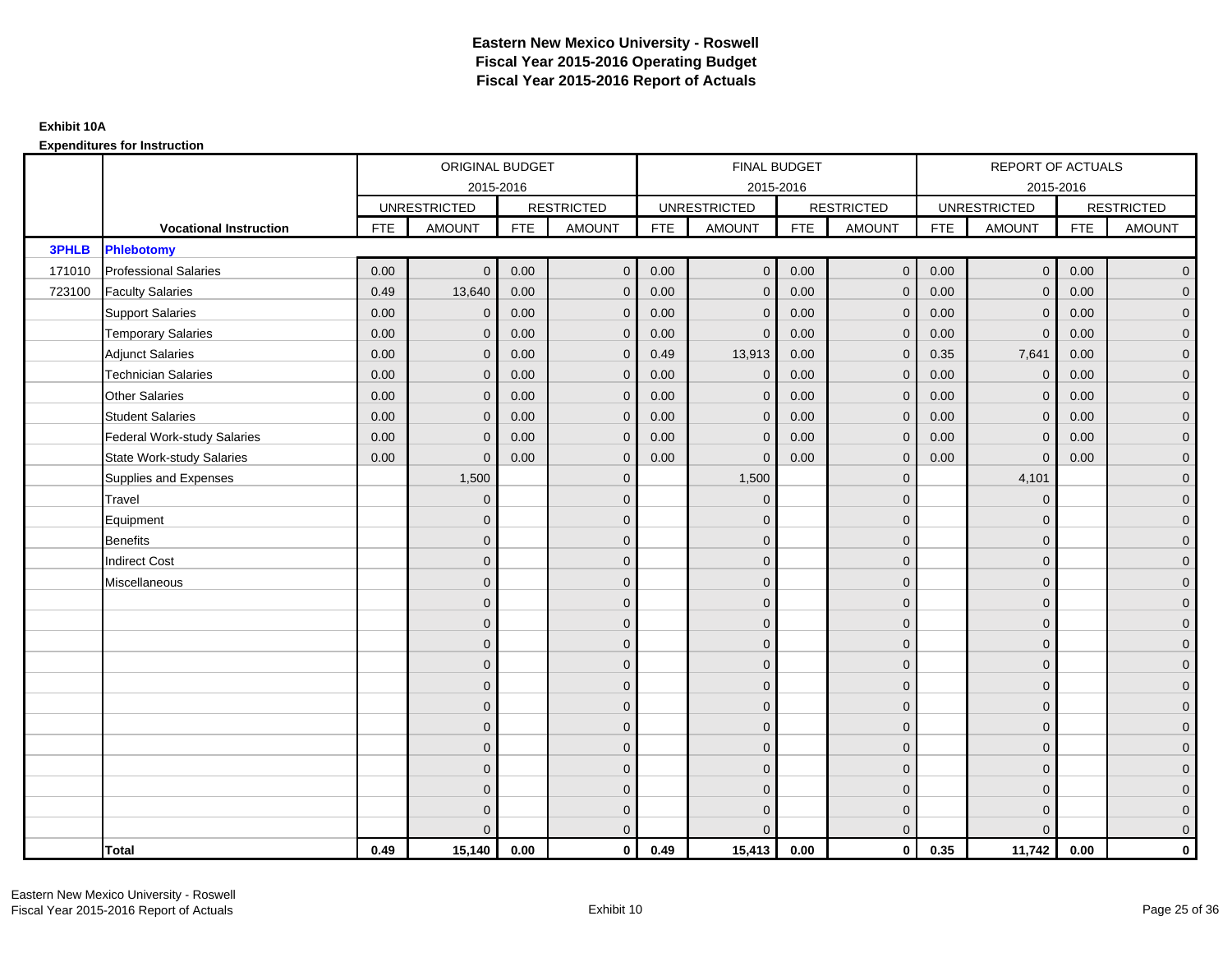|              |                                    |            | ORIGINAL BUDGET     |            |                   |            | <b>FINAL BUDGET</b> |            |                   |            | REPORT OF ACTUALS   |            |                   |
|--------------|------------------------------------|------------|---------------------|------------|-------------------|------------|---------------------|------------|-------------------|------------|---------------------|------------|-------------------|
|              |                                    |            | 2015-2016           |            |                   |            | 2015-2016           |            |                   |            | 2015-2016           |            |                   |
|              |                                    |            | <b>UNRESTRICTED</b> |            | <b>RESTRICTED</b> |            | <b>UNRESTRICTED</b> |            | <b>RESTRICTED</b> |            | <b>UNRESTRICTED</b> |            | <b>RESTRICTED</b> |
|              | <b>Vocational Instruction</b>      | <b>FTE</b> | <b>AMOUNT</b>       | <b>FTE</b> | <b>AMOUNT</b>     | <b>FTE</b> | <b>AMOUNT</b>       | <b>FTE</b> | <b>AMOUNT</b>     | <b>FTE</b> | <b>AMOUNT</b>       | <b>FTE</b> | <b>AMOUNT</b>     |
| <b>3PLOT</b> | <b>Professional Pilot Training</b> |            |                     |            |                   |            |                     |            |                   |            |                     |            |                   |
| 171010       | <b>Professional Salaries</b>       | 0.00       | $\Omega$            | 0.00       | $\overline{0}$    | 0.00       | $\mathbf{0}$        | 0.00       | $\mathbf{0}$      | 0.00       | $\overline{0}$      | 0.00       | $\overline{0}$    |
| 725080       | <b>Faculty Salaries</b>            | 1.27       | 48,784              | 0.00       | $\mathbf 0$       | 1.00       | 42,211              | 0.00       | $\mathbf{0}$      | 1.00       | 42,116              | 0.00       | $\overline{0}$    |
|              | <b>Support Salaries</b>            | 0.00       | $\mathbf 0$         | 0.00       | $\mathbf 0$       | 0.00       | $\mathbf 0$         | 0.00       | $\mathbf{0}$      | 0.00       | $\mathbf 0$         | 0.00       | $\overline{0}$    |
|              | <b>Temporary Salaries</b>          | 0.00       | $\mathbf{0}$        | 0.00       | $\overline{0}$    | 0.00       | $\Omega$            | 0.00       | $\Omega$          | 0.00       | $\mathbf{0}$        | 0.00       | $\overline{0}$    |
|              | <b>Adjunct Salaries</b>            | 0.00       | $\Omega$            | 0.00       | $\overline{0}$    | 0.26       | 7,548               | 0.00       | $\Omega$          | 0.00       | 10,940              | 0.00       | $\overline{0}$    |
|              | <b>Technician Salaries</b>         | 0.00       | $\Omega$            | 0.00       | $\mathbf{0}$      | 0.00       | $\mathbf{0}$        | 0.00       | $\mathbf 0$       | 0.00       | $\mathbf 0$         | 0.00       | $\mathbf{0}$      |
|              | <b>Other Salaries</b>              | 0.00       | $\mathbf{0}$        | 0.00       | $\overline{0}$    | 0.00       | $\mathbf{0}$        | 0.00       | $\mathbf{0}$      | 0.00       | $\mathbf 0$         | 0.00       | $\overline{0}$    |
|              | <b>Student Salaries</b>            | 0.00       | $\Omega$            | 0.00       | $\mathbf 0$       | 0.00       | $\mathbf{0}$        | 0.00       | $\mathbf{0}$      | 0.00       | $\mathbf 0$         | 0.00       | $\overline{0}$    |
|              | <b>Federal Work-study Salaries</b> | 0.00       | $\mathbf 0$         | 0.00       | $\mathbf 0$       | 0.00       | $\mathbf{0}$        | 0.00       | $\Omega$          | 0.00       | $\mathbf 0$         | 0.00       | $\overline{0}$    |
|              | <b>State Work-study Salaries</b>   | 0.00       | $\mathbf{0}$        | 0.00       | $\overline{0}$    | 0.00       | $\mathbf{0}$        | 0.00       | $\mathbf 0$       | 0.00       | $\mathbf{0}$        | 0.00       | $\overline{0}$    |
|              | Supplies and Expenses              |            | $\Omega$            |            | $\mathbf{0}$      |            | $\Omega$            |            | $\mathbf 0$       |            | 1,800               |            | $\mathbf{0}$      |
|              | Travel                             |            | $\Omega$            |            | $\mathbf 0$       |            | $\Omega$            |            | $\Omega$          |            | $\mathbf{0}$        |            | $\overline{0}$    |
|              | Equipment                          |            | $\Omega$            |            | $\mathbf 0$       |            | $\mathbf{0}$        |            | $\mathbf 0$       |            | $\mathbf{0}$        |            | $\overline{0}$    |
|              | <b>Benefits</b>                    |            | $\mathbf{0}$        |            | $\mathbf 0$       |            | $\Omega$            |            | $\mathbf 0$       |            | $\mathbf{0}$        |            | $\overline{0}$    |
|              | <b>Indirect Cost</b>               |            | $\Omega$            |            | $\overline{0}$    |            | $\Omega$            |            | $\Omega$          |            | $\Omega$            |            | $\overline{0}$    |
|              | Miscellaneous                      |            | $\Omega$            |            | $\mathbf 0$       |            | $\mathbf{0}$        |            | $\Omega$          |            | $\mathbf{0}$        |            | $\mathbf{0}$      |
|              |                                    |            | $\Omega$            |            | $\mathbf 0$       |            | $\mathbf{0}$        |            | $\mathbf{0}$      |            | $\mathbf{0}$        |            | $\overline{0}$    |
|              |                                    |            | $\Omega$            |            | $\mathbf 0$       |            | $\Omega$            |            | $\mathbf{0}$      |            | $\mathbf{0}$        |            | $\overline{0}$    |
|              |                                    |            | $\Omega$            |            | $\mathbf 0$       |            | $\mathbf{0}$        |            | $\mathbf 0$       |            | $\mathbf{0}$        |            | $\overline{0}$    |
|              |                                    |            | $\Omega$            |            | $\mathbf 0$       |            | $\Omega$            |            | $\mathbf{0}$      |            | $\mathbf{0}$        |            | $\mathbf{0}$      |
|              |                                    |            | $\Omega$            |            | $\mathbf 0$       |            | $\Omega$            |            | $\mathbf 0$       |            | $\Omega$            |            | $\mathbf{0}$      |
|              |                                    |            | $\Omega$            |            | $\mathbf 0$       |            | $\Omega$            |            | $\mathbf{0}$      |            | $\Omega$            |            | $\overline{0}$    |
|              |                                    |            | $\Omega$            |            | $\mathbf 0$       |            | $\mathbf{0}$        |            | $\mathbf{0}$      |            | $\mathbf{0}$        |            | $\overline{0}$    |
|              |                                    |            | $\Omega$            |            | $\mathbf 0$       |            | $\Omega$            |            | $\mathbf 0$       |            | $\mathbf{0}$        |            | $\overline{0}$    |
|              |                                    |            | $\Omega$            |            | $\overline{0}$    |            | $\Omega$            |            | $\Omega$          |            | $\Omega$            |            | $\overline{0}$    |
|              |                                    |            | $\Omega$            |            | $\mathbf 0$       |            | $\mathbf{0}$        |            | $\mathbf{0}$      |            | $\mathbf{0}$        |            | $\mathbf{0}$      |
|              |                                    |            | $\Omega$            |            | $\mathbf 0$       |            | $\Omega$            |            | $\mathbf{0}$      |            | $\mathbf{0}$        |            | $\mathbf{0}$      |
|              |                                    |            |                     |            | $\mathbf{0}$      |            | $\Omega$            |            | $\mathbf{0}$      |            | $\Omega$            |            | $\overline{0}$    |
|              | <b>Total</b>                       | 1.27       | 48,784              | 0.00       | $\mathbf{0}$      | 1.26       | 49,759              | 0.00       | $\mathbf{0}$      | 1.00       | 54,856              | 0.00       | $\mathbf 0$       |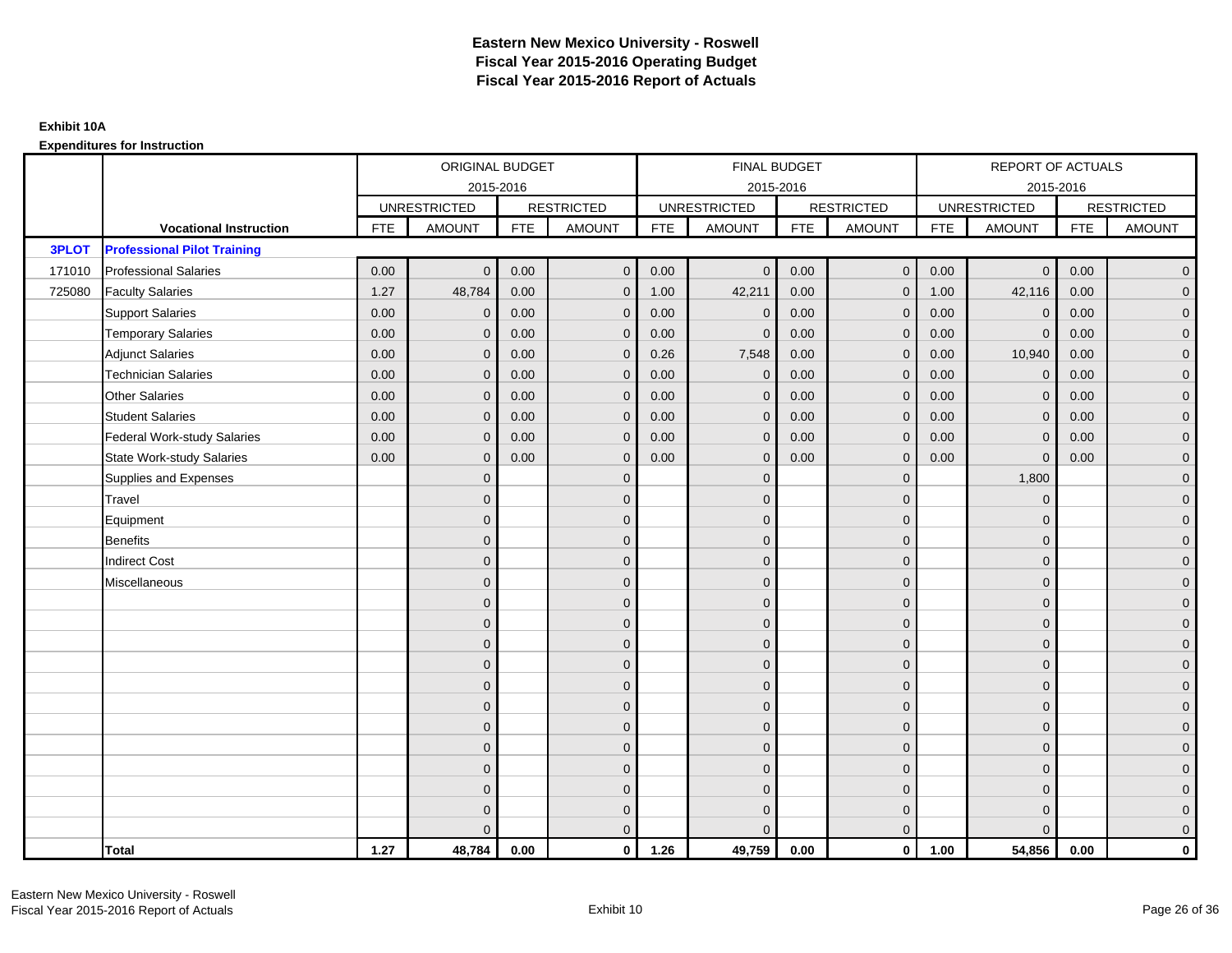|              |                                    |            | ORIGINAL BUDGET     |            |                   |            | <b>FINAL BUDGET</b> |            |                   |            | REPORT OF ACTUALS   |            |                   |
|--------------|------------------------------------|------------|---------------------|------------|-------------------|------------|---------------------|------------|-------------------|------------|---------------------|------------|-------------------|
|              |                                    |            |                     | 2015-2016  |                   |            | 2015-2016           |            |                   |            |                     | 2015-2016  |                   |
|              |                                    |            | <b>UNRESTRICTED</b> |            | <b>RESTRICTED</b> |            | <b>UNRESTRICTED</b> |            | <b>RESTRICTED</b> |            | <b>UNRESTRICTED</b> |            | <b>RESTRICTED</b> |
|              | <b>Vocational Instruction</b>      | <b>FTE</b> | <b>AMOUNT</b>       | <b>FTE</b> | <b>AMOUNT</b>     | <b>FTE</b> | <b>AMOUNT</b>       | <b>FTE</b> | <b>AMOUNT</b>     | <b>FTE</b> | <b>AMOUNT</b>       | <b>FTE</b> | <b>AMOUNT</b>     |
| <b>3RADT</b> | <b>Radiation Technology</b>        |            |                     |            |                   |            |                     |            |                   |            |                     |            |                   |
| 171010       | <b>Professional Salaries</b>       | 0.00       | $\Omega$            | 0.00       | $\mathbf{0}$      | 0.00       | $\Omega$            | 0.00       | $\mathbf{0}$      | 0.00       | $\overline{0}$      | 0.00       | $\overline{0}$    |
| 723042       | <b>Faculty Salaries</b>            | 1.16       | 32,240              | 0.00       | $\mathbf 0$       | 0.00       | $\mathbf{0}$        | 0.00       | $\mathbf{0}$      | 0.00       | $\mathbf 0$         | 0.00       | $\overline{0}$    |
|              | <b>Support Salaries</b>            | 0.00       | $\mathbf{0}$        | 0.00       | $\mathbf 0$       | 0.00       | $\Omega$            | 0.00       | $\mathbf 0$       | 0.00       | $\mathbf 0$         | 0.00       | $\overline{0}$    |
|              | <b>Temporary Salaries</b>          | 0.00       | $\mathbf{0}$        | 0.00       | $\overline{0}$    | 0.00       | $\Omega$            | 0.00       | $\Omega$          | 0.00       | $\overline{0}$      | 0.00       | $\overline{0}$    |
|              | <b>Adjunct Salaries</b>            | 0.00       | $\Omega$            | 0.00       | $\overline{0}$    | 1.15       | 32,845              | 0.00       | $\Omega$          | 0.50       | 23,926              | 0.00       | $\overline{0}$    |
|              | <b>Technician Salaries</b>         | 0.00       | $\mathbf{0}$        | 0.00       | $\mathbf{0}$      | 0.00       | $\Omega$            | 0.00       | $\mathbf 0$       | 0.00       | $\mathbf 0$         | 0.00       | $\mathbf{0}$      |
|              | <b>Other Salaries</b>              | 0.00       | $\mathbf{0}$        | 0.00       | $\mathbf 0$       | 0.00       | $\Omega$            | 0.00       | $\mathbf{0}$      | 0.00       | $\overline{0}$      | 0.00       | $\overline{0}$    |
|              | <b>Student Salaries</b>            | 0.00       | $\mathbf{0}$        | 0.00       | $\mathbf 0$       | 0.00       | $\mathbf{0}$        | 0.00       | $\mathbf{0}$      | 0.00       | $\mathbf 0$         | 0.00       | $\overline{0}$    |
|              | <b>Federal Work-study Salaries</b> | 0.00       | $\mathbf{0}$        | 0.00       | $\mathbf 0$       | 0.00       | $\mathbf{0}$        | 0.00       | $\Omega$          | 0.00       | $\mathbf 0$         | 0.00       | $\overline{0}$    |
|              | <b>State Work-study Salaries</b>   | 0.00       | $\mathbf{0}$        | 0.00       | $\overline{0}$    | 0.00       | $\mathbf{0}$        | 0.00       | $\mathbf{0}$      | 0.00       | $\mathbf{0}$        | 0.00       | $\overline{0}$    |
|              | Supplies and Expenses              |            | 5,500               |            | $\overline{0}$    |            | 5,500               |            | $\overline{0}$    |            | 1,429               |            | $\mathbf{0}$      |
|              | <b>Travel</b>                      |            | $\Omega$            |            | $\mathbf 0$       |            | $\Omega$            |            | $\mathbf{0}$      |            | 368                 |            | $\overline{0}$    |
|              | Equipment                          |            | $\mathbf{0}$        |            | $\mathbf 0$       |            | $\Omega$            |            | $\mathbf 0$       |            | $\mathbf 0$         |            | $\overline{0}$    |
|              | <b>Benefits</b>                    |            | $\mathbf{0}$        |            | $\mathbf 0$       |            | $\Omega$            |            | $\mathbf{0}$      |            | $\mathbf{0}$        |            | $\overline{0}$    |
|              | <b>Indirect Cost</b>               |            | $\Omega$            |            | $\overline{0}$    |            | $\Omega$            |            | $\Omega$          |            | $\Omega$            |            | $\overline{0}$    |
|              | Miscellaneous                      |            | $\mathbf{0}$        |            | $\mathbf 0$       |            | $\Omega$            |            | $\mathbf 0$       |            | $\mathbf{0}$        |            | $\mathbf{0}$      |
|              |                                    |            | $\mathbf{0}$        |            | $\mathbf 0$       |            | $\Omega$            |            | $\mathbf{0}$      |            | $\mathbf{0}$        |            | $\overline{0}$    |
|              |                                    |            | $\Omega$            |            | $\mathbf 0$       |            | $\Omega$            |            | $\mathbf{0}$      |            | $\mathbf{0}$        |            | $\overline{0}$    |
|              |                                    |            | $\mathbf{0}$        |            | $\mathbf 0$       |            | $\Omega$            |            | $\mathbf 0$       |            | $\mathbf{0}$        |            | $\overline{0}$    |
|              |                                    |            | $\Omega$            |            | $\mathbf 0$       |            | $\Omega$            |            | $\mathbf{0}$      |            | $\mathbf{0}$        |            | $\mathbf{0}$      |
|              |                                    |            | $\Omega$            |            | $\mathbf 0$       |            | $\Omega$            |            | $\mathbf{0}$      |            | $\Omega$            |            | $\mathbf{0}$      |
|              |                                    |            | $\Omega$            |            | $\mathbf 0$       |            | $\Omega$            |            | $\mathbf{0}$      |            | $\Omega$            |            | $\overline{0}$    |
|              |                                    |            | $\mathbf{0}$        |            | $\mathbf 0$       |            | $\Omega$            |            | $\mathbf 0$       |            | $\mathbf{0}$        |            | $\overline{0}$    |
|              |                                    |            | $\mathbf{0}$        |            | $\mathbf 0$       |            | $\Omega$            |            | $\mathbf{0}$      |            | $\mathbf{0}$        |            | $\overline{0}$    |
|              |                                    |            | $\Omega$            |            | $\mathbf 0$       |            | $\Omega$            |            | $\mathbf{0}$      |            | $\Omega$            |            | $\overline{0}$    |
|              |                                    |            | $\mathbf{0}$        |            | $\mathbf 0$       |            | $\Omega$            |            | $\mathbf 0$       |            | $\mathbf{0}$        |            | $\mathbf{0}$      |
|              |                                    |            | $\mathbf{0}$        |            | $\mathbf 0$       |            | $\Omega$            |            | $\mathbf 0$       |            | $\mathbf{0}$        |            | $\mathbf{0}$      |
|              |                                    |            | $\Omega$            |            | $\overline{0}$    |            |                     |            | $\mathbf{0}$      |            | $\Omega$            |            | $\overline{0}$    |
|              | <b>Total</b>                       | 1.16       | 37,740              | 0.00       | $\mathbf{0}$      | 1.15       | 38,345              | 0.00       | $\mathbf{0}$      | 0.50       | 25,723              | 0.00       | $\mathbf 0$       |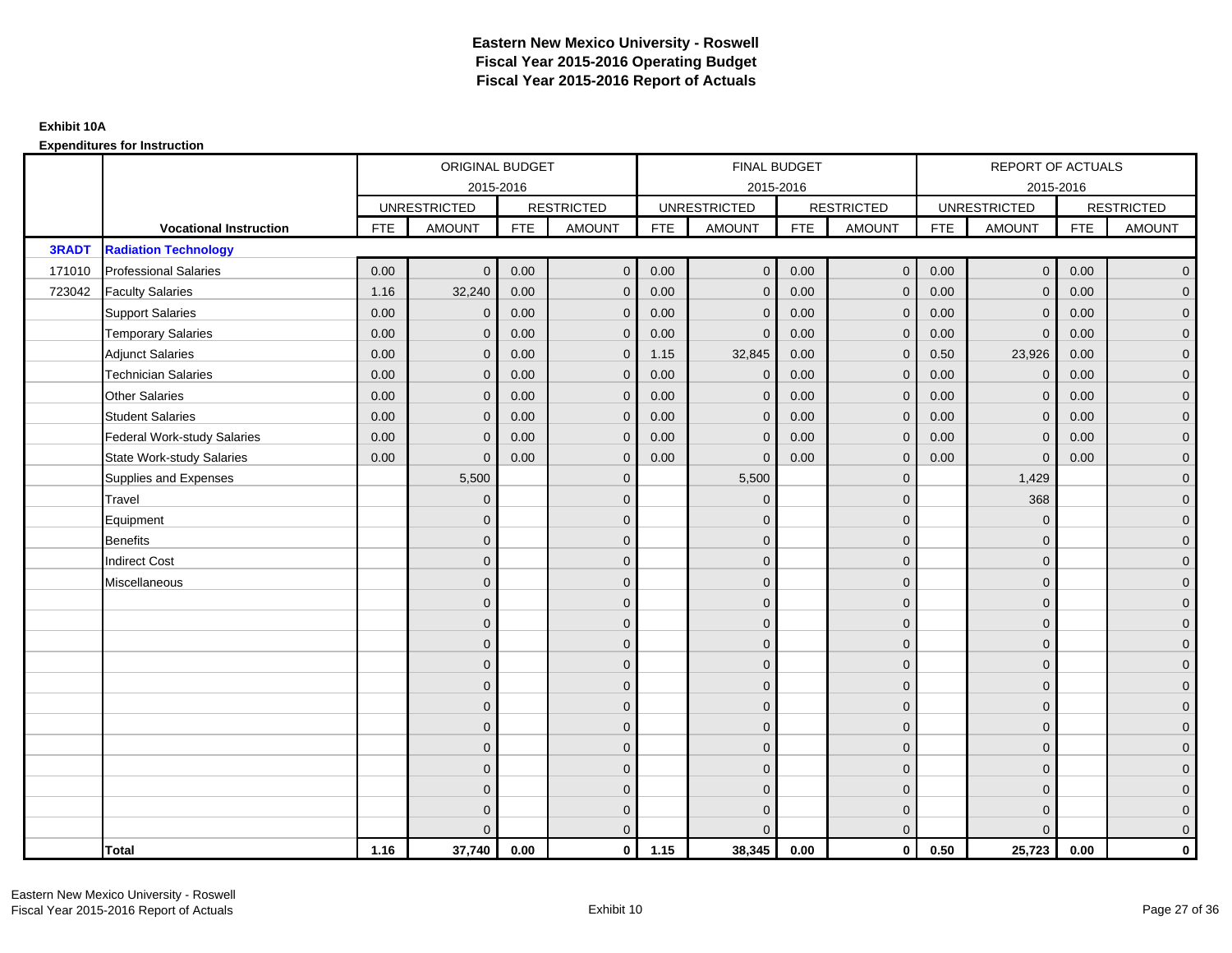|        |                                    |            | ORIGINAL BUDGET     |            |                   |            | <b>FINAL BUDGET</b> |            |                   |            | REPORT OF ACTUALS   |            |                   |
|--------|------------------------------------|------------|---------------------|------------|-------------------|------------|---------------------|------------|-------------------|------------|---------------------|------------|-------------------|
|        |                                    |            | 2015-2016           |            |                   |            | 2015-2016           |            |                   |            | 2015-2016           |            |                   |
|        |                                    |            | <b>UNRESTRICTED</b> |            | <b>RESTRICTED</b> |            | <b>UNRESTRICTED</b> |            | <b>RESTRICTED</b> |            | <b>UNRESTRICTED</b> |            | <b>RESTRICTED</b> |
|        | <b>Vocational Instruction</b>      | <b>FTE</b> | <b>AMOUNT</b>       | <b>FTE</b> | <b>AMOUNT</b>     | <b>FTE</b> | <b>AMOUNT</b>       | <b>FTE</b> | <b>AMOUNT</b>     | <b>FTE</b> | <b>AMOUNT</b>       | <b>FTE</b> | <b>AMOUNT</b>     |
| 3RESP  | <b>Respiratory Therapy</b>         |            |                     |            |                   |            |                     |            |                   |            |                     |            |                   |
| 171010 | <b>Professional Salaries</b>       | 0.17       | 4,000               | 0.00       | $\mathbf{0}$      | 0.17       | 4,000               | 0.00       | $\mathbf{0}$      | 0.05       | 1,980               | 0.00       | $\overline{0}$    |
| 723110 | <b>Faculty Salaries</b>            | 3.13       | 136,023             | 0.00       | $\mathbf 0$       | 1.00       | 53,131              | 0.00       | $\mathbf{0}$      | 2.00       | 116,634             | 0.00       | $\overline{0}$    |
|        | <b>Support Salaries</b>            | 0.00       | $\mathbf 0$         | 0.00       | $\mathbf 0$       | 0.00       | $\mathbf 0$         | 0.00       | $\mathbf 0$       | 0.00       | $\mathbf 0$         | 0.00       | $\overline{0}$    |
|        | <b>Temporary Salaries</b>          | 0.00       | $\mathbf{0}$        | 0.00       | $\overline{0}$    | 0.00       | $\Omega$            | 0.00       | $\Omega$          | 0.00       | $\mathbf{0}$        | 0.00       | $\overline{0}$    |
|        | <b>Adjunct Salaries</b>            | 0.00       | $\Omega$            | 0.00       | $\overline{0}$    | 1.12       | 32,065              | 0.00       | $\Omega$          | 0.80       | 38,048              | 0.00       | $\overline{0}$    |
|        | <b>Technician Salaries</b>         | 0.00       | $\Omega$            | 0.00       | $\mathbf{0}$      | 0.00       | $\mathbf{0}$        | 0.00       | $\mathbf{0}$      | 0.00       | $\mathbf 0$         | 0.00       | $\mathbf{0}$      |
|        | <b>Other Salaries</b>              | 0.00       | $\mathbf{0}$        | 0.00       | $\overline{0}$    | 0.00       | $\mathbf{0}$        | 0.00       | $\Omega$          | 0.00       | 210                 | 0.00       | $\overline{0}$    |
|        | <b>Student Salaries</b>            | 0.00       | $\Omega$            | 0.00       | $\overline{0}$    | 0.00       | $\mathbf{0}$        | 0.00       | $\mathbf{0}$      | 0.00       | $\mathbf 0$         | 0.00       | $\overline{0}$    |
|        | <b>Federal Work-study Salaries</b> | 0.00       | $\mathbf{0}$        | 0.00       | $\mathbf 0$       | 0.00       | $\mathbf{0}$        | 0.00       | $\Omega$          | 0.00       | $\mathbf 0$         | 0.00       | $\overline{0}$    |
|        | State Work-study Salaries          | 0.00       | $\mathbf{0}$        | 0.00       | $\overline{0}$    | 0.00       | $\mathbf{0}$        | 0.00       | $\mathbf{0}$      | 0.00       | $\mathbf{0}$        | 0.00       | $\overline{0}$    |
|        | Supplies and Expenses              |            | 11,016              |            | $\mathbf{0}$      |            | 11,016              |            | $\mathbf{0}$      |            | 21,611              |            | $\mathbf{0}$      |
|        | Travel                             |            | $\Omega$            |            | $\mathbf 0$       |            | $\mathbf{0}$        |            | $\mathbf{0}$      |            | 3,986               |            | $\overline{0}$    |
|        | Equipment                          |            | $\Omega$            |            | $\mathbf 0$       |            | $\mathbf{0}$        |            | $\mathbf 0$       |            | $\mathbf 0$         |            | $\overline{0}$    |
|        | <b>Benefits</b>                    |            | $\mathbf{0}$        |            | $\mathbf 0$       |            | $\Omega$            |            | $\mathbf 0$       |            | $\mathbf{0}$        |            | $\overline{0}$    |
|        | <b>Indirect Cost</b>               |            | $\Omega$            |            | $\overline{0}$    |            | $\Omega$            |            | $\Omega$          |            | $\Omega$            |            | $\overline{0}$    |
|        | Miscellaneous                      |            | $\Omega$            |            | $\mathbf 0$       |            | $\mathbf{0}$        |            | $\Omega$          |            | $\mathbf{0}$        |            | $\mathbf{0}$      |
|        |                                    |            | $\Omega$            |            | $\mathbf 0$       |            | $\mathbf{0}$        |            | $\mathbf{0}$      |            | $\mathbf{0}$        |            | $\overline{0}$    |
|        |                                    |            | $\Omega$            |            | $\mathbf 0$       |            | $\overline{0}$      |            | $\mathbf{0}$      |            | $\mathbf{0}$        |            | $\overline{0}$    |
|        |                                    |            | $\Omega$            |            | $\mathbf 0$       |            | $\mathbf{0}$        |            | $\mathbf 0$       |            | $\mathbf{0}$        |            | $\overline{0}$    |
|        |                                    |            | $\Omega$            |            | $\mathbf 0$       |            | $\Omega$            |            | $\mathbf{0}$      |            | $\mathbf{0}$        |            | $\mathbf{0}$      |
|        |                                    |            | $\Omega$            |            | $\mathbf 0$       |            | $\Omega$            |            | $\overline{0}$    |            | $\Omega$            |            | $\mathbf{0}$      |
|        |                                    |            | $\Omega$            |            | $\mathbf 0$       |            | $\Omega$            |            | $\mathbf{0}$      |            | $\Omega$            |            | $\overline{0}$    |
|        |                                    |            | $\Omega$            |            | $\mathbf 0$       |            | $\mathbf{0}$        |            | $\mathbf{0}$      |            | $\mathbf{0}$        |            | $\overline{0}$    |
|        |                                    |            | $\Omega$            |            | $\mathbf 0$       |            | $\Omega$            |            | $\mathbf 0$       |            | $\mathbf{0}$        |            | $\overline{0}$    |
|        |                                    |            | $\Omega$            |            | $\mathbf 0$       |            | $\Omega$            |            | $\mathbf{0}$      |            | $\Omega$            |            | $\overline{0}$    |
|        |                                    |            | $\Omega$            |            | $\mathbf 0$       |            | $\mathbf{0}$        |            | $\mathbf 0$       |            | $\mathbf{0}$        |            | $\mathbf{0}$      |
|        |                                    |            | $\Omega$            |            | $\mathbf 0$       |            | $\Omega$            |            | $\mathbf{0}$      |            | $\mathbf{0}$        |            | $\mathbf{0}$      |
|        |                                    |            |                     |            | $\overline{0}$    |            | $\Omega$            |            | $\mathbf{0}$      |            | $\Omega$            |            | $\overline{0}$    |
|        | <b>Total</b>                       | 3.30       | 151,039             | 0.00       | $\mathbf{0}$      | 2.29       | 100,212             | 0.00       | $\mathbf{0}$      | 2.85       | 182,469             | 0.00       | $\mathbf 0$       |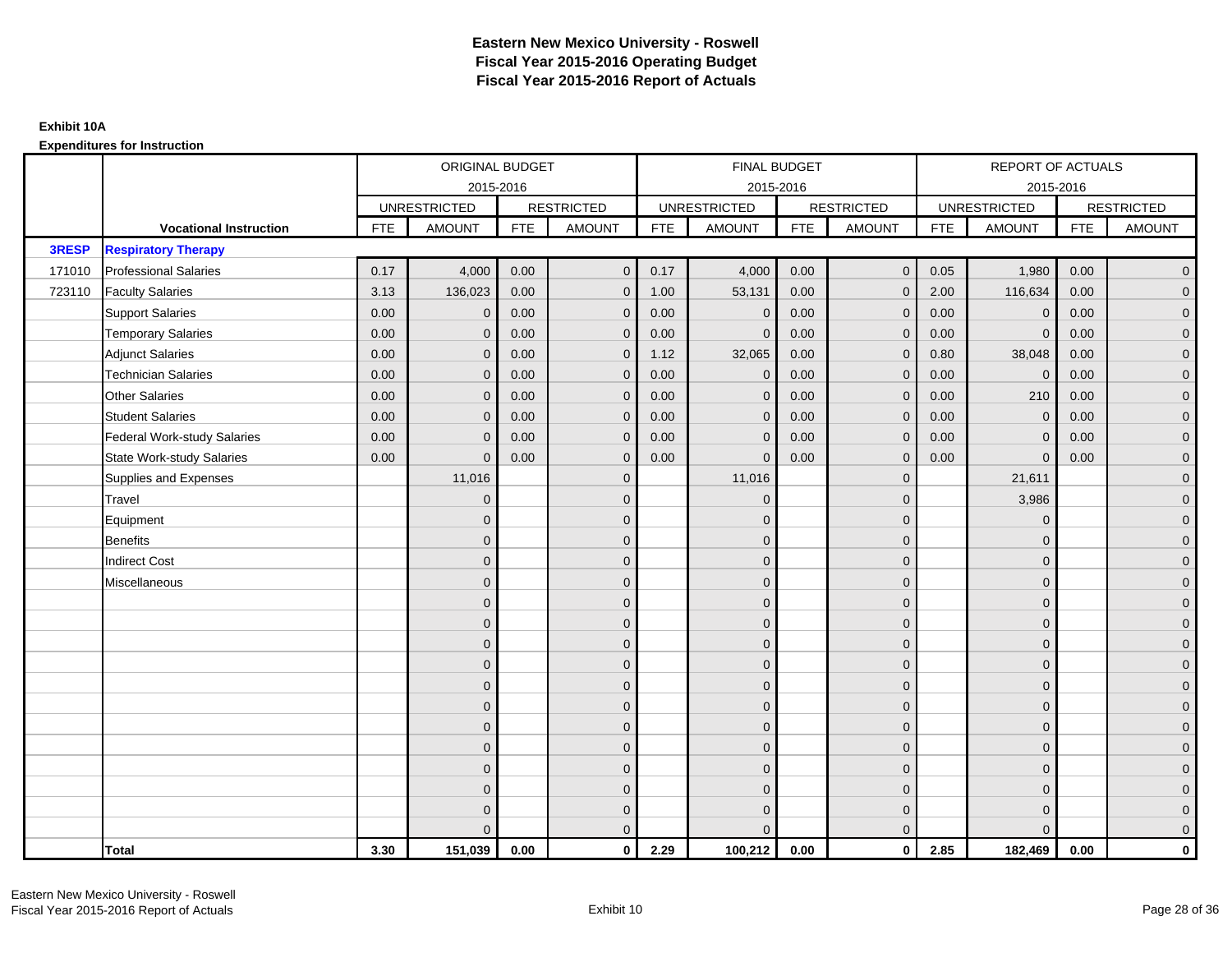|        |                                    |            | ORIGINAL BUDGET     |            |                   |            | <b>FINAL BUDGET</b> |            |                   |            | REPORT OF ACTUALS   |            |                   |
|--------|------------------------------------|------------|---------------------|------------|-------------------|------------|---------------------|------------|-------------------|------------|---------------------|------------|-------------------|
|        |                                    |            | 2015-2016           |            |                   |            | 2015-2016           |            |                   |            | 2015-2016           |            |                   |
|        |                                    |            | <b>UNRESTRICTED</b> |            | <b>RESTRICTED</b> |            | <b>UNRESTRICTED</b> |            | <b>RESTRICTED</b> |            | <b>UNRESTRICTED</b> |            | <b>RESTRICTED</b> |
|        | <b>Vocational Instruction</b>      | <b>FTE</b> | <b>AMOUNT</b>       | <b>FTE</b> | <b>AMOUNT</b>     | <b>FTE</b> | <b>AMOUNT</b>       | <b>FTE</b> | <b>AMOUNT</b>     | <b>FTE</b> | <b>AMOUNT</b>       | <b>FTE</b> | <b>AMOUNT</b>     |
| 3SAFE  | <b>Safety Engineering</b>          |            |                     |            |                   |            |                     |            |                   |            |                     |            |                   |
| 171010 | <b>Professional Salaries</b>       | 0.00       | $\Omega$            | 0.00       | $\overline{0}$    | 0.00       | $\overline{0}$      | 0.00       | $\mathbf{0}$      | 0.00       | $\overline{0}$      | 0.00       | $\overline{0}$    |
| 725090 | <b>Faculty Salaries</b>            | 1.29       | 54,579              | 0.00       | $\mathbf 0$       | 1.00       | 48,105              | 0.00       | $\mathbf{0}$      | 1.00       | 51,682              | 0.00       | $\overline{0}$    |
|        | <b>Support Salaries</b>            | 0.00       | $\mathbf 0$         | 0.00       | $\mathbf 0$       | 0.00       | $\mathbf 0$         | 0.00       | $\mathbf{0}$      | 0.00       | $\mathbf 0$         | 0.00       | $\overline{0}$    |
|        | <b>Temporary Salaries</b>          | 0.00       | $\mathbf{0}$        | 0.00       | $\overline{0}$    | 0.00       | $\Omega$            | 0.00       | $\Omega$          | 0.00       | $\mathbf{0}$        | 0.00       | $\overline{0}$    |
|        | <b>Adjunct Salaries</b>            | 0.00       | $\Omega$            | 0.00       | $\overline{0}$    | 0.29       | 8,160               | 0.00       | $\Omega$          | 0.25       | 12,180              | 0.00       | $\overline{0}$    |
|        | <b>Technician Salaries</b>         | 0.00       | $\Omega$            | 0.00       | $\mathbf{0}$      | 0.00       | $\mathbf{0}$        | 0.00       | $\mathbf{0}$      | 0.00       | $\mathbf 0$         | 0.00       | $\mathbf{0}$      |
|        | <b>Other Salaries</b>              | 0.00       | $\mathbf{0}$        | 0.00       | $\overline{0}$    | 0.00       | $\mathbf{0}$        | 0.00       | $\mathbf{0}$      | 0.00       | $\mathbf 0$         | 0.00       | $\overline{0}$    |
|        | <b>Student Salaries</b>            | 0.00       | $\mathbf{0}$        | 0.00       | $\mathbf 0$       | 0.00       | $\mathbf{0}$        | 0.00       | $\mathbf{0}$      | 0.00       | $\mathbf 0$         | 0.00       | $\overline{0}$    |
|        | <b>Federal Work-study Salaries</b> | 0.00       | $\mathbf{0}$        | 0.00       | $\mathbf 0$       | 0.00       | $\mathbf{0}$        | 0.00       | $\Omega$          | 0.00       | $\mathbf 0$         | 0.00       | $\overline{0}$    |
|        | <b>State Work-study Salaries</b>   | 0.00       | $\mathbf{0}$        | 0.00       | $\overline{0}$    | 0.00       | $\mathbf{0}$        | 0.00       | $\mathbf{0}$      | 0.00       | $\mathbf{0}$        | 0.00       | $\overline{0}$    |
|        | Supplies and Expenses              |            | 3,000               |            | $\mathbf{0}$      |            | 3,000               |            | $\mathbf{0}$      |            | 2,724               |            | $\mathbf{0}$      |
|        | <b>Travel</b>                      |            | $\Omega$            |            | $\mathbf 0$       |            | $\Omega$            |            | $\mathbf{0}$      |            | 354                 |            | $\overline{0}$    |
|        | Equipment                          |            | $\Omega$            |            | $\mathbf 0$       |            | $\mathbf{0}$        |            | $\mathbf 0$       |            | $\mathbf 0$         |            | $\overline{0}$    |
|        | <b>Benefits</b>                    |            | $\mathbf{0}$        |            | $\mathbf 0$       |            | $\Omega$            |            | $\mathbf 0$       |            | $\mathbf{0}$        |            | $\overline{0}$    |
|        | <b>Indirect Cost</b>               |            | $\Omega$            |            | $\overline{0}$    |            | $\Omega$            |            | $\Omega$          |            | $\Omega$            |            | $\overline{0}$    |
|        | Miscellaneous                      |            | $\Omega$            |            | $\mathbf 0$       |            | $\mathbf{0}$        |            | $\Omega$          |            | $\mathbf{0}$        |            | $\mathbf{0}$      |
|        |                                    |            | $\Omega$            |            | $\mathbf 0$       |            | $\mathbf{0}$        |            | $\mathbf{0}$      |            | $\mathbf{0}$        |            | $\overline{0}$    |
|        |                                    |            | $\Omega$            |            | $\mathbf 0$       |            | $\mathbf{0}$        |            | $\mathbf{0}$      |            | $\mathbf{0}$        |            | $\overline{0}$    |
|        |                                    |            | $\Omega$            |            | $\mathbf 0$       |            | $\mathbf{0}$        |            | $\mathbf 0$       |            | $\mathbf{0}$        |            | $\overline{0}$    |
|        |                                    |            | $\Omega$            |            | $\mathbf 0$       |            | $\Omega$            |            | $\mathbf{0}$      |            | $\mathbf{0}$        |            | $\mathbf{0}$      |
|        |                                    |            | $\Omega$            |            | $\mathbf 0$       |            | $\Omega$            |            | $\overline{0}$    |            | $\Omega$            |            | $\mathbf{0}$      |
|        |                                    |            | $\Omega$            |            | $\mathbf 0$       |            | $\Omega$            |            | $\mathbf{0}$      |            | $\Omega$            |            | $\overline{0}$    |
|        |                                    |            | $\Omega$            |            | $\mathbf 0$       |            | $\mathbf{0}$        |            | $\mathbf 0$       |            | $\mathbf{0}$        |            | $\overline{0}$    |
|        |                                    |            | $\Omega$            |            | $\mathbf 0$       |            | $\Omega$            |            | $\mathbf 0$       |            | $\mathbf{0}$        |            | $\overline{0}$    |
|        |                                    |            | $\Omega$            |            | $\mathbf 0$       |            | $\Omega$            |            | $\mathbf{0}$      |            | $\Omega$            |            | $\overline{0}$    |
|        |                                    |            | $\Omega$            |            | $\mathbf 0$       |            | $\mathbf{0}$        |            | $\mathbf 0$       |            | $\mathbf{0}$        |            | $\mathbf{0}$      |
|        |                                    |            | $\Omega$            |            | $\mathbf 0$       |            | $\mathbf{0}$        |            | $\mathbf{0}$      |            | $\mathbf{0}$        |            | $\mathbf{0}$      |
|        |                                    |            | $\Omega$            |            | $\overline{0}$    |            | $\Omega$            |            | $\mathbf{0}$      |            | $\Omega$            |            | $\overline{0}$    |
|        | <b>Total</b>                       | 1.29       | 57,579              | 0.00       | $\mathbf{0}$      | 1.29       | 59,265              | 0.00       | $\mathbf{0}$      | 1.25       | 66,939              | 0.00       | $\mathbf 0$       |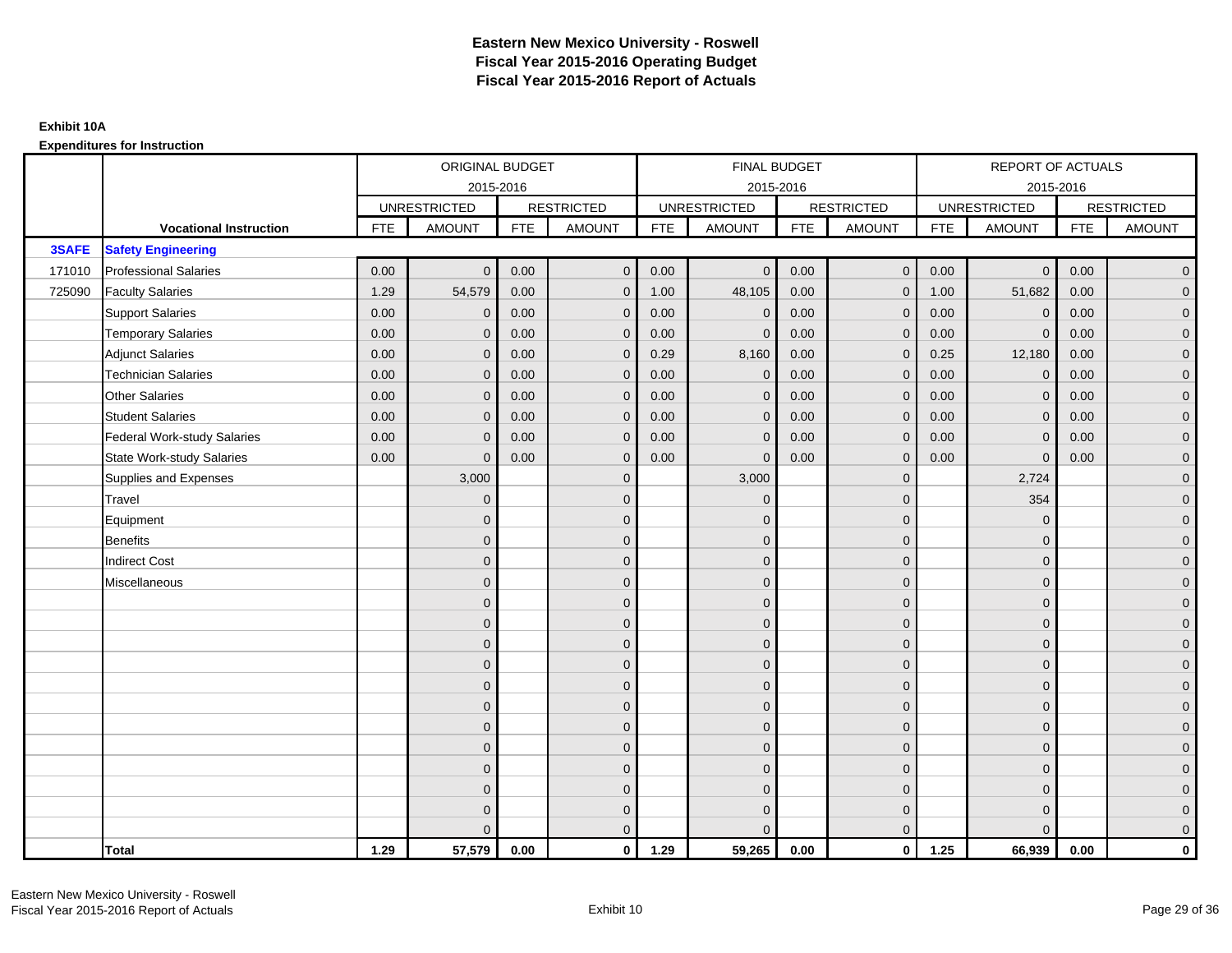|        |                                    |            | ORIGINAL BUDGET     |            |                   |            | <b>FINAL BUDGET</b> |            |                   |            | REPORT OF ACTUALS   |            |                   |
|--------|------------------------------------|------------|---------------------|------------|-------------------|------------|---------------------|------------|-------------------|------------|---------------------|------------|-------------------|
|        |                                    |            |                     | 2015-2016  |                   |            | 2015-2016           |            |                   |            |                     | 2015-2016  |                   |
|        |                                    |            | <b>UNRESTRICTED</b> |            | <b>RESTRICTED</b> |            | <b>UNRESTRICTED</b> |            | <b>RESTRICTED</b> |            | <b>UNRESTRICTED</b> |            | <b>RESTRICTED</b> |
|        | <b>Vocational Instruction</b>      | <b>FTE</b> | <b>AMOUNT</b>       | <b>FTE</b> | <b>AMOUNT</b>     | <b>FTE</b> | <b>AMOUNT</b>       | <b>FTE</b> | <b>AMOUNT</b>     | <b>FTE</b> | <b>AMOUNT</b>       | <b>FTE</b> | <b>AMOUNT</b>     |
| 3SKIL  | <b>Skills USA</b>                  |            |                     |            |                   |            |                     |            |                   |            |                     |            |                   |
| 871077 | <b>Professional Salaries</b>       | 0.00       | $\Omega$            | 0.00       | $\mathbf{0}$      | 0.00       | $\Omega$            | 0.00       | $\mathbf{0}$      | 0.00       | $\overline{0}$      | 0.00       | $\overline{0}$    |
| 741077 | <b>Faculty Salaries</b>            | 0.00       | $\mathbf 0$         | 0.00       | $\mathbf 0$       | 0.00       | $\mathbf{0}$        | 0.00       | $\mathbf{0}$      | 0.00       | $\mathbf 0$         | 0.00       | $\overline{0}$    |
|        | <b>Support Salaries</b>            | 0.00       | $\mathbf 0$         | 0.00       | $\mathbf 0$       | 0.00       | $\mathbf{0}$        | 0.00       | $\mathbf 0$       | 0.00       | $\overline{0}$      | 0.00       | $\overline{0}$    |
|        | <b>Temporary Salaries</b>          | 0.00       | $\mathbf{0}$        | 0.00       | $\overline{0}$    | 0.00       | $\Omega$            | 0.00       | $\Omega$          | 0.00       | $\mathbf 0$         | 0.00       | $\overline{0}$    |
|        | <b>Adjunct Salaries</b>            | 0.00       | $\Omega$            | 0.00       | $\overline{0}$    | 0.00       | $\Omega$            | 0.00       | $\Omega$          | 0.00       | $\overline{0}$      | 0.00       | $\overline{0}$    |
|        | <b>Technician Salaries</b>         | 0.00       | $\mathbf{0}$        | 0.00       | $\mathbf{0}$      | 0.00       | $\Omega$            | 0.00       | $\mathbf{0}$      | 0.00       | $\overline{0}$      | 0.00       | $\mathbf{0}$      |
|        | <b>Other Salaries</b>              | 0.00       | $\mathbf{0}$        | 0.00       | $\mathbf 0$       | 0.00       | $\Omega$            | 0.00       | $\mathbf{0}$      | 0.00       | $\overline{0}$      | 0.00       | $\overline{0}$    |
|        | <b>Student Salaries</b>            | 0.00       | $\mathbf{0}$        | 0.00       | $\mathbf 0$       | 0.00       | $\mathbf{0}$        | 0.00       | $\mathbf{0}$      | 0.00       | $\mathbf 0$         | 0.00       | $\overline{0}$    |
|        | <b>Federal Work-study Salaries</b> | 0.00       | $\mathbf 0$         | 0.00       | $\mathbf 0$       | 0.00       | $\mathbf{0}$        | 0.00       | $\mathbf 0$       | 0.00       | $\mathbf 0$         | 0.00       | $\overline{0}$    |
|        | <b>State Work-study Salaries</b>   | 0.00       | $\mathbf{0}$        | 0.00       | $\overline{0}$    | 0.00       | $\Omega$            | 0.00       | $\mathbf 0$       | 0.00       | $\overline{0}$      | 0.00       | $\overline{0}$    |
|        | Supplies and Expenses              |            | $\Omega$            |            | $\overline{0}$    |            | $\Omega$            |            | $\mathbf{0}$      |            | $\mathbf{0}$        |            | $\overline{0}$    |
|        | <b>Travel</b>                      |            | $\Omega$            |            | $\mathbf 0$       |            | $\Omega$            |            | $\mathbf{0}$      |            | $\mathbf{0}$        |            | $\overline{0}$    |
|        | Equipment                          |            | $\mathbf{0}$        |            | $\mathbf 0$       |            | $\mathbf{0}$        |            | $\mathbf 0$       |            | $\mathbf{0}$        |            | $\overline{0}$    |
|        | Benefits                           |            | $\mathbf{0}$        |            | $\mathbf 0$       |            | $\Omega$            |            | $\mathbf{0}$      |            | $\mathbf{0}$        |            | $\overline{0}$    |
|        | <b>Indirect Cost</b>               |            | $\Omega$            |            | $\overline{0}$    |            | $\Omega$            |            | $\Omega$          |            | $\Omega$            |            | $\overline{0}$    |
|        | Miscellaneous                      |            | $\mathbf{0}$        |            | $\mathbf 0$       |            | $\Omega$            |            | $\mathbf 0$       |            | $\mathbf{0}$        |            | $\mathbf{0}$      |
|        |                                    |            | $\mathbf{0}$        |            | $\mathbf 0$       |            | $\Omega$            |            | $\mathbf{0}$      |            | $\mathbf{0}$        |            | $\overline{0}$    |
|        |                                    |            | $\Omega$            |            | $\mathbf 0$       |            | $\Omega$            |            | $\mathbf{0}$      |            | $\mathbf{0}$        |            | $\overline{0}$    |
|        |                                    |            | $\mathbf{0}$        |            | $\mathbf 0$       |            | $\Omega$            |            | $\mathbf 0$       |            | $\mathbf{0}$        |            | $\mathbf{0}$      |
|        |                                    |            | $\Omega$            |            | $\mathbf 0$       |            | $\Omega$            |            | $\mathbf{0}$      |            | $\mathbf{0}$        |            | $\mathbf{0}$      |
|        |                                    |            | $\Omega$            |            | $\mathbf 0$       |            | $\Omega$            |            | $\mathbf{0}$      |            | $\Omega$            |            | $\mathbf{0}$      |
|        |                                    |            | $\Omega$            |            | $\mathbf 0$       |            | $\Omega$            |            | $\mathbf{0}$      |            | $\Omega$            |            | $\overline{0}$    |
|        |                                    |            | $\mathbf{0}$        |            | $\mathbf 0$       |            | $\Omega$            |            | $\mathbf 0$       |            | $\mathbf 0$         |            | $\overline{0}$    |
|        |                                    |            | $\mathbf{0}$        |            | $\mathbf 0$       |            | $\Omega$            |            | $\mathbf{0}$      |            | $\mathbf{0}$        |            | $\overline{0}$    |
|        |                                    |            | $\Omega$            |            | $\mathbf 0$       |            | $\Omega$            |            | $\mathbf{0}$      |            | $\Omega$            |            | $\overline{0}$    |
|        |                                    |            | $\mathbf{0}$        |            | $\mathbf 0$       |            | $\Omega$            |            | $\mathbf 0$       |            | $\mathbf{0}$        |            | $\overline{0}$    |
|        |                                    |            | $\mathbf{0}$        |            | $\mathbf 0$       |            | $\mathbf{0}$        |            | $\mathbf 0$       |            | $\mathbf{0}$        |            | $\mathbf{0}$      |
|        |                                    |            | $\Omega$            |            | $\overline{0}$    |            | $\Omega$            |            | $\mathbf{0}$      |            | $\overline{0}$      |            | $\overline{0}$    |
|        | <b>Total</b>                       | 0.00       | $\mathbf{0}$        | 0.00       | $\mathbf{0}$      | 0.00       | $\mathbf{0}$        | 0.00       | $\mathbf{0}$      | 0.00       | $\mathbf{0}$        | 0.00       | $\mathbf 0$       |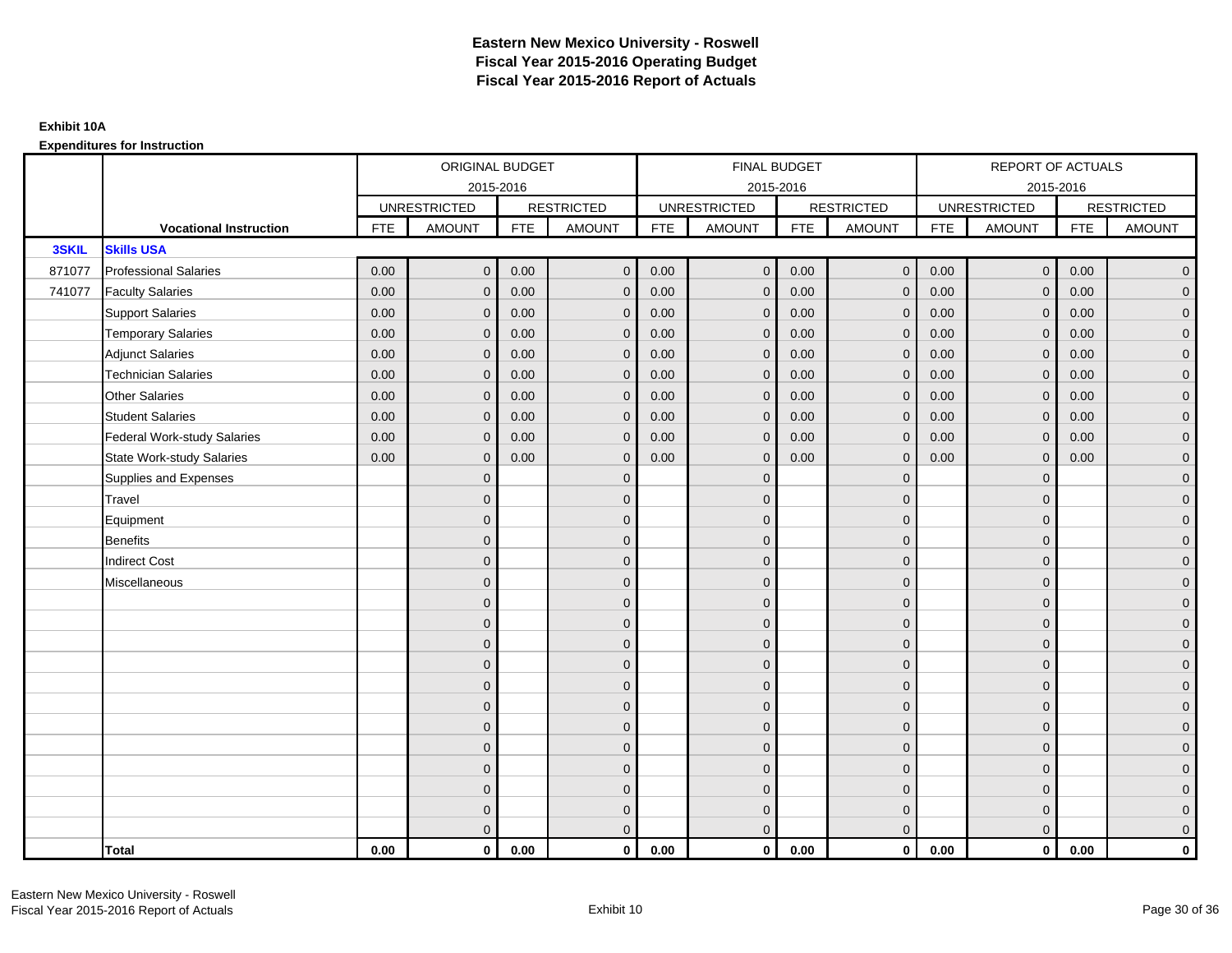|        |                               |            | ORIGINAL BUDGET     |            |                     |            | FINAL BUDGET        |            |                   |            | <b>REPORT OF ACTUALS</b> |            |                   |
|--------|-------------------------------|------------|---------------------|------------|---------------------|------------|---------------------|------------|-------------------|------------|--------------------------|------------|-------------------|
|        |                               |            | 2015-2016           |            |                     |            | 2015-2016           |            |                   |            | 2015-2016                |            |                   |
|        |                               |            | <b>UNRESTRICTED</b> |            | <b>RESTRICTED</b>   |            | <b>UNRESTRICTED</b> |            | <b>RESTRICTED</b> |            | <b>UNRESTRICTED</b>      |            | <b>RESTRICTED</b> |
|        | <b>Vocational Instruction</b> | <b>FTE</b> | <b>AMOUNT</b>       | <b>FTE</b> | <b>AMOUNT</b>       | <b>FTE</b> | <b>AMOUNT</b>       | <b>FTE</b> | <b>AMOUNT</b>     | <b>FTE</b> | <b>AMOUNT</b>            | <b>FTE</b> | <b>AMOUNT</b>     |
| 3SPEC  | <b>Special Services</b>       |            |                     |            |                     |            |                     |            |                   |            |                          |            |                   |
| 171010 | <b>Professional Salaries</b>  | 2.00       | 80,482              | 0.00       | $\overline{0}$      | 2.00       | 96,149              | 0.00       | $\mathbf{0}$      | 2.50       | 195,835                  | 0.00       | $\overline{0}$    |
| 724050 | <b>Faculty Salaries</b>       | 12.40      | 377,593             | 0.00       | $\overline{0}$      | 2.00       | 87,243              | 0.00       | $\Omega$          | 1.00       | 47,487                   | 0.00       | $\overline{0}$    |
|        | <b>Support Salaries</b>       | 1.00       | 21,198              | 0.00       | $\mathbf 0$         | 1.50       | 33,139              | 0.00       | $\mathbf 0$       | 1.50       | 33,163                   | 0.00       | $\overline{0}$    |
|        | <b>Temporary Salaries</b>     | 0.00       | $\mathbf 0$         | 0.00       | $\mathbf{0}$        | 0.12       | 18,897              | 0.00       | 0                 | 0.00       | $\mathbf 0$              | 0.00       | $\overline{0}$    |
|        | <b>Adjunct Salaries</b>       | 0.00       | $\mathbf{0}$        | 0.00       | $\overline{0}$      | 10.36      | 296,004             | 0.00       | $\Omega$          | 2.75       | 125,739                  | 0.00       | $\overline{0}$    |
|        | <b>Technician Salaries</b>    | 0.00       | $\Omega$            | 0.00       | $\mathbf{0}$        | 0.00       | $\Omega$            | 0.00       | $\Omega$          | 0.00       | $\mathbf{0}$             | 0.00       | $\overline{0}$    |
|        | <b>Other Salaries</b>         | 0.00       | $\mathbf{0}$        | 0.00       | $\mathbf 0$         | 0.00       | $\mathbf{0}$        | 0.00       | $\mathbf{0}$      | 0.00       | $\mathbf 0$              | 0.00       | $\mathbf{0}$      |
|        | <b>Student Salaries</b>       | 0.00       | $\mathbf{0}$        | 0.00       | $\mathbf 0$         | 0.00       | $\mathbf{0}$        | 0.00       | $\mathbf{0}$      | 0.00       | $\mathbf 0$              | 0.00       | $\overline{0}$    |
|        | Federal Work-study Salaries   | 0.00       | $\Omega$            | 0.00       | $\overline{0}$      | 0.00       | $\Omega$            | 0.00       | $\Omega$          | 0.00       | $\mathbf{0}$             | 0.00       | $\overline{0}$    |
|        | State Work-study Salaries     | 0.00       | $\Omega$            | 0.00       | $\overline{0}$      | 0.00       | $\Omega$            | 0.00       | $\Omega$          | 0.00       | $\Omega$                 | 0.00       | $\overline{0}$    |
|        | Supplies and Expenses         |            | 60,000              |            | $\mathbf 0$         |            | 60,000              |            | $\mathbf{0}$      |            | 40,267                   |            | $\mathbf{0}$      |
|        | <b>Travel</b>                 |            | $\mathbf{0}$        |            | $\mathbf 0$         |            | $\overline{0}$      |            | $\mathbf{0}$      |            | 10,289                   |            | $\overline{0}$    |
|        | Equipment                     |            | $\Omega$            |            | $\mathbf 0$         |            | $\Omega$            |            | $\mathbf{0}$      |            | $\mathbf{0}$             |            | $\overline{0}$    |
|        | Benefits                      |            | $\Omega$            |            | $\mathbf 0$         |            | $\mathbf{0}$        |            | $\mathbf 0$       |            | $\mathbf 0$              |            | $\overline{0}$    |
|        | <b>Indirect Cost</b>          |            | $\Omega$            |            | $\mathbf 0$         |            | $\Omega$            |            | $\mathbf{0}$      |            | $\mathbf{0}$             |            | $\mathbf{0}$      |
|        | Miscellaneous                 |            | $\Omega$            |            | $\mathbf 0$         |            | $\Omega$            |            | $\mathbf{0}$      |            | $\mathbf{0}$             |            | $\mathbf{0}$      |
|        |                               |            | $\Omega$            |            | $\mathbf 0$         |            | $\Omega$            |            | $\mathbf{0}$      |            | $\Omega$                 |            | $\overline{0}$    |
|        |                               |            | $\mathbf{0}$        |            | $\mathsf{O}\xspace$ |            | $\overline{0}$      |            | $\mathbf 0$       |            | $\mathbf 0$              |            | $\overline{0}$    |
|        |                               |            | $\Omega$            |            | $\mathbf 0$         |            | $\Omega$            |            | $\mathbf 0$       |            | $\mathbf{0}$             |            | $\overline{0}$    |
|        |                               |            | $\Omega$            |            | $\mathbf 0$         |            | $\Omega$            |            | $\mathbf{0}$      |            | $\mathbf{0}$             |            | $\overline{0}$    |
|        |                               |            | $\Omega$            |            | $\mathbf{0}$        |            | $\Omega$            |            | $\Omega$          |            | $\Omega$                 |            | $\overline{0}$    |
|        |                               |            | $\mathbf{0}$        |            | $\mathsf{O}\xspace$ |            | $\mathbf{0}$        |            | $\mathbf 0$       |            | $\mathbf{0}$             |            | $\mathbf{0}$      |
|        |                               |            | $\Omega$            |            | $\mathbf 0$         |            | $\overline{0}$      |            | $\mathbf{0}$      |            | $\mathbf{0}$             |            | $\overline{0}$    |
|        |                               |            | $\Omega$            |            | $\mathbf 0$         |            | $\Omega$            |            | $\mathbf 0$       |            | $\mathbf{0}$             |            | $\overline{0}$    |
|        |                               |            | $\Omega$            |            | $\overline{0}$      |            | $\Omega$            |            | $\mathbf{0}$      |            | $\Omega$                 |            | $\overline{0}$    |
|        |                               |            | $\Omega$            |            | $\mathbf 0$         |            | $\mathbf{0}$        |            | $\mathbf 0$       |            | $\mathbf{0}$             |            | $\mathbf{0}$      |
|        |                               |            | $\Omega$            |            | $\mathbf 0$         |            | $\Omega$            |            | $\mathbf{0}$      |            | $\mathbf{0}$             |            | $\mathbf{0}$      |
|        |                               |            | $\Omega$            |            | $\overline{0}$      |            | $\Omega$            |            | $\mathbf{0}$      |            | $\Omega$                 |            | $\overline{0}$    |
|        | <b>Total</b>                  | 15.40      | 539,273             | 0.00       | $\mathbf{0}$        | 15.98      | 591,432             | 0.00       | $\mathbf{0}$      | 7.75       | 452,779                  | 0.00       | $\mathbf 0$       |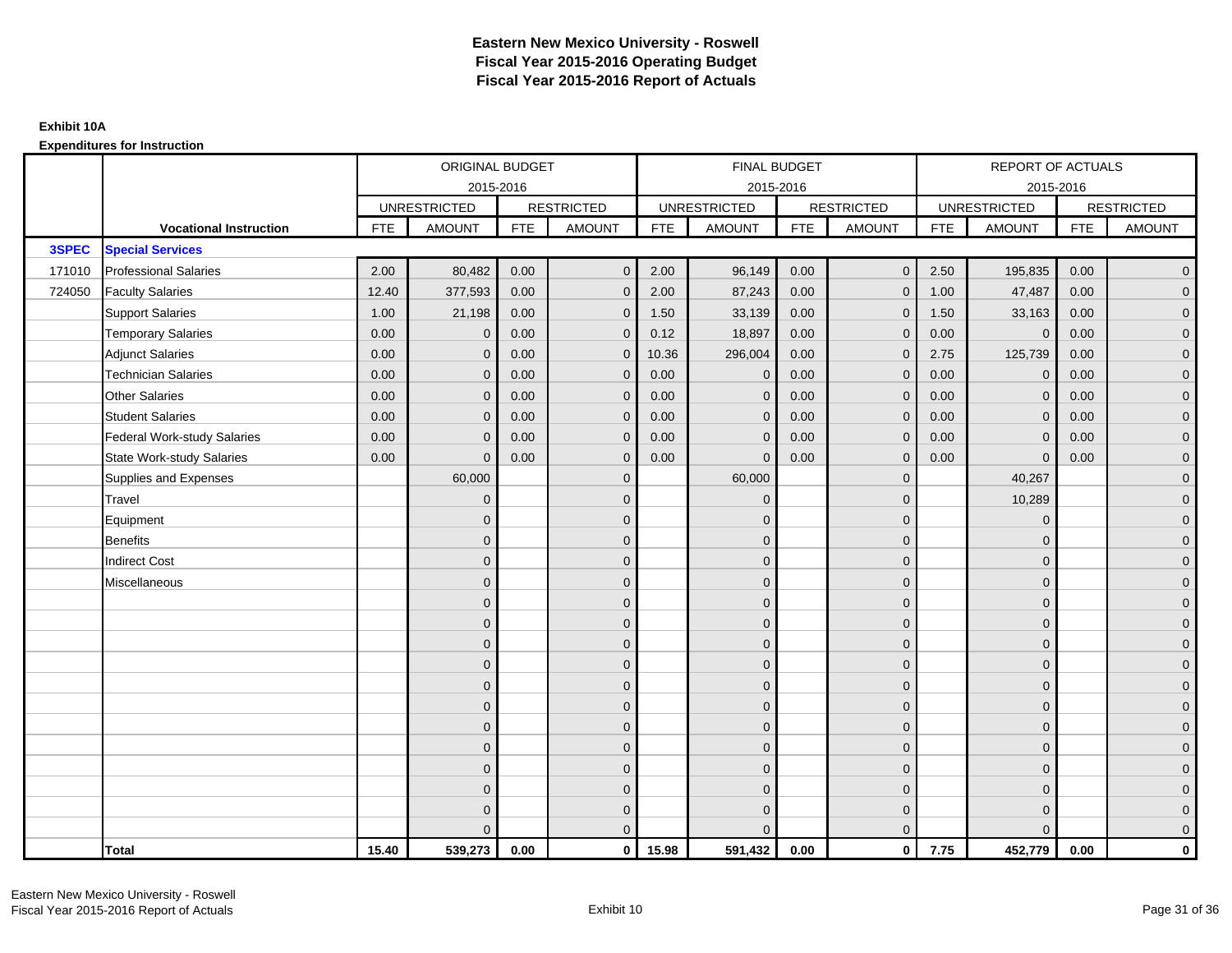|        |                                    |            | ORIGINAL BUDGET     |            |                   |            | FINAL BUDGET        |            |                   |            | <b>REPORT OF ACTUALS</b> |            |                     |
|--------|------------------------------------|------------|---------------------|------------|-------------------|------------|---------------------|------------|-------------------|------------|--------------------------|------------|---------------------|
|        |                                    |            |                     | 2015-2016  |                   |            | 2015-2016           |            |                   |            | 2015-2016                |            |                     |
|        |                                    |            | <b>UNRESTRICTED</b> |            | <b>RESTRICTED</b> |            | <b>UNRESTRICTED</b> |            | <b>RESTRICTED</b> |            | <b>UNRESTRICTED</b>      |            | <b>RESTRICTED</b>   |
|        | <b>Vocational Instruction</b>      | <b>FTE</b> | <b>AMOUNT</b>       | <b>FTE</b> | <b>AMOUNT</b>     | <b>FTE</b> | <b>AMOUNT</b>       | <b>FTE</b> | <b>AMOUNT</b>     | <b>FTE</b> | <b>AMOUNT</b>            | <b>FTE</b> | <b>AMOUNT</b>       |
| 3TEST  | <b>Testing</b>                     |            |                     |            |                   |            |                     |            |                   |            |                          |            |                     |
| 171010 | <b>Professional Salaries</b>       | 3.00       | 126,651             | 0.00       | $\mathbf{0}$      | 3.00       | 129,183             | 0.00       | $\overline{0}$    | 3.00       | 124,553                  | 0.00       | $\mathbf 0$         |
| 724060 | <b>Faculty Salaries</b>            | 0.00       | $\mathbf{0}$        | 0.00       | $\mathbf{0}$      | 0.00       | $\mathbf{0}$        | 0.00       | $\mathbf{0}$      | 0.00       | $\mathbf{0}$             | 0.00       | $\mathbf 0$         |
|        | <b>Support Salaries</b>            | 0.00       | $\mathbf 0$         | 0.00       | $\mathbf 0$       | 0.00       | $\mathbf 0$         | 0.00       | $\mathbf 0$       | 0.00       | $\mathbf 0$              | 0.00       | $\mathbf 0$         |
|        | <b>Temporary Salaries</b>          | 0.00       | $\mathbf 0$         | 0.00       | $\overline{0}$    | 0.00       | $\mathbf{0}$        | 0.00       | $\mathbf{0}$      | 0.00       | $\mathbf 0$              | 0.00       | $\mathbf 0$         |
|        | <b>Adjunct Salaries</b>            | 0.00       | $\mathbf{0}$        | 0.00       | $\mathbf{0}$      | 0.00       | $\Omega$            | 0.00       | $\mathbf{0}$      | 0.00       | $\mathbf{0}$             | 0.00       | $\mathbf 0$         |
|        | <b>Technician Salaries</b>         | 0.00       | $\Omega$            | 0.00       | $\mathbf{0}$      | 0.00       | $\Omega$            | 0.00       | $\mathbf{0}$      | 0.00       | $\Omega$                 | 0.00       | $\mathsf{O}\xspace$ |
|        | <b>Other Salaries</b>              | 0.00       | $\mathbf{0}$        | 0.00       | $\overline{0}$    | 0.00       | $\mathbf{0}$        | 0.00       | $\mathbf{0}$      | 0.00       | $\mathbf{0}$             | 0.00       | $\mathsf{O}\xspace$ |
|        | <b>Student Salaries</b>            | 0.00       | $\mathbf{0}$        | 0.00       | $\mathbf 0$       | 0.00       | $\mathbf{0}$        | 0.00       | $\mathbf{0}$      | 0.00       | $\mathbf 0$              | 0.00       | $\overline{0}$      |
|        | <b>Federal Work-study Salaries</b> | 0.00       | $\mathbf{0}$        | 0.00       | $\mathbf{0}$      | 0.00       | $\mathbf{0}$        | 0.00       | $\mathbf{0}$      | 0.00       | $\mathbf{0}$             | 0.00       | $\mathbf 0$         |
|        | <b>State Work-study Salaries</b>   | 0.00       | $\mathbf{0}$        | 0.00       | $\mathbf{0}$      | 0.00       | $\Omega$            | 0.00       | $\mathbf{0}$      | 0.00       | $\mathbf{0}$             | 0.00       | $\mathbf 0$         |
|        | Supplies and Expenses              |            | 20,000              |            | $\mathbf 0$       |            | 20,000              |            | $\mathbf 0$       |            | 12,639                   |            | $\mathbf 0$         |
|        | Travel                             |            | $\mathbf{0}$        |            | $\mathbf 0$       |            | $\mathbf{0}$        |            | $\mathbf 0$       |            | 1,306                    |            | $\mathsf{O}\xspace$ |
|        | Equipment                          |            | $\mathbf{0}$        |            | $\mathbf 0$       |            | $\Omega$            |            | $\mathbf 0$       |            | $\mathbf{0}$             |            | $\mathbf 0$         |
|        | <b>Benefits</b>                    |            | $\mathbf{0}$        |            | $\mathbf 0$       |            | $\mathbf{0}$        |            | $\mathbf 0$       |            | $\mathbf{0}$             |            | $\mathsf{O}\xspace$ |
|        | <b>Indirect Cost</b>               |            | $\mathbf{0}$        |            | $\mathbf 0$       |            | $\Omega$            |            | $\mathbf 0$       |            | $\Omega$                 |            | $\mathbf 0$         |
|        | Miscellaneous                      |            | $\Omega$            |            | $\mathbf{0}$      |            | $\Omega$            |            | $\mathbf{0}$      |            | $\mathbf{0}$             |            | $\mathsf{O}\xspace$ |
|        |                                    |            | $\Omega$            |            | $\mathbf 0$       |            | $\Omega$            |            | $\mathbf 0$       |            | $\Omega$                 |            | $\overline{0}$      |
|        |                                    |            | $\mathbf{0}$        |            | $\mathbf 0$       |            | $\mathbf{0}$        |            | $\mathbf 0$       |            | $\mathbf{0}$             |            | $\mathbf 0$         |
|        |                                    |            | $\mathbf{0}$        |            | $\mathbf 0$       |            | $\Omega$            |            | $\mathbf 0$       |            | $\mathbf{0}$             |            | $\mathbf 0$         |
|        |                                    |            | $\Omega$            |            | $\mathbf 0$       |            | $\Omega$            |            | $\mathbf{0}$      |            | $\Omega$                 |            | $\mathsf{O}\xspace$ |
|        |                                    |            | $\Omega$            |            | $\mathbf 0$       |            | $\Omega$            |            | $\mathbf{0}$      |            | $\Omega$                 |            | $\mathsf{O}\xspace$ |
|        |                                    |            | $\mathbf{0}$        |            | $\mathbf 0$       |            | $\mathbf{0}$        |            | $\mathbf 0$       |            | $\mathbf{0}$             |            | $\mathbf 0$         |
|        |                                    |            | $\mathbf{0}$        |            | $\mathbf 0$       |            | $\Omega$            |            | $\mathbf 0$       |            | $\mathbf{0}$             |            | $\mathbf 0$         |
|        |                                    |            | $\mathbf{0}$        |            | $\mathbf 0$       |            | $\Omega$            |            | $\mathbf{0}$      |            | $\mathbf{0}$             |            | $\mathbf 0$         |
|        |                                    |            | $\Omega$            |            | $\mathbf{0}$      |            | $\Omega$            |            | $\mathbf{0}$      |            | $\Omega$                 |            | $\mathbf 0$         |
|        |                                    |            | $\mathbf{0}$        |            | $\mathbf 0$       |            | $\mathbf{0}$        |            | $\mathbf 0$       |            | $\mathbf{0}$             |            | $\mathbf 0$         |
|        |                                    |            | $\mathbf{0}$        |            | $\mathbf 0$       |            | $\Omega$            |            | $\mathbf 0$       |            | $\mathbf{0}$             |            | $\pmb{0}$           |
|        |                                    |            | $\Omega$            |            | $\mathbf{0}$      |            | $\Omega$            |            | $\mathbf{0}$      |            | $\Omega$                 |            | $\mathbf 0$         |
|        | <b>Total</b>                       | 3.00       | 146,651             | 0.00       | $\mathbf{0}$      | 3.00       | 149,183             | 0.00       | $\mathbf{0}$      | 3.00       | 138,498                  | 0.00       | $\mathbf{0}$        |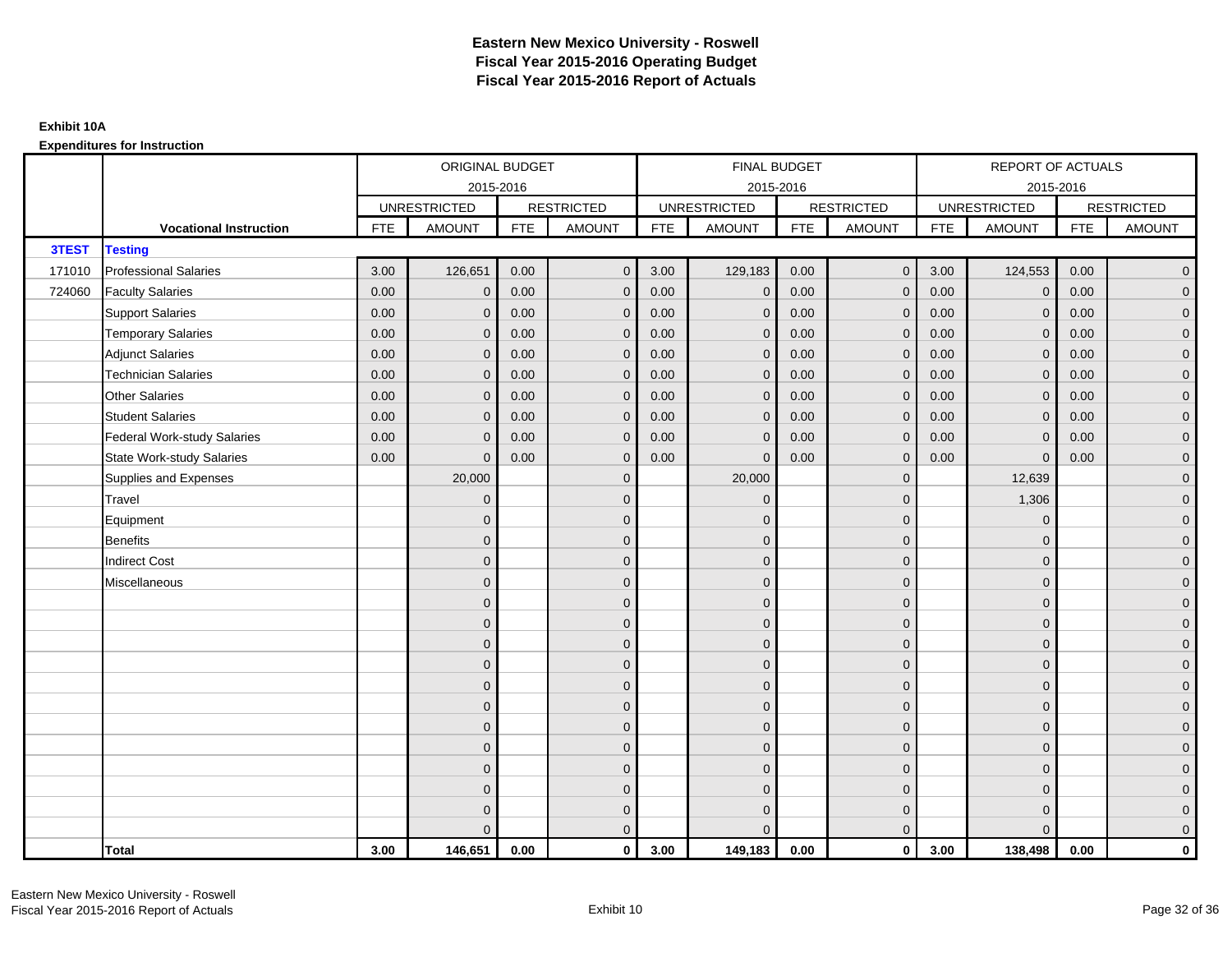|        |                                    |            | ORIGINAL BUDGET     |            |                   |            | <b>FINAL BUDGET</b> |            |                   |            | REPORT OF ACTUALS   |            |                   |
|--------|------------------------------------|------------|---------------------|------------|-------------------|------------|---------------------|------------|-------------------|------------|---------------------|------------|-------------------|
|        |                                    |            |                     | 2015-2016  |                   |            | 2015-2016           |            |                   |            |                     | 2015-2016  |                   |
|        |                                    |            | <b>UNRESTRICTED</b> |            | <b>RESTRICTED</b> |            | <b>UNRESTRICTED</b> |            | <b>RESTRICTED</b> |            | <b>UNRESTRICTED</b> |            | <b>RESTRICTED</b> |
|        | <b>Vocational Instruction</b>      | <b>FTE</b> | <b>AMOUNT</b>       | <b>FTE</b> | <b>AMOUNT</b>     | <b>FTE</b> | <b>AMOUNT</b>       | <b>FTE</b> | <b>AMOUNT</b>     | <b>FTE</b> | <b>AMOUNT</b>       | <b>FTE</b> | <b>AMOUNT</b>     |
| 3WEB   | <b>WebCT</b>                       |            |                     |            |                   |            |                     |            |                   |            |                     |            |                   |
| 171010 | <b>Professional Salaries</b>       | 0.00       | $\Omega$            | 0.00       | $\mathbf{0}$      | 0.00       | $\Omega$            | 0.00       | $\mathbf{0}$      | 0.00       | $\overline{0}$      | 0.00       | $\overline{0}$    |
| 720008 | <b>Faculty Salaries</b>            | 0.00       | $\mathbf 0$         | 0.00       | $\mathbf 0$       | 0.00       | $\mathbf{0}$        | 0.00       | $\mathbf{0}$      | 0.00       | $\mathbf 0$         | 0.00       | $\overline{0}$    |
|        | <b>Support Salaries</b>            | 0.00       | $\mathbf{0}$        | 0.00       | $\mathbf 0$       | 0.00       | $\mathbf{0}$        | 0.00       | $\mathbf 0$       | 0.00       | $\overline{0}$      | 0.00       | $\overline{0}$    |
|        | <b>Temporary Salaries</b>          | 0.00       | $\mathbf{0}$        | 0.00       | $\overline{0}$    | 0.00       | $\Omega$            | 0.00       | $\Omega$          | 0.00       | $\mathbf 0$         | 0.00       | $\overline{0}$    |
|        | <b>Adjunct Salaries</b>            | 0.00       | $\Omega$            | 0.00       | $\overline{0}$    | 0.00       | $\Omega$            | 0.00       | $\Omega$          | 0.00       | $\overline{0}$      | 0.00       | $\overline{0}$    |
|        | <b>Technician Salaries</b>         | 0.00       | $\mathbf{0}$        | 0.00       | $\mathbf{0}$      | 0.00       | $\Omega$            | 0.00       | $\mathbf{0}$      | 0.00       | $\mathbf{0}$        | 0.00       | $\mathbf{0}$      |
|        | <b>Other Salaries</b>              | 0.00       | $\mathbf{0}$        | 0.00       | $\mathbf 0$       | 0.00       | $\Omega$            | 0.00       | $\mathbf{0}$      | 0.00       | $\overline{0}$      | 0.00       | $\overline{0}$    |
|        | <b>Student Salaries</b>            | 0.00       | $\mathbf{0}$        | 0.00       | $\mathbf 0$       | 0.00       | $\mathbf{0}$        | 0.00       | $\mathbf{0}$      | 0.00       | $\mathbf 0$         | 0.00       | $\overline{0}$    |
|        | <b>Federal Work-study Salaries</b> | 0.00       | $\mathbf 0$         | 0.00       | $\mathbf 0$       | 0.00       | $\mathbf{0}$        | 0.00       | $\mathbf 0$       | 0.00       | $\mathbf 0$         | 0.00       | $\overline{0}$    |
|        | <b>State Work-study Salaries</b>   | 0.00       | $\mathbf{0}$        | 0.00       | $\overline{0}$    | 0.00       | $\Omega$            | 0.00       | $\mathbf 0$       | 0.00       | $\overline{0}$      | 0.00       | $\overline{0}$    |
|        | Supplies and Expenses              |            | $\Omega$            |            | $\overline{0}$    |            | $\Omega$            |            | $\overline{0}$    |            | $\mathbf{0}$        |            | $\overline{0}$    |
|        | <b>Travel</b>                      |            | $\Omega$            |            | $\mathbf 0$       |            | $\Omega$            |            | $\mathbf{0}$      |            | $\mathbf{0}$        |            | $\overline{0}$    |
|        | Equipment                          |            | $\mathbf{0}$        |            | $\mathbf 0$       |            | $\mathbf{0}$        |            | $\mathbf 0$       |            | $\mathbf{0}$        |            | $\overline{0}$    |
|        | Benefits                           |            | $\mathbf{0}$        |            | $\mathbf 0$       |            | $\Omega$            |            | $\mathbf{0}$      |            | $\mathbf{0}$        |            | $\overline{0}$    |
|        | <b>Indirect Cost</b>               |            | $\Omega$            |            | $\overline{0}$    |            | $\Omega$            |            | $\Omega$          |            | $\Omega$            |            | $\overline{0}$    |
|        | Miscellaneous                      |            | $\mathbf{0}$        |            | $\mathbf 0$       |            | $\Omega$            |            | $\mathbf 0$       |            | $\mathbf{0}$        |            | $\mathbf{0}$      |
|        |                                    |            | $\mathbf{0}$        |            | $\mathbf 0$       |            | $\Omega$            |            | $\mathbf{0}$      |            | $\mathbf{0}$        |            | $\overline{0}$    |
|        |                                    |            | $\Omega$            |            | $\mathbf 0$       |            | $\Omega$            |            | $\mathbf{0}$      |            | $\mathbf{0}$        |            | $\overline{0}$    |
|        |                                    |            | $\mathbf{0}$        |            | $\mathbf 0$       |            | $\Omega$            |            | $\mathbf 0$       |            | $\mathbf{0}$        |            | $\mathbf{0}$      |
|        |                                    |            | $\Omega$            |            | $\mathbf 0$       |            | $\Omega$            |            | $\mathbf{0}$      |            | $\mathbf{0}$        |            | $\mathbf{0}$      |
|        |                                    |            | $\Omega$            |            | $\mathbf 0$       |            | $\Omega$            |            | $\mathbf{0}$      |            | $\Omega$            |            | $\mathbf{0}$      |
|        |                                    |            | $\Omega$            |            | $\mathbf 0$       |            | $\Omega$            |            | $\mathbf{0}$      |            | $\Omega$            |            | $\overline{0}$    |
|        |                                    |            | $\mathbf{0}$        |            | $\mathbf 0$       |            | $\Omega$            |            | $\mathbf{0}$      |            | $\mathbf 0$         |            | $\overline{0}$    |
|        |                                    |            | $\mathbf{0}$        |            | $\mathbf 0$       |            | $\Omega$            |            | $\mathbf{0}$      |            | $\mathbf{0}$        |            | $\overline{0}$    |
|        |                                    |            | $\Omega$            |            | $\mathbf 0$       |            | $\Omega$            |            | $\mathbf{0}$      |            | $\Omega$            |            | $\overline{0}$    |
|        |                                    |            | $\mathbf{0}$        |            | $\mathbf 0$       |            | $\Omega$            |            | $\mathbf 0$       |            | $\mathbf{0}$        |            | $\overline{0}$    |
|        |                                    |            | $\mathbf{0}$        |            | $\mathbf 0$       |            | $\mathbf{0}$        |            | $\mathbf 0$       |            | $\mathbf{0}$        |            | $\mathbf{0}$      |
|        |                                    |            | $\Omega$            |            | $\overline{0}$    |            | $\Omega$            |            | $\mathbf{0}$      |            | $\overline{0}$      |            | $\overline{0}$    |
|        | <b>Total</b>                       | 0.00       | $\mathbf{0}$        | 0.00       | $\mathbf{0}$      | 0.00       | $\mathbf{0}$        | 0.00       | $\mathbf{0}$      | 0.00       | $\mathbf{0}$        | 0.00       | $\mathbf 0$       |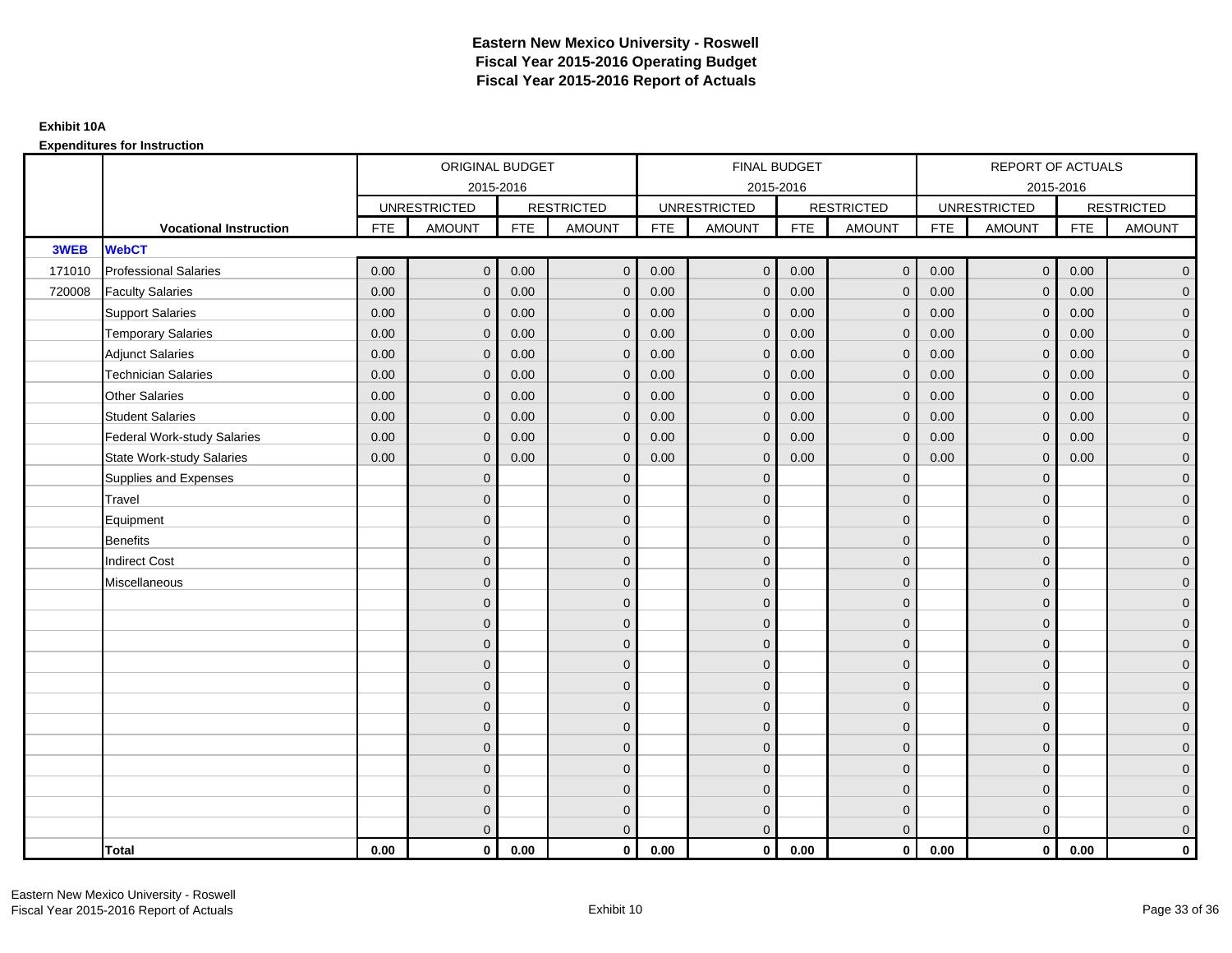|              |                               |            | ORIGINAL BUDGET     |            |                   |            | FINAL BUDGET        |            |                   |            | REPORT OF ACTUALS   |            |                     |
|--------------|-------------------------------|------------|---------------------|------------|-------------------|------------|---------------------|------------|-------------------|------------|---------------------|------------|---------------------|
|              |                               |            |                     | 2015-2016  |                   |            | 2015-2016           |            |                   |            | 2015-2016           |            |                     |
|              |                               |            | <b>UNRESTRICTED</b> |            | <b>RESTRICTED</b> |            | <b>UNRESTRICTED</b> |            | <b>RESTRICTED</b> |            | <b>UNRESTRICTED</b> |            | <b>RESTRICTED</b>   |
|              | <b>Vocational Instruction</b> | <b>FTE</b> | <b>AMOUNT</b>       | <b>FTE</b> | <b>AMOUNT</b>     | <b>FTE</b> | <b>AMOUNT</b>       | <b>FTE</b> | <b>AMOUNT</b>     | <b>FTE</b> | <b>AMOUNT</b>       | <b>FTE</b> | <b>AMOUNT</b>       |
| <b>3WELD</b> | <b>Welding</b>                |            |                     |            |                   |            |                     |            |                   |            |                     |            |                     |
| 171010       | <b>Professional Salaries</b>  | 0.00       | $\mathbf{0}$        | 0.00       | $\overline{0}$    | 0.00       | $\mathbf{0}$        | 0.00       | $\overline{0}$    | 0.00       | $\overline{0}$      | 0.00       | $\mathbf 0$         |
| 725110       | <b>Faculty Salaries</b>       | 2.32       | 77,673              | 0.00       | $\mathbf 0$       | 1.00       | 41,384              | 0.00       | $\mathbf{0}$      | 1.00       | 42,116              | 0.00       | $\overline{0}$      |
|              | <b>Support Salaries</b>       | 0.00       | $\mathbf 0$         | 0.00       | $\mathbf 0$       | 0.00       | $\mathbf{0}$        | 0.00       | $\mathbf 0$       | 0.00       | $\mathbf 0$         | 0.00       | $\overline{0}$      |
|              | <b>Temporary Salaries</b>     | 0.00       | $\mathbf{0}$        | 0.00       | $\mathbf 0$       | 0.00       | $\Omega$            | 0.00       | $\mathbf{0}$      | 0.00       | $\mathbf 0$         | 0.00       | $\mathbf 0$         |
|              | <b>Adjunct Salaries</b>       | 0.00       | $\mathbf{0}$        | 0.00       | $\overline{0}$    | 1.32       | 36,800              | 0.00       | $\mathbf{0}$      | 0.60       | 33,747              | 0.00       | $\mathbf 0$         |
|              | <b>Technician Salaries</b>    | 0.00       | $\Omega$            | 0.00       | $\overline{0}$    | 0.00       | $\Omega$            | 0.00       | $\mathbf{0}$      | 0.00       | $\mathbf{0}$        | 0.00       | $\mathbf 0$         |
|              | <b>Other Salaries</b>         | 0.00       | $\mathbf{0}$        | 0.00       | $\mathbf 0$       | 0.00       | $\mathbf{0}$        | 0.00       | $\mathbf{0}$      | 0.00       | $\mathbf 0$         | 0.00       | $\mathbf 0$         |
|              | <b>Student Salaries</b>       | 0.00       | $\mathbf{0}$        | 0.00       | $\mathbf 0$       | 0.00       | $\mathbf{0}$        | 0.00       | $\mathbf{0}$      | 0.10       | 2,063               | 0.00       | $\overline{0}$      |
|              | Federal Work-study Salaries   | 0.00       | $\mathbf{0}$        | 0.00       | $\overline{0}$    | 0.00       | $\Omega$            | 0.00       | $\mathbf{0}$      | 0.00       | $\mathbf{0}$        | 0.00       | $\overline{0}$      |
|              | State Work-study Salaries     | 0.00       | $\mathbf{0}$        | 0.00       | $\overline{0}$    | 0.00       | $\Omega$            | 0.00       | $\mathbf{0}$      | 0.00       | $\mathbf 0$         | 0.00       | $\mathbf 0$         |
|              | Supplies and Expenses         |            | 26,040              |            | $\mathbf 0$       |            | 26,040              |            | $\mathbf 0$       |            | 25,496              |            | $\mathbf 0$         |
|              | <b>Travel</b>                 |            | $\mathbf{0}$        |            | $\mathbf 0$       |            | $\mathbf{0}$        |            | $\mathbf 0$       |            | 191                 |            | $\mathbf 0$         |
|              | Equipment                     |            | $\Omega$            |            | $\mathbf 0$       |            | $\Omega$            |            | $\mathbf 0$       |            | $\mathbf{0}$        |            | $\mathbf 0$         |
|              | Benefits                      |            | $\mathbf{0}$        |            | $\mathbf 0$       |            | $\Omega$            |            | $\mathbf 0$       |            | $\mathbf{0}$        |            | $\mathbf 0$         |
|              | <b>Indirect Cost</b>          |            | $\mathbf{0}$        |            | $\mathbf 0$       |            | $\Omega$            |            | $\mathbf 0$       |            | $\mathbf{0}$        |            | $\mathbf 0$         |
|              | Miscellaneous                 |            | $\Omega$            |            | $\mathbf 0$       |            | $\Omega$            |            | $\mathbf 0$       |            | $\mathbf{0}$        |            | $\mathsf{O}\xspace$ |
|              |                               |            | $\Omega$            |            | $\mathbf 0$       |            | $\Omega$            |            | $\mathbf{0}$      |            | $\Omega$            |            | $\overline{0}$      |
|              |                               |            | $\mathbf{0}$        |            | $\mathbf 0$       |            | $\mathbf{0}$        |            | $\mathbf 0$       |            | $\mathbf 0$         |            | $\mathbf 0$         |
|              |                               |            | $\mathbf{0}$        |            | $\mathbf 0$       |            | $\Omega$            |            | $\mathbf 0$       |            | $\mathbf{0}$        |            | $\mathbf 0$         |
|              |                               |            | $\Omega$            |            | $\mathbf 0$       |            | $\Omega$            |            | $\mathbf{0}$      |            | $\mathbf{0}$        |            | $\mathbf 0$         |
|              |                               |            | $\Omega$            |            | $\overline{0}$    |            | $\Omega$            |            | $\mathbf{0}$      |            | $\Omega$            |            | $\mathbf 0$         |
|              |                               |            | $\mathbf{0}$        |            | $\mathbf 0$       |            | $\mathbf{0}$        |            | $\mathbf 0$       |            | $\mathbf{0}$        |            | $\mathbf 0$         |
|              |                               |            | $\mathbf{0}$        |            | $\mathbf 0$       |            | $\Omega$            |            | $\mathbf 0$       |            | $\mathbf{0}$        |            | $\overline{0}$      |
|              |                               |            | $\mathbf{0}$        |            | $\mathbf 0$       |            | $\Omega$            |            | $\mathbf{0}$      |            | $\mathbf{0}$        |            | $\mathbf 0$         |
|              |                               |            | $\Omega$            |            | $\mathbf 0$       |            | $\Omega$            |            | $\mathbf{0}$      |            | $\Omega$            |            | $\mathbf 0$         |
|              |                               |            | $\Omega$            |            | $\mathbf 0$       |            | $\Omega$            |            | $\mathbf 0$       |            | $\mathbf{0}$        |            | $\mathbf 0$         |
|              |                               |            | $\Omega$            |            | $\mathbf 0$       |            | $\Omega$            |            | $\mathbf 0$       |            | $\mathbf{0}$        |            | $\mathbf 0$         |
|              |                               |            | $\Omega$            |            | $\overline{0}$    |            |                     |            | $\overline{0}$    |            | $\Omega$            |            | $\overline{0}$      |
|              | <b>Total</b>                  | 2.32       | 103,713             | 0.00       | $\mathbf{0}$      | 2.32       | 104,224             | 0.00       | $\mathbf{0}$      | 1.70       | 103,612             | 0.00       | $\mathbf{0}$        |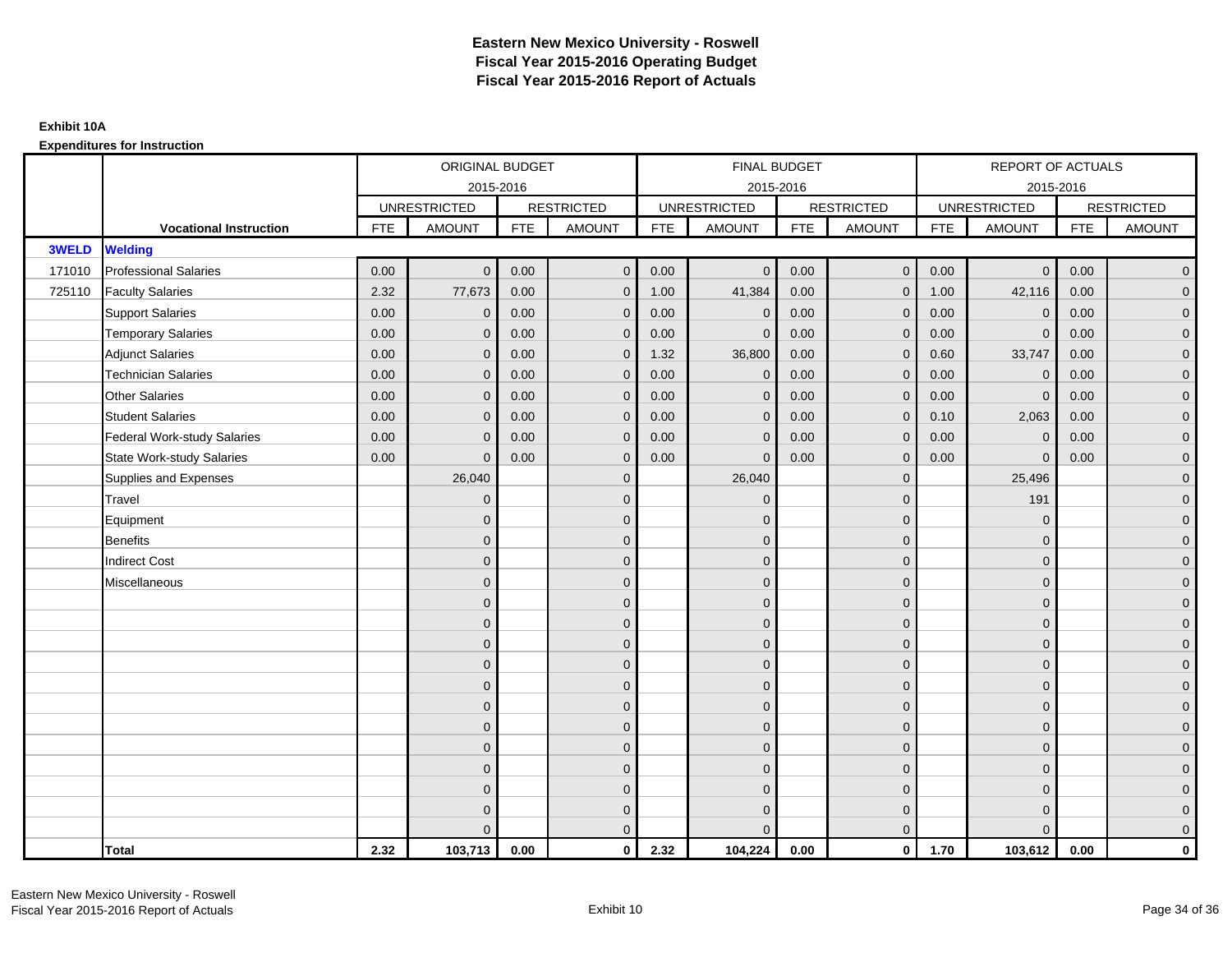|        |                                     |            | ORIGINAL BUDGET     |            |                   |            | <b>FINAL BUDGET</b> |            |                   |            | REPORT OF ACTUALS   |            |                   |
|--------|-------------------------------------|------------|---------------------|------------|-------------------|------------|---------------------|------------|-------------------|------------|---------------------|------------|-------------------|
|        |                                     |            | 2015-2016           |            |                   |            | 2015-2016           |            |                   |            | 2015-2016           |            |                   |
|        |                                     |            | <b>UNRESTRICTED</b> |            | <b>RESTRICTED</b> |            | <b>UNRESTRICTED</b> |            | <b>RESTRICTED</b> |            | <b>UNRESTRICTED</b> |            | <b>RESTRICTED</b> |
|        | <b>Vocational Instruction</b>       | <b>FTE</b> | <b>AMOUNT</b>       | <b>FTE</b> | <b>AMOUNT</b>     | <b>FTE</b> | <b>AMOUNT</b>       | <b>FTE</b> | <b>AMOUNT</b>     | <b>FTE</b> | <b>AMOUNT</b>       | <b>FTE</b> | <b>AMOUNT</b>     |
| 3YEMT  | <b>Youth Challenge EMT Training</b> |            |                     |            |                   |            |                     |            |                   |            |                     |            |                   |
| 171010 | <b>Professional Salaries</b>        | 0.00       | $\Omega$            | 0.00       | $\overline{0}$    | 0.00       | $\Omega$            | 0.00       | $\mathbf{0}$      | 0.00       | $\overline{0}$      | 0.00       | $\overline{0}$    |
| 723031 | <b>Faculty Salaries</b>             | 1.23       | 40,732              | 0.00       | $\mathbf 0$       | 0.50       | 20,773              | 0.00       | $\mathbf{0}$      | 0.50       | $\mathbf 0$         | 0.00       | $\overline{0}$    |
|        | <b>Support Salaries</b>             | 0.00       | $\mathbf 0$         | 0.00       | $\mathbf 0$       | 0.00       | $\mathbf 0$         | 0.00       | 0                 | 0.00       | $\mathbf 0$         | 0.00       | $\overline{0}$    |
|        | <b>Temporary Salaries</b>           | 0.00       | $\mathbf{0}$        | 0.00       | $\overline{0}$    | 0.00       | $\Omega$            | 0.00       | $\Omega$          | 0.00       | $\mathbf{0}$        | 0.00       | $\overline{0}$    |
|        | <b>Adjunct Salaries</b>             | 0.00       | $\Omega$            | 0.00       | $\overline{0}$    | 0.74       | 20,773              | 0.00       | $\Omega$          | 0.25       | 14,315              | 0.00       | $\overline{0}$    |
|        | <b>Technician Salaries</b>          | 0.00       | $\Omega$            | 0.00       | $\mathbf{0}$      | 0.00       | $\mathbf{0}$        | 0.00       | $\mathbf{0}$      | 0.00       | $\mathbf 0$         | 0.00       | $\mathbf{0}$      |
|        | Other Salaries                      | 0.00       | $\mathbf{0}$        | 0.00       | $\overline{0}$    | 0.00       | $\mathbf{0}$        | 0.00       | $\Omega$          | 0.00       | $\mathbf 0$         | 0.00       | $\overline{0}$    |
|        | <b>Student Salaries</b>             | 0.00       | $\Omega$            | 0.00       | $\overline{0}$    | 0.00       | $\mathbf{0}$        | 0.00       | $\mathbf 0$       | 0.00       | $\mathbf 0$         | 0.00       | $\overline{0}$    |
|        | <b>Federal Work-study Salaries</b>  | 0.00       | $\mathbf{0}$        | 0.00       | $\mathbf 0$       | 0.00       | $\mathbf{0}$        | 0.00       | $\Omega$          | 0.00       | $\mathbf 0$         | 0.00       | $\overline{0}$    |
|        | State Work-study Salaries           | 0.00       | $\mathbf{0}$        | 0.00       | $\overline{0}$    | 0.00       | $\mathbf{0}$        | 0.00       | $\mathbf 0$       | 0.00       | $\mathbf{0}$        | 0.00       | $\overline{0}$    |
|        | Supplies and Expenses               |            | $\Omega$            |            | $\mathbf{0}$      |            | $\Omega$            |            | $\mathbf 0$       |            | $\mathbf{0}$        |            | $\mathbf{0}$      |
|        | Travel                              |            | $\Omega$            |            | $\mathbf 0$       |            | $\Omega$            |            | $\Omega$          |            | $\mathbf{0}$        |            | $\overline{0}$    |
|        | Equipment                           |            | $\Omega$            |            | $\mathbf 0$       |            | $\overline{0}$      |            | $\mathbf{0}$      |            | $\mathbf{0}$        |            | $\overline{0}$    |
|        | <b>Benefits</b>                     |            | $\Omega$            |            | $\mathbf 0$       |            | $\Omega$            |            | $\mathbf{0}$      |            | $\mathbf{0}$        |            | $\overline{0}$    |
|        | <b>Indirect Cost</b>                |            | $\Omega$            |            | $\overline{0}$    |            | $\Omega$            |            | $\Omega$          |            | $\Omega$            |            | $\overline{0}$    |
|        | Miscellaneous                       |            | $\Omega$            |            | $\mathbf 0$       |            | $\mathbf{0}$        |            | $\Omega$          |            | $\mathbf{0}$        |            | $\mathbf{0}$      |
|        |                                     |            | $\Omega$            |            | $\mathbf 0$       |            | $\Omega$            |            | $\mathbf{0}$      |            | $\mathbf{0}$        |            | $\overline{0}$    |
|        |                                     |            | $\Omega$            |            | $\mathbf 0$       |            | $\Omega$            |            | $\mathbf{0}$      |            | $\mathbf{0}$        |            | $\overline{0}$    |
|        |                                     |            | $\Omega$            |            | $\mathbf 0$       |            | $\Omega$            |            | $\overline{0}$    |            | $\mathbf{0}$        |            | $\overline{0}$    |
|        |                                     |            | $\Omega$            |            | $\mathbf 0$       |            | $\Omega$            |            | $\mathbf{0}$      |            | $\mathbf{0}$        |            | $\mathbf{0}$      |
|        |                                     |            | $\Omega$            |            | $\mathbf 0$       |            | $\Omega$            |            | $\mathbf 0$       |            | $\Omega$            |            | $\mathbf{0}$      |
|        |                                     |            | $\Omega$            |            | $\mathbf 0$       |            | $\Omega$            |            | $\mathbf{0}$      |            | $\Omega$            |            | $\overline{0}$    |
|        |                                     |            | $\Omega$            |            | $\mathbf 0$       |            | $\mathbf{0}$        |            | $\mathbf{0}$      |            | $\mathbf{0}$        |            | $\overline{0}$    |
|        |                                     |            | $\Omega$            |            | $\mathbf 0$       |            | $\Omega$            |            | $\mathbf 0$       |            | $\mathbf{0}$        |            | $\overline{0}$    |
|        |                                     |            | $\Omega$            |            | $\overline{0}$    |            | $\Omega$            |            | $\Omega$          |            | $\Omega$            |            | $\overline{0}$    |
|        |                                     |            | $\Omega$            |            | $\mathbf 0$       |            | $\mathbf{0}$        |            | $\mathbf{0}$      |            | $\mathbf{0}$        |            | $\mathbf{0}$      |
|        |                                     |            | $\Omega$            |            | $\mathbf 0$       |            | $\Omega$            |            | $\mathbf{0}$      |            | $\mathbf{0}$        |            | $\mathbf{0}$      |
|        |                                     |            |                     |            | $\overline{0}$    |            | $\Omega$            |            | $\mathbf{0}$      |            | $\Omega$            |            | $\overline{0}$    |
|        | <b>Total</b>                        | 1.23       | 40,732              | 0.00       | $\mathbf{0}$      | 1.24       | 41,546              | 0.00       | $\mathbf{0}$      | 0.75       | 14,315              | 0.00       | $\mathbf 0$       |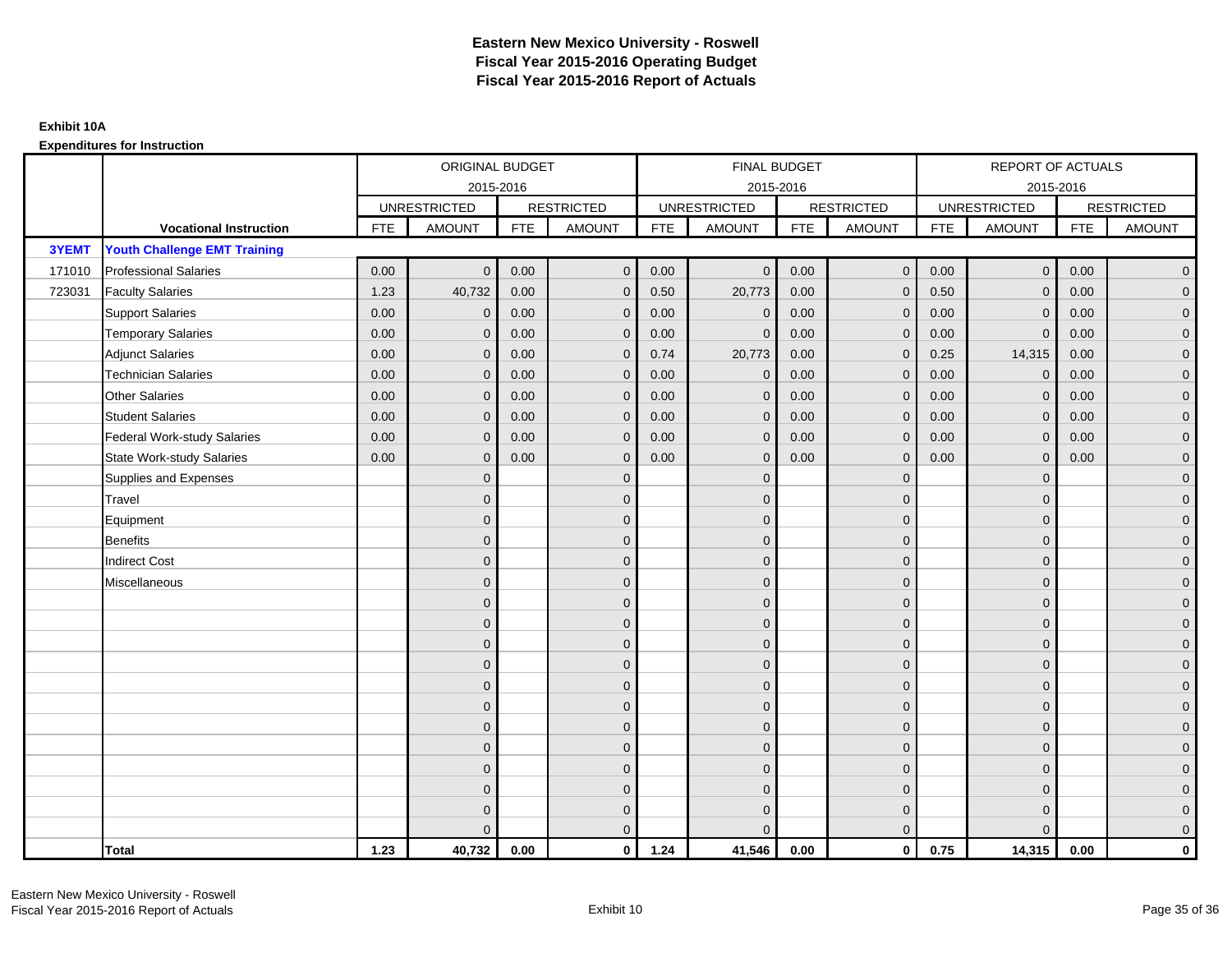|                                    |            | ORIGINAL BUDGET     |            |                   |            | <b>FINAL BUDGET</b> |            |                   |            | <b>REPORT OF ACTUALS</b> |            |                     |
|------------------------------------|------------|---------------------|------------|-------------------|------------|---------------------|------------|-------------------|------------|--------------------------|------------|---------------------|
|                                    |            | 2015-2016           |            |                   |            | 2015-2016           |            |                   |            | 2015-2016                |            |                     |
|                                    |            | <b>UNRESTRICTED</b> |            | <b>RESTRICTED</b> |            | <b>UNRESTRICTED</b> |            | <b>RESTRICTED</b> |            | <b>UNRESTRICTED</b>      |            | <b>RESTRICTED</b>   |
| <b>Vocational Instruction</b>      | <b>FTE</b> | <b>AMOUNT</b>       | <b>FTE</b> | <b>AMOUNT</b>     | <b>FTE</b> | <b>AMOUNT</b>       | <b>FTE</b> | <b>AMOUNT</b>     | <b>FTE</b> | <b>AMOUNT</b>            | <b>FTE</b> | <b>AMOUNT</b>       |
| <b>Work Study</b>                  |            |                     |            |                   |            |                     |            |                   |            |                          |            |                     |
| <b>Professional Salaries</b>       | 0.00       | $\mathbf{0}$        | 0.00       | $\mathbf{0}$      | 0.00       | $\overline{0}$      | 0.00       | $\overline{0}$    | 0.00       | $\overline{0}$           | 0.00       | $\overline{0}$      |
| <b>Faculty Salaries</b>            | 0.00       | $\mathbf{0}$        | 0.00       | $\mathbf{0}$      | 0.00       | $\mathbf{0}$        | 0.00       | $\mathbf{0}$      | 0.00       | $\mathbf{0}$             | 0.00       | $\overline{0}$      |
| <b>Support Salaries</b>            | 0.00       | $\mathbf{0}$        | 0.00       | $\mathbf{0}$      | 0.00       | $\mathbf{0}$        | 0.00       | $\mathbf 0$       | 0.00       | $\mathbf 0$              | 0.00       | $\overline{0}$      |
| <b>Temporary Salaries</b>          | 0.00       | $\Omega$            | 0.00       | $\Omega$          | 0.00       | $\mathbf{0}$        | 0.00       | $\mathbf{0}$      | 0.00       | $\mathbf{0}$             | 0.00       | $\overline{0}$      |
| <b>Adjunct Salaries</b>            | 0.00       | $\mathbf{0}$        | 0.00       | $\mathbf{0}$      | 0.00       | $\mathbf{0}$        | 0.00       | $\mathbf{0}$      | 0.00       | $\mathbf 0$              | 0.00       | $\mathbf{0}$        |
| <b>Technician Salaries</b>         | 0.00       | $\mathbf{0}$        | 0.00       | $\mathbf{0}$      | 0.00       | $\mathbf{0}$        | 0.00       | $\mathbf{0}$      | 0.00       | $\mathbf 0$              | 0.00       | $\mathbf{0}$        |
| <b>Other Salaries</b>              | 0.00       | $\Omega$            | 0.00       | $\Omega$          | 0.00       | $\Omega$            | 0.00       | $\mathbf{0}$      | 0.00       | $\mathbf{0}$             | 0.00       | $\overline{0}$      |
| <b>Student Salaries</b>            | 0.00       | $\mathbf 0$         | 0.00       | $\mathbf{0}$      | 0.00       | $\mathbf{0}$        | 0.00       | $\mathbf 0$       | 0.00       | $\mathbf 0$              | 0.00       | $\overline{0}$      |
| <b>Federal Work-study Salaries</b> | 0.00       | $\mathbf{0}$        | 0.00       | $\Omega$          | 0.00       | $\mathbf{0}$        | 0.00       | $\mathbf 0$       | 0.00       | $\mathbf 0$              | 0.00       | $\overline{0}$      |
| <b>State Work-study Salaries</b>   | 0.00       | $\mathbf{0}$        | 0.00       | $\Omega$          | 0.00       | $\mathbf{0}$        | 0.00       | $\mathbf{0}$      | 0.00       | $\mathbf 0$              | 0.00       | $\overline{0}$      |
| Supplies and Expenses              |            | $\mathbf{0}$        |            | $\mathbf{0}$      |            | $\mathbf{0}$        |            | $\mathbf 0$       |            | $\mathbf 0$              |            | $\pmb{0}$           |
| Travel                             |            | $\mathbf{0}$        |            | $\mathbf{0}$      |            | $\Omega$            |            | $\mathbf 0$       |            | $\mathbf 0$              |            | $\overline{0}$      |
| Equipment                          |            | $\mathbf{0}$        |            | $\mathbf 0$       |            | $\Omega$            |            | $\mathbf 0$       |            | $\mathbf{0}$             |            | $\overline{0}$      |
| <b>Benefits</b>                    |            | $\mathbf{0}$        |            | $\mathbf{0}$      |            | $\mathbf{0}$        |            | $\mathbf 0$       |            | $\mathbf 0$              |            | $\mathbf{0}$        |
| <b>Indirect Cost</b>               |            | $\mathbf{0}$        |            | $\mathbf{0}$      |            | $\Omega$            |            | $\mathbf{0}$      |            | $\Omega$                 |            | $\overline{0}$      |
| Miscellaneous                      |            | $\Omega$            |            | $\mathbf{0}$      |            | $\Omega$            |            | $\mathbf{0}$      |            | $\Omega$                 |            | $\overline{0}$      |
|                                    |            | $\mathbf{0}$        |            | $\mathbf 0$       |            | $\mathbf{0}$        |            | $\mathbf 0$       |            | $\mathbf 0$              |            | $\mathsf{O}\xspace$ |
|                                    |            | $\mathbf{0}$        |            | $\mathbf 0$       |            | $\mathbf{0}$        |            | $\mathbf 0$       |            | $\mathbf 0$              |            | $\overline{0}$      |
|                                    |            | $\Omega$            |            | $\mathbf{0}$      |            | $\Omega$            |            | $\mathbf 0$       |            | $\Omega$                 |            | $\overline{0}$      |
|                                    |            | $\mathbf{0}$        |            | $\mathbf{0}$      |            | $\mathbf{0}$        |            | $\mathbf 0$       |            | $\mathbf 0$              |            | $\mathsf{O}\xspace$ |
|                                    |            | $\mathbf{0}$        |            | $\mathbf{0}$      |            | $\mathbf{0}$        |            | $\mathbf 0$       |            | $\Omega$                 |            | $\mathsf{O}\xspace$ |
|                                    |            | $\mathbf{0}$        |            | $\mathbf{0}$      |            | $\Omega$            |            | $\mathbf{0}$      |            | $\Omega$                 |            | $\overline{0}$      |
|                                    |            | $\mathbf{0}$        |            | $\mathbf 0$       |            | $\mathbf{0}$        |            | $\mathbf 0$       |            | $\mathbf 0$              |            | $\overline{0}$      |
|                                    |            | $\Omega$            |            | $\mathbf{0}$      |            | $\Omega$            |            | $\mathbf 0$       |            | $\mathbf 0$              |            | $\overline{0}$      |
|                                    |            | $\Omega$            |            | $\mathbf{0}$      |            | $\Omega$            |            | $\mathbf{0}$      |            | $\Omega$                 |            | $\overline{0}$      |
|                                    |            | $\Omega$            |            | $\mathbf{0}$      |            | $\Omega$            |            | $\mathbf{0}$      |            | $\Omega$                 |            | $\mathsf{O}\xspace$ |
| <b>Federal Work Study</b>          | 0.00       | $\mathbf{0}$        | 0.00       | $\mathbf{0}$      | 0.00       | $\mathbf{0}$        | 0.00       | $\mathbf{0}$      | 0.50       | 12,843                   | 0.00       | $\mathbf{0}$        |
| State Work Study                   | 0.00       | $\mathbf{0}$        | 0.00       | $\mathbf{0}$      | 0.00       | $\mathbf{0}$        | 0.00       | $\mathbf 0$       | 0.50       | 13,791                   | 0.00       | $\overline{0}$      |
| <b>Total</b>                       | 0.00       | $\mathbf 0$         | 0.00       | $\mathbf 0$       | 0.00       | $\mathbf{0}$        | 0.00       | $\mathbf 0$       | 1.00       | 26,634                   | 0.00       | $\mathbf{0}$        |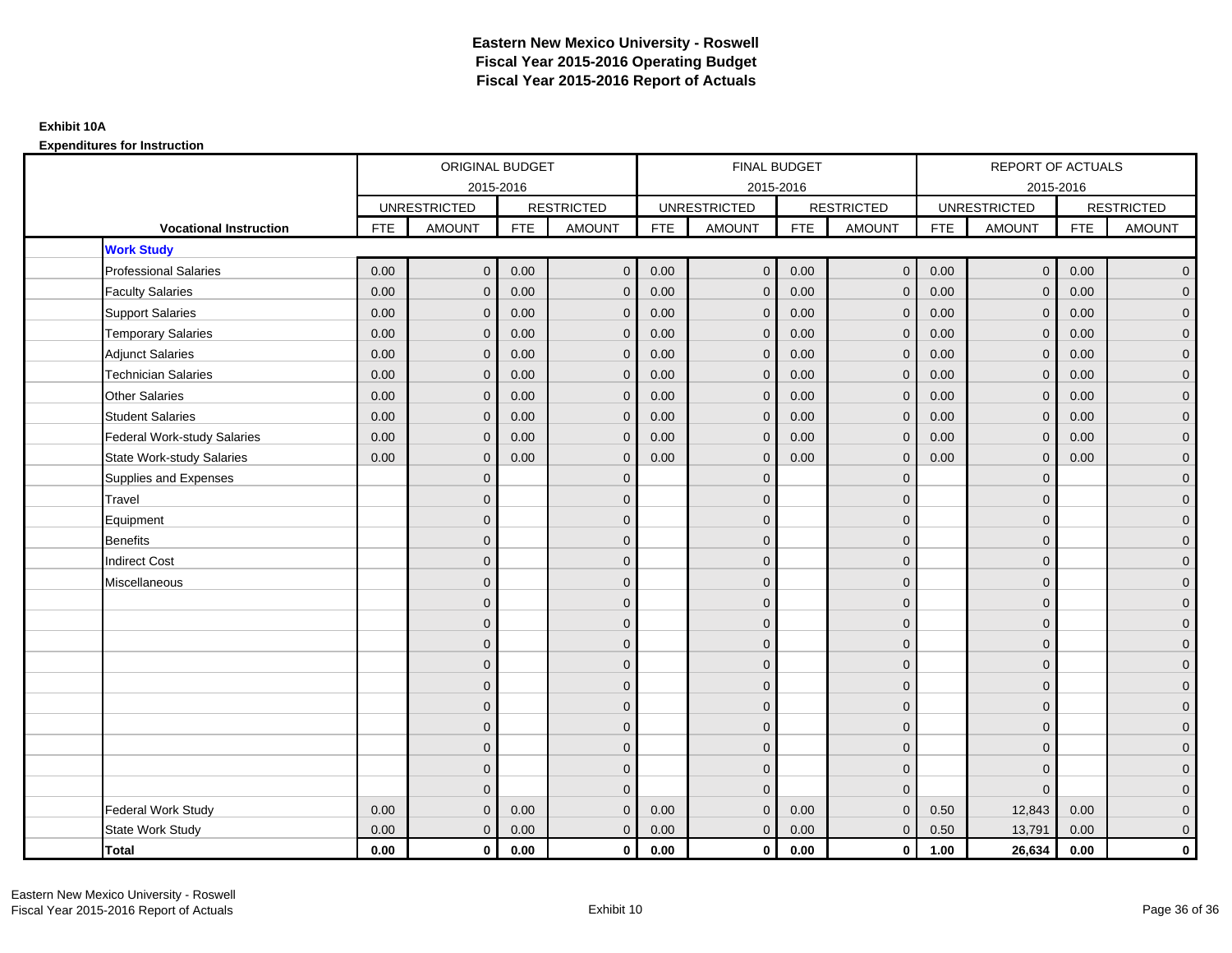|                                  |            | <b>ORIGINAL BUDGET</b> |            |                   |            | <b>FINAL BUDGET</b> |            |                   |            | <b>REPORT OF ACTUALS</b> |            |                   |
|----------------------------------|------------|------------------------|------------|-------------------|------------|---------------------|------------|-------------------|------------|--------------------------|------------|-------------------|
|                                  |            | 2015-2016              |            |                   |            | 2015-2016           |            |                   |            | 2015-2016                |            |                   |
|                                  |            | <b>UNRESTRICTED</b>    |            | <b>RESTRICTED</b> |            | <b>UNRESTRICTED</b> |            | <b>RESTRICTED</b> |            | <b>UNRESTRICTED</b>      |            | <b>RESTRICTED</b> |
| <b>Community Education</b>       | <b>FTE</b> | <b>AMOUNT</b>          | <b>FTE</b> | <b>AMOUNT</b>     | <b>FTE</b> | <b>AMOUNT</b>       | <b>FTE</b> | <b>AMOUNT</b>     | <b>FTE</b> | <b>AMOUNT</b>            | <b>FTE</b> | <b>AMOUNT</b>     |
| <b>Program 10 Grants</b>         |            |                        |            |                   |            |                     |            |                   |            |                          |            |                   |
| <b>Professional Salaries</b>     | 0.00       | $\mathbf 0$            | 11.54      | 506,241           | 0.00       | $\mathbf 0$         | 7.50       | 371,663           | 0.00       | $\mathbf{0}$             | 7.50       | 409,229           |
| <b>Faculty Salaries</b>          | 0.00       | $\mathbf 0$            | 11.23      | 405,507           | 0.00       | $\mathbf 0$         | 12.26      | 460,812           | 0.00       | 0                        | 11.75      | 61,162            |
| <b>Support Salaries</b>          | 0.00       | $\mathbf 0$            | 1.00       | 20,945            | 0.00       | $\mathbf{0}$        | 1.00       | 20,945            | 0.00       | $\mathbf 0$              | 2.00       | 46,308            |
| <b>Temporary Salaries</b>        | 0.00       | $\Omega$               | 0.00       | $\Omega$          | 0.00       | $\Omega$            | 0.00       | $\mathbf 0$       | 0.00       | $\mathbf 0$              | 0.70       | 25,757            |
| <b>Adjunct Salaries</b>          | 0.00       | $\mathbf 0$            | 0.00       | 0                 | 0.00       | 0                   | 0.00       | $\mathbf 0$       | 0.00       | 0                        | 1.87       | 269,745           |
| <b>Technician Salaries</b>       | 0.00       | $\mathbf 0$            | 0.00       | $\Omega$          | 0.00       | $\mathbf 0$         | 0.00       | $\mathbf 0$       | 0.00       | $\mathbf 0$              | 0.00       | $\mathbf 0$       |
| <b>Other Salaries</b>            | 0.00       | $\mathbf 0$            | 0.00       | $\Omega$          | 0.00       | $\Omega$            | 0.00       | 1,586             | 0.00       | $\mathbf 0$              | 0.25       | 15,293            |
| <b>Student Salaries</b>          | 0.00       | $\mathbf 0$            | 1.48       | 20,000            | 0.00       | 0                   | 0.00       | $\mathbf 0$       | 0.00       | $\mathbf 0$              | 1.05       | 15,540            |
| Federal Work-study Salaries      | 0.00       | $\mathbf 0$            | 0.00       | $\mathbf 0$       | 0.00       | $\mathbf 0$         | 0.00       | $\mathbf 0$       | 0.00       | $\mathbf 0$              | 0.00       | $\mathbf 0$       |
| <b>State Work-study Salaries</b> | 0.00       | $\mathbf 0$            | 0.00       | $\Omega$          | 0.00       | $\mathbf 0$         | 0.00       | $\mathbf 0$       | 0.00       | $\mathbf 0$              | 0.00       | $\overline{0}$    |
| Supplies and Expenses            |            | $\mathbf 0$            |            | 418,952           |            | $\mathbf 0$         |            | 780,548           |            | $\mathbf 0$              |            | 176,593           |
| Travel                           |            | $\mathbf 0$            |            | 19,286            |            | $\mathbf 0$         |            | $\mathbf 0$       |            | $\mathbf 0$              |            | 56,162            |
| Equipment                        |            | $\mathbf 0$            |            | 2,000             |            | $\mathbf 0$         |            | $\Omega$          |            | $\mathbf 0$              |            | 294,228           |
| Benefits                         |            | $\mathbf 0$            |            | 166,428           |            | $\mathbf 0$         |            | 220,546           |            | $\mathbf 0$              |            | 237,510           |
| <b>Indirect Cost</b>             |            | $\mathbf 0$            |            | 15,434            |            | $\Omega$            |            | 3,333             |            | $\mathbf 0$              |            | 41,214            |
| Miscellaneous                    |            | $\mathbf 0$            |            | 21,000            |            | $\mathbf 0$         |            | 95,726            |            | $\mathbf 0$              |            | 82,769            |
|                                  |            | $\mathbf 0$            |            | $\mathbf 0$       |            | $\mathbf 0$         |            | $\mathbf 0$       |            | $\mathbf 0$              |            | $\overline{0}$    |
|                                  |            | $\mathbf 0$            |            | 0                 |            | $\mathbf{0}$        |            | $\mathbf 0$       |            | $\mathbf 0$              |            | $\overline{0}$    |
|                                  |            | $\Omega$               |            | $\mathbf 0$       |            | $\Omega$            |            | $\mathbf 0$       |            | $\Omega$                 |            | $\overline{0}$    |
|                                  |            | $\mathbf 0$            |            | $\mathbf 0$       |            | $\mathbf 0$         |            | $\mathbf 0$       |            | $\mathbf 0$              |            | $\mathbf 0$       |
|                                  |            | $\mathbf 0$            |            | $\mathbf 0$       |            | $\mathbf 0$         |            | $\mathbf 0$       |            | $\mathbf 0$              |            | $\mathbf 0$       |
|                                  |            | $\mathbf 0$            |            | $\mathbf 0$       |            | $\mathbf 0$         |            | $\mathbf 0$       |            | $\Omega$                 |            | $\mathbf 0$       |
|                                  |            | $\mathbf 0$            |            | $\pmb{0}$         |            | $\mathbf 0$         |            | $\mathsf 0$       |            | $\mathbf 0$              |            | $\overline{0}$    |
|                                  |            | $\mathbf 0$            |            | $\mathbf 0$       |            | $\Omega$            |            | $\mathbf 0$       |            | $\mathbf 0$              |            | $\mathbf 0$       |
|                                  |            | $\mathbf 0$            |            | $\mathbf 0$       |            | 0                   |            | $\mathbf 0$       |            | $\mathbf 0$              |            | $\mathbf 0$       |
|                                  |            | $\Omega$               |            | $\mathbf 0$       |            | $\Omega$            |            | $\mathbf{0}$      |            | $\Omega$                 |            | $\mathbf 0$       |
| Federal Work Study               | 0.00       | $\mathbf 0$            | 0.00       | $\Omega$          | 0.00       | $\mathbf{0}$        | 0.00       | $\mathbf 0$       | 0.00       | $\mathbf 0$              | 0.00       | $\mathbf 0$       |
| State Work Study                 | 0.00       | $\mathbf 0$            | 0.00       | $\mathbf 0$       | 0.00       | $\mathbf{0}$        | 0.00       | $\mathbf 0$       | 0.00       | $\mathbf 0$              | 0.00       | $\overline{0}$    |
| Total                            | 0.00       | $\mathbf{0}$           | 25.25      | 1,595,793         | 0.00       | $\mathbf{0}$        | 20.76      | 1,955,159         | 0.00       | $\mathbf 0$              | 25.12      | 1,731,512         |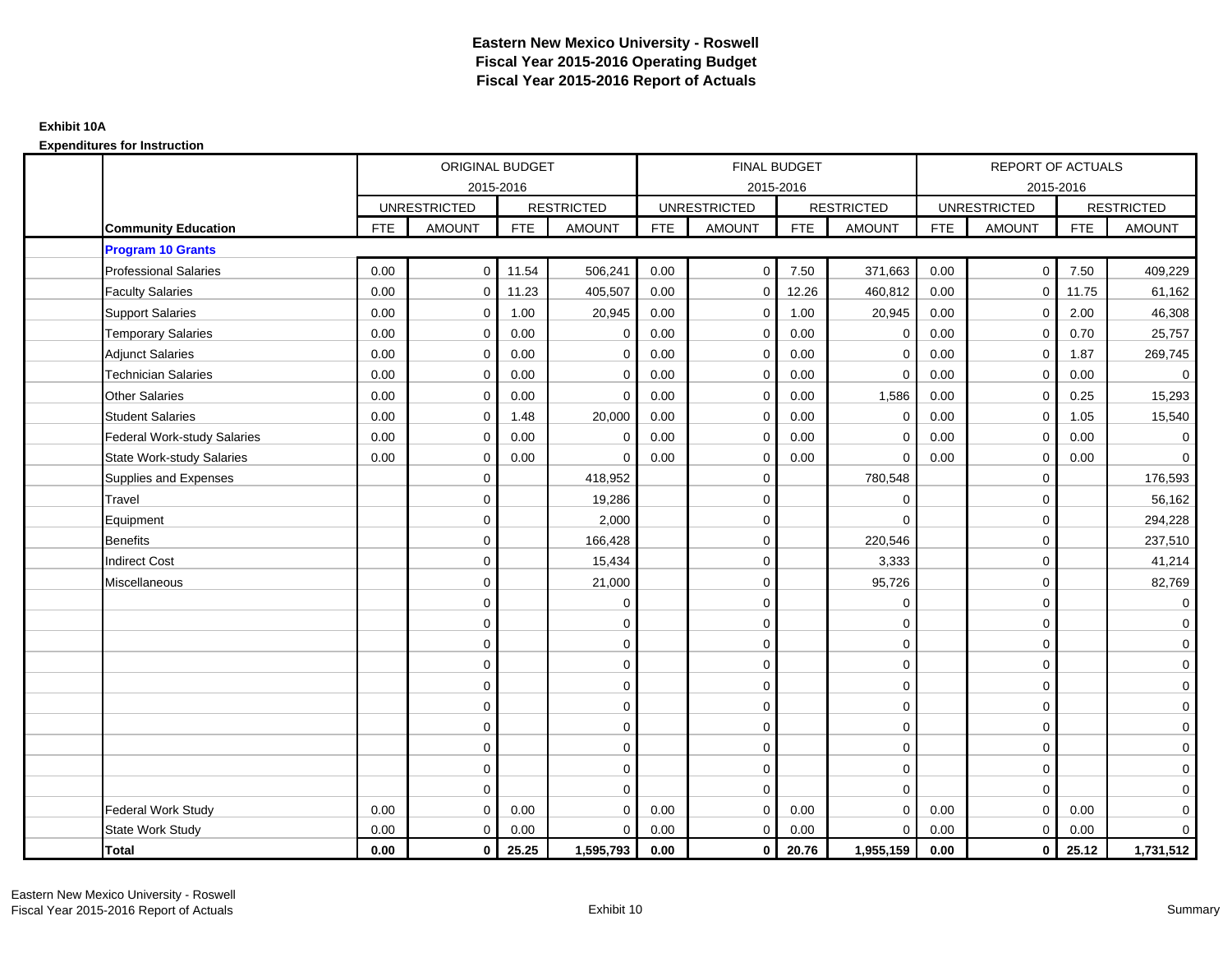|              |                                      |            | ORIGINAL BUDGET     |            |                   |            | <b>FINAL BUDGET</b> |            |                   |            | <b>REPORT OF ACTUALS</b> |            |                     |
|--------------|--------------------------------------|------------|---------------------|------------|-------------------|------------|---------------------|------------|-------------------|------------|--------------------------|------------|---------------------|
|              |                                      |            |                     | 2015-2016  |                   |            | 2015-2016           |            |                   |            | 2015-2016                |            |                     |
|              |                                      |            | <b>UNRESTRICTED</b> |            | <b>RESTRICTED</b> |            | <b>UNRESTRICTED</b> |            | <b>RESTRICTED</b> |            | <b>UNRESTRICTED</b>      |            | <b>RESTRICTED</b>   |
|              | <b>Community Education</b>           | <b>FTE</b> | <b>AMOUNT</b>       | <b>FTE</b> | <b>AMOUNT</b>     | <b>FTE</b> | <b>AMOUNT</b>       | <b>FTE</b> | <b>AMOUNT</b>     | <b>FTE</b> | <b>AMOUNT</b>            | <b>FTE</b> | <b>AMOUNT</b>       |
| <b>3ABES</b> | <b>Adult Basic Education - State</b> |            |                     |            |                   |            |                     |            |                   |            |                          |            |                     |
| 282001       | <b>Professional Salaries</b>         | 0.00       | $\mathbf{0}$        | 0.25       | 14,813            | 0.00       | $\mathbf{0}$        | 3.00       | 74,000            | 0.00       | $\overline{0}$           | 3.50       | 108,913             |
| 822001       | <b>Faculty Salaries</b>              | 0.00       | $\mathbf{0}$        | 0.00       | $\mathbf 0$       | 0.00       | $\mathbf{0}$        | 3.75       | 173,576           | 0.00       | $\mathbf{0}$             | 4.04       | $\overline{0}$      |
|              | <b>Support Salaries</b>              | 0.00       | $\mathbf{0}$        | 0.00       | $\mathbf{0}$      | 0.00       | $\overline{0}$      | 0.00       | $\mathbf 0$       | 0.00       | $\overline{0}$           | 1.00       | 25,656              |
|              | <b>Temporary Salaries</b>            | 0.00       | $\mathbf{0}$        | 0.00       | $\Omega$          | 0.00       | $\mathbf{0}$        | 0.00       | $\mathbf 0$       | 0.00       | $\mathbf{0}$             | 0.25       | 10,014              |
|              | <b>Adjunct Salaries</b>              | 0.00       | $\mathbf{0}$        | 0.00       | $\mathbf{0}$      | 0.00       | $\mathbf{0}$        | 0.00       | $\mathbf 0$       | 0.00       | $\mathbf 0$              | 1.50       | 61,234              |
|              | <b>Technician Salaries</b>           | 0.00       | $\mathbf{0}$        | 0.00       | $\Omega$          | 0.00       | $\mathbf{0}$        | 0.00       | $\mathbf{0}$      | 0.00       | $\mathbf{0}$             | 0.00       | $\mathbf 0$         |
|              | <b>Other Salaries</b>                | 0.00       | $\mathbf{0}$        | 0.00       | $\Omega$          | 0.00       | $\Omega$            | 0.00       | $\Omega$          | 0.00       | $\mathbf{0}$             | 0.00       | $\overline{0}$      |
|              | <b>Student Salaries</b>              | 0.00       | $\mathbf 0$         | 0.00       | $\mathbf 0$       | 0.00       | $\overline{0}$      | 0.00       | $\mathbf 0$       | 0.00       | $\overline{0}$           | 0.50       | 8,265               |
|              | Federal Work-study Salaries          | 0.00       | $\mathbf{0}$        | 0.00       | $\Omega$          | 0.00       | $\mathbf{0}$        | 0.00       | $\mathbf 0$       | 0.00       | $\mathbf 0$              | 0.00       | $\mathbf 0$         |
|              | <b>State Work-study Salaries</b>     | 0.00       | $\mathbf{0}$        | 0.00       | $\Omega$          | 0.00       | $\mathbf{0}$        | 0.00       | $\Omega$          | 0.00       | $\mathbf{0}$             | 0.00       | $\mathbf{0}$        |
|              | Supplies and Expenses                |            | $\mathbf{0}$        |            | 380,508           |            | $\mathbf{0}$        |            | 17,896            |            | $\mathbf 0$              |            | 27,474              |
|              | Travel                               |            | $\mathbf{0}$        |            | 800               |            | $\mathbf{0}$        |            | $\mathbf 0$       |            | $\mathbf{0}$             |            | 3,940               |
|              | Equipment                            |            | $\mathbf{0}$        |            | $\Omega$          |            | $\mathbf{0}$        |            | $\Omega$          |            | $\mathbf{0}$             |            | 10,629              |
|              | <b>Benefits</b>                      |            | $\overline{0}$      |            | 1,000             |            | $\mathbf{0}$        |            | 56,199            |            | $\mathbf{0}$             |            | 62,419              |
|              | <b>Indirect Cost</b>                 |            | $\mathbf{0}$        |            | 600               |            | $\Omega$            |            | $\Omega$          |            | $\mathbf 0$              |            | $\overline{0}$      |
|              | Miscellaneous                        |            | $\Omega$            |            | 12,000            |            | $\mathbf{0}$        |            | $\mathbf 0$       |            | $\mathbf 0$              |            | $\mathsf{O}\xspace$ |
|              |                                      |            | $\overline{0}$      |            | $\mathbf 0$       |            | $\mathbf{0}$        |            | $\mathbf{0}$      |            | $\mathbf{0}$             |            | $\overline{0}$      |
|              |                                      |            | $\overline{0}$      |            | $\mathbf 0$       |            | $\mathbf{0}$        |            | $\mathbf 0$       |            | $\mathbf{0}$             |            | $\overline{0}$      |
|              |                                      |            | $\Omega$            |            | $\mathbf{0}$      |            | $\Omega$            |            | $\mathbf 0$       |            | $\Omega$                 |            | $\overline{0}$      |
|              |                                      |            | $\overline{0}$      |            | $\mathbf 0$       |            | $\mathbf{0}$        |            | $\mathbf 0$       |            | $\mathbf 0$              |            | $\mathbf{0}$        |
|              |                                      |            | $\mathbf{0}$        |            | $\mathbf 0$       |            | $\mathbf{0}$        |            | $\mathbf 0$       |            | $\mathbf 0$              |            | $\mathbf 0$         |
|              |                                      |            | $\overline{0}$      |            | $\mathbf{0}$      |            | $\mathbf{0}$        |            | $\mathbf{0}$      |            | $\mathbf{0}$             |            | $\overline{0}$      |
|              |                                      |            | $\overline{0}$      |            | $\mathbf 0$       |            | $\mathbf{0}$        |            | $\mathbf 0$       |            | $\mathbf 0$              |            | $\mathbf{0}$        |
|              |                                      |            | $\mathbf{0}$        |            | $\mathbf{0}$      |            | $\Omega$            |            | $\mathbf 0$       |            | $\mathbf{0}$             |            | $\overline{0}$      |
|              |                                      |            | $\mathbf{0}$        |            | $\mathbf{0}$      |            | $\Omega$            |            | $\mathbf{0}$      |            | $\mathbf{0}$             |            | $\overline{0}$      |
|              |                                      |            | $\Omega$            |            | $\Omega$          |            | $\Omega$            |            | $\overline{0}$    |            | $\Omega$                 |            | $\mathsf{O}\xspace$ |
|              | <b>Federal Work Study</b>            | 0.00       | $\mathbf{0}$        | 0.00       | $\mathbf 0$       | 0.00       | $\mathbf{0}$        | 0.00       | $\mathbf{0}$      | 0.00       | $\mathbf{0}$             | 0.00       | $\overline{0}$      |
|              | State Work Study                     | 0.00       | $\mathbf{0}$        | 0.00       | $\Omega$          | 0.00       | $\overline{0}$      | 0.00       | $\mathbf{0}$      | 0.00       | $\mathbf{0}$             | 0.00       | $\overline{0}$      |
|              | Total                                | 0.00       | $\mathbf 0$         | 0.25       | 409,721           | 0.00       | $\mathbf{0}$        | 6.75       | 321,671           | 0.00       | $\mathbf{0}$             | 10.79      | 318,544             |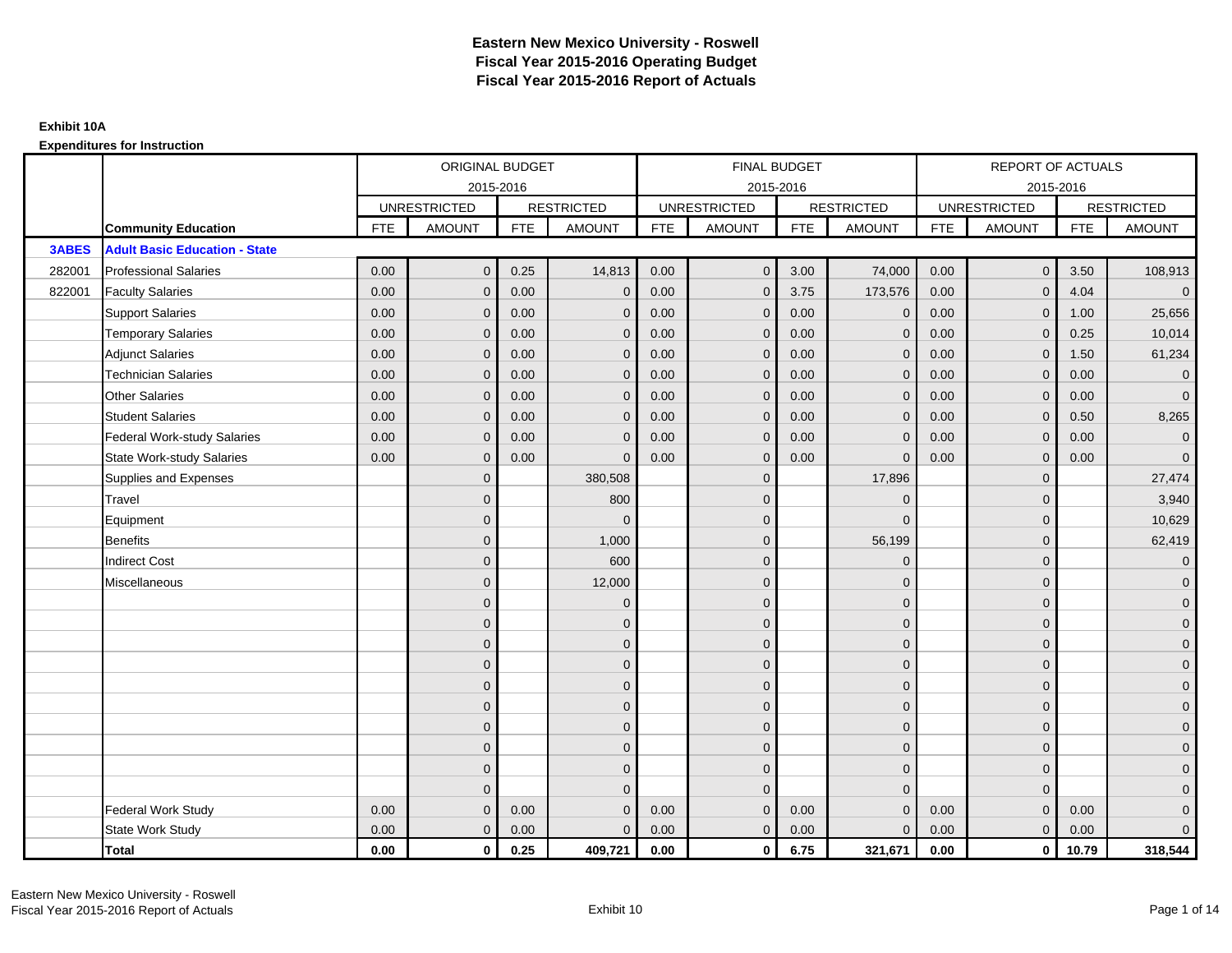|        |                                        |            | ORIGINAL BUDGET     |            |                   |            | <b>FINAL BUDGET</b> |            |                   |            | REPORT OF ACTUALS   |            |                     |
|--------|----------------------------------------|------------|---------------------|------------|-------------------|------------|---------------------|------------|-------------------|------------|---------------------|------------|---------------------|
|        |                                        |            |                     | 2015-2016  |                   |            | 2015-2016           |            |                   |            | 2015-2016           |            |                     |
|        |                                        |            | <b>UNRESTRICTED</b> |            | <b>RESTRICTED</b> |            | <b>UNRESTRICTED</b> |            | <b>RESTRICTED</b> |            | <b>UNRESTRICTED</b> |            | <b>RESTRICTED</b>   |
|        | <b>Community Education</b>             | <b>FTE</b> | <b>AMOUNT</b>       | <b>FTE</b> | <b>AMOUNT</b>     | <b>FTE</b> | <b>AMOUNT</b>       | <b>FTE</b> | <b>AMOUNT</b>     | <b>FTE</b> | <b>AMOUNT</b>       | <b>FTE</b> | <b>AMOUNT</b>       |
| 3ABEF  | <b>Adult Basic Education - Federal</b> |            |                     |            |                   |            |                     |            |                   |            |                     |            |                     |
| 273001 | <b>Professional Salaries</b>           | 0.00       | $\mathbf{0}$        | 0.00       | $\mathbf{0}$      | 0.00       | $\mathbf 0$         | 0.00       | $\overline{0}$    | 0.00       | $\overline{0}$      | 0.00       | $\overline{0}$      |
| 813001 | <b>Faculty Salaries</b>                | 0.00       | $\mathbf{0}$        | 4.66       | 145,249           | 0.00       | $\mathbf{0}$        | 5.21       | 165,838           | 0.00       | $\mathbf 0$         | 5.21       | $\overline{0}$      |
|        | <b>Support Salaries</b>                | 0.00       | $\mathbf{0}$        | 0.00       | $\mathbf 0$       | 0.00       | $\mathbf{0}$        | 0.00       | $\mathbf 0$       | 0.00       | $\overline{0}$      | 0.00       | $\overline{0}$      |
|        | <b>Temporary Salaries</b>              | 0.00       | $\mathbf 0$         | 0.00       | $\mathbf 0$       | 0.00       | $\mathbf{0}$        | 0.00       | $\mathbf 0$       | 0.00       | $\mathbf 0$         | 0.25       | 11,781              |
|        | <b>Adjunct Salaries</b>                | 0.00       | $\mathbf{0}$        | 0.00       | $\Omega$          | 0.00       | $\mathbf{0}$        | 0.00       | $\mathbf{0}$      | 0.00       | $\mathbf{0}$        | 0.00       | 133,114             |
|        | <b>Technician Salaries</b>             | 0.00       | $\Omega$            | 0.00       | $\Omega$          | 0.00       | $\Omega$            | 0.00       | $\Omega$          | 0.00       | $\mathbf{0}$        | 0.00       | $\mathbf 0$         |
|        | <b>Other Salaries</b>                  | 0.00       | $\mathbf{0}$        | 0.00       | $\mathbf{0}$      | 0.00       | $\mathbf{0}$        | 0.00       | $\mathbf{0}$      | 0.00       | $\mathbf 0$         | 0.00       | $\overline{0}$      |
|        | <b>Student Salaries</b>                | 0.00       | $\mathbf{0}$        | 0.00       | $\mathbf{0}$      | 0.00       | $\mathbf{0}$        | 0.00       | $\mathbf 0$       | 0.00       | $\mathbf{0}$        | 0.05       | 413                 |
|        | <b>Federal Work-study Salaries</b>     | 0.00       | $\mathbf{0}$        | 0.00       | $\Omega$          | 0.00       | $\Omega$            | 0.00       | $\mathbf{0}$      | 0.00       | $\mathbf{0}$        | 0.00       | $\mathbf{0}$        |
|        | <b>State Work-study Salaries</b>       | 0.00       | $\mathbf{0}$        | 0.00       | $\Omega$          | 0.00       | $\mathbf{0}$        | 0.00       | $\mathbf 0$       | 0.00       | $\mathbf{0}$        | 0.00       | $\mathbf{0}$        |
|        | Supplies and Expenses                  |            | $\mathbf{0}$        |            | 1,000             |            | $\mathbf{0}$        |            | $\overline{0}$    |            | $\mathbf 0$         |            | 2,145               |
|        | Travel                                 |            | $\overline{0}$      |            | 658               |            | $\Omega$            |            | $\mathbf 0$       |            | $\mathbf{0}$        |            | 248                 |
|        | Equipment                              |            | $\mathbf{0}$        |            | $\Omega$          |            | $\mathbf{0}$        |            | $\mathbf{0}$      |            | $\mathbf{0}$        |            | 3,478               |
|        | <b>Benefits</b>                        |            | $\Omega$            |            | 25,544            |            | $\Omega$            |            | 23,228            |            | $\mathbf{0}$        |            | 20,767              |
|        | <b>Indirect Cost</b>                   |            | $\overline{0}$      |            | $\mathbf 0$       |            | $\mathbf{0}$        |            | $\Omega$          |            | $\mathbf 0$         |            | 8,597               |
|        | Miscellaneous                          |            | $\mathbf{0}$        |            | $\mathbf{0}$      |            | $\mathbf{0}$        |            | 10,059            |            | $\mathbf 0$         |            | $\overline{0}$      |
|        |                                        |            | $\overline{0}$      |            | $\mathbf{0}$      |            | $\Omega$            |            | $\mathbf 0$       |            | $\mathbf{0}$        |            | $\overline{0}$      |
|        |                                        |            | $\overline{0}$      |            | $\mathbf 0$       |            | $\mathbf{0}$        |            | $\mathbf 0$       |            | $\mathbf{0}$        |            | $\overline{0}$      |
|        |                                        |            | $\mathbf{0}$        |            | $\mathbf{0}$      |            | $\Omega$            |            | $\mathbf 0$       |            | $\mathbf{0}$        |            | $\overline{0}$      |
|        |                                        |            | $\Omega$            |            | $\mathbf{0}$      |            | $\Omega$            |            | $\mathbf{0}$      |            | $\Omega$            |            | $\overline{0}$      |
|        |                                        |            | $\mathbf{0}$        |            | $\mathbf 0$       |            | $\mathbf{0}$        |            | $\mathbf 0$       |            | $\mathbf 0$         |            | $\mathbf 0$         |
|        |                                        |            | $\mathbf{0}$        |            | $\mathbf 0$       |            | $\mathbf{0}$        |            | $\mathbf{0}$      |            | $\mathbf{0}$        |            | $\overline{0}$      |
|        |                                        |            | $\Omega$            |            | $\mathbf{0}$      |            | $\mathbf{0}$        |            | $\mathbf 0$       |            | $\mathbf{0}$        |            | $\overline{0}$      |
|        |                                        |            | $\mathbf{0}$        |            | $\mathbf{0}$      |            | $\Omega$            |            | $\mathbf 0$       |            | $\mathbf 0$         |            | $\overline{0}$      |
|        |                                        |            | $\mathbf{0}$        |            | $\mathbf{0}$      |            | $\Omega$            |            | $\mathbf{0}$      |            | $\mathbf{0}$        |            | $\overline{0}$      |
|        |                                        |            | $\Omega$            |            | $\Omega$          |            | $\Omega$            |            | $\mathbf{0}$      |            | $\Omega$            |            | $\mathsf{O}\xspace$ |
|        | <b>Federal Work Study</b>              | 0.00       | $\mathbf{0}$        | 0.00       | $\Omega$          | 0.00       | $\mathbf{0}$        | 0.00       | $\mathbf{0}$      | 0.00       | $\mathbf{0}$        | 0.00       | $\mathbf{0}$        |
|        | State Work Study                       | 0.00       | $\mathbf{0}$        | 0.00       | $\Omega$          | 0.00       | $\overline{0}$      | 0.00       | $\mathbf{0}$      | 0.00       | $\overline{0}$      | 0.00       | $\overline{0}$      |
|        | Total                                  | 0.00       | $\mathbf 0$         | 4.66       | 172,451           | 0.00       | $\mathbf{0}$        | 5.21       | 199,125           | 0.00       | $\mathbf 0$         | 5.51       | 180,542             |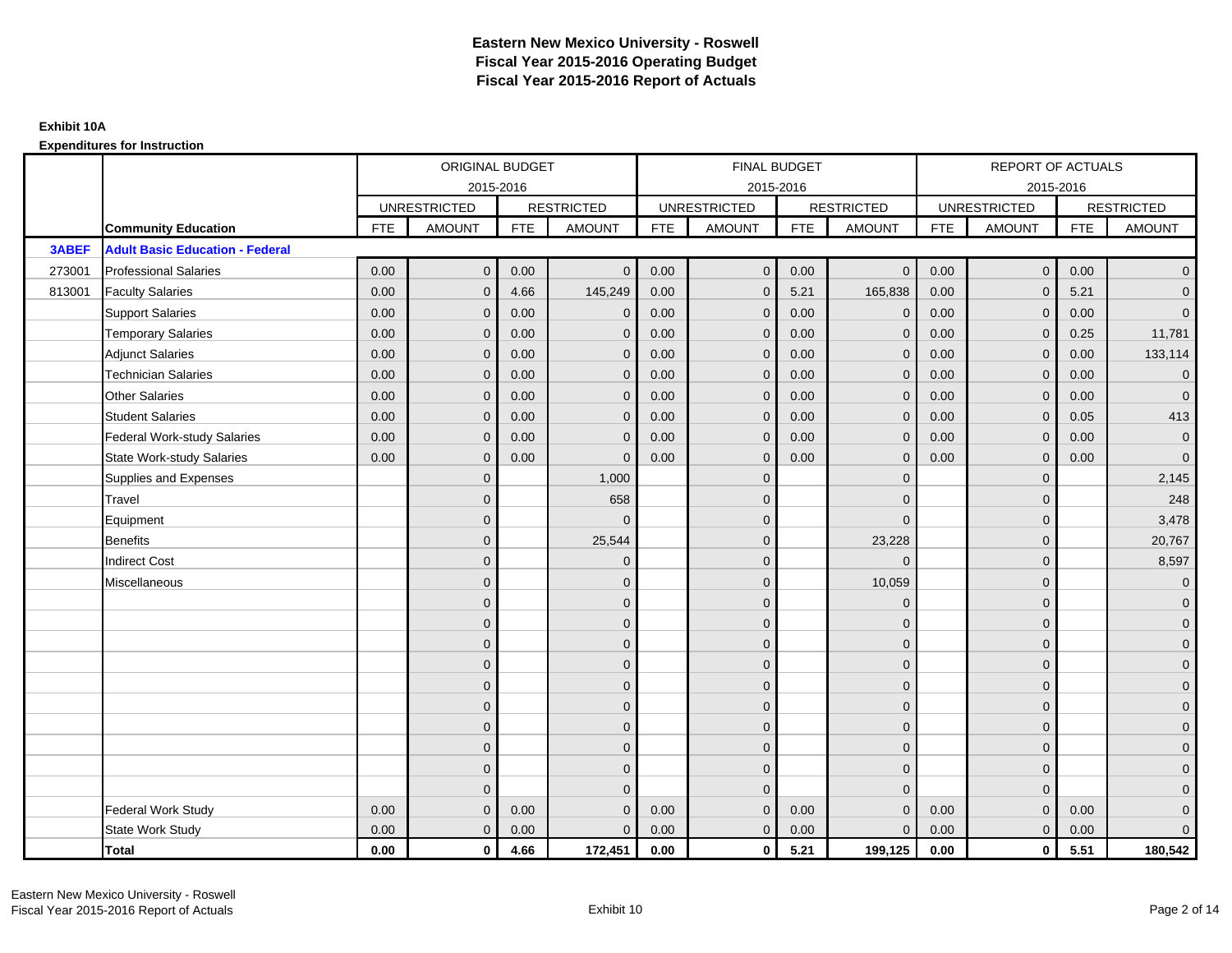|        |                                         | ORIGINAL BUDGET<br>2015-2016<br><b>RESTRICTED</b><br><b>UNRESTRICTED</b><br><b>FTE</b><br><b>AMOUNT</b><br><b>FTE</b><br><b>AMOUNT</b><br>$\mathbf{0}$<br>4.04<br>0.00<br>0.00<br>3.50<br>$\mathbf{0}$<br>0.00<br>0.00<br>$\mathbf{0}$<br>0.00<br>0.00<br>$\mathbf 0$<br>0.00<br>0.00<br>$\mathbf{0}$<br>0.00<br>0.00<br>$\Omega$<br>0.00<br>$\mathbf{0}$<br>0.00<br>0.00<br>$\mathbf{0}$<br>1.48 |                |      |              |            | <b>FINAL BUDGET</b> |            |                   |            | REPORT OF ACTUALS   |            |                     |
|--------|-----------------------------------------|---------------------------------------------------------------------------------------------------------------------------------------------------------------------------------------------------------------------------------------------------------------------------------------------------------------------------------------------------------------------------------------------------|----------------|------|--------------|------------|---------------------|------------|-------------------|------------|---------------------|------------|---------------------|
|        |                                         |                                                                                                                                                                                                                                                                                                                                                                                                   |                |      |              |            | 2015-2016           |            |                   |            | 2015-2016           |            |                     |
|        |                                         |                                                                                                                                                                                                                                                                                                                                                                                                   |                |      |              |            | <b>UNRESTRICTED</b> |            | <b>RESTRICTED</b> |            | <b>UNRESTRICTED</b> |            | <b>RESTRICTED</b>   |
|        | <b>Community Education</b>              |                                                                                                                                                                                                                                                                                                                                                                                                   |                |      |              | <b>FTE</b> | AMOUNT              | <b>FTE</b> | <b>AMOUNT</b>     | <b>FTE</b> | <b>AMOUNT</b>       | <b>FTE</b> | <b>AMOUNT</b>       |
| 3ABET  | <b>Adult Basic Education - Texbooks</b> |                                                                                                                                                                                                                                                                                                                                                                                                   |                |      |              |            |                     |            |                   |            |                     |            |                     |
| 282002 | <b>Professional Salaries</b>            |                                                                                                                                                                                                                                                                                                                                                                                                   |                |      | 112,685      | 0.00       | $\overline{0}$      | 0.00       | $\overline{0}$    | 0.00       | $\overline{0}$      | 0.00       | $\overline{0}$      |
| 822002 | <b>Faculty Salaries</b>                 |                                                                                                                                                                                                                                                                                                                                                                                                   |                |      | 151,632      | 0.00       | $\mathbf{0}$        | 0.00       | $\mathbf 0$       | 0.00       | $\mathbf 0$         | 0.00       | $\overline{0}$      |
|        | <b>Support Salaries</b>                 |                                                                                                                                                                                                                                                                                                                                                                                                   |                |      | $\mathbf 0$  | 0.00       | $\mathbf{0}$        | 0.00       | $\mathbf{0}$      | 0.00       | $\overline{0}$      | 0.00       | $\overline{0}$      |
|        | <b>Temporary Salaries</b>               |                                                                                                                                                                                                                                                                                                                                                                                                   |                |      | $\mathbf 0$  | 0.00       | $\mathbf{0}$        | 0.00       | $\mathbf 0$       | 0.00       | $\mathbf 0$         | 0.00       | $\overline{0}$      |
|        | <b>Adjunct Salaries</b>                 |                                                                                                                                                                                                                                                                                                                                                                                                   |                |      | $\Omega$     | 0.00       | $\mathbf{0}$        | 0.00       | $\mathbf{0}$      | 0.00       | $\mathbf{0}$        | 0.00       | $\overline{0}$      |
|        | <b>Technician Salaries</b>              |                                                                                                                                                                                                                                                                                                                                                                                                   |                |      | $\Omega$     | 0.00       | $\Omega$            | 0.00       | $\mathbf{0}$      | 0.00       | $\Omega$            | 0.00       | $\overline{0}$      |
|        | <b>Other Salaries</b>                   |                                                                                                                                                                                                                                                                                                                                                                                                   |                |      | $\mathbf{0}$ | 0.00       | $\mathbf{0}$        | 0.00       | $\mathbf{0}$      | 0.00       | $\mathbf 0$         | 0.00       | $\overline{0}$      |
|        | <b>Student Salaries</b>                 |                                                                                                                                                                                                                                                                                                                                                                                                   |                |      | 20,000       | 0.00       | $\mathbf{0}$        | 0.00       | $\mathbf 0$       | 0.00       | $\mathbf{0}$        | 0.00       | $\overline{0}$      |
|        | <b>Federal Work-study Salaries</b>      | 0.00                                                                                                                                                                                                                                                                                                                                                                                              | $\mathbf{0}$   | 0.00 | $\Omega$     | 0.00       | $\Omega$            | 0.00       | $\overline{0}$    | 0.00       | $\mathbf{0}$        | 0.00       | $\overline{0}$      |
|        | <b>State Work-study Salaries</b>        | 0.00                                                                                                                                                                                                                                                                                                                                                                                              | $\mathbf{0}$   | 0.00 | $\Omega$     | 0.00       | $\mathbf{0}$        | 0.00       | $\mathbf 0$       | 0.00       | $\mathbf{0}$        | 0.00       | $\overline{0}$      |
|        | Supplies and Expenses                   |                                                                                                                                                                                                                                                                                                                                                                                                   | $\mathbf{0}$   |      | 5,000        |            | $\mathbf{0}$        |            | $\overline{0}$    |            | $\mathbf 0$         |            | $\mathsf{O}\xspace$ |
|        | Travel                                  |                                                                                                                                                                                                                                                                                                                                                                                                   | $\Omega$       |      | 4,828        |            | $\Omega$            |            | $\mathbf{0}$      |            | $\mathbf{0}$        |            | $\overline{0}$      |
|        | Equipment                               |                                                                                                                                                                                                                                                                                                                                                                                                   | $\overline{0}$ |      | $\Omega$     |            | $\mathbf{0}$        |            | $\mathbf 0$       |            | $\mathbf{0}$        |            | $\overline{0}$      |
|        | <b>Benefits</b>                         |                                                                                                                                                                                                                                                                                                                                                                                                   | $\Omega$       |      | 40,576       |            | $\Omega$            |            | $\mathbf 0$       |            | $\mathbf{0}$        |            | $\overline{0}$      |
|        | <b>Indirect Cost</b>                    |                                                                                                                                                                                                                                                                                                                                                                                                   | $\overline{0}$ |      | $\Omega$     |            | $\mathbf{0}$        |            | $\mathbf 0$       |            | $\mathbf 0$         |            | $\overline{0}$      |
|        | Miscellaneous                           |                                                                                                                                                                                                                                                                                                                                                                                                   | $\overline{0}$ |      | 4,000        |            | $\mathbf{0}$        |            | 18,000            |            | $\mathbf 0$         |            | 11,269              |
|        |                                         |                                                                                                                                                                                                                                                                                                                                                                                                   | $\overline{0}$ |      | $\mathbf 0$  |            | $\Omega$            |            | $\mathbf 0$       |            | $\Omega$            |            | $\overline{0}$      |
|        |                                         |                                                                                                                                                                                                                                                                                                                                                                                                   | $\overline{0}$ |      | $\mathbf 0$  |            | $\mathbf{0}$        |            | $\mathbf 0$       |            | $\mathbf{0}$        |            | $\overline{0}$      |
|        |                                         |                                                                                                                                                                                                                                                                                                                                                                                                   | $\Omega$       |      | $\mathbf{0}$ |            | $\Omega$            |            | $\mathbf 0$       |            | $\mathbf{0}$        |            | $\overline{0}$      |
|        |                                         |                                                                                                                                                                                                                                                                                                                                                                                                   | $\Omega$       |      | $\mathbf{0}$ |            | $\Omega$            |            | $\mathbf 0$       |            | $\Omega$            |            | $\overline{0}$      |
|        |                                         |                                                                                                                                                                                                                                                                                                                                                                                                   | $\mathbf{0}$   |      | $\mathbf 0$  |            | $\mathbf{0}$        |            | $\mathbf 0$       |            | $\mathbf 0$         |            | $\mathbf 0$         |
|        |                                         |                                                                                                                                                                                                                                                                                                                                                                                                   | $\overline{0}$ |      | $\mathbf{0}$ |            | $\mathbf{0}$        |            | $\mathbf{0}$      |            | $\mathbf{0}$        |            | $\overline{0}$      |
|        |                                         |                                                                                                                                                                                                                                                                                                                                                                                                   | $\Omega$       |      | $\mathbf{0}$ |            | $\Omega$            |            | $\mathbf 0$       |            | $\mathbf{0}$        |            | $\overline{0}$      |
|        |                                         |                                                                                                                                                                                                                                                                                                                                                                                                   | $\mathbf{0}$   |      | $\mathbf{0}$ |            | $\Omega$            |            | $\overline{0}$    |            | $\mathbf{0}$        |            | $\overline{0}$      |
|        |                                         |                                                                                                                                                                                                                                                                                                                                                                                                   | $\mathbf{0}$   |      | $\mathbf{0}$ |            | $\Omega$            |            | $\mathbf{0}$      |            | $\mathbf{0}$        |            | $\overline{0}$      |
|        |                                         |                                                                                                                                                                                                                                                                                                                                                                                                   | $\Omega$       |      | $\Omega$     |            | $\Omega$            |            | $\mathbf{0}$      |            | $\Omega$            |            | $\mathsf{O}\xspace$ |
|        | <b>Federal Work Study</b>               | 0.00                                                                                                                                                                                                                                                                                                                                                                                              | $\mathbf{0}$   | 0.00 | $\Omega$     | 0.00       | $\mathbf{0}$        | 0.00       | $\mathbf{0}$      | 0.00       | $\mathbf{0}$        | 0.00       | $\mathbf{0}$        |
|        | State Work Study                        | 0.00                                                                                                                                                                                                                                                                                                                                                                                              | $\mathbf{0}$   | 0.00 | $\Omega$     | 0.00       | $\overline{0}$      | 0.00       | $\mathbf{0}$      | 0.00       | $\mathbf{0}$        | 0.00       | $\overline{0}$      |
|        | Total                                   | 0.00                                                                                                                                                                                                                                                                                                                                                                                              | $\mathbf 0$    | 9.02 | 338,721      | 0.00       | $\mathbf{0}$        | 0.00       | 18,000            | 0.00       | $\mathbf 0$         | 0.00       | 11,269              |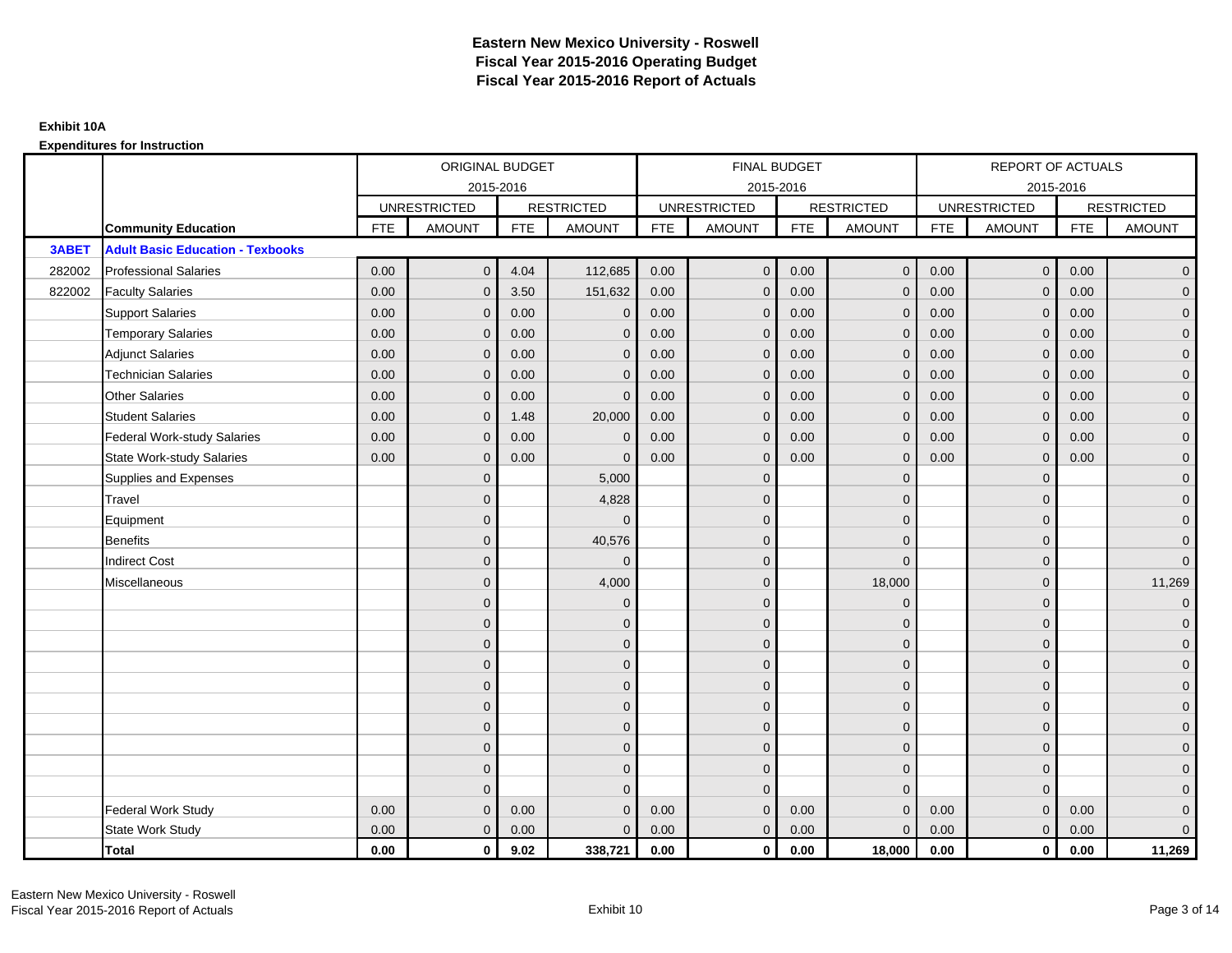|              |                                    | ORIGINAL BUDGET<br>2015-2016<br><b>UNRESTRICTED</b><br><b>RESTRICTED</b><br><b>FTE</b><br><b>AMOUNT</b><br><b>FTE</b><br>$\mathbf{0}$<br>0.00<br>0.00<br>0.00<br>0.00<br>$\mathbf{0}$<br>0.00<br>0.00<br>$\mathbf{0}$<br>0.00<br>0.00<br>$\mathbf 0$<br>0.00<br>0.00<br>$\mathbf{0}$<br>0.00<br>0.00<br>$\Omega$<br>0.00<br>$\mathbf{0}$<br>0.00<br>0.00<br>$\mathbf{0}$<br>0.00<br>0.00<br>0.00<br>$\mathbf{0}$<br>0.00<br>0.00<br>$\mathbf{0}$<br>$\overline{0}$<br>$\overline{0}$<br>$\overline{0}$<br>$\Omega$<br>$\overline{0}$<br>$\overline{0}$<br>$\overline{0}$<br>$\overline{0}$<br>$\mathbf{0}$ |              |      |               |            | FINAL BUDGET        |            |                   |            | REPORT OF ACTUALS   |            |                     |
|--------------|------------------------------------|------------------------------------------------------------------------------------------------------------------------------------------------------------------------------------------------------------------------------------------------------------------------------------------------------------------------------------------------------------------------------------------------------------------------------------------------------------------------------------------------------------------------------------------------------------------------------------------------------------|--------------|------|---------------|------------|---------------------|------------|-------------------|------------|---------------------|------------|---------------------|
|              |                                    |                                                                                                                                                                                                                                                                                                                                                                                                                                                                                                                                                                                                            |              |      |               |            | 2015-2016           |            |                   |            | 2015-2016           |            |                     |
|              |                                    |                                                                                                                                                                                                                                                                                                                                                                                                                                                                                                                                                                                                            |              |      |               |            | <b>UNRESTRICTED</b> |            | <b>RESTRICTED</b> |            | <b>UNRESTRICTED</b> |            | <b>RESTRICTED</b>   |
|              | <b>Community Education</b>         |                                                                                                                                                                                                                                                                                                                                                                                                                                                                                                                                                                                                            |              |      | <b>AMOUNT</b> | <b>FTE</b> | <b>AMOUNT</b>       | <b>FTE</b> | <b>AMOUNT</b>     | <b>FTE</b> | <b>AMOUNT</b>       | <b>FTE</b> | <b>AMOUNT</b>       |
| <b>3CARF</b> | <b>Carl Perkins</b>                |                                                                                                                                                                                                                                                                                                                                                                                                                                                                                                                                                                                                            |              |      |               |            |                     |            |                   |            |                     |            |                     |
| 273002       | <b>Professional Salaries</b>       |                                                                                                                                                                                                                                                                                                                                                                                                                                                                                                                                                                                                            |              |      | $\mathbf{0}$  | 0.00       | $\mathbf 0$         | 0.00       | $\overline{0}$    | 0.00       | $\overline{0}$      | 0.00       | $\overline{0}$      |
| 813003       | <b>Faculty Salaries</b>            |                                                                                                                                                                                                                                                                                                                                                                                                                                                                                                                                                                                                            |              |      | $\mathbf{0}$  | 0.00       | $\mathbf{0}$        | 0.00       | $\mathbf{0}$      | 0.00       | $\mathbf 0$         | 0.00       | $\overline{0}$      |
|              | <b>Support Salaries</b>            |                                                                                                                                                                                                                                                                                                                                                                                                                                                                                                                                                                                                            |              |      | $\mathbf 0$   | 0.00       | $\mathbf{0}$        | 0.00       | $\mathbf{0}$      | 0.00       | $\overline{0}$      | 0.00       | $\overline{0}$      |
|              | <b>Temporary Salaries</b>          |                                                                                                                                                                                                                                                                                                                                                                                                                                                                                                                                                                                                            |              |      | $\mathbf{0}$  | 0.00       | $\mathbf{0}$        | 0.00       | $\mathbf 0$       | 0.00       | $\mathbf 0$         | 0.00       | $\overline{0}$      |
|              | <b>Adjunct Salaries</b>            |                                                                                                                                                                                                                                                                                                                                                                                                                                                                                                                                                                                                            |              |      | $\mathbf{0}$  | 0.00       | $\mathbf{0}$        | 0.00       | $\mathbf{0}$      | 0.00       | $\mathbf{0}$        | 0.00       | $\overline{0}$      |
|              | <b>Technician Salaries</b>         |                                                                                                                                                                                                                                                                                                                                                                                                                                                                                                                                                                                                            |              |      | $\Omega$      | 0.00       | $\Omega$            | 0.00       | $\mathbf{0}$      | 0.00       | $\mathbf{0}$        | 0.00       | $\overline{0}$      |
|              | <b>Other Salaries</b>              |                                                                                                                                                                                                                                                                                                                                                                                                                                                                                                                                                                                                            |              |      | $\mathbf{0}$  | 0.00       | $\mathbf{0}$        | 0.00       | 1,586             | 0.00       | $\mathbf 0$         | 0.00       | $\mathbf{0}$        |
|              | <b>Student Salaries</b>            |                                                                                                                                                                                                                                                                                                                                                                                                                                                                                                                                                                                                            |              |      | $\mathbf{0}$  | 0.00       | $\mathbf{0}$        | 0.00       | $\overline{0}$    | 0.00       | $\mathbf{0}$        | 0.00       | $\overline{0}$      |
|              | <b>Federal Work-study Salaries</b> |                                                                                                                                                                                                                                                                                                                                                                                                                                                                                                                                                                                                            |              |      | $\Omega$      | 0.00       | $\Omega$            | 0.00       | $\overline{0}$    | 0.00       | $\mathbf{0}$        | 0.00       | $\overline{0}$      |
|              | <b>State Work-study Salaries</b>   |                                                                                                                                                                                                                                                                                                                                                                                                                                                                                                                                                                                                            |              |      | $\Omega$      | 0.00       | $\mathbf{0}$        | 0.00       | $\mathbf 0$       | 0.00       | $\mathbf{0}$        | 0.00       | $\overline{0}$      |
|              | Supplies and Expenses              |                                                                                                                                                                                                                                                                                                                                                                                                                                                                                                                                                                                                            |              |      | 14,474        |            | $\mathbf{0}$        |            | 149,731           |            | $\mathbf 0$         |            | 23,770              |
|              | Travel                             |                                                                                                                                                                                                                                                                                                                                                                                                                                                                                                                                                                                                            |              |      | 4,000         |            | $\Omega$            |            | $\Omega$          |            | $\mathbf{0}$        |            | 11,418              |
|              | Equipment                          |                                                                                                                                                                                                                                                                                                                                                                                                                                                                                                                                                                                                            |              |      | 1,000         |            | $\mathbf{0}$        |            | $\mathbf 0$       |            | $\mathbf 0$         |            | 74,934              |
|              | <b>Benefits</b>                    |                                                                                                                                                                                                                                                                                                                                                                                                                                                                                                                                                                                                            |              |      | $\Omega$      |            | $\Omega$            |            | 522               |            | $\mathbf{0}$        |            | $\overline{0}$      |
|              | <b>Indirect Cost</b>               |                                                                                                                                                                                                                                                                                                                                                                                                                                                                                                                                                                                                            |              |      | 4,145         |            | $\mathbf{0}$        |            | $\mathbf 0$       |            | $\mathbf 0$         |            | 5,506               |
|              | Miscellaneous                      |                                                                                                                                                                                                                                                                                                                                                                                                                                                                                                                                                                                                            |              |      | $\mathbf{0}$  |            | $\mathbf{0}$        |            | $\mathbf 0$       |            | $\mathbf 0$         |            | $\overline{0}$      |
|              |                                    |                                                                                                                                                                                                                                                                                                                                                                                                                                                                                                                                                                                                            |              |      | $\mathbf{0}$  |            | $\Omega$            |            | $\mathbf{0}$      |            | $\mathbf{0}$        |            | $\overline{0}$      |
|              |                                    |                                                                                                                                                                                                                                                                                                                                                                                                                                                                                                                                                                                                            |              |      | $\mathbf 0$   |            | $\mathbf{0}$        |            | $\mathbf 0$       |            | $\mathbf 0$         |            | $\overline{0}$      |
|              |                                    |                                                                                                                                                                                                                                                                                                                                                                                                                                                                                                                                                                                                            |              |      | $\mathbf{0}$  |            | $\Omega$            |            | $\mathbf 0$       |            | $\mathbf{0}$        |            | $\overline{0}$      |
|              |                                    |                                                                                                                                                                                                                                                                                                                                                                                                                                                                                                                                                                                                            | $\Omega$     |      | $\mathbf{0}$  |            | $\Omega$            |            | $\mathbf{0}$      |            | $\Omega$            |            | $\overline{0}$      |
|              |                                    |                                                                                                                                                                                                                                                                                                                                                                                                                                                                                                                                                                                                            | $\mathbf{0}$ |      | $\mathbf 0$   |            | $\mathbf{0}$        |            | $\mathbf 0$       |            | $\mathbf 0$         |            | $\mathsf{O}\xspace$ |
|              |                                    |                                                                                                                                                                                                                                                                                                                                                                                                                                                                                                                                                                                                            | $\mathbf{0}$ |      | $\mathbf 0$   |            | $\mathbf{0}$        |            | $\mathbf{0}$      |            | $\mathbf{0}$        |            | $\overline{0}$      |
|              |                                    |                                                                                                                                                                                                                                                                                                                                                                                                                                                                                                                                                                                                            | $\mathbf{0}$ |      | $\mathbf{0}$  |            | $\mathbf{0}$        |            | $\mathbf 0$       |            | $\mathbf{0}$        |            | $\overline{0}$      |
|              |                                    |                                                                                                                                                                                                                                                                                                                                                                                                                                                                                                                                                                                                            | $\mathbf{0}$ |      | $\mathbf{0}$  |            | $\Omega$            |            | $\mathbf 0$       |            | $\mathbf 0$         |            | $\overline{0}$      |
|              |                                    |                                                                                                                                                                                                                                                                                                                                                                                                                                                                                                                                                                                                            | $\mathbf{0}$ |      | $\mathbf{0}$  |            | $\Omega$            |            | $\mathbf{0}$      |            | $\mathbf{0}$        |            | $\overline{0}$      |
|              |                                    |                                                                                                                                                                                                                                                                                                                                                                                                                                                                                                                                                                                                            | $\Omega$     |      | $\Omega$      |            | $\Omega$            |            | $\mathbf{0}$      |            | $\Omega$            |            | $\overline{0}$      |
|              | <b>Federal Work Study</b>          | 0.00                                                                                                                                                                                                                                                                                                                                                                                                                                                                                                                                                                                                       | $\mathbf{0}$ | 0.00 | $\mathbf{0}$  | 0.00       | $\mathbf{0}$        | 0.00       | $\mathbf{0}$      | 0.00       | $\mathbf{0}$        | 0.00       | $\mathbf{0}$        |
|              | State Work Study                   | 0.00                                                                                                                                                                                                                                                                                                                                                                                                                                                                                                                                                                                                       | $\mathbf{0}$ | 0.00 | $\mathbf{0}$  | 0.00       | $\overline{0}$      | 0.00       | $\mathbf{0}$      | 0.00       | $\overline{0}$      | 0.00       | $\overline{0}$      |
|              | <b>Total</b>                       | 0.00                                                                                                                                                                                                                                                                                                                                                                                                                                                                                                                                                                                                       | $\mathbf 0$  | 0.00 | 23,619        | 0.00       | $\mathbf{0}$        | 0.00       | 151,839           | 0.00       | $\mathbf 0$         | 0.00       | 115,629             |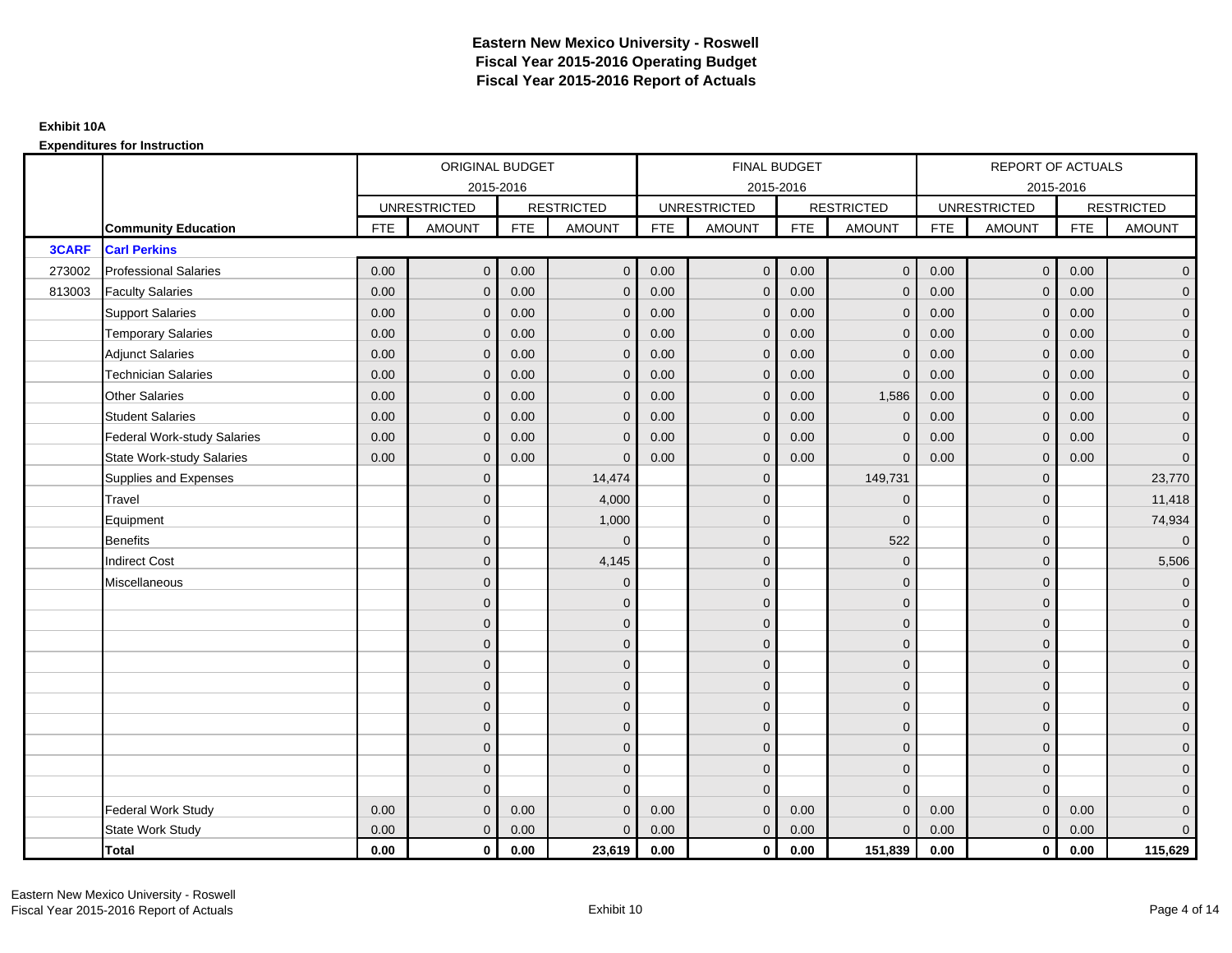|              |                                    |            | ORIGINAL BUDGET     |            |                   |            | <b>FINAL BUDGET</b> |            |                   |            | REPORT OF ACTUALS   |            |                     |
|--------------|------------------------------------|------------|---------------------|------------|-------------------|------------|---------------------|------------|-------------------|------------|---------------------|------------|---------------------|
|              |                                    |            | 2015-2016           |            |                   |            | 2015-2016           |            |                   |            | 2015-2016           |            |                     |
|              |                                    |            | <b>UNRESTRICTED</b> |            | <b>RESTRICTED</b> |            | <b>UNRESTRICTED</b> |            | <b>RESTRICTED</b> |            | <b>UNRESTRICTED</b> |            | <b>RESTRICTED</b>   |
|              | <b>Community Education</b>         | <b>FTE</b> | <b>AMOUNT</b>       | <b>FTE</b> | <b>AMOUNT</b>     | <b>FTE</b> | <b>AMOUNT</b>       | <b>FTE</b> | <b>AMOUNT</b>     | <b>FTE</b> | <b>AMOUNT</b>       | <b>FTE</b> | <b>AMOUNT</b>       |
| <b>3CARS</b> | <b>Carl Perkins</b>                |            |                     |            |                   |            |                     |            |                   |            |                     |            |                     |
| 282003       | <b>Professional Salaries</b>       | 0.00       | $\mathbf{0}$        | 0.00       | $\mathbf{0}$      | 0.00       | $\mathsf{O}\xspace$ | 0.00       | $\overline{0}$    | 0.00       | $\overline{0}$      | 0.00       | $\overline{0}$      |
| 822003       | <b>Faculty Salaries</b>            | 0.00       | $\mathbf{0}$        | 0.00       | $\mathbf 0$       | 0.00       | $\overline{0}$      | 0.00       | $\mathbf{0}$      | 0.00       | $\mathbf{0}$        | 0.00       | $\overline{0}$      |
|              | <b>Support Salaries</b>            | 0.00       | $\mathbf{0}$        | 0.00       | $\mathbf{0}$      | 0.00       | $\overline{0}$      | 0.00       | $\mathbf{0}$      | 0.00       | $\overline{0}$      | 0.00       | $\overline{0}$      |
|              | <b>Temporary Salaries</b>          | 0.00       | $\mathbf{0}$        | 0.00       | $\mathbf{0}$      | 0.00       | $\mathbf{0}$        | 0.00       | 0                 | 0.00       | $\mathbf 0$         | 0.00       | $\overline{0}$      |
|              | <b>Adjunct Salaries</b>            | 0.00       | $\mathbf{0}$        | 0.00       | $\mathbf{0}$      | 0.00       | $\Omega$            | 0.00       | $\mathbf{0}$      | 0.00       | $\mathbf{0}$        | 0.02       | 1,586               |
|              | <b>Technician Salaries</b>         | 0.00       | $\Omega$            | 0.00       | $\Omega$          | 0.00       | $\Omega$            | 0.00       | $\Omega$          | 0.00       | $\mathbf{0}$        | 0.00       | $\overline{0}$      |
|              | <b>Other Salaries</b>              | 0.00       | $\mathbf{0}$        | 0.00       | $\mathbf 0$       | 0.00       | $\mathbf{0}$        | 0.00       | $\mathbf{0}$      | 0.00       | $\mathbf{0}$        | 0.00       | $\mathbf{0}$        |
|              | <b>Student Salaries</b>            | 0.00       | $\mathbf{0}$        | 0.00       | $\mathbf 0$       | 0.00       | $\mathbf{0}$        | 0.00       | $\mathbf{0}$      | 0.00       | $\mathbf{0}$        | 0.00       | $\overline{0}$      |
|              | <b>Federal Work-study Salaries</b> | 0.00       | $\mathbf{0}$        | 0.00       | $\Omega$          | 0.00       | $\Omega$            | 0.00       | $\Omega$          | 0.00       | $\mathbf{0}$        | 0.00       | $\overline{0}$      |
|              | <b>State Work-study Salaries</b>   | 0.00       | $\mathbf{0}$        | 0.00       | $\mathbf{0}$      | 0.00       | $\mathbf{0}$        | 0.00       | $\mathbf 0$       | 0.00       | $\mathbf{0}$        | 0.00       | $\overline{0}$      |
|              | Supplies and Expenses              |            | $\Omega$            |            | $\mathbf{0}$      |            | $\mathbf{0}$        |            | $\overline{0}$    |            | $\mathbf{0}$        |            | $\mathbf{0}$        |
|              | Travel                             |            | $\Omega$            |            | $\mathbf{0}$      |            | $\Omega$            |            | $\mathbf{0}$      |            | $\mathbf{0}$        |            | 210                 |
|              | Equipment                          |            | $\Omega$            |            | $\mathbf 0$       |            | $\mathbf{0}$        |            | $\mathbf 0$       |            | $\mathbf{0}$        |            | 20,447              |
|              | <b>Benefits</b>                    |            | $\Omega$            |            | $\mathbf{0}$      |            | $\Omega$            |            | $\mathbf 0$       |            | $\mathbf{0}$        |            | 391                 |
|              | <b>Indirect Cost</b>               |            | $\Omega$            |            | $\mathbf 0$       |            | $\mathbf{0}$        |            | $\mathbf 0$       |            | $\mathbf{0}$        |            | 1,132               |
|              | Miscellaneous                      |            | $\Omega$            |            | $\mathbf 0$       |            | $\mathbf{0}$        |            | $\mathbf 0$       |            | $\mathbf 0$         |            | $\mathbf{0}$        |
|              |                                    |            | $\overline{0}$      |            | $\mathbf 0$       |            | $\Omega$            |            | $\mathbf{0}$      |            | $\mathbf{0}$        |            | $\overline{0}$      |
|              |                                    |            | $\mathbf{0}$        |            | $\mathbf 0$       |            | $\mathbf{0}$        |            | $\mathbf 0$       |            | $\mathbf{0}$        |            | $\overline{0}$      |
|              |                                    |            | $\Omega$            |            | $\mathbf{0}$      |            | $\Omega$            |            | $\mathbf 0$       |            | $\mathbf{0}$        |            | $\overline{0}$      |
|              |                                    |            | $\Omega$            |            | $\mathbf{0}$      |            | $\Omega$            |            | $\mathbf 0$       |            | $\Omega$            |            | $\overline{0}$      |
|              |                                    |            | $\Omega$            |            | $\mathbf 0$       |            | $\mathbf{0}$        |            | $\mathbf 0$       |            | $\mathbf 0$         |            | $\mathsf{O}\xspace$ |
|              |                                    |            | $\overline{0}$      |            | $\mathbf 0$       |            | $\mathbf{0}$        |            | $\mathbf{0}$      |            | $\mathbf{0}$        |            | $\overline{0}$      |
|              |                                    |            | $\Omega$            |            | $\mathbf 0$       |            | $\Omega$            |            | $\mathbf{0}$      |            | $\mathbf{0}$        |            | $\overline{0}$      |
|              |                                    |            | $\Omega$            |            | $\mathbf 0$       |            | $\Omega$            |            | $\overline{0}$    |            | $\mathbf{0}$        |            | $\overline{0}$      |
|              |                                    |            | $\mathbf{0}$        |            | $\mathbf{0}$      |            | $\Omega$            |            | $\mathbf{0}$      |            | $\mathbf{0}$        |            | $\overline{0}$      |
|              |                                    |            | $\Omega$            |            | $\mathbf{0}$      |            | $\Omega$            |            | $\mathbf{0}$      |            | $\Omega$            |            | $\overline{0}$      |
|              | <b>Federal Work Study</b>          | 0.00       | $\mathbf{0}$        | 0.00       | $\mathbf{0}$      | 0.00       | $\mathbf{0}$        | 0.00       | $\mathbf{0}$      | 0.00       | $\mathbf{0}$        | 0.00       | $\mathbf{0}$        |
|              | State Work Study                   | 0.00       | $\mathbf{0}$        | 0.00       | $\mathbf{0}$      | 0.00       | $\mathbf{0}$        | 0.00       | $\mathbf{0}$      | 0.00       | $\overline{0}$      | 0.00       | $\overline{0}$      |
|              | Total                              | 0.00       | $\mathbf 0$         | 0.00       | $\mathbf{0}$      | 0.00       | $\mathbf{0}$        | 0.00       | $\overline{0}$    | 0.00       | $\mathbf{0}$        | 0.02       | 23,766              |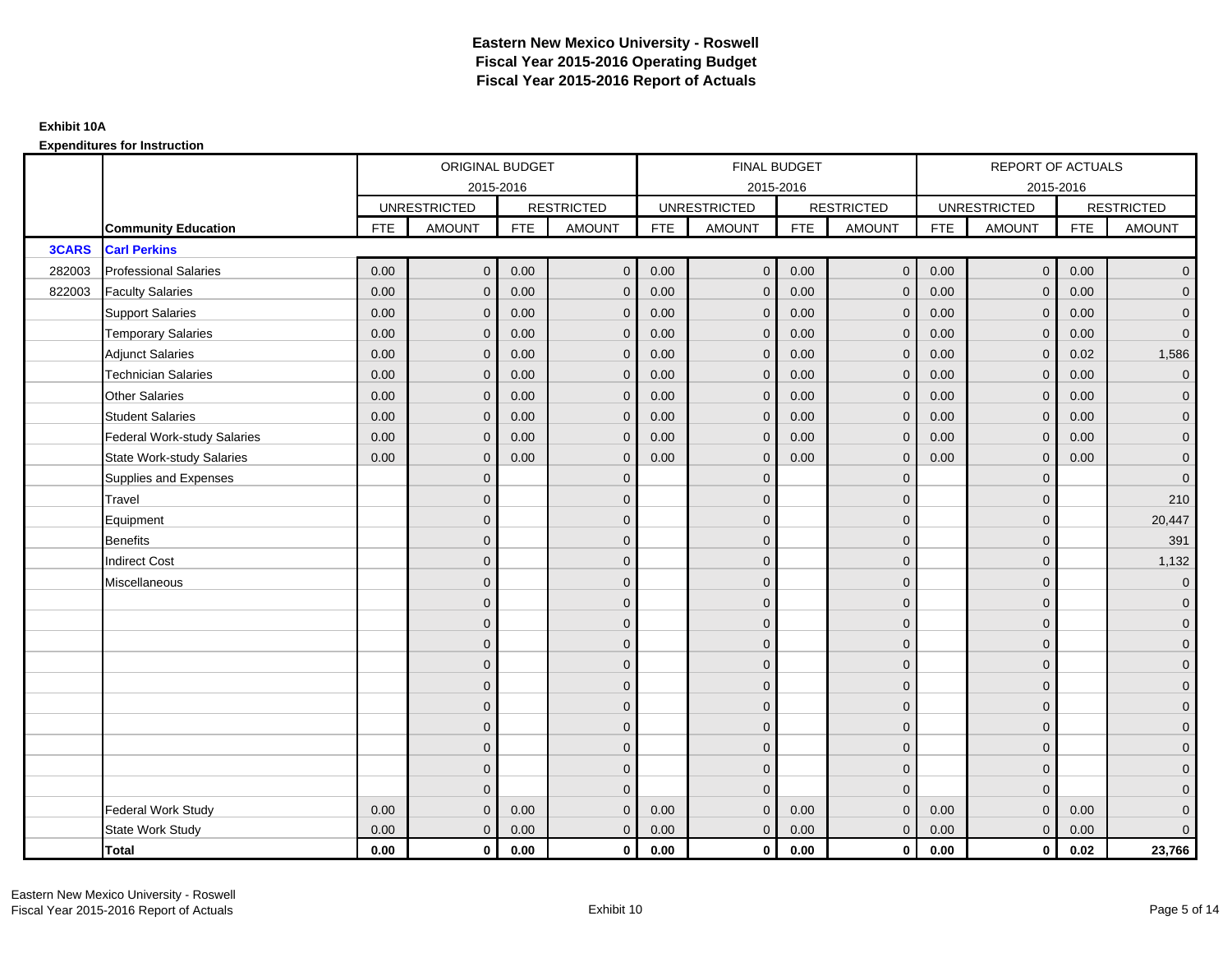|              |                                              | ORIGINAL BUDGET<br>2015-2016<br><b>UNRESTRICTED</b><br><b>RESTRICTED</b><br><b>FTE</b><br><b>AMOUNT</b><br><b>FTE</b><br>0.00<br>$\mathbf{0}$<br>0.00<br>0.00<br>0.00<br>$\mathbf{0}$<br>0.00<br>0.00<br>$\mathbf{0}$<br>0.00<br>0.00<br>$\mathbf 0$<br>0.00<br>0.00<br>$\mathbf{0}$<br>0.00<br>0.00<br>$\Omega$<br>0.00<br>$\mathbf{0}$<br>0.00<br>0.00<br>$\mathbf{0}$<br>0.00<br>0.00<br>0.00<br>$\mathbf{0}$<br>0.00<br>0.00<br>$\mathbf{0}$<br>$\Omega$<br>$\Omega$<br>$\mathbf{0}$ |                |      |               |            | FINAL BUDGET        |            |                   |            | REPORT OF ACTUALS   |            |                     |
|--------------|----------------------------------------------|------------------------------------------------------------------------------------------------------------------------------------------------------------------------------------------------------------------------------------------------------------------------------------------------------------------------------------------------------------------------------------------------------------------------------------------------------------------------------------------|----------------|------|---------------|------------|---------------------|------------|-------------------|------------|---------------------|------------|---------------------|
|              |                                              |                                                                                                                                                                                                                                                                                                                                                                                                                                                                                          |                |      |               |            | 2015-2016           |            |                   |            | 2015-2016           |            |                     |
|              |                                              |                                                                                                                                                                                                                                                                                                                                                                                                                                                                                          |                |      |               |            | <b>UNRESTRICTED</b> |            | <b>RESTRICTED</b> |            | <b>UNRESTRICTED</b> |            | <b>RESTRICTED</b>   |
|              | <b>Community Education</b>                   |                                                                                                                                                                                                                                                                                                                                                                                                                                                                                          |                |      | <b>AMOUNT</b> | <b>FTE</b> | AMOUNT              | <b>FTE</b> | <b>AMOUNT</b>     | <b>FTE</b> | <b>AMOUNT</b>       | <b>FTE</b> | <b>AMOUNT</b>       |
| <b>3CFDA</b> | <b>Child &amp; adult Summer Food Program</b> |                                                                                                                                                                                                                                                                                                                                                                                                                                                                                          |                |      |               |            |                     |            |                   |            |                     |            |                     |
| 273009       | <b>Professional Salaries</b>                 |                                                                                                                                                                                                                                                                                                                                                                                                                                                                                          |                |      | $\mathbf{0}$  | 0.00       | $\mathbf{0}$        | 0.00       | $\overline{0}$    | 0.00       | $\overline{0}$      | 0.00       | $\overline{0}$      |
| 823041       | <b>Faculty Salaries</b>                      |                                                                                                                                                                                                                                                                                                                                                                                                                                                                                          |                |      | $\mathbf{0}$  | 0.00       | $\mathbf{0}$        | 0.00       | $\mathbf{0}$      | 0.00       | $\mathbf 0$         | 0.00       | $\overline{0}$      |
|              | <b>Support Salaries</b>                      |                                                                                                                                                                                                                                                                                                                                                                                                                                                                                          |                |      | $\mathbf 0$   | 0.00       | $\mathbf{0}$        | 0.00       | $\mathbf{0}$      | 0.00       | $\overline{0}$      | 0.00       | $\overline{0}$      |
|              | <b>Temporary Salaries</b>                    |                                                                                                                                                                                                                                                                                                                                                                                                                                                                                          |                |      | $\mathbf{0}$  | 0.00       | $\mathbf{0}$        | 0.00       | $\mathbf 0$       | 0.00       | $\mathbf 0$         | 0.00       | $\overline{0}$      |
|              | <b>Adjunct Salaries</b>                      |                                                                                                                                                                                                                                                                                                                                                                                                                                                                                          |                |      | $\Omega$      | 0.00       | $\mathbf{0}$        | 0.00       | $\mathbf{0}$      | 0.00       | $\mathbf{0}$        | 0.00       | $\overline{0}$      |
|              | <b>Technician Salaries</b>                   |                                                                                                                                                                                                                                                                                                                                                                                                                                                                                          |                |      | $\Omega$      | 0.00       | $\Omega$            | 0.00       | $\mathbf{0}$      | 0.00       | $\Omega$            | 0.00       | $\overline{0}$      |
|              | <b>Other Salaries</b>                        |                                                                                                                                                                                                                                                                                                                                                                                                                                                                                          |                |      | $\mathbf{0}$  | 0.00       | $\mathbf{0}$        | 0.00       | $\mathbf{0}$      | 0.00       | $\mathbf 0$         | 0.00       | $\overline{0}$      |
|              | <b>Student Salaries</b>                      |                                                                                                                                                                                                                                                                                                                                                                                                                                                                                          |                |      | $\mathbf{0}$  | 0.00       | $\mathbf{0}$        | 0.00       | $\mathbf{0}$      | 0.00       | $\mathbf{0}$        | 0.00       | $\overline{0}$      |
|              | <b>Federal Work-study Salaries</b>           |                                                                                                                                                                                                                                                                                                                                                                                                                                                                                          |                |      | $\Omega$      | 0.00       | $\Omega$            | 0.00       | $\overline{0}$    | 0.00       | $\mathbf{0}$        | 0.00       | $\overline{0}$      |
|              | <b>State Work-study Salaries</b>             |                                                                                                                                                                                                                                                                                                                                                                                                                                                                                          |                |      | $\mathbf{0}$  | 0.00       | $\mathbf{0}$        | 0.00       | $\Omega$          | 0.00       | $\mathbf{0}$        | 0.00       | $\overline{0}$      |
|              | Supplies and Expenses                        |                                                                                                                                                                                                                                                                                                                                                                                                                                                                                          |                |      | $\mathbf 0$   |            | $\mathbf{0}$        |            | 5,096             |            | $\mathbf 0$         |            | 4,054               |
|              | Travel                                       |                                                                                                                                                                                                                                                                                                                                                                                                                                                                                          |                |      | $\mathbf{0}$  |            | $\Omega$            |            | $\Omega$          |            | $\mathbf{0}$        |            | $\mathbf{0}$        |
|              | Equipment                                    |                                                                                                                                                                                                                                                                                                                                                                                                                                                                                          |                |      | $\mathbf 0$   |            | $\mathbf{0}$        |            | $\mathbf 0$       |            | $\mathbf{0}$        |            | $\overline{0}$      |
|              | <b>Benefits</b>                              |                                                                                                                                                                                                                                                                                                                                                                                                                                                                                          | $\Omega$       |      | $\mathbf{0}$  |            | $\Omega$            |            | $\mathbf{0}$      |            | $\mathbf{0}$        |            | $\overline{0}$      |
|              | <b>Indirect Cost</b>                         |                                                                                                                                                                                                                                                                                                                                                                                                                                                                                          | $\overline{0}$ |      | $\mathbf{0}$  |            | $\mathbf{0}$        |            | $\mathbf 0$       |            | $\mathbf 0$         |            | $\overline{0}$      |
|              | Miscellaneous                                |                                                                                                                                                                                                                                                                                                                                                                                                                                                                                          | $\mathbf{0}$   |      | $\mathbf 0$   |            | $\mathbf{0}$        |            | $\mathbf 0$       |            | $\mathbf 0$         |            | $\mathbf 0$         |
|              |                                              |                                                                                                                                                                                                                                                                                                                                                                                                                                                                                          | $\overline{0}$ |      | $\mathbf{0}$  |            | $\Omega$            |            | $\mathbf{0}$      |            | $\Omega$            |            | $\overline{0}$      |
|              |                                              |                                                                                                                                                                                                                                                                                                                                                                                                                                                                                          | $\overline{0}$ |      | $\mathbf 0$   |            | $\mathbf{0}$        |            | $\mathbf 0$       |            | $\mathbf{0}$        |            | $\overline{0}$      |
|              |                                              |                                                                                                                                                                                                                                                                                                                                                                                                                                                                                          | $\Omega$       |      | $\mathbf{0}$  |            | $\Omega$            |            | $\mathbf 0$       |            | $\mathbf{0}$        |            | $\overline{0}$      |
|              |                                              |                                                                                                                                                                                                                                                                                                                                                                                                                                                                                          | $\Omega$       |      | $\mathbf{0}$  |            | $\Omega$            |            | $\mathbf 0$       |            | $\Omega$            |            | $\overline{0}$      |
|              |                                              |                                                                                                                                                                                                                                                                                                                                                                                                                                                                                          | $\mathbf{0}$   |      | $\mathbf 0$   |            | $\mathbf{0}$        |            | $\mathbf 0$       |            | $\mathbf 0$         |            | $\mathsf{O}\xspace$ |
|              |                                              |                                                                                                                                                                                                                                                                                                                                                                                                                                                                                          | $\overline{0}$ |      | $\mathbf{0}$  |            | $\Omega$            |            | $\mathbf{0}$      |            | $\mathbf 0$         |            | $\overline{0}$      |
|              |                                              |                                                                                                                                                                                                                                                                                                                                                                                                                                                                                          | $\Omega$       |      | $\mathbf{0}$  |            | $\Omega$            |            | $\mathbf 0$       |            | $\mathbf{0}$        |            | $\overline{0}$      |
|              |                                              |                                                                                                                                                                                                                                                                                                                                                                                                                                                                                          | $\mathbf{0}$   |      | $\mathbf{0}$  |            | $\Omega$            |            | $\mathbf 0$       |            | $\mathbf{0}$        |            | $\overline{0}$      |
|              |                                              |                                                                                                                                                                                                                                                                                                                                                                                                                                                                                          | $\mathbf{0}$   |      | $\mathbf{0}$  |            | $\Omega$            |            | $\overline{0}$    |            | $\mathbf{0}$        |            | $\overline{0}$      |
|              |                                              |                                                                                                                                                                                                                                                                                                                                                                                                                                                                                          | $\Omega$       |      | $\Omega$      |            | $\Omega$            |            | $\mathbf{0}$      |            | $\Omega$            |            | $\mathsf{O}\xspace$ |
|              | <b>Federal Work Study</b>                    | 0.00                                                                                                                                                                                                                                                                                                                                                                                                                                                                                     | $\mathbf{0}$   | 0.00 | $\mathbf 0$   | 0.00       | $\mathbf{0}$        | 0.00       | $\mathbf 0$       | 0.00       | $\mathbf{0}$        | 0.00       | $\mathbf{0}$        |
|              | State Work Study                             | 0.00                                                                                                                                                                                                                                                                                                                                                                                                                                                                                     | $\mathbf{0}$   | 0.00 | $\mathbf{0}$  | 0.00       | $\overline{0}$      | 0.00       | $\mathbf{0}$      | 0.00       | $\mathbf{0}$        | 0.00       | $\overline{0}$      |
|              | <b>Total</b>                                 | 0.00                                                                                                                                                                                                                                                                                                                                                                                                                                                                                     | $\mathbf 0$    | 0.00 | $\mathbf 0$   | 0.00       | $\mathbf{0}$        | 0.00       | 5,096             | 0.00       | $\mathbf 0$         | 0.00       | 4,054               |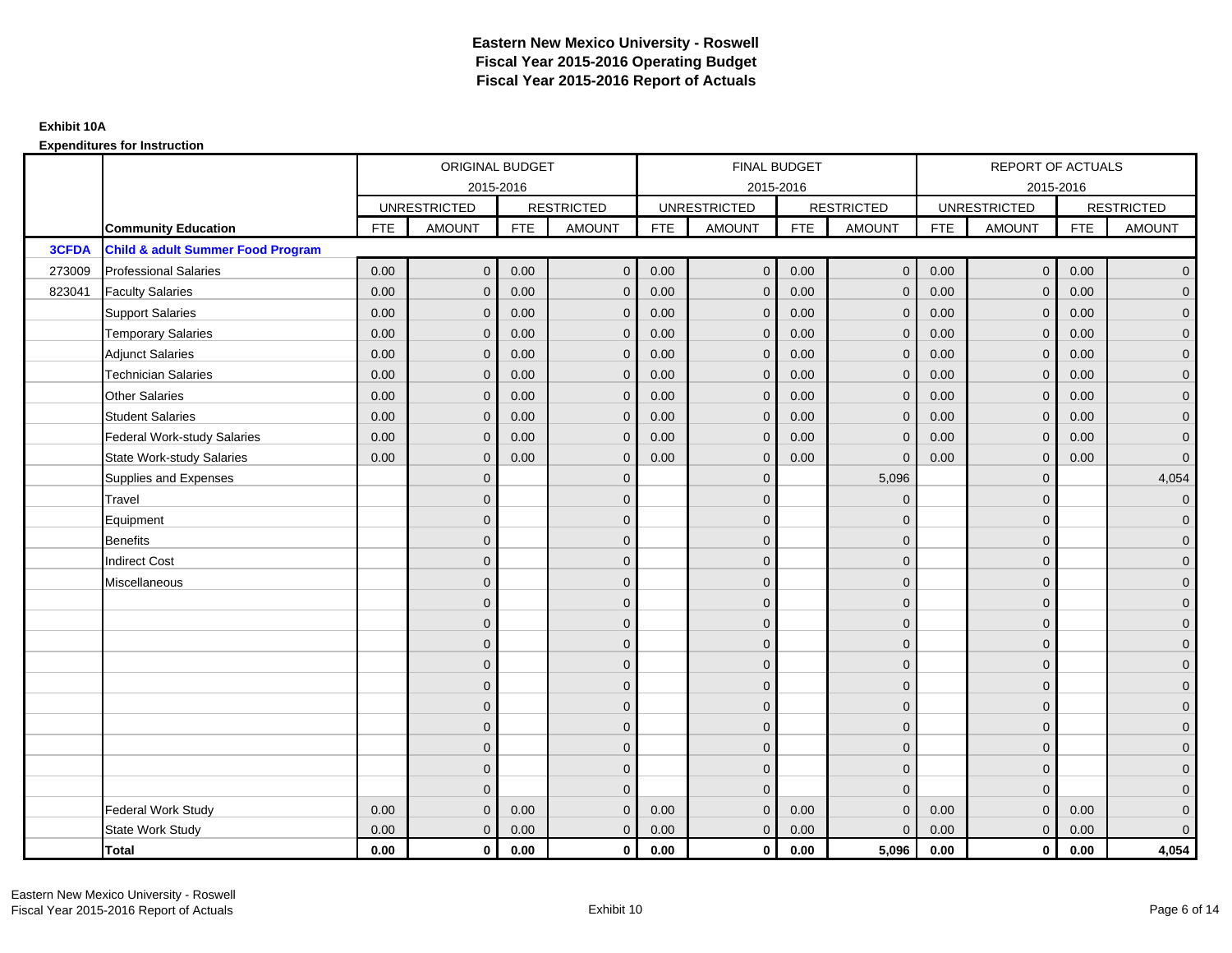|               |                                      |            | ORIGINAL BUDGET     |            |                   |            | FINAL BUDGET        |            |                   |            | REPORT OF ACTUALS   |            |                     |
|---------------|--------------------------------------|------------|---------------------|------------|-------------------|------------|---------------------|------------|-------------------|------------|---------------------|------------|---------------------|
|               |                                      |            | 2015-2016           |            |                   |            | 2015-2016           |            |                   |            |                     | 2015-2016  |                     |
|               |                                      |            | <b>UNRESTRICTED</b> |            | <b>RESTRICTED</b> |            | <b>UNRESTRICTED</b> |            | <b>RESTRICTED</b> |            | <b>UNRESTRICTED</b> |            | <b>RESTRICTED</b>   |
|               | <b>Community Education</b>           | <b>FTE</b> | <b>AMOUNT</b>       | <b>FTE</b> | <b>AMOUNT</b>     | <b>FTE</b> | AMOUNT              | <b>FTE</b> | <b>AMOUNT</b>     | <b>FTE</b> | <b>AMOUNT</b>       | <b>FTE</b> | <b>AMOUNT</b>       |
| <b>3CARRE</b> | <b>Carl Perkins - Redistribution</b> |            |                     |            |                   |            |                     |            |                   |            |                     |            |                     |
| 273018        | <b>Professional Salaries</b>         | 0.00       | $\mathbf{0}$        | 0.00       | $\mathbf{0}$      | 0.00       | $\mathbf 0$         | 0.00       | $\overline{0}$    | 0.00       | $\overline{0}$      | 0.00       | $\overline{0}$      |
| 813018        | <b>Faculty Salaries</b>              | 0.00       | $\mathbf{0}$        | 0.00       | $\mathbf{0}$      | 0.00       | $\mathbf{0}$        | 0.00       | $\mathbf{0}$      | 0.00       | $\mathbf 0$         | 0.00       | $\overline{0}$      |
|               | <b>Support Salaries</b>              | 0.00       | $\mathbf{0}$        | 0.00       | $\mathbf{0}$      | 0.00       | $\mathbf{0}$        | 0.00       | $\mathbf{0}$      | 0.00       | $\mathbf{0}$        | 0.00       | $\overline{0}$      |
|               | <b>Temporary Salaries</b>            | 0.00       | $\mathbf{0}$        | 0.00       | 0                 | 0.00       | $\mathbf{0}$        | 0.00       | $\mathbf 0$       | 0.00       | $\mathbf 0$         | 0.00       | $\overline{0}$      |
|               | <b>Adjunct Salaries</b>              | 0.00       | $\mathbf{0}$        | 0.00       | $\Omega$          | 0.00       | $\overline{0}$      | 0.00       | $\mathbf{0}$      | 0.00       | $\mathbf{0}$        | 0.00       | $\overline{0}$      |
|               | <b>Technician Salaries</b>           | 0.00       | $\Omega$            | 0.00       | $\Omega$          | 0.00       | $\Omega$            | 0.00       | $\mathbf{0}$      | 0.00       | $\Omega$            | 0.00       | $\overline{0}$      |
|               | <b>Other Salaries</b>                | 0.00       | $\mathbf{0}$        | 0.00       | $\mathbf{0}$      | 0.00       | $\mathbf{0}$        | 0.00       | $\mathbf{0}$      | 0.00       | $\mathbf{0}$        | 0.00       | $\overline{0}$      |
|               | <b>Student Salaries</b>              | 0.00       | $\mathbf{0}$        | 0.00       | $\mathbf{0}$      | 0.00       | $\mathbf{0}$        | 0.00       | $\mathbf 0$       | 0.00       | $\mathbf 0$         | 0.00       | $\overline{0}$      |
|               | <b>Federal Work-study Salaries</b>   | 0.00       | $\mathbf{0}$        | 0.00       | $\Omega$          | 0.00       | $\Omega$            | 0.00       | $\overline{0}$    | 0.00       | $\mathbf{0}$        | 0.00       | $\overline{0}$      |
|               | <b>State Work-study Salaries</b>     | 0.00       | $\overline{0}$      | 0.00       | $\mathbf 0$       | 0.00       | $\mathbf{0}$        | 0.00       | $\Omega$          | 0.00       | $\mathbf 0$         | 0.00       | $\mathbf 0$         |
|               | Supplies and Expenses                |            | $\Omega$            |            | $\mathbf{0}$      |            | $\mathbf{0}$        |            | 23,651            |            | $\mathbf 0$         |            | 1,201               |
|               | Travel                               |            | $\Omega$            |            | $\mathbf{0}$      |            | $\Omega$            |            | $\mathbf 0$       |            | $\mathbf 0$         |            | 2,366               |
|               | Equipment                            |            | $\mathbf{0}$        |            | $\mathbf{0}$      |            | $\mathbf{0}$        |            | $\mathbf 0$       |            | $\mathbf{0}$        |            | $\overline{0}$      |
|               | <b>Benefits</b>                      |            | $\Omega$            |            | $\Omega$          |            | $\Omega$            |            | $\mathbf 0$       |            | $\mathbf 0$         |            | $\overline{0}$      |
|               | <b>Indirect Cost</b>                 |            | $\overline{0}$      |            | $\mathbf{0}$      |            | $\mathbf{0}$        |            | $\mathbf 0$       |            | $\mathbf 0$         |            | 178                 |
|               | Miscellaneous                        |            | $\mathbf{0}$        |            | $\mathbf{0}$      |            | $\mathbf{0}$        |            | $\mathbf 0$       |            | $\mathbf 0$         |            | $\mathbf 0$         |
|               |                                      |            | $\overline{0}$      |            | $\mathbf{0}$      |            | $\Omega$            |            | $\mathbf{0}$      |            | $\Omega$            |            | $\overline{0}$      |
|               |                                      |            | $\overline{0}$      |            | $\mathbf 0$       |            | $\mathbf{0}$        |            | $\mathbf 0$       |            | $\mathbf 0$         |            | $\overline{0}$      |
|               |                                      |            | $\Omega$            |            | $\mathbf{0}$      |            | $\Omega$            |            | $\mathbf 0$       |            | $\mathbf 0$         |            | $\overline{0}$      |
|               |                                      |            | $\Omega$            |            | $\Omega$          |            | $\Omega$            |            | $\mathbf{0}$      |            | $\Omega$            |            | $\overline{0}$      |
|               |                                      |            | $\mathbf{0}$        |            | $\mathbf{0}$      |            | $\mathbf{0}$        |            | $\mathbf 0$       |            | $\mathbf 0$         |            | $\mathsf{O}\xspace$ |
|               |                                      |            | $\overline{0}$      |            | $\mathbf{0}$      |            | $\Omega$            |            | $\mathbf{0}$      |            | $\Omega$            |            | $\overline{0}$      |
|               |                                      |            | $\Omega$            |            | $\mathbf{0}$      |            | $\Omega$            |            | $\mathbf 0$       |            | $\mathbf{0}$        |            | $\overline{0}$      |
|               |                                      |            | $\mathbf{0}$        |            | $\mathbf{0}$      |            | $\Omega$            |            | $\mathbf 0$       |            | $\mathbf{0}$        |            | $\overline{0}$      |
|               |                                      |            | $\mathbf{0}$        |            | $\mathbf{0}$      |            | $\Omega$            |            | $\mathbf{0}$      |            | $\mathbf 0$         |            | $\overline{0}$      |
|               |                                      |            | $\Omega$            |            | $\Omega$          |            | $\Omega$            |            | $\mathbf{0}$      |            | $\Omega$            |            | $\overline{0}$      |
|               | Federal Work Study                   | 0.00       | $\mathbf{0}$        | 0.00       | $\mathbf{0}$      | 0.00       | $\mathbf{0}$        | 0.00       | $\mathbf{0}$      | 0.00       | $\mathbf{0}$        | 0.00       | $\mathbf{0}$        |
|               | <b>State Work Study</b>              | 0.00       | $\mathbf{0}$        | 0.00       | $\mathbf{0}$      | 0.00       | $\overline{0}$      | 0.00       | $\mathbf{0}$      | 0.00       | $\mathbf{0}$        | 0.00       | $\overline{0}$      |
|               | <b>Total</b>                         | 0.00       | $\mathbf{0}$        | 0.00       | $\mathbf 0$       | 0.00       | $\mathbf{0}$        | 0.00       | 23,651            | 0.00       | $\mathbf 0$         | 0.00       | 3,745               |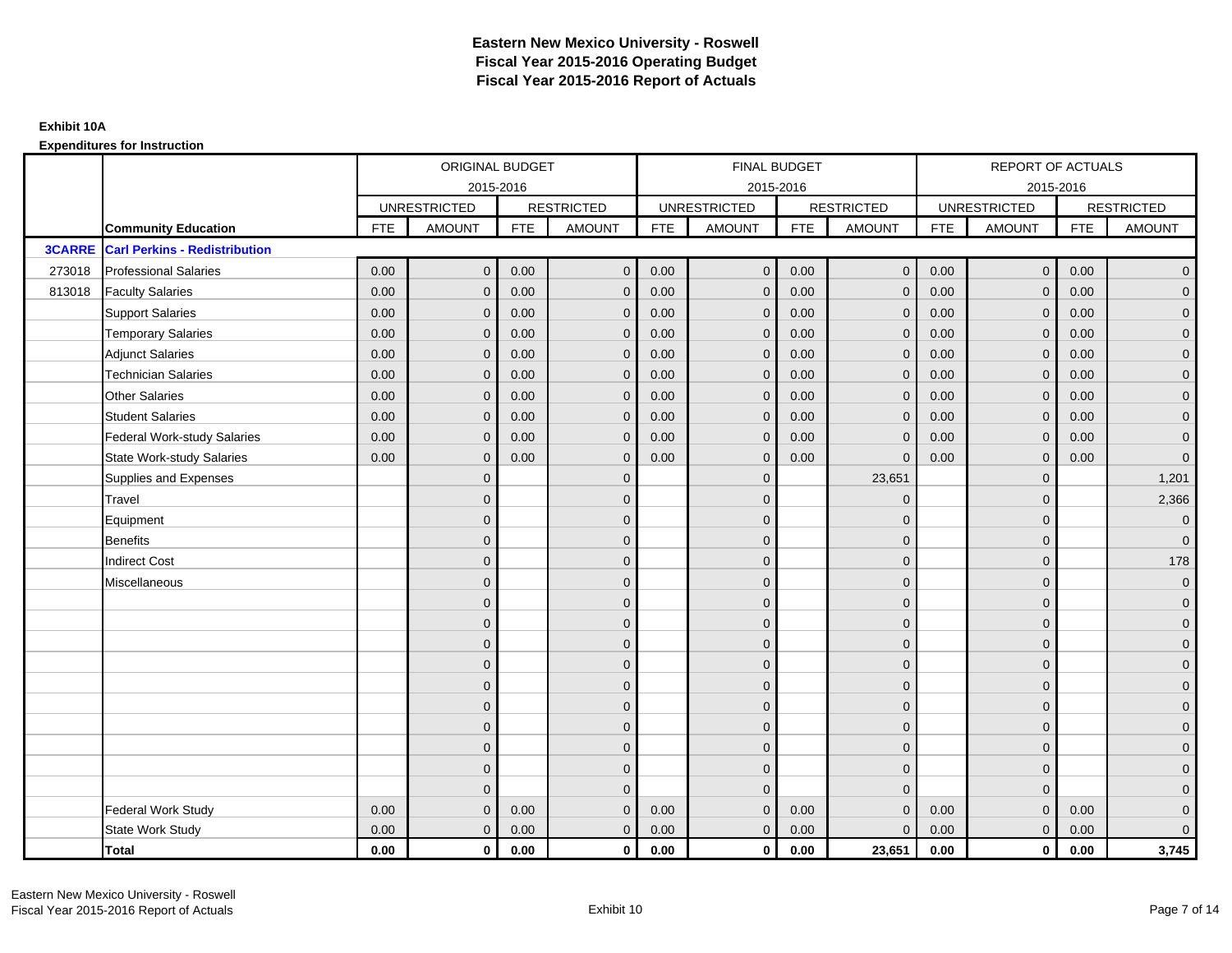|               |                                    | ORIGINAL BUDGET<br>2015-2016<br><b>UNRESTRICTED</b><br><b>RESTRICTED</b><br><b>FTE</b><br><b>AMOUNT</b><br><b>FTE</b><br>$\mathbf{0}$<br>0.00<br>0.00<br>0.00<br>0.00<br>$\mathbf{0}$<br>0.00<br>0.00<br>$\mathbf{0}$<br>0.00<br>0.00<br>$\mathbf 0$<br>0.00<br>0.00<br>$\mathbf{0}$<br>0.00<br>0.00<br>$\Omega$<br>0.00<br>0.00<br>$\mathbf{0}$<br>0.00<br>$\mathbf{0}$<br>0.00<br>0.00<br>0.00<br>$\mathbf{0}$<br>0.00<br>0.00<br>$\mathbf{0}$<br>$\mathbf{0}$<br>$\overline{0}$<br>$\overline{0}$<br>$\Omega$ |                |      |               |            | FINAL BUDGET        |            |                   |            | REPORT OF ACTUALS   |            |                   |
|---------------|------------------------------------|------------------------------------------------------------------------------------------------------------------------------------------------------------------------------------------------------------------------------------------------------------------------------------------------------------------------------------------------------------------------------------------------------------------------------------------------------------------------------------------------------------------|----------------|------|---------------|------------|---------------------|------------|-------------------|------------|---------------------|------------|-------------------|
|               |                                    |                                                                                                                                                                                                                                                                                                                                                                                                                                                                                                                  |                |      |               |            | 2015-2016           |            |                   |            | 2015-2016           |            |                   |
|               |                                    |                                                                                                                                                                                                                                                                                                                                                                                                                                                                                                                  |                |      |               |            | <b>UNRESTRICTED</b> |            | <b>RESTRICTED</b> |            | <b>UNRESTRICTED</b> |            | <b>RESTRICTED</b> |
|               | <b>Community Education</b>         |                                                                                                                                                                                                                                                                                                                                                                                                                                                                                                                  |                |      | <b>AMOUNT</b> | <b>FTE</b> | <b>AMOUNT</b>       | <b>FTE</b> | <b>AMOUNT</b>     | <b>FTE</b> | <b>AMOUNT</b>       | <b>FTE</b> | <b>AMOUNT</b>     |
| <b>3ELCIV</b> | <b>Elcivics</b>                    |                                                                                                                                                                                                                                                                                                                                                                                                                                                                                                                  |                |      |               |            |                     |            |                   |            |                     |            |                   |
| 272018        | <b>Professional Salaries</b>       |                                                                                                                                                                                                                                                                                                                                                                                                                                                                                                                  |                |      | $\mathbf{0}$  | 0.00       | $\mathbf 0$         | 0.50       | 29,023            | 0.00       | $\overline{0}$      | 0.00       | $\overline{0}$    |
| 812018        | <b>Faculty Salaries</b>            |                                                                                                                                                                                                                                                                                                                                                                                                                                                                                                                  |                |      | $\mathbf{0}$  | 0.00       | $\mathbf{0}$        | 0.00       | $\mathbf 0$       | 0.00       | $\mathbf{0}$        | 0.00       | $\overline{0}$    |
|               | <b>Support Salaries</b>            |                                                                                                                                                                                                                                                                                                                                                                                                                                                                                                                  |                |      | $\mathbf 0$   | 0.00       | $\mathbf{0}$        | 0.00       | $\mathbf 0$       | 0.00       | $\overline{0}$      | 0.00       | $\mathbf{0}$      |
|               | <b>Temporary Salaries</b>          |                                                                                                                                                                                                                                                                                                                                                                                                                                                                                                                  |                |      | $\mathbf{0}$  | 0.00       | $\mathbf{0}$        | 0.00       | $\mathbf 0$       | 0.00       | $\mathbf 0$         | 0.00       | 406               |
|               | <b>Adjunct Salaries</b>            |                                                                                                                                                                                                                                                                                                                                                                                                                                                                                                                  |                |      | $\mathbf{0}$  | 0.00       | $\mathbf{0}$        | 0.00       | $\mathbf{0}$      | 0.00       | $\mathbf{0}$        | 0.25       | 25,342            |
|               | <b>Technician Salaries</b>         |                                                                                                                                                                                                                                                                                                                                                                                                                                                                                                                  |                |      | $\Omega$      | 0.00       | $\Omega$            | 0.00       | $\mathbf{0}$      | 0.00       | $\mathbf{0}$        | 0.00       | $\overline{0}$    |
|               | <b>Other Salaries</b>              |                                                                                                                                                                                                                                                                                                                                                                                                                                                                                                                  |                |      | $\mathbf{0}$  | 0.00       | $\mathbf{0}$        | 0.00       | $\mathbf{0}$      | 0.00       | $\mathbf 0$         | 0.00       | $\mathbf{0}$      |
|               | <b>Student Salaries</b>            |                                                                                                                                                                                                                                                                                                                                                                                                                                                                                                                  |                |      | $\mathbf{0}$  | 0.00       | $\mathbf{0}$        | 0.00       | $\mathbf{0}$      | 0.00       | $\mathbf{0}$        | 0.00       | $\overline{0}$    |
|               | <b>Federal Work-study Salaries</b> |                                                                                                                                                                                                                                                                                                                                                                                                                                                                                                                  |                |      | $\Omega$      | 0.00       | $\Omega$            | 0.00       | $\overline{0}$    | 0.00       | $\mathbf{0}$        | 0.00       | $\overline{0}$    |
|               | <b>State Work-study Salaries</b>   |                                                                                                                                                                                                                                                                                                                                                                                                                                                                                                                  |                |      | $\mathbf{0}$  | 0.00       | $\mathbf{0}$        | 0.00       | $\Omega$          | 0.00       | $\mathbf{0}$        | 0.00       | $\mathbf{0}$      |
|               | Supplies and Expenses              |                                                                                                                                                                                                                                                                                                                                                                                                                                                                                                                  |                |      | $\mathbf 0$   |            | $\mathbf{0}$        |            | 3,048             |            | $\mathbf 0$         |            | 1,822             |
|               | Travel                             |                                                                                                                                                                                                                                                                                                                                                                                                                                                                                                                  |                |      | $\mathbf{0}$  |            | $\Omega$            |            | $\Omega$          |            | $\mathbf{0}$        |            | $\overline{0}$    |
|               | Equipment                          |                                                                                                                                                                                                                                                                                                                                                                                                                                                                                                                  |                |      | $\mathbf 0$   |            | $\mathbf{0}$        |            | $\mathbf 0$       |            | $\mathbf{0}$        |            | $\overline{0}$    |
|               | <b>Benefits</b>                    |                                                                                                                                                                                                                                                                                                                                                                                                                                                                                                                  |                |      | $\mathbf{0}$  |            | $\Omega$            |            | 1,471             |            | $\mathbf{0}$        |            | 2,755             |
|               | <b>Indirect Cost</b>               |                                                                                                                                                                                                                                                                                                                                                                                                                                                                                                                  | $\overline{0}$ |      | $\mathbf 0$   |            | $\mathbf{0}$        |            | $\overline{0}$    |            | $\mathbf{0}$        |            | 1,516             |
|               | Miscellaneous                      |                                                                                                                                                                                                                                                                                                                                                                                                                                                                                                                  | $\overline{0}$ |      | $\mathbf{0}$  |            | $\mathbf{0}$        |            | $\mathbf{0}$      |            | $\mathbf 0$         |            | $\overline{0}$    |
|               |                                    |                                                                                                                                                                                                                                                                                                                                                                                                                                                                                                                  | $\overline{0}$ |      | $\mathbf{0}$  |            | $\Omega$            |            | $\mathbf{0}$      |            | $\Omega$            |            | $\overline{0}$    |
|               |                                    |                                                                                                                                                                                                                                                                                                                                                                                                                                                                                                                  | $\overline{0}$ |      | $\mathbf 0$   |            | $\mathbf{0}$        |            | $\mathbf 0$       |            | $\mathbf{0}$        |            | $\overline{0}$    |
|               |                                    |                                                                                                                                                                                                                                                                                                                                                                                                                                                                                                                  | $\mathbf{0}$   |      | $\mathbf{0}$  |            | $\Omega$            |            | $\mathbf 0$       |            | $\mathbf{0}$        |            | $\overline{0}$    |
|               |                                    |                                                                                                                                                                                                                                                                                                                                                                                                                                                                                                                  | $\Omega$       |      | $\mathbf{0}$  |            | $\Omega$            |            | $\mathbf{0}$      |            | $\Omega$            |            | $\overline{0}$    |
|               |                                    |                                                                                                                                                                                                                                                                                                                                                                                                                                                                                                                  | $\mathbf{0}$   |      | $\mathbf 0$   |            | $\mathbf{0}$        |            | $\mathbf 0$       |            | $\mathbf 0$         |            | $\mathbf 0$       |
|               |                                    |                                                                                                                                                                                                                                                                                                                                                                                                                                                                                                                  | $\overline{0}$ |      | $\mathbf 0$   |            | $\mathbf{0}$        |            | $\mathbf{0}$      |            | $\mathbf{0}$        |            | $\overline{0}$    |
|               |                                    |                                                                                                                                                                                                                                                                                                                                                                                                                                                                                                                  | $\overline{0}$ |      | $\mathbf{0}$  |            | $\mathbf{0}$        |            | $\mathbf 0$       |            | $\mathbf{0}$        |            | $\overline{0}$    |
|               |                                    |                                                                                                                                                                                                                                                                                                                                                                                                                                                                                                                  | $\overline{0}$ |      | $\mathbf{0}$  |            | $\Omega$            |            | $\mathbf 0$       |            | $\mathbf 0$         |            | $\overline{0}$    |
|               |                                    |                                                                                                                                                                                                                                                                                                                                                                                                                                                                                                                  | $\mathbf{0}$   |      | $\mathbf{0}$  |            | $\Omega$            |            | $\mathbf{0}$      |            | $\mathbf{0}$        |            | $\overline{0}$    |
|               |                                    |                                                                                                                                                                                                                                                                                                                                                                                                                                                                                                                  | $\Omega$       |      | $\Omega$      |            | $\Omega$            |            | $\mathbf{0}$      |            | $\Omega$            |            | $\overline{0}$    |
|               | <b>Federal Work Study</b>          | 0.00                                                                                                                                                                                                                                                                                                                                                                                                                                                                                                             | $\mathbf{0}$   | 0.00 | $\mathbf 0$   | 0.00       | $\mathbf{0}$        | 0.00       | $\mathbf{0}$      | 0.00       | $\mathbf{0}$        | 0.00       | $\mathbf{0}$      |
|               | State Work Study                   | 0.00                                                                                                                                                                                                                                                                                                                                                                                                                                                                                                             | $\mathbf{0}$   | 0.00 | $\mathbf{0}$  | 0.00       | $\overline{0}$      | 0.00       | $\mathbf{0}$      | 0.00       | $\overline{0}$      | 0.00       | $\overline{0}$    |
|               | <b>Total</b>                       | 0.00                                                                                                                                                                                                                                                                                                                                                                                                                                                                                                             | $\mathbf 0$    | 0.00 | $\mathbf 0$   | 0.00       | $\mathbf{0}$        | 0.50       | 33,542            | 0.00       | $\mathbf 0$         | 0.25       | 31,841            |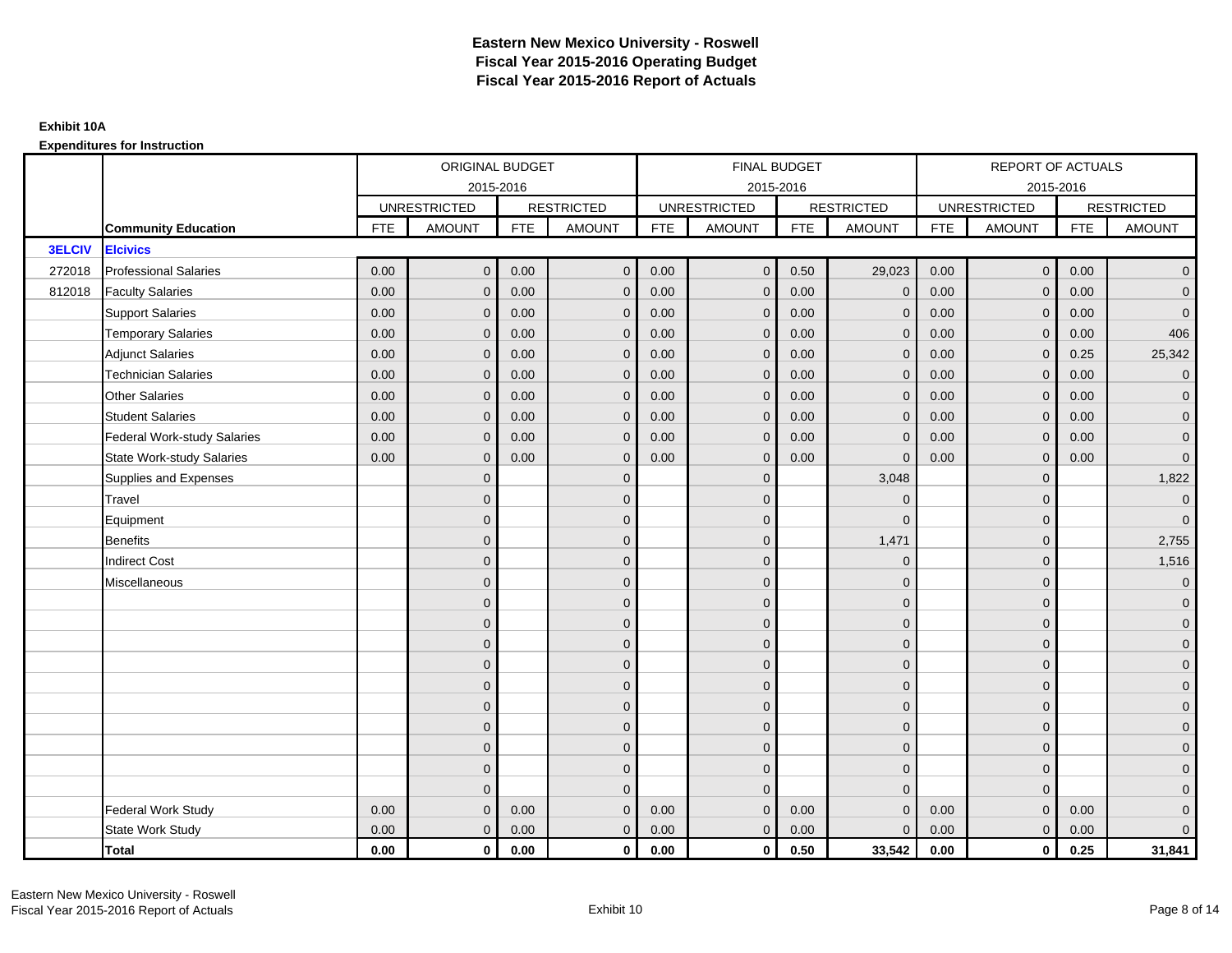|        |                                    | ORIGINAL BUDGET<br>2015-2016<br><b>UNRESTRICTED</b><br><b>RESTRICTED</b><br><b>FTE</b><br><b>AMOUNT</b><br><b>FTE</b><br><b>AMOUNT</b><br>$\mathbf{0}$<br>0.00<br>0.00<br>0.00<br>0.00<br>$\mathbf{0}$<br>0.00<br>0.00<br>$\mathbf{0}$<br>$\mathbf 0$<br>0.00<br>0.00<br>$\mathbf 0$<br>0.00<br>0.00<br>$\mathbf{0}$<br>0.00<br>0.00<br>$\Omega$<br>$\Omega$<br>0.00<br>0.00<br>$\mathbf{0}$<br>0.00<br>$\mathbf{0}$<br>0.00 |                |      |              | FINAL BUDGET |                     |            |                   | REPORT OF ACTUALS |                     |            |                     |
|--------|------------------------------------|------------------------------------------------------------------------------------------------------------------------------------------------------------------------------------------------------------------------------------------------------------------------------------------------------------------------------------------------------------------------------------------------------------------------------|----------------|------|--------------|--------------|---------------------|------------|-------------------|-------------------|---------------------|------------|---------------------|
|        |                                    |                                                                                                                                                                                                                                                                                                                                                                                                                              |                |      |              |              | 2015-2016           |            |                   |                   | 2015-2016           |            |                     |
|        |                                    |                                                                                                                                                                                                                                                                                                                                                                                                                              |                |      |              |              | <b>UNRESTRICTED</b> |            | <b>RESTRICTED</b> |                   | <b>UNRESTRICTED</b> |            | <b>RESTRICTED</b>   |
|        | <b>Community Education</b>         |                                                                                                                                                                                                                                                                                                                                                                                                                              |                |      |              | <b>FTE</b>   | <b>AMOUNT</b>       | <b>FTE</b> | <b>AMOUNT</b>     | <b>FTE</b>        | <b>AMOUNT</b>       | <b>FTE</b> | <b>AMOUNT</b>       |
| 3SCHW  | <b>School of Work</b>              |                                                                                                                                                                                                                                                                                                                                                                                                                              |                |      |              |              |                     |            |                   |                   |                     |            |                     |
| 273006 | <b>Professional Salaries</b>       |                                                                                                                                                                                                                                                                                                                                                                                                                              |                |      | $\mathbf{0}$ | 0.00         | $\mathbf 0$         | 0.00       | $\overline{0}$    | 0.00              | $\overline{0}$      | 0.00       | $\overline{0}$      |
| 813007 | <b>Faculty Salaries</b>            |                                                                                                                                                                                                                                                                                                                                                                                                                              |                |      | $\mathbf{0}$ | 0.00         | $\mathbf{0}$        | 0.00       | $\mathbf{0}$      | 0.00              | $\mathbf{0}$        | 0.00       | $\overline{0}$      |
|        | <b>Support Salaries</b>            |                                                                                                                                                                                                                                                                                                                                                                                                                              |                |      |              | 0.00         | $\mathbf{0}$        | 0.00       | $\mathbf{0}$      | 0.00              | $\overline{0}$      | 0.00       | $\overline{0}$      |
|        | <b>Temporary Salaries</b>          |                                                                                                                                                                                                                                                                                                                                                                                                                              |                |      | $\mathbf{0}$ | 0.00         | $\mathbf{0}$        | 0.00       | $\mathbf 0$       | 0.00              | $\mathbf 0$         | 0.00       | $\overline{0}$      |
|        | <b>Adjunct Salaries</b>            |                                                                                                                                                                                                                                                                                                                                                                                                                              |                |      | $\mathbf{0}$ | 0.00         | $\mathbf{0}$        | 0.00       | $\mathbf{0}$      | 0.00              | $\mathbf{0}$        | 0.00       | $\overline{0}$      |
|        | <b>Technician Salaries</b>         |                                                                                                                                                                                                                                                                                                                                                                                                                              |                |      |              | 0.00         | $\Omega$            | 0.00       | $\mathbf{0}$      | 0.00              | $\mathbf{0}$        | 0.00       | $\overline{0}$      |
|        | <b>Other Salaries</b>              |                                                                                                                                                                                                                                                                                                                                                                                                                              |                |      | $\mathbf{0}$ | 0.00         | $\mathbf{0}$        | 0.00       | $\mathbf{0}$      | 0.00              | $\mathbf 0$         | 0.00       | $\mathbf{0}$        |
|        | <b>Student Salaries</b>            |                                                                                                                                                                                                                                                                                                                                                                                                                              |                |      | $\mathbf{0}$ | 0.00         | $\mathbf{0}$        | 0.00       | $\mathbf 0$       | 0.00              | $\overline{0}$      | 0.00       | $\overline{0}$      |
|        | <b>Federal Work-study Salaries</b> | 0.00                                                                                                                                                                                                                                                                                                                                                                                                                         | $\mathbf{0}$   | 0.00 | $\Omega$     | 0.00         | $\Omega$            | 0.00       | $\overline{0}$    | 0.00              | $\mathbf{0}$        | 0.00       | $\overline{0}$      |
|        | <b>State Work-study Salaries</b>   | 0.00                                                                                                                                                                                                                                                                                                                                                                                                                         | $\mathbf{0}$   | 0.00 | $\mathbf{0}$ | 0.00         | $\mathbf{0}$        | 0.00       | $\mathbf 0$       | 0.00              | $\mathbf{0}$        | 0.00       | $\mathbf 0$         |
|        | Supplies and Expenses              |                                                                                                                                                                                                                                                                                                                                                                                                                              | $\mathbf{0}$   |      | $\mathbf 0$  |              | $\mathbf{0}$        |            | $\overline{0}$    |                   | $\mathbf 0$         |            | 513                 |
|        | Travel                             |                                                                                                                                                                                                                                                                                                                                                                                                                              | $\overline{0}$ |      | $\mathbf{0}$ |              | $\Omega$            |            | $\mathbf{0}$      |                   | $\mathbf{0}$        |            | $\mathbf 0$         |
|        | Equipment                          |                                                                                                                                                                                                                                                                                                                                                                                                                              | $\mathbf{0}$   |      | $\mathbf 0$  |              | $\mathbf{0}$        |            | $\mathbf 0$       |                   | $\mathbf{0}$        |            | $\overline{0}$      |
|        | <b>Benefits</b>                    |                                                                                                                                                                                                                                                                                                                                                                                                                              | $\Omega$       |      | $\mathbf{0}$ |              | $\Omega$            |            | $\mathbf 0$       |                   | $\mathbf{0}$        |            | $\overline{0}$      |
|        | <b>Indirect Cost</b>               |                                                                                                                                                                                                                                                                                                                                                                                                                              | $\overline{0}$ |      | $\mathbf 0$  |              | $\mathbf{0}$        |            | $\mathbf 0$       |                   | $\mathbf 0$         |            | $\mathbf{0}$        |
|        | Miscellaneous                      |                                                                                                                                                                                                                                                                                                                                                                                                                              | $\mathbf{0}$   |      | $\mathbf 0$  |              | $\mathbf{0}$        |            | 1,000             |                   | $\mathbf 0$         |            | $\mathsf{O}\xspace$ |
|        |                                    |                                                                                                                                                                                                                                                                                                                                                                                                                              | $\overline{0}$ |      | $\mathbf{0}$ |              | $\Omega$            |            | $\mathbf 0$       |                   | $\Omega$            |            | $\overline{0}$      |
|        |                                    |                                                                                                                                                                                                                                                                                                                                                                                                                              | $\overline{0}$ |      | $\mathbf 0$  |              | $\mathbf{0}$        |            | $\mathbf 0$       |                   | $\mathbf{0}$        |            | $\overline{0}$      |
|        |                                    |                                                                                                                                                                                                                                                                                                                                                                                                                              | $\mathbf{0}$   |      | $\mathbf{0}$ |              | $\Omega$            |            | $\mathbf 0$       |                   | $\mathbf{0}$        |            | $\overline{0}$      |
|        |                                    |                                                                                                                                                                                                                                                                                                                                                                                                                              | $\Omega$       |      | $\mathbf{0}$ |              | $\Omega$            |            | $\mathbf{0}$      |                   | $\Omega$            |            | $\overline{0}$      |
|        |                                    |                                                                                                                                                                                                                                                                                                                                                                                                                              | $\mathbf{0}$   |      | $\mathbf 0$  |              | $\mathbf{0}$        |            | $\mathbf 0$       |                   | $\mathbf 0$         |            | $\mathsf{O}\xspace$ |
|        |                                    |                                                                                                                                                                                                                                                                                                                                                                                                                              | $\overline{0}$ |      | $\mathbf 0$  |              | $\mathbf{0}$        |            | $\mathbf{0}$      |                   | $\mathbf{0}$        |            | $\overline{0}$      |
|        |                                    |                                                                                                                                                                                                                                                                                                                                                                                                                              | $\Omega$       |      | $\mathbf{0}$ |              | $\mathbf{0}$        |            | $\mathbf 0$       |                   | $\mathbf{0}$        |            | $\overline{0}$      |
|        |                                    |                                                                                                                                                                                                                                                                                                                                                                                                                              | $\overline{0}$ |      | $\mathbf{0}$ |              | $\Omega$            |            | $\mathbf 0$       |                   | $\mathbf 0$         |            | $\overline{0}$      |
|        |                                    |                                                                                                                                                                                                                                                                                                                                                                                                                              | $\mathbf{0}$   |      | $\mathbf{0}$ |              | $\Omega$            |            | $\mathbf{0}$      |                   | $\mathbf{0}$        |            | $\overline{0}$      |
|        |                                    |                                                                                                                                                                                                                                                                                                                                                                                                                              | $\Omega$       |      | $\Omega$     |              | $\Omega$            |            | $\mathbf{0}$      |                   | $\Omega$            |            | $\overline{0}$      |
|        | <b>Federal Work Study</b>          | 0.00                                                                                                                                                                                                                                                                                                                                                                                                                         | $\mathbf{0}$   | 0.00 | $\mathbf 0$  | 0.00         | $\mathbf{0}$        | 0.00       | $\mathbf{0}$      | 0.00              | $\mathbf{0}$        | 0.00       | $\mathbf{0}$        |
|        | State Work Study                   | 0.00                                                                                                                                                                                                                                                                                                                                                                                                                         | $\mathbf{0}$   | 0.00 | $\mathbf{0}$ | 0.00         | $\overline{0}$      | 0.00       | $\mathbf{0}$      | 0.00              | $\overline{0}$      | 0.00       | $\overline{0}$      |
|        | <b>Total</b>                       | 0.00                                                                                                                                                                                                                                                                                                                                                                                                                         | $\mathbf 0$    | 0.00 | $\mathbf 0$  | 0.00         | $\mathbf{0}$        | 0.00       | 1,000             | 0.00              | $\mathbf 0$         | 0.00       | 513                 |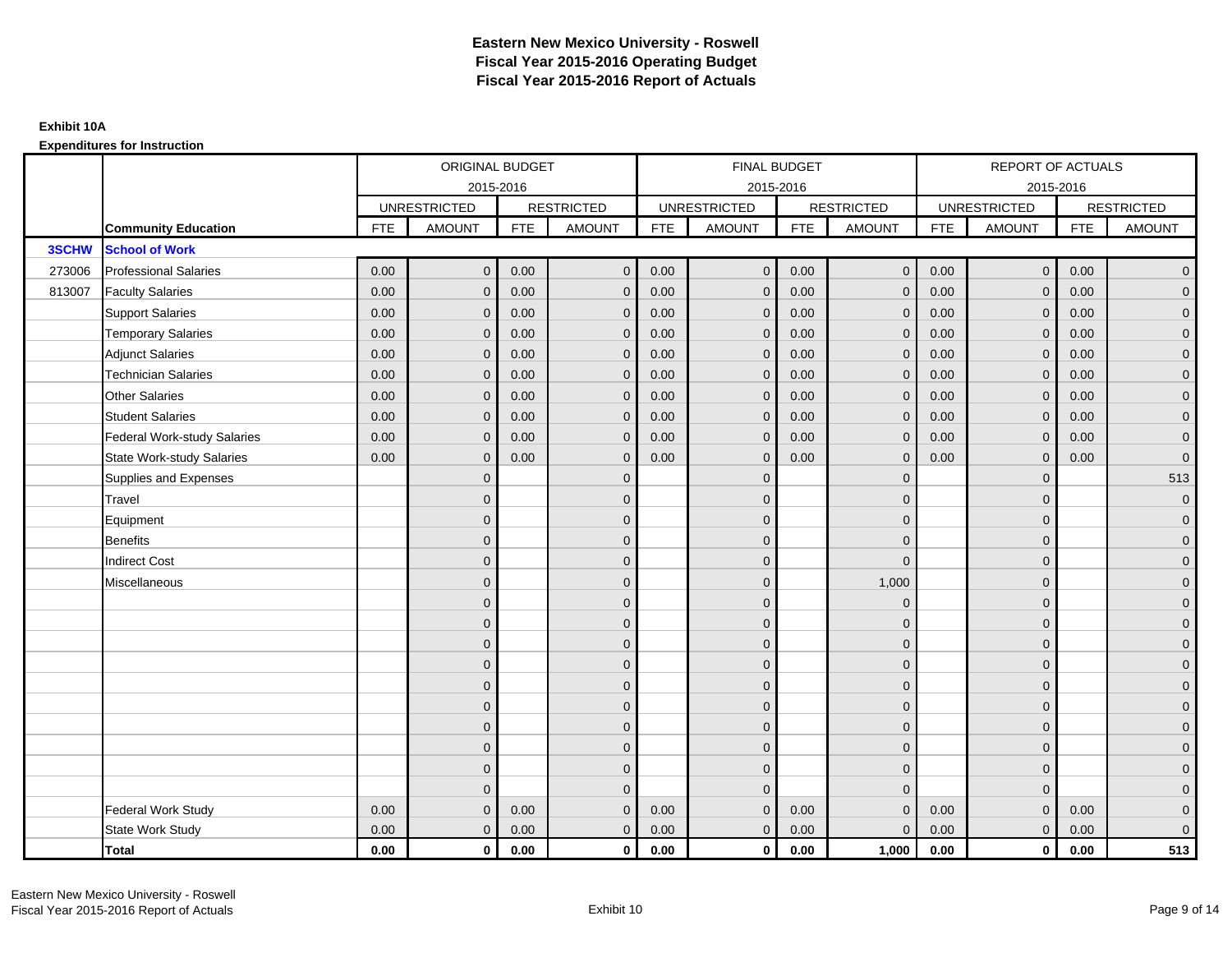|              |                                  |            | ORIGINAL BUDGET     |            |                   |            | <b>FINAL BUDGET</b> |            |                   |            | <b>REPORT OF ACTUALS</b> |            |                     |
|--------------|----------------------------------|------------|---------------------|------------|-------------------|------------|---------------------|------------|-------------------|------------|--------------------------|------------|---------------------|
|              |                                  |            |                     | 2015-2016  |                   |            | 2015-2016           |            |                   |            | 2015-2016                |            |                     |
|              |                                  |            | <b>UNRESTRICTED</b> |            | <b>RESTRICTED</b> |            | <b>UNRESTRICTED</b> |            | <b>RESTRICTED</b> |            | <b>UNRESTRICTED</b>      |            | <b>RESTRICTED</b>   |
|              | <b>Community Education</b>       | <b>FTE</b> | <b>AMOUNT</b>       | <b>FTE</b> | <b>AMOUNT</b>     | <b>FTE</b> | <b>AMOUNT</b>       | <b>FTE</b> | <b>AMOUNT</b>     | <b>FTE</b> | <b>AMOUNT</b>            | <b>FTE</b> | <b>AMOUNT</b>       |
| <b>3SHAR</b> | <b>TAACCT</b>                    |            |                     |            |                   |            |                     |            |                   |            |                          |            |                     |
| 282014       | <b>Professional Salaries</b>     | 0.00       | $\mathbf{0}$        | 1.00       | 73,102            | 0.00       | $\overline{0}$      | 1.00       | 63,532            | 0.00       | $\overline{0}$           | 1.00       | 76,502              |
| 822014       | <b>Faculty Salaries</b>          | 0.00       | $\mathbf{0}$        | 2.00       | 78,786            | 0.00       | $\mathbf{0}$        | 2.00       | 78,786            | 0.00       | $\mathbf 0$              | 2.00       | 38,920              |
|              | <b>Support Salaries</b>          | 0.00       | $\mathbf{0}$        | 0.00       | $\mathbf 0$       | 0.00       | $\overline{0}$      | 0.00       | $\mathbf 0$       | 0.00       | $\overline{0}$           | 0.00       | $\overline{0}$      |
|              | <b>Temporary Salaries</b>        | 0.00       | $\mathbf{0}$        | 0.00       | $\Omega$          | 0.00       | $\mathbf{0}$        | 0.00       | $\mathbf 0$       | 0.00       | $\mathbf 0$              | 0.00       | $\overline{0}$      |
|              | <b>Adjunct Salaries</b>          | 0.00       | $\mathbf{0}$        | 0.00       | $\mathbf{0}$      | 0.00       | $\mathbf{0}$        | 0.00       | $\mathbf 0$       | 0.00       | $\mathbf{0}$             | 0.00       | 46,564              |
|              | <b>Technician Salaries</b>       | 0.00       | $\mathbf{0}$        | 0.00       | $\Omega$          | 0.00       | $\mathbf{0}$        | 0.00       | $\mathbf{0}$      | 0.00       | $\mathbf{0}$             | 0.00       | $\mathbf 0$         |
|              | Other Salaries                   | 0.00       | $\mathbf{0}$        | 0.00       | $\Omega$          | 0.00       | $\Omega$            | 0.00       | $\Omega$          | 0.00       | $\mathbf{0}$             | 0.00       | $\overline{0}$      |
|              | <b>Student Salaries</b>          | 0.00       | $\mathbf 0$         | 0.00       | $\mathbf 0$       | 0.00       | $\overline{0}$      | 0.00       | $\mathbf 0$       | 0.00       | $\mathbf{0}$             | 0.00       | $\overline{0}$      |
|              | Federal Work-study Salaries      | 0.00       | $\mathbf{0}$        | 0.00       | $\Omega$          | 0.00       | $\mathbf{0}$        | 0.00       | $\mathbf 0$       | 0.00       | $\mathbf 0$              | 0.00       | $\overline{0}$      |
|              | <b>State Work-study Salaries</b> | 0.00       | $\mathbf{0}$        | 0.00       | $\Omega$          | 0.00       | $\mathbf{0}$        | 0.00       | $\Omega$          | 0.00       | $\mathbf{0}$             | 0.00       | $\mathbf{0}$        |
|              | Supplies and Expenses            |            | $\mathbf{0}$        |            | 10,470            |            | $\mathbf{0}$        |            | 224,151           |            | $\mathbf 0$              |            | 29,646              |
|              | Travel                           |            | $\mathbf{0}$        |            | 4,000             |            | $\mathbf{0}$        |            | $\mathbf 0$       |            | $\mathbf{0}$             |            | 8,463               |
|              | Equipment                        |            | $\mathbf{0}$        |            | $\Omega$          |            | $\mathbf{0}$        |            | $\mathbf{0}$      |            | $\mathbf{0}$             |            | 141,501             |
|              | <b>Benefits</b>                  |            | $\mathbf{0}$        |            | 32,178            |            | $\mathbf{0}$        |            | 43,155            |            | $\mathbf 0$              |            | 47,609              |
|              | <b>Indirect Cost</b>             |            | $\mathbf{0}$        |            | 10,689            |            | $\Omega$            |            | $\Omega$          |            | $\mathbf{0}$             |            | 20,960              |
|              | Miscellaneous                    |            | $\Omega$            |            | $\mathbf 0$       |            | $\mathbf{0}$        |            | $\mathbf 0$       |            | $\mathbf 0$              |            | $\overline{0}$      |
|              |                                  |            | $\overline{0}$      |            | $\mathbf 0$       |            | $\mathbf{0}$        |            | $\mathbf 0$       |            | $\mathbf{0}$             |            | $\mathbf{0}$        |
|              |                                  |            | $\overline{0}$      |            | $\mathbf 0$       |            | $\mathbf{0}$        |            | $\mathbf 0$       |            | $\mathbf{0}$             |            | $\overline{0}$      |
|              |                                  |            | $\Omega$            |            | $\mathbf{0}$      |            | $\Omega$            |            | $\mathbf 0$       |            | $\Omega$                 |            | $\overline{0}$      |
|              |                                  |            | $\overline{0}$      |            | $\mathbf 0$       |            | $\mathbf{0}$        |            | $\mathbf 0$       |            | $\mathbf 0$              |            | $\mathbf{0}$        |
|              |                                  |            | $\mathbf{0}$        |            | $\mathbf 0$       |            | $\mathbf{0}$        |            | $\mathbf 0$       |            | $\mathbf 0$              |            | $\mathbf 0$         |
|              |                                  |            | $\overline{0}$      |            | $\mathbf{0}$      |            | $\mathbf{0}$        |            | $\mathbf{0}$      |            | $\mathbf{0}$             |            | $\overline{0}$      |
|              |                                  |            | $\overline{0}$      |            | $\mathbf 0$       |            | $\mathbf{0}$        |            | $\mathbf 0$       |            | $\mathbf 0$              |            | $\overline{0}$      |
|              |                                  |            | $\mathbf{0}$        |            | $\mathbf{0}$      |            | $\Omega$            |            | $\mathbf 0$       |            | $\mathbf{0}$             |            | $\overline{0}$      |
|              |                                  |            | $\mathbf{0}$        |            | $\mathbf{0}$      |            | $\Omega$            |            | $\mathbf{0}$      |            | $\mathbf{0}$             |            | $\overline{0}$      |
|              |                                  |            | $\Omega$            |            | $\Omega$          |            | $\Omega$            |            | $\mathbf{0}$      |            | $\Omega$                 |            | $\mathsf{O}\xspace$ |
|              | <b>Federal Work Study</b>        | 0.00       | $\mathbf{0}$        | 0.00       | $\mathbf 0$       | 0.00       | $\mathbf{0}$        | 0.00       | $\mathbf{0}$      | 0.00       | $\mathbf{0}$             | 0.00       | $\mathbf{0}$        |
|              | State Work Study                 | 0.00       | $\mathbf{0}$        | 0.00       | $\Omega$          | 0.00       | $\overline{0}$      | 0.00       | $\mathbf{0}$      | 0.00       | $\mathbf{0}$             | 0.00       | $\overline{0}$      |
|              | <b>Total</b>                     | 0.00       | $\mathbf 0$         | 3.00       | 209,225           | 0.00       | $\mathbf{0}$        | 3.00       | 409,624           | 0.00       | $\mathbf 0$              | 3.00       | 410,165             |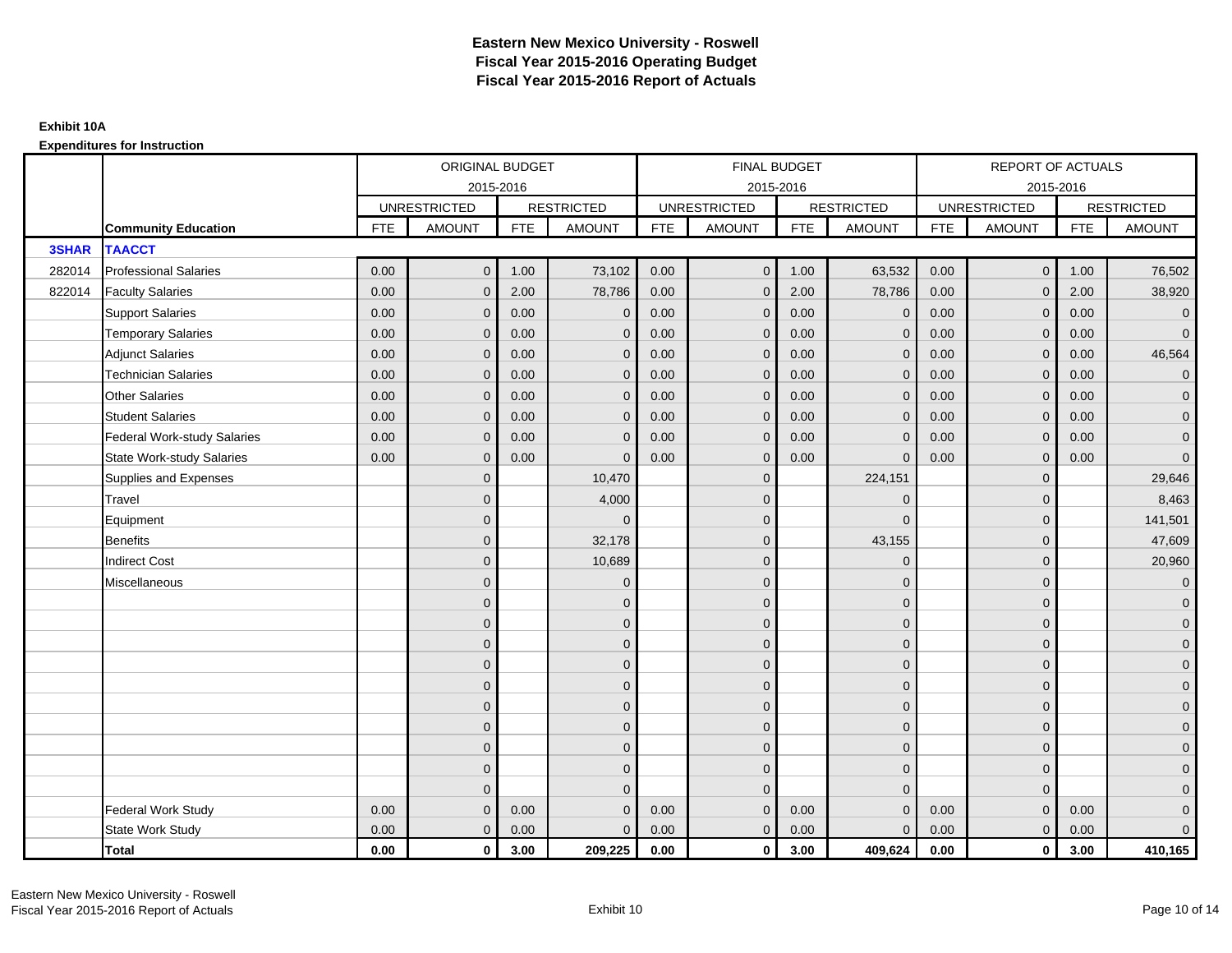|        |                                    |            | ORIGINAL BUDGET     |            |                   |            | <b>FINAL BUDGET</b> |            |                   |            | <b>REPORT OF ACTUALS</b> |            |                     |
|--------|------------------------------------|------------|---------------------|------------|-------------------|------------|---------------------|------------|-------------------|------------|--------------------------|------------|---------------------|
|        |                                    |            | 2015-2016           |            |                   |            | 2015-2016           |            |                   |            | 2015-2016                |            |                     |
|        |                                    |            | <b>UNRESTRICTED</b> |            | <b>RESTRICTED</b> |            | <b>UNRESTRICTED</b> |            | <b>RESTRICTED</b> |            | <b>UNRESTRICTED</b>      |            | <b>RESTRICTED</b>   |
|        | <b>Community Education</b>         | <b>FTE</b> | <b>AMOUNT</b>       | <b>FTE</b> | <b>AMOUNT</b>     | <b>FTE</b> | <b>AMOUNT</b>       | <b>FTE</b> | <b>AMOUNT</b>     | <b>FTE</b> | <b>AMOUNT</b>            | <b>FTE</b> | <b>AMOUNT</b>       |
| 3T5COR | <b>Title V Coop - Roswell</b>      |            |                     |            |                   |            |                     |            |                   |            |                          |            |                     |
| 282044 | <b>Professional Salaries</b>       | 0.00       | $\mathbf{0}$        | 0.00       | $\mathbf{0}$      | 0.00       | $\mathbf{0}$        | 0.00       | $\mathbf{0}$      | 0.00       | $\overline{0}$           | 0.00       | $\overline{0}$      |
| 812041 | <b>Faculty Salaries</b>            | 0.00       | $\mathbf{0}$        | 0.00       | $\mathbf 0$       | 0.00       | $\mathbf{0}$        | 0.15       | 6,386             | 0.00       | $\mathbf 0$              | 0.00       | $\overline{0}$      |
|        | <b>Support Salaries</b>            | 0.00       | $\mathbf{0}$        | 0.00       | $\mathbf 0$       | 0.00       | $\mathbf{0}$        | 0.00       | $\mathbf 0$       | 0.00       | $\overline{0}$           | 0.00       | $\overline{0}$      |
|        | <b>Temporary Salaries</b>          | 0.00       | $\mathbf{0}$        | 0.00       | $\mathbf{0}$      | 0.00       | $\mathbf{0}$        | 0.00       | 0                 | 0.00       | $\mathbf{0}$             | 0.00       | $\overline{0}$      |
|        | <b>Adjunct Salaries</b>            | 0.00       | $\mathbf{0}$        | 0.00       | $\mathbf{0}$      | 0.00       | $\mathbf{0}$        | 0.00       | $\mathbf{0}$      | 0.00       | $\mathbf 0$              | 0.00       | $\overline{0}$      |
|        | <b>Technician Salaries</b>         | 0.00       | $\Omega$            | 0.00       | $\mathbf{0}$      | 0.00       | $\mathbf{0}$        | 0.00       | $\mathbf{0}$      | 0.00       | $\mathbf{0}$             | 0.00       | $\overline{0}$      |
|        | <b>Other Salaries</b>              | 0.00       | $\Omega$            | 0.00       | $\mathbf{0}$      | 0.00       | $\Omega$            | 0.00       | $\Omega$          | 0.00       | $\overline{0}$           | 0.25       | 15,293              |
|        | <b>Student Salaries</b>            | 0.00       | $\mathbf 0$         | 0.00       | $\mathbf 0$       | 0.00       | $\mathbf{0}$        | 0.00       | $\mathbf{0}$      | 0.00       | $\mathbf{0}$             | 0.00       | $\overline{0}$      |
|        | <b>Federal Work-study Salaries</b> | 0.00       | $\Omega$            | 0.00       | $\mathbf{0}$      | 0.00       | $\mathbf{0}$        | 0.00       | $\Omega$          | 0.00       | $\mathbf 0$              | 0.00       | $\overline{0}$      |
|        | <b>State Work-study Salaries</b>   | 0.00       | $\mathbf{0}$        | 0.00       | $\mathbf{0}$      | 0.00       | $\mathbf{0}$        | 0.00       | $\Omega$          | 0.00       | $\mathbf{0}$             | 0.00       | $\overline{0}$      |
|        | Supplies and Expenses              |            | $\Omega$            |            | $\mathbf 0$       |            | $\mathbf{0}$        |            | 141,712           |            | $\mathbf 0$              |            | 1,033               |
|        | <b>Travel</b>                      |            | $\overline{0}$      |            | $\mathbf 0$       |            | $\mathbf{0}$        |            | $\overline{0}$    |            | $\mathbf{0}$             |            | 4,162               |
|        | Equipment                          |            | $\Omega$            |            | $\mathbf 0$       |            | $\Omega$            |            | $\Omega$          |            | $\mathbf{0}$             |            | 19,992              |
|        | <b>Benefits</b>                    |            | $\Omega$            |            | $\mathbf 0$       |            | $\mathbf{0}$        |            | 1,902             |            | $\mathbf{0}$             |            | 4,351               |
|        | <b>Indirect Cost</b>               |            | $\mathbf{0}$        |            | $\mathbf 0$       |            | $\Omega$            |            | $\Omega$          |            | $\mathbf{0}$             |            | $\overline{0}$      |
|        | Miscellaneous                      |            | $\Omega$            |            | $\mathbf 0$       |            | $\mathbf{0}$        |            | $\Omega$          |            | $\mathbf 0$              |            | $\overline{0}$      |
|        |                                    |            | $\overline{0}$      |            | $\mathbf 0$       |            | $\mathbf{0}$        |            | $\mathbf 0$       |            | $\mathbf{0}$             |            | $\overline{0}$      |
|        |                                    |            | $\mathbf{0}$        |            | $\mathbf 0$       |            | $\mathbf{0}$        |            | $\mathbf 0$       |            | $\mathbf{0}$             |            | $\overline{0}$      |
|        |                                    |            | $\Omega$            |            | $\mathbf{0}$      |            | $\Omega$            |            | $\mathbf 0$       |            | $\Omega$                 |            | $\overline{0}$      |
|        |                                    |            | $\Omega$            |            | $\mathbf 0$       |            | $\mathbf{0}$        |            | $\mathbf 0$       |            | $\mathbf{0}$             |            | $\overline{0}$      |
|        |                                    |            | $\Omega$            |            | $\mathbf 0$       |            | $\mathbf{0}$        |            | $\mathbf 0$       |            | $\mathbf 0$              |            | $\mathsf{O}\xspace$ |
|        |                                    |            | $\overline{0}$      |            | $\mathbf 0$       |            | $\mathbf{0}$        |            | $\mathbf{0}$      |            | $\mathbf{0}$             |            | $\overline{0}$      |
|        |                                    |            | $\mathbf{0}$        |            | $\mathbf 0$       |            | $\mathbf{0}$        |            | $\mathbf 0$       |            | $\mathbf 0$              |            | $\overline{0}$      |
|        |                                    |            | $\Omega$            |            | $\mathbf 0$       |            | $\Omega$            |            | $\mathbf 0$       |            | $\mathbf{0}$             |            | $\overline{0}$      |
|        |                                    |            | $\mathbf{0}$        |            | $\mathbf{0}$      |            | $\Omega$            |            | $\mathbf{0}$      |            | $\mathbf{0}$             |            | $\overline{0}$      |
|        |                                    |            | $\Omega$            |            | $\mathbf{0}$      |            | $\Omega$            |            | $\mathbf{0}$      |            | $\Omega$                 |            | $\pmb{0}$           |
|        | <b>Federal Work Study</b>          | 0.00       | $\mathbf{0}$        | 0.00       | $\mathbf{0}$      | 0.00       | $\mathbf{0}$        | 0.00       | $\overline{0}$    | 0.00       | $\mathbf{0}$             | 0.00       | $\mathbf{0}$        |
|        | State Work Study                   | 0.00       | $\mathbf{0}$        | 0.00       | $\mathbf 0$       | 0.00       | $\mathbf{0}$        | 0.00       | $\mathbf{0}$      | 0.00       | $\overline{0}$           | 0.00       | $\overline{0}$      |
|        | Total                              | 0.00       | $\mathbf 0$         | 0.00       | $\mathbf{0}$      | 0.00       | $\mathbf{0}$        | 0.15       | 150,000           | 0.00       | $\mathbf{0}$             | 0.25       | 44,832              |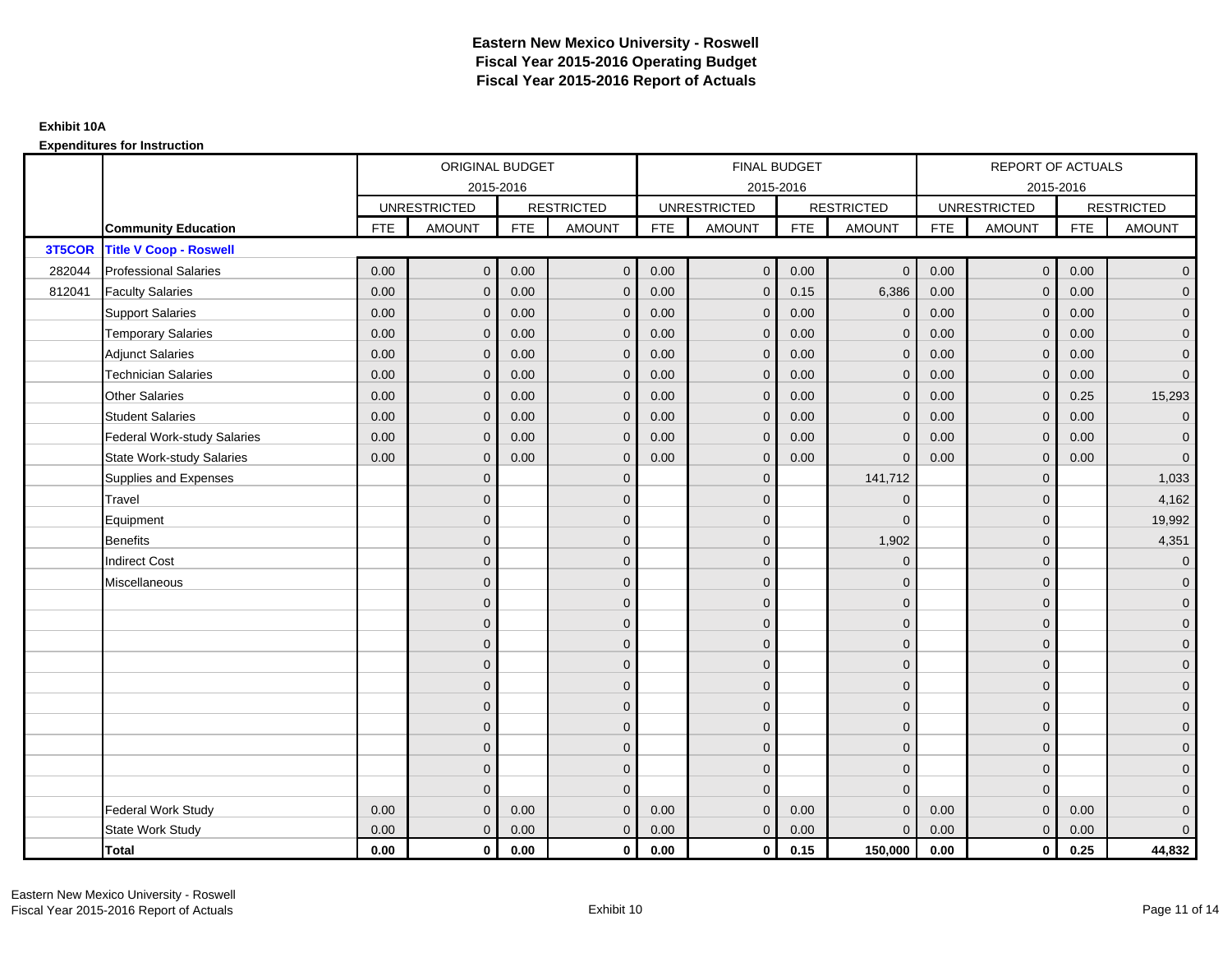|        |                                    |            | ORIGINAL BUDGET     |            |                   |            | <b>FINAL BUDGET</b> |            |                   |            | <b>REPORT OF ACTUALS</b> |            |                     |
|--------|------------------------------------|------------|---------------------|------------|-------------------|------------|---------------------|------------|-------------------|------------|--------------------------|------------|---------------------|
|        |                                    |            | 2015-2016           |            |                   |            | 2015-2016           |            |                   |            | 2015-2016                |            |                     |
|        |                                    |            | <b>UNRESTRICTED</b> |            | <b>RESTRICTED</b> |            | <b>UNRESTRICTED</b> |            | <b>RESTRICTED</b> |            | <b>UNRESTRICTED</b>      |            | <b>RESTRICTED</b>   |
|        | <b>Community Education</b>         | <b>FTE</b> | <b>AMOUNT</b>       | <b>FTE</b> | <b>AMOUNT</b>     | <b>FTE</b> | <b>AMOUNT</b>       | <b>FTE</b> | <b>AMOUNT</b>     | <b>FTE</b> | <b>AMOUNT</b>            | <b>FTE</b> | <b>AMOUNT</b>       |
| 3T5COT | <b>Title V Coop - Taos</b>         |            |                     |            |                   |            |                     |            |                   |            |                          |            |                     |
| 282043 | <b>Professional Salaries</b>       | 0.00       | $\mathbf{0}$        | 0.00       | $\mathbf{0}$      | 0.00       | $\mathbf{0}$        | 0.00       | $\mathbf{0}$      | 0.00       | $\overline{0}$           | 0.00       | $\overline{0}$      |
| 812041 | <b>Faculty Salaries</b>            | 0.00       | $\mathbf{0}$        | 0.00       | $\mathbf{0}$      | 0.00       | $\mathbf{0}$        | 0.15       | 6,386             | 0.00       | $\mathbf{0}$             | 0.50       | 22,243              |
|        | <b>Support Salaries</b>            | 0.00       | $\mathbf{0}$        | 0.00       | $\mathbf 0$       | 0.00       | $\mathbf{0}$        | 0.00       | $\mathbf 0$       | 0.00       | $\overline{0}$           | 0.00       | $\overline{0}$      |
|        | <b>Temporary Salaries</b>          | 0.00       | $\mathbf{0}$        | 0.00       | $\mathbf{0}$      | 0.00       | $\mathbf{0}$        | 0.00       | 0                 | 0.00       | $\mathbf{0}$             | 0.00       | $\overline{0}$      |
|        | <b>Adjunct Salaries</b>            | 0.00       | $\mathbf{0}$        | 0.00       | $\mathbf{0}$      | 0.00       | $\mathbf{0}$        | 0.00       | $\mathbf{0}$      | 0.00       | $\mathbf 0$              | 0.00       | $\overline{0}$      |
|        | <b>Technician Salaries</b>         | 0.00       | $\Omega$            | 0.00       | $\mathbf{0}$      | 0.00       | $\mathbf{0}$        | 0.00       | $\mathbf{0}$      | 0.00       | $\mathbf{0}$             | 0.00       | $\mathbf{0}$        |
|        | <b>Other Salaries</b>              | 0.00       | $\Omega$            | 0.00       | $\mathbf{0}$      | 0.00       | $\Omega$            | 0.00       | $\Omega$          | 0.00       | $\overline{0}$           | 0.00       | $\overline{0}$      |
|        | <b>Student Salaries</b>            | 0.00       | $\mathbf 0$         | 0.00       | $\mathbf 0$       | 0.00       | $\mathbf{0}$        | 0.00       | $\mathbf{0}$      | 0.00       | $\mathbf{0}$             | 0.00       | $\overline{0}$      |
|        | <b>Federal Work-study Salaries</b> | 0.00       | $\Omega$            | 0.00       | $\mathbf{0}$      | 0.00       | $\mathbf{0}$        | 0.00       | $\Omega$          | 0.00       | $\mathbf 0$              | 0.00       | $\overline{0}$      |
|        | <b>State Work-study Salaries</b>   | 0.00       | $\mathbf{0}$        | 0.00       | $\mathbf{0}$      | 0.00       | $\mathbf{0}$        | 0.00       | $\Omega$          | 0.00       | $\mathbf{0}$             | 0.00       | $\overline{0}$      |
|        | Supplies and Expenses              |            | $\Omega$            |            | $\mathbf 0$       |            | $\mathbf{0}$        |            | 141,712           |            | $\mathbf 0$              |            | 32,423              |
|        | <b>Travel</b>                      |            | $\overline{0}$      |            | $\mathbf 0$       |            | $\mathbf{0}$        |            | $\overline{0}$    |            | $\mathbf{0}$             |            | 7,815               |
|        | Equipment                          |            | $\Omega$            |            | $\mathbf 0$       |            | $\Omega$            |            | $\Omega$          |            | $\mathbf{0}$             |            | 17,754              |
|        | <b>Benefits</b>                    |            | $\Omega$            |            | $\mathbf 0$       |            | $\mathbf{0}$        |            | 1,902             |            | $\mathbf{0}$             |            | 7,859               |
|        | <b>Indirect Cost</b>               |            | $\mathbf{0}$        |            | $\mathbf 0$       |            | $\Omega$            |            | $\Omega$          |            | $\mathbf{0}$             |            | $\overline{0}$      |
|        | Miscellaneous                      |            | $\Omega$            |            | $\mathbf 0$       |            | $\mathbf{0}$        |            | $\Omega$          |            | $\mathbf 0$              |            | $\overline{0}$      |
|        |                                    |            | $\overline{0}$      |            | $\mathbf 0$       |            | $\mathbf{0}$        |            | $\mathbf 0$       |            | $\mathbf{0}$             |            | $\overline{0}$      |
|        |                                    |            | $\mathbf{0}$        |            | $\mathbf 0$       |            | $\mathbf{0}$        |            | $\mathbf 0$       |            | $\mathbf{0}$             |            | $\overline{0}$      |
|        |                                    |            | $\Omega$            |            | $\mathbf{0}$      |            | $\Omega$            |            | $\mathbf 0$       |            | $\Omega$                 |            | $\overline{0}$      |
|        |                                    |            | $\Omega$            |            | $\mathbf 0$       |            | $\mathbf{0}$        |            | $\mathbf 0$       |            | $\mathbf{0}$             |            | $\overline{0}$      |
|        |                                    |            | $\Omega$            |            | $\mathbf 0$       |            | $\mathbf{0}$        |            | $\mathbf 0$       |            | $\mathbf 0$              |            | $\mathsf{O}\xspace$ |
|        |                                    |            | $\overline{0}$      |            | $\mathbf 0$       |            | $\mathbf{0}$        |            | $\mathbf{0}$      |            | $\mathbf{0}$             |            | $\overline{0}$      |
|        |                                    |            | $\mathbf{0}$        |            | $\mathbf 0$       |            | $\mathbf{0}$        |            | $\mathbf 0$       |            | $\mathbf 0$              |            | $\overline{0}$      |
|        |                                    |            | $\Omega$            |            | $\mathbf 0$       |            | $\Omega$            |            | $\mathbf 0$       |            | $\mathbf{0}$             |            | $\overline{0}$      |
|        |                                    |            | $\mathbf{0}$        |            | $\mathbf{0}$      |            | $\Omega$            |            | $\mathbf{0}$      |            | $\mathbf{0}$             |            | $\overline{0}$      |
|        |                                    |            | $\Omega$            |            | $\mathbf{0}$      |            | $\Omega$            |            | $\mathbf{0}$      |            | $\Omega$                 |            | $\pmb{0}$           |
|        | <b>Federal Work Study</b>          | 0.00       | $\mathbf{0}$        | 0.00       | $\mathbf{0}$      | 0.00       | $\mathbf{0}$        | 0.00       | $\overline{0}$    | 0.00       | $\mathbf{0}$             | 0.00       | $\mathbf{0}$        |
|        | State Work Study                   | 0.00       | $\mathbf{0}$        | 0.00       | $\mathbf 0$       | 0.00       | $\mathbf{0}$        | 0.00       | $\mathbf{0}$      | 0.00       | $\overline{0}$           | 0.00       | $\overline{0}$      |
|        | Total                              | 0.00       | $\mathbf 0$         | 0.00       | $\mathbf{0}$      | 0.00       | $\mathbf{0}$        | 0.15       | 150,000           | 0.00       | $\mathbf{0}$             | 0.50       | 88,093              |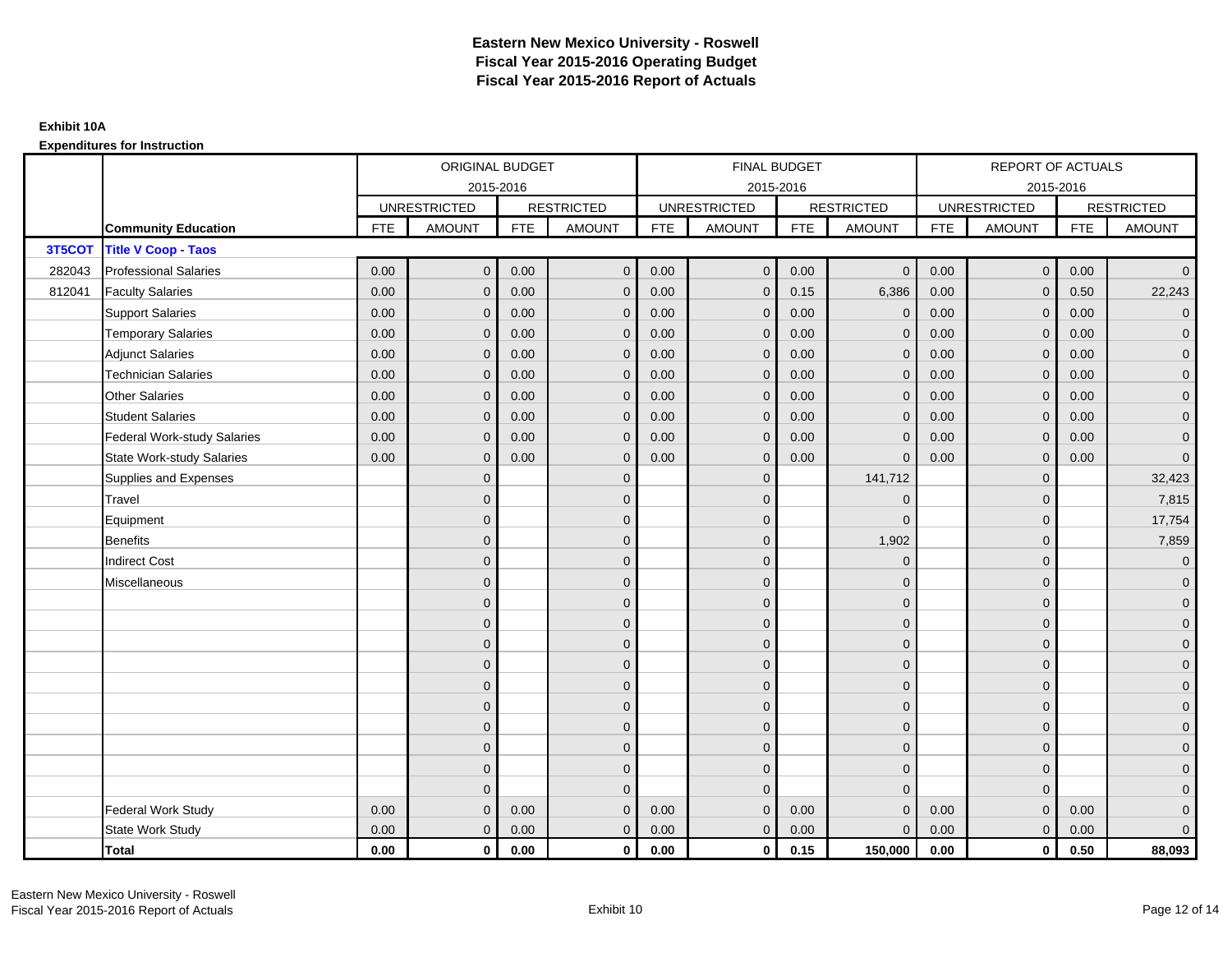|        |                                       |            | ORIGINAL BUDGET     |            |                   |            | <b>FINAL BUDGET</b> |            |                   |            | REPORT OF ACTUALS   |            |                     |
|--------|---------------------------------------|------------|---------------------|------------|-------------------|------------|---------------------|------------|-------------------|------------|---------------------|------------|---------------------|
|        |                                       |            | 2015-2016           |            |                   |            | 2015-2016           |            |                   |            | 2015-2016           |            |                     |
|        |                                       |            | <b>UNRESTRICTED</b> |            | <b>RESTRICTED</b> |            | <b>UNRESTRICTED</b> |            | <b>RESTRICTED</b> |            | <b>UNRESTRICTED</b> |            | <b>RESTRICTED</b>   |
|        | <b>Community Education</b>            | <b>FTE</b> | <b>AMOUNT</b>       | <b>FTE</b> | <b>AMOUNT</b>     | <b>FTE</b> | <b>AMOUNT</b>       | <b>FTE</b> | <b>AMOUNT</b>     | <b>FTE</b> | <b>AMOUNT</b>       | <b>FTE</b> | <b>AMOUNT</b>       |
| 3TEPF  | <b>Carl Perkins - Non-Traditional</b> |            |                     |            |                   |            |                     |            |                   |            |                     |            |                     |
| 282008 | <b>Professional Salaries</b>          | 0.00       | $\mathbf{0}$        | 0.00       | $\mathbf{0}$      | 0.00       | $\mathsf{O}\xspace$ | 0.00       | $\overline{0}$    | 0.00       | $\overline{0}$      | 0.00       | $\overline{0}$      |
| 822008 | <b>Faculty Salaries</b>               | 0.00       | $\mathbf{0}$        | 0.00       | $\mathbf 0$       | 0.00       | $\mathbf{0}$        | 0.00       | $\mathbf{0}$      | 0.00       | $\mathbf{0}$        | 0.00       | $\overline{0}$      |
|        | <b>Support Salaries</b>               | 0.00       | $\mathbf{0}$        | 0.00       | $\mathbf{0}$      | 0.00       | $\mathbf{0}$        | 0.00       | $\mathbf{0}$      | 0.00       | $\overline{0}$      | 0.00       | $\overline{0}$      |
|        | <b>Temporary Salaries</b>             | 0.00       | $\mathbf{0}$        | 0.00       | $\mathbf{0}$      | 0.00       | $\mathbf{0}$        | 0.00       | 0                 | 0.00       | $\mathbf 0$         | 0.00       | $\overline{0}$      |
|        | <b>Adjunct Salaries</b>               | 0.00       | $\mathbf{0}$        | 0.00       | $\mathbf{0}$      | 0.00       | $\Omega$            | 0.00       | $\mathbf{0}$      | 0.00       | $\mathbf{0}$        | 0.00       | $\overline{0}$      |
|        | <b>Technician Salaries</b>            | 0.00       | $\Omega$            | 0.00       | $\Omega$          | 0.00       | $\Omega$            | 0.00       | $\Omega$          | 0.00       | $\mathbf{0}$        | 0.00       | $\overline{0}$      |
|        | <b>Other Salaries</b>                 | 0.00       | $\mathbf{0}$        | 0.00       | $\mathbf 0$       | 0.00       | $\mathbf{0}$        | 0.00       | $\mathbf{0}$      | 0.00       | $\mathbf{0}$        | 0.00       | $\overline{0}$      |
|        | <b>Student Salaries</b>               | 0.00       | $\mathbf{0}$        | 0.00       | $\mathbf 0$       | 0.00       | $\mathbf{0}$        | 0.00       | $\mathbf{0}$      | 0.00       | $\mathbf{0}$        | 0.00       | $\overline{0}$      |
|        | <b>Federal Work-study Salaries</b>    | 0.00       | $\mathbf{0}$        | 0.00       | $\Omega$          | 0.00       | $\Omega$            | 0.00       | $\Omega$          | 0.00       | $\mathbf{0}$        | 0.00       | $\overline{0}$      |
|        | <b>State Work-study Salaries</b>      | 0.00       | $\mathbf{0}$        | 0.00       | $\mathbf{0}$      | 0.00       | $\mathbf{0}$        | 0.00       | $\mathbf 0$       | 0.00       | $\mathbf{0}$        | 0.00       | $\overline{0}$      |
|        | Supplies and Expenses                 |            | $\Omega$            |            | $\mathbf{0}$      |            | $\Omega$            |            | $\mathbf 0$       |            | $\mathbf 0$         |            | $\mathsf{O}\xspace$ |
|        | Travel                                |            | $\Omega$            |            | $\mathbf{0}$      |            | $\Omega$            |            | $\Omega$          |            | $\mathbf{0}$        |            | $\overline{0}$      |
|        | Equipment                             |            | $\Omega$            |            | $\mathbf 0$       |            | $\mathbf{0}$        |            | $\mathbf{0}$      |            | $\mathbf{0}$        |            | $\overline{0}$      |
|        | <b>Benefits</b>                       |            | $\Omega$            |            | $\mathbf{0}$      |            | $\Omega$            |            | $\Omega$          |            | $\mathbf{0}$        |            | $\overline{0}$      |
|        | <b>Indirect Cost</b>                  |            | $\Omega$            |            | $\mathbf 0$       |            | $\mathbf{0}$        |            | 3,333             |            | $\mathbf{0}$        |            | 3,325               |
|        | Miscellaneous                         |            | $\Omega$            |            | $\mathbf 0$       |            | $\mathbf{0}$        |            | 66,667            |            | $\mathbf{0}$        |            | 66,500              |
|        |                                       |            | $\Omega$            |            | $\mathbf 0$       |            | $\Omega$            |            | $\overline{0}$    |            | $\Omega$            |            | $\overline{0}$      |
|        |                                       |            | $\mathbf{0}$        |            | $\mathbf 0$       |            | $\mathbf{0}$        |            | $\mathbf 0$       |            | $\mathbf{0}$        |            | $\overline{0}$      |
|        |                                       |            | $\Omega$            |            | $\mathbf{0}$      |            | $\Omega$            |            | $\mathbf 0$       |            | $\mathbf{0}$        |            | $\overline{0}$      |
|        |                                       |            | $\Omega$            |            | $\mathbf{0}$      |            | $\Omega$            |            | $\Omega$          |            | $\Omega$            |            | $\overline{0}$      |
|        |                                       |            | $\Omega$            |            | $\mathbf 0$       |            | $\mathbf{0}$        |            | $\mathbf 0$       |            | $\mathbf 0$         |            | $\mathsf{O}\xspace$ |
|        |                                       |            | $\mathbf{0}$        |            | $\mathbf 0$       |            | $\mathbf{0}$        |            | $\mathbf{0}$      |            | $\mathbf{0}$        |            | $\overline{0}$      |
|        |                                       |            | $\Omega$            |            | $\mathbf 0$       |            | $\Omega$            |            | $\mathbf{0}$      |            | $\mathbf{0}$        |            | $\overline{0}$      |
|        |                                       |            | $\Omega$            |            | $\mathbf{0}$      |            | $\Omega$            |            | $\mathbf 0$       |            | $\mathbf{0}$        |            | $\overline{0}$      |
|        |                                       |            | 0                   |            | $\mathbf{0}$      |            | $\Omega$            |            | $\mathbf{0}$      |            | $\mathbf{0}$        |            | $\overline{0}$      |
|        |                                       |            | $\Omega$            |            | $\Omega$          |            | $\Omega$            |            | $\mathbf{0}$      |            | $\Omega$            |            | $\overline{0}$      |
|        | <b>Federal Work Study</b>             | 0.00       | $\mathbf{0}$        | 0.00       | $\mathbf{0}$      | 0.00       | $\mathbf{0}$        | 0.00       | $\mathbf 0$       | 0.00       | $\mathbf{0}$        | 0.00       | $\mathbf{0}$        |
|        | State Work Study                      | 0.00       | $\mathbf{0}$        | 0.00       | $\mathbf{0}$      | 0.00       | $\mathbf{0}$        | 0.00       | $\mathbf{0}$      | 0.00       | $\overline{0}$      | 0.00       | $\overline{0}$      |
|        | Total                                 | 0.00       | $\mathbf 0$         | 0.00       | $\mathbf{0}$      | 0.00       | $\mathbf{0}$        | 0.00       | 70,000            | 0.00       | $\mathbf{0}$        | 0.00       | 69,825              |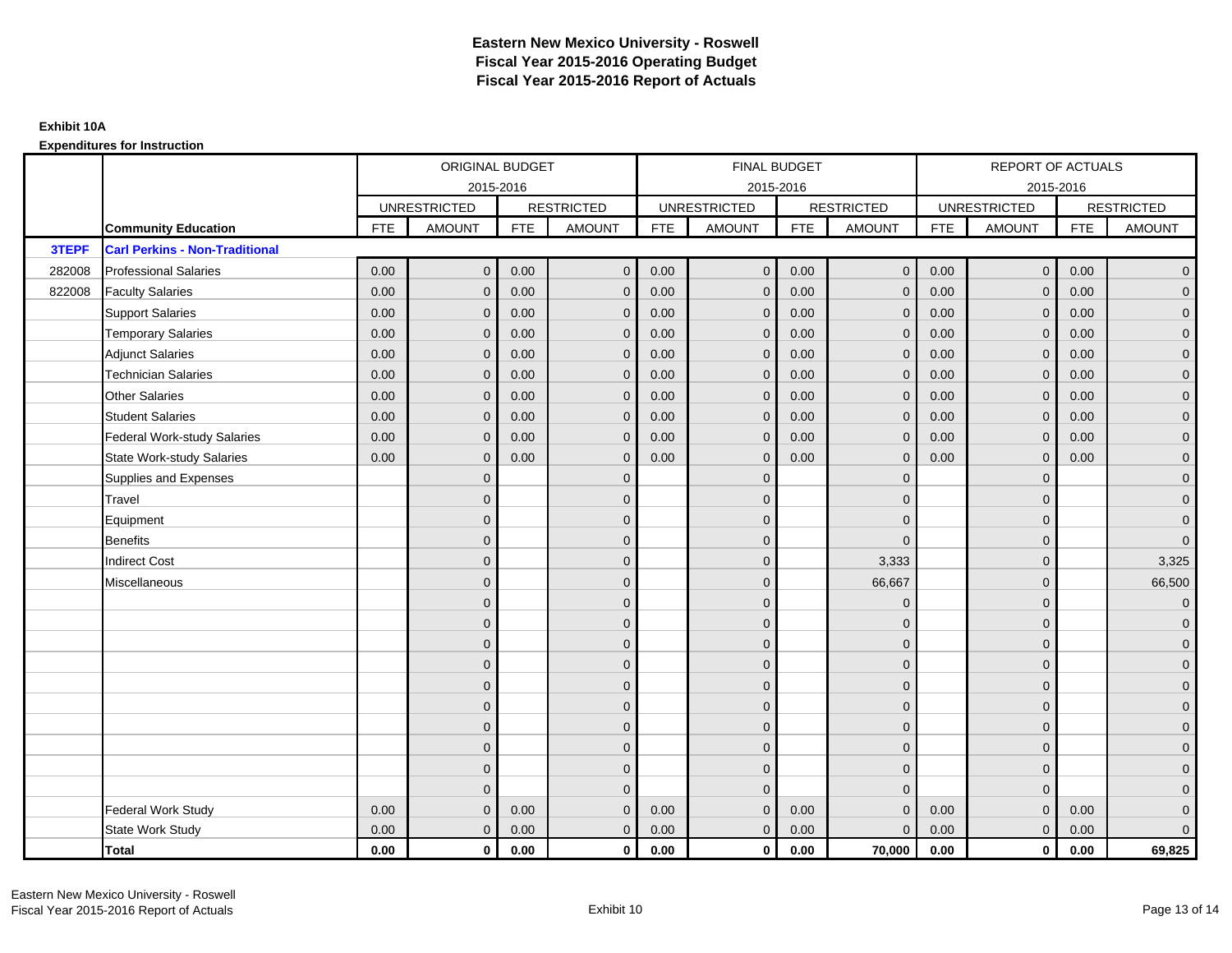|        |                                  |            | ORIGINAL BUDGET     |            |                   |            | <b>FINAL BUDGET</b> |            |                   |            | <b>REPORT OF ACTUALS</b> |            |                     |
|--------|----------------------------------|------------|---------------------|------------|-------------------|------------|---------------------|------------|-------------------|------------|--------------------------|------------|---------------------|
|        |                                  |            |                     | 2015-2016  |                   |            | 2015-2016           |            |                   |            | 2015-2016                |            |                     |
|        |                                  |            | <b>UNRESTRICTED</b> |            | <b>RESTRICTED</b> |            | <b>UNRESTRICTED</b> |            | <b>RESTRICTED</b> |            | <b>UNRESTRICTED</b>      |            | <b>RESTRICTED</b>   |
|        | <b>Community Education</b>       | <b>FTE</b> | <b>AMOUNT</b>       | <b>FTE</b> | <b>AMOUNT</b>     | <b>FTE</b> | <b>AMOUNT</b>       | <b>FTE</b> | <b>AMOUNT</b>     | <b>FTE</b> | <b>AMOUNT</b>            | <b>FTE</b> | <b>AMOUNT</b>       |
| 3TITL2 | <b>Title V</b>                   |            |                     |            |                   |            |                     |            |                   |            |                          |            |                     |
| 283003 | <b>Professional Salaries</b>     | 0.00       | $\mathbf{0}$        | 6.25       | 305,641           | 0.00       | $\mathbf{0}$        | 3.00       | 205,108           | 0.00       | $\overline{0}$           | 3.00       | 223,814             |
| 823003 | <b>Faculty Salaries</b>          | 0.00       | $\mathbf{0}$        | 1.07       | 29,840            | 0.00       | $\mathbf{0}$        | 1.00       | 29,840            | 0.00       | $\mathbf 0$              | 0.00       | $\overline{0}$      |
|        | <b>Support Salaries</b>          | 0.00       | $\mathbf{0}$        | 1.00       | 20,945            | 0.00       | $\overline{0}$      | 1.00       | 20,945            | 0.00       | $\overline{0}$           | 1.00       | 20,651              |
|        | <b>Temporary Salaries</b>        | 0.00       | $\mathbf{0}$        | 0.00       | $\mathbf 0$       | 0.00       | $\mathbf{0}$        | 0.00       | $\overline{0}$    | 0.00       | $\mathbf{0}$             | 0.20       | 3,556               |
|        | <b>Adjunct Salaries</b>          | 0.00       | $\mathbf{0}$        | 0.00       | $\mathbf{0}$      | 0.00       | $\mathbf{0}$        | 0.00       | $\mathbf 0$       | 0.00       | $\mathbf{0}$             | 0.10       | 1,905               |
|        | <b>Technician Salaries</b>       | 0.00       | $\mathbf{0}$        | 0.00       | $\Omega$          | 0.00       | $\mathbf{0}$        | 0.00       | $\mathbf{0}$      | 0.00       | $\mathbf{0}$             | 0.00       | $\overline{0}$      |
|        | Other Salaries                   | 0.00       | $\mathbf{0}$        | 0.00       | $\Omega$          | 0.00       | $\Omega$            | 0.00       | $\Omega$          | 0.00       | $\mathbf{0}$             | 0.00       | $\overline{0}$      |
|        | <b>Student Salaries</b>          | 0.00       | $\mathbf 0$         | 0.00       | $\mathbf 0$       | 0.00       | $\overline{0}$      | 0.00       | $\mathbf 0$       | 0.00       | $\mathbf{0}$             | 0.50       | 6,863               |
|        | Federal Work-study Salaries      | 0.00       | $\mathbf{0}$        | 0.00       | $\mathbf 0$       | 0.00       | $\mathbf{0}$        | 0.00       | $\mathbf 0$       | 0.00       | $\mathbf 0$              | 0.00       | $\overline{0}$      |
|        | <b>State Work-study Salaries</b> | 0.00       | $\mathbf{0}$        | 0.00       | $\Omega$          | 0.00       | $\mathbf{0}$        | 0.00       | $\Omega$          | 0.00       | $\mathbf{0}$             | 0.00       | $\overline{0}$      |
|        | Supplies and Expenses            |            | $\overline{0}$      |            | 7,500             |            | $\mathbf{0}$        |            | 73,551            |            | $\mathbf 0$              |            | 52,512              |
|        | Travel                           |            | $\overline{0}$      |            | 5,000             |            | $\mathbf{0}$        |            | $\mathbf 0$       |            | $\mathbf{0}$             |            | 17,540              |
|        | Equipment                        |            | $\overline{0}$      |            | 1,000             |            | $\mathbf{0}$        |            | $\Omega$          |            | $\mathbf{0}$             |            | 5,493               |
|        | <b>Benefits</b>                  |            | $\mathbf{0}$        |            | 67,130            |            | $\mathbf{0}$        |            | 92,167            |            | $\mathbf{0}$             |            | 91,360              |
|        | <b>Indirect Cost</b>             |            | $\mathbf{0}$        |            | $\Omega$          |            | $\Omega$            |            | $\Omega$          |            | $\mathbf 0$              |            | $\overline{0}$      |
|        | Miscellaneous                    |            | $\Omega$            |            | 5,000             |            | $\mathbf{0}$        |            | $\mathbf 0$       |            | $\mathbf 0$              |            | 5,000               |
|        |                                  |            | $\overline{0}$      |            | $\mathbf 0$       |            | $\mathbf{0}$        |            | $\mathbf 0$       |            | $\mathbf{0}$             |            | $\overline{0}$      |
|        |                                  |            | $\overline{0}$      |            | $\mathbf 0$       |            | $\mathbf{0}$        |            | $\mathbf 0$       |            | $\mathbf{0}$             |            | $\overline{0}$      |
|        |                                  |            | $\Omega$            |            | $\mathbf{0}$      |            | $\Omega$            |            | $\mathbf 0$       |            | $\Omega$                 |            | $\overline{0}$      |
|        |                                  |            | $\overline{0}$      |            | $\mathbf 0$       |            | $\mathbf{0}$        |            | $\mathbf 0$       |            | $\mathbf 0$              |            | $\mathbf{0}$        |
|        |                                  |            | $\mathbf{0}$        |            | $\mathbf 0$       |            | $\mathbf{0}$        |            | $\mathbf 0$       |            | $\mathbf 0$              |            | $\mathbf 0$         |
|        |                                  |            | $\overline{0}$      |            | $\mathbf 0$       |            | $\mathbf{0}$        |            | $\mathbf{0}$      |            | $\mathbf{0}$             |            | $\overline{0}$      |
|        |                                  |            | $\overline{0}$      |            | $\mathbf 0$       |            | $\mathbf 0$         |            | $\mathbf 0$       |            | $\mathbf 0$              |            | $\overline{0}$      |
|        |                                  |            | $\mathbf{0}$        |            | $\mathbf{0}$      |            | $\Omega$            |            | $\mathbf 0$       |            | $\mathbf{0}$             |            | $\overline{0}$      |
|        |                                  |            | $\mathbf{0}$        |            | $\mathbf{0}$      |            | $\Omega$            |            | $\mathbf{0}$      |            | $\mathbf{0}$             |            | $\overline{0}$      |
|        |                                  |            | $\Omega$            |            | $\Omega$          |            | $\Omega$            |            | $\mathbf{0}$      |            | $\Omega$                 |            | $\mathsf{O}\xspace$ |
|        | <b>Federal Work Study</b>        | 0.00       | $\mathbf{0}$        | 0.00       | $\mathbf 0$       | 0.00       | $\mathbf{0}$        | 0.00       | $\mathbf{0}$      | 0.00       | $\mathbf{0}$             | 0.00       | $\mathbf{0}$        |
|        | State Work Study                 | 0.00       | $\mathbf{0}$        | 0.00       | $\Omega$          | 0.00       | $\overline{0}$      | 0.00       | $\mathbf{0}$      | 0.00       | $\mathbf{0}$             | 0.00       | $\overline{0}$      |
|        | <b>Total</b>                     | 0.00       | $\mathbf 0$         | 8.32       | 442,056           | 0.00       | $\mathbf{0}$        | 5.00       | 421,611           | 0.00       | $\mathbf 0$              | 4.80       | 428,694             |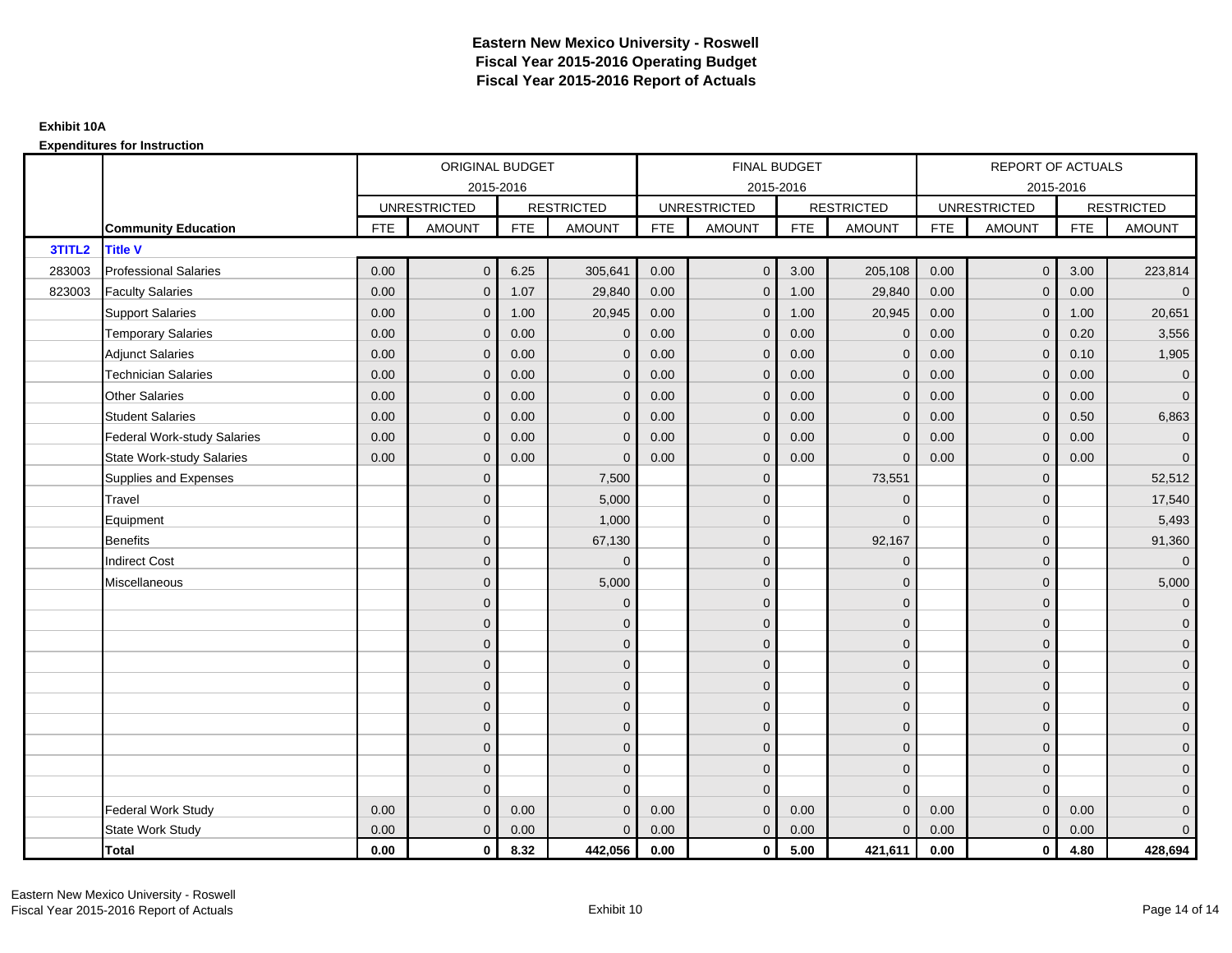#### **Exhibit 11**

|                         |                                                   |            | <b>ORIGINAL BUDGET</b> |            |                   |            |                     | FINAL BUDGET |                   |            | <b>REPORT OF ACTUALS</b> |            |                   |
|-------------------------|---------------------------------------------------|------------|------------------------|------------|-------------------|------------|---------------------|--------------|-------------------|------------|--------------------------|------------|-------------------|
|                         |                                                   |            |                        | 2015-2016  |                   |            | 2015-2016           |              |                   |            | 2015-2016                |            |                   |
|                         |                                                   |            | <b>UNRESTRICTED</b>    |            | <b>RESTRICTED</b> |            | <b>UNRESTRICTED</b> |              | <b>RESTRICTED</b> |            | <b>UNRESTRICTED</b>      |            | <b>RESTRICTED</b> |
|                         | <b>Libraries</b>                                  | <b>FTE</b> | <b>AMOUNT</b>          | <b>FTE</b> | <b>AMOUNT</b>     | <b>FTE</b> | <b>AMOUNT</b>       | <b>FTE</b>   | <b>AMOUNT</b>     | <b>FTE</b> | <b>AMOUNT</b>            | <b>FTE</b> | <b>AMOUNT</b>     |
| 3LIBR                   | Library                                           | 3.50       | 149,892                | 0.00       | $\mathbf 0$       | 3.50       | 153,819             | 0.00         | $\mathbf 0$       | 3.50       | 150,528                  | 0.00       | $\overline{0}$    |
| 3MCEN                   | Media Center                                      | 1.00       | 33,905                 | 0.00       | $\mathbf 0$       | 1.50       | 45,167              | 0.00         | $\mathbf 0$       | 1.00       | 34,556                   | 0.00       | $\mathbf 0$       |
| <b>Total Libraries</b>  |                                                   | 4.50       | 183,797                | 0.00       | $\mathbf 0$       | 5.00       | 198,986             | 0.00         | $\mathbf 0$       | 4.50       | 185,084                  | 0.00       | $\mathbf{0}$      |
|                         |                                                   |            |                        |            |                   |            |                     |              |                   |            |                          |            |                   |
|                         | <b>Academic Support and Personnel Development</b> |            |                        |            |                   |            |                     |              |                   |            |                          |            |                   |
| 3ADCA                   | VP Academic & Vocational                          | 2.00       | 109,959                | 0.00       | $\mathbf 0$       | 0.00       | $\mathbf 0$         | 0.00         | $\mathbf 0$       | 0.00       | $\overline{0}$           | 0.00       | $\overline{0}$    |
| 3DINS                   | Dean of Instruction - Administration              | 2.00       | 146,232                | 0.00       | $\mathbf 0$       | 2.00       | 149,056             | 0.00         | $\mathbf 0$       | 2.00       | 159,358                  | 0.00       | 0                 |
| 3FDEV                   | <b>Faculty Development</b>                        | 0.00       | 440                    | 0.00       | $\mathbf 0$       | 0.00       | 48,383              | 0.00         | $\mathbf 0$       | 0.00       | 2,434                    | 0.00       | $\mathbf 0$       |
| 3FEVL                   | <b>Faculty Evaluation</b>                         | 0.00       | 744                    | 0.00       | $\mathbf 0$       | 0.00       | 8,680               | 0.00         | $\mathbf 0$       | 0.25       | 15,030                   | 0.00       | $\mathbf 0$       |
| 3FSEN                   | <b>Faculty Senate</b>                             | 0.00       | $\mathbf 0$            | 0.00       | $\mathbf 0$       | 0.15       | 3,794               | 0.00         | $\mathbf 0$       | 0.15       | 1,860                    | 0.00       | $\mathbf 0$       |
| 3ITCH                   | Instructional Technology                          | 0.00       | $\Omega$               | 0.00       | $\mathbf 0$       | 0.00       | $\mathbf 0$         | 0.00         | $\Omega$          | 0.00       | $\mathbf 0$              | 0.00       | $\mathbf 0$       |
|                         |                                                   |            |                        |            |                   |            |                     |              |                   |            |                          |            |                   |
|                         |                                                   |            |                        |            |                   |            |                     |              |                   |            |                          |            |                   |
|                         | <b>Total Academic Support and</b>                 |            |                        |            |                   |            |                     |              |                   |            |                          |            |                   |
|                         | <b>Personnel Development</b>                      | 4.00       | 257,375                | 0.00       | $\mathbf{0}$      | 2.15       | 209,913             | 0.00         | $\mathbf 0$       | 2.40       | 178,683                  | 0.00       | $\mathbf 0$       |
|                         |                                                   |            |                        |            |                   |            |                     |              |                   |            |                          |            |                   |
|                         |                                                   |            |                        |            |                   |            |                     |              |                   |            |                          |            |                   |
|                         | <b>Work Study</b>                                 |            |                        |            |                   |            |                     |              |                   |            |                          |            |                   |
| 961019                  | Federal Work-study                                | 0.00       | $\mathbf 0$            | 0.00       | $\mathbf 0$       | 0.00       | $\mathbf 0$         | 0.00         | $\mathbf 0$       | 0.00       | $\overline{0}$           | 0.00       | $\mathbf 0$       |
| 961016                  | State Work-study                                  | 0.00       | $\mathbf 0$            | 0.00       | $\mathbf 0$       | 0.00       | $\mathbf 0$         | 0.00         | $\mathbf 0$       | 0.00       | $\overline{0}$           | 0.00       | $\mathbf 0$       |
| <b>Total Work Study</b> |                                                   | 0.00       | $\mathbf 0$            | $0.00\,$   | $\mathbf 0$       | $\bf 0.00$ | $\pmb{0}$           | 0.00         | $\mathbf{0}$      | $0.00\,$   | $\overline{0}$           | 0.00       | $\mathbf{0}$      |
|                         |                                                   |            |                        |            |                   |            |                     |              |                   |            |                          |            |                   |
|                         |                                                   |            |                        |            |                   |            |                     |              |                   |            |                          |            |                   |
|                         | <b>Unallocated</b>                                |            | $\mathbf{0}$           |            | $\overline{0}$    |            | $\overline{0}$      |              | $\overline{0}$    |            | $\overline{0}$           |            | $\overline{0}$    |
|                         |                                                   |            |                        |            |                   |            |                     |              |                   |            |                          |            |                   |
|                         |                                                   |            |                        |            |                   |            |                     |              |                   |            |                          |            |                   |
|                         |                                                   |            |                        |            |                   |            |                     |              |                   |            |                          |            |                   |
|                         |                                                   |            |                        |            |                   |            |                     |              |                   |            |                          |            |                   |
|                         |                                                   |            |                        |            |                   |            |                     |              |                   |            |                          |            |                   |
|                         |                                                   |            |                        |            |                   |            |                     |              |                   |            |                          |            |                   |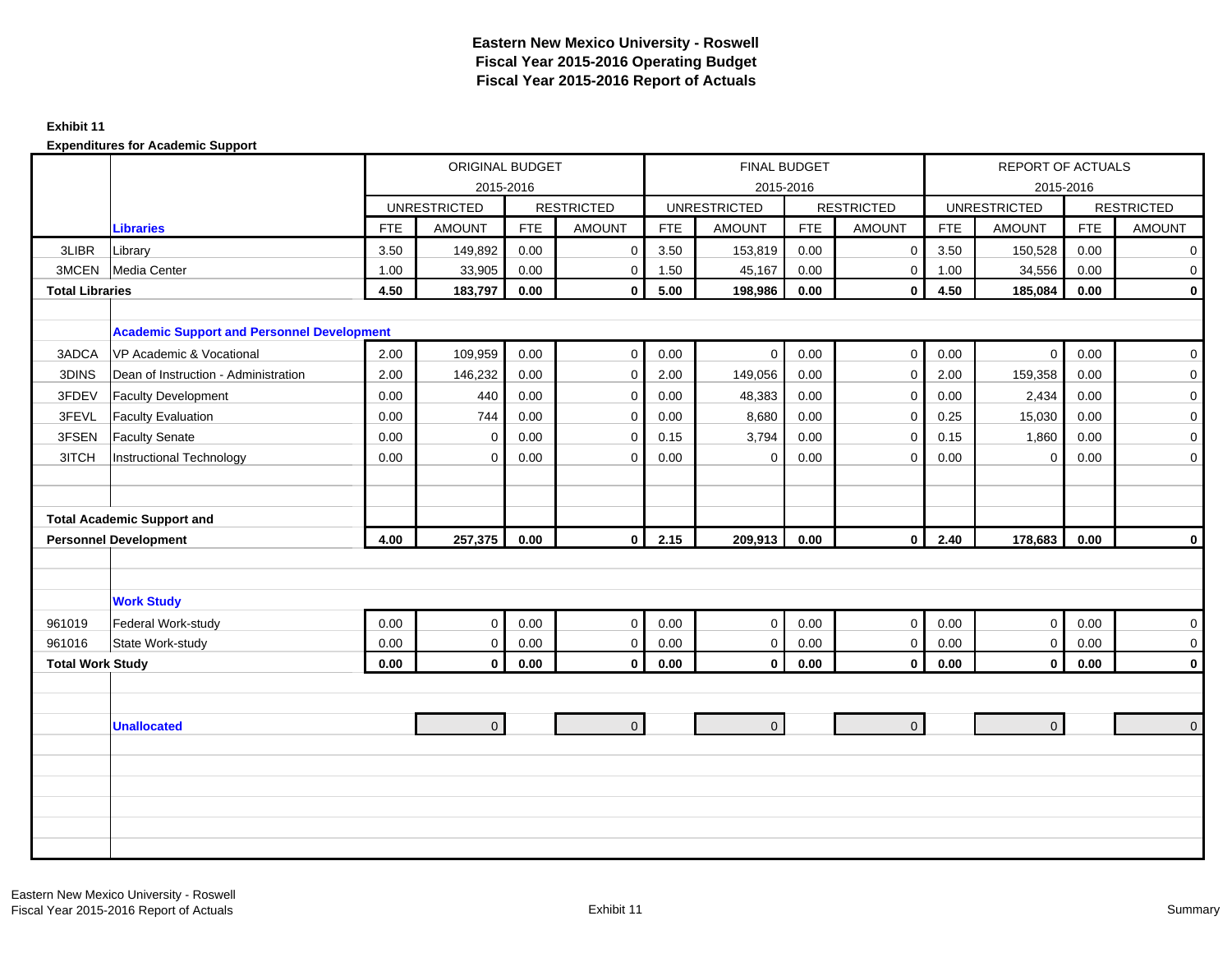| 962061                | <b>Items Not in 11A</b>       |      |                     |      |             |      |                     |      |             |      |                     |      |             |
|-----------------------|-------------------------------|------|---------------------|------|-------------|------|---------------------|------|-------------|------|---------------------|------|-------------|
|                       |                               |      |                     |      |             |      |                     |      |             |      |                     |      |             |
|                       | Retirement                    |      | 55,244              |      |             |      | 44,664              |      |             |      | 45,293              |      |             |
| 962062                | Social Security and Medicare  |      | 30,404              |      |             |      | 24,581              |      |             |      | 23,029              |      |             |
| 962063                | Group Insurance               |      | 29,172              |      |             |      | 23,585              |      |             |      | 46,864              |      |             |
| 962064                | Worker's Compensation         |      | 4,000               |      |             |      | 4,000               |      |             |      | 1,696               |      |             |
| 962065                | Unemployment Insurance        |      | 10,741              |      |             |      | 9,035               |      |             |      | 1,254               |      |             |
| 962068                | Waiver of Tuition             |      | 2,000               |      |             |      | 2,000               |      |             |      | 4,203               |      |             |
| 962069                | <b>Vacation Accruals</b>      |      | 5,000               |      |             |      | 5,000               |      |             |      | 21,995              |      |             |
| 962066                | Retiree Health                |      | 9,908               |      |             |      | 6,426               |      |             |      | 6,519               |      |             |
| 110-920               | Internal Services             |      | 89,997              |      |             |      | 89,997              |      |             |      | 105,997             |      |             |
|                       | Professional Merit Pay        |      | $\mathbf 0$         |      |             |      | $\mathsf{O}\xspace$ |      |             |      | $\mathsf{O}\xspace$ |      |             |
|                       | <b>Staff Merit Pay</b>        |      | $\mathbf 0$         |      |             |      | $\mathbf 0$         |      |             |      | $\mathsf{O}\xspace$ |      |             |
|                       | <b>Faculty Merit Pay</b>      |      | $\mathsf{O}\xspace$ |      |             |      | $\mathsf{O}\xspace$ |      |             |      | $\mathbf 0$         |      |             |
|                       | Unallocated                   |      | $\pmb{0}$           |      |             |      | $\mathbf 0$         |      |             |      | $\mathsf{O}\xspace$ |      |             |
| <b>Total Benefits</b> |                               |      | 236,465             |      | $\pmb{0}$   |      | 209,288             |      | $\mathbf 0$ |      | 256,851             |      | $\mathbf 0$ |
|                       |                               |      |                     |      |             |      |                     |      |             |      |                     |      |             |
|                       | <b>Total Academic Support</b> | 8.50 | 677,637             | 0.00 | $\mathbf 0$ | 7.15 | 618,187             | 0.00 | $\mathbf 0$ | 6.90 | 620,618             | 0.00 | $\pmb{0}$   |
|                       |                               |      |                     |      |             |      |                     |      |             |      |                     |      |             |
|                       |                               |      |                     |      |             |      |                     |      |             |      |                     |      |             |
|                       |                               |      |                     |      |             |      |                     |      |             |      |                     |      |             |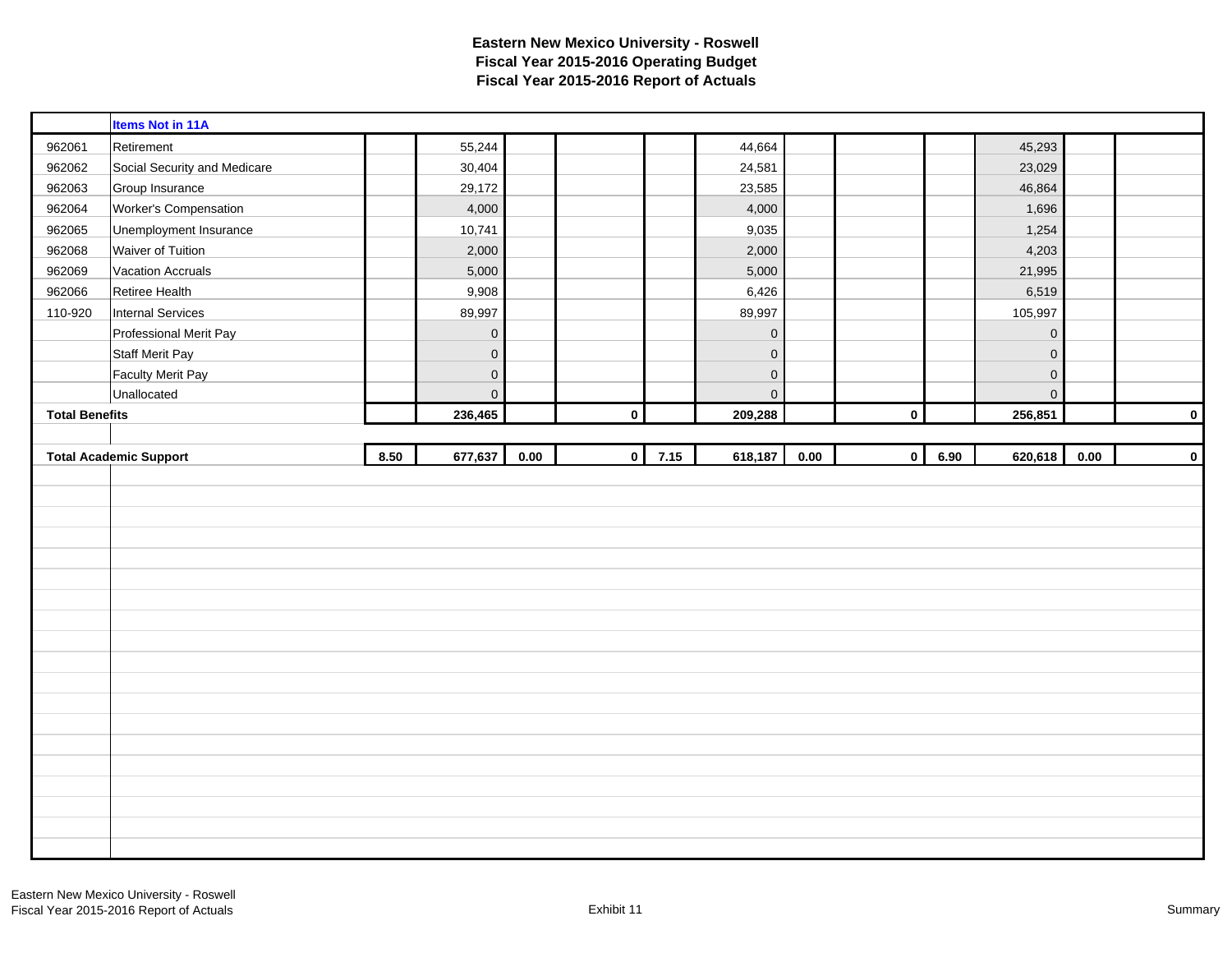## **Exhibit 11A**

|                                    |            | ORIGINAL BUDGET     |            |                   |            | FINAL BUDGET        |            |                   |      | REPORT OF ACTUALS   |            |                   |
|------------------------------------|------------|---------------------|------------|-------------------|------------|---------------------|------------|-------------------|------|---------------------|------------|-------------------|
|                                    |            | 2015-2016           |            |                   |            | 2015-2016           |            |                   |      | 2015-2016           |            |                   |
|                                    |            | <b>UNRESTRICTED</b> |            | <b>RESTRICTED</b> |            | <b>UNRESTRICTED</b> |            | <b>RESTRICTED</b> |      | <b>UNRESTRICTED</b> |            | <b>RESTRICTED</b> |
| <b>Academic Support</b>            | <b>FTE</b> | <b>AMOUNT</b>       | <b>FTE</b> | <b>AMOUNT</b>     | <b>FTE</b> | <b>AMOUNT</b>       | <b>FTE</b> | <b>AMOUNT</b>     | FTE  | <b>AMOUNT</b>       | <b>FTE</b> | <b>AMOUNT</b>     |
|                                    |            |                     |            |                   |            |                     |            |                   |      |                     |            |                   |
| <b>Professional Salaries</b>       | 4.00       | 272,865             | 0.00       | $\mathbf 0$       | 3.00       | 202,186             | 0.00       | $\mathbf{0}$      | 3.00 | 201,729             | 0.00       | $\overline{0}$    |
| <b>Faculty Salaries</b>            | 0.00       | $\mathbf 0$         | 0.00       | $\mathbf 0$       | 0.15       | 3,794               | 0.00       | $\mathbf 0$       | 0.00 | $\mathsf 0$         | 0.00       | $\overline{0}$    |
| <b>Support Salaries</b>            | 4.50       | 124,572             | 0.00       | $\mathbf 0$       | 4.00       | 115,341             | 0.00       | $\mathbf 0$       | 3.50 | 104,473             | 0.00       | $\overline{0}$    |
| <b>Temporary Salaries</b>          | 0.00       | $\mathbf 0$         | 0.00       | $\mathbf 0$       | 0.00       | $\mathbf 0$         | 0.00       | $\mathbf 0$       | 0.00 | $\mathbf 0$         | 0.00       | $\mathbf 0$       |
| <b>Adjunct Salaries</b>            | 0.00       | $\Omega$            | 0.00       | $\Omega$          | 0.00       | $\Omega$            | 0.00       | $\mathbf 0$       | 0.40 | 18,676              | 0.00       | $\overline{0}$    |
| <b>Technician Salaries</b>         | 0.00       | $\mathbf 0$         | 0.00       | $\mathbf 0$       | 0.00       | $\mathbf 0$         | 0.00       | $\mathbf 0$       | 0.00 | 0                   | 0.00       | $\mathbf 0$       |
| <b>Other Salaries</b>              | 0.00       | $\mathbf 0$         | 0.00       | $\mathbf 0$       | 0.00       | $\Omega$            | 0.00       | $\mathbf 0$       | 0.00 | $\mathbf{0}$        | 0.00       | $\mathbf 0$       |
| <b>Student Salaries</b>            | 0.00       | $\mathbf 0$         | 0.00       | $\mathbf 0$       | 0.00       | $\mathbf 0$         | 0.00       | $\mathbf 0$       | 0.00 | $\mathbf{0}$        | 0.00       | $\mathbf 0$       |
| <b>Federal Work-study Salaries</b> | 0.00       | $\mathbf 0$         | 0.00       | $\mathbf 0$       | 0.00       | $\Omega$            | 0.00       | $\mathbf 0$       | 0.00 | $\mathbf 0$         | 0.00       | $\mathbf 0$       |
| <b>State Work-study Salaries</b>   | 0.00       | $\mathbf 0$         | 0.00       | $\mathbf 0$       | 0.00       | $\Omega$            | 0.00       | $\mathbf 0$       | 0.00 | $\mathbf 0$         | 0.00       | $\mathbf 0$       |
| Supplies and Expenses              |            | 43,735              |            | $\mathbf 0$       |            | 87,578              |            | $\mathbf 0$       |      | 28,061              |            | $\mathbf 0$       |
| Travel                             |            | $\mathbf 0$         |            | $\mathbf 0$       |            | $\mathbf 0$         |            | $\mathbf 0$       |      | 9,161               |            | $\mathbf 0$       |
| Equipment                          |            | $\mathbf 0$         |            | 0                 |            | $\mathbf 0$         |            | $\mathbf 0$       |      | 1,667               |            | $\overline{0}$    |
| <b>Benefits</b>                    |            | $\Omega$            |            | $\mathbf 0$       |            | $\Omega$            |            | $\mathbf 0$       |      | $\mathbf 0$         |            | $\mathbf 0$       |
| <b>Indirect Cost</b>               |            | $\Omega$            |            | $\mathbf 0$       |            | $\Omega$            |            | $\mathbf 0$       |      | $\Omega$            |            | $\mathbf 0$       |
| Miscellaneous                      |            | $\mathbf 0$         |            | $\mathbf 0$       |            | 0                   |            | $\mathbf 0$       |      | $\mathbf 0$         |            | $\mathbf 0$       |
|                                    |            | $\mathbf 0$         |            | 0                 |            | $\mathbf 0$         |            | $\mathbf 0$       |      | $\mathbf 0$         |            | $\overline{0}$    |
|                                    |            | $\mathbf 0$         |            | $\mathbf 0$       |            | $\mathbf 0$         |            | $\mathbf 0$       |      | $\mathbf 0$         |            | $\mathbf 0$       |
|                                    |            | $\mathbf 0$         |            | $\mathbf 0$       |            | $\Omega$            |            | $\mathbf 0$       |      | $\mathbf 0$         |            | $\mathbf 0$       |
|                                    |            | $\mathbf 0$         |            | 0                 |            | $\mathbf 0$         |            | $\mathbf 0$       |      | $\mathbf 0$         |            | $\mathbf 0$       |
|                                    |            | $\Omega$            |            | $\mathbf 0$       |            | $\mathbf 0$         |            | $\mathbf 0$       |      | $\Omega$            |            | $\mathbf 0$       |
|                                    |            | $\Omega$            |            | $\mathbf 0$       |            | $\Omega$            |            | $\mathbf 0$       |      | $\Omega$            |            | $\mathbf 0$       |
|                                    |            | $\mathbf 0$         |            | 0                 |            | $\mathbf 0$         |            | $\mathbf 0$       |      | $\mathbf 0$         |            | $\mathbf 0$       |
|                                    |            | $\mathbf 0$         |            | $\mathbf 0$       |            | $\Omega$            |            | $\mathbf 0$       |      | $\mathbf 0$         |            | $\mathbf 0$       |
|                                    |            | $\Omega$            |            | $\mathbf 0$       |            | $\Omega$            |            | $\mathbf 0$       |      | $\Omega$            |            | $\mathbf 0$       |
|                                    |            | $\Omega$            |            | $\mathbf 0$       |            | $\mathbf 0$         |            | $\mathbf 0$       |      | $\mathbf 0$         |            | $\overline{0}$    |
|                                    |            | $\mathbf 0$         |            | 0                 |            | $\Omega$            |            | $\mathbf 0$       |      | $\mathbf 0$         |            | $\mathbf 0$       |
|                                    |            | $\Omega$            |            | $\mathbf 0$       |            | $\Omega$            |            | $\mathbf 0$       |      | $\Omega$            |            | $\mathbf 0$       |
| <b>Total</b>                       | 8.50       | 441,172             | 0.00       | $\mathbf{0}$      | 7.15       | 408,899             | 0.00       | $\mathbf{0}$      | 6.90 | 363,767             | 0.00       | $\mathbf 0$       |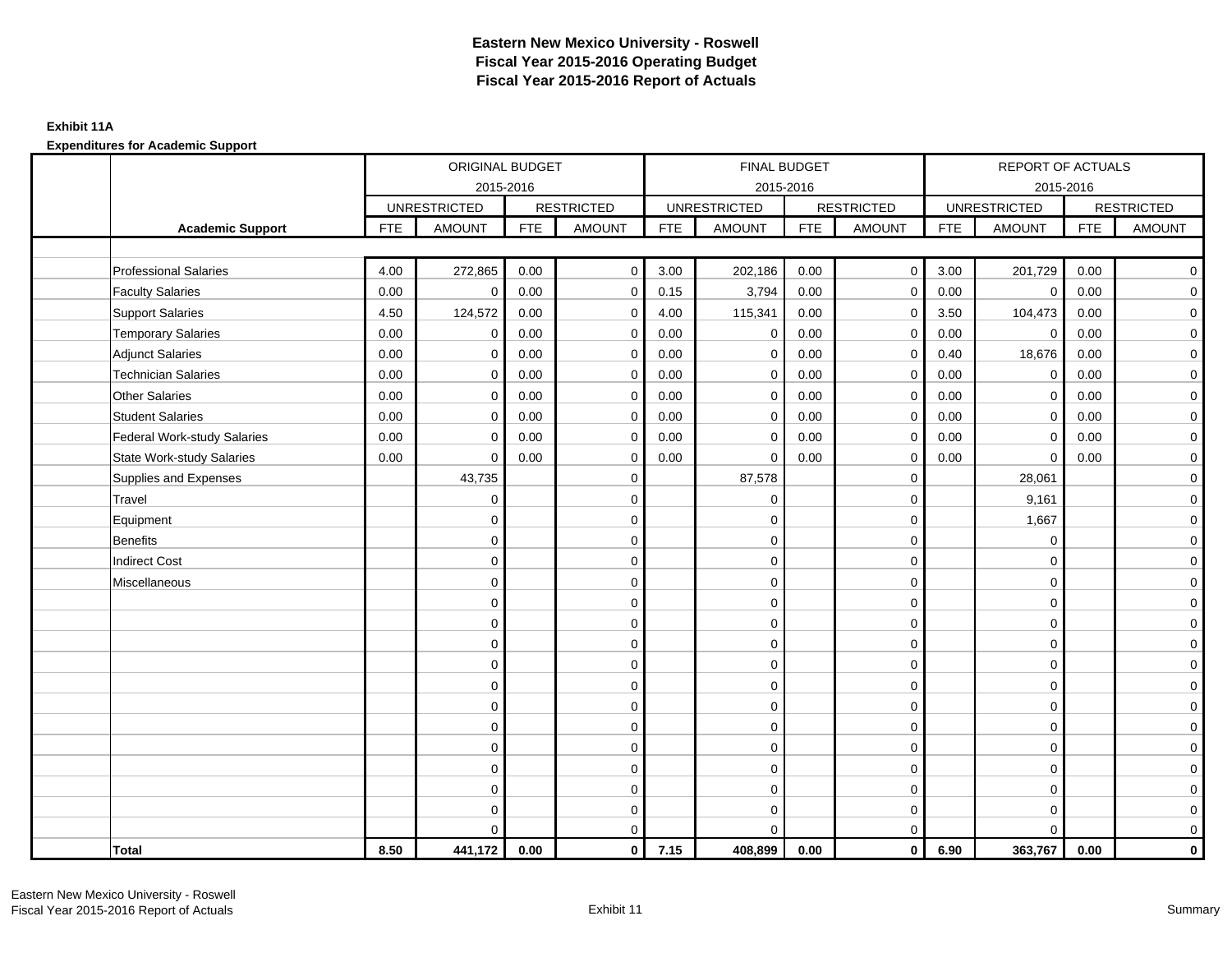## **Exhibit 11A**

|              |                                    |            | ORIGINAL BUDGET     |            |                   |            | FINAL BUDGET        |            |                   |            | REPORT OF ACTUALS   |            |                   |
|--------------|------------------------------------|------------|---------------------|------------|-------------------|------------|---------------------|------------|-------------------|------------|---------------------|------------|-------------------|
|              |                                    |            | 2015-2016           |            |                   |            | 2015-2016           |            |                   |            | 2015-2016           |            |                   |
|              |                                    |            | <b>UNRESTRICTED</b> |            | <b>RESTRICTED</b> |            | <b>UNRESTRICTED</b> |            | <b>RESTRICTED</b> |            | <b>UNRESTRICTED</b> |            | <b>RESTRICTED</b> |
|              | <b>Academic Support</b>            | <b>FTE</b> | <b>AMOUNT</b>       | <b>FTE</b> | <b>AMOUNT</b>     | <b>FTE</b> | <b>AMOUNT</b>       | <b>FTE</b> | <b>AMOUNT</b>     | <b>FTE</b> | <b>AMOUNT</b>       | <b>FTE</b> | <b>AMOUNT</b>     |
| <b>3LIBR</b> | Library                            |            |                     |            |                   |            |                     |            |                   |            |                     |            |                   |
| 171011       | <b>Professional Salaries</b>       | 1.00       | 56,990              | 0.00       | $\overline{0}$    | 1.00       | 58,130              | 0.00       | 0 <sup>1</sup>    | 1.00       | 57,998              | 0.00       | $\mathbf{0}$      |
| 720100       | <b>Faculty Salaries</b>            | 0.00       | $\mathbf 0$         | 0.00       | $\mathbf{0}$      | 0.00       | $\mathbf 0$         | 0.00       | $\mathbf 0$       | 0.00       | $\pmb{0}$           | 0.00       | $\mathbf 0$       |
|              | <b>Support Salaries</b>            | 2.50       | 70,751              | 0.00       | $\mathbf{0}$      | 2.50       | 73,174              | 0.00       | $\mathbf 0$       | 2.50       | 72,824              | 0.00       | $\mathbf{0}$      |
|              | <b>Temporary Salaries</b>          | 0.00       | $\mathbf 0$         | 0.00       | $\mathbf{0}$      | 0.00       | $\mathbf 0$         | 0.00       | $\mathbf 0$       | 0.00       | $\mathbf 0$         | 0.00       | 0                 |
|              | <b>Adjunct Salaries</b>            | 0.00       | $\mathbf{0}$        | 0.00       | $\Omega$          | 0.00       | $\mathbf{0}$        | 0.00       | $\mathbf{0}$      | 0.00       | $\mathbf{0}$        | 0.00       | $\mathbf{0}$      |
|              | <b>Technician Salaries</b>         | 0.00       | $\mathbf{0}$        | 0.00       | $\mathbf{0}$      | 0.00       | $\mathbf{0}$        | 0.00       | $\mathbf 0$       | 0.00       | $\mathbf{0}$        | 0.00       | 0                 |
|              | <b>Other Salaries</b>              | 0.00       | $\mathbf{0}$        | 0.00       | $\Omega$          | 0.00       | $\Omega$            | 0.00       | $\mathbf 0$       | 0.00       | $\mathbf{0}$        | 0.00       | $\mathbf{0}$      |
|              | <b>Student Salaries</b>            | 0.00       | $\mathbf{0}$        | 0.00       | $\mathbf{0}$      | 0.00       | $\mathbf{0}$        | 0.00       | $\mathbf{0}$      | 0.00       | $\overline{0}$      | 0.00       | $\mathbf{0}$      |
|              | <b>Federal Work-study Salaries</b> | 0.00       | $\mathbf{0}$        | 0.00       | $\mathbf{0}$      | 0.00       | $\mathbf 0$         | 0.00       | $\mathbf 0$       | 0.00       | $\mathbf 0$         | 0.00       | 0                 |
|              | <b>State Work-study Salaries</b>   | 0.00       | $\mathbf{0}$        | 0.00       | $\mathbf{0}$      | 0.00       | $\mathbf{0}$        | 0.00       | $\mathbf 0$       | 0.00       | $\mathbf{0}$        | 0.00       | 0                 |
|              | Supplies and Expenses              |            | 22,151              |            | $\mathbf{0}$      |            | 22,515              |            | $\mathbf{0}$      |            | 18,181              |            | $\overline{0}$    |
|              | Travel                             |            | $\mathbf{0}$        |            | $\mathbf{0}$      |            | $\Omega$            |            | $\mathbf{0}$      |            | 1,526               |            | $\mathbf{0}$      |
|              | Equipment                          |            | $\mathbf{0}$        |            | $\mathbf 0$       |            | $\Omega$            |            | $\mathbf 0$       |            | $\mathbf 0$         |            | 0                 |
|              | <b>Benefits</b>                    |            | $\Omega$            |            | $\mathbf{0}$      |            | $\Omega$            |            | $\mathbf 0$       |            | $\mathbf{0}$        |            | $\mathbf{0}$      |
|              | <b>Indirect Cost</b>               |            | $\overline{0}$      |            | $\mathbf{0}$      |            | $\Omega$            |            | $\mathbf{0}$      |            | $\mathbf{0}$        |            | $\mathbf{0}$      |
|              | Miscellaneous                      |            | $\mathbf{0}$        |            | $\mathbf 0$       |            | $\Omega$            |            | $\mathbf 0$       |            | $\mathbf{0}$        |            | 0                 |
|              |                                    |            | $\mathbf{0}$        |            | $\mathbf{0}$      |            | $\overline{0}$      |            | $\mathbf 0$       |            | $\mathbf{0}$        |            | 0                 |
|              |                                    |            | $\Omega$            |            | $\mathbf 0$       |            | $\Omega$            |            | $\mathbf{0}$      |            | $\mathbf{0}$        |            | $\mathbf{0}$      |
|              |                                    |            | $\mathbf{0}$        |            | $\mathbf{0}$      |            | $\Omega$            |            | $\mathbf 0$       |            | $\overline{0}$      |            | $\overline{0}$    |
|              |                                    |            | $\mathbf{0}$        |            | $\mathbf{0}$      |            | $\Omega$            |            | $\mathbf 0$       |            | $\mathbf{0}$        |            | 0                 |
|              |                                    |            | $\mathbf{0}$        |            | $\mathbf{0}$      |            | $\Omega$            |            | $\mathbf 0$       |            | $\mathbf{0}$        |            | 0                 |
|              |                                    |            | $\Omega$            |            | $\mathbf{0}$      |            | $\Omega$            |            | $\mathbf{0}$      |            | $\Omega$            |            | $\overline{0}$    |
|              |                                    |            | $\mathbf{0}$        |            | $\mathbf 0$       |            | $\Omega$            |            | $\mathbf 0$       |            | $\mathbf{0}$        |            | 0                 |
|              |                                    |            | $\Omega$            |            | $\mathbf{0}$      |            | $\Omega$            |            | $\mathbf 0$       |            | $\mathbf{0}$        |            | 0                 |
|              |                                    |            | $\Omega$            |            | $\mathbf{0}$      |            | $\Omega$            |            | $\mathbf{0}$      |            | $\mathbf{0}$        |            | $\mathbf{0}$      |
|              |                                    |            | $\mathbf{0}$        |            | $\mathbf 0$       |            | $\Omega$            |            | $\mathbf 0$       |            | $\mathbf{0}$        |            | 0                 |
|              |                                    |            | $\Omega$            |            | $\mathbf 0$       |            | $\Omega$            |            | $\mathbf 0$       |            | $\mathbf{0}$        |            | 0                 |
|              |                                    |            | $\Omega$            |            | $\mathbf{0}$      |            | $\Omega$            |            | $\mathbf{0}$      |            | $\Omega$            |            | $\mathbf{0}$      |
|              | <b>Total</b>                       | 3.50       | 149,892             | 0.00       | $\mathbf 0$       | 3.50       | 153,819             | 0.00       | $\mathbf{0}$      | 3.50       | 150,528             | 0.00       | 0                 |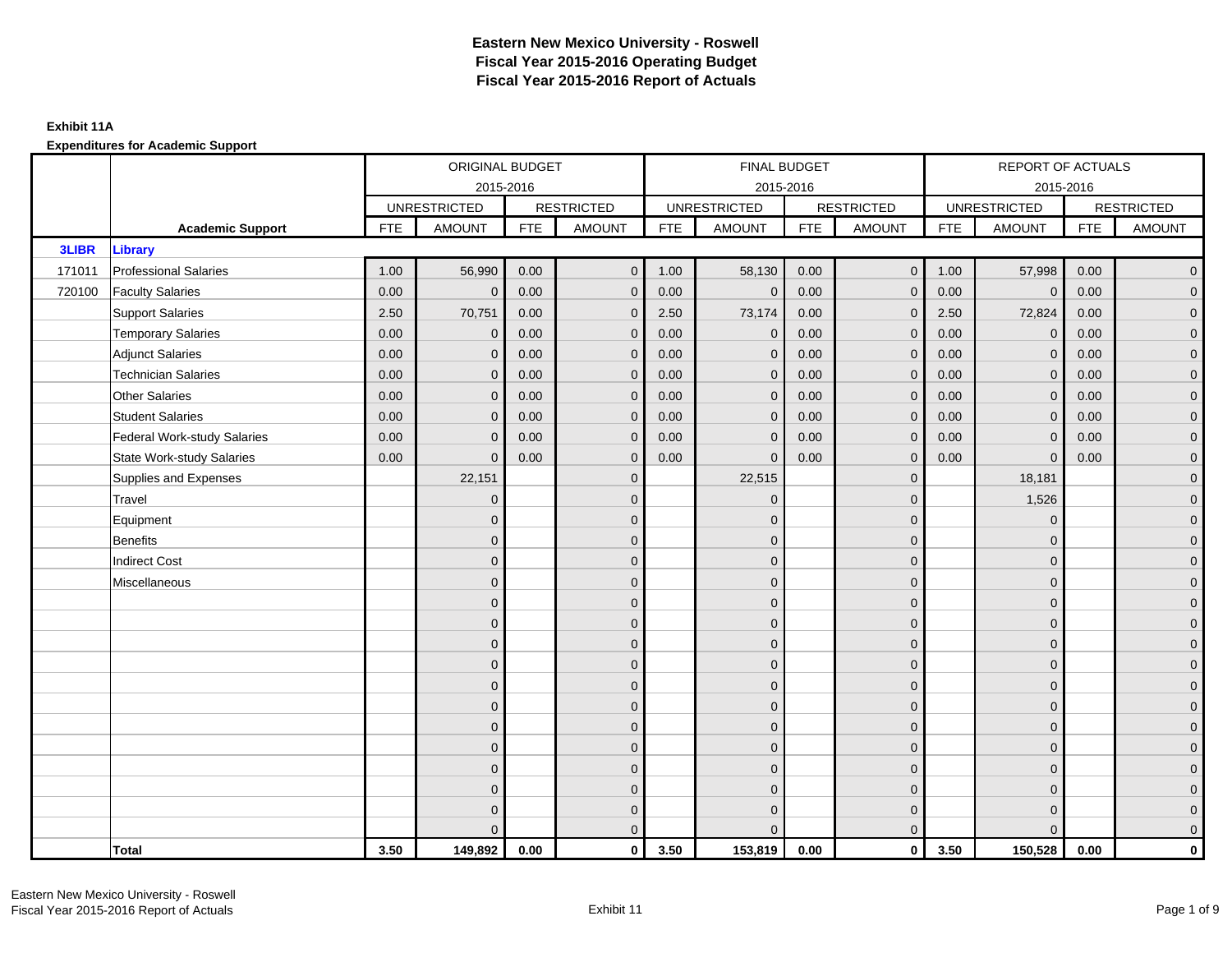|              |                                    |            | ORIGINAL BUDGET     |            |                   |            | FINAL BUDGET        |            |                   |            | REPORT OF ACTUALS   |            |                     |
|--------------|------------------------------------|------------|---------------------|------------|-------------------|------------|---------------------|------------|-------------------|------------|---------------------|------------|---------------------|
|              |                                    |            | 2015-2016           |            |                   |            | 2015-2016           |            |                   |            | 2015-2016           |            |                     |
|              |                                    |            | <b>UNRESTRICTED</b> |            | <b>RESTRICTED</b> |            | <b>UNRESTRICTED</b> |            | <b>RESTRICTED</b> |            | <b>UNRESTRICTED</b> |            | <b>RESTRICTED</b>   |
|              | <b>Academic Support</b>            | <b>FTE</b> | <b>AMOUNT</b>       | <b>FTE</b> | <b>AMOUNT</b>     | <b>FTE</b> | <b>AMOUNT</b>       | <b>FTE</b> | <b>AMOUNT</b>     | <b>FTE</b> | <b>AMOUNT</b>       | <b>FTE</b> | <b>AMOUNT</b>       |
| <b>3MCEN</b> | <b>Media Center</b>                |            |                     |            |                   |            |                     |            |                   |            |                     |            |                     |
| 171011       | <b>Professional Salaries</b>       | 0.00       | $\mathbf{0}$        | 0.00       | $\overline{0}$    | 0.00       | $\mathbf 0$         | 0.00       | $\overline{0}$    | 0.00       | $\mathbf 0$         | 0.00       | $\overline{0}$      |
| 720091       | <b>Faculty Salaries</b>            | 0.00       | $\mathbf{0}$        | 0.00       | $\mathbf{0}$      | 0.00       | $\mathbf{0}$        | 0.00       | $\mathbf{0}$      | 0.00       | $\mathbf{0}$        | 0.00       | $\overline{0}$      |
|              | <b>Support Salaries</b>            | 1.00       | 30,905              | 0.00       | $\mathbf{0}$      | 1.50       | 42,167              | 0.00       | $\mathbf{0}$      | 1.00       | 31,649              | 0.00       | $\overline{0}$      |
|              | <b>Temporary Salaries</b>          | 0.00       | $\mathbf 0$         | 0.00       | $\mathbf{0}$      | 0.00       | $\mathbf 0$         | 0.00       | $\mathbf{0}$      | 0.00       | $\mathbf 0$         | 0.00       | $\overline{0}$      |
|              | <b>Adjunct Salaries</b>            | 0.00       | $\mathbf{0}$        | 0.00       | $\Omega$          | 0.00       | $\mathbf{0}$        | 0.00       | $\mathbf{0}$      | 0.00       | $\Omega$            | 0.00       | $\mathbf 0$         |
|              | <b>Technician Salaries</b>         | 0.00       | $\Omega$            | 0.00       | $\Omega$          | 0.00       | $\mathbf{0}$        | 0.00       | $\mathbf{0}$      | 0.00       | $\Omega$            | 0.00       | $\overline{0}$      |
|              | <b>Other Salaries</b>              | 0.00       | $\mathbf{0}$        | 0.00       | $\mathbf{0}$      | 0.00       | $\mathbf{0}$        | 0.00       | $\mathbf{0}$      | 0.00       | $\mathbf{0}$        | 0.00       | $\overline{0}$      |
|              | <b>Student Salaries</b>            | 0.00       | $\mathbf{0}$        | 0.00       | $\mathbf{0}$      | 0.00       | $\mathbf{0}$        | 0.00       | $\mathbf{0}$      | 0.00       | $\mathbf{0}$        | 0.00       | $\overline{0}$      |
|              | <b>Federal Work-study Salaries</b> | 0.00       | $\Omega$            | 0.00       | $\Omega$          | 0.00       | $\mathbf{0}$        | 0.00       | $\mathbf{0}$      | 0.00       | $\mathbf{0}$        | 0.00       | $\overline{0}$      |
|              | <b>State Work-study Salaries</b>   | 0.00       | $\mathbf{0}$        | 0.00       | $\mathbf{0}$      | 0.00       | $\mathbf{0}$        | 0.00       | $\mathbf{0}$      | 0.00       | $\mathbf{0}$        | 0.00       | $\mathbf{0}$        |
|              | Supplies and Expenses              |            | 3,000               |            | $\mathbf{0}$      |            | 3,000               |            | $\mathbf{0}$      |            | 2,907               |            | $\overline{0}$      |
|              | Travel                             |            | $\mathbf{0}$        |            | $\mathbf{0}$      |            | $\Omega$            |            | $\mathbf{0}$      |            | $\mathbf{0}$        |            | $\overline{0}$      |
|              | Equipment                          |            | $\mathbf{0}$        |            | $\mathbf 0$       |            | $\mathbf{0}$        |            | $\mathbf{0}$      |            | $\mathbf{0}$        |            | $\overline{0}$      |
|              | <b>Benefits</b>                    |            | $\Omega$            |            | $\mathbf{0}$      |            | $\Omega$            |            | $\mathbf{0}$      |            | $\mathbf{0}$        |            | $\overline{0}$      |
|              | <b>Indirect Cost</b>               |            | $\mathbf{0}$        |            | $\mathbf{0}$      |            | $\Omega$            |            | $\mathbf 0$       |            | $\mathbf{0}$        |            | $\mathbf 0$         |
|              | Miscellaneous                      |            | $\mathbf{0}$        |            | $\mathbf{0}$      |            | $\Omega$            |            | $\mathbf 0$       |            | $\mathbf{0}$        |            | $\mathbf 0$         |
|              |                                    |            | $\mathbf{0}$        |            | $\mathbf{0}$      |            | $\Omega$            |            | $\mathbf{0}$      |            | $\Omega$            |            | $\overline{0}$      |
|              |                                    |            | $\mathbf{0}$        |            | $\mathbf 0$       |            | $\overline{0}$      |            | $\mathbf 0$       |            | $\mathbf{0}$        |            | $\overline{0}$      |
|              |                                    |            | $\Omega$            |            | $\mathbf{0}$      |            | $\Omega$            |            | $\mathbf{0}$      |            | $\mathbf{0}$        |            | $\overline{0}$      |
|              |                                    |            | $\Omega$            |            | $\mathbf{0}$      |            | $\Omega$            |            | $\mathbf{0}$      |            | $\Omega$            |            | $\overline{0}$      |
|              |                                    |            | $\mathbf{0}$        |            | $\mathbf{0}$      |            | $\Omega$            |            | $\mathbf 0$       |            | $\mathbf{0}$        |            | $\mathsf{O}\xspace$ |
|              |                                    |            | $\mathbf{0}$        |            | $\mathbf{0}$      |            | $\Omega$            |            | $\mathbf 0$       |            | $\Omega$            |            | $\overline{0}$      |
|              |                                    |            | $\Omega$            |            | $\mathbf{0}$      |            | $\Omega$            |            | $\mathbf 0$       |            | $\Omega$            |            | $\overline{0}$      |
|              |                                    |            | $\Omega$            |            | $\mathbf{0}$      |            | $\Omega$            |            | $\mathbf{0}$      |            | $\mathbf{0}$        |            | $\overline{0}$      |
|              |                                    |            | $\overline{0}$      |            | $\mathbf{0}$      |            | $\Omega$            |            | $\mathbf{0}$      |            | $\mathbf{0}$        |            | $\mathbf 0$         |
|              |                                    |            | $\Omega$            |            | $\mathbf{0}$      |            | $\Omega$            |            | $\mathbf{0}$      |            | $\Omega$            |            | $\mathsf{O}\xspace$ |
|              |                                    |            | $\mathbf{0}$        |            | $\mathbf 0$       |            | $\Omega$            |            | $\mathbf{0}$      |            | $\mathbf{0}$        |            | $\overline{0}$      |
|              |                                    |            | $\Omega$            |            | $\mathbf{0}$      |            | $\Omega$            |            | $\mathbf{0}$      |            | $\Omega$            |            | $\overline{0}$      |
|              | Total                              | 1.00       | 33,905              | 0.00       | $\mathbf 0$       | 1.50       | 45,167              | 0.00       | $\overline{0}$    | 1.00       | 34,556              | 0.00       | $\mathbf 0$         |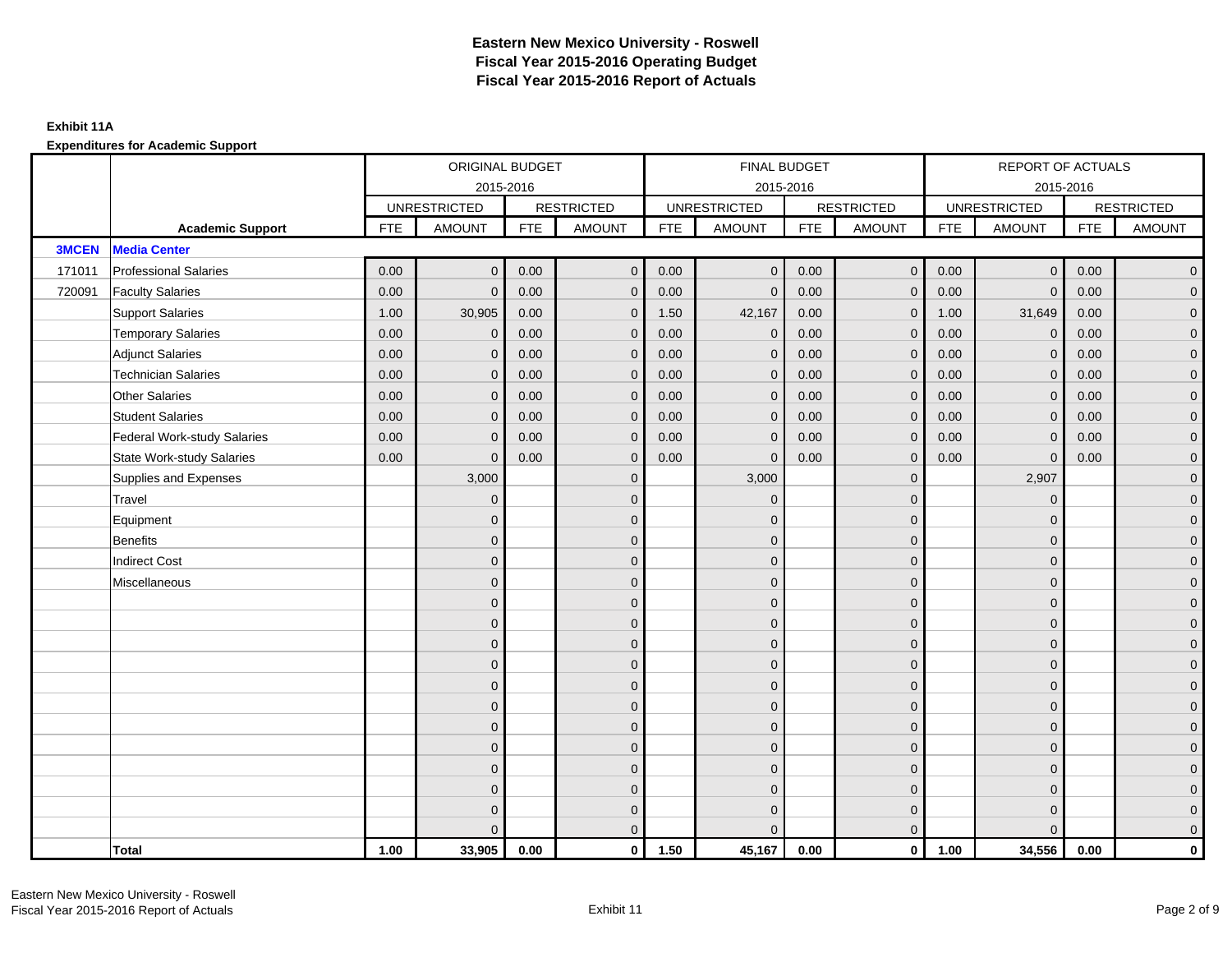|              |                                                                        |            | ORIGINAL BUDGET     |            |                   |            | FINAL BUDGET        |            |                   |            | REPORT OF ACTUALS   |            |                     |
|--------------|------------------------------------------------------------------------|------------|---------------------|------------|-------------------|------------|---------------------|------------|-------------------|------------|---------------------|------------|---------------------|
|              |                                                                        |            | 2015-2016           |            |                   |            | 2015-2016           |            |                   |            | 2015-2016           |            |                     |
|              |                                                                        |            | <b>UNRESTRICTED</b> |            | <b>RESTRICTED</b> |            | <b>UNRESTRICTED</b> |            | <b>RESTRICTED</b> |            | <b>UNRESTRICTED</b> |            | <b>RESTRICTED</b>   |
|              | <b>Academic Support</b>                                                | <b>FTE</b> | <b>AMOUNT</b>       | <b>FTE</b> | <b>AMOUNT</b>     | <b>FTE</b> | <b>AMOUNT</b>       | <b>FTE</b> | <b>AMOUNT</b>     | <b>FTE</b> | <b>AMOUNT</b>       | <b>FTE</b> | <b>AMOUNT</b>       |
| <b>3ADCA</b> | <b>Assistant Vice President of Academic and Vocational Instruction</b> |            |                     |            |                   |            |                     |            |                   |            |                     |            |                     |
| 171010       | <b>Professional Salaries</b>                                           | 1.00       | 74,643              | 0.00       | $\mathbf{0}$      | 0.00       | $\mathbf{0}$        | 0.00       | $\overline{0}$    | 0.00       | $\overline{0}$      | 0.00       | $\overline{0}$      |
| 7251010      | <b>Faculty Salaries</b>                                                | 0.00       | $\mathbf{0}$        | 0.00       | $\mathbf{0}$      | 0.00       | $\mathbf{0}$        | 0.00       | $\mathbf{0}$      | 0.00       | $\mathbf{0}$        | 0.00       | $\overline{0}$      |
|              | <b>Support Salaries</b>                                                | 1.00       | 22,916              | 0.00       | $\mathbf{0}$      | 0.00       | $\overline{0}$      | 0.00       | $\mathbf{0}$      | 0.00       | $\overline{0}$      | 0.00       | $\overline{0}$      |
|              | <b>Temporary Salaries</b>                                              | 0.00       | $\mathbf 0$         | 0.00       | $\mathbf 0$       | 0.00       | $\mathbf{0}$        | 0.00       | $\mathbf 0$       | 0.00       | $\overline{0}$      | 0.00       | $\mathbf{0}$        |
|              | <b>Adjunct Salaries</b>                                                | 0.00       | $\mathbf{0}$        | 0.00       | $\mathbf{0}$      | 0.00       | $\mathbf{0}$        | 0.00       | $\mathbf{0}$      | 0.00       | $\mathbf{0}$        | 0.00       | $\overline{0}$      |
|              | <b>Technician Salaries</b>                                             | 0.00       | $\Omega$            | 0.00       | $\Omega$          | 0.00       | $\mathbf{0}$        | 0.00       | $\mathbf{0}$      | 0.00       | $\mathbf{0}$        | 0.00       | $\mathbf{0}$        |
|              | <b>Other Salaries</b>                                                  | 0.00       | $\mathbf{0}$        | 0.00       | $\Omega$          | 0.00       | $\Omega$            | 0.00       | $\Omega$          | 0.00       | $\mathbf{0}$        | 0.00       | $\overline{0}$      |
|              | <b>Student Salaries</b>                                                | 0.00       | $\mathbf{0}$        | 0.00       | $\mathbf 0$       | 0.00       | $\mathbf{0}$        | 0.00       | $\mathbf 0$       | 0.00       | $\overline{0}$      | 0.00       | $\overline{0}$      |
|              | <b>Federal Work-study Salaries</b>                                     | 0.00       | $\mathbf{0}$        | 0.00       | $\mathbf 0$       | 0.00       | $\mathbf{0}$        | 0.00       | $\mathbf 0$       | 0.00       | $\mathbf 0$         | 0.00       | $\overline{0}$      |
|              | <b>State Work-study Salaries</b>                                       | 0.00       | $\mathbf{0}$        | 0.00       | $\mathbf{0}$      | 0.00       | $\mathbf{0}$        | 0.00       | $\mathbf{0}$      | 0.00       | $\mathbf{0}$        | 0.00       | $\overline{0}$      |
|              | Supplies and Expenses                                                  |            | 12,400              |            | $\Omega$          |            | $\Omega$            |            | $\overline{0}$    |            | $\mathbf 0$         |            | $\mathsf{O}\xspace$ |
|              | Travel                                                                 |            | $\overline{0}$      |            | $\mathbf{0}$      |            | $\Omega$            |            | $\mathbf{0}$      |            | $\Omega$            |            | $\overline{0}$      |
|              | Equipment                                                              |            | $\mathbf{0}$        |            | $\mathbf 0$       |            | $\mathbf{0}$        |            | $\mathbf 0$       |            | $\mathbf{0}$        |            | $\overline{0}$      |
|              | Benefits                                                               |            | $\mathbf{0}$        |            | $\mathbf{0}$      |            | $\Omega$            |            | $\mathbf 0$       |            | $\mathbf{0}$        |            | $\overline{0}$      |
|              | <b>Indirect Cost</b>                                                   |            | $\Omega$            |            | $\mathbf{0}$      |            | $\Omega$            |            | $\mathbf{0}$      |            | $\Omega$            |            | $\overline{0}$      |
|              | Miscellaneous                                                          |            | $\Omega$            |            | $\mathbf{0}$      |            | $\Omega$            |            | $\mathbf{0}$      |            | $\Omega$            |            | $\overline{0}$      |
|              |                                                                        |            | $\mathbf{0}$        |            | $\mathbf 0$       |            | $\mathbf{0}$        |            | $\mathbf 0$       |            | $\mathbf{0}$        |            | $\overline{0}$      |
|              |                                                                        |            | $\Omega$            |            | $\mathbf 0$       |            | $\mathbf{0}$        |            | $\mathbf 0$       |            | $\mathbf{0}$        |            | $\overline{0}$      |
|              |                                                                        |            | $\Omega$            |            | $\mathbf{0}$      |            | $\Omega$            |            | $\mathbf 0$       |            | $\mathbf{0}$        |            | $\overline{0}$      |
|              |                                                                        |            | $\Omega$            |            | $\mathbf{0}$      |            | $\Omega$            |            | $\mathbf{0}$      |            | $\Omega$            |            | $\overline{0}$      |
|              |                                                                        |            | $\overline{0}$      |            | $\mathbf 0$       |            | $\mathbf{0}$        |            | $\mathbf 0$       |            | $\mathbf 0$         |            | $\mathbf{0}$        |
|              |                                                                        |            | $\mathbf{0}$        |            | $\mathbf 0$       |            | $\Omega$            |            | $\mathbf 0$       |            | $\mathbf{0}$        |            | $\overline{0}$      |
|              |                                                                        |            | $\Omega$            |            | $\mathbf{0}$      |            | $\mathbf{0}$        |            | $\mathbf 0$       |            | $\mathbf{0}$        |            | $\overline{0}$      |
|              |                                                                        |            | $\Omega$            |            | $\mathbf{0}$      |            | $\Omega$            |            | $\mathbf{0}$      |            | $\Omega$            |            | $\mathbf{0}$        |
|              |                                                                        |            | $\mathbf{0}$        |            | $\mathbf{0}$      |            | $\Omega$            |            | $\mathbf 0$       |            | $\mathbf 0$         |            | $\mathbf 0$         |
|              |                                                                        |            | $\mathbf{0}$        |            | $\mathbf 0$       |            | $\Omega$            |            | $\mathbf 0$       |            | $\mathbf 0$         |            | $\mathbf{0}$        |
|              |                                                                        |            | 0                   |            | $\mathbf 0$       |            | $\mathbf{0}$        |            | $\mathbf 0$       |            | $\mathbf{0}$        |            | $\mathbf{0}$        |
|              |                                                                        |            | $\Omega$            |            | $\mathbf{0}$      |            | $\Omega$            |            | $\mathbf{0}$      |            | $\Omega$            |            | $\overline{0}$      |
|              | <b>Total</b>                                                           | 2.00       | 109,959             | 0.00       | $\mathbf{0}$      | 0.00       | $\mathbf{0}$        | 0.00       | $\mathbf{0}$      | 0.00       | $\mathbf{0}$        | 0.00       | $\mathbf{0}$        |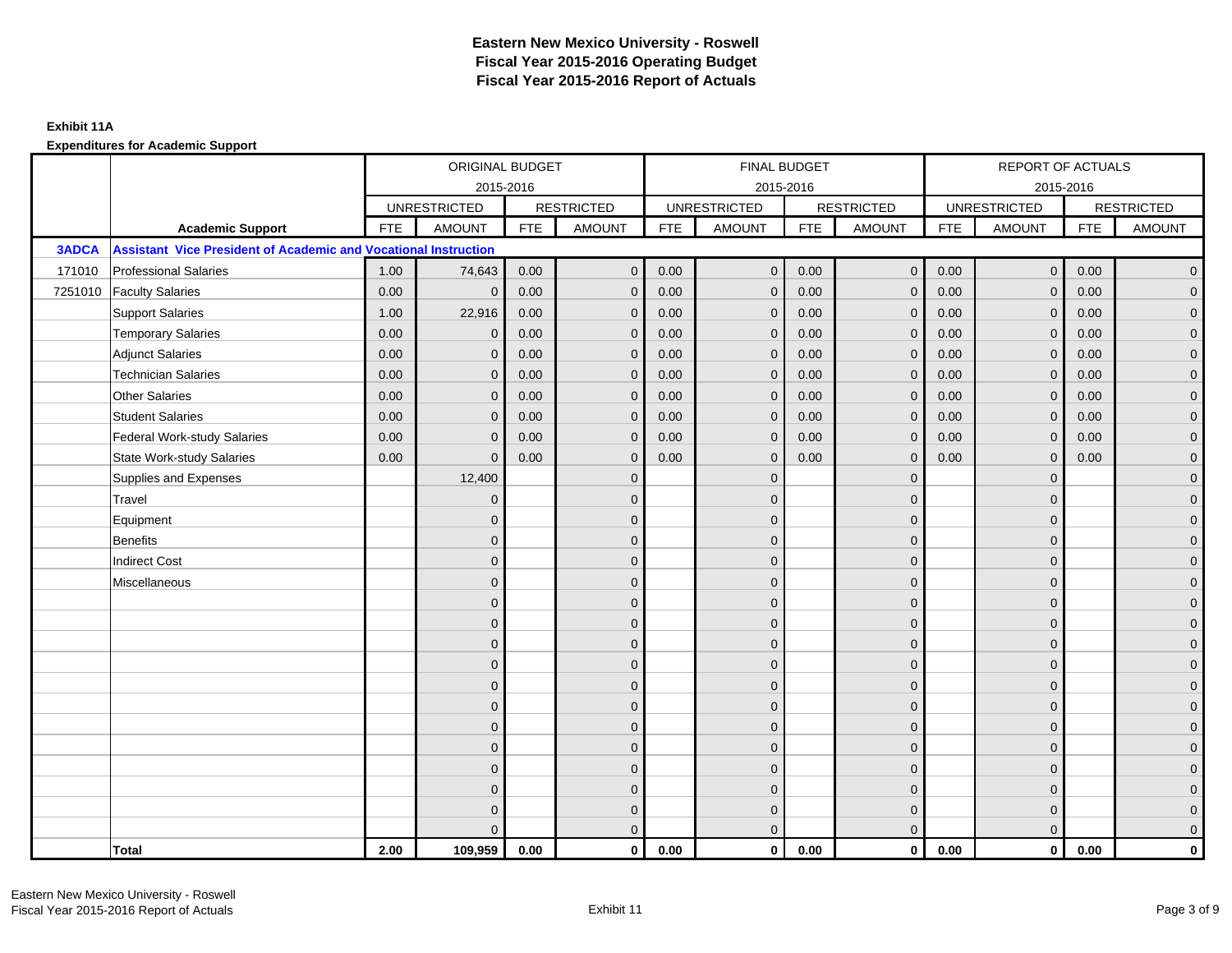## **Exhibit 11A**

|              |                                          |            | ORIGINAL BUDGET     |            |                   |            | FINAL BUDGET        |            |                   |            | REPORT OF ACTUALS   |            |                     |
|--------------|------------------------------------------|------------|---------------------|------------|-------------------|------------|---------------------|------------|-------------------|------------|---------------------|------------|---------------------|
|              |                                          |            | 2015-2016           |            |                   |            | 2015-2016           |            |                   |            | 2015-2016           |            |                     |
|              |                                          |            | <b>UNRESTRICTED</b> |            | <b>RESTRICTED</b> |            | <b>UNRESTRICTED</b> |            | <b>RESTRICTED</b> |            | <b>UNRESTRICTED</b> |            | <b>RESTRICTED</b>   |
|              | <b>Academic Support</b>                  | <b>FTE</b> | <b>AMOUNT</b>       | <b>FTE</b> | <b>AMOUNT</b>     | <b>FTE</b> | <b>AMOUNT</b>       | <b>FTE</b> | AMOUNT            | <b>FTE</b> | <b>AMOUNT</b>       | <b>FTE</b> | <b>AMOUNT</b>       |
| <b>3DINS</b> | <b>Dean Instruction - Administration</b> |            |                     |            |                   |            |                     |            |                   |            |                     |            |                     |
| 171011       | <b>Professional Salaries</b>             | 2.00       | 141,232             | 0.00       | $\mathbf{0}$      | 2.00       | 144,056             | 0.00       | $\overline{0}$    | 2.00       | 143,731             | 0.00       | $\overline{0}$      |
| 720010       | <b>Faculty Salaries</b>                  | 0.00       | $\mathbf{0}$        | 0.00       | $\mathbf{0}$      | 0.00       | $\mathbf{0}$        | 0.00       | $\mathbf{0}$      | 0.00       | $\mathbf{0}$        | 0.00       | $\overline{0}$      |
|              | <b>Support Salaries</b>                  | 0.00       | $\mathbf{0}$        | 0.00       | $\mathbf{0}$      | 0.00       | $\mathbf{0}$        | 0.00       | $\mathbf 0$       | 0.00       | $\mathbf{0}$        | 0.00       | $\overline{0}$      |
|              | <b>Temporary Salaries</b>                | 0.00       | $\mathbf 0$         | 0.00       | $\mathbf 0$       | 0.00       | $\mathbf{0}$        | 0.00       | $\mathbf 0$       | 0.00       | $\mathbf 0$         | 0.00       | $\mathbf{0}$        |
|              | <b>Adjunct Salaries</b>                  | 0.00       | $\mathbf{0}$        | 0.00       | $\mathbf{0}$      | 0.00       | $\mathbf{0}$        | 0.00       | $\mathbf{0}$      | 0.00       | 1,786               | 0.00       | $\overline{0}$      |
|              | <b>Technician Salaries</b>               | 0.00       | $\mathbf{0}$        | 0.00       | $\Omega$          | 0.00       | $\mathbf{0}$        | 0.00       | $\mathbf{0}$      | 0.00       | $\mathbf{0}$        | 0.00       | $\mathbf{0}$        |
|              | Other Salaries                           | 0.00       | $\mathbf{0}$        | 0.00       | $\Omega$          | 0.00       | $\Omega$            | 0.00       | $\mathbf{0}$      | 0.00       | $\mathbf{0}$        | 0.00       | $\overline{0}$      |
|              | <b>Student Salaries</b>                  | 0.00       | $\mathbf{0}$        | 0.00       | $\mathbf 0$       | 0.00       | $\mathbf{0}$        | 0.00       | $\mathbf 0$       | 0.00       | $\overline{0}$      | 0.00       | $\overline{0}$      |
|              | <b>Federal Work-study Salaries</b>       | 0.00       | $\mathbf{0}$        | 0.00       | $\mathbf 0$       | 0.00       | $\mathbf{0}$        | 0.00       | $\mathbf 0$       | 0.00       | $\mathbf 0$         | 0.00       | $\mathbf{0}$        |
|              | <b>State Work-study Salaries</b>         | 0.00       | $\mathbf{0}$        | 0.00       | $\mathbf{0}$      | 0.00       | $\mathbf{0}$        | 0.00       | $\mathbf{0}$      | 0.00       | $\mathbf 0$         | 0.00       | $\overline{0}$      |
|              | Supplies and Expenses                    |            | 5,000               |            | $\mathbf 0$       |            | 5,000               |            | $\mathbf{0}$      |            | 6,345               |            | $\mathsf{O}\xspace$ |
|              | Travel                                   |            | $\overline{0}$      |            | $\mathbf{0}$      |            | $\mathbf{0}$        |            | $\mathbf{0}$      |            | 5,830               |            | $\overline{0}$      |
|              | Equipment                                |            | $\mathbf{0}$        |            | $\mathbf 0$       |            | $\mathbf{0}$        |            | $\mathbf 0$       |            | 1,667               |            | $\overline{0}$      |
|              | <b>Benefits</b>                          |            | $\overline{0}$      |            | $\mathbf{0}$      |            | $\Omega$            |            | $\mathbf 0$       |            | $\mathbf 0$         |            | $\overline{0}$      |
|              | <b>Indirect Cost</b>                     |            | $\Omega$            |            | $\mathbf{0}$      |            | $\Omega$            |            | $\mathbf{0}$      |            | $\Omega$            |            | $\overline{0}$      |
|              | Miscellaneous                            |            | $\Omega$            |            | $\mathbf{0}$      |            | $\Omega$            |            | $\mathbf{0}$      |            | $\Omega$            |            | $\overline{0}$      |
|              |                                          |            | $\overline{0}$      |            | $\mathbf 0$       |            | $\mathbf{0}$        |            | $\mathbf 0$       |            | $\mathbf{0}$        |            | $\overline{0}$      |
|              |                                          |            | $\overline{0}$      |            | $\mathbf 0$       |            | $\mathbf{0}$        |            | $\mathbf 0$       |            | $\mathbf{0}$        |            | $\overline{0}$      |
|              |                                          |            | $\Omega$            |            | $\mathbf{0}$      |            | $\Omega$            |            | $\mathbf 0$       |            | $\mathbf{0}$        |            | $\overline{0}$      |
|              |                                          |            | $\Omega$            |            | $\mathbf{0}$      |            | $\Omega$            |            | $\mathbf{0}$      |            | $\Omega$            |            | $\overline{0}$      |
|              |                                          |            | $\mathbf{0}$        |            | $\mathbf 0$       |            | $\mathbf{0}$        |            | $\mathbf 0$       |            | $\mathbf 0$         |            | $\mathsf{O}\xspace$ |
|              |                                          |            | $\mathbf{0}$        |            | $\mathbf 0$       |            | $\mathbf{0}$        |            | $\mathbf 0$       |            | $\mathbf{0}$        |            | $\overline{0}$      |
|              |                                          |            | $\mathbf{0}$        |            | $\mathbf{0}$      |            | $\mathbf{0}$        |            | $\mathbf 0$       |            | $\mathbf{0}$        |            | $\overline{0}$      |
|              |                                          |            | $\Omega$            |            | $\mathbf{0}$      |            | $\Omega$            |            | $\mathbf{0}$      |            | $\mathbf{0}$        |            | $\overline{0}$      |
|              |                                          |            | $\overline{0}$      |            | $\mathbf 0$       |            | $\mathbf{0}$        |            | $\mathbf 0$       |            | $\mathbf 0$         |            | $\mathbf{0}$        |
|              |                                          |            | $\overline{0}$      |            | $\mathbf 0$       |            | $\mathbf{0}$        |            | $\mathbf 0$       |            | $\mathbf 0$         |            | $\mathbf{0}$        |
|              |                                          |            | 0                   |            | $\mathbf 0$       |            | $\Omega$            |            | $\mathbf 0$       |            | $\mathbf 0$         |            | $\mathbf{0}$        |
|              |                                          |            | $\Omega$            |            | $\mathbf{0}$      |            | $\Omega$            |            | $\mathbf{0}$      |            | $\Omega$            |            | $\overline{0}$      |
|              | <b>Total</b>                             | 2.00       | 146,232             | 0.00       | $\mathbf{0}$      | 2.00       | 149,056             | 0.00       | $\mathbf{0}$      | 2.00       | 159,358             | 0.00       | $\mathbf 0$         |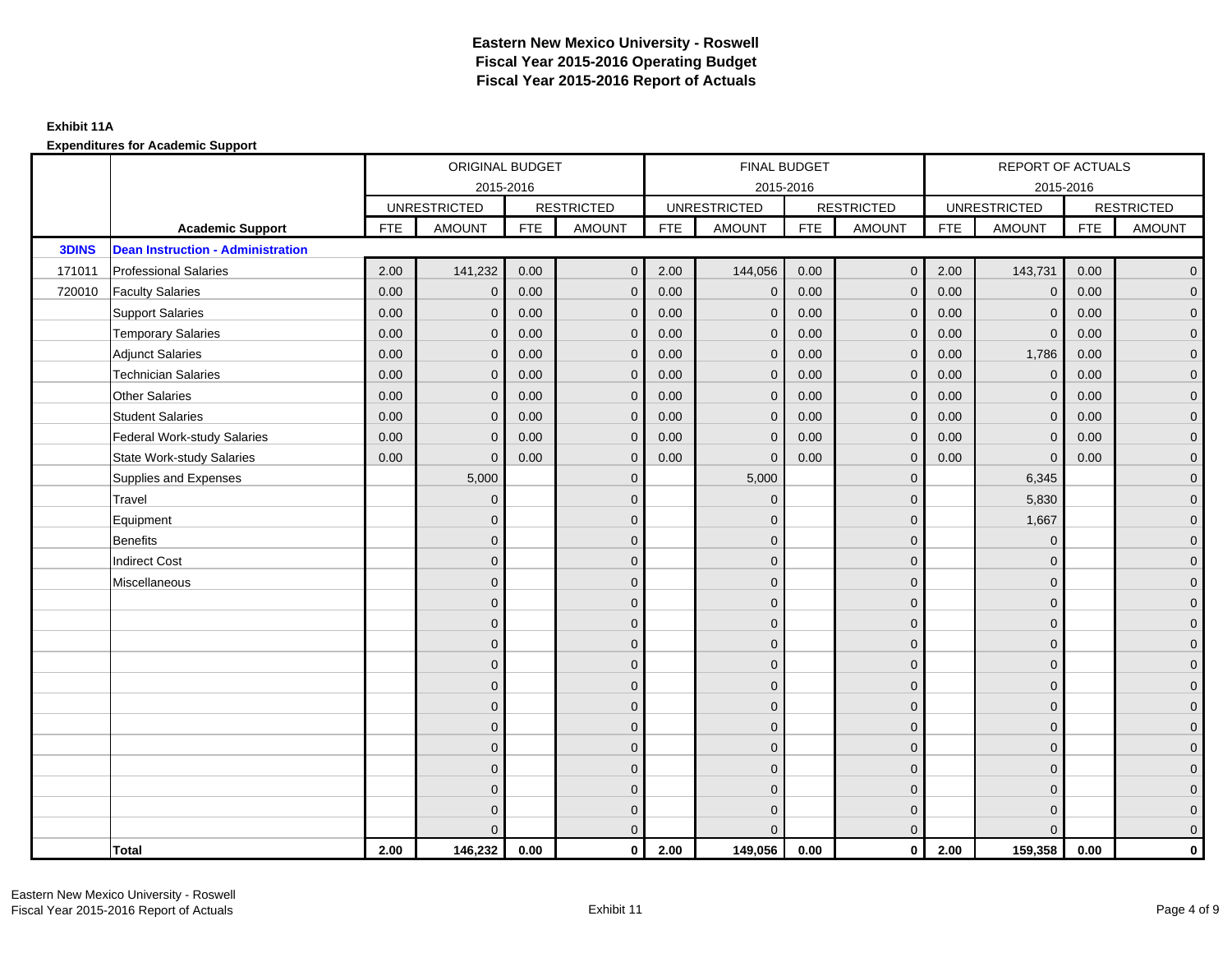|        |                                    |            | ORIGINAL BUDGET     |            |                   |            | FINAL BUDGET        |            |                   |            | <b>REPORT OF ACTUALS</b> |            |                     |
|--------|------------------------------------|------------|---------------------|------------|-------------------|------------|---------------------|------------|-------------------|------------|--------------------------|------------|---------------------|
|        |                                    |            | 2015-2016           |            |                   |            | 2015-2016           |            |                   |            |                          | 2015-2016  |                     |
|        |                                    |            | <b>UNRESTRICTED</b> |            | <b>RESTRICTED</b> |            | <b>UNRESTRICTED</b> |            | <b>RESTRICTED</b> |            | <b>UNRESTRICTED</b>      |            | <b>RESTRICTED</b>   |
|        | <b>Academic Support</b>            | <b>FTE</b> | <b>AMOUNT</b>       | <b>FTE</b> | <b>AMOUNT</b>     | <b>FTE</b> | <b>AMOUNT</b>       | <b>FTE</b> | <b>AMOUNT</b>     | <b>FTE</b> | <b>AMOUNT</b>            | <b>FTE</b> | <b>AMOUNT</b>       |
| 3FDEV  | <b>Faculty Development</b>         |            |                     |            |                   |            |                     |            |                   |            |                          |            |                     |
| 171011 | <b>Professional Salaries</b>       | 0.00       | $\mathbf{0}$        | 0.00       | $\mathbf{0}$      | 0.00       | $\mathbf{0}$        | 0.00       | $\overline{0}$    | 0.00       | $\mathbf 0$              | 0.00       | $\overline{0}$      |
| 720050 | <b>Faculty Salaries</b>            | 0.00       | $\mathbf{0}$        | 0.00       | $\mathbf{0}$      | 0.00       | $\mathbf{0}$        | 0.00       | $\mathbf{0}$      | 0.00       | $\mathbf{0}$             | 0.00       | $\overline{0}$      |
|        | <b>Support Salaries</b>            | 0.00       | $\mathbf{0}$        | 0.00       | $\mathbf{0}$      | 0.00       | $\mathbf{0}$        | 0.00       | $\mathbf{0}$      | 0.00       | $\mathbf 0$              | 0.00       | $\overline{0}$      |
|        | <b>Temporary Salaries</b>          | 0.00       | $\mathbf{0}$        | 0.00       | $\Omega$          | 0.00       | $\mathbf{0}$        | 0.00       | $\mathbf{0}$      | 0.00       | $\mathbf{0}$             | 0.00       | $\overline{0}$      |
|        | <b>Adjunct Salaries</b>            | 0.00       | $\mathbf{0}$        | 0.00       | $\mathbf{0}$      | 0.00       | $\mathbf{0}$        | 0.00       | $\mathbf{0}$      | 0.00       | $\mathbf{0}$             | 0.00       | $\mathbf 0$         |
|        | <b>Technician Salaries</b>         | 0.00       | $\mathbf{0}$        | 0.00       | $\mathbf{0}$      | 0.00       | $\mathbf{0}$        | 0.00       | $\mathbf{0}$      | 0.00       | $\Omega$                 | 0.00       | $\mathbf 0$         |
|        | <b>Other Salaries</b>              | 0.00       | $\mathbf{0}$        | 0.00       | $\Omega$          | 0.00       | $\Omega$            | 0.00       | $\mathbf{0}$      | 0.00       | $\Omega$                 | 0.00       | $\overline{0}$      |
|        | <b>Student Salaries</b>            | 0.00       | $\mathbf 0$         | 0.00       | $\mathbf{0}$      | 0.00       | $\mathbf 0$         | 0.00       | $\mathbf 0$       | 0.00       | $\mathbf 0$              | 0.00       | $\overline{0}$      |
|        | <b>Federal Work-study Salaries</b> | 0.00       | $\mathbf{0}$        | 0.00       | $\mathbf{0}$      | 0.00       | $\mathbf 0$         | 0.00       | $\mathbf 0$       | 0.00       | $\mathbf{0}$             | 0.00       | $\overline{0}$      |
|        | <b>State Work-study Salaries</b>   | 0.00       | $\mathbf{0}$        | 0.00       | $\mathbf{0}$      | 0.00       | $\mathbf{0}$        | 0.00       | $\mathbf{0}$      | 0.00       | $\overline{0}$           | 0.00       | $\overline{0}$      |
|        | Supplies and Expenses              |            | 440                 |            | $\mathbf{0}$      |            | 48,383              |            | $\mathbf 0$       |            | 629                      |            | $\mathsf{O}\xspace$ |
|        | Travel                             |            | $\mathbf{0}$        |            | $\mathbf{0}$      |            | $\mathbf{0}$        |            | $\mathbf 0$       |            | 1,805                    |            | $\overline{0}$      |
|        | Equipment                          |            | $\mathbf{0}$        |            | $\mathbf{0}$      |            | $\Omega$            |            | $\mathbf 0$       |            | $\mathbf{0}$             |            | $\overline{0}$      |
|        | Benefits                           |            | $\mathbf{0}$        |            | $\mathbf{0}$      |            | $\Omega$            |            | $\mathbf 0$       |            | $\mathbf{0}$             |            | $\overline{0}$      |
|        | <b>Indirect Cost</b>               |            | $\mathbf{0}$        |            | $\mathbf{0}$      |            | $\Omega$            |            | $\mathbf{0}$      |            | $\mathbf{0}$             |            | $\mathbf 0$         |
|        | Miscellaneous                      |            | $\mathbf{0}$        |            | $\mathbf{0}$      |            | $\Omega$            |            | $\mathbf 0$       |            | $\Omega$                 |            | $\overline{0}$      |
|        |                                    |            | $\mathbf{0}$        |            | $\mathbf 0$       |            | $\overline{0}$      |            | $\mathbf 0$       |            | $\mathbf{0}$             |            | $\overline{0}$      |
|        |                                    |            | $\mathbf{0}$        |            | $\mathbf 0$       |            | $\mathbf{0}$        |            | $\mathbf 0$       |            | $\Omega$                 |            | $\overline{0}$      |
|        |                                    |            | $\Omega$            |            | $\mathbf{0}$      |            | $\Omega$            |            | $\mathbf 0$       |            | $\Omega$                 |            | $\overline{0}$      |
|        |                                    |            | $\mathbf{0}$        |            | $\mathbf{0}$      |            | $\Omega$            |            | $\mathbf 0$       |            | $\mathbf{0}$             |            | $\overline{0}$      |
|        |                                    |            | $\mathbf{0}$        |            | $\mathbf{0}$      |            | $\Omega$            |            | $\mathbf 0$       |            | $\Omega$                 |            | $\mathbf 0$         |
|        |                                    |            | $\mathbf{0}$        |            | $\mathbf{0}$      |            | $\Omega$            |            | $\mathbf{0}$      |            | $\Omega$                 |            | $\overline{0}$      |
|        |                                    |            | $\mathbf{0}$        |            | $\mathbf 0$       |            | $\overline{0}$      |            | $\mathbf 0$       |            | $\mathbf{0}$             |            | $\overline{0}$      |
|        |                                    |            | $\Omega$            |            | $\mathbf{0}$      |            | $\Omega$            |            | $\mathbf{0}$      |            | $\mathbf{0}$             |            | $\overline{0}$      |
|        |                                    |            | $\overline{0}$      |            | $\mathbf{0}$      |            | $\Omega$            |            | $\mathbf{0}$      |            | $\mathbf{0}$             |            | $\mathbf 0$         |
|        |                                    |            | $\Omega$            |            | $\mathbf{0}$      |            | $\Omega$            |            | $\mathbf{0}$      |            | $\Omega$                 |            | $\mathbf 0$         |
|        |                                    |            | $\mathbf{0}$        |            | $\mathbf 0$       |            | $\Omega$            |            | $\mathbf{0}$      |            | $\mathbf{0}$             |            | $\mathbf 0$         |
|        |                                    |            | $\Omega$            |            | $\mathbf{0}$      |            | $\Omega$            |            | $\mathbf{0}$      |            | $\Omega$                 |            | $\overline{0}$      |
|        | Total                              | 0.00       | 440                 | 0.00       | $\mathbf 0$       | 0.00       | 48,383              | 0.00       | $\overline{0}$    | 0.00       | 2,434                    | 0.00       | $\mathbf 0$         |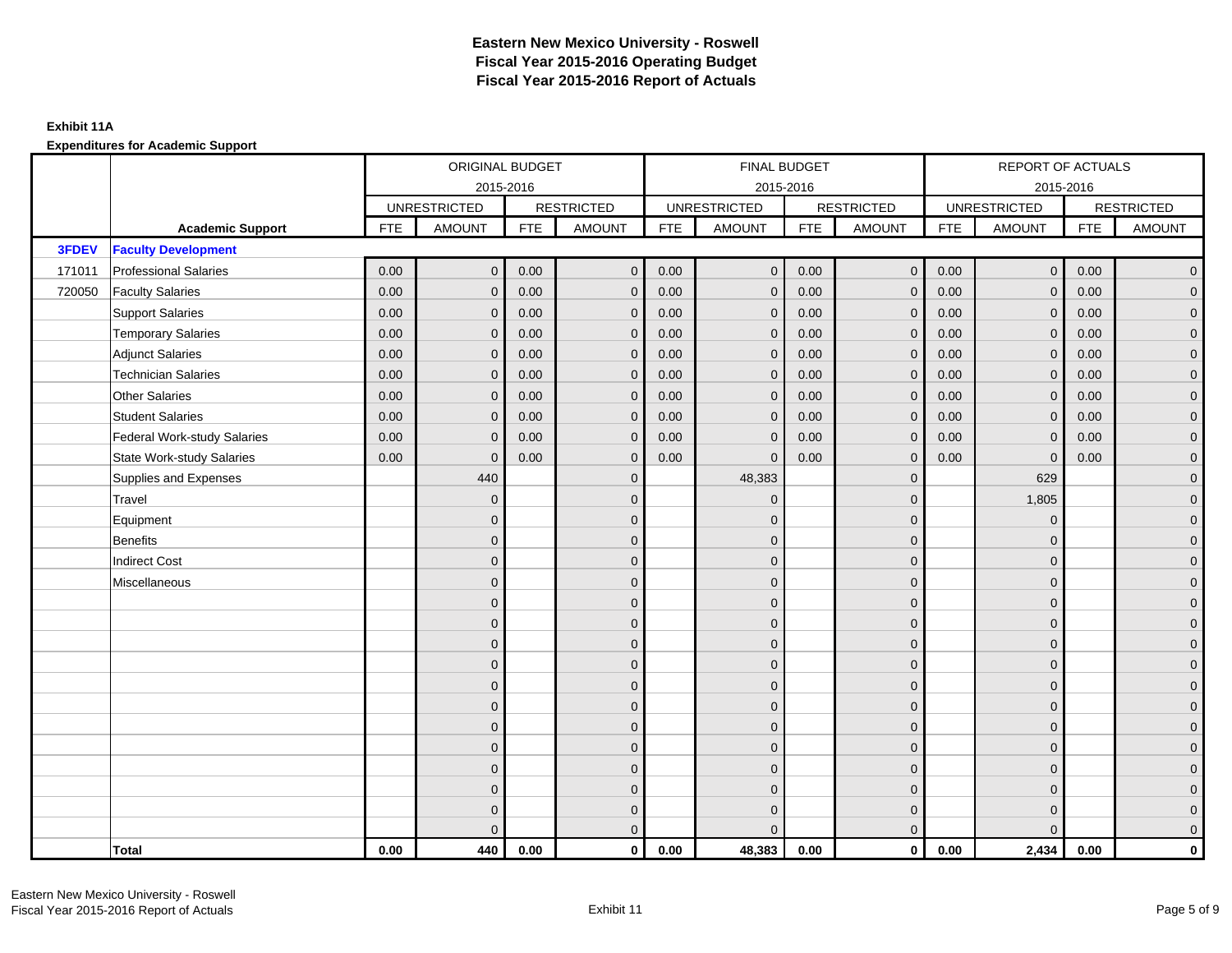|        |                                    |            | ORIGINAL BUDGET     |            |                   |            | FINAL BUDGET        |            |                   |            | <b>REPORT OF ACTUALS</b> |            |                     |
|--------|------------------------------------|------------|---------------------|------------|-------------------|------------|---------------------|------------|-------------------|------------|--------------------------|------------|---------------------|
|        |                                    |            | 2015-2016           |            |                   |            | 2015-2016           |            |                   |            |                          | 2015-2016  |                     |
|        |                                    |            | <b>UNRESTRICTED</b> |            | <b>RESTRICTED</b> |            | <b>UNRESTRICTED</b> |            | <b>RESTRICTED</b> |            | <b>UNRESTRICTED</b>      |            | <b>RESTRICTED</b>   |
|        | <b>Academic Support</b>            | <b>FTE</b> | <b>AMOUNT</b>       | <b>FTE</b> | <b>AMOUNT</b>     | <b>FTE</b> | <b>AMOUNT</b>       | <b>FTE</b> | <b>AMOUNT</b>     | <b>FTE</b> | <b>AMOUNT</b>            | <b>FTE</b> | <b>AMOUNT</b>       |
| 3FEVL  | <b>Faculty Evaluation</b>          |            |                     |            |                   |            |                     |            |                   |            |                          |            |                     |
| 171011 | <b>Professional Salaries</b>       | 0.00       | $\mathbf{0}$        | 0.00       | $\overline{0}$    | 0.00       | $\mathbf{0}$        | 0.00       | $\overline{0}$    | 0.00       | $\mathbf 0$              | 0.00       | $\overline{0}$      |
| 720060 | <b>Faculty Salaries</b>            | 0.00       | $\mathbf{0}$        | 0.00       | $\mathbf{0}$      | 0.00       | $\mathbf{0}$        | 0.00       | $\mathbf{0}$      | 0.00       | $\mathbf{0}$             | 0.00       | $\overline{0}$      |
|        | <b>Support Salaries</b>            | 0.00       | $\mathbf{0}$        | 0.00       | $\mathbf{0}$      | 0.00       | $\mathbf{0}$        | 0.00       | $\mathbf{0}$      | 0.00       | $\mathbf{0}$             | 0.00       | $\overline{0}$      |
|        | <b>Temporary Salaries</b>          | 0.00       | $\mathbf{0}$        | 0.00       | $\Omega$          | 0.00       | $\mathbf{0}$        | 0.00       | $\mathbf{0}$      | 0.00       | $\mathbf{0}$             | 0.00       | $\overline{0}$      |
|        | <b>Adjunct Salaries</b>            | 0.00       | $\mathbf{0}$        | 0.00       | $\mathbf{0}$      | 0.00       | $\mathbf{0}$        | 0.00       | $\mathbf{0}$      | 0.25       | 15,030                   | 0.00       | $\mathbf 0$         |
|        | <b>Technician Salaries</b>         | 0.00       | $\mathbf{0}$        | 0.00       | $\mathbf{0}$      | 0.00       | $\mathbf{0}$        | 0.00       | $\mathbf{0}$      | 0.00       | $\Omega$                 | 0.00       | $\mathbf 0$         |
|        | <b>Other Salaries</b>              | 0.00       | $\mathbf{0}$        | 0.00       | $\Omega$          | 0.00       | $\Omega$            | 0.00       | $\mathbf{0}$      | 0.00       | $\mathbf{0}$             | 0.00       | $\overline{0}$      |
|        | <b>Student Salaries</b>            | 0.00       | $\mathbf 0$         | 0.00       | $\mathbf{0}$      | 0.00       | $\mathbf 0$         | 0.00       | $\mathbf 0$       | 0.00       | $\mathbf 0$              | 0.00       | $\overline{0}$      |
|        | <b>Federal Work-study Salaries</b> | 0.00       | $\mathbf{0}$        | 0.00       | $\mathbf{0}$      | 0.00       | $\mathbf 0$         | 0.00       | $\mathbf 0$       | 0.00       | $\mathbf{0}$             | 0.00       | $\overline{0}$      |
|        | <b>State Work-study Salaries</b>   | 0.00       | $\mathbf{0}$        | 0.00       | $\mathbf{0}$      | 0.00       | $\mathbf{0}$        | 0.00       | $\mathbf{0}$      | 0.00       | $\mathbf{0}$             | 0.00       | $\overline{0}$      |
|        | Supplies and Expenses              |            | 744                 |            | $\mathbf{0}$      |            | 8,680               |            | $\mathbf 0$       |            | $\mathbf{0}$             |            | $\mathsf{O}\xspace$ |
|        | Travel                             |            | $\mathbf{0}$        |            | $\mathbf{0}$      |            | $\mathbf{0}$        |            | $\mathbf 0$       |            | $\mathbf{0}$             |            | $\overline{0}$      |
|        | Equipment                          |            | $\mathbf{0}$        |            | $\mathbf{0}$      |            | $\Omega$            |            | $\mathbf 0$       |            | $\Omega$                 |            | $\overline{0}$      |
|        | Benefits                           |            | $\mathbf{0}$        |            | $\mathbf{0}$      |            | $\mathbf{0}$        |            | $\mathbf 0$       |            | $\mathbf{0}$             |            | $\overline{0}$      |
|        | <b>Indirect Cost</b>               |            | $\mathbf{0}$        |            | $\mathbf{0}$      |            | $\Omega$            |            | $\mathbf{0}$      |            | $\mathbf{0}$             |            | $\mathbf 0$         |
|        | Miscellaneous                      |            | $\mathbf{0}$        |            | $\mathbf{0}$      |            | $\Omega$            |            | $\mathbf 0$       |            | $\Omega$                 |            | $\mathbf 0$         |
|        |                                    |            | $\mathbf{0}$        |            | $\mathbf 0$       |            | $\overline{0}$      |            | $\mathbf 0$       |            | $\mathbf{0}$             |            | $\overline{0}$      |
|        |                                    |            | $\mathbf{0}$        |            | $\mathbf 0$       |            | $\mathbf{0}$        |            | $\mathbf 0$       |            | $\Omega$                 |            | $\overline{0}$      |
|        |                                    |            | $\Omega$            |            | $\mathbf{0}$      |            | $\Omega$            |            | $\mathbf 0$       |            | $\Omega$                 |            | $\overline{0}$      |
|        |                                    |            | $\mathbf{0}$        |            | $\mathbf{0}$      |            | $\Omega$            |            | $\mathbf 0$       |            | $\mathbf{0}$             |            | $\overline{0}$      |
|        |                                    |            | $\mathbf{0}$        |            | $\mathbf{0}$      |            | $\Omega$            |            | $\mathbf 0$       |            | $\mathbf{0}$             |            | $\mathbf 0$         |
|        |                                    |            | $\mathbf{0}$        |            | $\mathbf{0}$      |            | $\Omega$            |            | $\mathbf{0}$      |            | $\Omega$                 |            | $\overline{0}$      |
|        |                                    |            | $\mathbf{0}$        |            | $\mathbf 0$       |            | $\overline{0}$      |            | $\mathbf 0$       |            | $\mathbf{0}$             |            | $\overline{0}$      |
|        |                                    |            | $\Omega$            |            | $\mathbf{0}$      |            | $\Omega$            |            | $\mathbf{0}$      |            | $\mathbf{0}$             |            | $\overline{0}$      |
|        |                                    |            | $\overline{0}$      |            | $\mathbf{0}$      |            | $\Omega$            |            | $\mathbf{0}$      |            | $\mathbf{0}$             |            | $\mathbf 0$         |
|        |                                    |            | $\Omega$            |            | $\mathbf{0}$      |            | $\Omega$            |            | $\mathbf{0}$      |            | $\Omega$                 |            | $\mathbf 0$         |
|        |                                    |            | $\mathbf{0}$        |            | $\mathbf 0$       |            | $\Omega$            |            | $\mathbf{0}$      |            | $\mathbf{0}$             |            | $\mathbf 0$         |
|        |                                    |            | $\Omega$            |            | $\mathbf{0}$      |            | $\Omega$            |            | $\mathbf{0}$      |            | $\Omega$                 |            | $\overline{0}$      |
|        | Total                              | 0.00       | 744                 | 0.00       | $\mathbf 0$       | 0.00       | 8,680               | 0.00       | $\overline{0}$    | 0.25       | 15,030                   | 0.00       | $\mathbf 0$         |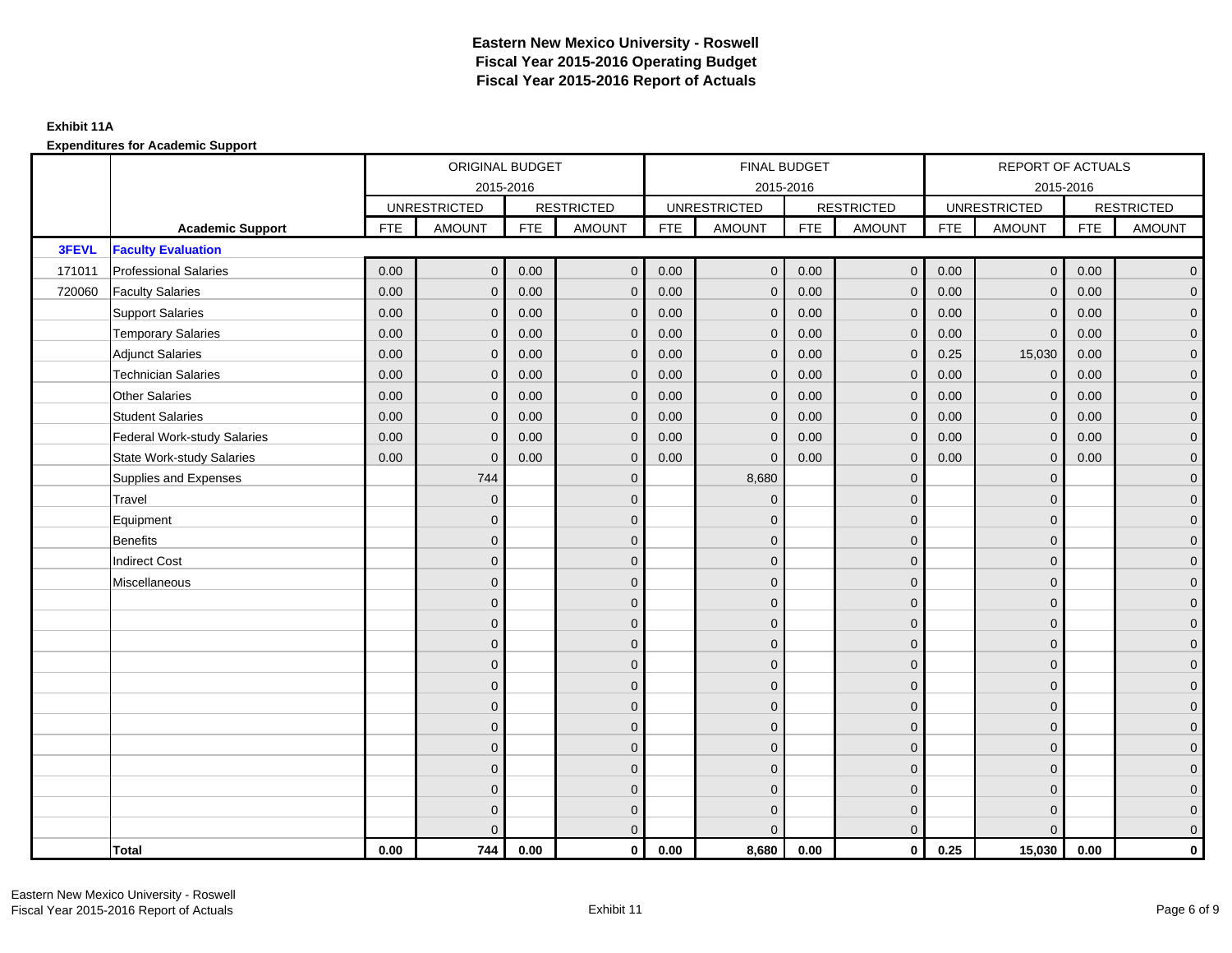|        |                                    |            | ORIGINAL BUDGET     |            |                   |            | FINAL BUDGET        |            |                   |            | REPORT OF ACTUALS   |            |                     |
|--------|------------------------------------|------------|---------------------|------------|-------------------|------------|---------------------|------------|-------------------|------------|---------------------|------------|---------------------|
|        |                                    |            | 2015-2016           |            |                   |            | 2015-2016           |            |                   |            | 2015-2016           |            |                     |
|        |                                    |            | <b>UNRESTRICTED</b> |            | <b>RESTRICTED</b> |            | <b>UNRESTRICTED</b> |            | <b>RESTRICTED</b> |            | <b>UNRESTRICTED</b> |            | <b>RESTRICTED</b>   |
|        | <b>Academic Support</b>            | <b>FTE</b> | <b>AMOUNT</b>       | <b>FTE</b> | <b>AMOUNT</b>     | <b>FTE</b> | <b>AMOUNT</b>       | <b>FTE</b> | <b>AMOUNT</b>     | <b>FTE</b> | <b>AMOUNT</b>       | <b>FTE</b> | <b>AMOUNT</b>       |
| 3FSEN  | <b>Faculty Senate</b>              |            |                     |            |                   |            |                     |            |                   |            |                     |            |                     |
| 171011 | <b>Professional Salaries</b>       | 0.00       | $\mathbf{0}$        | 0.00       | $\mathbf{0}$      | 0.00       | $\mathbf{0}$        | 0.00       | $\overline{0}$    | 0.00       | $\mathbf 0$         | 0.00       | $\overline{0}$      |
| 720070 | <b>Faculty Salaries</b>            | 0.00       | $\mathbf{0}$        | 0.00       | $\mathbf{0}$      | 0.15       | 3,794               | 0.00       | $\mathbf{0}$      | 0.00       | $\mathbf{0}$        | 0.00       | $\overline{0}$      |
|        | <b>Support Salaries</b>            | 0.00       | $\mathbf{0}$        | 0.00       | $\mathbf{0}$      | 0.00       | $\mathbf{0}$        | 0.00       | $\mathbf{0}$      | 0.00       | $\mathbf{0}$        | 0.00       | $\overline{0}$      |
|        | <b>Temporary Salaries</b>          | 0.00       | $\mathbf{0}$        | 0.00       | $\mathbf{0}$      | 0.00       | $\mathbf 0$         | 0.00       | $\mathbf{0}$      | 0.00       | $\mathbf 0$         | 0.00       | $\overline{0}$      |
|        | <b>Adjunct Salaries</b>            | 0.00       | $\mathbf{0}$        | 0.00       | $\Omega$          | 0.00       | $\mathbf{0}$        | 0.00       | $\mathbf{0}$      | 0.15       | 1,860               | 0.00       | $\mathbf 0$         |
|        | <b>Technician Salaries</b>         | 0.00       | $\Omega$            | 0.00       | $\Omega$          | 0.00       | $\mathbf{0}$        | 0.00       | $\mathbf{0}$      | 0.00       | $\Omega$            | 0.00       | $\overline{0}$      |
|        | <b>Other Salaries</b>              | 0.00       | $\mathbf{0}$        | 0.00       | $\mathbf{0}$      | 0.00       | $\mathbf{0}$        | 0.00       | $\mathbf{0}$      | 0.00       | $\mathbf{0}$        | 0.00       | $\overline{0}$      |
|        | <b>Student Salaries</b>            | 0.00       | $\mathbf{0}$        | 0.00       | $\mathbf{0}$      | 0.00       | $\mathbf{0}$        | 0.00       | $\mathbf{0}$      | 0.00       | $\mathbf 0$         | 0.00       | $\overline{0}$      |
|        | <b>Federal Work-study Salaries</b> | 0.00       | $\mathbf{0}$        | 0.00       | $\Omega$          | 0.00       | $\mathbf{0}$        | 0.00       | $\mathbf{0}$      | 0.00       | $\mathbf{0}$        | 0.00       | $\overline{0}$      |
|        | <b>State Work-study Salaries</b>   | 0.00       | $\mathbf{0}$        | 0.00       | $\mathbf{0}$      | 0.00       | $\mathbf{0}$        | 0.00       | $\mathbf{0}$      | 0.00       | $\mathbf{0}$        | 0.00       | $\overline{0}$      |
|        | Supplies and Expenses              |            | $\mathbf{0}$        |            | $\mathbf{0}$      |            | $\mathbf{0}$        |            | $\mathbf{0}$      |            | $\mathbf{0}$        |            | $\overline{0}$      |
|        | Travel                             |            | $\mathbf{0}$        |            | $\mathbf{0}$      |            | $\Omega$            |            | $\mathbf{0}$      |            | $\Omega$            |            | $\overline{0}$      |
|        | Equipment                          |            | $\mathbf{0}$        |            | $\mathbf 0$       |            | $\overline{0}$      |            | $\mathbf{0}$      |            | $\mathbf{0}$        |            | $\overline{0}$      |
|        | <b>Benefits</b>                    |            | $\Omega$            |            | $\mathbf{0}$      |            | $\Omega$            |            | $\mathbf{0}$      |            | $\mathbf{0}$        |            | $\overline{0}$      |
|        | <b>Indirect Cost</b>               |            | $\mathbf{0}$        |            | $\mathbf{0}$      |            | $\Omega$            |            | $\mathbf 0$       |            | $\mathbf{0}$        |            | $\mathbf 0$         |
|        | Miscellaneous                      |            | $\mathbf{0}$        |            | $\mathbf{0}$      |            | $\Omega$            |            | $\mathbf 0$       |            | $\mathbf{0}$        |            | $\mathbf 0$         |
|        |                                    |            | $\mathbf{0}$        |            | $\mathbf{0}$      |            | $\Omega$            |            | $\mathbf{0}$      |            | $\Omega$            |            | $\overline{0}$      |
|        |                                    |            | $\mathbf{0}$        |            | $\mathbf 0$       |            | $\overline{0}$      |            | $\mathbf 0$       |            | $\mathbf{0}$        |            | $\overline{0}$      |
|        |                                    |            | $\Omega$            |            | $\mathbf{0}$      |            | $\Omega$            |            | $\mathbf{0}$      |            | $\mathbf{0}$        |            | $\overline{0}$      |
|        |                                    |            | $\Omega$            |            | $\Omega$          |            | $\Omega$            |            | $\mathbf{0}$      |            | $\Omega$            |            | $\overline{0}$      |
|        |                                    |            | $\mathbf{0}$        |            | $\mathbf{0}$      |            | $\Omega$            |            | $\mathbf 0$       |            | $\mathbf{0}$        |            | $\mathsf{O}\xspace$ |
|        |                                    |            | $\mathbf{0}$        |            | $\mathbf{0}$      |            | $\Omega$            |            | $\mathbf 0$       |            | $\Omega$            |            | $\overline{0}$      |
|        |                                    |            | $\Omega$            |            | $\mathbf{0}$      |            | $\Omega$            |            | $\mathbf 0$       |            | $\Omega$            |            | $\overline{0}$      |
|        |                                    |            | $\Omega$            |            | $\mathbf{0}$      |            | $\Omega$            |            | $\mathbf{0}$      |            | $\mathbf{0}$        |            | $\overline{0}$      |
|        |                                    |            | $\mathbf{0}$        |            | $\mathbf{0}$      |            | $\Omega$            |            | $\mathbf{0}$      |            | $\mathbf{0}$        |            | $\mathbf 0$         |
|        |                                    |            | $\Omega$            |            | $\mathbf{0}$      |            | $\Omega$            |            | $\mathbf{0}$      |            | $\Omega$            |            | $\mathsf{O}\xspace$ |
|        |                                    |            | $\mathbf{0}$        |            | $\mathbf 0$       |            | $\Omega$            |            | $\mathbf{0}$      |            | $\mathbf{0}$        |            | $\overline{0}$      |
|        |                                    |            | $\mathbf{0}$        |            | $\mathbf{0}$      |            | $\Omega$            |            | $\mathbf{0}$      |            | $\Omega$            |            | $\overline{0}$      |
|        | Total                              | 0.00       | $\mathbf 0$         | 0.00       | $\mathbf 0$       | 0.15       | 3,794               | 0.00       | $\overline{0}$    | 0.15       | 1,860               | 0.00       | $\mathbf 0$         |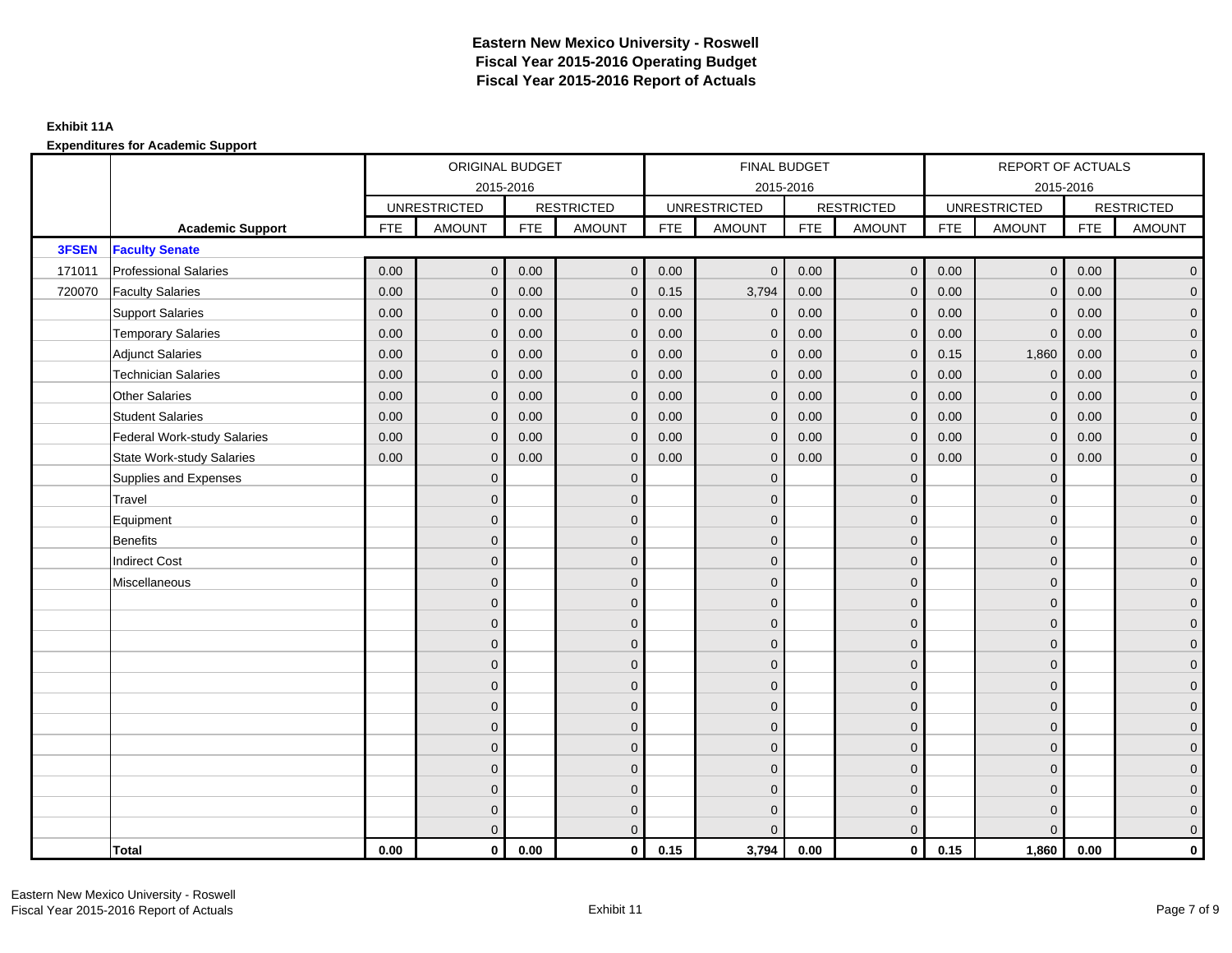|        |                                    |            | ORIGINAL BUDGET     |            |                   |            | FINAL BUDGET        |            |                   |            | REPORT OF ACTUALS   |            |                     |
|--------|------------------------------------|------------|---------------------|------------|-------------------|------------|---------------------|------------|-------------------|------------|---------------------|------------|---------------------|
|        |                                    |            | 2015-2016           |            |                   |            | 2015-2016           |            |                   |            |                     | 2015-2016  |                     |
|        |                                    |            | <b>UNRESTRICTED</b> |            | <b>RESTRICTED</b> |            | <b>UNRESTRICTED</b> |            | <b>RESTRICTED</b> |            | <b>UNRESTRICTED</b> |            | <b>RESTRICTED</b>   |
|        | <b>Academic Support</b>            | <b>FTE</b> | <b>AMOUNT</b>       | <b>FTE</b> | <b>AMOUNT</b>     | <b>FTE</b> | <b>AMOUNT</b>       | <b>FTE</b> | <b>AMOUNT</b>     | <b>FTE</b> | <b>AMOUNT</b>       | <b>FTE</b> | <b>AMOUNT</b>       |
| 3ITCH  | <b>Instructional Technology</b>    |            |                     |            |                   |            |                     |            |                   |            |                     |            |                     |
| 171011 | <b>Professional Salaries</b>       | 0.00       | $\mathbf{0}$        | 0.00       | $\mathbf{0}$      | 0.00       | $\mathbf 0$         | 0.00       | $\overline{0}$    | 0.00       | $\mathbf 0$         | 0.00       | $\overline{0}$      |
| 720090 | <b>Faculty Salaries</b>            | 0.00       | $\mathbf{0}$        | 0.00       | $\mathbf{0}$      | 0.00       | $\mathbf{0}$        | 0.00       | $\mathbf{0}$      | 0.00       | $\mathbf{0}$        | 0.00       | $\overline{0}$      |
|        | <b>Support Salaries</b>            | 0.00       | $\mathbf{0}$        | 0.00       | $\mathbf{0}$      | 0.00       | $\mathbf{0}$        | 0.00       | $\mathbf{0}$      | 0.00       | $\mathbf{0}$        | 0.00       | $\overline{0}$      |
|        | <b>Temporary Salaries</b>          | 0.00       | $\mathbf{0}$        | 0.00       | $\mathbf{0}$      | 0.00       | $\mathbf 0$         | 0.00       | $\mathbf{0}$      | 0.00       | $\mathbf 0$         | 0.00       | $\mathbf 0$         |
|        | <b>Adjunct Salaries</b>            | 0.00       | $\mathbf{0}$        | 0.00       | $\Omega$          | 0.00       | $\mathbf{0}$        | 0.00       | $\mathbf{0}$      | 0.00       | $\Omega$            | 0.00       | $\mathbf 0$         |
|        | <b>Technician Salaries</b>         | 0.00       | $\Omega$            | 0.00       | $\Omega$          | 0.00       | $\Omega$            | 0.00       | $\mathbf{0}$      | 0.00       | $\Omega$            | 0.00       | $\overline{0}$      |
|        | <b>Other Salaries</b>              | 0.00       | $\mathbf{0}$        | 0.00       | $\mathbf{0}$      | 0.00       | $\mathbf{0}$        | 0.00       | $\mathbf 0$       | 0.00       | $\mathbf{0}$        | 0.00       | $\overline{0}$      |
|        | <b>Student Salaries</b>            | 0.00       | $\mathbf{0}$        | 0.00       | $\mathbf{0}$      | 0.00       | $\mathbf{0}$        | 0.00       | $\mathbf{0}$      | 0.00       | $\mathbf 0$         | 0.00       | $\overline{0}$      |
|        | <b>Federal Work-study Salaries</b> | 0.00       | $\mathbf{0}$        | 0.00       | $\Omega$          | 0.00       | $\mathbf{0}$        | 0.00       | $\mathbf{0}$      | 0.00       | $\mathbf{0}$        | 0.00       | $\overline{0}$      |
|        | <b>State Work-study Salaries</b>   | 0.00       | $\mathbf{0}$        | 0.00       | $\mathbf{0}$      | 0.00       | $\mathbf{0}$        | 0.00       | $\mathbf{0}$      | 0.00       | $\mathbf{0}$        | 0.00       | $\mathbf 0$         |
|        | Supplies and Expenses              |            | $\mathbf{0}$        |            | $\mathbf{0}$      |            | $\Omega$            |            | $\mathbf{0}$      |            | $\mathbf{0}$        |            | $\overline{0}$      |
|        | Travel                             |            | $\Omega$            |            | $\mathbf{0}$      |            | $\Omega$            |            | $\mathbf{0}$      |            | $\Omega$            |            | $\overline{0}$      |
|        | Equipment                          |            | $\mathbf{0}$        |            | $\mathbf{0}$      |            | $\Omega$            |            | $\mathbf{0}$      |            | $\mathbf{0}$        |            | $\overline{0}$      |
|        | <b>Benefits</b>                    |            | $\Omega$            |            | $\Omega$          |            | $\Omega$            |            | $\mathbf{0}$      |            | $\Omega$            |            | $\overline{0}$      |
|        | <b>Indirect Cost</b>               |            | $\mathbf{0}$        |            | $\mathbf{0}$      |            | $\Omega$            |            | $\mathbf 0$       |            | $\mathbf{0}$        |            | $\mathbf 0$         |
|        | Miscellaneous                      |            | $\mathbf{0}$        |            | $\mathbf{0}$      |            | $\Omega$            |            | $\mathbf 0$       |            | $\Omega$            |            | $\mathbf 0$         |
|        |                                    |            | $\mathbf{0}$        |            | $\mathbf{0}$      |            | $\Omega$            |            | $\mathbf{0}$      |            | $\Omega$            |            | $\overline{0}$      |
|        |                                    |            | $\mathbf{0}$        |            | $\mathbf 0$       |            | $\overline{0}$      |            | $\mathbf 0$       |            | $\mathbf{0}$        |            | $\mathbf 0$         |
|        |                                    |            | $\Omega$            |            | $\mathbf{0}$      |            | $\Omega$            |            | $\mathbf 0$       |            | $\mathbf{0}$        |            | $\overline{0}$      |
|        |                                    |            | $\Omega$            |            | $\Omega$          |            | $\Omega$            |            | $\mathbf{0}$      |            | $\Omega$            |            | $\mathbf 0$         |
|        |                                    |            | $\mathbf{0}$        |            | $\mathbf{0}$      |            | $\Omega$            |            | $\mathbf 0$       |            | $\mathbf{0}$        |            | $\mathsf{O}\xspace$ |
|        |                                    |            | $\mathbf{0}$        |            | $\mathbf{0}$      |            | $\Omega$            |            | $\mathbf{0}$      |            | $\Omega$            |            | $\overline{0}$      |
|        |                                    |            | $\Omega$            |            | $\mathbf{0}$      |            | $\Omega$            |            | $\mathbf 0$       |            | $\Omega$            |            | $\overline{0}$      |
|        |                                    |            | $\Omega$            |            | $\mathbf{0}$      |            | $\Omega$            |            | $\mathbf{0}$      |            | $\mathbf{0}$        |            | $\overline{0}$      |
|        |                                    |            | $\overline{0}$      |            | $\mathbf{0}$      |            | $\Omega$            |            | $\mathbf{0}$      |            | $\mathbf{0}$        |            | $\mathbf 0$         |
|        |                                    |            | $\Omega$            |            | $\mathbf{0}$      |            | $\Omega$            |            | $\mathbf{0}$      |            | $\Omega$            |            | $\mathsf{O}\xspace$ |
|        |                                    |            | $\mathbf{0}$        |            | $\mathbf 0$       |            | $\mathbf{0}$        |            | $\mathbf{0}$      |            | $\mathbf{0}$        |            | $\mathbf 0$         |
|        |                                    |            | $\mathbf{0}$        |            | $\mathbf{0}$      |            | $\Omega$            |            | $\mathbf{0}$      |            | $\Omega$            |            | $\overline{0}$      |
|        | Total                              | 0.00       | $\mathbf 0$         | 0.00       | $\mathbf 0$       | 0.00       | $\mathbf{0}$        | 0.00       | $\overline{0}$    | 0.00       | $\mathbf 0$         | 0.00       | $\mathbf 0$         |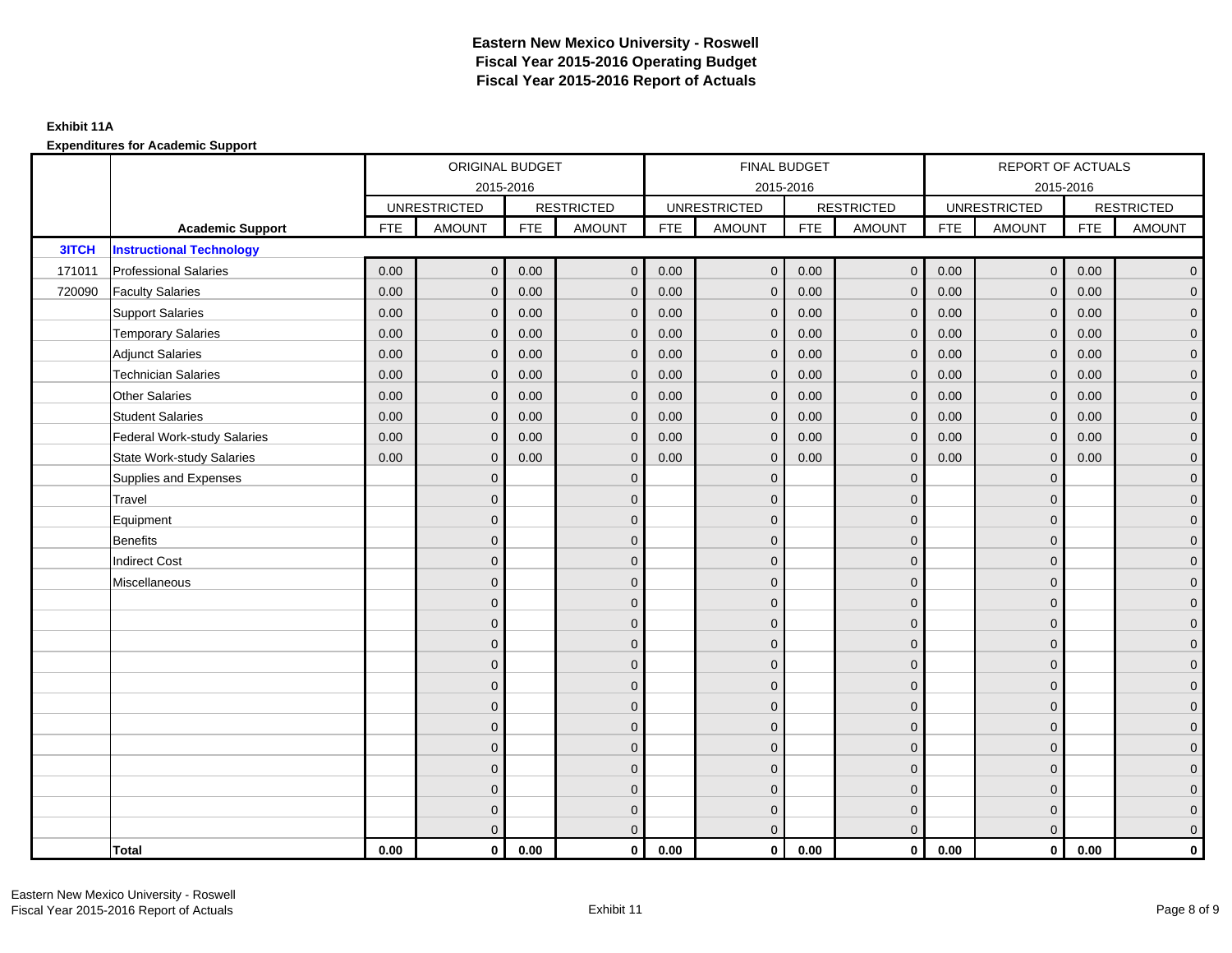|              |                              |            | ORIGINAL BUDGET     |            |                   |            | FINAL BUDGET        |            |                   |            | <b>REPORT OF ACTUALS</b> |            |                     |
|--------------|------------------------------|------------|---------------------|------------|-------------------|------------|---------------------|------------|-------------------|------------|--------------------------|------------|---------------------|
|              |                              |            | 2015-2016           |            |                   |            | 2015-2016           |            |                   |            |                          | 2015-2016  |                     |
|              |                              |            | <b>UNRESTRICTED</b> |            | <b>RESTRICTED</b> |            | <b>UNRESTRICTED</b> |            | <b>RESTRICTED</b> |            | <b>UNRESTRICTED</b>      |            | <b>RESTRICTED</b>   |
|              | <b>Academic Support</b>      | <b>FTE</b> | <b>AMOUNT</b>       | <b>FTE</b> | <b>AMOUNT</b>     | <b>FTE</b> | <b>AMOUNT</b>       | <b>FTE</b> | <b>AMOUNT</b>     | <b>FTE</b> | <b>AMOUNT</b>            | <b>FTE</b> | <b>AMOUNT</b>       |
| <b>3WS11</b> | <b>Work Study</b>            |            |                     |            |                   |            |                     |            |                   |            |                          |            |                     |
| 171011       | <b>Professional Salaries</b> | 0.00       | $\mathbf{0}$        | 0.00       | $\overline{0}$    | 0.00       | $\mathbf{0}$        | 0.00       | $\overline{0}$    | 0.00       | $\mathbf 0$              | 0.00       | $\overline{0}$      |
|              | <b>Faculty Salaries</b>      | 0.00       | $\Omega$            | 0.00       | $\Omega$          | 0.00       | $\mathbf{0}$        | 0.00       | $\mathbf{0}$      | 0.00       | $\mathbf{0}$             | 0.00       | $\overline{0}$      |
|              | <b>Support Salaries</b>      | 0.00       | $\mathbf{0}$        | 0.00       | $\overline{0}$    | 0.00       | $\mathbf{0}$        | 0.00       | $\mathbf 0$       | 0.00       | $\mathbf 0$              | 0.00       | $\overline{0}$      |
|              | <b>Temporary Salaries</b>    | 0.00       | $\Omega$            | 0.00       | $\mathbf{0}$      | 0.00       | $\mathbf 0$         | 0.00       | $\mathbf 0$       | 0.00       | $\mathbf{0}$             | 0.00       | $\overline{0}$      |
|              | <b>Adjunct Salaries</b>      | 0.00       | $\mathbf{0}$        | 0.00       | $\mathbf{0}$      | 0.00       | $\mathbf 0$         | 0.00       | $\mathbf 0$       | 0.00       | $\mathbf{0}$             | 0.00       | $\mathbf 0$         |
|              | <b>Technician Salaries</b>   | 0.00       | $\Omega$            | 0.00       | $\mathbf{0}$      | 0.00       | $\mathbf{0}$        | 0.00       | $\mathbf{0}$      | 0.00       | $\Omega$                 | 0.00       | $\mathbf 0$         |
|              | Other Salaries               | 0.00       | $\Omega$            | 0.00       | $\Omega$          | 0.00       | $\Omega$            | 0.00       | $\mathbf{0}$      | 0.00       | $\Omega$                 | 0.00       | $\overline{0}$      |
|              | <b>Student Salaries</b>      | 0.00       | $\mathbf{0}$        | 0.00       | $\mathbf{0}$      | 0.00       | $\mathbf{0}$        | 0.00       | $\mathbf 0$       | 0.00       | $\mathbf 0$              | 0.00       | $\overline{0}$      |
|              | Federal Work-study Salaries  | 0.00       | $\Omega$            | 0.00       | $\mathbf{0}$      | 0.00       | $\mathbf 0$         | 0.00       | $\mathbf{0}$      | 0.00       | $\mathbf{0}$             | 0.00       | $\overline{0}$      |
|              | State Work-study Salaries    | 0.00       | $\mathbf{0}$        | 0.00       | $\mathbf{0}$      | 0.00       | $\mathbf 0$         | 0.00       | $\mathbf 0$       | 0.00       | $\mathbf 0$              | 0.00       | $\overline{0}$      |
|              | Supplies and Expenses        |            | $\Omega$            |            | $\mathbf{0}$      |            | $\Omega$            |            | $\mathbf{0}$      |            | $\mathbf{0}$             |            | $\overline{0}$      |
|              | Travel                       |            | $\Omega$            |            | $\mathbf{0}$      |            | $\Omega$            |            | $\mathbf{0}$      |            | $\Omega$                 |            | $\overline{0}$      |
|              | Equipment                    |            | $\Omega$            |            | $\mathbf{0}$      |            | $\Omega$            |            | $\mathbf 0$       |            | $\mathbf{0}$             |            | $\overline{0}$      |
|              | <b>Benefits</b>              |            | $\Omega$            |            | $\mathbf{0}$      |            | $\Omega$            |            | $\mathbf 0$       |            | $\mathbf{0}$             |            | $\overline{0}$      |
|              | <b>Indirect Cost</b>         |            | <sup>0</sup>        |            | $\mathbf{0}$      |            | $\Omega$            |            | $\mathbf 0$       |            | $\mathbf{0}$             |            | $\overline{0}$      |
|              | Miscellaneous                |            | $\Omega$            |            | $\mathbf{0}$      |            | $\Omega$            |            | $\mathbf{0}$      |            | $\Omega$                 |            | $\mathbf 0$         |
|              |                              |            | $\Omega$            |            | $\mathbf{0}$      |            | $\Omega$            |            | $\mathbf{0}$      |            | $\Omega$                 |            | $\overline{0}$      |
|              |                              |            | $\Omega$            |            | $\mathbf 0$       |            | $\Omega$            |            | $\mathbf 0$       |            | $\mathbf{0}$             |            | $\overline{0}$      |
|              |                              |            | $\Omega$            |            | $\mathbf{0}$      |            | $\Omega$            |            | $\mathbf 0$       |            | $\Omega$                 |            | $\overline{0}$      |
|              |                              |            |                     |            | $\mathbf{0}$      |            | $\Omega$            |            | $\mathbf 0$       |            | $\mathbf{0}$             |            | $\overline{0}$      |
|              |                              |            | $\Omega$            |            | $\mathbf{0}$      |            | $\Omega$            |            | $\mathbf{0}$      |            | $\Omega$                 |            | $\mathbf 0$         |
|              |                              |            | $\Omega$            |            | $\mathbf{0}$      |            | $\Omega$            |            | $\mathbf 0$       |            | $\mathbf{0}$             |            | $\overline{0}$      |
|              |                              |            | $\Omega$            |            | $\mathbf{0}$      |            | $\Omega$            |            | $\mathbf 0$       |            | $\mathbf{0}$             |            | $\overline{0}$      |
|              |                              |            | $\Omega$            |            | $\mathbf{0}$      |            | $\Omega$            |            | $\mathbf 0$       |            | $\Omega$                 |            | $\overline{0}$      |
|              |                              |            | O                   |            | $\mathbf{0}$      |            | $\mathbf 0$         |            | $\mathbf 0$       |            | $\mathbf{0}$             |            | $\overline{0}$      |
|              |                              |            | $\Omega$            |            | $\overline{0}$    |            | $\Omega$            |            | $\mathbf{0}$      |            | $\Omega$                 |            | $\mathbf 0$         |
| 961019       | <b>Federal Work Study</b>    | 0.00       | $\Omega$            | 0.00       | $\mathbf{0}$      | 0.00       | $\mathbf 0$         | 0.00       | $\mathbf 0$       | 0.00       | $\Omega$                 | 0.00       | $\mathsf{O}\xspace$ |
| 961016       | State Work Study             | 0.00       | $\mathbf{0}$        | 0.00       | $\overline{0}$    | 0.00       | $\mathbf{0}$        | 0.00       | $\mathbf{0}$      | 0.00       | $\mathbf{0}$             | 0.00       | $\mathbf 0$         |
|              | Total                        | 0.00       | $\mathbf 0$         | 0.00       | $\mathbf 0$       | 0.00       | $\mathbf{0}$        | 0.00       | $\mathbf{0}$      | 0.00       | 0                        | 0.00       | $\mathbf 0$         |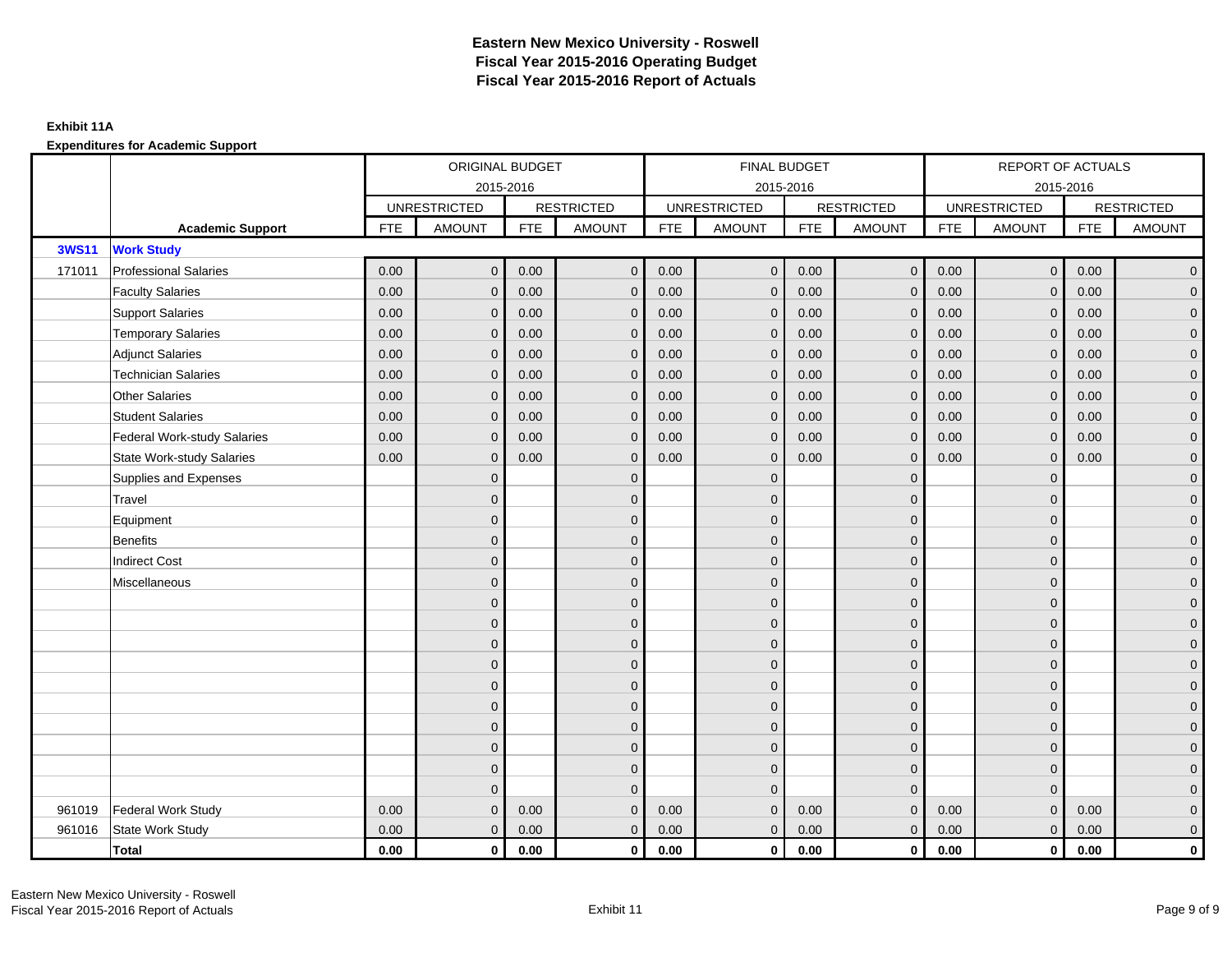### **Exhibit 12**

|                         |                                  |            | ORIGINAL BUDGET     |            |                   |            | FINAL BUDGET        |            |                   |            | <b>REPORT OF ACTUALS</b> |            |                   |
|-------------------------|----------------------------------|------------|---------------------|------------|-------------------|------------|---------------------|------------|-------------------|------------|--------------------------|------------|-------------------|
|                         |                                  |            |                     | 2015-2016  |                   |            | 2015-2016           |            |                   |            |                          | 2015-2016  |                   |
|                         |                                  |            | <b>UNRESTRICTED</b> |            | <b>RESTRICTED</b> |            | <b>UNRESTRICTED</b> |            | <b>RESTRICTED</b> |            | <b>UNRESTRICTED</b>      |            | <b>RESTRICTED</b> |
|                         | <b>Student Affairs</b>           | <b>FTE</b> | <b>AMOUNT</b>       | <b>FTE</b> | <b>AMOUNT</b>     | <b>FTE</b> | <b>AMOUNT</b>       | <b>FTE</b> | <b>AMOUNT</b>     | <b>FTE</b> | <b>AMOUNT</b>            | <b>FTE</b> | <b>AMOUNT</b>     |
| 3ADMI                   | <b>Admission &amp; Records</b>   | 7.00       | 249,774             | 0.00       | $\mathbf 0$       | 7.00       | 293,549             | 0.00       | $\mathbf 0$       | 7.00       | 249,467                  | 0.00       | $\mathbf 0$       |
| 3ADSD                   | Assistant VP of Student Affairs  | 4.00       | 171,908             | 0.00       | $\mathbf 0$       | 3.00       | 157,039             | 0.00       | $\Omega$          | 1.25       | 157,004                  | 0.00       | $\overline{0}$    |
| 3DSVC                   | VP of Student Affairs            | 3.50       | 188,900             | 0.00       | $\mathbf 0$       | 3.50       | 192,940             | 0.00       | $\mathbf 0$       | 3.75       | 172,863                  | 0.00       | $\mathbf 0$       |
| 3DUAL                   | <b>Dual Credit</b>               | 1.00       | 63,075              | 0.00       | $\mathbf 0$       | 1.00       | 76,694              | 0.00       | $\mathbf{0}$      | 1.00       | 74,798                   | 0.00       | $\overline{0}$    |
| 3FAID                   | <b>Financial Aid Office</b>      | 4.00       | 136,823             | 0.00       | $\mathbf 0$       | 5.00       | 187,915             | 0.00       | $\mathbf 0$       | 5.00       | 195,501                  | 0.00       | $\mathbf 0$       |
| 3NSR                    | <b>New Student Relations</b>     | 1.00       | 47,292              | 0.00       | $\mathbf 0$       | 1.00       | 50,113              | 0.00       | $\Omega$          | 1.00       | 16,783                   | 0.00       | $\mathbf 0$       |
| 3PLAC                   | <b>Placement Office</b>          | 0.00       | 0                   | 0.00       | $\mathbf 0$       | 0.00       | 15,269              | 0.00       | $\mathbf 0$       | 0.00       | 44,944                   | 0.00       | $\mathbf 0$       |
|                         | 961017 Student Hire              | 0.00       | $\mathbf 0$         | 0.00       | $\mathbf 0$       | 0.00       | $\mathbf 0$         | 0.00       | $\Omega$          | 0.00       | 733                      | 0.00       | $\overline{0}$    |
|                         | <b>Total Student Affairs and</b> |            |                     |            |                   |            |                     |            |                   |            |                          |            |                   |
|                         | <b>Personnel Development</b>     | 20.50      | 857,772             | 0.00       | $\mathbf 0$       | 20.50      | 973,519             | 0.00       | $\circ$           | 19.00      | 912,093                  | 0.00       | $\mathbf 0$       |
|                         |                                  |            |                     |            |                   |            |                     |            |                   |            |                          |            |                   |
|                         | <b>Work Study</b>                |            |                     |            |                   |            |                     |            |                   |            |                          |            |                   |
| 961019                  | <b>Federal Work Study</b>        | 0.00       | $\mathbf 0$         | 0.00       | $\mathbf{0}$      | 0.00       | $\mathbf 0$         | 0.00       | $\mathbf 0$       | 1.00       | 23,816                   | 0.00       | $\overline{0}$    |
| 961016                  | State Work Study                 | 0.00       | $\mathbf 0$         | 0.00       | $\mathbf 0$       | 0.00       | $\mathbf 0$         | $0.00\,$   | $\mathbf 0$       | 0.25       | 7,497                    | 0.00       | 0                 |
| <b>Total Work Study</b> |                                  | 0.00       | $\mathbf{0}$        | 0.00       | $\bf{0}$          | 0.00       | $\mathbf{0}$        | 0.00       | $\mathbf{0}$      | 1.25       | 31,313                   | 0.00       | $\mathbf 0$       |
|                         |                                  |            |                     |            |                   |            |                     |            |                   |            |                          |            |                   |
|                         |                                  |            |                     |            |                   |            |                     |            |                   |            |                          |            |                   |
|                         | <b>Unallocated</b>               |            | $\overline{0}$      |            | $\overline{0}$    |            | $\overline{0}$      |            | $\overline{0}$    |            | $\overline{0}$           |            | $\mathbf{0}$      |
|                         |                                  |            |                     |            |                   |            |                     |            |                   |            |                          |            |                   |
|                         |                                  |            |                     |            |                   |            |                     |            |                   |            |                          |            |                   |
|                         |                                  |            |                     |            |                   |            |                     |            |                   |            |                          |            |                   |
|                         |                                  |            |                     |            |                   |            |                     |            |                   |            |                          |            |                   |
|                         |                                  |            |                     |            |                   |            |                     |            |                   |            |                          |            |                   |
|                         |                                  |            |                     |            |                   |            |                     |            |                   |            |                          |            |                   |
|                         |                                  |            |                     |            |                   |            |                     |            |                   |            |                          |            |                   |
|                         |                                  |            |                     |            |                   |            |                     |            |                   |            |                          |            |                   |
|                         |                                  |            |                     |            |                   |            |                     |            |                   |            |                          |            |                   |
|                         |                                  |            |                     |            |                   |            |                     |            |                   |            |                          |            |                   |
|                         |                                  |            |                     |            |                   |            |                     |            |                   |            |                          |            |                   |
|                         |                                  |            |                     |            |                   |            |                     |            |                   |            |                          |            |                   |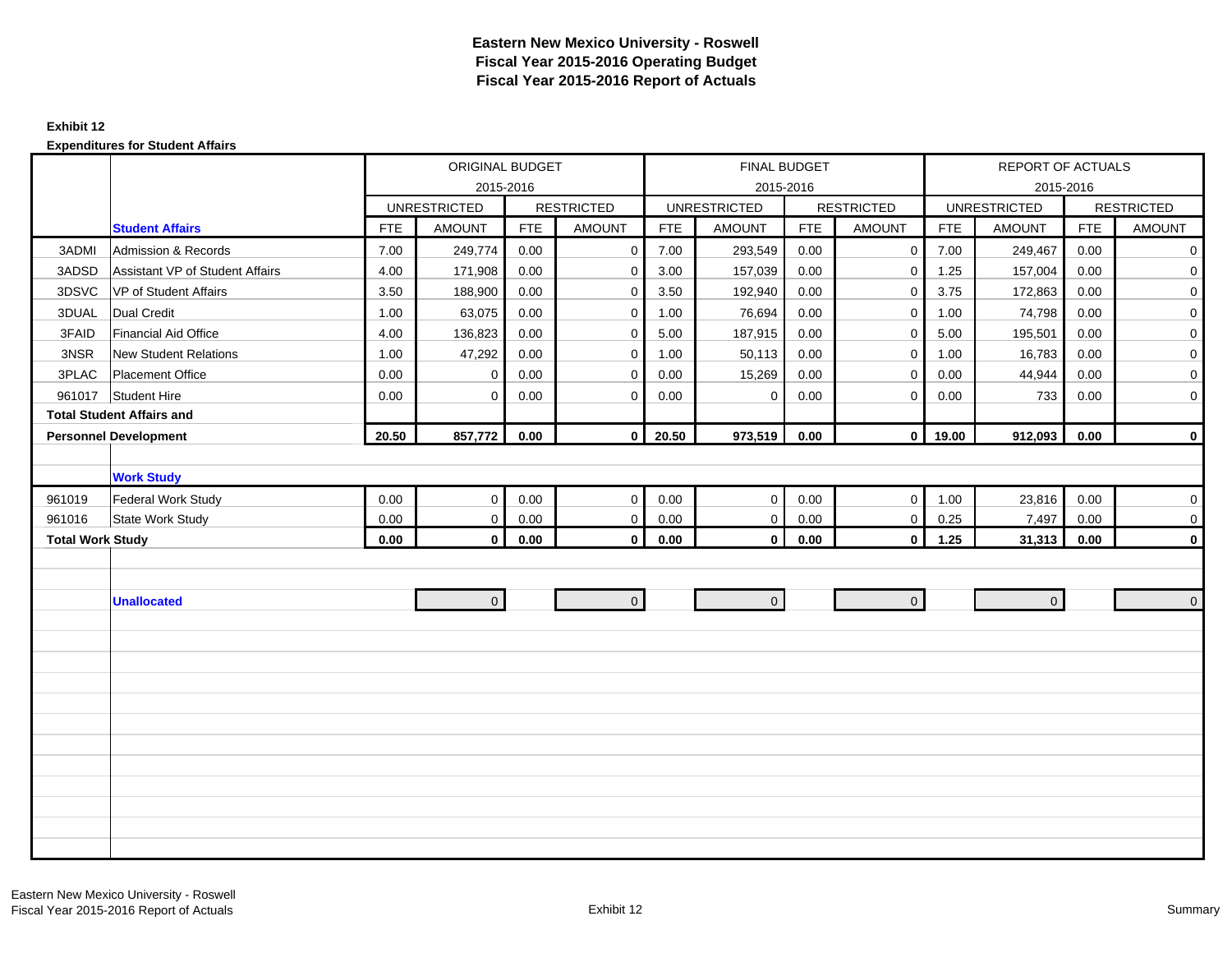|                       | <b>Items Not in 12A</b>      |       |                     |      |           |                |             |      |              |       |             |      |             |
|-----------------------|------------------------------|-------|---------------------|------|-----------|----------------|-------------|------|--------------|-------|-------------|------|-------------|
| 962061                | Retirement                   |       | 103,833             |      |           |                | 114,721     |      |              |       | 110,357     |      |             |
| 962062                | Social Security and Medicare |       | 57,145              |      |           |                | 63,138      |      |              |       | 57,212      |      |             |
| 962063                | Group Insurance              |       | 54,830              |      |           |                | 60,579      |      |              |       | 72,189      |      |             |
| 962064                | Worker's Compensation        |       | 9,000               |      |           |                | 9,000       |      |              |       | 4,349       |      |             |
| 962065                | Unemployment Insurance       |       | 25,904              |      |           |                | 25,904      |      |              |       | 3,214       |      |             |
| 962068                | Waiver of Tuition            |       | 4,000               |      |           |                | 4,000       |      |              |       | 9,828       |      |             |
| 962069                | <b>Vacation Accruals</b>     |       | 44,629              |      |           |                | 11,494      |      |              |       | 11,138      |      |             |
| 962066                | Retiree Health               |       | 18,623              |      |           |                | 16,507      |      |              |       | 15,919      |      |             |
| 110-920               | Internal Services            |       | 162,185             |      |           |                | 162,185     |      |              |       | 194,185     |      |             |
|                       | Professional Merit Pay       |       | $\mathbf 0$         |      |           |                | $\mathbf 0$ |      |              |       | $\mathbf 0$ |      |             |
|                       | <b>Staff Merit Pay</b>       |       | $\mathbf 0$         |      |           |                | $\mathbf 0$ |      |              |       | $\mathbf 0$ |      |             |
|                       | <b>Faculty Merit Pay</b>     |       | $\mathbf 0$         |      |           |                | $\mathsf 0$ |      |              |       | $\mathbf 0$ |      |             |
|                       | Unallocated                  |       | $\mathsf{O}\xspace$ |      |           |                | $\mathbf 0$ |      |              |       | $\mathbf 0$ |      |             |
| <b>Total Benefits</b> |                              |       | 480,148             |      | $\pmb{0}$ |                | 467,528     |      | $\pmb{0}$    |       | 478,391     |      | $\mathbf 0$ |
|                       |                              |       |                     |      |           |                |             |      |              |       |             |      |             |
|                       |                              |       |                     |      |           |                |             |      |              |       |             |      |             |
|                       | <b>Total Student Affairs</b> | 20.50 | 1,337,920           | 0.00 |           | $0 \mid 20.50$ | 1,441,047   | 0.00 | $\mathbf{0}$ | 20.25 | 1,421,798   | 0.00 | $\pmb{0}$   |
|                       |                              |       |                     |      |           |                |             |      |              |       |             |      |             |
|                       |                              |       |                     |      |           |                |             |      |              |       |             |      |             |
|                       |                              |       |                     |      |           |                |             |      |              |       |             |      |             |
|                       |                              |       |                     |      |           |                |             |      |              |       |             |      |             |
|                       |                              |       |                     |      |           |                |             |      |              |       |             |      |             |
|                       |                              |       |                     |      |           |                |             |      |              |       |             |      |             |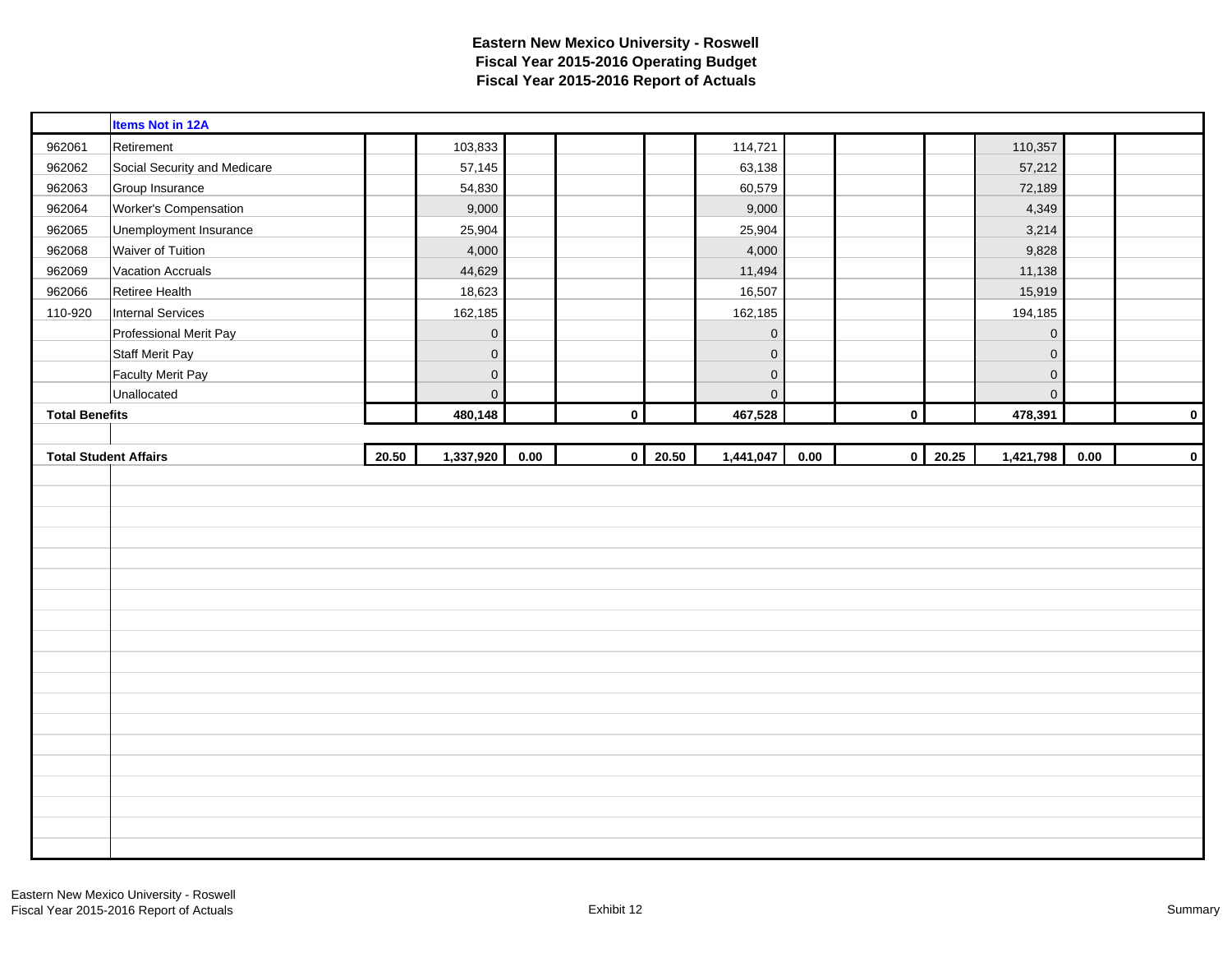## **Exhibit 12A**

|                                    |            | ORIGINAL BUDGET     |            |                   |            | FINAL BUDGET        |            |                   |            | REPORT OF ACTUALS   |            |                   |
|------------------------------------|------------|---------------------|------------|-------------------|------------|---------------------|------------|-------------------|------------|---------------------|------------|-------------------|
|                                    |            | 2015-2016           |            |                   |            | 2015-2016           |            |                   |            | 2015-2016           |            |                   |
|                                    |            | <b>UNRESTRICTED</b> |            | <b>RESTRICTED</b> |            | <b>UNRESTRICTED</b> |            | <b>RESTRICTED</b> |            | <b>UNRESTRICTED</b> |            | <b>RESTRICTED</b> |
| <b>Student Affairs</b>             | <b>FTE</b> | <b>AMOUNT</b>       | <b>FTE</b> | <b>AMOUNT</b>     | <b>FTE</b> | <b>AMOUNT</b>       | <b>FTE</b> | <b>AMOUNT</b>     | <b>FTE</b> | <b>AMOUNT</b>       | <b>FTE</b> | <b>AMOUNT</b>     |
|                                    |            |                     |            |                   |            |                     |            |                   |            |                     |            |                   |
| <b>Professional Salaries</b>       | 8.50       | 439,567             | 0.00       | $\Omega$          | 9.50       | 518,799             | 0.00       | $\mathbf{0}$      | 8.00       | 515,099             | 0.00       | $\overline{0}$    |
| <b>Faculty Salaries</b>            | 0.00       | $\mathbf 0$         | 0.00       | 0                 | 0.00       | $\mathbf 0$         | 0.00       | $\mathbf 0$       | 0.00       | $\mathbf 0$         | 0.00       | $\overline{0}$    |
| <b>Support Salaries</b>            | 12.00      | 307,430             | 0.00       | $\mathbf 0$       | 10.00      | 265,658             | 0.00       | $\mathbf 0$       | 10.00      | 221,268             | 0.00       | $\overline{0}$    |
| <b>Temporary Salaries</b>          | 0.00       | $\mathbf 0$         | 0.00       | $\mathbf 0$       | 1.00       | 40,876              | 0.00       | $\mathbf 0$       | 1.00       | 57,806              | 0.00       | $\mathbf 0$       |
| <b>Adjunct Salaries</b>            | 0.00       | $\mathbf 0$         | 0.00       | $\mathbf 0$       | 0.00       | $\mathbf 0$         | 0.00       | $\mathbf 0$       | 0.00       | 0                   | 0.00       | $\overline{0}$    |
| <b>Technician Salaries</b>         | 0.00       | $\Omega$            | 0.00       | $\mathbf 0$       | 0.00       | $\mathbf 0$         | 0.00       | $\mathbf 0$       | 0.00       | $\mathbf 0$         | 0.00       | $\mathbf 0$       |
| <b>Other Salaries</b>              | 0.00       | $\mathbf 0$         | 0.00       | $\mathbf 0$       | 0.00       | $\Omega$            | 0.00       | $\mathbf 0$       | 0.00       | $\Omega$            | 0.00       | $\overline{0}$    |
| <b>Student Salaries</b>            | 0.00       | $\mathbf 0$         | 0.00       | 0                 | 0.00       | $\mathbf 0$         | 0.00       | $\mathbf 0$       | 0.00       | 6,493               | 0.00       | $\overline{0}$    |
| <b>Federal Work-study Salaries</b> | 0.00       | $\Omega$            | 0.00       | $\mathbf 0$       | 0.00       | $\Omega$            | 0.00       | $\mathbf 0$       | 0.00       | $\mathbf 0$         | 0.00       | $\mathbf 0$       |
| <b>State Work-study Salaries</b>   | 0.00       | $\mathbf 0$         | 0.00       | $\Omega$          | 0.00       | $\Omega$            | 0.00       | $\mathbf 0$       | 0.00       | $\Omega$            | 0.00       | $\mathbf 0$       |
| Supplies and Expenses              |            | 103,275             |            | $\mathbf 0$       |            | 148,186             |            | $\mathbf 0$       |            | 94,754              |            | $\mathbf 0$       |
| Travel                             |            | $\mathbf 0$         |            | 0                 |            | $\mathbf 0$         |            | $\mathbf 0$       |            | 16,674              |            | $\mathbf 0$       |
| Equipment                          |            | $\mathbf 0$         |            | $\mathbf 0$       |            | $\mathbf 0$         |            | $\mathbf 0$       |            | $\mathbf 0$         |            | $\overline{0}$    |
| <b>Benefits</b>                    |            | $\Omega$            |            | $\mathbf 0$       |            | $\Omega$            |            | $\mathbf 0$       |            | $\mathbf 0$         |            | $\mathbf 0$       |
| <b>Indirect Cost</b>               |            | $\mathbf 0$         |            | 0                 |            | $\Omega$            |            | $\mathbf 0$       |            | $\Omega$            |            | $\overline{0}$    |
| Miscellaneous                      |            | 7,500               |            | $\mathbf 0$       |            | $\mathbf 0$         |            | $\mathbf 0$       |            | $\Omega$            |            | $\mathbf 0$       |
|                                    |            | $\mathbf 0$         |            | $\mathbf 0$       |            | $\mathbf 0$         |            | $\mathbf 0$       |            | $\Omega$            |            | $\mathbf 0$       |
|                                    |            | $\Omega$            |            | $\mathbf 0$       |            | $\Omega$            |            | $\mathbf 0$       |            | $\Omega$            |            | $\mathbf 0$       |
|                                    |            | $\Omega$            |            | $\Omega$          |            | $\Omega$            |            | $\mathbf 0$       |            | $\Omega$            |            | $\mathbf 0$       |
|                                    |            | $\Omega$            |            | $\mathbf 0$       |            | $\Omega$            |            | $\mathbf 0$       |            | $\Omega$            |            | $\mathbf 0$       |
|                                    |            | $\Omega$            |            | $\mathbf 0$       |            | $\Omega$            |            | $\mathbf 0$       |            | $\Omega$            |            | $\mathbf 0$       |
|                                    |            | $\Omega$            |            | $\mathbf 0$       |            | $\Omega$            |            | $\mathbf 0$       |            | $\Omega$            |            | $\mathbf 0$       |
|                                    |            | $\mathbf 0$         |            | $\mathbf 0$       |            | $\mathbf 0$         |            | $\mathbf 0$       |            | $\mathbf 0$         |            | $\mathbf 0$       |
|                                    |            | $\Omega$            |            | $\mathbf 0$       |            | $\Omega$            |            | $\mathbf 0$       |            | $\mathbf 0$         |            | $\mathbf 0$       |
|                                    |            | $\Omega$            |            | $\mathbf 0$       |            | $\Omega$            |            | $\mathbf 0$       |            | $\Omega$            |            | $\mathbf 0$       |
|                                    |            | $\Omega$            |            | $\mathbf 0$       |            | $\Omega$            |            | $\mathbf 0$       |            | $\Omega$            |            | $\overline{O}$    |
|                                    |            | $\mathbf 0$         |            | 0                 |            | 0                   |            | $\mathbf 0$       |            | $\mathbf 0$         |            | $\mathbf 0$       |
|                                    |            | $\Omega$            |            | $\mathbf 0$       |            | $\Omega$            |            | $\mathbf 0$       |            | $\Omega$            |            | $\overline{0}$    |
| <b>TOTAL</b>                       | 20.50      | 857,772             | 0.00       | $\mathbf{0}$      | 20.50      | 973,519             | 0.00       | $\mathbf{0}$      | 19.00      | 912,093             | 0.00       | $\mathbf{0}$      |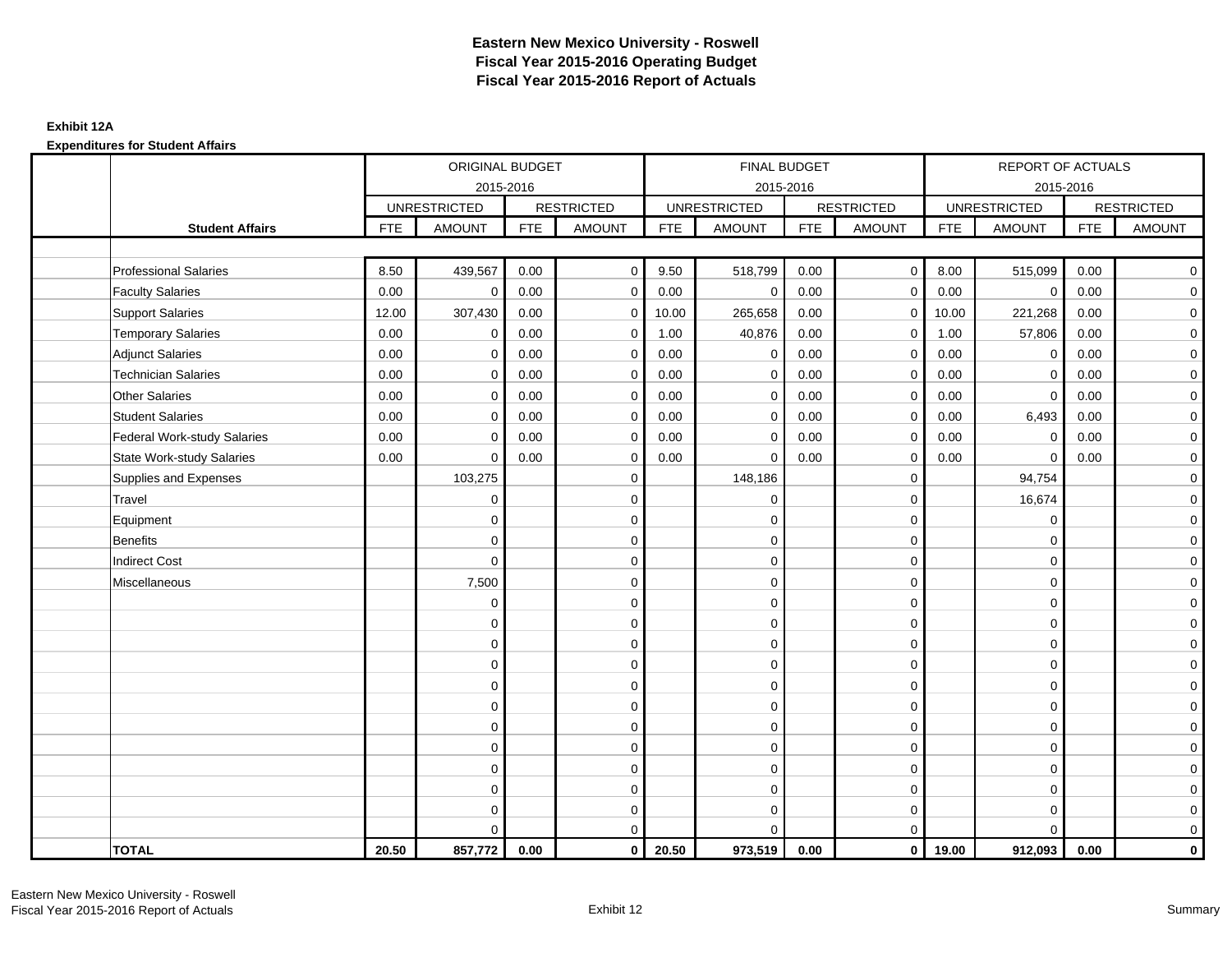|              |                                    |            | ORIGINAL BUDGET     |            |                   |            | FINAL BUDGET        |            |                   |      | REPORT OF ACTUALS   |            |                   |
|--------------|------------------------------------|------------|---------------------|------------|-------------------|------------|---------------------|------------|-------------------|------|---------------------|------------|-------------------|
|              |                                    |            | 2015-2016           |            |                   |            | 2015-2016           |            |                   |      | 2015-2016           |            |                   |
|              |                                    |            | <b>UNRESTRICTED</b> |            | <b>RESTRICTED</b> |            | <b>UNRESTRICTED</b> |            | <b>RESTRICTED</b> |      | <b>UNRESTRICTED</b> |            | <b>RESTRICTED</b> |
|              | <b>Student Affairs</b>             | <b>FTE</b> | <b>AMOUNT</b>       | <b>FTE</b> | <b>AMOUNT</b>     | <b>FTE</b> | <b>AMOUNT</b>       | <b>FTE</b> | <b>AMOUNT</b>     | FTE  | <b>AMOUNT</b>       | <b>FTE</b> | <b>AMOUNT</b>     |
| <b>3ADMI</b> | <b>Admissions &amp; Rocords</b>    |            |                     |            |                   |            |                     |            |                   |      |                     |            |                   |
| 171012       | <b>Professional Salaries</b>       | 2.00       | 116,323             | 0.00       | $\Omega$          | 2.00       | 118,648             | 0.00       | $\overline{0}$    | 2.00 | 118,380             | 0.00       | $\overline{0}$    |
|              | <b>Faculty Salaries</b>            | 0.00       | $\mathbf 0$         | 0.00       | $\mathbf{0}$      | 0.00       | $\mathbf 0$         | 0.00       | $\mathbf{0}$      | 0.00 | $\mathbf 0$         | 0.00       | $\overline{0}$    |
|              | <b>Support Salaries</b>            | 5.00       | 113,451             | 0.00       | $\mathbf{0}$      | 5.00       | 134,901             | 0.00       | $\mathbf 0$       | 5.00 | 105,440             | 0.00       | $\overline{0}$    |
|              | <b>Temporary Salaries</b>          | 0.00       | $\mathbf{0}$        | 0.00       | $\Omega$          | 0.00       | $\mathbf{0}$        | 0.00       | $\mathbf{0}$      | 0.00 | $\mathbf{0}$        | 0.00       | $\overline{0}$    |
|              | <b>Adjunct Salaries</b>            | 0.00       | $\Omega$            | 0.00       | $\Omega$          | 0.00       | $\Omega$            | 0.00       | $\mathbf{0}$      | 0.00 | $\Omega$            | 0.00       | $\overline{0}$    |
|              | <b>Technician Salaries</b>         | 0.00       | $\mathbf{0}$        | 0.00       | $\Omega$          | 0.00       | $\mathbf{0}$        | 0.00       | $\mathbf{0}$      | 0.00 | $\mathbf 0$         | 0.00       | $\overline{0}$    |
|              | <b>Other Salaries</b>              | 0.00       | $\mathbf{0}$        | 0.00       | $\mathbf{0}$      | 0.00       | $\mathbf{0}$        | 0.00       | $\mathbf{0}$      | 0.00 | $\mathbf{0}$        | 0.00       | $\overline{0}$    |
|              | <b>Student Salaries</b>            | 0.00       | $\mathbf{0}$        | 0.00       | $\mathbf{0}$      | 0.00       | $\mathbf{0}$        | 0.00       | $\mathbf 0$       | 0.00 | 1,785               | 0.00       | $\overline{0}$    |
|              | <b>Federal Work-study Salaries</b> | 0.00       | $\mathbf{0}$        | 0.00       | $\mathbf{0}$      | 0.00       | $\mathbf{0}$        | 0.00       | $\mathbf 0$       | 0.00 | $\mathbf 0$         | 0.00       | $\overline{0}$    |
|              | <b>State Work-study Salaries</b>   | 0.00       | $\mathbf{0}$        | 0.00       | $\mathbf{0}$      | 0.00       | $\mathbf{0}$        | 0.00       | $\mathbf{0}$      | 0.00 | $\mathbf 0$         | 0.00       | $\overline{0}$    |
|              | Supplies and Expenses              |            | 20,000              |            | $\Omega$          |            | 40,000              |            | $\mathbf{0}$      |      | 21,016              |            | $\overline{0}$    |
|              | Travel                             |            | $\mathbf{0}$        |            | $\mathbf{0}$      |            | $\Omega$            |            | $\mathbf{0}$      |      | 2,846               |            | $\overline{0}$    |
|              | Equipment                          |            | $\mathbf{0}$        |            | $\mathbf{0}$      |            | $\Omega$            |            | $\mathbf 0$       |      | $\mathbf 0$         |            | $\overline{0}$    |
|              | <b>Benefits</b>                    |            | $\Omega$            |            | $\mathbf{0}$      |            | $\Omega$            |            | $\mathbf 0$       |      | $\mathbf 0$         |            | $\overline{0}$    |
|              | <b>Indirect Cost</b>               |            | $\Omega$            |            | $\mathbf{0}$      |            | $\Omega$            |            | $\mathbf{0}$      |      | $\Omega$            |            | $\mathbf 0$       |
|              | Miscellaneous                      |            | $\mathbf{0}$        |            | $\mathbf 0$       |            | $\mathbf{0}$        |            | $\mathbf 0$       |      | $\mathbf 0$         |            | $\mathbf{0}$      |
|              |                                    |            | $\mathbf{0}$        |            | $\mathbf{0}$      |            | $\Omega$            |            | $\mathbf{0}$      |      | $\Omega$            |            | $\overline{0}$    |
|              |                                    |            | $\mathbf{0}$        |            | $\mathbf{0}$      |            | $\Omega$            |            | $\mathbf 0$       |      | $\mathbf 0$         |            | $\overline{0}$    |
|              |                                    |            | $\mathbf{0}$        |            | $\mathbf 0$       |            | $\Omega$            |            | $\mathbf 0$       |      | $\mathbf 0$         |            | $\overline{0}$    |
|              |                                    |            | $\mathbf{0}$        |            | $\mathbf{0}$      |            | $\Omega$            |            | $\mathbf 0$       |      | $\mathbf 0$         |            | $\mathbf{0}$      |
|              |                                    |            | $\Omega$            |            | $\mathbf{0}$      |            | $\Omega$            |            | $\mathbf 0$       |      | $\Omega$            |            | $\mathbf{0}$      |
|              |                                    |            | $\Omega$            |            | $\mathbf{0}$      |            | $\Omega$            |            | $\mathbf{0}$      |      | $\Omega$            |            | $\overline{0}$    |
|              |                                    |            | $\overline{0}$      |            | $\mathbf{0}$      |            | $\mathbf{0}$        |            | $\mathbf 0$       |      | $\mathbf 0$         |            | $\overline{0}$    |
|              |                                    |            | $\Omega$            |            | $\mathbf{0}$      |            | $\Omega$            |            | $\mathbf{0}$      |      | $\Omega$            |            | $\mathbf 0$       |
|              |                                    |            | $\Omega$            |            | $\mathbf{0}$      |            | $\Omega$            |            | $\mathbf{0}$      |      | $\Omega$            |            | $\mathbf 0$       |
|              |                                    |            | $\Omega$            |            | $\mathbf 0$       |            | $\Omega$            |            | $\mathbf 0$       |      | $\mathbf 0$         |            | $\mathbf{0}$      |
|              |                                    |            | $\mathbf{0}$        |            | $\mathbf 0$       |            | $\Omega$            |            | $\mathbf 0$       |      | $\mathbf 0$         |            | $\mathbf{0}$      |
|              |                                    |            | $\Omega$            |            | $\Omega$          |            | U                   |            | $\mathbf{0}$      |      |                     |            | $\overline{0}$    |
|              | <b>TOTAL</b>                       | 7.00       | 249,774             | 0.00       | $\mathbf{0}$      | 7.00       | 293,549             | 0.00       | $\mathbf{0}$      | 7.00 | 249,467             | 0.00       | $\mathbf{0}$      |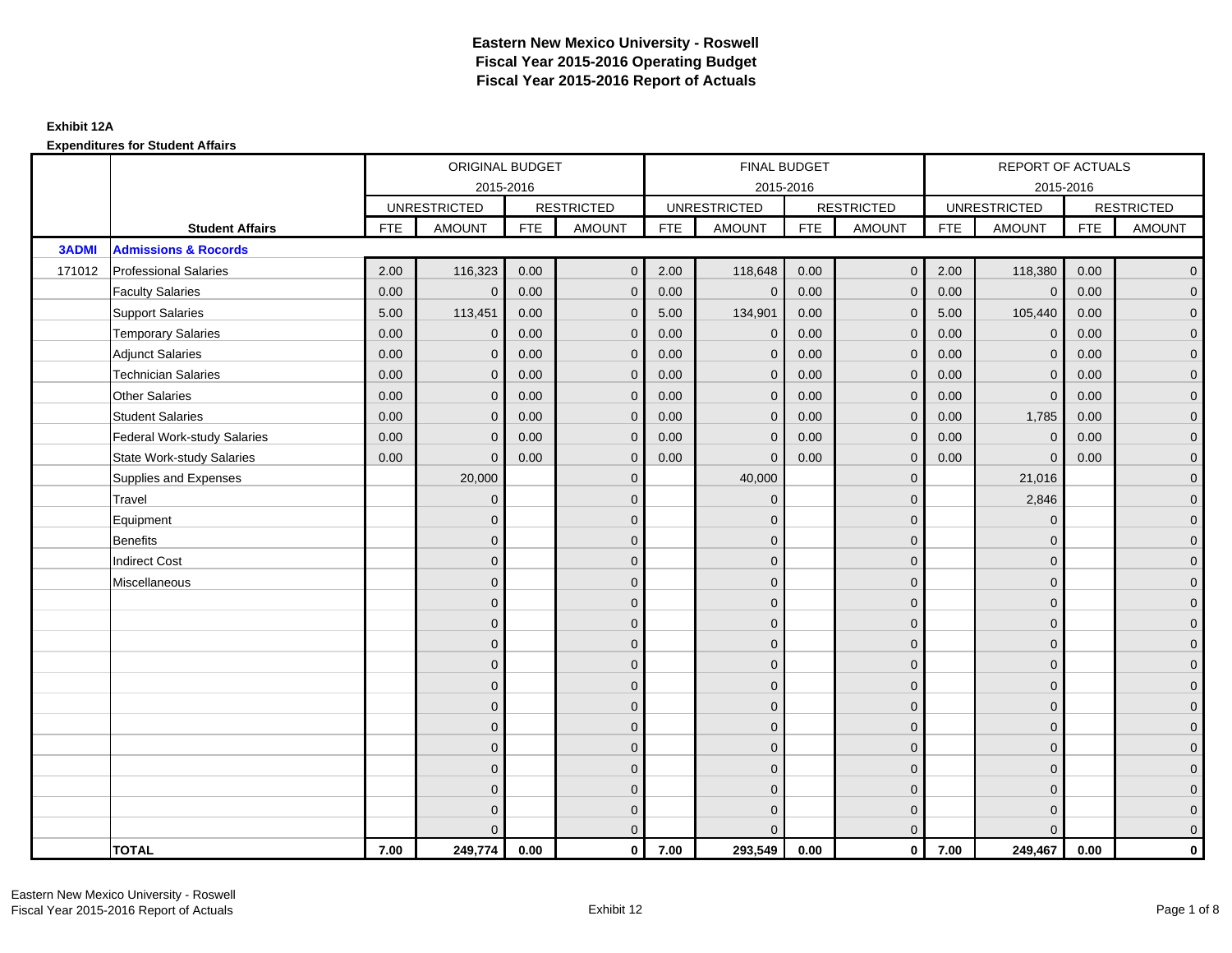|              |                                                     |            | ORIGINAL BUDGET     |            |                   |            | FINAL BUDGET        |            |                   |            | <b>REPORT OF ACTUALS</b> |            |                     |
|--------------|-----------------------------------------------------|------------|---------------------|------------|-------------------|------------|---------------------|------------|-------------------|------------|--------------------------|------------|---------------------|
|              |                                                     |            | 2015-2016           |            |                   |            | 2015-2016           |            |                   |            | 2015-2016                |            |                     |
|              |                                                     |            | <b>UNRESTRICTED</b> |            | <b>RESTRICTED</b> |            | <b>UNRESTRICTED</b> |            | <b>RESTRICTED</b> |            | <b>UNRESTRICTED</b>      |            | <b>RESTRICTED</b>   |
|              | <b>Student Affairs</b>                              | <b>FTE</b> | <b>AMOUNT</b>       | <b>FTE</b> | <b>AMOUNT</b>     | <b>FTE</b> | <b>AMOUNT</b>       | <b>FTE</b> | <b>AMOUNT</b>     | <b>FTE</b> | <b>AMOUNT</b>            | <b>FTE</b> | <b>AMOUNT</b>       |
| <b>3ADSD</b> | <b>Assistant Vice President for Student Affairs</b> |            |                     |            |                   |            |                     |            |                   |            |                          |            |                     |
| 171012       | <b>Professional Salaries</b>                        | 4.00       | 149,408             | 0.00       | $\mathbf{0}$      | 3.00       | 134,539             | 0.00       | $\overline{0}$    | 1.25       | 134,253                  | 0.00       | $\overline{0}$      |
|              | <b>Faculty Salaries</b>                             | 0.00       | $\mathbf 0$         | 0.00       | $\mathbf{0}$      | 0.00       | $\mathbf{0}$        | 0.00       | $\mathbf{0}$      | 0.00       | $\mathbf 0$              | 0.00       | $\overline{0}$      |
|              | <b>Support Salaries</b>                             | 0.00       | $\mathbf{0}$        | 0.00       | $\mathbf{0}$      | 0.00       | $\mathbf{0}$        | 0.00       | $\mathbf 0$       | 0.00       | $\mathbf 0$              | 0.00       | $\overline{0}$      |
|              | <b>Temporary Salaries</b>                           | 0.00       | $\Omega$            | 0.00       | $\Omega$          | 0.00       | $\mathbf{0}$        | 0.00       | $\mathbf{0}$      | 0.00       | $\mathbf{0}$             | 0.00       | $\overline{0}$      |
|              | <b>Adjunct Salaries</b>                             | 0.00       | $\mathbf{0}$        | 0.00       | $\mathbf{0}$      | 0.00       | $\mathbf{0}$        | 0.00       | $\mathbf{0}$      | 0.00       | $\mathbf 0$              | 0.00       | $\mathbf{0}$        |
|              | <b>Technician Salaries</b>                          | 0.00       | $\mathbf{0}$        | 0.00       | $\Omega$          | 0.00       | $\mathbf{0}$        | 0.00       | $\mathbf{0}$      | 0.00       | $\mathbf 0$              | 0.00       | $\mathbf{0}$        |
|              | <b>Other Salaries</b>                               | 0.00       | $\Omega$            | 0.00       | $\Omega$          | 0.00       | $\Omega$            | 0.00       | $\mathbf{0}$      | 0.00       | $\mathbf{0}$             | 0.00       | $\overline{0}$      |
|              | <b>Student Salaries</b>                             | 0.00       | $\mathbf{0}$        | 0.00       | $\mathbf{0}$      | 0.00       | $\mathbf{0}$        | 0.00       | $\mathbf 0$       | 0.00       | $\mathbf 0$              | 0.00       | $\overline{0}$      |
|              | <b>Federal Work-study Salaries</b>                  | 0.00       | $\mathbf{0}$        | 0.00       | $\Omega$          | 0.00       | $\mathbf{0}$        | 0.00       | $\mathbf 0$       | 0.00       | $\mathbf 0$              | 0.00       | $\overline{0}$      |
|              | <b>State Work-study Salaries</b>                    | 0.00       | $\mathbf{0}$        | 0.00       | $\mathbf{0}$      | 0.00       | $\Omega$            | 0.00       | $\mathbf{0}$      | 0.00       | $\Omega$                 | 0.00       | $\overline{0}$      |
|              | Supplies and Expenses                               |            | 15,000              |            | $\mathbf 0$       |            | 22,500              |            | $\mathbf 0$       |            | 17,677                   |            | $\mathsf{O}\xspace$ |
|              | Travel                                              |            | $\mathbf{0}$        |            | $\mathbf{0}$      |            | $\mathbf{0}$        |            | $\mathbf 0$       |            | 5,074                    |            | $\overline{0}$      |
|              | Equipment                                           |            | $\mathbf{0}$        |            | $\mathbf 0$       |            | $\Omega$            |            | $\mathbf 0$       |            | $\mathbf 0$              |            | $\overline{0}$      |
|              | <b>Benefits</b>                                     |            | $\mathbf{0}$        |            | $\mathbf{0}$      |            | $\mathbf{0}$        |            | $\mathbf 0$       |            | $\mathbf 0$              |            | $\overline{0}$      |
|              | <b>Indirect Cost</b>                                |            | $\mathbf{0}$        |            | $\mathbf{0}$      |            | $\Omega$            |            | $\mathbf{0}$      |            | $\Omega$                 |            | $\mathbf 0$         |
|              | Miscellaneous                                       |            | 7,500               |            | $\mathbf{0}$      |            | $\Omega$            |            | $\mathbf{0}$      |            | $\Omega$                 |            | $\mathsf{O}\xspace$ |
|              |                                                     |            | $\mathbf{0}$        |            | $\mathbf 0$       |            | $\mathbf{0}$        |            | $\mathbf 0$       |            | $\mathbf 0$              |            | $\mathsf{O}\xspace$ |
|              |                                                     |            | $\mathbf{0}$        |            | $\mathbf 0$       |            | $\mathbf{0}$        |            | $\mathbf 0$       |            | $\mathbf 0$              |            | $\overline{0}$      |
|              |                                                     |            | $\Omega$            |            | $\mathbf{0}$      |            | $\Omega$            |            | $\mathbf 0$       |            | $\Omega$                 |            | $\overline{0}$      |
|              |                                                     |            | $\mathbf{0}$        |            | $\mathbf{0}$      |            | $\Omega$            |            | $\mathbf 0$       |            | $\mathbf 0$              |            | $\mathbf{0}$        |
|              |                                                     |            | $\mathbf{0}$        |            | $\mathbf{0}$      |            | $\mathbf{0}$        |            | $\mathbf 0$       |            | $\Omega$                 |            | $\mathbf 0$         |
|              |                                                     |            | $\mathbf{0}$        |            | $\mathbf{0}$      |            | $\Omega$            |            | $\mathbf{0}$      |            | $\Omega$                 |            | $\overline{0}$      |
|              |                                                     |            | $\mathbf{0}$        |            | $\mathbf 0$       |            | $\mathbf{0}$        |            | $\mathbf 0$       |            | $\mathbf 0$              |            | $\overline{0}$      |
|              |                                                     |            | $\Omega$            |            | $\mathbf{0}$      |            | $\Omega$            |            | $\mathbf 0$       |            | $\mathbf 0$              |            | $\overline{0}$      |
|              |                                                     |            | $\Omega$            |            | $\mathbf{0}$      |            | $\Omega$            |            | $\mathbf{0}$      |            | $\mathbf 0$              |            | $\mathbf 0$         |
|              |                                                     |            | $\Omega$            |            | $\mathbf{0}$      |            | $\Omega$            |            | $\mathbf{0}$      |            | $\Omega$                 |            | $\mathsf{O}\xspace$ |
|              |                                                     |            | $\Omega$            |            | $\mathbf 0$       |            | $\Omega$            |            | $\mathbf 0$       |            | $\mathbf 0$              |            | $\mathbf{0}$        |
|              |                                                     |            | $\Omega$            |            | $\mathbf{0}$      |            | $\Omega$            |            | $\mathbf{0}$      |            | $\Omega$                 |            | $\overline{0}$      |
|              | <b>TOTAL</b>                                        | 4.00       | 171,908             | 0.00       | $\mathbf 0$       | 3.00       | 157,039             | 0.00       | $\mathbf{0}$      | 1.25       | 157,004                  | 0.00       | $\mathbf{0}$        |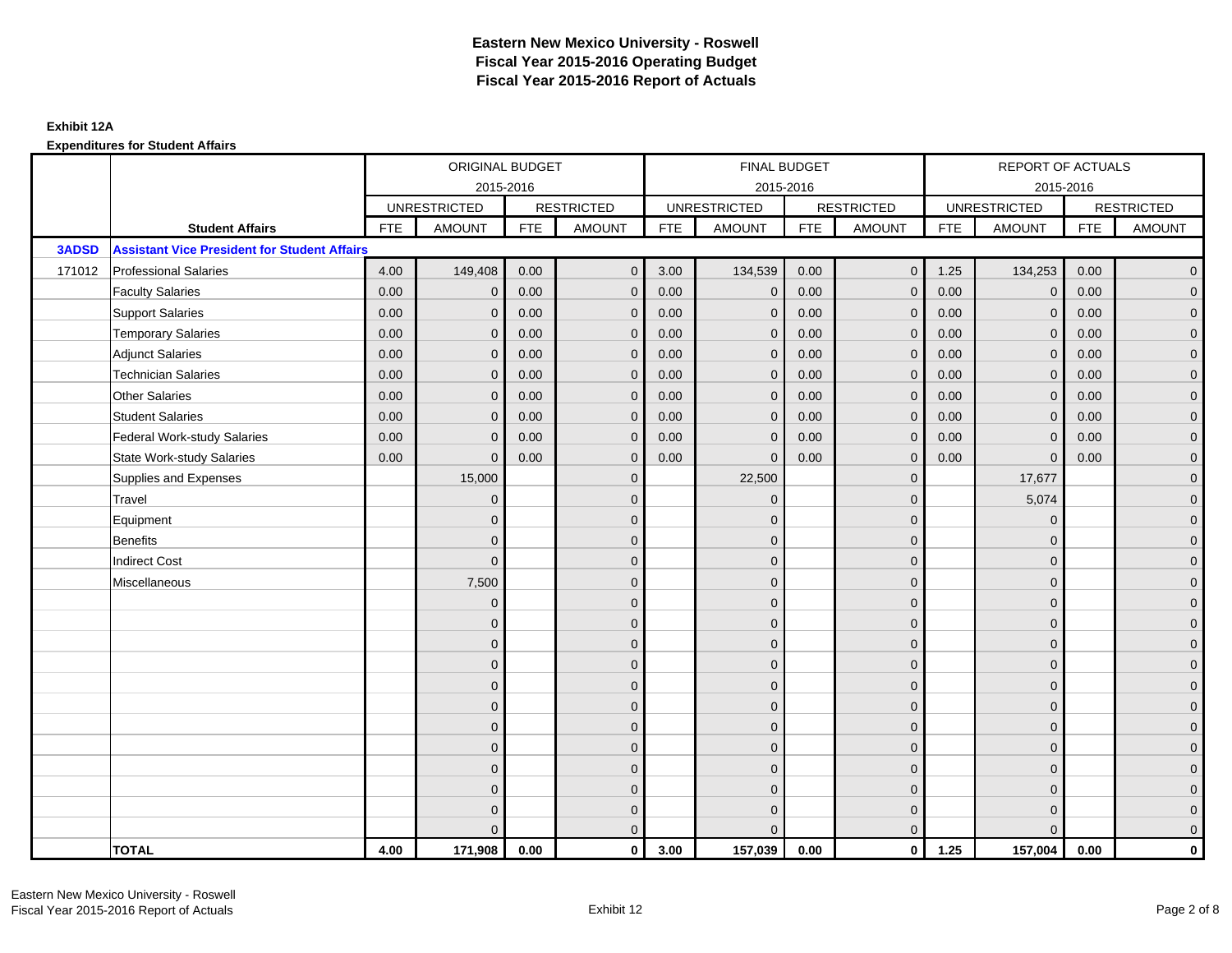|        |                                          |            | ORIGINAL BUDGET     |            |                   |            | FINAL BUDGET        |            |                     |            | REPORT OF ACTUALS   |            |                     |
|--------|------------------------------------------|------------|---------------------|------------|-------------------|------------|---------------------|------------|---------------------|------------|---------------------|------------|---------------------|
|        |                                          |            | 2015-2016           |            |                   |            | 2015-2016           |            |                     |            | 2015-2016           |            |                     |
|        |                                          |            | <b>UNRESTRICTED</b> |            | <b>RESTRICTED</b> |            | <b>UNRESTRICTED</b> |            | <b>RESTRICTED</b>   |            | <b>UNRESTRICTED</b> |            | <b>RESTRICTED</b>   |
|        | <b>Student Affairs</b>                   | <b>FTE</b> | <b>AMOUNT</b>       | <b>FTE</b> | <b>AMOUNT</b>     | <b>FTE</b> | <b>AMOUNT</b>       | <b>FTE</b> | AMOUNT              | <b>FTE</b> | <b>AMOUNT</b>       | <b>FTE</b> | <b>AMOUNT</b>       |
| 3DSVC  | <b>Vice President of Student Affairs</b> |            |                     |            |                   |            |                     |            |                     |            |                     |            |                     |
| 171012 | <b>Professional Salaries</b>             | 1.50       | 121,194             | 0.00       | $\mathbf{0}$      | 1.50       | 123,611             | 0.00       | $\overline{0}$      | 1.75       | 120,786             | 0.00       | $\overline{0}$      |
|        | <b>Faculty Salaries</b>                  | 0.00       | $\mathbf 0$         | 0.00       | $\mathbf{0}$      | 0.00       | $\mathbf{0}$        | 0.00       | $\mathbf{0}$        | 0.00       | $\mathbf 0$         | 0.00       | $\overline{0}$      |
|        | <b>Support Salaries</b>                  | 2.00       | 49,677              | 0.00       | $\mathbf{0}$      | 2.00       | 51,300              | 0.00       | $\mathbf{0}$        | 2.00       | 50,710              | 0.00       | $\overline{0}$      |
|        | <b>Temporary Salaries</b>                | 0.00       | $\mathbf{0}$        | 0.00       | $\mathbf 0$       | 0.00       | $\mathbf 0$         | 0.00       | $\mathbf 0$         | 0.00       | $\mathbf 0$         | 0.00       | $\overline{0}$      |
|        | <b>Adjunct Salaries</b>                  | 0.00       | $\mathbf{0}$        | 0.00       | $\Omega$          | 0.00       | $\mathbf{0}$        | 0.00       | $\mathbf{0}$        | 0.00       | $\mathbf{0}$        | 0.00       | $\overline{0}$      |
|        | <b>Technician Salaries</b>               | 0.00       | $\Omega$            | 0.00       | $\Omega$          | 0.00       | $\Omega$            | 0.00       | $\mathbf{0}$        | 0.00       | $\mathbf{0}$        | 0.00       | $\overline{0}$      |
|        | <b>Other Salaries</b>                    | 0.00       | $\mathbf{0}$        | 0.00       | $\mathbf{0}$      | 0.00       | $\mathbf{0}$        | 0.00       | $\mathbf 0$         | 0.00       | $\mathbf 0$         | 0.00       | $\mathbf{0}$        |
|        | <b>Student Salaries</b>                  | 0.00       | $\mathbf{0}$        | 0.00       | $\mathbf{0}$      | 0.00       | $\mathbf{0}$        | 0.00       | $\mathbf 0$         | 0.00       | $\mathbf 0$         | 0.00       | $\overline{0}$      |
|        | <b>Federal Work-study Salaries</b>       | 0.00       | $\Omega$            | 0.00       | $\Omega$          | 0.00       | $\Omega$            | 0.00       | $\mathbf{0}$        | 0.00       | $\mathbf{0}$        | 0.00       | $\overline{0}$      |
|        | <b>State Work-study Salaries</b>         | 0.00       | $\mathbf{0}$        | 0.00       | $\mathbf 0$       | 0.00       | $\mathbf{0}$        | 0.00       | $\mathbf{0}$        | 0.00       | $\mathbf 0$         | 0.00       | $\mathbf{0}$        |
|        | Supplies and Expenses                    |            | 18,029              |            | $\mathbf{0}$      |            | 18,029              |            | $\mathbf{0}$        |            | 1,367               |            | $\mathsf{O}\xspace$ |
|        | Travel                                   |            | $\overline{0}$      |            | $\mathbf{0}$      |            | $\mathbf{0}$        |            | $\mathbf{0}$        |            | $\mathbf 0$         |            | $\overline{0}$      |
|        | Equipment                                |            | $\mathbf{0}$        |            | $\mathbf 0$       |            | $\mathbf{0}$        |            | $\mathbf 0$         |            | $\mathbf{0}$        |            | $\overline{0}$      |
|        | <b>Benefits</b>                          |            | $\Omega$            |            | $\mathbf{0}$      |            | $\Omega$            |            | $\mathbf 0$         |            | $\mathbf{0}$        |            | $\overline{0}$      |
|        | <b>Indirect Cost</b>                     |            | $\overline{0}$      |            | $\mathbf{0}$      |            | $\mathbf{0}$        |            | $\mathbf 0$         |            | $\mathbf 0$         |            | $\mathbf{0}$        |
|        | Miscellaneous                            |            | $\overline{0}$      |            | $\mathbf{0}$      |            | $\mathbf{0}$        |            | $\mathbf 0$         |            | $\mathbf 0$         |            | $\mathsf{O}\xspace$ |
|        |                                          |            | $\overline{0}$      |            | $\mathbf{0}$      |            | $\Omega$            |            | $\mathbf{0}$        |            | $\Omega$            |            | $\overline{0}$      |
|        |                                          |            | $\overline{0}$      |            | $\mathbf 0$       |            | $\mathbf{0}$        |            | $\mathsf{O}\xspace$ |            | $\mathbf{0}$        |            | $\overline{0}$      |
|        |                                          |            | $\Omega$            |            | $\mathbf{0}$      |            | $\Omega$            |            | $\mathbf 0$         |            | $\mathbf{0}$        |            | $\overline{0}$      |
|        |                                          |            | $\Omega$            |            | $\Omega$          |            | $\Omega$            |            | $\mathbf{0}$        |            | $\Omega$            |            | $\overline{0}$      |
|        |                                          |            | $\mathbf{0}$        |            | $\mathbf{0}$      |            | $\mathbf{0}$        |            | $\mathbf 0$         |            | $\mathbf 0$         |            | $\mathsf{O}\xspace$ |
|        |                                          |            | $\overline{0}$      |            | $\mathbf{0}$      |            | $\Omega$            |            | $\mathbf 0$         |            | $\mathbf 0$         |            | $\overline{0}$      |
|        |                                          |            | $\Omega$            |            | $\mathbf{0}$      |            | $\Omega$            |            | $\mathbf 0$         |            | $\mathbf{0}$        |            | $\overline{0}$      |
|        |                                          |            | $\mathbf{0}$        |            | $\mathbf{0}$      |            | $\Omega$            |            | $\mathbf 0$         |            | $\mathbf{0}$        |            | $\overline{0}$      |
|        |                                          |            | $\mathbf{0}$        |            | $\mathbf{0}$      |            | $\Omega$            |            | $\mathbf{0}$        |            | $\mathbf 0$         |            | $\mathbf{0}$        |
|        |                                          |            | $\Omega$            |            | $\mathbf{0}$      |            | $\Omega$            |            | $\mathbf{0}$        |            | $\Omega$            |            | $\mathsf{O}\xspace$ |
|        |                                          |            | $\overline{0}$      |            | $\mathbf 0$       |            | $\mathbf{0}$        |            | $\mathbf 0$         |            | $\mathbf 0$         |            | $\mathbf{0}$        |
|        |                                          |            | $\Omega$            |            | $\mathbf{0}$      |            | $\Omega$            |            | $\mathbf{0}$        |            | $\Omega$            |            | $\overline{0}$      |
|        | <b>TOTAL</b>                             | 3.50       | 188,900             | 0.00       | $\mathbf 0$       | 3.50       | 192,940             | 0.00       | $\overline{0}$      | 3.75       | 172,863             | 0.00       | $\mathbf{0}$        |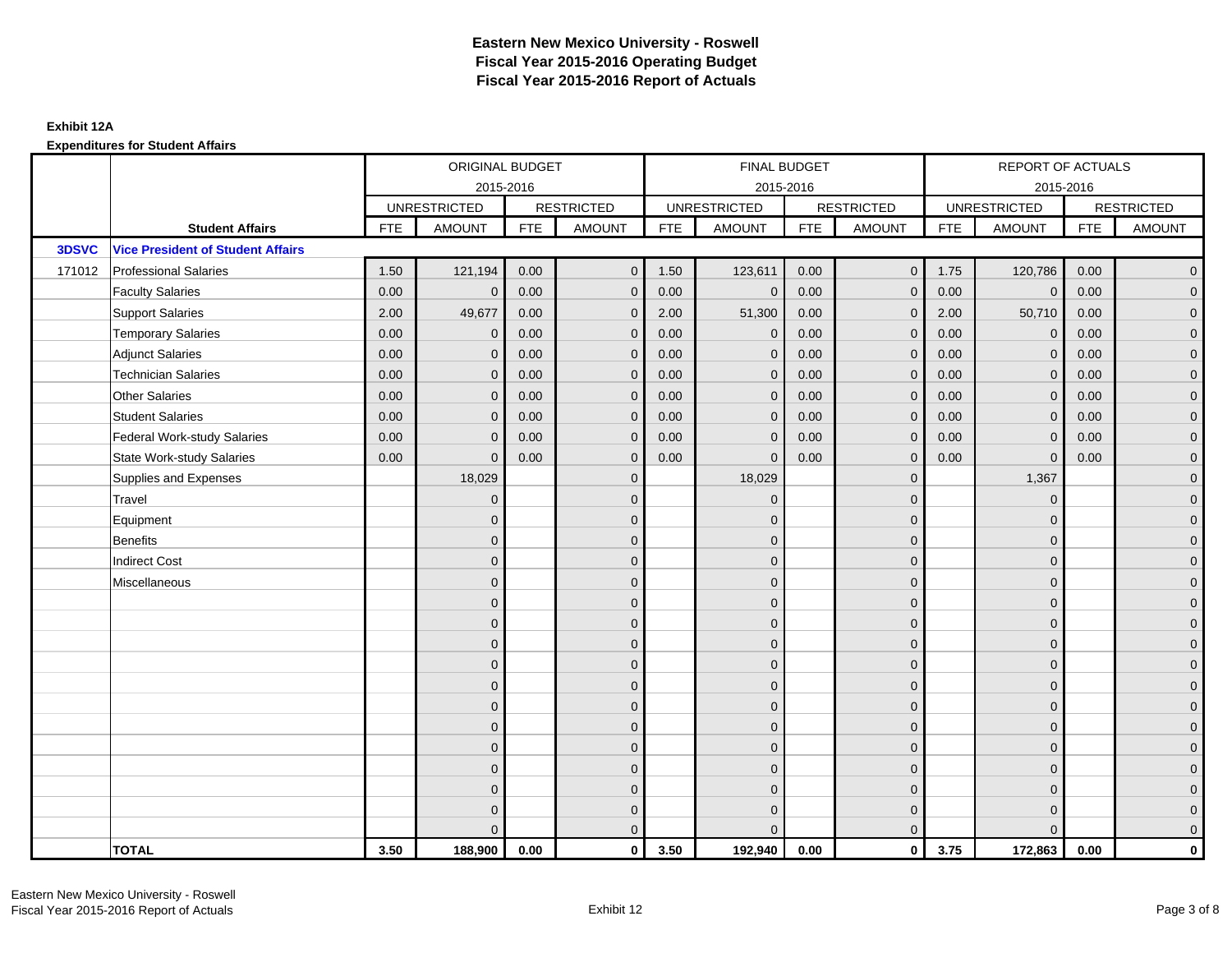|              |                                    |            | ORIGINAL BUDGET     |            |                   |            | FINAL BUDGET        |            |                   |            | REPORT OF ACTUALS   |            |                     |
|--------------|------------------------------------|------------|---------------------|------------|-------------------|------------|---------------------|------------|-------------------|------------|---------------------|------------|---------------------|
|              |                                    |            | 2015-2016           |            |                   |            | 2015-2016           |            |                   |            | 2015-2016           |            |                     |
|              |                                    |            | <b>UNRESTRICTED</b> |            | <b>RESTRICTED</b> |            | <b>UNRESTRICTED</b> |            | <b>RESTRICTED</b> |            | <b>UNRESTRICTED</b> |            | <b>RESTRICTED</b>   |
|              | <b>Student Affairs</b>             | <b>FTE</b> | <b>AMOUNT</b>       | <b>FTE</b> | <b>AMOUNT</b>     | <b>FTE</b> | <b>AMOUNT</b>       | <b>FTE</b> | <b>AMOUNT</b>     | <b>FTE</b> | <b>AMOUNT</b>       | <b>FTE</b> | <b>AMOUNT</b>       |
| <b>3DUAL</b> | <b>Dual Credit</b>                 |            |                     |            |                   |            |                     |            |                   |            |                     |            |                     |
| 171012       | <b>Professional Salaries</b>       | 0.00       | $\Omega$            | 0.00       | $\mathbf{0}$      | 1.00       | 53,694              | 0.00       | $\overline{0}$    | 1.00       | 53,573              | 0.00       | $\overline{0}$      |
|              | <b>Faculty Salaries</b>            | 0.00       | $\mathbf 0$         | 0.00       | $\mathbf{0}$      | 0.00       | $\mathbf{0}$        | 0.00       | $\mathbf{0}$      | 0.00       | $\mathbf 0$         | 0.00       | $\overline{0}$      |
|              | <b>Support Salaries</b>            | 1.00       | 40,075              | 0.00       | $\mathbf{0}$      | 0.00       | $\mathbf{0}$        | 0.00       | $\mathbf 0$       | 0.00       | $\mathbf{0}$        | 0.00       | $\overline{0}$      |
|              | <b>Temporary Salaries</b>          | 0.00       | $\mathbf{0}$        | 0.00       | $\Omega$          | 0.00       | $\mathbf{0}$        | 0.00       | $\mathbf{0}$      | 0.00       | $\mathbf{0}$        | 0.00       | $\overline{0}$      |
|              | <b>Adjunct Salaries</b>            | 0.00       | $\mathbf{0}$        | 0.00       | $\Omega$          | 0.00       | $\mathbf{0}$        | 0.00       | $\mathbf{0}$      | 0.00       | $\mathbf{0}$        | 0.00       | $\mathbf{0}$        |
|              | <b>Technician Salaries</b>         | 0.00       | $\Omega$            | 0.00       | $\Omega$          | 0.00       | $\mathbf{0}$        | 0.00       | $\mathbf{0}$      | 0.00       | $\mathbf 0$         | 0.00       | $\mathbf{0}$        |
|              | <b>Other Salaries</b>              | 0.00       | $\mathbf{0}$        | 0.00       | $\Omega$          | 0.00       | $\Omega$            | 0.00       | $\mathbf{0}$      | 0.00       | $\mathbf{0}$        | 0.00       | $\overline{0}$      |
|              | <b>Student Salaries</b>            | 0.00       | $\mathbf 0$         | 0.00       | $\mathbf{0}$      | 0.00       | $\mathbf{0}$        | 0.00       | $\mathbf 0$       | 0.00       | $\mathbf 0$         | 0.00       | $\overline{0}$      |
|              | <b>Federal Work-study Salaries</b> | 0.00       | $\mathbf{0}$        | 0.00       | $\mathbf{0}$      | 0.00       | $\mathbf{0}$        | 0.00       | $\mathbf{0}$      | 0.00       | $\mathbf 0$         | 0.00       | $\overline{0}$      |
|              | <b>State Work-study Salaries</b>   | 0.00       | $\mathbf{0}$        | 0.00       | $\Omega$          | 0.00       | $\Omega$            | 0.00       | $\mathbf{0}$      | 0.00       | $\Omega$            | 0.00       | $\overline{0}$      |
|              | Supplies and Expenses              |            | 23,000              |            | $\mathbf{0}$      |            | 23,000              |            | $\mathbf 0$       |            | 18,831              |            | $\mathsf{O}\xspace$ |
|              | Travel                             |            | $\mathbf 0$         |            | $\mathbf{0}$      |            | $\mathbf{0}$        |            | $\mathbf 0$       |            | 2,394               |            | $\overline{0}$      |
|              | Equipment                          |            | $\mathbf{0}$        |            | $\mathbf{0}$      |            | $\Omega$            |            | $\mathbf 0$       |            | $\mathbf 0$         |            | $\overline{0}$      |
|              | <b>Benefits</b>                    |            | $\Omega$            |            | $\mathbf 0$       |            | $\Omega$            |            | $\mathbf 0$       |            | $\mathbf 0$         |            | $\overline{0}$      |
|              | <b>Indirect Cost</b>               |            | $\Omega$            |            | $\mathbf{0}$      |            | $\Omega$            |            | $\mathbf 0$       |            | $\Omega$            |            | $\overline{0}$      |
|              | Miscellaneous                      |            | $\Omega$            |            | $\mathbf{0}$      |            | $\Omega$            |            | $\mathbf{0}$      |            | $\Omega$            |            | $\mathsf{O}\xspace$ |
|              |                                    |            | $\overline{0}$      |            | $\mathbf 0$       |            | $\mathbf{0}$        |            | $\mathbf 0$       |            | $\mathbf 0$         |            | $\overline{0}$      |
|              |                                    |            | $\mathbf{0}$        |            | $\mathbf 0$       |            | $\mathbf{0}$        |            | $\mathbf 0$       |            | $\mathbf 0$         |            | $\overline{0}$      |
|              |                                    |            | $\Omega$            |            | $\mathbf{0}$      |            | $\Omega$            |            | $\mathbf 0$       |            | $\Omega$            |            | $\overline{0}$      |
|              |                                    |            | $\mathbf{0}$        |            | $\mathbf 0$       |            | $\Omega$            |            | $\mathbf 0$       |            | $\mathbf 0$         |            | $\mathbf{0}$        |
|              |                                    |            | $\Omega$            |            | $\mathbf{0}$      |            | $\mathbf{0}$        |            | $\mathbf 0$       |            | $\mathbf 0$         |            | $\mathbf{0}$        |
|              |                                    |            | $\mathbf{0}$        |            | $\mathbf{0}$      |            | $\Omega$            |            | $\mathbf{0}$      |            | $\Omega$            |            | $\overline{0}$      |
|              |                                    |            | $\mathbf 0$         |            | $\mathbf 0$       |            | $\mathbf{0}$        |            | $\mathbf 0$       |            | $\mathbf 0$         |            | $\overline{0}$      |
|              |                                    |            | $\Omega$            |            | $\mathbf{0}$      |            | $\Omega$            |            | $\mathbf 0$       |            | $\mathbf 0$         |            | $\overline{0}$      |
|              |                                    |            | $\Omega$            |            | $\mathbf{0}$      |            | $\Omega$            |            | $\mathbf{0}$      |            | $\Omega$            |            | $\overline{0}$      |
|              |                                    |            | $\Omega$            |            | $\mathbf 0$       |            | $\Omega$            |            | $\mathbf 0$       |            | $\Omega$            |            | $\mathbf{0}$        |
|              |                                    |            | $\mathbf{0}$        |            | $\mathbf 0$       |            | $\mathbf{0}$        |            | $\mathbf 0$       |            | $\mathbf 0$         |            | $\mathbf{0}$        |
|              |                                    |            | $\Omega$            |            | $\mathbf{0}$      |            | $\Omega$            |            | $\mathbf{0}$      |            | $\Omega$            |            | $\overline{0}$      |
|              | <b>TOTAL</b>                       | 1.00       | 63,075              | 0.00       | $\mathbf{0}$      | 1.00       | 76,694              | 0.00       | $\mathbf{0}$      | 1.00       | 74,798              | 0.00       | $\mathbf{0}$        |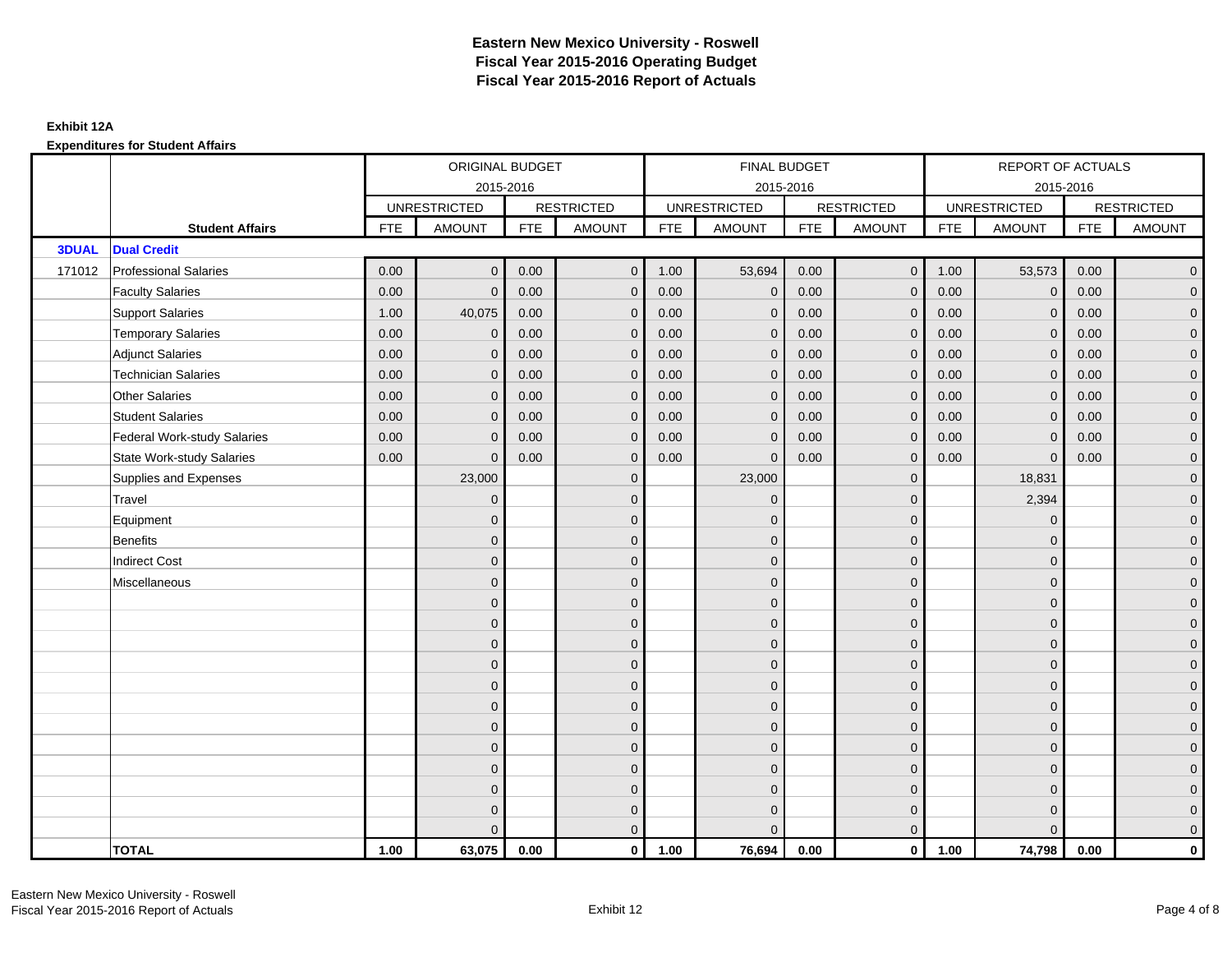|        |                                    | ORIGINAL BUDGET<br>2015-2016 |                     |            |                   |            | FINAL BUDGET        |            |                   |            | REPORT OF ACTUALS   |            |                     |
|--------|------------------------------------|------------------------------|---------------------|------------|-------------------|------------|---------------------|------------|-------------------|------------|---------------------|------------|---------------------|
|        |                                    |                              |                     |            |                   |            | 2015-2016           |            |                   |            | 2015-2016           |            |                     |
|        |                                    |                              | <b>UNRESTRICTED</b> |            | <b>RESTRICTED</b> |            | <b>UNRESTRICTED</b> |            | <b>RESTRICTED</b> |            | <b>UNRESTRICTED</b> |            | <b>RESTRICTED</b>   |
|        | <b>Student Affairs</b>             | <b>FTE</b>                   | <b>AMOUNT</b>       | <b>FTE</b> | <b>AMOUNT</b>     | <b>FTE</b> | <b>AMOUNT</b>       | <b>FTE</b> | <b>AMOUNT</b>     | <b>FTE</b> | <b>AMOUNT</b>       | <b>FTE</b> | <b>AMOUNT</b>       |
| 3FAID  | <b>Financial Aid Office</b>        |                              |                     |            |                   |            |                     |            |                   |            |                     |            |                     |
| 171012 | <b>Professional Salaries</b>       | 1.00                         | 52,642              | 0.00       | $\mathbf{0}$      | 1.00       | 53,694              | 0.00       | $\overline{0}$    | 1.00       | 53,573              | 0.00       | $\overline{0}$      |
|        | <b>Faculty Salaries</b>            | 0.00                         | $\mathbf 0$         | 0.00       | $\mathbf{0}$      | 0.00       | $\mathbf{0}$        | 0.00       | $\mathbf{0}$      | 0.00       | $\mathbf 0$         | 0.00       | $\overline{0}$      |
|        | <b>Support Salaries</b>            | 3.00                         | 70,293              | 0.00       | $\mathbf{0}$      | 3.00       | 79,457              | 0.00       | $\mathbf 0$       | 3.00       | 65,118              | 0.00       | $\overline{0}$      |
|        | <b>Temporary Salaries</b>          | 0.00                         | $\mathbf{0}$        | 0.00       | $\mathbf{0}$      | 1.00       | 40,876              | 0.00       | $\mathbf{0}$      | 1.00       | 57,806              | 0.00       | $\overline{0}$      |
|        | <b>Adjunct Salaries</b>            | 0.00                         | $\mathbf{0}$        | 0.00       | $\Omega$          | 0.00       | $\mathbf{0}$        | 0.00       | $\mathbf{0}$      | 0.00       | $\mathbf 0$         | 0.00       | $\mathbf{0}$        |
|        | <b>Technician Salaries</b>         | 0.00                         | $\Omega$            | 0.00       | $\Omega$          | 0.00       | $\mathbf{0}$        | 0.00       | $\mathbf{0}$      | 0.00       | $\mathbf 0$         | 0.00       | $\mathbf{0}$        |
|        | <b>Other Salaries</b>              | 0.00                         | $\mathbf{0}$        | 0.00       | $\Omega$          | 0.00       | $\Omega$            | 0.00       | $\mathbf{0}$      | 0.00       | $\mathbf 0$         | 0.00       | $\overline{0}$      |
|        | <b>Student Salaries</b>            | 0.00                         | $\mathbf 0$         | 0.00       | $\mathbf{0}$      | 0.00       | $\mathbf{0}$        | 0.00       | $\mathbf 0$       | 0.00       | 3,975               | 0.00       | $\overline{0}$      |
|        | <b>Federal Work-study Salaries</b> | 0.00                         | $\mathbf{0}$        | 0.00       | $\Omega$          | 0.00       | $\mathbf{0}$        | 0.00       | $\mathbf{0}$      | 0.00       | $\mathbf 0$         | 0.00       | $\overline{0}$      |
|        | <b>State Work-study Salaries</b>   | 0.00                         | $\mathbf{0}$        | 0.00       | $\Omega$          | 0.00       | $\Omega$            | 0.00       | $\mathbf{0}$      | 0.00       | $\Omega$            | 0.00       | $\overline{0}$      |
|        | Supplies and Expenses              |                              | 13,888              |            | $\mathbf{0}$      |            | 13,888              |            | $\mathbf 0$       |            | 10,238              |            | $\mathsf{O}\xspace$ |
|        | Travel                             |                              | $\mathbf{0}$        |            | $\mathbf{0}$      |            | $\mathbf{0}$        |            | $\mathbf{0}$      |            | 4,791               |            | $\overline{0}$      |
|        | Equipment                          |                              | $\mathbf{0}$        |            | $\mathbf{0}$      |            | $\Omega$            |            | $\mathbf 0$       |            | $\mathbf 0$         |            | $\overline{0}$      |
|        | <b>Benefits</b>                    |                              | $\Omega$            |            | $\mathbf{0}$      |            | $\Omega$            |            | $\mathbf 0$       |            | $\mathbf 0$         |            | $\overline{0}$      |
|        | <b>Indirect Cost</b>               |                              | $\Omega$            |            | $\mathbf{0}$      |            | $\Omega$            |            | $\mathbf{0}$      |            | $\Omega$            |            | $\overline{0}$      |
|        | Miscellaneous                      |                              | $\Omega$            |            | $\mathbf{0}$      |            | $\Omega$            |            | $\mathbf{0}$      |            | $\Omega$            |            | $\overline{0}$      |
|        |                                    |                              | $\overline{0}$      |            | $\mathbf 0$       |            | $\mathbf{0}$        |            | $\mathbf 0$       |            | $\mathbf 0$         |            | $\overline{0}$      |
|        |                                    |                              | $\mathbf{0}$        |            | $\mathbf 0$       |            | $\mathbf{0}$        |            | $\mathbf 0$       |            | $\mathbf 0$         |            | $\overline{0}$      |
|        |                                    |                              | $\Omega$            |            | $\mathbf{0}$      |            | $\Omega$            |            | $\mathbf{0}$      |            | $\Omega$            |            | $\overline{0}$      |
|        |                                    |                              | $\Omega$            |            | $\mathbf{0}$      |            | $\Omega$            |            | $\mathbf 0$       |            | $\mathbf 0$         |            | $\mathbf{0}$        |
|        |                                    |                              | $\Omega$            |            | $\mathbf{0}$      |            | $\mathbf{0}$        |            | $\mathbf 0$       |            | $\Omega$            |            | $\mathbf{0}$        |
|        |                                    |                              | $\overline{0}$      |            | $\mathbf{0}$      |            | $\Omega$            |            | $\mathbf{0}$      |            | $\Omega$            |            | $\overline{0}$      |
|        |                                    |                              | $\mathbf{0}$        |            | $\mathbf 0$       |            | $\mathbf{0}$        |            | $\mathbf 0$       |            | $\mathbf 0$         |            | $\overline{0}$      |
|        |                                    |                              | $\Omega$            |            | $\mathbf{0}$      |            | $\Omega$            |            | $\mathbf 0$       |            | $\mathbf 0$         |            | $\overline{0}$      |
|        |                                    |                              | $\Omega$            |            | $\mathbf{0}$      |            | $\Omega$            |            | $\mathbf{0}$      |            | $\Omega$            |            | $\overline{0}$      |
|        |                                    |                              | $\Omega$            |            | $\mathbf 0$       |            | $\Omega$            |            | $\mathbf 0$       |            | $\Omega$            |            | $\mathbf{0}$        |
|        |                                    |                              | $\mathbf{0}$        |            | $\mathbf 0$       |            | $\mathbf{0}$        |            | $\mathbf 0$       |            | $\mathbf 0$         |            | $\mathbf{0}$        |
|        |                                    |                              | $\Omega$            |            | $\mathbf{0}$      |            | $\Omega$            |            | $\mathbf{0}$      |            | $\Omega$            |            | $\overline{0}$      |
|        | <b>TOTAL</b>                       | 4.00                         | 136,823             | 0.00       | $\mathbf{0}$      | 5.00       | 187,915             | 0.00       | $\mathbf{0}$      | 5.00       | 195,501             | 0.00       | $\mathbf{0}$        |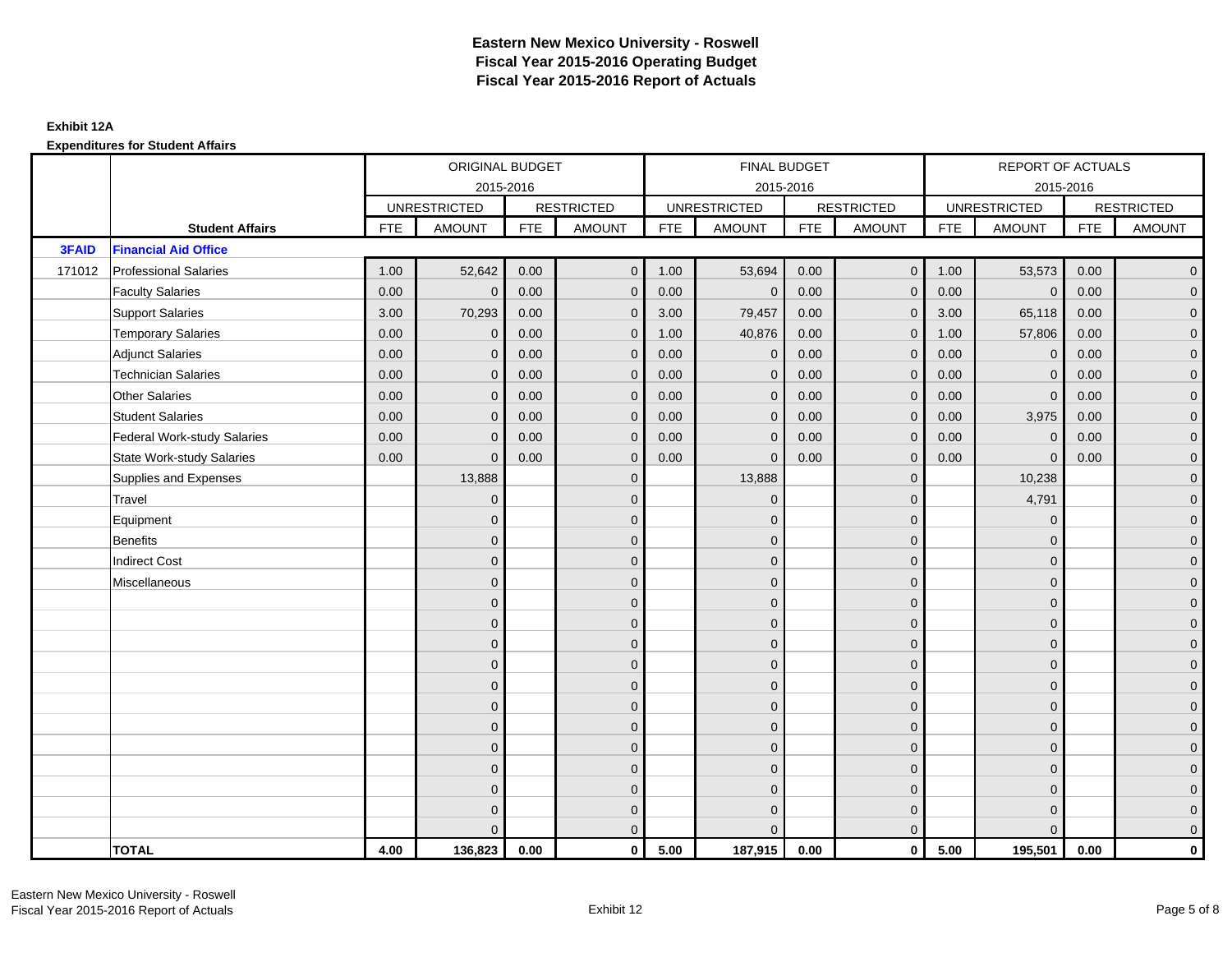|        |                                    | ORIGINAL BUDGET<br>2015-2016 |                     |            |                   |            | FINAL BUDGET        |            |                   |            | REPORT OF ACTUALS   |            |                     |
|--------|------------------------------------|------------------------------|---------------------|------------|-------------------|------------|---------------------|------------|-------------------|------------|---------------------|------------|---------------------|
|        |                                    |                              |                     |            |                   |            | 2015-2016           |            |                   |            | 2015-2016           |            |                     |
|        |                                    |                              | <b>UNRESTRICTED</b> |            | <b>RESTRICTED</b> |            | <b>UNRESTRICTED</b> |            | <b>RESTRICTED</b> |            | <b>UNRESTRICTED</b> |            | <b>RESTRICTED</b>   |
|        | <b>Student Affairs</b>             | <b>FTE</b>                   | <b>AMOUNT</b>       | <b>FTE</b> | <b>AMOUNT</b>     | <b>FTE</b> | <b>AMOUNT</b>       | <b>FTE</b> | <b>AMOUNT</b>     | <b>FTE</b> | <b>AMOUNT</b>       | <b>FTE</b> | <b>AMOUNT</b>       |
| 3NSR   | <b>New Student Relations</b>       |                              |                     |            |                   |            |                     |            |                   |            |                     |            |                     |
| 171012 | <b>Professional Salaries</b>       | 0.00                         | $\Omega$            | 0.00       | $\mathbf{0}$      | 1.00       | 34,613              | 0.00       | $\overline{0}$    | 1.00       | $\overline{0}$      | 0.00       | $\overline{0}$      |
|        | <b>Faculty Salaries</b>            | 0.00                         | $\mathbf{0}$        | 0.00       | $\mathbf{0}$      | 0.00       | $\mathbf{0}$        | 0.00       | $\mathbf{0}$      | 0.00       | $\mathbf 0$         | 0.00       | $\overline{0}$      |
|        | <b>Support Salaries</b>            | 1.00                         | 33,934              | 0.00       | $\mathbf{0}$      | 0.00       | $\mathbf{0}$        | 0.00       | $\mathbf 0$       | 0.00       | $\mathbf 0$         | 0.00       | $\overline{0}$      |
|        | <b>Temporary Salaries</b>          | 0.00                         | $\mathbf{0}$        | 0.00       | $\Omega$          | 0.00       | $\mathbf{0}$        | 0.00       | $\mathbf{0}$      | 0.00       | $\mathbf{0}$        | 0.00       | $\overline{0}$      |
|        | <b>Adjunct Salaries</b>            | 0.00                         | $\mathbf{0}$        | 0.00       | $\Omega$          | 0.00       | $\mathbf{0}$        | 0.00       | $\mathbf{0}$      | 0.00       | $\mathbf 0$         | 0.00       | $\mathbf{0}$        |
|        | <b>Technician Salaries</b>         | 0.00                         | $\Omega$            | 0.00       | $\Omega$          | 0.00       | $\mathbf{0}$        | 0.00       | $\mathbf{0}$      | 0.00       | $\mathbf 0$         | 0.00       | $\mathbf{0}$        |
|        | <b>Other Salaries</b>              | 0.00                         | $\mathbf{0}$        | 0.00       | $\Omega$          | 0.00       | $\Omega$            | 0.00       | $\mathbf{0}$      | 0.00       | $\mathbf{0}$        | 0.00       | $\overline{0}$      |
|        | <b>Student Salaries</b>            | 0.00                         | $\mathbf 0$         | 0.00       | $\mathbf{0}$      | 0.00       | $\mathbf{0}$        | 0.00       | $\mathbf 0$       | 0.00       | $\mathbf 0$         | 0.00       | $\overline{0}$      |
|        | <b>Federal Work-study Salaries</b> | 0.00                         | $\mathbf{0}$        | 0.00       | $\Omega$          | 0.00       | $\mathbf{0}$        | 0.00       | $\mathbf{0}$      | 0.00       | $\mathbf 0$         | 0.00       | $\overline{0}$      |
|        | <b>State Work-study Salaries</b>   | 0.00                         | $\mathbf{0}$        | 0.00       | $\Omega$          | 0.00       | $\Omega$            | 0.00       | $\mathbf{0}$      | 0.00       | $\Omega$            | 0.00       | $\overline{0}$      |
|        | Supplies and Expenses              |                              | 13,358              |            | $\mathbf{0}$      |            | 15,500              |            | $\mathbf 0$       |            | 15,277              |            | $\mathsf{O}\xspace$ |
|        | Travel                             |                              | $\mathbf 0$         |            | $\mathbf{0}$      |            | $\mathbf{0}$        |            | $\mathbf 0$       |            | 1,506               |            | $\overline{0}$      |
|        | Equipment                          |                              | $\mathbf{0}$        |            | $\mathbf{0}$      |            | $\Omega$            |            | $\mathbf 0$       |            | $\mathbf 0$         |            | $\overline{0}$      |
|        | <b>Benefits</b>                    |                              | $\Omega$            |            | $\mathbf 0$       |            | $\Omega$            |            | $\mathbf 0$       |            | $\mathbf 0$         |            | $\overline{0}$      |
|        | <b>Indirect Cost</b>               |                              | $\Omega$            |            | $\mathbf{0}$      |            | $\Omega$            |            | $\mathbf{0}$      |            | $\Omega$            |            | $\overline{0}$      |
|        | Miscellaneous                      |                              | $\Omega$            |            | $\mathbf{0}$      |            | $\Omega$            |            | $\mathbf{0}$      |            | $\Omega$            |            | $\overline{0}$      |
|        |                                    |                              | $\overline{0}$      |            | $\mathbf 0$       |            | $\mathbf{0}$        |            | $\mathbf 0$       |            | $\mathbf 0$         |            | $\overline{0}$      |
|        |                                    |                              | $\mathbf{0}$        |            | $\mathbf 0$       |            | $\mathbf{0}$        |            | $\mathbf 0$       |            | $\mathbf 0$         |            | $\overline{0}$      |
|        |                                    |                              | $\Omega$            |            | $\mathbf{0}$      |            | $\Omega$            |            | $\mathbf{0}$      |            | $\Omega$            |            | $\overline{0}$      |
|        |                                    |                              | $\Omega$            |            | $\mathbf{0}$      |            | $\Omega$            |            | $\mathbf 0$       |            | $\mathbf 0$         |            | $\mathbf{0}$        |
|        |                                    |                              | $\Omega$            |            | $\mathbf{0}$      |            | $\mathbf{0}$        |            | $\mathbf 0$       |            | $\Omega$            |            | $\mathbf{0}$        |
|        |                                    |                              | $\overline{0}$      |            | $\mathbf{0}$      |            | $\Omega$            |            | $\mathbf{0}$      |            | $\Omega$            |            | $\overline{0}$      |
|        |                                    |                              | $\mathbf{0}$        |            | $\mathbf 0$       |            | $\mathbf{0}$        |            | $\mathbf 0$       |            | $\mathbf 0$         |            | $\overline{0}$      |
|        |                                    |                              | $\Omega$            |            | $\mathbf{0}$      |            | $\Omega$            |            | $\mathbf 0$       |            | $\mathbf 0$         |            | $\overline{0}$      |
|        |                                    |                              | $\Omega$            |            | $\mathbf{0}$      |            | $\Omega$            |            | $\mathbf{0}$      |            | $\Omega$            |            | $\overline{0}$      |
|        |                                    |                              | $\Omega$            |            | $\mathbf 0$       |            | $\Omega$            |            | $\mathbf 0$       |            | $\Omega$            |            | $\mathbf{0}$        |
|        |                                    |                              | $\mathbf{0}$        |            | $\mathbf 0$       |            | $\mathbf{0}$        |            | $\mathbf 0$       |            | $\mathbf 0$         |            | $\mathbf{0}$        |
|        |                                    |                              | $\Omega$            |            | $\mathbf{0}$      |            | $\Omega$            |            | $\mathbf{0}$      |            | $\Omega$            |            | $\overline{0}$      |
|        | <b>TOTAL</b>                       | 1.00                         | 47,292              | 0.00       | $\mathbf{0}$      | 1.00       | 50,113              | 0.00       | $\mathbf{0}$      | 1.00       | 16,783              | 0.00       | $\mathbf{0}$        |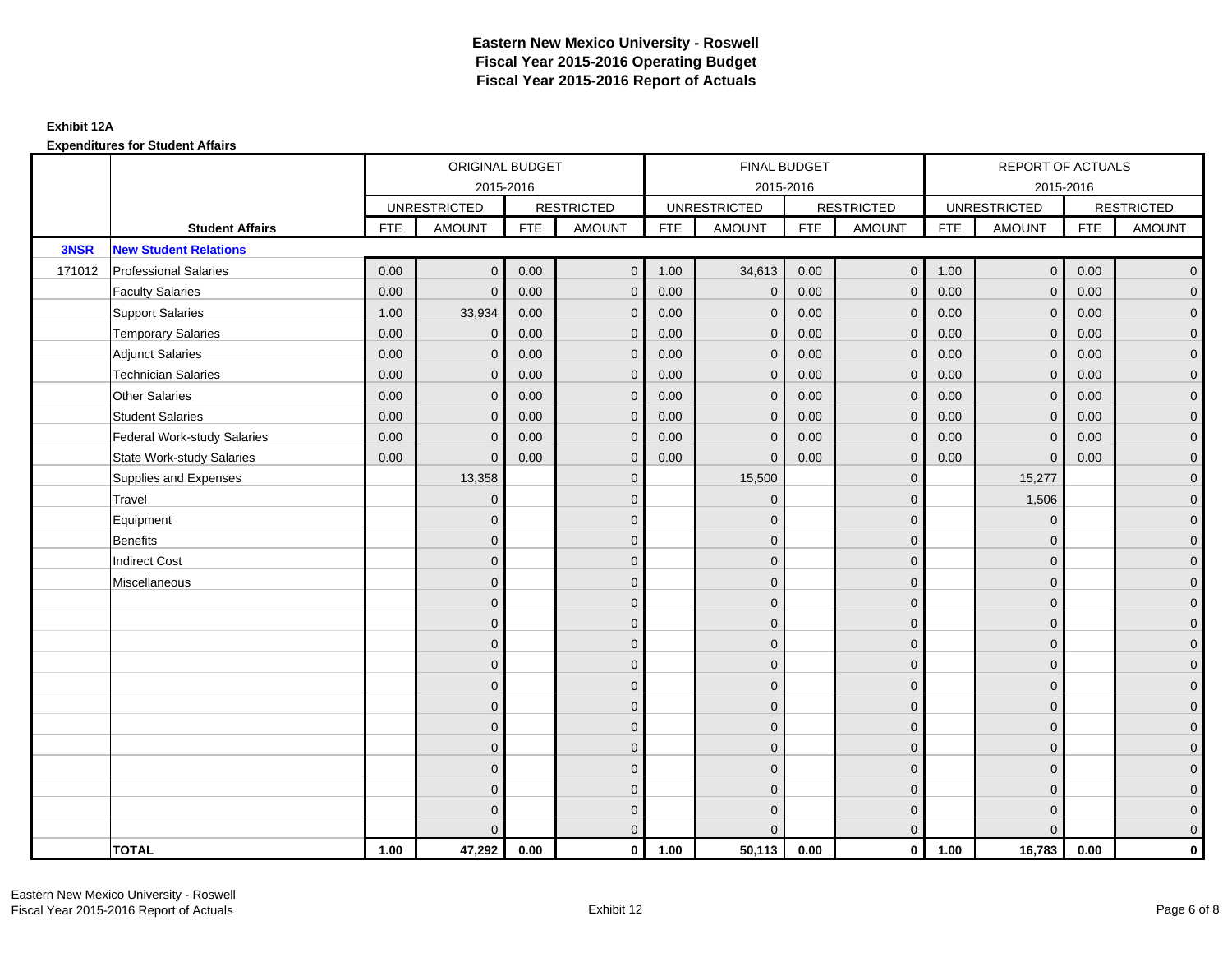|              |                                  | ORIGINAL BUDGET<br>2015-2016 |                     |            |                   |            | FINAL BUDGET        |            |                     |            | <b>REPORT OF ACTUALS</b> |            |                     |
|--------------|----------------------------------|------------------------------|---------------------|------------|-------------------|------------|---------------------|------------|---------------------|------------|--------------------------|------------|---------------------|
|              |                                  |                              |                     |            |                   |            | 2015-2016           |            |                     |            | 2015-2016                |            |                     |
|              |                                  |                              | <b>UNRESTRICTED</b> |            | <b>RESTRICTED</b> |            | <b>UNRESTRICTED</b> |            | <b>RESTRICTED</b>   |            | <b>UNRESTRICTED</b>      |            | <b>RESTRICTED</b>   |
|              | <b>Student Affairs</b>           | <b>FTE</b>                   | <b>AMOUNT</b>       | <b>FTE</b> | <b>AMOUNT</b>     | <b>FTE</b> | <b>AMOUNT</b>       | <b>FTE</b> | <b>AMOUNT</b>       | <b>FTE</b> | <b>AMOUNT</b>            | <b>FTE</b> | <b>AMOUNT</b>       |
| <b>3PLAC</b> | <b>Placement Office</b>          |                              |                     |            |                   |            |                     |            |                     |            |                          |            |                     |
| 171012       | Professional Salaries            | 0.00                         | $\mathbf{0}$        | 0.00       | $\mathbf{0}$      | 0.00       | $\overline{0}$      | 0.00       | $\overline{0}$      | 0.00       | 34,534                   | 0.00       | $\overline{0}$      |
|              | <b>Faculty Salaries</b>          | 0.00                         | $\mathbf{0}$        | 0.00       | $\mathbf{0}$      | 0.00       | $\mathbf{0}$        | 0.00       | $\mathbf{0}$        | 0.00       | $\mathbf 0$              | 0.00       | $\overline{0}$      |
|              | <b>Support Salaries</b>          | 0.00                         | $\mathbf{0}$        | 0.00       | $\mathbf{0}$      | 0.00       | $\overline{0}$      | 0.00       | $\mathbf{0}$        | 0.00       | $\mathbf 0$              | 0.00       | $\overline{0}$      |
|              | <b>Temporary Salaries</b>        | 0.00                         | $\mathbf{0}$        | 0.00       | $\Omega$          | 0.00       | $\mathbf{0}$        | 0.00       | $\mathbf{0}$        | 0.00       | $\mathbf 0$              | 0.00       | $\overline{0}$      |
|              | <b>Adjunct Salaries</b>          | 0.00                         | $\mathbf{0}$        | 0.00       | $\mathbf 0$       | 0.00       | $\mathbf{0}$        | 0.00       | $\mathbf 0$         | 0.00       | $\mathbf{0}$             | 0.00       | $\mathbf{0}$        |
|              | <b>Technician Salaries</b>       | 0.00                         | $\mathbf{0}$        | 0.00       | $\Omega$          | 0.00       | $\mathbf{0}$        | 0.00       | $\mathbf{0}$        | 0.00       | $\mathbf{0}$             | 0.00       | $\mathbf{0}$        |
|              | <b>Other Salaries</b>            | 0.00                         | $\Omega$            | 0.00       | $\Omega$          | 0.00       | $\Omega$            | 0.00       | $\mathbf{0}$        | 0.00       | $\mathbf{0}$             | 0.00       | $\overline{0}$      |
|              | <b>Student Salaries</b>          | 0.00                         | $\mathbf{0}$        | 0.00       | $\mathbf 0$       | 0.00       | $\overline{0}$      | 0.00       | $\overline{0}$      | 0.00       | $\mathbf 0$              | 0.00       | $\overline{0}$      |
|              | Federal Work-study Salaries      | 0.00                         | $\mathbf{0}$        | 0.00       | $\mathbf{0}$      | 0.00       | $\mathbf{0}$        | 0.00       | $\mathbf 0$         | 0.00       | $\mathbf{0}$             | 0.00       | $\overline{0}$      |
|              | <b>State Work-study Salaries</b> | 0.00                         | $\mathbf{0}$        | 0.00       | $\mathbf{0}$      | 0.00       | $\mathbf{0}$        | 0.00       | $\mathbf{0}$        | 0.00       | $\mathbf{0}$             | 0.00       | $\overline{0}$      |
|              | Supplies and Expenses            |                              | $\mathbf{0}$        |            | $\mathbf{0}$      |            | 15,269              |            | $\mathbf 0$         |            | 10,348                   |            | $\pmb{0}$           |
|              | Travel                           |                              | $\overline{0}$      |            | $\mathbf{0}$      |            | $\mathbf{0}$        |            | $\mathbf 0$         |            | 62                       |            | $\mathbf{0}$        |
|              | Equipment                        |                              | $\overline{0}$      |            | $\mathbf 0$       |            | $\mathbf{0}$        |            | $\mathbf 0$         |            | $\mathbf{0}$             |            | $\overline{0}$      |
|              | <b>Benefits</b>                  |                              | $\mathbf{0}$        |            | $\mathbf{0}$      |            | $\mathbf{0}$        |            | $\mathbf 0$         |            | $\mathbf 0$              |            | $\mathbf{0}$        |
|              | <b>Indirect Cost</b>             |                              | $\mathbf{0}$        |            | $\mathbf{0}$      |            | $\Omega$            |            | $\mathbf 0$         |            | $\mathbf 0$              |            | $\mathbf{0}$        |
|              | Miscellaneous                    |                              | $\Omega$            |            | $\mathbf{0}$      |            | $\mathbf{0}$        |            | $\mathbf 0$         |            | $\mathbf 0$              |            | $\overline{0}$      |
|              |                                  |                              | $\overline{0}$      |            | $\mathbf 0$       |            | $\mathbf{0}$        |            | $\mathbf 0$         |            | $\mathbf 0$              |            | $\mathsf{O}\xspace$ |
|              |                                  |                              | $\overline{0}$      |            | $\mathbf 0$       |            | $\mathbf{0}$        |            | $\mathbf 0$         |            | $\mathbf{0}$             |            | $\overline{0}$      |
|              |                                  |                              | $\Omega$            |            | $\mathbf{0}$      |            | $\Omega$            |            | $\mathbf 0$         |            | $\Omega$                 |            | $\overline{0}$      |
|              |                                  |                              | $\mathbf{0}$        |            | $\mathbf{0}$      |            | $\mathbf{0}$        |            | $\mathbf 0$         |            | $\mathbf 0$              |            | $\mathbf{0}$        |
|              |                                  |                              | $\mathbf{0}$        |            | $\mathbf{0}$      |            | $\mathbf{0}$        |            | $\mathbf 0$         |            | $\mathbf 0$              |            | $\mathsf{O}\xspace$ |
|              |                                  |                              | $\overline{0}$      |            | $\mathbf{0}$      |            | $\Omega$            |            | $\mathbf 0$         |            | $\Omega$                 |            | $\overline{0}$      |
|              |                                  |                              | $\overline{0}$      |            | $\mathbf 0$       |            | $\mathbf{0}$        |            | $\mathsf{O}\xspace$ |            | $\mathbf 0$              |            | $\overline{0}$      |
|              |                                  |                              | $\mathbf{0}$        |            | $\mathbf{0}$      |            | $\Omega$            |            | $\mathbf 0$         |            | $\mathbf{0}$             |            | $\overline{0}$      |
|              |                                  |                              | $\overline{0}$      |            | $\mathbf{0}$      |            | $\Omega$            |            | $\mathbf{0}$        |            | $\mathbf 0$              |            | $\mathbf{0}$        |
|              |                                  |                              | $\Omega$            |            | $\mathbf{0}$      |            | $\Omega$            |            | $\mathbf{0}$        |            | $\Omega$                 |            | $\pmb{0}$           |
|              |                                  |                              | $\mathbf{0}$        |            | $\mathbf 0$       |            | $\mathbf{0}$        |            | $\mathbf 0$         |            | $\mathbf 0$              |            | $\mathbf{0}$        |
|              |                                  |                              | $\mathbf{0}$        |            | $\overline{0}$    |            | $\Omega$            |            | $\overline{0}$      |            | $\Omega$                 |            | $\overline{0}$      |
|              | <b>TOTAL</b>                     | 0.00                         | $\mathbf{0}$        | 0.00       | $\mathbf 0$       | 0.00       | 15,269              | 0.00       | $\overline{0}$      | 0.00       | 44,944                   | 0.00       | $\mathbf{0}$        |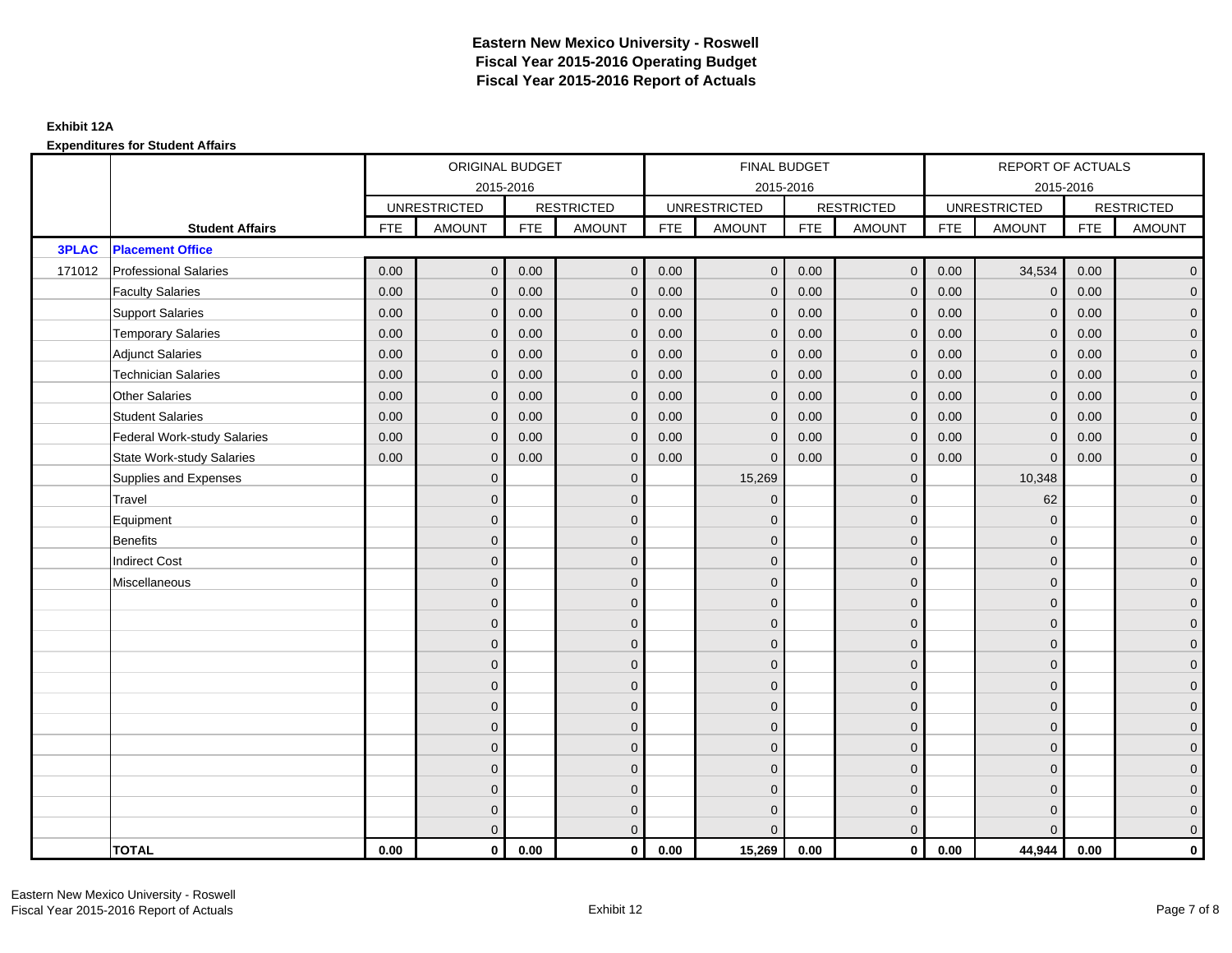|              |                                    |            | ORIGINAL BUDGET     |            |                   |            | <b>FINAL BUDGET</b> |            |                   |            | REPORT OF ACTUALS   |            |                     |
|--------------|------------------------------------|------------|---------------------|------------|-------------------|------------|---------------------|------------|-------------------|------------|---------------------|------------|---------------------|
|              |                                    |            | 2015-2016           |            |                   |            | 2015-2016           |            |                   |            | 2015-2016           |            |                     |
|              |                                    |            | <b>UNRESTRICTED</b> |            | <b>RESTRICTED</b> |            | <b>UNRESTRICTED</b> |            | <b>RESTRICTED</b> |            | <b>UNRESTRICTED</b> |            | <b>RESTRICTED</b>   |
|              | <b>Student Affairs</b>             | <b>FTE</b> | <b>AMOUNT</b>       | <b>FTE</b> | <b>AMOUNT</b>     | <b>FTE</b> | AMOUNT              | <b>FTE</b> | <b>AMOUNT</b>     | <b>FTE</b> | <b>AMOUNT</b>       | <b>FTE</b> | <b>AMOUNT</b>       |
| <b>3WS12</b> | <b>Work Study</b>                  |            |                     |            |                   |            |                     |            |                   |            |                     |            |                     |
| 171012       | <b>Professional Salaries</b>       | 0.00       | $\mathbf{0}$        | 0.00       | $\mathbf{0}$      | 0.00       | $\mathbf 0$         | 0.00       | $\overline{0}$    | 0.00       | $\overline{0}$      | 0.00       | $\overline{0}$      |
| 740102       | <b>Faculty Salaries</b>            | 0.00       | $\mathbf{0}$        | 0.00       | $\Omega$          | 0.00       | $\Omega$            | 0.00       | $\mathbf{0}$      | 0.00       | $\mathbf{0}$        | 0.00       | $\overline{0}$      |
|              | <b>Support Salaries</b>            | 0.00       | $\mathbf{0}$        | 0.00       | $\mathbf{0}$      | 0.00       | $\mathbf{0}$        | 0.00       | $\mathbf 0$       | 0.00       | $\mathbf{0}$        | 0.00       | $\overline{0}$      |
|              | <b>Temporary Salaries</b>          | 0.00       | $\mathbf{0}$        | 0.00       | $\mathbf{0}$      | 0.00       | $\mathbf{0}$        | 0.00       | $\mathbf 0$       | 0.00       | $\mathbf 0$         | 0.00       | $\overline{0}$      |
|              | <b>Adjunct Salaries</b>            | 0.00       | $\mathbf{0}$        | 0.00       | $\mathbf{0}$      | 0.00       | $\overline{0}$      | 0.00       | $\mathbf 0$       | 0.00       | $\mathbf{0}$        | 0.00       | $\mathbf{0}$        |
|              | <b>Technician Salaries</b>         | 0.00       | $\mathbf{0}$        | 0.00       | $\Omega$          | 0.00       | $\mathbf{0}$        | 0.00       | $\mathbf{0}$      | 0.00       | $\mathbf 0$         | 0.00       | $\mathbf{0}$        |
|              | <b>Other Salaries</b>              | 0.00       | $\Omega$            | 0.00       | $\Omega$          | 0.00       | $\Omega$            | 0.00       | $\mathbf{0}$      | 0.00       | $\mathbf{0}$        | 0.00       | $\overline{0}$      |
|              | <b>Student Salaries</b>            | 0.00       | $\mathbf{0}$        | 0.00       | $\mathbf{0}$      | 0.00       | $\overline{0}$      | 0.00       | $\mathbf 0$       | 0.00       | 733                 | 0.00       | $\overline{0}$      |
|              | <b>Federal Work-study Salaries</b> | 0.00       | $\mathbf{0}$        | 0.00       | $\Omega$          | 0.00       | $\mathbf{0}$        | 0.00       | $\mathbf{0}$      | 0.00       | $\mathbf 0$         | 0.00       | $\overline{0}$      |
|              | <b>State Work-study Salaries</b>   | 0.00       | $\mathbf 0$         | 0.00       | $\mathbf{0}$      | 0.00       | $\mathbf{0}$        | 0.00       | $\mathbf 0$       | 0.00       | $\mathbf 0$         | 0.00       | $\mathsf{O}\xspace$ |
|              | Supplies and Expenses              |            | $\mathbf{0}$        |            | $\mathbf{0}$      |            | $\mathbf{0}$        |            | $\mathbf 0$       |            | $\mathbf 0$         |            | $\mathsf{O}\xspace$ |
|              | Travel                             |            | $\Omega$            |            | $\mathbf{0}$      |            | $\Omega$            |            | $\mathbf{0}$      |            | $\mathbf 0$         |            | $\overline{0}$      |
|              | Equipment                          |            | $\mathbf{0}$        |            | $\mathbf 0$       |            | $\mathbf{0}$        |            | $\mathbf 0$       |            | $\mathbf{0}$        |            | $\overline{0}$      |
|              | <b>Benefits</b>                    |            | $\Omega$            |            | $\mathbf{0}$      |            | $\Omega$            |            | $\mathbf{0}$      |            | $\mathbf 0$         |            | $\overline{0}$      |
|              | <b>Indirect Cost</b>               |            | $\mathbf{0}$        |            | $\mathbf 0$       |            | $\Omega$            |            | $\mathbf 0$       |            | $\mathbf{0}$        |            | $\mathsf{O}\xspace$ |
|              | Miscellaneous                      |            | $\Omega$            |            | $\mathbf{0}$      |            | $\Omega$            |            | $\mathbf 0$       |            | $\Omega$            |            | $\overline{0}$      |
|              |                                    |            | $\Omega$            |            | $\mathbf 0$       |            | $\Omega$            |            | $\mathbf 0$       |            | $\Omega$            |            | $\overline{0}$      |
|              |                                    |            | $\mathbf{0}$        |            | $\mathbf{0}$      |            | $\mathbf{0}$        |            | $\mathbf 0$       |            | $\mathbf 0$         |            | $\overline{0}$      |
|              |                                    |            | $\Omega$            |            | $\mathbf{0}$      |            | $\Omega$            |            | $\mathbf{0}$      |            | $\mathbf 0$         |            | $\overline{0}$      |
|              |                                    |            | $\mathbf{0}$        |            | $\mathbf 0$       |            | $\Omega$            |            | $\mathbf 0$       |            | $\mathbf{0}$        |            | $\mathbf{0}$        |
|              |                                    |            | $\Omega$            |            | $\mathbf{0}$      |            | $\Omega$            |            | $\mathbf 0$       |            | $\Omega$            |            | $\overline{0}$      |
|              |                                    |            | $\mathbf{0}$        |            | $\mathbf 0$       |            | $\mathbf{0}$        |            | $\mathbf 0$       |            | $\mathbf 0$         |            | $\mathbf{0}$        |
|              |                                    |            | $\overline{0}$      |            | $\mathbf{0}$      |            | $\mathbf{0}$        |            | $\mathbf 0$       |            | $\mathbf 0$         |            | $\mathbf{0}$        |
|              |                                    |            | $\Omega$            |            | $\Omega$          |            | $\Omega$            |            | $\mathbf{0}$      |            | $\Omega$            |            | $\overline{0}$      |
|              |                                    |            | $\mathbf{0}$        |            | $\mathbf 0$       |            | $\mathbf{0}$        |            | $\mathbf 0$       |            | $\mathbf 0$         |            | $\overline{0}$      |
|              |                                    |            | $\Omega$            |            | $\mathbf{0}$      |            | $\Omega$            |            | $\overline{0}$    |            | $\Omega$            |            | $\overline{0}$      |
| 961019       | <b>Federal Work Study</b>          | 0.00       | $\mathbf{0}$        | 0.00       | $\mathbf{0}$      | 0.00       | $\mathbf{0}$        | 0.00       | $\mathbf 0$       | 1.00       | 23,816              | 0.00       | $\mathbf{0}$        |
| 961016       | State Work Study                   | 0.00       | $\mathbf{0}$        | 0.00       | $\mathbf 0$       | 0.00       | $\mathbf 0$         | 0.00       | $\mathbf 0$       | 0.25       | 7,497               | 0.00       | $\overline{0}$      |
|              | <b>TOTAL</b>                       | 0.00       | $\mathbf{0}$        | 0.00       | $\mathbf 0$       | 0.00       | $\mathbf{0}$        | 0.00       | $\overline{0}$    | 1.25       | 32,046              | 0.00       | $\mathbf 0$         |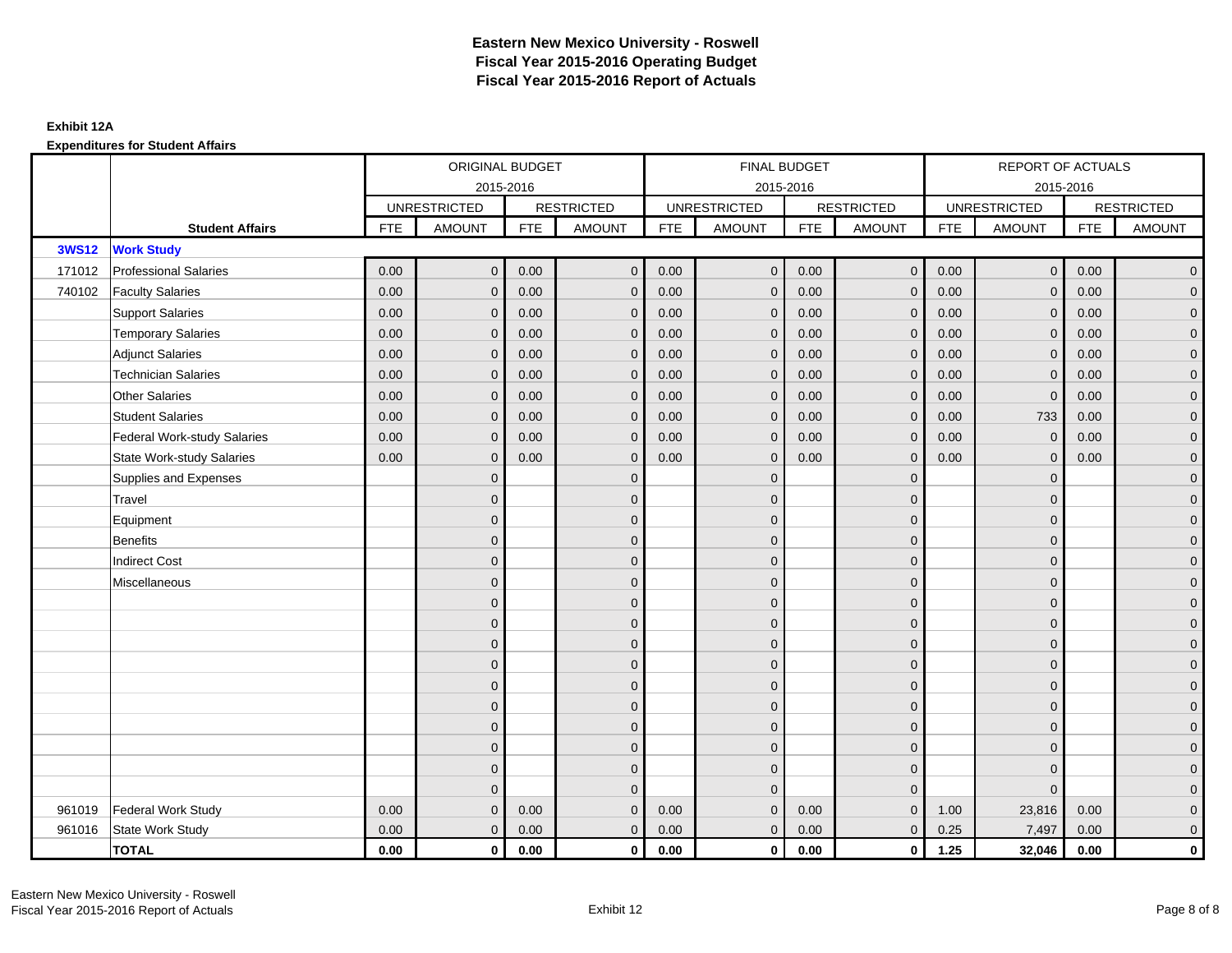#### **Exhibit 13**

|        |                                       | ORIGINAL BUDGET |                     |            |                   |            | <b>FINAL BUDGET</b> |            |                   |            | <b>REPORT OF ACTUALS</b> |            |                   |
|--------|---------------------------------------|-----------------|---------------------|------------|-------------------|------------|---------------------|------------|-------------------|------------|--------------------------|------------|-------------------|
|        |                                       |                 | 2015-2016           |            |                   |            | 2015-2016           |            |                   |            | 2015-2016                |            |                   |
|        |                                       |                 | <b>UNRESTRICTED</b> |            | <b>RESTRICTED</b> |            | <b>UNRESTRICTED</b> |            | <b>RESTRICTED</b> |            | <b>UNRESTRICTED</b>      |            | <b>RESTRICTED</b> |
|        | <b>Executive Management</b>           | <b>FTE</b>      | <b>AMOUNT</b>       | <b>FTE</b> | <b>AMOUNT</b>     | <b>FTE</b> | <b>AMOUNT</b>       | <b>FTE</b> | <b>AMOUNT</b>     | <b>FTE</b> | <b>AMOUNT</b>            | <b>FTE</b> | <b>AMOUNT</b>     |
| 3ACRD  | <b>Accreditation North Central</b>    | 0.08            | 21,953              | 0.00       | $\mathbf 0$       | 0.08       | 21,992              | 0.00       | $\mathbf 0$       | 0.08       | 2,780                    | 0.00       | $\mathbf 0$       |
| 3CCB   | Community College Board               | 0.00            | $\Omega$            | 0.00       | $\mathbf 0$       | 0.00       | 0                   | 0.00       | $\Omega$          | 0.00       | $\mathbf 0$              | 0.00       | $\mathbf 0$       |
| 3CNSL  | <b>Consulting Services</b>            | 0.00            | 129,000             | 0.00       | $\mathbf 0$       | 0.00       | 129,000             | 0.00       | $\Omega$          | 0.00       | 154,980                  | 0.00       | $\mathbf 0$       |
| 3DADM  | Vice President of Business Affairs    | 2.50            | 184,218             | 0.00       | $\mathbf 0$       | 1.50       | 137,631             | 0.00       | $\Omega$          | 1.00       | 124,863                  | 0.00       | $\mathbf 0$       |
| 3EXTAF | Assistant VP of External Affairs      | 0.00            | 3,000               | 0.00       | $\mathbf 0$       | 0.00       | 3,000               | 0.00       | $\mathbf 0$       | 0.00       | 43                       | 0.00       | $\mathbf 0$       |
| 3LEGL  | <b>Legal Services</b>                 | 0.00            | 40,000              | 0.00       | $\mathbf 0$       | 0.00       | 40,000              | 0.00       | $\Omega$          | 0.00       | 44,262                   | 0.00       | $\mathbf 0$       |
| 3PROF  | <b>Professional Development</b>       | 0.00            | $\Omega$            | 0.00       | $\mathbf 0$       | 0.00       | 0                   | 0.00       | $\Omega$          | 0.00       | $\Omega$                 | 0.00       | $\mathbf 0$       |
| 3PROV  | President - Administration            | 3.00            | 412,240             | 0.00       | $\Omega$          | 3.00       | 416,825             | 0.00       | $\Omega$          | 3.00       | 673,052                  | 0.00       | $\mathbf 0$       |
| 3PSEN  | <b>Professional Staff Senate</b>      | 0.00            | 346                 | 0.00       | $\mathbf 0$       | 0.00       | 346                 | 0.00       | $\mathbf 0$       | 0.00       | $\mathbf 0$              | 0.00       | $\mathbf 0$       |
| 3SSEN  | <b>Support Staff Senate</b>           | 0.00            | 346                 | 0.00       | $\mathbf 0$       | 0.00       | 346                 | 0.00       | 0                 | 0.00       | $\mathbf 0$              | 0.00       | $\mathbf 0$       |
| 3FSEN  | <b>Faculty Senate</b>                 | 0.15            | 3,720               | 0.00       | $\mathbf 0$       | 0.00       | $\mathbf 0$         | 0.00       | $\mathbf 0$       | 0.00       | $\mathbf 0$              | 0.00       | $\mathbf 0$       |
|        | <b>Total Executive Management and</b> |                 |                     |            |                   |            |                     |            |                   |            |                          |            |                   |
|        | <b>Personnel Development</b>          | 5.73            | 794,823             | 0.00       | $\bf{0}$          | 4.58       | 749,140             | 0.00       | $\mathbf{0}$      | 4.08       | 999,979                  | 0.00       | $\mathbf{0}$      |
|        |                                       |                 |                     |            |                   |            |                     |            |                   |            |                          |            |                   |
|        | <b>College Development</b>            |                 |                     |            |                   |            |                     |            |                   |            |                          |            |                   |
| 3APUB  | <b>Administrative Publications</b>    | 0.00            | 20,000              | 0.00       | $\mathbf 0$       | 0.00       | 20,000              | 0.00       | $\mathbf 0$       | 0.00       | 19,302                   | 0.00       | $\mathbf 0$       |
| 3AVMK  | <b>Aviation Marketing</b>             | 0.00            | 25,000              | 0.00       | $\mathbf 0$       | 0.00       | 25,000              | 0.00       | $\Omega$          | 0.00       | 19,789                   | 0.00       | $\mathbf 0$       |
| 3COMM  | Commencement                          | 0.00            | 7,000               | 0.00       | $\mathbf 0$       | 0.00       | 7,000               | 0.00       | $\mathbf 0$       | 0.00       | 8,769                    | 0.00       | $\mathbf 0$       |
| 3DUES  | Dues and Subscriptions                | 0.00            | $\Omega$            | 0.00       | 0                 | 0.00       | $\mathbf 0$         | 0.00       | $\mathbf 0$       | 0.00       | 876                      | 0.00       | $\mathbf 0$       |
| 3FOUND | <b>Foundation ENMUR</b>               | 1.00            | 44,819              | 0.00       | $\mathbf 0$       | 1.00       | 45,575              | 0.00       | $\mathbf 0$       | 1.00       | 44,308                   | 0.00       | $\overline{0}$    |
| 3MKTG  | <b>Institutional Marketing</b>        | 4.00            | 282,631             | 0.00       | $\Omega$          | 4.00       | 289,427             | 0.00       | $\Omega$          | 4.00       | 290,514                  | 0.00       | $\overline{0}$    |
|        |                                       |                 |                     |            |                   |            |                     |            |                   |            |                          |            |                   |
|        | <b>Total College Development and</b>  |                 |                     |            |                   |            |                     |            |                   |            |                          |            |                   |
|        | <b>Personnel Development</b>          | 5.00            | 379,450             | 0.00       | $\mathbf 0$       | 5.00       | 387,002             | 0.00       | $\bf{0}$          | 5.00       | 383,559                  | 0.00       | $\mathbf 0$       |
|        |                                       |                 |                     |            |                   |            |                     |            |                   |            |                          |            |                   |
|        | <b>Fiscal Operations</b>              |                 |                     |            |                   |            |                     |            |                   |            |                          |            |                   |
| 3BUSO  | <b>Business Office</b>                | 10.30           | 538,399             | 0.00       | $\mathbf 0$       | 11.30      | 553,934             | 0.00       | $\mathbf 0$       | 11.00      | 418,253                  | 0.00       | $\overline{0}$    |
|        | Allowance for Doubtful Accounts       | 0.00            | 230,000             | 0.00       | $\mathbf 0$       | 0.00       | 250,000             | 0.00       | $\mathbf 0$       | 0.00       | 195,237                  | 0.00       | $\mathbf 0$       |
|        | <b>External Audit</b>                 | 0.00            | 66,000              | 0.00       | $\mathbf 0$       | 0.00       | 66,000              | 0.00       | $\mathbf 0$       | 0.00       | 62,680                   | 0.00       | $\mathbf 0$       |
|        | <b>Total Fiscal Operations and</b>    | 10.30           | 834,399             | 0.00       | $\mathbf 0$       | 11.30      | 869,934             | 0.00       | $\mathbf{0}$      | 11.00      | 676,170                  | 0.00       | $\mathbf 0$       |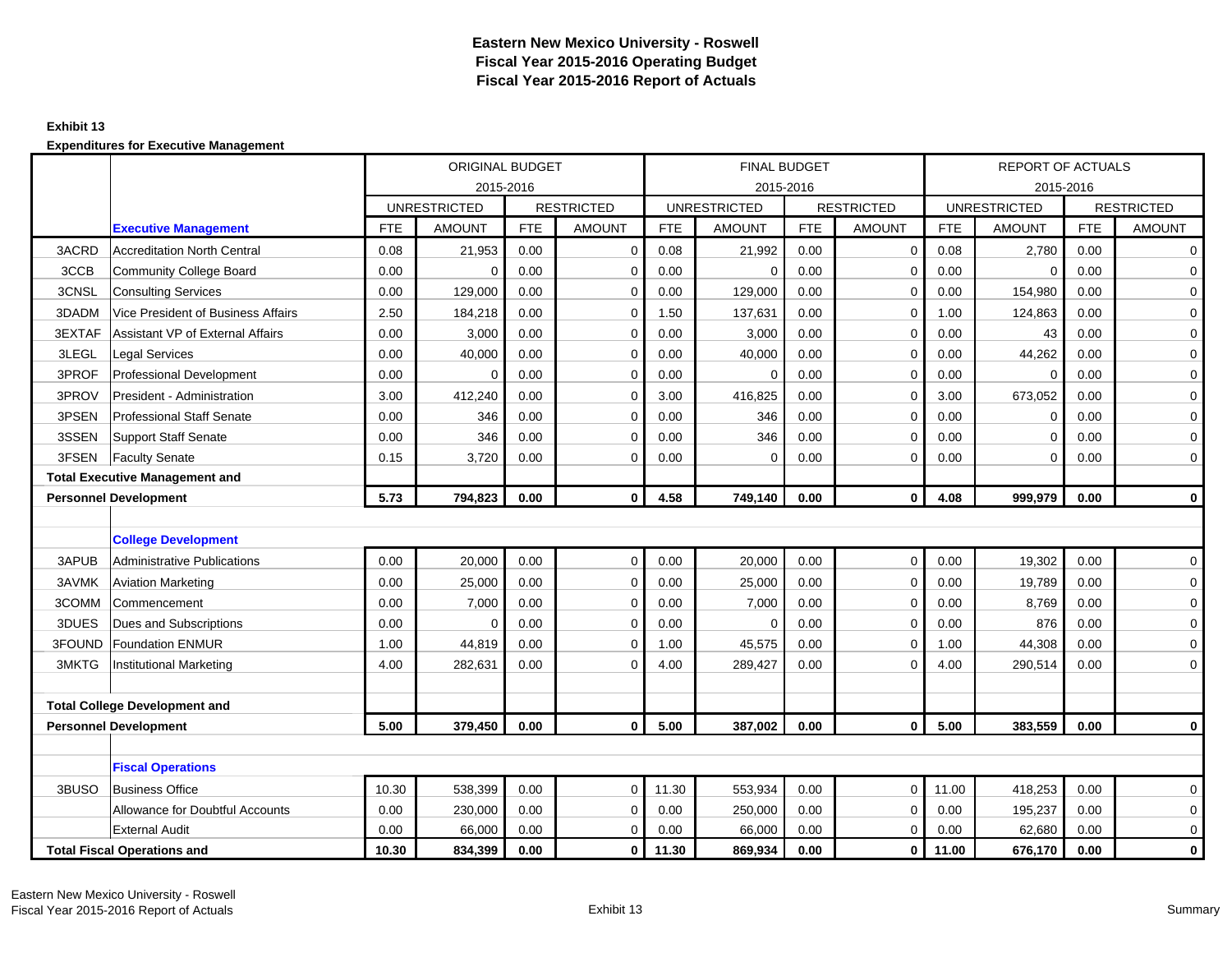|                         | <b>General and Administrative</b>             |       |             |          |              |       |                     |          |                     |       |         |          |                     |
|-------------------------|-----------------------------------------------|-------|-------------|----------|--------------|-------|---------------------|----------|---------------------|-------|---------|----------|---------------------|
| 3HRES                   | Human Resources                               | 4.00  | 181,371     | 0.00     | $\mathbf 0$  | 4.00  | 196,735             | 0.00     | $\mathbf 0$         | 4.00  | 195,249 | 0.00     | $\mathsf{O}\xspace$ |
| 3HRES1                  | <b>HR Employee Development</b>                | 0.00  | $\pmb{0}$   | 0.00     | $\mathbf 0$  | 0.00  | 18,423              | 0.00     | $\mathsf{O}\xspace$ | 0.00  | 11,562  | 0.00     | $\pmb{0}$           |
| 3PAY                    | Payroll                                       | 2.00  | 82,490      | 0.00     | $\pmb{0}$    | 2.00  | 88,801              | 0.00     | $\mathbf 0$         | 2.00  | 87,584  | 0.00     | $\pmb{0}$           |
| 3PURC                   | Purchasing                                    | 4.00  | 138,029     | $0.00\,$ | $\pmb{0}$    | 4.00  | 140,695             | $0.00\,$ | $\mathsf{O}\xspace$ | 4.00  | 147,672 | $0.00\,$ | $\pmb{0}$           |
| 3SCOM                   | <b>Safety Committee</b>                       | 0.00  | 7,000       | 0.00     | $\pmb{0}$    | 0.00  | 7,000               | 0.00     | $\mathbf 0$         | 0.00  | 3,212   | 0.00     | $\mathbf 0$         |
| 3SECU                   | <b>Campus Security</b>                        | 6.00  | 187,053     | 0.00     | $\pmb{0}$    | 7.00  | 211,256             | 0.00     | $\mathsf 0$         | 6.00  | 232,582 | 0.00     | $\pmb{0}$           |
|                         | Overhead to Portales                          | 0.00  | 214,854     | 0.00     | $\mathbf 0$  | 0.00  | 214,854             | 0.00     | $\mathbf 0$         | 0.00  | 232,759 | 0.00     | $\pmb{0}$           |
|                         | Prior Period Adjustment                       | 0.00  | 16,000      | 0.00     | $\mathbf 0$  | 0.00  | 16,000              | 0.00     | $\mathbf 0$         | 0.00  | 1,732   | 0.00     | $\pmb{0}$           |
|                         |                                               |       |             |          |              |       |                     |          |                     |       |         |          |                     |
|                         |                                               |       |             |          |              |       |                     |          |                     |       |         |          |                     |
|                         |                                               |       |             |          |              |       |                     |          |                     |       |         |          |                     |
|                         |                                               |       |             |          |              |       |                     |          |                     |       |         |          |                     |
|                         |                                               |       |             |          |              |       |                     |          |                     |       |         |          |                     |
|                         | <b>Total General &amp; Administrative and</b> |       |             |          |              |       |                     |          |                     |       |         |          |                     |
|                         | <b>Personnel Development</b>                  | 16.00 | 826,797     | 0.00     | $\mathbf{0}$ | 17.00 | 893,764             | $0.00\,$ | $\mathbf{0}$        | 16.00 | 912,352 | 0.00     | $\mathbf{0}$        |
|                         |                                               |       |             |          |              |       |                     |          |                     |       |         |          |                     |
|                         | <b>Work Study</b>                             |       |             |          |              |       |                     |          |                     |       |         |          |                     |
| 961019                  | Federal Work Study                            | 0.00  | $\mathbf 0$ | 0.00     | $\pmb{0}$    | 0.00  | $\mathbf 0$         | $0.00\,$ | $\mathbf 0$         | 0.00  | 16,966  | 0.00     | $\mathbf 0$         |
| 961016                  | State Work Study                              | 0.00  | $\mathbf 0$ | 0.00     | $\pmb{0}$    | 0.00  | $\mathsf{O}\xspace$ | 0.00     | $\mathsf{O}\xspace$ | 0.00  | 6,126   | 0.00     | 0                   |
| <b>Total Work-Study</b> |                                               | 0.00  | $\mathbf 0$ | 0.00     | $\mathbf{0}$ | 0.00  | $\mathbf{0}$        | 0.00     | $\mathbf{0}$        | 0.00  | 23,092  | 0.00     | $\mathbf 0$         |
|                         |                                               |       |             |          |              |       |                     |          |                     |       |         |          |                     |
|                         |                                               |       |             |          |              |       |                     |          |                     |       |         |          |                     |
|                         |                                               |       |             |          |              |       |                     |          |                     |       |         |          |                     |
|                         |                                               |       |             |          |              |       |                     |          |                     |       |         |          |                     |
|                         |                                               |       |             |          |              |       |                     |          |                     |       |         |          |                     |
|                         |                                               |       |             |          |              |       |                     |          |                     |       |         |          |                     |
|                         |                                               |       |             |          |              |       |                     |          |                     |       |         |          |                     |
|                         |                                               |       |             |          |              |       |                     |          |                     |       |         |          |                     |
|                         |                                               |       |             |          |              |       |                     |          |                     |       |         |          |                     |
|                         |                                               |       |             |          |              |       |                     |          |                     |       |         |          |                     |
|                         |                                               |       |             |          |              |       |                     |          |                     |       |         |          |                     |
|                         |                                               |       |             |          |              |       |                     |          |                     |       |         |          |                     |
|                         |                                               |       |             |          |              |       |                     |          |                     |       |         |          |                     |
|                         |                                               |       |             |          |              |       |                     |          |                     |       |         |          |                     |
|                         |                                               |       |             |          |              |       |                     |          |                     |       |         |          |                     |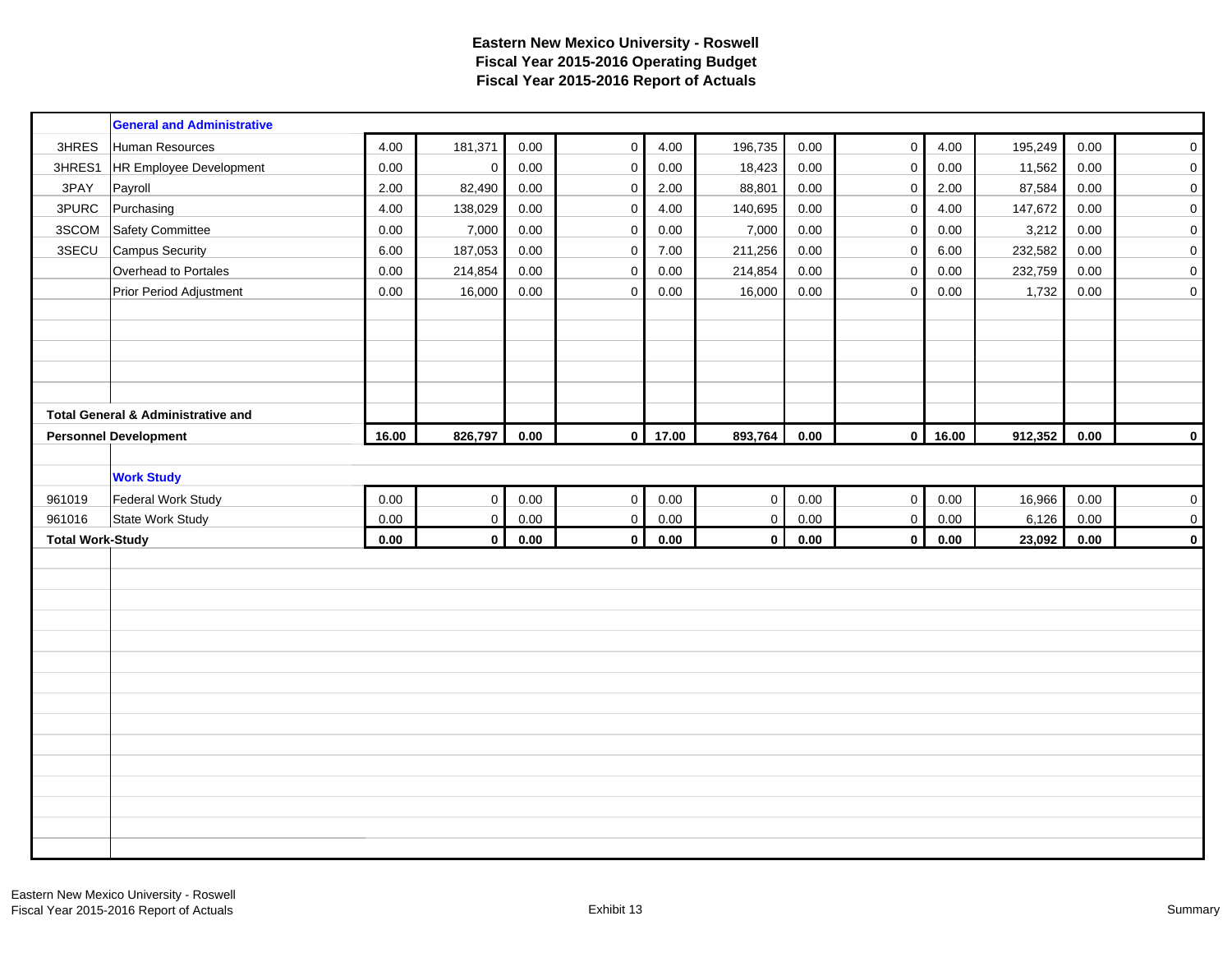|                       | <b>Unallocated</b>                         |       | $\overline{0}$      |      | $\overline{0}$ |       | $\overline{\phantom{a}}$ | $\overline{\phantom{a}}$ |                         | $\overline{0}$ |          | $\mathsf{O}$ |
|-----------------------|--------------------------------------------|-------|---------------------|------|----------------|-------|--------------------------|--------------------------|-------------------------|----------------|----------|--------------|
|                       | <b>Items Not in 13A</b>                    |       |                     |      |                |       |                          |                          |                         |                |          |              |
| 962061                | Retirement                                 |       | 230,430             |      |                |       | 232,533                  |                          |                         | 210,135        |          |              |
| 962062                | Social Security and Medicare               |       | 126,820             |      |                |       | 127,977                  |                          |                         | 108,885        |          |              |
| 962063                | Group Insurance                            |       | 121,680             |      |                |       | 122,791                  |                          |                         | 170,539        |          |              |
| 962064                | Worker's Compensation                      |       | 15,000              |      |                |       | 15,000                   |                          |                         | 9,201          |          |              |
| 962065                | Unemployment Insurance                     |       | 46,791              |      |                |       | 47,865                   |                          |                         | 7,059          |          |              |
| 962068                | Waiver of Tuition                          |       | 20,000              |      |                |       | 10,000                   |                          |                         | 14,081         |          |              |
| 962069                | <b>Vacation Accruals</b>                   |       | 6,209               |      |                |       | 6,209                    |                          |                         | 5,936          |          |              |
| 962066                | Retiree Health                             |       | 41,328              |      |                |       | 33,458                   |                          |                         | 30,526         |          |              |
| 110-920               | Internal Services                          |       | 403,476             |      |                |       | 403,476                  |                          |                         | 475,476        |          |              |
|                       | Professional Merit Pay                     |       | $\mathbf 0$         |      |                |       | $\mathbf 0$              |                          |                         | $\mathbf 0$    |          |              |
|                       | <b>Staff Merit Pay</b>                     |       | $\mathsf{O}$        |      |                |       | $\mathbf 0$              |                          |                         | $\mathbf 0$    |          |              |
|                       | <b>Faculty Merit Pay</b>                   |       | $\mathbf 0$         |      |                |       | $\mathsf{O}\xspace$      |                          |                         | $\mathbf 0$    |          |              |
|                       | Unallocated                                |       | $\mathsf{O}\xspace$ |      |                |       | $\mathbf{0}$             |                          |                         | $\overline{0}$ |          |              |
| <b>Total Benefits</b> |                                            |       | 1,011,735           |      | $\pmb{0}$      |       | 999,308                  |                          | $\mathbf 0$             | 1,031,839      |          | $\mathbf 0$  |
|                       |                                            |       |                     |      |                |       |                          |                          |                         |                |          |              |
|                       |                                            |       |                     |      |                |       |                          |                          |                         |                |          |              |
|                       | <b>Total Administrative and Management</b> | 37.03 | 3,847,204           | 0.00 | $\pmb{0}$      | 37.88 | 3,899,148                | 0.00                     | 36.08<br>$\overline{0}$ | 4,026,991      | $0.00\,$ | $\mathbf 0$  |
|                       |                                            |       |                     |      |                |       |                          |                          |                         |                |          |              |
|                       |                                            |       |                     |      |                |       |                          |                          |                         |                |          |              |
|                       |                                            |       |                     |      |                |       |                          |                          |                         |                |          |              |
|                       |                                            |       |                     |      |                |       |                          |                          |                         |                |          |              |
|                       |                                            |       |                     |      |                |       |                          |                          |                         |                |          |              |
|                       |                                            |       |                     |      |                |       |                          |                          |                         |                |          |              |
|                       |                                            |       |                     |      |                |       |                          |                          |                         |                |          |              |
|                       |                                            |       |                     |      |                |       |                          |                          |                         |                |          |              |
|                       |                                            |       |                     |      |                |       |                          |                          |                         |                |          |              |
|                       |                                            |       |                     |      |                |       |                          |                          |                         |                |          |              |
|                       |                                            |       |                     |      |                |       |                          |                          |                         |                |          |              |
|                       |                                            |       |                     |      |                |       |                          |                          |                         |                |          |              |
|                       |                                            |       |                     |      |                |       |                          |                          |                         |                |          |              |
|                       |                                            |       |                     |      |                |       |                          |                          |                         |                |          |              |
|                       |                                            |       |                     |      |                |       |                          |                          |                         |                |          |              |
|                       |                                            |       |                     |      |                |       |                          |                          |                         |                |          |              |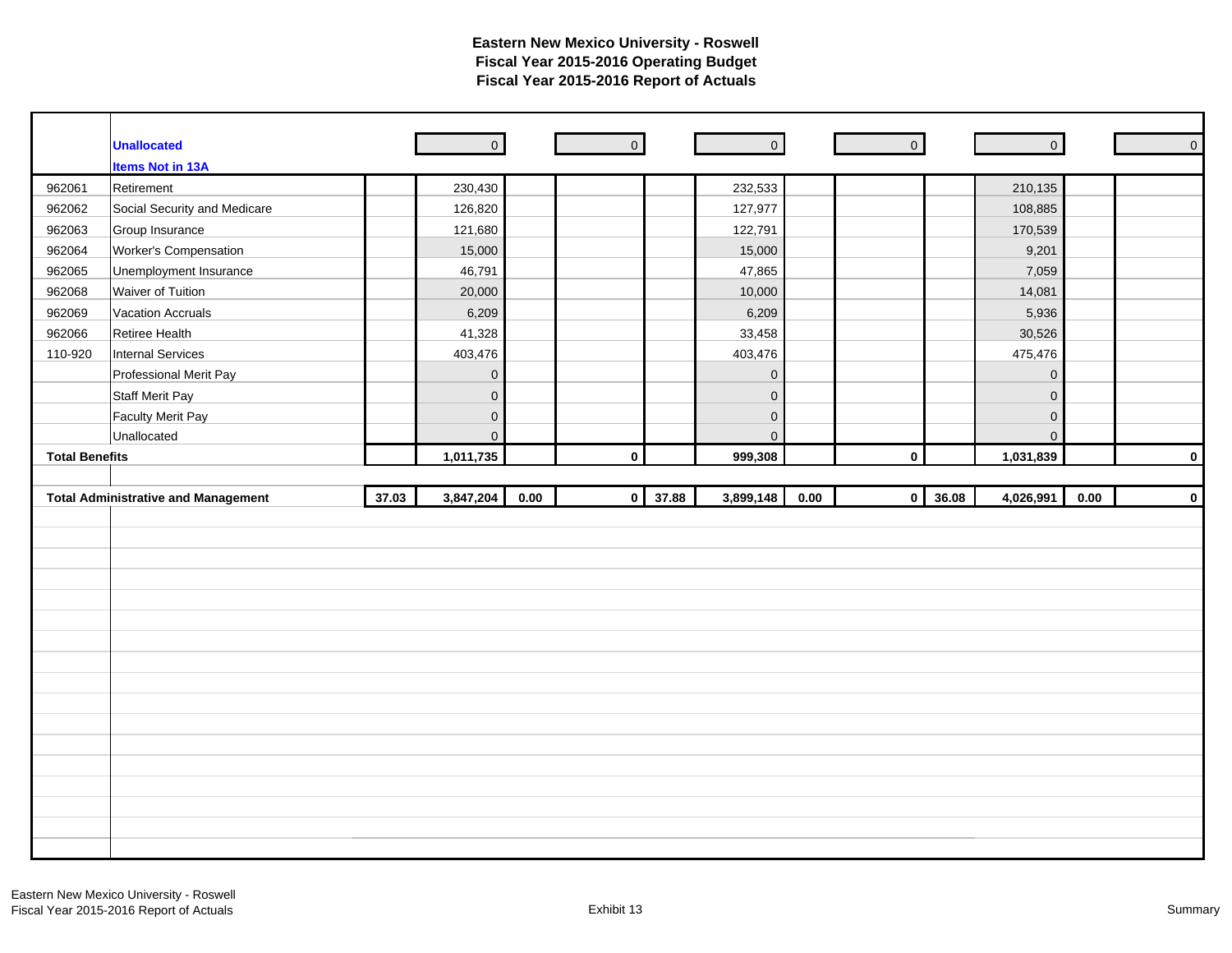### **Exhibit 13A**

|        |                              |            | ORIGINAL BUDGET     |            |                   |            | FINAL BUDGET        |            |                     |            | <b>REPORT OF ACTUALS</b> |            |                     |
|--------|------------------------------|------------|---------------------|------------|-------------------|------------|---------------------|------------|---------------------|------------|--------------------------|------------|---------------------|
|        |                              |            | 2015-2016           |            |                   |            | 2015-2016           |            |                     |            | 2015-2016                |            |                     |
|        |                              |            | <b>UNRESTRICTED</b> |            | <b>RESTRICTED</b> |            | <b>UNRESTRICTED</b> |            | <b>RESTRICTED</b>   |            | <b>UNRESTRICTED</b>      |            | <b>RESTRICTED</b>   |
|        | <b>Executive Management</b>  | <b>FTE</b> | <b>AMOUNT</b>       | <b>FTE</b> | <b>AMOUNT</b>     | <b>FTE</b> | <b>AMOUNT</b>       | <b>FTE</b> | <b>AMOUNT</b>       | <b>FTE</b> | <b>AMOUNT</b>            | <b>FTE</b> | <b>AMOUNT</b>       |
|        |                              |            |                     |            |                   |            |                     |            |                     |            |                          |            |                     |
|        | <b>Professional Salaries</b> | 21.08      | 1,207,732           | 0.00       | $\mathbf 0$       | 19.08      | 1,145,780           | 0.00       | $\overline{0}$      | 20.08      | 1,107,408                | 0.00       | $\mathbf 0$         |
|        | <b>Faculty Salaries</b>      | 0.15       | 3,720               | 0.00       | $\mathbf 0$       | 0.00       | 0                   | 0.00       | $\mathbf 0$         | 0.00       | $\mathbf 0$              | 0.00       | $\overline{0}$      |
|        | Support Salaries             | 15.00      | 407,045             | 0.00       | $\Omega$          | 17.00      | 464,059             | 0.00       | $\mathbf 0$         | 15.00      | 388,389                  | 0.00       | $\overline{0}$      |
|        | <b>Temporary Salaries</b>    | 0.00       | $\mathbf 0$         | 0.00       | $\mathbf 0$       | 1.00       | 22,998              | 0.00       | $\mathbf 0$         | 1.00       | 47,175                   | 0.00       | $\mathbf{O}$        |
|        | <b>Adjunct Salaries</b>      | 0.00       | $\mathbf 0$         | 0.00       | $\mathbf 0$       | 0.00       | $\mathbf 0$         | 0.00       | $\mathbf 0$         | 0.00       | $\mathbf 0$              | 0.00       | $\overline{0}$      |
|        | <b>Technician Salaries</b>   | 0.00       | $\Omega$            | 0.00       | $\mathbf 0$       | 0.00       | $\Omega$            | 0.00       | $\mathbf 0$         | 0.00       | 0                        | 0.00       | $\overline{0}$      |
|        | Other Salaries               | 0.80       | 39,275              | 0.00       | $\mathbf 0$       | 0.80       | 40,061              | 0.00       | $\mathbf 0$         | 0.00       | $\mathbf 0$              | 0.00       | $\mathbf 0$         |
|        | <b>Student Salaries</b>      | 0.00       | $\mathbf 0$         | 0.00       | $\mathbf 0$       | 0.00       | $\mathbf 0$         | 0.00       | $\mathbf 0$         | 0.00       | 1,515                    | 0.00       | $\mathbf 0$         |
|        | Federal Work-study Salaries  | 0.00       | $\Omega$            | 0.00       | $\mathbf 0$       | 0.00       | $\Omega$            | 0.00       | $\mathbf 0$         | 0.00       | $\Omega$                 | 0.00       | $\overline{0}$      |
|        | State Work-study Salaries    | 0.00       | $\mathbf 0$         | 0.00       | 0                 | 0.00       | $\mathbf 0$         | 0.00       | $\mathbf 0$         | 0.00       | $\mathbf 0$              | 0.00       | $\overline{0}$      |
|        | Supplies and Expenses        |            | 606,843             |            | 0                 |            | 843,142             |            | $\mathbf 0$         |            | 1,075,260                |            | $\overline{0}$      |
|        | Travel                       |            | 20,000              |            | $\mathbf 0$       |            | 27,800              |            | $\mathbf 0$         |            | 43,845                   |            | $\mathbf 0$         |
|        | Equipment                    |            | $\mathbf 0$         |            | $\mathbf 0$       |            | $\mathbf 0$         |            | $\mathbf 0$         |            | 6,290                    |            | $\overline{0}$      |
|        | <b>Benefits</b>              |            | $\mathbf 0$         |            | $\mathbf 0$       |            | $\mathbf 0$         |            | $\mathbf 0$         |            | 0                        |            | $\mathbf 0$         |
|        | <b>Indirect Cost</b>         |            | $\Omega$            |            | $\mathbf 0$       |            | 0                   |            | $\mathbf 0$         |            | $\Omega$                 |            | $\mathbf 0$         |
|        | Miscellaneous                |            | 0                   |            | $\mathbf 0$       |            | $\mathbf 0$         |            | $\pmb{0}$           |            | $\mathbf 0$              |            | $\mathbf 0$         |
|        |                              |            | $\Omega$            |            | $\mathbf 0$       |            | 0                   |            | $\mathbf 0$         |            | $\mathbf 0$              |            | $\overline{0}$      |
|        |                              |            | $\mathbf 0$         |            | $\mathbf 0$       |            | $\mathbf 0$         |            | $\mathbf 0$         |            | 0                        |            | $\mathbf 0$         |
|        |                              |            | $\Omega$            |            | $\mathsf 0$       |            | 0                   |            | $\mathsf{O}\xspace$ |            | $\mathbf 0$              |            | $\overline{0}$      |
|        |                              |            | $\mathbf 0$         |            | $\mathbf 0$       |            | 0                   |            | $\mathbf 0$         |            | $\Omega$                 |            | $\overline{0}$      |
|        |                              |            | $\Omega$            |            | 0                 |            | 0                   |            | $\mathbf 0$         |            | $\mathbf 0$              |            | $\overline{0}$      |
|        |                              |            | $\Omega$            |            | 0                 |            | 0                   |            | $\mathbf 0$         |            | 0                        |            | $\mathbf 0$         |
|        |                              |            | $\Omega$            |            | $\mathbf 0$       |            | $\mathbf 0$         |            | $\mathbf 0$         |            | $\Omega$                 |            | $\mathbf 0$         |
|        |                              |            | $\Omega$            |            | $\mathbf 0$       |            | $\Omega$            |            | $\mathbf 0$         |            | $\Omega$                 |            | $\mathbf 0$         |
|        | <b>Legal Services</b>        |            | 40,000              |            | $\mathbf 0$       |            | 40,000              |            | $\mathbf 0$         |            | 44,262                   |            | $\mathbf 0$         |
| 961019 | Federal Work Study           |            | $\Omega$            |            | $\mathbf 0$       |            | 0                   |            | $\mathbf 0$         |            | 16,966                   |            | $\mathbf 0$         |
| 961016 | <b>State Work Study</b>      |            | $\Omega$            |            | $\mathbf 0$       |            | $\Omega$            |            | $\mathbf 0$         |            | 6,126                    |            | $\mathsf{O}\xspace$ |
|        | <b>Total</b>                 | 37.03      | 2,324,615           | 0.00       | $\mathbf 0$       | 37.88      | 2,583,840           | 0.00       | $\mathbf{0}$        | 36.08      | 2,737,236                | 0.00       | $\mathbf 0$         |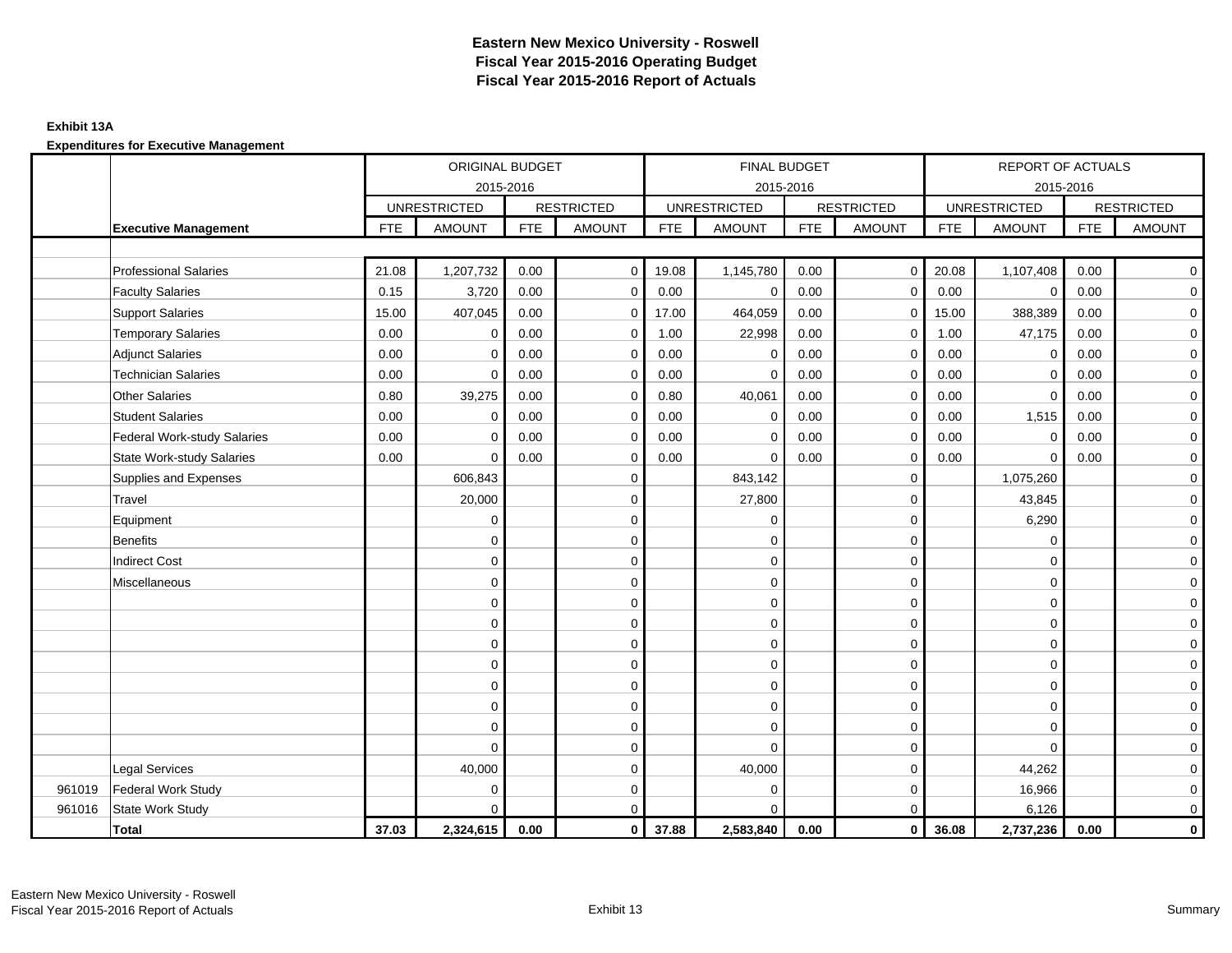### **Exhibit 13A**

|        |                                    | ORIGINAL BUDGET<br>2015-2016 |                     |            |                   |            | FINAL BUDGET        |            |                   |            | REPORT OF ACTUALS   |            |                   |
|--------|------------------------------------|------------------------------|---------------------|------------|-------------------|------------|---------------------|------------|-------------------|------------|---------------------|------------|-------------------|
|        |                                    |                              |                     |            |                   |            | 2015-2016           |            |                   |            | 2015-2016           |            |                   |
|        |                                    |                              | <b>UNRESTRICTED</b> |            | <b>RESTRICTED</b> |            | <b>UNRESTRICTED</b> |            | <b>RESTRICTED</b> |            | <b>UNRESTRICTED</b> |            | <b>RESTRICTED</b> |
|        | <b>Executive Management</b>        | <b>FTE</b>                   | <b>AMOUNT</b>       | <b>FTE</b> | <b>AMOUNT</b>     | <b>FTE</b> | <b>AMOUNT</b>       | <b>FTE</b> | <b>AMOUNT</b>     | <b>FTE</b> | <b>AMOUNT</b>       | <b>FTE</b> | <b>AMOUNT</b>     |
| 3PROV  | <b>President - Administration</b>  |                              |                     |            |                   |            |                     |            |                   |            |                     |            |                   |
| 171013 | <b>Professional Salaries</b>       | 3.00                         | 237,064             | 0.00       | $\mathbf 0$       | 3.00       | 233,849             | 0.00       | $\overline{0}$    | 3.00       | 235,764             | 0.00       | $\overline{0}$    |
| 710010 | <b>Faculty Salaries</b>            | 0.00                         | $\mathbf{0}$        | 0.00       | $\Omega$          | 0.00       | $\mathbf 0$         | 0.00       | $\mathbf{0}$      | 0.00       | $\mathbf 0$         | 0.00       | $\overline{0}$    |
|        | <b>Support Salaries</b>            | 0.00                         | $\mathbf{0}$        | 0.00       | $\Omega$          | 0.00       | $\mathbf{0}$        | 0.00       | $\mathbf{0}$      | 0.00       | $\Omega$            | 0.00       | $\overline{0}$    |
|        | <b>Temporary Salaries</b>          | 0.00                         | $\Omega$            | 0.00       | $\Omega$          | 0.00       | $\Omega$            | 0.00       | $\Omega$          | 0.00       | $\mathbf{0}$        | 0.00       | $\overline{0}$    |
|        | <b>Adjunct Salaries</b>            | 0.00                         | $\mathbf{0}$        | 0.00       | $\mathbf{0}$      | 0.00       | $\mathbf{0}$        | 0.00       | $\overline{0}$    | 0.00       | $\mathbf{0}$        | 0.00       | $\overline{0}$    |
|        | <b>Technician Salaries</b>         | 0.00                         | $\mathbf 0$         | 0.00       | $\mathbf{0}$      | 0.00       | $\mathbf 0$         | 0.00       | $\mathbf 0$       | 0.00       | $\mathbf 0$         | 0.00       | $\overline{0}$    |
|        | <b>Other Salaries</b>              | 0.00                         | $\mathbf{0}$        | 0.00       | $\mathbf{0}$      | 0.00       | $\mathbf{0}$        | 0.00       | $\mathbf{0}$      | 0.00       | $\Omega$            | 0.00       | $\mathbf 0$       |
|        | <b>Student Salaries</b>            | 0.00                         | $\mathbf{0}$        | 0.00       | $\mathbf{0}$      | 0.00       | $\mathbf{0}$        | 0.00       | $\mathbf{0}$      | 0.00       | 390                 | 0.00       | $\overline{0}$    |
|        | <b>Federal Work-study Salaries</b> | 0.00                         | $\mathbf{0}$        | 0.00       | $\Omega$          | 0.00       | $\mathbf{0}$        | 0.00       | $\mathbf{0}$      | 0.00       | $\Omega$            | 0.00       | $\overline{0}$    |
|        | <b>State Work-study Salaries</b>   | 0.00                         | $\mathbf{0}$        | 0.00       | $\Omega$          | 0.00       | $\Omega$            | 0.00       | $\mathbf{0}$      | 0.00       | $\Omega$            | 0.00       | $\overline{0}$    |
|        | Supplies and Expenses              |                              | 175,176             |            | $\Omega$          |            | 175,176             |            | $\mathbf{0}$      |            | 410,234             |            | $\overline{0}$    |
|        | Travel                             |                              | $\mathbf 0$         |            | $\mathbf 0$       |            | 7,800               |            | $\mathbf{0}$      |            | 26,664              |            | $\overline{0}$    |
|        | Equipment                          |                              | $\Omega$            |            | $\mathbf{0}$      |            | $\Omega$            |            | $\mathbf{0}$      |            | $\mathbf{0}$        |            | $\overline{0}$    |
|        | <b>Benefits</b>                    |                              | $\Omega$            |            | $\mathbf{0}$      |            | $\Omega$            |            | $\mathbf{0}$      |            | $\Omega$            |            | $\overline{0}$    |
|        | <b>Indirect Cost</b>               |                              | $\Omega$            |            | $\mathbf{0}$      |            | $\Omega$            |            | $\mathbf{0}$      |            | $\Omega$            |            | $\overline{0}$    |
|        | Miscellaneous                      |                              | $\Omega$            |            | $\mathbf{0}$      |            | $\Omega$            |            | $\mathbf{0}$      |            | $\Omega$            |            | $\overline{0}$    |
|        |                                    |                              | $\mathbf{0}$        |            | $\mathbf{0}$      |            | $\Omega$            |            | $\mathbf{0}$      |            | $\mathbf{0}$        |            | $\overline{0}$    |
|        |                                    |                              | $\mathbf{0}$        |            | $\mathbf 0$       |            | $\mathbf{0}$        |            | $\mathbf 0$       |            | $\mathbf{0}$        |            | $\mathbf 0$       |
|        |                                    |                              | $\mathbf{0}$        |            | $\mathbf 0$       |            | $\Omega$            |            | $\mathbf 0$       |            | $\Omega$            |            | $\overline{0}$    |
|        |                                    |                              | $\Omega$            |            | $\mathbf{0}$      |            | $\Omega$            |            | $\mathbf{0}$      |            | $\Omega$            |            | $\overline{0}$    |
|        |                                    |                              | $\Omega$            |            | $\mathbf{0}$      |            | $\Omega$            |            | $\mathbf{0}$      |            | $\Omega$            |            | $\overline{0}$    |
|        |                                    |                              | $\Omega$            |            | $\Omega$          |            | $\Omega$            |            | $\mathbf{0}$      |            | $\Omega$            |            | $\overline{0}$    |
|        |                                    |                              | $\mathbf{0}$        |            | $\mathbf 0$       |            | $\mathbf{0}$        |            | $\mathbf 0$       |            | $\Omega$            |            | $\overline{0}$    |
|        |                                    |                              | $\Omega$            |            | $\mathbf{0}$      |            | $\Omega$            |            | $\mathbf{0}$      |            | $\Omega$            |            | $\overline{0}$    |
|        |                                    |                              | $\Omega$            |            | $\mathbf{0}$      |            | $\Omega$            |            | $\mathbf{0}$      |            | $\Omega$            |            | $\mathbf 0$       |
|        |                                    |                              | $\Omega$            |            | $\mathbf{0}$      |            | $\Omega$            |            | $\mathbf 0$       |            | $\Omega$            |            | $\mathbf 0$       |
|        |                                    |                              | $\Omega$            |            | $\overline{0}$    |            | $\Omega$            |            | $\overline{0}$    |            | $\Omega$            |            | $\overline{0}$    |
|        | Total                              | 3.00                         | 412,240             | 0.00       | $\mathbf 0$       | 3.00       | 416,825             | 0.00       | $\overline{0}$    | 3.00       | 673,052             | 0.00       | 0                 |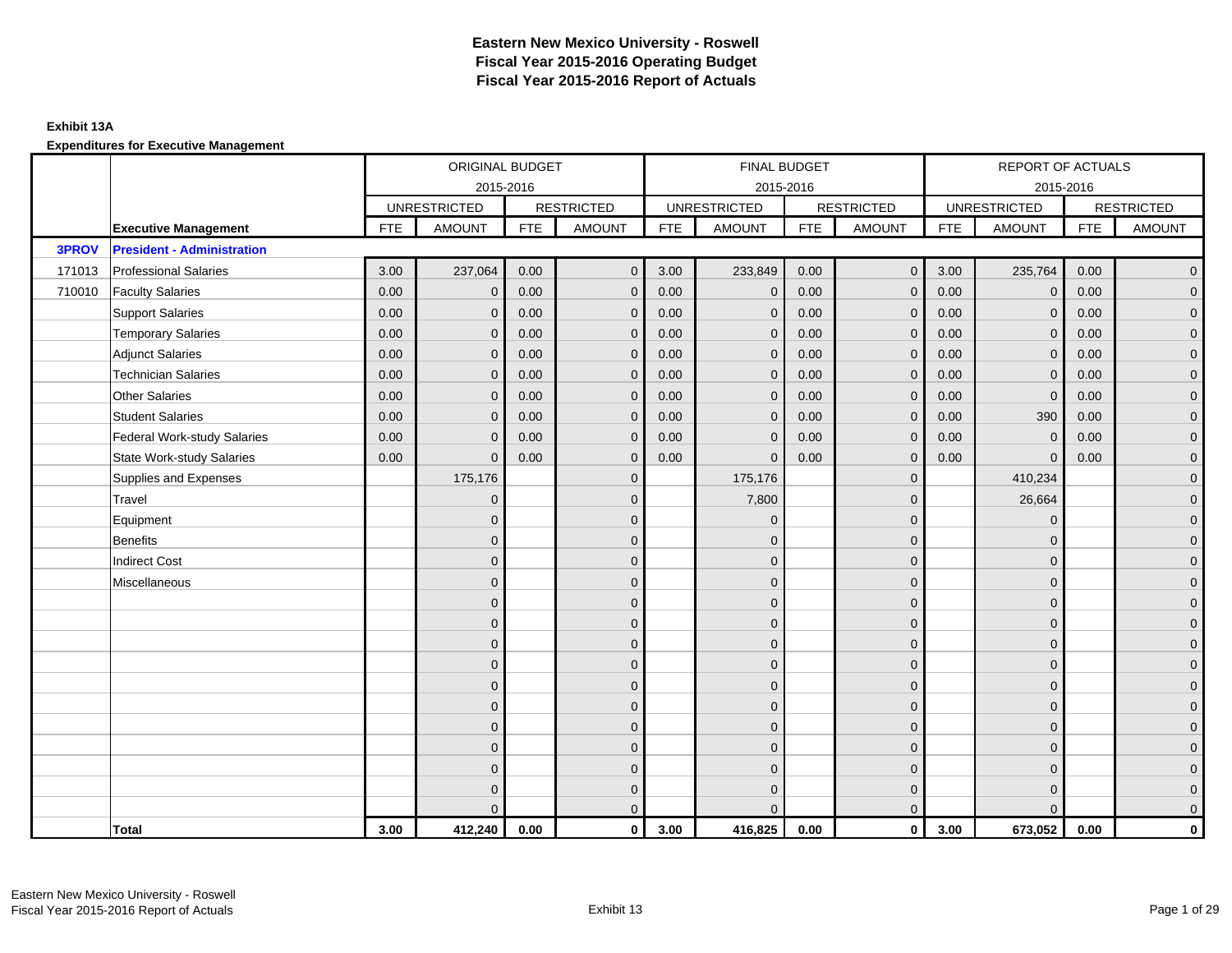### **Exhibit 13A**

|               |                                         |            | ORIGINAL BUDGET     |            |                   |            | FINAL BUDGET        |            |                   |            | REPORT OF ACTUALS   |            |                   |
|---------------|-----------------------------------------|------------|---------------------|------------|-------------------|------------|---------------------|------------|-------------------|------------|---------------------|------------|-------------------|
|               |                                         |            | 2015-2016           |            |                   |            | 2015-2016           |            |                   |            | 2015-2016           |            |                   |
|               |                                         |            | <b>UNRESTRICTED</b> |            | <b>RESTRICTED</b> |            | <b>UNRESTRICTED</b> |            | <b>RESTRICTED</b> |            | <b>UNRESTRICTED</b> |            | <b>RESTRICTED</b> |
|               | <b>Executive Management</b>             | <b>FTE</b> | <b>AMOUNT</b>       | <b>FTE</b> | <b>AMOUNT</b>     | <b>FTE</b> | <b>AMOUNT</b>       | <b>FTE</b> | <b>AMOUNT</b>     | <b>FTE</b> | <b>AMOUNT</b>       | <b>FTE</b> | <b>AMOUNT</b>     |
| <b>3EXTAF</b> | <b>Assistant VP of External Affairs</b> |            |                     |            |                   |            |                     |            |                   |            |                     |            |                   |
| 171013        | <b>Professional Salaries</b>            | 0.00       | $\mathbf{0}$        | 0.00       | $\mathbf{0}$      | 0.00       | $\mathbf{0}$        | 0.00       | $\overline{0}$    | 0.00       | $\mathsf{O}\xspace$ | 0.00       | $\overline{0}$    |
| 710016        | <b>Faculty Salaries</b>                 | 0.00       | $\mathbf{0}$        | 0.00       | $\Omega$          | 0.00       | $\mathbf{0}$        | 0.00       | $\mathbf{0}$      | 0.00       | $\mathbf{0}$        | 0.00       | $\overline{0}$    |
|               | <b>Support Salaries</b>                 | 0.00       | $\Omega$            | 0.00       | $\Omega$          | 0.00       | $\Omega$            | 0.00       | $\Omega$          | 0.00       | $\Omega$            | 0.00       | $\overline{0}$    |
|               | <b>Temporary Salaries</b>               | 0.00       | $\mathbf{0}$        | 0.00       | $\mathbf{0}$      | 0.00       | $\mathbf{0}$        | 0.00       | $\mathbf 0$       | 0.00       | $\mathbf 0$         | 0.00       | $\mathbf{0}$      |
|               | <b>Adjunct Salaries</b>                 | 0.00       | $\mathbf{0}$        | 0.00       | $\mathbf{0}$      | 0.00       | $\mathbf{0}$        | 0.00       | $\mathbf 0$       | 0.00       | $\mathbf 0$         | 0.00       | $\overline{0}$    |
|               | <b>Technician Salaries</b>              | 0.00       | $\mathbf{0}$        | 0.00       | $\Omega$          | 0.00       | $\mathbf{0}$        | 0.00       | $\mathbf 0$       | 0.00       | $\mathbf{0}$        | 0.00       | $\overline{0}$    |
|               | <b>Other Salaries</b>                   | 0.00       | $\Omega$            | 0.00       | $\Omega$          | 0.00       | $\Omega$            | 0.00       | $\Omega$          | 0.00       | $\mathbf 0$         | 0.00       | $\overline{0}$    |
|               | <b>Student Salaries</b>                 | 0.00       | $\mathbf{0}$        | 0.00       | $\mathbf{0}$      | 0.00       | $\mathbf{0}$        | 0.00       | $\mathbf 0$       | 0.00       | $\mathbf 0$         | 0.00       | $\mathbf{0}$      |
|               | <b>Federal Work-study Salaries</b>      | 0.00       | $\Omega$            | 0.00       | $\Omega$          | 0.00       | $\mathbf{0}$        | 0.00       | $\mathbf 0$       | 0.00       | $\mathbf 0$         | 0.00       | $\overline{0}$    |
|               | <b>State Work-study Salaries</b>        | 0.00       | $\mathbf{0}$        | 0.00       | $\Omega$          | 0.00       | $\mathbf{0}$        | 0.00       | $\mathbf{0}$      | 0.00       | $\mathbf{0}$        | 0.00       | $\overline{0}$    |
|               | Supplies and Expenses                   |            | 3,000               |            | $\mathbf{0}$      |            | 3,000               |            | $\mathbf{0}$      |            | 43                  |            | $\overline{0}$    |
|               | Travel                                  |            | $\mathbf{0}$        |            | $\mathbf 0$       |            | $\mathbf{0}$        |            | $\mathbf 0$       |            | $\mathbf 0$         |            | $\overline{0}$    |
|               | Equipment                               |            | $\Omega$            |            | $\mathbf{0}$      |            | $\Omega$            |            | $\mathbf 0$       |            | $\mathbf 0$         |            | $\overline{0}$    |
|               | <b>Benefits</b>                         |            | $\Omega$            |            | $\mathbf{0}$      |            | $\Omega$            |            | $\mathbf 0$       |            | $\Omega$            |            | $\overline{0}$    |
|               | <b>Indirect Cost</b>                    |            | $\Omega$            |            | $\mathbf{0}$      |            | $\Omega$            |            | $\mathbf{0}$      |            | $\Omega$            |            | $\overline{0}$    |
|               | Miscellaneous                           |            | $\mathbf{0}$        |            | $\mathbf 0$       |            | $\mathbf{0}$        |            | $\mathbf 0$       |            | $\mathbf 0$         |            | $\overline{0}$    |
|               |                                         |            | $\mathbf{0}$        |            | $\mathbf{0}$      |            | $\Omega$            |            | $\mathbf 0$       |            | $\Omega$            |            | $\mathbf 0$       |
|               |                                         |            | $\mathbf{0}$        |            | $\mathbf{0}$      |            | $\mathbf{0}$        |            | $\mathbf 0$       |            | $\Omega$            |            | $\mathbf 0$       |
|               |                                         |            | $\Omega$            |            | $\mathbf{0}$      |            | $\Omega$            |            | $\mathbf{0}$      |            | $\Omega$            |            | $\overline{0}$    |
|               |                                         |            | $\Omega$            |            | $\mathbf{0}$      |            | $\Omega$            |            | $\mathbf 0$       |            | $\Omega$            |            | $\overline{0}$    |
|               |                                         |            | $\Omega$            |            | $\mathbf{0}$      |            | $\Omega$            |            | $\mathbf{0}$      |            | $\Omega$            |            | $\overline{0}$    |
|               |                                         |            | $\Omega$            |            | $\mathbf{0}$      |            | $\Omega$            |            | $\mathbf{0}$      |            | $\Omega$            |            | $\overline{0}$    |
|               |                                         |            | $\Omega$            |            | $\mathbf{0}$      |            | $\Omega$            |            | $\mathbf{0}$      |            | $\Omega$            |            | $\overline{0}$    |
|               |                                         |            | $\Omega$            |            | $\mathbf{0}$      |            | $\Omega$            |            | $\mathbf 0$       |            | $\mathbf 0$         |            | $\overline{0}$    |
|               |                                         |            | $\Omega$            |            | $\mathbf{0}$      |            | $\Omega$            |            | $\mathbf{0}$      |            | $\Omega$            |            | $\overline{0}$    |
|               |                                         |            | $\Omega$            |            | $\mathbf{0}$      |            | $\Omega$            |            | $\mathbf 0$       |            | $\mathbf 0$         |            | $\mathbf{0}$      |
|               |                                         |            | $\Omega$            |            | $\mathbf{0}$      |            | $\Omega$            |            | $\mathbf{0}$      |            | $\Omega$            |            | $\overline{0}$    |
|               | <b>Total</b>                            | 0.00       | 3,000               | 0.00       | $\mathbf 0$       | 0.00       | 3,000               | 0.00       | $\overline{0}$    | 0.00       | 43                  | 0.00       | $\mathbf{0}$      |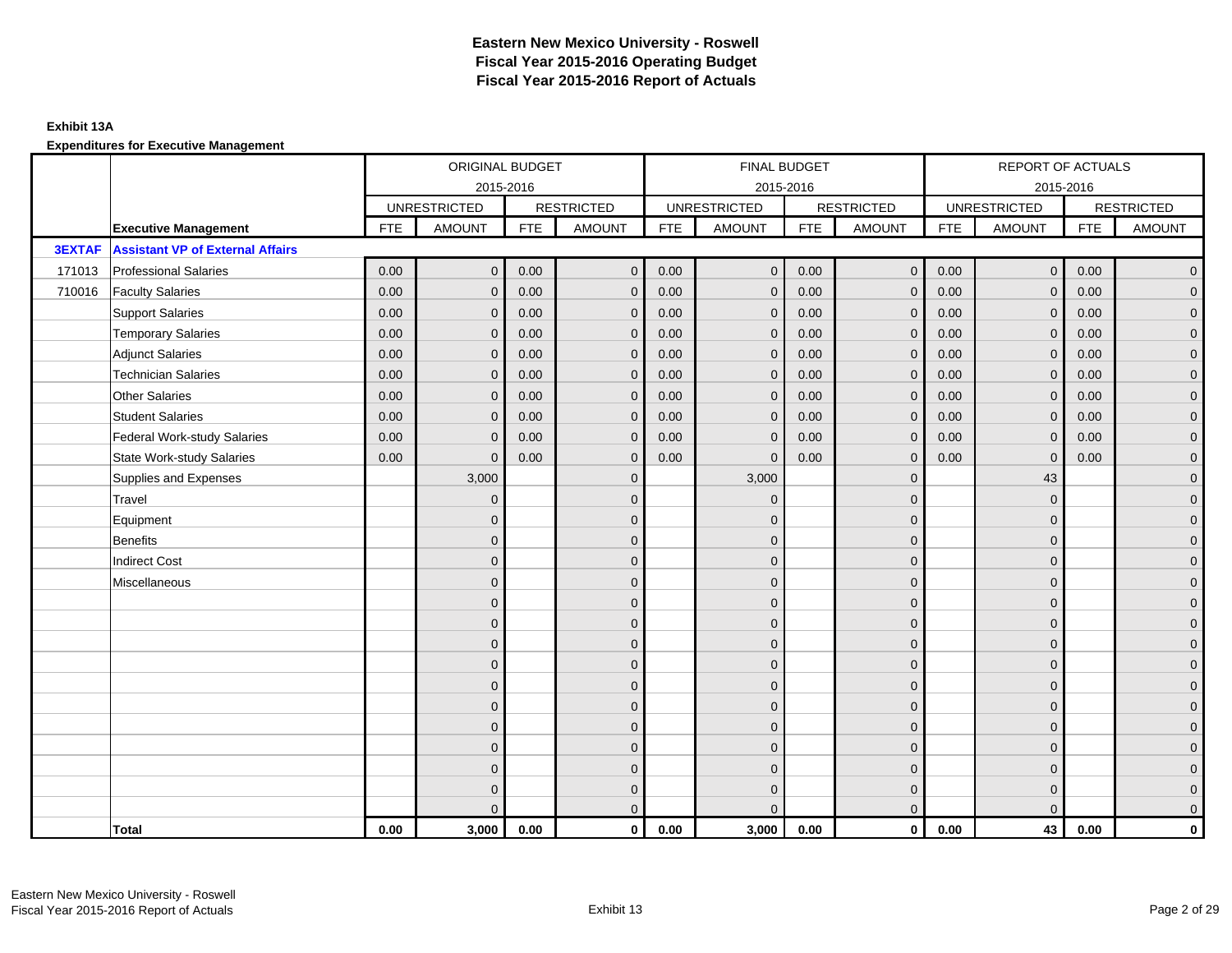### **Exhibit 13A**

|              |                                    | ORIGINAL BUDGET<br>2015-2016 |                     |            |                   |            | FINAL BUDGET        |            |                         |            | REPORT OF ACTUALS   |            |                     |
|--------------|------------------------------------|------------------------------|---------------------|------------|-------------------|------------|---------------------|------------|-------------------------|------------|---------------------|------------|---------------------|
|              |                                    |                              |                     |            |                   |            | 2015-2016           |            |                         |            | 2015-2016           |            |                     |
|              |                                    |                              | <b>UNRESTRICTED</b> |            | <b>RESTRICTED</b> |            | <b>UNRESTRICTED</b> |            | <b>RESTRICTED</b>       |            | <b>UNRESTRICTED</b> |            | <b>RESTRICTED</b>   |
|              | <b>Executive Management</b>        | <b>FTE</b>                   | <b>AMOUNT</b>       | <b>FTE</b> | <b>AMOUNT</b>     | <b>FTE</b> | <b>AMOUNT</b>       | <b>FTE</b> | <b>AMOUNT</b>           | <b>FTE</b> | <b>AMOUNT</b>       | <b>FTE</b> | <b>AMOUNT</b>       |
| <b>3ACRD</b> | <b>Accreditation North Central</b> |                              |                     |            |                   |            |                     |            |                         |            |                     |            |                     |
| 171013       | <b>Professional Salaries</b>       | 0.08                         | 1,953               | 0.00       | $\mathbf{0}$      | 0.08       | 1,992               | 0.00       | $\mathbf{0}$            | 0.08       | $\mathbf 0$         | 0.00       | $\overline{0}$      |
| 710020       | <b>Faculty Salaries</b>            | 0.00                         | $\mathbf{0}$        | 0.00       | $\Omega$          | 0.00       | $\mathbf{0}$        | 0.00       | $\mathbf{0}$            | 0.00       | $\mathbf{0}$        | 0.00       | $\overline{0}$      |
|              | <b>Support Salaries</b>            | 0.00                         | $\mathbf{0}$        | 0.00       | $\mathbf{0}$      | 0.00       | $\mathbf{0}$        | 0.00       | $\mathbf{0}$            | 0.00       | $\mathbf{0}$        | 0.00       | $\mathbf 0$         |
|              | <b>Temporary Salaries</b>          | 0.00                         | $\mathbf{0}$        | 0.00       | $\Omega$          | 0.00       | $\Omega$            | 0.00       | $\mathbf{0}$            | 0.00       | $\mathbf{0}$        | 0.00       | $\overline{0}$      |
|              | <b>Adjunct Salaries</b>            | 0.00                         | $\mathbf{0}$        | 0.00       | $\mathbf{0}$      | 0.00       | $\mathbf{0}$        | 0.00       | $\mathbf{0}$            | 0.00       | $\mathbf{0}$        | 0.00       | $\overline{0}$      |
|              | <b>Technician Salaries</b>         | 0.00                         | $\mathbf 0$         | 0.00       | $\mathbf{0}$      | 0.00       | $\mathbf 0$         | 0.00       | $\mathbf{0}$            | 0.00       | $\mathbf 0$         | 0.00       | $\overline{0}$      |
|              | <b>Other Salaries</b>              | 0.00                         | $\mathbf{0}$        | 0.00       | $\mathbf{0}$      | 0.00       | $\mathbf{0}$        | 0.00       | $\mathbf{0}$            | 0.00       | $\Omega$            | 0.00       | $\mathbf 0$         |
|              | <b>Student Salaries</b>            | 0.00                         | $\mathbf{0}$        | 0.00       | $\Omega$          | 0.00       | $\mathbf{0}$        | 0.00       | $\mathbf{0}$            | 0.00       | $\mathbf{0}$        | 0.00       | $\overline{0}$      |
|              | <b>Federal Work-study Salaries</b> | 0.00                         | $\mathbf{0}$        | 0.00       | $\Omega$          | 0.00       | $\mathbf{0}$        | 0.00       | $\mathbf{0}$            | 0.00       | $\mathbf{0}$        | 0.00       | $\overline{0}$      |
|              | <b>State Work-study Salaries</b>   | 0.00                         | $\mathbf{0}$        | 0.00       | $\mathbf{0}$      | 0.00       | $\mathbf{0}$        | 0.00       | $\mathbf{0}$            | 0.00       | $\Omega$            | 0.00       | $\overline{0}$      |
|              | Supplies and Expenses              |                              | $\mathbf{0}$        |            | $\mathbf{0}$      |            | $\mathbf{0}$        |            | $\mathbf 0$             |            | 343                 |            | $\overline{0}$      |
|              | Travel                             |                              | 20,000              |            | $\mathbf{0}$      |            | 20,000              |            | $\mathbf{0}$            |            | 2,437               |            | $\overline{0}$      |
|              | Equipment                          |                              | $\mathbf{0}$        |            | $\mathbf{0}$      |            | $\mathbf{0}$        |            | $\mathbf{0}$            |            | $\mathbf{0}$        |            | $\overline{0}$      |
|              | <b>Benefits</b>                    |                              | $\mathbf{0}$        |            | $\mathbf 0$       |            | $\Omega$            |            | $\mathbf 0$             |            | $\mathbf{0}$        |            | $\overline{0}$      |
|              | <b>Indirect Cost</b>               |                              | $\Omega$            |            | $\mathbf{0}$      |            | $\Omega$            |            | $\mathbf 0$             |            | $\Omega$            |            | $\overline{0}$      |
|              | Miscellaneous                      |                              | $\Omega$            |            | $\mathbf{0}$      |            | $\Omega$            |            | $\mathbf{0}$            |            | $\Omega$            |            | $\overline{0}$      |
|              |                                    |                              | $\mathbf{0}$        |            | $\mathbf{0}$      |            | $\Omega$            |            | $\mathbf{0}$            |            | $\mathbf{0}$        |            | $\overline{0}$      |
|              |                                    |                              | $\Omega$            |            | $\mathbf{0}$      |            | $\Omega$            |            | $\mathbf 0$             |            | $\Omega$            |            | $\mathbf 0$         |
|              |                                    |                              | $\Omega$            |            | $\mathbf 0$       |            | $\Omega$            |            | $\mathbf{0}$            |            | $\Omega$            |            | $\overline{0}$      |
|              |                                    |                              | $\Omega$            |            | $\mathbf{0}$      |            | $\Omega$            |            | $\mathbf{0}$            |            | $\Omega$            |            | $\overline{0}$      |
|              |                                    |                              | $\mathbf{0}$        |            | $\mathbf 0$       |            | $\Omega$            |            | $\mathbf{0}$            |            | $\mathbf{0}$        |            | $\overline{0}$      |
|              |                                    |                              | $\mathbf{0}$        |            | $\mathbf{0}$      |            | $\mathbf{0}$        |            | $\mathbf 0$             |            | $\Omega$            |            | $\mathbf 0$         |
|              |                                    |                              | $\mathbf{0}$        |            | $\mathbf{0}$      |            | $\Omega$            |            | $\mathbf{0}$            |            | $\Omega$            |            | $\overline{0}$      |
|              |                                    |                              | $\mathbf{0}$        |            | $\mathbf 0$       |            | $\mathbf{0}$        |            | $\mathbf 0$             |            | $\mathbf{0}$        |            | $\overline{0}$      |
|              |                                    |                              | $\mathbf{0}$        |            | $\mathbf 0$       |            | $\Omega$            |            | $\mathbf{0}$            |            | $\mathbf{0}$        |            | $\mathbf 0$         |
|              |                                    |                              | $\Omega$            |            | $\mathbf{0}$      |            | $\Omega$            |            | $\mathbf 0$             |            | $\mathbf{0}$        |            | $\mathsf{O}\xspace$ |
|              |                                    |                              | $\Omega$            |            | $\mathbf{0}$      |            | $\Omega$            |            | $\overline{0}$          |            | $\Omega$            |            | $\mathbf 0$         |
|              | Total                              | 0.08                         | 21,953              | 0.00       | $\mathbf{0}$      | 0.08       | 21,992              | 0.00       | $\overline{\mathbf{o}}$ | 0.08       | 2,780               | 0.00       | 0                   |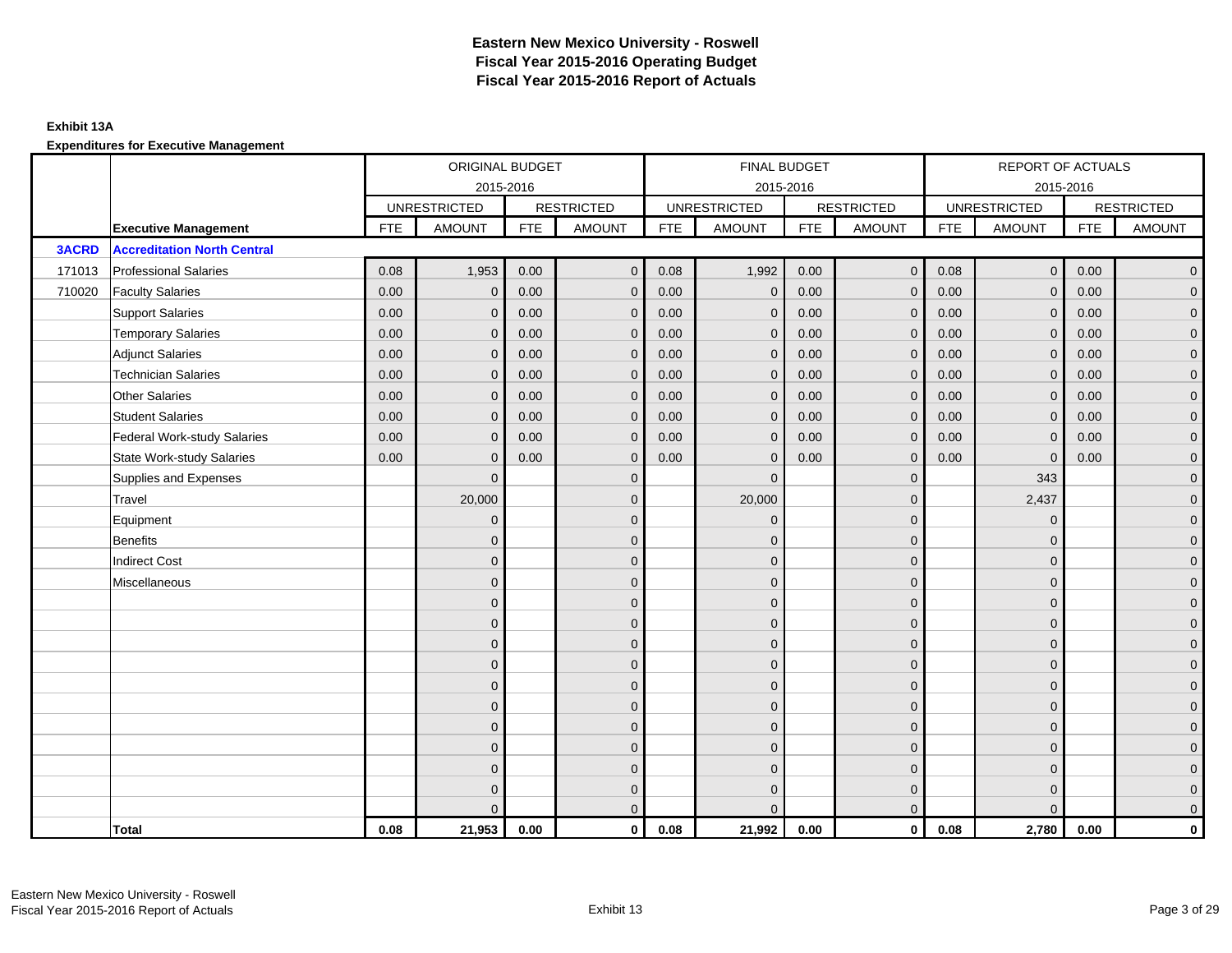### **Exhibit 13A**

|              |                                    |            | ORIGINAL BUDGET     |            |                   |            | <b>FINAL BUDGET</b> |            |                   |            | REPORT OF ACTUALS   |            |                   |
|--------------|------------------------------------|------------|---------------------|------------|-------------------|------------|---------------------|------------|-------------------|------------|---------------------|------------|-------------------|
|              |                                    |            | 2015-2016           |            |                   |            | 2015-2016           |            |                   |            | 2015-2016           |            |                   |
|              |                                    |            | <b>UNRESTRICTED</b> |            | <b>RESTRICTED</b> |            | <b>UNRESTRICTED</b> |            | <b>RESTRICTED</b> |            | <b>UNRESTRICTED</b> |            | <b>RESTRICTED</b> |
|              | <b>Executive Management</b>        | <b>FTE</b> | <b>AMOUNT</b>       | <b>FTE</b> | <b>AMOUNT</b>     | <b>FTE</b> | <b>AMOUNT</b>       | <b>FTE</b> | <b>AMOUNT</b>     | <b>FTE</b> | <b>AMOUNT</b>       | <b>FTE</b> | <b>AMOUNT</b>     |
| <b>3CNSL</b> | <b>Consulting Services</b>         |            |                     |            |                   |            |                     |            |                   |            |                     |            |                   |
| 171013       | <b>Professional Salaries</b>       | 0.00       | $\mathbf 0$         | 0.00       | $\mathbf 0$       | 0.00       | $\overline{0}$      | 0.00       | $\overline{0}$    | 0.00       | $\overline{0}$      | 0.00       | $\overline{0}$    |
| 710050       | <b>Faculty Salaries</b>            | 0.00       | $\mathbf{0}$        | 0.00       | $\Omega$          | 0.00       | $\mathbf{0}$        | 0.00       | $\mathbf{0}$      | 0.00       | $\mathbf{0}$        | 0.00       | $\overline{0}$    |
|              | <b>Support Salaries</b>            | 0.00       | $\mathbf{0}$        | 0.00       | $\mathbf{0}$      | 0.00       | $\mathbf{0}$        | 0.00       | $\mathbf{0}$      | 0.00       | $\mathbf{0}$        | 0.00       | $\overline{0}$    |
|              | <b>Temporary Salaries</b>          | 0.00       | $\mathbf{0}$        | 0.00       | $\mathbf{0}$      | 0.00       | $\mathbf{0}$        | 0.00       | $\mathbf{0}$      | 0.00       | $\mathbf 0$         | 0.00       | $\overline{0}$    |
|              | <b>Adjunct Salaries</b>            | 0.00       | $\mathbf{0}$        | 0.00       | $\mathbf{0}$      | 0.00       | $\mathbf{0}$        | 0.00       | $\mathbf 0$       | 0.00       | $\mathbf 0$         | 0.00       | $\overline{0}$    |
|              | <b>Technician Salaries</b>         | 0.00       | $\mathbf{0}$        | 0.00       | $\mathbf 0$       | 0.00       | $\mathbf{0}$        | 0.00       | $\mathbf{0}$      | 0.00       | $\mathbf{0}$        | 0.00       | $\overline{0}$    |
|              | <b>Other Salaries</b>              | 0.00       | $\Omega$            | 0.00       | $\Omega$          | 0.00       | $\Omega$            | 0.00       | $\mathbf{0}$      | 0.00       | $\mathbf{0}$        | 0.00       | $\overline{0}$    |
|              | <b>Student Salaries</b>            | 0.00       | $\mathbf{0}$        | 0.00       | $\mathbf{0}$      | 0.00       | $\mathbf{0}$        | 0.00       | $\mathbf{0}$      | 0.00       | $\mathbf 0$         | 0.00       | $\mathbf{0}$      |
|              | <b>Federal Work-study Salaries</b> | 0.00       | $\overline{0}$      | 0.00       | $\mathbf{0}$      | 0.00       | $\mathbf{0}$        | 0.00       | $\mathbf 0$       | 0.00       | $\mathbf{0}$        | 0.00       | $\overline{0}$    |
|              | <b>State Work-study Salaries</b>   | 0.00       | $\mathbf{0}$        | 0.00       | $\Omega$          | 0.00       | $\mathbf{0}$        | 0.00       | $\mathbf{0}$      | 0.00       | $\mathbf{0}$        | 0.00       | $\overline{0}$    |
|              | Supplies and Expenses              |            | 129,000             |            | $\mathbf{0}$      |            | 129,000             |            | $\mathbf 0$       |            | 154,980             |            | $\overline{0}$    |
|              | Travel                             |            | $\mathbf 0$         |            | $\mathbf{0}$      |            | $\mathbf{0}$        |            | $\mathbf 0$       |            | $\mathbf 0$         |            | $\overline{0}$    |
|              | Equipment                          |            | $\Omega$            |            | $\mathbf{0}$      |            | $\Omega$            |            | $\mathbf 0$       |            | $\mathbf 0$         |            | $\overline{0}$    |
|              | <b>Benefits</b>                    |            | $\Omega$            |            | $\mathbf 0$       |            | $\Omega$            |            | $\mathbf 0$       |            | $\Omega$            |            | $\overline{0}$    |
|              | <b>Indirect Cost</b>               |            | $\Omega$            |            | $\mathbf{0}$      |            | $\Omega$            |            | $\mathbf 0$       |            | $\Omega$            |            | $\overline{0}$    |
|              | Miscellaneous                      |            | $\overline{0}$      |            | $\mathbf 0$       |            | $\mathbf{0}$        |            | $\mathbf 0$       |            | $\mathbf 0$         |            | $\mathbf{0}$      |
|              |                                    |            | $\Omega$            |            | $\mathbf{0}$      |            | $\Omega$            |            | $\mathbf 0$       |            | $\mathbf 0$         |            | $\overline{0}$    |
|              |                                    |            | $\Omega$            |            | $\mathbf{0}$      |            | $\Omega$            |            | $\mathbf 0$       |            | $\Omega$            |            | $\overline{0}$    |
|              |                                    |            | $\Omega$            |            | $\mathbf{0}$      |            | $\Omega$            |            | $\mathbf 0$       |            | $\Omega$            |            | $\overline{0}$    |
|              |                                    |            | $\overline{0}$      |            | $\mathbf{0}$      |            | $\mathbf{0}$        |            | $\mathbf 0$       |            | $\mathbf{0}$        |            | $\overline{0}$    |
|              |                                    |            | $\mathbf{0}$        |            | $\mathbf 0$       |            | $\mathbf{0}$        |            | $\mathbf 0$       |            | $\mathbf 0$         |            | $\mathbf{0}$      |
|              |                                    |            | $\Omega$            |            | $\mathbf{0}$      |            | $\Omega$            |            | $\mathbf 0$       |            | $\Omega$            |            | $\mathbf{0}$      |
|              |                                    |            | $\Omega$            |            | $\mathbf{0}$      |            | $\Omega$            |            | $\mathbf{0}$      |            | $\Omega$            |            | $\overline{0}$    |
|              |                                    |            | $\Omega$            |            | $\mathbf{0}$      |            | $\Omega$            |            | $\mathbf 0$       |            | $\mathbf 0$         |            | $\overline{0}$    |
|              |                                    |            | $\overline{0}$      |            | $\mathbf{0}$      |            | $\Omega$            |            | $\mathbf 0$       |            | $\mathbf 0$         |            | $\mathbf{0}$      |
|              |                                    |            | $\Omega$            |            | $\mathbf{0}$      |            | $\Omega$            |            | $\mathbf 0$       |            | $\Omega$            |            | $\mathbf{0}$      |
|              |                                    |            | $\Omega$            |            | $\mathbf{0}$      |            | $\Omega$            |            | $\mathbf{0}$      |            | $\Omega$            |            | $\mathbf{0}$      |
|              | Total                              | 0.00       | 129,000             | 0.00       | $\mathbf 0$       | 0.00       | 129,000             | 0.00       | $\mathbf{0}$      | 0.00       | 154,980             | 0.00       | $\mathbf 0$       |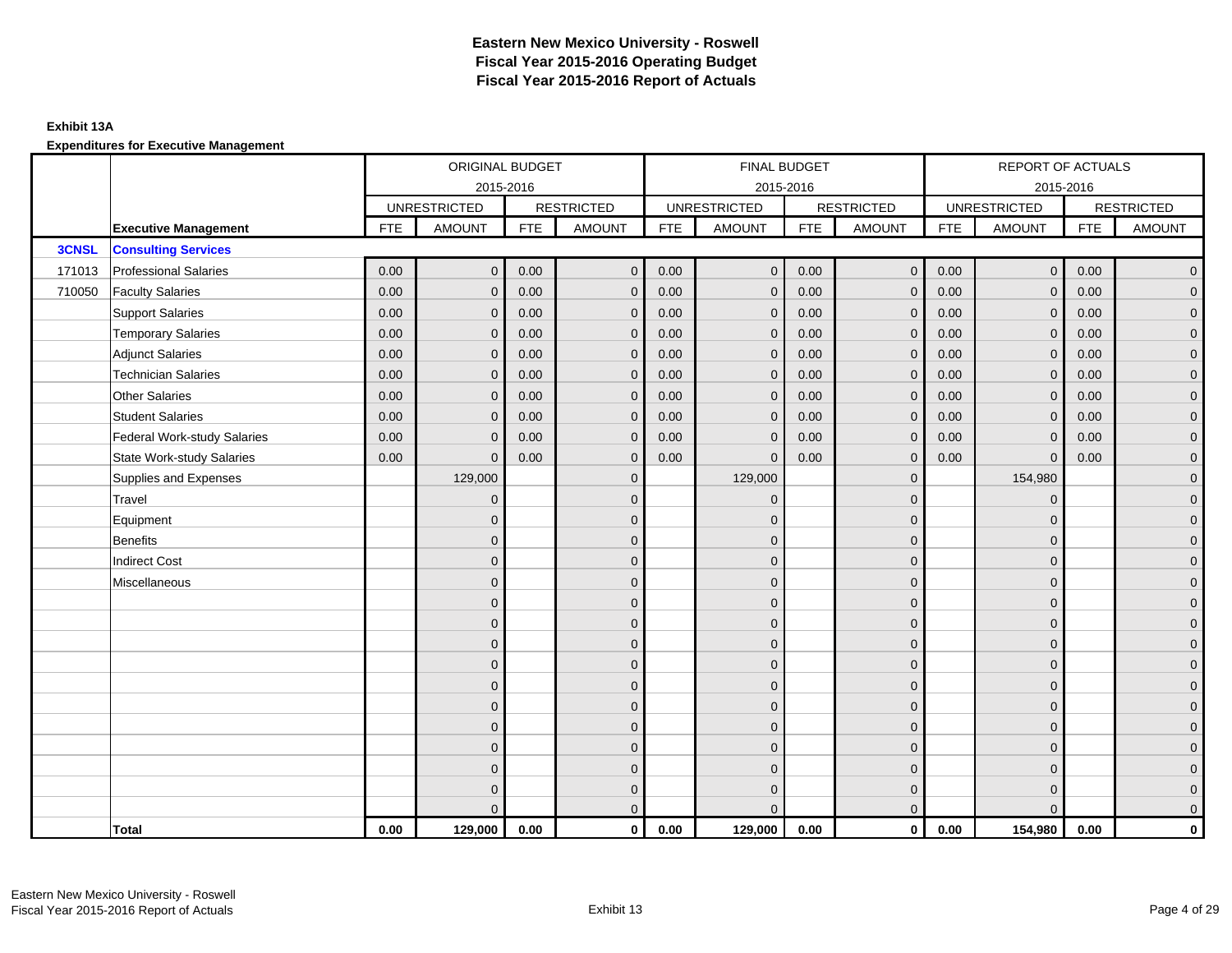### **Exhibit 13A**

|              |                                     |            | ORIGINAL BUDGET     |            |                   |            | FINAL BUDGET        |            |                   |            | REPORT OF ACTUALS   |            |                   |
|--------------|-------------------------------------|------------|---------------------|------------|-------------------|------------|---------------------|------------|-------------------|------------|---------------------|------------|-------------------|
|              |                                     |            | 2015-2016           |            |                   |            | 2015-2016           |            |                   |            | 2015-2016           |            |                   |
|              |                                     |            | <b>UNRESTRICTED</b> |            | <b>RESTRICTED</b> |            | <b>UNRESTRICTED</b> |            | <b>RESTRICTED</b> |            | <b>UNRESTRICTED</b> |            | <b>RESTRICTED</b> |
|              | <b>General &amp; Administrative</b> | <b>FTE</b> | <b>AMOUNT</b>       | <b>FTE</b> | <b>AMOUNT</b>     | <b>FTE</b> | AMOUNT              | <b>FTE</b> | <b>AMOUNT</b>     | <b>FTE</b> | <b>AMOUNT</b>       | <b>FTE</b> | <b>AMOUNT</b>     |
| <b>3HRES</b> | <b>Human Resources</b>              |            |                     |            |                   |            |                     |            |                   |            |                     |            |                   |
| 171013       | <b>Professional Salaries</b>        | 2.00       | 122,330             | 0.00       | $\mathbf{0}$      | 2.00       | 124,777             | 0.00       | $\overline{0}$    | 2.00       | 131,412             | 0.00       | $\overline{0}$    |
| 710060       | <b>Faculty Salaries</b>             | 0.00       | $\Omega$            | 0.00       | $\Omega$          | 0.00       | $\mathbf{0}$        | 0.00       | $\mathbf{0}$      | 0.00       | $\mathbf{0}$        | 0.00       | $\overline{0}$    |
|              | <b>Support Salaries</b>             | 2.00       | 46,486              | 0.00       | $\mathbf{0}$      | 1.00       | 37,383              | 0.00       | $\mathbf{0}$      | 1.00       | 30,644              | 0.00       | $\overline{0}$    |
|              | <b>Temporary Salaries</b>           | 0.00       | $\mathbf{0}$        | 0.00       | $\mathbf{0}$      | 1.00       | 22,998              | 0.00       | $\mathbf 0$       | 1.00       | 20,152              | 0.00       | $\overline{0}$    |
|              | <b>Adjunct Salaries</b>             | 0.00       | $\mathbf{0}$        | 0.00       | $\mathbf{0}$      | 0.00       | $\mathbf 0$         | 0.00       | $\mathbf 0$       | 0.00       | $\mathbf 0$         | 0.00       | $\overline{0}$    |
|              | <b>Technician Salaries</b>          | 0.00       | $\mathbf{0}$        | 0.00       | $\mathbf 0$       | 0.00       | $\mathbf{0}$        | 0.00       | $\mathbf{0}$      | 0.00       | $\mathbf{0}$        | 0.00       | $\overline{0}$    |
|              | <b>Other Salaries</b>               | 0.00       | $\Omega$            | 0.00       | $\Omega$          | 0.00       | $\Omega$            | 0.00       | $\mathbf{0}$      | 0.00       | $\mathbf{0}$        | 0.00       | $\overline{0}$    |
|              | <b>Student Salaries</b>             | 0.00       | $\mathbf{0}$        | 0.00       | $\mathbf{0}$      | 0.00       | $\mathbf{0}$        | 0.00       | $\mathbf{0}$      | 0.00       | $\mathbf 0$         | 0.00       | $\mathbf{0}$      |
|              | <b>Federal Work-study Salaries</b>  | 0.00       | $\mathbf{0}$        | 0.00       | $\Omega$          | 0.00       | $\mathbf{0}$        | 0.00       | $\mathbf{0}$      | 0.00       | $\mathbf{0}$        | 0.00       | $\overline{0}$    |
|              | <b>State Work-study Salaries</b>    | 0.00       | $\overline{0}$      | 0.00       | $\Omega$          | 0.00       | $\Omega$            | 0.00       | $\mathbf{0}$      | 0.00       | $\mathbf{0}$        | 0.00       | $\overline{0}$    |
|              | Supplies and Expenses               |            | 12,555              |            | $\mathbf{0}$      |            | 11,577              |            | $\mathbf 0$       |            | 11,942              |            | $\overline{0}$    |
|              | Travel                              |            | $\mathbf 0$         |            | $\mathbf{0}$      |            | $\mathbf 0$         |            | $\mathbf 0$       |            | 1,099               |            | $\overline{0}$    |
|              | Equipment                           |            | $\Omega$            |            | $\mathbf{0}$      |            | $\Omega$            |            | $\mathbf 0$       |            | $\mathbf 0$         |            | $\overline{0}$    |
|              | <b>Benefits</b>                     |            | $\Omega$            |            | $\mathbf{0}$      |            | $\Omega$            |            | $\mathbf 0$       |            | $\Omega$            |            | $\overline{0}$    |
|              | <b>Indirect Cost</b>                |            | $\Omega$            |            | $\mathbf{0}$      |            | $\Omega$            |            | $\mathbf{0}$      |            | $\Omega$            |            | $\overline{0}$    |
|              | Miscellaneous                       |            | $\mathbf{0}$        |            | $\mathbf 0$       |            | $\mathbf{0}$        |            | $\mathbf 0$       |            | $\mathbf{0}$        |            | $\overline{0}$    |
|              |                                     |            | $\Omega$            |            | $\mathbf{0}$      |            | $\Omega$            |            | $\mathbf 0$       |            | $\mathbf{0}$        |            | $\overline{0}$    |
|              |                                     |            | $\Omega$            |            | $\mathbf{0}$      |            | $\Omega$            |            | $\mathbf 0$       |            | $\Omega$            |            | $\overline{0}$    |
|              |                                     |            | $\Omega$            |            | $\mathbf{0}$      |            | $\Omega$            |            | $\mathbf{0}$      |            | $\Omega$            |            | $\overline{0}$    |
|              |                                     |            | $\mathbf{0}$        |            | $\mathbf{0}$      |            | $\mathbf{0}$        |            | $\mathbf 0$       |            | $\mathbf{0}$        |            | $\overline{0}$    |
|              |                                     |            | $\overline{0}$      |            | $\mathbf 0$       |            | $\mathbf{0}$        |            | $\mathbf 0$       |            | $\mathbf 0$         |            | $\overline{0}$    |
|              |                                     |            | $\Omega$            |            | $\mathbf{0}$      |            | $\Omega$            |            | $\mathbf 0$       |            | $\Omega$            |            | $\mathbf{0}$      |
|              |                                     |            | $\Omega$            |            | $\mathbf{0}$      |            | $\Omega$            |            | $\mathbf{0}$      |            | $\Omega$            |            | $\overline{0}$    |
|              |                                     |            | $\Omega$            |            | $\mathbf{0}$      |            | $\Omega$            |            | $\mathbf 0$       |            | $\mathbf 0$         |            | $\overline{0}$    |
|              |                                     |            | $\overline{0}$      |            | $\mathbf{0}$      |            | $\Omega$            |            | $\mathbf 0$       |            | $\mathbf 0$         |            | $\mathbf{0}$      |
|              |                                     |            | $\Omega$            |            | $\mathbf{0}$      |            | $\Omega$            |            | $\mathbf 0$       |            | $\Omega$            |            | $\mathbf{0}$      |
|              |                                     |            | $\Omega$            |            | $\mathbf{0}$      |            | $\Omega$            |            | $\mathbf{0}$      |            | $\Omega$            |            | $\overline{0}$    |
|              | Total                               | 4.00       | 181,371             | 0.00       | $\mathbf 0$       | 4.00       | 196,735             | 0.00       | $\mathbf{0}$      | 4.00       | 195,249             | 0.00       | $\mathbf 0$       |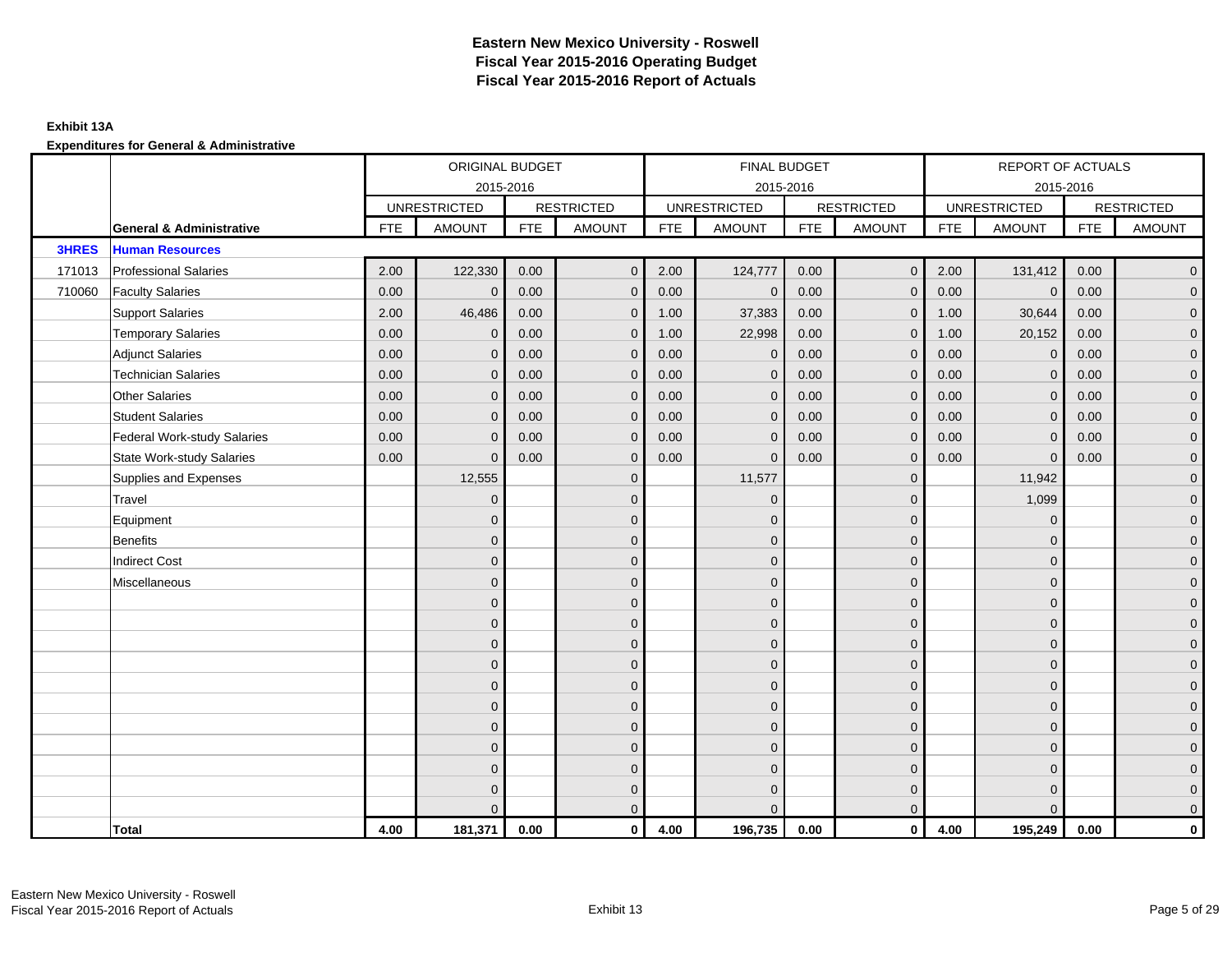### **Exhibit 13A**

|        |                                             |            | ORIGINAL BUDGET     |            |                   |            | <b>FINAL BUDGET</b> |            |                   |            | REPORT OF ACTUALS   |            |                   |
|--------|---------------------------------------------|------------|---------------------|------------|-------------------|------------|---------------------|------------|-------------------|------------|---------------------|------------|-------------------|
|        |                                             |            | 2015-2016           |            |                   |            | 2015-2016           |            |                   |            | 2015-2016           |            |                   |
|        |                                             |            | <b>UNRESTRICTED</b> |            | <b>RESTRICTED</b> |            | <b>UNRESTRICTED</b> |            | <b>RESTRICTED</b> |            | <b>UNRESTRICTED</b> |            | <b>RESTRICTED</b> |
|        | <b>General &amp; Administrative</b>         | <b>FTE</b> | <b>AMOUNT</b>       | <b>FTE</b> | <b>AMOUNT</b>     | <b>FTE</b> | <b>AMOUNT</b>       | <b>FTE</b> | <b>AMOUNT</b>     | <b>FTE</b> | <b>AMOUNT</b>       | <b>FTE</b> | <b>AMOUNT</b>     |
| 3HRES1 | <b>Human Resources Employee Development</b> |            |                     |            |                   |            |                     |            |                   |            |                     |            |                   |
| 171013 | <b>Professional Salaries</b>                | 0.00       | $\mathbf 0$         | 0.00       | $\mathbf 0$       | 0.00       | $\mathbf 0$         | 0.00       | $\overline{0}$    | 0.00       | $\mathbf 0$         | 0.00       | $\overline{0}$    |
| 710061 | <b>Faculty Salaries</b>                     | 0.00       | $\mathbf{0}$        | 0.00       | $\Omega$          | 0.00       | $\mathbf{0}$        | 0.00       | $\mathbf{0}$      | 0.00       | $\mathbf{0}$        | 0.00       | $\overline{0}$    |
|        | <b>Support Salaries</b>                     | 0.00       | $\mathbf{0}$        | 0.00       | $\mathbf{0}$      | 0.00       | $\mathbf{0}$        | 0.00       | $\mathbf{0}$      | 0.00       | $\mathbf{0}$        | 0.00       | $\overline{0}$    |
|        | <b>Temporary Salaries</b>                   | 0.00       | $\mathbf{0}$        | 0.00       | $\mathbf{0}$      | 0.00       | $\mathbf{0}$        | 0.00       | $\mathbf{0}$      | 0.00       | $\mathbf{0}$        | 0.00       | $\mathbf{0}$      |
|        | <b>Adjunct Salaries</b>                     | 0.00       | $\mathbf{0}$        | 0.00       | $\mathbf{0}$      | 0.00       | $\mathbf{0}$        | 0.00       | $\mathbf 0$       | 0.00       | $\mathbf{0}$        | 0.00       | $\overline{0}$    |
|        | <b>Technician Salaries</b>                  | 0.00       | $\mathbf{0}$        | 0.00       | $\Omega$          | 0.00       | $\mathbf{0}$        | 0.00       | $\mathbf{0}$      | 0.00       | $\mathbf 0$         | 0.00       | $\overline{0}$    |
|        | <b>Other Salaries</b>                       | 0.00       | $\Omega$            | 0.00       | $\Omega$          | 0.00       | $\Omega$            | 0.00       | $\Omega$          | 0.00       | $\Omega$            | 0.00       | $\overline{0}$    |
|        | <b>Student Salaries</b>                     | 0.00       | $\mathbf 0$         | 0.00       | $\mathbf{0}$      | 0.00       | $\mathbf{0}$        | 0.00       | $\mathbf{0}$      | 0.00       | $\mathbf 0$         | 0.00       | $\mathbf{0}$      |
|        | <b>Federal Work-study Salaries</b>          | 0.00       | $\mathbf{0}$        | 0.00       | $\mathbf{0}$      | 0.00       | $\mathbf{0}$        | 0.00       | $\mathbf{0}$      | 0.00       | $\mathbf 0$         | 0.00       | $\overline{0}$    |
|        | <b>State Work-study Salaries</b>            | 0.00       | $\mathbf{0}$        | 0.00       | $\Omega$          | 0.00       | $\Omega$            | 0.00       | $\mathbf{0}$      | 0.00       | $\Omega$            | 0.00       | $\overline{0}$    |
|        | Supplies and Expenses                       |            | $\Omega$            |            | $\Omega$          |            | 18,423              |            | $\mathbf{0}$      |            | 6,194               |            | $\overline{0}$    |
|        | Travel                                      |            | $\mathbf{0}$        |            | $\mathbf 0$       |            | $\mathbf{0}$        |            | $\mathbf 0$       |            | 5,369               |            | $\overline{0}$    |
|        | Equipment                                   |            | $\Omega$            |            | $\mathbf{0}$      |            | $\Omega$            |            | $\mathbf 0$       |            | $\mathbf 0$         |            | $\overline{0}$    |
|        | <b>Benefits</b>                             |            | $\Omega$            |            | $\mathbf{0}$      |            | $\Omega$            |            | $\mathbf{0}$      |            | $\Omega$            |            | $\overline{0}$    |
|        | <b>Indirect Cost</b>                        |            | $\Omega$            |            | $\mathbf{0}$      |            | $\Omega$            |            | $\mathbf{0}$      |            | $\Omega$            |            | $\overline{0}$    |
|        | Miscellaneous                               |            | $\mathbf{0}$        |            | $\mathbf 0$       |            | $\mathbf{0}$        |            | $\mathbf 0$       |            | $\mathbf 0$         |            | $\overline{0}$    |
|        |                                             |            | $\Omega$            |            | $\mathbf{0}$      |            | $\Omega$            |            | $\mathbf 0$       |            | $\Omega$            |            | $\overline{0}$    |
|        |                                             |            | $\Omega$            |            | $\mathbf{0}$      |            | $\Omega$            |            | $\mathbf 0$       |            | $\Omega$            |            | $\overline{0}$    |
|        |                                             |            | $\Omega$            |            | $\mathbf{0}$      |            | $\Omega$            |            | $\mathbf{0}$      |            | $\Omega$            |            | $\overline{0}$    |
|        |                                             |            | $\mathbf{0}$        |            | $\mathbf 0$       |            | $\mathbf{0}$        |            | $\mathbf 0$       |            | $\mathbf 0$         |            | $\overline{0}$    |
|        |                                             |            | $\mathbf{0}$        |            | $\mathbf{0}$      |            | $\mathbf{0}$        |            | $\mathbf 0$       |            | $\mathbf 0$         |            | $\overline{0}$    |
|        |                                             |            | $\Omega$            |            | $\mathbf{0}$      |            | $\Omega$            |            | $\mathbf{0}$      |            | $\Omega$            |            | $\overline{0}$    |
|        |                                             |            | $\Omega$            |            | $\mathbf{0}$      |            | $\Omega$            |            | $\mathbf{0}$      |            | $\Omega$            |            | $\overline{0}$    |
|        |                                             |            | $\Omega$            |            | $\mathbf{0}$      |            | $\Omega$            |            | $\mathbf 0$       |            | $\mathbf 0$         |            | $\overline{0}$    |
|        |                                             |            | $\mathbf{0}$        |            | $\mathbf{0}$      |            | $\Omega$            |            | $\mathbf{0}$      |            | $\Omega$            |            | $\mathbf 0$       |
|        |                                             |            | $\Omega$            |            | $\mathbf 0$       |            | $\Omega$            |            | $\mathbf 0$       |            | $\Omega$            |            | $\mathbf{0}$      |
|        |                                             |            | $\mathbf{0}$        |            | $\mathbf{0}$      |            | $\Omega$            |            | $\mathbf{0}$      |            | $\Omega$            |            | $\overline{0}$    |
|        | <b>Total</b>                                | 0.00       | $\mathbf 0$         | 0.00       | $\mathbf 0$       | 0.00       | 18,423              | 0.00       | $\mathbf 0$       | 0.00       | 11,562              | 0.00       | $\mathbf 0$       |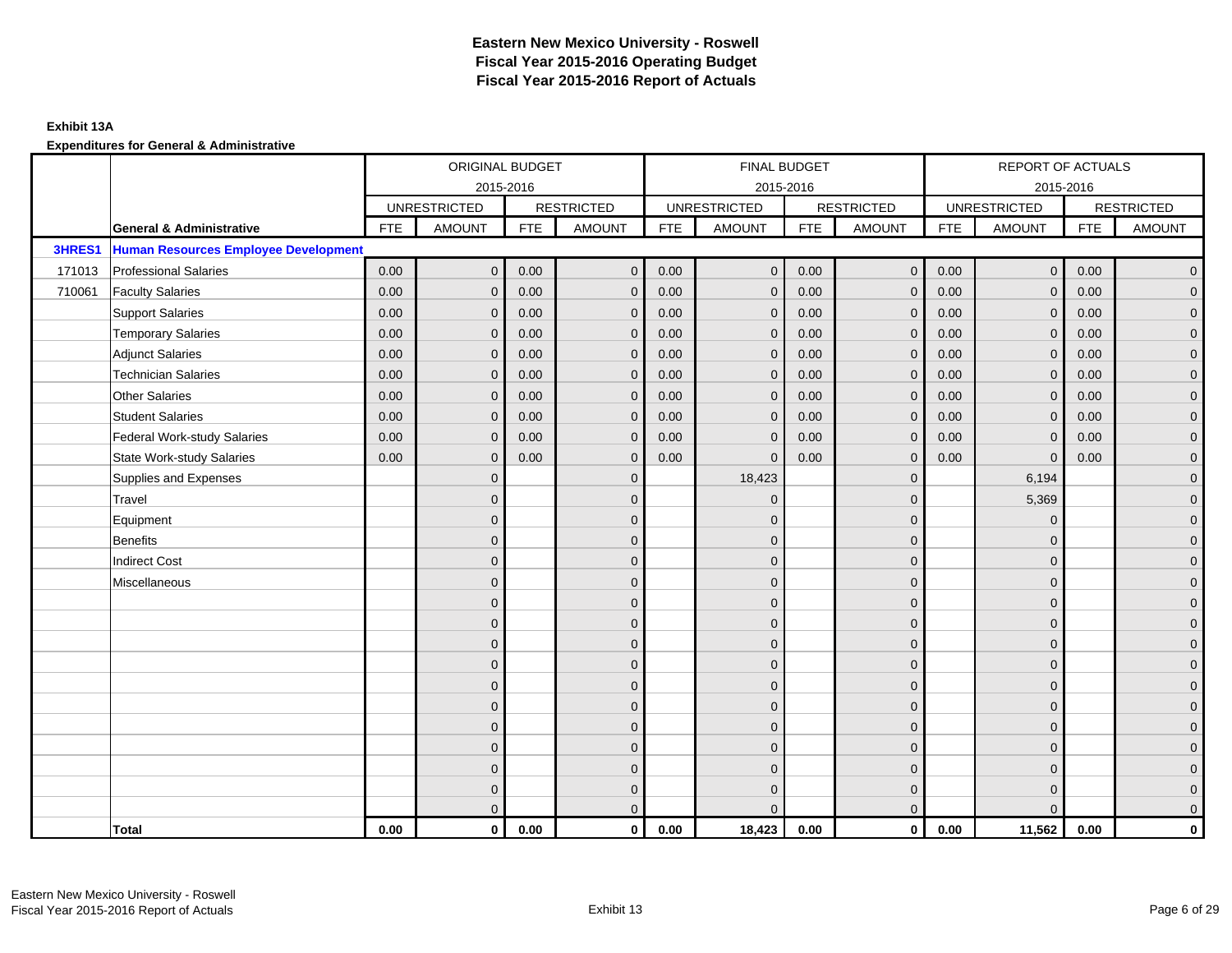### **Exhibit 13A**

|        |                                    |            | ORIGINAL BUDGET     |            |                   |            | <b>FINAL BUDGET</b> |            |                   |            | REPORT OF ACTUALS   |            |                   |
|--------|------------------------------------|------------|---------------------|------------|-------------------|------------|---------------------|------------|-------------------|------------|---------------------|------------|-------------------|
|        |                                    |            | 2015-2016           |            |                   |            | 2015-2016           |            |                   |            | 2015-2016           |            |                   |
|        |                                    |            | <b>UNRESTRICTED</b> |            | <b>RESTRICTED</b> |            | <b>UNRESTRICTED</b> |            | <b>RESTRICTED</b> |            | <b>UNRESTRICTED</b> |            | <b>RESTRICTED</b> |
|        | <b>Executive Management</b>        | <b>FTE</b> | <b>AMOUNT</b>       | <b>FTE</b> | <b>AMOUNT</b>     | <b>FTE</b> | AMOUNT              | <b>FTE</b> | <b>AMOUNT</b>     | <b>FTE</b> | <b>AMOUNT</b>       | <b>FTE</b> | <b>AMOUNT</b>     |
| 3LEGL  | <b>Legal Services</b>              |            |                     |            |                   |            |                     |            |                   |            |                     |            |                   |
| 171013 | <b>Professional Salaries</b>       | 0.00       | $\mathbf 0$         | 0.00       | $\mathbf 0$       | 0.00       | $\mathbf{0}$        | 0.00       | $\overline{0}$    | 0.00       | $\overline{0}$      | 0.00       | $\overline{0}$    |
| 710070 | <b>Faculty Salaries</b>            | 0.00       | $\mathbf{0}$        | 0.00       | $\mathbf 0$       | 0.00       | $\mathbf{0}$        | 0.00       | $\mathbf{0}$      | 0.00       | $\overline{0}$      | 0.00       | $\overline{0}$    |
|        | <b>Support Salaries</b>            | 0.00       | $\mathbf{0}$        | 0.00       | $\mathbf{0}$      | 0.00       | $\overline{0}$      | 0.00       | $\mathbf 0$       | 0.00       | $\mathbf 0$         | 0.00       | $\overline{0}$    |
|        | <b>Temporary Salaries</b>          | 0.00       | $\mathbf{0}$        | 0.00       | $\mathbf{0}$      | 0.00       | $\mathbf{0}$        | 0.00       | $\mathbf{0}$      | 0.00       | $\mathbf{0}$        | 0.00       | $\mathbf{0}$      |
|        | <b>Adjunct Salaries</b>            | 0.00       | $\mathbf{0}$        | 0.00       | $\mathbf{0}$      | 0.00       | $\overline{0}$      | 0.00       | $\mathbf{0}$      | 0.00       | $\overline{0}$      | 0.00       | $\overline{0}$    |
|        | <b>Technician Salaries</b>         | 0.00       | $\mathbf{0}$        | 0.00       | $\mathbf{0}$      | 0.00       | $\mathbf{0}$        | 0.00       | $\overline{0}$    | 0.00       | $\mathbf 0$         | 0.00       | $\overline{0}$    |
|        | <b>Other Salaries</b>              | 0.00       | $\mathbf{0}$        | 0.00       | $\mathbf{0}$      | 0.00       | $\mathbf{0}$        | 0.00       | $\mathbf{0}$      | 0.00       | $\mathbf{0}$        | 0.00       | $\overline{0}$    |
|        | <b>Student Salaries</b>            | 0.00       | $\mathbf{0}$        | 0.00       | $\mathbf{0}$      | 0.00       | $\mathbf{0}$        | 0.00       | $\mathbf{0}$      | 0.00       | $\overline{0}$      | 0.00       | $\mathbf{0}$      |
|        | <b>Federal Work-study Salaries</b> | 0.00       | $\mathbf{0}$        | 0.00       | $\mathbf{0}$      | 0.00       | $\mathbf{0}$        | 0.00       | $\mathbf 0$       | 0.00       | $\overline{0}$      | 0.00       | $\overline{0}$    |
|        | <b>State Work-study Salaries</b>   | 0.00       | $\mathbf{0}$        | 0.00       | $\mathbf{0}$      | 0.00       | $\mathbf{0}$        | 0.00       | $\mathbf{0}$      | 0.00       | $\mathbf{0}$        | 0.00       | $\overline{0}$    |
|        | Supplies and Expenses              |            | $\Omega$            |            | $\mathbf{0}$      |            | $\Omega$            |            | $\mathbf{0}$      |            | $\mathbf 0$         |            | $\overline{0}$    |
|        | Travel                             |            | $\overline{0}$      |            | $\mathbf 0$       |            | $\mathbf{0}$        |            | $\mathbf 0$       |            | $\mathbf 0$         |            | $\mathbf{0}$      |
|        | Equipment                          |            | $\Omega$            |            | $\mathbf{0}$      |            | $\Omega$            |            | $\mathbf 0$       |            | $\mathbf{0}$        |            | $\overline{0}$    |
|        | <b>Benefits</b>                    |            | $\mathbf{0}$        |            | $\mathbf{0}$      |            | $\Omega$            |            | $\mathbf{0}$      |            | $\mathbf 0$         |            | $\overline{0}$    |
|        | <b>Indirect Cost</b>               |            | $\Omega$            |            | $\mathbf 0$       |            | $\Omega$            |            | $\mathbf{0}$      |            | $\Omega$            |            | $\overline{0}$    |
|        | Miscellaneous                      |            | $\mathbf{0}$        |            | $\mathbf 0$       |            | $\mathbf{0}$        |            | $\mathbf 0$       |            | $\mathbf{0}$        |            | $\overline{0}$    |
|        |                                    |            | $\overline{0}$      |            | $\mathbf{0}$      |            | $\Omega$            |            | $\mathbf 0$       |            | $\mathbf{0}$        |            | $\overline{0}$    |
|        |                                    |            | $\Omega$            |            | $\mathbf{0}$      |            | $\Omega$            |            | $\mathbf{0}$      |            | $\mathbf 0$         |            | $\overline{0}$    |
|        |                                    |            | $\Omega$            |            | $\mathbf{0}$      |            | $\Omega$            |            | $\mathbf 0$       |            | $\mathbf{0}$        |            | $\overline{0}$    |
|        |                                    |            | $\mathbf{0}$        |            | $\mathbf 0$       |            | $\mathbf{0}$        |            | $\mathbf 0$       |            | $\mathbf{0}$        |            | $\overline{0}$    |
|        |                                    |            | $\overline{0}$      |            | $\mathbf 0$       |            | $\Omega$            |            | $\mathbf 0$       |            | $\mathbf{0}$        |            | $\overline{0}$    |
|        |                                    |            | $\Omega$            |            | $\mathbf{0}$      |            | $\mathbf{0}$        |            | $\mathbf 0$       |            | $\Omega$            |            | $\overline{0}$    |
|        |                                    |            | $\overline{0}$      |            | $\mathbf{0}$      |            | $\Omega$            |            | $\mathbf{0}$      |            | $\Omega$            |            | $\overline{0}$    |
|        |                                    |            | $\overline{0}$      |            | $\mathbf{0}$      |            | $\Omega$            |            | $\mathbf 0$       |            | $\Omega$            |            | $\overline{0}$    |
|        | <b>Legal Services</b>              |            | 40,000              |            | $\mathbf 0$       |            | 40,000              |            | $\mathbf 0$       |            | 44,262              |            | $\mathbf{0}$      |
|        |                                    |            | $\Omega$            |            | $\mathbf{0}$      |            | $\mathbf{0}$        |            | $\mathbf 0$       |            | $\mathbf 0$         |            | $\mathbf{0}$      |
|        |                                    |            | $\Omega$            |            | $\mathbf{0}$      |            | $\Omega$            |            | $\overline{0}$    |            | $\Omega$            |            | $\overline{0}$    |
|        | Total                              | 0.00       | 40,000              | 0.00       | $\mathbf 0$       | 0.00       | 40,000              | 0.00       | $\overline{0}$    | 0.00       | 44,262              | 0.00       | $\mathbf 0$       |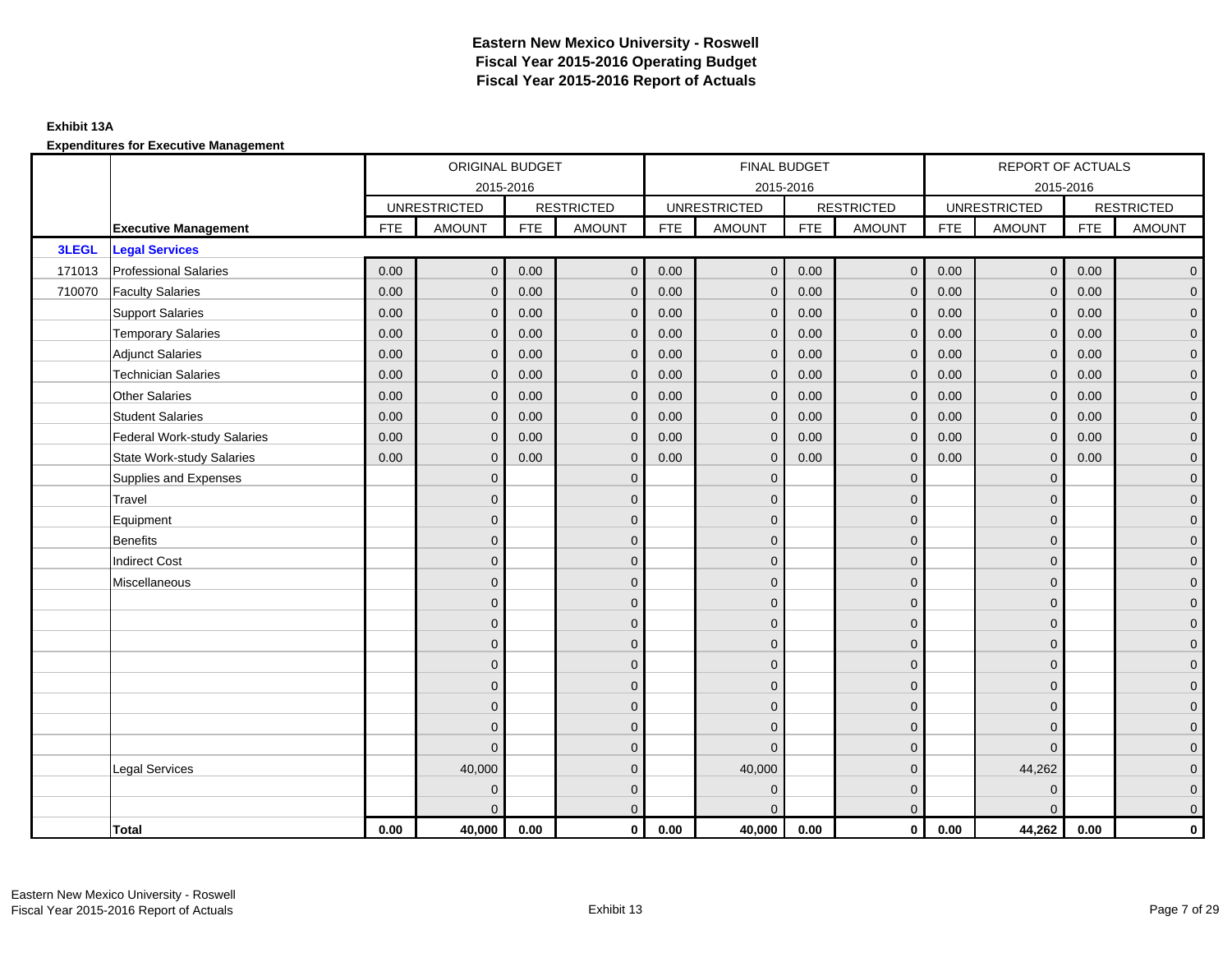|               |                                    |            | ORIGINAL BUDGET     |            |                   |            | FINAL BUDGET        |            |                   |            | REPORT OF ACTUALS   |            |                   |
|---------------|------------------------------------|------------|---------------------|------------|-------------------|------------|---------------------|------------|-------------------|------------|---------------------|------------|-------------------|
|               |                                    |            | 2015-2016           |            |                   |            | 2015-2016           |            |                   |            | 2015-2016           |            |                   |
|               |                                    |            | <b>UNRESTRICTED</b> |            | <b>RESTRICTED</b> |            | <b>UNRESTRICTED</b> |            | <b>RESTRICTED</b> |            | <b>UNRESTRICTED</b> |            | <b>RESTRICTED</b> |
|               | <b>College Development</b>         | <b>FTE</b> | <b>AMOUNT</b>       | <b>FTE</b> | <b>AMOUNT</b>     | <b>FTE</b> | <b>AMOUNT</b>       | <b>FTE</b> | <b>AMOUNT</b>     | <b>FTE</b> | <b>AMOUNT</b>       | <b>FTE</b> | <b>AMOUNT</b>     |
| <b>3FOUND</b> | <b>Foundation ENMUR</b>            |            |                     |            |                   |            |                     |            |                   |            |                     |            |                   |
| 171013        | <b>Professional Salaries</b>       | 1.00       | 37,819              | 0.00       | $\mathbf 0$       | 1.00       | 38,575              | 0.00       | $\overline{0}$    | 1.00       | 38,488              | 0.00       | $\overline{0}$    |
| 711011        | <b>Faculty Salaries</b>            | 0.00       | $\mathbf{0}$        | 0.00       | $\Omega$          | 0.00       | $\mathbf{0}$        | 0.00       | $\mathbf{0}$      | 0.00       | $\mathbf{0}$        | 0.00       | $\overline{0}$    |
|               | <b>Support Salaries</b>            | 0.00       | $\mathbf{0}$        | 0.00       | $\mathbf{0}$      | 0.00       | $\mathbf{0}$        | 0.00       | $\mathbf{0}$      | 0.00       | $\Omega$            | 0.00       | $\overline{0}$    |
|               | <b>Temporary Salaries</b>          | 0.00       | $\mathbf{0}$        | 0.00       | $\mathbf{0}$      | 0.00       | $\mathbf{0}$        | 0.00       | $\mathbf{0}$      | 0.00       | $\mathbf{0}$        | 0.00       | $\overline{0}$    |
|               | <b>Adjunct Salaries</b>            | 0.00       | $\mathbf{0}$        | 0.00       | $\mathbf{0}$      | 0.00       | $\mathbf{0}$        | 0.00       | $\mathbf{0}$      | 0.00       | $\mathbf 0$         | 0.00       | $\overline{0}$    |
|               | <b>Technician Salaries</b>         | 0.00       | $\mathbf{0}$        | 0.00       | $\mathbf{0}$      | 0.00       | $\mathbf{0}$        | 0.00       | $\mathbf{0}$      | 0.00       | $\mathbf{0}$        | 0.00       | $\overline{0}$    |
|               | <b>Other Salaries</b>              | 0.00       | $\Omega$            | 0.00       | $\Omega$          | 0.00       | $\Omega$            | 0.00       | $\mathbf{0}$      | 0.00       | $\Omega$            | 0.00       | $\overline{0}$    |
|               | <b>Student Salaries</b>            | 0.00       | $\mathbf{0}$        | 0.00       | $\mathbf{0}$      | 0.00       | $\mathbf{0}$        | 0.00       | $\mathbf 0$       | 0.00       | $\mathbf 0$         | 0.00       | $\overline{0}$    |
|               | <b>Federal Work-study Salaries</b> | 0.00       | $\mathbf{0}$        | 0.00       | $\mathbf{0}$      | 0.00       | $\mathbf{0}$        | 0.00       | $\mathbf{0}$      | 0.00       | $\Omega$            | 0.00       | $\overline{0}$    |
|               | <b>State Work-study Salaries</b>   | 0.00       | $\mathbf{0}$        | 0.00       | $\Omega$          | 0.00       | $\mathbf{0}$        | 0.00       | $\mathbf{0}$      | 0.00       | $\Omega$            | 0.00       | $\overline{0}$    |
|               | Supplies and Expenses              |            | 7,000               |            | $\Omega$          |            | 7,000               |            | $\mathbf{0}$      |            | 5,820               |            | $\overline{0}$    |
|               | Travel                             |            | $\mathbf{0}$        |            | $\mathbf 0$       |            | $\mathbf{0}$        |            | $\mathbf{0}$      |            | $\mathbf 0$         |            | $\overline{0}$    |
|               | Equipment                          |            | $\Omega$            |            | $\mathbf{0}$      |            | $\Omega$            |            | $\mathbf 0$       |            | $\mathbf{0}$        |            | $\overline{0}$    |
|               | <b>Benefits</b>                    |            | $\Omega$            |            | $\mathbf{0}$      |            | $\Omega$            |            | $\mathbf{0}$      |            | $\Omega$            |            | $\overline{0}$    |
|               | <b>Indirect Cost</b>               |            | $\Omega$            |            | $\mathbf{0}$      |            | $\Omega$            |            | $\mathbf{0}$      |            | $\Omega$            |            | $\overline{0}$    |
|               | Miscellaneous                      |            | $\mathbf{0}$        |            | $\mathbf 0$       |            | $\mathbf{0}$        |            | $\mathbf 0$       |            | $\mathbf{0}$        |            | $\overline{0}$    |
|               |                                    |            | $\Omega$            |            | $\mathbf{0}$      |            | $\Omega$            |            | $\mathbf 0$       |            | $\mathbf{0}$        |            | $\overline{0}$    |
|               |                                    |            | $\Omega$            |            | $\mathbf{0}$      |            | $\Omega$            |            | $\mathbf 0$       |            | $\Omega$            |            | $\overline{0}$    |
|               |                                    |            | $\mathbf{0}$        |            | $\mathbf{0}$      |            | $\Omega$            |            | $\mathbf 0$       |            | $\Omega$            |            | $\overline{0}$    |
|               |                                    |            | $\mathbf{0}$        |            | $\mathbf 0$       |            | $\mathbf{0}$        |            | $\mathbf 0$       |            | $\mathbf{0}$        |            | $\overline{0}$    |
|               |                                    |            | $\mathbf{0}$        |            | $\overline{0}$    |            | $\mathbf{0}$        |            | $\mathbf 0$       |            | $\mathbf{0}$        |            | $\mathbf 0$       |
|               |                                    |            | $\Omega$            |            | $\mathbf{0}$      |            | $\Omega$            |            | $\mathbf{0}$      |            | $\Omega$            |            | $\overline{0}$    |
|               |                                    |            | $\Omega$            |            | $\mathbf{0}$      |            | $\Omega$            |            | $\mathbf{0}$      |            | $\Omega$            |            | $\overline{0}$    |
|               |                                    |            | $\mathbf{0}$        |            | $\mathbf{0}$      |            | $\Omega$            |            | $\mathbf{0}$      |            | $\mathbf{0}$        |            | $\overline{0}$    |
|               |                                    |            | $\mathbf{0}$        |            | $\mathbf{0}$      |            | $\Omega$            |            | $\mathbf{0}$      |            | $\mathbf{0}$        |            | $\mathbf 0$       |
|               |                                    |            | $\Omega$            |            | $\mathbf 0$       |            | $\Omega$            |            | $\mathbf 0$       |            | $\Omega$            |            | $\overline{0}$    |
|               |                                    |            | $\Omega$            |            | $\mathbf{0}$      |            | $\Omega$            |            | $\mathbf{0}$      |            | $\Omega$            |            | $\overline{0}$    |
|               | Total                              | 1.00       | 44,819              | 0.00       | $\mathbf 0$       | 1.00       | 45,575              | 0.00       | $\overline{0}$    | 1.00       | 44,308              | 0.00       | 0                 |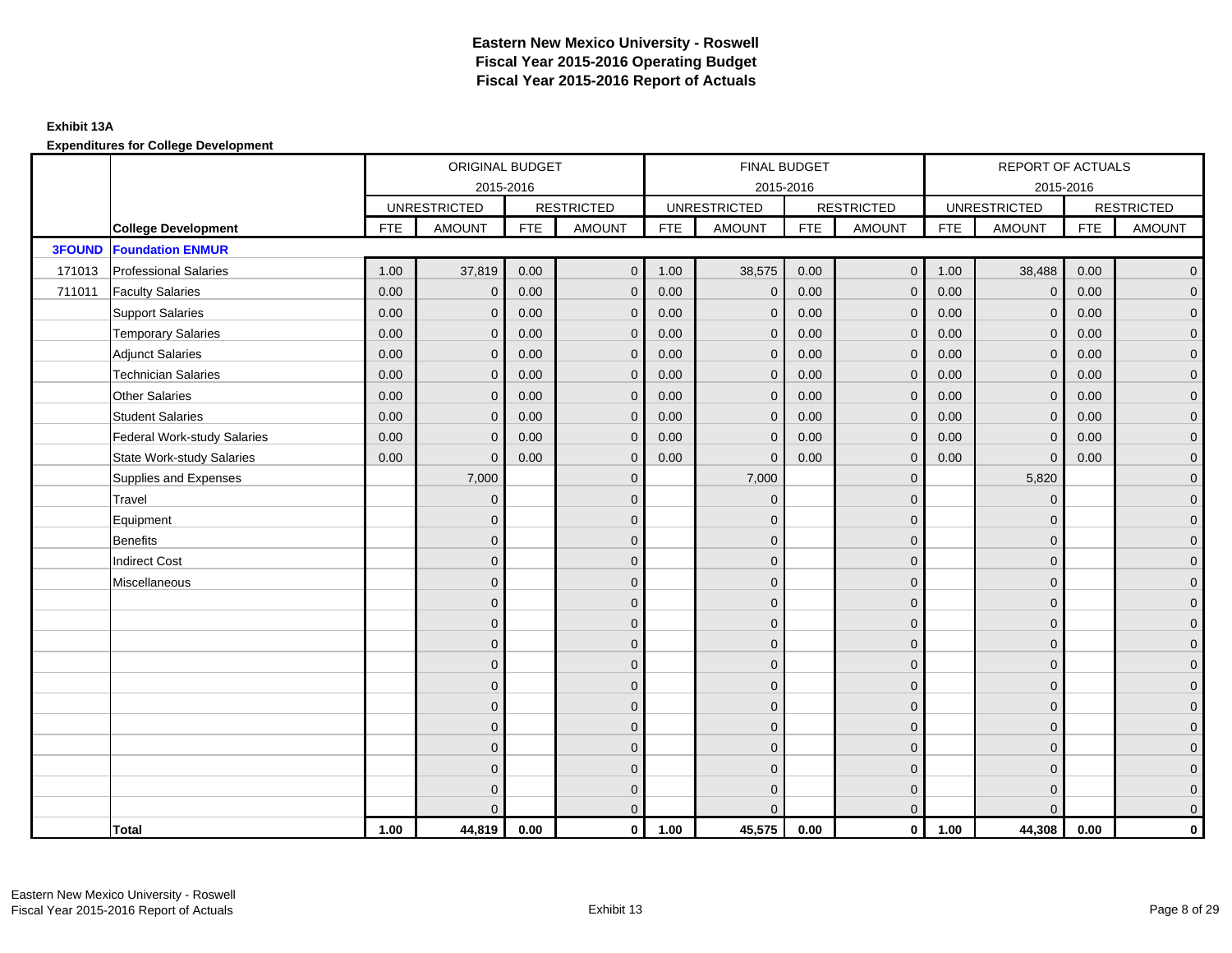|              |                                    |            | ORIGINAL BUDGET     |            |                   |            | FINAL BUDGET        |            |                         |            | REPORT OF ACTUALS   |            |                     |
|--------------|------------------------------------|------------|---------------------|------------|-------------------|------------|---------------------|------------|-------------------------|------------|---------------------|------------|---------------------|
|              |                                    |            | 2015-2016           |            |                   |            | 2015-2016           |            |                         |            | 2015-2016           |            |                     |
|              |                                    |            | <b>UNRESTRICTED</b> |            | <b>RESTRICTED</b> |            | <b>UNRESTRICTED</b> |            | <b>RESTRICTED</b>       |            | <b>UNRESTRICTED</b> |            | <b>RESTRICTED</b>   |
|              | <b>College Development</b>         | <b>FTE</b> | <b>AMOUNT</b>       | <b>FTE</b> | <b>AMOUNT</b>     | <b>FTE</b> | <b>AMOUNT</b>       | <b>FTE</b> | <b>AMOUNT</b>           | <b>FTE</b> | <b>AMOUNT</b>       | <b>FTE</b> | <b>AMOUNT</b>       |
| <b>3APUB</b> | <b>Administrative Publications</b> |            |                     |            |                   |            |                     |            |                         |            |                     |            |                     |
| 171013       | <b>Professional Salaries</b>       | 0.00       | $\mathbf{0}$        | 0.00       | $\mathbf{0}$      | 0.00       | $\overline{0}$      | 0.00       | $\mathbf{0}$            | 0.00       | $\overline{0}$      | 0.00       | $\overline{0}$      |
| 711020       | <b>Faculty Salaries</b>            | 0.00       | $\Omega$            | 0.00       | $\Omega$          | 0.00       | $\Omega$            | 0.00       | $\mathbf{0}$            | 0.00       | $\mathbf{0}$        | 0.00       | $\overline{0}$      |
|              | <b>Support Salaries</b>            | 0.00       | $\mathbf{0}$        | 0.00       | $\mathbf{0}$      | 0.00       | $\overline{0}$      | 0.00       | $\mathbf{0}$            | 0.00       | $\mathbf{0}$        | 0.00       | $\mathbf{0}$        |
|              | <b>Temporary Salaries</b>          | 0.00       | $\Omega$            | 0.00       | $\Omega$          | 0.00       | $\Omega$            | 0.00       | $\mathbf{0}$            | 0.00       | $\mathbf{0}$        | 0.00       | $\overline{0}$      |
|              | <b>Adjunct Salaries</b>            | 0.00       | $\mathbf{0}$        | 0.00       | $\mathbf{0}$      | 0.00       | $\mathbf{0}$        | 0.00       | $\mathbf{0}$            | 0.00       | $\mathbf{0}$        | 0.00       | $\overline{0}$      |
|              | <b>Technician Salaries</b>         | 0.00       | $\mathbf{0}$        | 0.00       | $\mathbf 0$       | 0.00       | $\mathbf{0}$        | 0.00       | $\mathbf 0$             | 0.00       | $\mathbf 0$         | 0.00       | $\mathbf{0}$        |
|              | <b>Other Salaries</b>              | 0.00       | $\mathbf{0}$        | 0.00       | $\Omega$          | 0.00       | $\mathbf{0}$        | 0.00       | $\mathbf{0}$            | 0.00       | $\mathbf{0}$        | 0.00       | $\mathbf{0}$        |
|              | <b>Student Salaries</b>            | 0.00       | $\mathbf{0}$        | 0.00       | $\Omega$          | 0.00       | $\mathbf{0}$        | 0.00       | $\mathbf{0}$            | 0.00       | $\mathbf 0$         | 0.00       | $\overline{0}$      |
|              | <b>Federal Work-study Salaries</b> | 0.00       | $\Omega$            | 0.00       | $\Omega$          | 0.00       | $\Omega$            | 0.00       | $\mathbf{0}$            | 0.00       | $\mathbf{0}$        | 0.00       | $\overline{0}$      |
|              | <b>State Work-study Salaries</b>   | 0.00       | $\overline{0}$      | 0.00       | $\mathbf 0$       | 0.00       | $\mathbf{0}$        | 0.00       | $\mathbf{0}$            | 0.00       | $\mathbf 0$         | 0.00       | $\mathbf{0}$        |
|              | Supplies and Expenses              |            | 20,000              |            | $\mathbf{0}$      |            | 20,000              |            | $\mathbf 0$             |            | 19,302              |            | $\overline{0}$      |
|              | Travel                             |            | $\overline{0}$      |            | $\mathbf{0}$      |            | $\mathbf{0}$        |            | $\mathbf{0}$            |            | $\mathbf 0$         |            | $\overline{0}$      |
|              | Equipment                          |            | $\mathbf{0}$        |            | $\mathbf{0}$      |            | $\mathbf{0}$        |            | $\mathbf 0$             |            | $\mathbf 0$         |            | $\overline{0}$      |
|              | <b>Benefits</b>                    |            | $\overline{0}$      |            | $\mathbf{0}$      |            | $\Omega$            |            | $\mathbf 0$             |            | $\mathbf 0$         |            | $\mathbf{0}$        |
|              | <b>Indirect Cost</b>               |            | $\Omega$            |            | $\mathbf{0}$      |            | $\Omega$            |            | $\mathbf 0$             |            | $\Omega$            |            | $\overline{0}$      |
|              | Miscellaneous                      |            | $\Omega$            |            | $\mathbf{0}$      |            | $\Omega$            |            | $\mathbf 0$             |            | $\Omega$            |            | $\overline{0}$      |
|              |                                    |            | $\mathbf{0}$        |            | $\mathbf{0}$      |            | $\Omega$            |            | $\mathbf 0$             |            | $\mathbf 0$         |            | $\overline{0}$      |
|              |                                    |            | $\mathbf{0}$        |            | $\mathbf{0}$      |            | $\Omega$            |            | $\mathbf 0$             |            | $\mathbf 0$         |            | $\overline{0}$      |
|              |                                    |            | $\Omega$            |            | $\mathbf{0}$      |            | $\Omega$            |            | $\mathbf 0$             |            | $\mathbf 0$         |            | $\overline{0}$      |
|              |                                    |            | $\Omega$            |            | $\mathbf{0}$      |            | $\Omega$            |            | $\mathbf 0$             |            | $\Omega$            |            | $\overline{0}$      |
|              |                                    |            | $\mathbf{0}$        |            | $\mathbf 0$       |            | $\Omega$            |            | $\mathbf 0$             |            | $\mathbf{0}$        |            | $\mathbf{0}$        |
|              |                                    |            | $\mathbf{0}$        |            | $\mathbf{0}$      |            | $\mathbf{0}$        |            | $\mathbf 0$             |            | $\mathbf 0$         |            | $\mathsf{O}\xspace$ |
|              |                                    |            | $\mathbf{0}$        |            | $\mathbf{0}$      |            | $\Omega$            |            | $\mathbf{0}$            |            | $\mathbf{0}$        |            | $\overline{0}$      |
|              |                                    |            | $\mathbf{0}$        |            | $\mathbf{0}$      |            | $\mathbf{0}$        |            | $\mathbf 0$             |            | $\mathbf 0$         |            | $\overline{0}$      |
|              |                                    |            | $\overline{0}$      |            | $\mathbf 0$       |            | $\mathbf{0}$        |            | $\mathbf 0$             |            | $\mathbf 0$         |            | $\mathbf{0}$        |
|              |                                    |            | $\Omega$            |            | $\mathbf{0}$      |            | $\Omega$            |            | $\mathbf 0$             |            | $\Omega$            |            | $\mathsf{O}\xspace$ |
|              |                                    |            | $\Omega$            |            | $\mathbf 0$       |            | $\Omega$            |            | $\mathbf 0$             |            | $\Omega$            |            | $\overline{0}$      |
|              | Total                              | 0.00       | 20,000              | 0.00       | $\mathbf 0$       | 0.00       | 20,000              | 0.00       | $\overline{\mathbf{0}}$ | 0.00       | 19,302              | 0.00       | $\mathbf 0$         |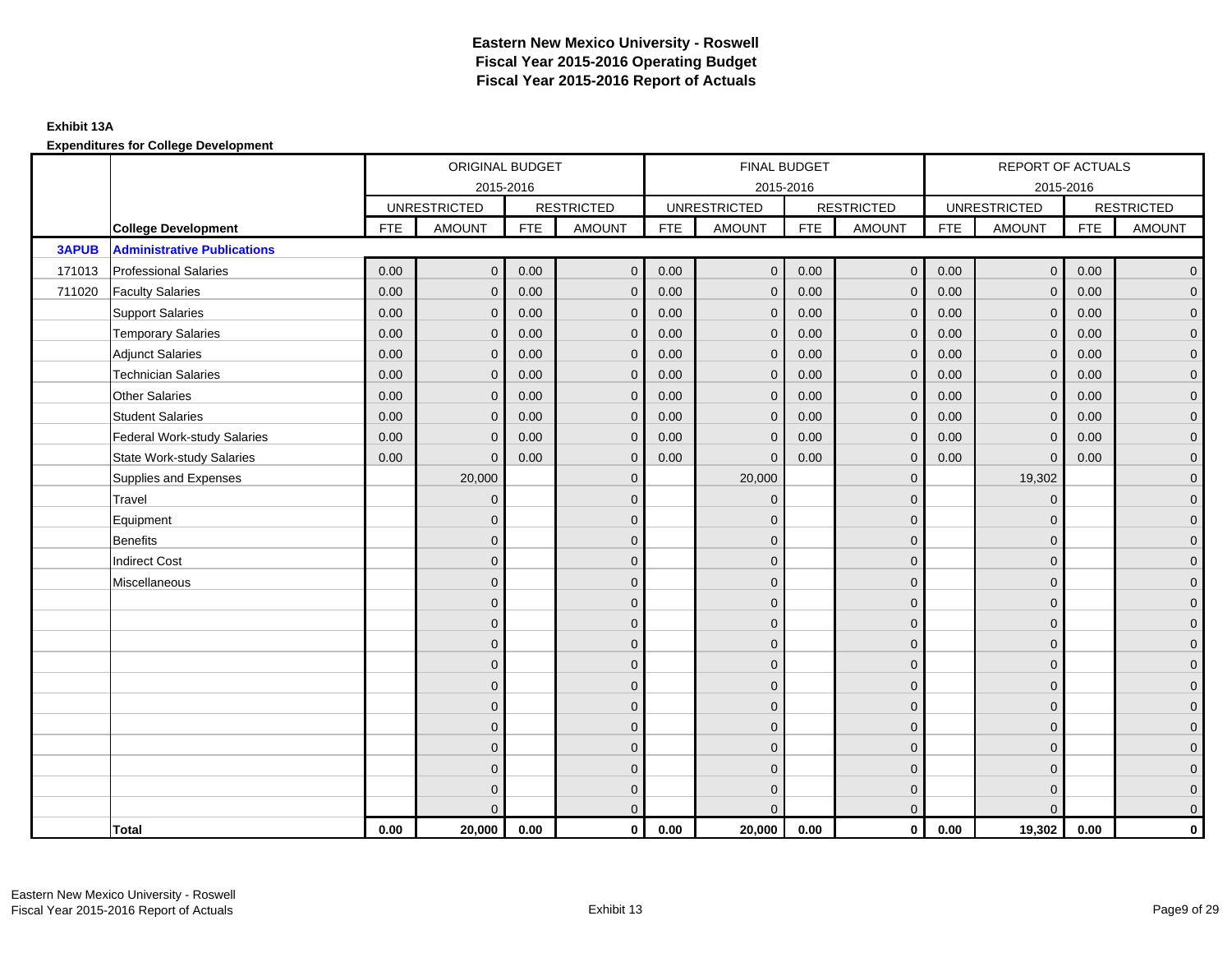|              |                                    |            | ORIGINAL BUDGET     |            |                   |            | FINAL BUDGET        |            |                   |            | REPORT OF ACTUALS   |            |                     |
|--------------|------------------------------------|------------|---------------------|------------|-------------------|------------|---------------------|------------|-------------------|------------|---------------------|------------|---------------------|
|              |                                    |            | 2015-2016           |            |                   |            | 2015-2016           |            |                   |            | 2015-2016           |            |                     |
|              |                                    |            | <b>UNRESTRICTED</b> |            | <b>RESTRICTED</b> |            | <b>UNRESTRICTED</b> |            | <b>RESTRICTED</b> |            | <b>UNRESTRICTED</b> |            | <b>RESTRICTED</b>   |
|              | <b>College Development</b>         | <b>FTE</b> | <b>AMOUNT</b>       | <b>FTE</b> | <b>AMOUNT</b>     | <b>FTE</b> | <b>AMOUNT</b>       | <b>FTE</b> | <b>AMOUNT</b>     | <b>FTE</b> | <b>AMOUNT</b>       | <b>FTE</b> | <b>AMOUNT</b>       |
| <b>3COMM</b> | <b>Commencement</b>                |            |                     |            |                   |            |                     |            |                   |            |                     |            |                     |
| 171013       | <b>Professional Salaries</b>       | 0.00       | $\mathbf{0}$        | 0.00       | $\mathbf 0$       | 0.00       | $\mathbf{0}$        | 0.00       | $\overline{0}$    | 0.00       | $\mathbf 0$         | 0.00       | $\overline{0}$      |
| 711030       | <b>Faculty Salaries</b>            | 0.00       | $\Omega$            | 0.00       | $\Omega$          | 0.00       | $\mathbf{0}$        | 0.00       | $\mathbf{0}$      | 0.00       | $\mathbf{0}$        | 0.00       | $\overline{0}$      |
|              | <b>Support Salaries</b>            | 0.00       | $\mathbf{0}$        | 0.00       | $\mathbf{0}$      | 0.00       | $\mathbf{0}$        | 0.00       | $\mathbf{0}$      | 0.00       | $\mathbf{0}$        | 0.00       | $\overline{0}$      |
|              | <b>Temporary Salaries</b>          | 0.00       | $\mathbf{0}$        | 0.00       | $\Omega$          | 0.00       | $\Omega$            | 0.00       | $\mathbf{0}$      | 0.00       | $\mathbf{0}$        | 0.00       | $\overline{0}$      |
|              | <b>Adjunct Salaries</b>            | 0.00       | $\mathbf{0}$        | 0.00       | $\mathbf{0}$      | 0.00       | $\mathbf{0}$        | 0.00       | $\mathbf{0}$      | 0.00       | $\mathbf{0}$        | 0.00       | $\overline{0}$      |
|              | <b>Technician Salaries</b>         | 0.00       | $\mathbf 0$         | 0.00       | $\mathbf{0}$      | 0.00       | $\mathbf 0$         | 0.00       | $\mathbf{0}$      | 0.00       | $\mathbf 0$         | 0.00       | $\overline{0}$      |
|              | <b>Other Salaries</b>              | 0.00       | $\mathbf{0}$        | 0.00       | $\mathbf{0}$      | 0.00       | $\mathbf{0}$        | 0.00       | $\mathbf{0}$      | 0.00       | $\Omega$            | 0.00       | $\mathbf 0$         |
|              | <b>Student Salaries</b>            | 0.00       | $\mathbf{0}$        | 0.00       | $\Omega$          | 0.00       | $\mathbf{0}$        | 0.00       | $\mathbf{0}$      | 0.00       | $\mathbf{0}$        | 0.00       | $\overline{0}$      |
|              | <b>Federal Work-study Salaries</b> | 0.00       | $\Omega$            | 0.00       | $\Omega$          | 0.00       | $\mathbf{0}$        | 0.00       | $\mathbf{0}$      | 0.00       | $\Omega$            | 0.00       | $\overline{0}$      |
|              | <b>State Work-study Salaries</b>   | 0.00       | $\mathbf 0$         | 0.00       | $\mathbf{0}$      | 0.00       | $\mathbf{0}$        | 0.00       | $\mathbf 0$       | 0.00       | $\mathbf{0}$        | 0.00       | $\overline{0}$      |
|              | Supplies and Expenses              |            | 7,000               |            | $\mathbf{0}$      |            | 7,000               |            | $\mathbf{0}$      |            | 8,769               |            | $\overline{0}$      |
|              | Travel                             |            | $\mathbf{0}$        |            | $\mathbf{0}$      |            | $\mathbf{0}$        |            | $\mathbf{0}$      |            | $\mathbf{0}$        |            | $\overline{0}$      |
|              | Equipment                          |            | $\mathbf{0}$        |            | $\mathbf{0}$      |            | $\Omega$            |            | $\mathbf{0}$      |            | $\mathbf{0}$        |            | $\overline{0}$      |
|              | <b>Benefits</b>                    |            | $\mathbf{0}$        |            | $\mathbf{0}$      |            | $\Omega$            |            | $\mathbf 0$       |            | $\mathbf{0}$        |            | $\overline{0}$      |
|              | <b>Indirect Cost</b>               |            | $\Omega$            |            | $\mathbf{0}$      |            | $\Omega$            |            | $\mathbf 0$       |            | $\Omega$            |            | $\overline{0}$      |
|              | Miscellaneous                      |            | $\Omega$            |            | $\mathbf{0}$      |            | $\Omega$            |            | $\mathbf{0}$      |            | $\Omega$            |            | $\overline{0}$      |
|              |                                    |            | $\mathbf{0}$        |            | $\mathbf 0$       |            | $\Omega$            |            | $\mathbf{0}$      |            | $\mathbf{0}$        |            | $\overline{0}$      |
|              |                                    |            | $\Omega$            |            | $\mathbf{0}$      |            | $\Omega$            |            | $\mathbf 0$       |            | $\mathbf{0}$        |            | $\overline{0}$      |
|              |                                    |            | $\Omega$            |            | $\mathbf 0$       |            | $\Omega$            |            | $\mathbf{0}$      |            | $\Omega$            |            | $\overline{0}$      |
|              |                                    |            | $\Omega$            |            | $\mathbf{0}$      |            | $\Omega$            |            | $\mathbf{0}$      |            | $\Omega$            |            | $\overline{0}$      |
|              |                                    |            | $\mathbf{0}$        |            | $\mathbf 0$       |            | $\Omega$            |            | $\mathbf 0$       |            | $\mathbf{0}$        |            | $\overline{0}$      |
|              |                                    |            | $\mathbf{0}$        |            | $\mathbf{0}$      |            | $\mathbf{0}$        |            | $\mathbf 0$       |            | $\mathbf{0}$        |            | $\mathbf 0$         |
|              |                                    |            | $\mathbf{0}$        |            | $\mathbf{0}$      |            | $\Omega$            |            | $\mathbf{0}$      |            | $\Omega$            |            | $\overline{0}$      |
|              |                                    |            | $\mathbf{0}$        |            | $\mathbf 0$       |            | $\mathbf{0}$        |            | $\mathbf 0$       |            | $\mathbf{0}$        |            | $\overline{0}$      |
|              |                                    |            | $\mathbf{0}$        |            | $\mathbf 0$       |            | $\mathbf{0}$        |            | $\mathbf{0}$      |            | $\mathbf{0}$        |            | $\mathbf 0$         |
|              |                                    |            | $\Omega$            |            | $\mathbf{0}$      |            | $\Omega$            |            | $\mathbf 0$       |            | $\mathbf{0}$        |            | $\mathsf{O}\xspace$ |
|              |                                    |            | $\Omega$            |            | $\overline{0}$    |            | $\Omega$            |            | $\overline{0}$    |            | $\Omega$            |            | $\mathbf 0$         |
|              | <b>Total</b>                       | 0.00       | 7,000               | 0.00       | $\mathbf 0$       | 0.00       | 7,000               | 0.00       | $\overline{0}$    | $0.00\,$   | 8,769               | 0.00       | $\mathbf 0$         |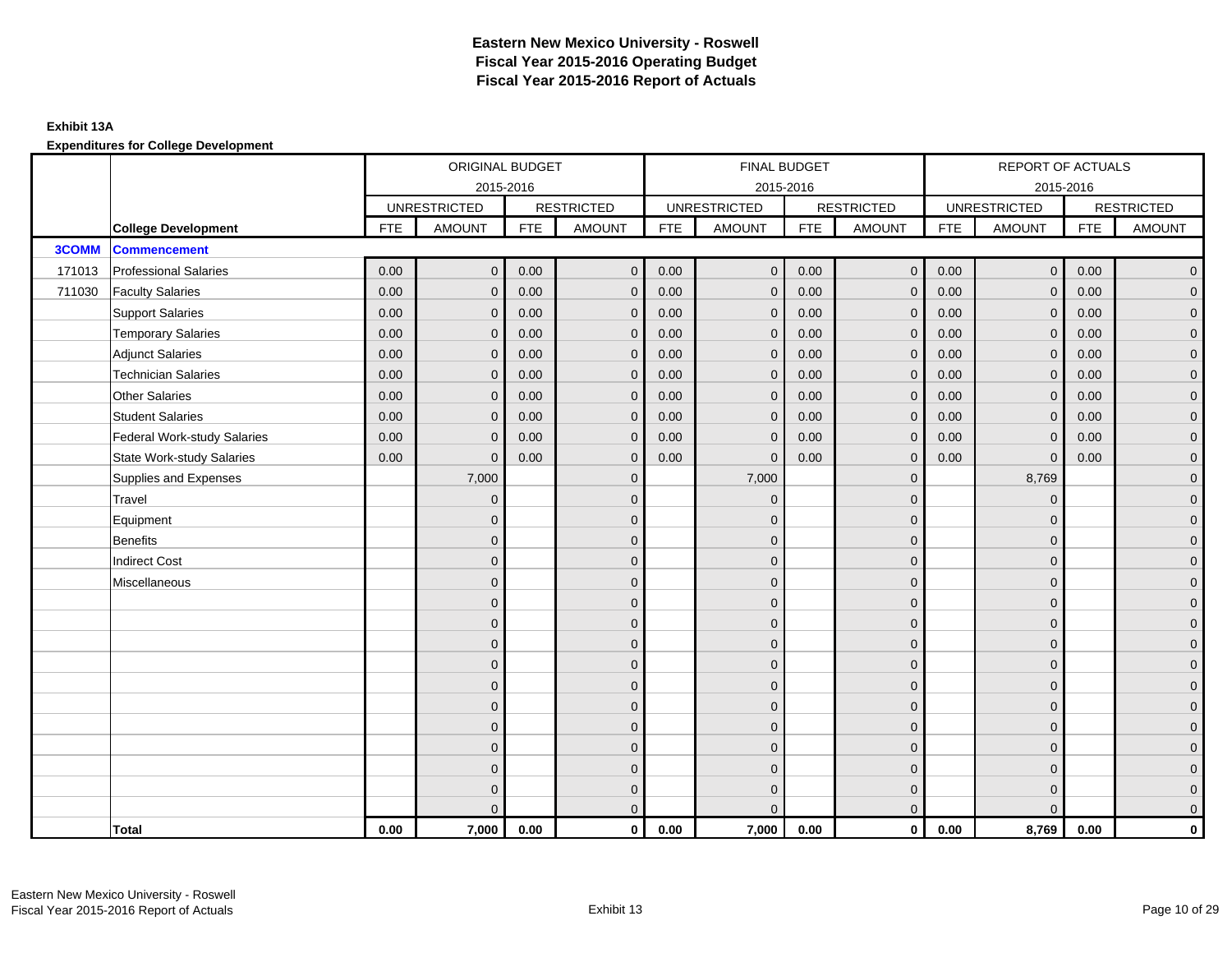|              |                                    |            | ORIGINAL BUDGET     |            |                   |            | <b>FINAL BUDGET</b> |            |                         |            | REPORT OF ACTUALS   |            |                     |
|--------------|------------------------------------|------------|---------------------|------------|-------------------|------------|---------------------|------------|-------------------------|------------|---------------------|------------|---------------------|
|              |                                    |            | 2015-2016           |            |                   |            | 2015-2016           |            |                         |            | 2015-2016           |            |                     |
|              |                                    |            | <b>UNRESTRICTED</b> |            | <b>RESTRICTED</b> |            | <b>UNRESTRICTED</b> |            | <b>RESTRICTED</b>       |            | <b>UNRESTRICTED</b> |            | <b>RESTRICTED</b>   |
|              | <b>College Development</b>         | <b>FTE</b> | <b>AMOUNT</b>       | <b>FTE</b> | <b>AMOUNT</b>     | <b>FTE</b> | <b>AMOUNT</b>       | <b>FTE</b> | <b>AMOUNT</b>           | <b>FTE</b> | <b>AMOUNT</b>       | <b>FTE</b> | <b>AMOUNT</b>       |
| <b>3DUES</b> | <b>Dues and Subscriptions</b>      |            |                     |            |                   |            |                     |            |                         |            |                     |            |                     |
| 171013       | <b>Professional Salaries</b>       | 0.00       | $\mathsf{O}\xspace$ | 0.00       | $\mathbf{0}$      | 0.00       | $\mathbf 0$         | 0.00       | $\overline{0}$          | 0.00       | $\mathbf{0}$        | 0.00       | $\overline{0}$      |
| 711050       | <b>Faculty Salaries</b>            | 0.00       | $\mathbf{0}$        | 0.00       | $\Omega$          | 0.00       | $\mathbf{0}$        | 0.00       | $\mathbf 0$             | 0.00       | $\mathbf 0$         | 0.00       | $\overline{0}$      |
|              | <b>Support Salaries</b>            | 0.00       | $\mathbf{0}$        | 0.00       | $\mathbf 0$       | 0.00       | $\overline{0}$      | 0.00       | $\mathbf 0$             | 0.00       | $\mathbf 0$         | 0.00       | $\overline{0}$      |
|              | <b>Temporary Salaries</b>          | 0.00       | $\mathbf{0}$        | 0.00       | $\Omega$          | 0.00       | $\mathbf{0}$        | 0.00       | $\mathbf{0}$            | 0.00       | $\mathbf{0}$        | 0.00       | $\mathbf{0}$        |
|              | <b>Adjunct Salaries</b>            | 0.00       | $\mathbf{0}$        | 0.00       | $\mathbf{0}$      | 0.00       | $\overline{0}$      | 0.00       | $\mathbf 0$             | 0.00       | $\overline{0}$      | 0.00       | $\overline{0}$      |
|              | <b>Technician Salaries</b>         | 0.00       | $\mathbf{0}$        | 0.00       | $\mathbf 0$       | 0.00       | $\mathbf{0}$        | 0.00       | $\mathbf 0$             | 0.00       | $\mathbf{0}$        | 0.00       | $\overline{0}$      |
|              | <b>Other Salaries</b>              | 0.00       | $\mathbf{0}$        | 0.00       | $\mathbf{0}$      | 0.00       | $\mathbf{0}$        | 0.00       | $\mathbf{0}$            | 0.00       | $\mathbf{0}$        | 0.00       | $\overline{0}$      |
|              | <b>Student Salaries</b>            | 0.00       | $\mathbf{0}$        | 0.00       | $\mathbf{0}$      | 0.00       | $\mathbf{0}$        | 0.00       | $\mathbf{0}$            | 0.00       | $\mathbf 0$         | 0.00       | $\mathbf{0}$        |
|              | <b>Federal Work-study Salaries</b> | 0.00       | $\mathbf{0}$        | 0.00       | $\mathbf{0}$      | 0.00       | $\mathbf{0}$        | 0.00       | $\mathbf 0$             | 0.00       | $\mathbf{0}$        | 0.00       | $\overline{0}$      |
|              | <b>State Work-study Salaries</b>   | 0.00       | $\mathbf{0}$        | 0.00       | $\Omega$          | 0.00       | $\mathbf{0}$        | 0.00       | $\mathbf{0}$            | 0.00       | $\mathbf 0$         | 0.00       | $\overline{0}$      |
|              | Supplies and Expenses              |            | $\Omega$            |            | $\mathbf 0$       |            | $\Omega$            |            | $\mathbf{0}$            |            | 876                 |            | $\overline{0}$      |
|              | Travel                             |            | $\overline{0}$      |            | $\mathbf 0$       |            | $\mathbf{0}$        |            | $\mathbf 0$             |            | $\mathbf 0$         |            | $\mathbf{0}$        |
|              | Equipment                          |            | $\Omega$            |            | $\mathbf{0}$      |            | $\Omega$            |            | $\mathbf 0$             |            | $\mathbf 0$         |            | $\overline{0}$      |
|              | <b>Benefits</b>                    |            | $\mathbf{0}$        |            | $\mathbf{0}$      |            | $\Omega$            |            | $\mathbf{0}$            |            | $\mathbf{0}$        |            | $\overline{0}$      |
|              | <b>Indirect Cost</b>               |            | $\Omega$            |            | $\Omega$          |            | $\Omega$            |            | $\mathbf{0}$            |            | $\Omega$            |            | $\overline{0}$      |
|              | Miscellaneous                      |            | $\overline{0}$      |            | $\mathbf{0}$      |            | $\mathbf{0}$        |            | $\mathbf 0$             |            | $\mathbf{0}$        |            | $\overline{0}$      |
|              |                                    |            | $\Omega$            |            | $\mathbf{0}$      |            | $\Omega$            |            | $\mathbf 0$             |            | $\mathbf 0$         |            | $\overline{0}$      |
|              |                                    |            | $\Omega$            |            | $\mathbf{0}$      |            | $\Omega$            |            | $\mathbf 0$             |            | $\mathbf 0$         |            | $\overline{0}$      |
|              |                                    |            | $\Omega$            |            | $\mathbf{0}$      |            | $\Omega$            |            | $\mathbf 0$             |            | $\Omega$            |            | $\overline{0}$      |
|              |                                    |            | $\overline{0}$      |            | $\mathbf 0$       |            | $\mathbf{0}$        |            | $\mathbf 0$             |            | $\mathbf{0}$        |            | $\overline{0}$      |
|              |                                    |            | $\overline{0}$      |            | $\mathbf{0}$      |            | $\Omega$            |            | $\mathbf 0$             |            | $\mathbf{0}$        |            | $\overline{0}$      |
|              |                                    |            | $\Omega$            |            | $\mathbf{0}$      |            | $\mathbf{0}$        |            | $\mathbf 0$             |            | $\Omega$            |            | $\overline{0}$      |
|              |                                    |            | $\overline{0}$      |            | $\mathbf{0}$      |            | $\Omega$            |            | $\mathbf{0}$            |            | $\Omega$            |            | $\overline{0}$      |
|              |                                    |            | $\overline{0}$      |            | $\mathbf{0}$      |            | $\mathbf{0}$        |            | $\mathbf 0$             |            | $\mathbf{0}$        |            | $\mathsf{O}\xspace$ |
|              |                                    |            | $\overline{0}$      |            | $\mathbf 0$       |            | $\mathbf{0}$        |            | $\mathbf 0$             |            | $\mathbf 0$         |            | $\mathbf{0}$        |
|              |                                    |            | $\Omega$            |            | $\mathbf{0}$      |            | $\mathbf{0}$        |            | $\mathbf 0$             |            | $\Omega$            |            | $\mathbf{0}$        |
|              |                                    |            | $\overline{0}$      |            | $\overline{0}$    |            | $\overline{0}$      |            | $\overline{0}$          |            | $\Omega$            |            | $\overline{0}$      |
|              | <b>Total</b>                       | 0.00       | $\mathbf 0$         | 0.00       | $\mathbf 0$       | 0.00       | $\mathbf 0$         | 0.00       | $\overline{\mathbf{0}}$ | 0.00       | 876                 | 0.00       | $\mathbf 0$         |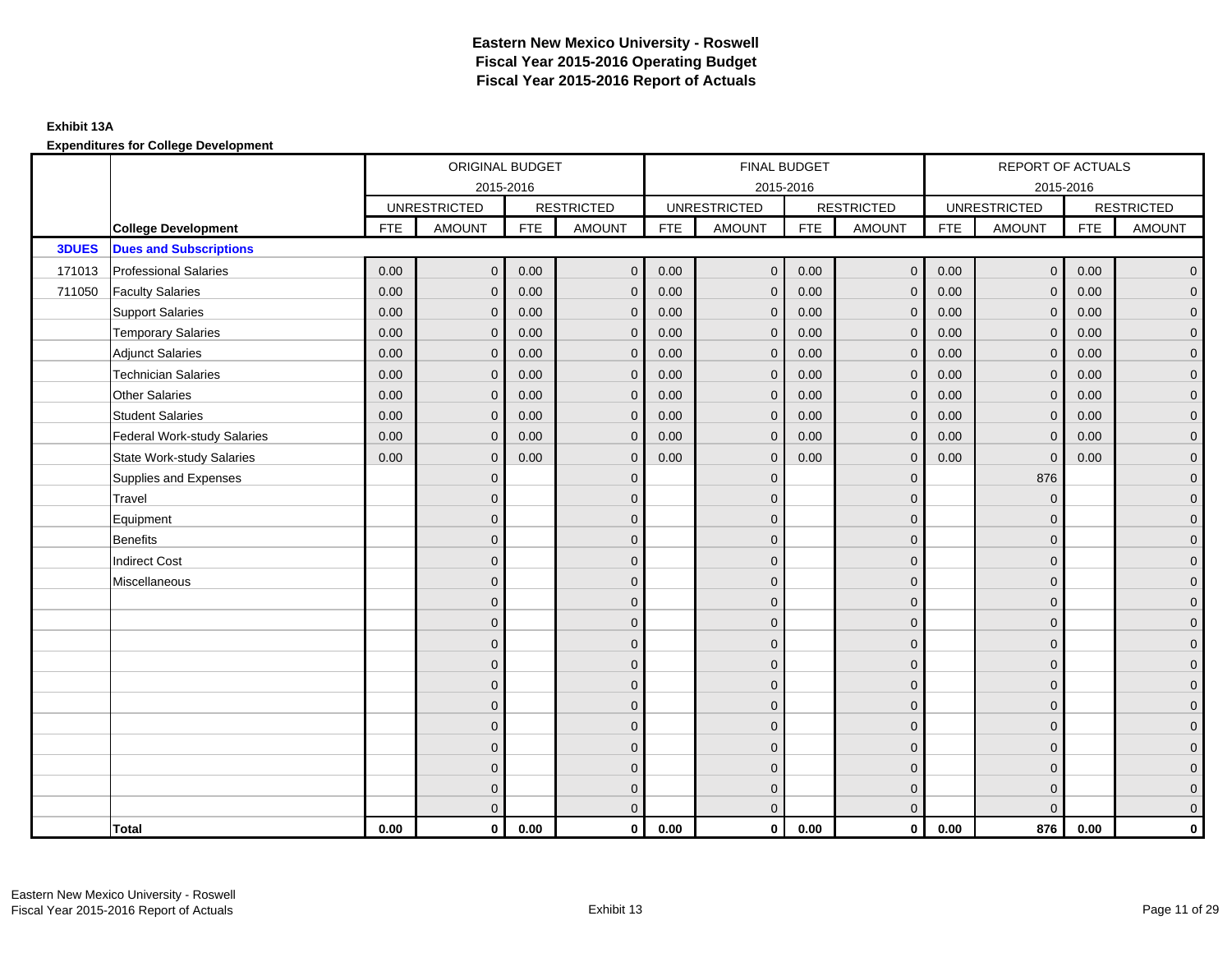### **Exhibit 13A**

|              |                                    |            | ORIGINAL BUDGET     |            |                   |            | FINAL BUDGET        |            |                   |            | REPORT OF ACTUALS   |            |                     |
|--------------|------------------------------------|------------|---------------------|------------|-------------------|------------|---------------------|------------|-------------------|------------|---------------------|------------|---------------------|
|              |                                    |            | 2015-2016           |            |                   |            | 2015-2016           |            |                   |            | 2015-2016           |            |                     |
|              |                                    |            | <b>UNRESTRICTED</b> |            | <b>RESTRICTED</b> |            | <b>UNRESTRICTED</b> |            | <b>RESTRICTED</b> |            | <b>UNRESTRICTED</b> |            | <b>RESTRICTED</b>   |
|              | <b>College Development</b>         | <b>FTE</b> | <b>AMOUNT</b>       | <b>FTE</b> | <b>AMOUNT</b>     | <b>FTE</b> | <b>AMOUNT</b>       | <b>FTE</b> | <b>AMOUNT</b>     | <b>FTE</b> | <b>AMOUNT</b>       | <b>FTE</b> | <b>AMOUNT</b>       |
| <b>3MKTG</b> | <b>Institutional Marketing</b>     |            |                     |            |                   |            |                     |            |                   |            |                     |            |                     |
| 171013       | <b>Professional Salaries</b>       | 4.00       | 187,167             | 0.00       | $\mathbf{0}$      | 3.00       | 165,894             | 0.00       | $\overline{0}$    | 3.00       | 165,519             | 0.00       | $\overline{0}$      |
| 711060       | <b>Faculty Salaries</b>            | 0.00       | $\mathbf{0}$        | 0.00       | $\Omega$          | 0.00       | $\overline{0}$      | 0.00       | $\mathbf{0}$      | 0.00       | $\mathbf{0}$        | 0.00       | $\overline{0}$      |
|              | <b>Support Salaries</b>            | 0.00       | $\mathbf{0}$        | 0.00       | $\mathbf{0}$      | 1.00       | 28,069              | 0.00       | $\mathbf{0}$      | 1.00       | 27,954              | 0.00       | $\mathbf 0$         |
|              | <b>Temporary Salaries</b>          | 0.00       | $\mathbf{0}$        | 0.00       | $\mathbf{0}$      | 0.00       | $\mathbf{0}$        | 0.00       | $\mathbf{0}$      | 0.00       | $\mathbf{0}$        | 0.00       | $\overline{0}$      |
|              | <b>Adjunct Salaries</b>            | 0.00       | $\mathbf{0}$        | 0.00       | $\mathbf{0}$      | 0.00       | $\mathbf{0}$        | 0.00       | $\mathbf{0}$      | 0.00       | $\mathbf{0}$        | 0.00       | $\overline{0}$      |
|              | <b>Technician Salaries</b>         | 0.00       | $\mathbf 0$         | 0.00       | $\mathbf{0}$      | 0.00       | $\mathbf 0$         | 0.00       | $\mathbf{0}$      | 0.00       | $\mathbf 0$         | 0.00       | $\overline{0}$      |
|              | <b>Other Salaries</b>              | 0.00       | $\mathbf{0}$        | 0.00       | $\mathbf{0}$      | 0.00       | $\mathbf{0}$        | 0.00       | $\mathbf{0}$      | 0.00       | $\Omega$            | 0.00       | $\mathbf 0$         |
|              | <b>Student Salaries</b>            | 0.00       | $\mathbf{0}$        | 0.00       | $\Omega$          | 0.00       | $\mathbf{0}$        | 0.00       | $\mathbf{0}$      | 0.00       | $\mathbf{0}$        | 0.00       | $\overline{0}$      |
|              | <b>Federal Work-study Salaries</b> | 0.00       | $\Omega$            | 0.00       | $\Omega$          | 0.00       | $\mathbf{0}$        | 0.00       | $\mathbf{0}$      | 0.00       | $\Omega$            | 0.00       | $\overline{0}$      |
|              | <b>State Work-study Salaries</b>   | 0.00       | $\mathbf{0}$        | 0.00       | $\mathbf{0}$      | 0.00       | $\mathbf{0}$        | 0.00       | $\mathbf{0}$      | 0.00       | $\mathbf{0}$        | 0.00       | $\overline{0}$      |
|              | Supplies and Expenses              |            | 95,464              |            | $\mathbf{0}$      |            | 95,464              |            | $\mathbf{0}$      |            | 95,155              |            | $\overline{0}$      |
|              | Travel                             |            | $\mathbf{0}$        |            | $\mathbf{0}$      |            | $\mathbf{0}$        |            | $\mathbf{0}$      |            | 1,886               |            | $\overline{0}$      |
|              | Equipment                          |            | $\mathbf{0}$        |            | $\mathbf{0}$      |            | $\Omega$            |            | $\mathbf{0}$      |            | $\mathbf{0}$        |            | $\overline{0}$      |
|              | <b>Benefits</b>                    |            | $\mathbf{0}$        |            | $\mathbf 0$       |            | $\Omega$            |            | $\mathbf 0$       |            | $\mathbf{0}$        |            | $\overline{0}$      |
|              | <b>Indirect Cost</b>               |            | $\Omega$            |            | $\mathbf{0}$      |            | $\Omega$            |            | $\mathbf 0$       |            | $\Omega$            |            | $\overline{0}$      |
|              | Miscellaneous                      |            | $\Omega$            |            | $\mathbf{0}$      |            | $\Omega$            |            | $\mathbf{0}$      |            | $\Omega$            |            | $\overline{0}$      |
|              |                                    |            | $\mathbf{0}$        |            | $\mathbf 0$       |            | $\Omega$            |            | $\mathbf{0}$      |            | $\mathbf{0}$        |            | $\overline{0}$      |
|              |                                    |            | $\Omega$            |            | $\mathbf{0}$      |            | $\Omega$            |            | $\mathbf 0$       |            | $\mathbf{0}$        |            | $\mathbf 0$         |
|              |                                    |            | $\Omega$            |            | $\mathbf 0$       |            | $\Omega$            |            | $\mathbf{0}$      |            | $\Omega$            |            | $\overline{0}$      |
|              |                                    |            | $\Omega$            |            | $\mathbf{0}$      |            | $\Omega$            |            | $\mathbf{0}$      |            | $\Omega$            |            | $\overline{0}$      |
|              |                                    |            | $\mathbf{0}$        |            | $\mathbf 0$       |            | $\Omega$            |            | $\mathbf 0$       |            | $\mathbf{0}$        |            | $\overline{0}$      |
|              |                                    |            | $\mathbf{0}$        |            | $\mathbf{0}$      |            | $\mathbf{0}$        |            | $\mathbf 0$       |            | $\mathbf{0}$        |            | $\mathbf 0$         |
|              |                                    |            | $\mathbf{0}$        |            | $\mathbf{0}$      |            | $\Omega$            |            | $\mathbf{0}$      |            | $\Omega$            |            | $\overline{0}$      |
|              |                                    |            | $\mathbf{0}$        |            | $\mathbf 0$       |            | $\mathbf{0}$        |            | $\mathbf 0$       |            | $\mathbf{0}$        |            | $\overline{0}$      |
|              |                                    |            | $\mathbf{0}$        |            | $\mathbf 0$       |            | $\mathbf{0}$        |            | $\mathbf{0}$      |            | $\mathbf{0}$        |            | $\mathbf 0$         |
|              |                                    |            | $\Omega$            |            | $\mathbf{0}$      |            | $\Omega$            |            | $\mathbf 0$       |            | $\Omega$            |            | $\mathsf{O}\xspace$ |
|              |                                    |            | $\Omega$            |            | $\mathbf{0}$      |            | $\Omega$            |            | $\overline{0}$    |            | $\Omega$            |            | $\mathbf 0$         |
|              | Total                              | 4.00       | 282,631             | 0.00       | $\mathbf{0}$      | 4.00       | 289,427             | 0.00       | $\overline{0}$    | 4.00       | 290,514             | 0.00       | 0                   |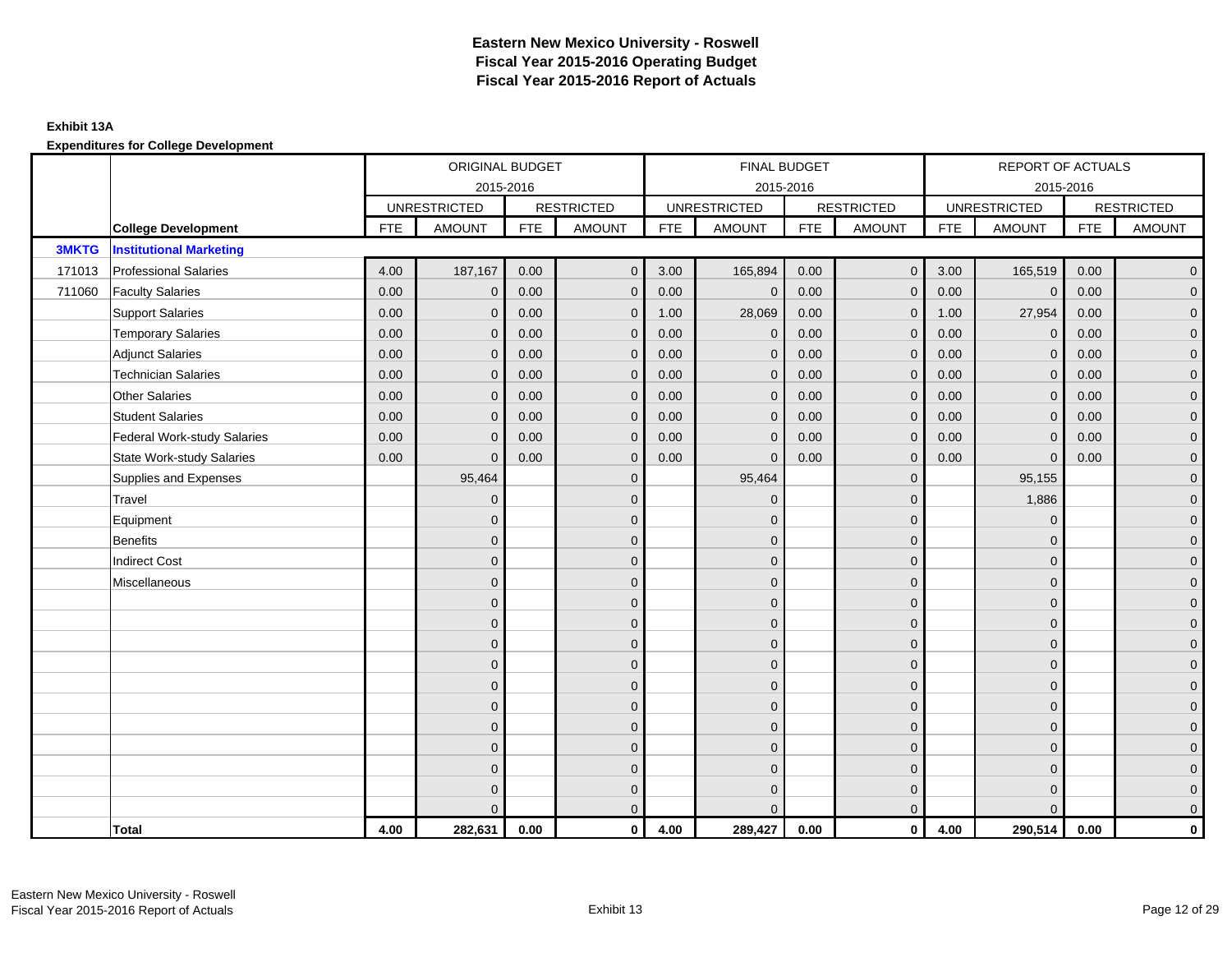|              |                                    |            | ORIGINAL BUDGET     |            |                   |            | FINAL BUDGET        |            |                   |            | REPORT OF ACTUALS   |            |                   |
|--------------|------------------------------------|------------|---------------------|------------|-------------------|------------|---------------------|------------|-------------------|------------|---------------------|------------|-------------------|
|              |                                    |            | 2015-2016           |            |                   |            | 2015-2016           |            |                   |            |                     | 2015-2016  |                   |
|              |                                    |            | <b>UNRESTRICTED</b> |            | <b>RESTRICTED</b> |            | <b>UNRESTRICTED</b> |            | <b>RESTRICTED</b> |            | <b>UNRESTRICTED</b> |            | <b>RESTRICTED</b> |
|              | <b>College Development</b>         | <b>FTE</b> | <b>AMOUNT</b>       | <b>FTE</b> | <b>AMOUNT</b>     | <b>FTE</b> | <b>AMOUNT</b>       | <b>FTE</b> | <b>AMOUNT</b>     | <b>FTE</b> | <b>AMOUNT</b>       | <b>FTE</b> | <b>AMOUNT</b>     |
| <b>3AVMK</b> | <b>Aviation Marketing</b>          |            |                     |            |                   |            |                     |            |                   |            |                     |            |                   |
| 171013       | <b>Professional Salaries</b>       | 0.00       | $\mathbf 0$         | 0.00       | $\mathbf 0$       | 0.00       | $\mathbf{0}$        | 0.00       | $\overline{0}$    | 0.00       | $\mathbf 0$         | 0.00       | $\overline{0}$    |
| 711065       | <b>Faculty Salaries</b>            | 0.00       | $\mathbf{0}$        | 0.00       | $\mathbf{0}$      | 0.00       | $\mathbf{0}$        | 0.00       | $\mathbf{0}$      | 0.00       | $\mathbf{0}$        | 0.00       | $\overline{0}$    |
|              | <b>Support Salaries</b>            | 0.00       | $\mathbf{0}$        | 0.00       | $\mathbf{0}$      | 0.00       | $\mathbf{0}$        | 0.00       | $\mathbf{0}$      | 0.00       | $\mathbf{0}$        | 0.00       | $\overline{0}$    |
|              | <b>Temporary Salaries</b>          | 0.00       | $\mathbf{0}$        | 0.00       | $\mathbf{0}$      | 0.00       | $\mathbf{0}$        | 0.00       | $\mathbf{0}$      | 0.00       | $\mathbf{0}$        | 0.00       | $\overline{0}$    |
|              | <b>Adjunct Salaries</b>            | 0.00       | $\mathbf{0}$        | 0.00       | $\mathbf{0}$      | 0.00       | $\mathbf{0}$        | 0.00       | $\mathbf{0}$      | 0.00       | $\mathbf 0$         | 0.00       | $\overline{0}$    |
|              | <b>Technician Salaries</b>         | 0.00       | $\mathbf{0}$        | 0.00       | $\mathbf{0}$      | 0.00       | $\mathbf{0}$        | 0.00       | $\mathbf{0}$      | 0.00       | $\mathbf{0}$        | 0.00       | $\overline{0}$    |
|              | <b>Other Salaries</b>              | 0.00       | $\Omega$            | 0.00       | $\Omega$          | 0.00       | $\mathbf{0}$        | 0.00       | $\mathbf{0}$      | 0.00       | $\Omega$            | 0.00       | $\overline{0}$    |
|              | <b>Student Salaries</b>            | 0.00       | $\mathbf{0}$        | 0.00       | $\mathbf{0}$      | 0.00       | $\mathbf{0}$        | 0.00       | $\mathbf 0$       | 0.00       | $\mathbf 0$         | 0.00       | $\overline{0}$    |
|              | <b>Federal Work-study Salaries</b> | 0.00       | $\mathbf{0}$        | 0.00       | $\mathbf{0}$      | 0.00       | $\mathbf{0}$        | 0.00       | $\mathbf{0}$      | 0.00       | $\mathbf{0}$        | 0.00       | $\overline{0}$    |
|              | <b>State Work-study Salaries</b>   | 0.00       | $\mathbf{0}$        | 0.00       | $\Omega$          | 0.00       | $\mathbf{0}$        | 0.00       | $\mathbf{0}$      | 0.00       | $\Omega$            | 0.00       | $\overline{0}$    |
|              | Supplies and Expenses              |            | 25,000              |            | $\Omega$          |            | 25,000              |            | $\mathbf{0}$      |            | 19,789              |            | $\overline{0}$    |
|              | Travel                             |            | $\mathbf 0$         |            | $\mathbf 0$       |            | $\overline{0}$      |            | $\mathbf{0}$      |            | $\mathbf 0$         |            | $\overline{0}$    |
|              | Equipment                          |            | $\Omega$            |            | $\mathbf{0}$      |            | $\Omega$            |            | $\mathbf 0$       |            | $\mathbf{0}$        |            | $\overline{0}$    |
|              | <b>Benefits</b>                    |            | $\Omega$            |            | $\mathbf{0}$      |            | $\Omega$            |            | $\mathbf{0}$      |            | $\Omega$            |            | $\overline{0}$    |
|              | <b>Indirect Cost</b>               |            | $\Omega$            |            | $\mathbf{0}$      |            | $\Omega$            |            | $\mathbf{0}$      |            | $\Omega$            |            | $\overline{0}$    |
|              | Miscellaneous                      |            | $\mathbf{0}$        |            | $\mathbf 0$       |            | $\mathbf{0}$        |            | $\mathbf 0$       |            | $\mathbf{0}$        |            | $\overline{0}$    |
|              |                                    |            | $\Omega$            |            | $\mathbf{0}$      |            | $\Omega$            |            | $\mathbf 0$       |            | $\mathbf{0}$        |            | $\overline{0}$    |
|              |                                    |            | $\Omega$            |            | $\mathbf{0}$      |            | $\Omega$            |            | $\mathbf 0$       |            | $\Omega$            |            | $\overline{0}$    |
|              |                                    |            | $\mathbf{0}$        |            | $\mathbf{0}$      |            | $\Omega$            |            | $\mathbf 0$       |            | $\Omega$            |            | $\overline{0}$    |
|              |                                    |            | $\mathbf{0}$        |            | $\mathbf 0$       |            | $\mathbf{0}$        |            | $\mathbf 0$       |            | $\mathbf{0}$        |            | $\overline{0}$    |
|              |                                    |            | $\mathbf{0}$        |            | $\mathbf{0}$      |            | $\Omega$            |            | $\mathbf 0$       |            | $\mathbf{0}$        |            | $\mathbf 0$       |
|              |                                    |            | $\Omega$            |            | $\mathbf{0}$      |            | $\Omega$            |            | $\mathbf{0}$      |            | $\Omega$            |            | $\overline{0}$    |
|              |                                    |            | $\Omega$            |            | $\mathbf{0}$      |            | $\Omega$            |            | $\mathbf{0}$      |            | $\Omega$            |            | $\overline{0}$    |
|              |                                    |            | $\Omega$            |            | $\mathbf{0}$      |            | $\Omega$            |            | $\mathbf{0}$      |            | $\mathbf{0}$        |            | $\overline{0}$    |
|              |                                    |            | $\mathbf{0}$        |            | $\mathbf{0}$      |            | $\Omega$            |            | $\mathbf 0$       |            | $\mathbf{0}$        |            | $\mathbf 0$       |
|              |                                    |            | $\Omega$            |            | $\mathbf 0$       |            | $\Omega$            |            | $\mathbf 0$       |            | $\Omega$            |            | $\overline{0}$    |
|              |                                    |            | $\Omega$            |            | $\mathbf{0}$      |            | $\Omega$            |            | $\mathbf{0}$      |            | $\Omega$            |            | $\overline{0}$    |
|              | Total                              | 0.00       | 25,000              | 0.00       | $\mathbf 0$       | 0.00       | 25,000              | 0.00       | $\overline{0}$    | 0.00       | 19,789              | 0.00       | 0                 |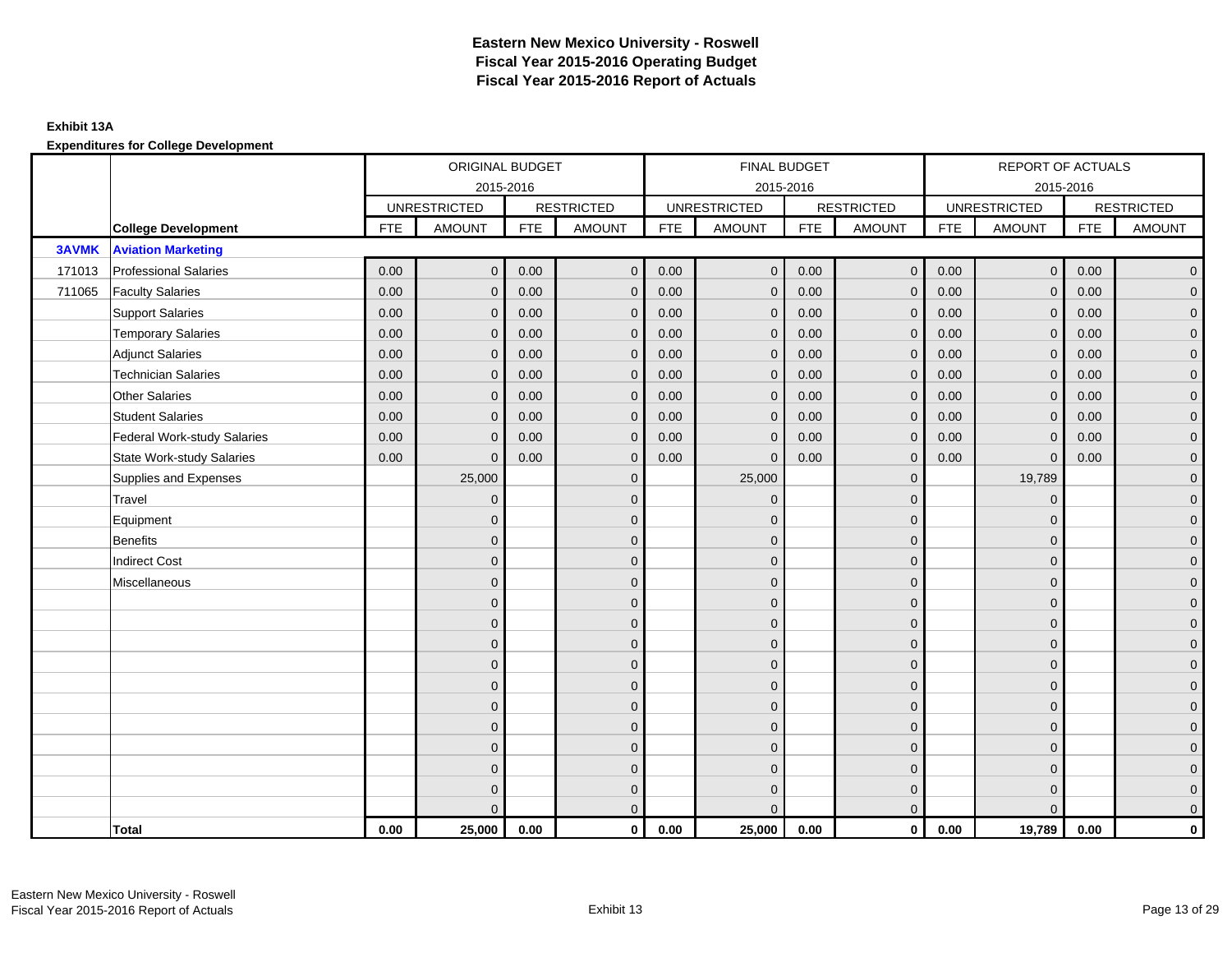## **Exhibit 13A**

|              |                                           |            | ORIGINAL BUDGET     |            |                   |            | <b>FINAL BUDGET</b> |            |                   |            | REPORT OF ACTUALS   |            |                   |
|--------------|-------------------------------------------|------------|---------------------|------------|-------------------|------------|---------------------|------------|-------------------|------------|---------------------|------------|-------------------|
|              |                                           |            | 2015-2016           |            |                   |            | 2015-2016           |            |                   |            | 2015-2016           |            |                   |
|              |                                           |            | <b>UNRESTRICTED</b> |            | <b>RESTRICTED</b> |            | <b>UNRESTRICTED</b> |            | <b>RESTRICTED</b> |            | <b>UNRESTRICTED</b> |            | <b>RESTRICTED</b> |
|              | <b>Executive Management</b>               | <b>FTE</b> | <b>AMOUNT</b>       | <b>FTE</b> | <b>AMOUNT</b>     | <b>FTE</b> | <b>AMOUNT</b>       | <b>FTE</b> | <b>AMOUNT</b>     | <b>FTE</b> | <b>AMOUNT</b>       | <b>FTE</b> | <b>AMOUNT</b>     |
| <b>3DADM</b> | <b>Vice President of Business Affairs</b> |            |                     |            |                   |            |                     |            |                   |            |                     |            |                   |
| 171013       | <b>Professional Salaries</b>              | 2.00       | 150,107             | 0.00       | $\mathbf 0$       | 1.00       | 103,180             | 0.00       | $\overline{0}$    | 1.00       | 102,947             | 0.00       | $\overline{0}$    |
| 740010       | <b>Faculty Salaries</b>                   | 0.00       | $\mathbf{0}$        | 0.00       | $\Omega$          | 0.00       | $\mathbf{0}$        | 0.00       | $\mathbf{0}$      | 0.00       | $\mathbf{0}$        | 0.00       | $\overline{0}$    |
|              | <b>Support Salaries</b>                   | 0.00       | $\Omega$            | 0.00       | $\Omega$          | 0.00       | $\Omega$            | 0.00       | $\Omega$          | 0.00       | $\Omega$            | 0.00       | $\overline{0}$    |
|              | <b>Temporary Salaries</b>                 | 0.00       | $\mathbf{0}$        | 0.00       | $\mathbf{0}$      | 0.00       | $\mathbf{0}$        | 0.00       | $\mathbf{0}$      | 0.00       | $\mathbf 0$         | 0.00       | $\mathbf{0}$      |
|              | <b>Adjunct Salaries</b>                   | 0.00       | $\mathbf{0}$        | 0.00       | $\mathbf{0}$      | 0.00       | $\mathbf{0}$        | 0.00       | $\mathbf 0$       | 0.00       | $\mathbf 0$         | 0.00       | $\overline{0}$    |
|              | <b>Technician Salaries</b>                | 0.00       | $\mathbf{0}$        | 0.00       | $\Omega$          | 0.00       | $\mathbf{0}$        | 0.00       | $\mathbf 0$       | 0.00       | $\mathbf{0}$        | 0.00       | $\overline{0}$    |
|              | <b>Other Salaries</b>                     | 0.50       | 16,975              | 0.00       | $\Omega$          | 0.50       | 17,315              | 0.00       | $\Omega$          | 0.00       | $\Omega$            | 0.00       | $\overline{0}$    |
|              | <b>Student Salaries</b>                   | 0.00       | $\mathbf 0$         | 0.00       | $\mathbf{0}$      | 0.00       | $\mathbf{0}$        | 0.00       | $\mathbf 0$       | 0.00       | $\mathbf 0$         | 0.00       | $\overline{0}$    |
|              | <b>Federal Work-study Salaries</b>        | 0.00       | $\Omega$            | 0.00       | $\Omega$          | 0.00       | $\Omega$            | 0.00       | $\mathbf 0$       | 0.00       | $\mathbf 0$         | 0.00       | $\overline{0}$    |
|              | <b>State Work-study Salaries</b>          | 0.00       | $\mathbf{0}$        | 0.00       | $\Omega$          | 0.00       | $\mathbf{0}$        | 0.00       | $\mathbf{0}$      | 0.00       | $\Omega$            | 0.00       | $\overline{0}$    |
|              | Supplies and Expenses                     |            | 17,136              |            | $\mathbf{0}$      |            | 17,136              |            | $\mathbf{0}$      |            | 18,997              |            | $\overline{0}$    |
|              | Travel                                    |            | $\mathbf{0}$        |            | $\mathbf 0$       |            | $\mathbf 0$         |            | $\mathbf 0$       |            | 2,918               |            | $\overline{0}$    |
|              | Equipment                                 |            | $\Omega$            |            | $\mathbf{0}$      |            | $\Omega$            |            | $\mathbf 0$       |            | $\mathbf 0$         |            | $\overline{0}$    |
|              | <b>Benefits</b>                           |            | $\Omega$            |            | $\mathbf{0}$      |            | $\Omega$            |            | $\mathbf 0$       |            | $\Omega$            |            | $\overline{0}$    |
|              | <b>Indirect Cost</b>                      |            | $\Omega$            |            | $\mathbf{0}$      |            | $\Omega$            |            | $\mathbf{0}$      |            | $\Omega$            |            | $\overline{0}$    |
|              | Miscellaneous                             |            | $\mathbf{0}$        |            | $\mathbf 0$       |            | $\mathbf{0}$        |            | $\mathbf 0$       |            | $\mathbf 0$         |            | $\overline{0}$    |
|              |                                           |            | $\mathbf{0}$        |            | $\mathbf{0}$      |            | $\Omega$            |            | $\mathbf 0$       |            | $\Omega$            |            | $\mathbf 0$       |
|              |                                           |            | $\Omega$            |            | $\mathbf{0}$      |            | $\mathbf{0}$        |            | $\mathbf{0}$      |            | $\Omega$            |            | $\mathbf 0$       |
|              |                                           |            | $\Omega$            |            | $\mathbf{0}$      |            | $\Omega$            |            | $\mathbf{0}$      |            | $\Omega$            |            | $\overline{0}$    |
|              |                                           |            | $\Omega$            |            | $\mathbf{0}$      |            | $\Omega$            |            | $\mathbf 0$       |            | $\Omega$            |            | $\overline{0}$    |
|              |                                           |            | $\Omega$            |            | $\mathbf{0}$      |            | $\Omega$            |            | $\mathbf{0}$      |            | $\Omega$            |            | $\overline{0}$    |
|              |                                           |            | $\Omega$            |            | $\mathbf{0}$      |            | $\Omega$            |            | $\mathbf{0}$      |            | $\Omega$            |            | $\overline{0}$    |
|              |                                           |            | $\Omega$            |            | $\mathbf{0}$      |            | $\Omega$            |            | $\mathbf{0}$      |            | $\Omega$            |            | $\overline{0}$    |
|              |                                           |            | $\Omega$            |            | $\mathbf{0}$      |            | $\Omega$            |            | $\mathbf 0$       |            | $\mathbf 0$         |            | $\overline{0}$    |
|              |                                           |            | $\Omega$            |            | $\mathbf{0}$      |            | $\Omega$            |            | $\mathbf{0}$      |            | $\Omega$            |            | $\overline{0}$    |
|              |                                           |            | $\Omega$            |            | $\mathbf{0}$      |            | $\Omega$            |            | $\mathbf 0$       |            | $\Omega$            |            | $\mathbf{0}$      |
|              |                                           |            | $\Omega$            |            | $\mathbf{0}$      |            | $\Omega$            |            | $\mathbf{0}$      |            | $\Omega$            |            | $\overline{0}$    |
|              | <b>Total</b>                              | 2.50       | 184,218             | 0.00       | $\mathbf 0$       | 1.50       | 137,631             | 0.00       | $\mathbf{0}$      | 1.00       | 124,863             | 0.00       | $\mathbf{0}$      |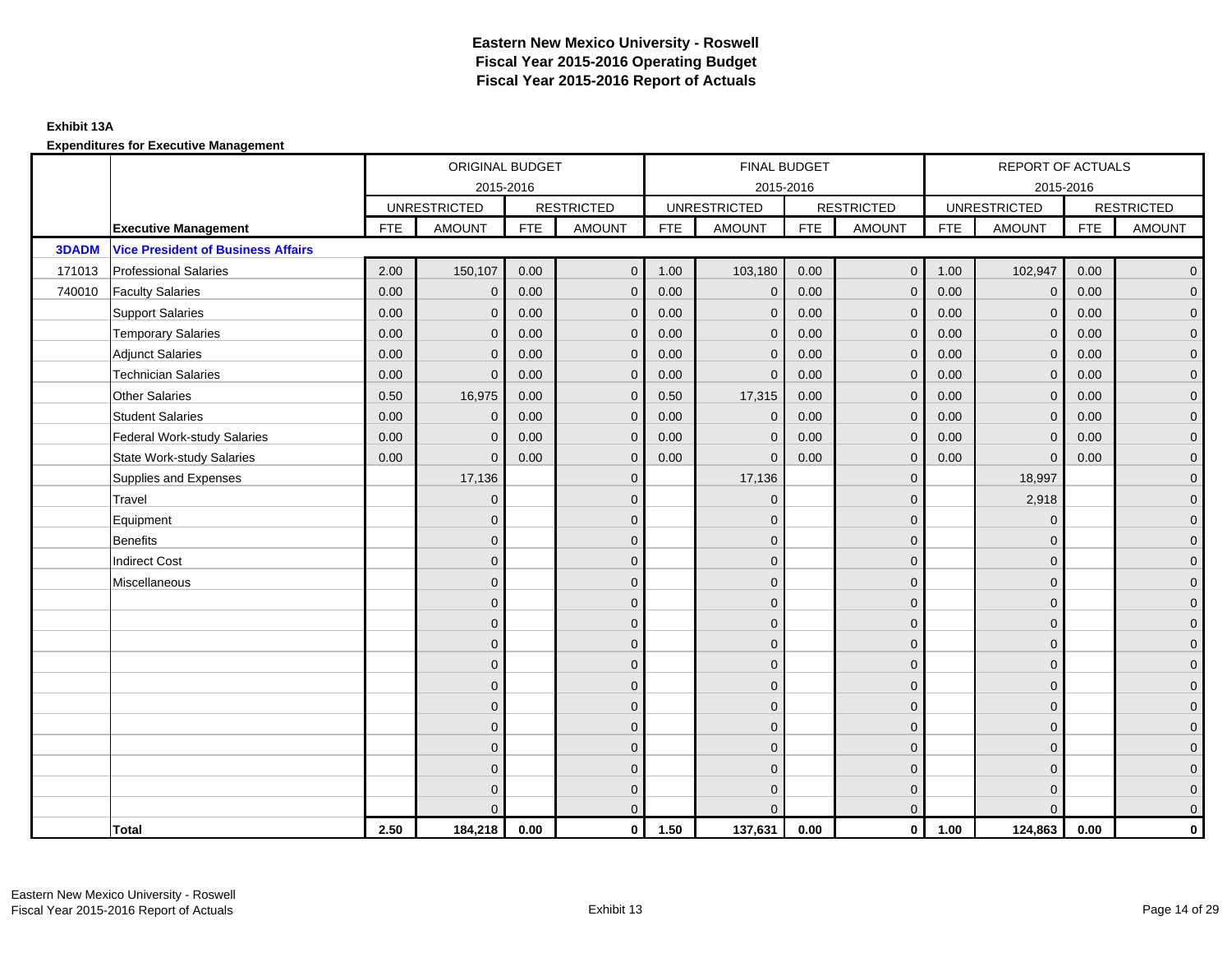#### **Exhibit 13A**

**Expenditures for Fiscal Operations**

|        |                                    |            | ORIGINAL BUDGET     |            |                   |            | <b>FINAL BUDGET</b> |            |                         |            | REPORT OF ACTUALS   |            |                   |
|--------|------------------------------------|------------|---------------------|------------|-------------------|------------|---------------------|------------|-------------------------|------------|---------------------|------------|-------------------|
|        |                                    |            | 2015-2016           |            |                   |            | 2015-2016           |            |                         |            | 2015-2016           |            |                   |
|        |                                    |            | <b>UNRESTRICTED</b> |            | <b>RESTRICTED</b> |            | <b>UNRESTRICTED</b> |            | <b>RESTRICTED</b>       |            | <b>UNRESTRICTED</b> |            | <b>RESTRICTED</b> |
|        | <b>Fiscal Operations</b>           | <b>FTE</b> | <b>AMOUNT</b>       | <b>FTE</b> | <b>AMOUNT</b>     | <b>FTE</b> | <b>AMOUNT</b>       | <b>FTE</b> | <b>AMOUNT</b>           | <b>FTE</b> | <b>AMOUNT</b>       | <b>FTE</b> | <b>AMOUNT</b>     |
| 3BUSO  | <b>Business Office</b>             |            |                     |            |                   |            |                     |            |                         |            |                     |            |                   |
| 171013 | <b>Professional Salaries</b>       | 6.00       | 326,085             | 0.00       | $\mathbf 0$       | 6.00       | 332,328             | 0.00       | $\overline{0}$          | 7.00       | 283,937             | 0.00       | $\overline{0}$    |
| 740040 | <b>Faculty Salaries</b>            | 0.00       | $\mathbf{0}$        | 0.00       | $\Omega$          | 0.00       | $\mathbf{0}$        | 0.00       | $\mathbf{0}$            | 0.00       | $\mathbf{0}$        | 0.00       | $\overline{0}$    |
|        | <b>Support Salaries</b>            | 4.00       | 122,514             | 0.00       | $\mathbf{0}$      | 5.00       | 131,360             | 0.00       | $\mathbf 0$             | 4.00       | 88,705              | 0.00       | $\overline{0}$    |
|        | <b>Temporary Salaries</b>          | 0.00       | $\mathbf{0}$        | 0.00       | $\mathbf{0}$      | 0.00       | $\mathbf{0}$        | 0.00       | $\mathbf{0}$            | 0.00       | $\mathbf 0$         | 0.00       | $\mathbf{0}$      |
|        | <b>Adjunct Salaries</b>            | 0.00       | $\mathbf{0}$        | 0.00       | $\mathbf{0}$      | 0.00       | $\mathbf{0}$        | 0.00       | $\mathbf 0$             | 0.00       | $\overline{0}$      | 0.00       | $\overline{0}$    |
|        | <b>Technician Salaries</b>         | 0.00       | $\mathbf{0}$        | 0.00       | $\mathbf{0}$      | 0.00       | $\Omega$            | 0.00       | $\overline{0}$          | 0.00       | $\mathbf{0}$        | 0.00       | $\overline{0}$    |
|        | <b>Other Salaries</b>              | 0.30       | 22,300              | 0.00       | $\mathbf{0}$      | 0.30       | 22,746              | 0.00       | $\mathbf{0}$            | 0.00       | $\mathbf 0$         | 0.00       | $\mathbf{0}$      |
|        | <b>Student Salaries</b>            | 0.00       | $\mathbf{0}$        | 0.00       | $\mathbf 0$       | 0.00       | $\mathbf{0}$        | 0.00       | $\mathbf{0}$            | 0.00       | $\mathbf{0}$        | 0.00       | $\mathbf{0}$      |
|        | <b>Federal Work-study Salaries</b> | 0.00       | $\mathbf{0}$        | 0.00       | $\mathbf{0}$      | 0.00       | $\mathbf{0}$        | 0.00       | $\mathbf{0}$            | 0.00       | $\overline{0}$      | 0.00       | $\overline{0}$    |
|        | <b>State Work-study Salaries</b>   | 0.00       | $\mathbf{0}$        | 0.00       | $\mathbf{0}$      | 0.00       | $\overline{0}$      | 0.00       | $\mathbf{0}$            | 0.00       | $\mathbf{0}$        | 0.00       | $\overline{0}$    |
|        | Supplies and Expenses              |            | 67,500              |            | $\mathbf{0}$      |            | 67,500              |            | $\mathbf{0}$            |            | 43,551              |            | $\overline{0}$    |
|        | Travel                             |            | $\mathbf 0$         |            | $\mathbf 0$       |            | $\mathbf 0$         |            | $\mathbf 0$             |            | 805                 |            | $\mathbf{0}$      |
|        | Equipment                          |            | $\Omega$            |            | $\mathbf{0}$      |            | $\Omega$            |            | $\mathbf 0$             |            | 1,256               |            | $\overline{0}$    |
|        | <b>Benefits</b>                    |            | $\mathbf{0}$        |            | $\mathbf{0}$      |            | $\Omega$            |            | $\overline{0}$          |            | $\mathbf 0$         |            | $\overline{0}$    |
|        | <b>Indirect Cost</b>               |            | $\Omega$            |            | $\mathbf{0}$      |            | $\Omega$            |            | $\mathbf{0}$            |            | $\Omega$            |            | $\overline{0}$    |
|        | Miscellaneous                      |            | $\overline{0}$      |            | $\mathbf 0$       |            | $\mathbf{0}$        |            | $\mathbf 0$             |            | $\mathbf{0}$        |            | $\overline{0}$    |
|        |                                    |            | $\mathbf{0}$        |            | $\mathbf{0}$      |            | $\Omega$            |            | $\mathbf 0$             |            | $\mathbf{0}$        |            | $\overline{0}$    |
|        |                                    |            | $\mathbf{0}$        |            | $\mathbf{0}$      |            | $\Omega$            |            | $\mathbf{0}$            |            | $\mathbf{0}$        |            | $\overline{0}$    |
|        |                                    |            | $\Omega$            |            | $\mathbf{0}$      |            | $\Omega$            |            | $\mathbf 0$             |            | $\mathbf{0}$        |            | $\overline{0}$    |
|        |                                    |            | $\overline{0}$      |            | $\mathbf 0$       |            | $\mathbf{0}$        |            | $\mathbf 0$             |            | $\mathbf{0}$        |            | $\overline{0}$    |
|        |                                    |            | $\overline{0}$      |            | $\mathbf 0$       |            | $\Omega$            |            | $\mathbf 0$             |            | $\mathbf{0}$        |            | $\overline{0}$    |
|        |                                    |            | $\Omega$            |            | $\mathbf{0}$      |            | $\mathbf{0}$        |            | $\mathbf 0$             |            | $\mathbf 0$         |            | $\overline{0}$    |
|        |                                    |            | $\overline{0}$      |            | $\mathbf{0}$      |            | $\Omega$            |            | $\mathbf{0}$            |            | $\mathbf{0}$        |            | $\overline{0}$    |
|        |                                    |            | $\overline{0}$      |            | $\mathbf{0}$      |            | $\mathbf{0}$        |            | $\mathbf 0$             |            | $\mathbf{0}$        |            | $\overline{0}$    |
|        |                                    |            | $\overline{0}$      |            | $\mathbf 0$       |            | $\mathbf{0}$        |            | $\mathbf 0$             |            | $\mathbf{0}$        |            | $\mathbf{0}$      |
|        |                                    |            | $\Omega$            |            | $\mathbf{0}$      |            | $\Omega$            |            | $\mathbf 0$             |            | $\Omega$            |            | $\mathbf{0}$      |
|        |                                    |            | $\Omega$            |            | $\mathbf{0}$      |            | $\Omega$            |            | $\overline{0}$          |            | $\Omega$            |            | $\overline{0}$    |
|        | Total                              | 10.30      | 538,399             | 0.00       | $\circ$           | 11.30      | 553,934             | 0.00       | $\overline{\mathbf{0}}$ | 11.00      | 418,253             | 0.00       | $\mathbf 0$       |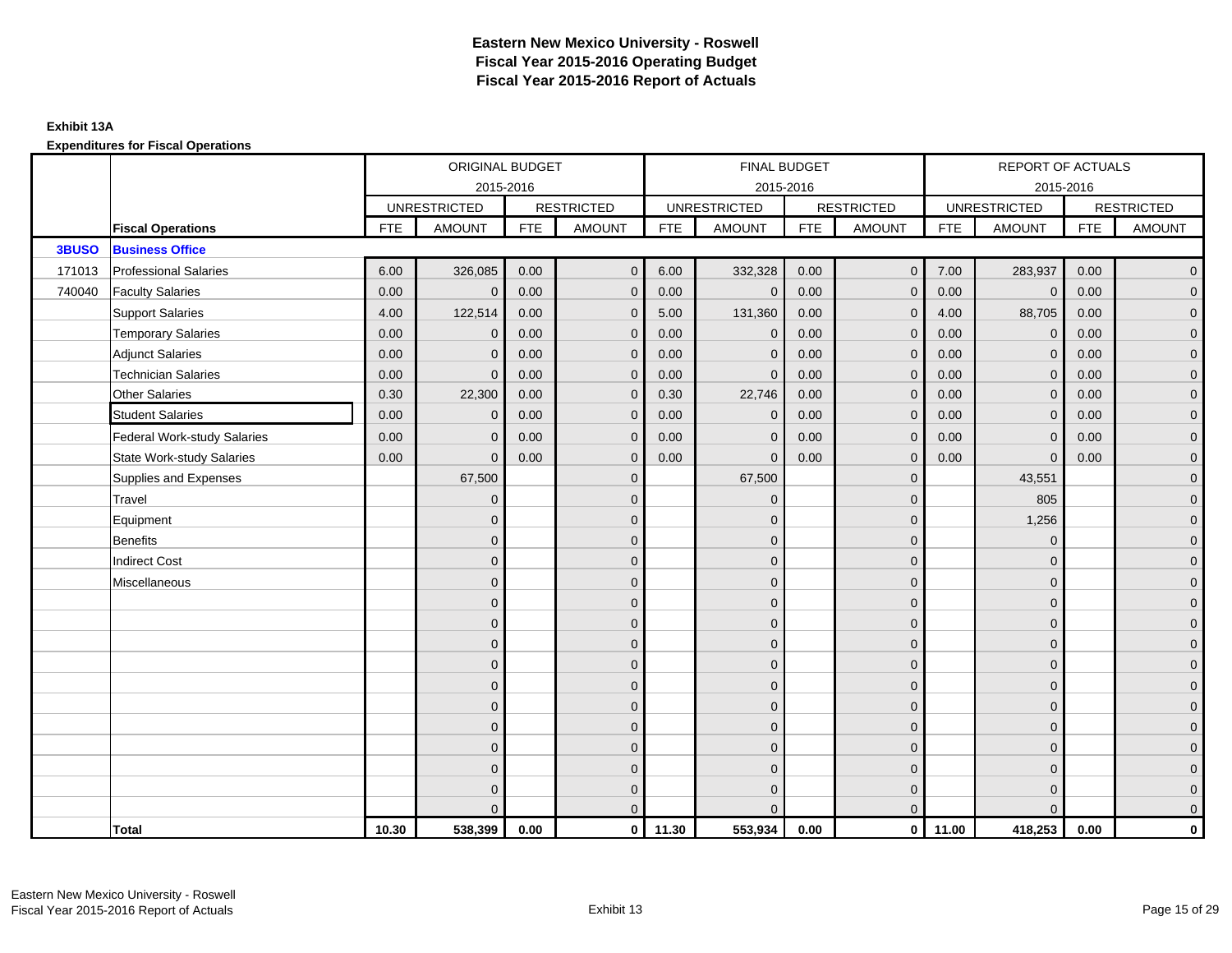### **Exhibit 13A**

|        |                                     |            | ORIGINAL BUDGET     |            |                   |      | <b>FINAL BUDGET</b> |            |                   |            | REPORT OF ACTUALS   |            |                   |
|--------|-------------------------------------|------------|---------------------|------------|-------------------|------|---------------------|------------|-------------------|------------|---------------------|------------|-------------------|
|        |                                     |            | 2015-2016           |            |                   |      | 2015-2016           |            |                   |            | 2015-2016           |            |                   |
|        |                                     |            | <b>UNRESTRICTED</b> |            | <b>RESTRICTED</b> |      | <b>UNRESTRICTED</b> |            | <b>RESTRICTED</b> |            | <b>UNRESTRICTED</b> |            | <b>RESTRICTED</b> |
|        | <b>General &amp; Administrative</b> | <b>FTE</b> | <b>AMOUNT</b>       | <b>FTE</b> | <b>AMOUNT</b>     | FTE  | <b>AMOUNT</b>       | <b>FTE</b> | <b>AMOUNT</b>     | <b>FTE</b> | <b>AMOUNT</b>       | <b>FTE</b> | <b>AMOUNT</b>     |
| 3SECU  | <b>Campus Security</b>              |            |                     |            |                   |      |                     |            |                   |            |                     |            |                   |
| 171013 | <b>Professional Salaries</b>        | 1.00       | 51,992              | 0.00       | $\mathbf 0$       | 1.00 | 53,694              | 0.00       | $\overline{0}$    | 1.00       | 53,573              | 0.00       | $\overline{0}$    |
| 740050 | <b>Faculty Salaries</b>             | 0.00       | $\mathbf{0}$        | 0.00       | $\mathbf{0}$      | 0.00 | $\mathbf{0}$        | 0.00       | $\mathbf{0}$      | 0.00       | $\mathbf 0$         | 0.00       | $\overline{0}$    |
|        | <b>Support Salaries</b>             | 5.00       | 119,211             | 0.00       | $\mathbf{0}$      | 6.00 | 141,712             | 0.00       | $\mathbf{0}$      | 5.00       | 118,146             | 0.00       | $\overline{0}$    |
|        | <b>Temporary Salaries</b>           | 0.00       | $\mathbf{0}$        | 0.00       | $\Omega$          | 0.00 | $\mathbf{0}$        | 0.00       | $\mathbf{0}$      | 0.00       | 27,023              | 0.00       | $\overline{0}$    |
|        | <b>Adjunct Salaries</b>             | 0.00       | $\mathbf{0}$        | 0.00       | $\mathbf{0}$      | 0.00 | $\mathbf{0}$        | 0.00       | $\mathbf{0}$      | 0.00       | $\mathbf{0}$        | 0.00       | $\overline{0}$    |
|        | <b>Technician Salaries</b>          | 0.00       | $\mathbf 0$         | 0.00       | $\mathbf 0$       | 0.00 | $\mathbf 0$         | 0.00       | $\overline{0}$    | 0.00       | $\mathbf 0$         | 0.00       | $\mathbf{0}$      |
|        | <b>Other Salaries</b>               | 0.00       | $\mathbf{0}$        | 0.00       | $\mathbf 0$       | 0.00 | $\mathbf{0}$        | 0.00       | $\mathbf{0}$      | 0.00       | $\mathbf{0}$        | 0.00       | $\mathbf{0}$      |
|        | <b>Student Salaries</b>             | 0.00       | $\mathbf{0}$        | 0.00       | $\mathbf{0}$      | 0.00 | $\mathbf{0}$        | 0.00       | $\mathbf{0}$      | 0.00       | 1,125               | 0.00       | $\overline{0}$    |
|        | Federal Work-study Salaries         | 0.00       | $\mathbf{0}$        | 0.00       | $\Omega$          | 0.00 | $\mathbf{0}$        | 0.00       | $\mathbf{0}$      | 0.00       | $\mathbf{0}$        | 0.00       | $\overline{0}$    |
|        | <b>State Work-study Salaries</b>    | 0.00       | $\mathbf{0}$        | 0.00       | $\mathbf{0}$      | 0.00 | $\mathbf{0}$        | 0.00       | $\mathbf 0$       | 0.00       | $\mathbf{0}$        | 0.00       | $\overline{0}$    |
|        | Supplies and Expenses               |            | 15,850              |            | $\mathbf{0}$      |      | 15,850              |            | $\mathbf{0}$      |            | 32,027              |            | $\overline{0}$    |
|        | Travel                              |            | $\mathbf 0$         |            | $\mathbf 0$       |      | $\mathbf 0$         |            | $\mathbf 0$       |            | 688                 |            | $\overline{0}$    |
|        | Equipment                           |            | $\mathbf{0}$        |            | $\mathbf{0}$      |      | $\Omega$            |            | $\mathbf 0$       |            | $\mathbf 0$         |            | $\overline{0}$    |
|        | Benefits                            |            | $\mathbf{0}$        |            | $\mathbf{0}$      |      | $\Omega$            |            | $\mathbf 0$       |            | $\Omega$            |            | $\overline{0}$    |
|        | <b>Indirect Cost</b>                |            | $\Omega$            |            | $\mathbf{0}$      |      | $\Omega$            |            | $\mathbf 0$       |            | $\mathbf{0}$        |            | $\overline{0}$    |
|        | Miscellaneous                       |            | $\Omega$            |            | $\mathbf{0}$      |      | $\Omega$            |            | $\mathbf 0$       |            | $\Omega$            |            | $\overline{0}$    |
|        |                                     |            | $\mathbf{0}$        |            | $\mathbf 0$       |      | $\Omega$            |            | $\mathbf 0$       |            | $\mathbf{0}$        |            | $\overline{0}$    |
|        |                                     |            | $\mathbf{0}$        |            | $\mathbf 0$       |      | $\mathbf{0}$        |            | $\mathbf 0$       |            | $\mathbf 0$         |            | $\mathbf{0}$      |
|        |                                     |            | $\overline{0}$      |            | $\mathbf 0$       |      | $\mathbf{0}$        |            | $\mathbf 0$       |            | $\mathbf{0}$        |            | $\overline{0}$    |
|        |                                     |            | $\Omega$            |            | $\mathbf{0}$      |      | $\Omega$            |            | $\mathbf 0$       |            | $\mathbf{0}$        |            | $\overline{0}$    |
|        |                                     |            | $\mathbf{0}$        |            | $\mathbf{0}$      |      | $\Omega$            |            | $\mathbf{0}$      |            | $\mathbf 0$         |            | $\overline{0}$    |
|        |                                     |            | $\Omega$            |            | $\mathbf{0}$      |      | $\Omega$            |            | $\mathbf{0}$      |            | $\Omega$            |            | $\overline{0}$    |
|        |                                     |            | $\mathbf{0}$        |            | $\mathbf 0$       |      | $\mathbf{0}$        |            | $\mathbf 0$       |            | $\mathbf{0}$        |            | $\mathbf{0}$      |
|        |                                     |            | $\mathbf{0}$        |            | $\mathbf{0}$      |      | $\Omega$            |            | $\mathbf 0$       |            | $\mathbf{0}$        |            | $\overline{0}$    |
|        |                                     |            | $\Omega$            |            | $\mathbf{0}$      |      | $\Omega$            |            | $\mathbf 0$       |            | $\mathbf{0}$        |            | $\overline{0}$    |
|        |                                     |            | $\Omega$            |            | $\mathbf 0$       |      | $\Omega$            |            | $\mathbf 0$       |            | $\mathbf 0$         |            | $\mathbf{0}$      |
|        |                                     |            | $\Omega$            |            | $\mathbf{0}$      |      | $\Omega$            |            | $\overline{0}$    |            | $\Omega$            |            | $\overline{0}$    |
|        | <b>Total</b>                        | 6.00       | 187,053             | 0.00       | $\mathbf{0}$      | 7.00 | 211,256             | 0.00       | $\overline{0}$    | 6.00       | 232,582             | 0.00       | $\mathbf 0$       |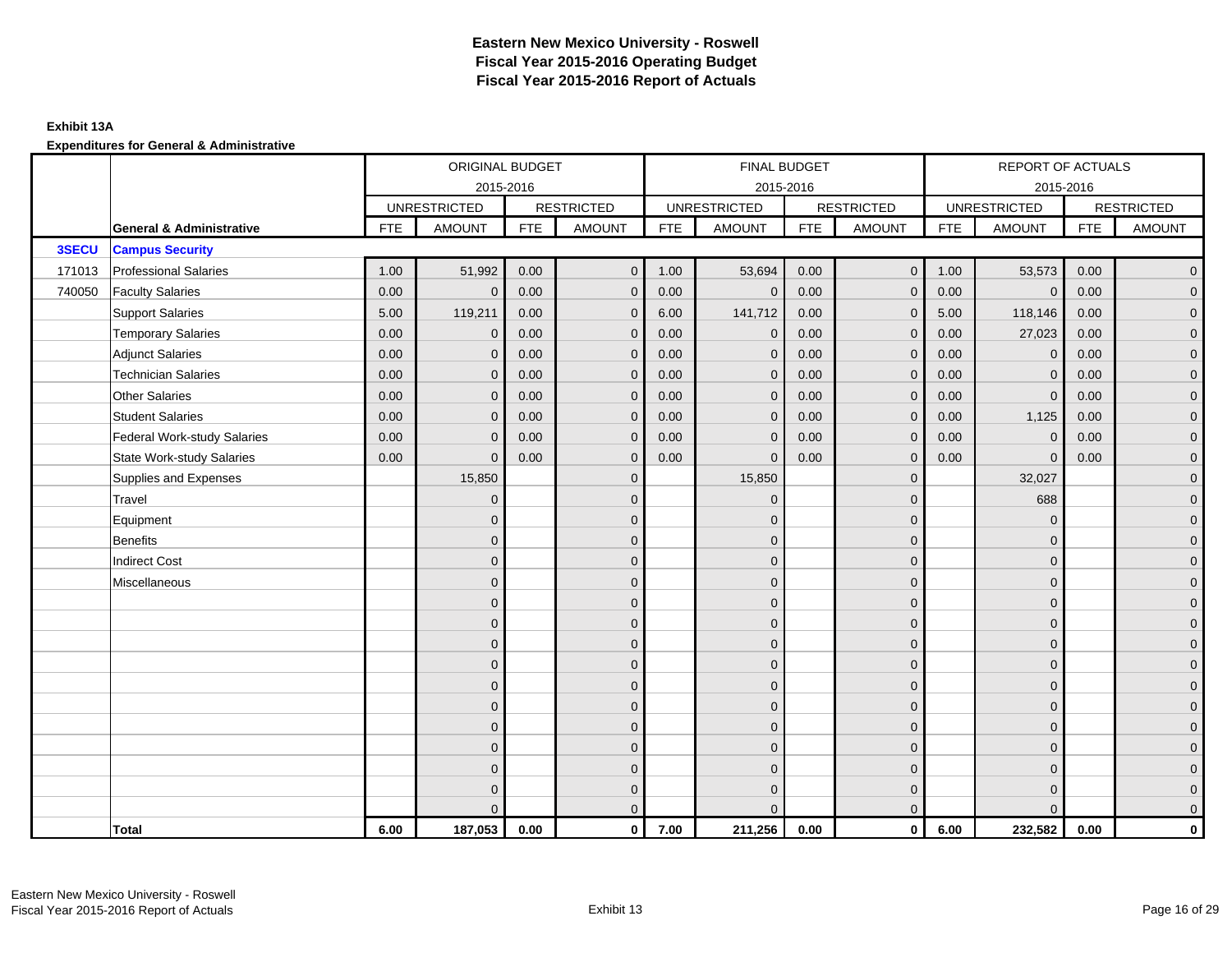### **Exhibit 13A**

|        |                                     |            | ORIGINAL BUDGET     |            |                   |      | <b>FINAL BUDGET</b> |            |                   |            | REPORT OF ACTUALS   |            |                   |
|--------|-------------------------------------|------------|---------------------|------------|-------------------|------|---------------------|------------|-------------------|------------|---------------------|------------|-------------------|
|        |                                     |            |                     | 2015-2016  |                   |      | 2015-2016           |            |                   |            | 2015-2016           |            |                   |
|        |                                     |            | <b>UNRESTRICTED</b> |            | <b>RESTRICTED</b> |      | <b>UNRESTRICTED</b> |            | <b>RESTRICTED</b> |            | <b>UNRESTRICTED</b> |            | <b>RESTRICTED</b> |
|        | <b>General &amp; Administrative</b> | <b>FTE</b> | <b>AMOUNT</b>       | <b>FTE</b> | <b>AMOUNT</b>     | FTE  | <b>AMOUNT</b>       | <b>FTE</b> | <b>AMOUNT</b>     | <b>FTE</b> | <b>AMOUNT</b>       | <b>FTE</b> | <b>AMOUNT</b>     |
| 3SCOM  | <b>Safety Committee</b>             |            |                     |            |                   |      |                     |            |                   |            |                     |            |                   |
| 171013 | <b>Professional Salaries</b>        | 0.00       | $\mathbf 0$         | 0.00       | $\mathbf 0$       | 0.00 | $\mathbf{0}$        | 0.00       | $\overline{0}$    | 0.00       | $\overline{0}$      | 0.00       | $\overline{0}$    |
| 740051 | <b>Faculty Salaries</b>             | 0.00       | $\mathbf{0}$        | 0.00       | $\mathbf{0}$      | 0.00 | $\mathbf{0}$        | 0.00       | $\mathbf 0$       | 0.00       | $\overline{0}$      | 0.00       | $\overline{0}$    |
|        | <b>Support Salaries</b>             | 0.00       | $\mathbf{0}$        | 0.00       | $\mathbf{0}$      | 0.00 | $\overline{0}$      | 0.00       | $\mathbf{0}$      | 0.00       | $\mathbf{0}$        | 0.00       | $\overline{0}$    |
|        | <b>Temporary Salaries</b>           | 0.00       | $\mathbf{0}$        | 0.00       | $\Omega$          | 0.00 | $\Omega$            | 0.00       | $\mathbf{0}$      | 0.00       | $\mathbf{0}$        | 0.00       | $\overline{0}$    |
|        | <b>Adjunct Salaries</b>             | 0.00       | $\mathbf{0}$        | 0.00       | $\mathbf{0}$      | 0.00 | $\overline{0}$      | 0.00       | $\mathbf{0}$      | 0.00       | $\overline{0}$      | 0.00       | $\overline{0}$    |
|        | <b>Technician Salaries</b>          | 0.00       | $\mathbf 0$         | 0.00       | $\mathbf 0$       | 0.00 | $\mathbf 0$         | 0.00       | $\overline{0}$    | 0.00       | $\mathbf 0$         | 0.00       | $\mathbf{0}$      |
|        | <b>Other Salaries</b>               | 0.00       | $\mathbf{0}$        | 0.00       | $\mathbf 0$       | 0.00 | $\mathbf{0}$        | 0.00       | $\mathbf{0}$      | 0.00       | $\mathbf 0$         | 0.00       | $\mathbf{0}$      |
|        | <b>Student Salaries</b>             | 0.00       | $\mathbf{0}$        | 0.00       | $\mathbf{0}$      | 0.00 | $\mathbf{0}$        | 0.00       | $\mathbf{0}$      | 0.00       | $\mathbf{0}$        | 0.00       | $\overline{0}$    |
|        | Federal Work-study Salaries         | 0.00       | $\mathbf{0}$        | 0.00       | $\mathbf 0$       | 0.00 | $\mathbf{0}$        | 0.00       | $\mathbf{0}$      | 0.00       | $\mathbf{0}$        | 0.00       | $\overline{0}$    |
|        | <b>State Work-study Salaries</b>    | 0.00       | $\mathbf{0}$        | 0.00       | $\mathbf{0}$      | 0.00 | $\mathbf{0}$        | 0.00       | $\mathbf 0$       | 0.00       | $\mathbf{0}$        | 0.00       | $\overline{0}$    |
|        | Supplies and Expenses               |            | 7,000               |            | $\mathbf{0}$      |      | 7,000               |            | $\mathbf{0}$      |            | 3,212               |            | $\overline{0}$    |
|        | Travel                              |            | $\mathbf 0$         |            | $\mathbf 0$       |      | $\mathbf{0}$        |            | $\mathbf 0$       |            | $\mathbf 0$         |            | $\overline{0}$    |
|        | Equipment                           |            | $\mathbf{0}$        |            | $\mathbf{0}$      |      | $\Omega$            |            | $\mathbf 0$       |            | $\mathbf{0}$        |            | $\overline{0}$    |
|        | Benefits                            |            | $\Omega$            |            | $\mathbf{0}$      |      | $\Omega$            |            | $\mathbf 0$       |            | $\mathbf{0}$        |            | $\overline{0}$    |
|        | <b>Indirect Cost</b>                |            | $\Omega$            |            | $\mathbf{0}$      |      | $\Omega$            |            | $\mathbf 0$       |            | $\mathbf{0}$        |            | $\overline{0}$    |
|        | Miscellaneous                       |            | $\mathbf{0}$        |            | $\mathbf{0}$      |      | $\Omega$            |            | $\mathbf 0$       |            | $\Omega$            |            | $\overline{0}$    |
|        |                                     |            | $\mathbf{0}$        |            | $\mathbf 0$       |      | $\Omega$            |            | $\mathbf 0$       |            | $\mathbf{0}$        |            | $\overline{0}$    |
|        |                                     |            | $\mathbf{0}$        |            | $\mathbf 0$       |      | $\mathbf{0}$        |            | $\mathbf 0$       |            | $\mathbf 0$         |            | $\mathbf{0}$      |
|        |                                     |            | $\overline{0}$      |            | $\mathbf 0$       |      | $\mathbf{0}$        |            | $\mathbf 0$       |            | $\mathbf{0}$        |            | $\overline{0}$    |
|        |                                     |            | $\Omega$            |            | $\mathbf{0}$      |      | $\Omega$            |            | $\mathbf 0$       |            | $\mathbf{0}$        |            | $\overline{0}$    |
|        |                                     |            | $\mathbf{0}$        |            | $\mathbf{0}$      |      | $\Omega$            |            | $\mathbf{0}$      |            | $\mathbf 0$         |            | $\overline{0}$    |
|        |                                     |            | $\Omega$            |            | $\mathbf{0}$      |      | $\Omega$            |            | $\mathbf{0}$      |            | $\Omega$            |            | $\overline{0}$    |
|        |                                     |            | $\mathbf{0}$        |            | $\mathbf 0$       |      | $\mathbf{0}$        |            | $\mathbf 0$       |            | $\mathbf{0}$        |            | $\mathbf{0}$      |
|        |                                     |            | $\mathbf{0}$        |            | $\mathbf{0}$      |      | $\Omega$            |            | $\mathbf 0$       |            | $\mathbf{0}$        |            | $\overline{0}$    |
|        |                                     |            | $\Omega$            |            | $\mathbf{0}$      |      | $\Omega$            |            | $\mathbf 0$       |            | $\mathbf{0}$        |            | $\overline{0}$    |
|        |                                     |            | $\Omega$            |            | $\mathbf 0$       |      | $\Omega$            |            | $\mathbf 0$       |            | $\mathbf 0$         |            | $\mathbf{0}$      |
|        |                                     |            | $\Omega$            |            | $\mathbf{0}$      |      | $\Omega$            |            | $\overline{0}$    |            | $\Omega$            |            | $\overline{0}$    |
|        | <b>Total</b>                        | 0.00       | 7,000               | 0.00       | $\mathbf{0}$      | 0.00 | 7,000               | 0.00       | $\overline{0}$    | 0.00       | 3,212               | 0.00       | $\mathbf 0$       |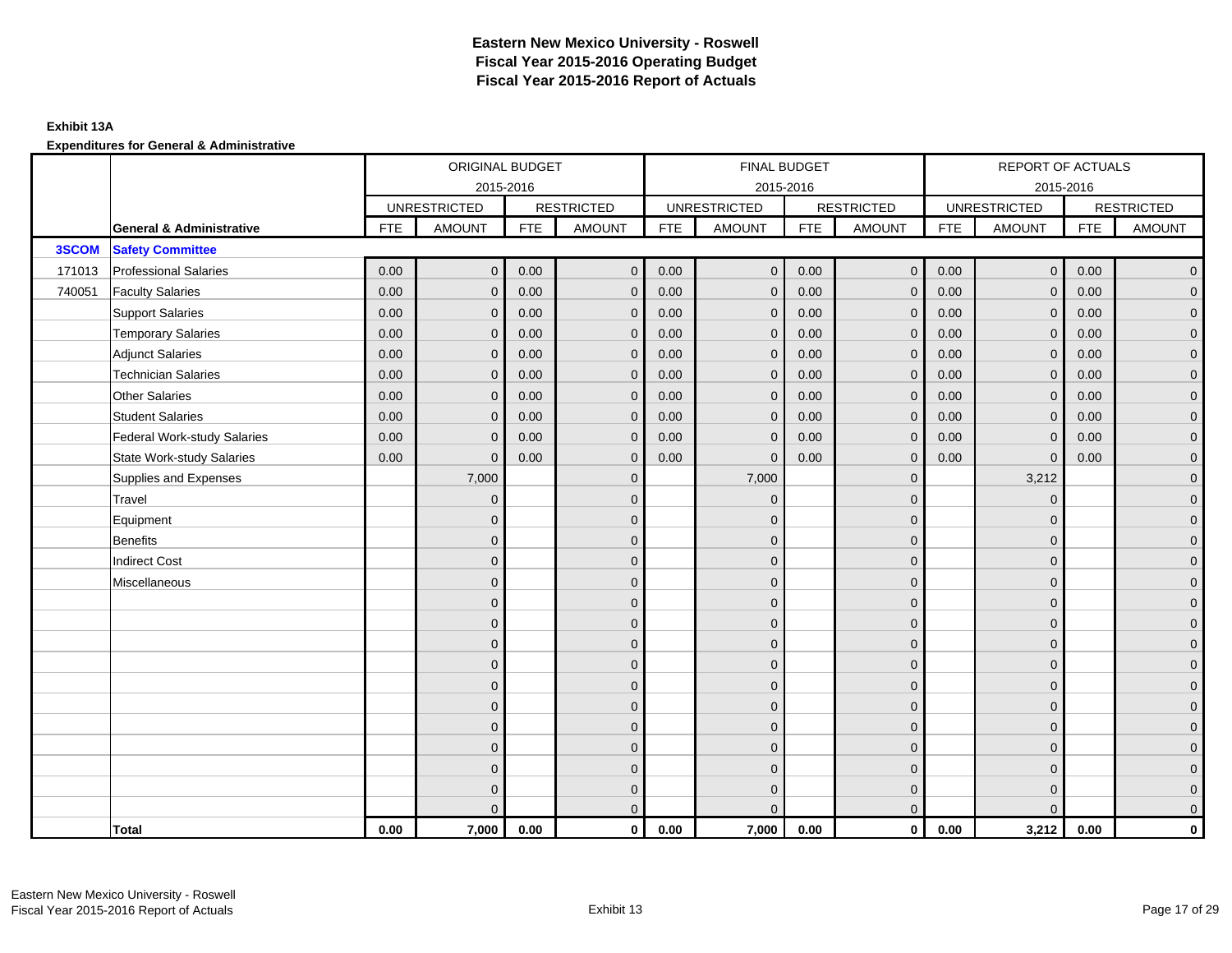### **Exhibit 13A**

|             |                                     |            | ORIGINAL BUDGET     |            |                   |      | <b>FINAL BUDGET</b> |            |                   |            | REPORT OF ACTUALS   |            |                   |
|-------------|-------------------------------------|------------|---------------------|------------|-------------------|------|---------------------|------------|-------------------|------------|---------------------|------------|-------------------|
|             |                                     |            | 2015-2016           |            |                   |      | 2015-2016           |            |                   |            | 2015-2016           |            |                   |
|             |                                     |            | <b>UNRESTRICTED</b> |            | <b>RESTRICTED</b> |      | <b>UNRESTRICTED</b> |            | <b>RESTRICTED</b> |            | <b>UNRESTRICTED</b> |            | <b>RESTRICTED</b> |
|             | <b>General &amp; Administrative</b> | <b>FTE</b> | <b>AMOUNT</b>       | <b>FTE</b> | <b>AMOUNT</b>     | FTE  | <b>AMOUNT</b>       | <b>FTE</b> | <b>AMOUNT</b>     | <b>FTE</b> | <b>AMOUNT</b>       | <b>FTE</b> | <b>AMOUNT</b>     |
| <b>3PAY</b> | <b>Payroll</b>                      |            |                     |            |                   |      |                     |            |                   |            |                     |            |                   |
| 171013      | <b>Professional Salaries</b>        | 1.00       | 46,084              | 0.00       | $\mathbf 0$       | 1.00 | 43,418              | 0.00       | $\overline{0}$    | 1.00       | 46,140              | 0.00       | $\overline{0}$    |
| 740070      | <b>Faculty Salaries</b>             | 0.00       | $\mathbf{0}$        | 0.00       | $\mathbf{0}$      | 0.00 | $\mathbf{0}$        | 0.00       | $\mathbf 0$       | 0.00       | $\mathbf 0$         | 0.00       | $\overline{0}$    |
|             | <b>Support Salaries</b>             | 1.00       | 32,406              | 0.00       | $\mathbf{0}$      | 1.00 | 37,383              | 0.00       | $\overline{0}$    | 1.00       | 34,895              | 0.00       | $\overline{0}$    |
|             | <b>Temporary Salaries</b>           | 0.00       | $\mathbf{0}$        | 0.00       | $\Omega$          | 0.00 | $\mathbf{0}$        | 0.00       | $\mathbf{0}$      | 0.00       | $\mathbf{0}$        | 0.00       | $\overline{0}$    |
|             | <b>Adjunct Salaries</b>             | 0.00       | $\mathbf{0}$        | 0.00       | $\mathbf{0}$      | 0.00 | $\mathbf{0}$        | 0.00       | $\mathbf{0}$      | 0.00       | $\mathbf{0}$        | 0.00       | $\overline{0}$    |
|             | <b>Technician Salaries</b>          | 0.00       | $\mathbf 0$         | 0.00       | $\mathbf 0$       | 0.00 | $\mathbf{0}$        | 0.00       | $\overline{0}$    | 0.00       | $\mathbf 0$         | 0.00       | $\mathbf{0}$      |
|             | <b>Other Salaries</b>               | 0.00       | $\mathbf{0}$        | 0.00       | $\mathbf 0$       | 0.00 | $\mathbf{0}$        | 0.00       | $\mathbf{0}$      | 0.00       | $\mathbf{0}$        | 0.00       | $\mathbf{0}$      |
|             | <b>Student Salaries</b>             | 0.00       | $\mathbf{0}$        | 0.00       | $\mathbf{0}$      | 0.00 | $\mathbf{0}$        | 0.00       | $\mathbf{0}$      | 0.00       | $\overline{0}$      | 0.00       | $\overline{0}$    |
|             | Federal Work-study Salaries         | 0.00       | $\mathbf{0}$        | 0.00       | $\mathbf 0$       | 0.00 | $\mathbf{0}$        | 0.00       | $\mathbf{0}$      | 0.00       | $\mathbf{0}$        | 0.00       | $\overline{0}$    |
|             | <b>State Work-study Salaries</b>    | 0.00       | $\mathbf{0}$        | 0.00       | $\mathbf{0}$      | 0.00 | $\mathbf{0}$        | 0.00       | $\mathbf 0$       | 0.00       | $\mathbf{0}$        | 0.00       | $\overline{0}$    |
|             | Supplies and Expenses               |            | 4,000               |            | $\mathbf{0}$      |      | 8,000               |            | $\mathbf{0}$      |            | 6,550               |            | $\overline{0}$    |
|             | Travel                              |            | $\mathbf{0}$        |            | $\mathbf 0$       |      | $\mathbf{0}$        |            | $\mathbf 0$       |            | $\mathbf 0$         |            | $\overline{0}$    |
|             | Equipment                           |            | $\mathbf{0}$        |            | $\mathbf{0}$      |      | $\Omega$            |            | $\mathbf 0$       |            | $\mathbf{0}$        |            | $\overline{0}$    |
|             | Benefits                            |            | $\mathbf{0}$        |            | $\mathbf{0}$      |      | $\Omega$            |            | $\mathbf 0$       |            | $\mathbf{0}$        |            | $\overline{0}$    |
|             | <b>Indirect Cost</b>                |            | $\Omega$            |            | $\mathbf{0}$      |      | $\Omega$            |            | $\mathbf 0$       |            | $\mathbf{0}$        |            | $\overline{0}$    |
|             | Miscellaneous                       |            | $\mathbf{0}$        |            | $\mathbf{0}$      |      | $\Omega$            |            | $\mathbf 0$       |            | $\Omega$            |            | $\overline{0}$    |
|             |                                     |            | $\mathbf{0}$        |            | $\mathbf 0$       |      | $\Omega$            |            | $\mathbf 0$       |            | $\mathbf{0}$        |            | $\overline{0}$    |
|             |                                     |            | $\mathbf{0}$        |            | $\mathbf 0$       |      | $\mathbf{0}$        |            | $\mathbf 0$       |            | $\mathbf 0$         |            | $\mathbf{0}$      |
|             |                                     |            | $\overline{0}$      |            | $\mathbf 0$       |      | $\mathbf{0}$        |            | $\mathbf{0}$      |            | $\mathbf{0}$        |            | $\overline{0}$    |
|             |                                     |            | $\Omega$            |            | $\mathbf{0}$      |      | $\Omega$            |            | $\mathbf 0$       |            | $\mathbf{0}$        |            | $\overline{0}$    |
|             |                                     |            | $\mathbf{0}$        |            | $\mathbf{0}$      |      | $\Omega$            |            | $\mathbf{0}$      |            | $\mathbf{0}$        |            | $\overline{0}$    |
|             |                                     |            | $\Omega$            |            | $\mathbf{0}$      |      | $\Omega$            |            | $\mathbf{0}$      |            | $\Omega$            |            | $\overline{0}$    |
|             |                                     |            | $\mathbf{0}$        |            | $\mathbf 0$       |      | $\mathbf{0}$        |            | $\mathbf 0$       |            | $\mathbf{0}$        |            | $\mathbf{0}$      |
|             |                                     |            | $\mathbf{0}$        |            | $\mathbf{0}$      |      | $\Omega$            |            | $\mathbf 0$       |            | $\mathbf{0}$        |            | $\overline{0}$    |
|             |                                     |            | $\Omega$            |            | $\mathbf{0}$      |      | $\Omega$            |            | $\mathbf 0$       |            | $\mathbf{0}$        |            | $\overline{0}$    |
|             |                                     |            | $\Omega$            |            | $\mathbf 0$       |      | $\Omega$            |            | $\mathbf 0$       |            | $\mathbf 0$         |            | $\mathbf{0}$      |
|             |                                     |            | $\Omega$            |            | $\mathbf{0}$      |      | $\Omega$            |            | $\overline{0}$    |            | $\Omega$            |            | $\overline{0}$    |
|             | <b>Total</b>                        | 2.00       | 82,490              | 0.00       | $\mathbf 0$       | 2.00 | 88,801              | 0.00       | $\overline{0}$    | 2.00       | 87,584              | 0.00       | $\mathbf 0$       |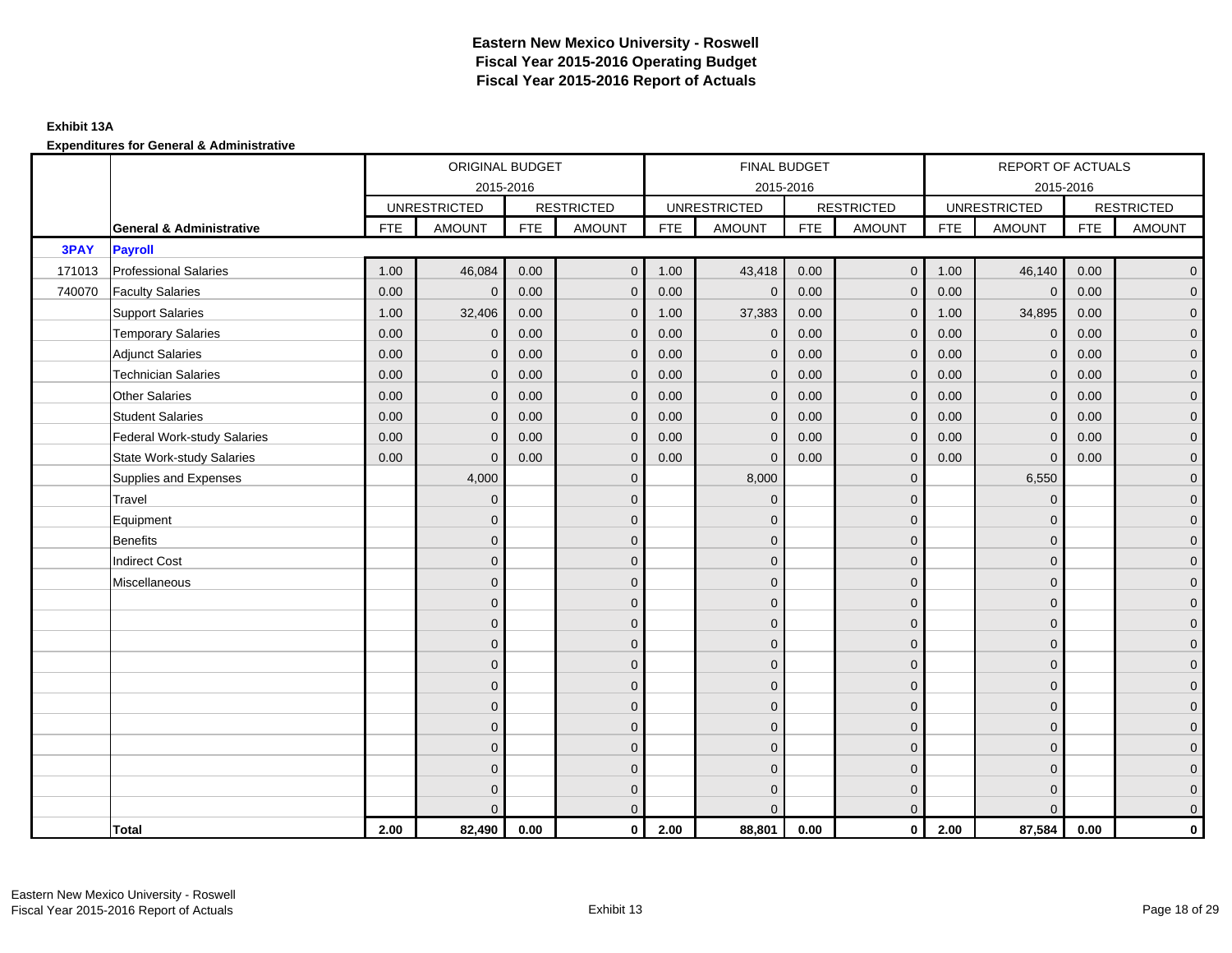### **Exhibit 13A**

|              |                                     |            | ORIGINAL BUDGET     |            |                   |      | <b>FINAL BUDGET</b> |            |                   |            | REPORT OF ACTUALS   |            |                   |
|--------------|-------------------------------------|------------|---------------------|------------|-------------------|------|---------------------|------------|-------------------|------------|---------------------|------------|-------------------|
|              |                                     |            |                     | 2015-2016  |                   |      | 2015-2016           |            |                   |            | 2015-2016           |            |                   |
|              |                                     |            | <b>UNRESTRICTED</b> |            | <b>RESTRICTED</b> |      | <b>UNRESTRICTED</b> |            | <b>RESTRICTED</b> |            | <b>UNRESTRICTED</b> |            | <b>RESTRICTED</b> |
|              | <b>General &amp; Administrative</b> | <b>FTE</b> | <b>AMOUNT</b>       | <b>FTE</b> | <b>AMOUNT</b>     | FTE  | <b>AMOUNT</b>       | <b>FTE</b> | <b>AMOUNT</b>     | <b>FTE</b> | <b>AMOUNT</b>       | <b>FTE</b> | <b>AMOUNT</b>     |
| <b>3PURC</b> | <b>Purchasing</b>                   |            |                     |            |                   |      |                     |            |                   |            |                     |            |                   |
| 171013       | <b>Professional Salaries</b>        | 1.00       | 47,131              | 0.00       | $\mathbf 0$       | 1.00 | 48,073              | 0.00       | $\overline{0}$    | 1.00       | 49,629              | 0.00       | $\overline{0}$    |
| 740080       | <b>Faculty Salaries</b>             | 0.00       | $\mathbf{0}$        | 0.00       | $\mathbf{0}$      | 0.00 | $\mathbf{0}$        | 0.00       | $\mathbf{0}$      | 0.00       | $\mathbf 0$         | 0.00       | $\overline{0}$    |
|              | <b>Support Salaries</b>             | 3.00       | 86,428              | 0.00       | $\mathbf{0}$      | 3.00 | 88,152              | 0.00       | $\mathbf{0}$      | 3.00       | 88,046              | 0.00       | $\overline{0}$    |
|              | <b>Temporary Salaries</b>           | 0.00       | $\mathbf{0}$        | 0.00       | $\Omega$          | 0.00 | $\mathbf{0}$        | 0.00       | $\mathbf{0}$      | 0.00       | $\mathbf{0}$        | 0.00       | $\overline{0}$    |
|              | <b>Adjunct Salaries</b>             | 0.00       | $\mathbf{0}$        | 0.00       | $\mathbf{0}$      | 0.00 | $\mathbf{0}$        | 0.00       | $\mathbf{0}$      | 0.00       | $\mathbf{0}$        | 0.00       | $\overline{0}$    |
|              | <b>Technician Salaries</b>          | 0.00       | $\mathbf 0$         | 0.00       | $\mathbf 0$       | 0.00 | $\mathbf 0$         | 0.00       | $\overline{0}$    | 0.00       | $\mathbf 0$         | 0.00       | $\mathbf{0}$      |
|              | <b>Other Salaries</b>               | 0.00       | $\mathbf{0}$        | 0.00       | $\mathbf 0$       | 0.00 | $\mathbf{0}$        | 0.00       | $\mathbf{0}$      | 0.00       | $\mathbf{0}$        | 0.00       | $\mathbf{0}$      |
|              | <b>Student Salaries</b>             | 0.00       | $\mathbf{0}$        | 0.00       | $\mathbf{0}$      | 0.00 | $\mathbf{0}$        | 0.00       | $\mathbf{0}$      | 0.00       | $\overline{0}$      | 0.00       | $\overline{0}$    |
|              | Federal Work-study Salaries         | 0.00       | $\mathbf{0}$        | 0.00       | $\mathbf 0$       | 0.00 | $\mathbf{0}$        | 0.00       | $\mathbf{0}$      | 0.00       | $\mathbf{0}$        | 0.00       | $\overline{0}$    |
|              | <b>State Work-study Salaries</b>    | 0.00       | $\mathbf{0}$        | 0.00       | $\mathbf{0}$      | 0.00 | $\mathbf{0}$        | 0.00       | $\mathbf 0$       | 0.00       | $\mathbf{0}$        | 0.00       | $\overline{0}$    |
|              | Supplies and Expenses               |            | 4,470               |            | $\mathbf{0}$      |      | 4,470               |            | $\mathbf{0}$      |            | 2,984               |            | $\overline{0}$    |
|              | Travel                              |            | $\mathbf{0}$        |            | $\mathbf 0$       |      | $\mathbf{0}$        |            | $\mathbf 0$       |            | 1,979               |            | $\overline{0}$    |
|              | Equipment                           |            | $\mathbf{0}$        |            | $\mathbf{0}$      |      | $\Omega$            |            | $\mathbf 0$       |            | 5,035               |            | $\overline{0}$    |
|              | Benefits                            |            | $\mathbf{0}$        |            | $\mathbf{0}$      |      | $\Omega$            |            | $\mathbf 0$       |            | $\mathbf 0$         |            | $\overline{0}$    |
|              | <b>Indirect Cost</b>                |            | $\Omega$            |            | $\mathbf{0}$      |      | $\Omega$            |            | $\mathbf 0$       |            | $\mathbf 0$         |            | $\overline{0}$    |
|              | Miscellaneous                       |            | $\overline{0}$      |            | $\mathbf{0}$      |      | $\Omega$            |            | $\mathbf 0$       |            | $\Omega$            |            | $\overline{0}$    |
|              |                                     |            | $\overline{0}$      |            | $\mathbf 0$       |      | $\Omega$            |            | $\mathbf 0$       |            | $\mathbf{0}$        |            | $\overline{0}$    |
|              |                                     |            | $\overline{0}$      |            | $\mathbf 0$       |      | $\mathbf{0}$        |            | $\mathbf 0$       |            | $\mathbf 0$         |            | $\mathbf{0}$      |
|              |                                     |            | $\overline{0}$      |            | $\mathbf 0$       |      | $\mathbf{0}$        |            | $\mathbf{0}$      |            | $\mathbf{0}$        |            | $\overline{0}$    |
|              |                                     |            | $\Omega$            |            | $\mathbf{0}$      |      | $\Omega$            |            | $\mathbf 0$       |            | $\mathbf{0}$        |            | $\overline{0}$    |
|              |                                     |            | $\mathbf{0}$        |            | $\mathbf{0}$      |      | $\Omega$            |            | $\mathbf{0}$      |            | $\mathbf 0$         |            | $\overline{0}$    |
|              |                                     |            | $\Omega$            |            | $\mathbf{0}$      |      | $\Omega$            |            | $\mathbf{0}$      |            | $\Omega$            |            | $\overline{0}$    |
|              |                                     |            | $\mathbf{0}$        |            | $\mathbf 0$       |      | $\mathbf{0}$        |            | $\mathbf 0$       |            | $\mathbf{0}$        |            | $\mathbf{0}$      |
|              |                                     |            | $\mathbf{0}$        |            | $\mathbf{0}$      |      | $\Omega$            |            | $\mathbf 0$       |            | $\mathbf{0}$        |            | $\overline{0}$    |
|              |                                     |            | $\Omega$            |            | $\mathbf 0$       |      | $\Omega$            |            | $\mathbf 0$       |            | $\mathbf{0}$        |            | $\overline{0}$    |
|              |                                     |            | $\Omega$            |            | $\mathbf 0$       |      | $\Omega$            |            | $\mathbf 0$       |            | $\mathbf 0$         |            | $\mathbf{0}$      |
|              |                                     |            | $\Omega$            |            | $\mathbf{0}$      |      | $\Omega$            |            | $\overline{0}$    |            | $\Omega$            |            | $\overline{0}$    |
|              | <b>Total</b>                        | 4.00       | 138,029             | 0.00       | $\mathbf 0$       | 4.00 | 140,695             | 0.00       | $\overline{0}$    | 4.00       | 147,672             | 0.00       | $\mathbf 0$       |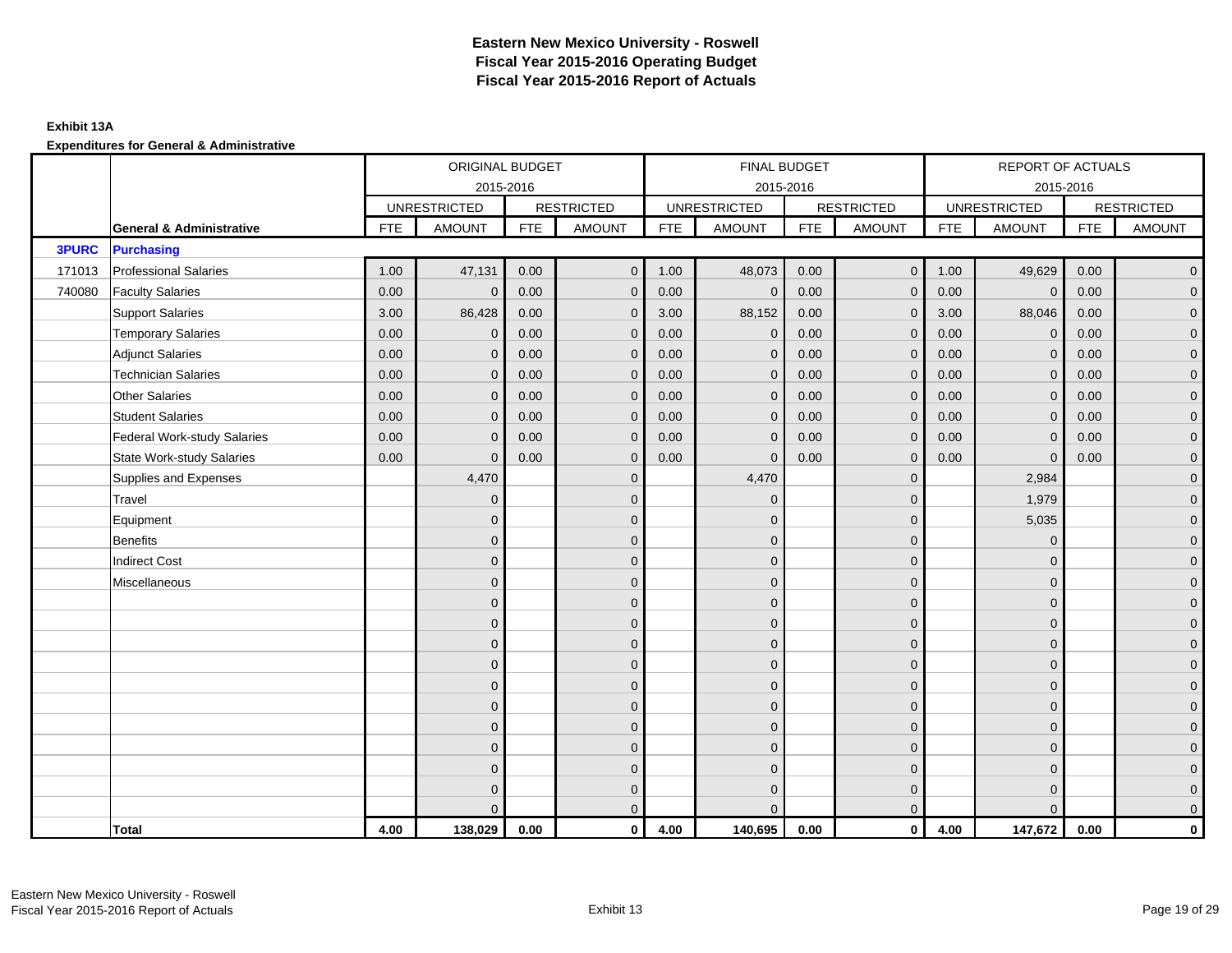## **Exhibit 13A**

**Expenditures for Fiscal Operations**

|        |                                  |            | ORIGINAL BUDGET     |            |                   |      | <b>FINAL BUDGET</b> |            |                   |            | REPORT OF ACTUALS   |            |                   |
|--------|----------------------------------|------------|---------------------|------------|-------------------|------|---------------------|------------|-------------------|------------|---------------------|------------|-------------------|
|        |                                  |            |                     | 2015-2016  |                   |      | 2015-2016           |            |                   |            | 2015-2016           |            |                   |
|        |                                  |            | <b>UNRESTRICTED</b> |            | <b>RESTRICTED</b> |      | <b>UNRESTRICTED</b> |            | <b>RESTRICTED</b> |            | <b>UNRESTRICTED</b> |            | <b>RESTRICTED</b> |
|        | <b>Fiscal Operations</b>         | <b>FTE</b> | <b>AMOUNT</b>       | <b>FTE</b> | <b>AMOUNT</b>     | FTE  | <b>AMOUNT</b>       | <b>FTE</b> | <b>AMOUNT</b>     | <b>FTE</b> | <b>AMOUNT</b>       | <b>FTE</b> | <b>AMOUNT</b>     |
|        | <b>External Audit</b>            |            |                     |            |                   |      |                     |            |                   |            |                     |            |                   |
| 171013 | <b>Professional Salaries</b>     | 0.00       | $\mathbf 0$         | 0.00       | $\mathbf 0$       | 0.00 | $\mathbf{0}$        | 0.00       | $\overline{0}$    | 0.00       | $\overline{0}$      | 0.00       | $\overline{0}$    |
| 740004 | <b>Faculty Salaries</b>          | 0.00       | $\mathbf{0}$        | 0.00       | $\mathbf{0}$      | 0.00 | $\mathbf{0}$        | 0.00       | $\mathbf 0$       | 0.00       | $\overline{0}$      | 0.00       | $\overline{0}$    |
| 971121 | <b>Support Salaries</b>          | 0.00       | $\mathbf{0}$        | 0.00       | $\mathbf{0}$      | 0.00 | $\overline{0}$      | 0.00       | $\mathbf{0}$      | 0.00       | $\mathbf{0}$        | 0.00       | $\overline{0}$    |
|        | <b>Temporary Salaries</b>        | 0.00       | $\mathbf{0}$        | 0.00       | $\Omega$          | 0.00 | $\Omega$            | 0.00       | $\mathbf{0}$      | 0.00       | $\mathbf{0}$        | 0.00       | $\overline{0}$    |
|        | <b>Adjunct Salaries</b>          | 0.00       | $\mathbf{0}$        | 0.00       | $\mathbf{0}$      | 0.00 | $\overline{0}$      | 0.00       | $\mathbf{0}$      | 0.00       | $\mathbf{0}$        | 0.00       | $\overline{0}$    |
|        | <b>Technician Salaries</b>       | 0.00       | $\mathbf 0$         | 0.00       | $\mathbf 0$       | 0.00 | $\mathbf{0}$        | 0.00       | $\mathbf 0$       | 0.00       | $\mathbf 0$         | 0.00       | $\mathbf{0}$      |
|        | <b>Other Salaries</b>            | 0.00       | $\mathbf{0}$        | 0.00       | $\mathbf 0$       | 0.00 | $\mathbf{0}$        | 0.00       | $\mathbf{0}$      | 0.00       | $\mathbf{0}$        | 0.00       | $\mathbf{0}$      |
|        | <b>Student Salaries</b>          | 0.00       | $\mathbf{0}$        | 0.00       | $\mathbf 0$       | 0.00 | $\mathbf{0}$        | 0.00       | $\mathbf{0}$      | 0.00       | $\mathbf{0}$        | 0.00       | $\mathbf{0}$      |
|        | Federal Work-study Salaries      | 0.00       | $\mathbf{0}$        | 0.00       | $\mathbf{0}$      | 0.00 | $\mathbf{0}$        | 0.00       | $\mathbf{0}$      | 0.00       | $\mathbf{0}$        | 0.00       | $\overline{0}$    |
|        | <b>State Work-study Salaries</b> | 0.00       | $\mathbf{0}$        | 0.00       | $\mathbf{0}$      | 0.00 | $\Omega$            | 0.00       | $\mathbf{0}$      | 0.00       | $\mathbf{0}$        | 0.00       | $\overline{0}$    |
|        | Supplies and Expenses            |            | $\Omega$            |            | $\mathbf{0}$      |      | $\Omega$            |            | $\mathbf{0}$      |            | $\mathbf{0}$        |            | $\overline{0}$    |
|        | Travel                           |            | $\mathbf{0}$        |            | $\mathbf 0$       |      | $\mathbf{0}$        |            | $\mathbf 0$       |            | $\mathbf{0}$        |            | $\overline{0}$    |
|        | Equipment                        |            | $\mathbf{0}$        |            | $\mathbf{0}$      |      | $\Omega$            |            | $\mathbf 0$       |            | $\mathbf{0}$        |            | $\overline{0}$    |
|        | Benefits                         |            | $\Omega$            |            | $\mathbf{0}$      |      | $\Omega$            |            | $\mathbf{0}$      |            | $\Omega$            |            | $\overline{0}$    |
|        | <b>Indirect Cost</b>             |            | $\Omega$            |            | $\mathbf{0}$      |      | $\Omega$            |            | $\mathbf 0$       |            | $\Omega$            |            | $\overline{0}$    |
|        | Miscellaneous                    |            | 66,000              |            | $\mathbf{0}$      |      | 66,000              |            | $\mathbf 0$       |            | 62,680              |            | $\overline{0}$    |
|        |                                  |            | $\overline{0}$      |            | $\mathbf 0$       |      | $\mathbf{0}$        |            | $\mathbf 0$       |            | $\mathbf 0$         |            | $\overline{0}$    |
|        |                                  |            | $\Omega$            |            | $\mathbf 0$       |      | $\mathbf{0}$        |            | $\mathbf 0$       |            | $\mathbf 0$         |            | $\mathbf{0}$      |
|        |                                  |            | $\overline{0}$      |            | $\mathbf 0$       |      | $\mathbf{0}$        |            | $\mathbf{0}$      |            | $\mathbf{0}$        |            | $\overline{0}$    |
|        |                                  |            | $\Omega$            |            | $\mathbf{0}$      |      | $\Omega$            |            | $\mathbf 0$       |            | $\Omega$            |            | $\overline{0}$    |
|        |                                  |            | $\mathbf{0}$        |            | $\mathbf{0}$      |      | $\Omega$            |            | $\mathbf{0}$      |            | $\mathbf 0$         |            | $\overline{0}$    |
|        |                                  |            | $\Omega$            |            | $\mathbf{0}$      |      | $\Omega$            |            | $\mathbf{0}$      |            | $\Omega$            |            | $\overline{0}$    |
|        |                                  |            | $\mathbf{0}$        |            | $\mathbf 0$       |      | $\mathbf{0}$        |            | $\mathbf 0$       |            | $\mathbf{0}$        |            | $\overline{0}$    |
|        |                                  |            | $\mathbf{0}$        |            | $\mathbf{0}$      |      | $\Omega$            |            | $\mathbf 0$       |            | $\mathbf{0}$        |            | $\overline{0}$    |
|        |                                  |            | $\Omega$            |            | $\mathbf{0}$      |      | $\Omega$            |            | $\mathbf 0$       |            | $\mathbf{0}$        |            | $\overline{0}$    |
|        |                                  |            | $\Omega$            |            | $\mathbf 0$       |      | $\Omega$            |            | $\mathbf 0$       |            | $\mathbf 0$         |            | $\mathbf{0}$      |
|        |                                  |            | $\Omega$            |            | $\mathbf{0}$      |      | $\Omega$            |            | $\overline{0}$    |            | $\Omega$            |            | $\overline{0}$    |
|        | <b>Total</b>                     | 0.00       | 66,000              | 0.00       | $\mathbf 0$       | 0.00 | 66,000              | 0.00       | $\overline{0}$    | 0.00       | 62,680              | 0.00       | $\mathbf 0$       |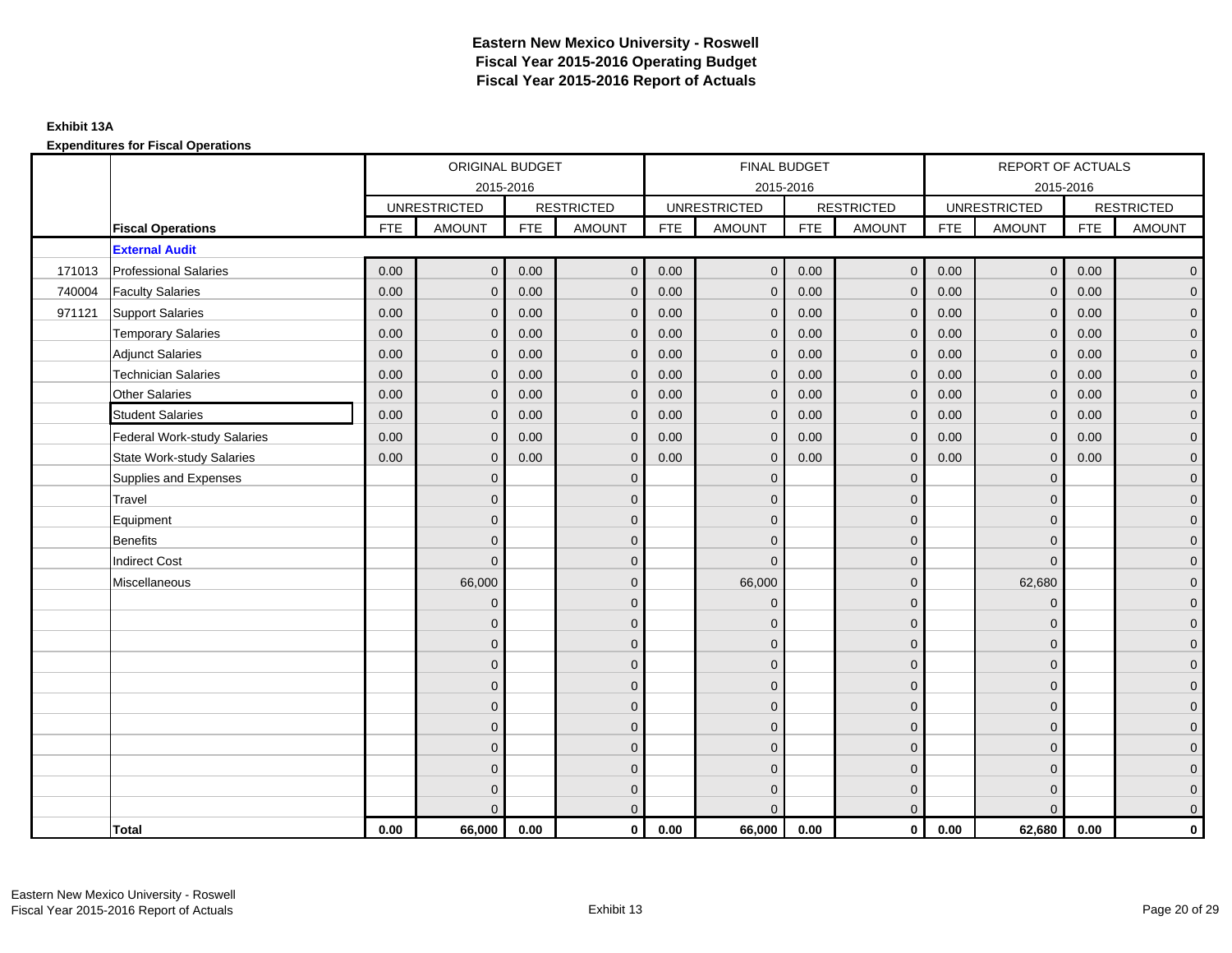**Expenditures for Fiscal Operations**

|        |                                        |            | ORIGINAL BUDGET     |            |                   |      | <b>FINAL BUDGET</b> |            |                   |            | REPORT OF ACTUALS   |            |                   |
|--------|----------------------------------------|------------|---------------------|------------|-------------------|------|---------------------|------------|-------------------|------------|---------------------|------------|-------------------|
|        |                                        |            |                     | 2015-2016  |                   |      | 2015-2016           |            |                   |            | 2015-2016           |            |                   |
|        |                                        |            | <b>UNRESTRICTED</b> |            | <b>RESTRICTED</b> |      | <b>UNRESTRICTED</b> |            | <b>RESTRICTED</b> |            | <b>UNRESTRICTED</b> |            | <b>RESTRICTED</b> |
|        | <b>Fiscal Operations</b>               | <b>FTE</b> | <b>AMOUNT</b>       | <b>FTE</b> | <b>AMOUNT</b>     | FTE  | <b>AMOUNT</b>       | <b>FTE</b> | <b>AMOUNT</b>     | <b>FTE</b> | <b>AMOUNT</b>       | <b>FTE</b> | <b>AMOUNT</b>     |
|        | <b>Allowance for Doubtful Accounts</b> |            |                     |            |                   |      |                     |            |                   |            |                     |            |                   |
| 171013 | <b>Professional Salaries</b>           | 0.00       | $\mathbf 0$         | 0.00       | $\mathbf 0$       | 0.00 | $\mathbf{0}$        | 0.00       | $\overline{0}$    | 0.00       | $\overline{0}$      | 0.00       | $\overline{0}$    |
| 740005 | <b>Faculty Salaries</b>                | 0.00       | $\mathbf{0}$        | 0.00       | $\mathbf{0}$      | 0.00 | $\mathbf{0}$        | 0.00       | $\mathbf 0$       | 0.00       | $\overline{0}$      | 0.00       | $\overline{0}$    |
| 971010 | <b>Support Salaries</b>                | 0.00       | $\mathbf{0}$        | 0.00       | $\mathbf{0}$      | 0.00 | $\mathbf{0}$        | 0.00       | $\mathbf{0}$      | 0.00       | $\mathbf{0}$        | 0.00       | $\overline{0}$    |
|        | <b>Temporary Salaries</b>              | 0.00       | $\mathbf{0}$        | 0.00       | $\Omega$          | 0.00 | $\Omega$            | 0.00       | $\mathbf{0}$      | 0.00       | $\mathbf{0}$        | 0.00       | $\overline{0}$    |
|        | <b>Adjunct Salaries</b>                | 0.00       | $\mathbf{0}$        | 0.00       | $\mathbf{0}$      | 0.00 | $\mathbf{0}$        | 0.00       | $\mathbf{0}$      | 0.00       | $\mathbf{0}$        | 0.00       | $\overline{0}$    |
|        | <b>Technician Salaries</b>             | 0.00       | $\mathbf 0$         | 0.00       | $\mathbf{0}$      | 0.00 | $\mathbf{0}$        | 0.00       | $\mathbf{0}$      | 0.00       | $\mathbf 0$         | 0.00       | $\overline{0}$    |
|        | <b>Other Salaries</b>                  | 0.00       | $\mathbf{0}$        | 0.00       | $\mathbf 0$       | 0.00 | $\mathbf{0}$        | 0.00       | $\mathbf 0$       | 0.00       | $\mathbf{0}$        | 0.00       | $\mathbf 0$       |
|        | <b>Student Salaries</b>                | 0.00       | $\mathbf{0}$        | 0.00       | $\mathbf 0$       | 0.00 | $\mathbf{0}$        | 0.00       | $\mathbf{0}$      | 0.00       | $\mathbf{0}$        | 0.00       | $\mathbf{0}$      |
|        | Federal Work-study Salaries            | 0.00       | $\mathbf{0}$        | 0.00       | $\Omega$          | 0.00 | $\mathbf{0}$        | 0.00       | $\mathbf{0}$      | 0.00       | $\mathbf{0}$        | 0.00       | $\overline{0}$    |
|        | <b>State Work-study Salaries</b>       | 0.00       | $\mathbf{0}$        | 0.00       | $\mathbf{0}$      | 0.00 | $\Omega$            | 0.00       | $\Omega$          | 0.00       | $\mathbf{0}$        | 0.00       | $\overline{0}$    |
|        | Supplies and Expenses                  |            | $\Omega$            |            | $\Omega$          |      | $\Omega$            |            | $\overline{0}$    |            | $\mathbf{0}$        |            | $\overline{0}$    |
|        | Travel                                 |            | $\overline{0}$      |            | $\mathbf 0$       |      | $\mathbf{0}$        |            | $\mathbf 0$       |            | $\mathbf{0}$        |            | $\overline{0}$    |
|        | Equipment                              |            | $\Omega$            |            | $\mathbf{0}$      |      | $\Omega$            |            | $\mathbf 0$       |            | $\mathbf{0}$        |            | $\overline{0}$    |
|        | Benefits                               |            | $\Omega$            |            | $\mathbf{0}$      |      | $\Omega$            |            | $\mathbf{0}$      |            | $\Omega$            |            | $\overline{0}$    |
|        | <b>Indirect Cost</b>                   |            | $\Omega$            |            | $\mathbf{0}$      |      | $\Omega$            |            | $\mathbf{0}$      |            | $\Omega$            |            | $\overline{0}$    |
|        | Miscellaneous                          |            | 230,000             |            | $\mathbf{0}$      |      | 250,000             |            | $\mathbf 0$       |            | 195,237             |            | $\overline{0}$    |
|        |                                        |            | $\mathbf{0}$        |            | $\mathbf 0$       |      | $\mathbf{0}$        |            | $\mathbf 0$       |            | $\mathbf 0$         |            | $\overline{0}$    |
|        |                                        |            | $\Omega$            |            | $\mathbf 0$       |      | $\Omega$            |            | $\mathbf 0$       |            | $\mathbf 0$         |            | $\mathbf{0}$      |
|        |                                        |            | $\overline{0}$      |            | $\mathbf 0$       |      | $\Omega$            |            | $\mathbf{0}$      |            | $\mathbf{0}$        |            | $\overline{0}$    |
|        |                                        |            | $\Omega$            |            | $\mathbf{0}$      |      | $\Omega$            |            | $\mathbf 0$       |            | $\Omega$            |            | $\overline{0}$    |
|        |                                        |            | $\mathbf{0}$        |            | $\mathbf{0}$      |      | $\Omega$            |            | $\mathbf 0$       |            | $\Omega$            |            | $\overline{0}$    |
|        |                                        |            | $\Omega$            |            | $\mathbf{0}$      |      | $\Omega$            |            | $\mathbf{0}$      |            | $\Omega$            |            | $\overline{0}$    |
|        |                                        |            | $\mathbf{0}$        |            | $\mathbf 0$       |      | $\mathbf{0}$        |            | $\mathbf 0$       |            | $\mathbf{0}$        |            | $\mathbf{0}$      |
|        |                                        |            | $\Omega$            |            | $\mathbf{0}$      |      | $\Omega$            |            | $\mathbf 0$       |            | $\mathbf{0}$        |            | $\overline{0}$    |
|        |                                        |            | $\Omega$            |            | $\mathbf{0}$      |      | $\Omega$            |            | $\mathbf{0}$      |            | $\Omega$            |            | $\overline{0}$    |
|        |                                        |            | $\Omega$            |            | $\mathbf 0$       |      | $\Omega$            |            | $\mathbf 0$       |            | $\Omega$            |            | $\mathbf{0}$      |
|        |                                        |            | $\Omega$            |            | $\mathbf{0}$      |      | $\Omega$            |            | $\overline{0}$    |            | $\Omega$            |            | $\overline{0}$    |
|        | <b>Total</b>                           | 0.00       | 230,000             | 0.00       | $\mathbf 0$       | 0.00 | 250,000             | 0.00       | $\overline{0}$    | 0.00       | 195,237             | 0.00       | $\mathbf{0}$      |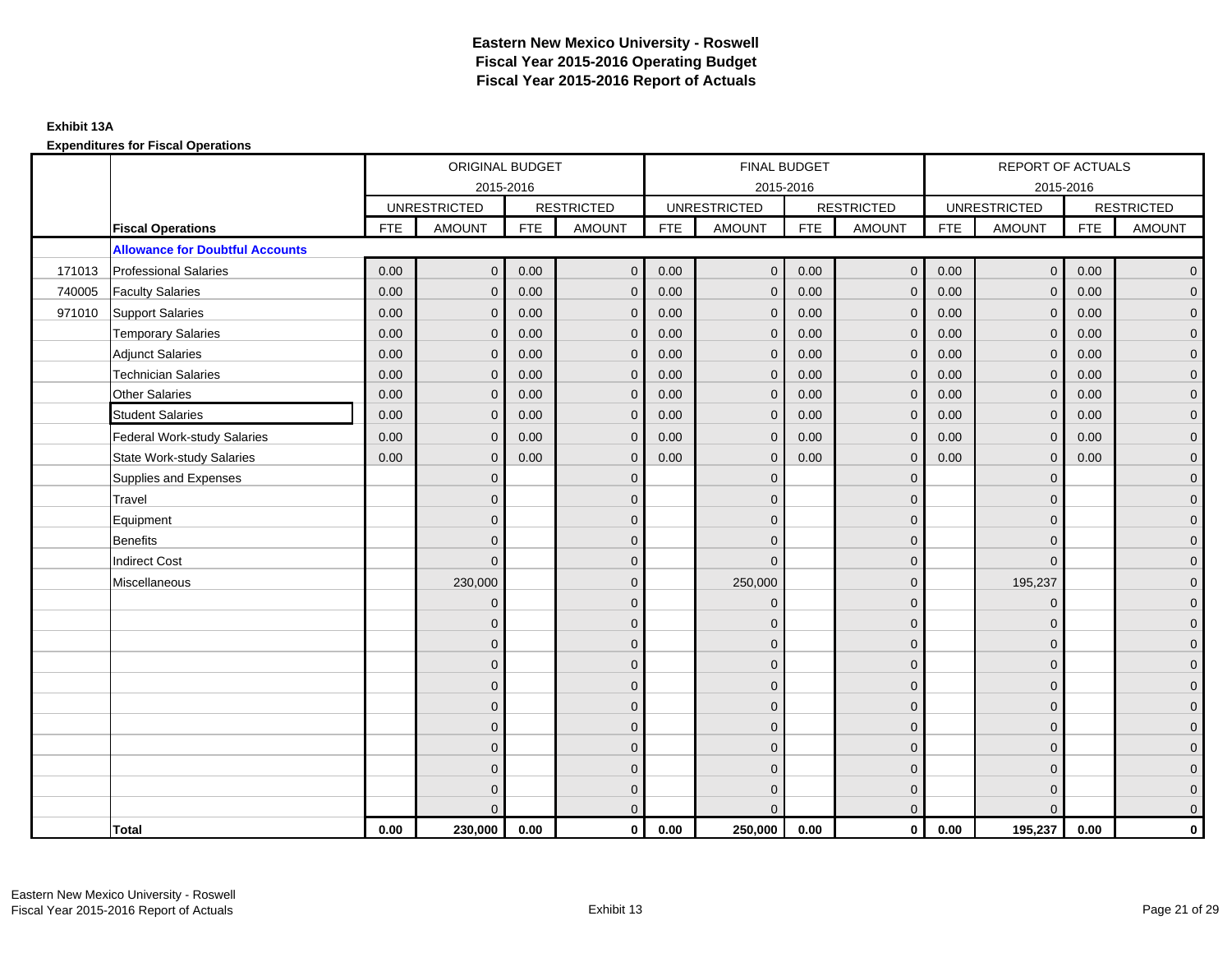### **Exhibit 13A**

|        |                                     |            | ORIGINAL BUDGET     |            |                   |            | FINAL BUDGET        |            |                   |            | <b>REPORT OF ACTUALS</b> |            |                   |
|--------|-------------------------------------|------------|---------------------|------------|-------------------|------------|---------------------|------------|-------------------|------------|--------------------------|------------|-------------------|
|        |                                     |            | 2015-2016           |            |                   |            | 2015-2016           |            |                   |            | 2015-2016                |            |                   |
|        |                                     |            | <b>UNRESTRICTED</b> |            | <b>RESTRICTED</b> |            | <b>UNRESTRICTED</b> |            | <b>RESTRICTED</b> |            | <b>UNRESTRICTED</b>      |            | <b>RESTRICTED</b> |
|        | <b>General &amp; Administrative</b> | <b>FTE</b> | <b>AMOUNT</b>       | <b>FTE</b> | <b>AMOUNT</b>     | <b>FTE</b> | <b>AMOUNT</b>       | <b>FTE</b> | <b>AMOUNT</b>     | <b>FTE</b> | <b>AMOUNT</b>            | <b>FTE</b> | <b>AMOUNT</b>     |
|        | <b>Overhead to Portales</b>         |            |                     |            |                   |            |                     |            |                   |            |                          |            |                   |
| 171013 | <b>Professional Salaries</b>        | 0.00       | $\mathbf 0$         | 0.00       | $\mathbf 0$       | 0.00       | $\mathbf 0$         | 0.00       | $\overline{0}$    | 0.00       | $\overline{0}$           | 0.00       | $\mathbf 0$       |
| 740006 | <b>Faculty Salaries</b>             | 0.00       | $\mathbf{0}$        | 0.00       | $\mathbf{0}$      | 0.00       | $\mathbf{0}$        | 0.00       | $\Omega$          | 0.00       | $\mathbf{0}$             | 0.00       | $\overline{0}$    |
| 971601 | Support Salaries                    | 0.00       | $\mathbf{0}$        | 0.00       | $\mathbf{0}$      | 0.00       | $\mathbf{0}$        | 0.00       | $\mathbf{0}$      | 0.00       | $\overline{0}$           | 0.00       | $\mathbf 0$       |
|        | <b>Temporary Salaries</b>           | 0.00       | $\mathbf{0}$        | 0.00       | $\mathbf{0}$      | 0.00       | $\mathbf{0}$        | 0.00       | $\mathbf{0}$      | 0.00       | $\overline{0}$           | 0.00       | $\mathbf 0$       |
|        | <b>Adjunct Salaries</b>             | 0.00       | $\mathbf{0}$        | 0.00       | $\mathbf{0}$      | 0.00       | $\mathbf{0}$        | 0.00       | $\mathbf{0}$      | 0.00       | $\overline{0}$           | 0.00       | $\mathbf 0$       |
|        | <b>Technician Salaries</b>          | 0.00       | $\mathbf{0}$        | 0.00       | $\mathbf{0}$      | 0.00       | $\mathbf{0}$        | 0.00       | 0                 | 0.00       | $\mathbf{0}$             | 0.00       | $\mathbf 0$       |
|        | <b>Other Salaries</b>               | 0.00       | $\Omega$            | 0.00       | $\Omega$          | 0.00       | $\Omega$            | 0.00       | $\Omega$          | 0.00       | $\overline{0}$           | 0.00       | $\mathbf 0$       |
|        | <b>Student Salaries</b>             | 0.00       | $\mathbf 0$         | 0.00       | $\mathbf 0$       | 0.00       | $\mathbf{0}$        | 0.00       | $\mathbf{0}$      | 0.00       | $\mathbf 0$              | 0.00       | $\mathbf 0$       |
|        | <b>Federal Work-study Salaries</b>  | 0.00       | $\mathbf{0}$        | 0.00       | $\mathbf{0}$      | 0.00       | $\mathbf{0}$        | 0.00       | $\mathbf 0$       | 0.00       | $\overline{0}$           | 0.00       | $\mathbf 0$       |
|        | <b>State Work-study Salaries</b>    | 0.00       | $\mathbf{0}$        | 0.00       | $\mathbf{0}$      | 0.00       | $\mathbf{0}$        | 0.00       | $\Omega$          | 0.00       | $\mathbf{0}$             | 0.00       | $\mathbf 0$       |
|        | Supplies and Expenses               |            | 214,854             |            | $\mathbf{0}$      |            | 214,854             |            | $\mathbf{0}$      |            | 232,759                  |            | $\mathbf 0$       |
|        | Travel                              |            | $\mathbf 0$         |            | $\mathbf 0$       |            | $\mathbf 0$         |            | $\mathbf{0}$      |            | $\mathbf 0$              |            | $\mathbf 0$       |
|        | Equipment                           |            | $\Omega$            |            | $\mathbf{0}$      |            | $\Omega$            |            | $\mathbf{0}$      |            | $\mathbf{0}$             |            | $\mathbf 0$       |
|        | <b>Benefits</b>                     |            | $\Omega$            |            | $\mathbf{0}$      |            | $\Omega$            |            | $\mathbf 0$       |            | $\Omega$                 |            | $\mathbf 0$       |
|        | <b>Indirect Cost</b>                |            | $\Omega$            |            | $\mathbf{0}$      |            | $\Omega$            |            | $\mathbf{0}$      |            | $\Omega$                 |            | $\mathbf 0$       |
|        | Miscellaneous                       |            | $\overline{0}$      |            | $\mathbf 0$       |            | $\mathbf{0}$        |            | $\mathbf 0$       |            | $\mathbf{0}$             |            | $\mathbf 0$       |
|        |                                     |            | $\Omega$            |            | $\mathbf{0}$      |            | $\Omega$            |            | $\mathbf{0}$      |            | $\mathbf{0}$             |            | $\mathbf 0$       |
|        |                                     |            | $\Omega$            |            | $\mathbf{0}$      |            | $\Omega$            |            | $\mathbf{0}$      |            | $\mathbf{0}$             |            | $\mathbf 0$       |
|        |                                     |            | $\Omega$            |            | $\mathbf{0}$      |            | $\Omega$            |            | $\mathbf{0}$      |            | $\mathbf{0}$             |            | $\mathbf 0$       |
|        |                                     |            | $\mathbf{0}$        |            | $\mathbf 0$       |            | $\mathbf{0}$        |            | $\mathbf 0$       |            | $\mathbf{0}$             |            | $\mathbf 0$       |
|        |                                     |            | $\mathbf{0}$        |            | $\mathbf 0$       |            | $\mathbf{0}$        |            | $\mathbf 0$       |            | $\mathbf{0}$             |            | $\pmb{0}$         |
|        |                                     |            | $\Omega$            |            | $\mathbf{0}$      |            | $\Omega$            |            | $\mathbf{0}$      |            | $\mathbf{0}$             |            | $\mathbf 0$       |
|        |                                     |            | $\mathbf{0}$        |            | $\mathbf{0}$      |            | $\Omega$            |            | $\mathbf{0}$      |            | $\Omega$                 |            | $\mathbf 0$       |
|        |                                     |            | $\mathbf{0}$        |            | $\mathbf{0}$      |            | $\Omega$            |            | $\mathbf{0}$      |            | $\mathbf{0}$             |            | $\overline{0}$    |
|        |                                     |            | $\mathbf{0}$        |            | $\mathbf{0}$      |            | $\Omega$            |            | $\Omega$          |            | $\mathbf{0}$             |            | $\mathbf 0$       |
|        |                                     |            | $\Omega$            |            | $\mathbf 0$       |            | $\Omega$            |            | $\mathbf 0$       |            | $\mathbf{0}$             |            | $\mathbf 0$       |
|        |                                     |            | $\Omega$            |            | $\mathbf{0}$      |            | $\Omega$            |            | $\mathbf{0}$      |            | $\Omega$                 |            | $\overline{0}$    |
|        | Total                               | 0.00       | 214,854             | 0.00       | $\mathbf{0}$      | 0.00       | 214,854             | 0.00       | $\mathbf 0$       | 0.00       | 232,759                  | 0.00       | $\mathbf 0$       |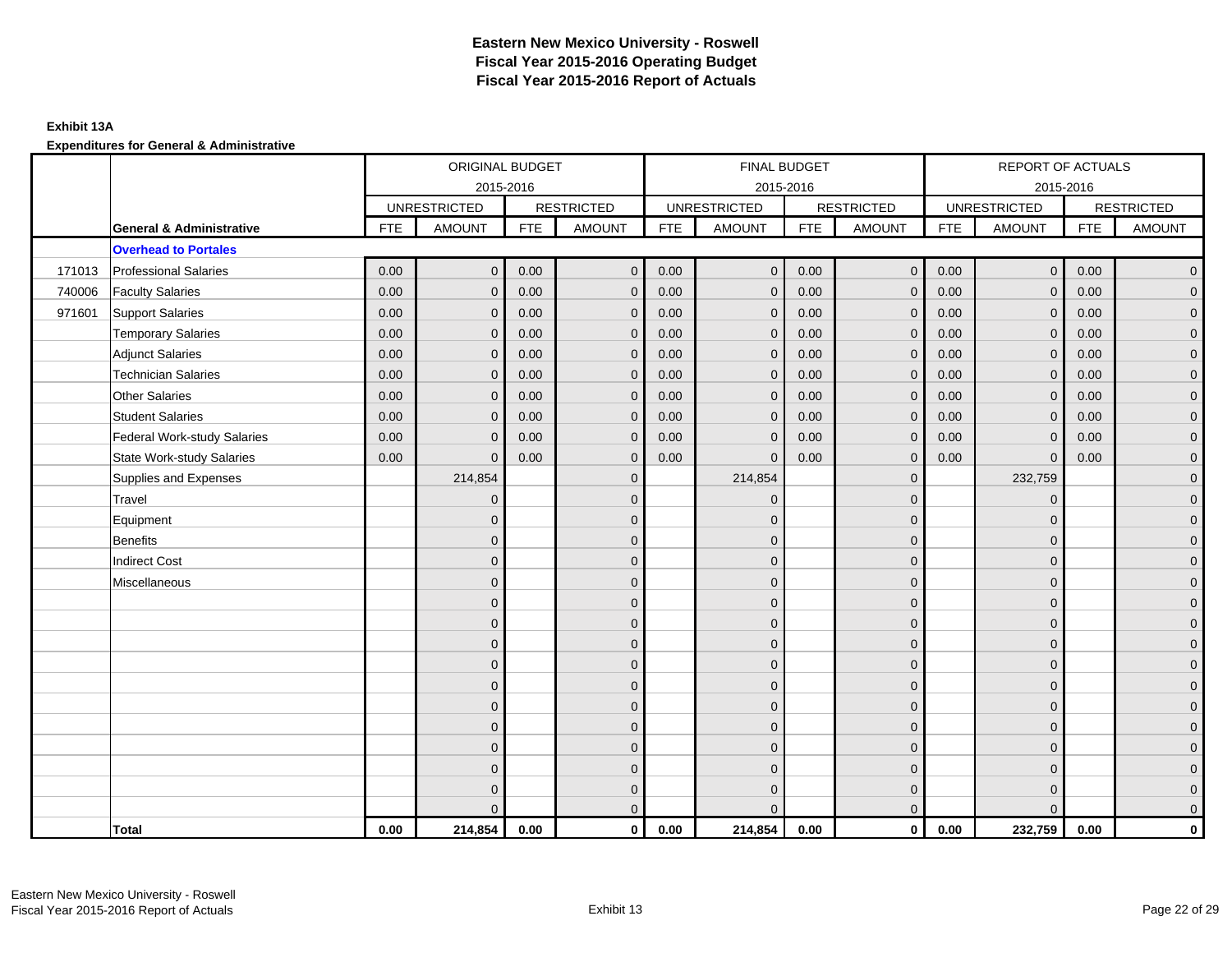### **Exhibit 13A**

|        |                                     |            | ORIGINAL BUDGET     |            |                   |            | FINAL BUDGET        |            |                   |            | REPORT OF ACTUALS   |            |                     |
|--------|-------------------------------------|------------|---------------------|------------|-------------------|------------|---------------------|------------|-------------------|------------|---------------------|------------|---------------------|
|        |                                     |            | 2015-2016           |            |                   |            | 2015-2016           |            |                   |            | 2015-2016           |            |                     |
|        |                                     |            | <b>UNRESTRICTED</b> |            | <b>RESTRICTED</b> |            | <b>UNRESTRICTED</b> |            | <b>RESTRICTED</b> |            | <b>UNRESTRICTED</b> |            | <b>RESTRICTED</b>   |
|        | <b>General &amp; Administrative</b> | <b>FTE</b> | <b>AMOUNT</b>       | <b>FTE</b> | <b>AMOUNT</b>     | <b>FTE</b> | <b>AMOUNT</b>       | <b>FTE</b> | <b>AMOUNT</b>     | <b>FTE</b> | <b>AMOUNT</b>       | <b>FTE</b> | <b>AMOUNT</b>       |
|        | <b>Prior Period Adjustment</b>      |            |                     |            |                   |            |                     |            |                   |            |                     |            |                     |
| 171013 | <b>Professional Salaries</b>        | 0.00       | $\mathbf 0$         | 0.00       | $\mathbf 0$       | 0.00       | $\overline{0}$      | 0.00       | $\overline{0}$    | 0.00       | $\overline{0}$      | 0.00       | $\overline{0}$      |
| 740041 | <b>Faculty Salaries</b>             | 0.00       | $\mathbf{0}$        | 0.00       | $\Omega$          | 0.00       | $\mathbf{0}$        | 0.00       | $\mathbf{0}$      | 0.00       | $\mathbf{0}$        | 0.00       | $\overline{0}$      |
| 970003 | Support Salaries                    | 0.00       | $\mathbf{0}$        | 0.00       | $\mathbf{0}$      | 0.00       | $\mathbf{0}$        | 0.00       | $\mathbf{0}$      | 0.00       | $\mathbf{0}$        | 0.00       | $\overline{0}$      |
|        | <b>Temporary Salaries</b>           | 0.00       | $\mathbf{0}$        | 0.00       | $\mathbf{0}$      | 0.00       | $\mathbf{0}$        | 0.00       | $\mathbf{0}$      | 0.00       | $\mathbf 0$         | 0.00       | $\overline{0}$      |
|        | <b>Adjunct Salaries</b>             | 0.00       | $\mathbf{0}$        | 0.00       | $\mathbf{0}$      | 0.00       | $\mathbf{0}$        | 0.00       | $\mathbf 0$       | 0.00       | $\mathbf 0$         | 0.00       | $\overline{0}$      |
|        | <b>Technician Salaries</b>          | 0.00       | $\mathbf{0}$        | 0.00       | $\mathbf 0$       | 0.00       | $\mathbf{0}$        | 0.00       | $\mathbf{0}$      | 0.00       | $\mathbf{0}$        | 0.00       | $\overline{0}$      |
|        | <b>Other Salaries</b>               | 0.00       | $\Omega$            | 0.00       | $\Omega$          | 0.00       | $\Omega$            | 0.00       | $\mathbf{0}$      | 0.00       | $\mathbf{0}$        | 0.00       | $\overline{0}$      |
|        | <b>Student Salaries</b>             | 0.00       | $\mathbf{0}$        | 0.00       | $\mathbf{0}$      | 0.00       | $\mathbf{0}$        | 0.00       | $\mathbf{0}$      | 0.00       | $\mathbf 0$         | 0.00       | $\mathbf{0}$        |
|        | <b>Federal Work-study Salaries</b>  | 0.00       | $\mathbf{0}$        | 0.00       | $\Omega$          | 0.00       | $\mathbf{0}$        | 0.00       | $\mathbf{0}$      | 0.00       | $\mathbf{0}$        | 0.00       | $\overline{0}$      |
|        | <b>State Work-study Salaries</b>    | 0.00       | $\mathbf{0}$        | 0.00       | $\Omega$          | 0.00       | $\mathbf{0}$        | 0.00       | $\mathbf{0}$      | 0.00       | $\mathbf 0$         | 0.00       | $\overline{0}$      |
|        | Supplies and Expenses               |            | 16,000              |            | $\Omega$          |            | 16,000              |            | $\mathbf{0}$      |            | 1,732               |            | $\overline{0}$      |
|        | Travel                              |            | $\mathbf 0$         |            | $\mathbf{0}$      |            | $\mathbf{0}$        |            | $\mathbf 0$       |            | $\mathbf 0$         |            | $\overline{0}$      |
|        | Equipment                           |            | $\Omega$            |            | $\mathbf{0}$      |            | $\Omega$            |            | $\mathbf 0$       |            | $\mathbf 0$         |            | $\overline{0}$      |
|        | <b>Benefits</b>                     |            | $\Omega$            |            | $\mathbf 0$       |            | $\Omega$            |            | $\mathbf 0$       |            | $\Omega$            |            | $\overline{0}$      |
|        | <b>Indirect Cost</b>                |            | $\Omega$            |            | $\mathbf{0}$      |            | $\Omega$            |            | $\mathbf{0}$      |            | $\Omega$            |            | $\overline{0}$      |
|        | Miscellaneous                       |            | $\mathbf{0}$        |            | $\mathbf 0$       |            | $\mathbf{0}$        |            | $\mathbf 0$       |            | $\mathbf 0$         |            | $\overline{0}$      |
|        |                                     |            | $\Omega$            |            | $\mathbf{0}$      |            | $\Omega$            |            | $\mathbf 0$       |            | $\mathbf 0$         |            | $\overline{0}$      |
|        |                                     |            | $\Omega$            |            | $\mathbf{0}$      |            | $\Omega$            |            | $\mathbf 0$       |            | $\Omega$            |            | $\overline{0}$      |
|        |                                     |            | $\Omega$            |            | $\mathbf{0}$      |            | $\Omega$            |            | $\mathbf{0}$      |            | $\Omega$            |            | $\overline{0}$      |
|        |                                     |            | $\mathbf{0}$        |            | $\mathbf{0}$      |            | $\mathbf{0}$        |            | $\mathbf 0$       |            | $\mathbf{0}$        |            | $\mathsf{O}\xspace$ |
|        |                                     |            | $\overline{0}$      |            | $\mathbf 0$       |            | $\mathbf{0}$        |            | $\mathbf 0$       |            | $\mathbf 0$         |            | $\overline{0}$      |
|        |                                     |            | $\Omega$            |            | $\mathbf{0}$      |            | $\Omega$            |            | $\mathbf{0}$      |            | $\Omega$            |            | $\mathbf{0}$        |
|        |                                     |            | $\mathbf{0}$        |            | $\mathbf{0}$      |            | $\Omega$            |            | $\mathbf{0}$      |            | $\Omega$            |            | $\overline{0}$      |
|        |                                     |            | $\Omega$            |            | $\mathbf{0}$      |            | $\Omega$            |            | $\mathbf 0$       |            | $\mathbf 0$         |            | $\overline{0}$      |
|        |                                     |            | $\overline{0}$      |            | $\mathbf{0}$      |            | $\Omega$            |            | $\mathbf 0$       |            | $\mathbf 0$         |            | $\mathbf{0}$        |
|        |                                     |            | $\Omega$            |            | $\mathbf{0}$      |            | $\Omega$            |            | $\mathbf 0$       |            | $\Omega$            |            | $\mathbf{0}$        |
|        |                                     |            | $\Omega$            |            | $\mathbf{0}$      |            | $\Omega$            |            | $\mathbf{0}$      |            | $\Omega$            |            | $\mathbf{0}$        |
|        | Total                               | 0.00       | 16,000              | 0.00       | $\mathbf 0$       | 0.00       | 16,000              | 0.00       | $\mathbf{0}$      | 0.00       | 1,732               | 0.00       | $\mathbf 0$         |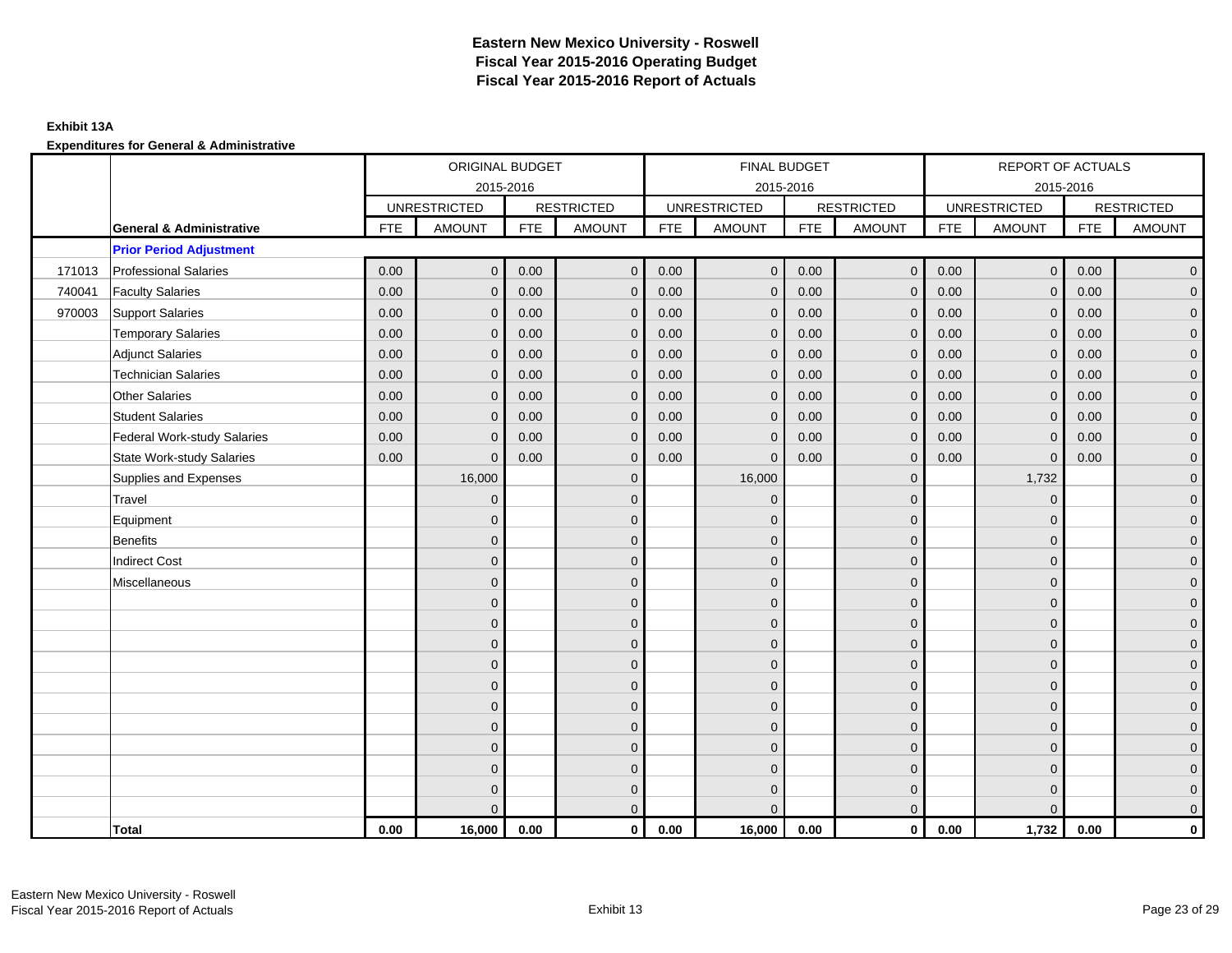### **Exhibit 13A**

|        |                                    |            | ORIGINAL BUDGET     |            |                   |            | FINAL BUDGET        |            |                   |            | REPORT OF ACTUALS   |            |                   |
|--------|------------------------------------|------------|---------------------|------------|-------------------|------------|---------------------|------------|-------------------|------------|---------------------|------------|-------------------|
|        |                                    |            | 2015-2016           |            |                   |            | 2015-2016           |            |                   |            | 2015-2016           |            |                   |
|        |                                    |            | <b>UNRESTRICTED</b> |            | <b>RESTRICTED</b> |            | <b>UNRESTRICTED</b> |            | <b>RESTRICTED</b> |            | <b>UNRESTRICTED</b> |            | <b>RESTRICTED</b> |
|        | <b>Executive Management</b>        | <b>FTE</b> | <b>AMOUNT</b>       | <b>FTE</b> | <b>AMOUNT</b>     | <b>FTE</b> | <b>AMOUNT</b>       | <b>FTE</b> | <b>AMOUNT</b>     | <b>FTE</b> | <b>AMOUNT</b>       | <b>FTE</b> | <b>AMOUNT</b>     |
| 3CCB   | <b>Community College Board</b>     |            |                     |            |                   |            |                     |            |                   |            |                     |            |                   |
| 171013 | <b>Professional Salaries</b>       | 0.00       | $\mathbf 0$         | 0.00       | $\mathbf 0$       | 0.00       | $\mathbf{0}$        | 0.00       | $\overline{0}$    | 0.00       | $\mathbf 0$         | 0.00       | $\overline{0}$    |
| 710075 | <b>Faculty Salaries</b>            | 0.00       | $\mathbf{0}$        | 0.00       | $\Omega$          | 0.00       | $\mathbf{0}$        | 0.00       | $\mathbf{0}$      | 0.00       | $\mathbf{0}$        | 0.00       | $\overline{0}$    |
|        | <b>Support Salaries</b>            | 0.00       | $\mathbf{0}$        | 0.00       | $\mathbf{0}$      | 0.00       | $\mathbf{0}$        | 0.00       | $\mathbf{0}$      | 0.00       | $\mathbf{0}$        | 0.00       | $\overline{0}$    |
|        | <b>Temporary Salaries</b>          | 0.00       | $\mathbf{0}$        | 0.00       | $\mathbf{0}$      | 0.00       | $\mathbf{0}$        | 0.00       | $\mathbf{0}$      | 0.00       | $\mathbf{0}$        | 0.00       | $\overline{0}$    |
|        | <b>Adjunct Salaries</b>            | 0.00       | $\mathbf{0}$        | 0.00       | $\mathbf{0}$      | 0.00       | $\mathbf{0}$        | 0.00       | $\overline{0}$    | 0.00       | $\mathbf{0}$        | 0.00       | $\overline{0}$    |
|        | <b>Technician Salaries</b>         | 0.00       | $\mathbf{0}$        | 0.00       | $\Omega$          | 0.00       | $\mathbf{0}$        | 0.00       | $\mathbf{0}$      | 0.00       | $\mathbf{0}$        | 0.00       | $\overline{0}$    |
|        | <b>Other Salaries</b>              | 0.00       | $\Omega$            | 0.00       | $\Omega$          | 0.00       | $\mathbf{0}$        | 0.00       | $\Omega$          | 0.00       | $\Omega$            | 0.00       | $\overline{0}$    |
|        | <b>Student Salaries</b>            | 0.00       | $\mathbf 0$         | 0.00       | $\mathbf{0}$      | 0.00       | $\mathbf{0}$        | 0.00       | $\mathbf 0$       | 0.00       | $\mathbf 0$         | 0.00       | $\overline{0}$    |
|        | <b>Federal Work-study Salaries</b> | 0.00       | $\mathbf{0}$        | 0.00       | $\mathbf{0}$      | 0.00       | $\mathbf{0}$        | 0.00       | $\mathbf{0}$      | 0.00       | $\mathbf{0}$        | 0.00       | $\overline{0}$    |
|        | <b>State Work-study Salaries</b>   | 0.00       | $\mathbf{0}$        | 0.00       | $\Omega$          | 0.00       | $\mathbf{0}$        | 0.00       | $\mathbf{0}$      | 0.00       | $\mathbf{0}$        | 0.00       | $\overline{0}$    |
|        | Supplies and Expenses              |            | $\Omega$            |            | $\Omega$          |            | $\Omega$            |            | $\mathbf{0}$      |            | $\mathbf{0}$        |            | $\overline{0}$    |
|        | Travel                             |            | $\overline{0}$      |            | $\mathbf 0$       |            | $\mathbf{0}$        |            | $\mathbf{0}$      |            | $\mathbf{0}$        |            | $\overline{0}$    |
|        | Equipment                          |            | $\Omega$            |            | $\mathbf{0}$      |            | $\Omega$            |            | $\mathbf 0$       |            | $\mathbf{0}$        |            | $\overline{0}$    |
|        | <b>Benefits</b>                    |            | $\Omega$            |            | $\mathbf{0}$      |            | $\Omega$            |            | $\mathbf{0}$      |            | $\Omega$            |            | $\overline{0}$    |
|        | <b>Indirect Cost</b>               |            | $\Omega$            |            | $\mathbf{0}$      |            | $\Omega$            |            | $\mathbf{0}$      |            | $\Omega$            |            | $\overline{0}$    |
|        | Miscellaneous                      |            | $\mathbf{0}$        |            | $\mathbf 0$       |            | $\mathbf{0}$        |            | $\mathbf 0$       |            | $\mathbf{0}$        |            | $\overline{0}$    |
|        |                                    |            | $\Omega$            |            | $\mathbf{0}$      |            | $\Omega$            |            | $\mathbf 0$       |            | $\mathbf{0}$        |            | $\overline{0}$    |
|        |                                    |            | $\Omega$            |            | $\mathbf{0}$      |            | $\Omega$            |            | $\mathbf{0}$      |            | $\Omega$            |            | $\overline{0}$    |
|        |                                    |            | $\Omega$            |            | $\mathbf{0}$      |            | $\Omega$            |            | $\mathbf{0}$      |            | $\Omega$            |            | $\overline{0}$    |
|        |                                    |            | $\mathbf{0}$        |            | $\mathbf 0$       |            | $\mathbf{0}$        |            | $\mathbf 0$       |            | $\mathbf{0}$        |            | $\overline{0}$    |
|        |                                    |            | $\mathbf{0}$        |            | $\mathbf{0}$      |            | $\Omega$            |            | $\mathbf 0$       |            | $\mathbf{0}$        |            | $\mathbf 0$       |
|        |                                    |            | $\Omega$            |            | $\mathbf{0}$      |            | $\Omega$            |            | $\mathbf{0}$      |            | $\Omega$            |            | $\overline{0}$    |
|        |                                    |            | $\Omega$            |            | $\mathbf{0}$      |            | $\Omega$            |            | $\mathbf{0}$      |            | $\Omega$            |            | $\overline{0}$    |
|        |                                    |            | $\Omega$            |            | $\mathbf{0}$      |            | $\Omega$            |            | $\mathbf{0}$      |            | $\mathbf{0}$        |            | $\overline{0}$    |
|        |                                    |            | $\mathbf{0}$        |            | $\mathbf{0}$      |            | $\Omega$            |            | $\mathbf{0}$      |            | $\mathbf{0}$        |            | $\mathbf 0$       |
|        |                                    |            | $\Omega$            |            | $\mathbf{0}$      |            | $\Omega$            |            | $\mathbf 0$       |            | $\mathbf{0}$        |            | $\mathbf 0$       |
|        |                                    |            | $\overline{0}$      |            | $\mathbf{0}$      |            | $\Omega$            |            | $\mathbf{0}$      |            | $\Omega$            |            | $\mathbf{0}$      |
|        | Total                              | 0.00       | $\mathbf 0$         | 0.00       | $\mathbf 0$       | 0.00       | $\mathbf 0$         | 0.00       | $\overline{0}$    | 0.00       | $\mathbf 0$         | 0.00       | 0                 |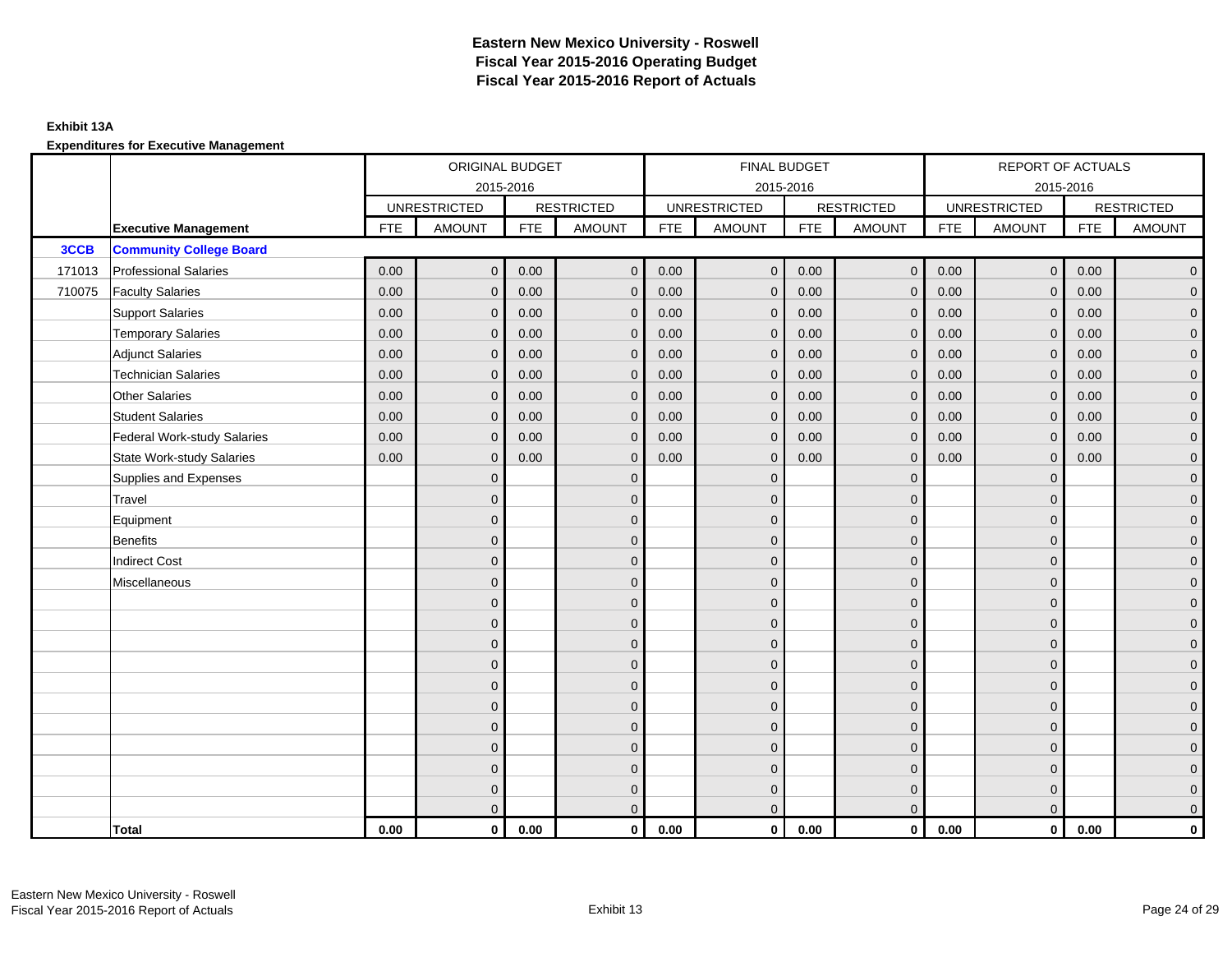## **Exhibit 13A**

|              |                                    |            | ORIGINAL BUDGET     |            |                   |      | FINAL BUDGET        |            |                   |            | REPORT OF ACTUALS   |            |                   |
|--------------|------------------------------------|------------|---------------------|------------|-------------------|------|---------------------|------------|-------------------|------------|---------------------|------------|-------------------|
|              |                                    |            | 2015-2016           |            |                   |      | 2015-2016           |            |                   |            | 2015-2016           |            |                   |
|              |                                    |            | <b>UNRESTRICTED</b> |            | <b>RESTRICTED</b> |      | <b>UNRESTRICTED</b> |            | <b>RESTRICTED</b> |            | <b>UNRESTRICTED</b> |            | <b>RESTRICTED</b> |
|              | <b>Executive Management</b>        | <b>FTE</b> | <b>AMOUNT</b>       | <b>FTE</b> | <b>AMOUNT</b>     | FTE  | <b>AMOUNT</b>       | <b>FTE</b> | <b>AMOUNT</b>     | <b>FTE</b> | <b>AMOUNT</b>       | <b>FTE</b> | <b>AMOUNT</b>     |
| <b>3PROF</b> | <b>Professional Development</b>    |            |                     |            |                   |      |                     |            |                   |            |                     |            |                   |
| 171013       | <b>Professional Salaries</b>       | 0.00       | $\mathbf 0$         | 0.00       | $\mathbf 0$       | 0.00 | $\mathbf{0}$        | 0.00       | $\overline{0}$    | 0.00       | $\overline{0}$      | 0.00       | $\overline{0}$    |
| 710090       | <b>Faculty Salaries</b>            | 0.00       | $\mathbf{0}$        | 0.00       | $\mathbf{0}$      | 0.00 | $\mathbf{0}$        | 0.00       | $\mathbf{0}$      | 0.00       | $\mathbf 0$         | 0.00       | $\overline{0}$    |
|              | <b>Support Salaries</b>            | 0.00       | $\Omega$            | 0.00       | $\Omega$          | 0.00 | $\Omega$            | 0.00       | $\mathbf{0}$      | 0.00       | $\mathbf{0}$        | 0.00       | $\overline{0}$    |
|              | <b>Temporary Salaries</b>          | 0.00       | $\mathbf{0}$        | 0.00       | $\mathbf{0}$      | 0.00 | $\Omega$            | 0.00       | $\mathbf{0}$      | 0.00       | $\mathbf{0}$        | 0.00       | $\overline{0}$    |
|              | <b>Adjunct Salaries</b>            | 0.00       | $\mathbf 0$         | 0.00       | $\mathbf{0}$      | 0.00 | $\mathbf 0$         | 0.00       | $\mathbf 0$       | 0.00       | $\overline{0}$      | 0.00       | $\overline{0}$    |
|              | <b>Technician Salaries</b>         | 0.00       | $\mathbf{0}$        | 0.00       | $\mathbf{0}$      | 0.00 | $\mathbf{0}$        | 0.00       | $\mathbf 0$       | 0.00       | $\mathbf 0$         | 0.00       | $\overline{0}$    |
|              | <b>Other Salaries</b>              | 0.00       | $\mathbf{0}$        | 0.00       | $\Omega$          | 0.00 | $\mathbf{0}$        | 0.00       | $\mathbf{0}$      | 0.00       | $\mathbf{0}$        | 0.00       | $\mathbf{0}$      |
|              | <b>Student Salaries</b>            | 0.00       | $\mathbf{0}$        | 0.00       | $\mathbf{0}$      | 0.00 | $\mathbf{0}$        | 0.00       | $\mathbf{0}$      | 0.00       | $\mathbf{0}$        | 0.00       | $\overline{0}$    |
|              | <b>Federal Work-study Salaries</b> | 0.00       | $\mathbf{0}$        | 0.00       | $\mathbf 0$       | 0.00 | $\mathbf{0}$        | 0.00       | $\mathbf 0$       | 0.00       | $\mathbf 0$         | 0.00       | $\overline{0}$    |
|              | <b>State Work-study Salaries</b>   | 0.00       | $\mathbf{0}$        | 0.00       | $\mathbf{0}$      | 0.00 | $\mathbf{0}$        | 0.00       | $\mathbf{0}$      | 0.00       | $\mathbf{0}$        | 0.00       | $\mathbf{0}$      |
|              | Supplies and Expenses              |            | $\mathbf{0}$        |            | $\mathbf{0}$      |      | $\mathbf{0}$        |            | $\mathbf 0$       |            | $\mathbf 0$         |            | $\overline{0}$    |
|              | Travel                             |            | $\mathbf{0}$        |            | $\mathbf 0$       |      | $\Omega$            |            | $\mathbf 0$       |            | $\mathbf{0}$        |            | $\overline{0}$    |
|              | Equipment                          |            | $\Omega$            |            | $\mathbf{0}$      |      | $\Omega$            |            | $\mathbf 0$       |            | $\mathbf{0}$        |            | $\overline{0}$    |
|              | Benefits                           |            | $\mathbf{0}$        |            | $\mathbf 0$       |      | $\mathbf{0}$        |            | $\mathbf 0$       |            | $\mathbf 0$         |            | $\overline{0}$    |
|              | <b>Indirect Cost</b>               |            | $\overline{0}$      |            | $\mathbf 0$       |      | $\mathbf{0}$        |            | $\mathbf 0$       |            | $\mathbf{0}$        |            | $\mathbf{0}$      |
|              | Miscellaneous                      |            | $\overline{0}$      |            | $\mathbf{0}$      |      | $\mathbf{0}$        |            | $\mathbf 0$       |            | $\mathbf{0}$        |            | $\overline{0}$    |
|              |                                    |            | $\mathbf{0}$        |            | $\mathbf{0}$      |      | $\Omega$            |            | $\mathbf{0}$      |            | $\mathbf{0}$        |            | $\overline{0}$    |
|              |                                    |            | $\Omega$            |            | $\mathbf{0}$      |      | $\Omega$            |            | $\mathbf{0}$      |            | $\Omega$            |            | $\overline{0}$    |
|              |                                    |            | $\overline{0}$      |            | $\mathbf 0$       |      | $\mathbf{0}$        |            | $\mathbf{0}$      |            | $\mathbf{0}$        |            | $\mathbf{0}$      |
|              |                                    |            | $\Omega$            |            | $\mathbf{0}$      |      | $\Omega$            |            | $\mathbf 0$       |            | $\mathbf{0}$        |            | $\overline{0}$    |
|              |                                    |            | $\mathbf{0}$        |            | $\mathbf{0}$      |      | $\Omega$            |            | $\mathbf 0$       |            | $\mathbf 0$         |            | $\overline{0}$    |
|              |                                    |            | $\Omega$            |            | $\mathbf{0}$      |      | $\Omega$            |            | $\mathbf{0}$      |            | $\Omega$            |            | $\overline{0}$    |
|              |                                    |            | $\mathbf 0$         |            | $\mathbf 0$       |      | $\mathbf{0}$        |            | $\mathbf 0$       |            | $\mathbf{0}$        |            | $\overline{0}$    |
|              |                                    |            | $\mathbf{0}$        |            | $\mathbf{0}$      |      | $\Omega$            |            | $\mathbf 0$       |            | $\mathbf{0}$        |            | $\overline{0}$    |
|              |                                    |            | $\mathbf{0}$        |            | $\mathbf{0}$      |      | $\Omega$            |            | $\mathbf{0}$      |            | $\mathbf 0$         |            | $\overline{0}$    |
|              |                                    |            | $\mathbf{0}$        |            | $\mathbf 0$       |      | $\mathbf{0}$        |            | $\mathbf 0$       |            | $\mathbf 0$         |            | $\overline{0}$    |
|              |                                    |            | $\mathbf{0}$        |            | $\mathbf{0}$      |      | $\Omega$            |            | $\overline{0}$    |            | $\Omega$            |            | $\overline{0}$    |
|              | <b>Total</b>                       | 0.00       | $\mathbf 0$         | 0.00       | $\mathbf{0}$      | 0.00 | $\mathbf 0$         | 0.00       | $\overline{0}$    | 0.00       | $\mathbf{0}$        | 0.00       | $\mathbf 0$       |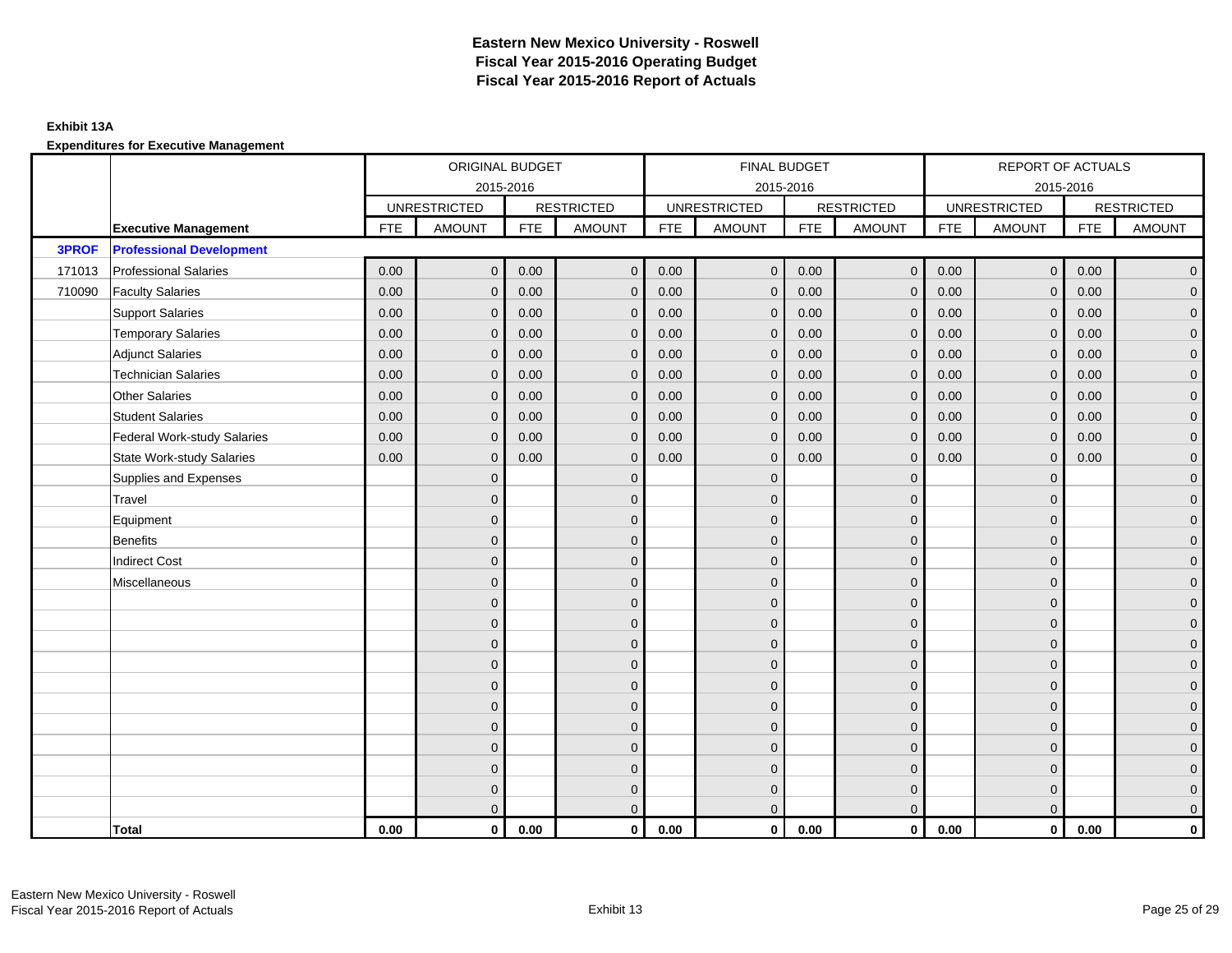### **Exhibit 13A**

|        |                                    |            | ORIGINAL BUDGET     |            |                   |          | FINAL BUDGET        |            |                   |            | REPORT OF ACTUALS   |            |                   |
|--------|------------------------------------|------------|---------------------|------------|-------------------|----------|---------------------|------------|-------------------|------------|---------------------|------------|-------------------|
|        |                                    |            | 2015-2016           |            |                   |          | 2015-2016           |            |                   |            | 2015-2016           |            |                   |
|        |                                    |            | <b>UNRESTRICTED</b> |            | <b>RESTRICTED</b> |          | <b>UNRESTRICTED</b> |            | <b>RESTRICTED</b> |            | <b>UNRESTRICTED</b> |            | <b>RESTRICTED</b> |
|        | <b>Executive Management</b>        | <b>FTE</b> | <b>AMOUNT</b>       | <b>FTE</b> | <b>AMOUNT</b>     | FTE      | <b>AMOUNT</b>       | <b>FTE</b> | <b>AMOUNT</b>     | <b>FTE</b> | <b>AMOUNT</b>       | <b>FTE</b> | <b>AMOUNT</b>     |
| 3FSEN  | <b>Faculty Staff Senate</b>        |            |                     |            |                   |          |                     |            |                   |            |                     |            |                   |
| 171013 | <b>Professional Salaries</b>       | 0.00       | $\mathbf 0$         | 0.00       | $\mathbf 0$       | 0.00     | $\mathbf 0$         | 0.00       | $\overline{0}$    | 0.00       | $\mathbf 0$         | 0.00       | $\overline{0}$    |
| 720070 | <b>Faculty Salaries</b>            | 0.15       | 3,720               | 0.00       | $\mathbf{0}$      | 0.00     | $\mathbf{0}$        | 0.00       | $\mathbf{0}$      | 0.00       | $\mathbf{0}$        | 0.00       | $\overline{0}$    |
|        | <b>Support Salaries</b>            | 0.00       | $\mathbf{0}$        | 0.00       | $\Omega$          | 0.00     | $\mathbf{0}$        | 0.00       | $\mathbf{0}$      | 0.00       | $\Omega$            | 0.00       | $\overline{0}$    |
|        | <b>Temporary Salaries</b>          | 0.00       | $\Omega$            | 0.00       | $\Omega$          | 0.00     | $\Omega$            | 0.00       | $\mathbf{0}$      | 0.00       | $\mathbf{0}$        | 0.00       | $\overline{0}$    |
|        | <b>Adjunct Salaries</b>            | 0.00       | $\mathbf{0}$        | 0.00       | $\mathbf{0}$      | 0.00     | $\mathbf{0}$        | 0.00       | $\overline{0}$    | 0.00       | $\mathbf{0}$        | 0.00       | $\overline{0}$    |
|        | <b>Technician Salaries</b>         | 0.00       | $\mathbf 0$         | 0.00       | $\mathbf{0}$      | $0.00\,$ | $\mathbf 0$         | 0.00       | $\mathbf 0$       | 0.00       | $\mathbf 0$         | 0.00       | $\overline{0}$    |
|        | <b>Other Salaries</b>              | 0.00       | $\mathbf{0}$        | 0.00       | $\mathbf{0}$      | 0.00     | $\mathbf{0}$        | 0.00       | $\mathbf{0}$      | 0.00       | $\Omega$            | 0.00       | $\mathbf 0$       |
|        | <b>Student Salaries</b>            | 0.00       | $\mathbf{0}$        | 0.00       | $\mathbf{0}$      | 0.00     | $\mathbf{0}$        | 0.00       | $\mathbf{0}$      | 0.00       | $\mathbf{0}$        | 0.00       | $\overline{0}$    |
|        | <b>Federal Work-study Salaries</b> | 0.00       | $\mathbf{0}$        | 0.00       | $\Omega$          | 0.00     | $\mathbf{0}$        | 0.00       | $\mathbf{0}$      | 0.00       | $\mathbf{0}$        | 0.00       | $\overline{0}$    |
|        | <b>State Work-study Salaries</b>   | 0.00       | $\mathbf{0}$        | 0.00       | $\Omega$          | 0.00     | $\mathbf{0}$        | 0.00       | $\mathbf{0}$      | 0.00       | $\Omega$            | 0.00       | $\overline{0}$    |
|        | Supplies and Expenses              |            | $\Omega$            |            | $\Omega$          |          | $\Omega$            |            | $\mathbf{0}$      |            | $\mathbf{0}$        |            | $\overline{0}$    |
|        | Travel                             |            | $\overline{0}$      |            | $\mathbf 0$       |          | $\mathbf{0}$        |            | $\mathbf{0}$      |            | $\mathbf{0}$        |            | $\overline{0}$    |
|        | Equipment                          |            | $\Omega$            |            | $\mathbf{0}$      |          | $\Omega$            |            | $\mathbf{0}$      |            | $\mathbf{0}$        |            | $\overline{0}$    |
|        | <b>Benefits</b>                    |            | $\Omega$            |            | $\mathbf{0}$      |          | $\Omega$            |            | $\mathbf{0}$      |            | $\Omega$            |            | $\overline{0}$    |
|        | <b>Indirect Cost</b>               |            | $\Omega$            |            | $\mathbf{0}$      |          | $\Omega$            |            | $\mathbf{0}$      |            | $\Omega$            |            | $\overline{0}$    |
|        | Miscellaneous                      |            | $\Omega$            |            | $\mathbf{0}$      |          | $\Omega$            |            | $\mathbf{0}$      |            | $\Omega$            |            | $\overline{0}$    |
|        |                                    |            | $\mathbf{0}$        |            | $\mathbf{0}$      |          | $\Omega$            |            | $\mathbf{0}$      |            | $\mathbf{0}$        |            | $\overline{0}$    |
|        |                                    |            | $\mathbf{0}$        |            | $\mathbf 0$       |          | $\mathbf{0}$        |            | $\mathbf 0$       |            | $\mathbf{0}$        |            | $\mathbf 0$       |
|        |                                    |            | $\mathbf{0}$        |            | $\mathbf 0$       |          | $\Omega$            |            | $\mathbf 0$       |            | $\Omega$            |            | $\overline{0}$    |
|        |                                    |            | $\Omega$            |            | $\mathbf{0}$      |          | $\Omega$            |            | $\mathbf{0}$      |            | $\Omega$            |            | $\overline{0}$    |
|        |                                    |            | $\Omega$            |            | $\mathbf{0}$      |          | $\Omega$            |            | $\mathbf{0}$      |            | $\Omega$            |            | $\overline{0}$    |
|        |                                    |            | $\Omega$            |            | $\Omega$          |          | $\Omega$            |            | $\mathbf{0}$      |            | $\Omega$            |            | $\overline{0}$    |
|        |                                    |            | $\mathbf{0}$        |            | $\mathbf 0$       |          | $\mathbf{0}$        |            | $\mathbf 0$       |            | $\mathbf{0}$        |            | $\overline{0}$    |
|        |                                    |            | $\Omega$            |            | $\mathbf{0}$      |          | $\Omega$            |            | $\mathbf{0}$      |            | $\mathbf{0}$        |            | $\overline{0}$    |
|        |                                    |            | $\Omega$            |            | $\mathbf{0}$      |          | $\Omega$            |            | $\mathbf{0}$      |            | $\Omega$            |            | $\mathbf 0$       |
|        |                                    |            | $\Omega$            |            | $\mathbf 0$       |          | $\Omega$            |            | $\mathbf{0}$      |            | $\mathbf{0}$        |            | $\mathbf 0$       |
|        |                                    |            | $\Omega$            |            | $\overline{0}$    |          | $\Omega$            |            | $\mathbf{0}$      |            | $\Omega$            |            | $\overline{0}$    |
|        | Total                              | 0.15       | 3,720               | 0.00       | $\mathbf{0}$      | 0.00     | $\mathbf{0}$        | 0.00       | $\overline{0}$    | 0.00       | $\mathbf 0$         | 0.00       | 0                 |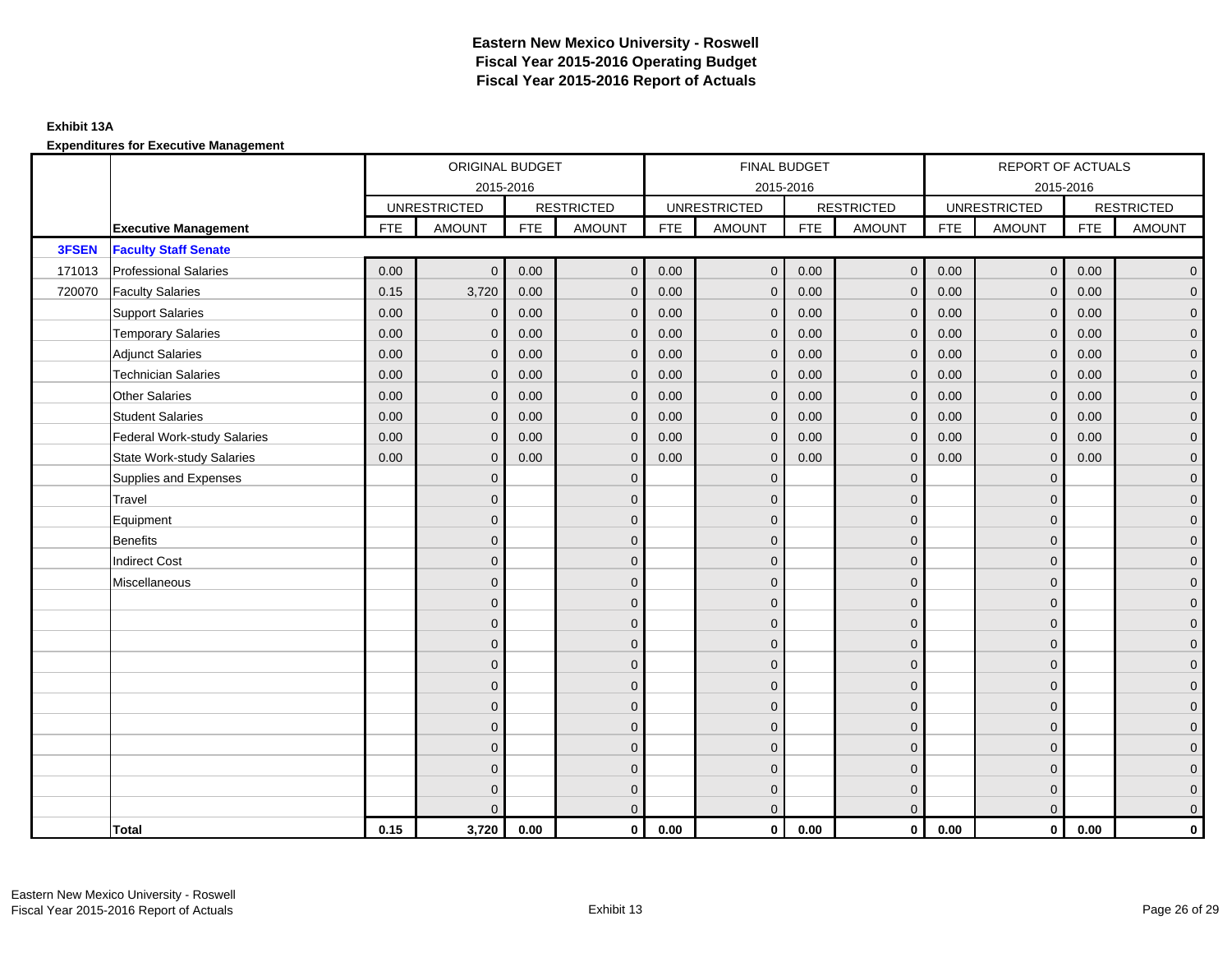### **Exhibit 13A**

|        |                                    |            | ORIGINAL BUDGET     |            |                   |            | FINAL BUDGET        |            |                   |            | REPORT OF ACTUALS   |            |                   |
|--------|------------------------------------|------------|---------------------|------------|-------------------|------------|---------------------|------------|-------------------|------------|---------------------|------------|-------------------|
|        |                                    |            | 2015-2016           |            |                   |            | 2015-2016           |            |                   |            | 2015-2016           |            |                   |
|        |                                    |            | <b>UNRESTRICTED</b> |            | <b>RESTRICTED</b> |            | <b>UNRESTRICTED</b> |            | <b>RESTRICTED</b> |            | <b>UNRESTRICTED</b> |            | <b>RESTRICTED</b> |
|        | <b>Executive Management</b>        | <b>FTE</b> | <b>AMOUNT</b>       | <b>FTE</b> | <b>AMOUNT</b>     | <b>FTE</b> | <b>AMOUNT</b>       | <b>FTE</b> | <b>AMOUNT</b>     | <b>FTE</b> | <b>AMOUNT</b>       | <b>FTE</b> | <b>AMOUNT</b>     |
| 3PSEN  | <b>Professional Staff Senate</b>   |            |                     |            |                   |            |                     |            |                   |            |                     |            |                   |
| 171013 | <b>Professional Salaries</b>       | 0.00       | $\mathbf 0$         | 0.00       | $\mathbf 0$       | 0.00       | $\mathbf 0$         | 0.00       | $\overline{0}$    | 0.00       | $\mathbf 0$         | 0.00       | $\overline{0}$    |
| 710102 | <b>Faculty Salaries</b>            | 0.00       | $\mathbf{0}$        | 0.00       | $\mathbf{0}$      | 0.00       | $\mathbf{0}$        | 0.00       | $\mathbf 0$       | 0.00       | $\mathbf{0}$        | 0.00       | $\overline{0}$    |
|        | <b>Support Salaries</b>            | 0.00       | $\mathbf{0}$        | 0.00       | $\Omega$          | 0.00       | $\mathbf{0}$        | 0.00       | $\mathbf{0}$      | 0.00       | $\Omega$            | 0.00       | $\overline{0}$    |
|        | <b>Temporary Salaries</b>          | 0.00       | $\Omega$            | 0.00       | $\Omega$          | 0.00       | $\Omega$            | 0.00       | $\mathbf{0}$      | 0.00       | $\mathbf{0}$        | 0.00       | $\overline{0}$    |
|        | <b>Adjunct Salaries</b>            | 0.00       | $\mathbf{0}$        | 0.00       | $\mathbf{0}$      | 0.00       | $\mathbf{0}$        | 0.00       | $\mathbf{0}$      | 0.00       | $\mathbf{0}$        | 0.00       | $\overline{0}$    |
|        | <b>Technician Salaries</b>         | 0.00       | $\mathbf 0$         | 0.00       | $\mathbf{0}$      | 0.00       | $\mathbf 0$         | 0.00       | $\mathbf 0$       | 0.00       | $\mathbf 0$         | 0.00       | $\overline{0}$    |
|        | <b>Other Salaries</b>              | 0.00       | $\mathbf{0}$        | 0.00       | $\mathbf{0}$      | 0.00       | $\mathbf{0}$        | 0.00       | $\mathbf{0}$      | 0.00       | $\Omega$            | 0.00       | $\mathbf 0$       |
|        | <b>Student Salaries</b>            | 0.00       | $\mathbf{0}$        | 0.00       | $\mathbf{0}$      | 0.00       | $\mathbf{0}$        | 0.00       | $\mathbf{0}$      | 0.00       | $\mathbf{0}$        | 0.00       | $\overline{0}$    |
|        | <b>Federal Work-study Salaries</b> | 0.00       | $\mathbf{0}$        | 0.00       | $\Omega$          | 0.00       | $\mathbf{0}$        | 0.00       | $\mathbf{0}$      | 0.00       | $\mathbf{0}$        | 0.00       | $\overline{0}$    |
|        | <b>State Work-study Salaries</b>   | 0.00       | $\mathbf{0}$        | 0.00       | $\Omega$          | 0.00       | $\mathbf{0}$        | 0.00       | $\mathbf{0}$      | 0.00       | $\Omega$            | 0.00       | $\overline{0}$    |
|        | Supplies and Expenses              |            | 346                 |            | $\Omega$          |            | 346                 |            | $\mathbf{0}$      |            | $\mathbf{0}$        |            | $\overline{0}$    |
|        | Travel                             |            | $\mathbf{0}$        |            | $\mathbf 0$       |            | $\mathbf{0}$        |            | $\mathbf{0}$      |            | $\mathbf{0}$        |            | $\overline{0}$    |
|        | Equipment                          |            | $\Omega$            |            | $\mathbf{0}$      |            | $\Omega$            |            | $\mathbf{0}$      |            | $\mathbf{0}$        |            | $\overline{0}$    |
|        | <b>Benefits</b>                    |            | $\Omega$            |            | $\mathbf{0}$      |            | $\Omega$            |            | $\mathbf{0}$      |            | $\Omega$            |            | $\overline{0}$    |
|        | <b>Indirect Cost</b>               |            | $\Omega$            |            | $\mathbf{0}$      |            | $\Omega$            |            | $\mathbf{0}$      |            | $\Omega$            |            | $\overline{0}$    |
|        | Miscellaneous                      |            | $\Omega$            |            | $\mathbf{0}$      |            | $\Omega$            |            | $\mathbf{0}$      |            | $\Omega$            |            | $\overline{0}$    |
|        |                                    |            | $\mathbf{0}$        |            | $\mathbf{0}$      |            | $\Omega$            |            | $\mathbf{0}$      |            | $\mathbf{0}$        |            | $\overline{0}$    |
|        |                                    |            | $\mathbf{0}$        |            | $\mathbf 0$       |            | $\mathbf{0}$        |            | $\mathbf 0$       |            | $\mathbf{0}$        |            | $\mathbf 0$       |
|        |                                    |            | $\mathbf{0}$        |            | $\mathbf 0$       |            | $\Omega$            |            | $\mathbf 0$       |            | $\Omega$            |            | $\overline{0}$    |
|        |                                    |            | $\Omega$            |            | $\mathbf{0}$      |            | $\Omega$            |            | $\mathbf{0}$      |            | $\Omega$            |            | $\overline{0}$    |
|        |                                    |            | $\Omega$            |            | $\mathbf{0}$      |            | $\Omega$            |            | $\mathbf{0}$      |            | $\Omega$            |            | $\overline{0}$    |
|        |                                    |            | $\Omega$            |            | $\Omega$          |            | $\Omega$            |            | $\mathbf{0}$      |            | $\Omega$            |            | $\overline{0}$    |
|        |                                    |            | $\mathbf{0}$        |            | $\mathbf 0$       |            | $\mathbf{0}$        |            | $\mathbf 0$       |            | $\mathbf{0}$        |            | $\overline{0}$    |
|        |                                    |            | $\Omega$            |            | $\mathbf{0}$      |            | $\Omega$            |            | $\mathbf{0}$      |            | $\Omega$            |            | $\overline{0}$    |
|        |                                    |            | $\Omega$            |            | $\mathbf{0}$      |            | $\Omega$            |            | $\mathbf{0}$      |            | $\Omega$            |            | $\mathbf 0$       |
|        |                                    |            | $\Omega$            |            | $\mathbf 0$       |            | $\Omega$            |            | $\mathbf 0$       |            | $\mathbf{0}$        |            | $\mathbf 0$       |
|        |                                    |            | $\Omega$            |            | $\overline{0}$    |            | $\Omega$            |            | $\overline{0}$    |            | $\Omega$            |            | $\overline{0}$    |
|        | Total                              | 0.00       | 346                 | 0.00       | $\mathbf 0$       | 0.00       | 346                 | 0.00       | $\overline{0}$    | 0.00       | $\mathbf 0$         | 0.00       | 0                 |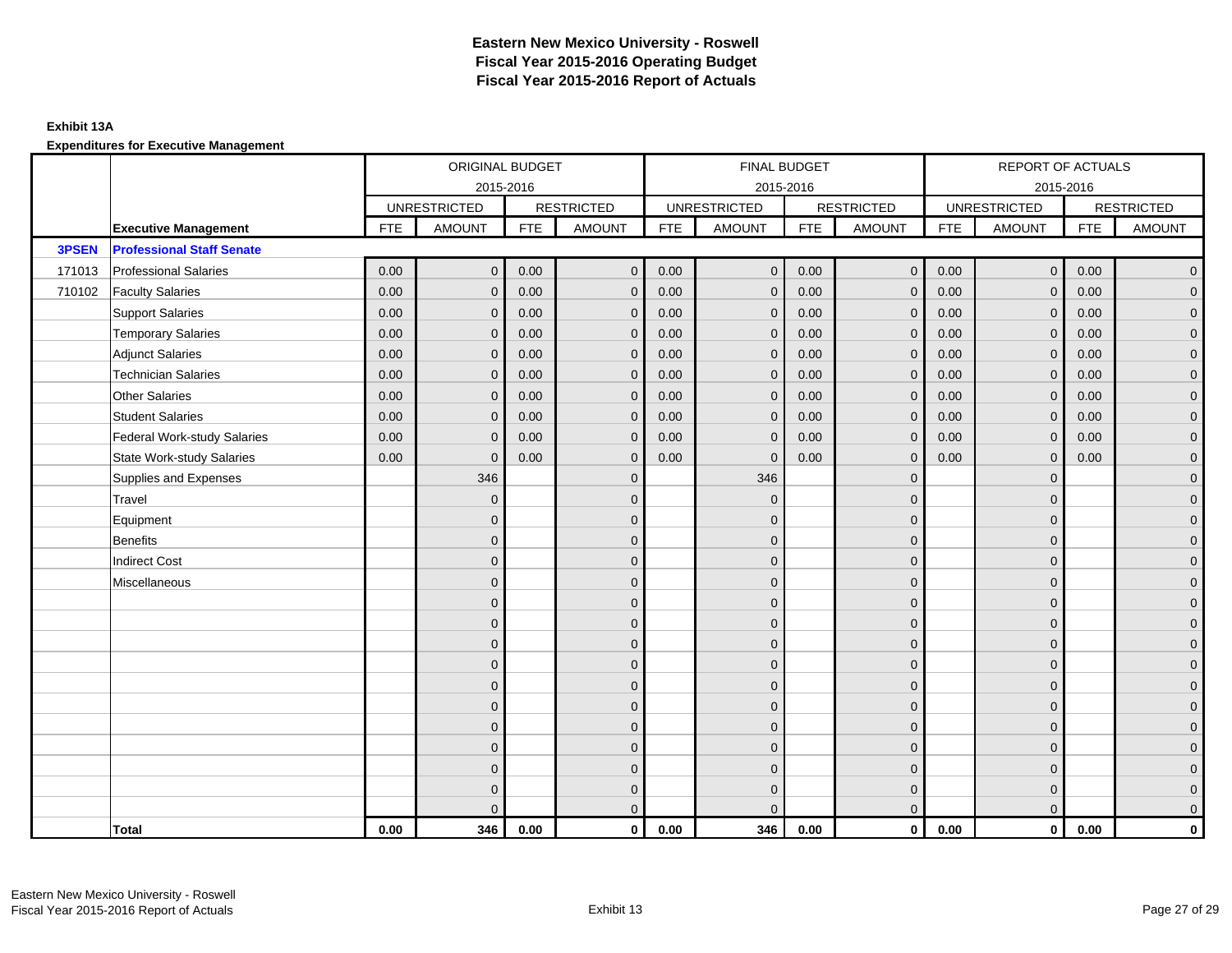### **Exhibit 13A**

|        |                                    |            | ORIGINAL BUDGET     |            |                   |            | FINAL BUDGET        |            |                   |            | REPORT OF ACTUALS   |            |                   |
|--------|------------------------------------|------------|---------------------|------------|-------------------|------------|---------------------|------------|-------------------|------------|---------------------|------------|-------------------|
|        |                                    |            | 2015-2016           |            |                   |            | 2015-2016           |            |                   |            | 2015-2016           |            |                   |
|        |                                    |            | <b>UNRESTRICTED</b> |            | <b>RESTRICTED</b> |            | <b>UNRESTRICTED</b> |            | <b>RESTRICTED</b> |            | <b>UNRESTRICTED</b> |            | <b>RESTRICTED</b> |
|        | <b>Executive Management</b>        | <b>FTE</b> | <b>AMOUNT</b>       | <b>FTE</b> | <b>AMOUNT</b>     | <b>FTE</b> | <b>AMOUNT</b>       | <b>FTE</b> | <b>AMOUNT</b>     | <b>FTE</b> | <b>AMOUNT</b>       | <b>FTE</b> | <b>AMOUNT</b>     |
| 3SSEN  | <b>Support Staff Senate</b>        |            |                     |            |                   |            |                     |            |                   |            |                     |            |                   |
| 171013 | <b>Professional Salaries</b>       | 0.00       | $\mathbf 0$         | 0.00       | $\mathbf 0$       | 0.00       | $\mathbf 0$         | 0.00       | $\overline{0}$    | 0.00       | $\mathbf 0$         | 0.00       | $\overline{0}$    |
| 710100 | <b>Faculty Salaries</b>            | 0.00       | $\mathbf{0}$        | 0.00       | $\mathbf{0}$      | 0.00       | $\mathbf{0}$        | 0.00       | $\mathbf 0$       | 0.00       | $\mathbf{0}$        | 0.00       | $\overline{0}$    |
|        | <b>Support Salaries</b>            | 0.00       | $\mathbf{0}$        | 0.00       | $\Omega$          | 0.00       | $\mathbf{0}$        | 0.00       | $\mathbf{0}$      | 0.00       | $\Omega$            | 0.00       | $\overline{0}$    |
|        | <b>Temporary Salaries</b>          | 0.00       | $\Omega$            | 0.00       | $\Omega$          | 0.00       | $\Omega$            | 0.00       | $\mathbf{0}$      | 0.00       | $\mathbf{0}$        | 0.00       | $\overline{0}$    |
|        | <b>Adjunct Salaries</b>            | 0.00       | $\mathbf{0}$        | 0.00       | $\mathbf{0}$      | 0.00       | $\mathbf{0}$        | 0.00       | $\mathbf{0}$      | 0.00       | $\mathbf{0}$        | 0.00       | $\overline{0}$    |
|        | <b>Technician Salaries</b>         | 0.00       | $\mathbf 0$         | 0.00       | $\mathbf{0}$      | 0.00       | $\mathbf 0$         | 0.00       | $\mathbf 0$       | 0.00       | $\mathbf 0$         | 0.00       | $\overline{0}$    |
|        | <b>Other Salaries</b>              | 0.00       | $\mathbf{0}$        | 0.00       | $\mathbf{0}$      | 0.00       | $\mathbf{0}$        | 0.00       | $\mathbf{0}$      | 0.00       | $\Omega$            | 0.00       | $\mathbf 0$       |
|        | <b>Student Salaries</b>            | 0.00       | $\mathbf{0}$        | 0.00       | $\mathbf{0}$      | 0.00       | $\mathbf{0}$        | 0.00       | $\mathbf{0}$      | 0.00       | $\mathbf{0}$        | 0.00       | $\overline{0}$    |
|        | <b>Federal Work-study Salaries</b> | 0.00       | $\mathbf{0}$        | 0.00       | $\Omega$          | 0.00       | $\mathbf{0}$        | 0.00       | $\mathbf{0}$      | 0.00       | $\mathbf{0}$        | 0.00       | $\overline{0}$    |
|        | <b>State Work-study Salaries</b>   | 0.00       | $\mathbf{0}$        | 0.00       | $\Omega$          | 0.00       | $\mathbf{0}$        | 0.00       | $\mathbf{0}$      | 0.00       | $\Omega$            | 0.00       | $\overline{0}$    |
|        | Supplies and Expenses              |            | 346                 |            | $\Omega$          |            | 346                 |            | $\mathbf{0}$      |            | $\mathbf{0}$        |            | $\overline{0}$    |
|        | Travel                             |            | $\mathbf{0}$        |            | $\mathbf 0$       |            | $\mathbf{0}$        |            | $\mathbf{0}$      |            | $\mathbf{0}$        |            | $\overline{0}$    |
|        | Equipment                          |            | $\Omega$            |            | $\mathbf{0}$      |            | $\Omega$            |            | $\mathbf{0}$      |            | $\mathbf{0}$        |            | $\overline{0}$    |
|        | <b>Benefits</b>                    |            | $\Omega$            |            | $\mathbf{0}$      |            | $\Omega$            |            | $\mathbf{0}$      |            | $\Omega$            |            | $\overline{0}$    |
|        | <b>Indirect Cost</b>               |            | $\Omega$            |            | $\mathbf{0}$      |            | $\Omega$            |            | $\mathbf{0}$      |            | $\Omega$            |            | $\overline{0}$    |
|        | Miscellaneous                      |            | $\Omega$            |            | $\mathbf{0}$      |            | $\Omega$            |            | $\mathbf{0}$      |            | $\Omega$            |            | $\overline{0}$    |
|        |                                    |            | $\mathbf{0}$        |            | $\mathbf{0}$      |            | $\Omega$            |            | $\mathbf{0}$      |            | $\mathbf{0}$        |            | $\overline{0}$    |
|        |                                    |            | $\mathbf{0}$        |            | $\mathbf 0$       |            | $\mathbf{0}$        |            | $\mathbf 0$       |            | $\mathbf{0}$        |            | $\mathbf 0$       |
|        |                                    |            | $\mathbf{0}$        |            | $\mathbf 0$       |            | $\Omega$            |            | $\mathbf 0$       |            | $\Omega$            |            | $\overline{0}$    |
|        |                                    |            | $\Omega$            |            | $\mathbf{0}$      |            | $\Omega$            |            | $\mathbf{0}$      |            | $\Omega$            |            | $\overline{0}$    |
|        |                                    |            | $\Omega$            |            | $\mathbf{0}$      |            | $\Omega$            |            | $\mathbf{0}$      |            | $\Omega$            |            | $\overline{0}$    |
|        |                                    |            | $\Omega$            |            | $\Omega$          |            | $\Omega$            |            | $\mathbf{0}$      |            | $\Omega$            |            | $\overline{0}$    |
|        |                                    |            | $\mathbf{0}$        |            | $\mathbf 0$       |            | $\mathbf{0}$        |            | $\mathbf 0$       |            | $\mathbf{0}$        |            | $\overline{0}$    |
|        |                                    |            | $\Omega$            |            | $\mathbf{0}$      |            | $\Omega$            |            | $\mathbf{0}$      |            | $\mathbf{0}$        |            | $\overline{0}$    |
|        |                                    |            | $\Omega$            |            | $\mathbf{0}$      |            | $\Omega$            |            | $\mathbf{0}$      |            | $\Omega$            |            | $\mathbf 0$       |
|        |                                    |            | $\Omega$            |            | $\mathbf 0$       |            | $\Omega$            |            | $\mathbf 0$       |            | $\mathbf{0}$        |            | $\mathbf 0$       |
|        |                                    |            | $\Omega$            |            | $\overline{0}$    |            | $\Omega$            |            | $\mathbf{0}$      |            | $\Omega$            |            | $\overline{0}$    |
|        | Total                              | 0.00       | 346                 | 0.00       | $\mathbf 0$       | 0.00       | 346                 | 0.00       | $\overline{0}$    | 0.00       | $\mathbf 0$         | 0.00       | 0                 |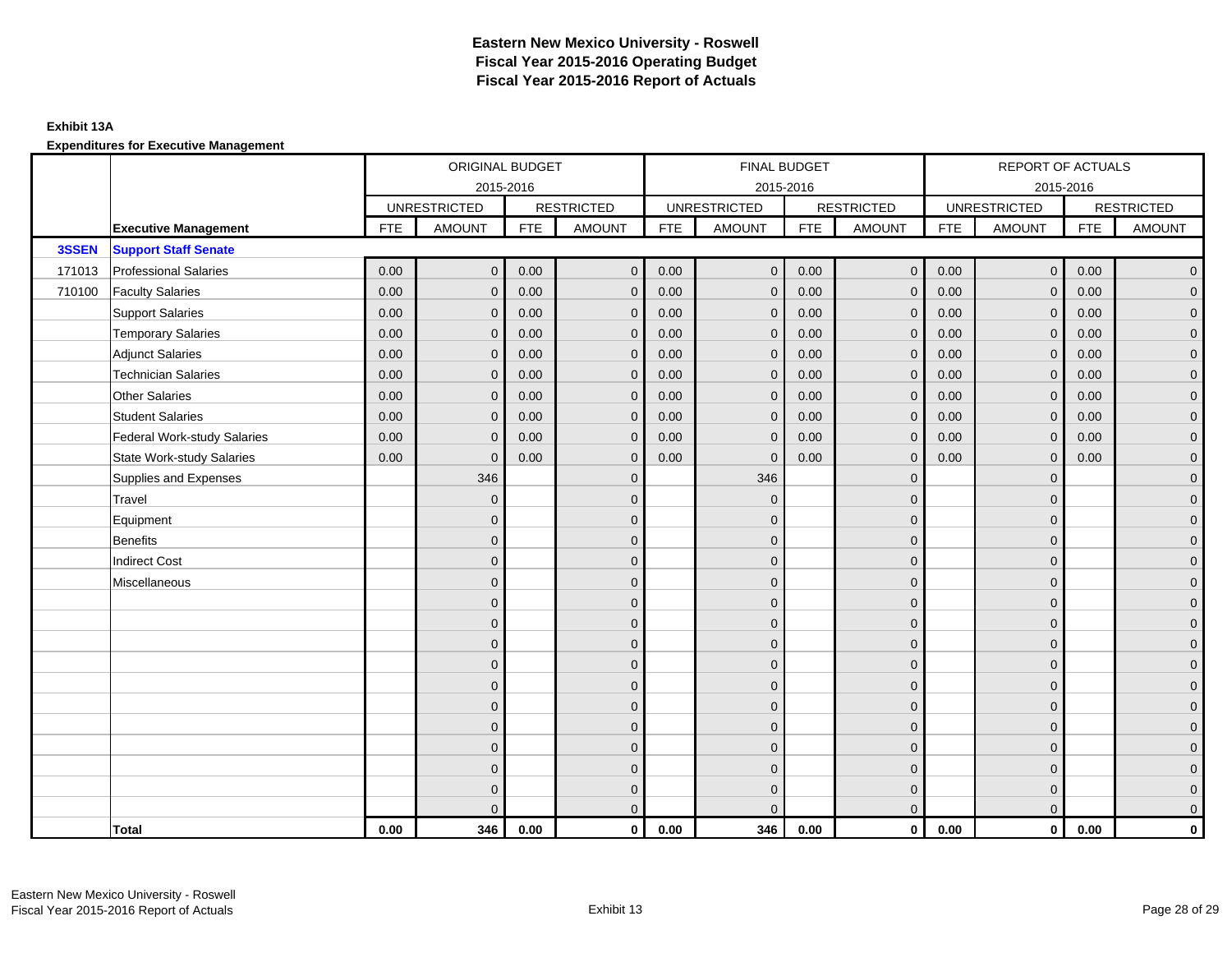#### **Exhibit 13A**

**Expenditures for Executive Management**

|              |                                    |            | ORIGINAL BUDGET     |            |                   |            | FINAL BUDGET        |            |                   |            | REPORT OF ACTUALS   |            |                     |
|--------------|------------------------------------|------------|---------------------|------------|-------------------|------------|---------------------|------------|-------------------|------------|---------------------|------------|---------------------|
|              |                                    |            | 2015-2016           |            |                   |            | 2015-2016           |            |                   |            | 2015-2016           |            |                     |
|              |                                    |            | <b>UNRESTRICTED</b> |            | <b>RESTRICTED</b> |            | <b>UNRESTRICTED</b> |            | <b>RESTRICTED</b> |            | <b>UNRESTRICTED</b> |            | <b>RESTRICTED</b>   |
|              | <b>Executive Management</b>        | <b>FTE</b> | <b>AMOUNT</b>       | <b>FTE</b> | <b>AMOUNT</b>     | <b>FTE</b> | <b>AMOUNT</b>       | <b>FTE</b> | <b>AMOUNT</b>     | <b>FTE</b> | <b>AMOUNT</b>       | <b>FTE</b> | <b>AMOUNT</b>       |
| <b>3WS13</b> | <b>Work Study</b>                  |            |                     |            |                   |            |                     |            |                   |            |                     |            |                     |
| 171013       | <b>Professional Salaries</b>       | 0.00       | $\mathbf{0}$        | 0.00       | $\mathbf{0}$      | 0.00       | $\overline{0}$      | 0.00       | $\mathbf{0}$      | 0.00       | $\overline{0}$      | 0.00       | $\overline{0}$      |
| 740102       | <b>Faculty Salaries</b>            | 0.00       | $\mathbf{0}$        | 0.00       | $\mathbf 0$       | 0.00       | $\mathbf{0}$        | 0.00       | $\mathbf{0}$      | 0.00       | $\mathbf{0}$        | 0.00       | $\overline{0}$      |
|              | <b>Support Salaries</b>            | 0.00       | $\mathbf{0}$        | 0.00       | $\Omega$          | 0.00       | $\overline{0}$      | 0.00       | $\mathbf 0$       | 0.00       | $\mathbf{0}$        | 0.00       | $\mathbf{0}$        |
|              | <b>Temporary Salaries</b>          | 0.00       | $\Omega$            | 0.00       | $\Omega$          | 0.00       | $\mathbf{0}$        | 0.00       | $\mathbf{0}$      | 0.00       | $\mathbf{0}$        | 0.00       | $\overline{0}$      |
|              | <b>Adjunct Salaries</b>            | 0.00       | $\mathbf{0}$        | 0.00       | $\mathbf{0}$      | 0.00       | $\overline{0}$      | 0.00       | $\mathbf 0$       | 0.00       | $\overline{0}$      | 0.00       | $\overline{0}$      |
|              | <b>Technician Salaries</b>         | 0.00       | $\mathbf{0}$        | 0.00       | $\mathbf 0$       | 0.00       | $\mathbf 0$         | 0.00       | $\mathbf 0$       | 0.00       | $\mathbf 0$         | 0.00       | $\overline{0}$      |
|              | <b>Other Salaries</b>              | 0.00       | $\mathbf{0}$        | 0.00       | $\Omega$          | 0.00       | $\mathbf{0}$        | 0.00       | $\mathbf{0}$      | 0.00       | $\mathbf{0}$        | 0.00       | $\mathbf{0}$        |
|              | <b>Student Salaries</b>            | 0.00       | $\Omega$            | 0.00       | $\Omega$          | 0.00       | $\Omega$            | 0.00       | $\mathbf{0}$      | 0.00       | $\mathbf{0}$        | 0.00       | $\overline{0}$      |
|              | <b>Federal Work-study Salaries</b> | 0.00       | $\mathbf{0}$        | 0.00       | $\Omega$          | 0.00       | $\Omega$            | 0.00       | $\mathbf{0}$      | 0.00       | $\mathbf{0}$        | 0.00       | $\overline{0}$      |
|              | <b>State Work-study Salaries</b>   | 0.00       | $\mathbf{0}$        | 0.00       | $\mathbf 0$       | 0.00       | $\mathbf{0}$        | 0.00       | $\mathbf 0$       | 0.00       | $\mathbf 0$         | 0.00       | $\overline{0}$      |
|              | Supplies and Expenses              |            | $\overline{0}$      |            | $\mathbf{0}$      |            | $\mathbf{0}$        |            | $\mathbf 0$       |            | $\mathbf 0$         |            | $\mathsf{O}\xspace$ |
|              | Travel                             |            | $\mathbf{0}$        |            | $\mathbf{0}$      |            | $\mathbf{0}$        |            | $\mathbf{0}$      |            | $\mathbf{0}$        |            | $\overline{0}$      |
|              | Equipment                          |            | $\mathbf{0}$        |            | $\mathbf 0$       |            | $\mathbf{0}$        |            | $\mathbf 0$       |            | $\mathbf{0}$        |            | $\overline{0}$      |
|              | <b>Benefits</b>                    |            | $\overline{0}$      |            | $\mathbf 0$       |            | $\mathbf{0}$        |            | $\mathbf 0$       |            | $\mathbf 0$         |            | $\mathbf{0}$        |
|              | <b>Indirect Cost</b>               |            | $\Omega$            |            | $\mathbf{0}$      |            | $\Omega$            |            | $\mathbf 0$       |            | $\Omega$            |            | $\mathsf{O}\xspace$ |
|              | Miscellaneous                      |            | $\mathbf{0}$        |            | $\mathbf{0}$      |            | $\Omega$            |            | $\mathbf{0}$      |            | $\Omega$            |            | $\overline{0}$      |
|              |                                    |            | $\mathbf{0}$        |            | $\mathbf{0}$      |            | $\Omega$            |            | $\mathbf 0$       |            | $\mathbf 0$         |            | $\overline{0}$      |
|              |                                    |            | $\overline{0}$      |            | $\mathbf{0}$      |            | $\Omega$            |            | $\mathbf 0$       |            | $\mathbf 0$         |            | $\mathbf{0}$        |
|              |                                    |            | $\Omega$            |            | $\mathbf{0}$      |            | $\Omega$            |            | $\mathbf 0$       |            | $\Omega$            |            | $\overline{0}$      |
|              |                                    |            | $\Omega$            |            | $\mathbf{0}$      |            | $\Omega$            |            | $\mathbf 0$       |            | $\Omega$            |            | $\overline{0}$      |
|              |                                    |            | $\mathbf{0}$        |            | $\mathbf 0$       |            | $\Omega$            |            | $\mathbf 0$       |            | $\mathbf 0$         |            | $\overline{0}$      |
|              |                                    |            | $\Omega$            |            | $\mathbf{0}$      |            | $\Omega$            |            | $\mathbf 0$       |            | $\mathbf 0$         |            | $\overline{0}$      |
|              |                                    |            | $\Omega$            |            | $\mathbf{0}$      |            | $\Omega$            |            | $\mathbf 0$       |            | $\Omega$            |            | $\overline{0}$      |
|              |                                    |            | $\mathbf{0}$        |            | $\mathbf 0$       |            | $\mathbf{0}$        |            | $\mathbf 0$       |            | $\mathbf{0}$        |            | $\overline{0}$      |
|              |                                    |            | $\mathbf{0}$        |            | $\mathbf{0}$      |            | $\Omega$            |            | $\mathbf 0$       |            | $\Omega$            |            | $\overline{0}$      |
| 961019       | <b>Federal Work Study</b>          | 0.00       | $\Omega$            | 0.00       | $\Omega$          | 0.00       | $\mathbf{0}$        | 0.00       | $\mathbf{0}$      | 0.00       | 16,966              | 0.00       | $\mathbf{0}$        |
| 961016       | <b>State Work Study</b>            | 0.00       | $\Omega$            | 0.00       | $\mathbf{0}$      | 0.00       | $\overline{0}$      | 0.00       | $\mathbf{0}$      | 0.00       | 6,126               | 0.00       | $\overline{0}$      |
|              | <b>Total</b>                       | $0.00\,$   | $\mathbf 0$         | 0.00       | $\mathbf 0$       | 0.00       | 0                   | 0.00       | $\overline{0}$    | 0.00       | 23,092              | 0.00       | $\mathbf 0$         |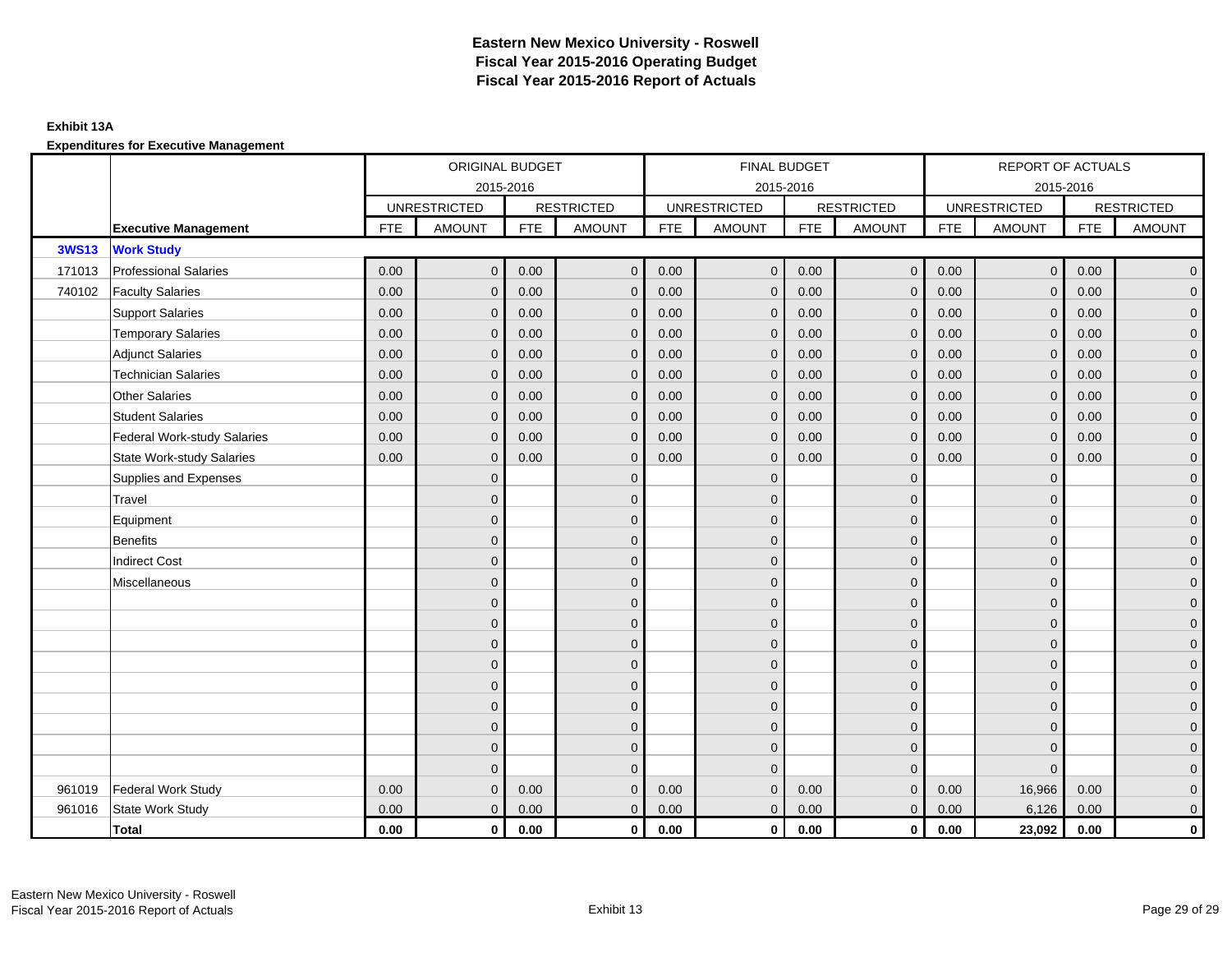#### **Exhibit 14**

|                         |                                          |            | ORIGINAL BUDGET     |            |                   | FINAL BUDGET |                     |            |                   | REPORT OF ACTUALS |                     |            |                   |
|-------------------------|------------------------------------------|------------|---------------------|------------|-------------------|--------------|---------------------|------------|-------------------|-------------------|---------------------|------------|-------------------|
|                         |                                          |            |                     | 2015-2016  |                   |              |                     | 2015-2016  |                   |                   |                     | 2015-2016  |                   |
|                         |                                          |            | <b>UNRESTRICTED</b> |            | <b>RESTRICTED</b> |              | <b>UNRESTRICTED</b> |            | <b>RESTRICTED</b> |                   | <b>UNRESTRICTED</b> |            | <b>RESTRICTED</b> |
|                         | <b>Plant &amp; Maintenance</b>           | <b>FTE</b> | <b>AMOUNT</b>       | <b>FTE</b> | <b>AMOUNT</b>     | <b>FTE</b>   | <b>AMOUNT</b>       | <b>FTE</b> | AMOUNT            | <b>FTE</b>        | <b>AMOUNT</b>       | <b>FTE</b> | <b>AMOUNT</b>     |
| 3BULG                   | <b>Building Maintenance</b>              | 5.00       | 212,151             | 0.00       | $\mathbf 0$       | 6.00         | 269,153             | 0.00       | $\mathbf{0}$      | 12.00             | 358,367             | 0.00       | $\mathbf 0$       |
| 3CUST                   | <b>Custodial Services</b>                | 14.00      | 348,190             | 0.00       | $\mathbf 0$       | 13.00        | 332,683             | 0.00       | $\mathbf 0$       | 14.00             | 360,843             | 0.00       | $\mathbf 0$       |
| 3FACL                   | <b>Facilities</b>                        | 1.00       | 36,065              | 0.00       | $\mathbf 0$       | 1.00         | 36,757              | 0.00       | $\mathbf 0$       | 1.00              | 35,898              | 0.00       | $\overline{0}$    |
| 3GRND                   | Grounds Maintenance                      | 3.00       | 88,039              | 0.00       | $\mathbf 0$       | 3.00         | 89,593              | 0.00       | $\mathbf 0$       | 3.50              | 113,385             | 0.00       | $\overline{0}$    |
| 3PLNT                   | <b>Plant Administration</b>              | 2.00       | 81,560              | 0.00       | $\mathbf 0$       | 1.00         | 29,153              | 0.00       | $\mathbf 0$       | 1.00              | 79,883              | 0.00       | $\overline{0}$    |
|                         | Plant Other Plant Other - Utilities      | 0.00       | 1,233,129           | 0.00       | $\mathbf 0$       | 0.00         | 1,072,348           | 0.00       | $\mathbf{0}$      | 0.00              | 831,523             | 0.00       | $\overline{0}$    |
|                         |                                          |            |                     |            |                   |              |                     |            |                   |                   |                     |            |                   |
|                         |                                          |            |                     |            |                   |              |                     |            |                   |                   |                     |            |                   |
|                         |                                          |            |                     |            |                   |              |                     |            |                   |                   |                     |            |                   |
|                         |                                          |            |                     |            |                   |              |                     |            |                   |                   |                     |            |                   |
|                         |                                          |            |                     |            |                   |              |                     |            |                   |                   |                     |            |                   |
|                         |                                          |            |                     |            |                   |              |                     |            |                   |                   |                     |            |                   |
|                         |                                          |            |                     |            |                   |              |                     |            |                   |                   |                     |            |                   |
|                         | <b>Total Plant &amp; Maintenance and</b> |            |                     |            |                   |              |                     |            |                   |                   |                     |            |                   |
|                         | <b>Personnel Development</b>             | 25.00      | 1,999,134           | 0.00       | $\mathbf{0}$      | 24.00        | 1,829,687           | 0.00       | $\mathbf{0}$      | 31.50             | 1,779,899           | 0.00       | $\mathbf 0$       |
|                         |                                          |            |                     |            |                   |              |                     |            |                   |                   |                     |            |                   |
|                         | <b>Work Study</b>                        |            |                     |            |                   |              |                     |            |                   |                   |                     |            |                   |
| 961019                  | Federal Work Study                       | 0.00       | $\mathbf 0$         | 0.00       | $\mathbf 0$       | 0.00         | $\mathsf{O}\xspace$ | 0.00       | $\mathbf 0$       | 0.00              | $\overline{0}$      | 0.00       | $\overline{0}$    |
| 961016                  | State Work Study                         | 0.00       | $\mathsf{O}\xspace$ | 0.00       | $\mathbf 0$       | 0.00         | $\mathsf{O}\xspace$ | 0.00       | $\mathbf 0$       | 0.00              | $\overline{0}$      | 0.00       | $\mathbf 0$       |
| <b>Total Work-Study</b> |                                          | 0.00       | $\mathbf 0$         | $0.00\,$   | $\mathbf 0$       | 0.00         | $\mathbf 0$         | 0.00       | $\mathbf 0$       | 0.00              | $\overline{0}$      | 0.00       | $\mathbf 0$       |
|                         |                                          |            |                     |            |                   |              |                     |            |                   |                   |                     |            |                   |
|                         |                                          |            |                     |            |                   |              |                     |            |                   |                   |                     |            |                   |
|                         | <b>Unallocated</b>                       |            | $\overline{0}$      |            | $\overline{0}$    |              | $\overline{0}$      |            | $\overline{0}$    |                   | $\overline{0}$      |            | $\overline{0}$    |
|                         |                                          |            |                     |            |                   |              |                     |            |                   |                   |                     |            |                   |
|                         |                                          |            |                     |            |                   |              |                     |            |                   |                   |                     |            |                   |
|                         |                                          |            |                     |            |                   |              |                     |            |                   |                   |                     |            |                   |
|                         |                                          |            |                     |            |                   |              |                     |            |                   |                   |                     |            |                   |
|                         |                                          |            |                     |            |                   |              |                     |            |                   |                   |                     |            |                   |
|                         |                                          |            |                     |            |                   |              |                     |            |                   |                   |                     |            |                   |
|                         |                                          |            |                     |            |                   |              |                     |            |                   |                   |                     |            |                   |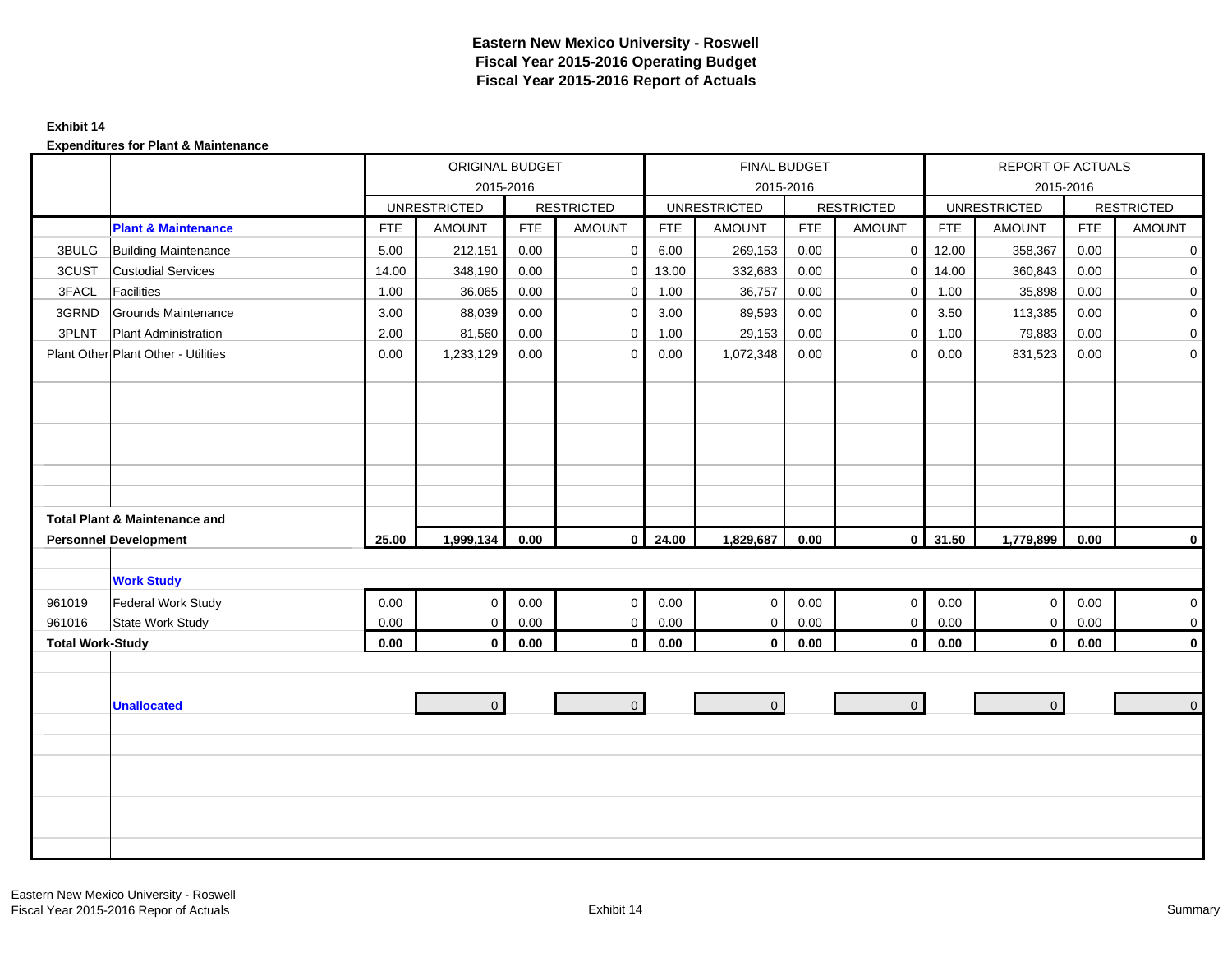|                       | <b>Items Not in 14A</b>              |       |                     |      |           |                |             |      |              |       |             |      |             |
|-----------------------|--------------------------------------|-------|---------------------|------|-----------|----------------|-------------|------|--------------|-------|-------------|------|-------------|
| 962061                | Retirement                           |       | 93,806              |      |           |                | 92,602      |      |              |       | 96,875      |      |             |
| 962062                | Social Security and Medicare         |       | 51,627              |      |           |                | 50,964      |      |              |       | 49,605      |      |             |
| 962063                | Group Insurance                      |       | 65,124              |      |           |                | 48,899      |      |              |       | 102,047     |      |             |
| 962064                | Worker's Compensation                |       | 9,000               |      |           |                | 9,000       |      |              |       | 3,860       |      |             |
| 962065                | Unemployment Insurance               |       | 2,048               |      |           |                | 30,326      |      |              |       | 2,823       |      |             |
| 962068                | Waiver of Tuition                    |       | 1,452               |      |           |                | 1,452       |      |              |       | 2,576       |      |             |
| 962069                | <b>Vacation Accruals</b>             |       | 5,000               |      |           |                | 5,000       |      |              |       | 4,207       |      |             |
| 962066                | Retiree Health                       |       | 16,824              |      |           |                | 13,324      |      |              |       | 13,272      |      |             |
| 110-920               | Internal Services                    |       | 67,919              |      |           |                | 67,919      |      |              |       | 77,919      |      |             |
|                       | Professional Merit Pay               |       | $\mathbf 0$         |      |           |                | $\mathbf 0$ |      |              |       | $\mathbf 0$ |      |             |
|                       | <b>Staff Merit Pay</b>               |       | $\mathbf 0$         |      |           |                | $\mathbf 0$ |      |              |       | $\mathbf 0$ |      |             |
|                       | <b>Faculty Merit Pay</b>             |       | $\mathsf{O}\xspace$ |      |           |                | $\pmb{0}$   |      |              |       | $\mathbf 0$ |      |             |
|                       | Unallocated                          |       | $\mathsf{O}\xspace$ |      |           |                | $\mathbf 0$ |      |              |       | $\mathbf 0$ |      |             |
| <b>Total Benefits</b> |                                      |       | 312,800             |      | $\pmb{0}$ |                | 319,486     |      | $\pmb{0}$    |       | 353,184     |      | $\mathbf 0$ |
|                       |                                      |       |                     |      |           |                |             |      |              |       |             |      |             |
|                       | <b>Total Plant &amp; Maintenance</b> | 25.00 | 2,311,934           | 0.00 |           | $0 \mid 24.00$ | 2,149,173   | 0.00 | $\mathbf{0}$ | 31.50 | 2,133,083   | 0.00 | $\mathbf 0$ |
|                       |                                      |       |                     |      |           |                |             |      |              |       |             |      |             |
|                       |                                      |       |                     |      |           |                |             |      |              |       |             |      |             |
|                       |                                      |       |                     |      |           |                |             |      |              |       |             |      |             |
|                       |                                      |       |                     |      |           |                |             |      |              |       |             |      |             |
|                       |                                      |       |                     |      |           |                |             |      |              |       |             |      |             |
|                       |                                      |       |                     |      |           |                |             |      |              |       |             |      |             |
|                       |                                      |       |                     |      |           |                |             |      |              |       |             |      |             |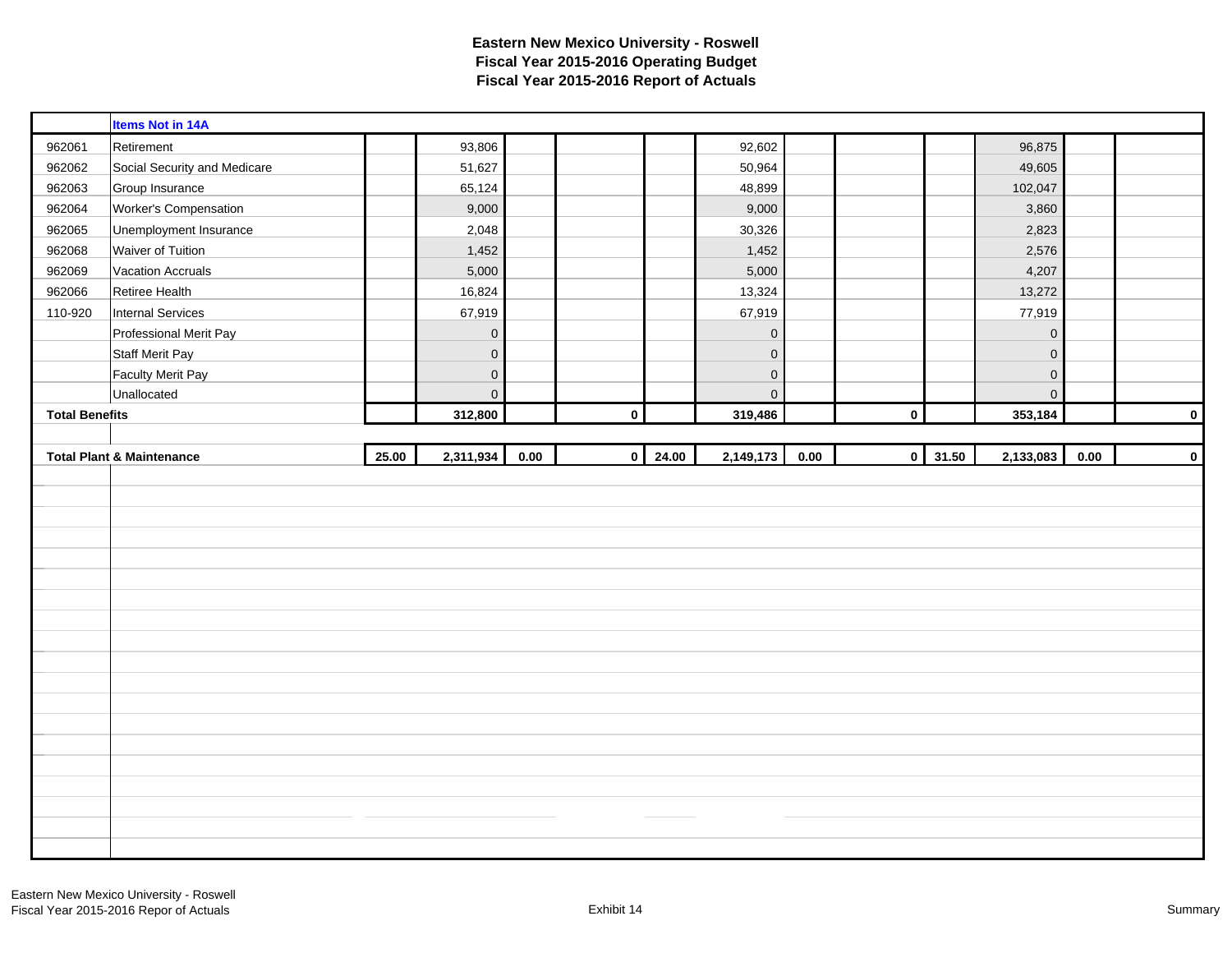### **Exhibit 14A**

|        |                                    |            | ORIGINAL BUDGET     |            |                   |            |                     | FINAL BUDGET |                         |            | REPORT OF ACTUALS   |            |                   |
|--------|------------------------------------|------------|---------------------|------------|-------------------|------------|---------------------|--------------|-------------------------|------------|---------------------|------------|-------------------|
|        |                                    |            | 2015-2016           |            |                   |            |                     | 2015-2016    |                         |            | 2015-2016           |            |                   |
|        |                                    |            | <b>UNRESTRICTED</b> |            | <b>RESTRICTED</b> |            | <b>UNRESTRICTED</b> |              | <b>RESTRICTED</b>       |            | <b>UNRESTRICTED</b> |            | <b>RESTRICTED</b> |
|        | <b>Plant &amp; Maintenance</b>     | <b>FTE</b> | <b>AMOUNT</b>       | <b>FTE</b> | <b>AMOUNT</b>     | <b>FTE</b> | <b>AMOUNT</b>       | <b>FTE</b>   | <b>AMOUNT</b>           | <b>FTE</b> | <b>AMOUNT</b>       | <b>FTE</b> | <b>AMOUNT</b>     |
|        |                                    |            |                     |            |                   |            |                     |              |                         |            |                     |            |                   |
|        | <b>Professional Salaries</b>       | 3.00       | 126,233             | 0.00       | $\mathbf 0$       | 3.00       | 126,381             | 0.00         | $\overline{0}$          | 3.00       | 127,521             | 0.00       | $\overline{0}$    |
|        | <b>Faculty Salaries</b>            | 0.00       | $\mathbf 0$         | 0.00       | $\mathbf 0$       | 0.00       | $\mathbf 0$         | 0.00         | $\mathbf 0$             | 0.00       | $\mathbf 0$         | 0.00       | $\mathbf 0$       |
|        | <b>Support Salaries</b>            | 14.00      | 304,629             | 0.00       | 0                 | 21.00      | 539,817             | 0.00         | $\mathbf 0$             | 8.00       | 76,693              | 0.00       | $\mathbf 0$       |
|        | <b>Temporary Salaries</b>          | 0.00       | $\mathbf 0$         | 0.00       | 0                 | 0.00       | $\mathbf 0$         | 0.00         | $\mathbf 0$             | 0.50       | 15,829              | 0.00       | $\overline{0}$    |
|        | <b>Adjunct Salaries</b>            | 0.00       | $\Omega$            | 0.00       | $\mathbf 0$       | 0.00       | $\Omega$            | 0.00         | $\Omega$                | 0.00       | $\mathbf 0$         | 0.00       | $\mathbf 0$       |
|        | <b>Technician Salaries</b>         | 8.00       | 244,002             | 0.00       | $\mathbf 0$       | 0.00       | 0                   | 0.00         | $\mathbf 0$             | 20.00      | 474,652             | 0.00       | $\mathbf 0$       |
|        | <b>Other Salaries</b>              | 0.00       | $\mathbf 0$         | 0.00       | $\Omega$          | 0.00       | $\Omega$            | 0.00         | $\mathbf 0$             | 0.00       | $\mathbf 0$         | 0.00       | $\overline{0}$    |
|        | <b>Student Salaries</b>            | 0.00       | $\mathbf 0$         | 0.00       | $\mathbf 0$       | 0.00       | $\mathbf{0}$        | 0.00         | $\mathbf 0$             | 0.00       | $\mathbf 0$         | 0.00       | $\overline{0}$    |
|        | <b>Federal Work-study Salaries</b> | 0.00       | $\mathbf 0$         | 0.00       | $\mathbf 0$       | 0.00       | $\mathbf 0$         | 0.00         | $\mathbf 0$             | 0.00       | $\mathbf 0$         | 0.00       | $\overline{0}$    |
|        | <b>State Work-study Salaries</b>   | 0.00       | $\mathbf 0$         | 0.00       | $\mathbf 0$       | 0.00       | $\Omega$            | 0.00         | $\mathbf 0$             | 0.00       | $\mathbf 0$         | 0.00       | $\mathbf 0$       |
|        | Supplies and Expenses              |            | 91,141              |            | $\mathbf 0$       |            | 91,141              |              | $\mathbf 0$             |            | 253,681             |            | $\overline{0}$    |
|        | Travel                             |            | $\mathbf 0$         |            | $\mathbf 0$       |            | $\mathbf 0$         |              | $\mathbf 0$             |            | $\mathbf 0$         |            | $\mathbf 0$       |
|        | Equipment                          |            | $\mathbf 0$         |            | $\pmb{0}$         |            | $\mathbf 0$         |              | $\mathbf 0$             |            | $\mathbf 0$         |            | $\mathbf 0$       |
|        | <b>Benefits</b>                    |            | $\Omega$            |            | $\mathbf 0$       |            | $\Omega$            |              | $\mathbf 0$             |            | $\mathbf 0$         |            | $\mathbf 0$       |
|        | <b>Indirect Cost</b>               |            | $\Omega$            |            | $\mathbf 0$       |            | $\Omega$            |              | $\mathbf 0$             |            | $\Omega$            |            | $\overline{0}$    |
|        | Miscellaneous                      |            | $\mathbf 0$         |            | $\mathbf 0$       |            | $\Omega$            |              | $\mathbf 0$             |            | $\Omega$            |            | $\overline{0}$    |
|        | <b>Utilities</b>                   |            | 783,129             |            | $\mathbf 0$       |            | 663,486             |              | $\mathbf 0$             |            | 608,440             |            | $\overline{0}$    |
|        | Insurance                          |            | 450,000             |            | $\mathbf 0$       |            | 408,862             |              | $\mathbf 0$             |            | 223,083             |            | $\overline{0}$    |
|        |                                    |            | $\mathbf 0$         |            | $\mathbf 0$       |            | $\mathbf 0$         |              | $\mathbf 0$             |            | $\mathbf 0$         |            | $\overline{0}$    |
|        |                                    |            | 0                   |            | $\mathbf 0$       |            | $\Omega$            |              | $\mathbf 0$             |            | $\Omega$            |            | $\mathbf 0$       |
|        |                                    |            | $\mathbf 0$         |            | $\mathbf 0$       |            | 0                   |              | $\mathbf 0$             |            | $\Omega$            |            | $\overline{0}$    |
|        |                                    |            | $\mathbf 0$         |            | $\mathbf 0$       |            | $\Omega$            |              | $\mathbf 0$             |            | $\Omega$            |            | $\overline{0}$    |
|        |                                    |            | $\mathbf 0$         |            | 0                 |            | $\mathbf 0$         |              | $\mathbf 0$             |            | $\mathbf 0$         |            | $\mathbf 0$       |
|        |                                    |            | $\Omega$            |            | $\mathbf 0$       |            | $\Omega$            |              | $\mathbf 0$             |            | $\mathbf 0$         |            | $\mathbf 0$       |
|        |                                    |            | $\Omega$            |            | $\mathbf 0$       |            | $\Omega$            |              | $\mathbf 0$             |            | $\mathbf 0$         |            | $\mathbf 0$       |
|        |                                    |            | $\Omega$            |            | $\mathbf 0$       |            | $\mathbf 0$         |              | $\mathbf 0$             |            | $\mathbf 0$         |            | $\overline{O}$    |
| 961019 | Federal Work Study                 |            | $\Omega$            |            | $\mathbf 0$       |            | $\mathbf 0$         |              | $\mathbf 0$             |            | $\mathbf 0$         |            | $\mathbf 0$       |
| 961016 | State Work Study                   |            | $\Omega$            |            | $\mathbf 0$       |            | $\Omega$            |              | $\mathbf 0$             |            | $\Omega$            |            | $\mathbf 0$       |
|        | <b>Total</b>                       | 25.00      | 1,999,134           | 0.00       | $\mathbf 0$       | 24.00      | 1,829,687           | 0.00         | $\overline{\mathbf{0}}$ | 31.50      | 1,779,899           | 0.00       | $\mathbf{0}$      |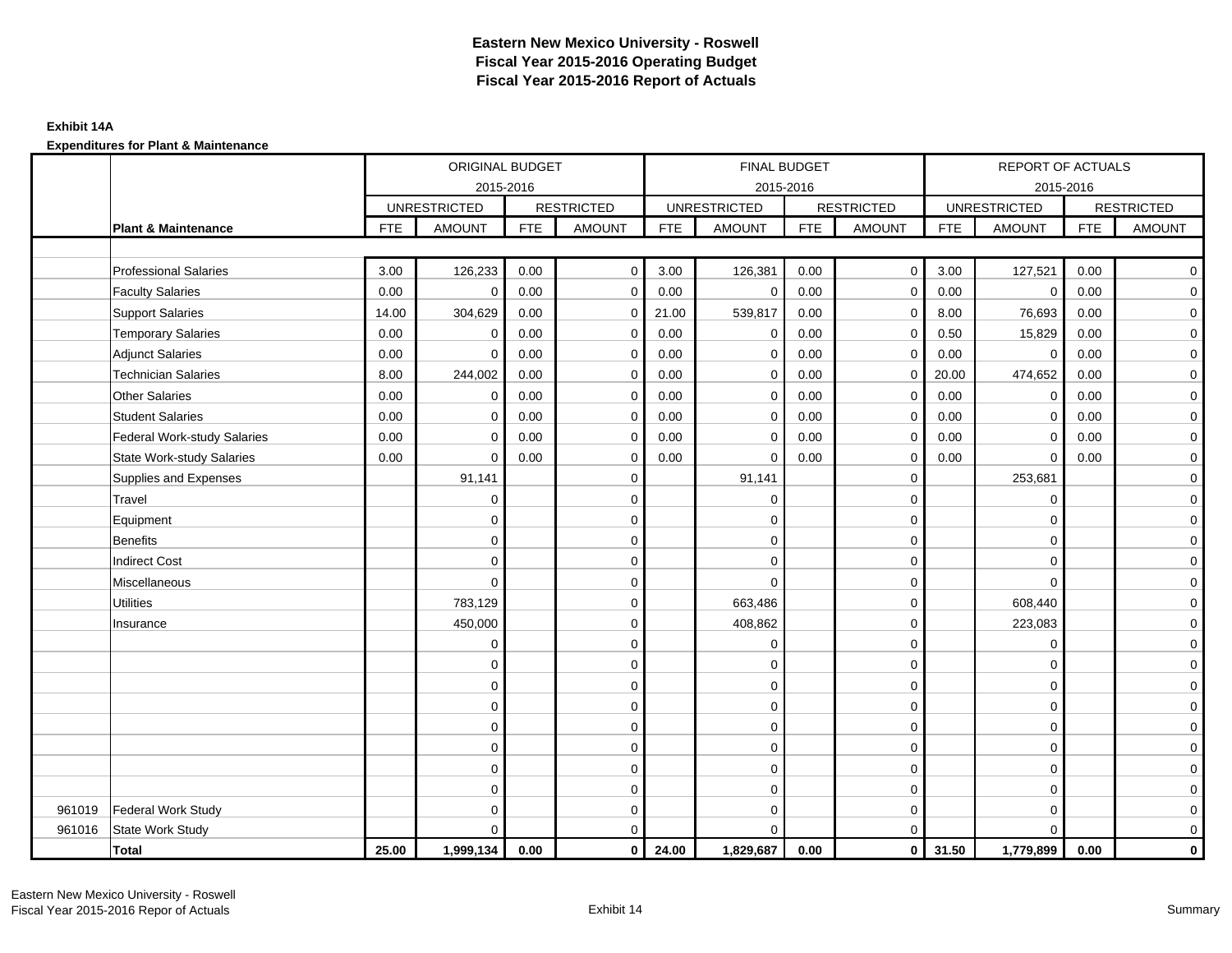|              |                                    |            | ORIGINAL BUDGET     |            |                   |            | <b>FINAL BUDGET</b> |            |                   |            | <b>REPORT OF ACTUALS</b> |            |                     |
|--------------|------------------------------------|------------|---------------------|------------|-------------------|------------|---------------------|------------|-------------------|------------|--------------------------|------------|---------------------|
|              |                                    |            | 2015-2016           |            |                   |            | 2015-2016           |            |                   |            | 2015-2016                |            |                     |
|              |                                    |            | <b>UNRESTRICTED</b> |            | <b>RESTRICTED</b> |            | <b>UNRESTRICTED</b> |            | <b>RESTRICTED</b> |            | <b>UNRESTRICTED</b>      |            | <b>RESTRICTED</b>   |
|              | <b>Plant &amp; Maintenance</b>     | <b>FTE</b> | <b>AMOUNT</b>       | <b>FTE</b> | <b>AMOUNT</b>     | <b>FTE</b> | <b>AMOUNT</b>       | <b>FTE</b> | <b>AMOUNT</b>     | <b>FTE</b> | <b>AMOUNT</b>            | <b>FTE</b> | <b>AMOUNT</b>       |
| <b>3BLDG</b> | <b>Building Maintenance</b>        |            |                     |            |                   |            |                     |            |                   |            |                          |            |                     |
| 171014       | <b>Professional Salaries</b>       | 0.00       | $\mathbf{0}$        | 0.00       | $\overline{0}$    | 1.00       | 53,694              | 0.00       | $\overline{0}$    | 1.00       | 53,573                   | 0.00       | $\overline{0}$      |
| 74014        | <b>Faculty Salaries</b>            | 0.00       | $\mathbf 0$         | 0.00       | $\mathbf 0$       | 0.00       | $\mathbf 0$         | 0.00       | $\mathbf{0}$      | 0.00       | $\mathbf 0$              | 0.00       | $\overline{0}$      |
|              | <b>Support Salaries</b>            | 0.00       | $\mathbf{0}$        | 0.00       | $\mathbf 0$       | 5.00       | 169,431             | 0.00       | $\mathbf 0$       | 5.00       | $\mathbf{0}$             | 0.00       | $\overline{0}$      |
|              | <b>Temporary Salaries</b>          | 0.00       | $\Omega$            | 0.00       | $\mathbf{0}$      | 0.00       | $\mathbf 0$         | 0.00       | $\mathbf 0$       | 0.00       | $\mathbf 0$              | 0.00       | $\overline{0}$      |
|              | <b>Adjunct Salaries</b>            | 0.00       | $\Omega$            | 0.00       | $\mathbf{0}$      | 0.00       | $\Omega$            | 0.00       | $\mathbf{0}$      | 0.00       | $\mathbf{0}$             | 0.00       | $\overline{0}$      |
|              | <b>Technician Salaries</b>         | 5.00       | 166,123             | 0.00       | $\mathbf{0}$      | 0.00       | $\mathbf{0}$        | 0.00       | $\mathbf{0}$      | 6.00       | 181,801                  | 0.00       | $\mathbf{0}$        |
|              | <b>Other Salaries</b>              | 0.00       | $\mathbf{0}$        | 0.00       | $\mathbf{0}$      | 0.00       | $\mathbf{0}$        | 0.00       | $\mathbf{0}$      | 0.00       | $\mathbf{0}$             | 0.00       | $\mathbf{0}$        |
|              | <b>Student Salaries</b>            | 0.00       | $\mathbf{0}$        | 0.00       | $\mathbf{0}$      | 0.00       | $\mathbf{0}$        | 0.00       | $\mathbf{0}$      | 0.00       | $\mathbf{0}$             | 0.00       | $\overline{0}$      |
|              | <b>Federal Work-study Salaries</b> | 0.00       | $\mathbf 0$         | 0.00       | $\mathbf{0}$      | 0.00       | $\mathbf{0}$        | 0.00       | $\mathbf 0$       | 0.00       | $\mathbf 0$              | 0.00       | $\mathbf{0}$        |
|              | <b>State Work-study Salaries</b>   | 0.00       | $\mathbf{0}$        | 0.00       | $\mathbf 0$       | 0.00       | $\mathbf{0}$        | 0.00       | $\mathbf 0$       | 0.00       | $\mathbf{0}$             | 0.00       | $\mathbf{0}$        |
|              | Supplies and Expenses              |            | 46,028              |            | $\mathbf{0}$      |            | 46,028              |            | $\overline{0}$    |            | 122,993                  |            | $\mathsf{O}\xspace$ |
|              | Travel                             |            | $\overline{0}$      |            | $\mathbf{0}$      |            | $\mathbf{0}$        |            | $\mathbf{0}$      |            | $\mathbf{0}$             |            | $\overline{0}$      |
|              | Equipment                          |            | $\Omega$            |            | $\mathbf 0$       |            | $\mathbf{0}$        |            | $\mathbf 0$       |            | $\mathbf 0$              |            | $\overline{0}$      |
|              | <b>Benefits</b>                    |            | $\Omega$            |            | $\mathbf{0}$      |            | $\Omega$            |            | $\mathbf 0$       |            | $\mathbf{0}$             |            | $\overline{0}$      |
|              | <b>Indirect Cost</b>               |            | $\Omega$            |            | $\mathbf{0}$      |            | $\Omega$            |            | $\mathbf 0$       |            | $\Omega$                 |            | $\overline{0}$      |
|              | Miscellaneous                      |            | $\Omega$            |            | $\mathbf 0$       |            | $\mathbf{0}$        |            | $\mathbf 0$       |            | $\mathbf 0$              |            | $\mathsf{O}\xspace$ |
|              | <b>Utilities</b>                   |            | $\overline{0}$      |            | $\mathbf 0$       |            | $\mathbf{0}$        |            | $\mathbf 0$       |            | $\mathbf{0}$             |            | $\overline{0}$      |
|              | Insurance                          |            | $\Omega$            |            | $\mathbf 0$       |            | $\mathbf{0}$        |            | $\mathbf 0$       |            | $\mathbf{0}$             |            | $\overline{0}$      |
|              |                                    |            | $\Omega$            |            | $\mathbf 0$       |            | $\mathbf{0}$        |            | $\mathbf 0$       |            | $\mathbf 0$              |            | $\mathbf{0}$        |
|              |                                    |            | $\Omega$            |            | $\mathbf 0$       |            | $\Omega$            |            | $\mathbf 0$       |            | $\mathbf 0$              |            | $\mathbf{0}$        |
|              |                                    |            | $\Omega$            |            | $\mathbf{0}$      |            | $\Omega$            |            | $\mathbf{0}$      |            | $\mathbf 0$              |            | $\mathsf{O}\xspace$ |
|              |                                    |            | $\mathbf{0}$        |            | $\mathbf 0$       |            | $\Omega$            |            | $\mathbf{0}$      |            | $\Omega$                 |            | $\overline{0}$      |
|              |                                    |            | $\Omega$            |            | $\mathbf 0$       |            | $\mathbf{0}$        |            | $\mathbf 0$       |            | $\mathbf 0$              |            | $\mathbf{0}$        |
|              |                                    |            | $\Omega$            |            | $\mathbf 0$       |            | $\Omega$            |            | $\mathbf 0$       |            | $\mathbf{0}$             |            | $\overline{0}$      |
|              |                                    |            | $\Omega$            |            | $\mathbf 0$       |            | $\Omega$            |            | $\mathbf{0}$      |            | $\Omega$                 |            | $\overline{0}$      |
|              |                                    |            | $\Omega$            |            | $\mathbf 0$       |            | $\mathbf{0}$        |            | $\mathbf 0$       |            | $\mathbf 0$              |            | $\mathsf{O}\xspace$ |
|              |                                    |            | $\Omega$            |            | $\mathbf 0$       |            | $\mathbf{0}$        |            | $\mathbf 0$       |            | $\mathbf{0}$             |            | $\mathbf{0}$        |
|              |                                    |            | $\Omega$            |            | $\overline{0}$    |            | $\Omega$            |            | $\mathbf{0}$      |            | $\Omega$                 |            | $\overline{0}$      |
|              | <b>Total</b>                       | 5.00       | 212,151             | 0.00       | $\mathbf 0$       | 6.00       | 269,153             | 0.00       | $\overline{0}$    | 12.00      | 358,367                  | 0.00       | $\mathbf{0}$        |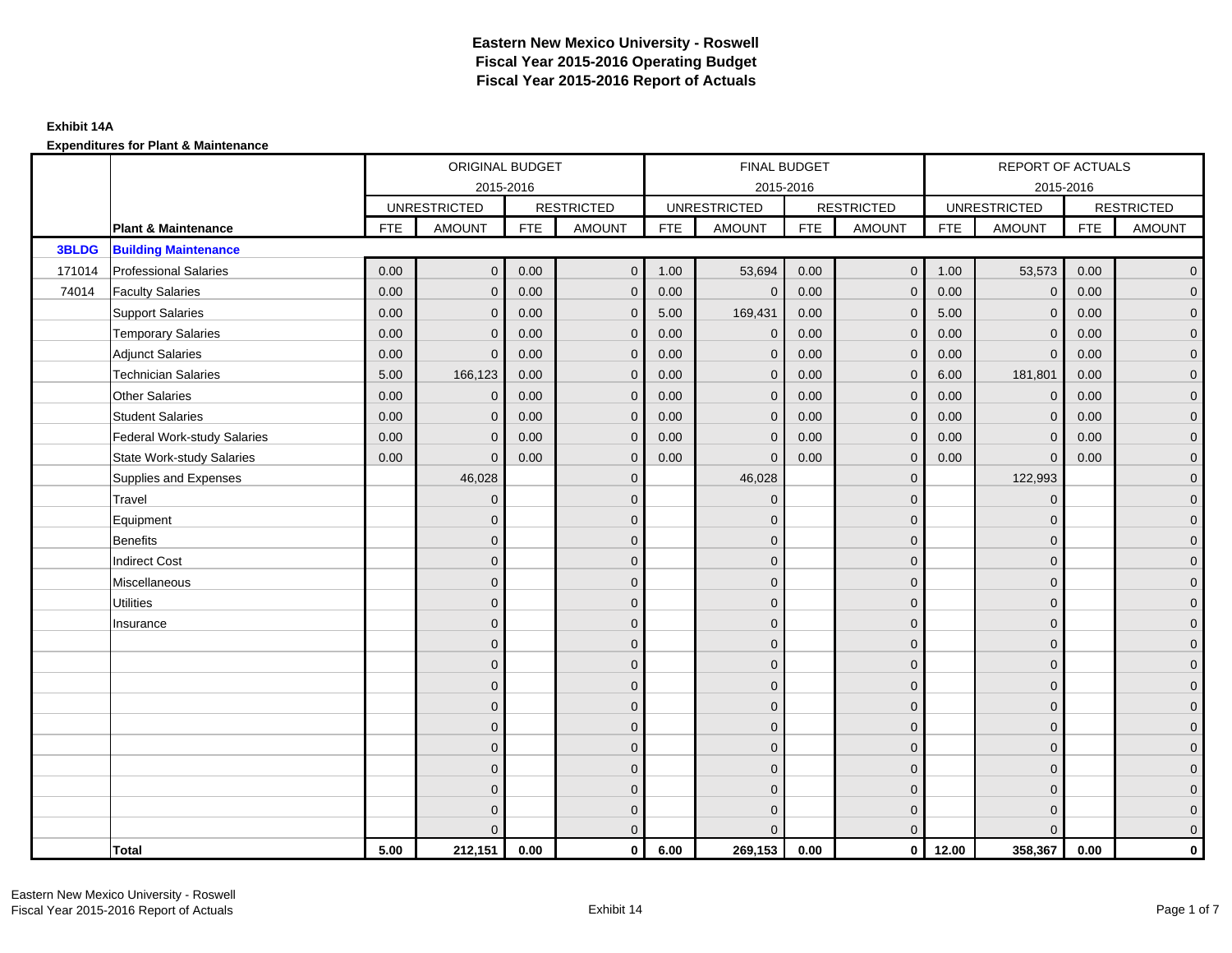|              |                                    |            | ORIGINAL BUDGET     |            |                   |            | FINAL BUDGET        |            |                   |            | REPORT OF ACTUALS   |            |                     |
|--------------|------------------------------------|------------|---------------------|------------|-------------------|------------|---------------------|------------|-------------------|------------|---------------------|------------|---------------------|
|              |                                    |            | 2015-2016           |            |                   |            | 2015-2016           |            |                   |            | 2015-2016           |            |                     |
|              |                                    |            | <b>UNRESTRICTED</b> |            | <b>RESTRICTED</b> |            | <b>UNRESTRICTED</b> |            | <b>RESTRICTED</b> |            | <b>UNRESTRICTED</b> |            | <b>RESTRICTED</b>   |
|              | <b>Plant &amp; Maintenance</b>     | <b>FTE</b> | <b>AMOUNT</b>       | <b>FTE</b> | <b>AMOUNT</b>     | <b>FTE</b> | <b>AMOUNT</b>       | <b>FTE</b> | AMOUNT            | <b>FTE</b> | <b>AMOUNT</b>       | <b>FTE</b> | <b>AMOUNT</b>       |
| <b>3CUST</b> | <b>Custodial Services</b>          |            |                     |            |                   |            |                     |            |                   |            |                     |            |                     |
| 171014       | <b>Professional Salaries</b>       | 1.00       | 38,759              | 0.00       | $\mathbf{0}$      | 1.00       | 37,370              | 0.00       | $\overline{0}$    | 1.00       | 38,711              | 0.00       | $\overline{0}$      |
| 740092       | <b>Faculty Salaries</b>            | 0.00       | $\mathbf{0}$        | 0.00       | $\mathbf{0}$      | 0.00       | $\mathbf{0}$        | 0.00       | $\mathbf{0}$      | 0.00       | $\mathbf 0$         | 0.00       | $\overline{0}$      |
|              | <b>Support Salaries</b>            | 13.00      | 283,431             | 0.00       | $\mathbf{0}$      | 12.00      | 269,313             | 0.00       | $\mathbf 0$       | 1.00       | 20,390              | 0.00       | $\overline{0}$      |
|              | <b>Temporary Salaries</b>          | 0.00       | $\mathbf 0$         | 0.00       | $\mathbf 0$       | 0.00       | $\mathbf 0$         | 0.00       | $\mathbf 0$       | 0.00       | $\mathbf 0$         | 0.00       | $\mathbf{0}$        |
|              | <b>Adjunct Salaries</b>            | 0.00       | $\mathbf{0}$        | 0.00       | $\mathbf{0}$      | 0.00       | $\mathbf{0}$        | 0.00       | $\mathbf 0$       | 0.00       | $\mathbf{0}$        | 0.00       | $\mathbf{0}$        |
|              | <b>Technician Salaries</b>         | 0.00       | $\mathbf{0}$        | 0.00       | $\Omega$          | 0.00       | $\mathbf{0}$        | 0.00       | $\mathbf{0}$      | 12.00      | 255,130             | 0.00       | $\mathbf{0}$        |
|              | Other Salaries                     | 0.00       | $\mathbf{0}$        | 0.00       | $\Omega$          | 0.00       | $\Omega$            | 0.00       | $\mathbf{0}$      | 0.00       | $\mathbf{0}$        | 0.00       | $\overline{0}$      |
|              | <b>Student Salaries</b>            | 0.00       | $\mathbf{0}$        | 0.00       | $\mathbf 0$       | 0.00       | $\mathbf{0}$        | 0.00       | $\mathbf 0$       | 0.00       | $\mathbf 0$         | 0.00       | $\overline{0}$      |
|              | <b>Federal Work-study Salaries</b> | 0.00       | $\mathbf 0$         | 0.00       | $\mathbf 0$       | 0.00       | $\mathbf{0}$        | 0.00       | $\mathbf 0$       | 0.00       | $\mathbf 0$         | 0.00       | $\overline{0}$      |
|              | <b>State Work-study Salaries</b>   | 0.00       | $\mathbf{0}$        | 0.00       | $\mathbf{0}$      | 0.00       | $\mathbf{0}$        | 0.00       | $\mathbf{0}$      | 0.00       | $\mathbf{0}$        | 0.00       | $\overline{0}$      |
|              | Supplies and Expenses              |            | 26,000              |            | $\mathbf 0$       |            | 26,000              |            | $\overline{0}$    |            | 46,612              |            | $\mathsf{O}\xspace$ |
|              | Travel                             |            | $\overline{0}$      |            | $\mathbf{0}$      |            | $\mathbf{0}$        |            | $\mathbf{0}$      |            | $\mathbf{0}$        |            | $\overline{0}$      |
|              | Equipment                          |            | $\mathbf{0}$        |            | $\mathbf 0$       |            | $\mathbf{0}$        |            | $\mathbf 0$       |            | $\mathbf{0}$        |            | $\overline{0}$      |
|              | <b>Benefits</b>                    |            | $\mathbf{0}$        |            | $\mathbf{0}$      |            | $\Omega$            |            | $\mathbf 0$       |            | $\mathbf{0}$        |            | $\overline{0}$      |
|              | <b>Indirect Cost</b>               |            | $\Omega$            |            | $\mathbf{0}$      |            | $\Omega$            |            | $\mathbf{0}$      |            | $\Omega$            |            | $\overline{0}$      |
|              | Miscellaneous                      |            | $\Omega$            |            | $\mathbf{0}$      |            | $\Omega$            |            | $\mathbf{0}$      |            | $\Omega$            |            | $\overline{0}$      |
|              | <b>Utilities</b>                   |            | $\overline{0}$      |            | $\mathbf 0$       |            | $\mathbf{0}$        |            | $\mathbf 0$       |            | $\mathbf{0}$        |            | $\mathbf{0}$        |
|              | Insurance                          |            | $\overline{0}$      |            | $\mathbf 0$       |            | $\mathbf{0}$        |            | $\mathbf 0$       |            | $\mathbf{0}$        |            | $\overline{0}$      |
|              |                                    |            | $\Omega$            |            | $\mathbf{0}$      |            | $\Omega$            |            | $\mathbf 0$       |            | $\mathbf{0}$        |            | $\overline{0}$      |
|              |                                    |            | $\Omega$            |            | $\mathbf{0}$      |            | $\Omega$            |            | $\mathbf{0}$      |            | $\Omega$            |            | $\overline{0}$      |
|              |                                    |            | $\mathbf{0}$        |            | $\mathbf 0$       |            | $\mathbf{0}$        |            | $\mathbf 0$       |            | $\mathbf 0$         |            | $\mathsf{O}\xspace$ |
|              |                                    |            | $\mathbf{0}$        |            | $\mathbf 0$       |            | $\mathbf{0}$        |            | $\mathbf 0$       |            | $\mathbf{0}$        |            | $\mathbf{0}$        |
|              |                                    |            | $\mathbf{0}$        |            | $\mathbf{0}$      |            | $\mathbf{0}$        |            | $\mathbf 0$       |            | $\mathbf{0}$        |            | $\overline{0}$      |
|              |                                    |            | $\Omega$            |            | $\mathbf{0}$      |            | $\Omega$            |            | $\mathbf{0}$      |            | $\mathbf 0$         |            | $\overline{0}$      |
|              |                                    |            | $\overline{0}$      |            | $\mathbf 0$       |            | $\mathbf{0}$        |            | $\mathbf 0$       |            | $\mathbf 0$         |            | $\mathbf{0}$        |
|              |                                    |            | $\overline{0}$      |            | $\mathbf 0$       |            | $\mathbf{0}$        |            | $\mathbf 0$       |            | $\mathbf 0$         |            | $\mathbf{0}$        |
|              |                                    |            | 0                   |            | $\mathbf 0$       |            | $\Omega$            |            | $\mathbf 0$       |            | $\mathbf 0$         |            | $\mathbf{0}$        |
|              |                                    |            | $\Omega$            |            | $\mathbf{0}$      |            | $\Omega$            |            | $\mathbf{0}$      |            | $\Omega$            |            | $\overline{0}$      |
|              | <b>Total</b>                       | 14.00      | 348,190             | 0.00       | $\mathbf{0}$      | 13.00      | 332,683             | 0.00       | $\mathbf{0}$      | 14.00      | 360,843             | 0.00       | $\mathbf 0$         |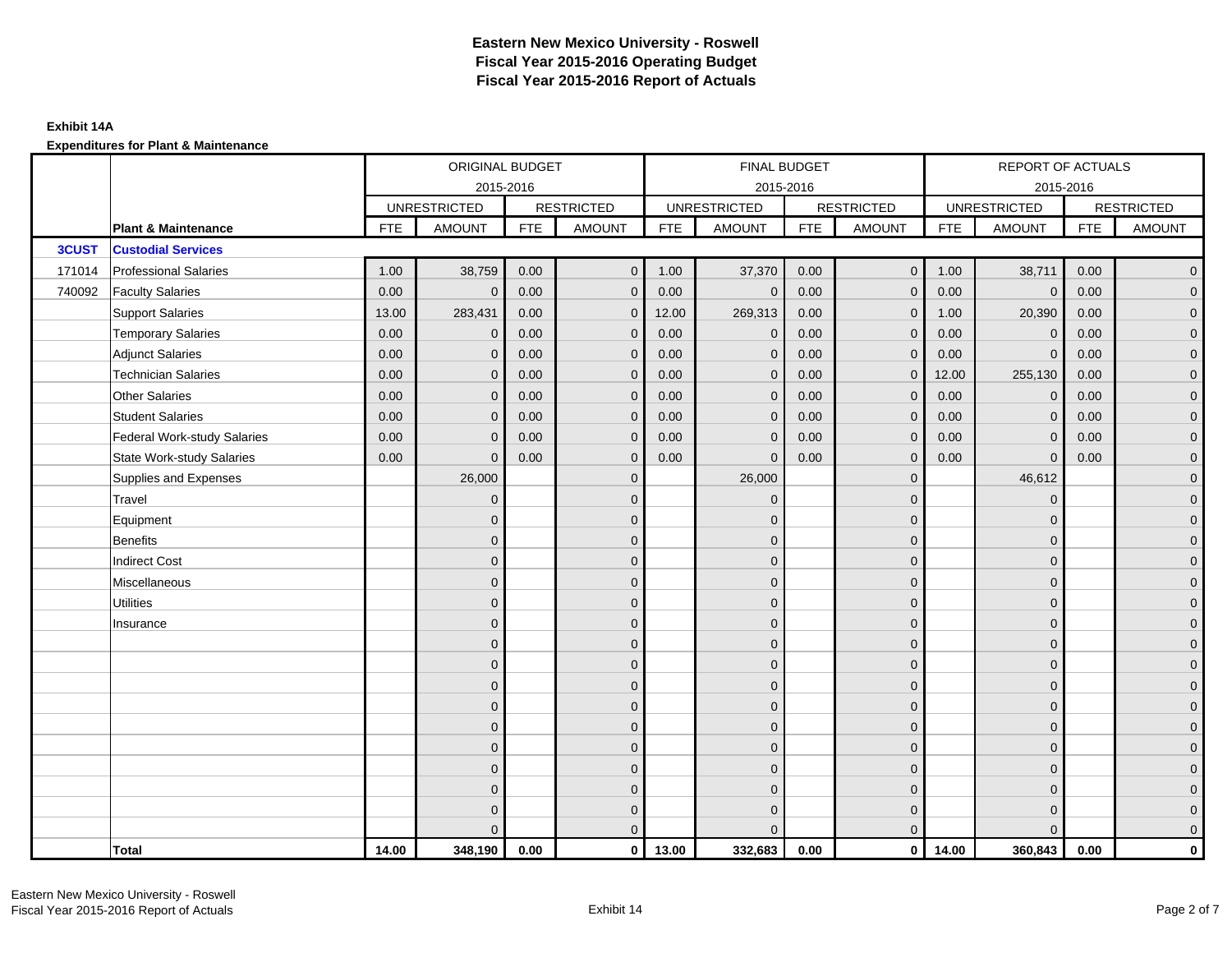#### **Exhibit 14A**

|              |                                    |            | ORIGINAL BUDGET     |            |                   |            | FINAL BUDGET        |            |                   |            | REPORT OF ACTUALS   |            |                     |
|--------------|------------------------------------|------------|---------------------|------------|-------------------|------------|---------------------|------------|-------------------|------------|---------------------|------------|---------------------|
|              |                                    |            |                     | 2015-2016  |                   |            | 2015-2016           |            |                   |            | 2015-2016           |            |                     |
|              |                                    |            | <b>UNRESTRICTED</b> |            | <b>RESTRICTED</b> |            | <b>UNRESTRICTED</b> |            | <b>RESTRICTED</b> |            | <b>UNRESTRICTED</b> |            | <b>RESTRICTED</b>   |
|              | <b>Plant &amp; Maintenance</b>     | <b>FTE</b> | <b>AMOUNT</b>       | <b>FTE</b> | <b>AMOUNT</b>     | <b>FTE</b> | <b>AMOUNT</b>       | <b>FTE</b> | <b>AMOUNT</b>     | <b>FTE</b> | <b>AMOUNT</b>       | <b>FTE</b> | <b>AMOUNT</b>       |
| <b>3FACL</b> | <b>Facilities</b>                  |            |                     |            |                   |            |                     |            |                   |            |                     |            |                     |
| 171014       | <b>Professional Salaries</b>       | 1.00       | 34,625              | 0.00       | $\mathbf{0}$      | 1.00       | 35,317              | 0.00       | $\overline{0}$    | 1.00       | 35,237              | 0.00       | $\overline{0}$      |
| 740093       | <b>Faculty Salaries</b>            | 0.00       | $\mathbf{0}$        | 0.00       | $\mathbf{0}$      | 0.00       | $\mathbf{0}$        | 0.00       | $\mathbf{0}$      | 0.00       | $\mathbf{0}$        | 0.00       | $\overline{0}$      |
|              | <b>Support Salaries</b>            | 0.00       | $\mathbf{0}$        | 0.00       | $\mathbf 0$       | 0.00       | $\mathbf{0}$        | 0.00       | $\mathbf{0}$      | 0.00       | $\overline{0}$      | 0.00       | $\overline{0}$      |
|              | <b>Temporary Salaries</b>          | 0.00       | $\mathbf{0}$        | 0.00       | $\mathbf 0$       | 0.00       | $\mathbf 0$         | 0.00       | $\mathbf 0$       | 0.00       | $\overline{0}$      | 0.00       | $\mathbf{0}$        |
|              | <b>Adjunct Salaries</b>            | 0.00       | $\mathbf{0}$        | 0.00       | $\mathbf{0}$      | 0.00       | $\mathbf{0}$        | 0.00       | $\mathbf 0$       | 0.00       | $\mathbf{0}$        | 0.00       | $\mathbf{0}$        |
|              | <b>Technician Salaries</b>         | 0.00       | $\Omega$            | 0.00       | $\mathbf{0}$      | 0.00       | $\mathbf{0}$        | 0.00       | $\mathbf{0}$      | 0.00       | $\mathbf{0}$        | 0.00       | $\mathbf{0}$        |
|              | <b>Other Salaries</b>              | 0.00       | $\Omega$            | 0.00       | $\mathbf{0}$      | 0.00       | $\Omega$            | 0.00       | $\Omega$          | 0.00       | $\mathbf{0}$        | 0.00       | $\overline{0}$      |
|              | <b>Student Salaries</b>            | 0.00       | $\mathbf 0$         | 0.00       | $\mathbf 0$       | 0.00       | $\mathbf 0$         | 0.00       | $\mathbf 0$       | 0.00       | $\mathbf 0$         | 0.00       | $\overline{0}$      |
|              | <b>Federal Work-study Salaries</b> | 0.00       | $\Omega$            | 0.00       | $\mathbf{0}$      | 0.00       | $\mathbf{0}$        | 0.00       | $\mathbf 0$       | 0.00       | $\mathbf 0$         | 0.00       | $\overline{0}$      |
|              | <b>State Work-study Salaries</b>   | 0.00       | $\mathbf{0}$        | 0.00       | $\mathbf{0}$      | 0.00       | $\mathbf{0}$        | 0.00       | $\mathbf 0$       | 0.00       | $\mathbf 0$         | 0.00       | $\overline{0}$      |
|              | Supplies and Expenses              |            | 1,440               |            | $\mathbf{0}$      |            | 1,440               |            | $\overline{0}$    |            | 661                 |            | $\mathsf{O}\xspace$ |
|              | Travel                             |            | $\Omega$            |            | $\mathbf{0}$      |            | $\Omega$            |            | $\mathbf{0}$      |            | $\mathbf{0}$        |            | $\overline{0}$      |
|              | Equipment                          |            | $\Omega$            |            | $\mathbf 0$       |            | $\mathbf{0}$        |            | $\mathbf 0$       |            | $\mathbf 0$         |            | $\overline{0}$      |
|              | <b>Benefits</b>                    |            | $\Omega$            |            | $\mathbf 0$       |            | $\Omega$            |            | $\mathbf 0$       |            | $\mathbf{0}$        |            | $\overline{0}$      |
|              | <b>Indirect Cost</b>               |            | $\Omega$            |            | $\mathbf 0$       |            | $\Omega$            |            | $\mathbf{0}$      |            | $\Omega$            |            | $\overline{0}$      |
|              | Miscellaneous                      |            | $\Omega$            |            | $\mathbf{0}$      |            | $\Omega$            |            | $\mathbf{0}$      |            | $\Omega$            |            | $\mathsf{O}\xspace$ |
|              | <b>Utilities</b>                   |            | $\mathbf{0}$        |            | $\mathbf 0$       |            | $\mathbf{0}$        |            | $\mathbf 0$       |            | $\mathbf{0}$        |            | $\overline{0}$      |
|              | Insurance                          |            | $\Omega$            |            | $\mathbf 0$       |            | $\mathbf{0}$        |            | $\mathbf 0$       |            | $\mathbf{0}$        |            | $\overline{0}$      |
|              |                                    |            | $\Omega$            |            | $\mathbf{0}$      |            | $\Omega$            |            | $\mathbf 0$       |            | $\mathbf{0}$        |            | $\overline{0}$      |
|              |                                    |            | $\Omega$            |            | $\mathbf{0}$      |            | $\Omega$            |            | $\mathbf{0}$      |            | $\Omega$            |            | $\overline{0}$      |
|              |                                    |            | $\Omega$            |            | $\mathbf 0$       |            | $\mathbf{0}$        |            | $\mathbf 0$       |            | $\mathbf{0}$        |            | $\mathsf{O}\xspace$ |
|              |                                    |            | $\mathbf{0}$        |            | $\mathbf 0$       |            | $\mathbf{0}$        |            | $\mathbf 0$       |            | $\mathbf{0}$        |            | $\overline{0}$      |
|              |                                    |            | $\Omega$            |            | $\mathbf 0$       |            | $\mathbf{0}$        |            | $\mathbf{0}$      |            | $\mathbf{0}$        |            | $\overline{0}$      |
|              |                                    |            | $\Omega$            |            | $\mathbf{0}$      |            | $\Omega$            |            | $\mathbf{0}$      |            | $\mathbf{0}$        |            | $\overline{0}$      |
|              |                                    |            | $\Omega$            |            | $\overline{0}$    |            | $\mathbf{0}$        |            | $\mathbf 0$       |            | $\mathbf{0}$        |            | $\mathbf{0}$        |
|              |                                    |            | $\Omega$            |            | $\mathbf 0$       |            | $\mathbf{0}$        |            | $\mathbf 0$       |            | $\mathbf{0}$        |            | $\mathbf{0}$        |
|              |                                    |            | $\Omega$            |            | $\mathbf 0$       |            | $\Omega$            |            | $\mathbf 0$       |            | $\mathbf{0}$        |            | $\mathbf{0}$        |
|              |                                    |            | $\Omega$            |            | $\mathbf{0}$      |            | $\Omega$            |            | $\mathbf{0}$      |            | $\Omega$            |            | $\overline{0}$      |
|              | <b>Total</b>                       | 1.00       | 36,065              | 0.00       | $\mathbf{0}$      | 1.00       | 36,757              | 0.00       | $\mathbf{0}$      | 1.00       | 35,898              | 0.00       | $\mathbf 0$         |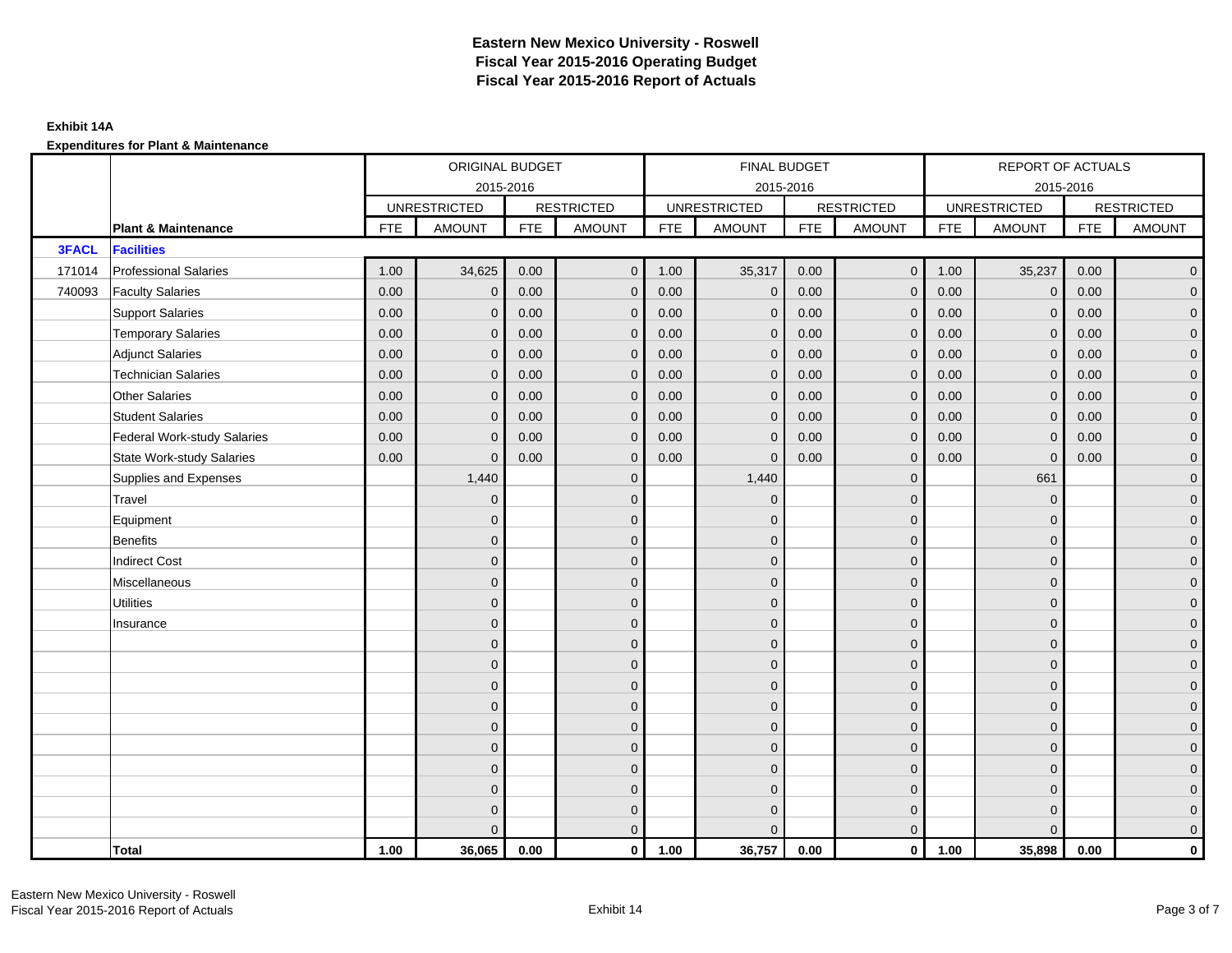|        |                                    |            | ORIGINAL BUDGET     |            |                   |            | FINAL BUDGET        |            |                   |            | REPORT OF ACTUALS   |            |                     |
|--------|------------------------------------|------------|---------------------|------------|-------------------|------------|---------------------|------------|-------------------|------------|---------------------|------------|---------------------|
|        |                                    |            |                     | 2015-2016  |                   |            | 2015-2016           |            |                   |            | 2015-2016           |            |                     |
|        |                                    |            | <b>UNRESTRICTED</b> |            | <b>RESTRICTED</b> |            | <b>UNRESTRICTED</b> |            | <b>RESTRICTED</b> |            | <b>UNRESTRICTED</b> |            | <b>RESTRICTED</b>   |
|        | <b>Plant &amp; Maintenance</b>     | <b>FTE</b> | <b>AMOUNT</b>       | <b>FTE</b> | <b>AMOUNT</b>     | <b>FTE</b> | <b>AMOUNT</b>       | <b>FTE</b> | <b>AMOUNT</b>     | <b>FTE</b> | <b>AMOUNT</b>       | <b>FTE</b> | <b>AMOUNT</b>       |
| 3GRND  | <b>Grounds Maintenance</b>         |            |                     |            |                   |            |                     |            |                   |            |                     |            |                     |
| 171014 | <b>Professional Salaries</b>       | 0.00       | $\mathbf{0}$        | 0.00       | $\mathbf{0}$      | 0.00       | $\overline{0}$      | 0.00       | $\overline{0}$    | 0.00       | $\overline{0}$      | 0.00       | $\overline{0}$      |
| 740094 | <b>Faculty Salaries</b>            | 0.00       | $\mathbf{0}$        | 0.00       | $\mathbf{0}$      | 0.00       | $\mathbf{0}$        | 0.00       | $\mathbf{0}$      | 0.00       | $\overline{0}$      | 0.00       | $\overline{0}$      |
|        | <b>Support Salaries</b>            | 0.00       | $\mathbf{0}$        | 0.00       | $\mathbf{0}$      | 3.00       | 79,433              | 0.00       | $\mathbf 0$       | 1.00       | 34,695              | 0.00       | $\overline{0}$      |
|        | <b>Temporary Salaries</b>          | 0.00       | $\Omega$            | 0.00       | $\mathbf{0}$      | 0.00       | $\mathbf 0$         | 0.00       | $\mathbf 0$       | 0.50       | 15,829              | 0.00       | $\overline{0}$      |
|        | <b>Adjunct Salaries</b>            | 0.00       | $\mathbf{0}$        | 0.00       | $\mathbf{0}$      | 0.00       | $\mathbf{0}$        | 0.00       | $\mathbf{0}$      | 0.00       | $\mathbf 0$         | 0.00       | $\mathbf{0}$        |
|        | <b>Technician Salaries</b>         | 3.00       | 77,879              | 0.00       | $\mathbf{0}$      | 0.00       | $\mathbf{0}$        | 0.00       | $\mathbf{0}$      | 2.00       | 37,721              | 0.00       | $\mathbf{0}$        |
|        | <b>Other Salaries</b>              | 0.00       | $\mathbf{0}$        | 0.00       | $\mathbf{0}$      | 0.00       | $\Omega$            | 0.00       | $\Omega$          | 0.00       | $\overline{0}$      | 0.00       | $\overline{0}$      |
|        | <b>Student Salaries</b>            | 0.00       | $\mathbf 0$         | 0.00       | $\mathbf 0$       | 0.00       | $\mathbf 0$         | 0.00       | $\mathbf 0$       | 0.00       | $\mathbf{0}$        | 0.00       | $\overline{0}$      |
|        | <b>Federal Work-study Salaries</b> | 0.00       | $\mathbf 0$         | 0.00       | $\mathbf{0}$      | 0.00       | $\mathbf{0}$        | 0.00       | $\mathbf 0$       | 0.00       | $\mathbf 0$         | 0.00       | $\overline{0}$      |
|        | <b>State Work-study Salaries</b>   | 0.00       | $\mathbf{0}$        | 0.00       | $\mathbf{0}$      | 0.00       | $\mathbf{0}$        | 0.00       | $\mathbf{0}$      | 0.00       | $\mathbf{0}$        | 0.00       | $\overline{0}$      |
|        | Supplies and Expenses              |            | 10,160              |            | $\mathbf{0}$      |            | 10,160              |            | $\overline{0}$    |            | 25,140              |            | $\mathsf{O}\xspace$ |
|        | Travel                             |            | $\Omega$            |            | $\mathbf{0}$      |            | $\Omega$            |            | $\mathbf{0}$      |            | $\mathbf{0}$        |            | $\overline{0}$      |
|        | Equipment                          |            | $\Omega$            |            | $\mathbf 0$       |            | $\mathbf{0}$        |            | $\mathbf 0$       |            | $\mathbf{0}$        |            | $\overline{0}$      |
|        | <b>Benefits</b>                    |            | $\Omega$            |            | $\mathbf{0}$      |            | $\Omega$            |            | $\mathbf 0$       |            | $\mathbf{0}$        |            | $\overline{0}$      |
|        | <b>Indirect Cost</b>               |            | $\Omega$            |            | $\mathbf 0$       |            | $\Omega$            |            | $\mathbf{0}$      |            | $\Omega$            |            | $\overline{0}$      |
|        | Miscellaneous                      |            | $\Omega$            |            | $\mathbf{0}$      |            | $\Omega$            |            | $\mathbf{0}$      |            | $\Omega$            |            | $\overline{0}$      |
|        | <b>Utilities</b>                   |            | $\mathbf{0}$        |            | $\mathbf 0$       |            | $\mathbf{0}$        |            | $\mathbf 0$       |            | $\mathbf{0}$        |            | $\mathbf{0}$        |
|        | Insurance                          |            | $\Omega$            |            | $\mathbf 0$       |            | $\mathbf{0}$        |            | $\mathbf 0$       |            | $\mathbf{0}$        |            | $\overline{0}$      |
|        |                                    |            | $\Omega$            |            | $\mathbf{0}$      |            | $\Omega$            |            | $\mathbf 0$       |            | $\mathbf{0}$        |            | $\overline{0}$      |
|        |                                    |            | $\Omega$            |            | $\mathbf{0}$      |            | $\Omega$            |            | $\mathbf{0}$      |            | $\Omega$            |            | $\overline{0}$      |
|        |                                    |            | $\Omega$            |            | $\mathbf 0$       |            | $\mathbf{0}$        |            | $\mathbf 0$       |            | $\mathbf{0}$        |            | $\mathsf{O}\xspace$ |
|        |                                    |            | $\mathbf{0}$        |            | $\mathbf 0$       |            | $\mathbf{0}$        |            | $\mathbf 0$       |            | $\mathbf{0}$        |            | $\overline{0}$      |
|        |                                    |            | $\Omega$            |            | $\mathbf 0$       |            | $\mathbf{0}$        |            | $\mathbf{0}$      |            | $\mathbf{0}$        |            | $\overline{0}$      |
|        |                                    |            | $\Omega$            |            | $\mathbf{0}$      |            | $\Omega$            |            | $\mathbf{0}$      |            | $\mathbf{0}$        |            | $\overline{0}$      |
|        |                                    |            | $\Omega$            |            | $\mathbf{0}$      |            | $\Omega$            |            | $\mathbf 0$       |            | $\mathbf{0}$        |            | $\mathbf{0}$        |
|        |                                    |            | $\Omega$            |            | $\mathbf 0$       |            | $\mathbf{0}$        |            | $\mathbf 0$       |            | $\mathbf{0}$        |            | $\mathbf{0}$        |
|        |                                    |            | $\Omega$            |            | $\mathbf 0$       |            | $\Omega$            |            | $\mathbf 0$       |            | $\mathbf{0}$        |            | $\mathbf{0}$        |
|        |                                    |            | $\Omega$            |            | $\mathbf{0}$      |            | $\Omega$            |            | $\mathbf{0}$      |            | $\Omega$            |            | $\overline{0}$      |
|        | <b>Total</b>                       | 3.00       | 88,039              | 0.00       | $\mathbf{0}$      | 3.00       | 89,593              | 0.00       | $\mathbf{0}$      | 3.50       | 113,385             | 0.00       | $\mathbf 0$         |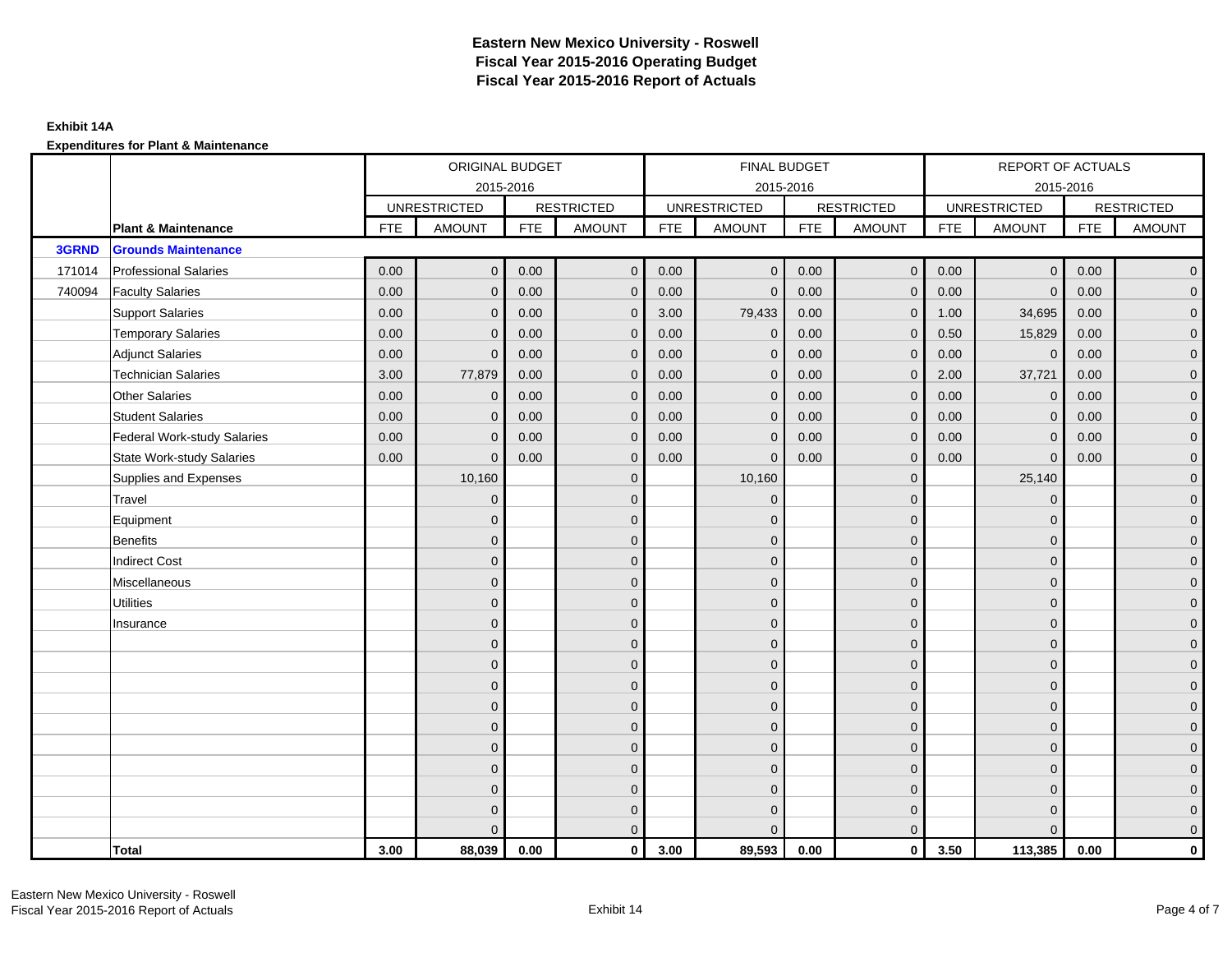|              |                                    |            | ORIGINAL BUDGET     |            |                   |            | FINAL BUDGET        |            |                   |            | REPORT OF ACTUALS   |            |                     |
|--------------|------------------------------------|------------|---------------------|------------|-------------------|------------|---------------------|------------|-------------------|------------|---------------------|------------|---------------------|
|              |                                    |            |                     | 2015-2016  |                   |            | 2015-2016           |            |                   |            | 2015-2016           |            |                     |
|              |                                    |            | <b>UNRESTRICTED</b> |            | <b>RESTRICTED</b> |            | <b>UNRESTRICTED</b> |            | <b>RESTRICTED</b> |            | <b>UNRESTRICTED</b> |            | <b>RESTRICTED</b>   |
|              | <b>Plant &amp; Maintenance</b>     | <b>FTE</b> | <b>AMOUNT</b>       | <b>FTE</b> | <b>AMOUNT</b>     | <b>FTE</b> | <b>AMOUNT</b>       | <b>FTE</b> | <b>AMOUNT</b>     | <b>FTE</b> | <b>AMOUNT</b>       | <b>FTE</b> | <b>AMOUNT</b>       |
| <b>3PLNT</b> | <b>Plant Administration</b>        |            |                     |            |                   |            |                     |            |                   |            |                     |            |                     |
| 171014       | <b>Professional Salaries</b>       | 1.00       | 52,849              | 0.00       | $\overline{0}$    | 0.00       | $\overline{0}$      | 0.00       | $\overline{0}$    | 0.00       | $\overline{0}$      | 0.00       | $\overline{0}$      |
| 740095       | <b>Faculty Salaries</b>            | 0.00       | $\mathbf{0}$        | 0.00       | $\mathbf{0}$      | 0.00       | $\mathbf{0}$        | 0.00       | $\mathbf{0}$      | 0.00       | $\overline{0}$      | 0.00       | $\overline{0}$      |
|              | <b>Support Salaries</b>            | 1.00       | 21,198              | 0.00       | $\mathbf 0$       | 1.00       | 21,640              | 0.00       | $\mathbf 0$       | 1.00       | 21,608              | 0.00       | $\overline{0}$      |
|              | <b>Temporary Salaries</b>          | 0.00       | $\mathbf 0$         | 0.00       | $\mathbf{0}$      | 0.00       | $\mathbf 0$         | 0.00       | $\mathbf 0$       | 0.00       | $\mathbf 0$         | 0.00       | $\mathbf{0}$        |
|              | <b>Adjunct Salaries</b>            | 0.00       | $\mathbf{0}$        | 0.00       | $\mathbf{0}$      | 0.00       | $\mathbf{0}$        | 0.00       | $\mathbf{0}$      | 0.00       | $\mathbf{0}$        | 0.00       | $\mathbf{0}$        |
|              | <b>Technician Salaries</b>         | 0.00       | $\Omega$            | 0.00       | $\mathbf{0}$      | 0.00       | $\mathbf{0}$        | 0.00       | $\mathbf{0}$      | 0.00       | $\mathbf{0}$        | 0.00       | $\mathbf{0}$        |
|              | <b>Other Salaries</b>              | 0.00       | $\Omega$            | 0.00       | $\mathbf{0}$      | 0.00       | $\Omega$            | 0.00       | $\Omega$          | 0.00       | $\overline{0}$      | 0.00       | $\overline{0}$      |
|              | <b>Student Salaries</b>            | 0.00       | $\mathbf 0$         | 0.00       | $\mathbf 0$       | 0.00       | $\mathbf 0$         | 0.00       | $\mathbf 0$       | 0.00       | $\overline{0}$      | 0.00       | $\overline{0}$      |
|              | <b>Federal Work-study Salaries</b> | 0.00       | $\Omega$            | 0.00       | $\mathbf{0}$      | 0.00       | $\mathbf{0}$        | 0.00       | $\mathbf 0$       | 0.00       | $\mathbf 0$         | 0.00       | $\overline{0}$      |
|              | <b>State Work-study Salaries</b>   | 0.00       | $\mathbf{0}$        | 0.00       | $\mathbf{0}$      | 0.00       | $\mathbf{0}$        | 0.00       | $\mathbf 0$       | 0.00       | $\mathbf{0}$        | 0.00       | $\overline{0}$      |
|              | Supplies and Expenses              |            | 7,513               |            | $\mathbf{0}$      |            | 7,513               |            | $\overline{0}$    |            | 58,276              |            | $\mathsf{O}\xspace$ |
|              | Travel                             |            | $\Omega$            |            | $\mathbf{0}$      |            | $\mathbf{0}$        |            | $\mathbf{0}$      |            | $\mathbf{0}$        |            | $\overline{0}$      |
|              | Equipment                          |            | $\Omega$            |            | $\mathbf 0$       |            | $\mathbf{0}$        |            | $\mathbf 0$       |            | $\mathbf{0}$        |            | $\overline{0}$      |
|              | <b>Benefits</b>                    |            | $\Omega$            |            | $\mathbf{0}$      |            | $\Omega$            |            | $\mathbf 0$       |            | $\mathbf{0}$        |            | $\overline{0}$      |
|              | <b>Indirect Cost</b>               |            | $\Omega$            |            | $\mathbf 0$       |            | $\Omega$            |            | $\mathbf{0}$      |            | $\Omega$            |            | $\overline{0}$      |
|              | Miscellaneous                      |            | $\Omega$            |            | $\mathbf{0}$      |            | $\Omega$            |            | $\mathbf{0}$      |            | $\Omega$            |            | $\mathsf{O}\xspace$ |
|              | <b>Utilities</b>                   |            | $\mathbf{0}$        |            | $\mathbf 0$       |            | $\mathbf{0}$        |            | $\mathbf 0$       |            | $\mathbf{0}$        |            | $\overline{0}$      |
|              | Insurance                          |            | $\Omega$            |            | $\mathbf 0$       |            | $\mathbf{0}$        |            | $\mathbf 0$       |            | $\mathbf{0}$        |            | $\overline{0}$      |
|              |                                    |            | $\Omega$            |            | $\mathbf{0}$      |            | $\Omega$            |            | $\mathbf 0$       |            | $\mathbf{0}$        |            | $\overline{0}$      |
|              |                                    |            | $\Omega$            |            | $\mathbf{0}$      |            | $\Omega$            |            | $\mathbf{0}$      |            | $\Omega$            |            | $\overline{0}$      |
|              |                                    |            | $\Omega$            |            | $\mathbf 0$       |            | $\mathbf{0}$        |            | $\mathbf 0$       |            | $\mathbf{0}$        |            | $\mathsf{O}\xspace$ |
|              |                                    |            | $\mathbf{0}$        |            | $\mathbf 0$       |            | $\mathbf{0}$        |            | $\mathbf 0$       |            | $\mathbf{0}$        |            | $\overline{0}$      |
|              |                                    |            | $\Omega$            |            | $\mathbf 0$       |            | $\mathbf{0}$        |            | $\mathbf{0}$      |            | $\mathbf{0}$        |            | $\overline{0}$      |
|              |                                    |            | $\Omega$            |            | $\mathbf{0}$      |            | $\Omega$            |            | $\mathbf{0}$      |            | $\mathbf{0}$        |            | $\overline{0}$      |
|              |                                    |            | $\Omega$            |            | $\mathbf{0}$      |            | $\Omega$            |            | $\mathbf 0$       |            | $\mathbf{0}$        |            | $\mathbf{0}$        |
|              |                                    |            | $\Omega$            |            | $\mathbf 0$       |            | $\mathbf{0}$        |            | $\mathbf 0$       |            | $\mathbf{0}$        |            | $\overline{0}$      |
|              |                                    |            | $\Omega$            |            | $\mathbf 0$       |            | $\Omega$            |            | $\mathbf 0$       |            | $\mathbf{0}$        |            | $\mathbf{0}$        |
|              |                                    |            | $\Omega$            |            | $\mathbf{0}$      |            | $\Omega$            |            | $\mathbf{0}$      |            | $\Omega$            |            | $\overline{0}$      |
|              | <b>Total</b>                       | 2.00       | 81,560              | 0.00       | $\mathbf{0}$      | 1.00       | 29,153              | 0.00       | $\mathbf{0}$      | 1.00       | 79,883              | 0.00       | $\mathbf 0$         |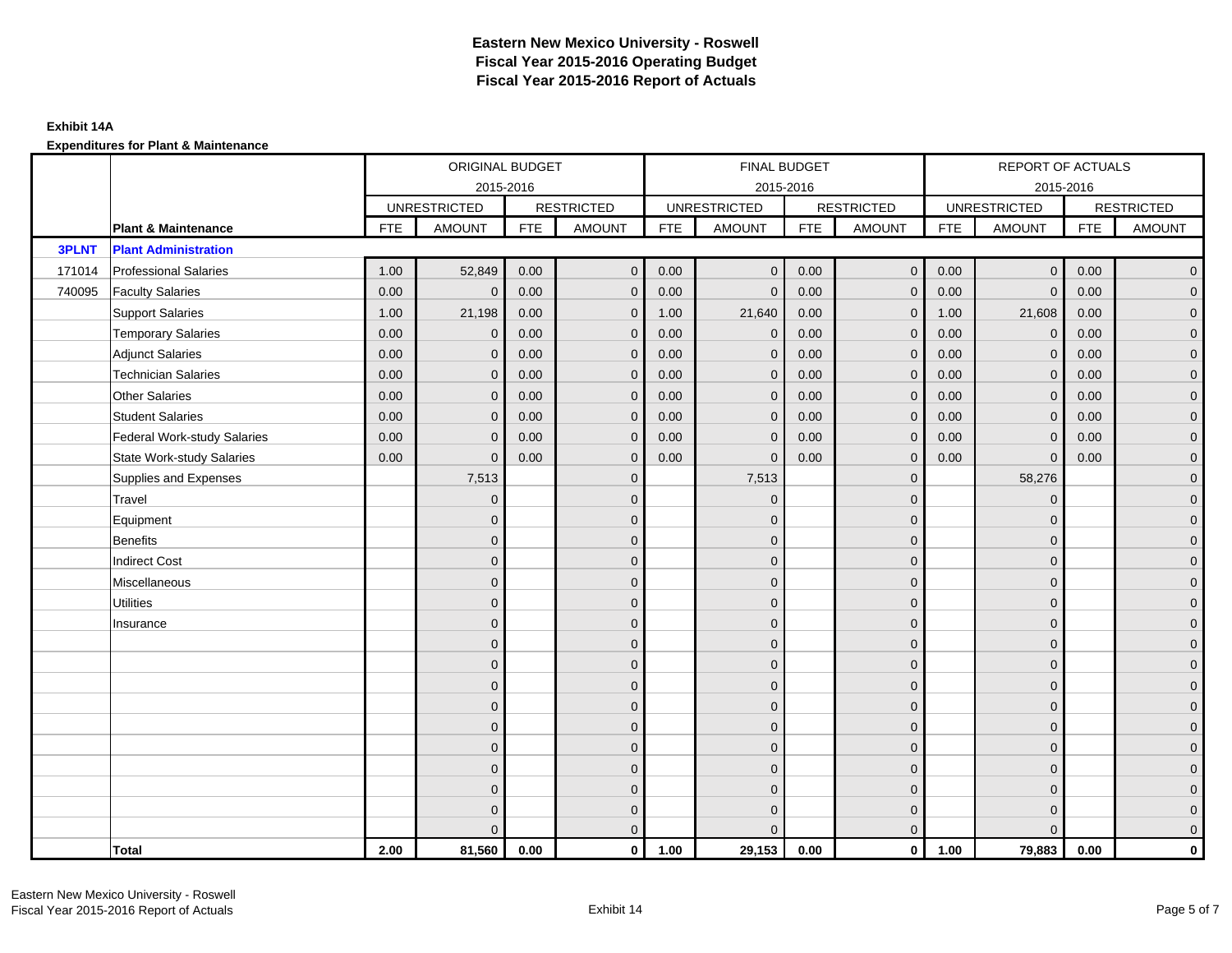|        |                                         | ORIGINAL BUDGET<br>2015-2016 |                     |            |                   |            | FINAL BUDGET        |            |                   |            | <b>REPORT OF ACTUALS</b> |            |                   |
|--------|-----------------------------------------|------------------------------|---------------------|------------|-------------------|------------|---------------------|------------|-------------------|------------|--------------------------|------------|-------------------|
|        |                                         |                              |                     |            |                   |            | 2015-2016           |            |                   |            | 2015-2016                |            |                   |
|        |                                         |                              | <b>UNRESTRICTED</b> |            | <b>RESTRICTED</b> |            | <b>UNRESTRICTED</b> |            | <b>RESTRICTED</b> |            | <b>UNRESTRICTED</b>      |            | <b>RESTRICTED</b> |
|        | Plant & Maintenance                     | <b>FTE</b>                   | <b>AMOUNT</b>       | <b>FTE</b> | <b>AMOUNT</b>     | <b>FTE</b> | <b>AMOUNT</b>       | <b>FTE</b> | <b>AMOUNT</b>     | <b>FTE</b> | <b>AMOUNT</b>            | <b>FTE</b> | <b>AMOUNT</b>     |
|        | <b>Plant Other Non-Indexed Accounts</b> |                              |                     |            |                   |            |                     |            |                   |            |                          |            |                   |
| 171014 | <b>Professional Salaries</b>            | 0.00                         | $\mathbf{0}$        | 0.00       | $\mathbf{0}$      | 0.00       | $\overline{0}$      | 0.00       | $\mathbf{0}$      | 0.00       | $\mathbf{0}$             | 0.00       | $\overline{0}$    |
|        | <b>Faculty Salaries</b>                 | 0.00                         | $\mathbf{0}$        | 0.00       | $\Omega$          | 0.00       | $\Omega$            | 0.00       | $\mathbf{0}$      | 0.00       | $\mathbf{0}$             | 0.00       | $\overline{0}$    |
|        | <b>Support Salaries</b>                 | 0.00                         | $\mathbf 0$         | 0.00       | $\mathbf 0$       | 0.00       | $\mathbf 0$         | 0.00       | $\mathbf 0$       | 0.00       | $\mathbf 0$              | 0.00       | $\overline{0}$    |
|        | <b>Temporary Salaries</b>               | 0.00                         | $\mathbf{0}$        | 0.00       | $\mathbf{0}$      | 0.00       | $\mathbf{0}$        | 0.00       | $\mathbf 0$       | 0.00       | $\mathbf 0$              | 0.00       | $\overline{0}$    |
|        | <b>Adjunct Salaries</b>                 | 0.00                         | $\Omega$            | 0.00       | $\Omega$          | 0.00       | $\mathbf{0}$        | 0.00       | $\mathbf{0}$      | 0.00       | $\Omega$                 | 0.00       | $\overline{0}$    |
|        | <b>Technician Salaries</b>              | 0.00                         | $\Omega$            | 0.00       | $\Omega$          | 0.00       | $\Omega$            | 0.00       | $\Omega$          | 0.00       | $\Omega$                 | 0.00       | $\overline{0}$    |
|        | <b>Other Salaries</b>                   | 0.00                         | $\mathbf{0}$        | 0.00       | $\mathbf{0}$      | 0.00       | $\mathbf{0}$        | 0.00       | $\mathbf 0$       | 0.00       | $\mathbf{0}$             | 0.00       | $\mathbf{0}$      |
|        | <b>Student Salaries</b>                 | 0.00                         | $\mathbf{0}$        | 0.00       | $\mathbf{0}$      | 0.00       | $\mathbf{0}$        | 0.00       | $\mathbf 0$       | 0.00       | $\mathbf 0$              | 0.00       | $\overline{0}$    |
|        | <b>Federal Work-study Salaries</b>      | 0.00                         | $\mathbf{0}$        | 0.00       | $\Omega$          | 0.00       | $\Omega$            | 0.00       | $\mathbf{0}$      | 0.00       | $\mathbf 0$              | 0.00       | $\overline{0}$    |
|        | <b>State Work-study Salaries</b>        | 0.00                         | $\Omega$            | 0.00       | $\Omega$          | 0.00       | $\Omega$            | 0.00       | $\Omega$          | 0.00       | $\mathbf 0$              | 0.00       | $\overline{0}$    |
|        | Supplies and Expenses                   |                              | $\mathbf{0}$        |            | $\mathbf{0}$      |            | $\mathbf{0}$        |            | $\mathbf 0$       |            | $\mathbf 0$              |            | $\mathbf{0}$      |
|        | Travel                                  |                              | $\overline{0}$      |            | $\mathbf{0}$      |            | $\mathbf{0}$        |            | $\mathbf{0}$      |            | $\mathbf 0$              |            | $\overline{0}$    |
|        | Equipment                               |                              | $\Omega$            |            | $\mathbf{0}$      |            | $\Omega$            |            | $\mathbf 0$       |            | $\Omega$                 |            | $\overline{0}$    |
|        | <b>Benefits</b>                         |                              | $\Omega$            |            | $\mathbf 0$       |            | $\Omega$            |            | $\mathbf 0$       |            | $\mathbf 0$              |            | $\overline{0}$    |
|        | <b>Indirect Cost</b>                    |                              | $\Omega$            |            | $\mathbf{0}$      |            | $\Omega$            |            | $\mathbf{0}$      |            | $\Omega$                 |            | $\overline{0}$    |
|        | Miscellaneous                           |                              | $\Omega$            |            | $\mathbf{0}$      |            | $\Omega$            |            | $\mathbf{0}$      |            | $\Omega$                 |            | $\mathbf{0}$      |
|        | <b>Utilities</b>                        |                              | 783,129             |            | $\mathbf{0}$      |            | 663,486             |            | $\mathbf{0}$      |            | 608,440                  |            | $\overline{0}$    |
|        | Insurance                               |                              | 450,000             |            | $\mathbf 0$       |            | 408,862             |            | $\mathbf 0$       |            | 223,083                  |            | $\overline{0}$    |
|        |                                         |                              | $\mathbf{0}$        |            | $\mathbf{0}$      |            | $\mathbf{0}$        |            | $\mathbf 0$       |            | $\mathbf 0$              |            | $\overline{0}$    |
|        |                                         |                              | $\Omega$            |            | $\mathbf{0}$      |            | $\Omega$            |            | $\mathbf{0}$      |            | $\Omega$                 |            | $\overline{0}$    |
|        |                                         |                              | $\Omega$            |            | $\Omega$          |            | $\Omega$            |            | $\mathbf{0}$      |            | $\Omega$                 |            | $\overline{0}$    |
|        |                                         |                              | $\mathbf{0}$        |            | $\mathbf 0$       |            | $\Omega$            |            | $\mathbf 0$       |            | $\mathbf 0$              |            | $\mathbf{0}$      |
|        |                                         |                              | $\overline{0}$      |            | $\mathbf{0}$      |            | $\Omega$            |            | $\mathbf 0$       |            | $\mathbf 0$              |            | $\overline{0}$    |
|        |                                         |                              | $\Omega$            |            | $\mathbf{0}$      |            | $\Omega$            |            | $\mathbf{0}$      |            | $\Omega$                 |            | $\mathbf 0$       |
|        |                                         |                              | $\Omega$            |            | $\mathbf{0}$      |            | $\Omega$            |            | $\mathbf{0}$      |            | $\Omega$                 |            | $\mathbf 0$       |
|        |                                         |                              | $\Omega$            |            | $\mathbf 0$       |            | $\Omega$            |            | $\mathbf 0$       |            | $\Omega$                 |            | $\mathbf{0}$      |
|        |                                         |                              | $\Omega$            |            | $\mathbf 0$       |            | $\Omega$            |            | $\mathbf 0$       |            | $\Omega$                 |            | $\mathbf{0}$      |
|        |                                         |                              | $\Omega$            |            | $\Omega$          |            | U                   |            | $\mathbf{0}$      |            | $\Omega$                 |            | $\overline{0}$    |
|        | <b>Total</b>                            | 0.00                         | 1,233,129           | 0.00       | $\mathbf{0}$      | 0.00       | 1,072,348           | 0.00       | $\mathbf{0}$      | 0.00       | 831,523                  | 0.00       | $\mathbf{0}$      |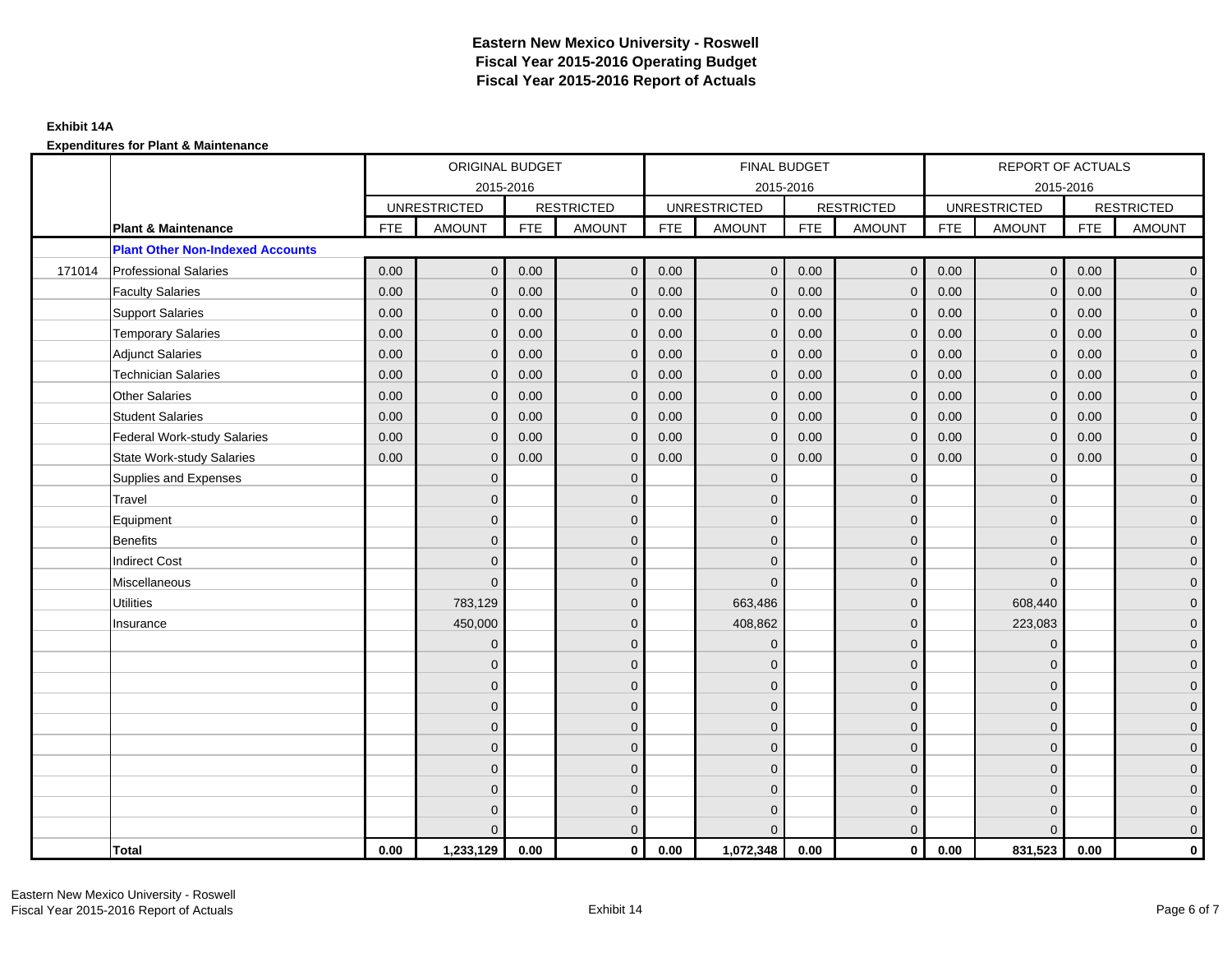|        |                                    |            | ORIGINAL BUDGET<br>2015-2016 |            |                   |            | FINAL BUDGET        |            |                         |            | REPORT OF ACTUALS   |            |                     |
|--------|------------------------------------|------------|------------------------------|------------|-------------------|------------|---------------------|------------|-------------------------|------------|---------------------|------------|---------------------|
|        |                                    |            |                              |            |                   |            | 2015-2016           |            |                         |            | 2015-2016           |            |                     |
|        |                                    |            | <b>UNRESTRICTED</b>          |            | <b>RESTRICTED</b> |            | <b>UNRESTRICTED</b> |            | <b>RESTRICTED</b>       |            | <b>UNRESTRICTED</b> |            | <b>RESTRICTED</b>   |
|        | <b>Plant &amp; Maintenance</b>     | <b>FTE</b> | <b>AMOUNT</b>                | <b>FTE</b> | <b>AMOUNT</b>     | <b>FTE</b> | <b>AMOUNT</b>       | <b>FTE</b> | <b>AMOUNT</b>           | <b>FTE</b> | <b>AMOUNT</b>       | <b>FTE</b> | <b>AMOUNT</b>       |
|        | <b>Work Study</b>                  |            |                              |            |                   |            |                     |            |                         |            |                     |            |                     |
| 171014 | <b>Professional Salaries</b>       | 0.00       | $\mathbf{0}$                 | 0.00       | $\mathbf{0}$      | 0.00       | $\overline{0}$      | 0.00       | $\overline{0}$          | 0.00       | $\overline{0}$      | 0.00       | $\overline{0}$      |
|        | <b>Faculty Salaries</b>            | 0.00       | $\mathbf{0}$                 | 0.00       | $\Omega$          | 0.00       | $\mathbf{0}$        | 0.00       | $\mathbf{0}$            | 0.00       | $\mathbf{0}$        | 0.00       | $\overline{0}$      |
|        | <b>Support Salaries</b>            | 0.00       | $\mathbf{0}$                 | 0.00       | $\mathbf{0}$      | 0.00       | $\overline{0}$      | 0.00       | $\mathbf 0$             | 0.00       | $\mathbf{0}$        | 0.00       | $\overline{0}$      |
|        | <b>Temporary Salaries</b>          | 0.00       | $\mathbf{0}$                 | 0.00       | $\Omega$          | 0.00       | $\mathbf{0}$        | 0.00       | $\mathbf{0}$            | 0.00       | $\mathbf 0$         | 0.00       | $\overline{0}$      |
|        | <b>Adjunct Salaries</b>            | 0.00       | $\mathbf{0}$                 | 0.00       | $\mathbf 0$       | 0.00       | $\mathbf{0}$        | 0.00       | $\mathbf 0$             | 0.00       | $\mathbf 0$         | 0.00       | $\overline{0}$      |
|        | <b>Technician Salaries</b>         | 0.00       | $\mathbf{0}$                 | 0.00       | $\Omega$          | 0.00       | $\mathbf{0}$        | 0.00       | $\mathbf{0}$            | 0.00       | $\mathbf{0}$        | 0.00       | $\overline{0}$      |
|        | <b>Other Salaries</b>              | 0.00       | $\Omega$                     | 0.00       | $\Omega$          | 0.00       | $\Omega$            | 0.00       | $\mathbf{0}$            | 0.00       | $\mathbf{0}$        | 0.00       | $\overline{0}$      |
|        | <b>Student Salaries</b>            | 0.00       | $\mathbf{0}$                 | 0.00       | $\mathbf 0$       | 0.00       | $\overline{0}$      | 0.00       | $\mathbf 0$             | 0.00       | $\mathbf{0}$        | 0.00       | $\overline{0}$      |
|        | <b>Federal Work-study Salaries</b> | 0.00       | $\mathbf{0}$                 | 0.00       | $\mathbf 0$       | 0.00       | $\mathbf{0}$        | 0.00       | $\mathbf 0$             | 0.00       | $\mathbf{0}$        | 0.00       | $\overline{0}$      |
|        | <b>State Work-study Salaries</b>   | 0.00       | $\mathbf{0}$                 | 0.00       | $\Omega$          | 0.00       | $\mathbf{0}$        | 0.00       | $\mathbf 0$             | 0.00       | $\mathbf{0}$        | 0.00       | $\overline{0}$      |
|        | Supplies and Expenses              |            | $\mathbf{0}$                 |            | $\mathbf{0}$      |            | $\mathbf{0}$        |            | $\mathbf 0$             |            | $\mathbf 0$         |            | $\mathsf{O}\xspace$ |
|        | Travel                             |            | $\Omega$                     |            | $\mathbf{0}$      |            | $\mathbf{0}$        |            | $\mathbf{0}$            |            | $\mathbf 0$         |            | $\mathbf{0}$        |
|        | Equipment                          |            | $\mathbf{0}$                 |            | $\mathbf{0}$      |            | $\Omega$            |            | $\mathbf 0$             |            | $\Omega$            |            | $\overline{0}$      |
|        | Benefits                           |            | $\mathbf{0}$                 |            | $\mathbf{0}$      |            | $\mathbf{0}$        |            | $\mathbf 0$             |            | $\mathbf 0$         |            | $\mathsf{O}\xspace$ |
|        | <b>Indirect Cost</b>               |            | $\mathbf{0}$                 |            | $\mathbf 0$       |            | $\Omega$            |            | $\mathbf 0$             |            | $\mathbf 0$         |            | $\overline{0}$      |
|        | Miscellaneous                      |            | $\Omega$                     |            | $\mathbf{0}$      |            | $\Omega$            |            | $\mathbf{0}$            |            | $\Omega$            |            | $\overline{0}$      |
|        | <b>Utilities</b>                   |            | $\mathbf{0}$                 |            | $\mathbf 0$       |            | $\mathbf{0}$        |            | $\mathbf 0$             |            | $\mathbf 0$         |            | $\overline{0}$      |
|        | Insurance                          |            | $\mathbf{0}$                 |            | $\mathbf{0}$      |            | $\Omega$            |            | $\mathbf 0$             |            | $\mathbf{0}$        |            | $\overline{0}$      |
|        |                                    |            | $\Omega$                     |            | $\mathbf{0}$      |            | $\Omega$            |            | $\mathbf 0$             |            | $\Omega$            |            | $\overline{0}$      |
|        |                                    |            | $\mathbf{0}$                 |            | $\mathbf 0$       |            | $\Omega$            |            | $\mathbf 0$             |            | $\mathbf 0$         |            | $\mathsf{O}\xspace$ |
|        |                                    |            | $\Omega$                     |            | $\mathbf{0}$      |            | $\mathbf{0}$        |            | $\mathbf 0$             |            | $\mathbf 0$         |            | $\mathbf{0}$        |
|        |                                    |            | $\Omega$                     |            | $\mathbf{0}$      |            | $\Omega$            |            | $\mathbf{0}$            |            | $\mathbf{0}$        |            | $\overline{0}$      |
|        |                                    |            | $\overline{0}$               |            | $\mathbf 0$       |            | $\mathbf{0}$        |            | $\mathbf 0$             |            | $\mathbf{0}$        |            | $\overline{0}$      |
|        |                                    |            | $\Omega$                     |            | $\mathbf 0$       |            | $\Omega$            |            | $\mathbf 0$             |            | $\mathbf 0$         |            | $\overline{0}$      |
|        |                                    |            | $\mathbf{0}$                 |            | $\mathbf{0}$      |            | $\Omega$            |            | $\mathbf 0$             |            | $\mathbf{0}$        |            | $\overline{0}$      |
|        |                                    |            | $\Omega$                     |            | $\Omega$          |            | $\Omega$            |            | $\overline{0}$          |            | $\Omega$            |            | $\overline{0}$      |
| 961019 | <b>Federal Work Study</b>          | 0.00       | $\mathbf{0}$                 | 0.00       | $\Omega$          | 0.00       | $\mathbf{0}$        | 0.00       | $\mathbf{0}$            | 0.00       | $\mathbf{0}$        | 0.00       | $\mathbf{0}$        |
| 961016 | State Work Study                   | 0.00       | $\overline{0}$               | 0.00       | $\mathbf{0}$      | 0.00       | $\mathbf{0}$        | 0.00       | $\mathbf{0}$            | 0.00       | $\overline{0}$      | 0.00       | $\overline{0}$      |
|        | <b>Total</b>                       | 0.00       | $\mathbf{0}$                 | 0.00       | $\mathbf 0$       | 0.00       | $\mathbf 0$         | 0.00       | $\overline{\mathbf{0}}$ | 0.00       | $\overline{0}$      | 0.00       | $\mathbf 0$         |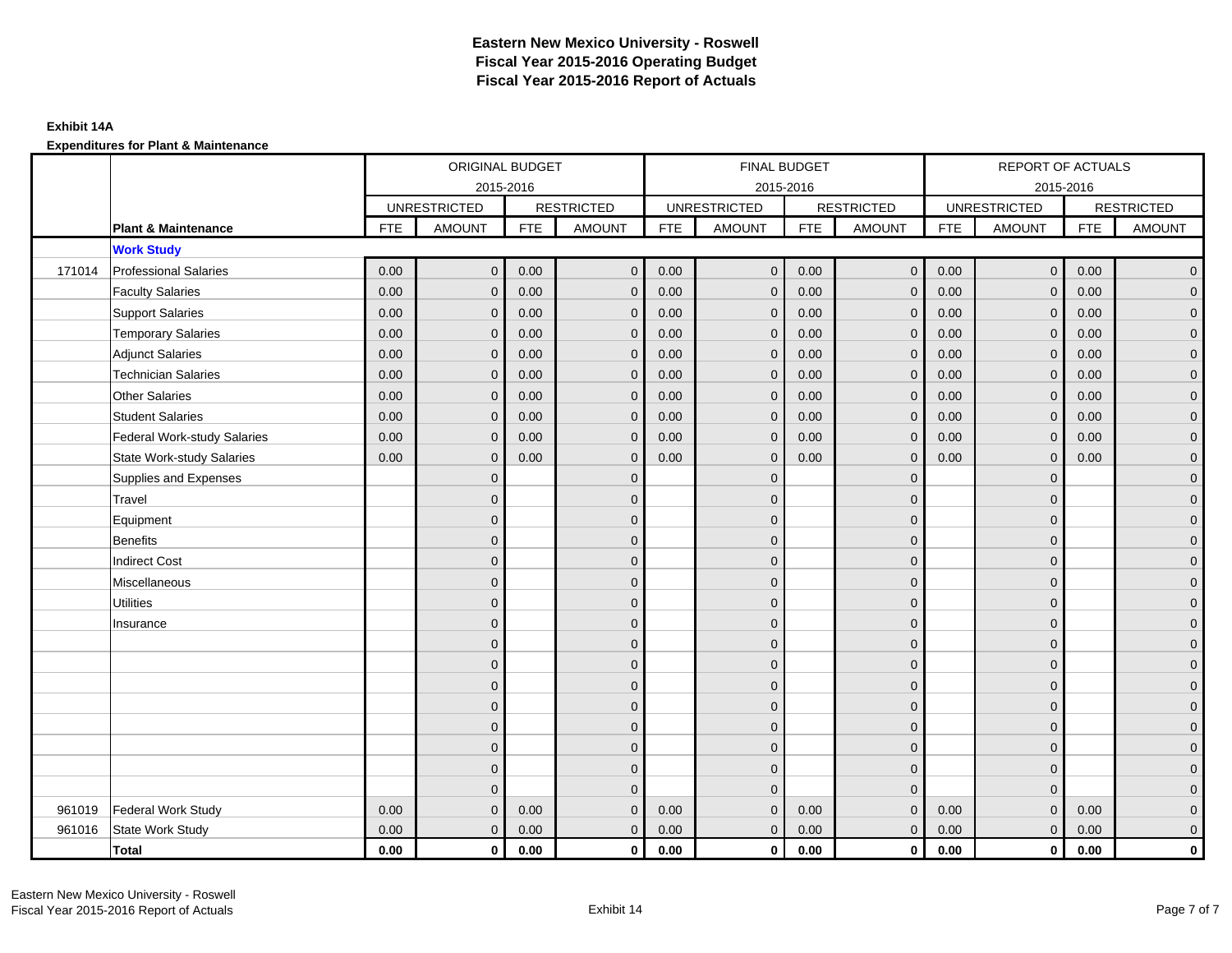### **Exhibit 15**

|                                          |            | ORIGINAL BUDGET<br>2015-2016 |            |                   |     | FINAL BUDGET<br>2015-2016 |     |                   |            | REPORT OF ACTUALS<br>2015-2016 |            |                   |
|------------------------------------------|------------|------------------------------|------------|-------------------|-----|---------------------------|-----|-------------------|------------|--------------------------------|------------|-------------------|
|                                          |            | <b>UNRESTRICTED</b>          |            | <b>RESTRICTED</b> |     | <b>UNRESTRICTED</b>       |     | <b>RESTRICTED</b> |            | <b>UNRESTRICTED</b>            |            | <b>RESTRICTED</b> |
| <b>Social and Cultural</b>               | <b>FTE</b> | <b>AMOUNT</b>                | <b>FTE</b> | <b>AMOUNT</b>     | FTE | <b>AMOUNT</b>             | FTE | <b>AMOUNT</b>     | <b>FTE</b> | <b>AMOUNT</b>                  | <b>FTE</b> | <b>AMOUNT</b>     |
| <b>Revenues</b>                          |            |                              |            |                   |     |                           |     |                   |            |                                |            |                   |
| <b>Tuition and Miscellaneous Fees</b>    |            | 131,000                      |            | $\pmb{0}$         |     | 218,500                   |     | $\mathsf{O}$      |            | 155,891                        |            | $\mathbf 0$       |
| <b>Federal Government Appropriations</b> |            | 0                            |            | $\pmb{0}$         |     | 0                         |     | $\mathbf 0$       |            | $\mathbf 0$                    |            | $\mathbf 0$       |
| <b>State Government Appropriations</b>   |            | 0                            |            | $\pmb{0}$         |     | $\mathbf 0$               |     | $\overline{0}$    |            | 0                              |            | $\mathbf 0$       |
| <b>Local Government Appropriations</b>   |            | 0                            |            | $\pmb{0}$         |     | $\mathbf 0$               |     | $\mathbf 0$       |            | $\mathbf 0$                    |            | $\mathbf 0$       |
| <b>Federal Grants and Contracts</b>      |            | 0                            |            | $\pmb{0}$         |     | $\mathbf 0$               |     | $\mathbf 0$       |            | 0                              |            | $\mathbf 0$       |
| <b>State Grants and Contracts</b>        |            | 0                            |            | 0                 |     | $\mathbf 0$               |     | $\overline{0}$    |            | $\mathbf 0$                    |            | $\mathbf 0$       |
| <b>Local Grants and Contracts</b>        |            | 0                            |            | $\pmb{0}$         |     | $\mathbf 0$               |     | $\overline{0}$    |            | 0                              |            | $\mathbf 0$       |
| <b>Private Gifts</b>                     |            | 0                            |            | $\pmb{0}$         |     | $\mathbf 0$               |     | $\overline{0}$    |            | 0                              |            | $\mathbf 0$       |
| Endowments, Land, and Perm Fund          |            | $\Omega$                     |            | $\mathbf 0$       |     | $\Omega$                  |     | $\Omega$          |            | $\Omega$                       |            | $\mathbf 0$       |
| <b>Sales and Services</b>                |            | 11,000                       |            | $\pmb{0}$         |     | 11,000                    |     | $\overline{0}$    |            | 12,069                         |            | 0                 |
| <b>Other Sources</b>                     |            | 500                          |            | $\pmb{0}$         |     | 500                       |     | $\mathbf 0$       |            | 790                            |            | $\mathbf 0$       |
| <b>Total Revenues</b>                    |            | 142,500                      |            | $\mathbf{0}$      |     | 230,000                   |     | $\mathbf{0}$      |            | 168,750                        |            | $\bf{0}$          |
|                                          |            |                              |            |                   |     |                           |     |                   |            |                                |            |                   |
| <b>Beginning Balance</b>                 |            | 528,068                      |            | $\mathbf 0$       |     | 573,903                   |     | $\mathbf 0$       |            | 573,903                        |            | $\mathbf 0$       |
|                                          |            |                              |            |                   |     |                           |     |                   |            |                                |            |                   |
| <b>Total Available</b>                   |            | 670,568                      |            | $\mathbf 0$       |     | 803,903                   |     | $\mathbf 0$       |            | 742,653                        |            | $\mathbf 0$       |
|                                          |            |                              |            |                   |     |                           |     |                   |            |                                |            |                   |
|                                          |            |                              |            |                   |     |                           |     |                   |            |                                |            |                   |
|                                          |            |                              |            |                   |     |                           |     |                   |            |                                |            |                   |
|                                          |            |                              |            |                   |     |                           |     |                   |            |                                |            |                   |
|                                          |            |                              |            |                   |     |                           |     |                   |            |                                |            |                   |
|                                          |            |                              |            |                   |     |                           |     |                   |            |                                |            |                   |
|                                          |            |                              |            |                   |     |                           |     |                   |            |                                |            |                   |
|                                          |            |                              |            |                   |     |                           |     |                   |            |                                |            |                   |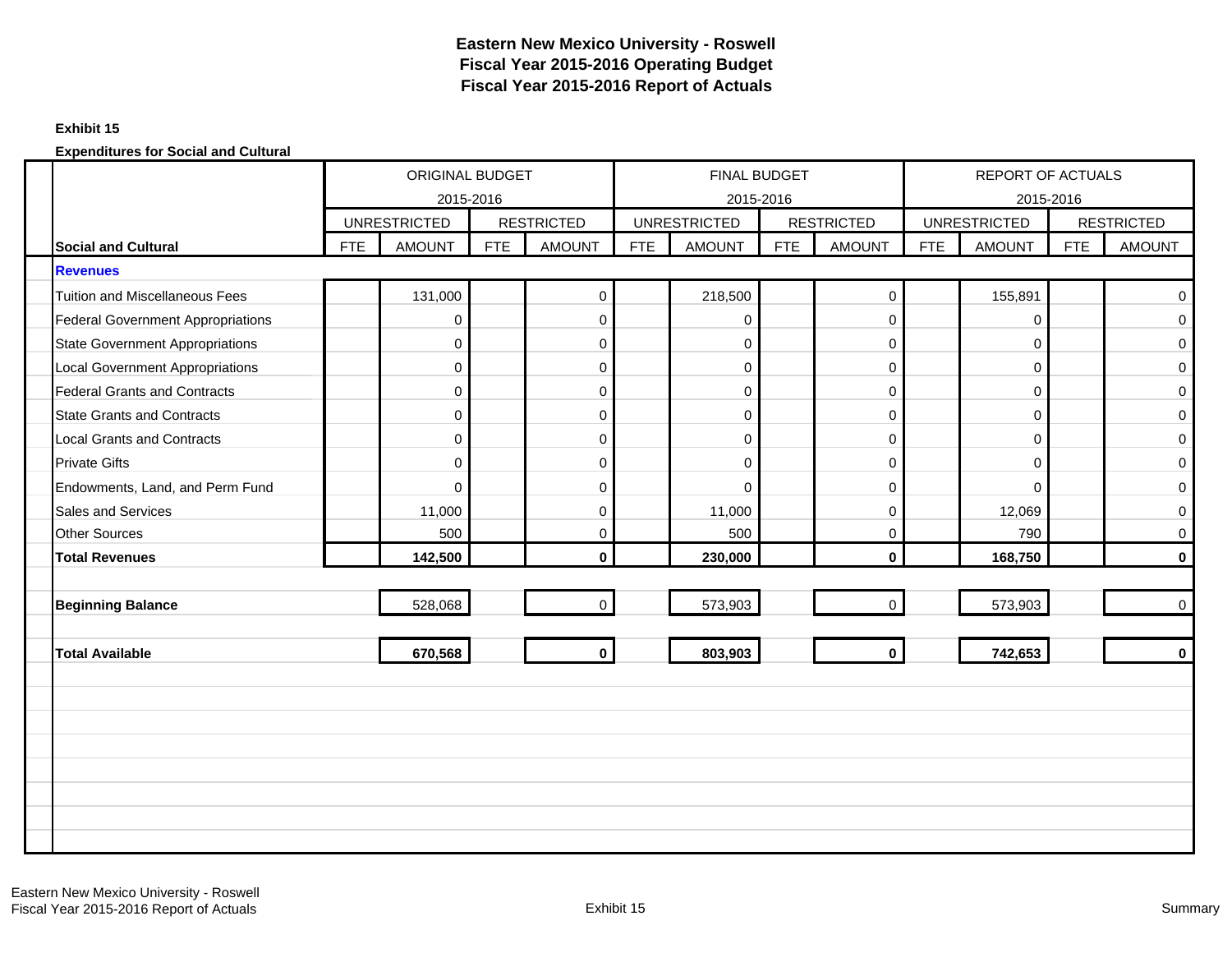### **Exhibit 15**

|                                    |            | <b>ORIGINAL BUDGET</b> |            |                   |            | <b>FINAL BUDGET</b> |            |                   |            | <b>REPORT OF ACTUALS</b> |            |                   |
|------------------------------------|------------|------------------------|------------|-------------------|------------|---------------------|------------|-------------------|------------|--------------------------|------------|-------------------|
|                                    |            | 2015-2016              |            |                   |            | 2015-2016           |            |                   |            | 2015-2016                |            |                   |
|                                    |            | <b>UNRESTRICTED</b>    |            | <b>RESTRICTED</b> |            | <b>UNRESTRICTED</b> |            | <b>RESTRICTED</b> |            | <b>UNRESTRICTED</b>      |            | <b>RESTRICTED</b> |
| <b>Social and Cultural</b>         | <b>FTE</b> | <b>AMOUNT</b>          | <b>FTE</b> | <b>AMOUNT</b>     | <b>FTE</b> | <b>AMOUNT</b>       | <b>FTE</b> | <b>AMOUNT</b>     | <b>FTE</b> | <b>AMOUNT</b>            | <b>FTE</b> | <b>AMOUNT</b>     |
| <b>Expenditures</b>                |            |                        |            |                   |            |                     |            |                   |            |                          |            |                   |
| <b>Professional Salaries</b>       | 1.00       | 54,335                 | 0.00       | $\mathbf 0$       | 1.00       | 55,426              | 0.00       | $\mathbf 0$       | 1.00       | 55,301                   | 0.00       | 0                 |
| <b>Faculty Salaries</b>            | 0.00       | 0                      | 0.00       | $\mathbf 0$       | 0.00       | $\Omega$            | 0.00       | $\mathbf 0$       | 0.00       | $\Omega$                 | 0.00       | $\mathbf 0$       |
| <b>Support Salaries</b>            | 1.00       | 32,412                 | 0.00       | 0                 | 1.00       | 33,055              | 0.00       | $\mathbf 0$       | 1.00       | 33,009                   | 0.00       | 0                 |
| <b>Temporary Salaries</b>          | 0.00       | 0                      | 0.00       | $\pmb{0}$         | 0.00       | 0                   | 0.00       | $\mathbf 0$       | 0.00       | 0                        | 0.00       | $\boldsymbol{0}$  |
| <b>Adjunct Salaries</b>            | 0.00       | 0                      | 0.00       | $\mathbf 0$       | 0.00       | $\Omega$            | 0.00       | $\Omega$          | 0.00       | 0                        | 0.00       | 0                 |
| <b>Technician Salaries</b>         | 0.00       | 0                      | 0.00       | 0                 | 0.00       | O                   | 0.00       | 0                 | 0.00       | $\Omega$                 | 0.00       | 0                 |
| <b>Other Salaries</b>              | 0.00       | 0                      | 0.00       | $\mathbf 0$       | 0.00       | $\Omega$            | 0.00       | $\Omega$          | 0.00       | $\Omega$                 | 0.00       | 0                 |
| <b>Student Salaries</b>            | 0.00       | 0                      | 0.00       | $\mathbf 0$       | 0.00       | $\Omega$            | 0.00       | $\mathbf 0$       | 0.00       | $\Omega$                 | 0.00       | 0                 |
| <b>Federal Work-study Salaries</b> | 0.00       | $\Omega$               | 0.00       | $\mathbf 0$       | 0.00       | $\Omega$            | 0.00       | $\Omega$          | 0.50       | 13,425                   | 0.00       | 0                 |
| <b>State Work-study Salaries</b>   | 0.00       | 0                      | 0.00       | 0                 | 0.00       | $\Omega$            | 0.00       | 0                 | 0.00       | $\Omega$                 | 0.00       | 0                 |
| <b>Supplies</b>                    |            | 42,428                 |            | 0                 |            | 41,037              |            | $\mathbf 0$       |            | 19,063                   |            | $\mathsf 0$       |
| Travel                             |            | 0                      |            | 0                 |            | 0                   |            | $\mathbf 0$       |            | $\mathbf 0$              |            | 0                 |
| Equipment                          |            | $\Omega$               |            | 0                 |            | $\Omega$            |            | 0                 |            | 2,874                    |            | 0                 |
| <b>Utilities</b>                   |            | $\Omega$               |            | $\mathbf 0$       |            | $\Omega$            |            | $\Omega$          |            | $\mathbf 0$              |            | $\mathbf 0$       |
| Miscellaneous                      |            | 0                      |            | 0                 |            | 0                   |            | 0                 |            | $\mathbf 0$              |            | 0                 |
| <b>Indirect Cost</b>               |            | $\Omega$               |            | 0                 |            | $\Omega$            |            | $\Omega$          |            | $\Omega$                 |            | 0                 |
| <b>Benefits</b>                    |            | 28,045                 |            | 0                 |            | 28,045              |            | 0                 |            | 33,437                   |            | 0                 |
| Services Rendered/Contracted       |            | 3,000                  |            | 0                 |            | 1,000               |            | 0                 |            | 0                        |            | 0                 |
|                                    |            | 0                      |            | 0                 |            | $\Omega$            |            | $\mathbf 0$       |            | $\Omega$                 |            | 0                 |
| <b>Total Expenditures</b>          | 2.00       | 160,220                | 0.00       | $\mathbf{0}$      | 2.00       | 158,563             | 0.00       | $\mathbf{0}$      | 2.50       | 157,109                  | 0.00       | $\mathbf 0$       |
|                                    |            |                        |            |                   |            |                     |            |                   |            |                          |            |                   |
| <b>Transfers To or (From)</b>      |            | 0                      |            | $\mathsf{O}$      |            | $\mathbf 0$         |            | $\mathsf{O}$      |            | $\mathbf 0$              |            | $\mathbf 0$       |
|                                    |            |                        |            |                   |            |                     |            |                   |            |                          |            |                   |
| <b>Ending Balance</b>              | 2.00       | 510,348                | 0.00       | $\mathbf 0$       | 2.00       | 645,340             | 0.00       | $\mathbf 0$       | 2.50       | 585,544                  | 0.00       | $\bf{0}$          |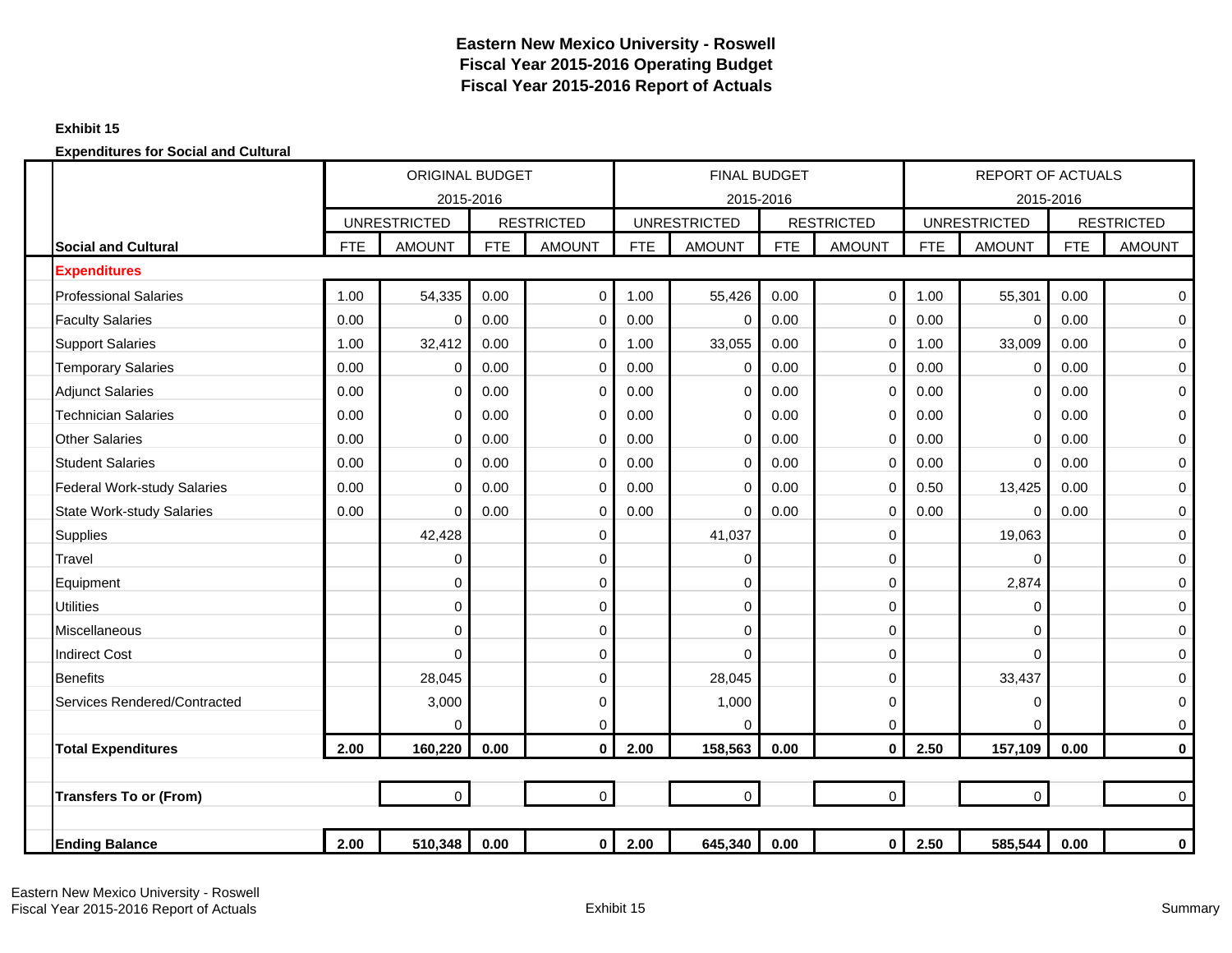### **Exhibit 15**

|                                          | <b>ORIGINAL BUDGET</b><br>2015-2016 |                     |            |                   |            | FINAL BUDGET        |            |                   |            | REPORT OF ACTUALS   |            |                   |
|------------------------------------------|-------------------------------------|---------------------|------------|-------------------|------------|---------------------|------------|-------------------|------------|---------------------|------------|-------------------|
| <b>3MURL</b>                             |                                     |                     |            |                   |            | 2015-2016           |            |                   |            | 2015-2016           |            |                   |
| <b>Intramural and Public Recreation</b>  |                                     | <b>UNRESTRICTED</b> |            | <b>RESTRICTED</b> |            | <b>UNRESTRICTED</b> |            | <b>RESTRICTED</b> |            | <b>UNRESTRICTED</b> |            | <b>RESTRICTED</b> |
| <b>Social and Cultural</b>               | <b>FTE</b>                          | <b>AMOUNT</b>       | <b>FTE</b> | <b>AMOUNT</b>     | <b>FTE</b> | <b>AMOUNT</b>       | <b>FTE</b> | <b>AMOUNT</b>     | <b>FTE</b> | <b>AMOUNT</b>       | <b>FTE</b> | <b>AMOUNT</b>     |
| <b>Revenues</b>                          |                                     |                     |            |                   |            |                     |            |                   |            |                     |            |                   |
| <b>Tuition and Miscellaneous Fees</b>    |                                     | 96,000              |            | $\mathbf 0$       |            | 183,500             |            | $\overline{0}$    |            | 127,547             |            | $\mathbf{0}$      |
| <b>Federal Government Appropriations</b> |                                     | $\Omega$            |            | $\mathbf{0}$      |            | $\overline{0}$      |            | $\mathbf{0}$      |            | $\Omega$            |            | $\Omega$          |
| <b>State Government Appropriations</b>   |                                     | 0                   |            | $\pmb{0}$         |            | $\overline{0}$      |            | $\overline{0}$    |            | $\mathbf 0$         |            | $\overline{0}$    |
| <b>Local Government Appropriations</b>   |                                     | 0                   |            | $\mathsf 0$       |            | $\mathbf 0$         |            | $\mathbf 0$       |            | $\mathbf 0$         |            | $\mathbf{0}$      |
| <b>Federal Grants and Contracts</b>      |                                     | $\overline{0}$      |            | $\pmb{0}$         |            | $\overline{0}$      |            | $\mathbf{0}$      |            | $\mathbf{0}$        |            | $\overline{0}$    |
| <b>State Grants and Contracts</b>        |                                     | 0                   |            | $\pmb{0}$         |            | $\overline{0}$      |            | $\pmb{0}$         |            | $\mathbf 0$         |            | $\mathbf{0}$      |
| <b>Local Grants and Contracts</b>        |                                     | $\Omega$            |            | $\pmb{0}$         |            | $\overline{0}$      |            | $\mathbf{0}$      |            | $\mathbf{0}$        |            | $\Omega$          |
| <b>Private Gifts</b>                     |                                     | 0                   |            | $\pmb{0}$         |            | $\overline{0}$      |            | $\mathbf{0}$      |            | $\mathbf{0}$        |            | $\mathbf{0}$      |
| Endowments, Land, and Perm Fund          |                                     | $\Omega$            |            | $\mathbf 0$       |            | $\Omega$            |            | $\Omega$          |            | $\Omega$            |            | $\Omega$          |
| <b>Sales and Services</b>                |                                     | 11,000              |            | $\mathbf 0$       |            | 11,000              |            | $\mathbf{0}$      |            | 12,069              |            | $\overline{0}$    |
| <b>Other Sources</b>                     |                                     | 500                 |            | $\pmb{0}$         |            | 500                 |            | $\Omega$          |            | 790                 |            | $\mathbf{0}$      |
| <b>Total Revenues</b>                    |                                     | 107,500             |            | $\mathbf{0}$      |            | 195,000             |            | $\mathbf{0}$      |            | 140,406             |            | $\mathbf{0}$      |
|                                          |                                     |                     |            |                   |            |                     |            |                   |            |                     |            |                   |
| <b>Beginning Balance</b>                 |                                     | 342,694             |            | $\overline{0}$    |            | 388,529             |            | $\Omega$          |            | 388,529             |            | $\mathbf 0$       |
|                                          |                                     |                     |            |                   |            |                     |            |                   |            |                     |            |                   |
| <b>Total Available</b>                   |                                     | 450,194             |            | $\mathbf 0$       |            | 583,529             |            | $\mathbf{0}$      |            | 528,935             |            | $\mathbf{0}$      |
|                                          |                                     |                     |            |                   |            |                     |            |                   |            |                     |            |                   |
|                                          |                                     |                     |            |                   |            |                     |            |                   |            |                     |            |                   |
|                                          |                                     |                     |            |                   |            |                     |            |                   |            |                     |            |                   |
|                                          |                                     |                     |            |                   |            |                     |            |                   |            |                     |            |                   |
|                                          |                                     |                     |            |                   |            |                     |            |                   |            |                     |            |                   |
|                                          |                                     |                     |            |                   |            |                     |            |                   |            |                     |            |                   |
|                                          |                                     |                     |            |                   |            |                     |            |                   |            |                     |            |                   |
|                                          |                                     |                     |            |                   |            |                     |            |                   |            |                     |            |                   |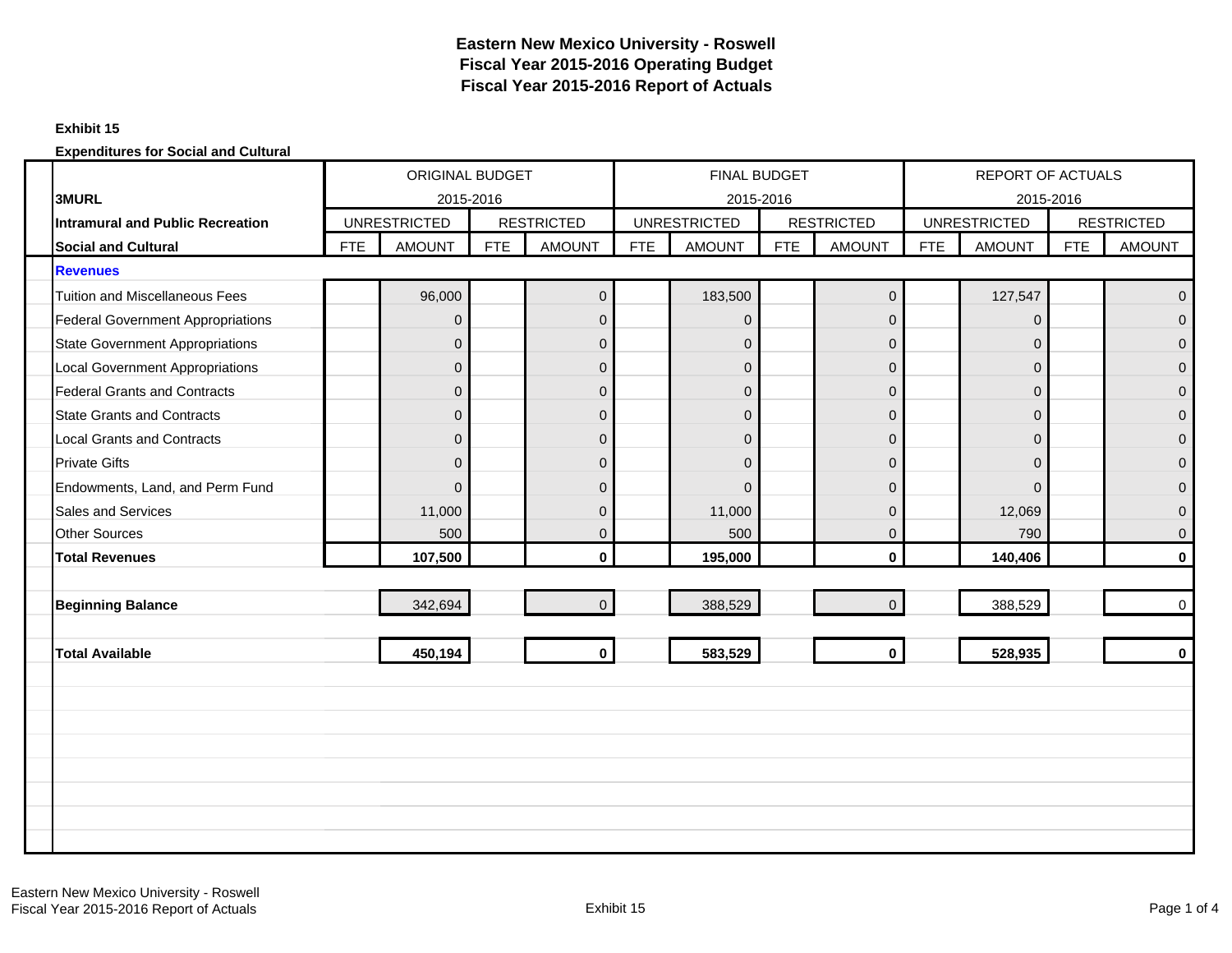### **Exhibit 15**

|                                         |            | <b>ORIGINAL BUDGET</b> |            |                   |            | <b>FINAL BUDGET</b> |            |                   |            | <b>REPORT OF ACTUALS</b> |            |                   |
|-----------------------------------------|------------|------------------------|------------|-------------------|------------|---------------------|------------|-------------------|------------|--------------------------|------------|-------------------|
| 3MURL                                   |            | 2015-2016              |            |                   |            | 2015-2016           |            |                   |            | 2015-2016                |            |                   |
| <b>Intramural and Public Recreation</b> |            | <b>UNRESTRICTED</b>    |            | <b>RESTRICTED</b> |            | <b>UNRESTRICTED</b> |            | <b>RESTRICTED</b> |            | <b>UNRESTRICTED</b>      |            | <b>RESTRICTED</b> |
| <b>Social and Cultural</b>              | <b>FTE</b> | <b>AMOUNT</b>          | <b>FTE</b> | <b>AMOUNT</b>     | <b>FTE</b> | <b>AMOUNT</b>       | <b>FTE</b> | <b>AMOUNT</b>     | <b>FTE</b> | <b>AMOUNT</b>            | <b>FTE</b> | <b>AMOUNT</b>     |
| <b>Expenditures</b>                     |            |                        |            |                   |            |                     |            |                   |            |                          |            |                   |
| <b>Professional Salaries</b>            | 1.00       | 54,335                 | 0.00       | $\overline{0}$    | 1.00       | 55,426              | 0.00       | $\overline{0}$    | 1.00       | 55,301                   | 0.00       | $\overline{0}$    |
| <b>Faculty Salaries</b>                 | 0.00       | $\mathbf 0$            | 0.00       | $\mathbf 0$       | 0.00       | $\mathbf{0}$        | 0.00       | $\mathbf{0}$      | 0.00       | $\mathbf 0$              | 0.00       | $\mathbf 0$       |
| <b>Support Salaries</b>                 | 1.00       | 32,412                 | 0.00       | $\mathbf 0$       | 1.00       | 33,055              | 0.00       | $\overline{0}$    | 1.00       | 33,009                   | 0.00       | $\mathbf 0$       |
| <b>Temporary Salaries</b>               | 0.00       | $\mathbf{0}$           | 0.00       | $\mathbf{0}$      | 0.00       | $\Omega$            | 0.00       | $\overline{0}$    | 0.00       | $\mathbf 0$              | 0.00       | $\overline{0}$    |
| <b>Adjunct Salaries</b>                 | 0.00       | $\overline{0}$         | 0.00       | $\mathbf 0$       | 0.00       | $\mathbf{0}$        | 0.00       | $\overline{0}$    | 0.00       | $\mathbf 0$              | 0.00       | $\pmb{0}$         |
| <b>Technician Salaries</b>              | 0.00       | $\mathbf 0$            | 0.00       | $\mathbf 0$       | 0.00       | 0                   | 0.00       | $\overline{0}$    | 0.00       | $\mathbf 0$              | 0.00       | $\mathbf 0$       |
| <b>Other Salaries</b>                   | 0.00       | $\Omega$               | 0.00       | $\mathbf{0}$      | 0.00       | $\Omega$            | 0.00       | $\overline{0}$    | 0.00       | $\Omega$                 | 0.00       | $\overline{0}$    |
| <b>Student Salaries</b>                 | 0.00       | $\overline{0}$         | 0.00       | $\mathbf 0$       | 0.00       | $\Omega$            | 0.00       | $\overline{0}$    | 0.50       | 13,425                   | 0.00       | $\pmb{0}$         |
| <b>Federal Work-study Salaries</b>      | 0.00       | $\mathbf 0$            | 0.00       | $\mathbf 0$       | 0.00       | $\Omega$            | 0.00       | 0                 | 0.00       | $\mathbf 0$              | 0.00       | $\mathbf 0$       |
| <b>State Work-study Salaries</b>        |            | 7,428                  |            | $\mathbf 0$       |            | 6,037               |            | $\Omega$          |            | 10,310                   |            | $\mathbf 0$       |
| Travel                                  |            | $\Omega$               |            | $\mathbf{0}$      |            | $\Omega$            |            | $\Omega$          |            | $\Omega$                 |            | $\mathbf{0}$      |
| Equipment                               |            | $\Omega$               |            | $\mathbf 0$       |            | 0                   |            | 0                 |            | 2,874                    |            | $\mathbf 0$       |
| <b>Utilities</b>                        |            | $\Omega$               |            | $\mathbf{0}$      |            | 0                   |            | $\Omega$          |            | $\Omega$                 |            | $\mathbf 0$       |
| <b>Miscellaneous</b>                    |            | $\Omega$               |            | $\mathbf{0}$      |            | $\Omega$            |            | $\Omega$          |            | $\Omega$                 |            | $\pmb{0}$         |
| <b>Indirect Cost</b>                    |            | $\Omega$               |            | $\mathbf{0}$      |            | $\overline{0}$      |            | 0                 |            | $\Omega$                 |            | $\pmb{0}$         |
| <b>Benefits</b>                         |            | 28,045                 |            | $\mathbf{0}$      |            | 28,045              |            | $\Omega$          |            | 33,437                   |            | $\mathbf 0$       |
| Services Rendered/Contracted            |            | 3,000                  |            | $\mathbf 0$       |            | 1,000               |            | 0                 |            | $\mathbf 0$              |            | $\mathbf 0$       |
|                                         |            | $\mathbf{0}$           |            | $\pmb{0}$         |            | $\Omega$            |            | $\overline{0}$    |            | $\mathbf 0$              |            | $\mathbf 0$       |
| <b>Total Expenditures</b>               | 2.00       | 125,220                | 0.00       | $\mathbf{0}$      | 2.00       | 123,563             | 0.00       | $\mathbf{0}$      | 2.50       | 148,356                  | 0.00       | 0                 |
|                                         |            |                        |            |                   |            |                     |            |                   |            |                          |            |                   |
| <b>Transfers To or (From)</b>           |            | $\mathbf{0}$           |            | $\overline{0}$    |            | $\Omega$            |            | $\Omega$          |            | $\overline{0}$           |            | $\Omega$          |
|                                         |            |                        |            |                   |            |                     |            |                   |            |                          |            |                   |
| <b>Ending Balance</b>                   | 2.00       | 324,974                | 0.00       | $\overline{0}$    | 2.00       | 459,966             | 0.00       | $\mathbf{0}$      | 2.50       | 380,579                  | 0.00       | $\bf{0}$          |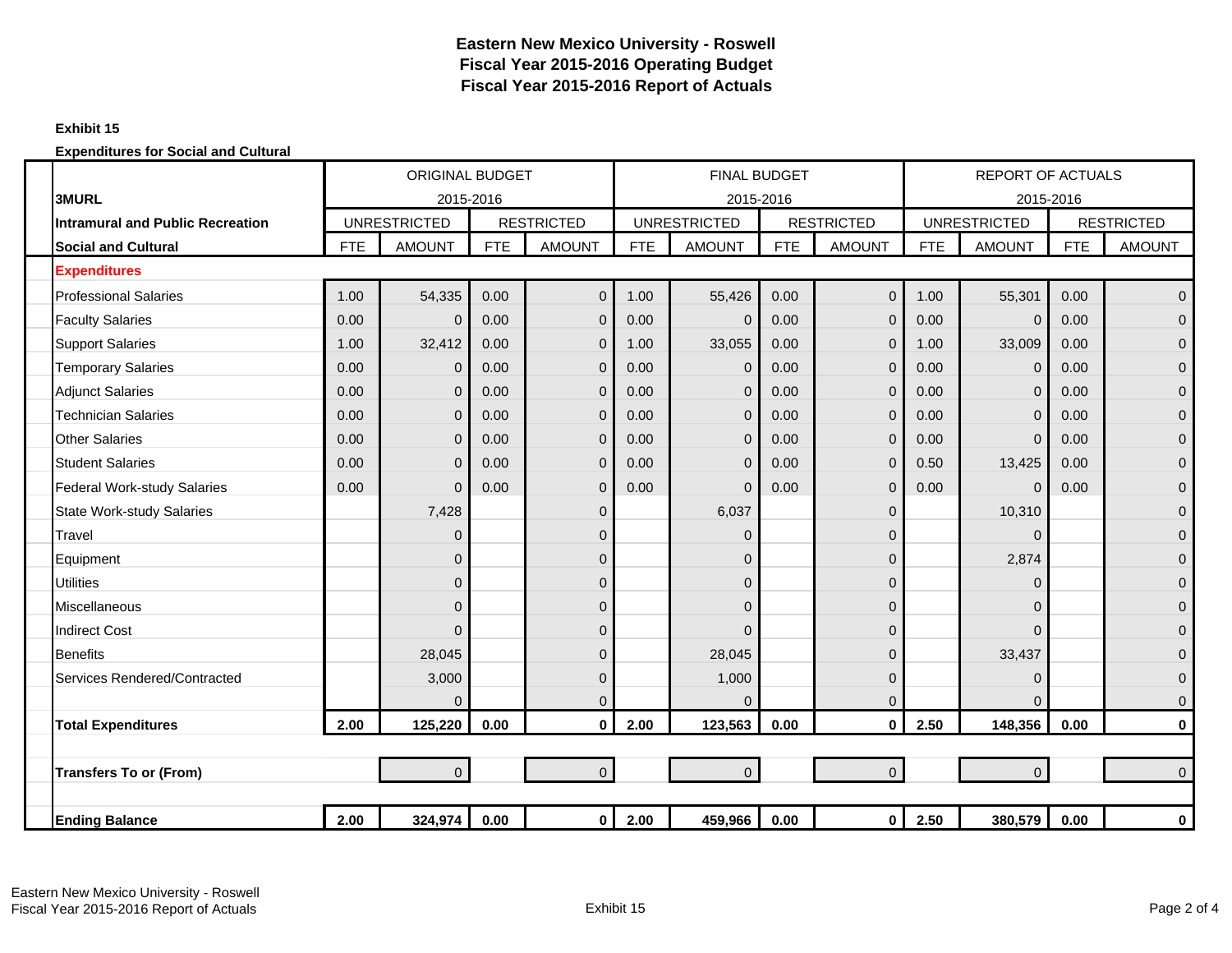### **Exhibit 15**

|                                          | ORIGINAL BUDGET<br>2015-2016<br><b>UNRESTRICTED</b> |                |            |                   |            | FINAL BUDGET        |            |                   |            | REPORT OF ACTUALS   |            |                   |
|------------------------------------------|-----------------------------------------------------|----------------|------------|-------------------|------------|---------------------|------------|-------------------|------------|---------------------|------------|-------------------|
| 3STUG                                    |                                                     |                |            |                   |            | 2015-2016           |            |                   |            | 2015-2016           |            |                   |
| <b>Student Government</b>                |                                                     |                |            | <b>RESTRICTED</b> |            | <b>UNRESTRICTED</b> |            | <b>RESTRICTED</b> |            | <b>UNRESTRICTED</b> |            | <b>RESTRICTED</b> |
| <b>Social and Cultural</b>               | <b>FTE</b>                                          | <b>AMOUNT</b>  | <b>FTE</b> | <b>AMOUNT</b>     | <b>FTE</b> | <b>AMOUNT</b>       | <b>FTE</b> | <b>AMOUNT</b>     | <b>FTE</b> | <b>AMOUNT</b>       | <b>FTE</b> | <b>AMOUNT</b>     |
| <b>Revenues</b>                          |                                                     |                |            |                   |            |                     |            |                   |            |                     |            |                   |
| <b>Tuition and Miscellaneous Fees</b>    |                                                     | 35,000         |            | $\pmb{0}$         |            | 35,000              |            | $\overline{0}$    |            | 28,344              |            | $\mathbf{0}$      |
| <b>Federal Government Appropriations</b> |                                                     | $\mathbf{0}$   |            | $\mathbf{0}$      |            | $\overline{0}$      |            | $\overline{0}$    |            | $\mathbf{0}$        |            | $\Omega$          |
| <b>State Government Appropriations</b>   |                                                     | $\mathbf{0}$   |            | $\mathbf 0$       |            | $\overline{0}$      |            | $\mathbf 0$       |            | $\mathbf 0$         |            | $\mathbf{0}$      |
| <b>Local Government Appropriations</b>   |                                                     | $\overline{0}$ |            | $\mathbf 0$       |            | $\Omega$            |            | $\overline{0}$    |            | $\mathbf{0}$        |            | $\Omega$          |
| <b>Federal Grants and Contracts</b>      |                                                     | $\mathbf{0}$   |            | $\mathbf 0$       |            | $\overline{0}$      |            | $\mathbf 0$       |            | $\mathbf 0$         |            | $\overline{0}$    |
| <b>State Grants and Contracts</b>        |                                                     | $\overline{0}$ |            | $\pmb{0}$         |            | $\Omega$            |            | $\overline{0}$    |            | $\mathbf{0}$        |            | $\mathbf{0}$      |
| <b>Local Grants and Contracts</b>        |                                                     | $\mathbf{0}$   |            | $\mathbf 0$       |            | $\overline{0}$      |            | $\overline{0}$    |            | $\pmb{0}$           |            | $\Omega$          |
| <b>Private Gifts</b>                     |                                                     | $\Omega$       |            | $\mathbf{0}$      |            | $\overline{0}$      |            | $\mathbf{0}$      |            | $\mathbf{0}$        |            | $\Omega$          |
| Endowments, Land, and Perm Fund          |                                                     | $\overline{0}$ |            | $\mathbf{0}$      |            | $\Omega$            |            | $\mathbf{0}$      |            | $\mathbf{0}$        |            | $\Omega$          |
| <b>Sales and Services</b>                |                                                     | $\Omega$       |            | $\mathbf 0$       |            | $\Omega$            |            | $\Omega$          |            | $\mathbf{0}$        |            | $\Omega$          |
| <b>Other Sources</b>                     |                                                     | $\Omega$       |            | $\pmb{0}$         |            | $\Omega$            |            | $\overline{0}$    |            | $\Omega$            |            | $\mathbf{0}$      |
| <b>Total Revenues</b>                    |                                                     | 35,000         |            | $\mathbf{0}$      |            | 35,000              |            | $\mathbf{0}$      |            | 28,344              |            | $\mathbf{0}$      |
|                                          |                                                     |                |            |                   |            |                     |            |                   |            |                     |            |                   |
| <b>Beginning Balance</b>                 |                                                     | 185,374        |            | $\Omega$          |            | 185,374             |            | $\Omega$          |            | 185,374             |            | $\mathbf 0$       |
|                                          |                                                     |                |            |                   |            |                     |            |                   |            |                     |            |                   |
| <b>Total Available</b>                   |                                                     | 220,374        |            | $\mathbf{0}$      |            | 220,374             |            | $\mathbf{0}$      |            | 213,718             |            | $\mathbf{0}$      |
|                                          |                                                     |                |            |                   |            |                     |            |                   |            |                     |            |                   |
|                                          |                                                     |                |            |                   |            |                     |            |                   |            |                     |            |                   |
|                                          |                                                     |                |            |                   |            |                     |            |                   |            |                     |            |                   |
|                                          |                                                     |                |            |                   |            |                     |            |                   |            |                     |            |                   |
|                                          |                                                     |                |            |                   |            |                     |            |                   |            |                     |            |                   |
|                                          |                                                     |                |            |                   |            |                     |            |                   |            |                     |            |                   |
|                                          |                                                     |                |            |                   |            |                     |            |                   |            |                     |            |                   |
|                                          |                                                     |                |            |                   |            |                     |            |                   |            |                     |            |                   |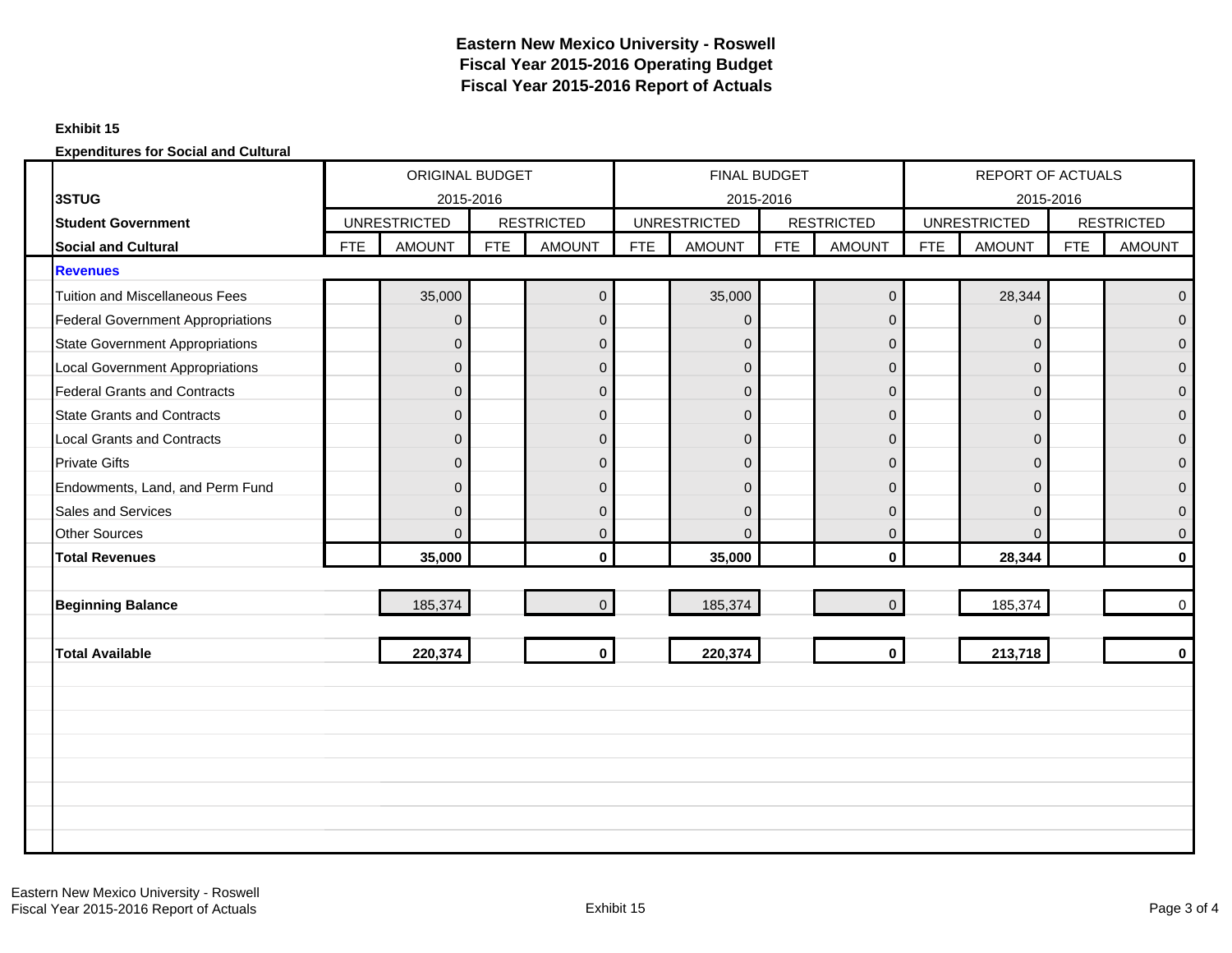### **Exhibit 15**

|                                    |            | <b>ORIGINAL BUDGET</b> |            |                   |            | <b>FINAL BUDGET</b> |            |                   |            | <b>REPORT OF ACTUALS</b> |            |                   |
|------------------------------------|------------|------------------------|------------|-------------------|------------|---------------------|------------|-------------------|------------|--------------------------|------------|-------------------|
| 3STUG                              |            | 2015-2016              |            |                   |            | 2015-2016           |            |                   |            | 2015-2016                |            |                   |
| <b>Student Government</b>          |            | <b>UNRESTRICTED</b>    |            | <b>RESTRICTED</b> |            | <b>UNRESTRICTED</b> |            | <b>RESTRICTED</b> |            | <b>UNRESTRICTED</b>      |            | <b>RESTRICTED</b> |
| <b>Social and Cultural</b>         | <b>FTE</b> | <b>AMOUNT</b>          | <b>FTE</b> | <b>AMOUNT</b>     | <b>FTE</b> | <b>AMOUNT</b>       | <b>FTE</b> | <b>AMOUNT</b>     | <b>FTE</b> | <b>AMOUNT</b>            | <b>FTE</b> | <b>AMOUNT</b>     |
| <b>Expenditures</b>                |            |                        |            |                   |            |                     |            |                   |            |                          |            |                   |
| <b>Professional Salaries</b>       | 0.00       | $\mathbf 0$            | 0.00       | $\mathbf 0$       | 0.00       | $\overline{0}$      | 0.00       | $\overline{0}$    | 0.00       | $\mathbf 0$              | 0.00       | $\overline{0}$    |
| <b>Faculty Salaries</b>            | 0.00       | $\mathbf{0}$           | 0.00       | $\mathbf 0$       | 0.00       | $\overline{0}$      | 0.00       | $\overline{0}$    | 0.00       | $\mathbf 0$              | 0.00       | $\mathbf 0$       |
| <b>Support Salaries</b>            | 0.00       | $\mathbf 0$            | 0.00       | $\mathbf 0$       | 0.00       | $\mathbf{0}$        | 0.00       | $\overline{0}$    | 0.00       | $\mathbf 0$              | 0.00       | $\mathbf 0$       |
| <b>Temporary Salaries</b>          | 0.00       | $\Omega$               | 0.00       | $\mathbf{0}$      | 0.00       | $\Omega$            | 0.00       | $\overline{0}$    | 0.00       | $\mathbf 0$              | 0.00       | $\overline{0}$    |
| <b>Adjunct Salaries</b>            | 0.00       | $\overline{0}$         | 0.00       | $\mathbf 0$       | 0.00       | $\mathbf{0}$        | 0.00       | $\overline{0}$    | 0.00       | $\mathbf 0$              | 0.00       | $\pmb{0}$         |
| <b>Technician Salaries</b>         | 0.00       | $\mathbf 0$            | 0.00       | $\mathbf 0$       | 0.00       | $\Omega$            | 0.00       | $\overline{0}$    | 0.00       | $\mathbf 0$              | 0.00       | $\mathbf 0$       |
| <b>Other Salaries</b>              | 0.00       | $\Omega$               | 0.00       | $\mathbf{0}$      | 0.00       | $\Omega$            | 0.00       | $\overline{0}$    | 0.00       | $\mathbf 0$              | 0.00       | $\overline{0}$    |
| <b>Student Salaries</b>            | 0.00       | $\overline{0}$         | 0.00       | $\mathbf 0$       | 0.00       | $\overline{0}$      | 0.00       | $\overline{0}$    | 0.00       | $\mathbf 0$              | 0.00       | $\pmb{0}$         |
| <b>Federal Work-study Salaries</b> | 0.00       | $\mathbf 0$            | 0.00       | $\mathbf 0$       | 0.00       | $\Omega$            | 0.00       | 0                 | 0.00       | $\mathbf 0$              | 0.00       | $\mathbf 0$       |
| <b>State Work-study Salaries</b>   |            | 35,000                 |            | $\mathbf 0$       |            | 35,000              |            | $\Omega$          |            | 8,753                    |            | $\mathbf 0$       |
| Travel                             |            | $\Omega$               |            | $\mathbf{0}$      |            | $\Omega$            |            | $\Omega$          |            | $\Omega$                 |            | $\pmb{0}$         |
| Equipment                          |            | $\Omega$               |            | $\mathbf 0$       |            | 0                   |            | 0                 |            | $\mathbf 0$              |            | $\mathbf 0$       |
| <b>Utilities</b>                   |            | $\Omega$               |            | $\mathbf 0$       |            | 0                   |            | $\Omega$          |            | $\mathbf 0$              |            | $\mathbf 0$       |
| Miscellaneous                      |            | $\Omega$               |            | $\mathbf{0}$      |            | 0                   |            | $\Omega$          |            | $\mathbf 0$              |            | $\pmb{0}$         |
| <b>Indirect Cost</b>               |            | $\Omega$               |            | $\mathbf 0$       |            | 0                   |            | 0                 |            | $\mathbf 0$              |            | $\pmb{0}$         |
| <b>Benefits</b>                    |            | $\Omega$               |            | $\mathbf{0}$      |            | 0                   |            | $\Omega$          |            | 0                        |            | $\mathbf 0$       |
| Services Rendered/Contracted       |            | $\Omega$               |            | $\mathbf{0}$      |            | $\Omega$            |            | $\Omega$          |            | $\mathbf 0$              |            | $\mathbf{0}$      |
|                                    |            | $\Omega$               |            | $\mathbf 0$       |            | $\Omega$            |            | $\Omega$          |            | $\Omega$                 |            | $\mathbf 0$       |
| <b>Total Expenditures</b>          | 0.00       | 35,000                 | 0.00       | $\mathbf{0}$      | 0.00       | 35,000              | 0.00       | $\mathbf{0}$      | 0.00       | 8,753                    | 0.00       | $\mathbf 0$       |
|                                    |            |                        |            |                   |            |                     |            |                   |            |                          |            |                   |
| <b>Transfers To or (From)</b>      |            | $\mathbf{0}$           |            | $\overline{0}$    |            | $\Omega$            |            | $\Omega$          |            | $\overline{0}$           |            | $\Omega$          |
|                                    |            |                        |            |                   |            |                     |            |                   |            |                          |            |                   |
| <b>Ending Balance</b>              | 0.00       | 185,374                | 0.00       | $\overline{0}$    | 0.00       | 185,374             | 0.00       | $\mathbf{0}$      | 0.00       | 204,965                  | 0.00       | $\mathbf 0$       |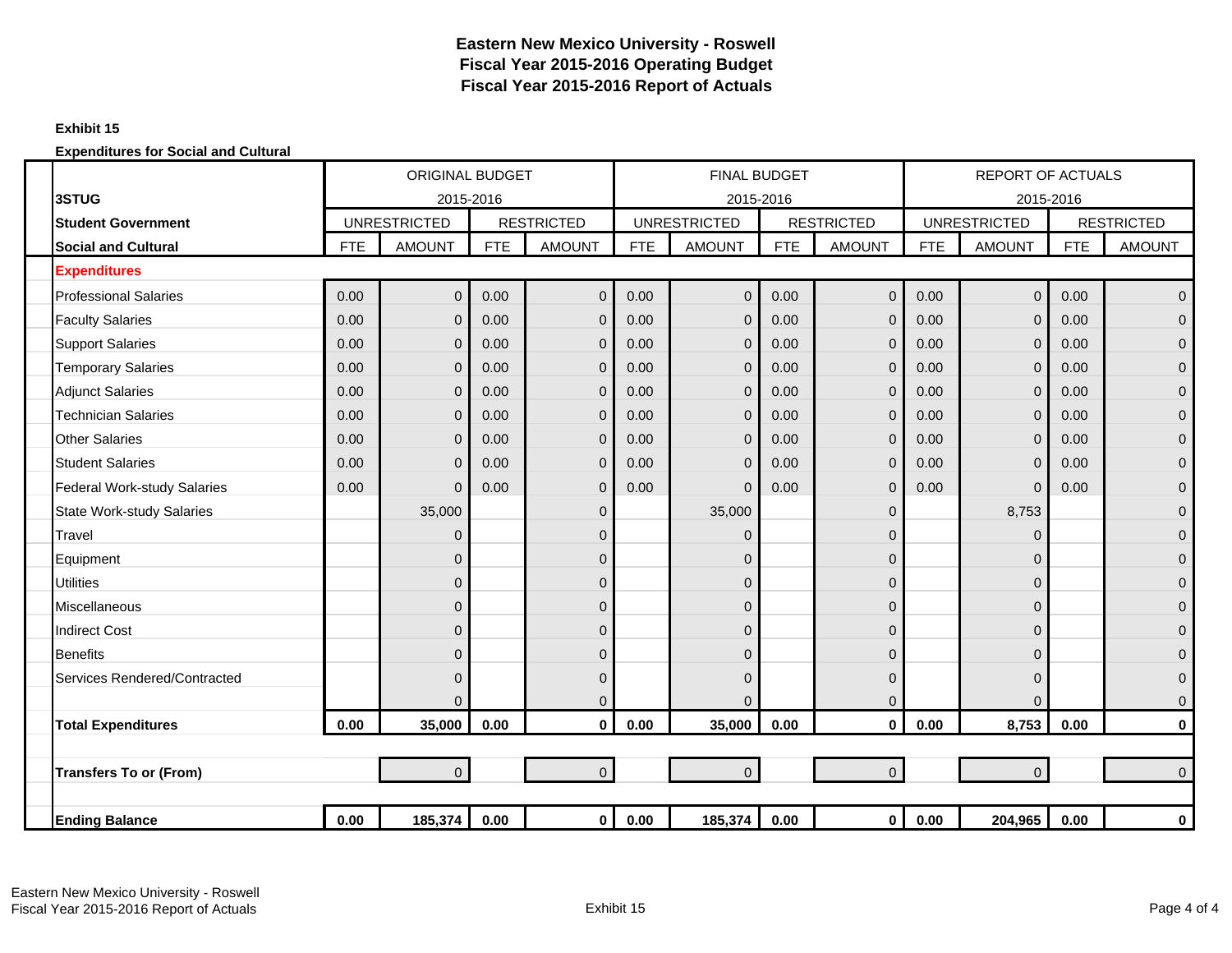### **Exhibit 17**

|                        |                                          | ORIGINAL BUDGET<br>2015-2016 |                     |            |                   |            | FINAL BUDGET                     |            |                   |            | <b>REPORT OF ACTUALS</b> |            |                   |
|------------------------|------------------------------------------|------------------------------|---------------------|------------|-------------------|------------|----------------------------------|------------|-------------------|------------|--------------------------|------------|-------------------|
|                        |                                          |                              | <b>UNRESTRICTED</b> |            | <b>RESTRICTED</b> |            | 2015-2016<br><b>UNRESTRICTED</b> |            | <b>RESTRICTED</b> |            | <b>UNRESTRICTED</b>      | 2015-2016  | <b>RESTRICTED</b> |
| <b>Public Service</b>  |                                          | <b>FTE</b>                   | <b>AMOUNT</b>       | <b>FTE</b> | <b>AMOUNT</b>     | <b>FTE</b> | <b>AMOUNT</b>                    | <b>FTE</b> | <b>AMOUNT</b>     | <b>FTE</b> | <b>AMOUNT</b>            | <b>FTE</b> | <b>AMOUNT</b>     |
| <b>Revenues</b>        |                                          |                              |                     |            |                   |            |                                  |            |                   |            |                          |            |                   |
|                        | <b>Tuition and Miscellaneous Fees</b>    |                              | 595,874             |            | $\mathbf 0$       |            | 586,460                          |            | $\mathbf{0}$      |            | 296,891                  |            | $\mathbf{0}$      |
|                        | <b>Federal Government Appropriations</b> |                              | $\mathbf 0$         |            | $\mathbf 0$       |            | 0                                |            | $\Omega$          |            | 787                      |            | 0                 |
|                        | <b>State Government Appropriations</b>   |                              | $\mathbf 0$         |            | $\mathbf 0$       |            | $\overline{0}$                   |            | 0                 |            | 5,119                    |            | 0                 |
|                        | <b>Local Government Appropriations</b>   |                              | $\mathbf 0$         |            | $\Omega$          |            | 0                                |            | $\Omega$          |            | 0                        |            | $\Omega$          |
|                        | <b>Federal Grants and Contracts</b>      |                              | $\Omega$            |            | 2,711,554         |            | $\overline{0}$                   |            | 2,483,797         |            | $\Omega$                 |            | 2,329,613         |
|                        | <b>State Grants and Contracts</b>        |                              | $\mathbf 0$         |            | $\mathbf 0$       |            | 0                                |            | 0                 |            | $\mathbf 0$              |            | 0                 |
|                        | <b>Local Grants and Contracts</b>        |                              | $\Omega$            |            | $\Omega$          |            | $\overline{0}$                   |            | $\Omega$          |            | $\Omega$                 |            | $\Omega$          |
| <b>Private Gifts</b>   |                                          |                              | 21,876              |            | 10,000            |            | $\mathbf 0$                      |            | 10,000            |            | 29,136                   |            | 2,553             |
|                        | Endowments, Land, and Perm Fund          |                              | 0                   |            | $\mathbf 0$       |            | 0                                |            | 0                 |            | $\Omega$                 |            | 0                 |
|                        | <b>Sales and Services</b>                |                              | $\mathbf 0$         |            | $\mathbf 0$       |            | $\Omega$                         |            | 0                 |            | 22,689                   |            | $\Omega$          |
| <b>Other Sources</b>   |                                          |                              | $\Omega$            |            | $\Omega$          |            | 31,290                           |            | $\Omega$          |            | 128,975                  |            | $\Omega$          |
| <b>Total Revenues</b>  |                                          |                              | 617,750             |            | 2,721,554         |            | 617,750                          |            | 2,493,797         |            | 483,596                  |            | 2,332,166         |
|                        |                                          |                              |                     |            |                   |            |                                  |            |                   |            |                          |            |                   |
|                        | <b>Beginning Balance</b>                 |                              | 2,831               |            | $\overline{0}$    |            | 217,255                          |            | $\mathbf 0$       |            | 217,255                  |            | $\overline{0}$    |
|                        |                                          |                              |                     |            |                   |            |                                  |            |                   |            |                          |            |                   |
| <b>Total Available</b> |                                          |                              | 620,581             |            | 2,721,554         |            | 835,005                          |            | 2,493,797         |            | 700,851                  |            | 2,332,166         |
|                        |                                          |                              |                     |            |                   |            |                                  |            |                   |            |                          |            |                   |
|                        |                                          |                              |                     |            |                   |            |                                  |            |                   |            |                          |            |                   |
|                        |                                          |                              |                     |            |                   |            |                                  |            |                   |            |                          |            |                   |
|                        |                                          |                              |                     |            |                   |            |                                  |            |                   |            |                          |            |                   |
|                        |                                          |                              |                     |            |                   |            |                                  |            |                   |            |                          |            |                   |
|                        |                                          |                              |                     |            |                   |            |                                  |            |                   |            |                          |            |                   |
|                        |                                          |                              |                     |            |                   |            |                                  |            |                   |            |                          |            |                   |
|                        |                                          |                              |                     |            |                   |            |                                  |            |                   |            |                          |            |                   |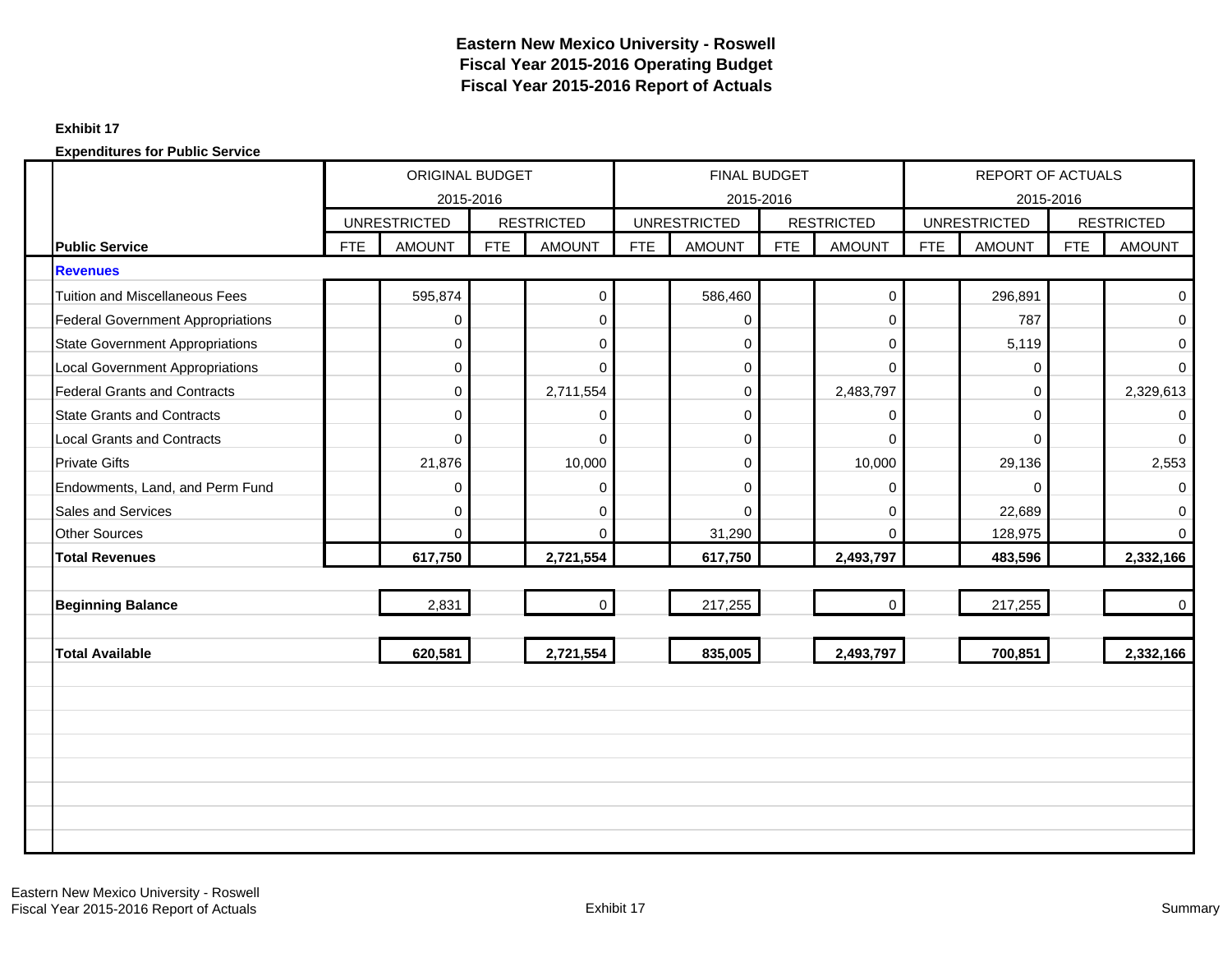### **Exhibit 17**

|                                    |            | ORIGINAL BUDGET                  |            |                   |            | <b>FINAL BUDGET</b>              |            |                   |            | <b>REPORT OF ACTUALS</b>         |            |                   |
|------------------------------------|------------|----------------------------------|------------|-------------------|------------|----------------------------------|------------|-------------------|------------|----------------------------------|------------|-------------------|
|                                    |            | 2015-2016<br><b>UNRESTRICTED</b> |            | <b>RESTRICTED</b> |            | 2015-2016<br><b>UNRESTRICTED</b> |            | <b>RESTRICTED</b> |            | 2015-2016<br><b>UNRESTRICTED</b> |            | <b>RESTRICTED</b> |
| <b>Public Service</b>              | <b>FTE</b> | <b>AMOUNT</b>                    | <b>FTE</b> | <b>AMOUNT</b>     | <b>FTE</b> | <b>AMOUNT</b>                    | <b>FTE</b> | <b>AMOUNT</b>     | <b>FTE</b> | <b>AMOUNT</b>                    | <b>FTE</b> | <b>AMOUNT</b>     |
| <b>Expenditures</b>                |            |                                  |            |                   |            |                                  |            |                   |            |                                  |            |                   |
| <b>Professional Salaries</b>       | 1.50       | 76,242                           | 14.98      | 729,340           | 1.25       | 60,783                           | 14.23      | 606,325           | 0.95       | 40,823                           | 18.25      | 692,463           |
| <b>Faculty Salaries</b>            | 1.15       | 28,232                           | 2.97       | 124,253           | 1.25       | 36,446                           | 2.97       | 124,253           | 1.25       | 37,425                           | 2.00       | $\Omega$          |
| <b>Support Salaries</b>            | 1.00       | 21,882                           | 1.00       | 22,006            | 0.15       | 3,794                            | 1.00       | 22,006            | 0.00       | 0                                | 1.00       | 3,580             |
| <b>Temporary Salaries</b>          | 0.00       | 0                                | 0.00       | 0                 | 0.00       | 0                                | 0.00       | 0                 | 0.25       | 11,277                           | 0.37       | 34,612            |
| <b>Adiunct Salaries</b>            | 0.00       | $\Omega$                         | 0.00       | $\Omega$          | 0.00       | $\Omega$                         | 0.00       | 0                 | 0.40       | 16,898                           | 0.47       | 23,573            |
| <b>Technician Salaries</b>         | 0.00       | $\Omega$                         | 0.00       | $\Omega$          | 0.00       | $\Omega$                         | 0.00       | 0                 | 0.00       | $\Omega$                         | 0.00       | $\Omega$          |
| <b>Other Salaries</b>              | 0.00       | $\Omega$                         | 0.00       | 3,845             | 0.00       | $\Omega$                         | 0.00       | 3,845             | 0.15       | 6,068                            | 0.00       | 13,244            |
| <b>Student Salaries</b>            | 0.00       | $\mathbf 0$                      | 1.55       | 48,534            | 0.00       | $\Omega$                         | 1.55       | 48,534            | 0.50       | 12,343                           | 0.93       | 15,182            |
| <b>Federal Work-study Salaries</b> | 0.00       | $\Omega$                         | 0.00       | $\Omega$          | 0.00       | $\Omega$                         | 0.00       | 0                 | 0.00       | $\Omega$                         | 0.00       | $\mathbf 0$       |
| <b>State Work-study Salaries</b>   | 0.00       | $\Omega$                         | 0.00       | $\Omega$          | 0.00       | $\Omega$                         | 0.00       | 0                 | 0.00       | $\Omega$                         | 0.00       | $\Omega$          |
| <b>Supplies</b>                    |            | 235,750                          |            | 801,932           |            | 163,000                          |            | 761,338           |            | 204,428                          |            | 401,346           |
| Travel                             |            | 7,500                            |            | 170,399           |            | 4,500                            |            | 137,080           |            | 1,727                            |            | 147,971           |
| Equipment                          |            | 0                                |            | 380,305           |            | 0                                |            | 375,227           |            | 1,417                            |            | 30,642            |
| <b>Utilities</b>                   |            | $\mathbf 0$                      |            | 0                 |            | 0                                |            | 0                 |            | 0                                |            | $\mathbf 0$       |
| <b>Miscellaneous</b>               |            | $\mathbf 0$                      |            | 4,276             |            | $\Omega$                         |            | 4,276             |            | $\Omega$                         |            | 200,000           |
| <b>Indirect Cost</b>               |            | $\Omega$                         |            | 88,665            |            | $\Omega$                         |            | 69,665            |            | $\Omega$                         |            | 125,570           |
| <b>Benefits</b>                    |            | 60,004                           |            | 286,821           |            | 36,048                           |            | 280,070           |            | 26,453                           |            | 286,370           |
| Services Rendered/Contracted       |            | $\mathbf 0$                      |            | 61,178            |            | 96,000                           |            | 61,178            |            | 86,137                           |            | 357,614           |
|                                    |            | $\Omega$                         |            | $\Omega$          |            | $\Omega$                         |            | 0                 |            | $\Omega$                         |            | $\Omega$          |
| <b>Total Expenditures</b>          | 3.65       | 429,610                          | 20.50      | 2,721,554         | 2.65       | 400,571                          | 19.75      | 2,493,797         | 3.50       | 444,996                          | 23.02      | 2,332,166         |
|                                    |            |                                  |            |                   |            |                                  |            |                   |            |                                  |            |                   |
| <b>Transfers To or (From)</b>      |            | $\overline{0}$                   |            | $\overline{0}$    |            | $\mathbf 0$                      |            | $\overline{0}$    |            | $\mathbf 0$                      |            | $\mathbf 0$       |
|                                    |            |                                  |            |                   |            |                                  |            |                   |            |                                  |            |                   |
| <b>Ending Balance</b>              | 3.65       | 190,971                          | 20.50      | $\mathbf 0$       | 2.65       | 434,434                          | 19.75      | $\mathbf 0$       | 3.50       | 255,855                          | 23.02      | $\mathbf 0$       |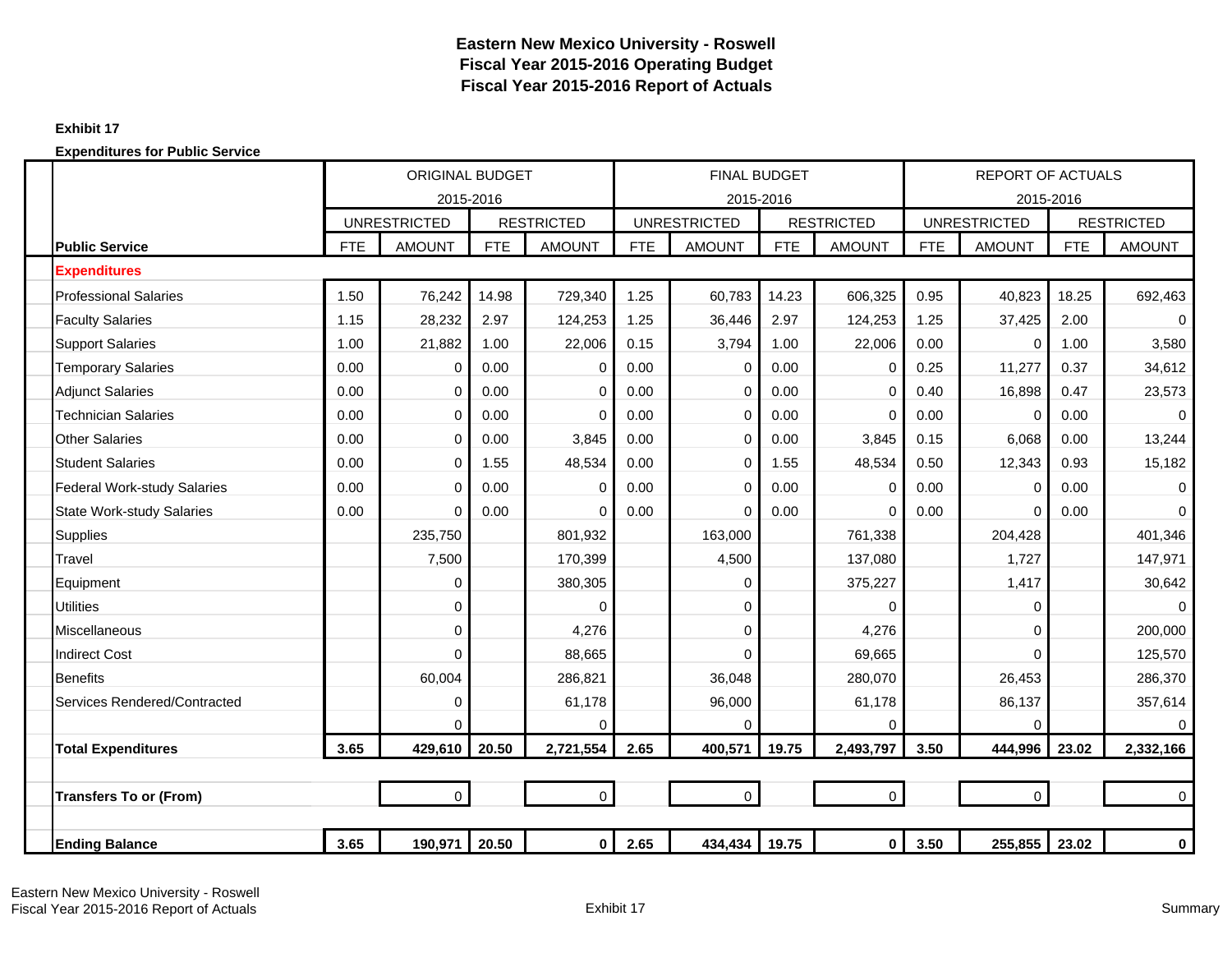### **Exhibit 17**

|                                          | ORIGINAL BUDGET<br>2015-2016 |                     |            |                   |            | <b>FINAL BUDGET</b> |            |                   |            | <b>REPORT OF ACTUALS</b> |            |                   |
|------------------------------------------|------------------------------|---------------------|------------|-------------------|------------|---------------------|------------|-------------------|------------|--------------------------|------------|-------------------|
| 3CCTC                                    |                              |                     |            |                   |            | 2015-2016           |            |                   |            | 2015-2016                |            |                   |
| <b>Chaves County Training Center</b>     |                              | <b>UNRESTRICTED</b> |            | <b>RESTRICTED</b> |            | <b>UNRESTRICTED</b> |            | <b>RESTRICTED</b> |            | <b>UNRESTRICTED</b>      |            | <b>RESTRICTED</b> |
| <b>Public Service</b>                    | <b>FTE</b>                   | <b>AMOUNT</b>       | <b>FTE</b> | <b>AMOUNT</b>     | <b>FTE</b> | <b>AMOUNT</b>       | <b>FTE</b> | <b>AMOUNT</b>     | <b>FTE</b> | <b>AMOUNT</b>            | <b>FTE</b> | <b>AMOUNT</b>     |
| <b>Revenues</b>                          |                              |                     |            |                   |            |                     |            |                   |            |                          |            |                   |
| <b>Tuition and Miscellaneous Fees</b>    |                              | 0                   |            | $\mathbf 0$       |            | $\overline{0}$      |            | $\mathbf 0$       |            | $\mathbf 0$              |            | $\overline{0}$    |
| <b>Federal Government Appropriations</b> |                              | $\Omega$            |            | $\mathbf 0$       |            | $\overline{0}$      |            | $\Omega$          |            | $\Omega$                 |            | $\Omega$          |
| <b>State Government Appropriations</b>   |                              | $\mathbf{0}$        |            | $\mathsf 0$       |            | $\mathbf 0$         |            | $\overline{0}$    |            | $\mathbf{0}$             |            | $\Omega$          |
| <b>Local Government Appropriations</b>   |                              | $\Omega$            |            | $\overline{0}$    |            | $\overline{0}$      |            | $\Omega$          |            | $\mathbf{0}$             |            | $\Omega$          |
| <b>Federal Grants and Contracts</b>      |                              | $\Omega$            |            | $\mathbf 0$       |            | $\overline{0}$      |            | $\mathbf 0$       |            | $\mathbf{0}$             |            | $\overline{0}$    |
| <b>State Grants and Contracts</b>        |                              | $\Omega$            |            | $\overline{0}$    |            | $\overline{0}$      |            | $\overline{0}$    |            | $\Omega$                 |            | $\Omega$          |
| <b>Local Grants and Contracts</b>        |                              | $\Omega$            |            | $\mathbf 0$       |            | $\overline{0}$      |            | $\Omega$          |            | $\Omega$                 |            | $\Omega$          |
| <b>Private Gifts</b>                     |                              | 21,876              |            | $\mathbf 0$       |            | $\overline{0}$      |            | $\Omega$          |            | 29,136                   |            | $\Omega$          |
| Endowments, Land, and Perm Fund          |                              | $\Omega$            |            | $\mathbf 0$       |            | $\Omega$            |            | $\Omega$          |            | $\Omega$                 |            | $\Omega$          |
| <b>Sales and Services</b>                |                              | $\Omega$            |            | $\mathbf{0}$      |            | $\Omega$            |            | $\Omega$          |            | $\mathbf{0}$             |            | $\Omega$          |
| <b>Other Sources</b>                     |                              | $\mathbf{0}$        |            | $\pmb{0}$         |            | 20,000              |            | $\mathbf 0$       |            | $\Omega$                 |            | $\mathbf{0}$      |
| <b>Total Revenues</b>                    |                              | 21,876              |            | $\mathbf{0}$      |            | 20,000              |            | $\mathbf{0}$      |            | 29,136                   |            | $\mathbf{0}$      |
|                                          |                              |                     |            |                   |            |                     |            |                   |            |                          |            |                   |
| <b>Beginning Balance</b>                 |                              | $\overline{0}$      |            | $\mathbf 0$       |            | 19,860              |            | $\Omega$          |            | 19,860                   |            | $\Omega$          |
|                                          |                              |                     |            |                   |            |                     |            |                   |            |                          |            |                   |
| <b>Total Available</b>                   |                              | 21,876              |            | $\mathbf{0}$      |            | 39,860              |            | $\mathbf{0}$      |            | 48,996                   |            | $\mathbf{0}$      |
|                                          |                              |                     |            |                   |            |                     |            |                   |            |                          |            |                   |
|                                          |                              |                     |            |                   |            |                     |            |                   |            |                          |            |                   |
|                                          |                              |                     |            |                   |            |                     |            |                   |            |                          |            |                   |
|                                          |                              |                     |            |                   |            |                     |            |                   |            |                          |            |                   |
|                                          |                              |                     |            |                   |            |                     |            |                   |            |                          |            |                   |
|                                          |                              |                     |            |                   |            |                     |            |                   |            |                          |            |                   |
|                                          |                              |                     |            |                   |            |                     |            |                   |            |                          |            |                   |
|                                          |                              |                     |            |                   |            |                     |            |                   |            |                          |            |                   |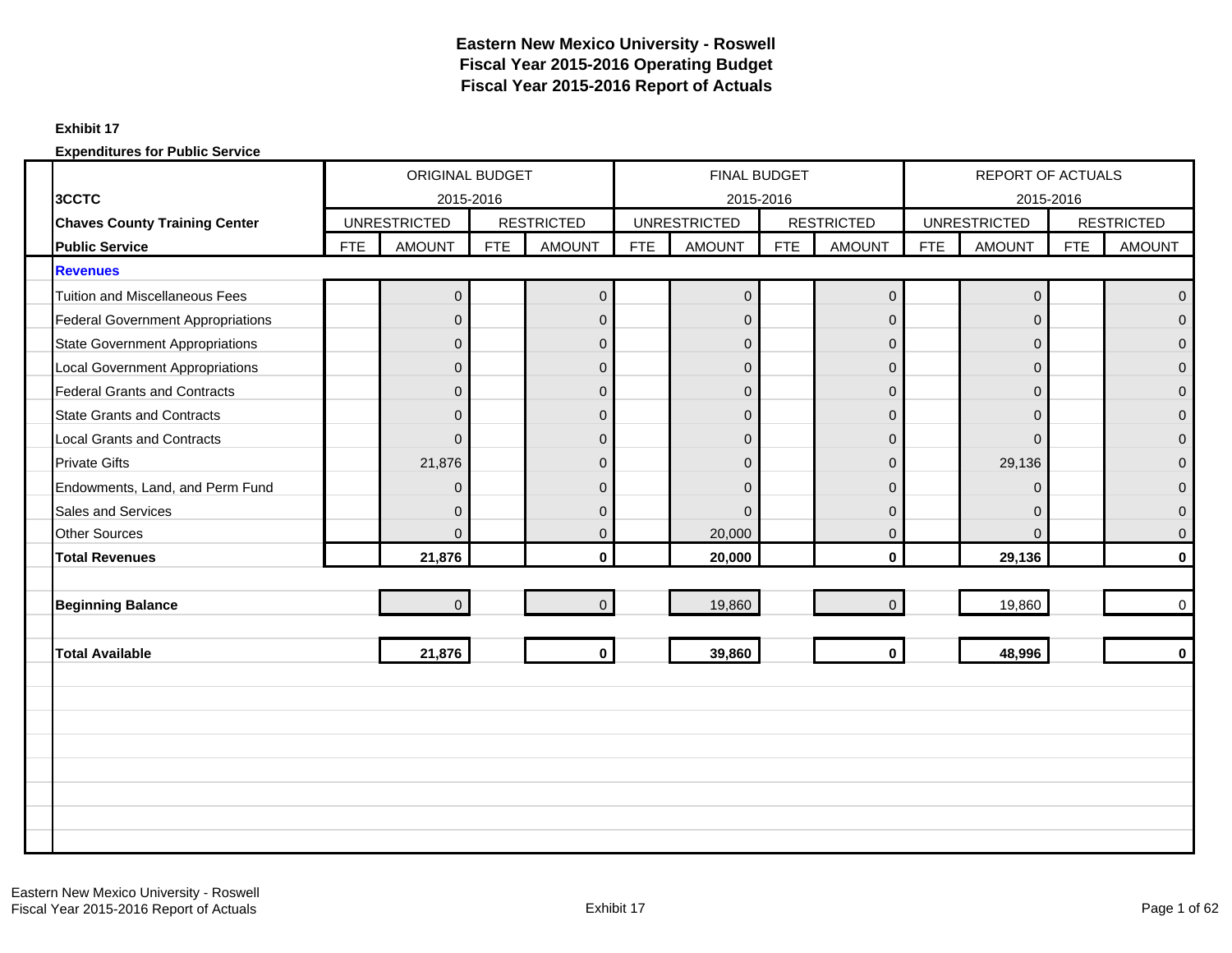### **Exhibit 17**

|                                      |            | <b>ORIGINAL BUDGET</b> |            |                   |            | <b>FINAL BUDGET</b> |            |                   |            | <b>REPORT OF ACTUALS</b> |            |                   |
|--------------------------------------|------------|------------------------|------------|-------------------|------------|---------------------|------------|-------------------|------------|--------------------------|------------|-------------------|
| 3CCTC                                |            | 2015-2016              |            |                   |            | 2015-2016           |            |                   |            | 2015-2016                |            |                   |
| <b>Chaves County Training Center</b> |            | <b>UNRESTRICTED</b>    |            | <b>RESTRICTED</b> |            | <b>UNRESTRICTED</b> |            | <b>RESTRICTED</b> |            | <b>UNRESTRICTED</b>      |            | <b>RESTRICTED</b> |
| <b>Public Service</b>                | <b>FTE</b> | <b>AMOUNT</b>          | <b>FTE</b> | <b>AMOUNT</b>     | <b>FTE</b> | <b>AMOUNT</b>       | <b>FTE</b> | <b>AMOUNT</b>     | <b>FTE</b> | <b>AMOUNT</b>            | <b>FTE</b> | <b>AMOUNT</b>     |
| <b>Expenditures</b>                  |            |                        |            |                   |            |                     |            |                   |            |                          |            |                   |
| <b>Professional Salaries</b>         | 0.00       | $\Omega$               | 0.00       | $\mathbf{0}$      | 0.00       | $\Omega$            | 0.00       | $\overline{0}$    | 0.00       | $\overline{0}$           | 0.00       | $\overline{0}$    |
| <b>Faculty Salaries</b>              | 0.15       | 3,720                  | 0.00       | $\mathbf{0}$      | 0.25       | 11,444              | 0.00       | $\overline{0}$    | 0.25       | 12,548                   | 0.00       | $\overline{0}$    |
| <b>Support Salaries</b>              | 0.00       | $\Omega$               | 0.00       | $\mathbf{0}$      | 0.15       | 3,794               | 0.00       | $\overline{0}$    | 0.00       | $\mathbf 0$              | 0.00       | $\overline{0}$    |
| <b>Temporary Salaries</b>            | 0.00       | $\mathbf{0}$           | 0.00       | $\mathbf{0}$      | 0.00       | $\overline{0}$      | 0.00       | $\overline{0}$    | 0.00       | $\mathbf 0$              | 0.00       | $\overline{0}$    |
| <b>Adjunct Salaries</b>              | 0.00       | $\Omega$               | 0.00       | $\mathbf{0}$      | 0.00       | $\overline{0}$      | 0.00       | $\overline{0}$    | 0.00       | $\overline{0}$           | 0.00       | $\overline{0}$    |
| <b>Technician Salaries</b>           | 0.00       | $\Omega$               | 0.00       | $\mathbf 0$       | 0.00       | $\Omega$            | 0.00       | 0                 | 0.00       | $\mathbf 0$              | 0.00       | $\mathbf 0$       |
| <b>Other Salaries</b>                | 0.00       | $\Omega$               | 0.00       | $\mathbf{0}$      | 0.00       | $\Omega$            | 0.00       | $\overline{0}$    | 0.00       | $\mathbf 0$              | 0.00       | $\mathbf{0}$      |
| <b>Student Salaries</b>              | 0.00       | $\Omega$               | 0.00       | $\mathbf{0}$      | 0.00       | $\Omega$            | 0.00       | $\overline{0}$    | 0.00       | $\overline{0}$           | 0.00       | $\overline{0}$    |
| <b>Federal Work-study Salaries</b>   | 0.00       | $\Omega$               | 0.00       | $\mathbf{0}$      | 0.00       | $\Omega$            | 0.00       | $\overline{0}$    | 0.00       | $\mathbf 0$              | 0.00       | $\overline{0}$    |
| <b>State Work-study Salaries</b>     | 0.00       | $\mathbf 0$            | 0.00       | $\mathbf 0$       | 0.00       | $\Omega$            | 0.00       | $\overline{0}$    | 0.00       | $\pmb{0}$                | 0.00       | $\overline{0}$    |
| <b>Supplies</b>                      |            | 500                    |            | $\mathbf 0$       |            | 500                 |            | $\mathbf{0}$      |            | $\mathbf 0$              |            | $\overline{0}$    |
| Travel                               |            | 1,500                  |            | $\mathbf 0$       |            | 1,500               |            | 0                 |            | $\mathbf 0$              |            | $\mathbf 0$       |
| Equipment                            |            | $\Omega$               |            | $\mathbf{0}$      |            | $\Omega$            |            | $\Omega$          |            | $\Omega$                 |            | $\mathbf{0}$      |
| <b>Utilities</b>                     |            | $\Omega$               |            | $\mathbf{0}$      |            | $\Omega$            |            | $\Omega$          |            | $\mathbf{0}$             |            | $\overline{0}$    |
| Miscellaneous                        |            | 0                      |            | $\mathbf{0}$      |            | $\Omega$            |            | 0                 |            | $\overline{0}$           |            | $\mathbf 0$       |
| <b>Indirect Cost</b>                 |            | $\Omega$               |            | $\mathbf{0}$      |            | $\Omega$            |            | 0                 |            | $\overline{0}$           |            | $\overline{0}$    |
| <b>Benefits</b>                      |            | 781                    |            | $\mathbf 0$       |            | 781                 |            | $\overline{0}$    |            | 265                      |            | $\overline{0}$    |
| Services Rendered/Contracted         |            | $\mathbf 0$            |            | $\mathbf 0$       |            | $\mathbf{0}$        |            | $\mathbf{0}$      |            | $\mathbf 0$              |            | $\overline{0}$    |
|                                      |            | $\Omega$               |            | $\pmb{0}$         |            | $\Omega$            |            | $\overline{0}$    |            | $\Omega$                 |            | $\mathbf 0$       |
| <b>Total Expenditures</b>            | 0.15       | 6,501                  | 0.00       | $\mathbf{0}$      | 0.40       | 18,019              | 0.00       | $\mathbf{0}$      | 0.25       | 12,813                   | 0.00       | $\mathbf 0$       |
|                                      |            |                        |            |                   |            |                     |            |                   |            |                          |            |                   |
| <b>Transfers To or (From)</b>        |            | $\Omega$               |            | $\overline{0}$    |            | $\overline{0}$      |            | $\overline{0}$    |            | $\overline{0}$           |            | $\overline{0}$    |
|                                      |            |                        |            |                   |            |                     |            |                   |            |                          |            |                   |
| <b>Ending Balance</b>                | 0.15       | 15,375                 | 0.00       | $\overline{0}$    | 0.40       | 21,841              | 0.00       | 0                 | 0.25       | 36,183                   | 0.00       | 0                 |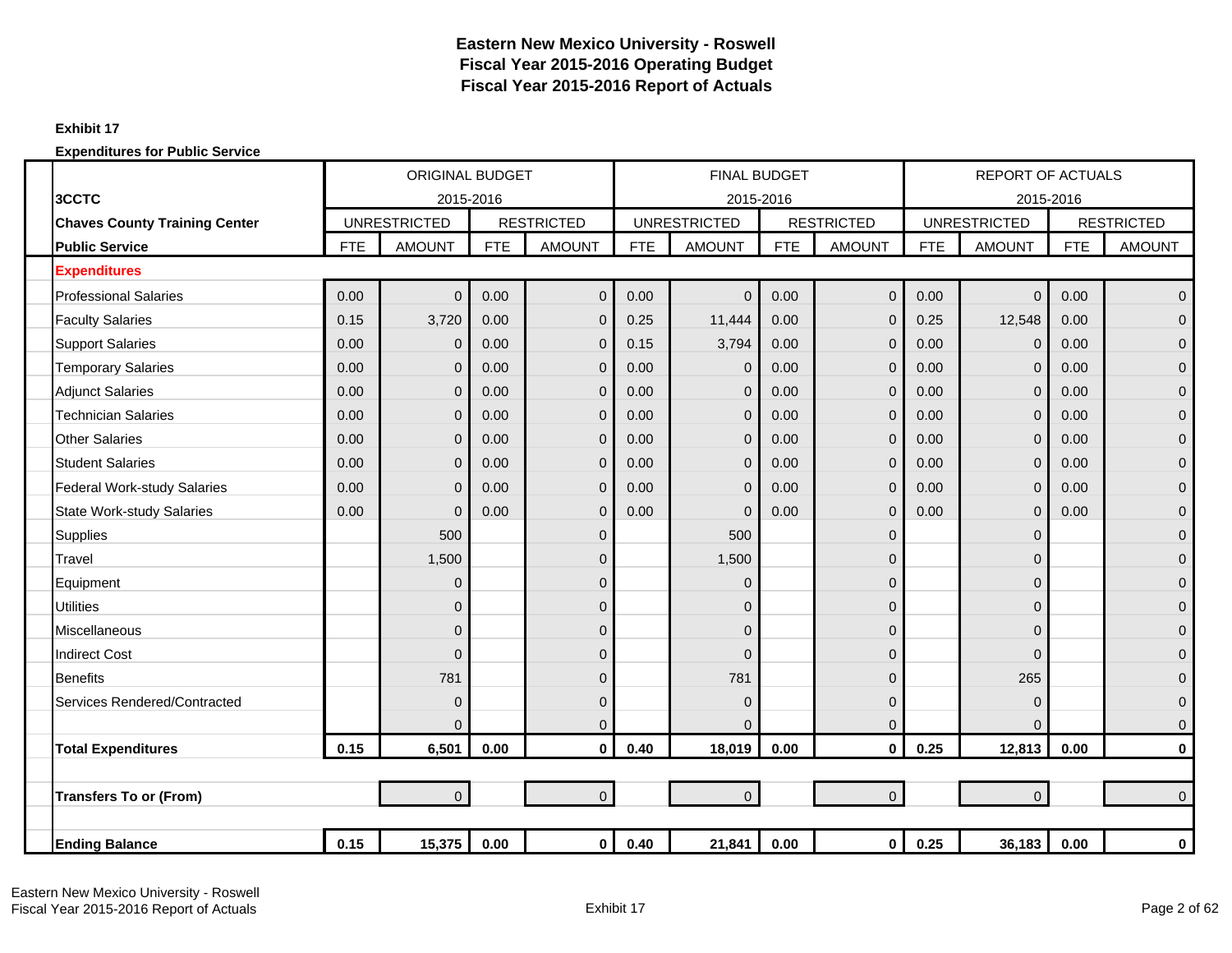#### **Exhibit 17**

|                                          | ORIGINAL BUDGET<br>2015-2016 |                     |            |                   |            | <b>FINAL BUDGET</b> |            |                   |            | <b>REPORT OF ACTUALS</b> |            |                   |
|------------------------------------------|------------------------------|---------------------|------------|-------------------|------------|---------------------|------------|-------------------|------------|--------------------------|------------|-------------------|
| 3CLD1                                    |                              |                     |            |                   |            | 2015-2016           |            |                   |            | 2015-2016                |            |                   |
| <b>Customized Training - CDL</b>         |                              | <b>UNRESTRICTED</b> |            | <b>RESTRICTED</b> |            | <b>UNRESTRICTED</b> |            | <b>RESTRICTED</b> |            | <b>UNRESTRICTED</b>      |            | <b>RESTRICTED</b> |
| <b>Public Service</b>                    | <b>FTE</b>                   | <b>AMOUNT</b>       | <b>FTE</b> | <b>AMOUNT</b>     | <b>FTE</b> | <b>AMOUNT</b>       | <b>FTE</b> | <b>AMOUNT</b>     | <b>FTE</b> | <b>AMOUNT</b>            | <b>FTE</b> | <b>AMOUNT</b>     |
| <b>Revenues</b>                          |                              |                     |            |                   |            |                     |            |                   |            |                          |            |                   |
| <b>Tuition and Miscellaneous Fees</b>    |                              | $\overline{0}$      |            | $\mathbf 0$       |            | 70,000              |            | $\mathbf 0$       |            | 51,531                   |            | $\overline{0}$    |
| <b>Federal Government Appropriations</b> |                              | $\Omega$            |            | $\mathbf 0$       |            | $\overline{0}$      |            | $\Omega$          |            | $\Omega$                 |            | $\Omega$          |
| <b>State Government Appropriations</b>   |                              | $\overline{0}$      |            | $\pmb{0}$         |            | $\overline{0}$      |            | $\overline{0}$    |            | $\mathbf{0}$             |            | $\Omega$          |
| <b>Local Government Appropriations</b>   |                              | $\Omega$            |            | $\overline{0}$    |            | $\overline{0}$      |            | $\Omega$          |            | $\mathbf{0}$             |            | $\Omega$          |
| <b>Federal Grants and Contracts</b>      |                              | $\Omega$            |            | $\mathbf 0$       |            | $\overline{0}$      |            | $\mathbf 0$       |            | $\mathbf{0}$             |            | $\overline{0}$    |
| <b>State Grants and Contracts</b>        |                              | $\Omega$            |            | $\overline{0}$    |            | $\overline{0}$      |            | $\overline{0}$    |            | $\mathbf{0}$             |            | $\Omega$          |
| <b>Local Grants and Contracts</b>        |                              | $\Omega$            |            | $\pmb{0}$         |            | $\overline{0}$      |            | $\mathbf{0}$      |            | $\mathbf{0}$             |            | $\Omega$          |
| <b>Private Gifts</b>                     |                              | $\Omega$            |            | $\mathbf 0$       |            | $\overline{0}$      |            | $\Omega$          |            | $\Omega$                 |            | $\Omega$          |
| Endowments, Land, and Perm Fund          |                              | O                   |            | $\mathbf 0$       |            | $\Omega$            |            | $\Omega$          |            | 0                        |            | $\Omega$          |
| Sales and Services                       |                              | $\Omega$            |            | $\overline{0}$    |            | $\Omega$            |            | $\Omega$          |            | $\mathbf{0}$             |            | $\Omega$          |
| <b>Other Sources</b>                     |                              | $\overline{0}$      |            | $\pmb{0}$         |            | $\Omega$            |            | $\mathbf{0}$      |            | $\Omega$                 |            | $\mathbf{0}$      |
| <b>Total Revenues</b>                    |                              | $\mathbf{0}$        |            | $\bf{0}$          |            | 70,000              |            | $\mathbf{0}$      |            | 51,531                   |            | $\mathbf{0}$      |
|                                          |                              |                     |            |                   |            |                     |            |                   |            |                          |            |                   |
| <b>Beginning Balance</b>                 |                              | $\Omega$            |            | $\mathbf 0$       |            | 46,726              |            | $\Omega$          |            | 46,726                   |            | $\Omega$          |
|                                          |                              |                     |            |                   |            |                     |            |                   |            |                          |            |                   |
| <b>Total Available</b>                   |                              | $\mathbf{0}$        |            | $\mathbf{0}$      |            | 116,726             |            | $\mathbf{0}$      |            | 98,257                   |            | $\mathbf{0}$      |
|                                          |                              |                     |            |                   |            |                     |            |                   |            |                          |            |                   |
|                                          |                              |                     |            |                   |            |                     |            |                   |            |                          |            |                   |
|                                          |                              |                     |            |                   |            |                     |            |                   |            |                          |            |                   |
|                                          |                              |                     |            |                   |            |                     |            |                   |            |                          |            |                   |
|                                          |                              |                     |            |                   |            |                     |            |                   |            |                          |            |                   |
|                                          |                              |                     |            |                   |            |                     |            |                   |            |                          |            |                   |
|                                          |                              |                     |            |                   |            |                     |            |                   |            |                          |            |                   |
|                                          |                              |                     |            |                   |            |                     |            |                   |            |                          |            |                   |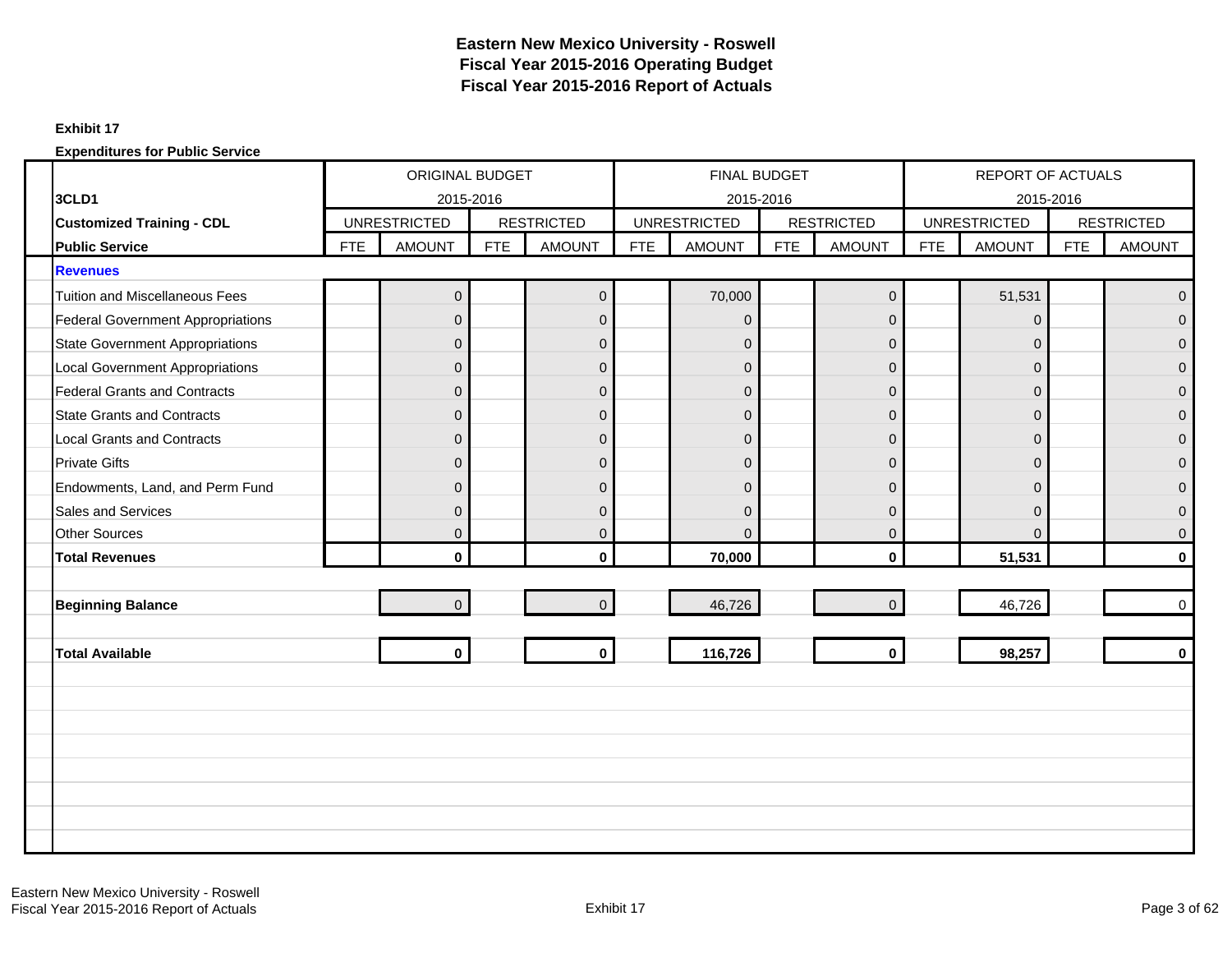### **Exhibit 17**

|                                    | <b>ORIGINAL BUDGET</b><br>2015-2016<br><b>UNRESTRICTED</b> |                |            |                   |            | <b>FINAL BUDGET</b> |            |                   |            | <b>REPORT OF ACTUALS</b> |            |                   |
|------------------------------------|------------------------------------------------------------|----------------|------------|-------------------|------------|---------------------|------------|-------------------|------------|--------------------------|------------|-------------------|
| 3CLD1                              |                                                            |                |            |                   |            | 2015-2016           |            |                   |            | 2015-2016                |            |                   |
| <b>Customized Training - CDL</b>   |                                                            |                |            | <b>RESTRICTED</b> |            | <b>UNRESTRICTED</b> |            | <b>RESTRICTED</b> |            | <b>UNRESTRICTED</b>      |            | <b>RESTRICTED</b> |
| <b>Public Service</b>              | <b>FTE</b>                                                 | <b>AMOUNT</b>  | <b>FTE</b> | <b>AMOUNT</b>     | <b>FTE</b> | <b>AMOUNT</b>       | <b>FTE</b> | <b>AMOUNT</b>     | <b>FTE</b> | <b>AMOUNT</b>            | <b>FTE</b> | <b>AMOUNT</b>     |
| <b>Expenditures</b>                |                                                            |                |            |                   |            |                     |            |                   |            |                          |            |                   |
| <b>Professional Salaries</b>       | 0.00                                                       | $\overline{0}$ | 0.00       | $\pmb{0}$         | 0.25       | 12,022              | 0.00       | $\mathbf 0$       | 0.10       | 7,402                    | 0.00       | $\mathbf{0}$      |
| <b>Faculty Salaries</b>            | 0.00                                                       | $\Omega$       | 0.00       | $\mathbf{0}$      | 0.00       | $\Omega$            | 0.00       | $\overline{0}$    | 0.00       | $\mathbf 0$              | 0.00       | $\overline{0}$    |
| <b>Support Salaries</b>            | 0.00                                                       | $\Omega$       | 0.00       | $\mathbf{0}$      | 0.00       | $\Omega$            | 0.00       | $\overline{0}$    | 0.00       | $\overline{0}$           | 0.00       | $\mathbf{0}$      |
| <b>Temporary Salaries</b>          | 0.00                                                       | $\mathbf{0}$   | 0.00       | $\mathbf 0$       | 0.00       | $\overline{0}$      | 0.00       | $\overline{0}$    | 0.00       | $\overline{0}$           | 0.00       | $\mathbf{0}$      |
| <b>Adjunct Salaries</b>            | 0.00                                                       | $\Omega$       | 0.00       | $\mathbf{0}$      | 0.00       | $\Omega$            | 0.00       | $\Omega$          | 0.15       | 5,453                    | 0.00       | $\overline{0}$    |
| Technician Salaries                | 0.00                                                       | $\Omega$       | 0.00       | $\mathbf 0$       | 0.00       | $\Omega$            | 0.00       | $\overline{0}$    | 0.00       | $\Omega$                 | 0.00       | $\mathbf{0}$      |
| <b>Other Salaries</b>              | 0.00                                                       | $\mathbf{0}$   | 0.00       | $\mathbf 0$       | 0.00       | $\overline{0}$      | 0.00       | $\overline{0}$    | 0.05       | 2,976                    | 0.00       | $\overline{0}$    |
| <b>Student Salaries</b>            | 0.00                                                       | $\mathbf 0$    | 0.00       | $\mathbf 0$       | 0.00       | $\overline{0}$      | 0.00       | $\mathbf 0$       | 0.00       | $\mathbf 0$              | 0.00       | $\mathbf{0}$      |
| <b>Federal Work-study Salaries</b> | 0.00                                                       | $\Omega$       | 0.00       | $\mathbf{0}$      | 0.00       | $\Omega$            | 0.00       | $\overline{0}$    | 0.00       | $\overline{0}$           | 0.00       | $\overline{0}$    |
| <b>State Work-study Salaries</b>   | 0.00                                                       | $\Omega$       | 0.00       | $\mathbf{0}$      | 0.00       | $\Omega$            | 0.00       | $\overline{0}$    | 0.00       | $\mathbf{0}$             | 0.00       | $\mathbf{0}$      |
| <b>Supplies</b>                    |                                                            | $\Omega$       |            | 0                 |            | 50,000              |            | $\Omega$          |            | 36,195                   |            | $\mathbf{0}$      |
| Travel                             |                                                            | $\Omega$       |            | $\mathbf{0}$      |            | $\Omega$            |            | $\Omega$          |            | $\Omega$                 |            | $\overline{0}$    |
| Equipment                          |                                                            | 0              |            | $\mathbf{0}$      |            | 0                   |            | 0                 |            | $\mathbf 0$              |            | $\mathbf 0$       |
| <b>Utilities</b>                   |                                                            | $\mathbf{0}$   |            | $\mathbf 0$       |            | $\mathbf{0}$        |            | 0                 |            | $\mathbf{0}$             |            | $\overline{0}$    |
| <b>Miscellaneous</b>               |                                                            | $\Omega$       |            | $\mathbf{0}$      |            | $\mathbf{0}$        |            | $\Omega$          |            | $\mathbf{0}$             |            | $\overline{0}$    |
| <b>Indirect Cost</b>               |                                                            | $\Omega$       |            | $\mathbf{0}$      |            | 0                   |            | $\Omega$          |            | $\Omega$                 |            | $\overline{0}$    |
| <b>Benefits</b>                    |                                                            | $\Omega$       |            | $\mathbf{0}$      |            | $\mathbf{0}$        |            | $\Omega$          |            | 3,164                    |            | $\mathbf{0}$      |
| Services Rendered/Contracted       |                                                            | $\Omega$       |            | $\mathbf{0}$      |            | $\Omega$            |            | $\Omega$          |            | $\mathbf 0$              |            | $\mathbf{0}$      |
|                                    |                                                            | $\Omega$       |            | $\mathbf{0}$      |            | $\Omega$            |            | $\Omega$          |            | $\Omega$                 |            | $\overline{0}$    |
| <b>Total Expenditures</b>          | 0.00                                                       | $\mathbf 0$    | 0.00       | $\mathbf 0$       | 0.25       | 62,022              | 0.00       | $\mathbf 0$       | 0.30       | 55,191                   | 0.00       | 0                 |
|                                    |                                                            |                |            |                   |            |                     |            |                   |            |                          |            |                   |
| <b>Transfers To or (From)</b>      |                                                            | $\overline{0}$ |            | $\Omega$          |            | $\Omega$            |            | $\overline{0}$    |            | $\mathbf{0}$             |            | $\Omega$          |
|                                    |                                                            |                |            |                   |            |                     |            |                   |            |                          |            |                   |
| <b>Ending Balance</b>              | 0.00                                                       | $\mathbf 0$    | 0.00       | $\overline{0}$    | 0.25       | 54,704              | 0.00       | 0                 | 0.30       | 43,066                   | 0.00       | 0                 |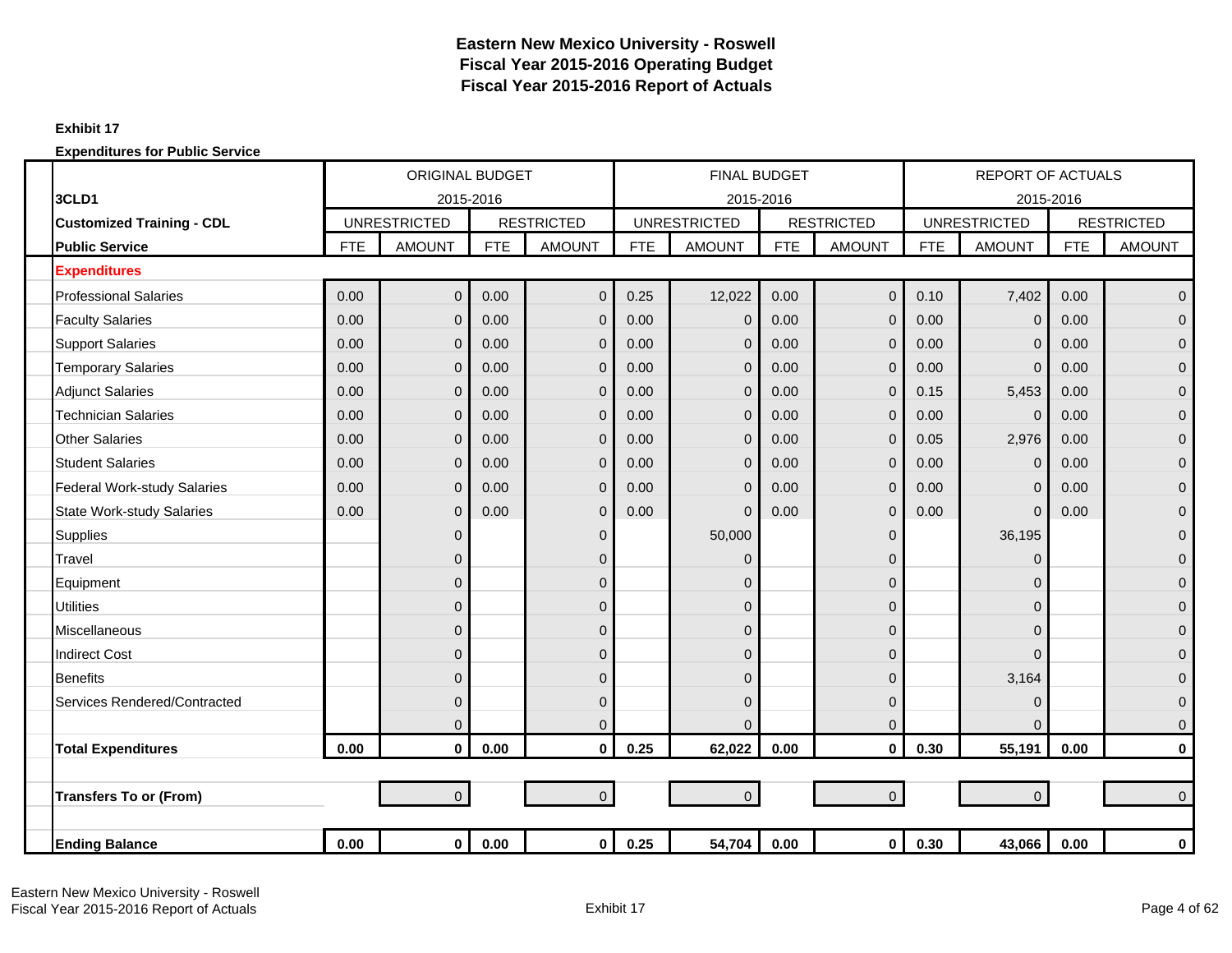#### **Exhibit 17**

|                                          | ORIGINAL BUDGET<br>2015-2016<br><b>UNRESTRICTED</b> |               |            |                   |            | <b>FINAL BUDGET</b> |            |                     |            | <b>REPORT OF ACTUALS</b> |            |                   |
|------------------------------------------|-----------------------------------------------------|---------------|------------|-------------------|------------|---------------------|------------|---------------------|------------|--------------------------|------------|-------------------|
| 3CRTGL                                   |                                                     |               |            |                   |            | 2015-2016           |            |                     |            | 2015-2016                |            |                   |
| <b>Customized Training</b>               |                                                     |               |            | <b>RESTRICTED</b> |            | <b>UNRESTRICTED</b> |            | <b>RESTRICTED</b>   |            | <b>UNRESTRICTED</b>      |            | <b>RESTRICTED</b> |
| <b>Public Service</b>                    | <b>FTE</b>                                          | <b>AMOUNT</b> | <b>FTE</b> | <b>AMOUNT</b>     | <b>FTE</b> | <b>AMOUNT</b>       | <b>FTE</b> | <b>AMOUNT</b>       | <b>FTE</b> | <b>AMOUNT</b>            | <b>FTE</b> | <b>AMOUNT</b>     |
| <b>Revenues</b>                          |                                                     |               |            |                   |            |                     |            |                     |            |                          |            |                   |
| <b>Tuition and Miscellaneous Fees</b>    |                                                     | 485,874       |            | $\mathbf 0$       |            | 173,460             |            | $\mathsf{O}\xspace$ |            | $\pmb{0}$                |            | $\Omega$          |
| <b>Federal Government Appropriations</b> |                                                     | $\Omega$      |            | $\mathbf 0$       |            | $\Omega$            |            | $\Omega$            |            | $\Omega$                 |            | $\Omega$          |
| <b>State Government Appropriations</b>   |                                                     | $\mathbf{0}$  |            | $\pmb{0}$         |            | $\overline{0}$      |            | $\overline{0}$      |            | 2,674                    |            | $\Omega$          |
| <b>Local Government Appropriations</b>   |                                                     | 0             |            | $\pmb{0}$         |            | $\overline{0}$      |            | $\mathbf 0$         |            | $\mathbf 0$              |            | $\mathbf{0}$      |
| <b>Federal Grants and Contracts</b>      |                                                     | $\Omega$      |            | $\pmb{0}$         |            | $\overline{0}$      |            | $\Omega$            |            | $\Omega$                 |            | $\overline{0}$    |
| <b>State Grants and Contracts</b>        |                                                     | $\mathbf{0}$  |            | $\pmb{0}$         |            | $\overline{0}$      |            | $\mathbf 0$         |            | $\mathbf{0}$             |            | $\mathbf{0}$      |
| <b>Local Grants and Contracts</b>        |                                                     | $\Omega$      |            | $\mathbf 0$       |            | $\overline{0}$      |            | $\Omega$            |            | $\mathbf{0}$             |            | $\Omega$          |
| <b>Private Gifts</b>                     |                                                     | $\Omega$      |            | $\mathbf 0$       |            | $\overline{0}$      |            | $\mathbf 0$         |            | $\mathbf{0}$             |            | $\Omega$          |
| Endowments, Land, and Perm Fund          |                                                     | $\Omega$      |            | $\overline{0}$    |            | $\Omega$            |            | $\Omega$            |            | $\Omega$                 |            | $\Omega$          |
| Sales and Services                       |                                                     | $\Omega$      |            | $\pmb{0}$         |            | $\overline{0}$      |            | $\Omega$            |            | $\Omega$                 |            | $\overline{0}$    |
| <b>Other Sources</b>                     |                                                     | $\Omega$      |            | $\overline{0}$    |            | $\Omega$            |            | $\Omega$            |            | 22,594                   |            | $\Omega$          |
| <b>Total Revenues</b>                    |                                                     | 485,874       |            | $\mathbf 0$       |            | 173,460             |            | $\mathbf{0}$        |            | 25,268                   |            | $\mathbf{0}$      |
|                                          |                                                     |               |            |                   |            |                     |            |                     |            |                          |            |                   |
| <b>Beginning Balance</b>                 |                                                     | 2,831         |            | $\mathbf 0$       |            | (194, 175)          |            | $\Omega$            |            | (194, 175)               |            | $\mathbf 0$       |
|                                          |                                                     |               |            |                   |            |                     |            |                     |            |                          |            |                   |
| <b>Total Available</b>                   |                                                     | 488,705       |            | $\mathbf{0}$      |            | (20, 715)           |            | $\mathbf 0$         |            | (168, 907)               |            | $\mathbf{0}$      |
|                                          |                                                     |               |            |                   |            |                     |            |                     |            |                          |            |                   |
|                                          |                                                     |               |            |                   |            |                     |            |                     |            |                          |            |                   |
|                                          |                                                     |               |            |                   |            |                     |            |                     |            |                          |            |                   |
|                                          |                                                     |               |            |                   |            |                     |            |                     |            |                          |            |                   |
|                                          |                                                     |               |            |                   |            |                     |            |                     |            |                          |            |                   |
|                                          |                                                     |               |            |                   |            |                     |            |                     |            |                          |            |                   |
|                                          |                                                     |               |            |                   |            |                     |            |                     |            |                          |            |                   |
|                                          |                                                     |               |            |                   |            |                     |            |                     |            |                          |            |                   |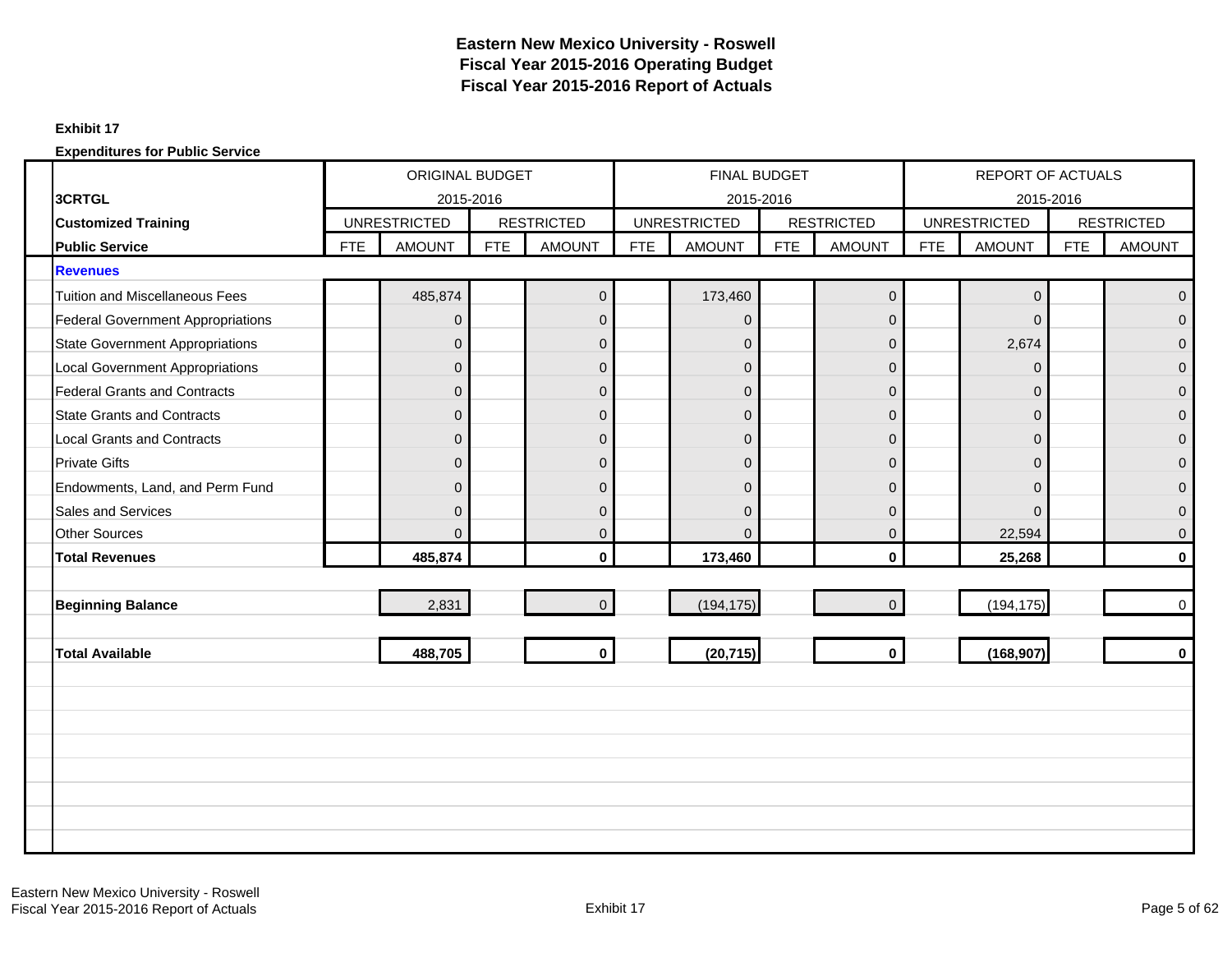### **Exhibit 17**

|                                    |            | <b>ORIGINAL BUDGET</b> |            |                   |            | <b>FINAL BUDGET</b> |            |                   |            | <b>REPORT OF ACTUALS</b> |            |                   |
|------------------------------------|------------|------------------------|------------|-------------------|------------|---------------------|------------|-------------------|------------|--------------------------|------------|-------------------|
| 3CRTGL                             |            | 2015-2016              |            |                   |            | 2015-2016           |            |                   |            | 2015-2016                |            |                   |
| <b>Customized Training</b>         |            | <b>UNRESTRICTED</b>    |            | <b>RESTRICTED</b> |            | <b>UNRESTRICTED</b> |            | <b>RESTRICTED</b> |            | <b>UNRESTRICTED</b>      |            | <b>RESTRICTED</b> |
| <b>Public Service</b>              | <b>FTE</b> | <b>AMOUNT</b>          | <b>FTE</b> | <b>AMOUNT</b>     | <b>FTE</b> | <b>AMOUNT</b>       | <b>FTE</b> | <b>AMOUNT</b>     | <b>FTE</b> | <b>AMOUNT</b>            | <b>FTE</b> | <b>AMOUNT</b>     |
| <b>Expenditures</b>                |            |                        |            |                   |            |                     |            |                   |            |                          |            |                   |
| <b>Professional Salaries</b>       | 1.50       | 76,242                 | 0.00       | $\overline{0}$    | 0.60       | 29,534              | 0.00       | $\overline{0}$    | 0.15       | 5,490                    | 0.00       | $\mathbf 0$       |
| <b>Faculty Salaries</b>            | 0.00       | $\mathbf{0}$           | 0.00       | $\overline{0}$    | 0.00       | $\mathbf 0$         | 0.00       | $\mathbf{0}$      | 0.00       | $\mathbf 0$              | 0.00       | $\mathbf 0$       |
| <b>Support Salaries</b>            | 1.00       | 21,882                 | 0.00       | $\overline{0}$    | 0.00       | 0                   | 0.00       | $\mathbf{0}$      | 0.00       | $\Omega$                 | 0.00       | $\mathbf 0$       |
| <b>Temporary Salaries</b>          | 0.00       | $\mathbf 0$            | 0.00       | $\overline{0}$    | 0.00       | $\overline{0}$      | 0.00       | $\overline{0}$    | 0.00       | $\mathbf 0$              | 0.00       | $\overline{0}$    |
| <b>Adjunct Salaries</b>            | 0.00       | $\mathbf 0$            | 0.00       | $\overline{0}$    | 0.00       | 0                   | 0.00       | $\mathbf{0}$      | 0.10       | 5,056                    | 0.00       | $\mathbf 0$       |
| <b>Technician Salaries</b>         | 0.00       | $\mathbf 0$            | 0.00       | $\overline{0}$    | 0.00       | 0                   | 0.00       | $\mathbf{0}$      | 0.00       | $\mathbf 0$              | 0.00       | $\mathbf 0$       |
| <b>Other Salaries</b>              | 0.00       | $\overline{0}$         | 0.00       | $\Omega$          | 0.00       | 0                   | 0.00       | $\Omega$          | 0.10       | 3,092                    | 0.00       | $\overline{0}$    |
| <b>Student Salaries</b>            | 0.00       | $\overline{0}$         | 0.00       | $\overline{0}$    | 0.00       | 0                   | 0.00       | $\mathbf{0}$      | 0.00       | $\mathbf 0$              | 0.00       | $\mathbf 0$       |
| <b>Federal Work-study Salaries</b> | 0.00       | $\overline{0}$         | 0.00       | $\overline{0}$    | 0.00       | 0                   | 0.00       | $\mathbf{0}$      | 0.00       | $\mathbf 0$              | 0.00       | $\mathbf 0$       |
| <b>State Work-study Salaries</b>   | 0.00       | $\overline{0}$         | 0.00       | $\overline{0}$    | 0.00       | $\Omega$            | 0.00       | $\mathbf{0}$      | 0.00       | $\Omega$                 | 0.00       | $\mathbf 0$       |
| <b>Supplies</b>                    |            | 199,250                |            | $\mathbf 0$       |            | 15,000              |            | $\mathbf{0}$      |            | 34,317                   |            | $\overline{0}$    |
| Travel                             |            | 3,000                  |            | $\overline{0}$    |            | 0                   |            | $\Omega$          |            | $\Omega$                 |            | $\mathbf 0$       |
| Equipment                          |            | $\mathbf 0$            |            | $\mathbf 0$       |            | 0                   |            | $\Omega$          |            | 0                        |            | $\mathbf 0$       |
| <b>Utilities</b>                   |            | $\overline{0}$         |            | $\overline{0}$    |            | 0                   |            | $\Omega$          |            | $\Omega$                 |            | $\overline{0}$    |
| <b>Miscellaneous</b>               |            | $\mathbf 0$            |            | $\overline{0}$    |            | 0                   |            | $\Omega$          |            | $\mathbf 0$              |            | $\mathbf{0}$      |
| <b>Indirect Cost</b>               |            | $\overline{0}$         |            | $\mathbf 0$       |            | 0                   |            | $\mathbf{0}$      |            | $\Omega$                 |            | $\mathbf 0$       |
| <b>Benefits</b>                    |            | 51,467                 |            | $\mathbf 0$       |            | 27,511              |            | $\mathbf{0}$      |            | 4,968                    |            | $\mathbf 0$       |
| Services Rendered/Contracted       |            | $\mathbf{0}$           |            | $\boldsymbol{0}$  |            | 0                   |            | $\Omega$          |            | $\mathbf 0$              |            | $\overline{0}$    |
|                                    |            | $\mathbf{0}$           |            | $\mathbf 0$       |            | $\Omega$            |            | $\mathbf{0}$      |            | $\Omega$                 |            | $\mathbf 0$       |
| <b>Total Expenditures</b>          | 2.50       | 351,841                | 0.00       | $\mathbf 0$       | 0.60       | 72,045              | 0.00       | $\mathbf{0}$      | 0.35       | 52,924                   | 0.00       | $\pmb{0}$         |
|                                    |            |                        |            |                   |            |                     |            |                   |            |                          |            |                   |
| <b>Transfers To or (From)</b>      |            | $\overline{0}$         |            | $\overline{0}$    |            | $\overline{0}$      |            | $\overline{0}$    |            | $\overline{0}$           |            | $\Omega$          |
|                                    |            |                        |            |                   |            |                     |            |                   |            |                          |            |                   |
| <b>Ending Balance</b>              | 2.50       | 136,864                | 0.00       | $\mathbf 0$       | 0.60       | (92, 760)           | 0.00       | $\mathbf 0$       | 0.35       | (221, 831)               | 0.00       | $\bf{0}$          |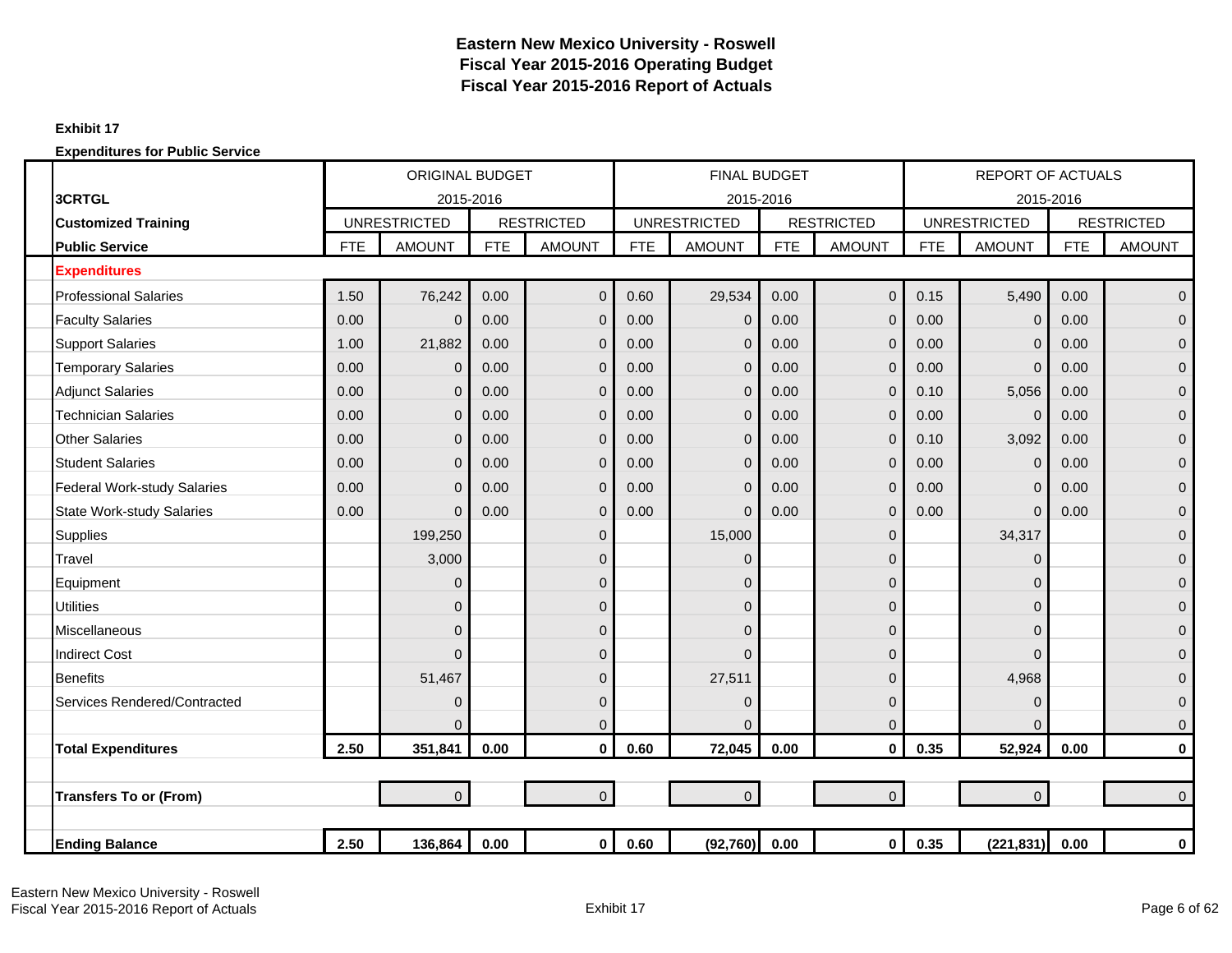### **Exhibit 17**

|                                             |            |                     |            |                   |            | <b>FINAL BUDGET</b> |            |                   |            | <b>REPORT OF ACTUALS</b> |            |                   |
|---------------------------------------------|------------|---------------------|------------|-------------------|------------|---------------------|------------|-------------------|------------|--------------------------|------------|-------------------|
| 3CTGB                                       |            | 2015-2016           |            |                   |            | 2015-2016           |            |                   |            | 2015-2016                |            |                   |
| <b>Workforce &amp; Continuing Education</b> |            | <b>UNRESTRICTED</b> |            | <b>RESTRICTED</b> |            | <b>UNRESTRICTED</b> |            | <b>RESTRICTED</b> |            | <b>UNRESTRICTED</b>      |            | <b>RESTRICTED</b> |
| <b>Public Service</b>                       | <b>FTE</b> | <b>AMOUNT</b>       | <b>FTE</b> | <b>AMOUNT</b>     | <b>FTE</b> | <b>AMOUNT</b>       | <b>FTE</b> | <b>AMOUNT</b>     | <b>FTE</b> | <b>AMOUNT</b>            | <b>FTE</b> | <b>AMOUNT</b>     |
| <b>Revenues</b>                             |            |                     |            |                   |            |                     |            |                   |            |                          |            |                   |
| <b>Tuition and Miscellaneous Fees</b>       |            | $\overline{0}$      |            | $\mathbf 0$       |            | $\overline{0}$      |            | $\mathbf 0$       |            | $\pmb{0}$                |            | $\overline{0}$    |
| <b>Federal Government Appropriations</b>    |            | $\Omega$            |            | $\mathbf 0$       |            | $\overline{0}$      |            | $\Omega$          |            | $\Omega$                 |            | $\Omega$          |
| <b>State Government Appropriations</b>      |            | $\overline{0}$      |            | $\pmb{0}$         |            | $\overline{0}$      |            | $\overline{0}$    |            | $\mathbf 0$              |            | $\Omega$          |
| <b>Local Government Appropriations</b>      |            | $\Omega$            |            | $\overline{0}$    |            | $\overline{0}$      |            | $\Omega$          |            | $\mathbf{0}$             |            | $\Omega$          |
| <b>Federal Grants and Contracts</b>         |            | $\Omega$            |            | $\mathbf 0$       |            | $\overline{0}$      |            | $\mathbf 0$       |            | $\mathbf{0}$             |            | $\overline{0}$    |
| <b>State Grants and Contracts</b>           |            | $\Omega$            |            | $\overline{0}$    |            | $\overline{0}$      |            | $\overline{0}$    |            | $\mathbf{0}$             |            | $\Omega$          |
| <b>Local Grants and Contracts</b>           |            | $\Omega$            |            | $\pmb{0}$         |            | $\overline{0}$      |            | $\mathbf{0}$      |            | $\mathbf{0}$             |            | $\Omega$          |
| <b>Private Gifts</b>                        |            | $\Omega$            |            | $\mathbf 0$       |            | $\overline{0}$      |            | $\Omega$          |            | $\Omega$                 |            | $\Omega$          |
| Endowments, Land, and Perm Fund             |            | O                   |            | $\mathbf 0$       |            | $\overline{0}$      |            | $\Omega$          |            | $\mathbf{0}$             |            | $\Omega$          |
| Sales and Services                          |            | $\Omega$            |            | $\pmb{0}$         |            | $\Omega$            |            | $\Omega$          |            | $\Omega$                 |            | $\Omega$          |
| <b>Other Sources</b>                        |            | $\overline{0}$      |            | $\pmb{0}$         |            | $\overline{0}$      |            | $\mathbf{0}$      |            | 1,320                    |            | $\mathbf{0}$      |
| <b>Total Revenues</b>                       |            | $\mathbf{0}$        |            | $\mathbf 0$       |            | $\mathbf{0}$        |            | $\mathbf{0}$      |            | 1,320                    |            | $\mathbf{0}$      |
|                                             |            |                     |            |                   |            |                     |            |                   |            |                          |            |                   |
| <b>Beginning Balance</b>                    |            | $\overline{0}$      |            | $\mathbf 0$       |            | (1,013)             |            | $\Omega$          |            | (1,013)                  |            | $\Omega$          |
|                                             |            |                     |            |                   |            |                     |            |                   |            |                          |            |                   |
| <b>Total Available</b>                      |            | $\mathbf{0}$        |            | $\mathbf{0}$      |            | (1,013)             |            | $\mathbf{0}$      |            | 307                      |            | $\mathbf{0}$      |
|                                             |            |                     |            |                   |            |                     |            |                   |            |                          |            |                   |
|                                             |            |                     |            |                   |            |                     |            |                   |            |                          |            |                   |
|                                             |            |                     |            |                   |            |                     |            |                   |            |                          |            |                   |
|                                             |            |                     |            |                   |            |                     |            |                   |            |                          |            |                   |
|                                             |            |                     |            |                   |            |                     |            |                   |            |                          |            |                   |
|                                             |            |                     |            |                   |            |                     |            |                   |            |                          |            |                   |
|                                             |            |                     |            |                   |            |                     |            |                   |            |                          |            |                   |
|                                             |            |                     |            |                   |            |                     |            |                   |            |                          |            |                   |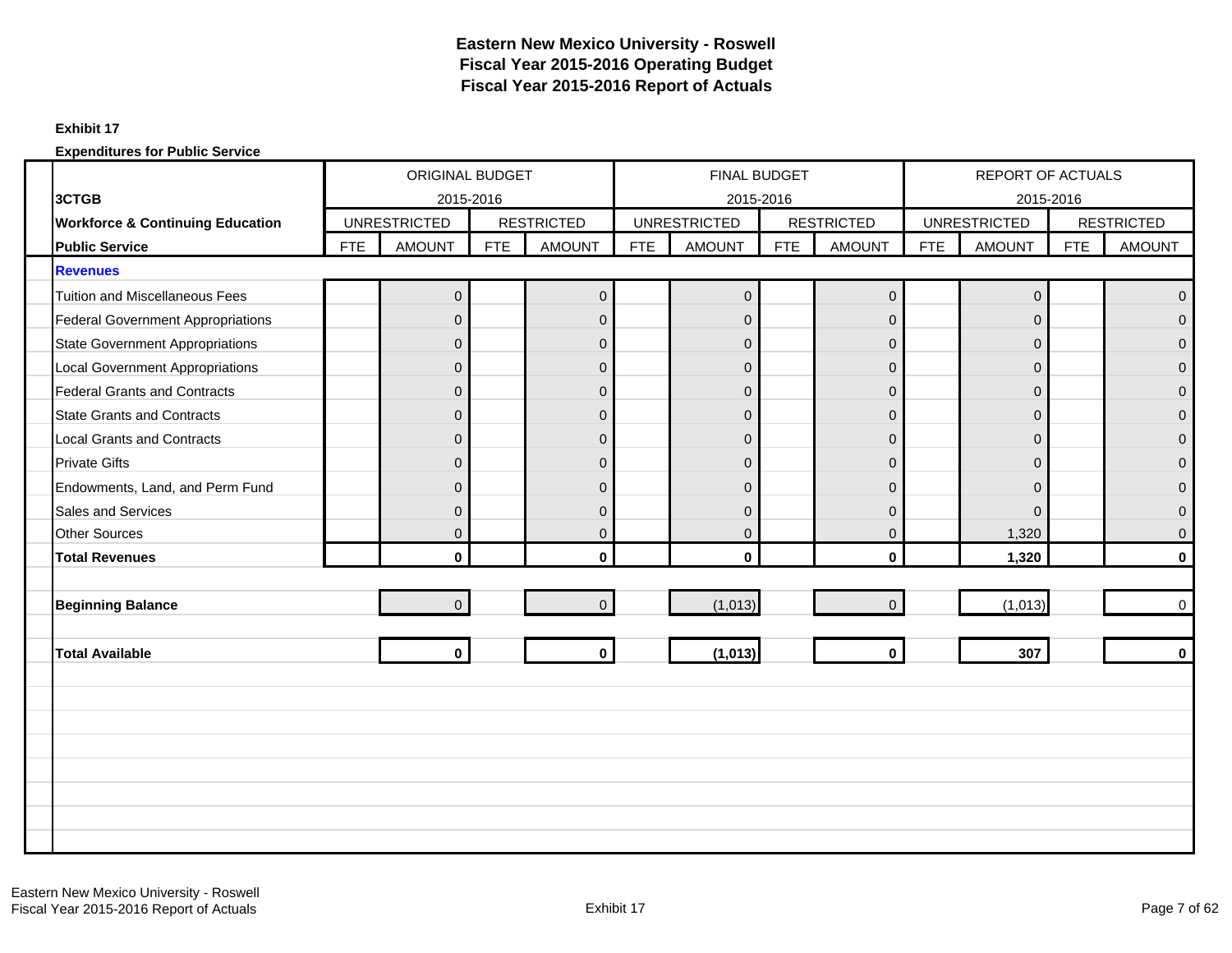### **Exhibit 17**

|                                             |            | <b>ORIGINAL BUDGET</b> |            |                   |            | <b>FINAL BUDGET</b> |            |                   |            | <b>REPORT OF ACTUALS</b> |            |                   |
|---------------------------------------------|------------|------------------------|------------|-------------------|------------|---------------------|------------|-------------------|------------|--------------------------|------------|-------------------|
| 3CTGB                                       |            | 2015-2016              |            |                   |            | 2015-2016           |            |                   |            | 2015-2016                |            |                   |
| <b>Workforce &amp; Continuing Education</b> |            | <b>UNRESTRICTED</b>    |            | <b>RESTRICTED</b> |            | <b>UNRESTRICTED</b> |            | <b>RESTRICTED</b> |            | <b>UNRESTRICTED</b>      |            | <b>RESTRICTED</b> |
| <b>Public Service</b>                       | <b>FTE</b> | <b>AMOUNT</b>          | <b>FTE</b> | <b>AMOUNT</b>     | <b>FTE</b> | <b>AMOUNT</b>       | <b>FTE</b> | <b>AMOUNT</b>     | <b>FTE</b> | <b>AMOUNT</b>            | <b>FTE</b> | <b>AMOUNT</b>     |
| <b>Expenditures</b>                         |            |                        |            |                   |            |                     |            |                   |            |                          |            |                   |
| <b>Professional Salaries</b>                | 0.00       | $\overline{0}$         | 0.00       | $\overline{0}$    | 0.00       | $\mathbf{0}$        | 0.00       | $\overline{0}$    | 0.00       | $\mathbf 0$              | 0.00       | $\overline{0}$    |
| <b>Faculty Salaries</b>                     | 0.00       | $\mathbf{0}$           | 0.00       | $\mathbf 0$       | 0.00       | $\mathbf{0}$        | 0.00       | $\mathbf{0}$      | 0.00       | $\mathbf 0$              | 0.00       | $\overline{0}$    |
| <b>Support Salaries</b>                     | 0.00       | $\Omega$               | 0.00       | $\overline{0}$    | 0.00       | $\Omega$            | 0.00       | $\Omega$          | 0.00       | $\mathbf 0$              | 0.00       | $\overline{0}$    |
| <b>Temporary Salaries</b>                   | 0.00       | $\mathbf{0}$           | 0.00       | $\mathbf 0$       | 0.00       | $\Omega$            | 0.00       | $\mathbf{0}$      | 0.00       | $\mathbf 0$              | 0.00       | $\overline{0}$    |
| <b>Adjunct Salaries</b>                     | 0.00       | $\mathbf{0}$           | 0.00       | $\overline{0}$    | 0.00       | $\mathbf{0}$        | 0.00       | $\Omega$          | 0.00       | $\overline{0}$           | 0.00       | $\mathbf{0}$      |
| <b>Technician Salaries</b>                  | 0.00       | $\mathbf{0}$           | 0.00       | $\mathbf 0$       | 0.00       | $\mathbf{0}$        | 0.00       | $\overline{0}$    | 0.00       | $\mathbf 0$              | 0.00       | $\mathbf{0}$      |
| <b>Other Salaries</b>                       | 0.00       | $\overline{0}$         | 0.00       | $\mathbf 0$       | 0.00       | $\Omega$            | 0.00       | $\overline{0}$    | 0.00       | $\overline{0}$           | 0.00       | $\overline{0}$    |
| <b>Student Salaries</b>                     | 0.00       | $\mathbf{0}$           | 0.00       | $\overline{0}$    | 0.00       | $\mathbf{0}$        | 0.00       | $\mathbf{0}$      | 0.00       | $\mathbf 0$              | 0.00       | $\overline{0}$    |
| <b>Federal Work-study Salaries</b>          | 0.00       | $\Omega$               | 0.00       | $\mathbf 0$       | 0.00       | $\Omega$            | 0.00       | $\overline{0}$    | 0.00       | $\mathbf 0$              | 0.00       | $\mathbf{0}$      |
| <b>State Work-study Salaries</b>            | 0.00       | $\Omega$               | 0.00       | $\mathbf{0}$      | 0.00       | $\Omega$            | 0.00       | $\Omega$          | 0.00       | $\Omega$                 | 0.00       | $\mathbf{0}$      |
| <b>Supplies</b>                             |            | $\mathbf{0}$           |            | $\mathbf 0$       |            | 5,000               |            | 0                 |            | 1,349                    |            | $\overline{0}$    |
| Travel                                      |            | $\Omega$               |            | $\mathbf 0$       |            | $\mathbf{0}$        |            | $\Omega$          |            | $\overline{0}$           |            | $\mathbf{0}$      |
| Equipment                                   |            | $\mathbf{0}$           |            | $\mathbf 0$       |            | $\mathbf{0}$        |            | 0                 |            | $\mathbf 0$              |            | $\mathbf 0$       |
| <b>Utilities</b>                            |            | $\Omega$               |            | $\mathbf 0$       |            | $\Omega$            |            | $\Omega$          |            | $\mathbf 0$              |            | $\overline{0}$    |
| Miscellaneous                               |            | $\overline{0}$         |            | $\overline{0}$    |            | $\mathbf 0$         |            | 0                 |            | $\overline{0}$           |            | $\overline{0}$    |
| <b>Indirect Cost</b>                        |            | $\Omega$               |            | $\mathbf 0$       |            | $\mathbf 0$         |            | $\Omega$          |            | 0                        |            | $\overline{0}$    |
| <b>Benefits</b>                             |            | $\mathbf{0}$           |            | $\mathbf 0$       |            | $\mathbf{0}$        |            | 0                 |            | $\mathbf{0}$             |            | $\mathbf{0}$      |
| Services Rendered/Contracted                |            | $\Omega$               |            | $\mathbf 0$       |            | $\mathbf{0}$        |            | $\Omega$          |            | $\mathbf 0$              |            | $\overline{0}$    |
|                                             |            | $\mathbf{0}$           |            | $\overline{0}$    |            | $\Omega$            |            | $\mathbf{0}$      |            | $\Omega$                 |            | $\mathbf 0$       |
| <b>Total Expenditures</b>                   | 0.00       | $\mathbf 0$            | 0.00       | $\mathbf 0$       | 0.00       | 5,000               | 0.00       | $\mathbf 0$       | 0.00       | 1,349                    | 0.00       | 0                 |
|                                             |            |                        |            |                   |            |                     |            |                   |            |                          |            |                   |
| <b>Transfers To or (From)</b>               |            | $\overline{0}$         |            | $\overline{0}$    |            | $\overline{0}$      |            | $\overline{0}$    |            | $\mathbf{0}$             |            | $\overline{0}$    |
|                                             |            |                        |            |                   |            |                     |            |                   |            |                          |            |                   |
| <b>Ending Balance</b>                       | 0.00       | $\mathbf 0$            | 0.00       | $\mathbf{0}$      | 0.00       | (6,013)             | 0.00       | $\mathbf 0$       | 0.00       | (1,042)                  | 0.00       | $\mathbf 0$       |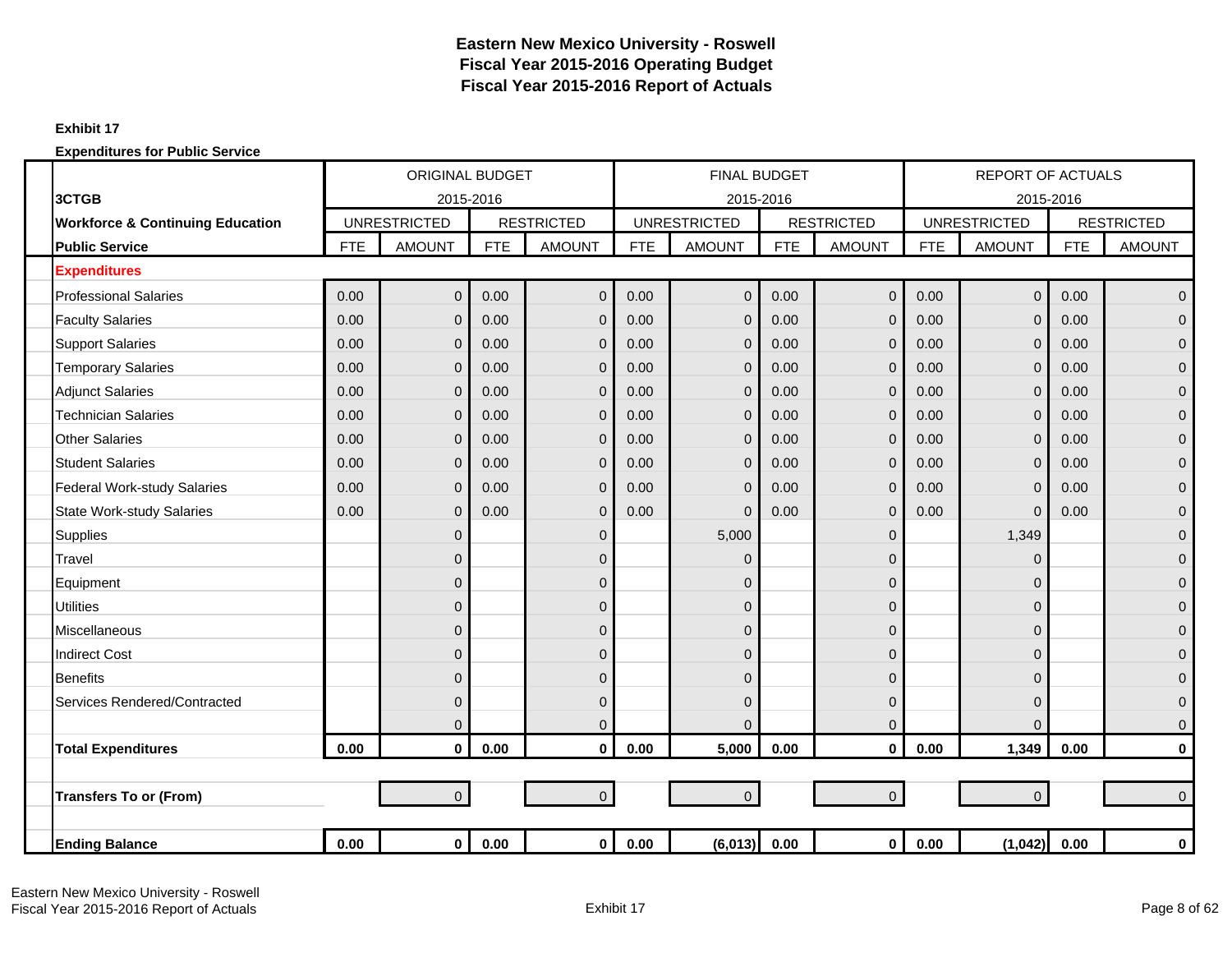### **Exhibit 17**

|                                          |            | <b>ORIGINAL BUDGET</b> |            |                   |            | <b>FINAL BUDGET</b> |            |                   |            | <b>REPORT OF ACTUALS</b> |            |                   |
|------------------------------------------|------------|------------------------|------------|-------------------|------------|---------------------|------------|-------------------|------------|--------------------------|------------|-------------------|
| 3CTGQ                                    |            | 2015-2016              |            |                   |            | 2015-2016           |            |                   |            | 2015-2016                |            |                   |
| <b>Customized Training - Prison</b>      |            | <b>UNRESTRICTED</b>    |            | <b>RESTRICTED</b> |            | <b>UNRESTRICTED</b> |            | <b>RESTRICTED</b> |            | <b>UNRESTRICTED</b>      |            | <b>RESTRICTED</b> |
| <b>Public Service</b>                    | <b>FTE</b> | <b>AMOUNT</b>          | <b>FTE</b> | <b>AMOUNT</b>     | <b>FTE</b> | <b>AMOUNT</b>       | <b>FTE</b> | <b>AMOUNT</b>     | <b>FTE</b> | <b>AMOUNT</b>            | <b>FTE</b> | <b>AMOUNT</b>     |
| <b>Revenues</b>                          |            |                        |            |                   |            |                     |            |                   |            |                          |            |                   |
| <b>Tuition and Miscellaneous Fees</b>    |            | 0                      |            | $\mathbf 0$       |            | $\overline{0}$      |            | $\mathbf 0$       |            | $\mathbf 0$              |            | $\overline{0}$    |
| <b>Federal Government Appropriations</b> |            | $\Omega$               |            | $\mathbf{0}$      |            | $\Omega$            |            | $\Omega$          |            | $\Omega$                 |            | $\Omega$          |
| <b>State Government Appropriations</b>   |            | $\mathbf{0}$           |            | $\mathsf 0$       |            | $\overline{0}$      |            | $\overline{0}$    |            | $\mathbf 0$              |            | $\Omega$          |
| <b>Local Government Appropriations</b>   |            | $\Omega$               |            | $\mathbf{0}$      |            | $\overline{0}$      |            | $\Omega$          |            | $\mathbf{0}$             |            | $\Omega$          |
| <b>Federal Grants and Contracts</b>      |            | $\Omega$               |            | $\mathbf 0$       |            | $\overline{0}$      |            | $\mathbf 0$       |            | $\mathbf{0}$             |            | $\mathbf{0}$      |
| <b>State Grants and Contracts</b>        |            | $\mathbf{0}$           |            | $\overline{0}$    |            | $\overline{0}$      |            | $\overline{0}$    |            | $\mathbf{0}$             |            | $\Omega$          |
| <b>Local Grants and Contracts</b>        |            | $\Omega$               |            | $\mathbf 0$       |            | $\overline{0}$      |            | $\mathbf{0}$      |            | $\mathbf{0}$             |            | $\Omega$          |
| <b>Private Gifts</b>                     |            | $\Omega$               |            | $\mathbf 0$       |            | $\overline{0}$      |            | $\Omega$          |            | $\Omega$                 |            | $\Omega$          |
| Endowments, Land, and Perm Fund          |            | $\Omega$               |            | $\mathbf 0$       |            | $\overline{0}$      |            | $\Omega$          |            | $\Omega$                 |            | $\Omega$          |
| <b>Sales and Services</b>                |            | $\Omega$               |            | $\mathbf{0}$      |            | $\Omega$            |            | $\Omega$          |            | $\Omega$                 |            | $\Omega$          |
| <b>Other Sources</b>                     |            | $\mathbf{0}$           |            | $\mathsf 0$       |            | $\overline{0}$      |            | $\mathbf{0}$      |            | 22,454                   |            | $\mathbf{0}$      |
| <b>Total Revenues</b>                    |            | $\mathbf{0}$           |            | $\mathbf{0}$      |            | $\mathbf{0}$        |            | $\mathbf{0}$      |            | 22,454                   |            | $\mathbf{0}$      |
|                                          |            |                        |            |                   |            |                     |            |                   |            |                          |            |                   |
| <b>Beginning Balance</b>                 |            | $\overline{0}$         |            | $\overline{0}$    |            | 45,118              |            | $\Omega$          |            | 45,118                   |            | $\Omega$          |
|                                          |            |                        |            |                   |            |                     |            |                   |            |                          |            |                   |
| <b>Total Available</b>                   |            | $\mathbf{0}$           |            | $\mathbf{0}$      |            | 45,118              |            | $\mathbf{0}$      |            | 67,572                   |            | $\mathbf{0}$      |
|                                          |            |                        |            |                   |            |                     |            |                   |            |                          |            |                   |
|                                          |            |                        |            |                   |            |                     |            |                   |            |                          |            |                   |
|                                          |            |                        |            |                   |            |                     |            |                   |            |                          |            |                   |
|                                          |            |                        |            |                   |            |                     |            |                   |            |                          |            |                   |
|                                          |            |                        |            |                   |            |                     |            |                   |            |                          |            |                   |
|                                          |            |                        |            |                   |            |                     |            |                   |            |                          |            |                   |
|                                          |            |                        |            |                   |            |                     |            |                   |            |                          |            |                   |
|                                          |            |                        |            |                   |            |                     |            |                   |            |                          |            |                   |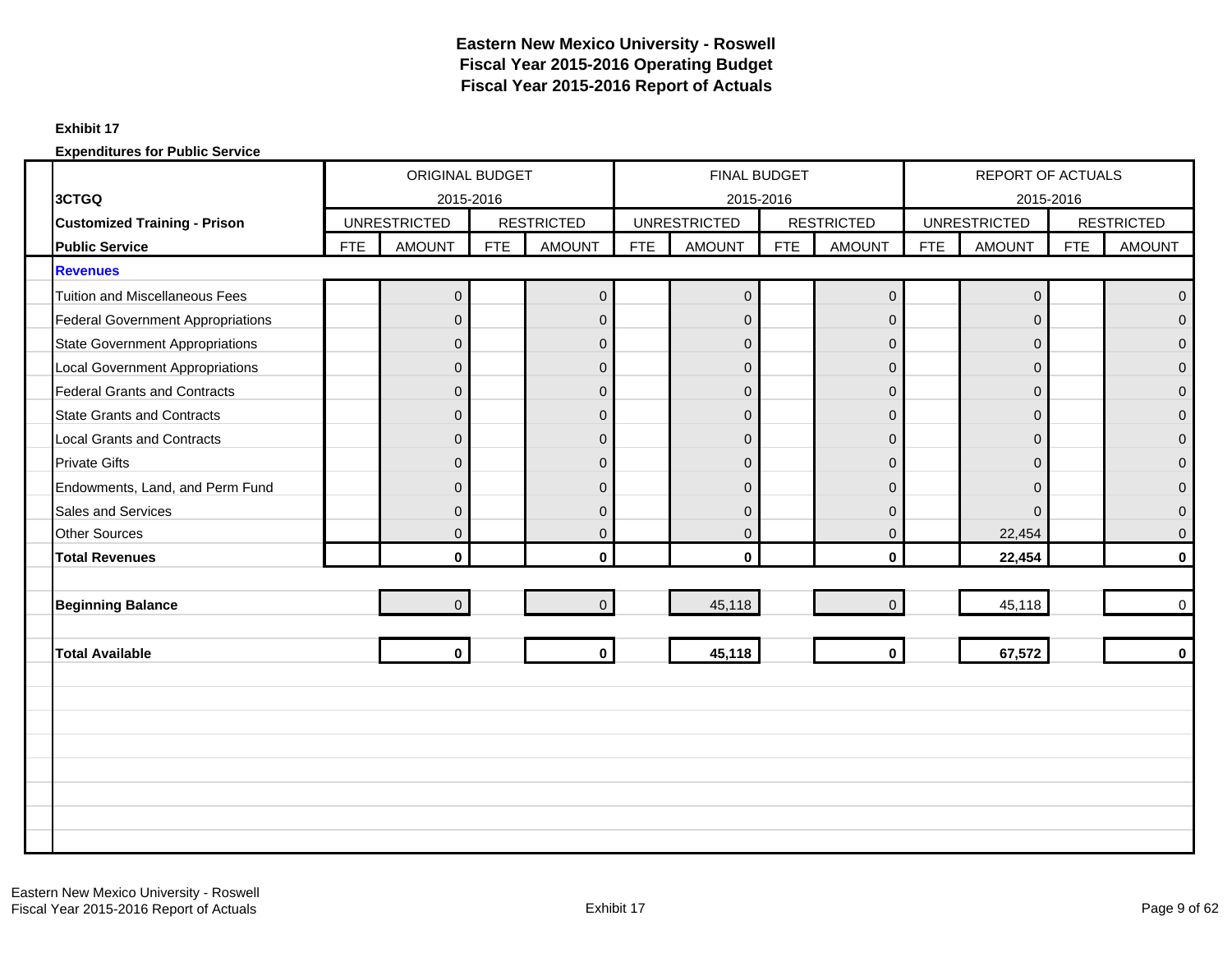### **Exhibit 17**

|                                     |            | <b>ORIGINAL BUDGET</b> |            |                   |            | <b>FINAL BUDGET</b> |            |                   |            | <b>REPORT OF ACTUALS</b> |            |                   |
|-------------------------------------|------------|------------------------|------------|-------------------|------------|---------------------|------------|-------------------|------------|--------------------------|------------|-------------------|
| 3CTGQ                               |            | 2015-2016              |            |                   |            | 2015-2016           |            |                   |            |                          | 2015-2016  |                   |
| <b>Customized Training - Prison</b> |            | <b>UNRESTRICTED</b>    |            | <b>RESTRICTED</b> |            | <b>UNRESTRICTED</b> |            | <b>RESTRICTED</b> |            | <b>UNRESTRICTED</b>      |            | <b>RESTRICTED</b> |
| <b>Public Service</b>               | <b>FTE</b> | <b>AMOUNT</b>          | <b>FTE</b> | <b>AMOUNT</b>     | <b>FTE</b> | <b>AMOUNT</b>       | <b>FTE</b> | <b>AMOUNT</b>     | <b>FTE</b> | <b>AMOUNT</b>            | <b>FTE</b> | <b>AMOUNT</b>     |
| <b>Expenditures</b>                 |            |                        |            |                   |            |                     |            |                   |            |                          |            |                   |
| <b>Professional Salaries</b>        | 0.00       | $\mathbf 0$            | 0.00       | $\overline{0}$    | 0.25       | 12,017              | 0.00       | $\overline{0}$    | 0.10       | 6,348                    | 0.00       | $\mathbf 0$       |
| <b>Faculty Salaries</b>             | 0.00       | $\mathbf{0}$           | 0.00       | $\mathbf 0$       | 0.00       | $\mathbf 0$         | 0.00       | $\overline{0}$    | 0.00       | $\mathbf 0$              | 0.00       | $\overline{0}$    |
| <b>Support Salaries</b>             | 0.00       | $\overline{0}$         | 0.00       | $\Omega$          | 0.00       | $\mathbf{0}$        | 0.00       | $\Omega$          | 0.00       | $\mathbf 0$              | 0.00       | $\mathbf{0}$      |
| <b>Temporary Salaries</b>           | 0.00       | $\overline{0}$         | 0.00       | $\overline{0}$    | 0.00       | $\overline{0}$      | 0.00       | $\overline{0}$    | 0.00       | $\mathbf 0$              | 0.00       | $\mathbf 0$       |
| <b>Adjunct Salaries</b>             | 0.00       | $\overline{0}$         | 0.00       | $\mathbf{0}$      | 0.00       | $\mathbf 0$         | 0.00       | $\overline{0}$    | 0.00       | $\mathbf 0$              | 0.00       | $\mathbf{0}$      |
| <b>Technician Salaries</b>          | 0.00       | $\mathbf{0}$           | 0.00       | $\mathbf 0$       | 0.00       | 0                   | 0.00       | $\mathbf{0}$      | 0.00       | $\mathbf 0$              | 0.00       | $\mathbf 0$       |
| <b>Other Salaries</b>               | 0.00       | $\overline{0}$         | 0.00       | $\overline{0}$    | 0.00       | $\overline{0}$      | 0.00       | $\overline{0}$    | 0.00       | $\mathbf 0$              | 0.00       | $\overline{0}$    |
| <b>Student Salaries</b>             | 0.00       | $\overline{0}$         | 0.00       | $\mathbf{0}$      | 0.00       | $\mathbf{0}$        | 0.00       | $\overline{0}$    | 0.00       | $\mathbf 0$              | 0.00       | $\mathbf 0$       |
| <b>Federal Work-study Salaries</b>  | 0.00       | $\overline{0}$         | 0.00       | $\mathbf 0$       | 0.00       | $\mathbf{0}$        | 0.00       | $\mathbf{0}$      | 0.00       | $\mathbf 0$              | 0.00       | $\mathbf{0}$      |
| <b>State Work-study Salaries</b>    | 0.00       | $\overline{0}$         | 0.00       | $\overline{0}$    | 0.00       | $\Omega$            | 0.00       | $\Omega$          | 0.00       | $\Omega$                 | 0.00       | $\mathbf{0}$      |
| <b>Supplies</b>                     |            | $\overline{0}$         |            | $\mathbf 0$       |            | 30,000              |            | $\mathbf{0}$      |            | 6,350                    |            | $\pmb{0}$         |
| Travel                              |            | $\mathbf{0}$           |            | $\overline{0}$    |            | 0                   |            | $\Omega$          |            | $\Omega$                 |            | $\mathbf 0$       |
| Equipment                           |            | 0                      |            | $\mathbf 0$       |            | 0                   |            | 0                 |            | $\mathbf 0$              |            | $\mathbf 0$       |
| <b>Utilities</b>                    |            | $\overline{0}$         |            | $\overline{0}$    |            | $\overline{0}$      |            | $\Omega$          |            | $\mathbf 0$              |            | $\mathbf{0}$      |
| Miscellaneous                       |            | $\overline{0}$         |            | $\overline{0}$    |            | 0                   |            | $\mathbf{0}$      |            | $\mathbf 0$              |            | $\pmb{0}$         |
| <b>Indirect Cost</b>                |            | $\overline{0}$         |            | $\mathbf 0$       |            | 0                   |            | $\Omega$          |            | 0                        |            | $\mathbf{0}$      |
| <b>Benefits</b>                     |            | $\overline{0}$         |            | $\overline{0}$    |            | 0                   |            | $\overline{0}$    |            | 1,576                    |            | $\mathbf{0}$      |
| Services Rendered/Contracted        |            | $\mathbf{0}$           |            | $\mathbf 0$       |            | 0                   |            | $\Omega$          |            | $\mathbf 0$              |            | $\mathbf{0}$      |
|                                     |            | $\overline{0}$         |            | $\overline{0}$    |            | $\Omega$            |            | $\overline{0}$    |            | $\Omega$                 |            | $\mathbf 0$       |
| <b>Total Expenditures</b>           | 0.00       | $\pmb{0}$              | 0.00       | $\mathbf 0$       | 0.25       | 42,017              | 0.00       | $\mathbf 0$       | 0.10       | 14,274                   | 0.00       | $\bf{0}$          |
|                                     |            |                        |            |                   |            |                     |            |                   |            |                          |            |                   |
| <b>Transfers To or (From)</b>       |            | $\overline{0}$         |            | $\overline{0}$    |            | $\overline{0}$      |            | $\overline{0}$    |            | $\mathbf 0$              |            | $\Omega$          |
|                                     |            |                        |            |                   |            |                     |            |                   |            |                          |            |                   |
| <b>Ending Balance</b>               | 0.00       | $\mathbf 0$            | 0.00       | $\overline{0}$    | 0.25       | 3,101               | 0.00       | $\mathbf{0}$      | 0.10       | 53,298                   | 0.00       | $\pmb{0}$         |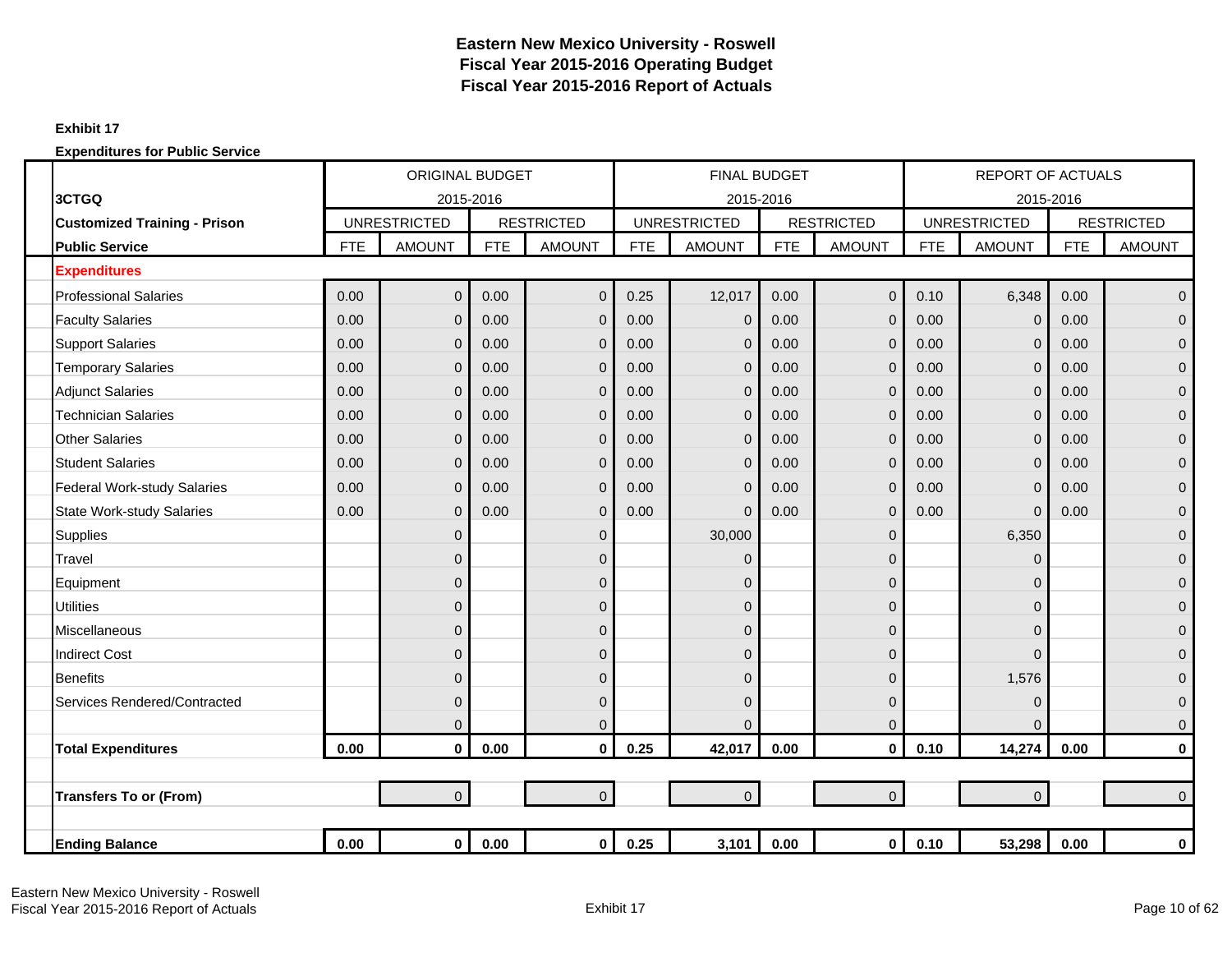### **Exhibit 17**

|                                          |            | <b>ORIGINAL BUDGET</b> |            |                   |            | FINAL BUDGET        |            |                   |            | <b>REPORT OF ACTUALS</b> |            |                   |
|------------------------------------------|------------|------------------------|------------|-------------------|------------|---------------------|------------|-------------------|------------|--------------------------|------------|-------------------|
| 3CTGQM                                   |            | 2015-2016              |            |                   |            | 2015-2016           |            |                   |            | 2015-2016                |            |                   |
| <b>Customized Training MLS</b>           |            | <b>UNRESTRICTED</b>    |            | <b>RESTRICTED</b> |            | <b>UNRESTRICTED</b> |            | <b>RESTRICTED</b> |            | <b>UNRESTRICTED</b>      |            | <b>RESTRICTED</b> |
| <b>Public Service</b>                    | <b>FTE</b> | <b>AMOUNT</b>          | <b>FTE</b> | <b>AMOUNT</b>     | <b>FTE</b> | <b>AMOUNT</b>       | <b>FTE</b> | <b>AMOUNT</b>     | <b>FTE</b> | <b>AMOUNT</b>            | <b>FTE</b> | <b>AMOUNT</b>     |
| <b>Revenues</b>                          |            |                        |            |                   |            |                     |            |                   |            |                          |            |                   |
| <b>Tuition and Miscellaneous Fees</b>    |            | $\mathbf 0$            |            | $\mathbf 0$       |            | $\overline{0}$      |            | $\mathbf 0$       |            | 15,747                   |            | $\mathbf{0}$      |
| <b>Federal Government Appropriations</b> |            | $\Omega$               |            | $\mathbf{0}$      |            | $\overline{0}$      |            | $\Omega$          |            | $\Omega$                 |            | $\Omega$          |
| <b>State Government Appropriations</b>   |            | $\mathbf{0}$           |            | $\mathbf 0$       |            | $\mathbf 0$         |            | $\mathbf 0$       |            | $\mathbf{0}$             |            | $\Omega$          |
| <b>Local Government Appropriations</b>   |            | $\Omega$               |            | $\mathbf{0}$      |            | $\overline{0}$      |            | $\overline{0}$    |            | $\mathbf{0}$             |            | $\Omega$          |
| <b>Federal Grants and Contracts</b>      |            | $\Omega$               |            | $\mathbf 0$       |            | $\overline{0}$      |            | $\mathbf 0$       |            | $\mathbf{0}$             |            | $\mathbf{0}$      |
| <b>State Grants and Contracts</b>        |            | $\mathbf{0}$           |            | $\pmb{0}$         |            | $\overline{0}$      |            | $\overline{0}$    |            | $\mathbf{0}$             |            | $\Omega$          |
| <b>Local Grants and Contracts</b>        |            | $\overline{0}$         |            | $\mathsf 0$       |            | $\overline{0}$      |            | $\mathbf{0}$      |            | $\mathbf{0}$             |            | $\mathbf{0}$      |
| <b>Private Gifts</b>                     |            | $\Omega$               |            | $\mathbf 0$       |            | $\overline{0}$      |            | $\mathbf 0$       |            | $\Omega$                 |            | $\Omega$          |
| Endowments, Land, and Perm Fund          |            | $\Omega$               |            | $\mathbf{0}$      |            | $\overline{0}$      |            | $\Omega$          |            | 0                        |            | $\Omega$          |
| <b>Sales and Services</b>                |            | $\Omega$               |            | $\mathbf{0}$      |            | $\overline{0}$      |            | $\Omega$          |            | $\mathbf{0}$             |            | $\Omega$          |
| <b>Other Sources</b>                     |            | $\mathbf{0}$           |            | $\mathsf 0$       |            | $\overline{0}$      |            | $\mathbf 0$       |            | $\Omega$                 |            | $\Omega$          |
| <b>Total Revenues</b>                    |            | $\mathbf{0}$           |            | $\mathbf{0}$      |            | $\mathbf{0}$        |            | $\mathbf{0}$      |            | 15,747                   |            | $\mathbf{0}$      |
|                                          |            |                        |            |                   |            |                     |            |                   |            |                          |            |                   |
| <b>Beginning Balance</b>                 |            | $\Omega$               |            | $\Omega$          |            | 1,562               |            | $\Omega$          |            | 1,562                    |            | $\Omega$          |
|                                          |            |                        |            |                   |            |                     |            |                   |            |                          |            |                   |
| <b>Total Available</b>                   |            | $\mathbf{0}$           |            | $\mathbf{0}$      |            | 1,562               |            | $\mathbf{0}$      |            | 17,309                   |            | $\Omega$          |
|                                          |            |                        |            |                   |            |                     |            |                   |            |                          |            |                   |
|                                          |            |                        |            |                   |            |                     |            |                   |            |                          |            |                   |
|                                          |            |                        |            |                   |            |                     |            |                   |            |                          |            |                   |
|                                          |            |                        |            |                   |            |                     |            |                   |            |                          |            |                   |
|                                          |            |                        |            |                   |            |                     |            |                   |            |                          |            |                   |
|                                          |            |                        |            |                   |            |                     |            |                   |            |                          |            |                   |
|                                          |            |                        |            |                   |            |                     |            |                   |            |                          |            |                   |
|                                          |            |                        |            |                   |            |                     |            |                   |            |                          |            |                   |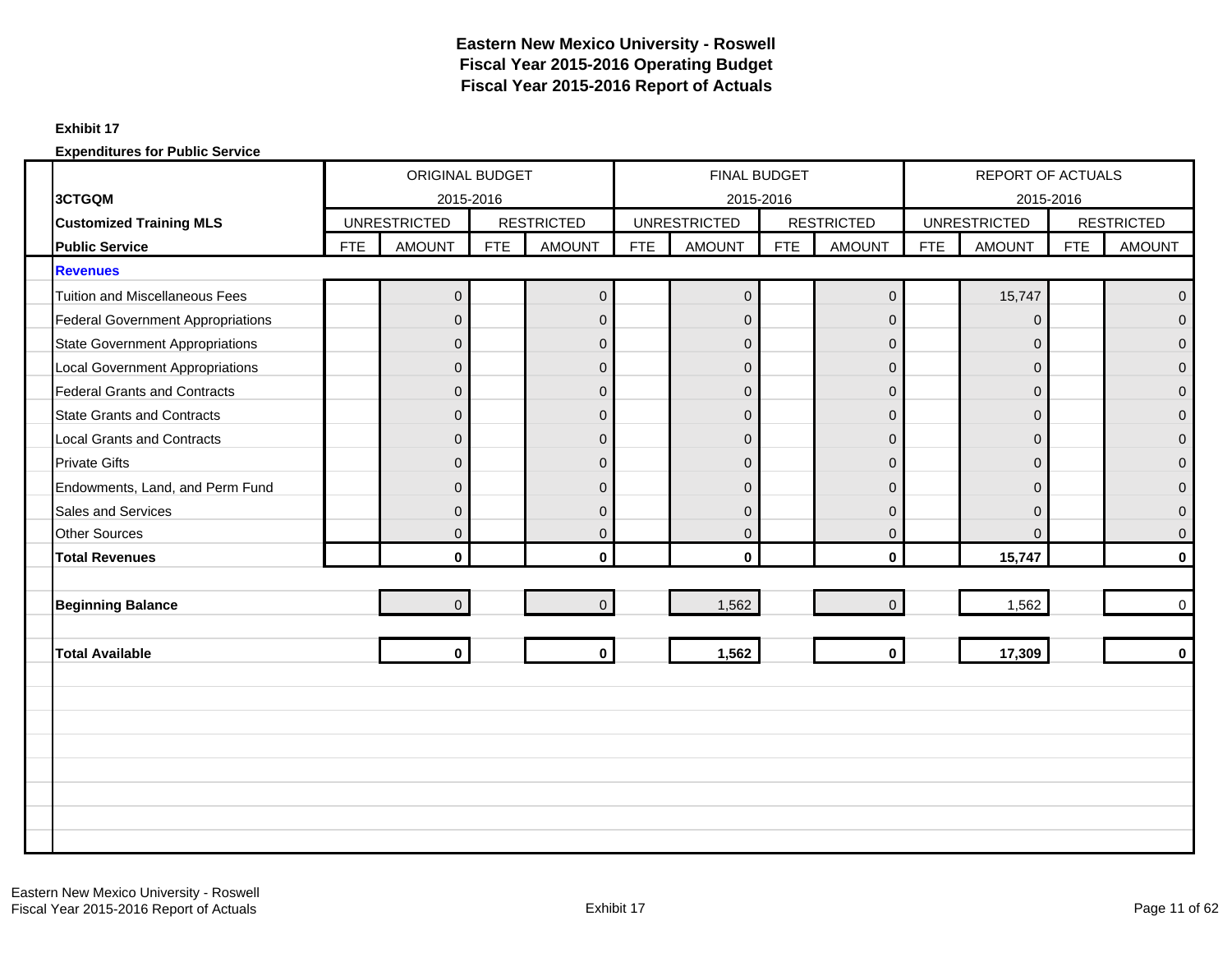### **Exhibit 17**

|                                    |            | <b>ORIGINAL BUDGET</b> |            |                   |            | <b>FINAL BUDGET</b> |            |                   |            | <b>REPORT OF ACTUALS</b> |            |                   |
|------------------------------------|------------|------------------------|------------|-------------------|------------|---------------------|------------|-------------------|------------|--------------------------|------------|-------------------|
| 3CTGQM                             |            | 2015-2016              |            |                   |            | 2015-2016           |            |                   |            | 2015-2016                |            |                   |
| <b>Customized Training MLS</b>     |            | <b>UNRESTRICTED</b>    |            | <b>RESTRICTED</b> |            | <b>UNRESTRICTED</b> |            | <b>RESTRICTED</b> |            | <b>UNRESTRICTED</b>      |            | <b>RESTRICTED</b> |
| <b>Public Service</b>              | <b>FTE</b> | <b>AMOUNT</b>          | <b>FTE</b> | <b>AMOUNT</b>     | <b>FTE</b> | <b>AMOUNT</b>       | <b>FTE</b> | <b>AMOUNT</b>     | <b>FTE</b> | <b>AMOUNT</b>            | <b>FTE</b> | <b>AMOUNT</b>     |
| <b>Expenditures</b>                |            |                        |            |                   |            |                     |            |                   |            |                          |            |                   |
| <b>Professional Salaries</b>       | 0.00       | $\overline{0}$         | 0.00       | $\mathbf 0$       | 0.00       | $\overline{0}$      | 0.00       | $\overline{0}$    | 0.00       | $\overline{0}$           | 0.00       | $\mathbf 0$       |
| <b>Faculty Salaries</b>            | 0.00       | $\mathbf 0$            | 0.00       | $\mathbf 0$       | 0.00       | 0                   | 0.00       | $\mathbf{0}$      | 0.00       | $\mathbf 0$              | 0.00       | $\mathbf 0$       |
| <b>Support Salaries</b>            | 0.00       | $\mathbf{0}$           | 0.00       | $\mathbf 0$       | 0.00       | 0                   | 0.00       | $\mathbf{0}$      | 0.00       | $\mathbf 0$              | 0.00       | $\mathbf 0$       |
| <b>Temporary Salaries</b>          | 0.00       | $\overline{0}$         | 0.00       | $\overline{0}$    | 0.00       | 0                   | 0.00       | $\Omega$          | 0.00       | $\mathbf 0$              | 0.00       | $\overline{0}$    |
| <b>Adjunct Salaries</b>            | 0.00       | $\overline{0}$         | 0.00       | $\overline{0}$    | 0.00       | $\overline{0}$      | 0.00       | $\mathbf{0}$      | 0.00       | $\mathbf 0$              | 0.00       | $\mathbf{0}$      |
| <b>Technician Salaries</b>         | 0.00       | $\overline{0}$         | 0.00       | $\overline{0}$    | 0.00       | 0                   | 0.00       | $\mathbf{0}$      | 0.00       | $\mathbf 0$              | 0.00       | $\mathbf{0}$      |
| <b>Other Salaries</b>              | 0.00       | $\mathbf{0}$           | 0.00       | $\overline{0}$    | 0.00       | $\overline{0}$      | 0.00       | $\mathbf{0}$      | 0.00       | $\mathbf 0$              | 0.00       | $\mathbf 0$       |
| <b>Student Salaries</b>            | 0.00       | $\overline{0}$         | 0.00       | $\overline{0}$    | 0.00       | 0                   | 0.00       | $\mathbf{0}$      | 0.00       | $\mathbf 0$              | 0.00       | $\mathbf{0}$      |
| <b>Federal Work-study Salaries</b> | 0.00       | $\overline{0}$         | 0.00       | $\overline{0}$    | 0.00       | $\Omega$            | 0.00       | $\Omega$          | 0.00       | $\mathbf 0$              | 0.00       | $\overline{0}$    |
| <b>State Work-study Salaries</b>   | 0.00       | $\mathbf{0}$           | 0.00       | $\mathbf 0$       | 0.00       | $\Omega$            | 0.00       | $\mathbf{0}$      | 0.00       | $\mathbf 0$              | 0.00       | $\mathbf 0$       |
| <b>Supplies</b>                    |            | $\mathbf 0$            |            | $\mathbf 0$       |            | 16,500              |            | $\mathbf{0}$      |            | 14,266                   |            | $\mathbf 0$       |
| Travel                             |            | $\overline{0}$         |            | $\overline{0}$    |            | 0                   |            | $\Omega$          |            | $\Omega$                 |            | $\mathbf{0}$      |
| Equipment                          |            | $\overline{0}$         |            | $\overline{0}$    |            | $\overline{0}$      |            | $\Omega$          |            | $\Omega$                 |            | $\mathbf{0}$      |
| <b>Utilities</b>                   |            | $\overline{0}$         |            | $\mathbf 0$       |            | 0                   |            | $\Omega$          |            | $\mathbf 0$              |            | $\overline{0}$    |
| <b>Miscellaneous</b>               |            | $\mathbf 0$            |            | $\mathbf 0$       |            | 0                   |            | $\mathbf 0$       |            | $\mathbf 0$              |            | $\mathbf 0$       |
| <b>Indirect Cost</b>               |            | $\overline{0}$         |            | $\mathbf 0$       |            | 0                   |            | $\mathbf{0}$      |            | 0                        |            | $\overline{0}$    |
| <b>Benefits</b>                    |            | $\overline{0}$         |            | $\overline{0}$    |            | $\overline{0}$      |            | $\Omega$          |            | $\Omega$                 |            | $\mathbf{0}$      |
| Services Rendered/Contracted       |            | $\overline{0}$         |            | $\mathbf 0$       |            | 0                   |            | $\Omega$          |            | $\mathbf 0$              |            | $\mathbf{0}$      |
|                                    |            | $\mathbf 0$            |            | $\mathbf 0$       |            | 0                   |            | 0                 |            | $\Omega$                 |            | $\mathbf 0$       |
| <b>Total Expenditures</b>          | $0.00\,$   | $\mathbf 0$            | 0.00       | $\mathbf 0$       | 0.00       | 16,500              | 0.00       | $\mathbf{0}$      | 0.00       | 14,266                   | 0.00       | $\pmb{0}$         |
|                                    |            |                        |            |                   |            |                     |            |                   |            |                          |            |                   |
| <b>Transfers To or (From)</b>      |            | $\overline{0}$         |            | $\overline{0}$    |            | $\overline{0}$      |            | $\overline{0}$    |            | $\mathbf 0$              |            | $\Omega$          |
|                                    |            |                        |            |                   |            |                     |            |                   |            |                          |            |                   |
| <b>Ending Balance</b>              | 0.00       | 0                      | 0.00       | $\mathbf 0$       | 0.00       | (14, 938)           | 0.00       | $\mathbf 0$       | 0.00       | 3,043                    | 0.00       | $\bf{0}$          |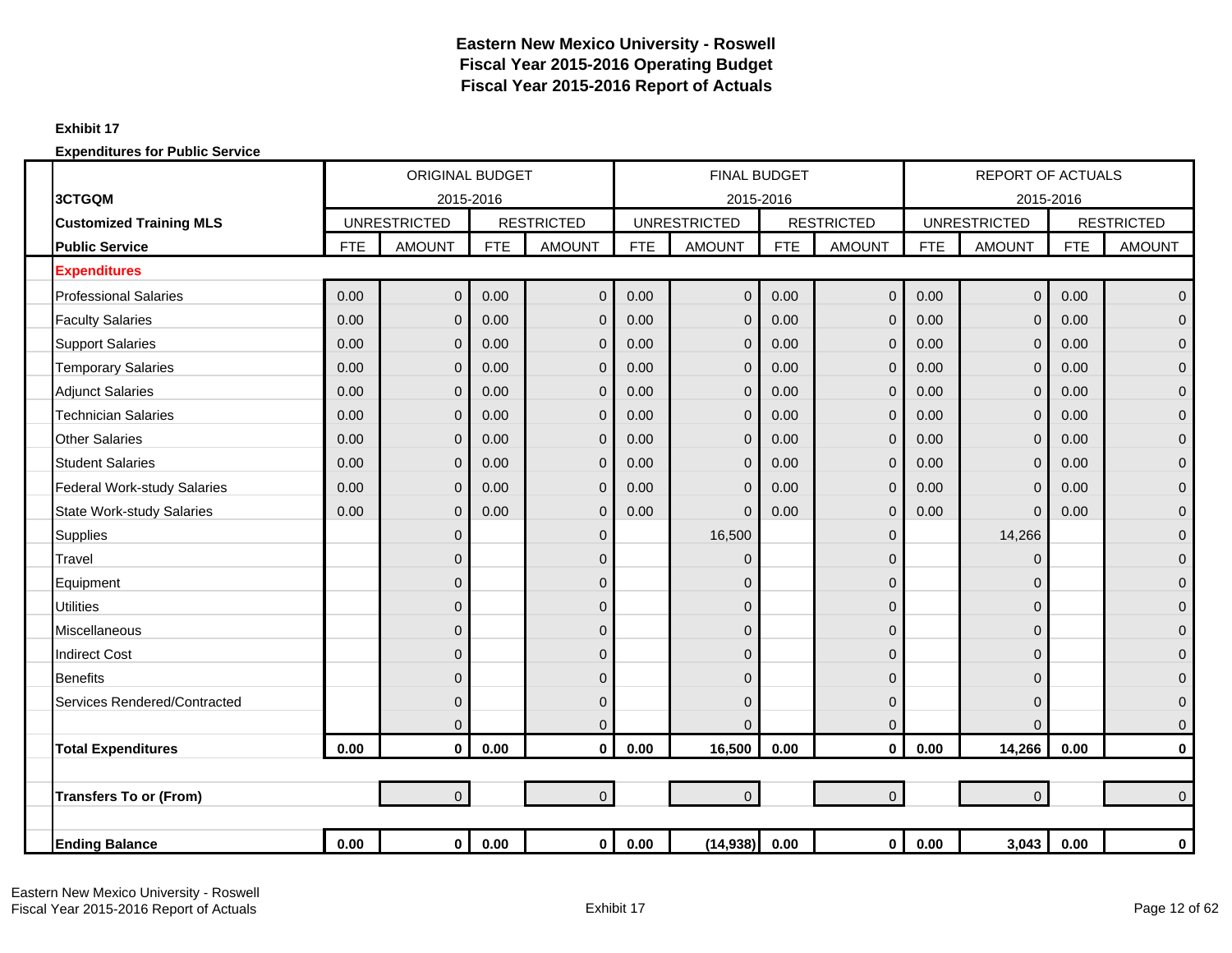### **Exhibit 17**

|                                          | <b>ORIGINAL BUDGET</b> |                     |            |                   | FINAL BUDGET |                     |            |                   | <b>REPORT OF ACTUALS</b> |                     |            |                   |
|------------------------------------------|------------------------|---------------------|------------|-------------------|--------------|---------------------|------------|-------------------|--------------------------|---------------------|------------|-------------------|
| 3CTST1                                   |                        | 2015-2016           |            |                   |              | 2015-2016           |            |                   |                          | 2015-2016           |            |                   |
| <b>Computer Based Testing</b>            |                        | <b>UNRESTRICTED</b> |            | <b>RESTRICTED</b> |              | <b>UNRESTRICTED</b> |            | <b>RESTRICTED</b> |                          | <b>UNRESTRICTED</b> |            | <b>RESTRICTED</b> |
| <b>Public Service</b>                    | <b>FTE</b>             | <b>AMOUNT</b>       | <b>FTE</b> | <b>AMOUNT</b>     | <b>FTE</b>   | <b>AMOUNT</b>       | <b>FTE</b> | <b>AMOUNT</b>     | <b>FTE</b>               | <b>AMOUNT</b>       | <b>FTE</b> | <b>AMOUNT</b>     |
| <b>Revenues</b>                          |                        |                     |            |                   |              |                     |            |                   |                          |                     |            |                   |
| <b>Tuition and Miscellaneous Fees</b>    |                        | 35,000              |            | $\boldsymbol{0}$  |              | 23,000              |            | $\mathbf 0$       |                          | 30,890              |            | $\Omega$          |
| <b>Federal Government Appropriations</b> |                        | $\Omega$            |            | $\mathbf{0}$      |              | $\Omega$            |            | $\Omega$          |                          | $\Omega$            |            | $\Omega$          |
| <b>State Government Appropriations</b>   |                        | $\mathbf{0}$        |            | $\mathbf 0$       |              | $\mathbf 0$         |            | $\mathbf{0}$      |                          | 0                   |            | $\Omega$          |
| <b>Local Government Appropriations</b>   |                        | $\mathbf{0}$        |            | $\mathbf 0$       |              | $\mathbf 0$         |            | $\mathbf{0}$      |                          | $\mathbf 0$         |            | $\mathbf{0}$      |
| <b>Federal Grants and Contracts</b>      |                        | $\Omega$            |            | $\mathbf{0}$      |              | $\overline{0}$      |            | $\Omega$          |                          | $\mathbf{0}$        |            | $\overline{0}$    |
| <b>State Grants and Contracts</b>        |                        | $\mathbf{0}$        |            | $\mathbf 0$       |              | $\mathbf{0}$        |            | $\mathbf 0$       |                          | $\mathbf{0}$        |            | $\mathbf{0}$      |
| <b>Local Grants and Contracts</b>        |                        | $\overline{0}$      |            | $\mathbf{0}$      |              | $\overline{0}$      |            | $\mathbf{0}$      |                          | $\mathbf{0}$        |            | $\Omega$          |
| <b>Private Gifts</b>                     |                        | $\mathbf{0}$        |            | $\mathbf 0$       |              | $\mathbf 0$         |            | $\mathbf 0$       |                          | $\mathbf{0}$        |            | $\mathbf{0}$      |
| Endowments, Land, and Perm Fund          |                        | $\Omega$            |            | $\mathbf{0}$      |              | $\Omega$            |            | $\Omega$          |                          | $\Omega$            |            | $\Omega$          |
| Sales and Services                       |                        | $\mathbf{0}$        |            | $\mathbf 0$       |              | $\mathbf{0}$        |            | $\overline{0}$    |                          | $\mathbf{0}$        |            | $\overline{0}$    |
| <b>Other Sources</b>                     |                        | $\Omega$            |            | $\mathbf{0}$      |              | $\Omega$            |            | $\Omega$          |                          | $\Omega$            |            | $\Omega$          |
| <b>Total Revenues</b>                    |                        | 35,000              |            | $\mathbf{0}$      |              | 23,000              |            | $\mathbf{0}$      |                          | 30,890              |            | $\bf{0}$          |
|                                          |                        |                     |            |                   |              |                     |            |                   |                          |                     |            |                   |
| <b>Beginning Balance</b>                 |                        | $\overline{0}$      |            | $\Omega$          |              | 17,420              |            | $\Omega$          |                          | 17,420              |            | $\mathbf 0$       |
|                                          |                        |                     |            |                   |              |                     |            |                   |                          |                     |            |                   |
| <b>Total Available</b>                   |                        | 35,000              |            | $\mathbf 0$       |              | 40,420              |            | $\mathbf 0$       |                          | 48,310              |            | $\mathbf{0}$      |
|                                          |                        |                     |            |                   |              |                     |            |                   |                          |                     |            |                   |
|                                          |                        |                     |            |                   |              |                     |            |                   |                          |                     |            |                   |
|                                          |                        |                     |            |                   |              |                     |            |                   |                          |                     |            |                   |
|                                          |                        |                     |            |                   |              |                     |            |                   |                          |                     |            |                   |
|                                          |                        |                     |            |                   |              |                     |            |                   |                          |                     |            |                   |
|                                          |                        |                     |            |                   |              |                     |            |                   |                          |                     |            |                   |
|                                          |                        |                     |            |                   |              |                     |            |                   |                          |                     |            |                   |
|                                          |                        |                     |            |                   |              |                     |            |                   |                          |                     |            |                   |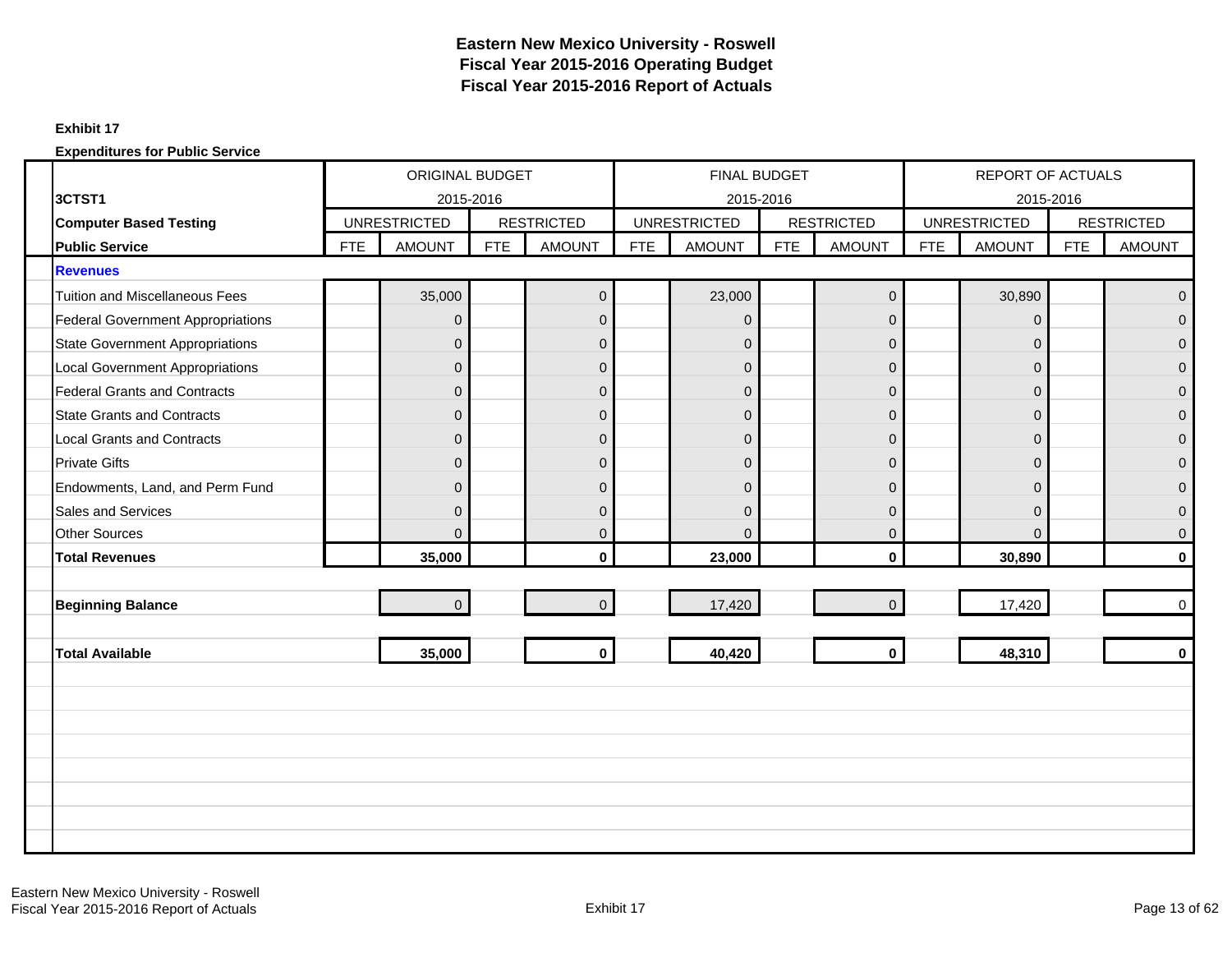### **Exhibit 17**

|                                    |            | <b>ORIGINAL BUDGET</b> |            |                   |            | <b>FINAL BUDGET</b> |            |                   |            | <b>REPORT OF ACTUALS</b> |            |                   |
|------------------------------------|------------|------------------------|------------|-------------------|------------|---------------------|------------|-------------------|------------|--------------------------|------------|-------------------|
| 3CTST1                             |            | 2015-2016              |            |                   |            | 2015-2016           |            |                   |            | 2015-2016                |            |                   |
| <b>Computer Based Testing</b>      |            | <b>UNRESTRICTED</b>    |            | <b>RESTRICTED</b> |            | <b>UNRESTRICTED</b> |            | <b>RESTRICTED</b> |            | <b>UNRESTRICTED</b>      |            | <b>RESTRICTED</b> |
| <b>Public Service</b>              | <b>FTE</b> | <b>AMOUNT</b>          | <b>FTE</b> | <b>AMOUNT</b>     | <b>FTE</b> | <b>AMOUNT</b>       | <b>FTE</b> | <b>AMOUNT</b>     | <b>FTE</b> | <b>AMOUNT</b>            | <b>FTE</b> | <b>AMOUNT</b>     |
| <b>Expenditures</b>                |            |                        |            |                   |            |                     |            |                   |            |                          |            |                   |
| <b>Professional Salaries</b>       | 0.00       | $\mathbf 0$            | 0.00       | $\overline{0}$    | 0.00       | $\overline{0}$      | 0.00       | $\overline{0}$    | 0.00       | $\overline{0}$           | 0.00       | $\mathbf 0$       |
| <b>Faculty Salaries</b>            | 0.00       | $\mathbf{0}$           | 0.00       | $\mathbf 0$       | 0.00       | $\overline{0}$      | 0.00       | $\mathbf{0}$      | 0.00       | $\mathbf 0$              | 0.00       | $\mathbf 0$       |
| <b>Support Salaries</b>            | 0.00       | $\mathbf 0$            | 0.00       | $\mathbf 0$       | 0.00       | 0                   | 0.00       | $\overline{0}$    | 0.00       | $\mathbf 0$              | 0.00       | $\mathbf 0$       |
| <b>Temporary Salaries</b>          | 0.00       | $\overline{0}$         | 0.00       | $\overline{0}$    | 0.00       | $\overline{0}$      | 0.00       | $\Omega$          | 0.25       | 11,277                   | 0.00       | $\overline{0}$    |
| <b>Adjunct Salaries</b>            | 0.00       | $\overline{0}$         | 0.00       | $\mathbf{0}$      | 0.00       | $\overline{0}$      | 0.00       | $\overline{0}$    | 0.00       | $\mathbf 0$              | 0.00       | $\mathbf 0$       |
| <b>Technician Salaries</b>         | 0.00       | $\overline{0}$         | 0.00       | $\Omega$          | 0.00       | 0                   | 0.00       | $\overline{0}$    | 0.00       | $\mathbf 0$              | 0.00       | $\mathbf 0$       |
| <b>Other Salaries</b>              | 0.00       | $\mathbf 0$            | 0.00       | $\mathbf 0$       | 0.00       | $\mathbf{0}$        | 0.00       | $\overline{0}$    | 0.00       | $\mathbf 0$              | 0.00       | $\mathbf 0$       |
| <b>Student Salaries</b>            | 0.00       | $\overline{0}$         | 0.00       | $\mathbf 0$       | 0.00       | $\mathbf{0}$        | 0.00       | $\mathbf{0}$      | 0.50       | 12,343                   | 0.00       | $\mathbf{0}$      |
| <b>Federal Work-study Salaries</b> | 0.00       | $\overline{0}$         | 0.00       | $\overline{0}$    | 0.00       | $\overline{0}$      | 0.00       | $\mathbf{0}$      | 0.00       | $\overline{0}$           | 0.00       | $\overline{0}$    |
| <b>State Work-study Salaries</b>   | 0.00       | $\overline{0}$         | 0.00       | $\overline{0}$    | 0.00       | $\Omega$            | 0.00       | $\overline{0}$    | 0.00       | $\overline{0}$           | 0.00       | $\mathbf 0$       |
| <b>Supplies</b>                    |            | 11,000                 |            | $\mathbf 0$       |            | 11,000              |            | $\mathbf{0}$      |            | 17,088                   |            | $\mathbf 0$       |
| Travel                             |            | $\mathbf{0}$           |            | $\overline{0}$    |            | 0                   |            | $\Omega$          |            | 342                      |            | $\mathbf{0}$      |
| Equipment                          |            | $\mathbf{0}$           |            | $\mathbf 0$       |            | $\overline{0}$      |            | $\Omega$          |            | 1,417                    |            | $\mathbf{0}$      |
| <b>Utilities</b>                   |            | $\overline{0}$         |            | $\mathbf 0$       |            | 0                   |            | $\Omega$          |            | $\Omega$                 |            | $\overline{0}$    |
| Miscellaneous                      |            | 0                      |            | $\mathbf 0$       |            | 0                   |            | $\mathbf{0}$      |            | $\mathbf 0$              |            | $\mathbf 0$       |
| <b>Indirect Cost</b>               |            | $\overline{0}$         |            | $\overline{0}$    |            | 0                   |            | $\overline{0}$    |            | 0                        |            | $\overline{0}$    |
| <b>Benefits</b>                    |            | $\Omega$               |            | $\overline{0}$    |            | 0                   |            | $\Omega$          |            | $\Omega$                 |            | $\mathbf{0}$      |
| Services Rendered/Contracted       |            | $\mathbf{0}$           |            | $\mathbf 0$       |            | 0                   |            | $\Omega$          |            | 1,106                    |            | $\mathbf{0}$      |
|                                    |            | $\overline{0}$         |            | $\mathbf 0$       |            | 0                   |            | $\mathbf{0}$      |            | $\Omega$                 |            | $\mathbf 0$       |
| <b>Total Expenditures</b>          | 0.00       | 11,000                 | 0.00       | $\mathbf 0$       | 0.00       | 11,000              | 0.00       | $\mathbf{0}$      | 0.75       | 43,573                   | 0.00       | $\pmb{0}$         |
|                                    |            |                        |            |                   |            |                     |            |                   |            |                          |            |                   |
| <b>Transfers To or (From)</b>      |            | $\overline{0}$         |            | $\overline{0}$    |            | $\overline{0}$      |            | $\overline{0}$    |            | $\mathbf 0$              |            | $\Omega$          |
|                                    |            |                        |            |                   |            |                     |            |                   |            |                          |            |                   |
| <b>Ending Balance</b>              | 0.00       | 24,000                 | 0.00       | $\mathbf{0}$      | 0.00       | 29,420              | 0.00       | $\mathbf{0}$      | 0.75       | 4,736                    | 0.00       | $\bf{0}$          |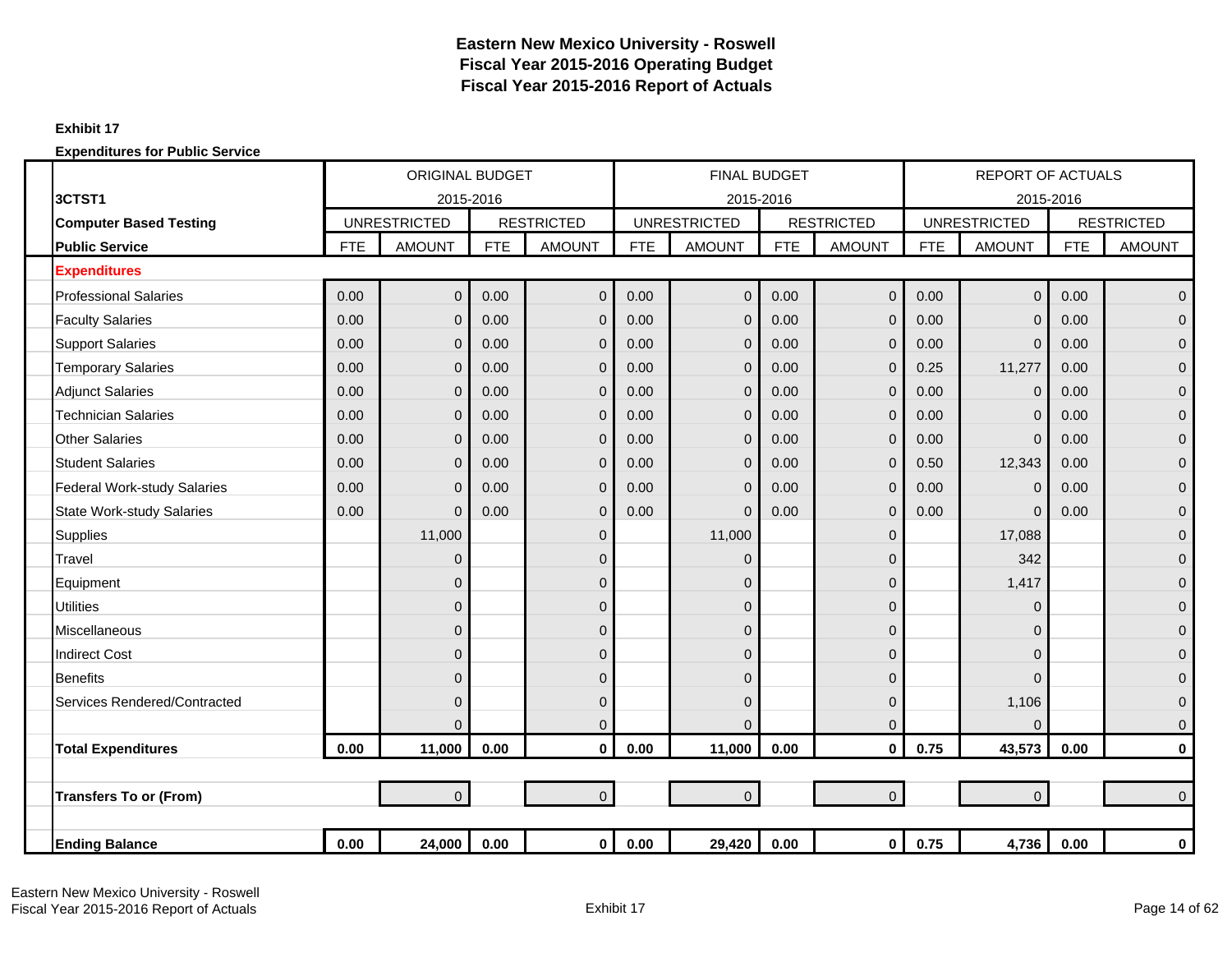#### **Exhibit 17**

|                                          |            | ORIGINAL BUDGET     |            |                   |            | FINAL BUDGET        |            |                   |            | <b>REPORT OF ACTUALS</b> |            |                   |
|------------------------------------------|------------|---------------------|------------|-------------------|------------|---------------------|------------|-------------------|------------|--------------------------|------------|-------------------|
| 3EMT <sub>2</sub>                        |            | 2015-2016           |            |                   |            | 2015-2016           |            |                   |            | 2015-2016                |            |                   |
| <b>EMS 3rd Party</b>                     |            | <b>UNRESTRICTED</b> |            | <b>RESTRICTED</b> |            | <b>UNRESTRICTED</b> |            | <b>RESTRICTED</b> |            | <b>UNRESTRICTED</b>      |            | <b>RESTRICTED</b> |
| <b>Public Service</b>                    | <b>FTE</b> | <b>AMOUNT</b>       | <b>FTE</b> | <b>AMOUNT</b>     | <b>FTE</b> | <b>AMOUNT</b>       | <b>FTE</b> | <b>AMOUNT</b>     | <b>FTE</b> | <b>AMOUNT</b>            | <b>FTE</b> | <b>AMOUNT</b>     |
| <b>Revenues</b>                          |            |                     |            |                   |            |                     |            |                   |            |                          |            |                   |
| <b>Tuition and Miscellaneous Fees</b>    |            | $\mathbf{0}$        |            | $\mathbf 0$       |            | 150,000             |            | $\mathbf 0$       |            | 36,328                   |            | $\Omega$          |
| <b>Federal Government Appropriations</b> |            | $\Omega$            |            | $\mathbf 0$       |            | $\overline{0}$      |            | $\Omega$          |            | $\Omega$                 |            | $\Omega$          |
| <b>State Government Appropriations</b>   |            | $\overline{0}$      |            | $\pmb{0}$         |            | $\overline{0}$      |            | $\mathbf{0}$      |            | $\mathbf{0}$             |            | $\Omega$          |
| <b>Local Government Appropriations</b>   |            | $\mathbf{0}$        |            | $\pmb{0}$         |            | $\mathbf{0}$        |            | $\mathbf 0$       |            | $\mathbf 0$              |            | $\Omega$          |
| <b>Federal Grants and Contracts</b>      |            | $\Omega$            |            | $\overline{0}$    |            | $\overline{0}$      |            | $\Omega$          |            | $\mathbf{0}$             |            | $\overline{0}$    |
| <b>State Grants and Contracts</b>        |            | $\mathbf{0}$        |            | $\mathbf 0$       |            | $\overline{0}$      |            | $\mathbf 0$       |            | $\mathbf{0}$             |            | $\mathbf{0}$      |
| <b>Local Grants and Contracts</b>        |            | $\Omega$            |            | $\mathbf 0$       |            | $\overline{0}$      |            | $\mathbf{0}$      |            | $\mathbf{0}$             |            | $\Omega$          |
| <b>Private Gifts</b>                     |            | $\mathbf{0}$        |            | $\pmb{0}$         |            | $\overline{0}$      |            | $\mathbf 0$       |            | $\mathbf{0}$             |            | $\mathbf{0}$      |
| Endowments, Land, and Perm Fund          |            | $\Omega$            |            | $\overline{0}$    |            | $\Omega$            |            | $\Omega$          |            | $\Omega$                 |            | $\Omega$          |
| Sales and Services                       |            | $\mathbf{0}$        |            | $\pmb{0}$         |            | $\overline{0}$      |            | $\overline{0}$    |            | $\mathbf{0}$             |            | $\Omega$          |
| <b>Other Sources</b>                     |            | $\Omega$            |            | $\overline{0}$    |            | $\Omega$            |            | $\Omega$          |            | 2,656                    |            | $\Omega$          |
| <b>Total Revenues</b>                    |            | $\mathbf{0}$        |            | $\mathbf{0}$      |            | 150,000             |            | $\mathbf{0}$      |            | 38,984                   |            | $\bf{0}$          |
|                                          |            |                     |            |                   |            |                     |            |                   |            |                          |            |                   |
| <b>Beginning Balance</b>                 |            | $\Omega$            |            | $\mathbf 0$       |            | 93,098              |            | $\Omega$          |            | 93,098                   |            | $\Omega$          |
|                                          |            |                     |            |                   |            |                     |            |                   |            |                          |            |                   |
| <b>Total Available</b>                   |            | $\mathbf{0}$        |            | $\mathbf 0$       |            | 243,098             |            | $\mathbf{0}$      |            | 132,082                  |            | $\mathbf{0}$      |
|                                          |            |                     |            |                   |            |                     |            |                   |            |                          |            |                   |
|                                          |            |                     |            |                   |            |                     |            |                   |            |                          |            |                   |
|                                          |            |                     |            |                   |            |                     |            |                   |            |                          |            |                   |
|                                          |            |                     |            |                   |            |                     |            |                   |            |                          |            |                   |
|                                          |            |                     |            |                   |            |                     |            |                   |            |                          |            |                   |
|                                          |            |                     |            |                   |            |                     |            |                   |            |                          |            |                   |
|                                          |            |                     |            |                   |            |                     |            |                   |            |                          |            |                   |
|                                          |            |                     |            |                   |            |                     |            |                   |            |                          |            |                   |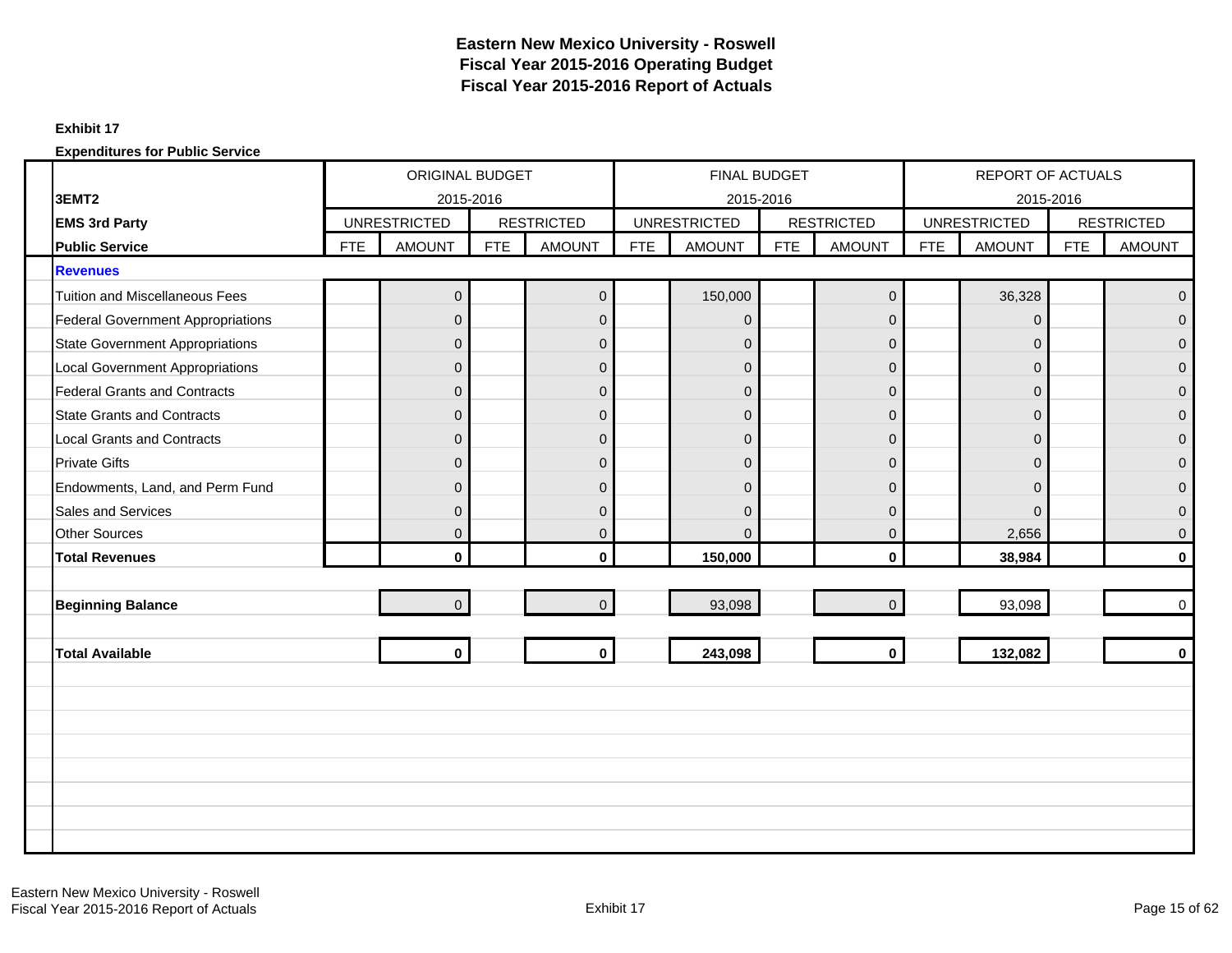#### **Exhibit 17**

|                                    |            | <b>ORIGINAL BUDGET</b> |            |                   |            | <b>FINAL BUDGET</b> |            |                   |            | <b>REPORT OF ACTUALS</b> |            |                   |
|------------------------------------|------------|------------------------|------------|-------------------|------------|---------------------|------------|-------------------|------------|--------------------------|------------|-------------------|
| 3EMT <sub>2</sub>                  |            | 2015-2016              |            |                   |            | 2015-2016           |            |                   |            | 2015-2016                |            |                   |
| <b>EMS 3rd Party</b>               |            | <b>UNRESTRICTED</b>    |            | <b>RESTRICTED</b> |            | <b>UNRESTRICTED</b> |            | <b>RESTRICTED</b> |            | <b>UNRESTRICTED</b>      |            | <b>RESTRICTED</b> |
| <b>Public Service</b>              | <b>FTE</b> | <b>AMOUNT</b>          | <b>FTE</b> | <b>AMOUNT</b>     | <b>FTE</b> | <b>AMOUNT</b>       | <b>FTE</b> | <b>AMOUNT</b>     | <b>FTE</b> | <b>AMOUNT</b>            | <b>FTE</b> | <b>AMOUNT</b>     |
| <b>Expenditures</b>                |            |                        |            |                   |            |                     |            |                   |            |                          |            |                   |
| <b>Professional Salaries</b>       | 0.00       | $\Omega$               | 0.00       | $\overline{0}$    | 0.00       | $\Omega$            | 0.00       | $\overline{0}$    | 0.20       | 4,278                    | 0.00       | $\overline{0}$    |
| <b>Faculty Salaries</b>            | 0.00       | $\Omega$               | 0.00       | $\mathbf{0}$      | 0.00       | $\Omega$            | 0.00       | $\overline{0}$    | 0.00       | $\mathbf 0$              | 0.00       | $\overline{0}$    |
| <b>Support Salaries</b>            | 0.00       | $\mathbf{0}$           | 0.00       | $\mathbf{0}$      | 0.00       | $\Omega$            | 0.00       | $\overline{0}$    | 0.00       | $\mathbf 0$              | 0.00       | $\overline{0}$    |
| <b>Temporary Salaries</b>          | 0.00       | $\mathbf{0}$           | 0.00       | $\mathbf 0$       | 0.00       | $\Omega$            | 0.00       | $\mathbf{0}$      | 0.00       | $\mathbf 0$              | 0.00       | $\overline{0}$    |
| <b>Adjunct Salaries</b>            | 0.00       | $\Omega$               | 0.00       | $\mathbf 0$       | 0.00       | $\Omega$            | 0.00       | $\overline{0}$    | 0.00       | $\mathbf 0$              | 0.00       | $\mathbf{0}$      |
| <b>Technician Salaries</b>         | 0.00       | $\mathbf{0}$           | 0.00       | $\mathbf 0$       | 0.00       | $\Omega$            | 0.00       | $\mathbf 0$       | 0.00       | $\mathbf 0$              | 0.00       | 0                 |
| <b>Other Salaries</b>              | 0.00       | $\Omega$               | 0.00       | $\mathbf 0$       | 0.00       | $\Omega$            | 0.00       | $\overline{0}$    | 0.00       | $\mathbf 0$              | 0.00       | $\overline{0}$    |
| <b>Student Salaries</b>            | 0.00       | $\Omega$               | 0.00       | $\mathbf 0$       | 0.00       | $\Omega$            | 0.00       | $\overline{0}$    | 0.00       | $\overline{0}$           | 0.00       | $\overline{0}$    |
| <b>Federal Work-study Salaries</b> | 0.00       | $\Omega$               | 0.00       | $\mathbf 0$       | 0.00       | $\Omega$            | 0.00       | $\overline{0}$    | 0.00       | $\mathbf 0$              | 0.00       | $\overline{0}$    |
| <b>State Work-study Salaries</b>   | 0.00       | $\mathbf{0}$           | 0.00       | $\mathbf 0$       | 0.00       | $\Omega$            | 0.00       | $\overline{0}$    | 0.00       | $\mathbf 0$              | 0.00       | $\overline{0}$    |
| <b>Supplies</b>                    |            | $\mathbf 0$            |            | $\mathbf 0$       |            | 10,000              |            | $\mathbf{0}$      |            | 18,542                   |            | $\overline{0}$    |
| Travel                             |            | 0                      |            | $\mathbf 0$       |            | $\mathbf{0}$        |            | 0                 |            | $\mathbf{0}$             |            | 0                 |
| Equipment                          |            | O                      |            | $\mathbf 0$       |            | $\mathbf{0}$        |            | $\mathbf{0}$      |            | $\Omega$                 |            | $\mathbf{0}$      |
| <b>Utilities</b>                   |            | $\Omega$               |            | $\mathbf{0}$      |            | $\overline{0}$      |            | $\Omega$          |            | $\mathbf{0}$             |            | $\overline{0}$    |
| Miscellaneous                      |            | $\mathbf{0}$           |            | $\mathbf 0$       |            | $\overline{0}$      |            | $\mathbf{0}$      |            | $\mathbf 0$              |            | $\overline{0}$    |
| <b>Indirect Cost</b>               |            | $\Omega$               |            | $\mathbf{0}$      |            | $\overline{0}$      |            | $\Omega$          |            | $\mathbf 0$              |            | $\overline{0}$    |
| <b>Benefits</b>                    |            | $\Omega$               |            | $\mathbf 0$       |            | $\overline{0}$      |            | $\mathbf{0}$      |            | 807                      |            | 0                 |
| Services Rendered/Contracted       |            | $\mathbf 0$            |            | $\mathbf 0$       |            | $\mathbf{0}$        |            | $\overline{0}$    |            | $\mathbf 0$              |            | $\overline{0}$    |
|                                    |            | $\Omega$               |            | $\mathbf 0$       |            | $\Omega$            |            | $\Omega$          |            | $\Omega$                 |            | $\mathbf 0$       |
| <b>Total Expenditures</b>          | 0.00       | $\mathbf{0}$           | 0.00       | $\mathbf{0}$      | 0.00       | 10,000              | 0.00       | $\mathbf{0}$      | 0.20       | 23,627                   | 0.00       | $\mathbf 0$       |
|                                    |            |                        |            |                   |            |                     |            |                   |            |                          |            |                   |
| <b>Transfers To or (From)</b>      |            | $\overline{0}$         |            | $\overline{0}$    |            | $\overline{0}$      |            | $\overline{0}$    |            | $\mathbf 0$              |            | $\overline{0}$    |
|                                    |            |                        |            |                   |            |                     |            |                   |            |                          |            |                   |
| <b>Ending Balance</b>              | 0.00       | $\mathbf{0}$           | 0.00       | $\mathbf 0$       | 0.00       | 233,098             | 0.00       | $\mathbf 0$       | 0.20       | 108,455                  | 0.00       | 0                 |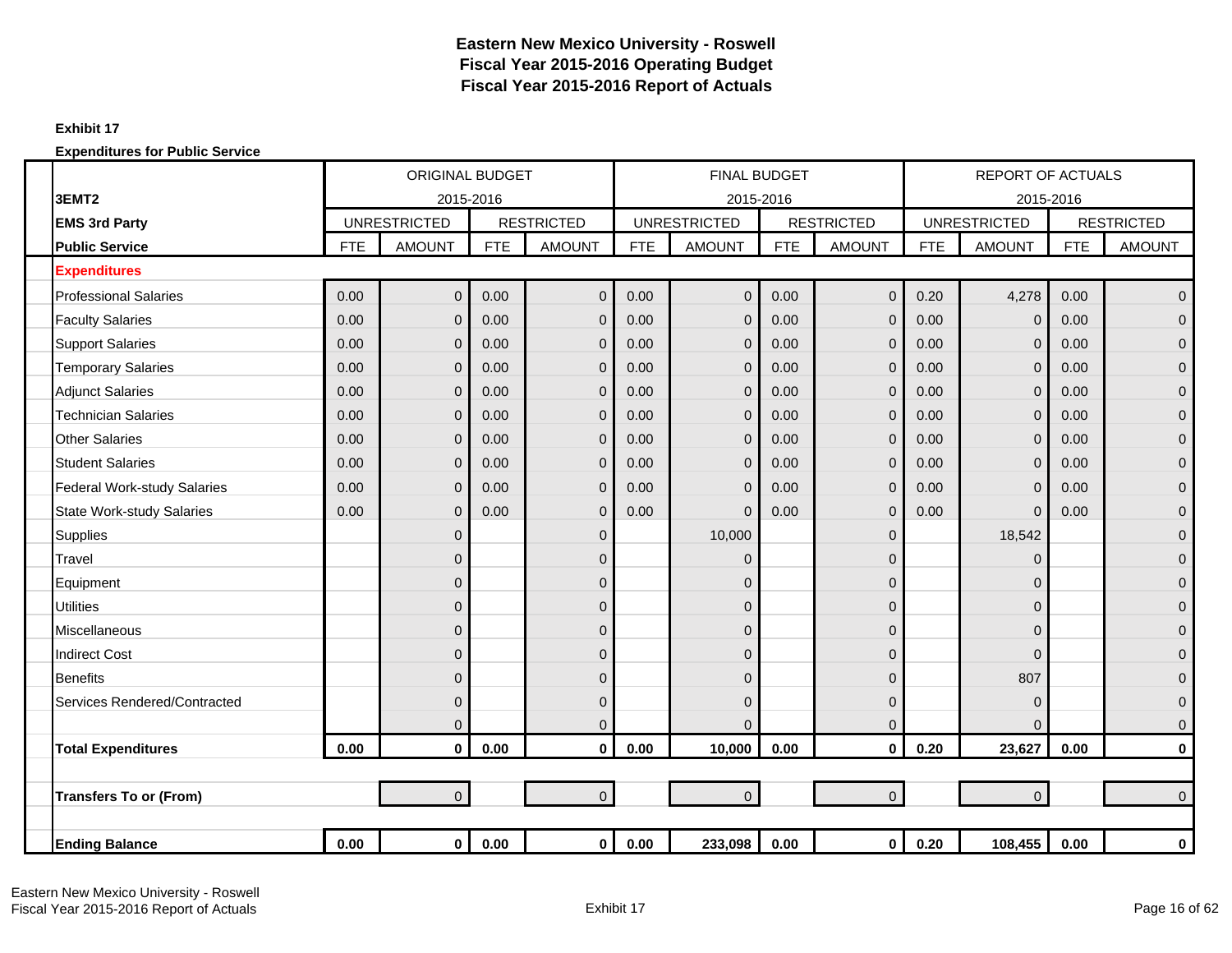#### **Exhibit 17**

| <b>3NMHU</b>                             |            | ORIGINAL BUDGET<br>2015-2016 |            |                   |     | FINAL BUDGET<br>2015-2016 |            |                   |            | <b>REPORT OF ACTUALS</b><br>2015-2016 |            |                   |
|------------------------------------------|------------|------------------------------|------------|-------------------|-----|---------------------------|------------|-------------------|------------|---------------------------------------|------------|-------------------|
| <b>NMHU</b>                              |            | <b>UNRESTRICTED</b>          |            | <b>RESTRICTED</b> |     | <b>UNRESTRICTED</b>       |            | <b>RESTRICTED</b> |            | <b>UNRESTRICTED</b>                   |            | <b>RESTRICTED</b> |
| <b>Public Service</b>                    | <b>FTE</b> | <b>AMOUNT</b>                | <b>FTE</b> | <b>AMOUNT</b>     | FTE | <b>AMOUNT</b>             | <b>FTE</b> | <b>AMOUNT</b>     | <b>FTE</b> | <b>AMOUNT</b>                         | <b>FTE</b> | <b>AMOUNT</b>     |
| <b>Revenues</b>                          |            |                              |            |                   |     |                           |            |                   |            |                                       |            |                   |
| <b>Tuition and Miscellaneous Fees</b>    |            | 0                            |            | $\pmb{0}$         |     | $\mathbf 0$               |            | $\mathbf 0$       |            | $\mathbf 0$                           |            | $\overline{0}$    |
| <b>Federal Government Appropriations</b> |            | $\Omega$                     |            | $\pmb{0}$         |     | $\overline{0}$            |            | $\mathbf{0}$      |            | $\mathbf{0}$                          |            | $\overline{0}$    |
| <b>State Government Appropriations</b>   |            | $\overline{0}$               |            | $\pmb{0}$         |     | $\overline{0}$            |            | $\overline{0}$    |            | 2,445                                 |            | $\overline{0}$    |
| <b>Local Government Appropriations</b>   |            | $\Omega$                     |            | $\mathbf 0$       |     | $\Omega$                  |            | $\mathbf 0$       |            | $\mathbf{0}$                          |            | $\mathbf{0}$      |
| <b>Federal Grants and Contracts</b>      |            | $\overline{0}$               |            | $\pmb{0}$         |     | $\overline{0}$            |            | $\mathbf{0}$      |            | 0                                     |            | $\overline{0}$    |
| <b>State Grants and Contracts</b>        |            | $\overline{0}$               |            | $\pmb{0}$         |     | $\overline{0}$            |            | $\mathbf 0$       |            | $\mathbf 0$                           |            | $\mathbf 0$       |
| <b>Local Grants and Contracts</b>        |            | $\Omega$                     |            | $\pmb{0}$         |     | $\Omega$                  |            | $\overline{0}$    |            | $\mathbf{0}$                          |            | $\Omega$          |
| <b>Private Gifts</b>                     |            | $\Omega$                     |            | $\pmb{0}$         |     | $\overline{0}$            |            | $\overline{0}$    |            | $\mathbf{0}$                          |            | $\mathbf 0$       |
| Endowments, Land, and Perm Fund          |            | 0                            |            | $\overline{0}$    |     | $\overline{0}$            |            | $\mathbf 0$       |            | 0                                     |            | $\mathbf{0}$      |
| <b>Sales and Services</b>                |            | $\Omega$                     |            | $\pmb{0}$         |     | $\Omega$                  |            | $\Omega$          |            | $\overline{0}$                        |            | $\mathbf{0}$      |
| <b>Other Sources</b>                     |            | $\overline{0}$               |            | $\mathbf 0$       |     | $\overline{0}$            |            | $\mathbf{0}$      |            | $\overline{0}$                        |            | $\overline{0}$    |
| <b>Total Revenues</b>                    |            | $\mathbf{0}$                 |            | $\mathbf 0$       |     | $\mathbf{0}$              |            | $\mathbf{0}$      |            | 2,445                                 |            | $\bf{0}$          |
|                                          |            |                              |            |                   |     |                           |            |                   |            |                                       |            |                   |
| <b>Beginning Balance</b>                 |            | $\overline{0}$               |            | $\mathbf 0$       |     | (434)                     |            | $\Omega$          |            | (434)                                 |            | $\mathbf 0$       |
|                                          |            |                              |            |                   |     |                           |            |                   |            |                                       |            |                   |
| <b>Total Available</b>                   |            | $\mathbf{0}$                 |            | $\mathbf{0}$      |     | (434)                     |            | $\mathbf 0$       |            | 2,011                                 |            | $\bf{0}$          |
|                                          |            |                              |            |                   |     |                           |            |                   |            |                                       |            |                   |
|                                          |            |                              |            |                   |     |                           |            |                   |            |                                       |            |                   |
|                                          |            |                              |            |                   |     |                           |            |                   |            |                                       |            |                   |
|                                          |            |                              |            |                   |     |                           |            |                   |            |                                       |            |                   |
|                                          |            |                              |            |                   |     |                           |            |                   |            |                                       |            |                   |
|                                          |            |                              |            |                   |     |                           |            |                   |            |                                       |            |                   |
|                                          |            |                              |            |                   |     |                           |            |                   |            |                                       |            |                   |
|                                          |            |                              |            |                   |     |                           |            |                   |            |                                       |            |                   |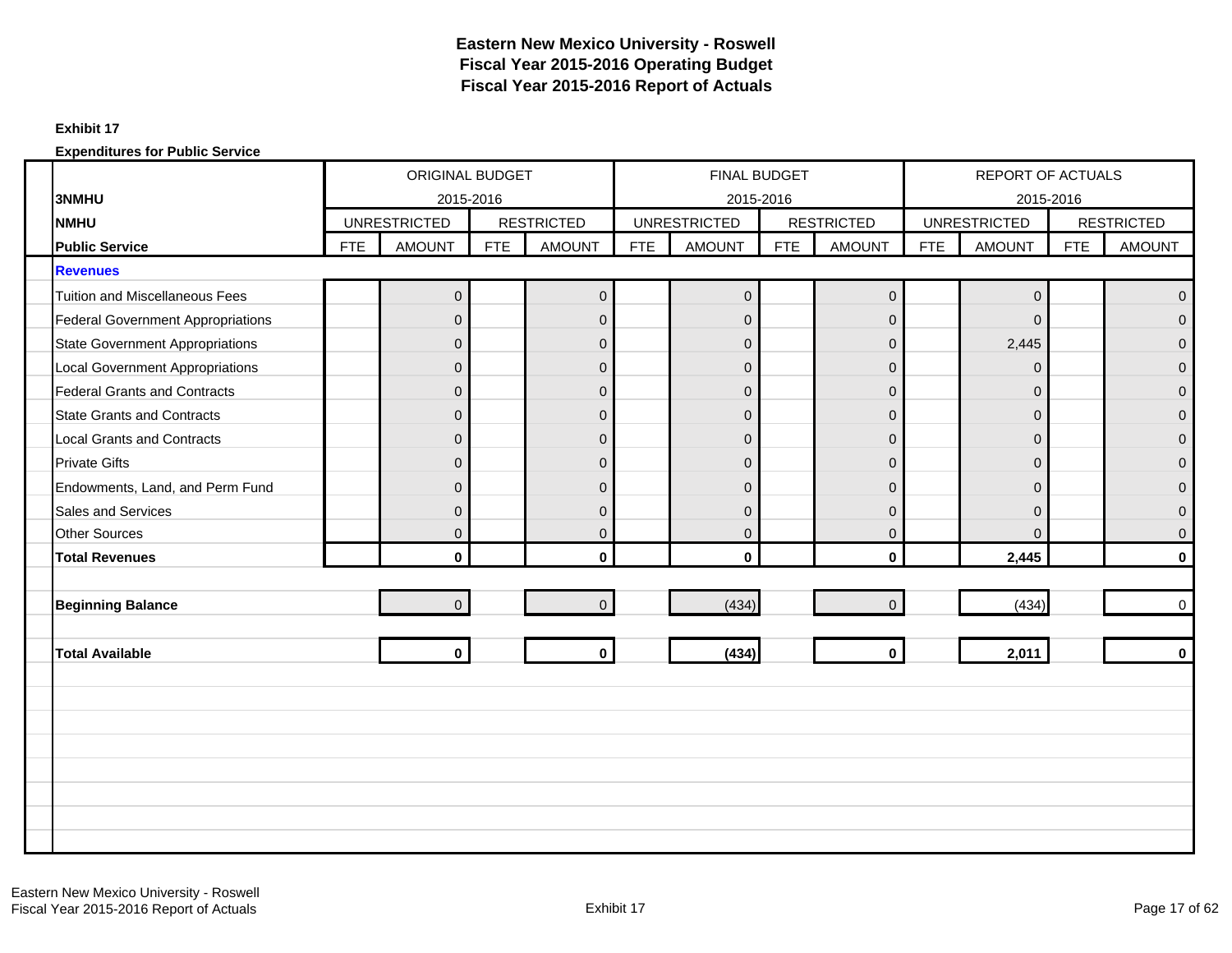#### **Exhibit 17**

|                                  |            | <b>ORIGINAL BUDGET</b> |            |                   |            | <b>FINAL BUDGET</b> |            |                   |            | <b>REPORT OF ACTUALS</b> |            |                   |
|----------------------------------|------------|------------------------|------------|-------------------|------------|---------------------|------------|-------------------|------------|--------------------------|------------|-------------------|
| <b>3NMHU</b>                     |            | 2015-2016              |            |                   |            | 2015-2016           |            |                   |            | 2015-2016                |            |                   |
| <b>NMHU</b>                      |            | <b>UNRESTRICTED</b>    |            | <b>RESTRICTED</b> |            | <b>UNRESTRICTED</b> |            | <b>RESTRICTED</b> |            | <b>UNRESTRICTED</b>      |            | <b>RESTRICTED</b> |
| <b>Public Service</b>            | <b>FTE</b> | <b>AMOUNT</b>          | <b>FTE</b> | <b>AMOUNT</b>     | <b>FTE</b> | <b>AMOUNT</b>       | <b>FTE</b> | <b>AMOUNT</b>     | <b>FTE</b> | <b>AMOUNT</b>            | <b>FTE</b> | <b>AMOUNT</b>     |
| <b>Expenditures</b>              |            |                        |            |                   |            |                     |            |                   |            |                          |            |                   |
| <b>Professional Salaries</b>     | 0.00       | $\overline{0}$         | 0.00       | $\boldsymbol{0}$  | 0.00       | $\mathbf 0$         | 0.00       | $\mathbf 0$       | 0.00       | $\mathbf{0}$             | 0.00       | $\overline{0}$    |
| <b>Faculty Salaries</b>          | 0.00       | $\mathbf{0}$           | 0.00       | $\mathbf 0$       | 0.00       | $\mathbf{0}$        | 0.00       | $\mathbf 0$       | 0.00       | $\mathbf 0$              | 0.00       | $\overline{0}$    |
| <b>Support Salaries</b>          | 0.00       | $\Omega$               | 0.00       | $\mathbf{0}$      | 0.00       | $\Omega$            | 0.00       | $\overline{0}$    | 0.00       | $\mathbf 0$              | 0.00       | $\overline{0}$    |
| <b>Temporary Salaries</b>        | 0.00       | $\Omega$               | 0.00       | $\mathbf 0$       | 0.00       | $\Omega$            | 0.00       | $\overline{0}$    | 0.00       | $\mathbf 0$              | 0.00       | $\overline{0}$    |
| <b>Adjunct Salaries</b>          | 0.00       | $\Omega$               | 0.00       | $\mathbf 0$       | 0.00       | $\mathbf{0}$        | 0.00       | $\overline{0}$    | 0.00       | $\mathbf 0$              | 0.00       | $\overline{0}$    |
| <b>Technician Salaries</b>       | 0.00       | $\mathbf 0$            | 0.00       | $\mathbf 0$       | 0.00       | $\Omega$            | 0.00       | 0                 | 0.00       | $\mathbf 0$              | 0.00       | $\overline{0}$    |
| <b>Other Salaries</b>            | 0.00       | $\Omega$               | 0.00       | $\mathbf 0$       | 0.00       | $\mathbf{0}$        | 0.00       | $\overline{0}$    | 0.00       | $\overline{0}$           | 0.00       | $\overline{0}$    |
| <b>Student Salaries</b>          | 0.00       | $\mathbf{0}$           | 0.00       | $\mathbf 0$       | 0.00       | $\overline{0}$      | 0.00       | $\mathbf 0$       | 0.00       | $\overline{0}$           | 0.00       | $\overline{0}$    |
| Federal Work-study Salaries      | 0.00       | $\Omega$               | 0.00       | $\mathbf 0$       | 0.00       | $\Omega$            | 0.00       | $\mathbf 0$       | 0.00       | $\mathbf 0$              | 0.00       | $\mathbf{0}$      |
| <b>State Work-study Salaries</b> | 0.00       | $\Omega$               | 0.00       | $\mathbf{0}$      | 0.00       | $\Omega$            | 0.00       | $\overline{0}$    | 0.00       | $\Omega$                 | 0.00       | $\overline{0}$    |
| <b>Supplies</b>                  |            | $\mathbf{0}$           |            | $\mathbf 0$       |            | $\mathbf{0}$        |            | $\mathbf{0}$      |            | 2,537                    |            | $\overline{0}$    |
| Travel                           |            | $\Omega$               |            | $\mathbf{0}$      |            | $\mathbf{0}$        |            | $\Omega$          |            | $\mathbf 0$              |            | $\overline{0}$    |
| Equipment                        |            | $\Omega$               |            | $\mathbf 0$       |            | 0                   |            | 0                 |            | $\mathbf 0$              |            | $\mathbf 0$       |
| <b>Utilities</b>                 |            | $\Omega$               |            | $\mathbf{0}$      |            | $\mathbf 0$         |            | $\Omega$          |            | $\mathbf 0$              |            | $\overline{0}$    |
| Miscellaneous                    |            | $\mathbf 0$            |            | $\mathbf{0}$      |            | $\mathbf 0$         |            | 0                 |            | $\mathbf 0$              |            | $\overline{0}$    |
| <b>Indirect Cost</b>             |            | $\Omega$               |            | $\mathbf{0}$      |            | 0                   |            | $\Omega$          |            | 0                        |            | $\overline{0}$    |
| <b>Benefits</b>                  |            | $\mathbf 0$            |            | $\mathbf{0}$      |            | $\mathbf{0}$        |            | $\mathbf{0}$      |            | $\mathbf{0}$             |            | $\overline{0}$    |
| Services Rendered/Contracted     |            | $\Omega$               |            | $\mathbf{0}$      |            | $\overline{0}$      |            | $\Omega$          |            | $\mathbf 0$              |            | $\overline{0}$    |
|                                  |            | $\mathbf{0}$           |            | $\pmb{0}$         |            | $\Omega$            |            | $\overline{0}$    |            | $\Omega$                 |            | $\mathbf 0$       |
| <b>Total Expenditures</b>        | 0.00       | $\mathbf 0$            | 0.00       | $\mathbf 0$       | 0.00       | $\mathbf 0$         | 0.00       | $\mathbf 0$       | 0.00       | 2,537                    | 0.00       | $\mathbf 0$       |
|                                  |            |                        |            |                   |            |                     |            |                   |            |                          |            |                   |
| <b>Transfers To or (From)</b>    |            | $\overline{0}$         |            | $\overline{0}$    |            | $\overline{0}$      |            | $\overline{0}$    |            | $\overline{0}$           |            | $\overline{0}$    |
|                                  |            |                        |            |                   |            |                     |            |                   |            |                          |            |                   |
| <b>Ending Balance</b>            | 0.00       | $\mathbf 0$            | 0.00       | $\mathbf{0}$      | 0.00       | (434)               | 0.00       | $\mathbf{0}$      | 0.00       | (526)                    | 0.00       | $\pmb{0}$         |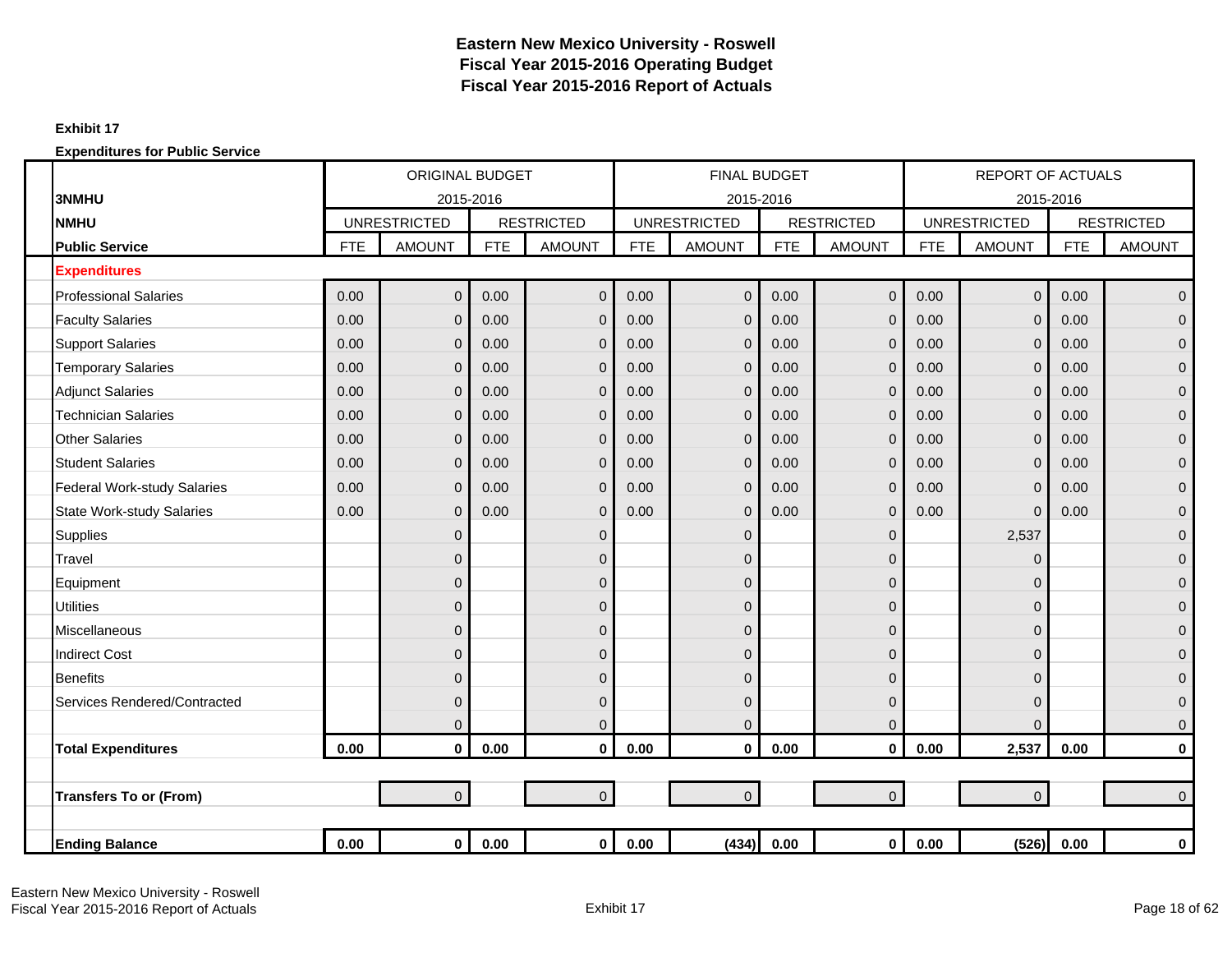### **Exhibit 17**

|                                          |            | <b>ORIGINAL BUDGET</b> |            |                   |            | FINAL BUDGET        |            |                     |            | <b>REPORT OF ACTUALS</b> |            |                   |
|------------------------------------------|------------|------------------------|------------|-------------------|------------|---------------------|------------|---------------------|------------|--------------------------|------------|-------------------|
| 3SAFE1                                   |            | 2015-2016              |            |                   |            | 2015-2016           |            |                     |            | 2015-2016                |            |                   |
| Environmental Health & Safety            |            | <b>UNRESTRICTED</b>    |            | <b>RESTRICTED</b> |            | <b>UNRESTRICTED</b> |            | <b>RESTRICTED</b>   |            | <b>UNRESTRICTED</b>      |            | <b>RESTRICTED</b> |
| <b>Public Service</b>                    | <b>FTE</b> | <b>AMOUNT</b>          | <b>FTE</b> | <b>AMOUNT</b>     | <b>FTE</b> | <b>AMOUNT</b>       | <b>FTE</b> | <b>AMOUNT</b>       | <b>FTE</b> | <b>AMOUNT</b>            | <b>FTE</b> | <b>AMOUNT</b>     |
| <b>Revenues</b>                          |            |                        |            |                   |            |                     |            |                     |            |                          |            |                   |
| <b>Tuition and Miscellaneous Fees</b>    |            | $\pmb{0}$              |            | $\mathbf 0$       |            | $\mathbf 0$         |            | $\mathsf{O}\xspace$ |            | 9,547                    |            | $\Omega$          |
| <b>Federal Government Appropriations</b> |            | $\Omega$               |            | $\mathbf 0$       |            | $\Omega$            |            | $\Omega$            |            | $\Omega$                 |            | $\Omega$          |
| <b>State Government Appropriations</b>   |            | $\mathbf{0}$           |            | $\mathbf 0$       |            | $\overline{0}$      |            | $\overline{0}$      |            | $\mathbf{0}$             |            | $\Omega$          |
| <b>Local Government Appropriations</b>   |            | $\mathbf{0}$           |            | $\mathbf 0$       |            | $\mathbf 0$         |            | $\mathbf 0$         |            | $\mathbf 0$              |            | $\Omega$          |
| <b>Federal Grants and Contracts</b>      |            | $\Omega$               |            | $\mathbf{0}$      |            | $\overline{0}$      |            | $\Omega$            |            | $\mathbf{0}$             |            | $\overline{0}$    |
| <b>State Grants and Contracts</b>        |            | $\mathbf{0}$           |            | $\mathbf 0$       |            | $\overline{0}$      |            | $\mathbf 0$         |            | $\mathbf{0}$             |            | $\Omega$          |
| <b>Local Grants and Contracts</b>        |            | $\Omega$               |            | $\mathbf{0}$      |            | $\overline{0}$      |            | $\mathbf{0}$        |            | $\mathbf{0}$             |            | $\Omega$          |
| <b>Private Gifts</b>                     |            | $\mathbf{0}$           |            | $\mathbf 0$       |            | $\overline{0}$      |            | $\mathbf 0$         |            | $\mathbf{0}$             |            | $\Omega$          |
| Endowments, Land, and Perm Fund          |            | $\Omega$               |            | $\mathbf{0}$      |            | $\Omega$            |            | $\Omega$            |            | $\Omega$                 |            | $\Omega$          |
| <b>Sales and Services</b>                |            | $\mathbf{0}$           |            | $\mathsf 0$       |            | $\overline{0}$      |            | $\overline{0}$      |            | $\mathbf{0}$             |            | $\Omega$          |
| <b>Other Sources</b>                     |            | $\Omega$               |            | $\mathbf{0}$      |            | $\overline{0}$      |            | $\Omega$            |            | $\Omega$                 |            | $\Omega$          |
| <b>Total Revenues</b>                    |            | $\mathbf{0}$           |            | $\mathbf{0}$      |            | $\mathbf{0}$        |            | $\mathbf{0}$        |            | 9,547                    |            | $\mathbf{0}$      |
|                                          |            |                        |            |                   |            |                     |            |                     |            |                          |            |                   |
| <b>Beginning Balance</b>                 |            | $\Omega$               |            | $\overline{0}$    |            | 1,233               |            | $\Omega$            |            | 1,233                    |            | $\Omega$          |
|                                          |            |                        |            |                   |            |                     |            |                     |            |                          |            |                   |
| <b>Total Available</b>                   |            | $\mathbf{0}$           |            | $\mathbf 0$       |            | 1,233               |            | $\mathbf{0}$        |            | 10,780                   |            | $\mathbf{0}$      |
|                                          |            |                        |            |                   |            |                     |            |                     |            |                          |            |                   |
|                                          |            |                        |            |                   |            |                     |            |                     |            |                          |            |                   |
|                                          |            |                        |            |                   |            |                     |            |                     |            |                          |            |                   |
|                                          |            |                        |            |                   |            |                     |            |                     |            |                          |            |                   |
|                                          |            |                        |            |                   |            |                     |            |                     |            |                          |            |                   |
|                                          |            |                        |            |                   |            |                     |            |                     |            |                          |            |                   |
|                                          |            |                        |            |                   |            |                     |            |                     |            |                          |            |                   |
|                                          |            |                        |            |                   |            |                     |            |                     |            |                          |            |                   |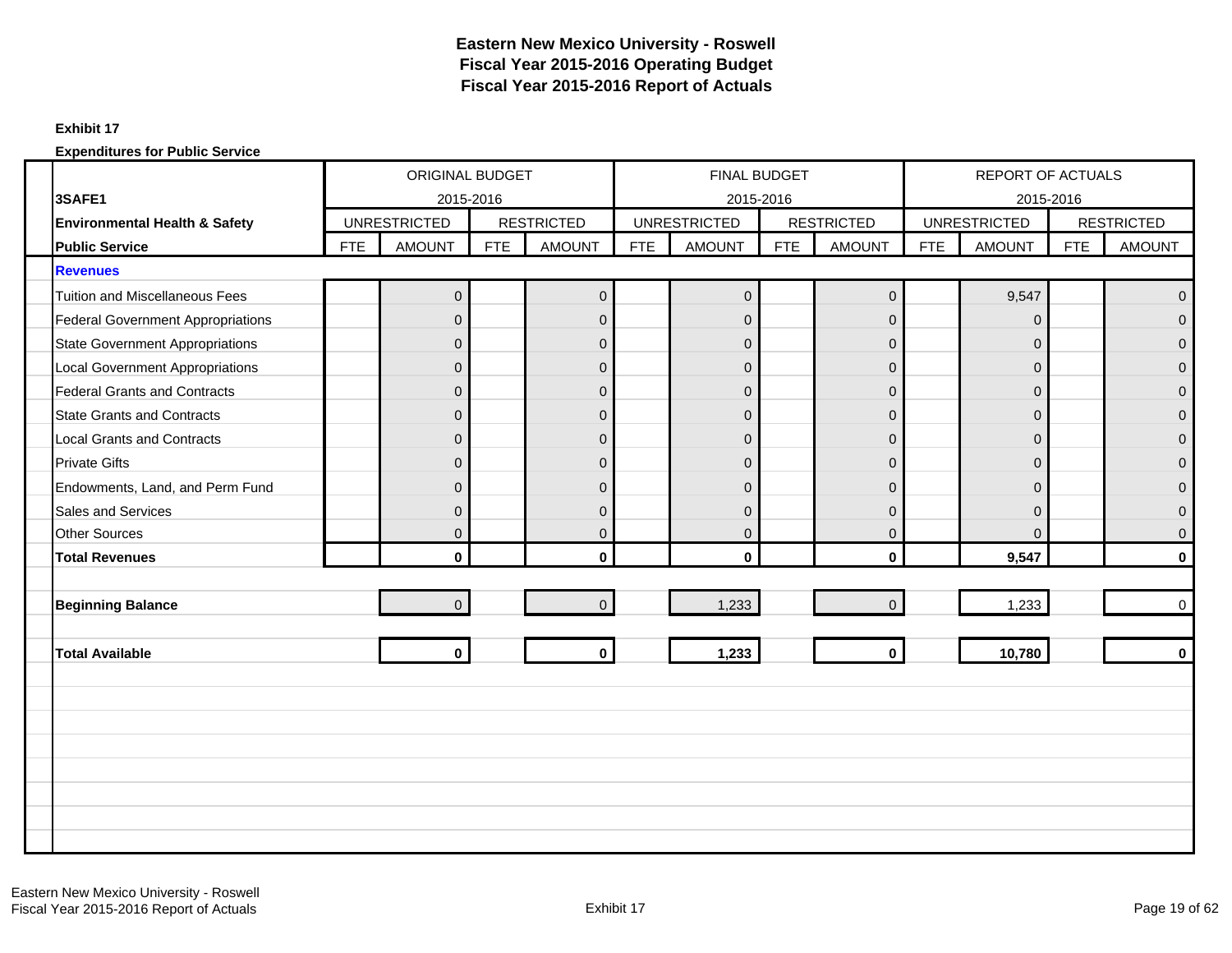### **Exhibit 17**

|                                          |            | <b>ORIGINAL BUDGET</b> |            |                   |            | <b>FINAL BUDGET</b> |            |                   |            | <b>REPORT OF ACTUALS</b> |            |                   |
|------------------------------------------|------------|------------------------|------------|-------------------|------------|---------------------|------------|-------------------|------------|--------------------------|------------|-------------------|
| 3SAFE1                                   |            | 2015-2016              |            |                   |            | 2015-2016           |            |                   |            | 2015-2016                |            |                   |
| <b>Environmental Health &amp; Safety</b> |            | <b>UNRESTRICTED</b>    |            | <b>RESTRICTED</b> |            | <b>UNRESTRICTED</b> |            | <b>RESTRICTED</b> |            | <b>UNRESTRICTED</b>      |            | <b>RESTRICTED</b> |
| <b>Public Service</b>                    | <b>FTE</b> | <b>AMOUNT</b>          | <b>FTE</b> | <b>AMOUNT</b>     | <b>FTE</b> | <b>AMOUNT</b>       | <b>FTE</b> | <b>AMOUNT</b>     | <b>FTE</b> | <b>AMOUNT</b>            | <b>FTE</b> | <b>AMOUNT</b>     |
| <b>Expenditures</b>                      |            |                        |            |                   |            |                     |            |                   |            |                          |            |                   |
| <b>Professional Salaries</b>             | 0.00       | $\mathbf 0$            | 0.00       | $\overline{0}$    | 0.15       | 7,210               | 0.00       | $\mathbf{0}$      | 0.15       | 6,739                    | 0.00       | $\mathbf 0$       |
| <b>Faculty Salaries</b>                  | 0.00       | $\mathbf{0}$           | 0.00       | $\mathbf 0$       | 0.00       | $\mathbf 0$         | 0.00       | $\mathbf{0}$      | 0.00       | $\mathbf 0$              | 0.00       | $\mathbf 0$       |
| <b>Support Salaries</b>                  | 0.00       | $\mathbf 0$            | 0.00       | $\mathbf 0$       | 0.00       | 0                   | 0.00       | $\overline{0}$    | 0.00       | $\mathbf 0$              | 0.00       | $\mathbf 0$       |
| <b>Temporary Salaries</b>                | 0.00       | $\overline{0}$         | 0.00       | $\Omega$          | 0.00       | $\overline{0}$      | 0.00       | $\Omega$          | 0.00       | $\mathbf 0$              | 0.00       | $\Omega$          |
| <b>Adjunct Salaries</b>                  | 0.00       | $\overline{0}$         | 0.00       | $\overline{0}$    | 0.00       | $\overline{0}$      | 0.00       | $\Omega$          | 0.15       | 6,388                    | 0.00       | $\mathbf{0}$      |
| <b>Technician Salaries</b>               | 0.00       | $\overline{0}$         | 0.00       | $\Omega$          | 0.00       | 0                   | 0.00       | $\mathbf{0}$      | 0.00       | $\mathbf 0$              | 0.00       | $\mathbf{0}$      |
| <b>Other Salaries</b>                    | 0.00       | $\mathbf 0$            | 0.00       | $\mathbf 0$       | 0.00       | $\mathbf{0}$        | 0.00       | $\overline{0}$    | 0.00       | $\mathbf 0$              | 0.00       | $\mathbf 0$       |
| <b>Student Salaries</b>                  | 0.00       | $\overline{0}$         | 0.00       | $\mathbf 0$       | 0.00       | $\mathbf{0}$        | 0.00       | $\mathbf{0}$      | 0.00       | $\mathbf 0$              | 0.00       | $\mathbf{0}$      |
| <b>Federal Work-study Salaries</b>       | 0.00       | $\overline{0}$         | 0.00       | $\mathbf 0$       | 0.00       | $\overline{0}$      | 0.00       | $\Omega$          | 0.00       | $\mathbf 0$              | 0.00       | $\overline{0}$    |
| <b>State Work-study Salaries</b>         | 0.00       | $\overline{0}$         | 0.00       | $\overline{0}$    | 0.00       | $\overline{0}$      | 0.00       | $\overline{0}$    | 0.00       | $\mathbf 0$              | 0.00       | $\mathbf 0$       |
| Supplies                                 |            | $\mathbf{0}$           |            | $\mathbf 0$       |            | 0                   |            | $\mathbf{0}$      |            | 865                      |            | $\mathbf 0$       |
| Travel                                   |            | $\overline{0}$         |            | $\overline{0}$    |            | 0                   |            | $\Omega$          |            | $\Omega$                 |            | $\mathbf{0}$      |
| Equipment                                |            | $\overline{0}$         |            | $\mathbf 0$       |            | $\overline{0}$      |            | $\Omega$          |            | 0                        |            | $\mathbf{0}$      |
| <b>Utilities</b>                         |            | $\overline{0}$         |            | $\mathbf 0$       |            | 0                   |            | $\Omega$          |            | $\mathbf 0$              |            | $\overline{0}$    |
| Miscellaneous                            |            | 0                      |            | $\overline{0}$    |            | 0                   |            | $\mathbf{0}$      |            | $\mathbf 0$              |            | $\mathbf 0$       |
| <b>Indirect Cost</b>                     |            | $\overline{0}$         |            | $\overline{0}$    |            | 0                   |            | $\overline{0}$    |            | 0                        |            | $\overline{0}$    |
| <b>Benefits</b>                          |            | $\overline{0}$         |            | $\Omega$          |            | 0                   |            | $\Omega$          |            | 3,210                    |            | $\mathbf{0}$      |
| Services Rendered/Contracted             |            | $\Omega$               |            | $\mathbf 0$       |            | 0                   |            | $\Omega$          |            | $\mathbf 0$              |            | $\mathbf{0}$      |
|                                          |            | 0                      |            | $\mathbf 0$       |            | 0                   |            | $\mathbf{0}$      |            | $\Omega$                 |            | $\mathbf 0$       |
| <b>Total Expenditures</b>                | 0.00       | $\mathbf 0$            | 0.00       | $\mathbf 0$       | 0.15       | 7,210               | 0.00       | $\mathbf{0}$      | 0.30       | 17,203                   | 0.00       | $\pmb{0}$         |
|                                          |            |                        |            |                   |            |                     |            |                   |            |                          |            |                   |
| <b>Transfers To or (From)</b>            |            | $\overline{0}$         |            | $\overline{0}$    |            | $\overline{0}$      |            | $\overline{0}$    |            | $\mathbf 0$              |            | $\Omega$          |
|                                          |            |                        |            |                   |            |                     |            |                   |            |                          |            |                   |
| <b>Ending Balance</b>                    | 0.00       | $\mathbf 0$            | 0.00       | $\mathbf{0}$      | 0.15       | (5, 977)            | 0.00       | $\mathbf{0}$      | 0.30       | (6, 423)                 | 0.00       | $\bf{0}$          |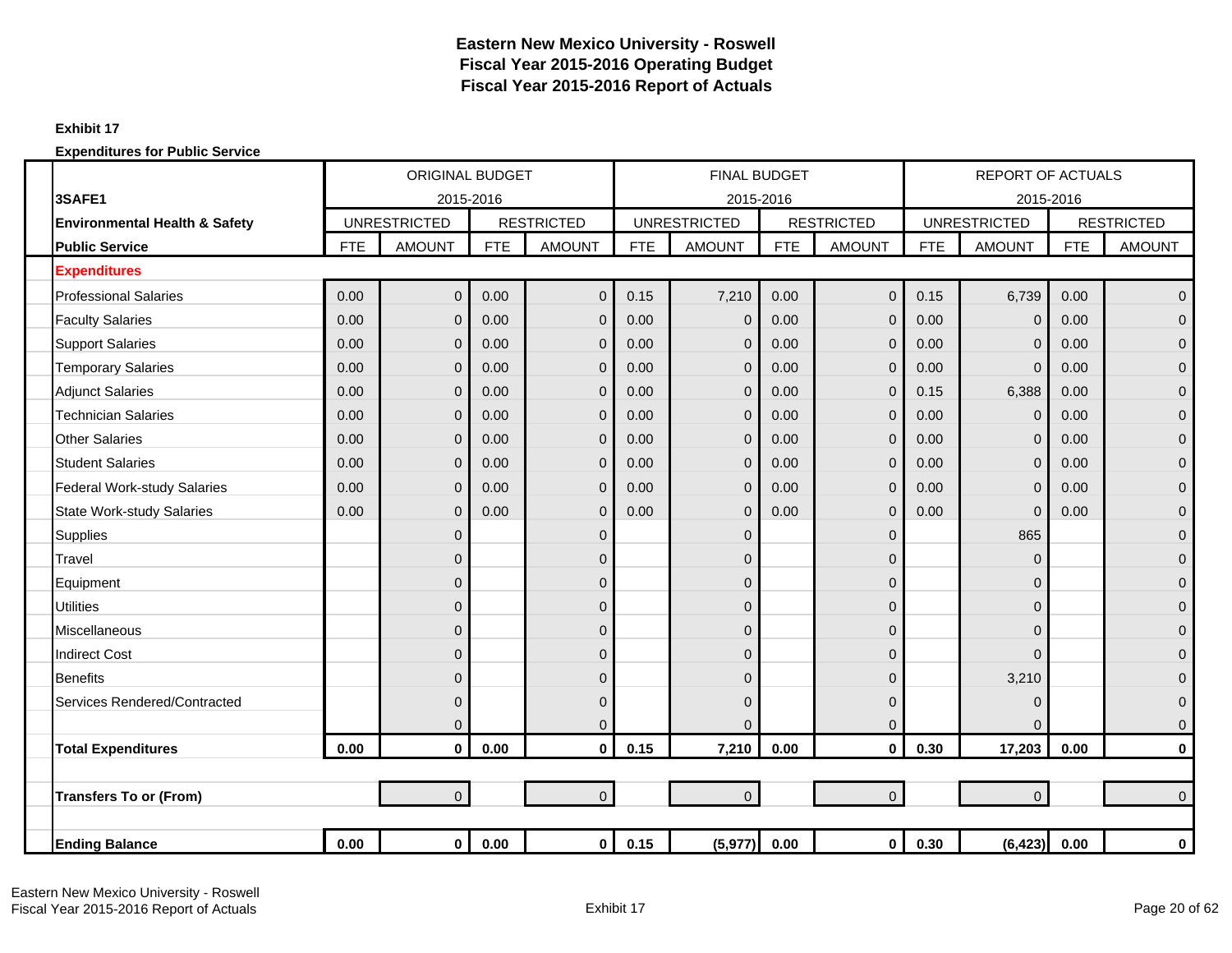### **Exhibit 17**

|                                          | ORIGINAL BUDGET<br><b>UNRESTRICTED</b> |                |            |                   |            | <b>FINAL BUDGET</b> |            |                     |            | <b>REPORT OF ACTUALS</b> |            |                   |
|------------------------------------------|----------------------------------------|----------------|------------|-------------------|------------|---------------------|------------|---------------------|------------|--------------------------|------------|-------------------|
| 3SBHC                                    |                                        | 2015-2016      |            |                   |            | 2015-2016           |            |                     |            | 2015-2016                |            |                   |
| <b>Student Based Health Center</b>       |                                        |                |            | <b>RESTRICTED</b> |            | <b>UNRESTRICTED</b> |            | <b>RESTRICTED</b>   |            | <b>UNRESTRICTED</b>      |            | <b>RESTRICTED</b> |
| <b>Public Service</b>                    | <b>FTE</b>                             | <b>AMOUNT</b>  | <b>FTE</b> | <b>AMOUNT</b>     | <b>FTE</b> | <b>AMOUNT</b>       | <b>FTE</b> | <b>AMOUNT</b>       | <b>FTE</b> | <b>AMOUNT</b>            | <b>FTE</b> | <b>AMOUNT</b>     |
| <b>Revenues</b>                          |                                        |                |            |                   |            |                     |            |                     |            |                          |            |                   |
| <b>Tuition and Miscellaneous Fees</b>    |                                        | $\overline{0}$ |            | $\mathbf 0$       |            | 95,000              |            | $\mathsf{O}\xspace$ |            | 85,031                   |            | $\Omega$          |
| <b>Federal Government Appropriations</b> |                                        | $\Omega$       |            | $\mathbf 0$       |            | $\Omega$            |            | $\Omega$            |            | $\Omega$                 |            | $\Omega$          |
| <b>State Government Appropriations</b>   |                                        | $\Omega$       |            | $\pmb{0}$         |            | $\overline{0}$      |            | $\overline{0}$      |            | $\mathbf{0}$             |            | $\Omega$          |
| <b>Local Government Appropriations</b>   |                                        | 0              |            | $\pmb{0}$         |            | $\overline{0}$      |            | $\mathbf 0$         |            | $\mathbf 0$              |            | $\mathbf{0}$      |
| <b>Federal Grants and Contracts</b>      |                                        | $\Omega$       |            | $\pmb{0}$         |            | $\overline{0}$      |            | $\Omega$            |            | $\Omega$                 |            | $\overline{0}$    |
| <b>State Grants and Contracts</b>        |                                        | $\mathbf{0}$   |            | $\pmb{0}$         |            | $\overline{0}$      |            | $\mathbf 0$         |            | $\mathbf 0$              |            | $\mathbf{0}$      |
| <b>Local Grants and Contracts</b>        |                                        | $\Omega$       |            | $\mathbf 0$       |            | $\overline{0}$      |            | $\Omega$            |            | $\mathbf{0}$             |            | $\Omega$          |
| <b>Private Gifts</b>                     |                                        | $\Omega$       |            | $\mathbf 0$       |            | $\overline{0}$      |            | $\mathbf 0$         |            | $\mathbf{0}$             |            | $\Omega$          |
| Endowments, Land, and Perm Fund          |                                        | $\Omega$       |            | $\overline{0}$    |            | $\Omega$            |            | $\Omega$            |            | $\Omega$                 |            | $\Omega$          |
| Sales and Services                       |                                        | $\Omega$       |            | $\pmb{0}$         |            | $\Omega$            |            | $\Omega$            |            | $\Omega$                 |            | $\overline{0}$    |
| <b>Other Sources</b>                     |                                        | $\Omega$       |            | $\overline{0}$    |            | 11,290              |            | $\Omega$            |            | 10,514                   |            | $\Omega$          |
| <b>Total Revenues</b>                    |                                        | $\mathbf{0}$   |            | $\mathbf 0$       |            | 106,290             |            | $\mathbf{0}$        |            | 95,545                   |            | $\mathbf{0}$      |
|                                          |                                        |                |            |                   |            |                     |            |                     |            |                          |            |                   |
| <b>Beginning Balance</b>                 |                                        | $\overline{0}$ |            | $\mathbf 0$       |            | 51,677              |            | $\Omega$            |            | 51,677                   |            | $\mathbf 0$       |
|                                          |                                        |                |            |                   |            |                     |            |                     |            |                          |            |                   |
| <b>Total Available</b>                   |                                        | $\mathbf{0}$   |            | $\mathbf{0}$      |            | 157,967             |            | $\mathbf 0$         |            | 147,222                  |            | $\mathbf{0}$      |
|                                          |                                        |                |            |                   |            |                     |            |                     |            |                          |            |                   |
|                                          |                                        |                |            |                   |            |                     |            |                     |            |                          |            |                   |
|                                          |                                        |                |            |                   |            |                     |            |                     |            |                          |            |                   |
|                                          |                                        |                |            |                   |            |                     |            |                     |            |                          |            |                   |
|                                          |                                        |                |            |                   |            |                     |            |                     |            |                          |            |                   |
|                                          |                                        |                |            |                   |            |                     |            |                     |            |                          |            |                   |
|                                          |                                        |                |            |                   |            |                     |            |                     |            |                          |            |                   |
|                                          |                                        |                |            |                   |            |                     |            |                     |            |                          |            |                   |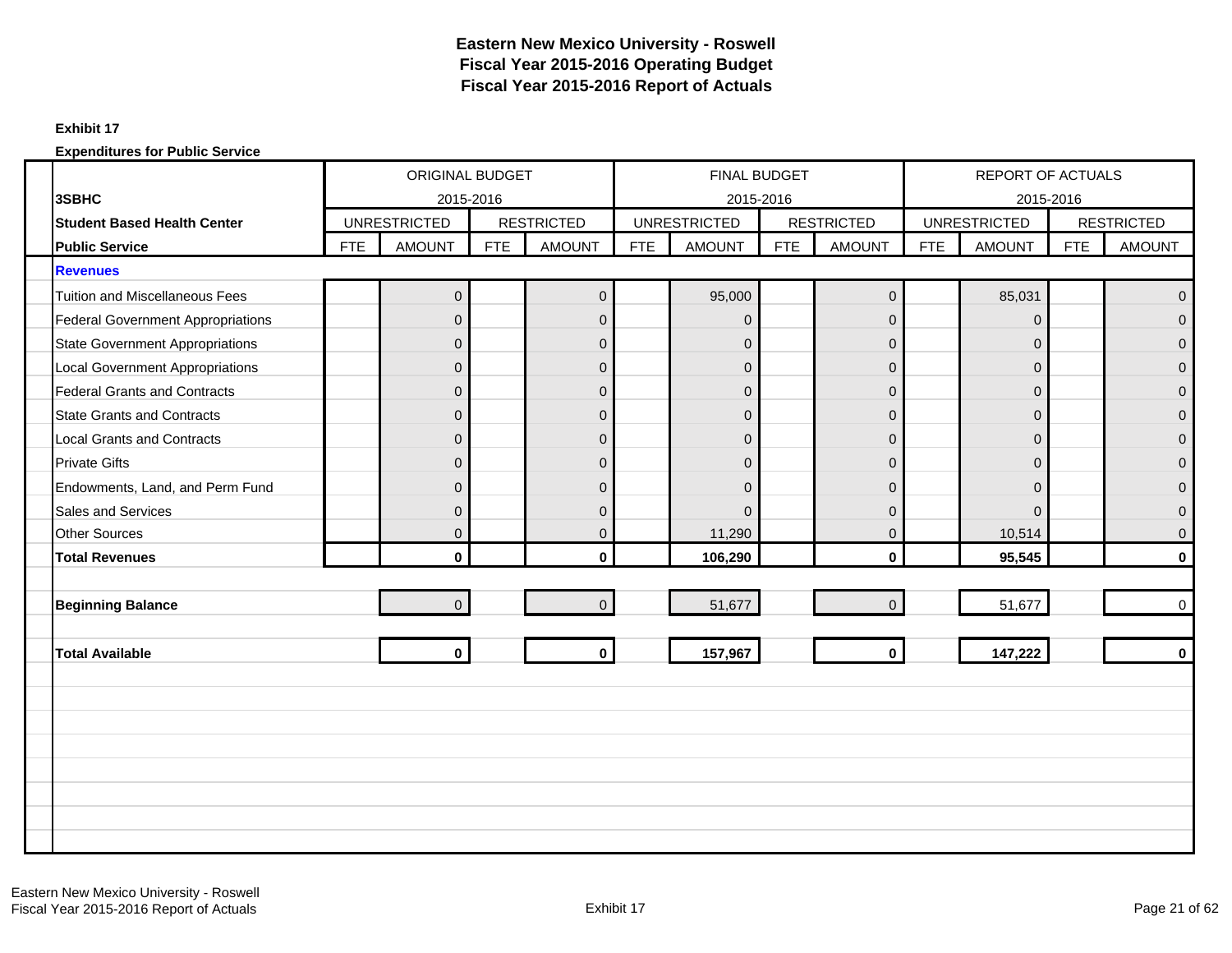### **Exhibit 17**

|                                    |            | <b>ORIGINAL BUDGET</b> |            |                   |            | <b>FINAL BUDGET</b> |            |                   |            | <b>REPORT OF ACTUALS</b> |            |                   |
|------------------------------------|------------|------------------------|------------|-------------------|------------|---------------------|------------|-------------------|------------|--------------------------|------------|-------------------|
| 3SBHC                              |            | 2015-2016              |            |                   |            | 2015-2016           |            |                   |            | 2015-2016                |            |                   |
| <b>Studetn Based Health Center</b> |            | <b>UNRESTRICTED</b>    |            | <b>RESTRICTED</b> |            | <b>UNRESTRICTED</b> |            | <b>RESTRICTED</b> |            | <b>UNRESTRICTED</b>      |            | <b>RESTRICTED</b> |
| <b>Public Service</b>              | <b>FTE</b> | <b>AMOUNT</b>          | <b>FTE</b> | <b>AMOUNT</b>     | <b>FTE</b> | <b>AMOUNT</b>       | <b>FTE</b> | <b>AMOUNT</b>     | <b>FTE</b> | <b>AMOUNT</b>            | <b>FTE</b> | <b>AMOUNT</b>     |
| <b>Expenditures</b>                |            |                        |            |                   |            |                     |            |                   |            |                          |            |                   |
| <b>Professional Salaries</b>       | 0.00       | $\mathbf 0$            | 0.00       | $\overline{0}$    | 0.00       | $\overline{0}$      | 0.00       | $\overline{0}$    | 0.00       | $\overline{0}$           | 0.00       | $\mathbf 0$       |
| <b>Faculty Salaries</b>            | 0.00       | $\mathbf{0}$           | 0.00       | $\mathbf 0$       | 0.00       | $\overline{0}$      | 0.00       | $\overline{0}$    | 0.00       | $\mathbf 0$              | 0.00       | $\mathbf 0$       |
| <b>Support Salaries</b>            | 0.00       | $\mathbf 0$            | 0.00       | $\mathbf 0$       | 0.00       | 0                   | 0.00       | $\overline{0}$    | 0.00       | $\mathbf 0$              | 0.00       | $\mathbf 0$       |
| <b>Temporary Salaries</b>          | 0.00       | $\overline{0}$         | 0.00       | $\overline{0}$    | 0.00       | $\overline{0}$      | 0.00       | $\overline{0}$    | 0.00       | $\mathbf 0$              | 0.00       | $\overline{0}$    |
| <b>Adjunct Salaries</b>            | 0.00       | $\overline{0}$         | 0.00       | $\overline{0}$    | 0.00       | $\overline{0}$      | 0.00       | $\overline{0}$    | 0.00       | $\mathbf 0$              | 0.00       | $\mathbf{0}$      |
| <b>Technician Salaries</b>         | 0.00       | $\overline{0}$         | 0.00       | $\Omega$          | 0.00       | 0                   | 0.00       | $\overline{0}$    | 0.00       | $\mathbf 0$              | 0.00       | $\mathbf{0}$      |
| <b>Other Salaries</b>              | 0.00       | $\mathbf 0$            | 0.00       | $\mathbf 0$       | 0.00       | $\mathbf{0}$        | 0.00       | $\overline{0}$    | 0.00       | $\mathbf 0$              | 0.00       | $\mathbf 0$       |
| <b>Student Salaries</b>            | 0.00       | $\overline{0}$         | 0.00       | $\mathbf 0$       | 0.00       | $\mathbf{0}$        | 0.00       | $\mathbf{0}$      | 0.00       | $\mathbf 0$              | 0.00       | $\mathbf{0}$      |
| <b>Federal Work-study Salaries</b> | 0.00       | $\overline{0}$         | 0.00       | $\overline{0}$    | 0.00       | $\overline{0}$      | 0.00       | $\overline{0}$    | 0.00       | $\mathbf 0$              | 0.00       | $\overline{0}$    |
| <b>State Work-study Salaries</b>   | 0.00       | $\overline{0}$         | 0.00       | $\overline{0}$    | 0.00       | $\overline{0}$      | 0.00       | $\overline{0}$    | 0.00       | $\mathbf 0$              | 0.00       | $\mathbf 0$       |
| <b>Supplies</b>                    |            | $\mathbf{0}$           |            | $\mathbf 0$       |            | 0                   |            | $\mathbf{0}$      |            | $\pmb{0}$                |            | $\mathbf 0$       |
| Travel                             |            | $\overline{0}$         |            | $\overline{0}$    |            | 0                   |            | $\Omega$          |            | $\mathbf 0$              |            | $\mathbf{0}$      |
| Equipment                          |            | $\overline{0}$         |            | $\mathbf 0$       |            | $\overline{0}$      |            | $\Omega$          |            | 0                        |            | $\mathbf{0}$      |
| <b>Utilities</b>                   |            | $\overline{0}$         |            | $\mathbf 0$       |            | 0                   |            | $\Omega$          |            | $\mathbf 0$              |            | $\overline{0}$    |
| Miscellaneous                      |            | 0                      |            | $\mathbf 0$       |            | 0                   |            | $\mathbf{0}$      |            | $\mathbf 0$              |            | $\mathbf 0$       |
| <b>Indirect Cost</b>               |            | $\overline{0}$         |            | $\overline{0}$    |            | 0                   |            | $\mathbf{0}$      |            | 0                        |            | $\overline{0}$    |
| <b>Benefits</b>                    |            | $\overline{0}$         |            | $\overline{0}$    |            | $\Omega$            |            | $\Omega$          |            | $\Omega$                 |            | $\mathbf{0}$      |
| Services Rendered/Contracted       |            | $\mathbf{0}$           |            | $\mathbf 0$       |            | 96,000              |            | $\Omega$          |            | 85,031                   |            | $\mathbf{0}$      |
|                                    |            | $\mathbf{0}$           |            | $\mathbf 0$       |            | $\Omega$            |            | $\mathbf{0}$      |            | $\Omega$                 |            | $\mathbf 0$       |
| <b>Total Expenditures</b>          | 0.00       | $\mathbf 0$            | 0.00       | $\mathbf 0$       | 0.00       | 96,000              | 0.00       | $\mathbf 0$       | 0.00       | 85,031                   | 0.00       | $\pmb{0}$         |
|                                    |            |                        |            |                   |            |                     |            |                   |            |                          |            |                   |
| <b>Transfers To or (From)</b>      |            | $\overline{0}$         |            | $\overline{0}$    |            | $\overline{0}$      |            | $\overline{0}$    |            | $\mathbf 0$              |            | $\Omega$          |
|                                    |            |                        |            |                   |            |                     |            |                   |            |                          |            |                   |
| <b>Ending Balance</b>              | 0.00       | $\mathbf 0$            | 0.00       | $\mathbf{0}$      | 0.00       | 61,967              | 0.00       | $\mathbf{0}$      | 0.00       | 62,191                   | 0.00       | $\bf{0}$          |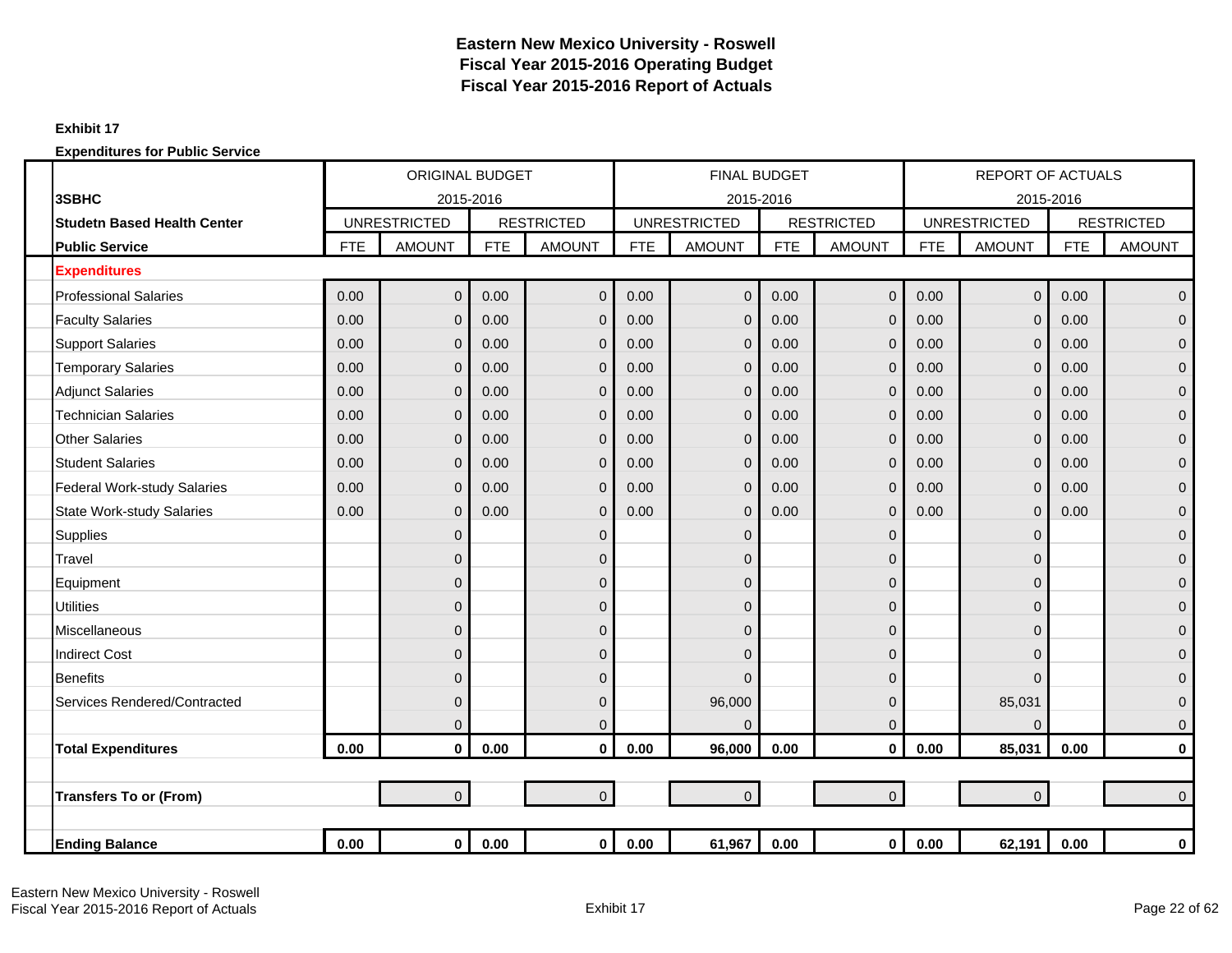#### **Exhibit 17**

|                                          | ORIGINAL BUDGET<br><b>UNRESTRICTED</b> |                |            |                   |            | <b>FINAL BUDGET</b> |     |                     |            | REPORT OF ACTUALS   |            |                   |
|------------------------------------------|----------------------------------------|----------------|------------|-------------------|------------|---------------------|-----|---------------------|------------|---------------------|------------|-------------------|
| 3TCEMT                                   |                                        | 2015-2016      |            |                   |            | 2015-2016           |     |                     |            | 2015-2016           |            |                   |
| <b>Training Center - EMT</b>             |                                        |                |            | <b>RESTRICTED</b> |            | <b>UNRESTRICTED</b> |     | <b>RESTRICTED</b>   |            | <b>UNRESTRICTED</b> |            | <b>RESTRICTED</b> |
| <b>Public Service</b>                    | <b>FTE</b>                             | <b>AMOUNT</b>  | <b>FTE</b> | <b>AMOUNT</b>     | <b>FTE</b> | <b>AMOUNT</b>       | FTE | <b>AMOUNT</b>       | <b>FTE</b> | <b>AMOUNT</b>       | <b>FTE</b> | <b>AMOUNT</b>     |
| <b>Revenues</b>                          |                                        |                |            |                   |            |                     |     |                     |            |                     |            |                   |
| <b>Tuition and Miscellaneous Fees</b>    |                                        | 75,000         |            | $\mathbf 0$       |            | 75,000              |     | $\mathsf{O}\xspace$ |            | 65,376              |            | $\Omega$          |
| <b>Federal Government Appropriations</b> |                                        | $\mathbf{0}$   |            | $\mathbf 0$       |            | $\overline{0}$      |     | $\mathbf{0}$        |            | $\overline{0}$      |            | $\Omega$          |
| <b>State Government Appropriations</b>   |                                        | $\mathbf{0}$   |            | $\mathbf 0$       |            | $\mathbf 0$         |     | $\mathbf 0$         |            | $\mathbf 0$         |            | $\mathbf{0}$      |
| <b>Local Government Appropriations</b>   |                                        | $\Omega$       |            | $\pmb{0}$         |            | $\overline{0}$      |     | $\Omega$            |            | $\mathbf{0}$        |            | $\Omega$          |
| <b>Federal Grants and Contracts</b>      |                                        | $\mathbf{0}$   |            | $\mathbf 0$       |            | $\overline{0}$      |     | $\mathbf 0$         |            | $\mathbf{0}$        |            | $\overline{0}$    |
| <b>State Grants and Contracts</b>        |                                        | $\mathbf{0}$   |            | $\mathbf 0$       |            | $\overline{0}$      |     | $\overline{0}$      |            | $\mathbf{0}$        |            | $\Omega$          |
| <b>Local Grants and Contracts</b>        |                                        | $\Omega$       |            | $\mathsf 0$       |            | $\overline{0}$      |     | $\mathbf{0}$        |            | $\mathbf{0}$        |            | $\Omega$          |
| <b>Private Gifts</b>                     |                                        | $\mathbf{0}$   |            | $\mathbf 0$       |            | $\mathbf 0$         |     | $\mathbf 0$         |            | $\mathbf{0}$        |            | $\Omega$          |
| Endowments, Land, and Perm Fund          |                                        | $\Omega$       |            | $\overline{0}$    |            | $\Omega$            |     | $\Omega$            |            | $\Omega$            |            | $\Omega$          |
| <b>Sales and Services</b>                |                                        | $\mathbf{0}$   |            | $\pmb{0}$         |            | $\overline{0}$      |     | $\Omega$            |            | $\mathbf{0}$        |            | $\Omega$          |
| <b>Other Sources</b>                     |                                        | $\mathbf{0}$   |            | $\mathbf 0$       |            | $\Omega$            |     | $\mathbf 0$         |            | $\mathbf{0}$        |            | $\mathbf{0}$      |
| <b>Total Revenues</b>                    |                                        | 75,000         |            | $\mathbf{0}$      |            | 75,000              |     | $\mathbf{0}$        |            | 65,376              |            | $\mathbf{0}$      |
|                                          |                                        |                |            |                   |            |                     |     |                     |            |                     |            |                   |
| <b>Beginning Balance</b>                 |                                        | $\overline{0}$ |            | $\overline{0}$    |            | 24,837              |     | $\Omega$            |            | 24,837              |            | $\Omega$          |
|                                          |                                        |                |            |                   |            |                     |     |                     |            |                     |            |                   |
| <b>Total Available</b>                   |                                        | 75,000         |            | $\mathbf{0}$      |            | 99,837              |     | $\mathbf 0$         |            | 90,213              |            | $\mathbf{0}$      |
|                                          |                                        |                |            |                   |            |                     |     |                     |            |                     |            |                   |
|                                          |                                        |                |            |                   |            |                     |     |                     |            |                     |            |                   |
|                                          |                                        |                |            |                   |            |                     |     |                     |            |                     |            |                   |
|                                          |                                        |                |            |                   |            |                     |     |                     |            |                     |            |                   |
|                                          |                                        |                |            |                   |            |                     |     |                     |            |                     |            |                   |
|                                          |                                        |                |            |                   |            |                     |     |                     |            |                     |            |                   |
|                                          |                                        |                |            |                   |            |                     |     |                     |            |                     |            |                   |
|                                          |                                        |                |            |                   |            |                     |     |                     |            |                     |            |                   |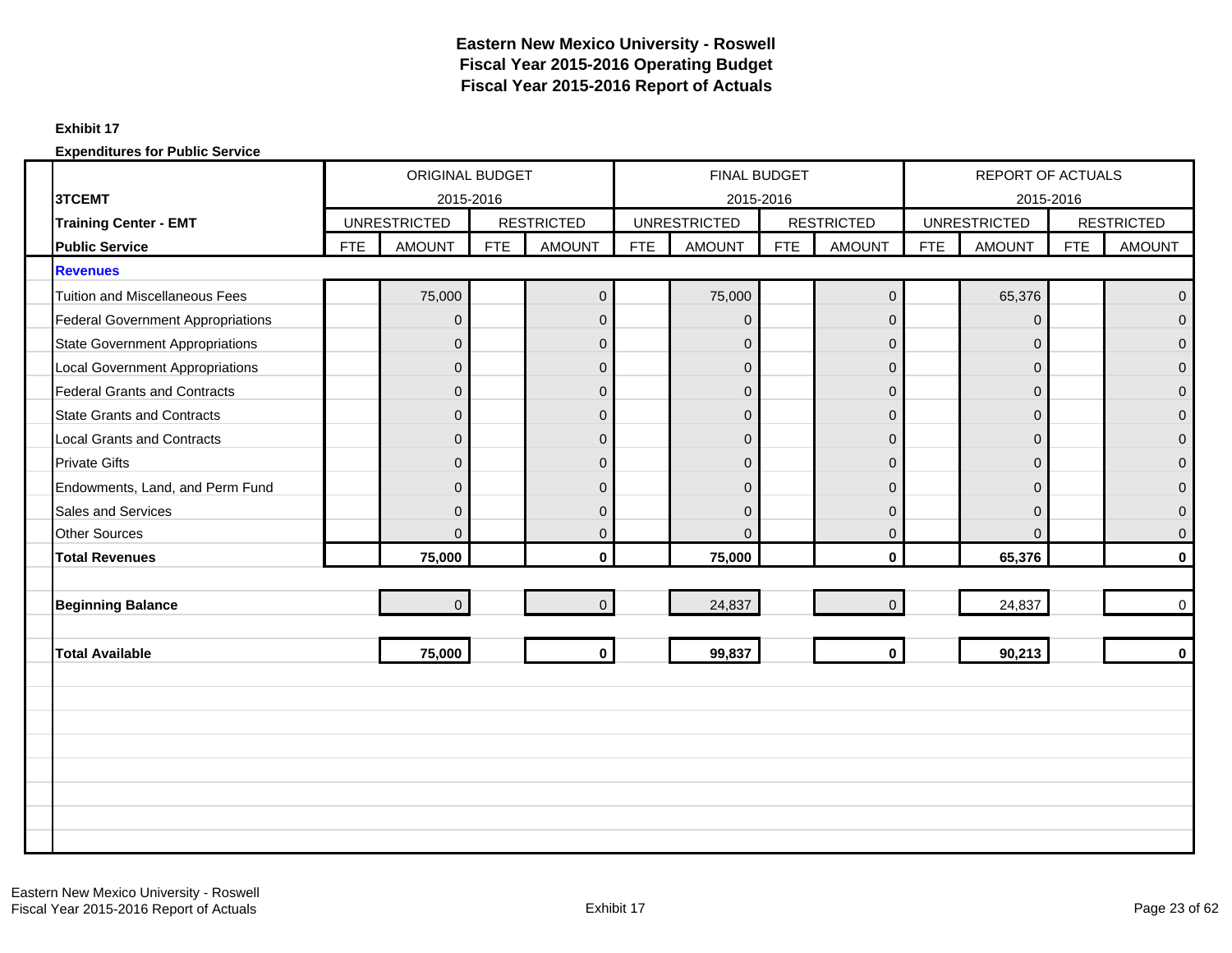### **Exhibit 17**

|                                    |            | <b>ORIGINAL BUDGET</b> |            |                   |            | <b>FINAL BUDGET</b> |            |                   |            | <b>REPORT OF ACTUALS</b> |            |                   |
|------------------------------------|------------|------------------------|------------|-------------------|------------|---------------------|------------|-------------------|------------|--------------------------|------------|-------------------|
| 3TCEMT                             |            | 2015-2016              |            |                   |            | 2015-2016           |            |                   |            | 2015-2016                |            |                   |
| <b>Training Center - EMT</b>       |            | <b>UNRESTRICTED</b>    |            | <b>RESTRICTED</b> |            | <b>UNRESTRICTED</b> |            | <b>RESTRICTED</b> |            | <b>UNRESTRICTED</b>      |            | <b>RESTRICTED</b> |
| <b>Public Service</b>              | <b>FTE</b> | <b>AMOUNT</b>          | <b>FTE</b> | <b>AMOUNT</b>     | <b>FTE</b> | <b>AMOUNT</b>       | <b>FTE</b> | <b>AMOUNT</b>     | <b>FTE</b> | <b>AMOUNT</b>            | <b>FTE</b> | <b>AMOUNT</b>     |
| <b>Expenditures</b>                |            |                        |            |                   |            |                     |            |                   |            |                          |            |                   |
| <b>Professional Salaries</b>       | 0.00       | $\mathbf{0}$           | 0.00       | $\overline{0}$    | 0.00       | $\mathbf{0}$        | 0.00       | $\overline{0}$    | 0.00       | $\overline{0}$           | 0.00       | $\overline{0}$    |
| <b>Faculty Salaries</b>            | 1.00       | 24,512                 | 0.00       | $\mathbf 0$       | 1.00       | 25,002              | 0.00       | $\mathbf{0}$      | 1.00       | 24,877                   | 0.00       | $\overline{0}$    |
| <b>Support Salaries</b>            | 0.00       | $\mathbf{0}$           | 0.00       | $\mathbf{0}$      | 0.00       | $\mathbf{0}$        | 0.00       | $\overline{0}$    | 0.00       | $\mathbf 0$              | 0.00       | $\mathbf{0}$      |
| <b>Temporary Salaries</b>          | 0.00       | $\mathbf{0}$           | 0.00       | $\overline{0}$    | 0.00       | $\Omega$            | 0.00       | $\overline{0}$    | 0.00       | $\overline{0}$           | 0.00       | $\overline{0}$    |
| <b>Adjunct Salaries</b>            | 0.00       | $\overline{0}$         | 0.00       | $\overline{0}$    | 0.00       | $\mathbf{0}$        | 0.00       | $\Omega$          | 0.00       | $\overline{0}$           | 0.00       | $\overline{0}$    |
| <b>Technician Salaries</b>         | 0.00       | $\mathbf{0}$           | 0.00       | $\mathbf 0$       | 0.00       | $\Omega$            | 0.00       | $\overline{0}$    | 0.00       | $\overline{0}$           | 0.00       | $\mathbf{0}$      |
| <b>Other Salaries</b>              | 0.00       | $\overline{0}$         | 0.00       | $\mathbf 0$       | 0.00       | $\mathbf{0}$        | 0.00       | $\mathbf{0}$      | 0.00       | $\mathbf 0$              | 0.00       | $\mathbf{0}$      |
| <b>Student Salaries</b>            | 0.00       | $\mathbf{0}$           | 0.00       | $\mathbf 0$       | 0.00       | $\Omega$            | 0.00       | $\overline{0}$    | 0.00       | $\overline{0}$           | 0.00       | $\overline{0}$    |
| <b>Federal Work-study Salaries</b> | 0.00       | $\Omega$               | 0.00       | $\mathbf 0$       | 0.00       | $\Omega$            | 0.00       | $\Omega$          | 0.00       | $\overline{0}$           | 0.00       | $\overline{0}$    |
| <b>State Work-study Salaries</b>   | 0.00       | $\mathbf{0}$           | 0.00       | $\overline{0}$    | 0.00       | $\Omega$            | 0.00       | $\overline{0}$    | 0.00       | $\overline{0}$           | 0.00       | $\overline{0}$    |
| Supplies                           |            | 25,000                 |            | $\mathbf 0$       |            | 25,000              |            | $\mathbf 0$       |            | 33,894                   |            | $\overline{0}$    |
| Travel                             |            | 3,000                  |            | $\mathbf 0$       |            | 3,000               |            | $\Omega$          |            | 1,386                    |            | $\mathbf{0}$      |
| Equipment                          |            | $\Omega$               |            | $\mathbf 0$       |            | $\Omega$            |            | $\Omega$          |            | $\Omega$                 |            | $\mathbf{0}$      |
| <b>Utilities</b>                   |            | $\mathbf{0}$           |            | $\mathbf 0$       |            | $\Omega$            |            | $\Omega$          |            | $\mathbf{0}$             |            | $\overline{0}$    |
| Miscellaneous                      |            | $\overline{0}$         |            | $\mathbf 0$       |            | $\mathbf 0$         |            | 0                 |            | $\mathbf 0$              |            | $\overline{0}$    |
| <b>Indirect Cost</b>               |            | $\Omega$               |            | $\Omega$          |            | $\Omega$            |            | $\Omega$          |            | $\Omega$                 |            | $\overline{0}$    |
| <b>Benefits</b>                    |            | 7,756                  |            | $\mathbf 0$       |            | 7,756               |            | $\Omega$          |            | 9,837                    |            | $\overline{0}$    |
| Services Rendered/Contracted       |            | $\mathbf 0$            |            | $\mathbf 0$       |            | $\mathbf{0}$        |            | 0                 |            | $\overline{0}$           |            | $\overline{0}$    |
|                                    |            | $\mathbf{0}$           |            | $\mathbf 0$       |            | O                   |            | $\overline{0}$    |            | $\Omega$                 |            | $\mathbf 0$       |
| <b>Total Expenditures</b>          | 1.00       | 60,268                 | 0.00       | $\mathbf 0$       | 1.00       | 60,758              | 0.00       | $\mathbf{0}$      | 1.00       | 69,994                   | 0.00       | $\mathbf 0$       |
|                                    |            |                        |            |                   |            |                     |            |                   |            |                          |            |                   |
| <b>Transfers To or (From)</b>      |            | $\overline{0}$         |            | $\overline{0}$    |            | $\overline{0}$      |            | $\overline{0}$    |            | $\mathbf 0$              |            | $\overline{0}$    |
|                                    |            |                        |            |                   |            |                     |            |                   |            |                          |            |                   |
| <b>Ending Balance</b>              | 1.00       | 14,732                 | 0.00       | $\mathbf 0$       | 1.00       | 39,079              | 0.00       | $\mathbf 0$       | 1.00       | 20,219                   | 0.00       | 0                 |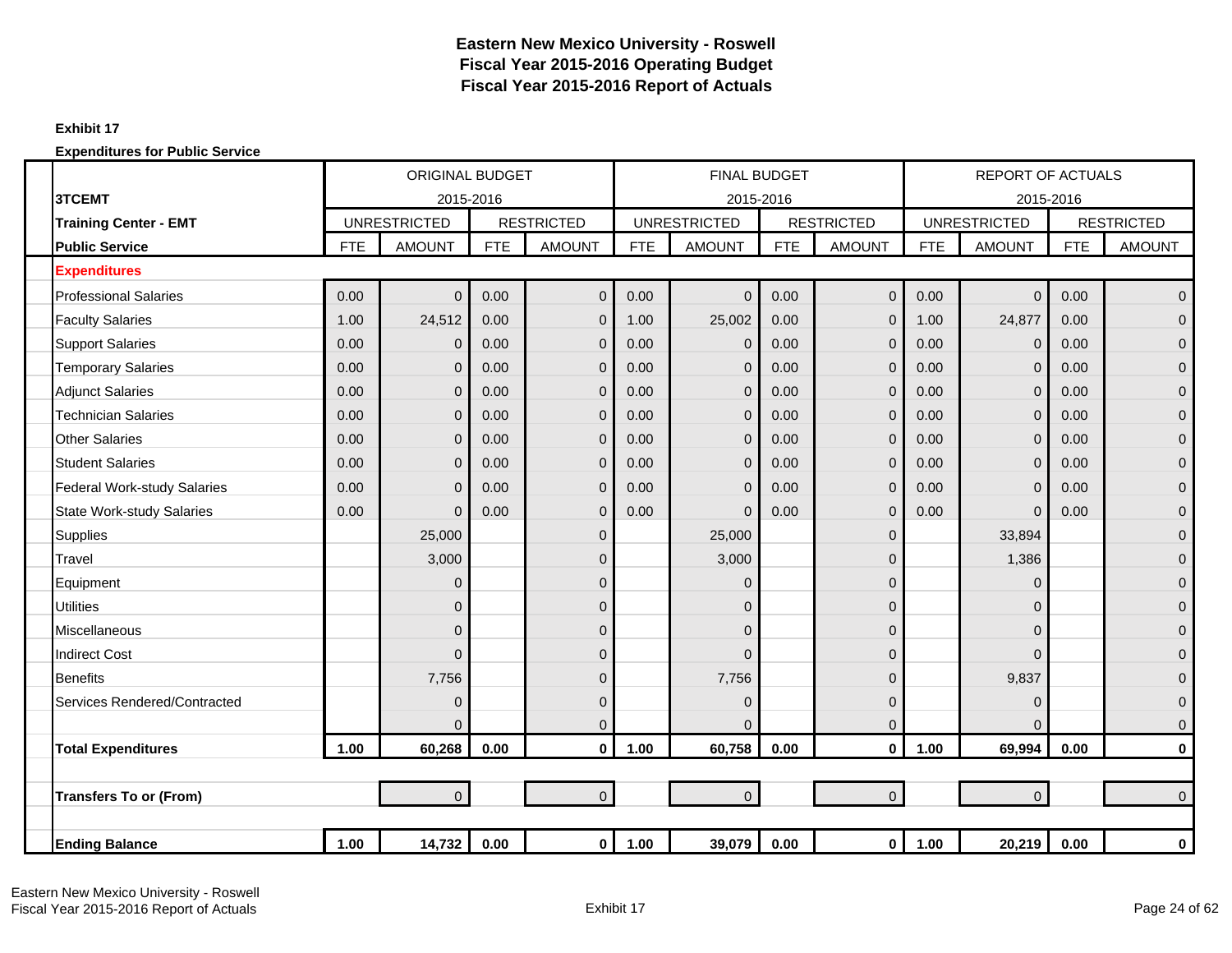### **Exhibit 17**

|                                          | ORIGINAL BUDGET<br><b>UNRESTRICTED</b> |                |            |                   |            | FINAL BUDGET        |            |                     |            | REPORT OF ACTUALS   |            |                   |
|------------------------------------------|----------------------------------------|----------------|------------|-------------------|------------|---------------------|------------|---------------------|------------|---------------------|------------|-------------------|
| 3YCHB                                    |                                        | 2015-2016      |            |                   |            | 2015-2016           |            |                     |            | 2015-2016           |            |                   |
| <b>Youth Challenge</b>                   |                                        |                |            | <b>RESTRICTED</b> |            | <b>UNRESTRICTED</b> |            | <b>RESTRICTED</b>   |            | <b>UNRESTRICTED</b> |            | <b>RESTRICTED</b> |
| <b>Public Service</b>                    | <b>FTE</b>                             | <b>AMOUNT</b>  | <b>FTE</b> | <b>AMOUNT</b>     | <b>FTE</b> | <b>AMOUNT</b>       | <b>FTE</b> | <b>AMOUNT</b>       | <b>FTE</b> | <b>AMOUNT</b>       | <b>FTE</b> | <b>AMOUNT</b>     |
| <b>Revenues</b>                          |                                        |                |            |                   |            |                     |            |                     |            |                     |            |                   |
| <b>Tuition and Miscellaneous Fees</b>    |                                        | 0              |            | $\mathbf 0$       |            | $\overline{0}$      |            | $\mathsf{O}\xspace$ |            | $\mathbf 0$         |            | $\Omega$          |
| <b>Federal Government Appropriations</b> |                                        | $\Omega$       |            | $\mathbf{0}$      |            | $\Omega$            |            | $\Omega$            |            | $\Omega$            |            | $\Omega$          |
| <b>State Government Appropriations</b>   |                                        | $\overline{0}$ |            | $\mathsf 0$       |            | $\overline{0}$      |            | $\overline{0}$      |            | $\mathbf{0}$        |            | $\Omega$          |
| <b>Local Government Appropriations</b>   |                                        | $\mathbf{0}$   |            | $\mathbf 0$       |            | $\overline{0}$      |            | $\mathbf 0$         |            | $\mathbf 0$         |            | $\Omega$          |
| <b>Federal Grants and Contracts</b>      |                                        | $\Omega$       |            | $\mathsf 0$       |            | $\overline{0}$      |            | $\Omega$            |            | $\Omega$            |            | $\Omega$          |
| <b>State Grants and Contracts</b>        |                                        | $\mathbf{0}$   |            | $\mathbf 0$       |            | $\mathbf 0$         |            | $\mathbf 0$         |            | $\mathbf{0}$        |            | $\mathbf{0}$      |
| <b>Local Grants and Contracts</b>        |                                        | $\Omega$       |            | $\mathbf{0}$      |            | $\Omega$            |            | $\Omega$            |            | $\mathbf{0}$        |            | $\Omega$          |
| <b>Private Gifts</b>                     |                                        | $\mathbf{0}$   |            | $\mathbf 0$       |            | $\overline{0}$      |            | $\mathbf 0$         |            | $\mathbf{0}$        |            | $\Omega$          |
| Endowments, Land, and Perm Fund          |                                        | $\Omega$       |            | $\mathbf{0}$      |            | $\Omega$            |            | $\Omega$            |            | $\Omega$            |            | $\Omega$          |
| <b>Sales and Services</b>                |                                        | $\mathbf{0}$   |            | $\mathsf 0$       |            | $\overline{0}$      |            | $\Omega$            |            | $\Omega$            |            | $\Omega$          |
| <b>Other Sources</b>                     |                                        | $\Omega$       |            | $\mathbf{0}$      |            | $\overline{0}$      |            | $\Omega$            |            | 40,652              |            | $\Omega$          |
| <b>Total Revenues</b>                    |                                        | $\mathbf{0}$   |            | $\mathbf 0$       |            | $\mathbf{0}$        |            | $\mathbf{0}$        |            | 40,652              |            | $\mathbf{0}$      |
|                                          |                                        |                |            |                   |            |                     |            |                     |            |                     |            |                   |
| <b>Beginning Balance</b>                 |                                        | $\overline{0}$ |            | $\mathbf 0$       |            | 48,442              |            | $\Omega$            |            | 48,442              |            | $\mathbf 0$       |
|                                          |                                        |                |            |                   |            |                     |            |                     |            |                     |            |                   |
| <b>Total Available</b>                   |                                        | $\mathbf{0}$   |            | $\mathbf{0}$      |            | 48,442              |            | $\mathbf{0}$        |            | 89,094              |            | $\Omega$          |
|                                          |                                        |                |            |                   |            |                     |            |                     |            |                     |            |                   |
|                                          |                                        |                |            |                   |            |                     |            |                     |            |                     |            |                   |
|                                          |                                        |                |            |                   |            |                     |            |                     |            |                     |            |                   |
|                                          |                                        |                |            |                   |            |                     |            |                     |            |                     |            |                   |
|                                          |                                        |                |            |                   |            |                     |            |                     |            |                     |            |                   |
|                                          |                                        |                |            |                   |            |                     |            |                     |            |                     |            |                   |
|                                          |                                        |                |            |                   |            |                     |            |                     |            |                     |            |                   |
|                                          |                                        |                |            |                   |            |                     |            |                     |            |                     |            |                   |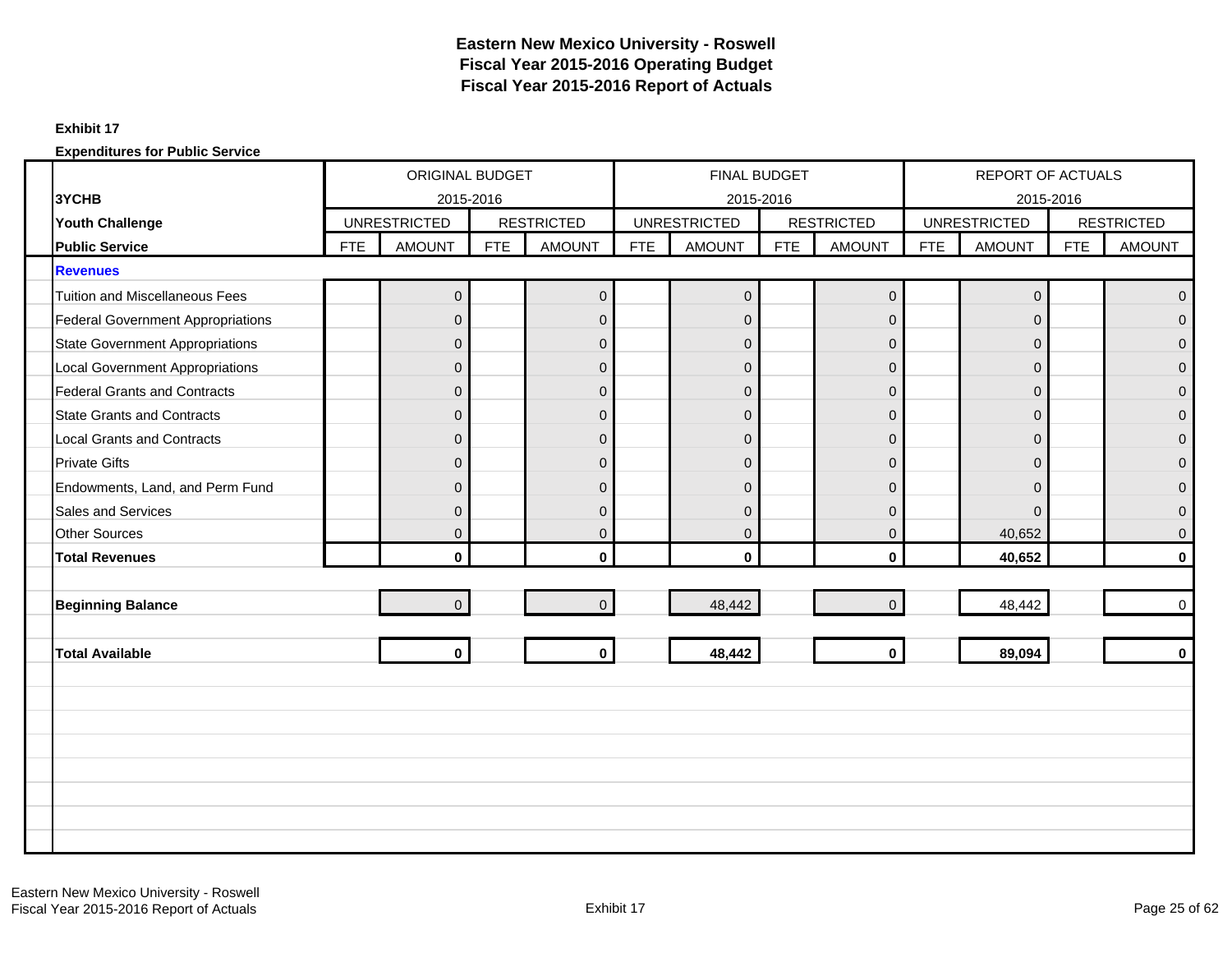### **Exhibit 17**

|                                    |            | <b>ORIGINAL BUDGET</b> |            |                   |            | <b>FINAL BUDGET</b>              |            |                   |            | <b>REPORT OF ACTUALS</b>         |            |                   |
|------------------------------------|------------|------------------------|------------|-------------------|------------|----------------------------------|------------|-------------------|------------|----------------------------------|------------|-------------------|
| 3YCHB                              |            | 2015-2016              |            | <b>RESTRICTED</b> |            | 2015-2016<br><b>UNRESTRICTED</b> |            | <b>RESTRICTED</b> |            | 2015-2016<br><b>UNRESTRICTED</b> |            | <b>RESTRICTED</b> |
| <b>Youth Challenge</b>             |            | <b>UNRESTRICTED</b>    |            |                   |            |                                  |            |                   |            |                                  |            |                   |
| <b>Public Service</b>              | <b>FTE</b> | <b>AMOUNT</b>          | <b>FTE</b> | <b>AMOUNT</b>     | <b>FTE</b> | <b>AMOUNT</b>                    | <b>FTE</b> | <b>AMOUNT</b>     | <b>FTE</b> | <b>AMOUNT</b>                    | <b>FTE</b> | <b>AMOUNT</b>     |
| <b>Expenditures</b>                |            |                        |            |                   |            |                                  |            |                   |            |                                  |            |                   |
| <b>Professional Salaries</b>       | 0.00       | $\mathbf 0$            | 0.00       | $\mathbf 0$       | 0.00       | $\Omega$                         | 0.00       | $\overline{0}$    | 0.15       | 7,402                            | 0.00       | $\overline{0}$    |
| <b>Faculty Salaries</b>            | 0.00       | $\Omega$               | 0.00       | $\mathbf 0$       | 0.00       | $\Omega$                         | 0.00       | $\overline{0}$    | 0.00       | $\mathbf 0$                      | 0.00       | $\overline{0}$    |
| <b>Support Salaries</b>            | 0.00       | $\mathbf{0}$           | 0.00       | $\mathbf{0}$      | 0.00       | $\overline{0}$                   | 0.00       | $\overline{0}$    | 0.00       | $\mathbf 0$                      | 0.00       | $\overline{0}$    |
| <b>Temporary Salaries</b>          | 0.00       | $\mathbf{0}$           | 0.00       | $\mathbf 0$       | 0.00       | $\mathbf 0$                      | 0.00       | $\mathbf 0$       | 0.00       | $\mathbf 0$                      | 0.00       | $\overline{0}$    |
| <b>Adjunct Salaries</b>            | 0.00       | $\Omega$               | 0.00       | $\mathbf 0$       | 0.00       | $\Omega$                         | 0.00       | $\overline{0}$    | 0.00       | $\mathbf 0$                      | 0.00       | $\mathbf{0}$      |
| <b>Technician Salaries</b>         | 0.00       | $\mathbf{0}$           | 0.00       | $\mathbf 0$       | 0.00       | $\Omega$                         | 0.00       | $\overline{0}$    | 0.00       | $\mathbf 0$                      | 0.00       | $\overline{0}$    |
| <b>Other Salaries</b>              | 0.00       | $\overline{0}$         | 0.00       | $\mathbf 0$       | 0.00       | $\Omega$                         | 0.00       | $\overline{0}$    | 0.00       | $\pmb{0}$                        | 0.00       | $\overline{0}$    |
| <b>Student Salaries</b>            | 0.00       | $\mathbf{0}$           | 0.00       | $\mathbf 0$       | 0.00       | $\Omega$                         | 0.00       | $\mathbf 0$       | 0.00       | $\mathbf 0$                      | 0.00       | $\overline{0}$    |
| <b>Federal Work-study Salaries</b> | 0.00       | $\mathbf{0}$           | 0.00       | $\mathbf 0$       | 0.00       | $\Omega$                         | 0.00       | $\mathbf 0$       | 0.00       | $\mathbf 0$                      | 0.00       | $\mathbf{0}$      |
| <b>State Work-study Salaries</b>   | 0.00       | $\Omega$               | 0.00       | $\mathbf 0$       | 0.00       | $\Omega$                         | 0.00       | $\overline{0}$    | 0.00       | $\mathbf{0}$                     | 0.00       | $\mathbf{0}$      |
| <b>Supplies</b>                    |            | $\Omega$               |            | $\pmb{0}$         |            | $\mathbf{0}$                     |            | $\overline{0}$    |            | 15,080                           |            | $\overline{0}$    |
| Travel                             |            | $\Omega$               |            | $\mathbf{0}$      |            | $\mathbf{0}$                     |            | $\Omega$          |            | $\mathbf{0}$                     |            | $\mathbf{0}$      |
| Equipment                          |            | $\mathbf{0}$           |            | $\mathbf 0$       |            | 0                                |            | $\mathbf 0$       |            | $\mathbf 0$                      |            | 0                 |
| <b>Utilities</b>                   |            | $\mathbf{0}$           |            | $\mathbf 0$       |            | 0                                |            | $\mathbf{0}$      |            | $\mathbf 0$                      |            | $\overline{0}$    |
| <b>Miscellaneous</b>               |            | $\Omega$               |            | $\mathbf 0$       |            | $\mathbf{0}$                     |            | $\mathbf{0}$      |            | $\mathbf{0}$                     |            | $\overline{0}$    |
| <b>Indirect Cost</b>               |            | $\Omega$               |            | $\mathbf{0}$      |            | $\overline{0}$                   |            | 0                 |            | $\Omega$                         |            | $\overline{0}$    |
| <b>Benefits</b>                    |            | $\Omega$               |            | $\mathbf{0}$      |            | $\overline{0}$                   |            | $\Omega$          |            | 1,838                            |            | $\mathbf 0$       |
| Services Rendered/Contracted       |            | $\Omega$               |            | $\mathbf 0$       |            | $\mathbf{0}$                     |            | 0                 |            | $\mathbf 0$                      |            | $\mathbf 0$       |
|                                    |            | $\mathbf{0}$           |            | $\mathbf 0$       |            | 0                                |            | $\mathbf{0}$      |            | $\Omega$                         |            | 0                 |
| <b>Total Expenditures</b>          | 0.00       | $\mathbf{0}$           | 0.00       | $\mathbf 0$       | 0.00       | $\mathbf{0}$                     | 0.00       | $\mathbf{0}$      | 0.15       | 24,321                           | 0.00       | $\bf{0}$          |
|                                    |            |                        |            |                   |            |                                  |            |                   |            |                                  |            |                   |
| <b>Transfers To or (From)</b>      |            | $\overline{0}$         |            | $\overline{0}$    |            | $\overline{0}$                   |            | $\overline{0}$    |            | $\overline{0}$                   |            | $\overline{0}$    |
|                                    |            |                        |            |                   |            |                                  |            |                   |            |                                  |            |                   |
| <b>Ending Balance</b>              | 0.00       | $\mathbf 0$            | 0.00       | $\mathbf 0$       | 0.00       | 48,442                           | 0.00       | $\mathbf{0}$      | 0.15       | 64,773                           | $0.00\,$   | $\pmb{0}$         |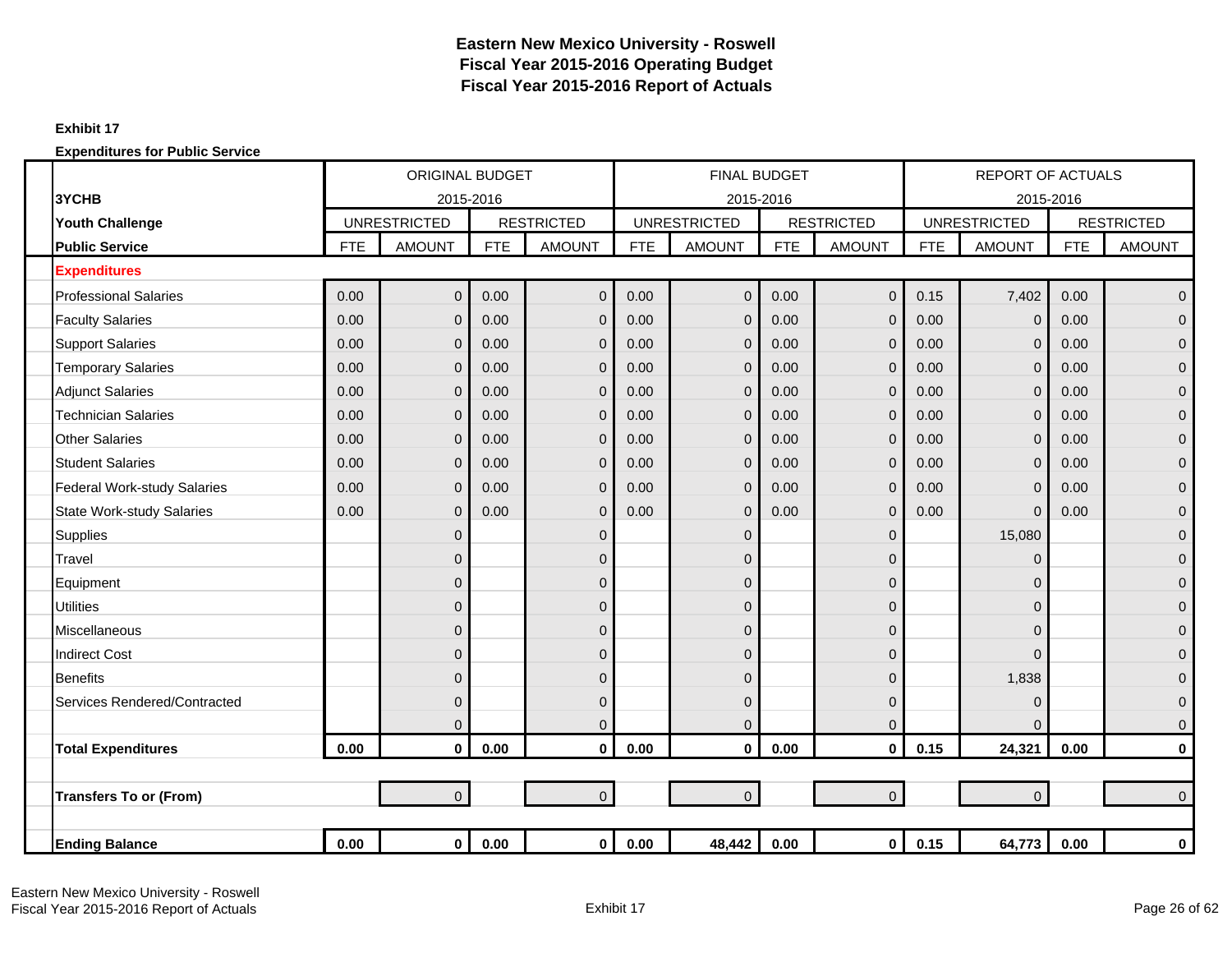#### **Exhibit 17**

|                                          |            |                     |            | <b>ORIGINAL BUDGET</b> |            | FINAL BUDGET        |            |                   |            | <b>REPORT OF ACTUALS</b> |            |                   |
|------------------------------------------|------------|---------------------|------------|------------------------|------------|---------------------|------------|-------------------|------------|--------------------------|------------|-------------------|
| 3THTR                                    |            | 2015-2016           |            |                        |            |                     | 2015-2016  |                   |            | 2015-2016                |            |                   |
| <b>Theatrical Events</b>                 |            | <b>UNRESTRICTED</b> |            | <b>RESTRICTED</b>      |            | <b>UNRESTRICTED</b> |            | <b>RESTRICTED</b> |            | <b>UNRESTRICTED</b>      |            | <b>RESTRICTED</b> |
| <b>Public Service</b>                    | <b>FTE</b> | <b>AMOUNT</b>       | <b>FTE</b> | <b>AMOUNT</b>          | <b>FTE</b> | <b>AMOUNT</b>       | <b>FTE</b> | <b>AMOUNT</b>     | <b>FTE</b> | <b>AMOUNT</b>            | <b>FTE</b> | <b>AMOUNT</b>     |
| <b>Revenues</b>                          |            |                     |            |                        |            |                     |            |                   |            |                          |            |                   |
| <b>Tuition and Miscellaneous Fees</b>    |            | 0                   |            | $\mathbf 0$            |            | $\overline{0}$      |            | $\mathbf 0$       |            | $\mathbf 0$              |            | $\overline{0}$    |
| <b>Federal Government Appropriations</b> |            | $\Omega$            |            | $\mathbf{0}$           |            | $\Omega$            |            | $\Omega$          |            | $\Omega$                 |            | $\Omega$          |
| <b>State Government Appropriations</b>   |            | $\mathbf{0}$        |            | $\mathsf 0$            |            | $\overline{0}$      |            | $\overline{0}$    |            | $\mathbf 0$              |            | $\Omega$          |
| <b>Local Government Appropriations</b>   |            | $\Omega$            |            | $\mathbf{0}$           |            | $\overline{0}$      |            | $\Omega$          |            | $\mathbf{0}$             |            | $\Omega$          |
| <b>Federal Grants and Contracts</b>      |            | $\Omega$            |            | $\mathbf 0$            |            | $\overline{0}$      |            | $\mathbf 0$       |            | $\mathbf{0}$             |            | $\overline{0}$    |
| <b>State Grants and Contracts</b>        |            | $\overline{0}$      |            | $\overline{0}$         |            | $\overline{0}$      |            | $\overline{0}$    |            | $\mathbf{0}$             |            | $\Omega$          |
| <b>Local Grants and Contracts</b>        |            | $\Omega$            |            | $\mathbf 0$            |            | $\overline{0}$      |            | $\mathbf{0}$      |            | $\mathbf{0}$             |            | $\Omega$          |
| <b>Private Gifts</b>                     |            | $\Omega$            |            | $\mathbf 0$            |            | $\overline{0}$      |            | $\Omega$          |            | $\Omega$                 |            | $\Omega$          |
| Endowments, Land, and Perm Fund          |            | $\Omega$            |            | $\mathbf 0$            |            | $\overline{0}$      |            | $\Omega$          |            | $\Omega$                 |            | $\Omega$          |
| <b>Sales and Services</b>                |            | $\Omega$            |            | $\mathbf{0}$           |            | $\Omega$            |            | $\Omega$          |            | 22,689                   |            | $\Omega$          |
| <b>Other Sources</b>                     |            | $\mathbf{0}$        |            | $\boldsymbol{0}$       |            | $\overline{0}$      |            | $\mathbf 0$       |            | 250                      |            | $\mathbf{0}$      |
| <b>Total Revenues</b>                    |            | $\mathbf{0}$        |            | $\mathbf{0}$           |            | $\mathbf{0}$        |            | $\mathbf{0}$      |            | 22,939                   |            | $\mathbf{0}$      |
|                                          |            |                     |            |                        |            |                     |            |                   |            |                          |            |                   |
| <b>Beginning Balance</b>                 |            | $\overline{0}$      |            | $\overline{0}$         |            | 16,490              |            | $\Omega$          |            | 16,490                   |            | $\Omega$          |
|                                          |            |                     |            |                        |            |                     |            |                   |            |                          |            |                   |
| <b>Total Available</b>                   |            | $\mathbf{0}$        |            | $\mathbf{0}$           |            | 16,490              |            | $\mathbf{0}$      |            | 39,429                   |            | $\mathbf{0}$      |
|                                          |            |                     |            |                        |            |                     |            |                   |            |                          |            |                   |
|                                          |            |                     |            |                        |            |                     |            |                   |            |                          |            |                   |
|                                          |            |                     |            |                        |            |                     |            |                   |            |                          |            |                   |
|                                          |            |                     |            |                        |            |                     |            |                   |            |                          |            |                   |
|                                          |            |                     |            |                        |            |                     |            |                   |            |                          |            |                   |
|                                          |            |                     |            |                        |            |                     |            |                   |            |                          |            |                   |
|                                          |            |                     |            |                        |            |                     |            |                   |            |                          |            |                   |
|                                          |            |                     |            |                        |            |                     |            |                   |            |                          |            |                   |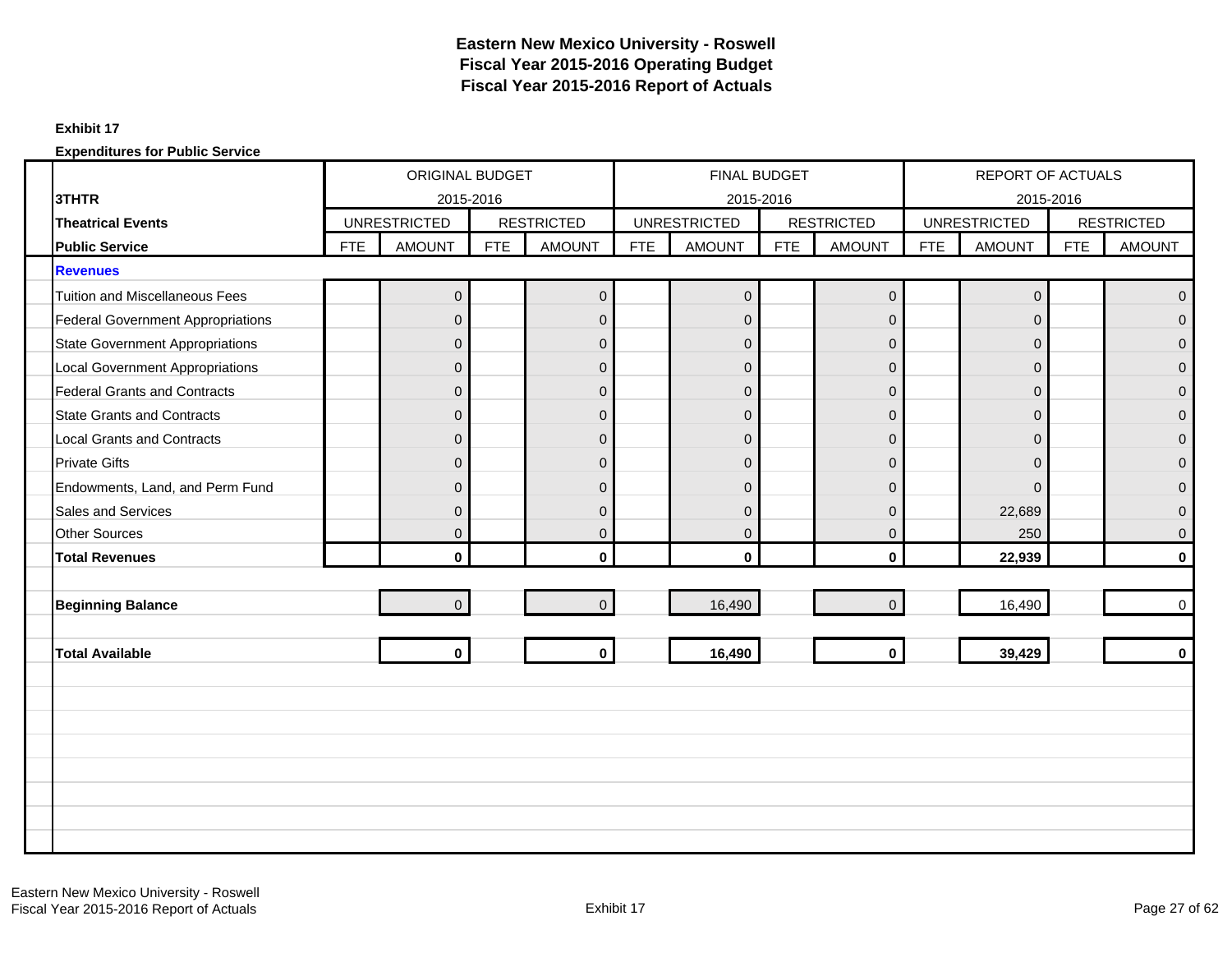### **Exhibit 17**

|                                    |            | <b>ORIGINAL BUDGET</b> |            |                   |            | <b>FINAL BUDGET</b> |            |                   |            | <b>REPORT OF ACTUALS</b> |            |                   |
|------------------------------------|------------|------------------------|------------|-------------------|------------|---------------------|------------|-------------------|------------|--------------------------|------------|-------------------|
| 3THTR                              |            | 2015-2016              |            |                   |            | 2015-2016           |            |                   |            | 2015-2016                |            |                   |
| <b>Theatrical Events</b>           |            | <b>UNRESTRICTED</b>    |            | <b>RESTRICTED</b> |            | <b>UNRESTRICTED</b> |            | <b>RESTRICTED</b> |            | <b>UNRESTRICTED</b>      |            | <b>RESTRICTED</b> |
| <b>Public Service</b>              | <b>FTE</b> | <b>AMOUNT</b>          | <b>FTE</b> | <b>AMOUNT</b>     | <b>FTE</b> | <b>AMOUNT</b>       | <b>FTE</b> | <b>AMOUNT</b>     | <b>FTE</b> | <b>AMOUNT</b>            | <b>FTE</b> | <b>AMOUNT</b>     |
| <b>Expenditures</b>                |            |                        |            |                   |            |                     |            |                   |            |                          |            |                   |
| <b>Professional Salaries</b>       | 0.00       | $\Omega$               | 0.00       | $\overline{0}$    | 0.00       | $\Omega$            | 0.00       | $\overline{0}$    | 0.00       | $\mathbf{0}$             | 0.00       | $\overline{0}$    |
| <b>Faculty Salaries</b>            | 0.00       | $\Omega$               | 0.00       | $\mathbf{0}$      | 0.00       | $\Omega$            | 0.00       | $\overline{0}$    | 0.00       | $\mathbf 0$              | 0.00       | $\overline{0}$    |
| <b>Support Salaries</b>            | 0.00       | $\mathbf{0}$           | 0.00       | $\mathbf{0}$      | 0.00       | $\Omega$            | 0.00       | $\overline{0}$    | 0.00       | $\mathbf{0}$             | 0.00       | $\overline{0}$    |
| <b>Temporary Salaries</b>          | 0.00       | $\mathbf{0}$           | 0.00       | $\mathbf 0$       | 0.00       | $\Omega$            | 0.00       | $\mathbf{0}$      | 0.00       | $\mathbf 0$              | 0.00       | $\overline{0}$    |
| <b>Adjunct Salaries</b>            | 0.00       | $\Omega$               | 0.00       | $\mathbf 0$       | 0.00       | $\Omega$            | 0.00       | $\overline{0}$    | 0.00       | $\mathbf 0$              | 0.00       | $\mathbf{0}$      |
| <b>Technician Salaries</b>         | 0.00       | $\mathbf{0}$           | 0.00       | $\mathbf 0$       | 0.00       | $\Omega$            | 0.00       | $\mathbf 0$       | 0.00       | $\mathbf 0$              | 0.00       | 0                 |
| <b>Other Salaries</b>              | 0.00       | $\Omega$               | 0.00       | $\mathbf 0$       | 0.00       | $\Omega$            | 0.00       | $\overline{0}$    | 0.00       | $\mathbf 0$              | 0.00       | $\overline{0}$    |
| <b>Student Salaries</b>            | 0.00       | $\Omega$               | 0.00       | $\mathbf 0$       | 0.00       | $\Omega$            | 0.00       | $\overline{0}$    | 0.00       | $\overline{0}$           | 0.00       | $\overline{0}$    |
| <b>Federal Work-study Salaries</b> | 0.00       | $\Omega$               | 0.00       | $\mathbf 0$       | 0.00       | $\Omega$            | 0.00       | $\overline{0}$    | 0.00       | $\mathbf 0$              | 0.00       | $\overline{0}$    |
| <b>State Work-study Salaries</b>   | 0.00       | $\mathbf{0}$           | 0.00       | $\mathbf 0$       | 0.00       | $\Omega$            | 0.00       | $\overline{0}$    | 0.00       | $\mathbf 0$              | 0.00       | $\overline{0}$    |
| <b>Supplies</b>                    |            | $\mathbf 0$            |            | $\mathbf 0$       |            | $\mathbf{0}$        |            | $\mathbf{0}$      |            | 19,967                   |            | $\overline{0}$    |
| Travel                             |            | 0                      |            | $\mathbf 0$       |            | $\mathbf{0}$        |            | 0                 |            | $\mathbf{0}$             |            | 0                 |
| Equipment                          |            | O                      |            | $\mathbf 0$       |            | $\mathbf{0}$        |            | $\mathbf{0}$      |            | $\Omega$                 |            | $\mathbf{0}$      |
| <b>Utilities</b>                   |            | $\Omega$               |            | $\mathbf{0}$      |            | $\overline{0}$      |            | $\Omega$          |            | $\mathbf{0}$             |            | $\overline{0}$    |
| Miscellaneous                      |            | $\mathbf{0}$           |            | $\mathbf 0$       |            | $\overline{0}$      |            | $\mathbf{0}$      |            | $\mathbf 0$              |            | $\overline{0}$    |
| <b>Indirect Cost</b>               |            | $\Omega$               |            | $\mathbf{0}$      |            | $\overline{0}$      |            | $\Omega$          |            | 0                        |            | $\overline{0}$    |
| <b>Benefits</b>                    |            | $\Omega$               |            | $\mathbf 0$       |            | $\overline{0}$      |            | $\mathbf{0}$      |            | $\mathbf{0}$             |            | 0                 |
| Services Rendered/Contracted       |            | $\mathbf 0$            |            | $\mathbf 0$       |            | 0                   |            | $\overline{0}$    |            | $\mathbf 0$              |            | $\overline{0}$    |
|                                    |            | $\Omega$               |            | $\overline{0}$    |            | $\Omega$            |            | $\Omega$          |            | $\Omega$                 |            | $\mathbf 0$       |
| <b>Total Expenditures</b>          | 0.00       | $\mathbf{0}$           | 0.00       | $\mathbf{0}$      | 0.00       | $\mathbf{0}$        | 0.00       | $\mathbf{0}$      | 0.00       | 19,967                   | 0.00       | $\mathbf 0$       |
|                                    |            |                        |            |                   |            |                     |            |                   |            |                          |            |                   |
| <b>Transfers To or (From)</b>      |            | $\overline{0}$         |            | $\overline{0}$    |            | $\overline{0}$      |            | $\overline{0}$    |            | $\mathbf 0$              |            | $\overline{0}$    |
|                                    |            |                        |            |                   |            |                     |            |                   |            |                          |            |                   |
| <b>Ending Balance</b>              | 0.00       | $\mathbf{0}$           | 0.00       | $\mathbf 0$       | 0.00       | 16,490              | 0.00       | $\mathbf 0$       | 0.00       | 19,462                   | $0.00\,$   | $\mathbf 0$       |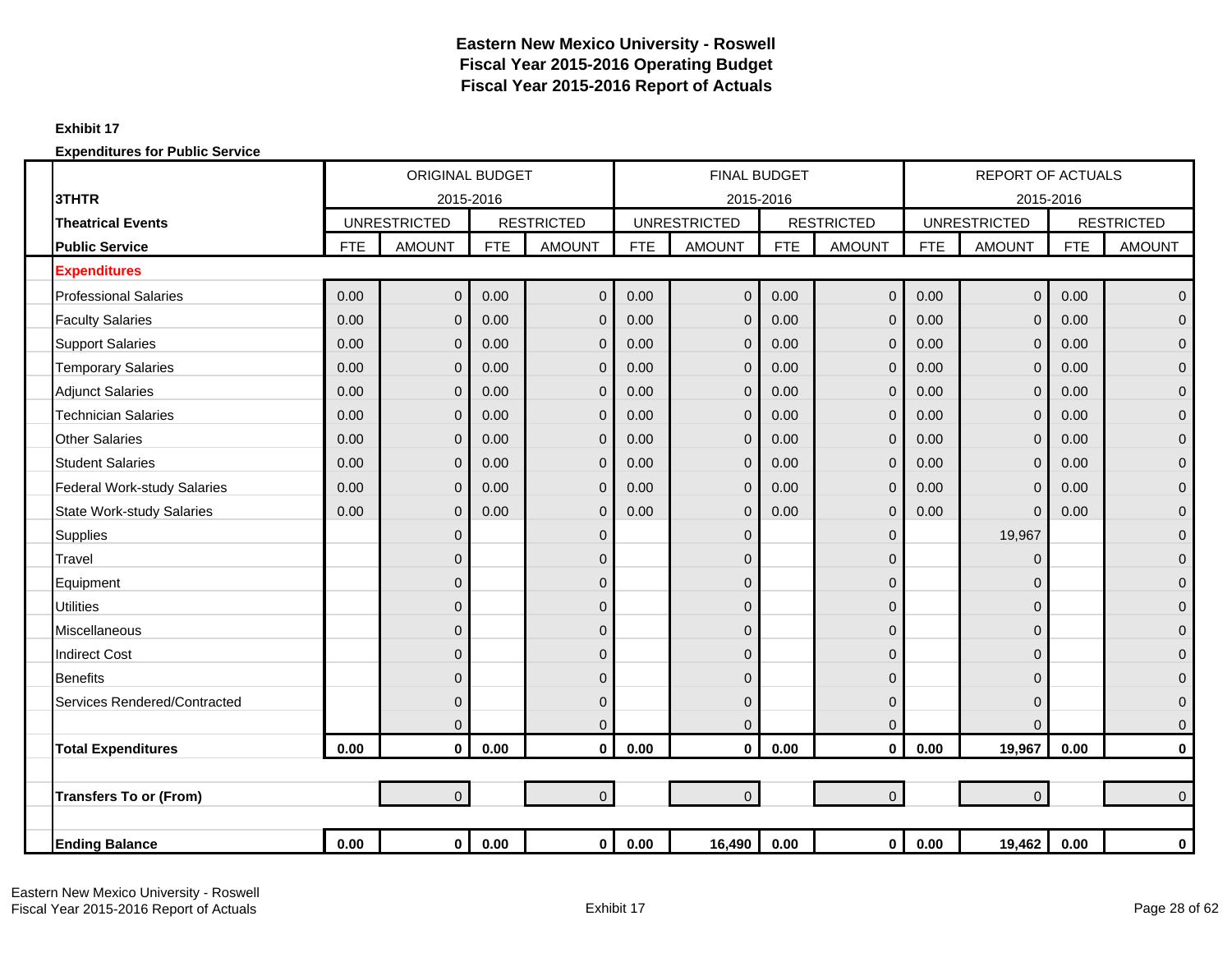### **Exhibit 17**

|                                          | ORIGINAL BUDGET<br>2015-2016<br><b>UNRESTRICTED</b> |                |            |                   |            | FINAL BUDGET        |     |                   |            | <b>REPORT OF ACTUALS</b> |            |                   |
|------------------------------------------|-----------------------------------------------------|----------------|------------|-------------------|------------|---------------------|-----|-------------------|------------|--------------------------|------------|-------------------|
| 3CARE1                                   |                                                     |                |            |                   |            | 2015-2016           |     |                   |            | 2015-2016                |            |                   |
| Child Care Center (Services Only)        |                                                     |                |            | <b>RESTRICTED</b> |            | <b>UNRESTRICTED</b> |     | <b>RESTRICTED</b> |            | <b>UNRESTRICTED</b>      |            | <b>RESTRICTED</b> |
| <b>Public Service</b>                    | <b>FTE</b>                                          | <b>AMOUNT</b>  | <b>FTE</b> | <b>AMOUNT</b>     | <b>FTE</b> | <b>AMOUNT</b>       | FTE | <b>AMOUNT</b>     | <b>FTE</b> | <b>AMOUNT</b>            | <b>FTE</b> | <b>AMOUNT</b>     |
| <b>Revenues</b>                          |                                                     |                |            |                   |            |                     |     |                   |            |                          |            |                   |
| <b>Tuition and Miscellaneous Fees</b>    |                                                     | $\mathbf{0}$   |            | $\mathbf 0$       |            | $\overline{0}$      |     | $\pmb{0}$         |            | $\mathbf 0$              |            | $\mathbf{0}$      |
| <b>Federal Government Appropriations</b> |                                                     | $\Omega$       |            | $\overline{0}$    |            | $\overline{0}$      |     | $\Omega$          |            | $\Omega$                 |            | $\Omega$          |
| <b>State Government Appropriations</b>   |                                                     | $\overline{0}$ |            | $\mathbf 0$       |            | $\overline{0}$      |     | $\mathbf 0$       |            | $\mathbf 0$              |            | $\Omega$          |
| <b>Local Government Appropriations</b>   |                                                     | $\Omega$       |            | $\pmb{0}$         |            | $\overline{0}$      |     | $\overline{0}$    |            | $\mathbf{0}$             |            | $\Omega$          |
| <b>Federal Grants and Contracts</b>      |                                                     | $\overline{0}$ |            | $\pmb{0}$         |            | $\overline{0}$      |     | $\mathbf 0$       |            | $\mathbf{0}$             |            | $\mathbf{0}$      |
| <b>State Grants and Contracts</b>        |                                                     | $\Omega$       |            | $\pmb{0}$         |            | $\overline{0}$      |     | $\overline{0}$    |            | $\mathbf{0}$             |            | $\Omega$          |
| <b>Local Grants and Contracts</b>        |                                                     | $\Omega$       |            | $\pmb{0}$         |            | $\overline{0}$      |     | $\mathbf{0}$      |            | $\mathbf{0}$             |            | $\overline{0}$    |
| <b>Private Gifts</b>                     |                                                     | $\Omega$       |            | $\mathbf 0$       |            | $\overline{0}$      |     | $\Omega$          |            | $\Omega$                 |            | $\Omega$          |
| Endowments, Land, and Perm Fund          |                                                     | $\Omega$       |            | $\mathbf 0$       |            | $\overline{0}$      |     | $\Omega$          |            | $\mathbf{0}$             |            | $\Omega$          |
| <b>Sales and Services</b>                |                                                     | $\Omega$       |            | $\overline{0}$    |            | $\overline{0}$      |     | $\Omega$          |            | $\mathbf{0}$             |            | $\Omega$          |
| <b>Other Sources</b>                     |                                                     | $\Omega$       |            | $\pmb{0}$         |            | $\overline{0}$      |     | $\mathbf 0$       |            | $\boldsymbol{0}$         |            | $\Omega$          |
| <b>Total Revenues</b>                    |                                                     | $\mathbf{0}$   |            | $\mathbf 0$       |            | $\mathbf{0}$        |     | $\mathbf{0}$      |            | $\mathbf{0}$             |            | $\mathbf{0}$      |
|                                          |                                                     |                |            |                   |            |                     |     |                   |            |                          |            |                   |
| <b>Beginning Balance</b>                 |                                                     | $\Omega$       |            | $\Omega$          |            | 4,417               |     | $\Omega$          |            | 4,417                    |            | $\Omega$          |
|                                          |                                                     |                |            |                   |            |                     |     |                   |            |                          |            |                   |
| <b>Total Available</b>                   |                                                     | $\mathbf{0}$   |            | $\bf{0}$          |            | 4,417               |     | $\mathbf{0}$      |            | 4,417                    |            | $\Omega$          |
|                                          |                                                     |                |            |                   |            |                     |     |                   |            |                          |            |                   |
|                                          |                                                     |                |            |                   |            |                     |     |                   |            |                          |            |                   |
|                                          |                                                     |                |            |                   |            |                     |     |                   |            |                          |            |                   |
|                                          |                                                     |                |            |                   |            |                     |     |                   |            |                          |            |                   |
|                                          |                                                     |                |            |                   |            |                     |     |                   |            |                          |            |                   |
|                                          |                                                     |                |            |                   |            |                     |     |                   |            |                          |            |                   |
|                                          |                                                     |                |            |                   |            |                     |     |                   |            |                          |            |                   |
|                                          |                                                     |                |            |                   |            |                     |     |                   |            |                          |            |                   |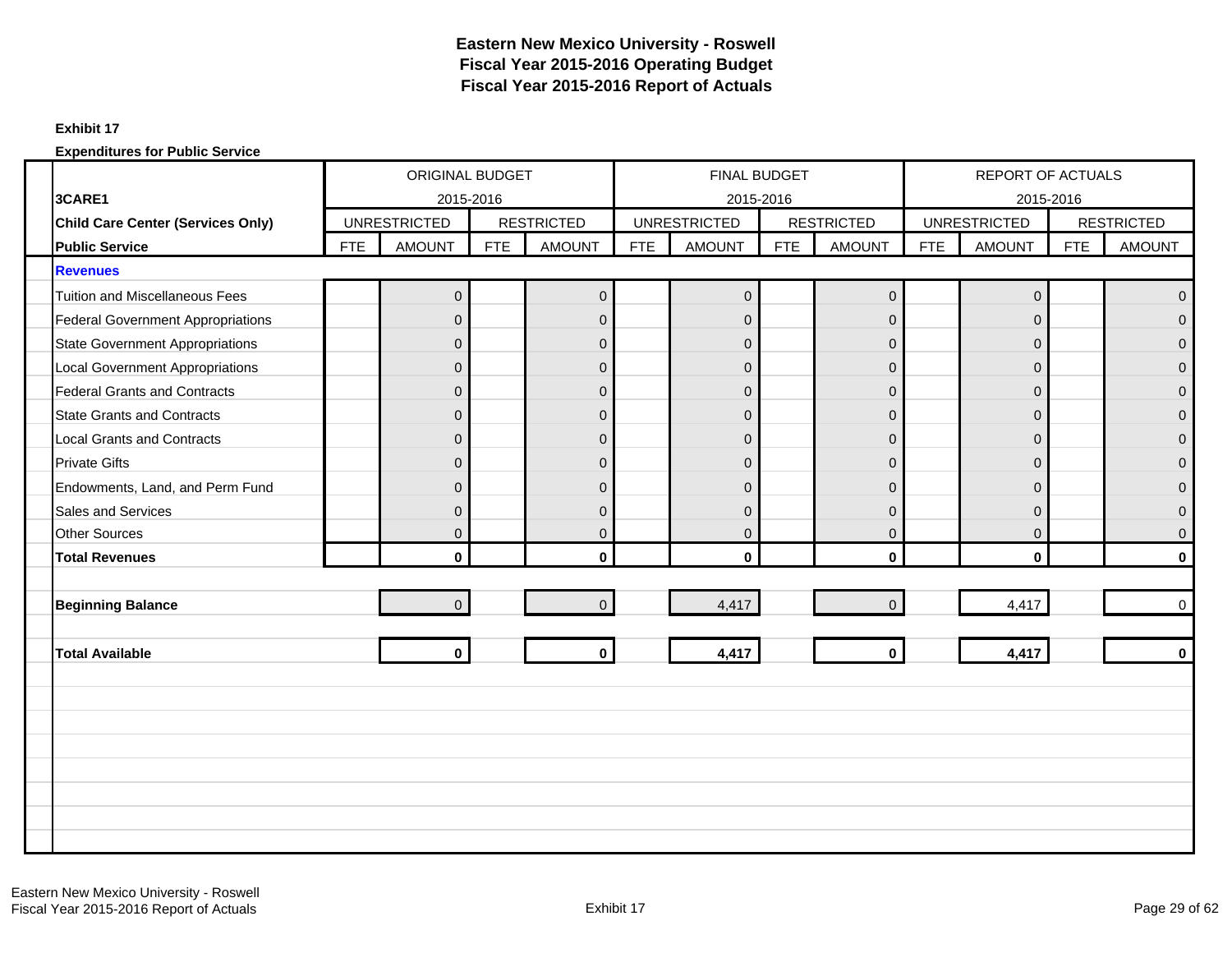### **Exhibit 17**

|                                    |            | <b>ORIGINAL BUDGET</b> |            |                   |            | <b>FINAL BUDGET</b> |            |                   |            | <b>REPORT OF ACTUALS</b> |            |                   |
|------------------------------------|------------|------------------------|------------|-------------------|------------|---------------------|------------|-------------------|------------|--------------------------|------------|-------------------|
| 3CARE1                             |            | 2015-2016              |            |                   |            | 2015-2016           |            |                   |            | 2015-2016                |            |                   |
| Child Care Center (Services Only)  |            | <b>UNRESTRICTED</b>    |            | <b>RESTRICTED</b> |            | <b>UNRESTRICTED</b> |            | <b>RESTRICTED</b> |            | <b>UNRESTRICTED</b>      |            | <b>RESTRICTED</b> |
| <b>Public Service</b>              | <b>FTE</b> | <b>AMOUNT</b>          | <b>FTE</b> | <b>AMOUNT</b>     | <b>FTE</b> | <b>AMOUNT</b>       | <b>FTE</b> | <b>AMOUNT</b>     | <b>FTE</b> | <b>AMOUNT</b>            | <b>FTE</b> | <b>AMOUNT</b>     |
| <b>Expenditures</b>                |            |                        |            |                   |            |                     |            |                   |            |                          |            |                   |
| <b>Professional Salaries</b>       | 0.00       | $\mathbf 0$            | 0.00       | $\overline{0}$    | 0.00       | $\overline{0}$      | 0.00       | $\overline{0}$    | 0.00       | $\overline{0}$           | 0.00       | $\mathbf 0$       |
| <b>Faculty Salaries</b>            | 0.00       | $\mathbf{0}$           | 0.00       | $\mathbf 0$       | 0.00       | $\overline{0}$      | 0.00       | $\mathbf{0}$      | 0.00       | $\mathbf 0$              | 0.00       | $\overline{0}$    |
| <b>Support Salaries</b>            | 0.00       | $\overline{0}$         | 0.00       | $\Omega$          | 0.00       | $\overline{0}$      | 0.00       | $\Omega$          | 0.00       | $\mathbf 0$              | 0.00       | $\mathbf{0}$      |
| <b>Temporary Salaries</b>          | 0.00       | $\overline{0}$         | 0.00       | $\mathbf 0$       | 0.00       | $\overline{0}$      | 0.00       | $\mathbf{0}$      | 0.00       | $\mathbf 0$              | 0.00       | $\mathbf{0}$      |
| <b>Adjunct Salaries</b>            | 0.00       | $\overline{0}$         | 0.00       | $\mathbf 0$       | 0.00       | 0                   | 0.00       | $\overline{0}$    | 0.00       | $\mathbf 0$              | 0.00       | $\mathbf{0}$      |
| <b>Technician Salaries</b>         | 0.00       | 0                      | 0.00       | $\mathbf 0$       | 0.00       | 0                   | 0.00       | $\mathbf{0}$      | 0.00       | $\mathbf 0$              | 0.00       | $\mathbf 0$       |
| <b>Other Salaries</b>              | 0.00       | $\overline{0}$         | 0.00       | $\mathbf 0$       | 0.00       | $\overline{0}$      | 0.00       | $\overline{0}$    | 0.00       | $\mathbf 0$              | 0.00       | $\overline{0}$    |
| <b>Student Salaries</b>            | 0.00       | $\overline{0}$         | 0.00       | $\mathbf{0}$      | 0.00       | $\mathbf{0}$        | 0.00       | $\overline{0}$    | 0.00       | $\mathbf 0$              | 0.00       | $\mathbf 0$       |
| <b>Federal Work-study Salaries</b> | 0.00       | $\overline{0}$         | 0.00       | $\mathbf 0$       | 0.00       | $\mathbf{0}$        | 0.00       | $\mathbf{0}$      | 0.00       | $\mathbf 0$              | 0.00       | $\mathbf{0}$      |
| <b>State Work-study Salaries</b>   | 0.00       | $\overline{0}$         | 0.00       | $\mathbf 0$       | 0.00       | $\mathbf{0}$        | 0.00       | $\Omega$          | 0.00       | $\mathbf 0$              | 0.00       | $\mathbf{0}$      |
| <b>Supplies</b>                    |            | $\overline{0}$         |            | $\mathbf 0$       |            | $\overline{0}$      |            | $\mathbf{0}$      |            | (69)                     |            | $\mathbf 0$       |
| Travel                             |            | $\mathbf{0}$           |            | $\mathbf 0$       |            | 0                   |            | $\Omega$          |            | $\mathbf 0$              |            | $\mathbf{0}$      |
| Equipment                          |            | 0                      |            | $\mathbf 0$       |            | 0                   |            | 0                 |            | $\mathbf 0$              |            | $\mathbf 0$       |
| <b>Utilities</b>                   |            | $\overline{0}$         |            | $\overline{0}$    |            | $\overline{0}$      |            | $\Omega$          |            | $\mathbf 0$              |            | $\mathbf{0}$      |
| Miscellaneous                      |            | $\overline{0}$         |            | $\mathbf 0$       |            | 0                   |            | $\mathbf{0}$      |            | $\mathbf 0$              |            | $\mathbf{0}$      |
| <b>Indirect Cost</b>               |            | $\Omega$               |            | $\mathbf 0$       |            | 0                   |            | $\Omega$          |            | 0                        |            | $\mathbf{0}$      |
| <b>Benefits</b>                    |            | $\overline{0}$         |            | $\mathbf 0$       |            | 0                   |            | $\mathbf{0}$      |            | $\mathbf 0$              |            | $\mathbf{0}$      |
| Services Rendered/Contracted       |            | $\mathbf{0}$           |            | $\mathbf 0$       |            | $\overline{0}$      |            | $\Omega$          |            | $\mathbf 0$              |            | $\mathbf{0}$      |
|                                    |            | $\overline{0}$         |            | $\mathbf 0$       |            | $\overline{0}$      |            | $\overline{0}$    |            | $\mathbf 0$              |            | $\mathbf{0}$      |
| <b>Total Expenditures</b>          | 0.00       | $\pmb{0}$              | 0.00       | $\mathbf 0$       | 0.00       | $\mathbf{0}$        | 0.00       | $\mathbf 0$       | 0.00       | (69)                     | 0.00       | $\bf{0}$          |
|                                    |            |                        |            |                   |            |                     |            |                   |            |                          |            |                   |
| <b>Transfers To or (From)</b>      |            | $\overline{0}$         |            | $\overline{0}$    |            | $\overline{0}$      |            | $\overline{0}$    |            | $\mathbf 0$              |            | $\Omega$          |
|                                    |            |                        |            |                   |            |                     |            |                   |            |                          |            |                   |
| <b>Ending Balance</b>              | 0.00       | $\mathbf 0$            | 0.00       | $\mathbf{0}$      | 0.00       | 4,417               | 0.00       | $\mathbf{0}$      | 0.00       | 4,486                    | 0.00       | $\pmb{0}$         |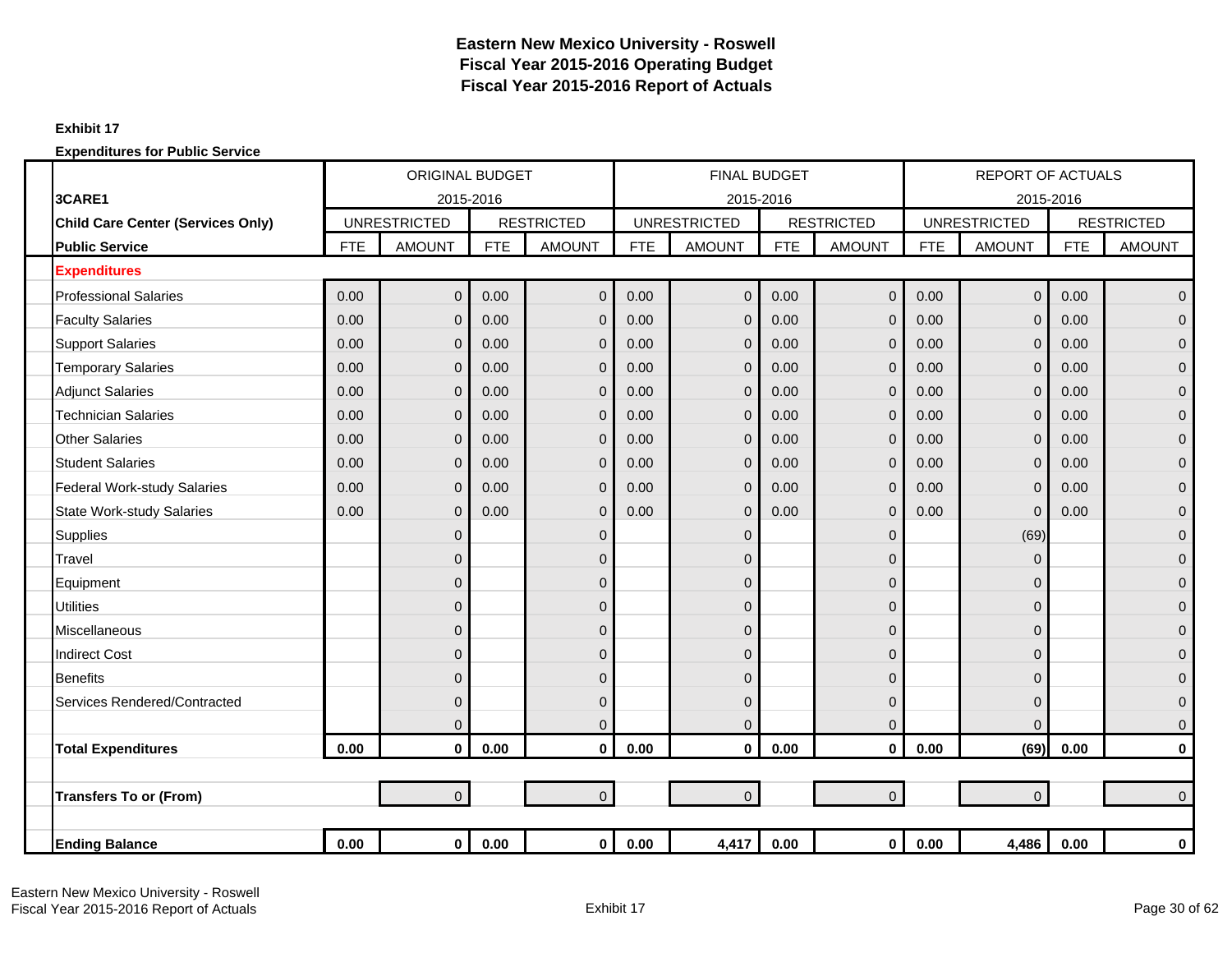### **Exhibit 17**

|                                          | <b>ORIGINAL BUDGET</b> |                     |            |                   |            | FINAL BUDGET        |            |                   |            | <b>REPORT OF ACTUALS</b> |            |                   |
|------------------------------------------|------------------------|---------------------|------------|-------------------|------------|---------------------|------------|-------------------|------------|--------------------------|------------|-------------------|
| 3CTS                                     |                        | 2015-2016           |            |                   |            | 2015-2016           |            |                   |            | 2015-2016                |            |                   |
| <b>Center for Transportation Safety</b>  |                        | <b>UNRESTRICTED</b> |            | <b>RESTRICTED</b> |            | <b>UNRESTRICTED</b> |            | <b>RESTRICTED</b> |            | <b>UNRESTRICTED</b>      |            | <b>RESTRICTED</b> |
| <b>Public Service</b>                    | <b>FTE</b>             | <b>AMOUNT</b>       | <b>FTE</b> | <b>AMOUNT</b>     | <b>FTE</b> | <b>AMOUNT</b>       | <b>FTE</b> | <b>AMOUNT</b>     | <b>FTE</b> | <b>AMOUNT</b>            | <b>FTE</b> | <b>AMOUNT</b>     |
| <b>Revenues</b>                          |                        |                     |            |                   |            |                     |            |                   |            |                          |            |                   |
| <b>Tuition and Miscellaneous Fees</b>    |                        | $\mathbf{0}$        |            | $\pmb{0}$         |            | $\overline{0}$      |            | $\mathsf 0$       |            | $\mathbf{0}$             |            | $\Omega$          |
| <b>Federal Government Appropriations</b> |                        | $\Omega$            |            | $\mathbf{0}$      |            | $\overline{0}$      |            | $\mathbf{0}$      |            | $\mathbf{0}$             |            | $\Omega$          |
| <b>State Government Appropriations</b>   |                        | $\mathbf{0}$        |            | $\mathbf{0}$      |            | $\overline{0}$      |            | $\mathbf 0$       |            | $\mathbf{0}$             |            | $\Omega$          |
| <b>Local Government Appropriations</b>   |                        | $\Omega$            |            | $\mathbf{0}$      |            | $\overline{0}$      |            | $\overline{0}$    |            | $\mathbf{0}$             |            | $\Omega$          |
| <b>Federal Grants and Contracts</b>      |                        | $\Omega$            |            | $\mathbf{0}$      |            | $\overline{0}$      |            | $\Omega$          |            | $\Omega$                 |            | $\Omega$          |
| <b>State Grants and Contracts</b>        |                        | $\mathbf{0}$        |            | $\mathbf 0$       |            | $\overline{0}$      |            | $\overline{0}$    |            | $\mathbf{0}$             |            | $\Omega$          |
| <b>Local Grants and Contracts</b>        |                        | $\Omega$            |            | $\mathbf{0}$      |            | $\Omega$            |            | $\Omega$          |            | $\mathbf{0}$             |            | $\Omega$          |
| <b>Private Gifts</b>                     |                        | $\mathbf{0}$        |            | $\mathbf 0$       |            | $\overline{0}$      |            | $\mathbf 0$       |            | $\mathbf{0}$             |            | $\Omega$          |
| Endowments, Land, and Perm Fund          |                        | $\Omega$            |            | $\mathbf 0$       |            | $\Omega$            |            | $\Omega$          |            | $\Omega$                 |            | $\Omega$          |
| Sales and Services                       |                        | $\mathbf{0}$        |            | $\mathsf 0$       |            | $\overline{0}$      |            | $\overline{0}$    |            | $\mathsf 0$              |            | $\overline{0}$    |
| <b>Other Sources</b>                     |                        | $\Omega$            |            | $\mathbf{0}$      |            | $\overline{0}$      |            | $\Omega$          |            | $\mathbf{0}$             |            | $\Omega$          |
| <b>Total Revenues</b>                    |                        | $\mathbf{0}$        |            | $\mathbf{0}$      |            | $\mathbf{0}$        |            | $\mathbf{0}$      |            | $\mathbf{0}$             |            | $\mathbf{0}$      |
|                                          |                        |                     |            |                   |            |                     |            |                   |            |                          |            |                   |
| <b>Beginning Balance</b>                 |                        | $\overline{0}$      |            | $\pmb{0}$         |            | 18,856              |            | $\overline{0}$    |            | 18,856                   |            | $\mathbf 0$       |
|                                          |                        |                     |            |                   |            |                     |            |                   |            |                          |            |                   |
| <b>Total Available</b>                   |                        | $\mathbf 0$         |            | $\mathbf 0$       |            | 18,856              |            | $\mathbf 0$       |            | 18,856                   |            | $\mathbf{0}$      |
|                                          |                        |                     |            |                   |            |                     |            |                   |            |                          |            |                   |
|                                          |                        |                     |            |                   |            |                     |            |                   |            |                          |            |                   |
|                                          |                        |                     |            |                   |            |                     |            |                   |            |                          |            |                   |
|                                          |                        |                     |            |                   |            |                     |            |                   |            |                          |            |                   |
|                                          |                        |                     |            |                   |            |                     |            |                   |            |                          |            |                   |
|                                          |                        |                     |            |                   |            |                     |            |                   |            |                          |            |                   |
|                                          |                        |                     |            |                   |            |                     |            |                   |            |                          |            |                   |
|                                          |                        |                     |            |                   |            |                     |            |                   |            |                          |            |                   |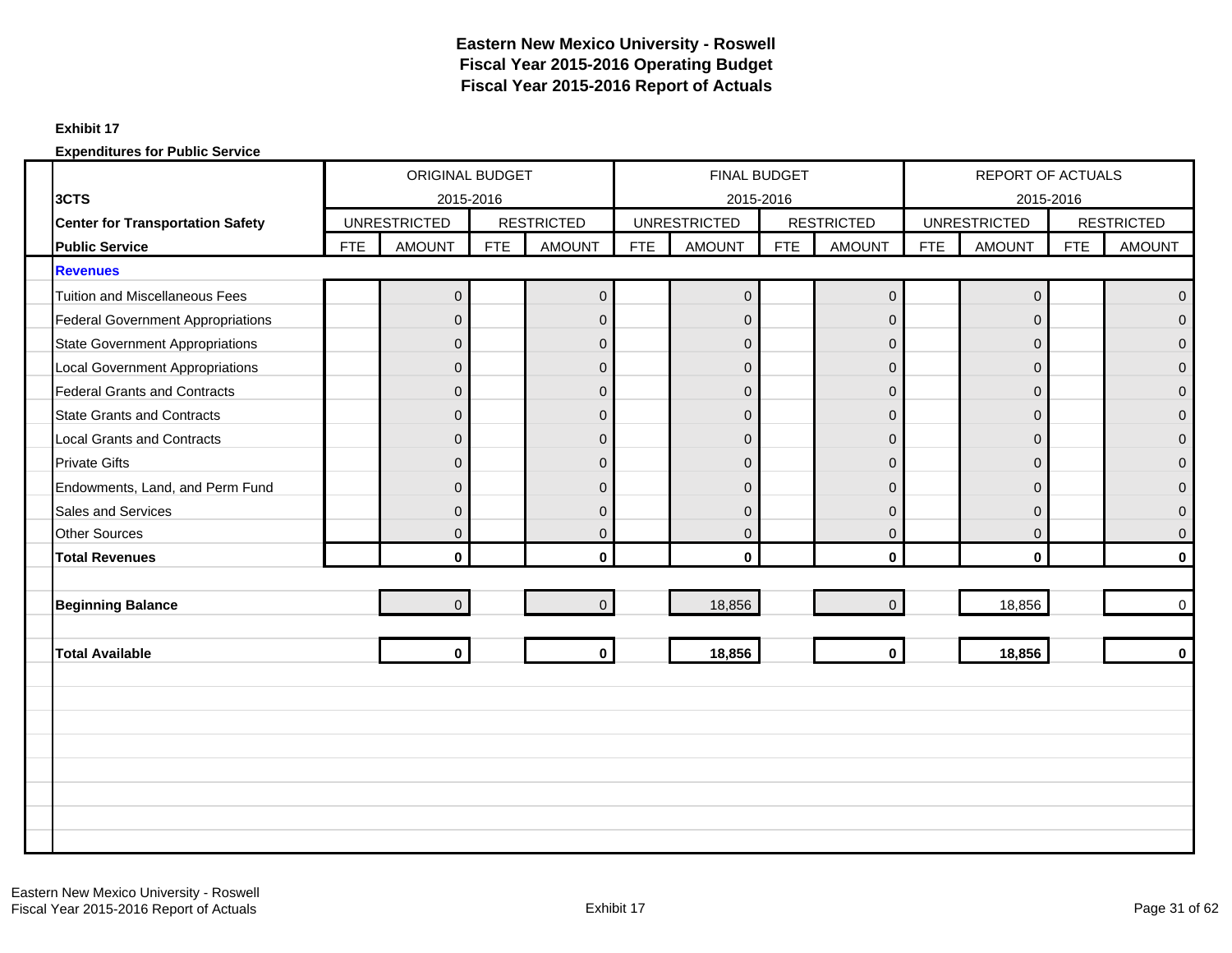### **Exhibit 17**

|                                         |            | <b>ORIGINAL BUDGET</b> |            |                   |            | <b>FINAL BUDGET</b> |            |                   |            | <b>REPORT OF ACTUALS</b> |            |                   |
|-----------------------------------------|------------|------------------------|------------|-------------------|------------|---------------------|------------|-------------------|------------|--------------------------|------------|-------------------|
| 3CTS                                    |            | 2015-2016              |            |                   |            | 2015-2016           |            |                   |            | 2015-2016                |            |                   |
| <b>Center for Transportation Safety</b> |            | <b>UNRESTRICTED</b>    |            | <b>RESTRICTED</b> |            | <b>UNRESTRICTED</b> |            | <b>RESTRICTED</b> |            | <b>UNRESTRICTED</b>      |            | <b>RESTRICTED</b> |
| <b>Public Service</b>                   | <b>FTE</b> | <b>AMOUNT</b>          | <b>FTE</b> | <b>AMOUNT</b>     | <b>FTE</b> | <b>AMOUNT</b>       | <b>FTE</b> | <b>AMOUNT</b>     | <b>FTE</b> | <b>AMOUNT</b>            | <b>FTE</b> | <b>AMOUNT</b>     |
| <b>Expenditures</b>                     |            |                        |            |                   |            |                     |            |                   |            |                          |            |                   |
| <b>Professional Salaries</b>            | 0.00       | $\mathbf 0$            | 0.00       | $\mathbf 0$       | 0.00       | 0                   | 0.00       | $\mathbf 0$       | 0.00       | $\mathbf 0$              | 0.00       | $\mathbf 0$       |
| <b>Faculty Salaries</b>                 | 0.00       | $\overline{0}$         | 0.00       | $\mathbf 0$       | 0.00       | $\overline{0}$      | 0.00       | $\mathbf{0}$      | 0.00       | $\mathbf 0$              | 0.00       | $\overline{0}$    |
| <b>Support Salaries</b>                 | 0.00       | $\overline{0}$         | 0.00       | $\mathbf 0$       | 0.00       | $\mathbf{0}$        | 0.00       | $\overline{0}$    | 0.00       | $\mathbf 0$              | 0.00       | $\pmb{0}$         |
| <b>Temporary Salaries</b>               | 0.00       | $\mathbf{0}$           | 0.00       | $\mathbf 0$       | 0.00       | $\overline{0}$      | 0.00       | $\mathbf{0}$      | 0.00       | $\mathbf 0$              | 0.00       | $\mathbf{0}$      |
| <b>Adjunct Salaries</b>                 | 0.00       | $\overline{0}$         | 0.00       | $\Omega$          | 0.00       | $\mathbf{0}$        | 0.00       | $\Omega$          | 0.00       | $\mathbf 0$              | 0.00       | $\mathbf{0}$      |
| <b>Technician Salaries</b>              | 0.00       | $\overline{0}$         | 0.00       | $\Omega$          | 0.00       | 0                   | 0.00       | $\mathbf{0}$      | 0.00       | $\Omega$                 | 0.00       | $\mathbf{0}$      |
| <b>Other Salaries</b>                   | 0.00       | $\mathbf{0}$           | 0.00       | $\mathbf 0$       | 0.00       | $\mathbf 0$         | 0.00       | $\overline{0}$    | 0.00       | $\mathbf 0$              | 0.00       | $\mathbf 0$       |
| <b>Student Salaries</b>                 | 0.00       | $\mathbf{0}$           | 0.00       | $\overline{0}$    | 0.00       | 0                   | 0.00       | 0                 | 0.00       | $\mathbf 0$              | 0.00       | $\mathbf 0$       |
| <b>Federal Work-study Salaries</b>      | 0.00       | $\overline{0}$         | 0.00       | $\mathbf 0$       | 0.00       | $\overline{0}$      | 0.00       | $\Omega$          | 0.00       | $\mathbf 0$              | 0.00       | $\mathbf{0}$      |
| <b>State Work-study Salaries</b>        | 0.00       | $\mathbf 0$            | 0.00       | $\mathbf 0$       | 0.00       | 0                   | 0.00       | $\overline{0}$    | 0.00       | $\mathbf 0$              | 0.00       | $\pmb{0}$         |
| <b>Supplies</b>                         |            | $\mathbf{0}$           |            | $\mathbf 0$       |            | $\mathbf 0$         |            | $\mathbf{0}$      |            | $\mathbf 0$              |            | $\mathbf 0$       |
| <b>Travel</b>                           |            | $\Omega$               |            | $\mathbf 0$       |            | 0                   |            | $\Omega$          |            | $\Omega$                 |            | $\mathbf{0}$      |
| Equipment                               |            | $\overline{0}$         |            | $\Omega$          |            | 0                   |            | 0                 |            | $\mathbf 0$              |            | $\mathbf{0}$      |
| <b>Utilities</b>                        |            | $\overline{0}$         |            | $\mathbf 0$       |            | 0                   |            | $\mathbf{0}$      |            | $\mathbf 0$              |            | $\mathbf 0$       |
| <b>Miscellaneous</b>                    |            | $\overline{0}$         |            | $\mathbf 0$       |            | 0                   |            | 0                 |            | $\mathbf 0$              |            | $\mathbf{0}$      |
| <b>Indirect Cost</b>                    |            | $\Omega$               |            | $\mathbf 0$       |            | 0                   |            | $\Omega$          |            | 0                        |            | $\mathbf{0}$      |
| <b>Benefits</b>                         |            | $\overline{0}$         |            | $\mathbf 0$       |            | 0                   |            | $\Omega$          |            | $\mathbf 0$              |            | $\mathbf 0$       |
| Services Rendered/Contracted            |            | $\mathbf{0}$           |            | $\mathbf 0$       |            | 0                   |            | $\Omega$          |            | $\mathbf 0$              |            | $\mathbf{0}$      |
|                                         |            | $\overline{0}$         |            | $\overline{0}$    |            | $\overline{0}$      |            | $\overline{0}$    |            | $\overline{0}$           |            | $\mathbf{0}$      |
| <b>Total Expenditures</b>               | 0.00       | $\mathbf 0$            | 0.00       | $\mathbf 0$       | 0.00       | $\mathbf{0}$        | 0.00       | $\mathbf 0$       | 0.00       | $\mathbf 0$              | 0.00       | $\bf{0}$          |
|                                         |            |                        |            |                   |            |                     |            |                   |            |                          |            |                   |
| <b>Transfers To or (From)</b>           |            | $\overline{0}$         |            | $\overline{0}$    |            | $\overline{0}$      |            | $\overline{0}$    |            | $\overline{0}$           |            | $\Omega$          |
|                                         |            |                        |            |                   |            |                     |            |                   |            |                          |            |                   |
| <b>Ending Balance</b>                   | 0.00       | $\mathbf 0$            | 0.00       | $\mathbf{0}$      | 0.00       | 18,856              | 0.00       | $\mathbf{0}$      | 0.00       | 18,856                   | 0.00       | $\pmb{0}$         |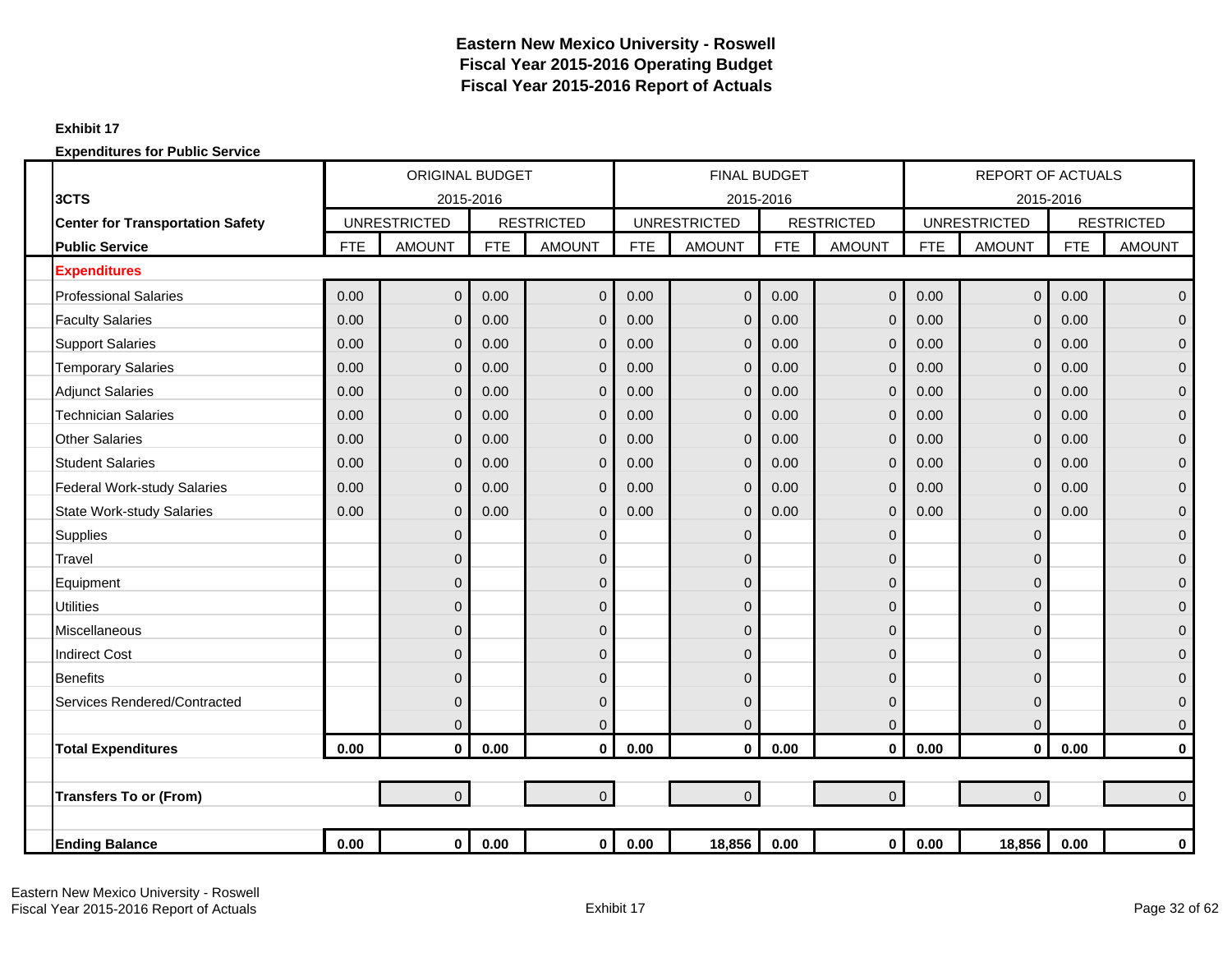#### **Exhibit 17**

|                                          |            | ORIGINAL BUDGET     |            |                   |            | <b>FINAL BUDGET</b> |            |                   |            | REPORT OF ACTUALS   |            |                   |
|------------------------------------------|------------|---------------------|------------|-------------------|------------|---------------------|------------|-------------------|------------|---------------------|------------|-------------------|
| 3MESA1                                   |            | 2015-2016           |            |                   |            |                     | 2015-2016  |                   |            | 2015-2016           |            |                   |
| <b>New Mexico MESA</b>                   |            | <b>UNRESTRICTED</b> |            | <b>RESTRICTED</b> |            | <b>UNRESTRICTED</b> |            | <b>RESTRICTED</b> |            | <b>UNRESTRICTED</b> |            | <b>RESTRICTED</b> |
| <b>Public Service</b>                    | <b>FTE</b> | <b>AMOUNT</b>       | <b>FTE</b> | <b>AMOUNT</b>     | <b>FTE</b> | <b>AMOUNT</b>       | <b>FTE</b> | <b>AMOUNT</b>     | <b>FTE</b> | <b>AMOUNT</b>       | <b>FTE</b> | <b>AMOUNT</b>     |
| <b>Revenues</b>                          |            |                     |            |                   |            |                     |            |                   |            |                     |            |                   |
| <b>Tuition and Miscellaneous Fees</b>    |            | $\mathbf 0$         |            | $\mathbf 0$       |            | $\overline{0}$      |            | $\pmb{0}$         |            | $\mathsf{O}\xspace$ |            | $\mathbf{0}$      |
| <b>Federal Government Appropriations</b> |            | $\Omega$            |            | $\mathbf{0}$      |            | $\Omega$            |            | $\Omega$          |            | $\mathbf{0}$        |            | $\Omega$          |
| <b>State Government Appropriations</b>   |            | $\mathbf{0}$        |            | $\mathsf 0$       |            | $\mathbf{0}$        |            | $\overline{0}$    |            | $\mathbf 0$         |            | $\overline{0}$    |
| <b>Local Government Appropriations</b>   |            | $\mathbf{0}$        |            | $\mathbf 0$       |            | $\mathbf{0}$        |            | $\mathbf 0$       |            | $\mathbf 0$         |            | $\mathbf 0$       |
| <b>Federal Grants and Contracts</b>      |            | $\Omega$            |            | $\mathbf{0}$      |            | $\mathbf{0}$        |            | $\mathbf 0$       |            | 0                   |            | $\overline{0}$    |
| <b>State Grants and Contracts</b>        |            | $\mathbf{0}$        |            | $\mathbf 0$       |            | $\mathbf{0}$        |            | $\mathbf 0$       |            | $\mathbf 0$         |            | $\mathbf 0$       |
| <b>Local Grants and Contracts</b>        |            | $\Omega$            |            | $\mathsf 0$       |            | $\Omega$            |            | $\mathbf 0$       |            | $\mathbf{0}$        |            | $\mathbf{0}$      |
| <b>Private Gifts</b>                     |            | $\mathbf{0}$        |            | $\mathbf 0$       |            | $\mathbf{0}$        |            | $\mathbf 0$       |            | $\mathbf{0}$        |            | $\overline{0}$    |
| Endowments, Land, and Perm Fund          |            | $\Omega$            |            | $\overline{0}$    |            | $\Omega$            |            | $\Omega$          |            | 0                   |            | $\overline{0}$    |
| Sales and Services                       |            | $\mathbf{0}$        |            | $\mathsf 0$       |            | $\mathbf{0}$        |            | $\overline{0}$    |            | $\mathbf 0$         |            | $\mathbf 0$       |
| <b>Other Sources</b>                     |            | $\Omega$            |            | $\mathbf{0}$      |            | $\overline{0}$      |            | $\Omega$          |            | 510                 |            | $\overline{0}$    |
| <b>Total Revenues</b>                    |            | $\mathbf{0}$        |            | $\mathbf 0$       |            | $\mathbf 0$         |            | $\mathbf{0}$      |            | 510                 |            | $\mathbf{0}$      |
|                                          |            |                     |            |                   |            |                     |            |                   |            |                     |            |                   |
| <b>Beginning Balance</b>                 |            | $\overline{0}$      |            | $\mathbf 0$       |            | 101                 |            | $\overline{0}$    |            | 101                 |            | $\mathbf 0$       |
|                                          |            |                     |            |                   |            |                     |            |                   |            |                     |            |                   |
| <b>Total Available</b>                   |            | $\mathbf{0}$        |            | $\mathbf{0}$      |            | 101                 |            | $\mathbf 0$       |            | 611                 |            | $\bf{0}$          |
|                                          |            |                     |            |                   |            |                     |            |                   |            |                     |            |                   |
|                                          |            |                     |            |                   |            |                     |            |                   |            |                     |            |                   |
|                                          |            |                     |            |                   |            |                     |            |                   |            |                     |            |                   |
|                                          |            |                     |            |                   |            |                     |            |                   |            |                     |            |                   |
|                                          |            |                     |            |                   |            |                     |            |                   |            |                     |            |                   |
|                                          |            |                     |            |                   |            |                     |            |                   |            |                     |            |                   |
|                                          |            |                     |            |                   |            |                     |            |                   |            |                     |            |                   |
|                                          |            |                     |            |                   |            |                     |            |                   |            |                     |            |                   |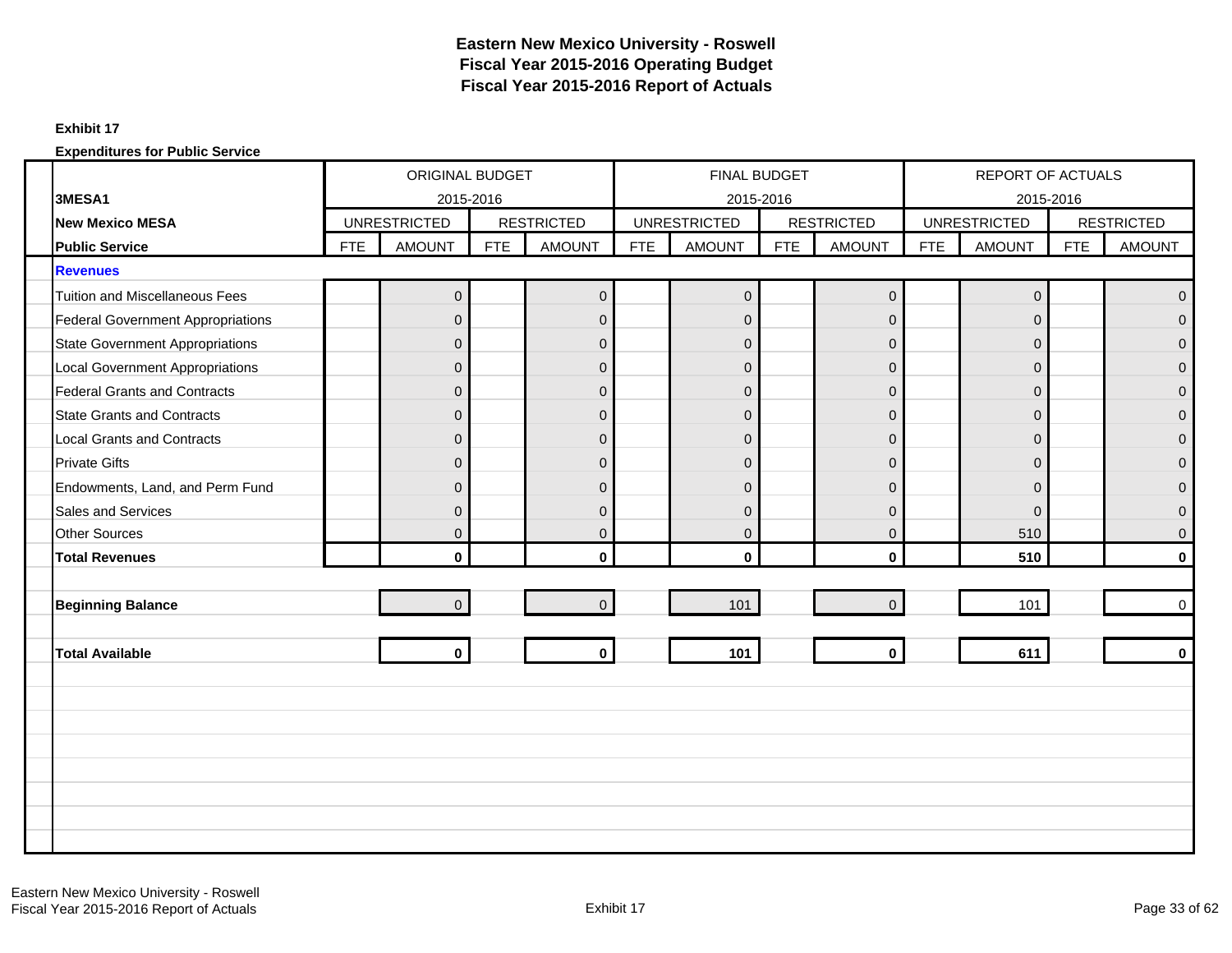### **Exhibit 17**

|                                    |            | <b>ORIGINAL BUDGET</b> |            |                   |            | <b>FINAL BUDGET</b> |            |                   |            | <b>REPORT OF ACTUALS</b> |            |                   |
|------------------------------------|------------|------------------------|------------|-------------------|------------|---------------------|------------|-------------------|------------|--------------------------|------------|-------------------|
| 3MESA1                             |            | 2015-2016              |            |                   |            | 2015-2016           |            |                   |            | 2015-2016                |            |                   |
| <b>New Mexico MESA</b>             |            | <b>UNRESTRICTED</b>    |            | <b>RESTRICTED</b> |            | <b>UNRESTRICTED</b> |            | <b>RESTRICTED</b> |            | <b>UNRESTRICTED</b>      |            | <b>RESTRICTED</b> |
| <b>Public Service</b>              | <b>FTE</b> | <b>AMOUNT</b>          | <b>FTE</b> | <b>AMOUNT</b>     | <b>FTE</b> | <b>AMOUNT</b>       | <b>FTE</b> | <b>AMOUNT</b>     | <b>FTE</b> | <b>AMOUNT</b>            | <b>FTE</b> | <b>AMOUNT</b>     |
| <b>Expenditures</b>                |            |                        |            |                   |            |                     |            |                   |            |                          |            |                   |
| <b>Professional Salaries</b>       | 0.00       | $\overline{0}$         | 0.00       | $\mathbf 0$       | 0.00       | $\overline{0}$      | 0.00       | $\mathbf{0}$      | 0.00       | $\mathbf 0$              | 0.00       | $\mathbf{0}$      |
| <b>Faculty Salaries</b>            | 0.00       | $\overline{0}$         | 0.00       | $\overline{0}$    | 0.00       | $\overline{0}$      | 0.00       | $\Omega$          | 0.00       | $\mathbf 0$              | 0.00       | $\mathbf{0}$      |
| <b>Support Salaries</b>            | 0.00       | $\overline{0}$         | 0.00       | $\overline{0}$    | 0.00       | $\overline{0}$      | 0.00       | $\overline{0}$    | 0.00       | $\mathbf 0$              | 0.00       | $\mathbf 0$       |
| <b>Temporary Salaries</b>          | 0.00       | $\mathbf{0}$           | 0.00       | $\mathbf 0$       | 0.00       | $\mathbf{0}$        | 0.00       | $\mathbf{0}$      | 0.00       | $\mathbf 0$              | 0.00       | $\mathbf 0$       |
| <b>Adjunct Salaries</b>            | 0.00       | $\overline{0}$         | 0.00       | $\Omega$          | 0.00       | $\mathbf{0}$        | 0.00       | $\Omega$          | 0.00       | $\mathbf 0$              | 0.00       | $\mathbf{0}$      |
| <b>Technician Salaries</b>         | 0.00       | $\overline{0}$         | 0.00       | $\overline{0}$    | 0.00       | $\mathbf{0}$        | 0.00       | $\mathbf{0}$      | 0.00       | $\mathbf 0$              | 0.00       | $\pmb{0}$         |
| <b>Other Salaries</b>              | 0.00       | $\overline{0}$         | 0.00       | $\overline{0}$    | 0.00       | $\overline{0}$      | 0.00       | $\overline{0}$    | 0.00       | $\mathbf 0$              | 0.00       | $\overline{0}$    |
| <b>Student Salaries</b>            | 0.00       | $\overline{0}$         | 0.00       | $\overline{0}$    | 0.00       | 0                   | 0.00       | $\mathbf{0}$      | 0.00       | $\mathbf 0$              | 0.00       | $\pmb{0}$         |
| <b>Federal Work-study Salaries</b> | 0.00       | $\overline{0}$         | 0.00       | $\mathbf 0$       | 0.00       | $\mathbf{0}$        | 0.00       | $\overline{0}$    | 0.00       | $\mathbf 0$              | 0.00       | $\mathbf 0$       |
| <b>State Work-study Salaries</b>   | 0.00       | $\overline{0}$         | 0.00       | $\overline{0}$    | 0.00       | $\overline{0}$      | 0.00       | $\Omega$          | 0.00       | $\mathbf 0$              | 0.00       | $\mathbf 0$       |
| <b>Supplies</b>                    |            | $\mathbf{0}$           |            | $\overline{0}$    |            | $\overline{0}$      |            | $\Omega$          |            | 509                      |            | $\mathbf{0}$      |
| Travel                             |            | $\overline{0}$         |            | $\overline{0}$    |            | 0                   |            | $\Omega$          |            | $\mathbf 0$              |            | $\mathbf 0$       |
| Equipment                          |            | $\mathbf{0}$           |            | $\overline{0}$    |            | 0                   |            | $\mathbf{0}$      |            | $\mathbf 0$              |            | $\mathbf 0$       |
| <b>Utilities</b>                   |            | $\overline{0}$         |            | $\mathbf 0$       |            | 0                   |            | $\mathbf{0}$      |            | $\mathbf 0$              |            | $\mathbf 0$       |
| <b>Miscellaneous</b>               |            | $\overline{0}$         |            | $\overline{0}$    |            | 0                   |            | $\Omega$          |            | $\mathbf 0$              |            | $\mathbf{0}$      |
| <b>Indirect Cost</b>               |            | $\Omega$               |            | $\mathbf 0$       |            | 0                   |            | $\Omega$          |            | $\mathbf 0$              |            | $\mathbf{0}$      |
| <b>Benefits</b>                    |            | $\overline{0}$         |            | $\overline{0}$    |            | 0                   |            | $\Omega$          |            | $\mathbf 0$              |            | $\pmb{0}$         |
| Services Rendered/Contracted       |            | $\mathbf{0}$           |            | $\mathbf 0$       |            | 0                   |            | $\mathbf{0}$      |            | $\mathbf 0$              |            | $\mathbf 0$       |
|                                    |            | $\overline{0}$         |            | $\overline{0}$    |            | 0                   |            | $\overline{0}$    |            | $\mathbf 0$              |            | $\mathbf 0$       |
| <b>Total Expenditures</b>          | 0.00       | $\mathbf{0}$           | 0.00       | $\mathbf 0$       | 0.00       | $\mathbf 0$         | 0.00       | $\mathbf{0}$      | 0.00       | 509                      | 0.00       | $\mathbf 0$       |
|                                    |            |                        |            |                   |            |                     |            |                   |            |                          |            |                   |
| <b>Transfers To or (From)</b>      |            | $\overline{0}$         |            | $\overline{0}$    |            | $\overline{0}$      |            | $\overline{0}$    |            | $\mathbf 0$              |            | $\mathbf 0$       |
|                                    |            |                        |            |                   |            |                     |            |                   |            |                          |            |                   |
| <b>Ending Balance</b>              | 0.00       | $\mathbf 0$            | 0.00       | $\mathbf{0}$      | 0.00       | 101                 | 0.00       | $\mathbf{0}$      | 0.00       | 102                      | 0.00       | $\pmb{0}$         |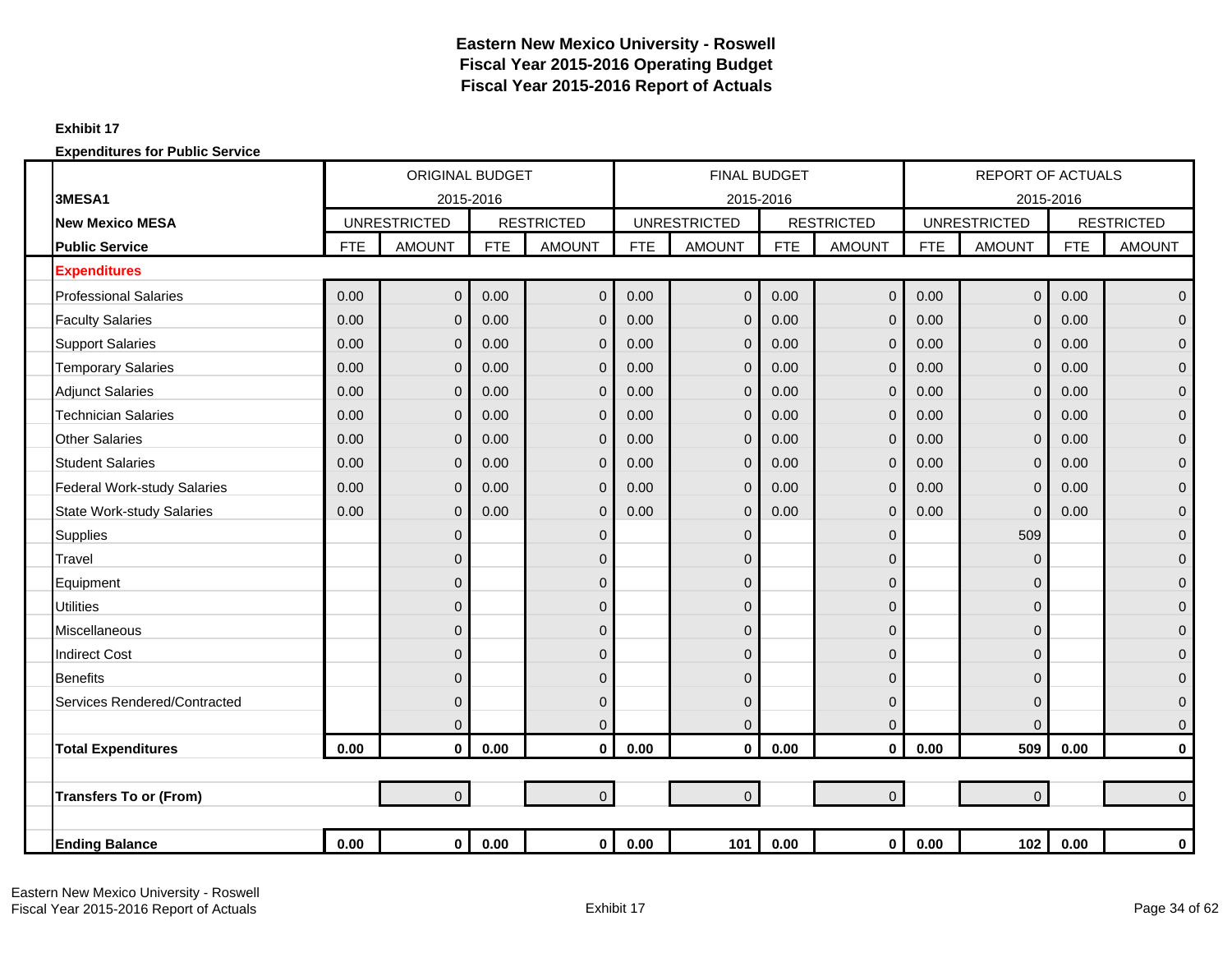### **Exhibit 17**

|                                          |            | <b>ORIGINAL BUDGET</b> |            |                   |            | FINAL BUDGET        |            |                   |            | <b>REPORT OF ACTUALS</b> |            |                   |
|------------------------------------------|------------|------------------------|------------|-------------------|------------|---------------------|------------|-------------------|------------|--------------------------|------------|-------------------|
| 3DAST1                                   |            | 2015-2016              |            |                   |            | 2015-2016           |            |                   |            | 2015-2016                |            |                   |
| <b>Dental Assisting Program</b>          |            | <b>UNRESTRICTED</b>    |            | <b>RESTRICTED</b> |            | <b>UNRESTRICTED</b> |            | <b>RESTRICTED</b> |            | <b>UNRESTRICTED</b>      |            | <b>RESTRICTED</b> |
| <b>Public Service</b>                    | <b>FTE</b> | <b>AMOUNT</b>          | <b>FTE</b> | <b>AMOUNT</b>     | <b>FTE</b> | <b>AMOUNT</b>       | <b>FTE</b> | <b>AMOUNT</b>     | <b>FTE</b> | <b>AMOUNT</b>            | <b>FTE</b> | <b>AMOUNT</b>     |
| <b>Revenues</b>                          |            |                        |            |                   |            |                     |            |                   |            |                          |            |                   |
| <b>Tuition and Miscellaneous Fees</b>    |            | $\mathbf 0$            |            | $\mathbf 0$       |            | $\mathbf 0$         |            | $\pmb{0}$         |            | $\mathbf 0$              |            | $\mathbf{0}$      |
| <b>Federal Government Appropriations</b> |            | $\Omega$               |            | $\mathbf{0}$      |            | $\overline{0}$      |            | $\Omega$          |            | 787                      |            | $\Omega$          |
| <b>State Government Appropriations</b>   |            | $\mathbf{0}$           |            | $\mathbf 0$       |            | $\mathbf 0$         |            | $\mathbf 0$       |            | $\mathbf{0}$             |            | $\Omega$          |
| <b>Local Government Appropriations</b>   |            | $\Omega$               |            | $\mathbf{0}$      |            | $\overline{0}$      |            | $\overline{0}$    |            | $\mathbf{0}$             |            | $\Omega$          |
| <b>Federal Grants and Contracts</b>      |            | $\Omega$               |            | $\mathbf 0$       |            | $\overline{0}$      |            | $\mathbf 0$       |            | $\mathbf{0}$             |            | $\mathbf{0}$      |
| <b>State Grants and Contracts</b>        |            | $\mathbf{0}$           |            | $\pmb{0}$         |            | $\overline{0}$      |            | $\overline{0}$    |            | $\mathbf{0}$             |            | $\Omega$          |
| <b>Local Grants and Contracts</b>        |            | $\overline{0}$         |            | $\mathsf 0$       |            | $\overline{0}$      |            | $\mathbf{0}$      |            | $\mathbf{0}$             |            | $\overline{0}$    |
| <b>Private Gifts</b>                     |            | $\Omega$               |            | $\mathbf 0$       |            | $\overline{0}$      |            | $\mathbf 0$       |            | $\Omega$                 |            | $\Omega$          |
| Endowments, Land, and Perm Fund          |            | $\Omega$               |            | $\mathbf{0}$      |            | $\overline{0}$      |            | $\mathbf 0$       |            | $\mathbf{0}$             |            | $\Omega$          |
| <b>Sales and Services</b>                |            | $\Omega$               |            | $\mathbf{0}$      |            | $\overline{0}$      |            | $\Omega$          |            | $\Omega$                 |            | $\Omega$          |
| <b>Other Sources</b>                     |            | $\mathbf{0}$           |            | $\mathsf 0$       |            | $\overline{0}$      |            | $\mathbf 0$       |            | 28,025                   |            | $\Omega$          |
| <b>Total Revenues</b>                    |            | $\mathbf{0}$           |            | $\mathbf{0}$      |            | $\mathbf{0}$        |            | $\mathbf{0}$      |            | 28,812                   |            | $\mathbf{0}$      |
|                                          |            |                        |            |                   |            |                     |            |                   |            |                          |            |                   |
| <b>Beginning Balance</b>                 |            | $\Omega$               |            | $\Omega$          |            | 23,040              |            | $\Omega$          |            | 23,040                   |            | $\Omega$          |
|                                          |            |                        |            |                   |            |                     |            |                   |            |                          |            |                   |
| <b>Total Available</b>                   |            | $\mathbf{0}$           |            | $\mathbf{0}$      |            | 23,040              |            | $\mathbf{0}$      |            | 51,852                   |            | $\Omega$          |
|                                          |            |                        |            |                   |            |                     |            |                   |            |                          |            |                   |
|                                          |            |                        |            |                   |            |                     |            |                   |            |                          |            |                   |
|                                          |            |                        |            |                   |            |                     |            |                   |            |                          |            |                   |
|                                          |            |                        |            |                   |            |                     |            |                   |            |                          |            |                   |
|                                          |            |                        |            |                   |            |                     |            |                   |            |                          |            |                   |
|                                          |            |                        |            |                   |            |                     |            |                   |            |                          |            |                   |
|                                          |            |                        |            |                   |            |                     |            |                   |            |                          |            |                   |
|                                          |            |                        |            |                   |            |                     |            |                   |            |                          |            |                   |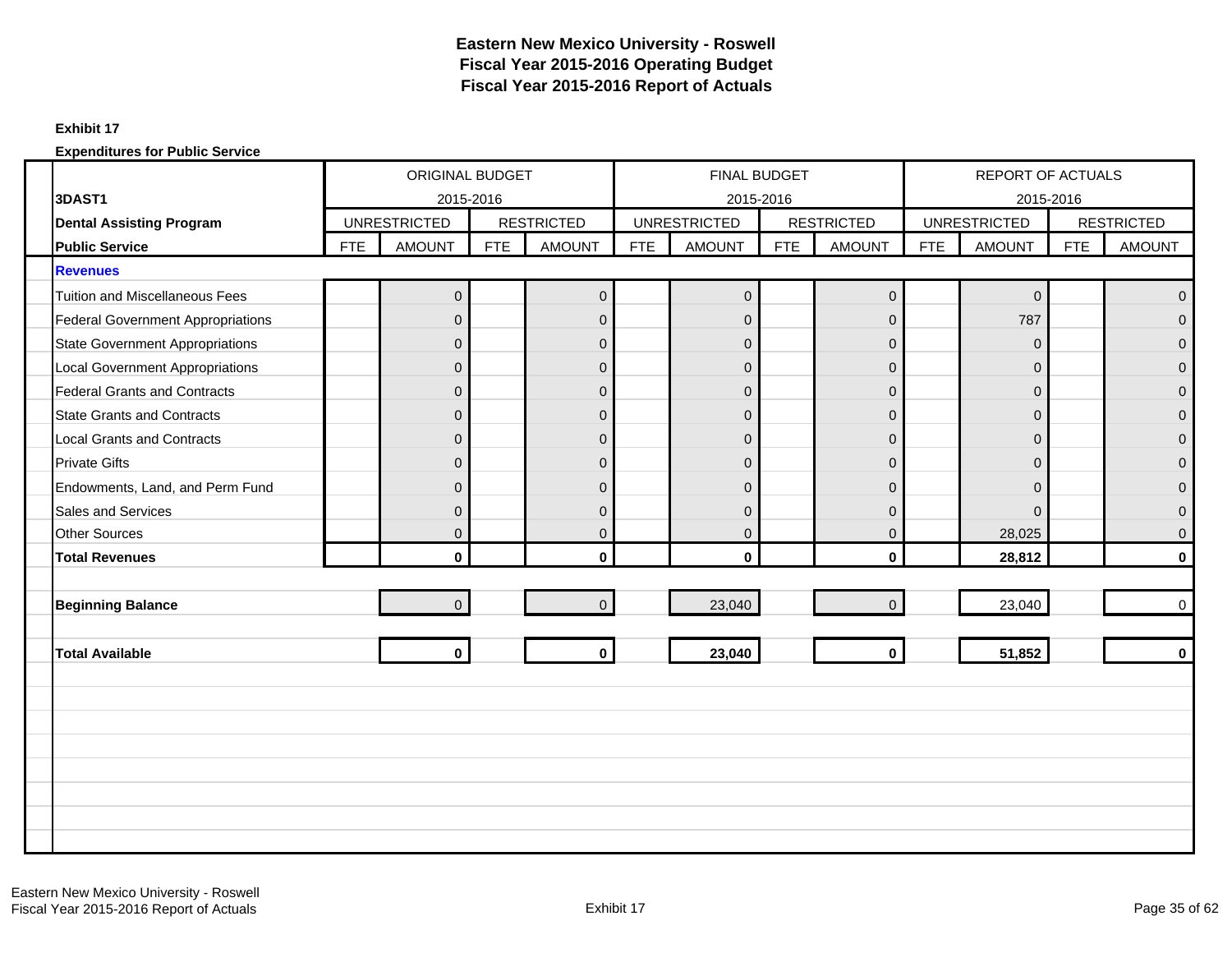### **Exhibit 17**

|                                    |            | <b>ORIGINAL BUDGET</b> |            |                   |            | <b>FINAL BUDGET</b> |            |                   |            | <b>REPORT OF ACTUALS</b> |            |                   |
|------------------------------------|------------|------------------------|------------|-------------------|------------|---------------------|------------|-------------------|------------|--------------------------|------------|-------------------|
| 3DAST1                             |            | 2015-2016              |            |                   |            | 2015-2016           |            |                   |            | 2015-2016                |            |                   |
| <b>Dental Assisting Program</b>    |            | <b>UNRESTRICTED</b>    |            | <b>RESTRICTED</b> |            | <b>UNRESTRICTED</b> |            | <b>RESTRICTED</b> |            | <b>UNRESTRICTED</b>      |            | <b>RESTRICTED</b> |
| <b>Public Service</b>              | <b>FTE</b> | <b>AMOUNT</b>          | <b>FTE</b> | <b>AMOUNT</b>     | <b>FTE</b> | <b>AMOUNT</b>       | <b>FTE</b> | <b>AMOUNT</b>     | <b>FTE</b> | <b>AMOUNT</b>            | <b>FTE</b> | <b>AMOUNT</b>     |
| <b>Expenditures</b>                |            |                        |            |                   |            |                     |            |                   |            |                          |            |                   |
| <b>Professional Salaries</b>       | 0.00       | $\mathbf 0$            | 0.00       | $\overline{0}$    | 0.00       | $\mathbf{0}$        | 0.00       | $\mathbf 0$       | 0.00       | $\pmb{0}$                | 0.00       | $\mathbf{0}$      |
| <b>Faculty Salaries</b>            | 0.00       | $\mathbf{0}$           | 0.00       | $\mathbf 0$       | 0.00       | $\Omega$            | 0.00       | $\overline{0}$    | 0.00       | $\overline{0}$           | 0.00       | $\overline{0}$    |
| <b>Support Salaries</b>            | 0.00       | $\overline{0}$         | 0.00       | $\overline{0}$    | 0.00       | $\Omega$            | 0.00       | $\mathbf{0}$      | 0.00       | $\overline{0}$           | 0.00       | $\mathbf{0}$      |
| <b>Temporary Salaries</b>          | 0.00       | $\mathbf{0}$           | 0.00       | $\overline{0}$    | 0.00       | $\mathbf{0}$        | 0.00       | $\mathbf{0}$      | 0.00       | $\mathbf 0$              | 0.00       | $\overline{0}$    |
| <b>Adjunct Salaries</b>            | 0.00       | $\Omega$               | 0.00       | $\overline{0}$    | 0.00       | $\Omega$            | 0.00       | $\Omega$          | 0.00       | $\overline{0}$           | 0.00       | $\overline{0}$    |
| <b>Technician Salaries</b>         | 0.00       | $\Omega$               | 0.00       | $\Omega$          | 0.00       | $\Omega$            | 0.00       | $\overline{0}$    | 0.00       | $\overline{0}$           | 0.00       | $\overline{0}$    |
| <b>Other Salaries</b>              | 0.00       | $\overline{0}$         | 0.00       | $\mathbf 0$       | 0.00       | $\mathbf{0}$        | 0.00       | $\mathbf{0}$      | 0.00       | $\mathbf 0$              | 0.00       | $\overline{0}$    |
| <b>Student Salaries</b>            | 0.00       | $\mathbf 0$            | 0.00       | $\overline{0}$    | 0.00       | $\overline{0}$      | 0.00       | $\mathbf 0$       | 0.00       | $\mathbf 0$              | 0.00       | $\mathbf{0}$      |
| <b>Federal Work-study Salaries</b> | 0.00       | $\Omega$               | 0.00       | $\mathbf 0$       | 0.00       | $\Omega$            | 0.00       | $\mathbf{0}$      | 0.00       | $\overline{0}$           | 0.00       | $\overline{0}$    |
| <b>State Work-study Salaries</b>   | 0.00       | $\mathbf{0}$           | 0.00       | $\overline{0}$    | 0.00       | $\mathbf{0}$        | 0.00       | $\mathbf{0}$      | 0.00       | $\mathbf 0$              | 0.00       | $\mathbf{0}$      |
| <b>Supplies</b>                    |            | $\mathbf{0}$           |            | $\pmb{0}$         |            | $\mathbf{0}$        |            | 0                 |            | 1,547                    |            | $\mathbf{0}$      |
| <b>Travel</b>                      |            | $\Omega$               |            | $\mathbf 0$       |            | $\mathbf 0$         |            | $\Omega$          |            | $\Omega$                 |            | $\overline{0}$    |
| Equipment                          |            | $\mathbf{0}$           |            | $\mathbf 0$       |            | $\mathbf{0}$        |            | $\Omega$          |            | $\mathbf 0$              |            | $\mathbf{0}$      |
| <b>Utilities</b>                   |            | $\mathbf{0}$           |            | $\mathbf 0$       |            | $\mathbf 0$         |            | 0                 |            | $\mathbf 0$              |            | $\mathbf{0}$      |
| <b>Miscellaneous</b>               |            | $\mathbf{0}$           |            | $\mathbf 0$       |            | $\mathbf 0$         |            | $\Omega$          |            | $\mathbf 0$              |            | $\overline{0}$    |
| <b>Indirect Cost</b>               |            | $\Omega$               |            | $\mathbf{0}$      |            | $\overline{0}$      |            | $\Omega$          |            | 0                        |            | $\overline{0}$    |
| <b>Benefits</b>                    |            | $\mathbf{0}$           |            | $\mathbf 0$       |            | $\mathbf 0$         |            | $\Omega$          |            | $\mathbf{0}$             |            | $\mathbf{0}$      |
| Services Rendered/Contracted       |            | $\Omega$               |            | $\mathbf 0$       |            | $\mathbf{0}$        |            | $\Omega$          |            | $\mathbf{0}$             |            | $\overline{0}$    |
|                                    |            | $\mathbf{0}$           |            | $\overline{0}$    |            | $\Omega$            |            | $\mathbf{0}$      |            | $\Omega$                 |            | $\mathbf 0$       |
| <b>Total Expenditures</b>          | 0.00       | $\mathbf 0$            | 0.00       | $\mathbf 0$       | 0.00       | $\mathbf 0$         | 0.00       | $\mathbf 0$       | 0.00       | 1,547                    | 0.00       | $\mathbf 0$       |
|                                    |            |                        |            |                   |            |                     |            |                   |            |                          |            |                   |
| <b>Transfers To or (From)</b>      |            | $\overline{0}$         |            | $\mathbf{0}$      |            | $\overline{0}$      |            | $\overline{0}$    |            | $\overline{0}$           |            | $\overline{0}$    |
|                                    |            |                        |            |                   |            |                     |            |                   |            |                          |            |                   |
| <b>Ending Balance</b>              | 0.00       | $\mathbf 0$            | 0.00       | $\mathbf{0}$      | 0.00       | 23,040              | 0.00       | $\mathbf 0$       | 0.00       | 50,306                   | 0.00       | $\pmb{0}$         |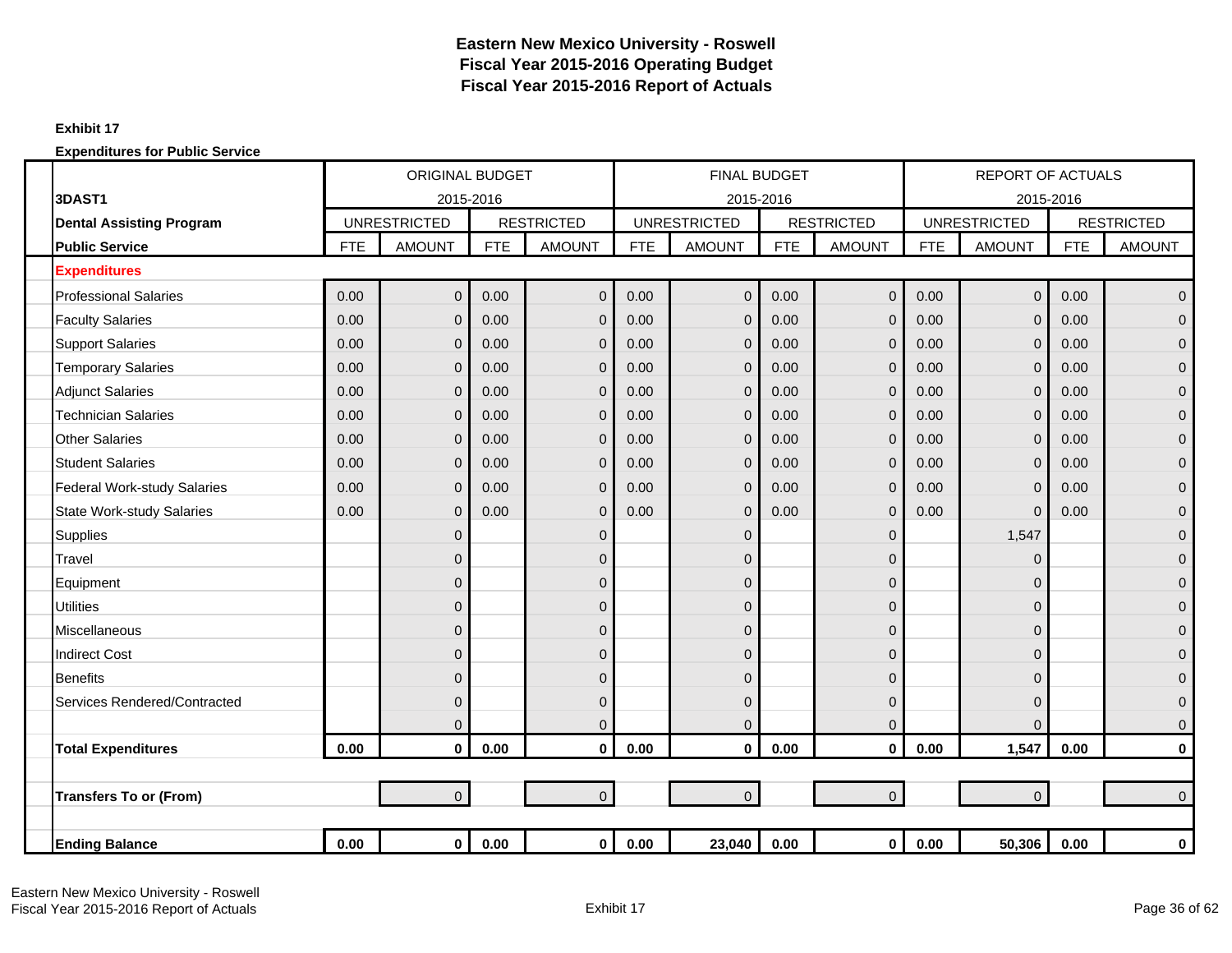### **Exhibit 17**

|                                           |            | ORIGINAL BUDGET     |            |                   |            | <b>FINAL BUDGET</b> |            |                   |            | REPORT OF ACTUALS   |            |                   |
|-------------------------------------------|------------|---------------------|------------|-------------------|------------|---------------------|------------|-------------------|------------|---------------------|------------|-------------------|
| 3CTGQY                                    |            | 2015-2016           |            |                   |            |                     | 2015-2016  |                   |            | 2015-2016           |            |                   |
| <b>Customized Training Youth Offender</b> |            | <b>UNRESTRICTED</b> |            | <b>RESTRICTED</b> |            | <b>UNRESTRICTED</b> |            | <b>RESTRICTED</b> |            | <b>UNRESTRICTED</b> |            | <b>RESTRICTED</b> |
| <b>Public Service</b>                     | <b>FTE</b> | <b>AMOUNT</b>       | <b>FTE</b> | <b>AMOUNT</b>     | <b>FTE</b> | <b>AMOUNT</b>       | <b>FTE</b> | <b>AMOUNT</b>     | <b>FTE</b> | <b>AMOUNT</b>       | <b>FTE</b> | <b>AMOUNT</b>     |
| <b>Revenues</b>                           |            |                     |            |                   |            |                     |            |                   |            |                     |            |                   |
| <b>Tuition and Miscellaneous Fees</b>     |            | $\pmb{0}$           |            | $\mathbf 0$       |            | $\overline{0}$      |            | $\pmb{0}$         |            | 2,441               |            | $\overline{0}$    |
| <b>Federal Government Appropriations</b>  |            | $\Omega$            |            | $\mathbf 0$       |            | $\Omega$            |            | $\Omega$          |            | 0                   |            | $\overline{0}$    |
| <b>State Government Appropriations</b>    |            | $\mathbf{0}$        |            | $\mathbf 0$       |            | $\mathbf{0}$        |            | $\mathbf{0}$      |            | $\mathbf 0$         |            | $\overline{0}$    |
| <b>Local Government Appropriations</b>    |            | $\mathbf{0}$        |            | $\mathbf 0$       |            | $\mathbf 0$         |            | $\mathbf 0$       |            | $\mathbf 0$         |            | $\mathbf 0$       |
| <b>Federal Grants and Contracts</b>       |            | $\Omega$            |            | $\mathbf{0}$      |            | $\overline{0}$      |            | $\Omega$          |            | $\overline{0}$      |            | $\overline{0}$    |
| <b>State Grants and Contracts</b>         |            | $\mathbf{0}$        |            | $\mathbf 0$       |            | $\mathbf{0}$        |            | $\overline{0}$    |            | $\mathbf 0$         |            | $\mathbf{0}$      |
| <b>Local Grants and Contracts</b>         |            | $\overline{0}$      |            | $\mathsf 0$       |            | $\overline{0}$      |            | $\mathbf{0}$      |            | $\overline{0}$      |            | $\overline{0}$    |
| <b>Private Gifts</b>                      |            | $\mathbf{0}$        |            | $\mathbf 0$       |            | $\mathbf{0}$        |            | $\mathbf 0$       |            | $\mathbf{0}$        |            | $\overline{0}$    |
| Endowments, Land, and Perm Fund           |            | $\Omega$            |            | $\mathbf{0}$      |            | $\Omega$            |            | $\Omega$          |            | 0                   |            | $\Omega$          |
| Sales and Services                        |            | $\mathbf{0}$        |            | $\mathsf 0$       |            | $\mathbf{0}$        |            | $\Omega$          |            | 0                   |            | $\overline{0}$    |
| <b>Other Sources</b>                      |            | $\Omega$            |            | $\mathbf{0}$      |            | $\mathbf{0}$        |            | $\Omega$          |            | $\Omega$            |            | $\mathbf{0}$      |
| <b>Total Revenues</b>                     |            | $\mathbf{0}$        |            | $\mathbf 0$       |            | $\mathbf{0}$        |            | $\mathbf{0}$      |            | 2,441               |            | $\bf{0}$          |
|                                           |            |                     |            |                   |            |                     |            |                   |            |                     |            |                   |
| <b>Beginning Balance</b>                  |            | $\Omega$            |            | $\mathbf 0$       |            | $\overline{0}$      |            | $\Omega$          |            | $\Omega$            |            | $\Omega$          |
|                                           |            |                     |            |                   |            |                     |            |                   |            |                     |            |                   |
| <b>Total Available</b>                    |            | $\mathbf{0}$        |            | $\mathbf 0$       |            | $\mathbf 0$         |            | $\mathbf 0$       |            | 2,441               |            | $\bf{0}$          |
|                                           |            |                     |            |                   |            |                     |            |                   |            |                     |            |                   |
|                                           |            |                     |            |                   |            |                     |            |                   |            |                     |            |                   |
|                                           |            |                     |            |                   |            |                     |            |                   |            |                     |            |                   |
|                                           |            |                     |            |                   |            |                     |            |                   |            |                     |            |                   |
|                                           |            |                     |            |                   |            |                     |            |                   |            |                     |            |                   |
|                                           |            |                     |            |                   |            |                     |            |                   |            |                     |            |                   |
|                                           |            |                     |            |                   |            |                     |            |                   |            |                     |            |                   |
|                                           |            |                     |            |                   |            |                     |            |                   |            |                     |            |                   |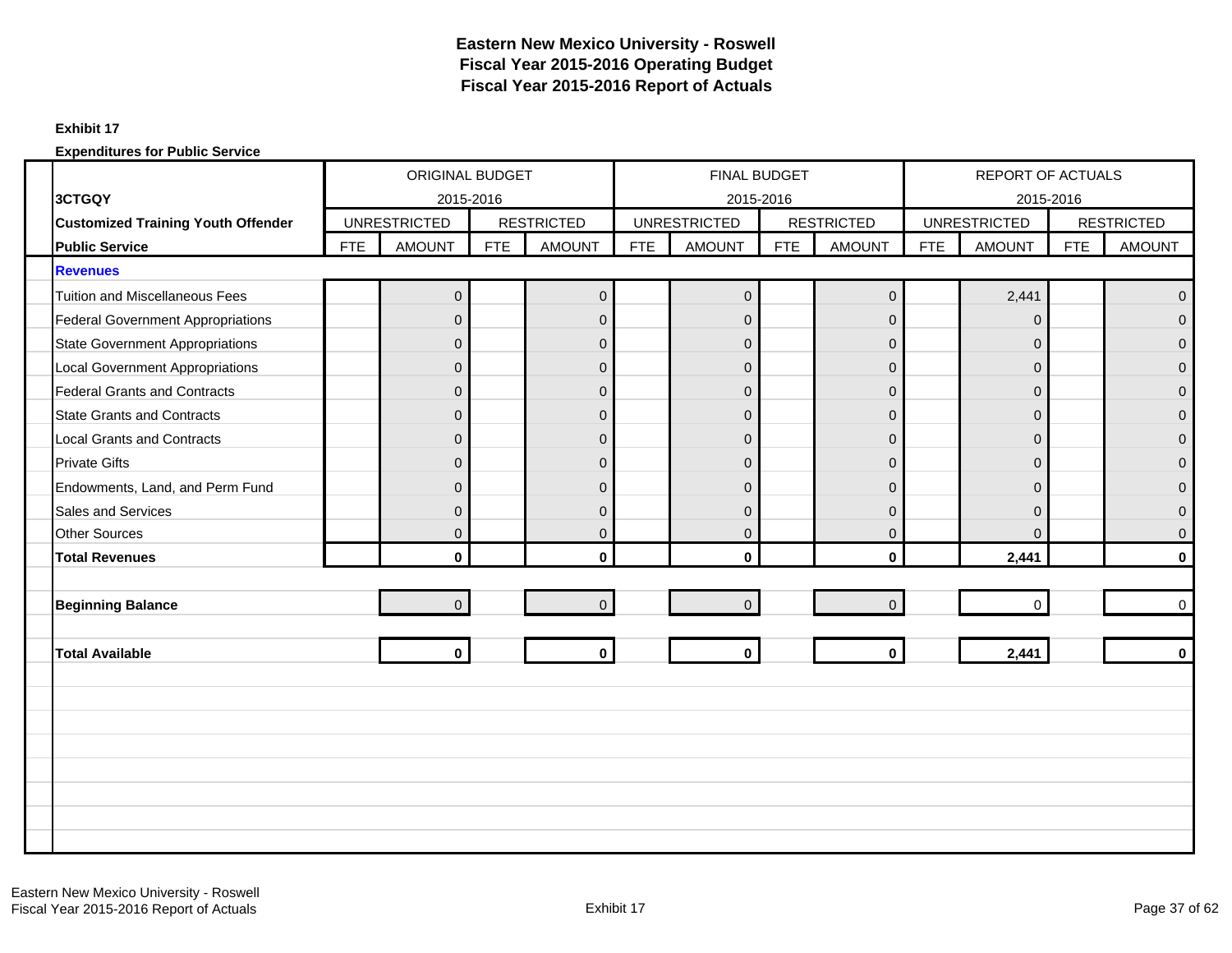### **Exhibit 17**

|                                           |            | <b>ORIGINAL BUDGET</b> |            |                   |            | <b>FINAL BUDGET</b> |            |                   |            | <b>REPORT OF ACTUALS</b> |            |                   |
|-------------------------------------------|------------|------------------------|------------|-------------------|------------|---------------------|------------|-------------------|------------|--------------------------|------------|-------------------|
| 3CTGQY                                    |            | 2015-2016              |            |                   |            | 2015-2016           |            |                   |            | 2015-2016                |            |                   |
| <b>Customized Training Youth Offender</b> |            | <b>UNRESTRICTED</b>    |            | <b>RESTRICTED</b> |            | <b>UNRESTRICTED</b> |            | <b>RESTRICTED</b> |            | <b>UNRESTRICTED</b>      |            | <b>RESTRICTED</b> |
| <b>Public Service</b>                     | <b>FTE</b> | <b>AMOUNT</b>          | <b>FTE</b> | <b>AMOUNT</b>     | <b>FTE</b> | <b>AMOUNT</b>       | <b>FTE</b> | <b>AMOUNT</b>     | <b>FTE</b> | <b>AMOUNT</b>            | <b>FTE</b> | <b>AMOUNT</b>     |
| <b>Expenditures</b>                       |            |                        |            |                   |            |                     |            |                   |            |                          |            |                   |
| <b>Professional Salaries</b>              | 0.00       | $\mathbf 0$            | 0.00       | $\mathbf 0$       | 0.00       | 0                   | 0.00       | $\mathbf 0$       | 0.10       | 3,162                    | 0.00       | $\mathbf 0$       |
| <b>Faculty Salaries</b>                   | 0.00       | $\overline{0}$         | 0.00       | $\mathbf 0$       | 0.00       | $\mathbf{0}$        | 0.00       | $\mathbf{0}$      | 0.00       | $\mathbf 0$              | 0.00       | $\overline{0}$    |
| <b>Support Salaries</b>                   | 0.00       | $\overline{0}$         | 0.00       | $\mathbf 0$       | 0.00       | $\mathbf{0}$        | 0.00       | $\overline{0}$    | 0.00       | $\mathbf 0$              | 0.00       | $\pmb{0}$         |
| <b>Temporary Salaries</b>                 | 0.00       | $\mathbf{0}$           | 0.00       | $\mathbf 0$       | 0.00       | $\overline{0}$      | 0.00       | $\mathbf{0}$      | 0.00       | $\mathbf 0$              | 0.00       | $\mathbf{0}$      |
| <b>Adjunct Salaries</b>                   | 0.00       | $\overline{0}$         | 0.00       | $\Omega$          | 0.00       | $\mathbf{0}$        | 0.00       | $\Omega$          | 0.00       | $\mathbf 0$              | 0.00       | $\mathbf{0}$      |
| <b>Technician Salaries</b>                | 0.00       | $\overline{0}$         | 0.00       | $\Omega$          | 0.00       | 0                   | 0.00       | $\mathbf{0}$      | 0.00       | $\Omega$                 | 0.00       | $\mathbf{0}$      |
| <b>Other Salaries</b>                     | 0.00       | $\mathbf{0}$           | 0.00       | $\mathbf 0$       | 0.00       | $\mathbf 0$         | 0.00       | $\overline{0}$    | 0.00       | $\mathbf 0$              | 0.00       | $\mathbf 0$       |
| <b>Student Salaries</b>                   | 0.00       | $\mathbf{0}$           | 0.00       | $\mathbf 0$       | 0.00       | 0                   | 0.00       | 0                 | 0.00       | $\mathbf 0$              | 0.00       | $\mathbf 0$       |
| <b>Federal Work-study Salaries</b>        | 0.00       | $\overline{0}$         | 0.00       | $\mathbf 0$       | 0.00       | $\overline{0}$      | 0.00       | $\Omega$          | 0.00       | $\mathbf 0$              | 0.00       | $\mathbf{0}$      |
| <b>State Work-study Salaries</b>          | 0.00       | $\mathbf 0$            | 0.00       | $\mathbf 0$       | 0.00       | 0                   | 0.00       | $\overline{0}$    | 0.00       | $\mathbf 0$              | 0.00       | $\pmb{0}$         |
| <b>Supplies</b>                           |            | $\mathbf{0}$           |            | $\mathbf 0$       |            | $\mathbf 0$         |            | $\mathbf{0}$      |            | 1,993                    |            | $\mathbf 0$       |
| <b>Travel</b>                             |            | $\overline{0}$         |            | $\mathbf 0$       |            | 0                   |            | $\Omega$          |            | $\Omega$                 |            | $\mathbf{0}$      |
| Equipment                                 |            | $\overline{0}$         |            | $\Omega$          |            | 0                   |            | 0                 |            | $\Omega$                 |            | $\mathbf{0}$      |
| <b>Utilities</b>                          |            | $\overline{0}$         |            | $\mathbf 0$       |            | 0                   |            | $\mathbf{0}$      |            | $\mathbf 0$              |            | $\mathbf 0$       |
| <b>Miscellaneous</b>                      |            | $\overline{0}$         |            | $\mathbf 0$       |            | 0                   |            | 0                 |            | $\mathbf 0$              |            | $\mathbf{0}$      |
| <b>Indirect Cost</b>                      |            | $\Omega$               |            | $\mathbf 0$       |            | 0                   |            | $\Omega$          |            | $\mathbf 0$              |            | $\mathbf{0}$      |
| <b>Benefits</b>                           |            | $\overline{0}$         |            | $\overline{0}$    |            | 0                   |            | $\Omega$          |            | 787                      |            | $\mathbf 0$       |
| Services Rendered/Contracted              |            | $\overline{0}$         |            | $\mathbf 0$       |            | 0                   |            | $\Omega$          |            | $\mathbf 0$              |            | $\mathbf{0}$      |
|                                           |            | $\overline{0}$         |            | $\overline{0}$    |            | $\overline{0}$      |            | $\overline{0}$    |            | $\Omega$                 |            | $\mathbf{0}$      |
| <b>Total Expenditures</b>                 | 0.00       | $\mathbf 0$            | 0.00       | $\mathbf 0$       | 0.00       | $\mathbf{0}$        | 0.00       | $\mathbf 0$       | 0.10       | 5,942                    | 0.00       | $\bf{0}$          |
|                                           |            |                        |            |                   |            |                     |            |                   |            |                          |            |                   |
| <b>Transfers To or (From)</b>             |            | $\overline{0}$         |            | $\overline{0}$    |            | $\overline{0}$      |            | $\overline{0}$    |            | $\mathbf 0$              |            | $\Omega$          |
|                                           |            |                        |            |                   |            |                     |            |                   |            |                          |            |                   |
| <b>Ending Balance</b>                     | 0.00       | $\mathbf 0$            | 0.00       | $\mathbf{0}$      | 0.00       | $\mathbf 0$         | 0.00       | $\mathbf{0}$      | 0.10       | (3,500)                  | 0.00       | $\pmb{0}$         |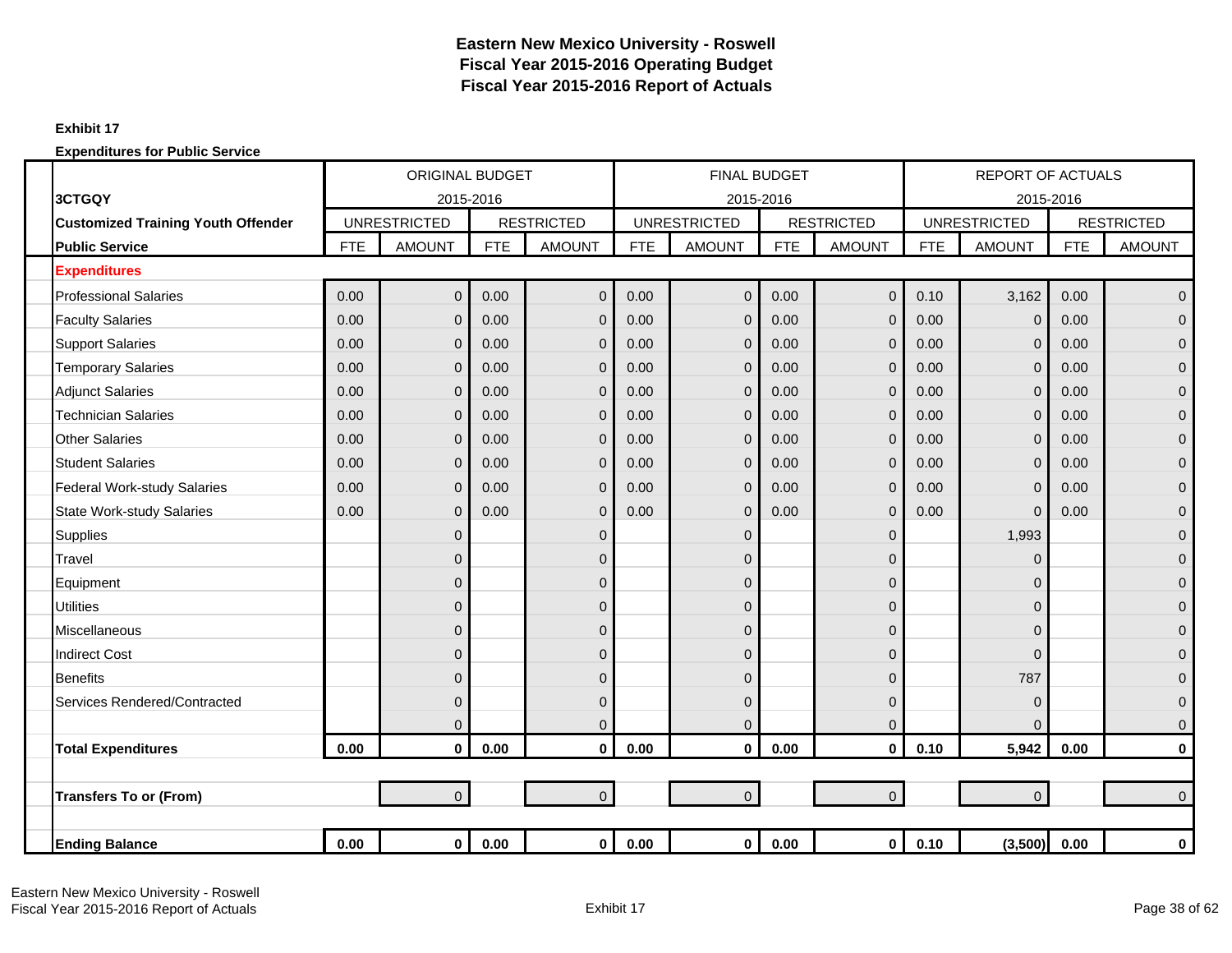#### **Exhibit 17**

|                                          | <b>ORIGINAL BUDGET</b><br>2015-2016<br><b>UNRESTRICTED</b> |                |            |                   |            | FINAL BUDGET        |            |                   |            | <b>REPORT OF ACTUALS</b> |            |                   |
|------------------------------------------|------------------------------------------------------------|----------------|------------|-------------------|------------|---------------------|------------|-------------------|------------|--------------------------|------------|-------------------|
| 3ABED                                    |                                                            |                |            |                   |            | 2015-2016           |            |                   |            | 2015-2016                |            |                   |
| <b>ABE Discretionary</b>                 |                                                            |                |            | <b>RESTRICTED</b> |            | <b>UNRESTRICTED</b> |            | <b>RESTRICTED</b> |            | <b>UNRESTRICTED</b>      |            | <b>RESTRICTED</b> |
| <b>Public Service</b>                    | <b>FTE</b>                                                 | <b>AMOUNT</b>  | <b>FTE</b> | <b>AMOUNT</b>     | <b>FTE</b> | <b>AMOUNT</b>       | <b>FTE</b> | <b>AMOUNT</b>     | <b>FTE</b> | <b>AMOUNT</b>            | <b>FTE</b> | <b>AMOUNT</b>     |
| <b>Revenues</b>                          |                                                            |                |            |                   |            |                     |            |                   |            |                          |            |                   |
| <b>Tuition and Miscellaneous Fees</b>    |                                                            | 0              |            | $\mathbf 0$       |            | $\overline{0}$      |            | $\mathbf 0$       |            | $\mathbf 0$              |            | $\Omega$          |
| <b>Federal Government Appropriations</b> |                                                            | $\Omega$       |            | $\mathbf{0}$      |            | $\Omega$            |            | $\Omega$          |            | $\Omega$                 |            | $\Omega$          |
| <b>State Government Appropriations</b>   |                                                            | $\mathbf{0}$   |            | $\mathsf 0$       |            | $\overline{0}$      |            | $\overline{0}$    |            | $\mathbf{0}$             |            | $\Omega$          |
| <b>Local Government Appropriations</b>   |                                                            | $\Omega$       |            | $\mathbf{0}$      |            | $\Omega$            |            | $\Omega$          |            | $\mathbf{0}$             |            | $\Omega$          |
| <b>Federal Grants and Contracts</b>      |                                                            | $\Omega$       |            | $\mathbf 0$       |            | $\overline{0}$      |            | $\mathbf 0$       |            | $\mathbf{0}$             |            | $\Omega$          |
| <b>State Grants and Contracts</b>        |                                                            | $\mathbf{0}$   |            | $\overline{0}$    |            | $\overline{0}$      |            | $\overline{0}$    |            | $\mathbf{0}$             |            | $\Omega$          |
| <b>Local Grants and Contracts</b>        |                                                            | $\Omega$       |            | $\mathbf 0$       |            | $\overline{0}$      |            | $\mathbf{0}$      |            | $\mathbf{0}$             |            | $\Omega$          |
| <b>Private Gifts</b>                     |                                                            | $\Omega$       |            | $\mathbf 0$       |            | $\overline{0}$      |            | $\Omega$          |            | $\Omega$                 |            | $\Omega$          |
| Endowments, Land, and Perm Fund          |                                                            | $\Omega$       |            | $\mathbf 0$       |            | $\overline{0}$      |            | $\Omega$          |            | 0                        |            | $\Omega$          |
| <b>Sales and Services</b>                |                                                            | $\Omega$       |            | $\mathbf{0}$      |            | $\Omega$            |            | $\Omega$          |            | $\mathbf{0}$             |            | $\Omega$          |
| <b>Other Sources</b>                     |                                                            | $\mathbf{0}$   |            | $\mathsf 0$       |            | $\overline{0}$      |            | $\mathbf{0}$      |            | $\mathbf{0}$             |            | $\mathbf{0}$      |
| <b>Total Revenues</b>                    |                                                            | $\mathbf{0}$   |            | $\mathbf{0}$      |            | $\mathbf{0}$        |            | $\mathbf{0}$      |            | $\mathbf{0}$             |            | $\mathbf{0}$      |
|                                          |                                                            |                |            |                   |            |                     |            |                   |            |                          |            |                   |
| <b>Beginning Balance</b>                 |                                                            | $\overline{0}$ |            | $\mathbf 0$       |            | $\overline{0}$      |            | $\Omega$          |            | $\mathbf{0}$             |            | $\Omega$          |
|                                          |                                                            |                |            |                   |            |                     |            |                   |            |                          |            |                   |
| <b>Total Available</b>                   |                                                            | $\mathbf{0}$   |            | $\mathbf{0}$      |            | $\mathbf 0$         |            | $\mathbf{0}$      |            | $\mathbf{0}$             |            | $\Omega$          |
|                                          |                                                            |                |            |                   |            |                     |            |                   |            |                          |            |                   |
|                                          |                                                            |                |            |                   |            |                     |            |                   |            |                          |            |                   |
|                                          |                                                            |                |            |                   |            |                     |            |                   |            |                          |            |                   |
|                                          |                                                            |                |            |                   |            |                     |            |                   |            |                          |            |                   |
|                                          |                                                            |                |            |                   |            |                     |            |                   |            |                          |            |                   |
|                                          |                                                            |                |            |                   |            |                     |            |                   |            |                          |            |                   |
|                                          |                                                            |                |            |                   |            |                     |            |                   |            |                          |            |                   |
|                                          |                                                            |                |            |                   |            |                     |            |                   |            |                          |            |                   |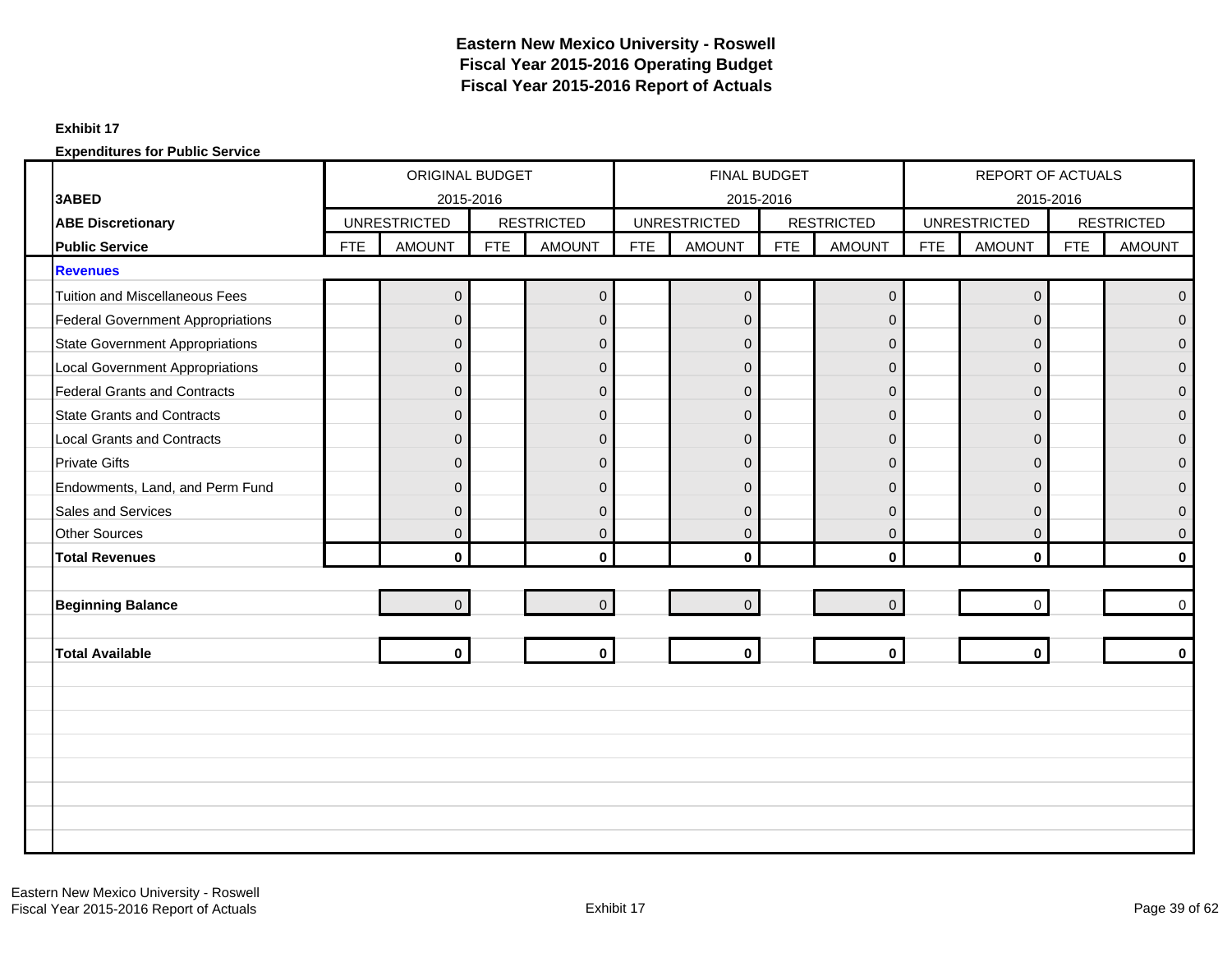### **Exhibit 17**

|                                    |            | <b>ORIGINAL BUDGET</b> |            |                   |            | <b>FINAL BUDGET</b> |            |                   |            | <b>REPORT OF ACTUALS</b> |            |                   |
|------------------------------------|------------|------------------------|------------|-------------------|------------|---------------------|------------|-------------------|------------|--------------------------|------------|-------------------|
| 3ABED                              |            | 2015-2016              |            |                   |            | 2015-2016           |            |                   |            | 2015-2016                |            |                   |
| <b>ABE Discretionary</b>           |            | <b>UNRESTRICTED</b>    |            | <b>RESTRICTED</b> |            | <b>UNRESTRICTED</b> |            | <b>RESTRICTED</b> |            | <b>UNRESTRICTED</b>      |            | <b>RESTRICTED</b> |
| <b>Public Service</b>              | <b>FTE</b> | <b>AMOUNT</b>          | <b>FTE</b> | <b>AMOUNT</b>     | <b>FTE</b> | <b>AMOUNT</b>       | <b>FTE</b> | <b>AMOUNT</b>     | <b>FTE</b> | <b>AMOUNT</b>            | <b>FTE</b> | <b>AMOUNT</b>     |
| <b>Expenditures</b>                |            |                        |            |                   |            |                     |            |                   |            |                          |            |                   |
| <b>Professional Salaries</b>       | 0.00       | $\mathbf 0$            | 0.00       | $\mathbf 0$       | 0.00       | $\mathbf 0$         | 0.00       | $\mathbf 0$       | 0.00       | $\mathbf 0$              | 0.00       | $\overline{0}$    |
| <b>Faculty Salaries</b>            | 0.00       | $\overline{0}$         | 0.00       | $\mathbf 0$       | 0.00       | $\mathbf{0}$        | 0.00       | $\mathbf{0}$      | 0.00       | $\mathbf 0$              | 0.00       | $\overline{0}$    |
| <b>Support Salaries</b>            | 0.00       | $\overline{0}$         | 0.00       | $\overline{0}$    | 0.00       | $\mathbf 0$         | 0.00       | $\mathbf{0}$      | 0.00       | $\overline{0}$           | 0.00       | $\overline{0}$    |
| <b>Temporary Salaries</b>          | 0.00       | $\Omega$               | 0.00       | $\mathbf 0$       | 0.00       | $\Omega$            | 0.00       | $\mathbf{0}$      | 0.00       | $\overline{0}$           | 0.00       | $\overline{0}$    |
| <b>Adjunct Salaries</b>            | 0.00       | $\overline{0}$         | 0.00       | $\overline{0}$    | 0.00       | $\Omega$            | 0.00       | $\Omega$          | 0.00       | $\mathbf 0$              | 0.00       | $\overline{0}$    |
| <b>Technician Salaries</b>         | 0.00       | $\mathbf{0}$           | 0.00       | $\mathbf 0$       | 0.00       | $\mathbf{0}$        | 0.00       | $\overline{0}$    | 0.00       | $\overline{0}$           | 0.00       | $\overline{0}$    |
| <b>Other Salaries</b>              | 0.00       | $\Omega$               | 0.00       | $\mathbf 0$       | 0.00       | $\mathbf{0}$        | 0.00       | $\Omega$          | 0.00       | $\overline{0}$           | 0.00       | $\mathbf{0}$      |
| <b>Student Salaries</b>            | 0.00       | $\mathbf{0}$           | 0.00       | $\mathbf 0$       | 0.00       | $\overline{0}$      | 0.00       | $\mathbf{0}$      | 0.00       | $\mathbf 0$              | 0.00       | $\overline{0}$    |
| <b>Federal Work-study Salaries</b> | 0.00       | $\mathbf{0}$           | 0.00       | $\mathbf 0$       | 0.00       | $\mathbf 0$         | 0.00       | $\mathbf{0}$      | 0.00       | $\mathbf 0$              | 0.00       | $\overline{0}$    |
| <b>State Work-study Salaries</b>   | 0.00       | $\mathbf{0}$           | 0.00       | $\overline{0}$    | 0.00       | $\Omega$            | 0.00       | $\overline{0}$    | 0.00       | $\mathbf{0}$             | 0.00       | $\overline{0}$    |
| <b>Supplies</b>                    |            | $\mathbf{0}$           |            | $\mathbf 0$       |            | $\mathbf{0}$        |            | 0                 |            | $\mathbf 0$              |            | $\overline{0}$    |
| Travel                             |            | $\mathbf{0}$           |            | $\mathbf 0$       |            | $\mathbf 0$         |            | $\Omega$          |            | $\mathbf 0$              |            | $\overline{0}$    |
| Equipment                          |            | $\Omega$               |            | $\Omega$          |            | $\mathbf{0}$        |            | 0                 |            | $\Omega$                 |            | $\mathbf{0}$      |
| <b>Utilities</b>                   |            | $\mathbf{0}$           |            | $\mathbf 0$       |            | $\mathbf{0}$        |            | $\Omega$          |            | $\mathbf 0$              |            | $\overline{0}$    |
| Miscellaneous                      |            | $\mathbf{0}$           |            | $\mathbf 0$       |            | $\mathbf 0$         |            | 0                 |            | $\mathbf 0$              |            | $\overline{0}$    |
| <b>Indirect Cost</b>               |            | $\Omega$               |            | $\Omega$          |            | $\mathbf 0$         |            | $\Omega$          |            | $\Omega$                 |            | $\overline{0}$    |
| <b>Benefits</b>                    |            | $\Omega$               |            | $\mathbf 0$       |            | $\mathbf 0$         |            | $\Omega$          |            | $\mathbf{0}$             |            | $\overline{0}$    |
| Services Rendered/Contracted       |            | $\mathbf{0}$           |            | $\mathbf 0$       |            | 0                   |            | 0                 |            | $\mathbf 0$              |            | $\overline{0}$    |
|                                    |            | $\overline{0}$         |            | $\overline{0}$    |            | $\Omega$            |            | $\overline{0}$    |            | $\mathbf 0$              |            | $\mathbf 0$       |
| <b>Total Expenditures</b>          | 0.00       | $\mathbf 0$            | 0.00       | $\mathbf 0$       | 0.00       | $\mathbf 0$         | 0.00       | $\mathbf 0$       | 0.00       | $\mathbf 0$              | 0.00       | $\mathbf 0$       |
|                                    |            |                        |            |                   |            |                     |            |                   |            |                          |            |                   |
| <b>Transfers To or (From)</b>      |            | $\overline{0}$         |            | $\mathbf{0}$      |            | $\overline{0}$      |            | $\overline{0}$    |            | $\overline{0}$           |            | $\overline{0}$    |
|                                    |            |                        |            |                   |            |                     |            |                   |            |                          |            |                   |
| <b>Ending Balance</b>              | 0.00       | $\mathbf 0$            | 0.00       | $\mathbf{0}$      | 0.00       | $\mathbf 0$         | $0.00\,$   | $\mathbf{0}$      | 0.00       | $\mathbf 0$              | 0.00       | $\pmb{0}$         |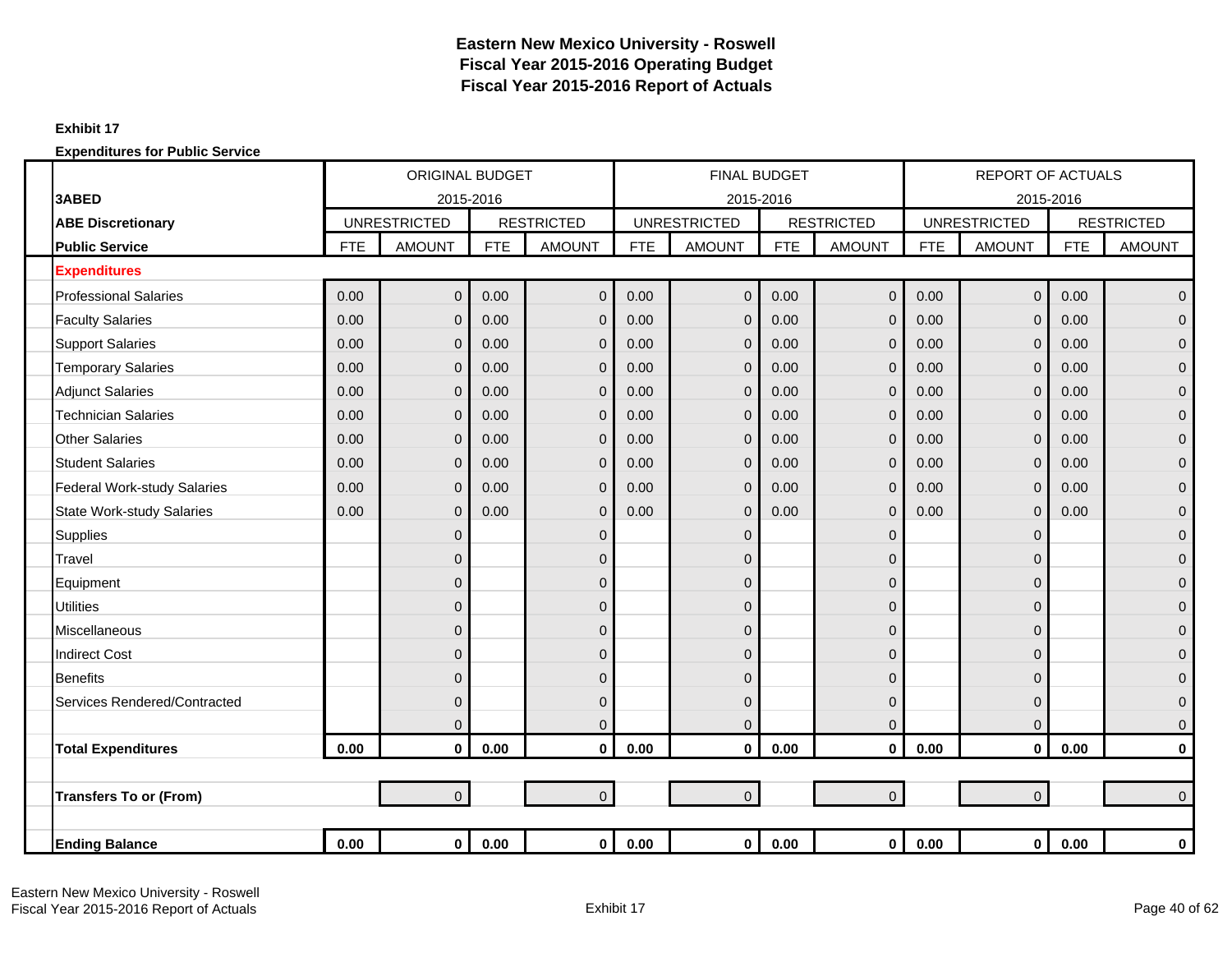#### **Exhibit 17**

|                                          |            | ORIGINAL BUDGET     |            |                   |            | FINAL BUDGET        |            |                   |            | REPORT OF ACTUALS   |            |                   |
|------------------------------------------|------------|---------------------|------------|-------------------|------------|---------------------|------------|-------------------|------------|---------------------|------------|-------------------|
| 3GEAR                                    |            | 2015-2016           |            |                   |            | 2015-2016           |            |                   |            | 2015-2016           |            |                   |
| Gear-up                                  |            | <b>UNRESTRICTED</b> |            | <b>RESTRICTED</b> |            | <b>UNRESTRICTED</b> |            | <b>RESTRICTED</b> |            | <b>UNRESTRICTED</b> |            | <b>RESTRICTED</b> |
| <b>Public Service</b>                    | <b>FTE</b> | <b>AMOUNT</b>       | <b>FTE</b> | <b>AMOUNT</b>     | <b>FTE</b> | <b>AMOUNT</b>       | <b>FTE</b> | <b>AMOUNT</b>     | <b>FTE</b> | <b>AMOUNT</b>       | <b>FTE</b> | <b>AMOUNT</b>     |
| <b>Revenues</b>                          |            |                     |            |                   |            |                     |            |                   |            |                     |            |                   |
| <b>Tuition and Miscellaneous Fees</b>    |            | $\overline{0}$      |            | $\mathbf 0$       |            | $\overline{0}$      |            | $\mathbf 0$       |            | $\pmb{0}$           |            | $\mathbf{0}$      |
| <b>Federal Government Appropriations</b> |            | $\Omega$            |            | $\mathbf 0$       |            | $\overline{0}$      |            | $\overline{0}$    |            | 0                   |            | $\mathbf{0}$      |
| <b>State Government Appropriations</b>   |            | $\overline{0}$      |            | $\mathsf 0$       |            | $\mathbf{0}$        |            | $\Omega$          |            | $\overline{0}$      |            | $\Omega$          |
| <b>Local Government Appropriations</b>   |            | $\Omega$            |            | $\mathsf 0$       |            | $\overline{0}$      |            | $\Omega$          |            | $\overline{0}$      |            | $\Omega$          |
| <b>Federal Grants and Contracts</b>      |            | $\Omega$            |            | $\mathbf{0}$      |            | $\overline{0}$      |            | $\Omega$          |            | $\Omega$            |            | 1,026,628         |
| <b>State Grants and Contracts</b>        |            | $\mathbf{0}$        |            | $\pmb{0}$         |            | $\mathbf{0}$        |            | $\overline{0}$    |            | 0                   |            | $\mathbf{0}$      |
| <b>Local Grants and Contracts</b>        |            | $\mathbf{0}$        |            | $\mathsf 0$       |            | $\overline{0}$      |            | $\overline{0}$    |            | 0                   |            | $\mathbf{0}$      |
| <b>Private Gifts</b>                     |            | $\Omega$            |            | $\mathbf 0$       |            | $\Omega$            |            | $\Omega$          |            | $\overline{0}$      |            | $\Omega$          |
| Endowments, Land, and Perm Fund          |            | $\Omega$            |            | $\mathbf{0}$      |            | $\mathbf{0}$        |            | $\Omega$          |            | 0                   |            | $\Omega$          |
| <b>Sales and Services</b>                |            | $\Omega$            |            | $\mathbf{0}$      |            | $\Omega$            |            | $\Omega$          |            | $\overline{0}$      |            | $\Omega$          |
| <b>Other Sources</b>                     |            | $\Omega$            |            | $\mathsf 0$       |            | $\mathbf{0}$        |            | $\mathbf 0$       |            | 0                   |            | $\Omega$          |
| <b>Total Revenues</b>                    |            | $\mathbf{0}$        |            | $\mathbf 0$       |            | $\mathbf{0}$        |            | $\mathbf{0}$      |            | $\mathbf{0}$        |            | 1,026,628         |
|                                          |            |                     |            |                   |            |                     |            |                   |            |                     |            |                   |
| <b>Beginning Balance</b>                 |            | $\overline{0}$      |            | $\mathbf{0}$      |            | $\overline{0}$      |            | $\mathbf{0}$      |            | $\Omega$            |            | $\mathbf 0$       |
|                                          |            |                     |            |                   |            |                     |            |                   |            |                     |            |                   |
| <b>Total Available</b>                   |            | $\mathbf{0}$        |            | $\mathbf 0$       |            | $\mathbf 0$         |            | $\mathbf 0$       |            | $\bf{0}$            |            | 1,026,628         |
|                                          |            |                     |            |                   |            |                     |            |                   |            |                     |            |                   |
|                                          |            |                     |            |                   |            |                     |            |                   |            |                     |            |                   |
|                                          |            |                     |            |                   |            |                     |            |                   |            |                     |            |                   |
|                                          |            |                     |            |                   |            |                     |            |                   |            |                     |            |                   |
|                                          |            |                     |            |                   |            |                     |            |                   |            |                     |            |                   |
|                                          |            |                     |            |                   |            |                     |            |                   |            |                     |            |                   |
|                                          |            |                     |            |                   |            |                     |            |                   |            |                     |            |                   |
|                                          |            |                     |            |                   |            |                     |            |                   |            |                     |            |                   |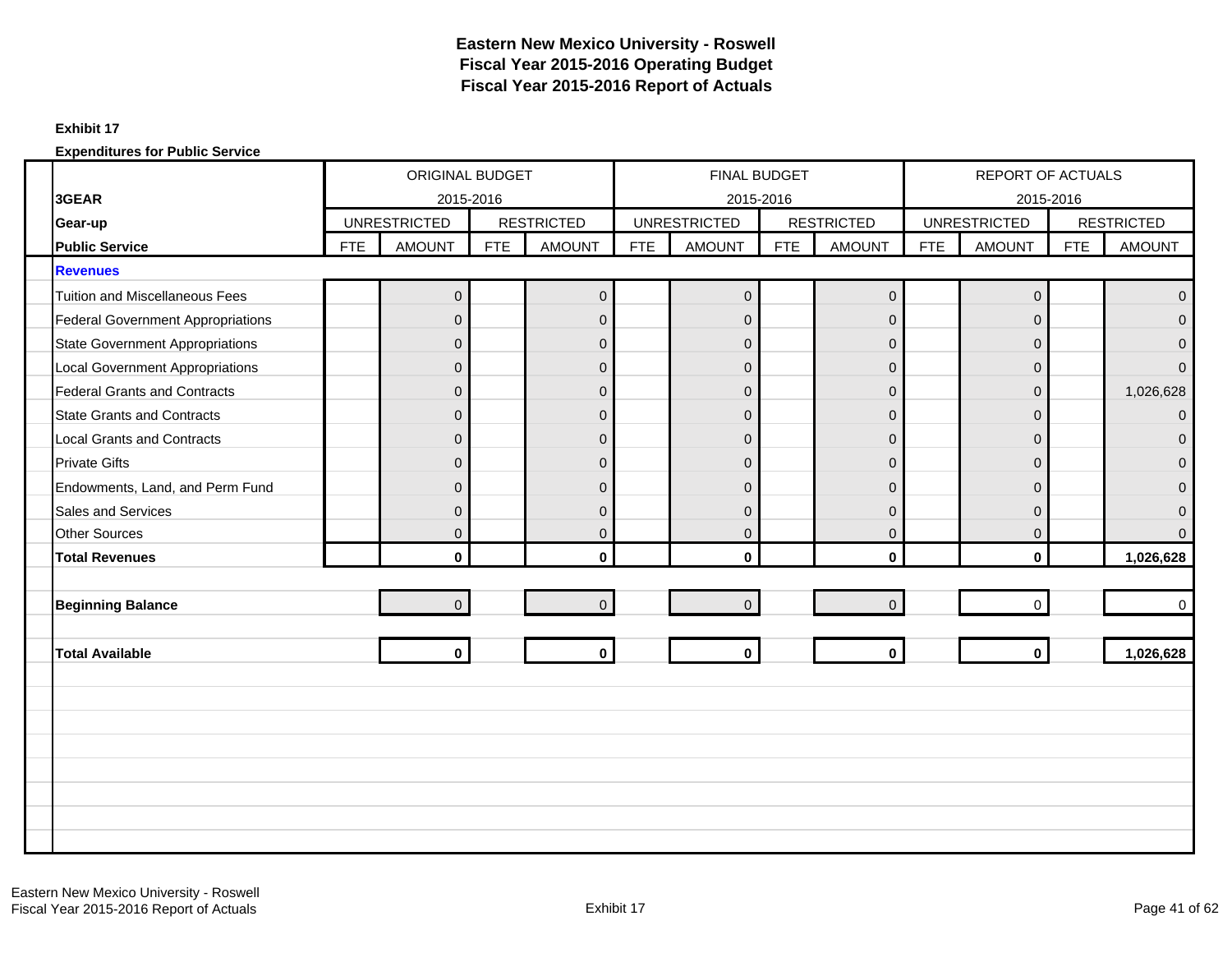### **Exhibit 17**

|                                  |            | <b>ORIGINAL BUDGET</b><br>2015-2016<br><b>UNRESTRICTED</b> |            |                   |            | <b>FINAL BUDGET</b> |            |                   |            | <b>REPORT OF ACTUALS</b> |            |                   |
|----------------------------------|------------|------------------------------------------------------------|------------|-------------------|------------|---------------------|------------|-------------------|------------|--------------------------|------------|-------------------|
| 3GEAR4                           |            |                                                            |            |                   |            | 2015-2016           |            |                   |            |                          | 2015-2016  |                   |
| Gear-up                          |            |                                                            |            | <b>RESTRICTED</b> |            | <b>UNRESTRICTED</b> |            | <b>RESTRICTED</b> |            | <b>UNRESTRICTED</b>      |            | <b>RESTRICTED</b> |
| <b>Public Service</b>            | <b>FTE</b> | <b>AMOUNT</b>                                              | <b>FTE</b> | <b>AMOUNT</b>     | <b>FTE</b> | <b>AMOUNT</b>       | <b>FTE</b> | <b>AMOUNT</b>     | <b>FTE</b> | <b>AMOUNT</b>            | <b>FTE</b> | <b>AMOUNT</b>     |
| <b>Expenditures</b>              |            |                                                            |            |                   |            |                     |            |                   |            |                          |            |                   |
| <b>Professional Salaries</b>     | 0.00       | $\overline{0}$                                             | 0.00       | $\mathbf 0$       | 0.00       | $\overline{0}$      | 0.00       | $\overline{0}$    | 0.00       | $\overline{0}$           | 0.00       | 97,249            |
| <b>Faculty Salaries</b>          | 0.00       | $\mathbf{0}$                                               | 0.00       | $\mathbf 0$       | 0.00       | $\mathbf{0}$        | 0.00       | $\overline{0}$    | 0.00       | $\mathbf 0$              | 0.00       | $\mathbf 0$       |
| <b>Support Salaries</b>          | 0.00       | $\Omega$                                                   | 0.00       | $\mathbf{0}$      | 0.00       | $\mathbf 0$         | 0.00       | $\Omega$          | 0.00       | $\mathbf 0$              | 0.00       | $\mathbf{0}$      |
| <b>Temporary Salaries</b>        | 0.00       | $\mathbf{0}$                                               | 0.00       | $\mathbf 0$       | 0.00       | $\mathbf 0$         | 0.00       | $\overline{0}$    | 0.00       | $\mathbf 0$              | 0.00       | $\overline{0}$    |
| <b>Adjunct Salaries</b>          | 0.00       | $\mathbf{0}$                                               | 0.00       | $\mathbf{0}$      | 0.00       | $\mathbf{0}$        | 0.00       | $\overline{0}$    | 0.00       | $\mathbf 0$              | 0.00       | $\mathbf 0$       |
| <b>Technician Salaries</b>       | 0.00       | $\mathbf 0$                                                | 0.00       | $\mathbf 0$       | 0.00       | $\mathbf{0}$        | 0.00       | 0                 | 0.00       | $\mathbf 0$              | 0.00       | $\mathbf 0$       |
| <b>Other Salaries</b>            | 0.00       | $\overline{0}$                                             | 0.00       | $\mathbf 0$       | 0.00       | $\mathbf{0}$        | 0.00       | $\overline{0}$    | 0.00       | $\mathbf 0$              | 0.00       | $\overline{0}$    |
| <b>Student Salaries</b>          | 0.00       | $\mathbf{0}$                                               | 0.00       | $\mathbf 0$       | 0.00       | $\mathbf{0}$        | 0.00       | $\overline{0}$    | 0.00       | $\mathbf 0$              | 0.00       | $\mathbf 0$       |
| Federal Work-study Salaries      | 0.00       | $\Omega$                                                   | 0.00       | $\mathbf 0$       | 0.00       | $\mathbf{0}$        | 0.00       | 0                 | 0.00       | $\mathbf 0$              | 0.00       | $\mathbf{0}$      |
| <b>State Work-study Salaries</b> | 0.00       | $\Omega$                                                   | 0.00       | $\mathbf{0}$      | 0.00       | $\Omega$            | 0.00       | $\Omega$          | 0.00       | $\mathbf 0$              | 0.00       | $\Omega$          |
| <b>Supplies</b>                  |            | $\mathbf{0}$                                               |            | $\mathbf 0$       |            | $\mathbf{0}$        |            | $\overline{0}$    |            | $\mathbf 0$              |            | 155,956           |
| Travel                           |            | $\Omega$                                                   |            | $\mathbf 0$       |            | $\overline{0}$      |            | $\Omega$          |            | $\mathbf 0$              |            | 82,055            |
| Equipment                        |            | $\mathbf 0$                                                |            | $\mathbf 0$       |            | 0                   |            | 0                 |            | $\mathbf 0$              |            | 23,215            |
| <b>Utilities</b>                 |            | $\overline{0}$                                             |            | $\pmb{0}$         |            | $\overline{0}$      |            | $\Omega$          |            | $\overline{0}$           |            | $\overline{0}$    |
| Miscellaneous                    |            | $\mathbf{0}$                                               |            | $\mathbf 0$       |            | $\overline{0}$      |            | 0                 |            | $\mathbf 0$              |            | 200,000           |
| <b>Indirect Cost</b>             |            | $\Omega$                                                   |            | $\mathbf{0}$      |            | $\mathbf{0}$        |            | $\Omega$          |            | $\mathbf 0$              |            | 61,232            |
| <b>Benefits</b>                  |            | $\mathbf 0$                                                |            | $\mathbf 0$       |            | $\mathbf{0}$        |            | 0                 |            | $\mathbf 0$              |            | 57,623            |
| Services Rendered/Contracted     |            | $\Omega$                                                   |            | $\mathbf 0$       |            | $\mathbf{0}$        |            | $\Omega$          |            | $\mathbf 0$              |            | 349,299           |
|                                  |            | $\overline{0}$                                             |            | $\mathbf 0$       |            | $\Omega$            |            | $\overline{0}$    |            | $\mathbf 0$              |            | $\Omega$          |
| <b>Total Expenditures</b>        | 0.00       | $\mathbf 0$                                                | 0.00       | $\mathbf 0$       | 0.00       | $\mathbf 0$         | 0.00       | $\mathbf 0$       | 0.00       | $\bf{0}$                 | 0.00       | 1,026,628         |
|                                  |            |                                                            |            |                   |            |                     |            |                   |            |                          |            |                   |
| <b>Transfers To or (From)</b>    |            | $\overline{0}$                                             |            | $\mathbf{0}$      |            | $\overline{0}$      |            | $\overline{0}$    |            | $\overline{0}$           |            | $\Omega$          |
|                                  |            |                                                            |            |                   |            |                     |            |                   |            |                          |            |                   |
| <b>Ending Balance</b>            | 0.00       | $\mathbf 0$                                                | 0.00       | $\mathbf{0}$      | 0.00       | 0                   | 0.00       | $\mathbf 0$       | 0.00       | $\mathbf 0$              | 0.00       | 0                 |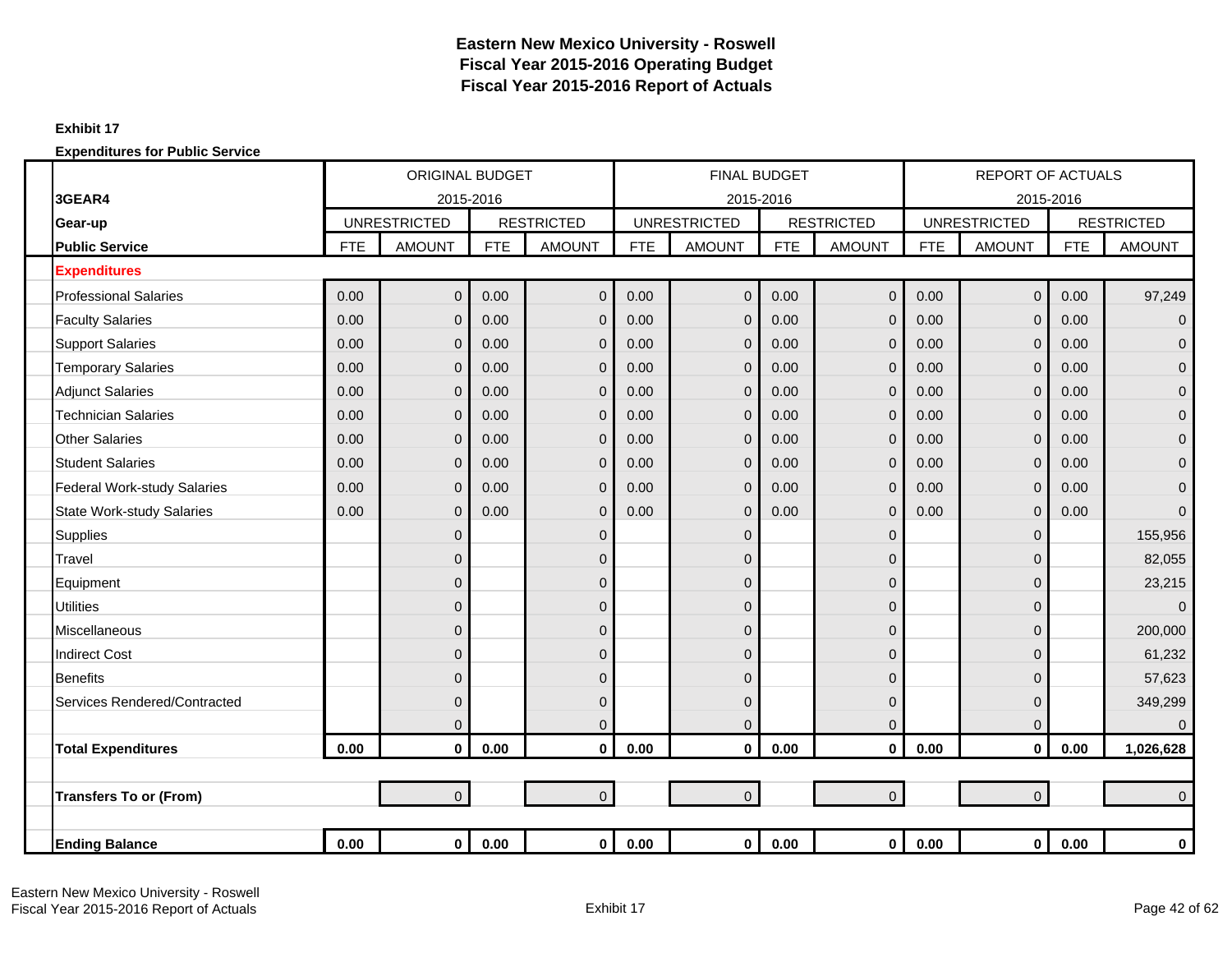### **Exhibit 17**

|                                          |            |                     |            | ORIGINAL BUDGET   |            | <b>FINAL BUDGET</b> |            |                   |            | REPORT OF ACTUALS   |            |                   |
|------------------------------------------|------------|---------------------|------------|-------------------|------------|---------------------|------------|-------------------|------------|---------------------|------------|-------------------|
| 3GEAR4                                   |            |                     | 2015-2016  |                   |            |                     | 2015-2016  |                   |            | 2015-2016           |            |                   |
| Gear-up 4th Year                         |            | <b>UNRESTRICTED</b> |            | <b>RESTRICTED</b> |            | <b>UNRESTRICTED</b> |            | <b>RESTRICTED</b> |            | <b>UNRESTRICTED</b> |            | <b>RESTRICTED</b> |
| <b>Public Service</b>                    | <b>FTE</b> | <b>AMOUNT</b>       | <b>FTE</b> | <b>AMOUNT</b>     | <b>FTE</b> | <b>AMOUNT</b>       | <b>FTE</b> | <b>AMOUNT</b>     | <b>FTE</b> | <b>AMOUNT</b>       | <b>FTE</b> | <b>AMOUNT</b>     |
| <b>Revenues</b>                          |            |                     |            |                   |            |                     |            |                   |            |                     |            |                   |
| <b>Tuition and Miscellaneous Fees</b>    |            | $\mathbf 0$         |            | $\mathbf 0$       |            | $\overline{0}$      |            | $\pmb{0}$         |            | $\mathsf{O}\xspace$ |            | $\overline{0}$    |
| <b>Federal Government Appropriations</b> |            | $\Omega$            |            | $\mathbf{0}$      |            | $\Omega$            |            | $\Omega$          |            | $\mathbf{0}$        |            | $\Omega$          |
| <b>State Government Appropriations</b>   |            | $\mathbf{0}$        |            | $\mathbf{0}$      |            | $\pmb{0}$           |            | $\overline{0}$    |            | $\mathbf 0$         |            | $\overline{0}$    |
| <b>Local Government Appropriations</b>   |            | $\mathbf{0}$        |            | $\mathbf 0$       |            | $\mathbf{0}$        |            | $\Omega$          |            | $\mathbf 0$         |            | $\Omega$          |
| <b>Federal Grants and Contracts</b>      |            | $\Omega$            |            | 1,273,184         |            | $\mathbf{0}$        |            | 1,272,635         |            | 0                   |            | 79,762            |
| <b>State Grants and Contracts</b>        |            | $\mathbf{0}$        |            | $\mathbf 0$       |            | $\mathbf 0$         |            | $\overline{0}$    |            | $\mathbf{0}$        |            | $\mathbf{0}$      |
| <b>Local Grants and Contracts</b>        |            | $\Omega$            |            | $\mathbf 0$       |            | $\Omega$            |            | $\overline{0}$    |            | $\mathbf 0$         |            | $\Omega$          |
| <b>Private Gifts</b>                     |            | $\mathbf{0}$        |            | $\mathbf 0$       |            | $\mathbf{0}$        |            | $\Omega$          |            | $\mathbf{0}$        |            | $\overline{0}$    |
| Endowments, Land, and Perm Fund          |            | $\Omega$            |            | $\Omega$          |            | $\Omega$            |            | $\Omega$          |            | 0                   |            | $\Omega$          |
| Sales and Services                       |            | $\mathbf{0}$        |            | $\overline{0}$    |            | $\mathbf{0}$        |            | $\Omega$          |            | $\mathbf 0$         |            | $\mathbf 0$       |
| <b>Other Sources</b>                     |            | $\Omega$            |            | $\Omega$          |            | $\overline{0}$      |            | $\Omega$          |            | $\mathbf{0}$        |            | $\Omega$          |
| <b>Total Revenues</b>                    |            | $\mathbf{0}$        |            | 1,273,184         |            | $\mathbf{0}$        |            | 1,272,635         |            | $\mathbf{0}$        |            | 79,762            |
|                                          |            |                     |            |                   |            |                     |            |                   |            |                     |            |                   |
| <b>Beginning Balance</b>                 |            | $\overline{0}$      |            | $\mathbf{0}$      |            | $\overline{0}$      |            | $\mathbf 0$       |            | $\Omega$            |            | $\mathbf 0$       |
|                                          |            |                     |            |                   |            |                     |            |                   |            |                     |            |                   |
| <b>Total Available</b>                   |            | $\mathbf{0}$        |            | 1,273,184         |            | $\mathbf{0}$        |            | 1,272,635         |            | $\mathbf{0}$        |            | 79,762            |
|                                          |            |                     |            |                   |            |                     |            |                   |            |                     |            |                   |
|                                          |            |                     |            |                   |            |                     |            |                   |            |                     |            |                   |
|                                          |            |                     |            |                   |            |                     |            |                   |            |                     |            |                   |
|                                          |            |                     |            |                   |            |                     |            |                   |            |                     |            |                   |
|                                          |            |                     |            |                   |            |                     |            |                   |            |                     |            |                   |
|                                          |            |                     |            |                   |            |                     |            |                   |            |                     |            |                   |
|                                          |            |                     |            |                   |            |                     |            |                   |            |                     |            |                   |
|                                          |            |                     |            |                   |            |                     |            |                   |            |                     |            |                   |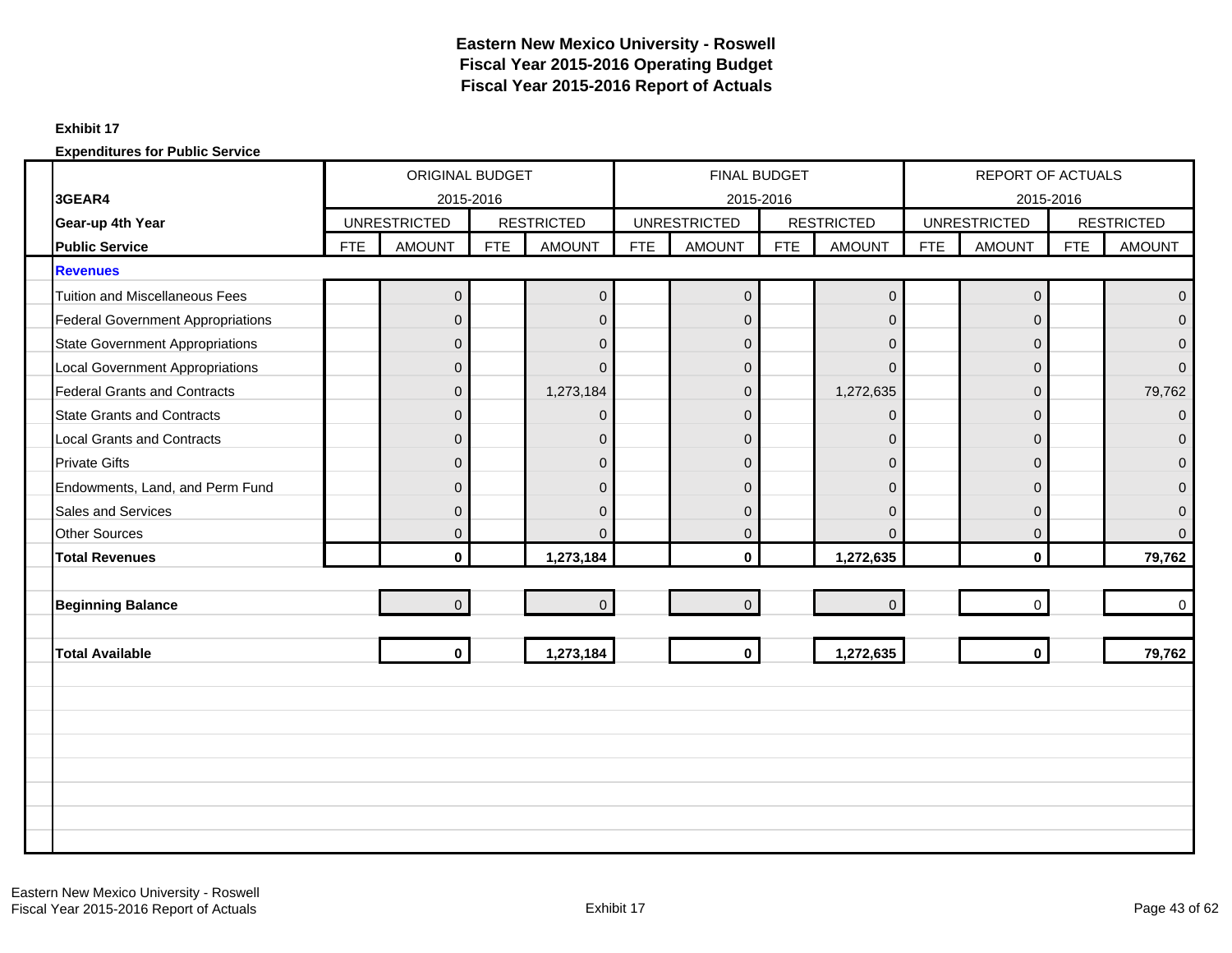### **Exhibit 17**

|                                  |            | <b>ORIGINAL BUDGET</b> |            |                   |            | <b>FINAL BUDGET</b> |            |                   |            | <b>REPORT OF ACTUALS</b> |            |                   |
|----------------------------------|------------|------------------------|------------|-------------------|------------|---------------------|------------|-------------------|------------|--------------------------|------------|-------------------|
| 3GEAR4                           |            | 2015-2016              |            |                   |            | 2015-2016           |            |                   |            | 2015-2016                |            |                   |
| Gear-up 4th Year                 |            | <b>UNRESTRICTED</b>    |            | <b>RESTRICTED</b> |            | <b>UNRESTRICTED</b> |            | <b>RESTRICTED</b> |            | <b>UNRESTRICTED</b>      |            | <b>RESTRICTED</b> |
| <b>Public Service</b>            | <b>FTE</b> | <b>AMOUNT</b>          | <b>FTE</b> | <b>AMOUNT</b>     | <b>FTE</b> | <b>AMOUNT</b>       | <b>FTE</b> | <b>AMOUNT</b>     | <b>FTE</b> | <b>AMOUNT</b>            | <b>FTE</b> | <b>AMOUNT</b>     |
| <b>Expenditures</b>              |            |                        |            |                   |            |                     |            |                   |            |                          |            |                   |
| <b>Professional Salaries</b>     | 0.00       | $\overline{0}$         | 4.00       | 169,325           | 0.00       | $\overline{0}$      | 4.00       | 169,325           | 0.00       | $\mathbf 0$              | 4.00       | 41,029            |
| <b>Faculty Salaries</b>          | 0.00       | $\Omega$               | 0.75       | 21,198            | 0.00       | $\Omega$            | 0.75       | 21,198            | 0.00       | $\mathbf 0$              | 0.00       | $\overline{0}$    |
| <b>Support Salaries</b>          | 0.00       | $\Omega$               | 0.00       | $\mathbf{0}$      | 0.00       | $\Omega$            | 0.00       | $\Omega$          | 0.00       | $\mathbf 0$              | 0.00       | $\overline{0}$    |
| <b>Temporary Salaries</b>        | 0.00       | $\Omega$               | 0.00       | $\mathbf{0}$      | 0.00       | $\Omega$            | 0.00       | $\overline{0}$    | 0.00       | $\overline{0}$           | 0.00       | $\overline{0}$    |
| <b>Adjunct Salaries</b>          | 0.00       | $\Omega$               | 0.00       | $\mathbf{0}$      | 0.00       | $\Omega$            | 0.00       | $\overline{0}$    | 0.00       | $\overline{0}$           | 0.00       | $\overline{0}$    |
| <b>Technician Salaries</b>       | 0.00       | $\mathbf{0}$           | 0.00       | $\mathbf{0}$      | 0.00       | $\Omega$            | 0.00       | $\mathbf 0$       | 0.00       | $\overline{0}$           | 0.00       | $\mathbf{0}$      |
| <b>Other Salaries</b>            | 0.00       | $\overline{0}$         | 0.00       | $\mathbf 0$       | 0.00       | $\mathbf{0}$        | 0.00       | $\overline{0}$    | 0.00       | $\mathbf 0$              | 0.00       | $\overline{0}$    |
| <b>Student Salaries</b>          | 0.00       | $\mathbf{0}$           | 0.00       | $\mathbf 0$       | 0.00       | $\overline{0}$      | 0.00       | $\mathbf 0$       | 0.00       | $\mathbf 0$              | 0.00       | $\mathbf{0}$      |
| Federal Work-study Salaries      | 0.00       | $\Omega$               | 0.00       | $\mathbf{0}$      | 0.00       | $\Omega$            | 0.00       | $\overline{0}$    | 0.00       | $\mathbf 0$              | 0.00       | $\overline{0}$    |
| <b>State Work-study Salaries</b> | 0.00       | $\Omega$               | 0.00       | $\Omega$          | 0.00       | $\Omega$            | 0.00       | $\Omega$          | 0.00       | $\mathbf{0}$             | 0.00       | $\overline{0}$    |
| <b>Supplies</b>                  |            | $\mathbf{0}$           |            | 488,691           |            | $\mathbf 0$         |            | 488,691           |            | $\mathbf 0$              |            | 11,124            |
| Travel                           |            | $\Omega$               |            | 68,810            |            | $\mathbf 0$         |            | 68,261            |            | $\overline{0}$           |            | 1,409             |
| Equipment                        |            | $\Omega$               |            | 365,632           |            | $\overline{0}$      |            | 365,632           |            | $\mathbf 0$              |            | $\mathbf{0}$      |
| <b>Utilities</b>                 |            | $\Omega$               |            | $\mathbf 0$       |            | $\mathbf 0$         |            | $\mathbf{0}$      |            | $\pmb{0}$                |            | $\overline{0}$    |
| Miscellaneous                    |            | $\mathbf{0}$           |            | $\mathbf 0$       |            | $\mathbf 0$         |            | $\mathbf{0}$      |            | $\mathbf 0$              |            | $\overline{0}$    |
| <b>Indirect Cost</b>             |            | $\Omega$               |            | $\overline{0}$    |            | $\overline{0}$      |            | $\Omega$          |            | $\mathbf{0}$             |            | 5,908             |
| <b>Benefits</b>                  |            | $\mathbf{0}$           |            | 102,018           |            | $\mathbf 0$         |            | 102,018           |            | $\mathbf 0$              |            | 11,978            |
| Services Rendered/Contracted     |            | $\Omega$               |            | 57,510            |            | $\overline{0}$      |            | 57,510            |            | $\pmb{0}$                |            | 8,314             |
|                                  |            | $\mathbf{0}$           |            | $\Omega$          |            | 0                   |            | $\Omega$          |            | $\mathbf 0$              |            | $\overline{0}$    |
| <b>Total Expenditures</b>        | 0.00       | $\mathbf{0}$           | 4.75       | 1,273,184         | 0.00       | $\bf{0}$            | 4.75       | 1,272,635         | 0.00       | $\mathbf{0}$             | 4.00       | 79,762            |
|                                  |            |                        |            |                   |            |                     |            |                   |            |                          |            |                   |
| <b>Transfers To or (From)</b>    |            | $\overline{0}$         |            | $\overline{0}$    |            | $\overline{0}$      |            | $\overline{0}$    |            | $\overline{0}$           |            | $\overline{0}$    |
|                                  |            |                        |            |                   |            |                     |            |                   |            |                          |            |                   |
| <b>Ending Balance</b>            | 0.00       | $\mathbf{0}$           | 4.75       | $\overline{0}$    | 0.00       | $\mathbf 0$         | 4.75       | $\mathbf{0}$      | 0.00       | $\mathbf 0$              | 4.00       | 0                 |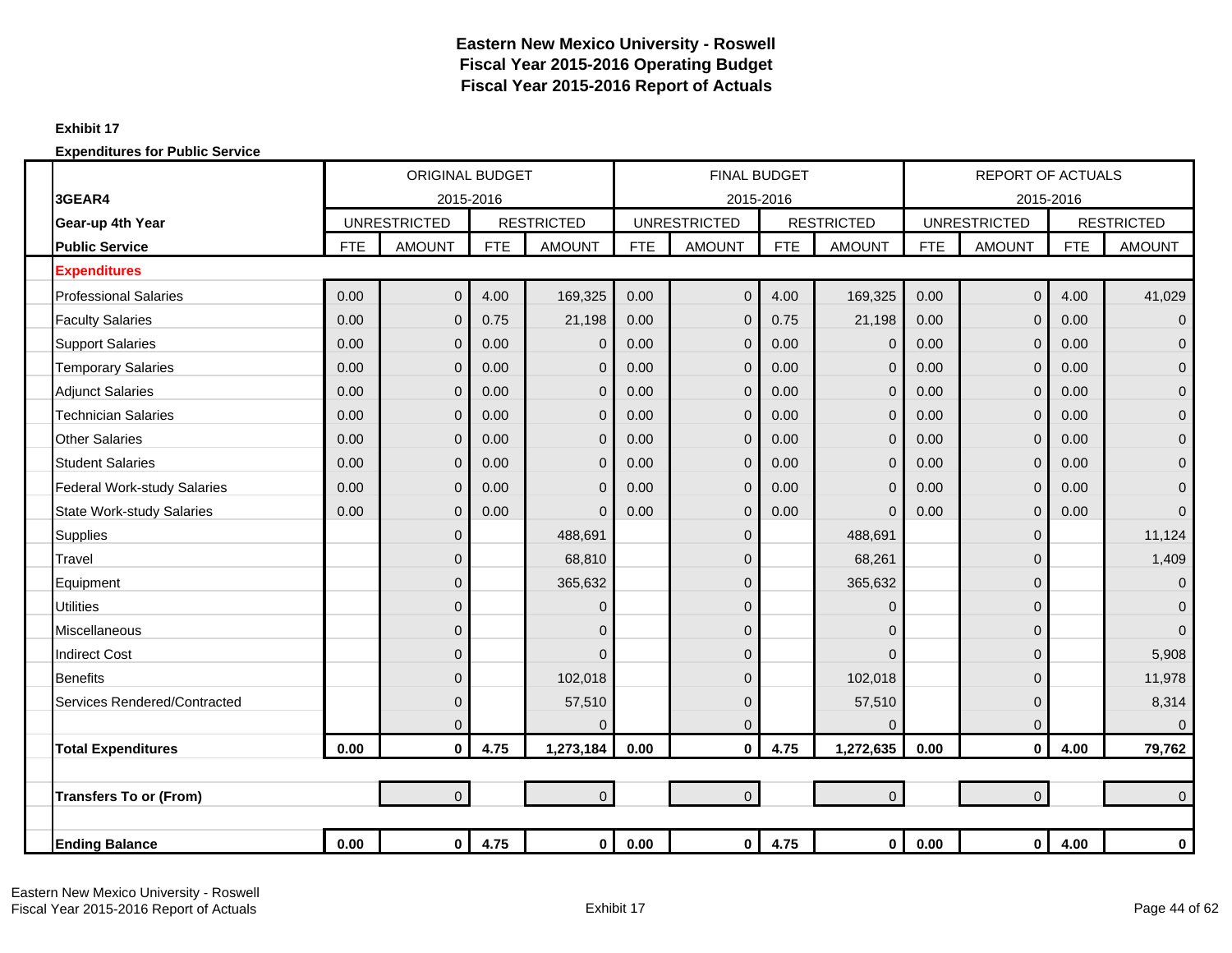### **Exhibit 17**

|                                           | ORIGINAL BUDGET |                     |            |                   | FINAL BUDGET |                     |            |                   | REPORT OF ACTUALS |                     |            |                   |
|-------------------------------------------|-----------------|---------------------|------------|-------------------|--------------|---------------------|------------|-------------------|-------------------|---------------------|------------|-------------------|
| 3EDOP1                                    |                 | 2015-2016           |            |                   |              | 2015-2016           |            |                   |                   | 2015-2016           |            |                   |
| <b>Educational Opportunity (Old Year)</b> |                 | <b>UNRESTRICTED</b> |            | <b>RESTRICTED</b> |              | <b>UNRESTRICTED</b> |            | <b>RESTRICTED</b> |                   | <b>UNRESTRICTED</b> |            | <b>RESTRICTED</b> |
| <b>Public Service</b>                     | <b>FTE</b>      | <b>AMOUNT</b>       | <b>FTE</b> | <b>AMOUNT</b>     | <b>FTE</b>   | <b>AMOUNT</b>       | <b>FTE</b> | <b>AMOUNT</b>     | <b>FTE</b>        | <b>AMOUNT</b>       | <b>FTE</b> | <b>AMOUNT</b>     |
| <b>Revenues</b>                           |                 |                     |            |                   |              |                     |            |                   |                   |                     |            |                   |
| <b>Tuition and Miscellaneous Fees</b>     |                 | $\pmb{0}$           |            | $\mathbf 0$       |              | $\boldsymbol{0}$    |            | $\mathbf 0$       |                   | $\mathbf 0$         |            | $\Omega$          |
| <b>Federal Government Appropriations</b>  |                 | $\Omega$            |            | $\mathbf{0}$      |              | $\Omega$            |            | $\Omega$          |                   | $\Omega$            |            | $\Omega$          |
| <b>State Government Appropriations</b>    |                 | $\overline{0}$      |            | $\mathbf{0}$      |              | $\mathbf 0$         |            | $\overline{0}$    |                   | $\mathbf{0}$        |            | $\Omega$          |
| <b>Local Government Appropriations</b>    |                 | $\Omega$            |            | $\mathbf 0$       |              | $\overline{0}$      |            | $\Omega$          |                   | $\mathbf{0}$        |            | $\Omega$          |
| <b>Federal Grants and Contracts</b>       |                 | $\Omega$            |            | 340,765           |              | $\overline{0}$      |            | 294,095           |                   | $\Omega$            |            | 45,630            |
| <b>State Grants and Contracts</b>         |                 | $\mathbf{0}$        |            | $\mathbf 0$       |              | $\mathbf 0$         |            | $\mathbf 0$       |                   | $\mathbf{0}$        |            | $\Omega$          |
| <b>Local Grants and Contracts</b>         |                 | $\Omega$            |            | $\mathbf 0$       |              | $\overline{0}$      |            | $\Omega$          |                   | $\mathbf{0}$        |            | $\Omega$          |
| <b>Private Gifts</b>                      |                 | $\mathbf{0}$        |            | $\mathbf 0$       |              | $\overline{0}$      |            | $\mathbf 0$       |                   | $\mathbf{0}$        |            | $\Omega$          |
| Endowments, Land, and Perm Fund           |                 | $\Omega$            |            | $\Omega$          |              | $\Omega$            |            | $\Omega$          |                   | $\Omega$            |            | $\Omega$          |
| <b>Sales and Services</b>                 |                 | $\mathbf{0}$        |            | $\overline{0}$    |              | $\overline{0}$      |            | $\Omega$          |                   | $\mathbf{0}$        |            | $\Omega$          |
| <b>Other Sources</b>                      |                 | $\Omega$            |            | $\Omega$          |              | $\overline{0}$      |            | $\Omega$          |                   | $\mathbf{0}$        |            | $\Omega$          |
| <b>Total Revenues</b>                     |                 | $\mathbf{0}$        |            | 340,765           |              | $\mathbf{0}$        |            | 294,095           |                   | $\mathbf{0}$        |            | 45,630            |
|                                           |                 |                     |            |                   |              |                     |            |                   |                   |                     |            |                   |
| <b>Beginning Balance</b>                  |                 | $\overline{0}$      |            | $\mathbf{0}$      |              | $\overline{0}$      |            | $\overline{0}$    |                   | $\Omega$            |            | $\Omega$          |
|                                           |                 |                     |            |                   |              |                     |            |                   |                   |                     |            |                   |
| <b>Total Available</b>                    |                 | $\mathbf{0}$        |            | 340,765           |              | $\mathbf{0}$        |            | 294,095           |                   | $\mathbf{0}$        |            | 45,630            |
|                                           |                 |                     |            |                   |              |                     |            |                   |                   |                     |            |                   |
|                                           |                 |                     |            |                   |              |                     |            |                   |                   |                     |            |                   |
|                                           |                 |                     |            |                   |              |                     |            |                   |                   |                     |            |                   |
|                                           |                 |                     |            |                   |              |                     |            |                   |                   |                     |            |                   |
|                                           |                 |                     |            |                   |              |                     |            |                   |                   |                     |            |                   |
|                                           |                 |                     |            |                   |              |                     |            |                   |                   |                     |            |                   |
|                                           |                 |                     |            |                   |              |                     |            |                   |                   |                     |            |                   |
|                                           |                 |                     |            |                   |              |                     |            |                   |                   |                     |            |                   |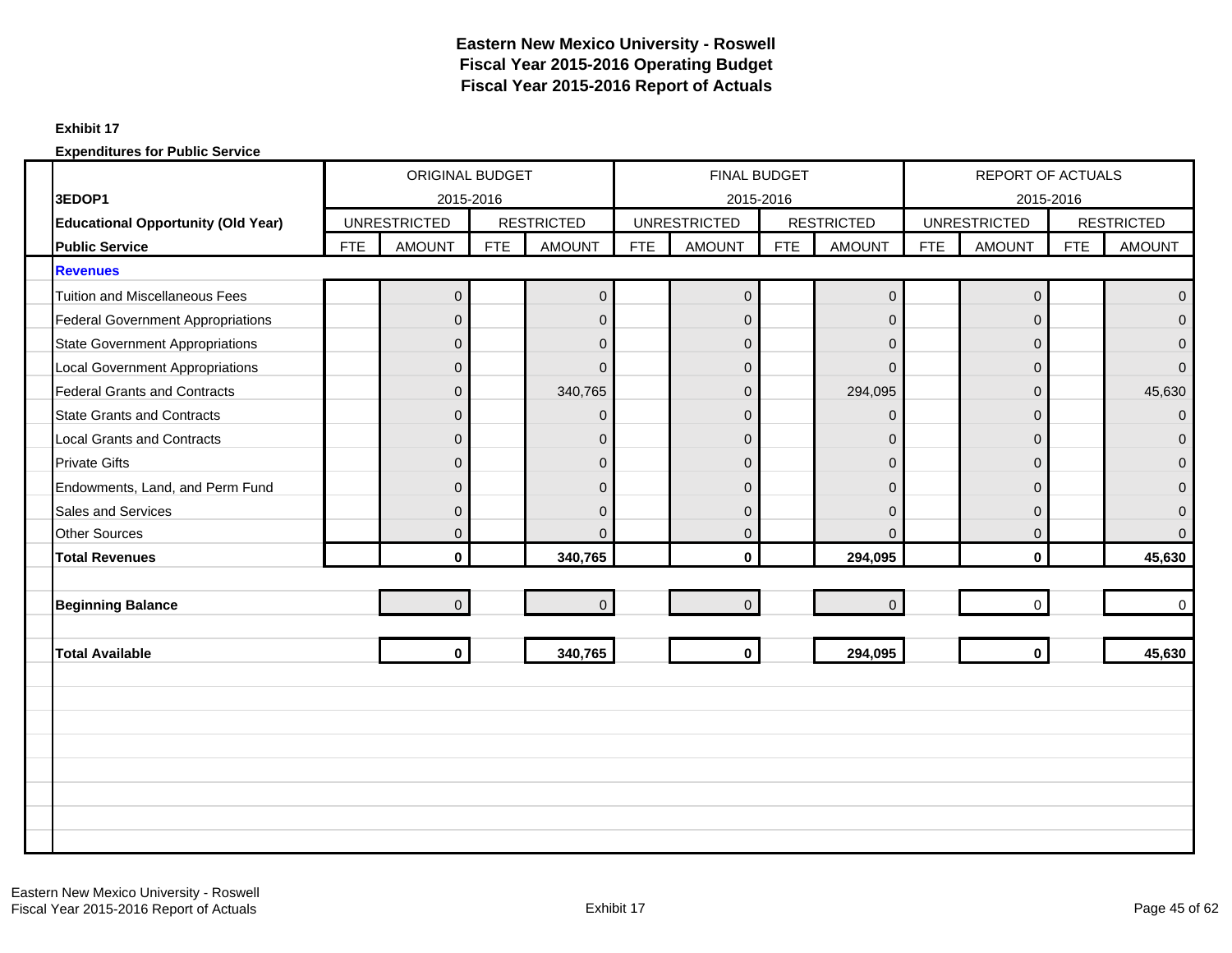### **Exhibit 17**

|                                           | <b>ORIGINAL BUDGET</b><br><b>UNRESTRICTED</b> |                |            |                   |            | <b>FINAL BUDGET</b> |            |                   |            | <b>REPORT OF ACTUALS</b> |            |                   |
|-------------------------------------------|-----------------------------------------------|----------------|------------|-------------------|------------|---------------------|------------|-------------------|------------|--------------------------|------------|-------------------|
| 3EDOP1                                    |                                               | 2015-2016      |            |                   |            | 2015-2016           |            |                   |            |                          | 2015-2016  |                   |
| <b>Educational Opportunity (Old Year)</b> |                                               |                |            | <b>RESTRICTED</b> |            | <b>UNRESTRICTED</b> |            | <b>RESTRICTED</b> |            | <b>UNRESTRICTED</b>      |            | <b>RESTRICTED</b> |
| <b>Public Service</b>                     | <b>FTE</b>                                    | <b>AMOUNT</b>  | <b>FTE</b> | <b>AMOUNT</b>     | <b>FTE</b> | <b>AMOUNT</b>       | <b>FTE</b> | <b>AMOUNT</b>     | <b>FTE</b> | <b>AMOUNT</b>            | <b>FTE</b> | <b>AMOUNT</b>     |
| <b>Expenditures</b>                       |                                               |                |            |                   |            |                     |            |                   |            |                          |            |                   |
| <b>Professional Salaries</b>              | 0.00                                          | $\overline{0}$ | 4.75       | 174,841           | 0.00       | $\overline{0}$      | 4.00       | 164,841           | 0.00       | $\overline{0}$           | 4.75       | 28,662            |
| <b>Faculty Salaries</b>                   | 0.00                                          | $\overline{0}$ | 0.00       | $\overline{0}$    | 0.00       | 0                   | 0.00       | $\mathbf{0}$      | 0.00       | $\mathbf 0$              | 0.00       | $\overline{0}$    |
| <b>Support Salaries</b>                   | 0.00                                          | $\overline{0}$ | 1.00       | 22,006            | 0.00       | 0                   | 1.00       | 22,006            | 0.00       | $\mathbf 0$              | 1.00       | $\Omega$          |
| <b>Temporary Salaries</b>                 | 0.00                                          | $\mathbf 0$    | 0.00       | $\overline{0}$    | 0.00       | 0                   | 0.00       | 0                 | 0.00       | $\mathbf 0$              | 0.20       | 1,785             |
| <b>Adjunct Salaries</b>                   | 0.00                                          | $\mathbf{0}$   | 0.00       | $\Omega$          | 0.00       | $\mathbf{0}$        | 0.00       | $\Omega$          | 0.00       | $\mathbf 0$              | 0.00       | $\overline{0}$    |
| <b>Technician Salaries</b>                | 0.00                                          | $\mathbf{0}$   | 0.00       | $\Omega$          | 0.00       | 0                   | 0.00       | $\Omega$          | 0.00       | $\Omega$                 | 0.00       | $\mathbf{0}$      |
| <b>Other Salaries</b>                     | 0.00                                          | $\overline{0}$ | 0.00       | $\Omega$          | 0.00       | 0                   | 0.00       | $\mathbf 0$       | 0.00       | $\mathbf 0$              | 0.00       | $\overline{0}$    |
| <b>Student Salaries</b>                   | 0.00                                          | $\mathbf 0$    | 1.18       | 28,000            | 0.00       | $\overline{0}$      | 1.18       | 28,000            | 0.00       | $\mathbf 0$              | 0.05       | 578               |
| <b>Federal Work-study Salaries</b>        | 0.00                                          | $\mathbf{0}$   | 0.00       | $\overline{0}$    | 0.00       | 0                   | 0.00       | $\mathbf 0$       | 0.00       | $\mathbf 0$              | 0.00       | $\overline{0}$    |
| <b>State Work-study Salaries</b>          | 0.00                                          | $\overline{0}$ | 0.00       | $\Omega$          | 0.00       | 0                   | 0.00       | $\Omega$          | 0.00       | $\mathbf 0$              | 0.00       | $\Omega$          |
| Supplies                                  |                                               | $\mathbf{0}$   |            | 11,288            |            | 0                   |            | 6,288             |            | $\mathbf 0$              |            | 532               |
| Travel                                    |                                               | $\mathbf{0}$   |            | 33,343            |            | 0                   |            | 11,673            |            | $\mathbf 0$              |            | 2,530             |
| Equipment                                 |                                               | $\overline{0}$ |            | $\overline{0}$    |            | 0                   |            | $\Omega$          |            | 0                        |            | $\mathbf{0}$      |
| <b>Utilities</b>                          |                                               | $\mathbf{0}$   |            | $\mathbf 0$       |            | 0                   |            | $\Omega$          |            | $\mathbf{0}$             |            | $\overline{0}$    |
| <b>Miscellaneous</b>                      |                                               | $\overline{0}$ |            | $\Omega$          |            | 0                   |            | $\Omega$          |            | $\Omega$                 |            | $\Omega$          |
| <b>Indirect Cost</b>                      |                                               | $\overline{0}$ |            | 25,242            |            | $\overline{0}$      |            | 15,242            |            | 0                        |            | 2,602             |
| <b>Benefits</b>                           |                                               | $\mathbf{0}$   |            | 46,045            |            | 0                   |            | 46,045            |            | $\mathbf 0$              |            | 8,942             |
| Services Rendered/Contracted              |                                               | $\mathbf{0}$   |            | $\mathbf 0$       |            | 0                   |            | $\mathbf 0$       |            | $\mathbf 0$              |            | $\mathbf{0}$      |
|                                           |                                               | 0              |            | $\Omega$          |            | 0                   |            | $\mathbf{0}$      |            | 0                        |            | $\mathbf{0}$      |
| <b>Total Expenditures</b>                 | 0.00                                          | $\mathbf{0}$   | 6.93       | 340,765           | 0.00       | 0                   | 6.18       | 294,095           | 0.00       | $\mathbf{0}$             | 6.00       | 45,630            |
|                                           |                                               |                |            |                   |            |                     |            |                   |            |                          |            |                   |
| <b>Transfers To or (From)</b>             |                                               | $\overline{0}$ |            | $\overline{0}$    |            | $\overline{0}$      |            | $\overline{0}$    |            | $\mathbf 0$              |            | $\Omega$          |
|                                           |                                               |                |            |                   |            |                     |            |                   |            |                          |            |                   |
| <b>Ending Balance</b>                     | 0.00                                          | 0              | 6.93       | $\mathbf 0$       | 0.00       | 0                   | 6.18       | $\mathbf 0$       | 0.00       | $\mathbf 0$              | 6.00       | $\bf{0}$          |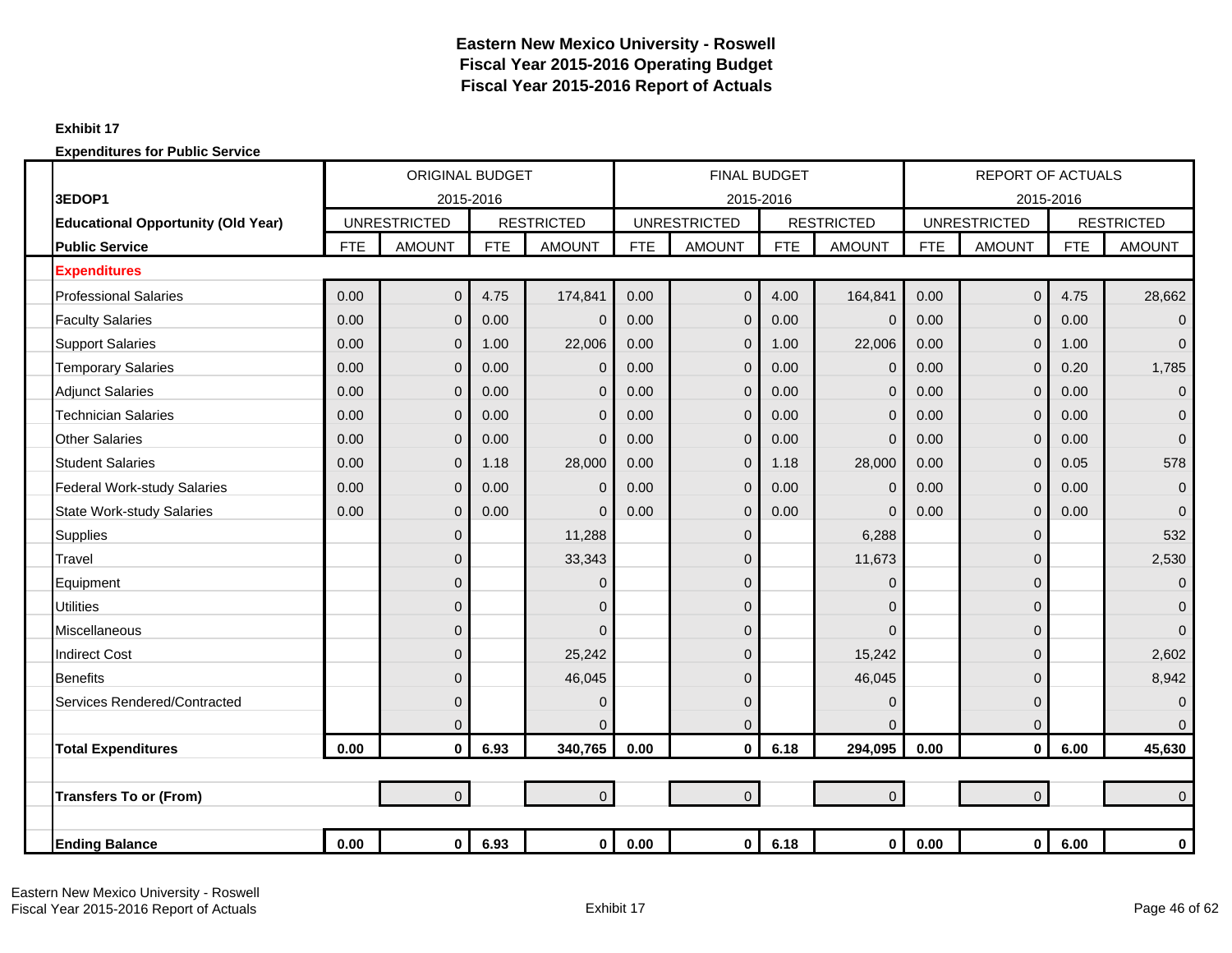### **Exhibit 17**

|                      |                                                                    | ORIGINAL BUDGET<br><b>UNRESTRICTED</b> |                |            |                                    |            | <b>FINAL BUDGET</b>                  |            |                   |            | REPORT OF ACTUALS                    |            |                   |
|----------------------|--------------------------------------------------------------------|----------------------------------------|----------------|------------|------------------------------------|------------|--------------------------------------|------------|-------------------|------------|--------------------------------------|------------|-------------------|
| 3EDOP1               |                                                                    |                                        | 2015-2016      |            |                                    |            |                                      | 2015-2016  | <b>RESTRICTED</b> |            | 2015-2016                            |            | <b>RESTRICTED</b> |
|                      | <b>Educational Opportunity (Old Year)</b><br><b>Public Service</b> | <b>FTE</b>                             | <b>AMOUNT</b>  | <b>FTE</b> | <b>RESTRICTED</b><br><b>AMOUNT</b> | <b>FTE</b> | <b>UNRESTRICTED</b><br><b>AMOUNT</b> | <b>FTE</b> | <b>AMOUNT</b>     | <b>FTE</b> | <b>UNRESTRICTED</b><br><b>AMOUNT</b> | <b>FTE</b> | <b>AMOUNT</b>     |
| <b>Revenues</b>      |                                                                    |                                        |                |            |                                    |            |                                      |            |                   |            |                                      |            |                   |
|                      | <b>Tuition and Miscellaneous Fees</b>                              |                                        |                |            | $\mathbf 0$                        |            | $\overline{0}$                       |            |                   |            | $\mathsf{O}\xspace$                  |            | $\overline{0}$    |
|                      |                                                                    |                                        | $\mathbf 0$    |            |                                    |            |                                      |            | $\pmb{0}$         |            |                                      |            |                   |
|                      | <b>Federal Government Appropriations</b>                           |                                        | $\Omega$       |            | $\mathbf{0}$                       |            | $\Omega$                             |            | $\Omega$          |            | 0                                    |            | $\Omega$          |
|                      | <b>State Government Appropriations</b>                             |                                        | $\mathbf{0}$   |            | $\boldsymbol{0}$                   |            | $\mathbf{0}$                         |            | $\overline{0}$    |            | $\mathbf 0$                          |            | $\overline{0}$    |
|                      | <b>Local Government Appropriations</b>                             |                                        | $\mathbf{0}$   |            | $\mathbf 0$                        |            | $\mathbf{0}$                         |            | $\overline{0}$    |            | $\mathbf 0$                          |            | $\mathbf{0}$      |
|                      | <b>Federal Grants and Contracts</b>                                |                                        | $\Omega$       |            | $\mathbf{0}$                       |            | $\mathbf{0}$                         |            | $\Omega$          |            | 0                                    |            | 266,999           |
|                      | <b>State Grants and Contracts</b>                                  |                                        | $\mathbf{0}$   |            | $\mathbf 0$                        |            | $\mathbf{0}$                         |            | $\mathbf 0$       |            | $\mathbf{0}$                         |            | $\mathbf 0$       |
|                      | <b>Local Grants and Contracts</b>                                  |                                        | $\Omega$       |            | $\mathbf{0}$                       |            | $\Omega$                             |            | $\Omega$          |            | 0                                    |            | $\Omega$          |
| <b>Private Gifts</b> |                                                                    |                                        | $\mathbf{0}$   |            | $\mathbf 0$                        |            | $\mathbf{0}$                         |            | $\mathbf 0$       |            | $\mathbf{0}$                         |            | $\Omega$          |
|                      | Endowments, Land, and Perm Fund                                    |                                        | $\Omega$       |            | $\overline{0}$                     |            | $\Omega$                             |            | $\Omega$          |            | 0                                    |            | $\Omega$          |
|                      | Sales and Services                                                 |                                        | $\mathbf{0}$   |            | $\pmb{0}$                          |            | $\mathbf{0}$                         |            | $\overline{0}$    |            | $\mathbf 0$                          |            | $\overline{0}$    |
|                      | <b>Other Sources</b>                                               |                                        | $\Omega$       |            | $\mathbf{0}$                       |            | $\overline{0}$                       |            | $\Omega$          |            | $\mathbf{0}$                         |            | $\Omega$          |
|                      | <b>Total Revenues</b>                                              |                                        | $\mathbf{0}$   |            | $\mathbf 0$                        |            | $\mathbf{0}$                         |            | $\mathbf{0}$      |            | $\mathbf{0}$                         |            | 266,999           |
|                      |                                                                    |                                        |                |            |                                    |            |                                      |            |                   |            |                                      |            |                   |
|                      | <b>Beginning Balance</b>                                           |                                        | $\overline{0}$ |            | $\mathbf 0$                        |            | $\overline{0}$                       |            | $\overline{0}$    |            | $\Omega$                             |            | $\Omega$          |
|                      |                                                                    |                                        |                |            |                                    |            |                                      |            |                   |            |                                      |            |                   |
|                      | <b>Total Available</b>                                             |                                        | $\mathbf{0}$   |            | $\mathbf{0}$                       |            | $\mathbf 0$                          |            | $\mathbf 0$       |            | $\mathbf{0}$                         |            | 266,999           |
|                      |                                                                    |                                        |                |            |                                    |            |                                      |            |                   |            |                                      |            |                   |
|                      |                                                                    |                                        |                |            |                                    |            |                                      |            |                   |            |                                      |            |                   |
|                      |                                                                    |                                        |                |            |                                    |            |                                      |            |                   |            |                                      |            |                   |
|                      |                                                                    |                                        |                |            |                                    |            |                                      |            |                   |            |                                      |            |                   |
|                      |                                                                    |                                        |                |            |                                    |            |                                      |            |                   |            |                                      |            |                   |
|                      |                                                                    |                                        |                |            |                                    |            |                                      |            |                   |            |                                      |            |                   |
|                      |                                                                    |                                        |                |            |                                    |            |                                      |            |                   |            |                                      |            |                   |
|                      |                                                                    |                                        |                |            |                                    |            |                                      |            |                   |            |                                      |            |                   |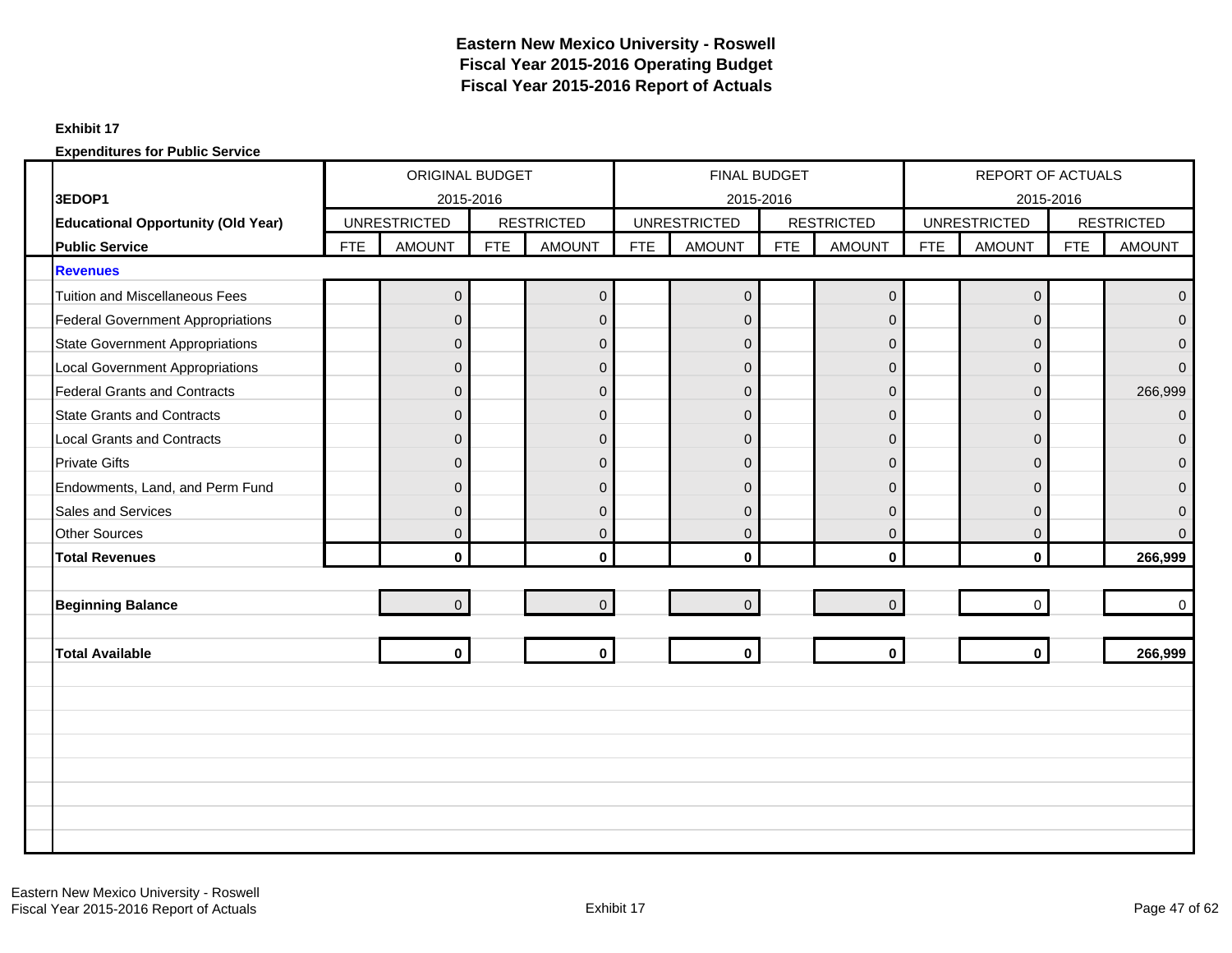### **Exhibit 17**

| <b>UNRESTRICTED</b>                       |            |                | <b>ORIGINAL BUDGET</b> |                   |            | <b>FINAL BUDGET</b> |            |                   |            | <b>REPORT OF ACTUALS</b> |            |                   |
|-------------------------------------------|------------|----------------|------------------------|-------------------|------------|---------------------|------------|-------------------|------------|--------------------------|------------|-------------------|
| 3EDOP1                                    |            | 2015-2016      |                        |                   |            | 2015-2016           |            |                   |            |                          | 2015-2016  |                   |
| <b>Educational Opportunity (Old Year)</b> |            |                |                        | <b>RESTRICTED</b> |            | <b>UNRESTRICTED</b> |            | <b>RESTRICTED</b> |            | <b>UNRESTRICTED</b>      |            | <b>RESTRICTED</b> |
| <b>Public Service</b>                     | <b>FTE</b> | <b>AMOUNT</b>  | <b>FTE</b>             | <b>AMOUNT</b>     | <b>FTE</b> | <b>AMOUNT</b>       | <b>FTE</b> | <b>AMOUNT</b>     | <b>FTE</b> | <b>AMOUNT</b>            | <b>FTE</b> | <b>AMOUNT</b>     |
| <b>Expenditures</b>                       |            |                |                        |                   |            |                     |            |                   |            |                          |            |                   |
| <b>Professional Salaries</b>              | 0.00       | $\mathbf 0$    | 0.00                   | $\mathbf 0$       | 0.00       | $\overline{0}$      | 0.00       | $\overline{0}$    | 0.00       | $\mathbf 0$              | 0.00       | 149,881           |
| <b>Faculty Salaries</b>                   | 0.00       | $\mathbf 0$    | 0.00                   | $\mathbf 0$       | 0.00       | 0                   | 0.00       | $\mathbf 0$       | 0.00       | $\mathbf 0$              | 0.00       | $\mathbf 0$       |
| <b>Support Salaries</b>                   | 0.00       | $\mathbf{0}$   | 0.00                   | $\overline{0}$    | 0.00       | 0                   | 0.00       | $\mathbf{0}$      | 0.00       | $\mathbf 0$              | 0.00       | $\Omega$          |
| <b>Temporary Salaries</b>                 | 0.00       | $\mathbf{0}$   | 0.00                   | $\overline{0}$    | 0.00       | 0                   | 0.00       | $\mathbf{0}$      | 0.00       | $\mathbf 0$              | 0.00       | 22,569            |
| <b>Adjunct Salaries</b>                   | 0.00       | $\mathbf 0$    | 0.00                   | $\overline{0}$    | 0.00       | $\mathbf{0}$        | 0.00       | $\mathbf{0}$      | 0.00       | $\mathbf 0$              | 0.00       | $\mathbf 0$       |
| <b>Technician Salaries</b>                | 0.00       | $\mathbf 0$    | 0.00                   | $\overline{0}$    | 0.00       | 0                   | 0.00       | $\mathbf{0}$      | 0.00       | $\mathbf 0$              | 0.00       | $\mathbf{0}$      |
| <b>Other Salaries</b>                     | 0.00       | $\overline{0}$ | 0.00                   | $\overline{0}$    | 0.00       | 0                   | 0.00       | $\Omega$          | 0.00       | $\mathbf 0$              | 0.00       | $\overline{0}$    |
| <b>Student Salaries</b>                   | 0.00       | $\mathbf 0$    | 0.00                   | $\mathbf 0$       | 0.00       | 0                   | 0.00       | $\mathbf{0}$      | 0.00       | $\mathbf 0$              | 0.00       | 336               |
| <b>Federal Work-study Salaries</b>        | 0.00       | $\mathbf{0}$   | 0.00                   | $\mathbf 0$       | 0.00       | 0                   | 0.00       | $\mathbf{0}$      | 0.00       | $\mathbf 0$              | 0.00       | $\overline{0}$    |
| <b>State Work-study Salaries</b>          | 0.00       | $\overline{0}$ | 0.00                   | $\mathbf 0$       | 0.00       | 0                   | 0.00       | $\mathbf{0}$      | 0.00       | $\mathbf 0$              | 0.00       | $\Omega$          |
| <b>Supplies</b>                           |            | $\mathbf{0}$   |                        | $\mathbf 0$       |            | 0                   |            | $\mathbf{0}$      |            | $\mathbf 0$              |            | 28,900            |
| Travel                                    |            | $\mathbf{0}$   |                        | $\overline{0}$    |            | 0                   |            | $\Omega$          |            | $\mathbf 0$              |            | 11,459            |
| Equipment                                 |            | $\mathbf 0$    |                        | $\mathbf 0$       |            | 0                   |            | $\Omega$          |            | 0                        |            | $\overline{0}$    |
| <b>Utilities</b>                          |            | $\mathbf{0}$   |                        | $\mathbf 0$       |            | 0                   |            | $\Omega$          |            | $\mathbf 0$              |            | $\mathbf{0}$      |
| <b>Miscellaneous</b>                      |            | $\mathbf 0$    |                        | $\mathbf 0$       |            | 0                   |            | $\overline{0}$    |            | $\mathbf 0$              |            | $\mathbf{0}$      |
| <b>Indirect Cost</b>                      |            | $\mathbf{0}$   |                        | $\mathbf 0$       |            | 0                   |            | $\Omega$          |            | 0                        |            | $\Omega$          |
| <b>Benefits</b>                           |            | $\mathbf 0$    |                        | $\mathbf 0$       |            | 0                   |            | $\mathbf{0}$      |            | $\mathbf 0$              |            | 53,853            |
| Services Rendered/Contracted              |            | $\mathbf{0}$   |                        | $\mathbf 0$       |            | 0                   |            | $\Omega$          |            | $\mathbf 0$              |            | $\mathbf 0$       |
|                                           |            | $\mathbf 0$    |                        | $\mathbf 0$       |            | 0                   |            | 0                 |            | 0                        |            | $\Omega$          |
| <b>Total Expenditures</b>                 | 0.00       | $\mathbf 0$    | 0.00                   | $\mathbf 0$       | 0.00       | 0                   | 0.00       | $\mathbf 0$       | 0.00       | $\mathbf 0$              | 0.00       | 266,999           |
|                                           |            |                |                        |                   |            |                     |            |                   |            |                          |            |                   |
| <b>Transfers To or (From)</b>             |            | $\overline{0}$ |                        | $\overline{0}$    |            | $\overline{0}$      |            | $\overline{0}$    |            | $\mathbf 0$              |            | $\Omega$          |
|                                           |            |                |                        |                   |            |                     |            |                   |            |                          |            |                   |
| <b>Ending Balance</b>                     | 0.00       | 0              | 0.00                   | $\mathbf{0}$      | 0.00       | $\mathbf 0$         | $0.00\,$   | $\mathbf 0$       | 0.00       | $\bf{0}$                 | 0.00       | $\bf{0}$          |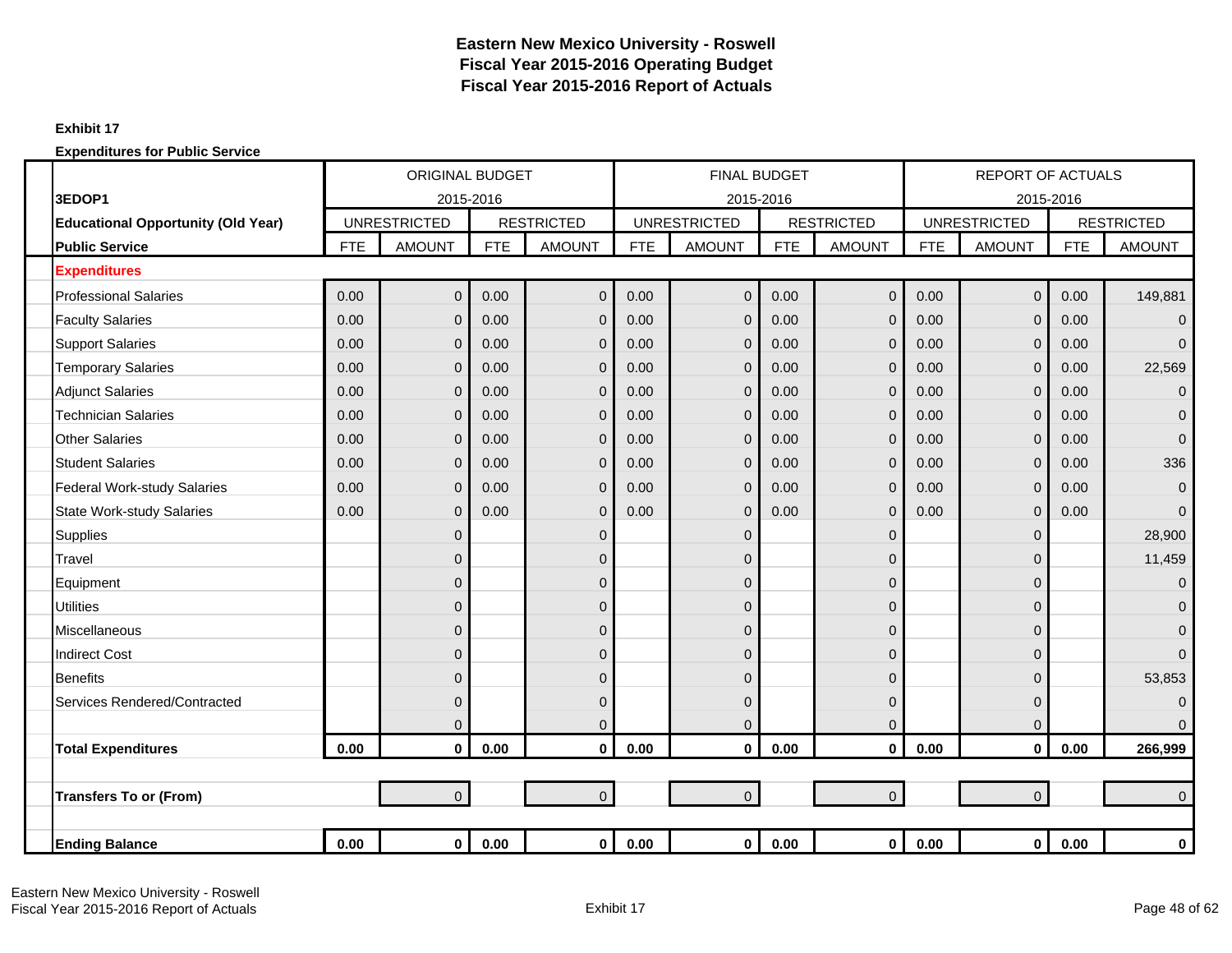### **Exhibit 17**

|                                          |            | <b>ORIGINAL BUDGET</b> |            |                   |            | FINAL BUDGET        |            |                   |            | REPORT OF ACTUALS   |            |                   |
|------------------------------------------|------------|------------------------|------------|-------------------|------------|---------------------|------------|-------------------|------------|---------------------|------------|-------------------|
| 3SBDC                                    |            | 2015-2016              |            |                   |            | 2015-2016           |            |                   |            | 2015-2016           |            |                   |
| <b>Small Business Development Center</b> |            | <b>UNRESTRICTED</b>    |            | <b>RESTRICTED</b> |            | <b>UNRESTRICTED</b> |            | <b>RESTRICTED</b> |            | <b>UNRESTRICTED</b> |            | <b>RESTRICTED</b> |
| <b>Public Service</b>                    | <b>FTE</b> | <b>AMOUNT</b>          | <b>FTE</b> | <b>AMOUNT</b>     | <b>FTE</b> | <b>AMOUNT</b>       | <b>FTE</b> | <b>AMOUNT</b>     | <b>FTE</b> | <b>AMOUNT</b>       | <b>FTE</b> | <b>AMOUNT</b>     |
| <b>Revenues</b>                          |            |                        |            |                   |            |                     |            |                   |            |                     |            |                   |
| <b>Tuition and Miscellaneous Fees</b>    |            | $\pmb{0}$              |            | $\mathbf 0$       |            | $\mathbf 0$         |            | $\pmb{0}$         |            | $\mathbf 0$         |            | $\Omega$          |
| <b>Federal Government Appropriations</b> |            | $\Omega$               |            | $\mathbf 0$       |            | $\Omega$            |            | $\Omega$          |            | $\Omega$            |            | $\Omega$          |
| <b>State Government Appropriations</b>   |            | $\mathbf{0}$           |            | $\mathbf 0$       |            | $\overline{0}$      |            | $\mathbf 0$       |            | $\mathbf{0}$        |            | $\Omega$          |
| <b>Local Government Appropriations</b>   |            | $\mathbf{0}$           |            | $\mathbf 0$       |            | $\overline{0}$      |            | $\mathbf 0$       |            | $\mathbf 0$         |            | $\Omega$          |
| <b>Federal Grants and Contracts</b>      |            | $\Omega$               |            | 221,000           |            | $\overline{0}$      |            | 227,000           |            | $\Omega$            |            | 135,064           |
| <b>State Grants and Contracts</b>        |            | $\mathbf{0}$           |            | $\mathbf 0$       |            | $\overline{0}$      |            | $\mathbf 0$       |            | $\mathbf{0}$        |            | $\Omega$          |
| <b>Local Grants and Contracts</b>        |            | $\Omega$               |            | $\overline{0}$    |            | $\overline{0}$      |            | $\overline{0}$    |            | $\mathbf{0}$        |            | $\Omega$          |
| <b>Private Gifts</b>                     |            | $\mathbf{0}$           |            | $\mathbf 0$       |            | $\overline{0}$      |            | $\mathbf 0$       |            | $\mathbf{0}$        |            | $\Omega$          |
| Endowments, Land, and Perm Fund          |            | $\Omega$               |            | $\mathbf{0}$      |            | $\overline{0}$      |            | $\Omega$          |            | $\Omega$            |            | $\Omega$          |
| <b>Sales and Services</b>                |            | $\mathbf{0}$           |            | $\mathsf 0$       |            | $\overline{0}$      |            | $\Omega$          |            | $\mathbf{0}$        |            | $\Omega$          |
| <b>Other Sources</b>                     |            | $\Omega$               |            | $\Omega$          |            | $\overline{0}$      |            | $\Omega$          |            | $\mathbf{0}$        |            | $\Omega$          |
| <b>Total Revenues</b>                    |            | $\mathbf{0}$           |            | 221,000           |            | $\mathbf{0}$        |            | 227,000           |            | $\mathbf{0}$        |            | 135,064           |
|                                          |            |                        |            |                   |            |                     |            |                   |            |                     |            |                   |
| <b>Beginning Balance</b>                 |            | $\Omega$               |            | $\overline{0}$    |            | $\overline{0}$      |            | $\Omega$          |            | $\Omega$            |            | $\Omega$          |
|                                          |            |                        |            |                   |            |                     |            |                   |            |                     |            |                   |
| <b>Total Available</b>                   |            | $\mathbf{0}$           |            | 221,000           |            | $\mathbf 0$         |            | 227,000           |            | $\mathbf{0}$        |            | 135,064           |
|                                          |            |                        |            |                   |            |                     |            |                   |            |                     |            |                   |
|                                          |            |                        |            |                   |            |                     |            |                   |            |                     |            |                   |
|                                          |            |                        |            |                   |            |                     |            |                   |            |                     |            |                   |
|                                          |            |                        |            |                   |            |                     |            |                   |            |                     |            |                   |
|                                          |            |                        |            |                   |            |                     |            |                   |            |                     |            |                   |
|                                          |            |                        |            |                   |            |                     |            |                   |            |                     |            |                   |
|                                          |            |                        |            |                   |            |                     |            |                   |            |                     |            |                   |
|                                          |            |                        |            |                   |            |                     |            |                   |            |                     |            |                   |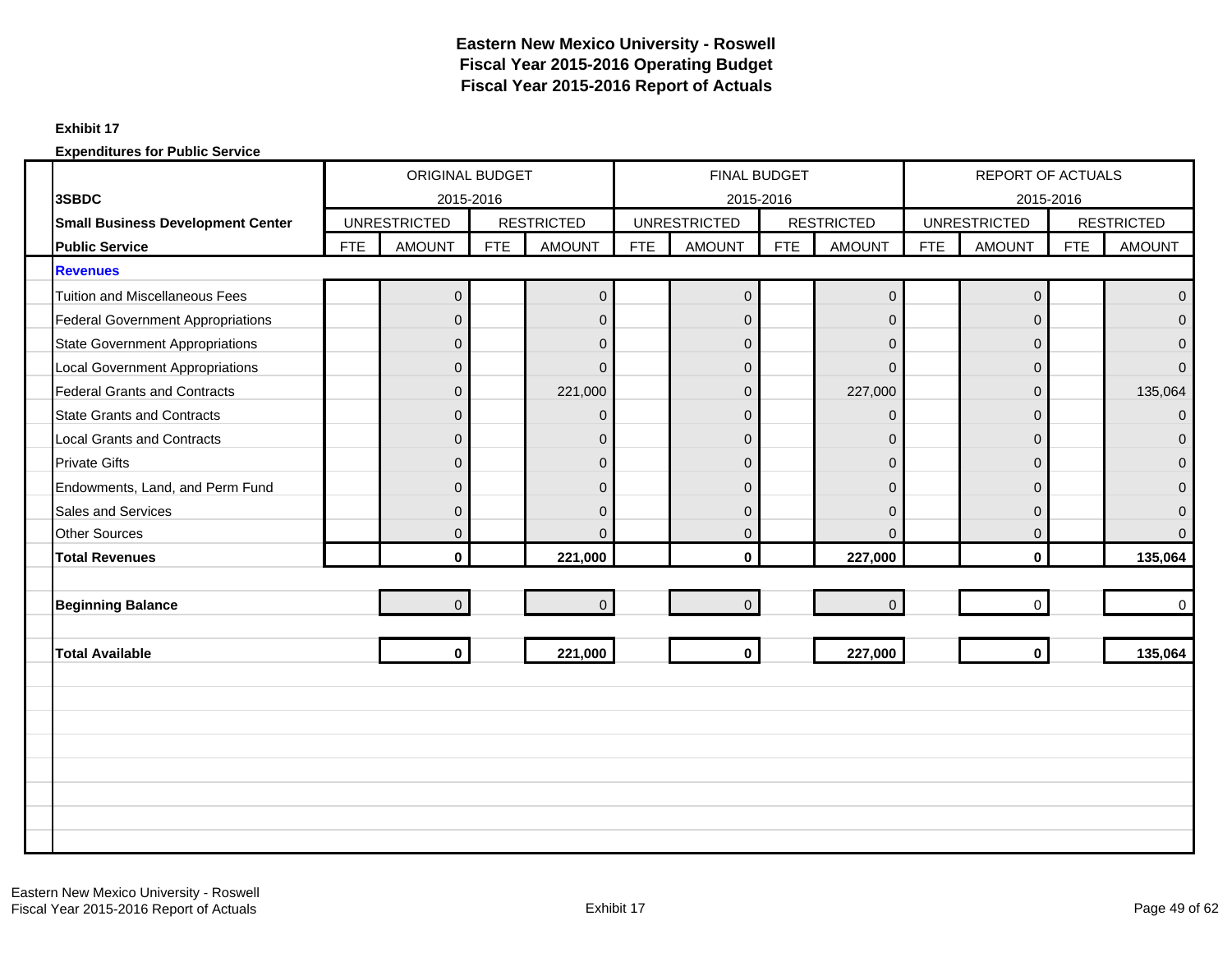### **Exhibit 17**

|                                          |            | <b>ORIGINAL BUDGET</b> |            |                   |            | <b>FINAL BUDGET</b> |            |                   |            | <b>REPORT OF ACTUALS</b> |            |                   |
|------------------------------------------|------------|------------------------|------------|-------------------|------------|---------------------|------------|-------------------|------------|--------------------------|------------|-------------------|
| 3SBDC                                    |            | 2015-2016              |            |                   |            | 2015-2016           |            |                   |            |                          | 2015-2016  |                   |
| <b>Small Business Development Center</b> |            | <b>UNRESTRICTED</b>    |            | <b>RESTRICTED</b> |            | <b>UNRESTRICTED</b> |            | <b>RESTRICTED</b> |            | <b>UNRESTRICTED</b>      |            | <b>RESTRICTED</b> |
| <b>Public Service</b>                    | <b>FTE</b> | <b>AMOUNT</b>          | <b>FTE</b> | <b>AMOUNT</b>     | <b>FTE</b> | <b>AMOUNT</b>       | <b>FTE</b> | <b>AMOUNT</b>     | <b>FTE</b> | <b>AMOUNT</b>            | <b>FTE</b> | <b>AMOUNT</b>     |
| <b>Expenditures</b>                      |            |                        |            |                   |            |                     |            |                   |            |                          |            |                   |
| <b>Professional Salaries</b>             | 0.00       | $\mathbf 0$            | 0.00       | $\mathbf 0$       | 0.00       | $\overline{0}$      | 0.00       | $\overline{0}$    | 0.00       | $\overline{0}$           | 0.00       | $\mathbf 0$       |
| <b>Faculty Salaries</b>                  | 0.00       | $\mathbf{0}$           | 0.00       | $\mathbf 0$       | 0.00       | $\mathbf 0$         | 0.00       | $\mathbf{0}$      | 0.00       | $\mathbf 0$              | 0.00       | $\mathbf 0$       |
| <b>Support Salaries</b>                  | 0.00       | $\overline{0}$         | 0.00       | $\Omega$          | 0.00       | $\mathbf{0}$        | 0.00       | $\overline{0}$    | 0.00       | $\mathbf 0$              | 0.00       | $\overline{0}$    |
| <b>Temporary Salaries</b>                | 0.00       | $\overline{0}$         | 0.00       | $\mathbf 0$       | 0.00       | $\overline{0}$      | 0.00       | $\overline{0}$    | 0.00       | $\mathbf 0$              | 0.00       | $\overline{0}$    |
| <b>Adjunct Salaries</b>                  | 0.00       | $\mathbf 0$            | 0.00       | $\overline{0}$    | 0.00       | $\overline{0}$      | 0.00       | $\overline{0}$    | 0.00       | $\mathbf 0$              | 0.00       | $\mathbf 0$       |
| <b>Technician Salaries</b>               | 0.00       | 0                      | 0.00       | $\mathbf 0$       | 0.00       | 0                   | 0.00       | $\overline{0}$    | 0.00       | $\mathbf 0$              | 0.00       | $\mathbf 0$       |
| <b>Other Salaries</b>                    | 0.00       | $\overline{0}$         | 0.00       | $\Omega$          | 0.00       | $\overline{0}$      | 0.00       | $\Omega$          | 0.00       | $\mathbf 0$              | 0.00       | $\overline{0}$    |
| <b>Student Salaries</b>                  | 0.00       | $\mathbf 0$            | 0.00       | $\overline{0}$    | 0.00       | $\mathbf{0}$        | 0.00       | $\mathbf{0}$      | 0.00       | $\mathbf 0$              | 0.00       | $\mathbf 0$       |
| <b>Federal Work-study Salaries</b>       | 0.00       | $\overline{0}$         | 0.00       | $\mathbf 0$       | 0.00       | $\overline{0}$      | 0.00       | $\mathbf{0}$      | 0.00       | $\mathbf 0$              | 0.00       | $\mathbf{0}$      |
| <b>State Work-study Salaries</b>         | 0.00       | $\overline{0}$         | 0.00       | $\Omega$          | 0.00       | $\mathbf{0}$        | 0.00       | $\overline{0}$    | 0.00       | $\mathbf 0$              | 0.00       | $\Omega$          |
| <b>Supplies</b>                          |            | $\overline{0}$         |            | 214,611           |            | 0                   |            | 207,611           |            | $\mathbf 0$              |            | 121,063           |
| Travel                                   |            | $\overline{0}$         |            | 6,389             |            | 0                   |            | 19,389            |            | $\mathbf 0$              |            | 11,137            |
| Equipment                                |            | $\overline{0}$         |            | 0                 |            | 0                   |            | 0                 |            | $\mathbf 0$              |            | 2,865             |
| <b>Utilities</b>                         |            | $\overline{0}$         |            | $\mathbf 0$       |            | $\overline{0}$      |            | $\Omega$          |            | $\mathbf 0$              |            | $\mathbf{0}$      |
| Miscellaneous                            |            | $\mathbf{0}$           |            | $\mathbf 0$       |            | 0                   |            | $\mathbf{0}$      |            | $\mathbf 0$              |            | $\mathbf 0$       |
| <b>Indirect Cost</b>                     |            | $\overline{0}$         |            | $\mathbf 0$       |            | 0                   |            | $\Omega$          |            | 0                        |            | $\overline{0}$    |
| <b>Benefits</b>                          |            | $\overline{0}$         |            | $\mathbf 0$       |            | 0                   |            | $\Omega$          |            | $\mathbf 0$              |            | $\mathbf{0}$      |
| Services Rendered/Contracted             |            | $\mathbf{0}$           |            | $\mathbf 0$       |            | 0                   |            | $\Omega$          |            | $\mathbf 0$              |            | $\mathbf{0}$      |
|                                          |            | $\mathbf{0}$           |            | $\Omega$          |            | 0                   |            | $\Omega$          |            | $\mathbf 0$              |            | $\Omega$          |
| <b>Total Expenditures</b>                | 0.00       | $\mathbf 0$            | 0.00       | 221,000           | 0.00       | 0                   | 0.00       | 227,000           | 0.00       | $\mathbf 0$              | 0.00       | 135,064           |
|                                          |            |                        |            |                   |            |                     |            |                   |            |                          |            |                   |
| <b>Transfers To or (From)</b>            |            | $\overline{0}$         |            | $\overline{0}$    |            | $\overline{0}$      |            | $\overline{0}$    |            | $\mathbf 0$              |            | $\Omega$          |
|                                          |            |                        |            |                   |            |                     |            |                   |            |                          |            |                   |
| <b>Ending Balance</b>                    | 0.00       | $\mathbf 0$            | 0.00       | $\mathbf{0}$      | 0.00       | $\mathbf 0$         | 0.00       | $\mathbf{0}$      | 0.00       | $\bf{0}$                 | 0.00       | $\bf{0}$          |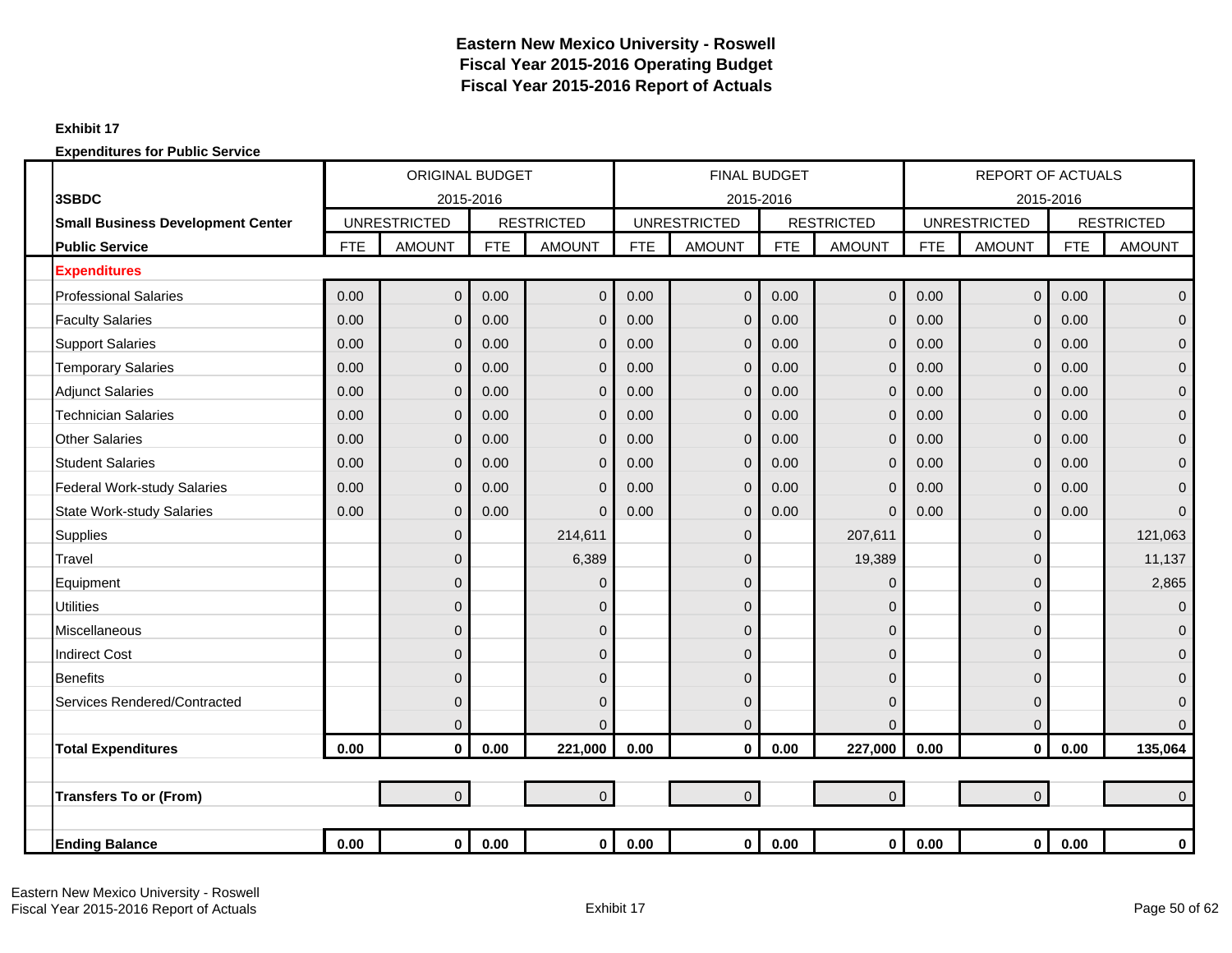### **Exhibit 17**

|                                          | ORIGINAL BUDGET |                     |            |                   |            | FINAL BUDGET        |            |                   |            | REPORT OF ACTUALS   |            |                   |
|------------------------------------------|-----------------|---------------------|------------|-------------------|------------|---------------------|------------|-------------------|------------|---------------------|------------|-------------------|
| <b>3SSS2</b>                             |                 | 2015-2016           |            |                   |            | 2015-2016           |            |                   |            | 2015-2016           |            |                   |
| <b>Student Support Services</b>          |                 | <b>UNRESTRICTED</b> |            | <b>RESTRICTED</b> |            | <b>UNRESTRICTED</b> |            | <b>RESTRICTED</b> |            | <b>UNRESTRICTED</b> |            | <b>RESTRICTED</b> |
| <b>Public Service</b>                    | <b>FTE</b>      | <b>AMOUNT</b>       | <b>FTE</b> | <b>AMOUNT</b>     | <b>FTE</b> | <b>AMOUNT</b>       | <b>FTE</b> | <b>AMOUNT</b>     | <b>FTE</b> | <b>AMOUNT</b>       | <b>FTE</b> | <b>AMOUNT</b>     |
| <b>Revenues</b>                          |                 |                     |            |                   |            |                     |            |                   |            |                     |            |                   |
| <b>Tuition and Miscellaneous Fees</b>    |                 | $\mathbf 0$         |            | $\mathbf 0$       |            | $\overline{0}$      |            | $\mathbf 0$       |            | $\mathbf 0$         |            | $\mathbf{0}$      |
| <b>Federal Government Appropriations</b> |                 | $\mathbf{0}$        |            | $\mathbf 0$       |            | $\overline{0}$      |            | $\overline{0}$    |            | 0                   |            | $\overline{0}$    |
| State Government Appropriations          |                 | $\overline{0}$      |            | $\mathbf{0}$      |            | $\mathbf{0}$        |            | $\Omega$          |            | $\overline{0}$      |            | $\Omega$          |
| <b>Local Government Appropriations</b>   |                 | $\mathbf{0}$        |            | $\mathbf{0}$      |            | $\mathbf{0}$        |            | $\Omega$          |            | $\mathbf 0$         |            | $\Omega$          |
| <b>Federal Grants and Contracts</b>      |                 | $\Omega$            |            | 220,000           |            | $\overline{0}$      |            | 124,985           |            | 0                   |            | 167,616           |
| <b>State Grants and Contracts</b>        |                 | $\mathbf 0$         |            | $\mathbf 0$       |            | $\mathbf 0$         |            | $\Omega$          |            | 0                   |            | $\mathbf{0}$      |
| <b>Local Grants and Contracts</b>        |                 | $\Omega$            |            | $\mathbf 0$       |            | $\overline{0}$      |            | $\Omega$          |            | 0                   |            | $\overline{0}$    |
| <b>Private Gifts</b>                     |                 | $\Omega$            |            | $\mathbf{0}$      |            | $\Omega$            |            | $\Omega$          |            | 0                   |            | $\Omega$          |
| Endowments, Land, and Perm Fund          |                 | $\Omega$            |            | $\overline{0}$    |            | $\mathbf{0}$        |            | $\Omega$          |            | 0                   |            | $\Omega$          |
| <b>Sales and Services</b>                |                 | $\Omega$            |            | $\mathbf{0}$      |            | $\mathbf{0}$        |            | $\Omega$          |            | 0                   |            | $\mathbf{0}$      |
| <b>Other Sources</b>                     |                 | $\mathbf{0}$        |            | $\Omega$          |            | $\mathbf{0}$        |            | $\Omega$          |            | 0                   |            | $\overline{0}$    |
| <b>Total Revenues</b>                    |                 | $\mathbf{0}$        |            | 220,000           |            | $\mathbf{0}$        |            | 124,985           |            | $\mathbf{0}$        |            | 167,616           |
|                                          |                 |                     |            |                   |            |                     |            |                   |            |                     |            |                   |
| <b>Beginning Balance</b>                 |                 | $\overline{0}$      |            | $\mathbf 0$       |            | $\overline{0}$      |            | $\mathbf 0$       |            | $\Omega$            |            | $\Omega$          |
|                                          |                 |                     |            |                   |            |                     |            |                   |            |                     |            |                   |
| <b>Total Available</b>                   |                 | $\mathbf{0}$        |            | 220,000           |            | $\mathbf 0$         |            | 124,985           |            | $\mathbf{0}$        |            | 167,616           |
|                                          |                 |                     |            |                   |            |                     |            |                   |            |                     |            |                   |
|                                          |                 |                     |            |                   |            |                     |            |                   |            |                     |            |                   |
|                                          |                 |                     |            |                   |            |                     |            |                   |            |                     |            |                   |
|                                          |                 |                     |            |                   |            |                     |            |                   |            |                     |            |                   |
|                                          |                 |                     |            |                   |            |                     |            |                   |            |                     |            |                   |
|                                          |                 |                     |            |                   |            |                     |            |                   |            |                     |            |                   |
|                                          |                 |                     |            |                   |            |                     |            |                   |            |                     |            |                   |
|                                          |                 |                     |            |                   |            |                     |            |                   |            |                     |            |                   |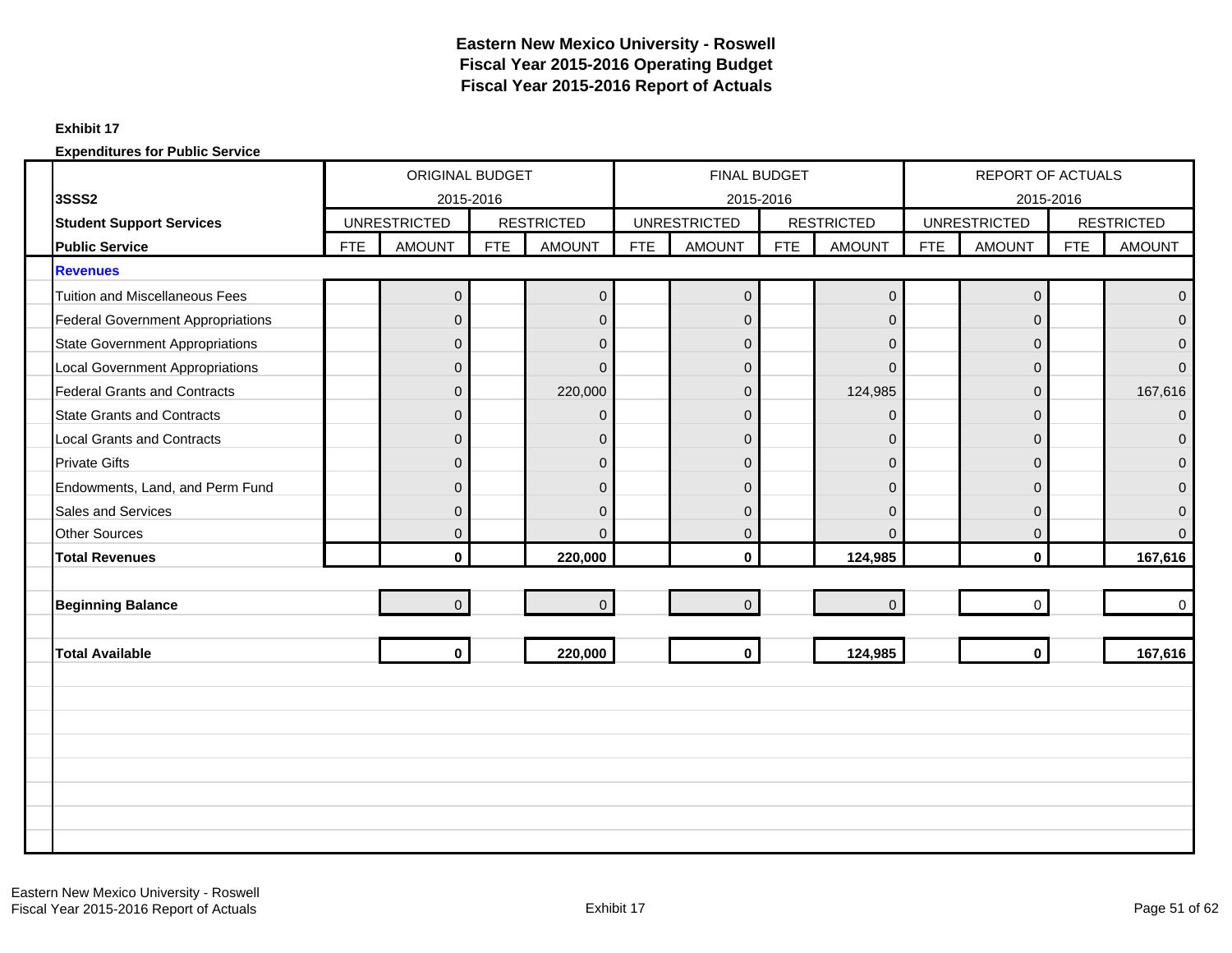### **Exhibit 17**

|                                    |            | <b>ORIGINAL BUDGET</b> |            |                   |            | <b>FINAL BUDGET</b> |            |                   |            | <b>REPORT OF ACTUALS</b> |            |                   |
|------------------------------------|------------|------------------------|------------|-------------------|------------|---------------------|------------|-------------------|------------|--------------------------|------------|-------------------|
| <b>3SSS2</b>                       |            | 2015-2016              |            |                   |            | 2015-2016           |            |                   |            |                          | 2015-2016  |                   |
| <b>Student Support Services</b>    |            | <b>UNRESTRICTED</b>    |            | <b>RESTRICTED</b> |            | <b>UNRESTRICTED</b> |            | <b>RESTRICTED</b> |            | <b>UNRESTRICTED</b>      |            | <b>RESTRICTED</b> |
| <b>Public Service</b>              | <b>FTE</b> | <b>AMOUNT</b>          | <b>FTE</b> | <b>AMOUNT</b>     | <b>FTE</b> | <b>AMOUNT</b>       | <b>FTE</b> | <b>AMOUNT</b>     | <b>FTE</b> | <b>AMOUNT</b>            | <b>FTE</b> | <b>AMOUNT</b>     |
| <b>Expenditures</b>                |            |                        |            |                   |            |                     |            |                   |            |                          |            |                   |
| <b>Professional Salaries</b>       | 0.00       | $\mathbf 0$            | 0.00       | 139,837           | 0.00       | $\overline{0}$      | 0.00       | 66,822            | 0.00       | $\overline{0}$           | 2.50       | 94,541            |
| <b>Faculty Salaries</b>            | 0.00       | $\mathbf{0}$           | 0.00       | $\overline{0}$    | 0.00       | $\overline{0}$      | 0.00       | $\mathbf 0$       | 0.00       | $\mathbf 0$              | 0.00       | $\mathbf 0$       |
| <b>Support Salaries</b>            | 0.00       | $\mathbf 0$            | 0.00       | $\overline{0}$    | 0.00       | 0                   | 0.00       | $\mathbf{0}$      | 0.00       | $\mathbf 0$              | 0.00       | $\overline{0}$    |
| <b>Temporary Salaries</b>          | 0.00       | $\overline{0}$         | 0.00       | $\overline{0}$    | 0.00       | $\overline{0}$      | 0.00       | $\overline{0}$    | 0.00       | $\mathbf 0$              | 0.05       | 952               |
| <b>Adjunct Salaries</b>            | 0.00       | $\overline{0}$         | 0.00       | $\overline{0}$    | 0.00       | $\overline{0}$      | 0.00       | $\overline{0}$    | 0.00       | $\mathbf 0$              | 0.00       | $\pmb{0}$         |
| <b>Technician Salaries</b>         | 0.00       | $\overline{0}$         | 0.00       | $\Omega$          | 0.00       | 0                   | 0.00       | $\overline{0}$    | 0.00       | $\mathbf 0$              | 0.00       | $\mathbf{0}$      |
| <b>Other Salaries</b>              | 0.00       | $\mathbf{0}$           | 0.00       | $\mathbf 0$       | 0.00       | $\overline{0}$      | 0.00       | $\overline{0}$    | 0.00       | $\mathbf 0$              | 0.00       | $\overline{0}$    |
| <b>Student Salaries</b>            | 0.00       | $\overline{0}$         | 0.00       | $\mathbf 0$       | 0.00       | $\mathbf{0}$        | 0.00       | $\mathbf{0}$      | 0.00       | $\mathbf 0$              | 0.50       | 8,676             |
| <b>Federal Work-study Salaries</b> | 0.00       | $\overline{0}$         | 0.00       | $\Omega$          | 0.00       | $\overline{0}$      | 0.00       | $\Omega$          | 0.00       | $\overline{0}$           | 0.00       | $\overline{0}$    |
| <b>State Work-study Salaries</b>   | 0.00       | $\overline{0}$         | 0.00       | $\mathbf 0$       | 0.00       | $\overline{0}$      | 0.00       | $\mathbf{0}$      | 0.00       | $\pmb{0}$                | 0.00       | $\Omega$          |
| <b>Supplies</b>                    |            | $\mathbf{0}$           |            | 8,449             |            | 0                   |            | 8,449             |            | $\pmb{0}$                |            | 10,206            |
| Travel                             |            | $\overline{0}$         |            | 11,015            |            | 0                   |            | 3,015             |            | $\mathbf 0$              |            | 4,167             |
| Equipment                          |            | $\overline{0}$         |            | $\Omega$          |            | $\overline{0}$      |            | $\Omega$          |            | $\mathbf 0$              |            | 4,562             |
| <b>Utilities</b>                   |            | $\overline{0}$         |            | $\Omega$          |            | 0                   |            | $\Omega$          |            | $\mathbf 0$              |            | $\mathbf{0}$      |
| Miscellaneous                      |            | $\mathbf{0}$           |            | 4,276             |            | 0                   |            | 4,276             |            | $\mathbf 0$              |            | $\Omega$          |
| <b>Indirect Cost</b>               |            | $\overline{0}$         |            | 16,296            |            | 0                   |            | 7,296             |            | 0                        |            | 12,416            |
| <b>Benefits</b>                    |            | $\overline{0}$         |            | 40,127            |            | 0                   |            | 35,127            |            | $\mathbf 0$              |            | 32,096            |
| Services Rendered/Contracted       |            | $\mathbf{0}$           |            | $\mathbf 0$       |            | $\mathbf 0$         |            | $\mathbf{0}$      |            | $\mathbf 0$              |            | $\mathbf{0}$      |
|                                    |            | $\mathbf{0}$           |            | $\mathbf 0$       |            | 0                   |            | $\overline{0}$    |            | $\mathbf 0$              |            | $\Omega$          |
| <b>Total Expenditures</b>          | 0.00       | $\mathbf 0$            | 0.00       | 220,000           | 0.00       | 0                   | 0.00       | 124,985           | 0.00       | $\mathbf 0$              | 3.05       | 167,616           |
|                                    |            |                        |            |                   |            |                     |            |                   |            |                          |            |                   |
| <b>Transfers To or (From)</b>      |            | $\overline{0}$         |            | $\overline{0}$    |            | $\overline{0}$      |            | $\overline{0}$    |            | $\mathbf 0$              |            | $\Omega$          |
|                                    |            |                        |            |                   |            |                     |            |                   |            |                          |            |                   |
| <b>Total Expenses</b>              | 0.00       | $\mathbf{0}$           | 0.00       | $\mathbf{0}$      | 0.00       | $\mathbf 0$         | 0.00       | $\mathbf{0}$      | 0.00       | $\mathbf 0$              | 3.05       | $\bf{0}$          |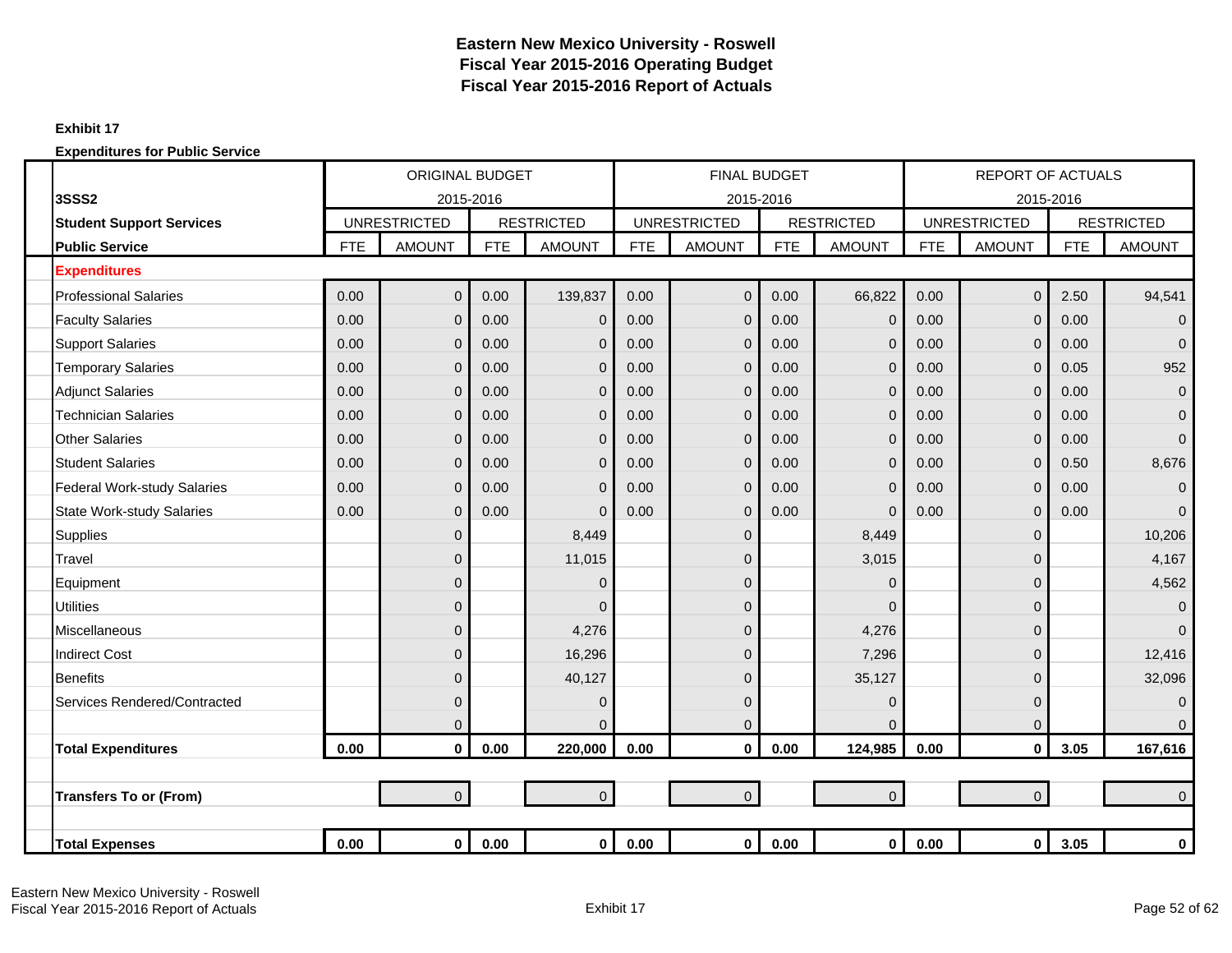#### **Exhibit 17**

|                                          |            | ORIGINAL BUDGET     |            |                   |            | FINAL BUDGET        |            |                   |            | <b>REPORT OF ACTUALS</b> |            |                   |
|------------------------------------------|------------|---------------------|------------|-------------------|------------|---------------------|------------|-------------------|------------|--------------------------|------------|-------------------|
| 3SLR                                     |            | 2015-2016           |            |                   |            | 2015-2016           |            |                   |            | 2015-2016                |            |                   |
| Xcel Solar                               |            | <b>UNRESTRICTED</b> |            | <b>RESTRICTED</b> |            | <b>UNRESTRICTED</b> |            | <b>RESTRICTED</b> |            | <b>UNRESTRICTED</b>      |            | <b>RESTRICTED</b> |
| <b>Public Service</b>                    | <b>FTE</b> | <b>AMOUNT</b>       | <b>FTE</b> | <b>AMOUNT</b>     | <b>FTE</b> | <b>AMOUNT</b>       | <b>FTE</b> | <b>AMOUNT</b>     | <b>FTE</b> | <b>AMOUNT</b>            | <b>FTE</b> | <b>AMOUNT</b>     |
| <b>Revenues</b>                          |            |                     |            |                   |            |                     |            |                   |            |                          |            |                   |
| <b>Tuition and Miscellaneous Fees</b>    |            | 0                   |            | $\mathbf 0$       |            | $\overline{0}$      |            | $\pmb{0}$         |            | $\mathsf 0$              |            | $\mathbf 0$       |
| <b>Federal Government Appropriations</b> |            | $\Omega$            |            | $\overline{0}$    |            | $\mathbf{0}$        |            | $\Omega$          |            | $\Omega$                 |            | $\Omega$          |
| <b>State Government Appropriations</b>   |            | $\mathbf{0}$        |            | $\mathbf 0$       |            | $\mathbf 0$         |            | $\mathbf{0}$      |            | 0                        |            | $\mathbf{0}$      |
| <b>Local Government Appropriations</b>   |            | $\Omega$            |            | $\mathbf{0}$      |            | $\Omega$            |            | $\Omega$          |            | $\overline{0}$           |            | $\mathbf{0}$      |
| <b>Federal Grants and Contracts</b>      |            | $\mathbf{0}$        |            | $\mathbf 0$       |            | $\overline{0}$      |            | $\Omega$          |            | $\overline{0}$           |            | $\mathbf{0}$      |
| <b>State Grants and Contracts</b>        |            | $\mathbf{0}$        |            | $\mathbf{0}$      |            | $\mathbf{0}$        |            | $\Omega$          |            | $\overline{0}$           |            | $\mathbf{0}$      |
| <b>Local Grants and Contracts</b>        |            | $\mathbf{0}$        |            | $\mathbf{0}$      |            | $\mathbf{0}$        |            | $\Omega$          |            | 0                        |            | $\Omega$          |
| <b>Private Gifts</b>                     |            | $\Omega$            |            | 10,000            |            | $\mathbf{0}$        |            | 10,000            |            | $\overline{0}$           |            | 2,553             |
| Endowments, Land, and Perm Fund          |            | $\Omega$            |            | $\mathbf 0$       |            | $\mathbf{0}$        |            | $\Omega$          |            | 0                        |            | $\Omega$          |
| Sales and Services                       |            | $\Omega$            |            | $\mathbf{0}$      |            | $\Omega$            |            | $\Omega$          |            | 0                        |            | $\Omega$          |
| <b>Other Sources</b>                     |            | $\mathbf{0}$        |            | $\Omega$          |            | $\mathbf{0}$        |            | $\Omega$          |            | $\overline{0}$           |            | $\Omega$          |
| <b>Total Revenues</b>                    |            | $\mathbf{0}$        |            | 10,000            |            | $\mathbf{0}$        |            | 10,000            |            | $\bf{0}$                 |            | 2,553             |
|                                          |            |                     |            |                   |            |                     |            |                   |            |                          |            |                   |
| <b>Beginning Balance</b>                 |            | $\Omega$            |            | $\overline{0}$    |            | $\Omega$            |            | $\overline{0}$    |            | $\Omega$                 |            | $\mathbf 0$       |
|                                          |            |                     |            |                   |            |                     |            |                   |            |                          |            |                   |
| <b>Total Available</b>                   |            | $\mathbf{0}$        |            | 10,000            |            | $\mathbf{0}$        |            | 10,000            |            | $\mathbf{0}$             |            | 2,553             |
|                                          |            |                     |            |                   |            |                     |            |                   |            |                          |            |                   |
|                                          |            |                     |            |                   |            |                     |            |                   |            |                          |            |                   |
|                                          |            |                     |            |                   |            |                     |            |                   |            |                          |            |                   |
|                                          |            |                     |            |                   |            |                     |            |                   |            |                          |            |                   |
|                                          |            |                     |            |                   |            |                     |            |                   |            |                          |            |                   |
|                                          |            |                     |            |                   |            |                     |            |                   |            |                          |            |                   |
|                                          |            |                     |            |                   |            |                     |            |                   |            |                          |            |                   |
|                                          |            |                     |            |                   |            |                     |            |                   |            |                          |            |                   |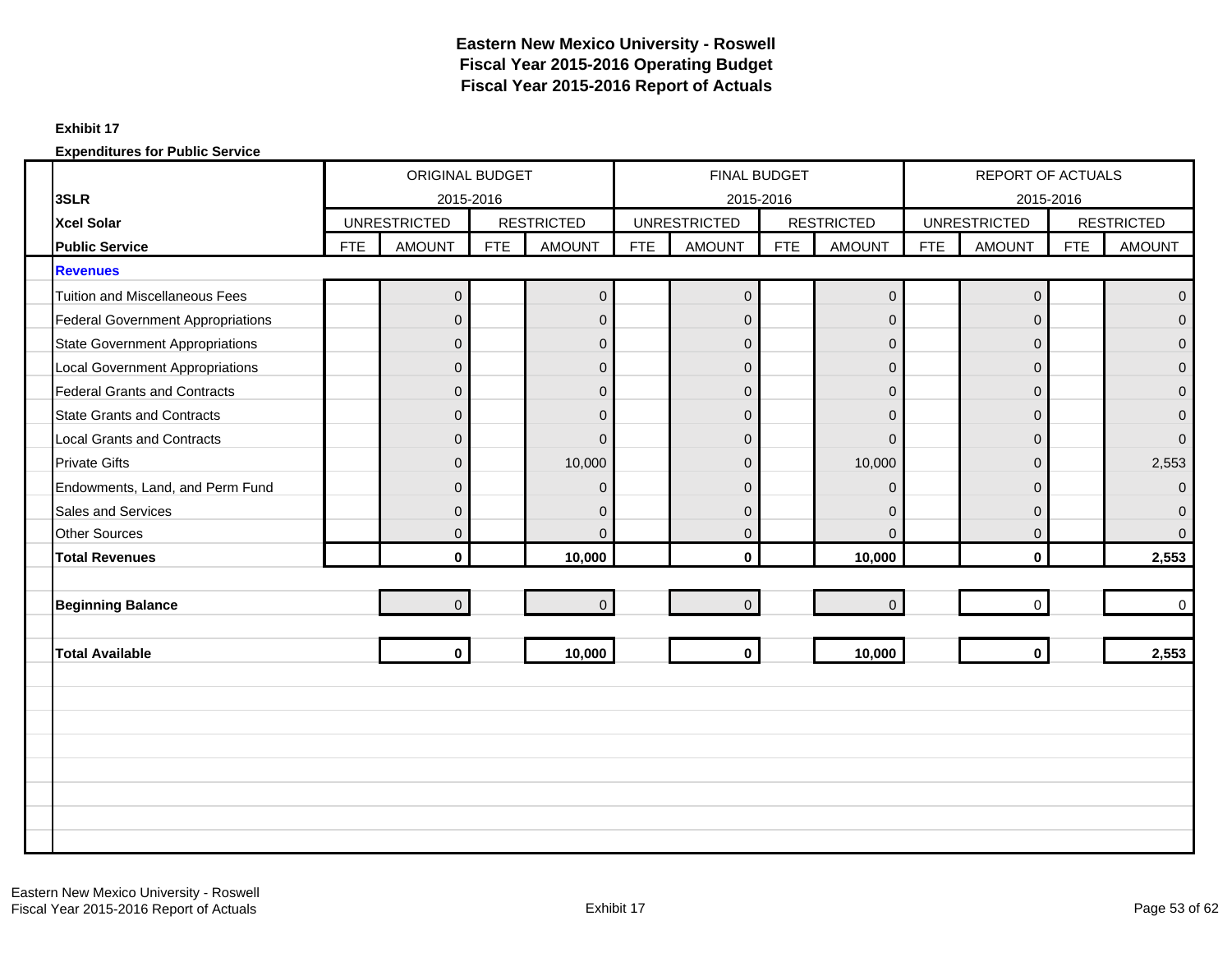#### **Exhibit 17**

|                                  |            | <b>ORIGINAL BUDGET</b> |            |                   |            | <b>FINAL BUDGET</b> |            |                   |            | <b>REPORT OF ACTUALS</b> |            |                   |
|----------------------------------|------------|------------------------|------------|-------------------|------------|---------------------|------------|-------------------|------------|--------------------------|------------|-------------------|
| 3SLR                             |            | 2015-2016              |            |                   |            | 2015-2016           |            |                   |            | 2015-2016                |            |                   |
| <b>Xcel Solar</b>                |            | <b>UNRESTRICTED</b>    |            | <b>RESTRICTED</b> |            | <b>UNRESTRICTED</b> |            | <b>RESTRICTED</b> |            | <b>UNRESTRICTED</b>      |            | <b>RESTRICTED</b> |
| <b>Public Service</b>            | <b>FTE</b> | <b>AMOUNT</b>          | <b>FTE</b> | <b>AMOUNT</b>     | <b>FTE</b> | <b>AMOUNT</b>       | <b>FTE</b> | <b>AMOUNT</b>     | <b>FTE</b> | <b>AMOUNT</b>            | <b>FTE</b> | <b>AMOUNT</b>     |
| <b>Expenditures</b>              |            |                        |            |                   |            |                     |            |                   |            |                          |            |                   |
| <b>Professional Salaries</b>     | 0.00       | $\overline{0}$         | 0.00       | $\mathbf 0$       | 0.00       | $\overline{0}$      | 0.00       | $\overline{0}$    | 0.00       | $\overline{0}$           | 0.00       | $\mathbf 0$       |
| <b>Faculty Salaries</b>          | 0.00       | $\mathbf{0}$           | 0.00       | $\mathbf 0$       | 0.00       | $\mathbf{0}$        | 0.00       | $\overline{0}$    | 0.00       | $\mathbf 0$              | 0.00       | $\mathbf 0$       |
| <b>Support Salaries</b>          | 0.00       | $\Omega$               | 0.00       | $\mathbf{0}$      | 0.00       | $\mathbf 0$         | 0.00       | $\Omega$          | 0.00       | $\mathbf 0$              | 0.00       | $\overline{0}$    |
| <b>Temporary Salaries</b>        | 0.00       | $\mathbf{0}$           | 0.00       | $\mathbf 0$       | 0.00       | $\mathbf 0$         | 0.00       | $\overline{0}$    | 0.00       | $\mathbf 0$              | 0.00       | $\mathbf 0$       |
| <b>Adjunct Salaries</b>          | 0.00       | $\mathbf{0}$           | 0.00       | $\mathbf{0}$      | 0.00       | $\mathbf{0}$        | 0.00       | $\overline{0}$    | 0.00       | $\mathbf 0$              | 0.00       | $\mathbf 0$       |
| <b>Technician Salaries</b>       | 0.00       | $\mathbf 0$            | 0.00       | $\mathbf 0$       | 0.00       | $\mathbf{0}$        | 0.00       | 0                 | 0.00       | $\mathbf 0$              | 0.00       | $\mathbf 0$       |
| <b>Other Salaries</b>            | 0.00       | $\overline{0}$         | 0.00       | $\mathbf 0$       | 0.00       | $\mathbf{0}$        | 0.00       | $\overline{0}$    | 0.00       | $\mathbf 0$              | 0.00       | $\mathbf 0$       |
| <b>Student Salaries</b>          | 0.00       | $\mathbf{0}$           | 0.00       | $\mathbf{0}$      | 0.00       | $\mathbf{0}$        | 0.00       | $\overline{0}$    | 0.00       | $\mathbf 0$              | 0.00       | $\mathbf 0$       |
| Federal Work-study Salaries      | 0.00       | $\Omega$               | 0.00       | $\mathbf 0$       | 0.00       | $\mathbf{0}$        | 0.00       | $\Omega$          | 0.00       | $\mathbf 0$              | 0.00       | $\mathbf{0}$      |
| <b>State Work-study Salaries</b> | 0.00       | $\Omega$               | 0.00       | $\Omega$          | 0.00       | $\Omega$            | 0.00       | 0                 | 0.00       | $\mathbf 0$              | 0.00       | $\Omega$          |
| <b>Supplies</b>                  |            | $\mathbf{0}$           |            | 10,000            |            | $\mathbf{0}$        |            | 10,000            |            | $\mathbf 0$              |            | 2,553             |
| Travel                           |            | $\Omega$               |            | $\mathbf 0$       |            | $\mathbf 0$         |            | $\Omega$          |            | $\mathbf 0$              |            | $\mathbf 0$       |
| Equipment                        |            | $\overline{0}$         |            | $\mathbf 0$       |            | 0                   |            | 0                 |            | $\mathbf 0$              |            | $\mathbf 0$       |
| <b>Utilities</b>                 |            | $\Omega$               |            | $\pmb{0}$         |            | $\mathbf 0$         |            | $\Omega$          |            | $\overline{0}$           |            | $\overline{0}$    |
| Miscellaneous                    |            | $\mathbf{0}$           |            | $\mathbf 0$       |            | $\mathbf 0$         |            | 0                 |            | $\mathbf 0$              |            | $\overline{0}$    |
| <b>Indirect Cost</b>             |            | $\Omega$               |            | $\mathbf{0}$      |            | $\mathbf{0}$        |            | $\Omega$          |            | $\mathbf 0$              |            | $\mathbf{0}$      |
| <b>Benefits</b>                  |            | $\mathbf{0}$           |            | $\mathbf 0$       |            | $\mathbf{0}$        |            | $\Omega$          |            | $\mathbf 0$              |            | $\mathbf{0}$      |
| Services Rendered/Contracted     |            | $\Omega$               |            | $\mathbf 0$       |            | $\overline{0}$      |            | $\Omega$          |            | $\overline{0}$           |            | $\mathbf{0}$      |
|                                  |            | $\mathbf{0}$           |            | $\mathbf 0$       |            | $\Omega$            |            | $\Omega$          |            | $\mathbf 0$              |            | $\mathbf{0}$      |
| <b>Total Expenditures</b>        | 0.00       | $\mathbf 0$            | 0.00       | 10,000            | 0.00       | $\mathbf 0$         | 0.00       | 10,000            | 0.00       | $\mathbf 0$              | 0.00       | 2,553             |
|                                  |            |                        |            |                   |            |                     |            |                   |            |                          |            |                   |
| <b>Transfers To or (From)</b>    |            | $\overline{0}$         |            | $\overline{0}$    |            | $\overline{0}$      |            | $\overline{0}$    |            | $\overline{0}$           |            | $\Omega$          |
|                                  |            |                        |            |                   |            |                     |            |                   |            |                          |            |                   |
| <b>Ending Balance</b>            | 0.00       | $\mathbf 0$            | 0.00       | $\mathbf{0}$      | 0.00       | 0                   | 0.00       | $\mathbf 0$       | 0.00       | $\mathbf 0$              | 0.00       | $\mathbf 0$       |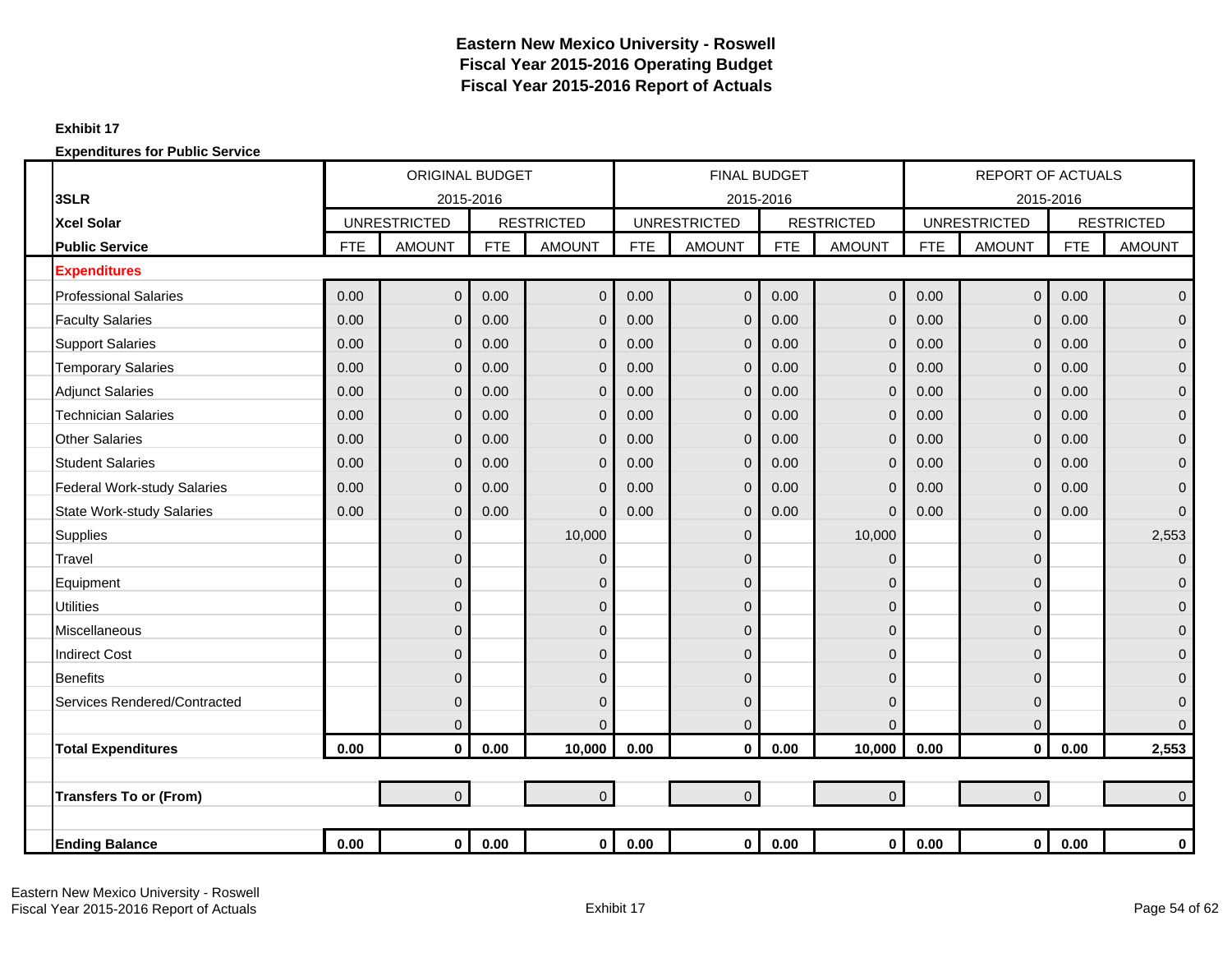#### **Exhibit 17**

|                                          |            | <b>ORIGINAL BUDGET</b> |            |                   |            | FINAL BUDGET        |            |                   |            | <b>REPORT OF ACTUALS</b> |            |                   |
|------------------------------------------|------------|------------------------|------------|-------------------|------------|---------------------|------------|-------------------|------------|--------------------------|------------|-------------------|
| 3TALE1                                   |            | 2015-2016              |            |                   |            |                     | 2015-2016  |                   |            | 2015-2016                |            |                   |
| <b>Talend Search (Old Year)</b>          |            | <b>UNRESTRICTED</b>    |            | <b>RESTRICTED</b> |            | <b>UNRESTRICTED</b> |            | <b>RESTRICTED</b> |            | <b>UNRESTRICTED</b>      |            | <b>RESTRICTED</b> |
| <b>Public Service</b>                    | <b>FTE</b> | <b>AMOUNT</b>          | <b>FTE</b> | <b>AMOUNT</b>     | <b>FTE</b> | <b>AMOUNT</b>       | <b>FTE</b> | <b>AMOUNT</b>     | <b>FTE</b> | <b>AMOUNT</b>            | <b>FTE</b> | <b>AMOUNT</b>     |
| <b>Revenues</b>                          |            |                        |            |                   |            |                     |            |                   |            |                          |            |                   |
| <b>Tuition and Miscellaneous Fees</b>    |            | $\mathbf 0$            |            | $\pmb{0}$         |            | $\mathbf 0$         |            | $\pmb{0}$         |            | $\mathbf 0$              |            | $\Omega$          |
| <b>Federal Government Appropriations</b> |            | $\Omega$               |            | $\mathbf{0}$      |            | $\Omega$            |            | $\mathbf 0$       |            | $\Omega$                 |            | $\Omega$          |
| <b>State Government Appropriations</b>   |            | $\mathbf{0}$           |            | $\mathbf 0$       |            | $\mathbf{0}$        |            | $\overline{0}$    |            | $\mathbf{0}$             |            | $\Omega$          |
| <b>Local Government Appropriations</b>   |            | $\Omega$               |            | $\Omega$          |            | $\mathbf{0}$        |            | $\Omega$          |            | $\overline{0}$           |            | $\Omega$          |
| <b>Federal Grants and Contracts</b>      |            | $\Omega$               |            | 49,170            |            | $\overline{0}$      |            | 49,170            |            | $\mathbf{0}$             |            | 56,293            |
| <b>State Grants and Contracts</b>        |            | $\mathbf{0}$           |            | $\Omega$          |            | $\mathbf{0}$        |            | $\overline{0}$    |            | $\Omega$                 |            | $\Omega$          |
| <b>Local Grants and Contracts</b>        |            | $\overline{0}$         |            | $\pmb{0}$         |            | $\overline{0}$      |            | $\overline{0}$    |            | $\mathbf{0}$             |            | $\Omega$          |
| <b>Private Gifts</b>                     |            | $\Omega$               |            | $\mathbf{0}$      |            | $\Omega$            |            | $\mathbf{0}$      |            | $\Omega$                 |            | $\Omega$          |
| Endowments, Land, and Perm Fund          |            | $\Omega$               |            | $\overline{0}$    |            | $\mathbf{0}$        |            | $\Omega$          |            | $\overline{0}$           |            | $\Omega$          |
| <b>Sales and Services</b>                |            | $\Omega$               |            | $\mathbf{0}$      |            | $\mathbf{0}$        |            | $\Omega$          |            | $\mathbf{0}$             |            | $\Omega$          |
| <b>Other Sources</b>                     |            | $\mathbf{0}$           |            | $\mathbf 0$       |            | $\mathbf{0}$        |            | $\Omega$          |            | $\mathbf{0}$             |            | $\Omega$          |
| <b>Total Revenues</b>                    |            | $\mathbf{0}$           |            | 49,170            |            | $\mathbf{0}$        |            | 49,170            |            | $\mathbf{0}$             |            | 56,293            |
|                                          |            |                        |            |                   |            |                     |            |                   |            |                          |            |                   |
| <b>Beginning Balance</b>                 |            | $\overline{0}$         |            | $\overline{0}$    |            | $\overline{0}$      |            | $\overline{0}$    |            | $\Omega$                 |            | $\Omega$          |
|                                          |            |                        |            |                   |            |                     |            |                   |            |                          |            |                   |
| <b>Total Available</b>                   |            | $\mathbf{0}$           |            | 49,170            |            | $\mathbf 0$         |            | 49,170            |            | $\mathbf{0}$             |            | 56,293            |
|                                          |            |                        |            |                   |            |                     |            |                   |            |                          |            |                   |
|                                          |            |                        |            |                   |            |                     |            |                   |            |                          |            |                   |
|                                          |            |                        |            |                   |            |                     |            |                   |            |                          |            |                   |
|                                          |            |                        |            |                   |            |                     |            |                   |            |                          |            |                   |
|                                          |            |                        |            |                   |            |                     |            |                   |            |                          |            |                   |
|                                          |            |                        |            |                   |            |                     |            |                   |            |                          |            |                   |
|                                          |            |                        |            |                   |            |                     |            |                   |            |                          |            |                   |
|                                          |            |                        |            |                   |            |                     |            |                   |            |                          |            |                   |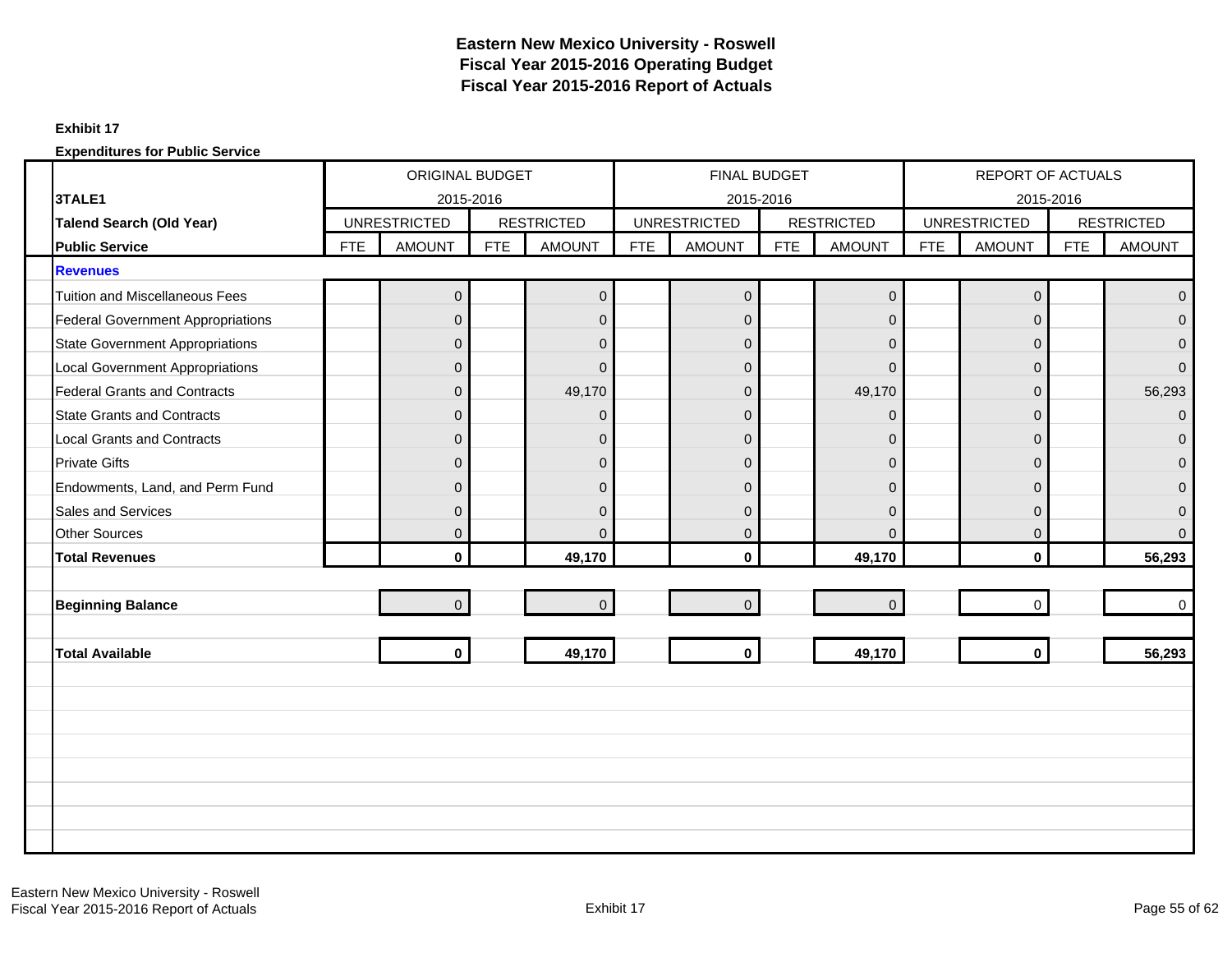#### **Exhibit 17**

|                                    |            | <b>ORIGINAL BUDGET</b> |            |                   |            | <b>FINAL BUDGET</b> |            |                   |            | <b>REPORT OF ACTUALS</b> |            |                   |
|------------------------------------|------------|------------------------|------------|-------------------|------------|---------------------|------------|-------------------|------------|--------------------------|------------|-------------------|
| 3TALE1                             |            | 2015-2016              |            |                   |            | 2015-2016           |            |                   |            | 2015-2016                |            |                   |
| <b>Talend Search (Old Year)</b>    |            | <b>UNRESTRICTED</b>    |            | <b>RESTRICTED</b> |            | <b>UNRESTRICTED</b> |            | <b>RESTRICTED</b> |            | <b>UNRESTRICTED</b>      |            | <b>RESTRICTED</b> |
| <b>Public Service</b>              | <b>FTE</b> | <b>AMOUNT</b>          | <b>FTE</b> | <b>AMOUNT</b>     | <b>FTE</b> | <b>AMOUNT</b>       | <b>FTE</b> | <b>AMOUNT</b>     | <b>FTE</b> | <b>AMOUNT</b>            | <b>FTE</b> | <b>AMOUNT</b>     |
| <b>Expenditures</b>                |            |                        |            |                   |            |                     |            |                   |            |                          |            |                   |
| <b>Professional Salaries</b>       | 0.00       | $\mathbf{0}$           | 1.00       | 32,375            | 0.00       | $\Omega$            | 1.00       | 32,375            | 0.00       | $\overline{0}$           | 0.00       | 31,279            |
| <b>Faculty Salaries</b>            | 0.00       | $\Omega$               | 0.00       | $\mathbf 0$       | 0.00       | $\Omega$            | 0.00       | $\mathbf 0$       | 0.00       | $\overline{0}$           | 0.00       | $\overline{0}$    |
| <b>Support Salaries</b>            | 0.00       | $\mathbf{0}$           | 0.00       | $\overline{0}$    | 0.00       | $\Omega$            | 0.00       | $\Omega$          | 0.00       | $\mathbf 0$              | 0.00       | 3,580             |
| <b>Temporary Salaries</b>          | 0.00       | $\mathbf{0}$           | 0.00       | $\mathbf 0$       | 0.00       | $\mathbf 0$         | 0.00       | $\mathbf{0}$      | 0.00       | $\mathbf 0$              | 0.00       | 3,191             |
| <b>Adjunct Salaries</b>            | 0.00       | $\mathbf{0}$           | 0.00       | $\overline{0}$    | 0.00       | $\mathbf{0}$        | 0.00       | $\mathbf{0}$      | 0.00       | $\mathbf 0$              | 0.00       | $\overline{0}$    |
| <b>Technician Salaries</b>         | 0.00       | $\mathbf{0}$           | 0.00       | $\mathbf 0$       | 0.00       | $\mathbf{0}$        | 0.00       | $\overline{0}$    | 0.00       | $\mathbf 0$              | 0.00       | $\overline{0}$    |
| <b>Other Salaries</b>              | 0.00       | $\overline{0}$         | 0.00       | $\mathbf 0$       | 0.00       | $\Omega$            | 0.00       | $\Omega$          | 0.00       | $\mathbf 0$              | 0.00       | 13                |
| <b>Student Salaries</b>            | 0.00       | $\mathbf{0}$           | 0.00       | $\overline{0}$    | 0.00       | $\Omega$            | 0.00       | $\overline{0}$    | 0.00       | $\overline{0}$           | 0.00       | $\overline{0}$    |
| <b>Federal Work-study Salaries</b> | 0.00       | $\Omega$               | 0.00       | $\Omega$          | 0.00       | $\Omega$            | 0.00       | $\mathbf{0}$      | 0.00       | $\overline{0}$           | 0.00       | $\overline{0}$    |
| <b>State Work-study Salaries</b>   | 0.00       | $\mathbf{0}$           | 0.00       | $\overline{0}$    | 0.00       | $\Omega$            | 0.00       | $\mathbf{0}$      | 0.00       | $\pmb{0}$                | 0.00       | $\overline{0}$    |
| <b>Supplies</b>                    |            | $\mathbf{0}$           |            | 2,223             |            | $\mathbf{0}$        |            | 2,223             |            | $\mathbf 0$              |            | 1,215             |
| Travel                             |            | $\mathbf{0}$           |            | 1,165             |            | $\mathbf 0$         |            | 1,165             |            | $\mathbf 0$              |            | 680               |
| Equipment                          |            | $\Omega$               |            | $\Omega$          |            | $\mathbf{0}$        |            | $\Omega$          |            | $\mathbf{0}$             |            | $\mathbf{0}$      |
| <b>Utilities</b>                   |            | $\Omega$               |            | $\mathbf 0$       |            | $\overline{0}$      |            | $\Omega$          |            | $\mathbf 0$              |            | $\overline{0}$    |
| <b>Miscellaneous</b>               |            | $\mathbf{0}$           |            | $\mathbf 0$       |            | $\mathbf 0$         |            | $\Omega$          |            | $\mathbf 0$              |            | $\overline{0}$    |
| <b>Indirect Cost</b>               |            | $\Omega$               |            | 3,210             |            | $\overline{0}$      |            | 3,210             |            | $\mathbf{0}$             |            | 3,509             |
| <b>Benefits</b>                    |            | $\mathbf{0}$           |            | 9,278             |            | $\pmb{0}$           |            | 9,278             |            | $\pmb{0}$                |            | 12,826            |
| Services Rendered/Contracted       |            | $\mathbf{0}$           |            | 919               |            | 0                   |            | 919               |            | $\mathbf 0$              |            | $\overline{0}$    |
|                                    |            | $\overline{0}$         |            | $\Omega$          |            | $\overline{0}$      |            | $\Omega$          |            | $\mathbf 0$              |            | $\overline{0}$    |
| <b>Total Expenditures</b>          | 0.00       | $\mathbf{0}$           | 1.00       | 49,170            | 0.00       | $\mathbf{0}$        | 1.00       | 49,170            | 0.00       | $\mathbf{0}$             | 0.00       | 56,293            |
|                                    |            |                        |            |                   |            |                     |            |                   |            |                          |            |                   |
| <b>Transfers To or (From)</b>      |            | $\overline{0}$         |            | $\overline{0}$    |            | $\overline{0}$      |            | $\overline{0}$    |            | $\overline{0}$           |            | $\overline{0}$    |
|                                    |            |                        |            |                   |            |                     |            |                   |            |                          |            |                   |
| <b>Ending Balance</b>              | 0.00       | $\mathbf 0$            | 1.00       | $\mathbf 0$       | 0.00       | $\mathbf 0$         | 1.00       | $\mathbf 0$       | 0.00       | 0                        | 0.00       | 0                 |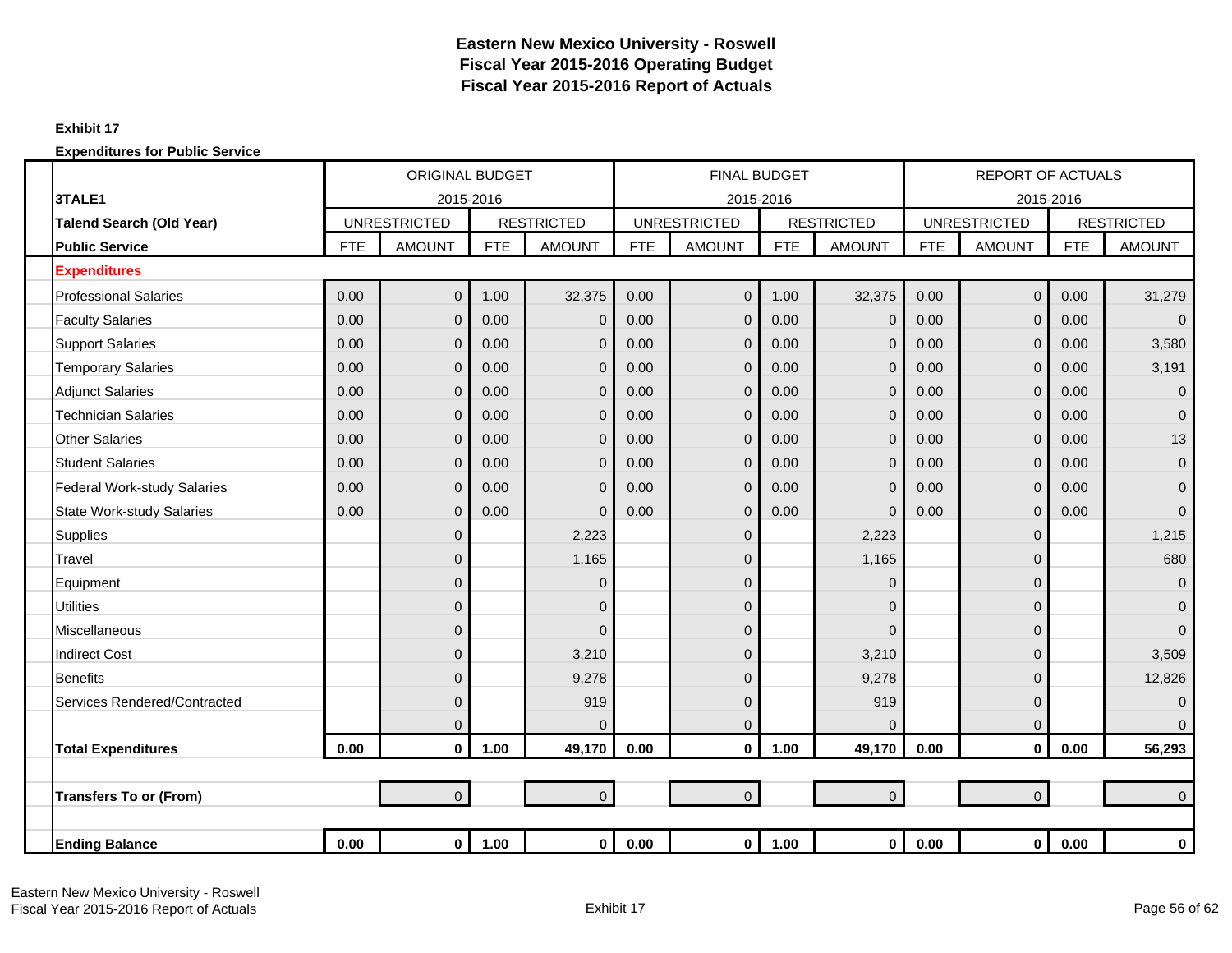#### **Exhibit 17**

|                                          |            | <b>ORIGINAL BUDGET</b> |            |                   |            | FINAL BUDGET        |            |                   |            | <b>REPORT OF ACTUALS</b> |            |                   |
|------------------------------------------|------------|------------------------|------------|-------------------|------------|---------------------|------------|-------------------|------------|--------------------------|------------|-------------------|
| 3TALE2                                   |            | 2015-2016              |            |                   |            | 2015-2016           |            |                   |            | 2015-2016                |            |                   |
| <b>Talent Search (New Year)</b>          |            | <b>UNRESTRICTED</b>    |            | <b>RESTRICTED</b> |            | <b>UNRESTRICTED</b> |            | <b>RESTRICTED</b> |            | <b>UNRESTRICTED</b>      |            | <b>RESTRICTED</b> |
| <b>Public Service</b>                    | <b>FTE</b> | <b>AMOUNT</b>          | <b>FTE</b> | <b>AMOUNT</b>     | <b>FTE</b> | <b>AMOUNT</b>       | <b>FTE</b> | <b>AMOUNT</b>     | <b>FTE</b> | <b>AMOUNT</b>            | <b>FTE</b> | <b>AMOUNT</b>     |
| <b>Revenues</b>                          |            |                        |            |                   |            |                     |            |                   |            |                          |            |                   |
| <b>Tuition and Miscellaneous Fees</b>    |            | $\mathbf 0$            |            | $\boldsymbol{0}$  |            | $\mathbf 0$         |            | $\pmb{0}$         |            | $\mathbf 0$              |            | $\Omega$          |
| <b>Federal Government Appropriations</b> |            | $\Omega$               |            | $\Omega$          |            | $\Omega$            |            | $\Omega$          |            | $\Omega$                 |            | $\Omega$          |
| <b>State Government Appropriations</b>   |            | $\mathbf{0}$           |            | $\mathbf 0$       |            | $\mathbf{0}$        |            | $\overline{0}$    |            | $\mathbf{0}$             |            | $\Omega$          |
| <b>Local Government Appropriations</b>   |            | $\mathbf{0}$           |            | $\mathbf{0}$      |            | $\mathbf{0}$        |            | $\mathbf 0$       |            | $\mathbf 0$              |            | $\Omega$          |
| <b>Federal Grants and Contracts</b>      |            | $\Omega$               |            | 288,663           |            | $\overline{0}$      |            | 240,912           |            | $\Omega$                 |            | 262,864           |
| <b>State Grants and Contracts</b>        |            | $\mathbf{0}$           |            | $\mathbf 0$       |            | $\mathbf 0$         |            | $\overline{0}$    |            | 0                        |            | $\Omega$          |
| <b>Local Grants and Contracts</b>        |            | $\Omega$               |            | $\mathbf 0$       |            | $\overline{0}$      |            | $\overline{0}$    |            | $\mathbf{0}$             |            | $\Omega$          |
| <b>Private Gifts</b>                     |            | $\mathbf{0}$           |            | $\mathbf{0}$      |            | $\mathbf{0}$        |            | $\mathbf 0$       |            | $\mathbf{0}$             |            | $\Omega$          |
| Endowments, Land, and Perm Fund          |            | $\Omega$               |            | $\Omega$          |            | $\mathbf{0}$        |            | $\Omega$          |            | $\Omega$                 |            | $\Omega$          |
| Sales and Services                       |            | $\mathbf{0}$           |            | $\mathbf{0}$      |            | $\mathbf{0}$        |            | $\overline{0}$    |            | $\mathbf{0}$             |            | $\Omega$          |
| <b>Other Sources</b>                     |            | $\Omega$               |            | $\Omega$          |            | $\mathbf{0}$        |            | $\Omega$          |            | $\mathbf{0}$             |            | $\Omega$          |
| <b>Total Revenues</b>                    |            | $\mathbf{0}$           |            | 288,663           |            | $\mathbf{0}$        |            | 240,912           |            | $\mathbf{0}$             |            | 262,864           |
|                                          |            |                        |            |                   |            |                     |            |                   |            |                          |            |                   |
| <b>Beginning Balance</b>                 |            | $\overline{0}$         |            | $\overline{0}$    |            | $\overline{0}$      |            | $\mathbf{0}$      |            | $\Omega$                 |            | $\Omega$          |
|                                          |            |                        |            |                   |            |                     |            |                   |            |                          |            |                   |
| <b>Total Available</b>                   |            | $\mathbf 0$            |            | 288,663           |            | $\mathbf 0$         |            | 240,912           |            | $\mathbf{0}$             |            | 262,864           |
|                                          |            |                        |            |                   |            |                     |            |                   |            |                          |            |                   |
|                                          |            |                        |            |                   |            |                     |            |                   |            |                          |            |                   |
|                                          |            |                        |            |                   |            |                     |            |                   |            |                          |            |                   |
|                                          |            |                        |            |                   |            |                     |            |                   |            |                          |            |                   |
|                                          |            |                        |            |                   |            |                     |            |                   |            |                          |            |                   |
|                                          |            |                        |            |                   |            |                     |            |                   |            |                          |            |                   |
|                                          |            |                        |            |                   |            |                     |            |                   |            |                          |            |                   |
|                                          |            |                        |            |                   |            |                     |            |                   |            |                          |            |                   |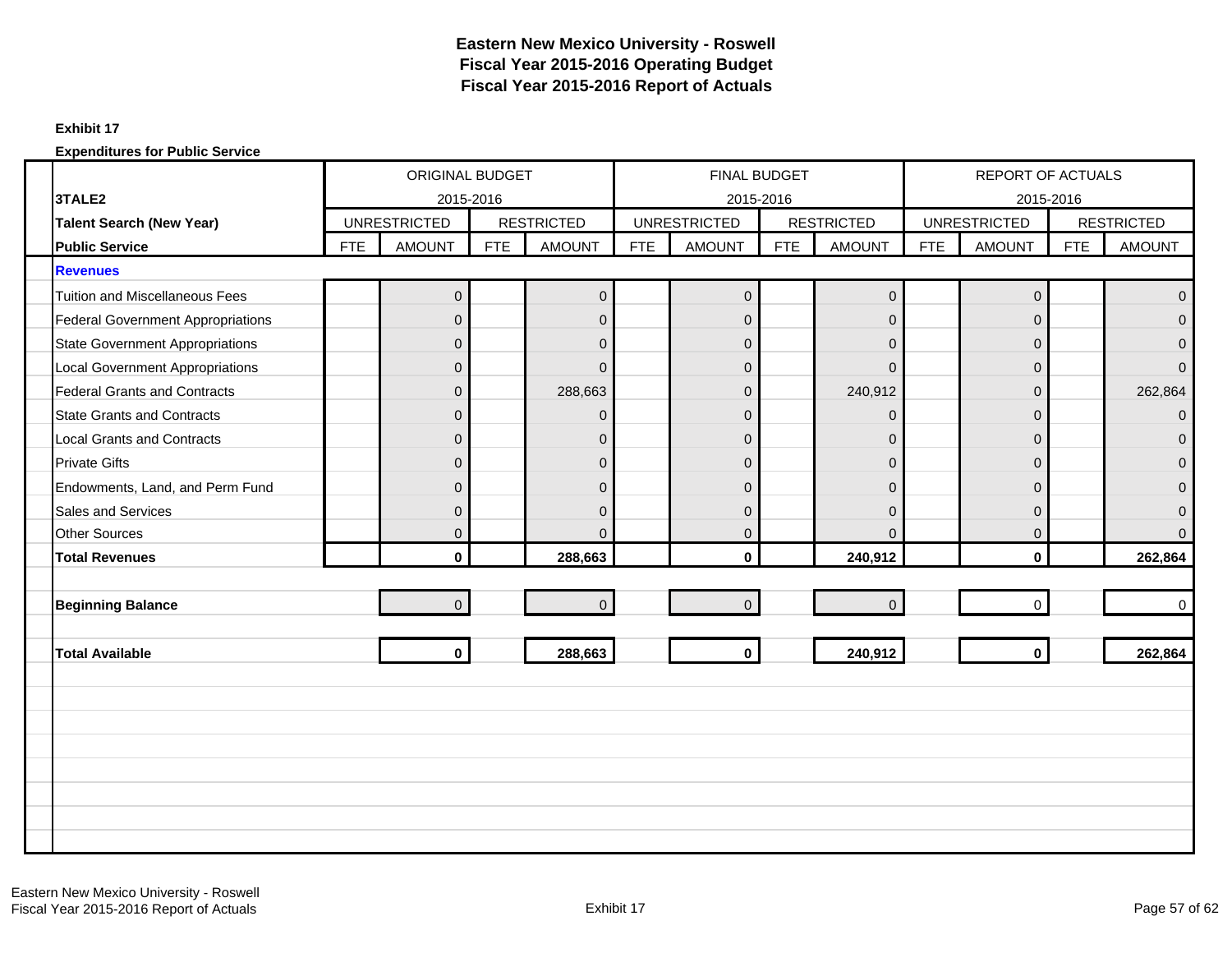#### **Exhibit 17**

|                                    |            | <b>ORIGINAL BUDGET</b> |            |                   |            | <b>FINAL BUDGET</b> |            |                   |            | <b>REPORT OF ACTUALS</b> |            |                   |
|------------------------------------|------------|------------------------|------------|-------------------|------------|---------------------|------------|-------------------|------------|--------------------------|------------|-------------------|
| 3TALE2                             |            | 2015-2016              |            |                   |            | 2015-2016           |            |                   |            | 2015-2016                |            |                   |
| <b>Talent Search (New Year)</b>    |            | <b>UNRESTRICTED</b>    |            | <b>RESTRICTED</b> |            | <b>UNRESTRICTED</b> |            | <b>RESTRICTED</b> |            | <b>UNRESTRICTED</b>      |            | <b>RESTRICTED</b> |
| <b>Public Service</b>              | <b>FTE</b> | <b>AMOUNT</b>          | <b>FTE</b> | <b>AMOUNT</b>     | <b>FTE</b> | <b>AMOUNT</b>       | <b>FTE</b> | <b>AMOUNT</b>     | <b>FTE</b> | <b>AMOUNT</b>            | <b>FTE</b> | <b>AMOUNT</b>     |
| <b>Expenditures</b>                |            |                        |            |                   |            |                     |            |                   |            |                          |            |                   |
| <b>Professional Salaries</b>       | 0.00       | $\overline{0}$         | 4.50       | 190,579           | 0.00       | $\overline{0}$      | 4.50       | 150,579           | 0.00       | $\mathbf 0$              | 4.50       | 144,960           |
| <b>Faculty Salaries</b>            | 0.00       | $\overline{0}$         | 0.00       | $\mathbf 0$       | 0.00       | $\overline{0}$      | 0.00       | 0                 | 0.00       | $\mathbf 0$              | 0.00       | $\overline{0}$    |
| <b>Support Salaries</b>            | 0.00       | $\mathbf{0}$           | 0.00       | $\mathbf 0$       | 0.00       | 0                   | 0.00       | $\overline{0}$    | 0.00       | $\mathbf 0$              | 0.00       | $\mathbf 0$       |
| <b>Temporary Salaries</b>          | 0.00       | $\overline{0}$         | 0.00       | $\mathbf 0$       | 0.00       | $\Omega$            | 0.00       | $\mathbf{0}$      | 0.00       | $\overline{0}$           | 0.00       | 900               |
| <b>Adjunct Salaries</b>            | 0.00       | $\overline{0}$         | 0.00       | $\Omega$          | 0.00       | $\mathbf{0}$        | 0.00       | $\Omega$          | 0.00       | $\overline{0}$           | 0.00       | $\mathbf{0}$      |
| <b>Technician Salaries</b>         | 0.00       | $\mathbf{0}$           | 0.00       | $\Omega$          | 0.00       | $\mathbf{0}$        | 0.00       | 0                 | 0.00       | $\mathbf 0$              | 0.00       | $\overline{0}$    |
| <b>Other Salaries</b>              | 0.00       | $\mathbf{0}$           | 0.00       | $\mathbf 0$       | 0.00       | $\overline{0}$      | 0.00       | $\overline{0}$    | 0.00       | $\mathbf 0$              | 0.00       | $\overline{0}$    |
| <b>Student Salaries</b>            | 0.00       | $\overline{0}$         | 0.00       | $\mathbf 0$       | 0.00       | $\Omega$            | 0.00       | 0                 | 0.00       | $\mathbf 0$              | 0.00       | 336               |
| <b>Federal Work-study Salaries</b> | 0.00       | $\overline{0}$         | 0.00       | $\Omega$          | 0.00       | $\Omega$            | 0.00       | $\Omega$          | 0.00       | $\overline{0}$           | 0.00       | $\overline{0}$    |
| <b>State Work-study Salaries</b>   | 0.00       | $\mathbf 0$            | 0.00       | $\Omega$          | 0.00       | $\mathbf{0}$        | 0.00       | $\overline{0}$    | 0.00       | $\mathbf 0$              | 0.00       | $\overline{0}$    |
| <b>Supplies</b>                    |            | $\mathbf{0}$           |            | 17,782            |            | 0                   |            | 11,782            |            | $\mathbf 0$              |            | 24,313            |
| Travel                             |            | $\overline{0}$         |            | 10,677            |            | $\mathbf{0}$        |            | 10,677            |            | $\Omega$                 |            | 9,136             |
| Equipment                          |            | $\overline{0}$         |            | 5,000             |            | $\overline{0}$      |            | 5,000             |            | $\mathbf 0$              |            | $\Omega$          |
| <b>Utilities</b>                   |            | $\overline{0}$         |            | $\Omega$          |            | $\overline{0}$      |            | $\Omega$          |            | $\mathbf 0$              |            | $\overline{0}$    |
| Miscellaneous                      |            | $\mathbf 0$            |            | $\mathbf 0$       |            | $\mathbf{0}$        |            | $\Omega$          |            | $\overline{0}$           |            | $\overline{0}$    |
| <b>Indirect Cost</b>               |            | $\Omega$               |            | 21,382            |            | $\mathbf{0}$        |            | 21,382            |            | $\Omega$                 |            | 19,471            |
| <b>Benefits</b>                    |            | $\overline{0}$         |            | 43,243            |            | $\mathbf 0$         |            | 41,492            |            | $\mathbf 0$              |            | 63,748            |
| Services Rendered/Contracted       |            | $\overline{0}$         |            | $\mathbf 0$       |            | $\mathbf{0}$        |            | 0                 |            | $\mathbf 0$              |            | $\overline{0}$    |
|                                    |            | 0                      |            | $\overline{0}$    |            | 0                   |            | $\Omega$          |            | $\mathbf 0$              |            | $\overline{0}$    |
| <b>Total Expenditures</b>          | 0.00       | 0                      | 4.50       | 288,663           | 0.00       | $\bf{0}$            | 4.50       | 240,912           | 0.00       | $\mathbf 0$              | 4.50       | 262,864           |
|                                    |            |                        |            |                   |            |                     |            |                   |            |                          |            |                   |
| <b>Transfers To or (From)</b>      |            | $\overline{0}$         |            | $\overline{0}$    |            | $\overline{0}$      |            | $\overline{0}$    |            | $\mathbf 0$              |            | $\overline{0}$    |
|                                    |            |                        |            |                   |            |                     |            |                   |            |                          |            |                   |
| <b>Ending Balance</b>              | 0.00       | $\overline{0}$         | 4.50       | $\mathbf{0}$      | 0.00       | $\mathbf 0$         | 4.50       | $\mathbf{0}$      | 0.00       | 0                        | 4.50       | 0                 |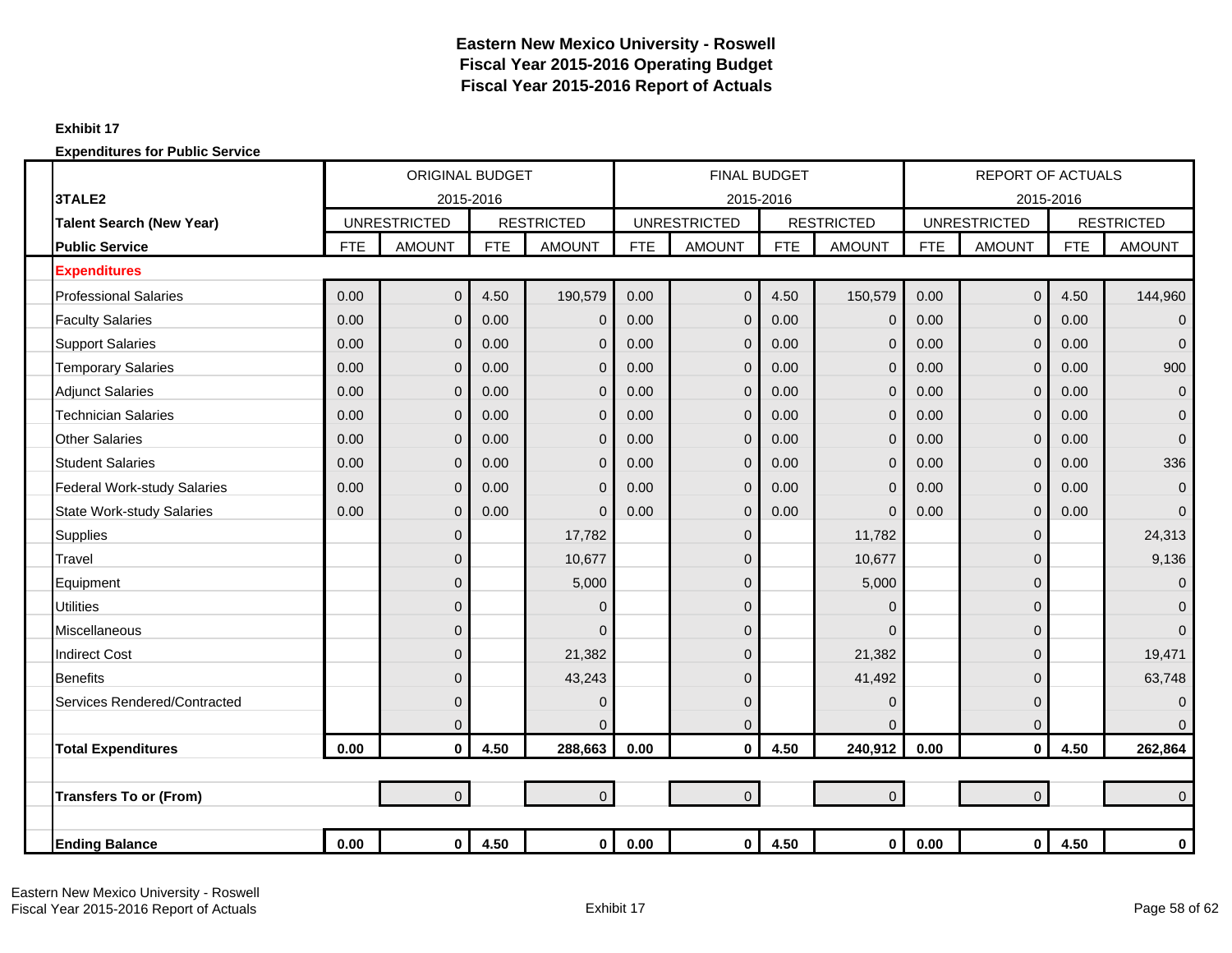#### **Exhibit 17**

|                                          |            | <b>ORIGINAL BUDGET</b> |            |                   |            | FINAL BUDGET        |            |                   |            | REPORT OF ACTUALS   |            |                   |
|------------------------------------------|------------|------------------------|------------|-------------------|------------|---------------------|------------|-------------------|------------|---------------------|------------|-------------------|
| 3UPBD1                                   |            | 2015-2016              |            |                   |            | 2015-2016           |            |                   |            | 2015-2016           |            |                   |
| <b>Upwared Bound (Old Year)</b>          |            | <b>UNRESTRICTED</b>    |            | <b>RESTRICTED</b> |            | <b>UNRESTRICTED</b> |            | <b>RESTRICTED</b> |            | <b>UNRESTRICTED</b> |            | <b>RESTRICTED</b> |
| <b>Public Service</b>                    | <b>FTE</b> | <b>AMOUNT</b>          | <b>FTE</b> | <b>AMOUNT</b>     | <b>FTE</b> | <b>AMOUNT</b>       | <b>FTE</b> | <b>AMOUNT</b>     | <b>FTE</b> | <b>AMOUNT</b>       | <b>FTE</b> | <b>AMOUNT</b>     |
| <b>Revenues</b>                          |            |                        |            |                   |            |                     |            |                   |            |                     |            |                   |
| <b>Tuition and Miscellaneous Fees</b>    |            | $\mathbf 0$            |            | $\pmb{0}$         |            | $\mathbf 0$         |            | $\pmb{0}$         |            | $\mathbf 0$         |            | $\Omega$          |
| <b>Federal Government Appropriations</b> |            | $\Omega$               |            | $\overline{0}$    |            | $\Omega$            |            | $\mathbf 0$       |            | $\Omega$            |            | $\Omega$          |
| <b>State Government Appropriations</b>   |            | $\mathbf{0}$           |            | $\mathbf 0$       |            | $\mathbf{0}$        |            | $\mathbf 0$       |            | $\mathbf{0}$        |            | $\Omega$          |
| <b>Local Government Appropriations</b>   |            | $\Omega$               |            | $\Omega$          |            | $\mathbf{0}$        |            | $\Omega$          |            | $\overline{0}$      |            | $\Omega$          |
| <b>Federal Grants and Contracts</b>      |            | $\Omega$               |            | 72,445            |            | $\overline{0}$      |            | 72,445            |            | $\overline{0}$      |            | 72,445            |
| <b>State Grants and Contracts</b>        |            | $\mathbf{0}$           |            | $\Omega$          |            | $\mathbf{0}$        |            | $\overline{0}$    |            | $\Omega$            |            | $\Omega$          |
| <b>Local Grants and Contracts</b>        |            | $\overline{0}$         |            | $\mathbf 0$       |            | $\overline{0}$      |            | $\overline{0}$    |            | $\mathbf{0}$        |            | $\Omega$          |
| <b>Private Gifts</b>                     |            | $\Omega$               |            | $\mathbf{0}$      |            | $\mathbf{0}$        |            | $\mathbf{0}$      |            | $\Omega$            |            | $\Omega$          |
| Endowments, Land, and Perm Fund          |            | $\Omega$               |            | $\overline{0}$    |            | $\mathbf{0}$        |            | $\Omega$          |            | $\overline{0}$      |            | $\Omega$          |
| <b>Sales and Services</b>                |            | $\Omega$               |            | $\overline{0}$    |            | $\mathbf{0}$        |            | $\Omega$          |            | $\mathbf{0}$        |            | $\Omega$          |
| <b>Other Sources</b>                     |            | $\mathbf{0}$           |            | $\Omega$          |            | $\mathbf{0}$        |            | $\Omega$          |            | $\mathbf{0}$        |            | $\Omega$          |
| <b>Total Revenues</b>                    |            | $\mathbf{0}$           |            | 72,445            |            | $\mathbf{0}$        |            | 72,445            |            | $\mathbf{0}$        |            | 72,445            |
|                                          |            |                        |            |                   |            |                     |            |                   |            |                     |            |                   |
| <b>Beginning Balance</b>                 |            | $\overline{0}$         |            | $\overline{0}$    |            | $\overline{0}$      |            | $\overline{0}$    |            | $\Omega$            |            | $\Omega$          |
|                                          |            |                        |            |                   |            |                     |            |                   |            |                     |            |                   |
| <b>Total Available</b>                   |            | $\mathbf{0}$           |            | 72,445            |            | $\mathbf 0$         |            | 72,445            |            | $\mathbf{0}$        |            | 72,445            |
|                                          |            |                        |            |                   |            |                     |            |                   |            |                     |            |                   |
|                                          |            |                        |            |                   |            |                     |            |                   |            |                     |            |                   |
|                                          |            |                        |            |                   |            |                     |            |                   |            |                     |            |                   |
|                                          |            |                        |            |                   |            |                     |            |                   |            |                     |            |                   |
|                                          |            |                        |            |                   |            |                     |            |                   |            |                     |            |                   |
|                                          |            |                        |            |                   |            |                     |            |                   |            |                     |            |                   |
|                                          |            |                        |            |                   |            |                     |            |                   |            |                     |            |                   |
|                                          |            |                        |            |                   |            |                     |            |                   |            |                     |            |                   |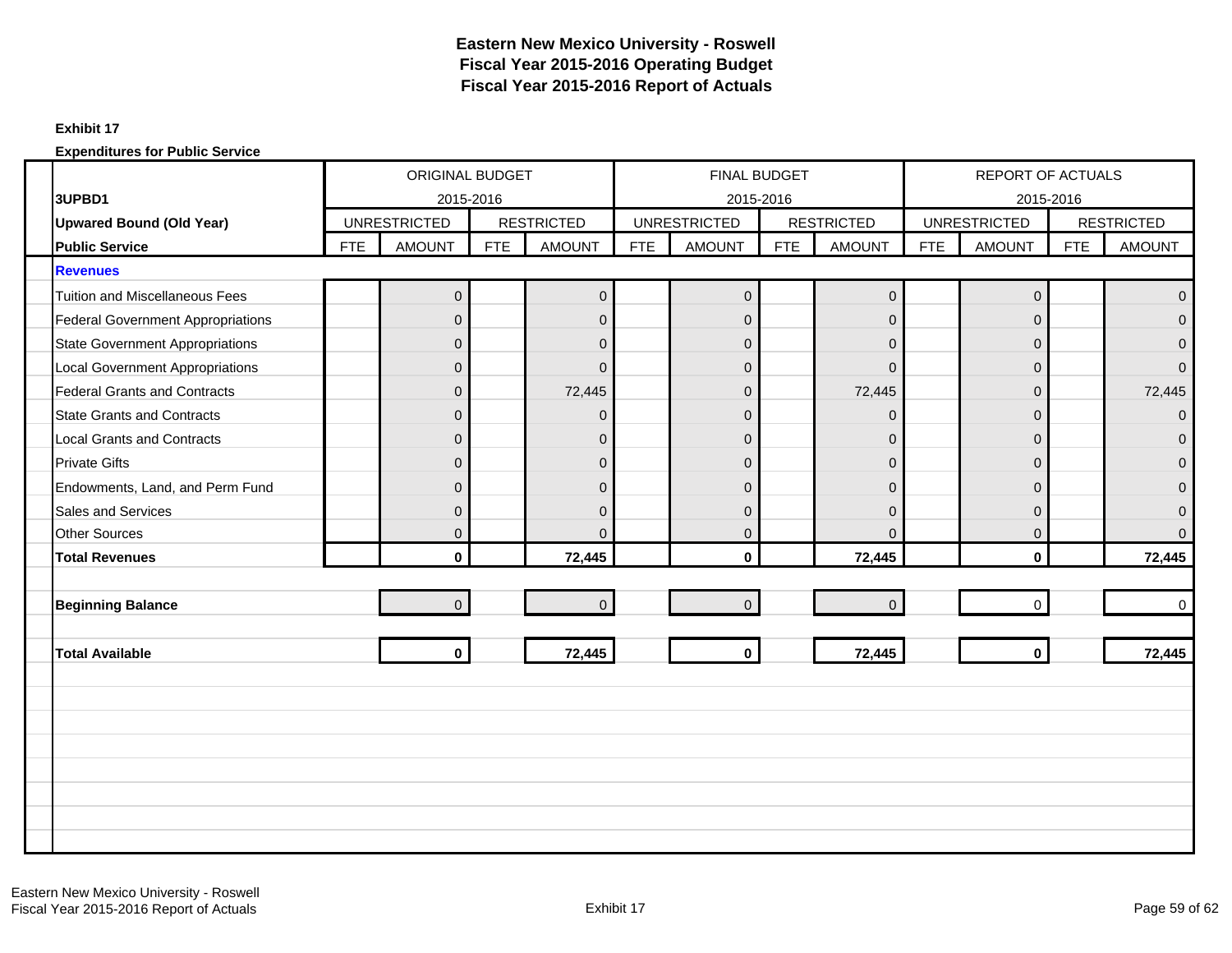#### **Exhibit 17**

|                                    |            | <b>ORIGINAL BUDGET</b> |            |                   |            | <b>FINAL BUDGET</b> |            |                   |            | <b>REPORT OF ACTUALS</b> |            |                   |
|------------------------------------|------------|------------------------|------------|-------------------|------------|---------------------|------------|-------------------|------------|--------------------------|------------|-------------------|
| 3UPBD1                             |            | 2015-2016              |            |                   |            | 2015-2016           |            |                   |            | 2015-2016                |            |                   |
| <b>Upwared Bound (Old Year)</b>    |            | <b>UNRESTRICTED</b>    |            | <b>RESTRICTED</b> |            | <b>UNRESTRICTED</b> |            | <b>RESTRICTED</b> |            | <b>UNRESTRICTED</b>      |            | <b>RESTRICTED</b> |
| <b>Public Service</b>              | <b>FTE</b> | <b>AMOUNT</b>          | <b>FTE</b> | <b>AMOUNT</b>     | <b>FTE</b> | <b>AMOUNT</b>       | <b>FTE</b> | <b>AMOUNT</b>     | <b>FTE</b> | <b>AMOUNT</b>            | <b>FTE</b> | <b>AMOUNT</b>     |
| <b>Expenditures</b>                |            |                        |            |                   |            |                     |            |                   |            |                          |            |                   |
| <b>Professional Salaries</b>       | 0.00       | $\overline{0}$         | 0.50       | 16,083            | 0.00       | $\overline{0}$      | 0.50       | 16,083            | 0.00       | $\overline{0}$           | 0.50       | 17,511            |
| <b>Faculty Salaries</b>            | 0.00       | $\overline{0}$         | 0.22       | 6,000             | 0.00       | 0                   | 0.22       | 6,000             | 0.00       | $\mathbf 0$              | 0.00       | $\overline{0}$    |
| <b>Support Salaries</b>            | 0.00       | $\mathbf{0}$           | 0.00       | $\overline{0}$    | 0.00       | 0                   | 0.00       | $\mathbf{0}$      | 0.00       | $\mathbf 0$              | 0.00       | $\Omega$          |
| <b>Temporary Salaries</b>          | 0.00       | $\mathbf 0$            | 0.00       | $\mathbf 0$       | 0.00       | 0                   | 0.00       | $\mathbf{0}$      | 0.00       | $\mathbf 0$              | 0.02       | 825               |
| <b>Adjunct Salaries</b>            | 0.00       | $\mathbf{0}$           | 0.00       | $\overline{0}$    | 0.00       | $\mathbf{0}$        | 0.00       | $\Omega$          | 0.00       | $\mathbf 0$              | 0.22       | 7,200             |
| <b>Technician Salaries</b>         | 0.00       | $\mathbf{0}$           | 0.00       | $\Omega$          | 0.00       | 0                   | 0.00       | $\Omega$          | 0.00       | $\Omega$                 | 0.00       | $\Omega$          |
| <b>Other Salaries</b>              | 0.00       | $\overline{0}$         | 0.00       | $\overline{0}$    | 0.00       | $\overline{0}$      | 0.00       | $\mathbf{0}$      | 0.00       | $\mathbf 0$              | 0.00       | 1,543             |
| <b>Student Salaries</b>            | 0.00       | $\mathbf 0$            | 0.09       | 1,207             | 0.00       | 0                   | 0.09       | 1,207             | 0.00       | $\mathbf 0$              | 0.10       | 2,265             |
| <b>Federal Work-study Salaries</b> | 0.00       | $\mathbf{0}$           | 0.00       | $\overline{0}$    | 0.00       | 0                   | 0.00       | $\overline{0}$    | 0.00       | $\mathbf 0$              | 0.00       | $\overline{0}$    |
| <b>State Work-study Salaries</b>   | 0.00       | $\mathbf{0}$           | 0.00       | $\Omega$          | 0.00       | 0                   | 0.00       | $\Omega$          | 0.00       | $\mathbf 0$              | 0.00       | $\Omega$          |
| <b>Supplies</b>                    |            | $\mathbf{0}$           |            | 18,888            |            | 0                   |            | 18,888            |            | $\mathbf 0$              |            | 6,997             |
| Travel                             |            | $\mathbf{0}$           |            | 14,000            |            | 0                   |            | 14,000            |            | 0                        |            | 23,061            |
| Equipment                          |            | $\mathbf 0$            |            | 2,145             |            | 0                   |            | 2,145             |            | 0                        |            | $\mathbf{0}$      |
| <b>Utilities</b>                   |            | $\mathbf 0$            |            | $\overline{0}$    |            | 0                   |            | $\Omega$          |            | $\mathbf{0}$             |            | $\overline{0}$    |
| <b>Miscellaneous</b>               |            | $\overline{0}$         |            | $\Omega$          |            | 0                   |            | $\Omega$          |            | $\mathbf 0$              |            | $\Omega$          |
| <b>Indirect Cost</b>               |            | $\overline{0}$         |            | 3,535             |            | $\overline{0}$      |            | 3,535             |            | 0                        |            | 5,139             |
| <b>Benefits</b>                    |            | $\overline{0}$         |            | 7,838             |            | 0                   |            | 7,838             |            | $\mathbf 0$              |            | 7,905             |
| Services Rendered/Contracted       |            | $\mathbf 0$            |            | 2,749             |            | 0                   |            | 2,749             |            | $\mathbf 0$              |            | $\mathbf{0}$      |
|                                    |            | 0                      |            | $\Omega$          |            | 0                   |            | $\mathbf{0}$      |            | $\pmb{0}$                |            | $\Omega$          |
| <b>Total Expenditures</b>          | 0.00       | $\mathbf{0}$           | 0.81       | 72,445            | 0.00       | $\mathbf{0}$        | 0.81       | 72,445            | 0.00       | $\mathbf{0}$             | 0.84       | 72,445            |
|                                    |            |                        |            |                   |            |                     |            |                   |            |                          |            |                   |
| <b>Transfers To or (From)</b>      |            | $\overline{0}$         |            | $\overline{0}$    |            | $\overline{0}$      |            | $\overline{0}$    |            | $\overline{0}$           |            | $\Omega$          |
|                                    |            |                        |            |                   |            |                     |            |                   |            |                          |            |                   |
| <b>Ending Balance</b>              | 0.00       | $\mathbf 0$            | 0.81       | $\mathbf 0$       | 0.00       | $\mathbf{0}$        | 0.81       | $\mathbf 0$       | 0.00       | $\mathbf 0$              | 0.84       | $\bf{0}$          |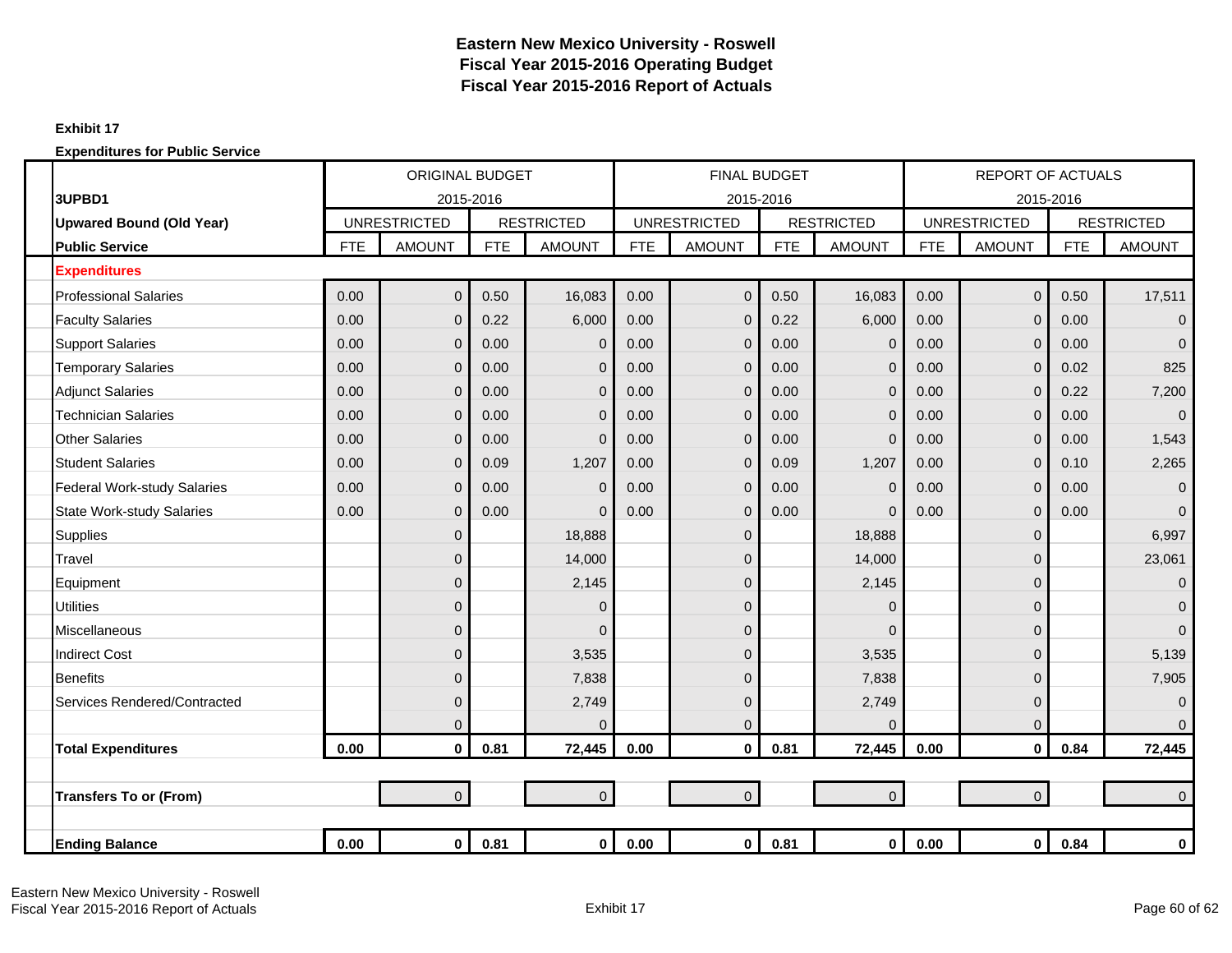#### **Exhibit 17**

|                                          |            | <b>ORIGINAL BUDGET</b> |            |                   |            | FINAL BUDGET        |            |                   |            | <b>REPORT OF ACTUALS</b> |            |                   |
|------------------------------------------|------------|------------------------|------------|-------------------|------------|---------------------|------------|-------------------|------------|--------------------------|------------|-------------------|
| 3UPBD2                                   |            | 2015-2016              |            |                   |            | 2015-2016           |            |                   |            | 2015-2016                |            |                   |
| <b>Upwpard Bound (New Year)</b>          |            | <b>UNRESTRICTED</b>    |            | <b>RESTRICTED</b> |            | <b>UNRESTRICTED</b> |            | <b>RESTRICTED</b> |            | <b>UNRESTRICTED</b>      |            | <b>RESTRICTED</b> |
| <b>Public Service</b>                    | <b>FTE</b> | <b>AMOUNT</b>          | <b>FTE</b> | <b>AMOUNT</b>     | <b>FTE</b> | <b>AMOUNT</b>       | <b>FTE</b> | <b>AMOUNT</b>     | <b>FTE</b> | <b>AMOUNT</b>            | <b>FTE</b> | <b>AMOUNT</b>     |
| <b>Revenues</b>                          |            |                        |            |                   |            |                     |            |                   |            |                          |            |                   |
| <b>Tuition and Miscellaneous Fees</b>    |            | $\mathbf 0$            |            | $\pmb{0}$         |            | $\mathbf 0$         |            | $\pmb{0}$         |            | $\mathsf 0$              |            | $\Omega$          |
| <b>Federal Government Appropriations</b> |            | $\Omega$               |            | $\overline{0}$    |            | $\Omega$            |            | $\mathbf 0$       |            | $\Omega$                 |            | $\Omega$          |
| <b>State Government Appropriations</b>   |            | $\mathbf{0}$           |            | $\mathbf 0$       |            | $\mathbf{0}$        |            | $\mathbf 0$       |            | $\mathbf{0}$             |            | $\Omega$          |
| <b>Local Government Appropriations</b>   |            | $\Omega$               |            | $\Omega$          |            | $\Omega$            |            | $\Omega$          |            | $\mathbf{0}$             |            |                   |
| <b>Federal Grants and Contracts</b>      |            | $\Omega$               |            | 246,327           |            | $\overline{0}$      |            | 202,555           |            | $\Omega$                 |            | 216,312           |
| <b>State Grants and Contracts</b>        |            | $\mathbf{0}$           |            | $\Omega$          |            | $\mathbf{0}$        |            | $\mathbf 0$       |            | $\Omega$                 |            | $\Omega$          |
| <b>Local Grants and Contracts</b>        |            | $\overline{0}$         |            | $\mathbf{0}$      |            | $\overline{0}$      |            | $\overline{0}$    |            | $\overline{0}$           |            | $\Omega$          |
| <b>Private Gifts</b>                     |            | $\Omega$               |            | $\mathbf{0}$      |            | $\Omega$            |            | $\Omega$          |            | $\Omega$                 |            | $\Omega$          |
| Endowments, Land, and Perm Fund          |            | $\Omega$               |            | $\overline{0}$    |            | $\mathbf{0}$        |            | $\Omega$          |            | $\mathbf{0}$             |            | $\Omega$          |
| <b>Sales and Services</b>                |            | $\Omega$               |            | $\mathbf{0}$      |            | $\Omega$            |            | $\Omega$          |            | $\mathbf{0}$             |            | $\Omega$          |
| <b>Other Sources</b>                     |            | $\overline{0}$         |            | $\Omega$          |            | $\mathbf{0}$        |            | $\Omega$          |            | $\mathbf{0}$             |            | $\Omega$          |
| <b>Total Revenues</b>                    |            | $\mathbf{0}$           |            | 246,327           |            | $\mathbf{0}$        |            | 202,555           |            | $\mathbf{0}$             |            | 216,312           |
|                                          |            |                        |            |                   |            |                     |            |                   |            |                          |            |                   |
| <b>Beginning Balance</b>                 |            | $\overline{0}$         |            | $\overline{0}$    |            | $\overline{0}$      |            | $\overline{0}$    |            | $\Omega$                 |            | $\Omega$          |
|                                          |            |                        |            |                   |            |                     |            |                   |            |                          |            |                   |
| <b>Total Available</b>                   |            | $\mathbf{0}$           |            | 246,327           |            | $\mathbf 0$         |            | 202,555           |            | $\mathbf{0}$             |            | 216,312           |
|                                          |            |                        |            |                   |            |                     |            |                   |            |                          |            |                   |
|                                          |            |                        |            |                   |            |                     |            |                   |            |                          |            |                   |
|                                          |            |                        |            |                   |            |                     |            |                   |            |                          |            |                   |
|                                          |            |                        |            |                   |            |                     |            |                   |            |                          |            |                   |
|                                          |            |                        |            |                   |            |                     |            |                   |            |                          |            |                   |
|                                          |            |                        |            |                   |            |                     |            |                   |            |                          |            |                   |
|                                          |            |                        |            |                   |            |                     |            |                   |            |                          |            |                   |
|                                          |            |                        |            |                   |            |                     |            |                   |            |                          |            |                   |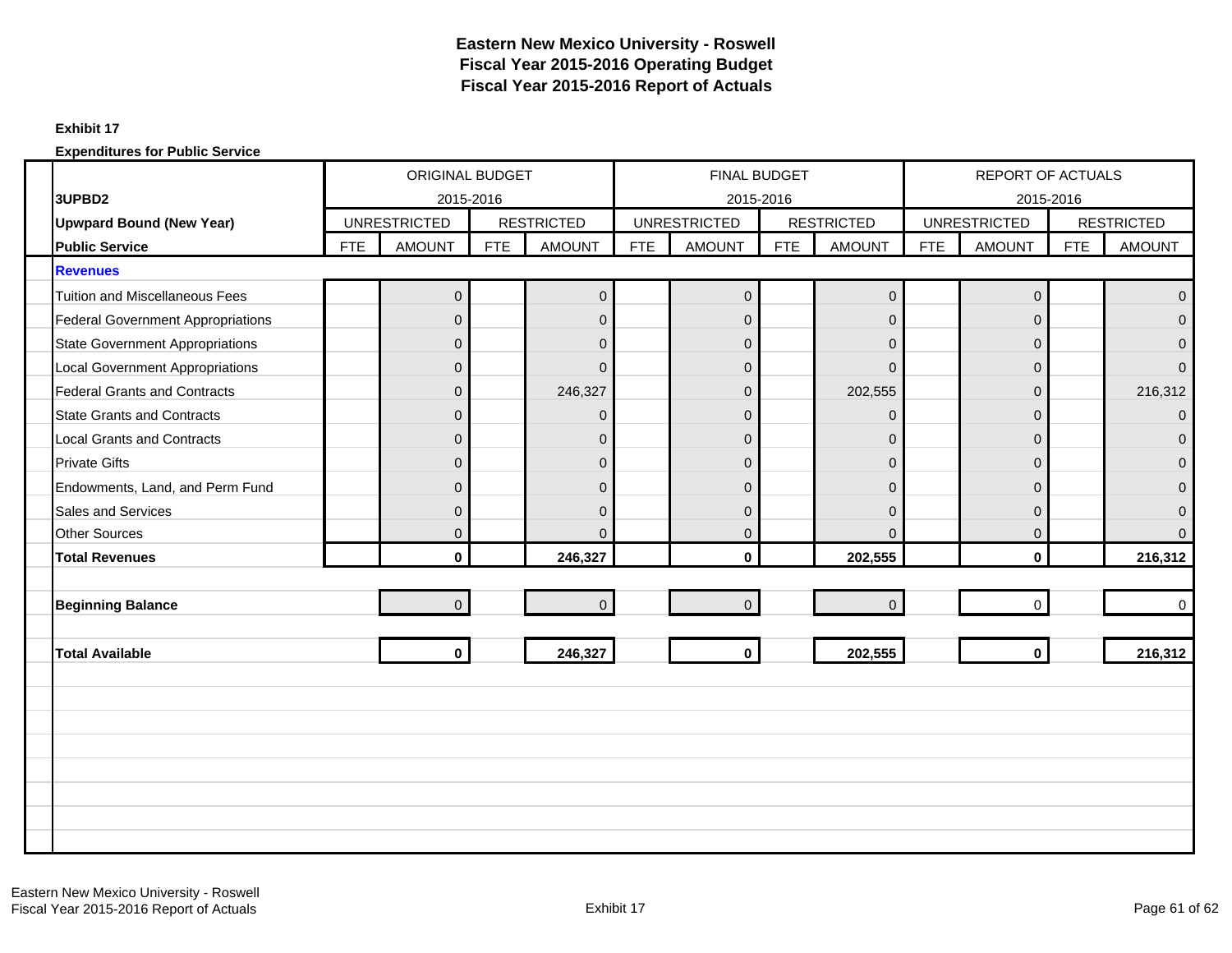#### **Exhibit 17**

|                                    |            | <b>ORIGINAL BUDGET</b> |            |                   |            | <b>FINAL BUDGET</b> |            |                   |            | <b>REPORT OF ACTUALS</b> |            |                   |
|------------------------------------|------------|------------------------|------------|-------------------|------------|---------------------|------------|-------------------|------------|--------------------------|------------|-------------------|
| 3UPBD2                             |            | 2015-2016              |            |                   |            | 2015-2016           |            |                   |            | 2015-2016                |            |                   |
| <b>Upwpard Bound (New Year)</b>    |            | <b>UNRESTRICTED</b>    |            | <b>RESTRICTED</b> |            | <b>UNRESTRICTED</b> |            | <b>RESTRICTED</b> |            | <b>UNRESTRICTED</b>      |            | <b>RESTRICTED</b> |
| <b>Public Service</b>              | <b>FTE</b> | <b>AMOUNT</b>          | <b>FTE</b> | <b>AMOUNT</b>     | <b>FTE</b> | <b>AMOUNT</b>       | <b>FTE</b> | <b>AMOUNT</b>     | <b>FTE</b> | <b>AMOUNT</b>            | <b>FTE</b> | <b>AMOUNT</b>     |
| <b>Expenditures</b>                |            |                        |            |                   |            |                     |            |                   |            |                          |            |                   |
| <b>Professional Salaries</b>       | 0.00       | $\overline{0}$         | 0.23       | 6,300             | 0.00       | $\overline{0}$      | 0.23       | 6,300             | 0.00       | $\overline{0}$           | 2.00       | 87,351            |
| <b>Faculty Salaries</b>            | 0.00       | $\mathbf{0}$           | 2.00       | 97,055            | 0.00       | 0                   | 2.00       | 97,055            | 0.00       | $\mathbf 0$              | 2.00       | $\overline{0}$    |
| <b>Support Salaries</b>            | 0.00       | $\mathbf{0}$           | 0.00       | $\overline{0}$    | 0.00       | 0                   | 0.00       | $\mathbf{0}$      | 0.00       | $\mathbf 0$              | 0.00       | $\Omega$          |
| <b>Temporary Salaries</b>          | 0.00       | $\mathbf 0$            | 0.00       | $\mathbf 0$       | 0.00       | 0                   | 0.00       | $\mathbf{0}$      | 0.00       | $\mathbf 0$              | 0.10       | 4,389             |
| <b>Adjunct Salaries</b>            | 0.00       | $\mathbf{0}$           | 0.00       | $\overline{0}$    | 0.00       | $\mathbf{0}$        | 0.00       | $\Omega$          | 0.00       | $\mathbf 0$              | 0.25       | 16,373            |
| <b>Technician Salaries</b>         | 0.00       | $\mathbf{0}$           | 0.00       | $\Omega$          | 0.00       | 0                   | 0.00       | $\Omega$          | 0.00       | $\Omega$                 | 0.00       | $\Omega$          |
| <b>Other Salaries</b>              | 0.00       | $\overline{0}$         | 0.00       | 3,845             | 0.00       | 0                   | 0.00       | 3,845             | 0.00       | $\mathbf 0$              | 0.00       | 11,688            |
| <b>Student Salaries</b>            | 0.00       | $\mathbf 0$            | 0.28       | 19,327            | 0.00       | 0                   | 0.28       | 19,327            | 0.00       | $\mathbf 0$              | 0.28       | 2,993             |
| <b>Federal Work-study Salaries</b> | 0.00       | $\mathbf{0}$           | 0.00       | $\overline{0}$    | 0.00       | 0                   | 0.00       | $\mathbf 0$       | 0.00       | $\mathbf 0$              | 0.00       | $\overline{0}$    |
| <b>State Work-study Salaries</b>   | 0.00       | $\overline{0}$         | 0.00       | $\Omega$          | 0.00       | 0                   | 0.00       | $\Omega$          | 0.00       | $\mathbf 0$              | 0.00       | $\Omega$          |
| <b>Supplies</b>                    |            | $\mathbf{0}$           |            | 30,000            |            | 0                   |            | 7,406             |            | $\mathbf 0$              |            | 38,489            |
| Travel                             |            | $\mathbf{0}$           |            | 25,000            |            | 0                   |            | 8,900             |            | 0                        |            | 2,337             |
| Equipment                          |            | $\mathbf 0$            |            | 7,528             |            | 0                   |            | 2,450             |            | 0                        |            | $\overline{0}$    |
| <b>Utilities</b>                   |            | $\mathbf 0$            |            | $\overline{0}$    |            | 0                   |            | $\Omega$          |            | $\mathbf{0}$             |            | $\overline{0}$    |
| <b>Miscellaneous</b>               |            | $\overline{0}$         |            | $\Omega$          |            | 0                   |            | $\Omega$          |            | $\Omega$                 |            | $\Omega$          |
| <b>Indirect Cost</b>               |            | $\overline{0}$         |            | 19,000            |            | $\overline{0}$      |            | 19,000            |            | 0                        |            | 15,293            |
| <b>Benefits</b>                    |            | $\overline{0}$         |            | 38,272            |            | 0                   |            | 38,272            |            | $\mathbf 0$              |            | 37,399            |
| Services Rendered/Contracted       |            | $\mathbf{0}$           |            | $\mathbf 0$       |            | 0                   |            | $\mathbf 0$       |            | $\mathbf 0$              |            | $\mathbf{0}$      |
|                                    |            | 0                      |            | $\Omega$          |            | 0                   |            | $\mathbf{0}$      |            | 0                        |            | $\Omega$          |
| <b>Total Expenditures</b>          | 0.00       | $\mathbf{0}$           | 2.51       | 246,327           | 0.00       | 0                   | 2.51       | 202,555           | 0.00       | $\mathbf{0}$             | 4.63       | 216,312           |
|                                    |            |                        |            |                   |            |                     |            |                   |            |                          |            |                   |
| <b>Transfers To or (From)</b>      |            | $\overline{0}$         |            | $\overline{0}$    |            | $\overline{0}$      |            | $\overline{0}$    |            | $\mathbf 0$              |            | $\Omega$          |
|                                    |            |                        |            |                   |            |                     |            |                   |            |                          |            |                   |
| <b>Ending Balance</b>              | 0.00       | $\mathbf 0$            | 2.51       | $\mathbf 0$       | 0.00       | $\mathbf{0}$        | 2.51       | $\mathbf 0$       | 0.00       | $\mathbf 0$              | 4.63       | (0)               |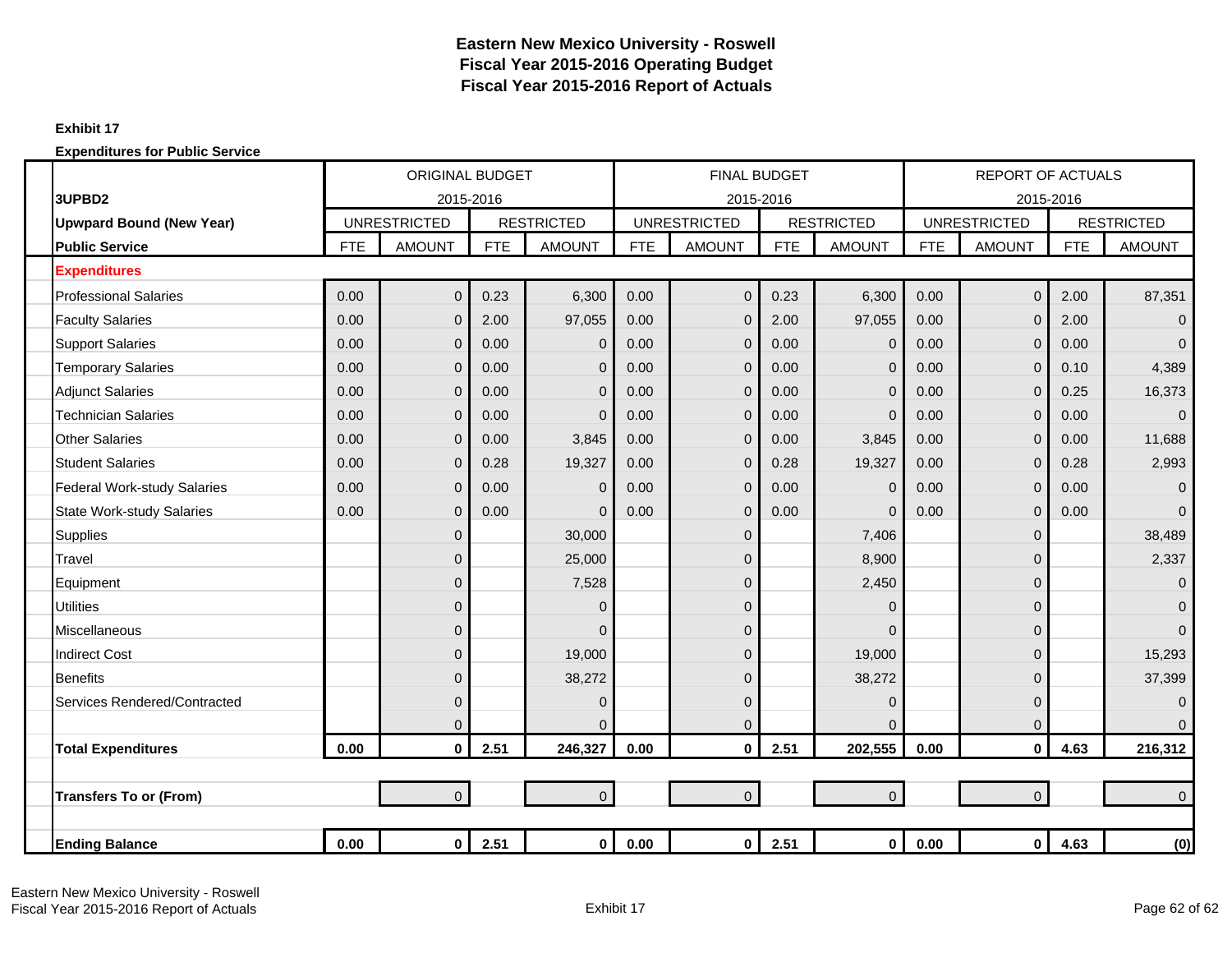#### **Exhibit 17**

|                                          |     | ORIGINAL BUDGET<br>2015-2016 |            |                   |            | FINAL BUDGET<br>2015-2016 |            |                   |            | REPORT OF ACTUALS<br>2015-2016 |            |                   |
|------------------------------------------|-----|------------------------------|------------|-------------------|------------|---------------------------|------------|-------------------|------------|--------------------------------|------------|-------------------|
|                                          |     | <b>UNRESTRICTED</b>          |            | <b>RESTRICTED</b> |            | <b>UNRESTRICTED</b>       |            | <b>RESTRICTED</b> |            | <b>UNRESTRICTED</b>            |            | <b>RESTRICTED</b> |
| <b>Public Service</b>                    | FTE | <b>AMOUNT</b>                | <b>FTE</b> | <b>AMOUNT</b>     | <b>FTE</b> | <b>AMOUNT</b>             | <b>FTE</b> | <b>AMOUNT</b>     | <b>FTE</b> | <b>AMOUNT</b>                  | <b>FTE</b> | <b>AMOUNT</b>     |
| <b>Revenues</b>                          |     |                              |            |                   |            |                           |            |                   |            |                                |            |                   |
| <b>Tuition and Miscellaneous Fees</b>    |     | $\mathbf 0$                  |            | $\mathbf 0$       |            | $\mathbf 0$               |            | $\mathbf 0$       |            | 0                              |            | $\mathbf 0$       |
| <b>Federal Government Appropriations</b> |     | $\overline{0}$               |            | $\mathbf 0$       |            | $\overline{0}$            |            | $\mathbf 0$       |            | 0                              |            | $\mathbf{0}$      |
| <b>State Government Appropriations</b>   |     | $\overline{0}$               |            | $\mathbf 0$       |            | $\overline{0}$            |            | $\overline{0}$    |            | $\overline{0}$                 |            | $\Omega$          |
| <b>Local Government Appropriations</b>   |     | $\mathbf 0$                  |            | $\mathbf 0$       |            | $\mathbf 0$               |            | $\mathbf{0}$      |            | 0                              |            | $\mathbf{0}$      |
| <b>Federal Grants and Contracts</b>      |     | $\overline{0}$               |            | $\overline{0}$    |            | $\overline{0}$            |            | $\overline{0}$    |            | $\overline{0}$                 |            | $\overline{0}$    |
| <b>State Grants and Contracts</b>        |     | $\overline{0}$               |            | $\mathbf{0}$      |            | $\overline{0}$            |            | $\Omega$          |            | $\overline{0}$                 |            | $\mathbf{0}$      |
| <b>Local Grants and Contracts</b>        |     | $\overline{0}$               |            | $\mathbf{0}$      |            | $\Omega$                  |            | $\Omega$          |            | $\overline{0}$                 |            | $\mathbf{0}$      |
| <b>Private Gifts</b>                     |     | $\overline{0}$               |            | $\mathbf{0}$      |            | $\overline{0}$            |            | $\Omega$          |            | $\overline{0}$                 |            | $\overline{0}$    |
| Endowments, Land, and Perm Fund          |     | $\overline{0}$               |            | $\overline{0}$    |            | 0                         |            | $\mathbf{0}$      |            | 0                              |            | $\mathbf{0}$      |
| Sales and Services                       |     | $\overline{0}$               |            | $\mathbf{0}$      |            | $\Omega$                  |            | $\Omega$          |            | $\overline{0}$                 |            | $\Omega$          |
| <b>Other Sources</b>                     |     | $\overline{0}$               |            | $\mathbf{0}$      |            | $\mathbf 0$               |            | $\overline{0}$    |            | $\overline{0}$                 |            | $\mathbf{0}$      |
| <b>Total Revenues</b>                    |     | $\mathbf{0}$                 |            | $\mathbf{0}$      |            | $\bf{0}$                  |            | $\mathbf{0}$      |            | $\mathbf{0}$                   |            | $\bf{0}$          |
|                                          |     |                              |            |                   |            |                           |            |                   |            |                                |            |                   |
| <b>Beginning Balance</b>                 |     | $\overline{0}$               |            | $\overline{0}$    |            | $\mathbf 0$               |            | $\overline{0}$    |            | $\Omega$                       |            | $\mathbf 0$       |
| <b>Total Available</b>                   |     | $\mathbf 0$                  |            | $\mathbf 0$       |            | $\mathbf 0$               |            | $\mathbf 0$       |            | $\bf{0}$                       |            | $\bf{0}$          |
|                                          |     |                              |            |                   |            |                           |            |                   |            |                                |            |                   |
|                                          |     |                              |            |                   |            |                           |            |                   |            |                                |            |                   |
|                                          |     |                              |            |                   |            |                           |            |                   |            |                                |            |                   |
|                                          |     |                              |            |                   |            |                           |            |                   |            |                                |            |                   |
|                                          |     |                              |            |                   |            |                           |            |                   |            |                                |            |                   |
|                                          |     |                              |            |                   |            |                           |            |                   |            |                                |            |                   |
|                                          |     |                              |            |                   |            |                           |            |                   |            |                                |            |                   |
|                                          |     |                              |            |                   |            |                           |            |                   |            |                                |            |                   |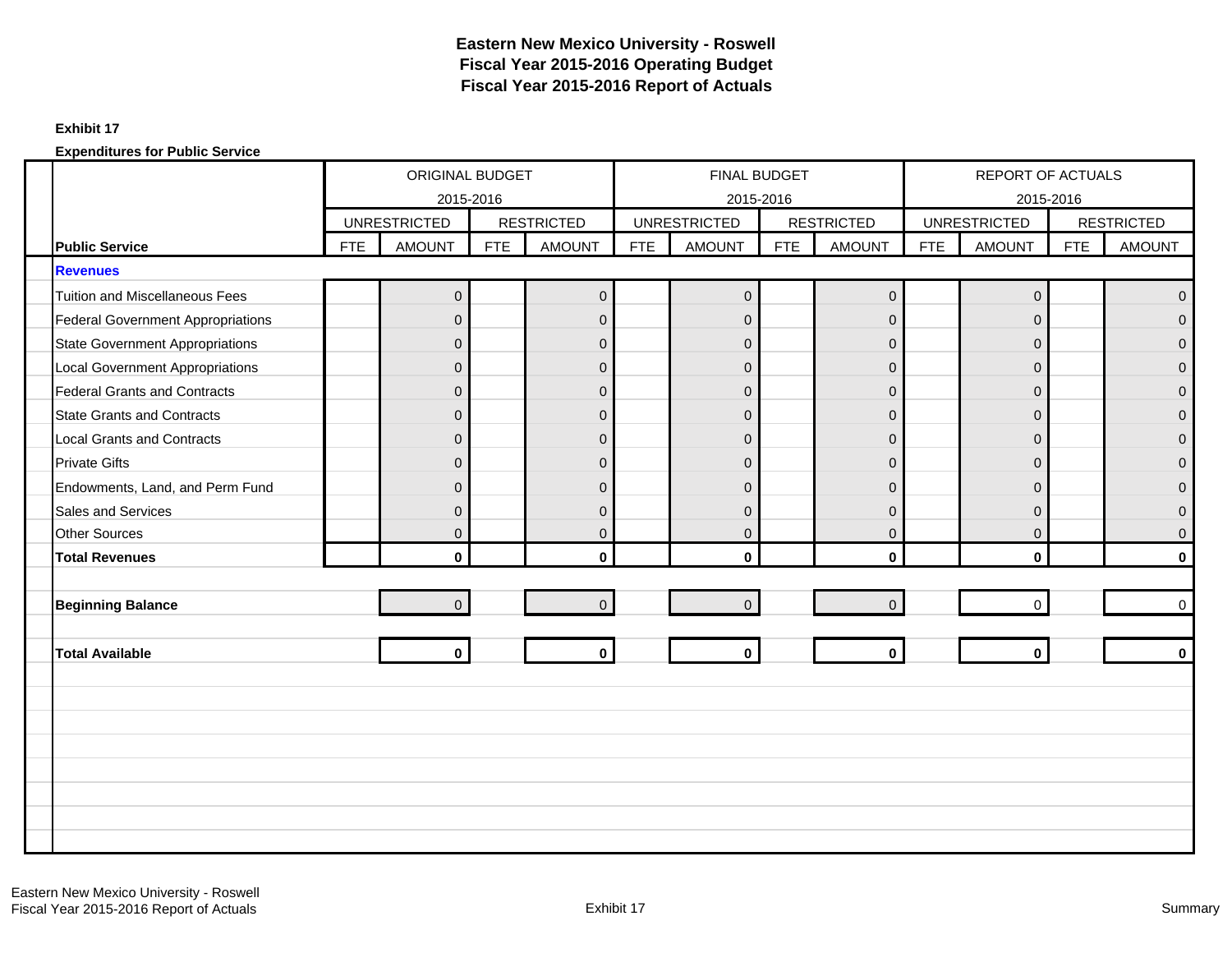### **Exhibit 17**

|                                    |            | <b>ORIGINAL BUDGET</b>           |            |                   |            | <b>FINAL BUDGET</b>              |            |                   |            | <b>REPORT OF ACTUALS</b>         |            |                   |
|------------------------------------|------------|----------------------------------|------------|-------------------|------------|----------------------------------|------------|-------------------|------------|----------------------------------|------------|-------------------|
|                                    |            | 2015-2016<br><b>UNRESTRICTED</b> |            | <b>RESTRICTED</b> |            | 2015-2016<br><b>UNRESTRICTED</b> |            | <b>RESTRICTED</b> |            | 2015-2016<br><b>UNRESTRICTED</b> |            | <b>RESTRICTED</b> |
| <b>Public Service</b>              | <b>FTE</b> | <b>AMOUNT</b>                    | <b>FTE</b> | <b>AMOUNT</b>     | <b>FTE</b> | <b>AMOUNT</b>                    | <b>FTE</b> | <b>AMOUNT</b>     | <b>FTE</b> | <b>AMOUNT</b>                    | <b>FTE</b> | <b>AMOUNT</b>     |
| <b>Expenditures</b>                |            |                                  |            |                   |            |                                  |            |                   |            |                                  |            |                   |
| <b>Professional Salaries</b>       | 0.00       | $\Omega$                         | 0.00       | $\mathbf{0}$      | 0.00       | $\Omega$                         | 0.00       | $\overline{0}$    | 0.00       | $\mathbf{0}$                     | 0.00       | $\overline{0}$    |
| <b>Faculty Salaries</b>            | 0.00       | $\Omega$                         | 0.00       | $\mathbf{0}$      | 0.00       | $\Omega$                         | 0.00       | $\overline{0}$    | 0.00       | $\mathbf 0$                      | 0.00       | $\overline{0}$    |
| <b>Support Salaries</b>            | 0.00       | $\Omega$                         | 0.00       | $\mathbf{0}$      | 0.00       | $\Omega$                         | 0.00       | $\overline{0}$    | 0.00       | $\mathbf{0}$                     | 0.00       | $\overline{0}$    |
| <b>Temporary Salaries</b>          | 0.00       | $\Omega$                         | 0.00       | $\mathbf 0$       | 0.00       | $\overline{0}$                   | 0.00       | $\overline{0}$    | 0.00       | $\mathbf 0$                      | 0.00       | $\overline{0}$    |
| <b>Adjunct Salaries</b>            | 0.00       | $\Omega$                         | 0.00       | $\mathbf 0$       | 0.00       | $\mathbf{0}$                     | 0.00       | $\overline{0}$    | 0.00       | $\mathbf 0$                      | 0.00       | $\overline{0}$    |
| <b>Technician Salaries</b>         | 0.00       | $\mathbf 0$                      | 0.00       | $\mathbf 0$       | 0.00       | 0                                | 0.00       | $\mathbf 0$       | 0.00       | $\mathbf 0$                      | 0.00       | 0                 |
| <b>Other Salaries</b>              | 0.00       | $\Omega$                         | 0.00       | $\mathbf{0}$      | 0.00       | $\Omega$                         | 0.00       | $\overline{0}$    | 0.00       | $\mathbf 0$                      | 0.00       | $\overline{0}$    |
| <b>Student Salaries</b>            | 0.00       | $\Omega$                         | 0.00       | $\mathbf 0$       | 0.00       | $\Omega$                         | 0.00       | $\overline{0}$    | 0.00       | $\overline{0}$                   | 0.00       | $\overline{0}$    |
| <b>Federal Work-study Salaries</b> | 0.00       | $\Omega$                         | 0.00       | $\mathbf{0}$      | 0.00       | $\Omega$                         | 0.00       | $\overline{0}$    | 0.00       | $\mathbf 0$                      | 0.00       | $\overline{0}$    |
| <b>State Work-study Salaries</b>   | 0.00       | $\mathbf{0}$                     | 0.00       | $\mathbf 0$       | 0.00       | $\Omega$                         | 0.00       | $\overline{0}$    | 0.00       | $\pmb{0}$                        | 0.00       | $\overline{0}$    |
| Supplies                           |            | $\mathbf 0$                      |            | $\mathbf 0$       |            | $\mathbf{0}$                     |            | $\mathbf{0}$      |            | $\mathbf 0$                      |            | $\mathbf{0}$      |
| Travel                             |            | $\Omega$                         |            | $\mathbf 0$       |            | $\mathbf{0}$                     |            | 0                 |            | $\mathbf{0}$                     |            | $\mathbf 0$       |
| Equipment                          |            | $\Omega$                         |            | $\mathbf{0}$      |            | 0                                |            | 0                 |            | $\mathbf{0}$                     |            | $\mathbf{0}$      |
| <b>Utilities</b>                   |            | $\Omega$                         |            | $\mathbf 0$       |            | $\mathbf 0$                      |            | $\mathbf{0}$      |            | $\mathbf 0$                      |            | $\overline{0}$    |
| Miscellaneous                      |            | $\mathbf 0$                      |            | $\mathbf{0}$      |            | $\overline{0}$                   |            | 0                 |            | $\overline{0}$                   |            | $\mathbf{0}$      |
| <b>Indirect Cost</b>               |            | $\Omega$                         |            | $\mathbf{0}$      |            | $\overline{0}$                   |            | $\Omega$          |            | 0                                |            | $\overline{0}$    |
| <b>Benefits</b>                    |            | $\mathbf{0}$                     |            | $\mathbf 0$       |            | $\overline{0}$                   |            | $\mathbf{0}$      |            | $\mathbf 0$                      |            | $\mathbf 0$       |
| Services Rendered/Contracted       |            | $\mathbf 0$                      |            | $\mathbf 0$       |            | $\mathbf 0$                      |            | $\mathbf{0}$      |            | $\mathbf 0$                      |            | $\mathbf{0}$      |
|                                    |            | $\Omega$                         |            | $\mathbf 0$       |            | $\overline{0}$                   |            | $\Omega$          |            | $\mathbf 0$                      |            | $\mathbf 0$       |
| <b>Total Expenditures</b>          | 0.00       | $\mathbf{0}$                     | 0.00       | $\mathbf 0$       | 0.00       | $\bf{0}$                         | 0.00       | $\mathbf{0}$      | 0.00       | $\mathbf{0}$                     | 0.00       | $\mathbf 0$       |
|                                    |            |                                  |            |                   |            |                                  |            |                   |            |                                  |            |                   |
| <b>Transfers To or (From)</b>      |            | $\overline{0}$                   |            | $\overline{0}$    |            | $\overline{0}$                   |            | $\overline{0}$    |            | $\overline{0}$                   |            | $\overline{0}$    |
|                                    |            |                                  |            |                   |            |                                  |            |                   |            |                                  |            |                   |
| <b>Ending Balance</b>              | 0.00       | $\mathbf{0}$                     | 0.00       | $\mathbf{0}$      | 0.00       | $\mathbf 0$                      | 0.00       | $\mathbf{0}$      | 0.00       | $\mathbf 0$                      | 0.00       | $\mathbf 0$       |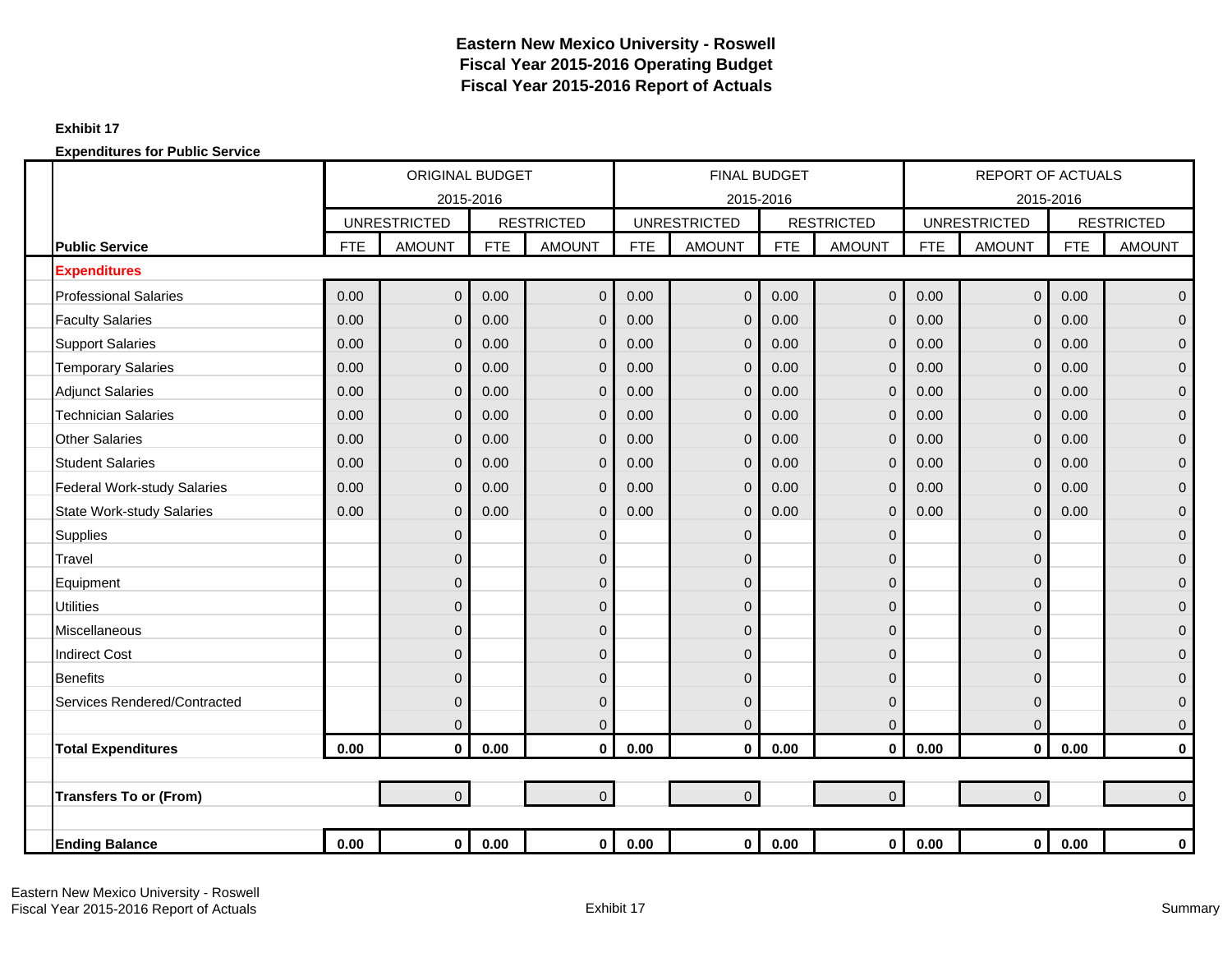### **Exhibit 18**

|                          |            | <b>ORIGINAL BUDGET</b> |     |                   |     | <b>FINAL BUDGET</b> |            |                     |            | <b>REPORT OF ACTUALS</b> |            |                     |
|--------------------------|------------|------------------------|-----|-------------------|-----|---------------------|------------|---------------------|------------|--------------------------|------------|---------------------|
| 3COMP                    |            | 2015-2016              |     |                   |     | 2015-2016           |            |                     |            | 2015-2016                |            |                     |
| <b>Computer Services</b> |            | <b>UNRESTRICTED</b>    |     | <b>RESTRICTED</b> |     | <b>UNRESTRICTED</b> |            | <b>RESTRICTED</b>   |            | <b>UNRESTRICTED</b>      |            | <b>RESTRICTED</b>   |
| <b>Internal Services</b> | <b>FTE</b> | <b>AMOUNT</b>          | FTE | <b>AMOUNT</b>     | FTE | <b>AMOUNT</b>       | <b>FTE</b> | <b>AMOUNT</b>       | <b>FTE</b> | <b>AMOUNT</b>            | <b>FTE</b> | <b>AMOUNT</b>       |
| <b>Revenues</b>          |            |                        |     |                   |     |                     |            |                     |            |                          |            |                     |
| Sales and Services       |            | $\mathbf 0$            |     | $\mathbf 0$       |     | $\overline{0}$      |            | $\mathsf{O}\xspace$ |            | $\pmb{0}$                |            | $\mathsf{O}\xspace$ |
| <b>Cost Recoveries</b>   |            | $\pmb{0}$              |     | $\mathbf 0$       |     | $\mathbf 0$         |            | $\pmb{0}$           |            | $\pmb{0}$                |            | $\mathbf 0$         |
| Internal Charges         |            | $\mathbf 0$            |     | 0                 |     | 0                   |            | $\boldsymbol{0}$    |            | $\pmb{0}$                |            | $\mathsf 0$         |
| Fees                     |            | $\mathbf 0$            |     | $\mathbf 0$       |     | $\mathbf 0$         |            | $\mathbf 0$         |            | $\mathbf 0$              |            | $\mathsf 0$         |
| Other Revenue            |            | $\pmb{0}$              |     | $\mathbf 0$       |     | $\boldsymbol{0}$    |            | $\pmb{0}$           |            | 733                      |            | $\mathbf 0$         |
|                          |            | $\mathbf 0$            |     | $\mathbf 0$       |     | $\pmb{0}$           |            | $\mathbf 0$         |            | 0                        |            | $\mathsf 0$         |
|                          |            | $\mathbf 0$            |     | 0                 |     | $\mathbf 0$         |            | $\pmb{0}$           |            | 0                        |            | $\mathbf 0$         |
|                          |            | $\mathbf 0$            |     | $\mathbf 0$       |     | $\mathbf 0$         |            | $\mathbf 0$         |            | $\pmb{0}$                |            | $\mathbf 0$         |
|                          |            | $\mathbf 0$            |     | 0                 |     | 0                   |            | $\mathbf 0$         |            | 0                        |            | $\mathsf 0$         |
|                          |            | $\mathbf 0$            |     | 0                 |     | $\pmb{0}$           |            | $\mathbf 0$         |            | 0                        |            | $\pmb{0}$           |
|                          |            | $\mathbf 0$            |     | $\mathbf 0$       |     | $\mathbf 0$         |            | $\mathbf 0$         |            | $\mathbf 0$              |            | $\mathbf 0$         |
| <b>Total Revenues</b>    |            | $\mathbf 0$            |     | $\mathbf 0$       |     | $\mathbf 0$         |            | $\mathbf 0$         |            | 733                      |            | $\mathbf 0$         |
|                          |            |                        |     |                   |     |                     |            |                     |            |                          |            |                     |
| <b>Beginning Balance</b> |            | 450,629                |     | $\mathbf 0$       |     | 636,050             |            | $\overline{0}$      |            | 636,050                  |            | $\mathsf{O}\xspace$ |
|                          |            |                        |     |                   |     |                     |            |                     |            |                          |            |                     |
| <b>Total Available</b>   |            | 450,629                |     | $\mathbf 0$       |     | 636,050             |            | $\mathbf 0$         |            | 636,783                  |            | $\mathbf 0$         |
|                          |            |                        |     |                   |     |                     |            |                     |            |                          |            |                     |
|                          |            |                        |     |                   |     |                     |            |                     |            |                          |            |                     |
|                          |            |                        |     |                   |     |                     |            |                     |            |                          |            |                     |
|                          |            |                        |     |                   |     |                     |            |                     |            |                          |            |                     |
|                          |            |                        |     |                   |     |                     |            |                     |            |                          |            |                     |
|                          |            |                        |     |                   |     |                     |            |                     |            |                          |            |                     |
|                          |            |                        |     |                   |     |                     |            |                     |            |                          |            |                     |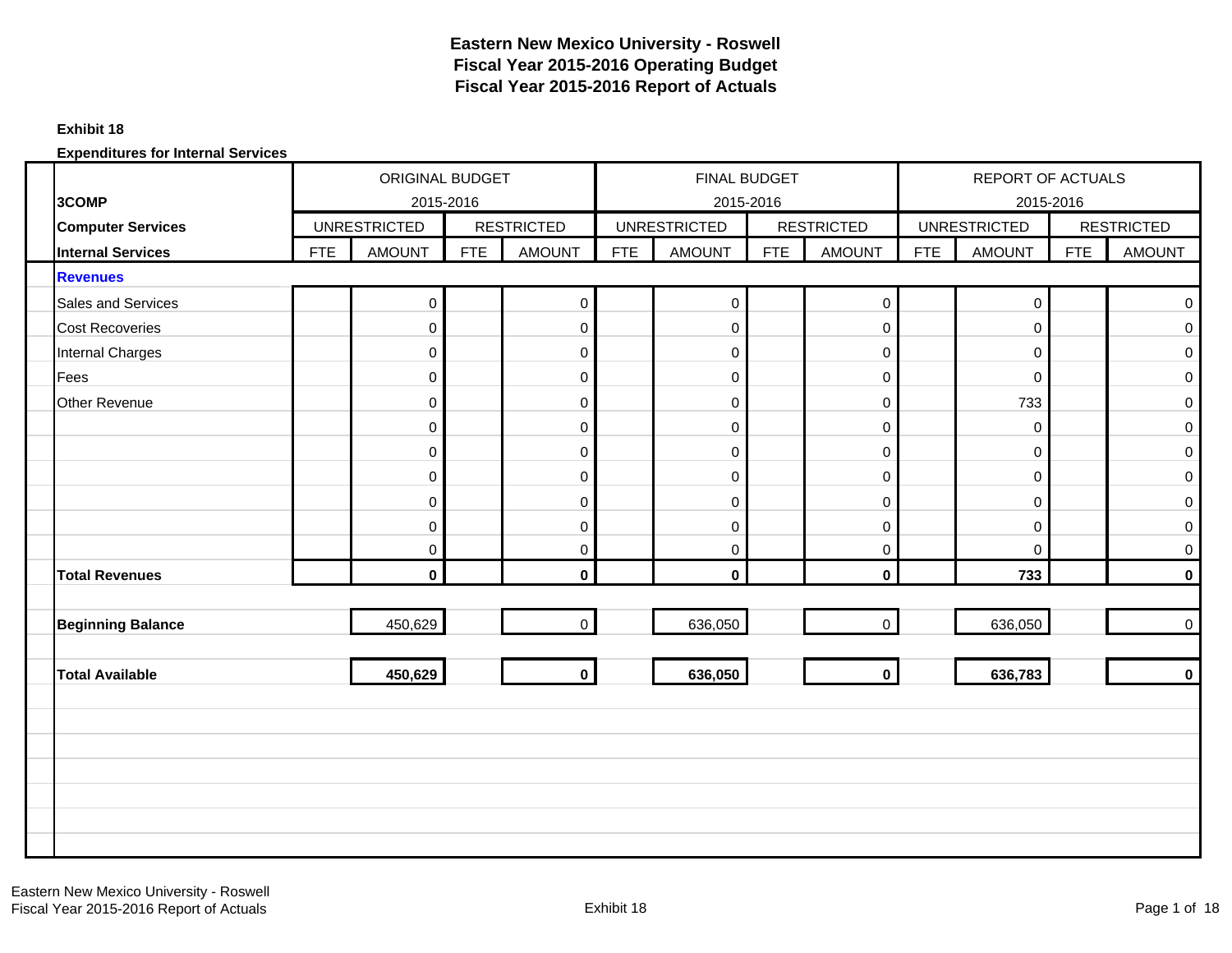#### **Exhibit 18**

| 3COMP<br>2015-2016<br><b>RESTRICTED</b><br><b>UNRESTRICTED</b><br><b>Computer Services</b><br><b>AMOUNT</b><br><b>FTE</b><br><b>AMOUNT</b><br><b>Internal Services</b><br><b>FTE</b><br><b>Expenditures</b><br>4.00<br><b>Professional Salaries</b><br>175,074<br>0.00<br>$\pmb{0}$<br>0.00<br><b>Faculty Salaries</b><br>0.00<br>$\mathbf 0$<br>0 | <b>UNRESTRICTED</b><br><b>FTE</b> | 2015-2016<br><b>AMOUNT</b> | <b>RESTRICTED</b><br><b>FTE</b><br><b>AMOUNT</b> |            | 2015-2016<br><b>UNRESTRICTED</b> |            |                   |
|----------------------------------------------------------------------------------------------------------------------------------------------------------------------------------------------------------------------------------------------------------------------------------------------------------------------------------------------------|-----------------------------------|----------------------------|--------------------------------------------------|------------|----------------------------------|------------|-------------------|
|                                                                                                                                                                                                                                                                                                                                                    |                                   |                            |                                                  |            |                                  |            |                   |
|                                                                                                                                                                                                                                                                                                                                                    |                                   |                            |                                                  |            |                                  |            | <b>RESTRICTED</b> |
|                                                                                                                                                                                                                                                                                                                                                    |                                   |                            |                                                  | <b>FTE</b> | <b>AMOUNT</b>                    | <b>FTE</b> | <b>AMOUNT</b>     |
|                                                                                                                                                                                                                                                                                                                                                    |                                   |                            |                                                  |            |                                  |            |                   |
|                                                                                                                                                                                                                                                                                                                                                    | 4.00                              | 178,576                    | $\mathbf 0$<br>0.00                              | 4.00       | 177,925                          | 0.00       | $\mathbf 0$       |
|                                                                                                                                                                                                                                                                                                                                                    | 0.00                              | 0                          | $\mathbf 0$<br>0.00                              | 0.00       | 0                                | 0.00       | $\pmb{0}$         |
| <b>Support Salaries</b><br>203,603<br>0.00<br>6.00<br>$\mathbf 0$                                                                                                                                                                                                                                                                                  | 6.00                              | 207,672                    | $\mathbf 0$<br>0.00                              | 6.00       | 190,187                          | 0.00       | $\mathbf 0$       |
| <b>Temporary Salaries</b><br>0.00<br>0.00<br>$\mathbf 0$<br>0                                                                                                                                                                                                                                                                                      | 0.00                              | 0                          | 0.00<br>$\mathbf 0$                              | 0.00       | 0                                | 0.00       | $\mathsf 0$       |
| <b>Adjunct Salaries</b><br>0.00<br>0<br>0.00<br>$\mathbf 0$                                                                                                                                                                                                                                                                                        | 0.00                              | $\Omega$                   | $\mathbf 0$<br>0.00                              | 0.00       | 0                                | 0.00       | 0                 |
| <b>Technician Salaries</b><br>0.00<br>0<br>0.00<br>$\mathbf 0$                                                                                                                                                                                                                                                                                     | 0.00                              | 0                          | 0.00<br>0                                        | 0.00       | 0                                | 0.00       | 0                 |
| <b>Other Salaries</b><br>0.00<br>0<br>0.00<br>$\mathbf 0$                                                                                                                                                                                                                                                                                          | 0.00                              | $\Omega$                   | $\mathbf 0$<br>0.00                              | 0.00       | $\mathbf 0$                      | 0.00       | $\mathbf 0$       |
| <b>Student Salaries</b><br>0.00<br>0.00<br>0<br>$\mathbf 0$                                                                                                                                                                                                                                                                                        | 0.00                              | $\Omega$                   | $\mathbf 0$<br>0.00                              | 0.10       | 1,682                            | 0.00       | $\mathbf 0$       |
| 0.00<br><b>Federal Work-study Salaries</b><br>$\Omega$<br>0.00<br>$\mathbf 0$                                                                                                                                                                                                                                                                      | 0.00                              | $\Omega$                   | 0.00<br>$\mathbf 0$                              | 0.00       | 0                                | 0.00       | $\mathbf 0$       |
| <b>State Work-study Salaries</b><br>0.00<br>$\Omega$<br>0.00<br>$\mathbf 0$                                                                                                                                                                                                                                                                        | 0.00                              | $\Omega$                   | 0.00<br>$\mathbf 0$                              | 0.00       | $\Omega$                         | 0.00       | $\mathbf 0$       |
| 661,500<br>$\pmb{0}$<br>Supplies                                                                                                                                                                                                                                                                                                                   |                                   | 661,500                    | $\overline{0}$                                   |            | 408,266                          |            | $\pmb{0}$         |
| 20,000<br>Travel<br>0                                                                                                                                                                                                                                                                                                                              |                                   | 20,000                     | $\mathbf 0$                                      |            | 4,084                            |            | 0                 |
| 214,738<br>0<br>Equipment                                                                                                                                                                                                                                                                                                                          |                                   | 212,168                    | $\mathbf 0$                                      |            | 47,098                           |            | $\,0\,$           |
| $\mathbf 0$<br><b>Utilities</b><br>0                                                                                                                                                                                                                                                                                                               |                                   | 0                          | $\Omega$                                         |            | $\mathbf 0$                      |            | $\pmb{0}$         |
| Miscellaneous<br>0<br>0                                                                                                                                                                                                                                                                                                                            |                                   | $\Omega$                   | $\mathbf 0$                                      |            | $\mathbf 0$                      |            | $\mathbf 0$       |
| <b>Indirect Cost</b><br>$\Omega$<br>0                                                                                                                                                                                                                                                                                                              |                                   | $\Omega$                   | $\mathbf 0$                                      |            | $\Omega$                         |            | 0                 |
| 128,750<br>$\mathbf 0$<br><b>Benefits</b>                                                                                                                                                                                                                                                                                                          |                                   | 128,750                    | $\Omega$                                         |            | 134,248                          |            | $\mathbf 0$       |
| Services Rendered/Contracted<br>$\pmb{0}$<br>0                                                                                                                                                                                                                                                                                                     |                                   | $\Omega$                   | $\overline{0}$                                   |            | 223,152                          |            | $\mathsf 0$       |
| <b>Cost Recoveries</b><br>(1,370,249)<br>$\pmb{0}$                                                                                                                                                                                                                                                                                                 |                                   | (1,370,249)                | $\mathbf 0$                                      |            | (1,476,047)                      |            | 0                 |
| $\mathbf 0$<br>0                                                                                                                                                                                                                                                                                                                                   |                                   | 0                          | $\mathbf 0$                                      |            | 0                                |            | $\,0\,$           |
| $\Omega$<br>$\mathbf 0$                                                                                                                                                                                                                                                                                                                            |                                   | $\Omega$                   | $\Omega$                                         |            | $\Omega$                         |            | $\mathbf 0$       |
| 0.00<br>$\mathbf{0}$<br><b>Total Expenditures</b><br>10.00<br>33,416                                                                                                                                                                                                                                                                               | 10.00                             | 38,417                     | 0.00<br>$\mathbf{0}$                             | 10.10      | (289, 405)                       | 0.00       | $\mathbf 0$       |
|                                                                                                                                                                                                                                                                                                                                                    |                                   |                            |                                                  |            |                                  |            |                   |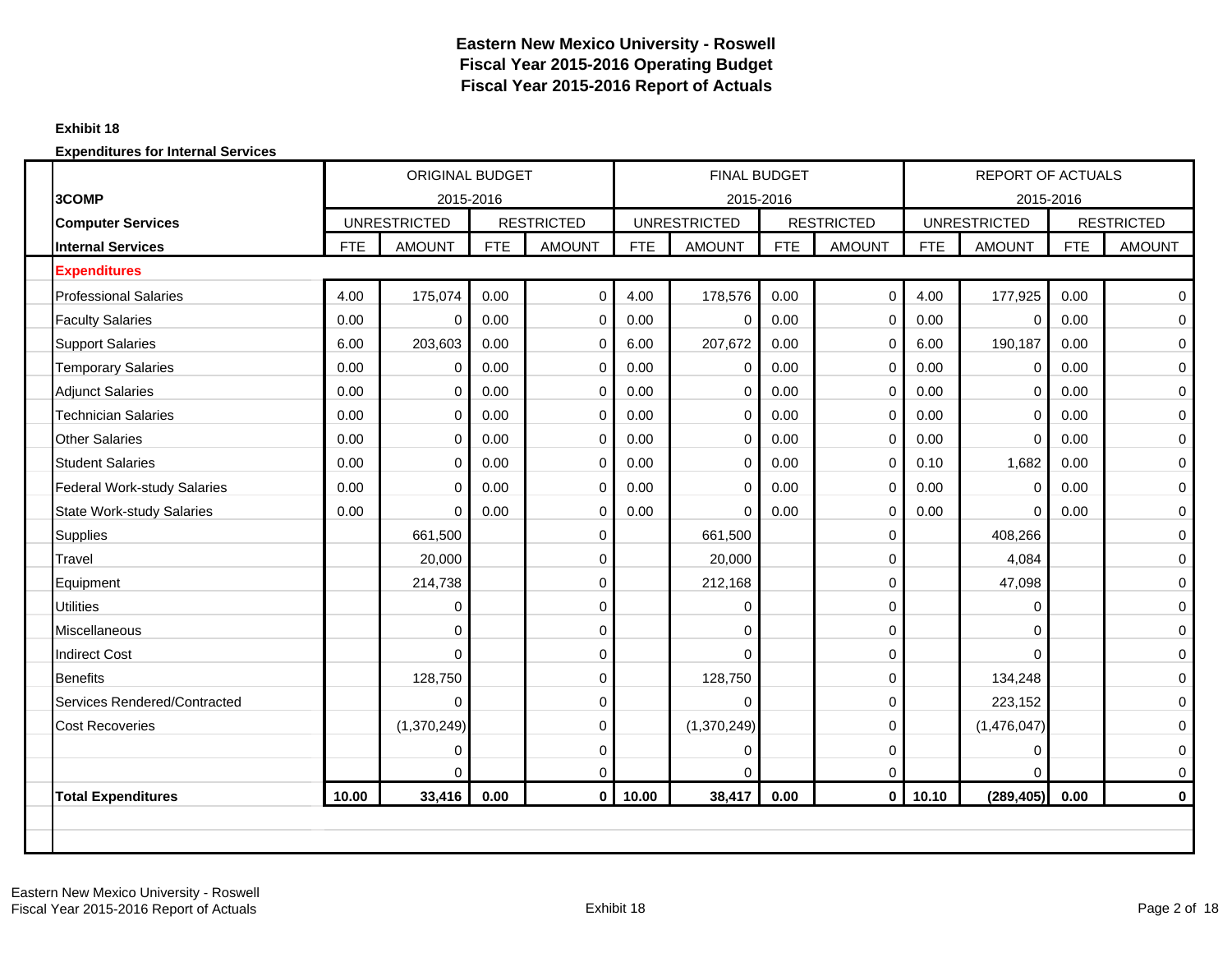#### **Exhibit 18**

|                                  |            | <b>ORIGINAL BUDGET</b> |            |                   |            | FINAL BUDGET        |            |                         |            | <b>REPORT OF ACTUALS</b> |            |                   |
|----------------------------------|------------|------------------------|------------|-------------------|------------|---------------------|------------|-------------------------|------------|--------------------------|------------|-------------------|
| 3COMP                            |            | 2015-2016              |            |                   |            | 2015-2016           |            |                         |            | 2015-2016                |            |                   |
| <b>Computer Services</b>         |            | <b>UNRESTRICTED</b>    |            | <b>RESTRICTED</b> |            | <b>UNRESTRICTED</b> |            | <b>RESTRICTED</b>       |            | <b>UNRESTRICTED</b>      |            | <b>RESTRICTED</b> |
| <b>Internal Services</b>         | <b>FTE</b> | <b>AMOUNT</b>          | <b>FTE</b> | <b>AMOUNT</b>     | <b>FTE</b> | <b>AMOUNT</b>       | <b>FTE</b> | <b>AMOUNT</b>           | <b>FTE</b> | <b>AMOUNT</b>            | <b>FTE</b> | <b>AMOUNT</b>     |
| <b>Internal Charges</b>          |            |                        |            |                   |            |                     |            |                         |            |                          |            |                   |
| Instruction                      |            | 386,672                |            | $\pmb{0}$         |            | 386,672             |            | $\mathsf{O}\xspace$     |            | 456,672                  |            | $\pmb{0}$         |
| Academic Support                 |            | 89,997                 |            | 0                 |            | 89,997              |            | $\mathsf 0$             |            | 105,997                  |            | $\mathbf 0$       |
| <b>Student Services</b>          |            | 162,185                |            | 0                 |            | 162,185             |            | $\mathsf 0$             |            | 194,185                  |            | $\boldsymbol{0}$  |
| <b>Institutional Support</b>     |            | 403,476                |            | 0                 |            | 403,476             |            | $\pmb{0}$               |            | 475,476                  |            | $\mathbf 0$       |
| Operations and Plant Management  |            | 67,919                 |            | 0                 |            | 67,919              |            | $\mathbf 0$             |            | 77,919                   |            | $\mathbf 0$       |
| <b>Other Funds</b>               |            | $\mathbf 0$            |            | $\mathsf 0$       |            | $\Omega$            |            | 0                       |            | $\mathbf 0$              |            | $\mathbf 0$       |
| <b>Total of Internal Charges</b> |            | 1,110,249              |            | $\mathbf 0$       |            | 1,110,249           |            | $\mathbf 0$             |            | 1,310,249                |            | $\mathbf 0$       |
|                                  |            |                        |            |                   |            |                     |            |                         |            |                          |            |                   |
| <b>Expenses Net of Internal</b>  |            |                        |            |                   |            |                     |            |                         |            |                          |            |                   |
| <b>Departmental Charges</b>      |            | 33,416                 |            | $\mathbf 0$       |            | 38,417              |            | $\mathbf{0}$            |            | (290, 138)               |            | $\mathbf 0$       |
|                                  |            |                        |            |                   |            |                     |            |                         |            |                          |            |                   |
| <b>Transfers To or (From)</b>    |            | $\mathbf 0$            |            | $\mathbf 0$       |            | $\mathbf 0$         |            | $\mathbf 0$             |            | $\mathbf 0$              |            | $\mathbf 0$       |
|                                  |            |                        |            |                   |            |                     |            |                         |            |                          |            |                   |
| <b>Ending Balance</b>            | 10.00      | 417,213                | 0.00       | $\mathbf 0$       | 10.00      | 597,633             | 0.00       | $\overline{\mathbf{0}}$ | 10.10      | 926,188                  | 0.00       | $\mathbf 0$       |
|                                  |            |                        |            |                   |            |                     |            |                         |            |                          |            |                   |
|                                  |            |                        |            |                   |            |                     |            |                         |            |                          |            |                   |
|                                  |            |                        |            |                   |            |                     |            |                         |            |                          |            |                   |
|                                  |            |                        |            |                   |            |                     |            |                         |            |                          |            |                   |
|                                  |            |                        |            |                   |            |                     |            |                         |            |                          |            |                   |
|                                  |            |                        |            |                   |            |                     |            |                         |            |                          |            |                   |
|                                  |            |                        |            |                   |            |                     |            |                         |            |                          |            |                   |
|                                  |            |                        |            |                   |            |                     |            |                         |            |                          |            |                   |
|                                  |            |                        |            |                   |            |                     |            |                         |            |                          |            |                   |
|                                  |            |                        |            |                   |            |                     |            |                         |            |                          |            |                   |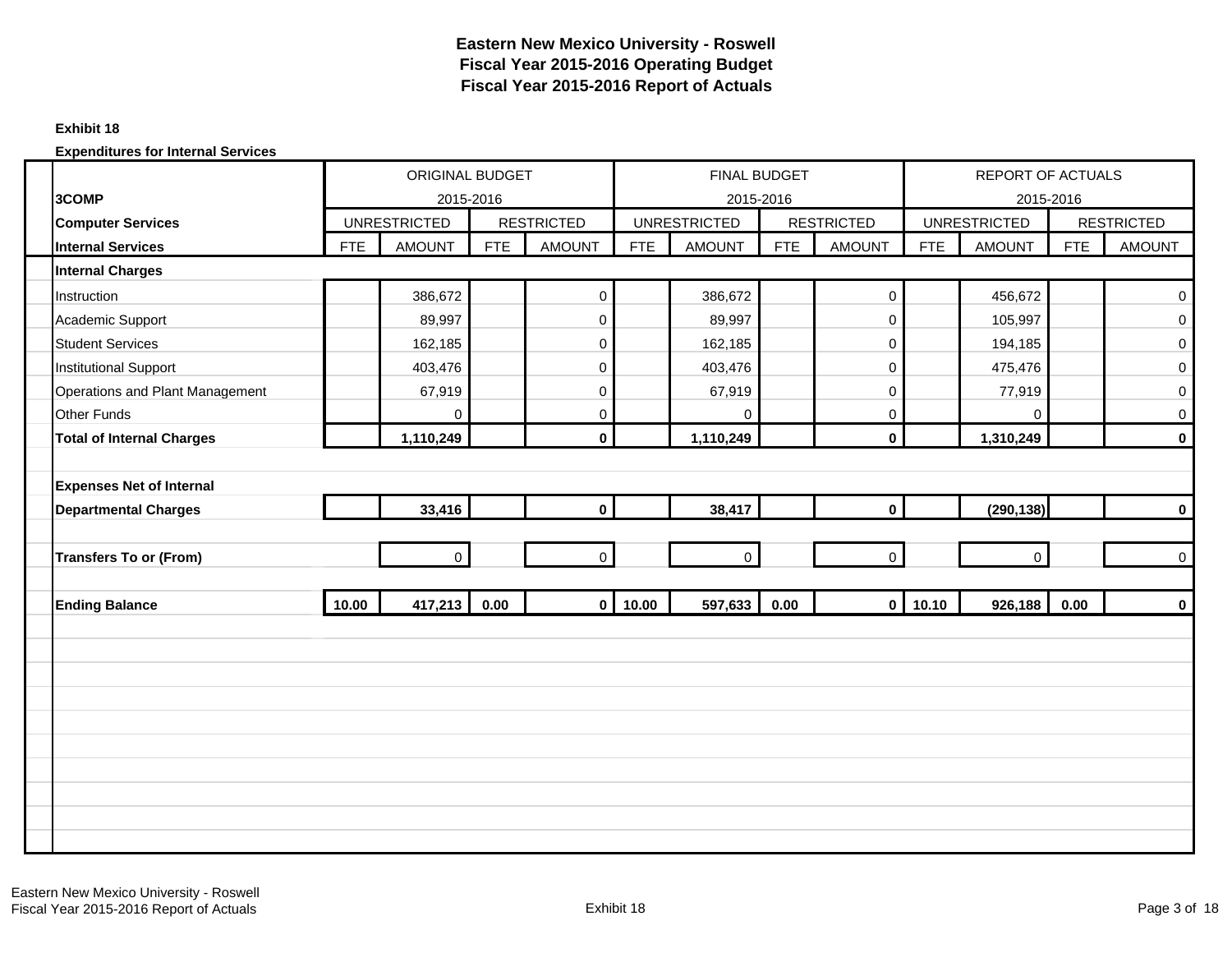#### **Exhibit 18**

|                          |            | <b>ORIGINAL BUDGET</b> |            |                   |            | FINAL BUDGET        |            |                   |            | REPORT OF ACTUALS   |            |                   |
|--------------------------|------------|------------------------|------------|-------------------|------------|---------------------|------------|-------------------|------------|---------------------|------------|-------------------|
| 3COMP                    |            | 2015-2016              |            |                   |            | 2015-2016           |            |                   |            | 2015-2016           |            |                   |
| <b>Computer Services</b> |            | <b>UNRESTRICTED</b>    |            | <b>RESTRICTED</b> |            | <b>UNRESTRICTED</b> |            | <b>RESTRICTED</b> |            | <b>UNRESTRICTED</b> |            | <b>RESTRICTED</b> |
| <b>Internal Services</b> | <b>FTE</b> | <b>AMOUNT</b>          | <b>FTE</b> | <b>AMOUNT</b>     | <b>FTE</b> | <b>AMOUNT</b>       | <b>FTE</b> | <b>AMOUNT</b>     | <b>FTE</b> | <b>AMOUNT</b>       | <b>FTE</b> | <b>AMOUNT</b>     |
| <b>Revenues</b>          |            |                        |            |                   |            |                     |            |                   |            |                     |            |                   |
| Sales and Services       |            | $\boldsymbol{0}$       |            | $\mathbf 0$       |            | $\overline{0}$      |            | $\mathbf 0$       |            | $\mathsf{O}\xspace$ |            | $\mathbf 0$       |
| <b>Cost Recoveries</b>   |            | $\mathbf{0}$           |            | $\pmb{0}$         |            | $\overline{0}$      |            | $\mathbf{O}$      |            | $\mathbf 0$         |            | $\overline{0}$    |
| <b>Internal Charges</b>  |            | $\mathbf{0}$           |            | $\pmb{0}$         |            | $\overline{0}$      |            | $\overline{0}$    |            | $\mathbf 0$         |            | $\overline{0}$    |
| Fees                     |            | $\mathbf{0}$           |            | $\pmb{0}$         |            | $\overline{0}$      |            | $\mathbf 0$       |            | $\mathbf 0$         |            | $\mathbf 0$       |
| Other Revenue            |            | $\Omega$               |            | $\pmb{0}$         |            | $\overline{0}$      |            | $\mathbf 0$       |            | $\mathbf 0$         |            | $\mathbf 0$       |
|                          |            | $\mathbf{0}$           |            | $\pmb{0}$         |            | $\overline{0}$      |            | $\mathbf 0$       |            | $\mathbf 0$         |            | $\mathbf 0$       |
|                          |            | $\mathbf{0}$           |            | $\mathbf 0$       |            | $\overline{0}$      |            | $\mathbf 0$       |            | $\mathbf 0$         |            | $\mathbf 0$       |
|                          |            | $\mathbf{0}$           |            | $\pmb{0}$         |            | $\overline{0}$      |            | $\mathbf 0$       |            | $\mathbf 0$         |            | $\mathbf 0$       |
|                          |            | $\mathbf{0}$           |            | $\pmb{0}$         |            | $\overline{0}$      |            | $\mathbf 0$       |            | $\mathbf 0$         |            | $\mathbf 0$       |
|                          |            | $\mathbf{0}$           |            | $\pmb{0}$         |            | $\overline{0}$      |            | $\overline{0}$    |            | $\mathbf 0$         |            | $\mathbf{0}$      |
|                          |            | $\overline{0}$         |            | $\pmb{0}$         |            | $\overline{0}$      |            | $\mathbf 0$       |            | $\mathbf 0$         |            | $\mathbf 0$       |
| <b>Total Revenues</b>    |            | $\mathbf 0$            |            | $\mathbf 0$       |            | $\mathbf 0$         |            | $\mathbf 0$       |            | $\mathbf 0$         |            | $\mathbf 0$       |
|                          |            |                        |            |                   |            |                     |            |                   |            |                     |            |                   |
| <b>Beginning Balance</b> |            | (35, 917)              |            | $\pmb{0}$         |            | 299,198             |            | $\overline{0}$    |            | 299,198             |            | $\mathsf 0$       |
|                          |            |                        |            |                   |            |                     |            | $\mathbf 0$       |            |                     |            |                   |
| <b>Total Available</b>   |            | (35, 917)              |            | $\mathbf 0$       |            | 299,198             |            | $\mathbf 0$       |            | 299,198             |            | $\mathbf 0$       |
|                          |            |                        |            |                   |            |                     |            |                   |            |                     |            |                   |
|                          |            |                        |            |                   |            |                     |            |                   |            |                     |            |                   |
|                          |            |                        |            |                   |            |                     |            |                   |            |                     |            |                   |
|                          |            |                        |            |                   |            |                     |            |                   |            |                     |            |                   |
|                          |            |                        |            |                   |            |                     |            |                   |            |                     |            |                   |
|                          |            |                        |            |                   |            |                     |            |                   |            |                     |            |                   |
|                          |            |                        |            |                   |            |                     |            |                   |            |                     |            |                   |
|                          |            |                        |            |                   |            |                     |            |                   |            |                     |            |                   |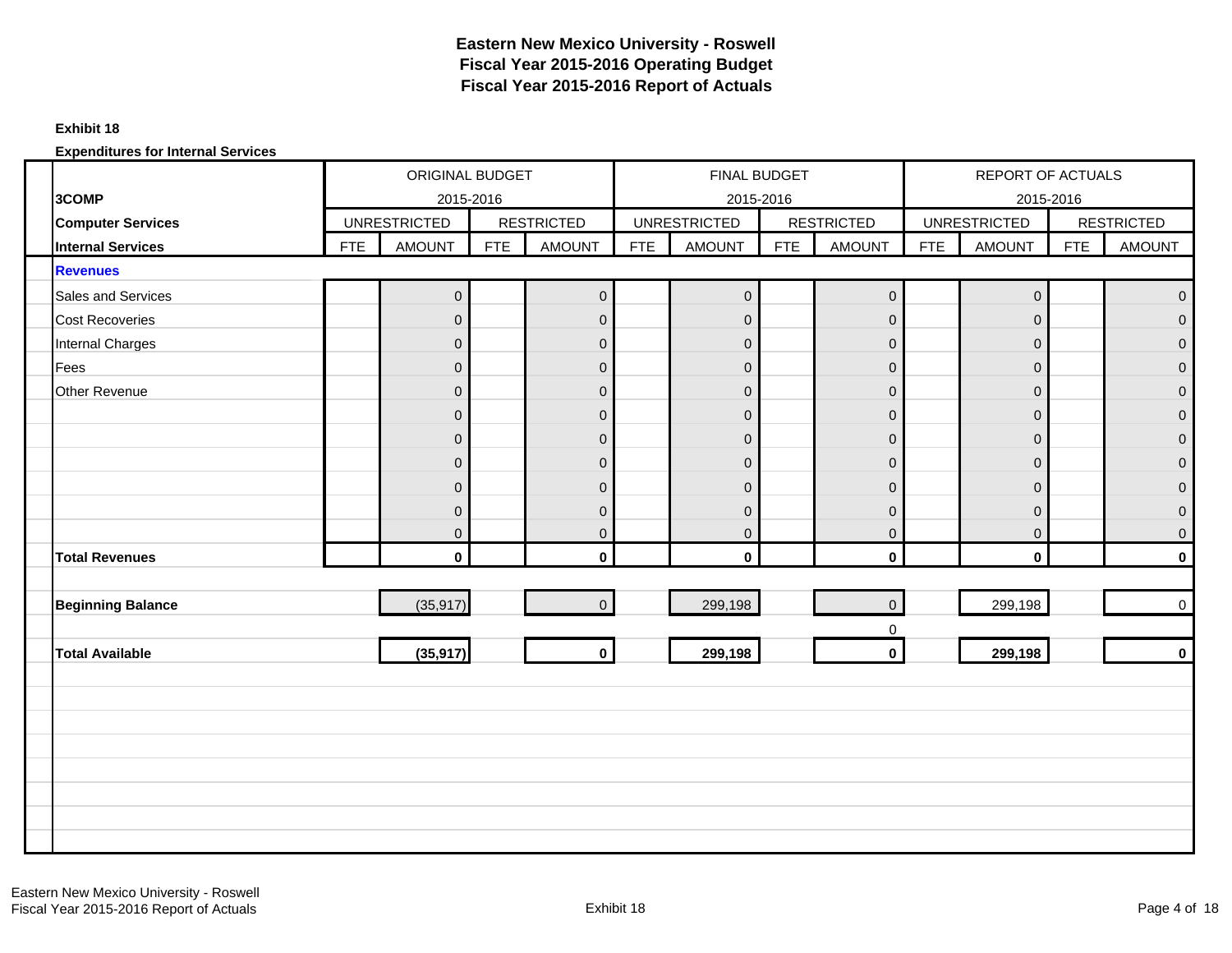#### **Exhibit 18**

|                                    |            | <b>ORIGINAL BUDGET</b> |            |                   |            | <b>FINAL BUDGET</b> |            |                   |            | <b>REPORT OF ACTUALS</b> |            |                   |
|------------------------------------|------------|------------------------|------------|-------------------|------------|---------------------|------------|-------------------|------------|--------------------------|------------|-------------------|
| 3COMP                              |            | 2015-2016              |            |                   |            |                     | 2015-2016  |                   |            | 2015-2016                |            |                   |
| <b>Computer Services</b>           |            | <b>UNRESTRICTED</b>    |            | <b>RESTRICTED</b> |            | <b>UNRESTRICTED</b> |            | <b>RESTRICTED</b> |            | <b>UNRESTRICTED</b>      |            | <b>RESTRICTED</b> |
| <b>Internal Services</b>           | <b>FTE</b> | <b>AMOUNT</b>          | <b>FTE</b> | <b>AMOUNT</b>     | <b>FTE</b> | <b>AMOUNT</b>       | <b>FTE</b> | <b>AMOUNT</b>     | <b>FTE</b> | <b>AMOUNT</b>            | <b>FTE</b> | <b>AMOUNT</b>     |
| <b>Expenditures</b>                |            |                        |            |                   |            |                     |            |                   |            |                          |            |                   |
| <b>Professional Salaries</b>       | 4.00       | 175,074                | 0.00       | $\mathbf 0$       | 4.00       | 178,576             | 0.00       | $\mathbf 0$       | 4.00       | 177,925                  | 0.00       | $\mathbf{0}$      |
| <b>Faculty Salaries</b>            | 0.00       | 0                      | 0.00       | $\mathbf 0$       | 0.00       | $\Omega$            | 0.00       | $\mathbf 0$       | 0.00       | $\mathbf 0$              | 0.00       | $\mathbf{0}$      |
| <b>Support Salaries</b>            | 6.00       | 203,603                | 0.00       | $\mathbf{0}$      | 6.00       | 207,672             | 0.00       | $\Omega$          | 6.00       | 190,187                  | 0.00       | $\mathbf{0}$      |
| <b>Temporary Salaries</b>          | 0.00       | $\mathbf{0}$           | 0.00       | $\mathbf 0$       | 0.00       | $\mathbf 0$         | 0.00       | $\mathbf 0$       | 0.00       | $\mathbf 0$              | 0.00       | $\mathbf{0}$      |
| <b>Adjunct Salaries</b>            | 0.00       | $\mathbf{0}$           | 0.00       | $\mathbf 0$       | 0.00       | $\Omega$            | 0.00       | $\mathbf{0}$      | 0.00       | $\mathbf 0$              | 0.00       | $\mathbf{0}$      |
| <b>Technician Salaries</b>         | 0.00       | 0                      | 0.00       | $\mathbf 0$       | 0.00       | 0                   | 0.00       | $\mathbf 0$       | 0.00       | $\mathbf 0$              | 0.00       | $\mathbf 0$       |
| <b>Other Salaries</b>              | 0.00       | $\overline{0}$         | 0.00       | $\mathbf 0$       | 0.00       | $\Omega$            | 0.00       | $\mathbf{0}$      | 0.00       | $\overline{0}$           | 0.00       | $\mathbf{0}$      |
| <b>Student Salaries</b>            | 0.00       | $\mathbf{0}$           | 0.00       | $\mathbf 0$       | 0.00       | $\Omega$            | 0.00       | $\mathbf 0$       | 0.10       | 1,682                    | 0.00       | $\mathbf{0}$      |
| <b>Federal Work-study Salaries</b> | 0.00       | $\Omega$               | 0.00       | $\mathbf 0$       | 0.00       | $\Omega$            | 0.00       | $\mathbf{0}$      | 0.00       | $\mathbf 0$              | 0.00       | $\mathbf{0}$      |
| <b>State Work-study Salaries</b>   | 0.00       | $\Omega$               | 0.00       | $\mathbf{0}$      | 0.00       | $\Omega$            | 0.00       | $\mathbf{0}$      | 0.00       | $\Omega$                 | 0.00       | $\mathbf{0}$      |
| <b>Supplies</b>                    |            | 381,000                |            | $\mathbf 0$       |            | 381,000             |            | $\Omega$          |            | 211,907                  |            | $\mathbf{0}$      |
| Travel                             |            | 20,000                 |            | $\mathbf{0}$      |            | 20,000              |            | $\Omega$          |            | 1,412                    |            | $\mathbf{0}$      |
| Equipment                          |            | 214,738                |            | $\mathbf 0$       |            | 212,168             |            | $\mathbf 0$       |            | 47,098                   |            | $\mathbf 0$       |
| <b>Utilities</b>                   |            | $\Omega$               |            | $\mathbf 0$       |            | $\Omega$            |            | $\Omega$          |            | 0                        |            | $\mathbf{0}$      |
| <b>Miscellaneous</b>               |            | $\Omega$               |            | $\overline{0}$    |            | $\Omega$            |            | $\overline{0}$    |            | 0                        |            | $\mathbf{0}$      |
| <b>Indirect Cost</b>               |            | $\Omega$               |            | $\mathbf 0$       |            | $\Omega$            |            | $\Omega$          |            | $\Omega$                 |            | $\mathbf{0}$      |
| <b>Benefits</b>                    |            | 128,750                |            | $\mathbf{0}$      |            | 128,750             |            | $\Omega$          |            | 134,248                  |            | $\mathbf{0}$      |
| Services Rendered/Contracted       |            | $\Omega$               |            | $\mathbf{0}$      |            | $\Omega$            |            | $\Omega$          |            | 223,152                  |            | $\Omega$          |
| <b>Cost Recoveries</b>             |            | (1,019,516)            |            | $\mathbf{0}$      |            | (1,019,516)         |            | $\Omega$          |            | (1,069,516)              |            | $\mathbf{0}$      |
|                                    |            | $\Omega$               |            | $\mathbf 0$       |            | $\Omega$            |            | $\Omega$          |            | 0                        |            | $\mathbf 0$       |
|                                    |            | $\Omega$               |            | $\mathbf{0}$      |            |                     |            | $\Omega$          |            | $\Omega$                 |            | $\mathbf{0}$      |
| <b>Total Expenditures</b>          | 10.00      | 103,649                | 0.00       | $\mathbf 0$       | 10.00      | 108,650             | 0.00       | $\mathbf{0}$      | 10.10      | (81,906)                 | 0.00       | $\mathbf 0$       |
|                                    |            |                        |            |                   |            |                     |            |                   |            |                          |            |                   |
|                                    |            |                        |            |                   |            |                     |            |                   |            |                          |            |                   |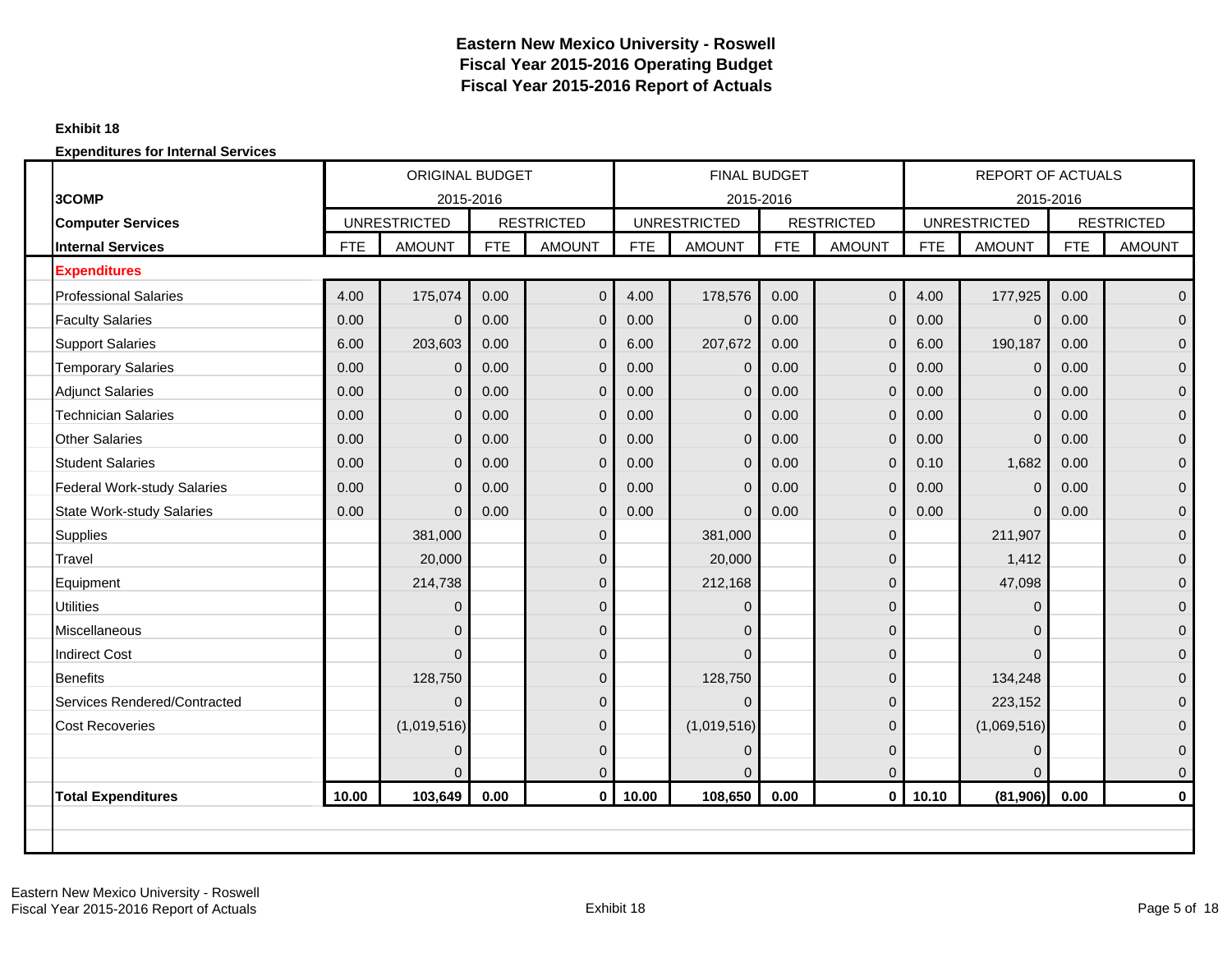#### **Exhibit 18**

|                                  |            | ORIGINAL BUDGET     |            |                   |            | FINAL BUDGET        |            |                   |            | <b>REPORT OF ACTUALS</b> |            |                   |
|----------------------------------|------------|---------------------|------------|-------------------|------------|---------------------|------------|-------------------|------------|--------------------------|------------|-------------------|
| 3COMP                            |            | 2015-2016           |            |                   |            | 2015-2016           |            |                   |            | 2015-2016                |            |                   |
| <b>Computer Services</b>         |            | <b>UNRESTRICTED</b> |            | <b>RESTRICTED</b> |            | <b>UNRESTRICTED</b> |            | <b>RESTRICTED</b> |            | <b>UNRESTRICTED</b>      |            | <b>RESTRICTED</b> |
| <b>Internal Services</b>         | <b>FTE</b> | <b>AMOUNT</b>       | <b>FTE</b> | <b>AMOUNT</b>     | <b>FTE</b> | <b>AMOUNT</b>       | <b>FTE</b> | <b>AMOUNT</b>     | <b>FTE</b> | <b>AMOUNT</b>            | <b>FTE</b> | <b>AMOUNT</b>     |
| <b>Internal Charges</b>          |            |                     |            |                   |            |                     |            |                   |            |                          |            |                   |
| Instruction                      |            | 346,154             |            | $\mathbf 0$       |            | 346,154             |            | $\overline{0}$    |            | 372,767                  |            | $\mathbf 0$       |
| Academic Support                 |            | 84,946              |            | $\pmb{0}$         |            | 84,946              |            | $\overline{0}$    |            | 86,522                   |            | $\mathbf{0}$      |
| <b>Student Services</b>          |            | 153,251             |            | $\pmb{0}$         |            | 153,251             |            | $\mathbf 0$       |            | 158,507                  |            | $\mathbf{0}$      |
| <b>Institutional Support</b>     |            | 385,714             |            | $\pmb{0}$         |            | 385,714             |            | $\overline{0}$    |            | 388,116                  |            | $\mathbf 0$       |
| Operations and Plant Management  |            | 49,451              |            | $\pmb{0}$         |            | 49,451              |            | $\mathbf 0$       |            | 63,603                   |            | $\mathbf 0$       |
| <b>Other Funds</b>               |            | $\overline{0}$      |            | $\mathsf 0$       |            | $\Omega$            |            | $\overline{0}$    |            | $\Omega$                 |            | $\mathbf 0$       |
| <b>Total of Internal Charges</b> |            | 1,019,516           |            | $\mathbf 0$       |            | 1,019,516           |            | $\mathbf{0}$      |            | 1,069,516                |            | $\mathbf 0$       |
|                                  |            |                     |            |                   |            |                     |            |                   |            |                          |            |                   |
| <b>Expenses Net of Internal</b>  |            |                     |            |                   |            |                     |            |                   |            |                          |            |                   |
| <b>Departmental Charges</b>      |            | 103,649             |            | $\mathbf 0$       |            | 108,650             |            | $\mathbf{0}$      |            | (81,906)                 |            | $\mathbf 0$       |
|                                  |            |                     |            |                   |            |                     |            |                   |            |                          |            |                   |
| <b>Transfers To or (From)</b>    |            | $\overline{0}$      |            | $\mathbf 0$       |            | $\overline{0}$      |            | $\Omega$          |            | $\overline{0}$           |            | $\mathbf 0$       |
|                                  |            |                     |            |                   |            |                     |            |                   |            |                          |            |                   |
| <b>Ending Balance</b>            | 10.00      | (139, 566) 0.00     |            | $\mathbf 0$       | 10.00      | 190,548             | 0.00       | $\overline{0}$    | 10.10      | 381,105                  | 0.00       | $\mathbf 0$       |
|                                  |            |                     |            |                   |            |                     |            |                   |            |                          |            |                   |
|                                  |            |                     |            |                   |            |                     |            |                   |            |                          |            |                   |
|                                  |            |                     |            |                   |            |                     |            |                   |            |                          |            |                   |
|                                  |            |                     |            |                   |            |                     |            |                   |            |                          |            |                   |
|                                  |            |                     |            |                   |            |                     |            |                   |            |                          |            |                   |
|                                  |            |                     |            |                   |            |                     |            |                   |            |                          |            |                   |
|                                  |            |                     |            |                   |            |                     |            |                   |            |                          |            |                   |
|                                  |            |                     |            |                   |            |                     |            |                   |            |                          |            |                   |
|                                  |            |                     |            |                   |            |                     |            |                   |            |                          |            |                   |
|                                  |            |                     |            |                   |            |                     |            |                   |            |                          |            |                   |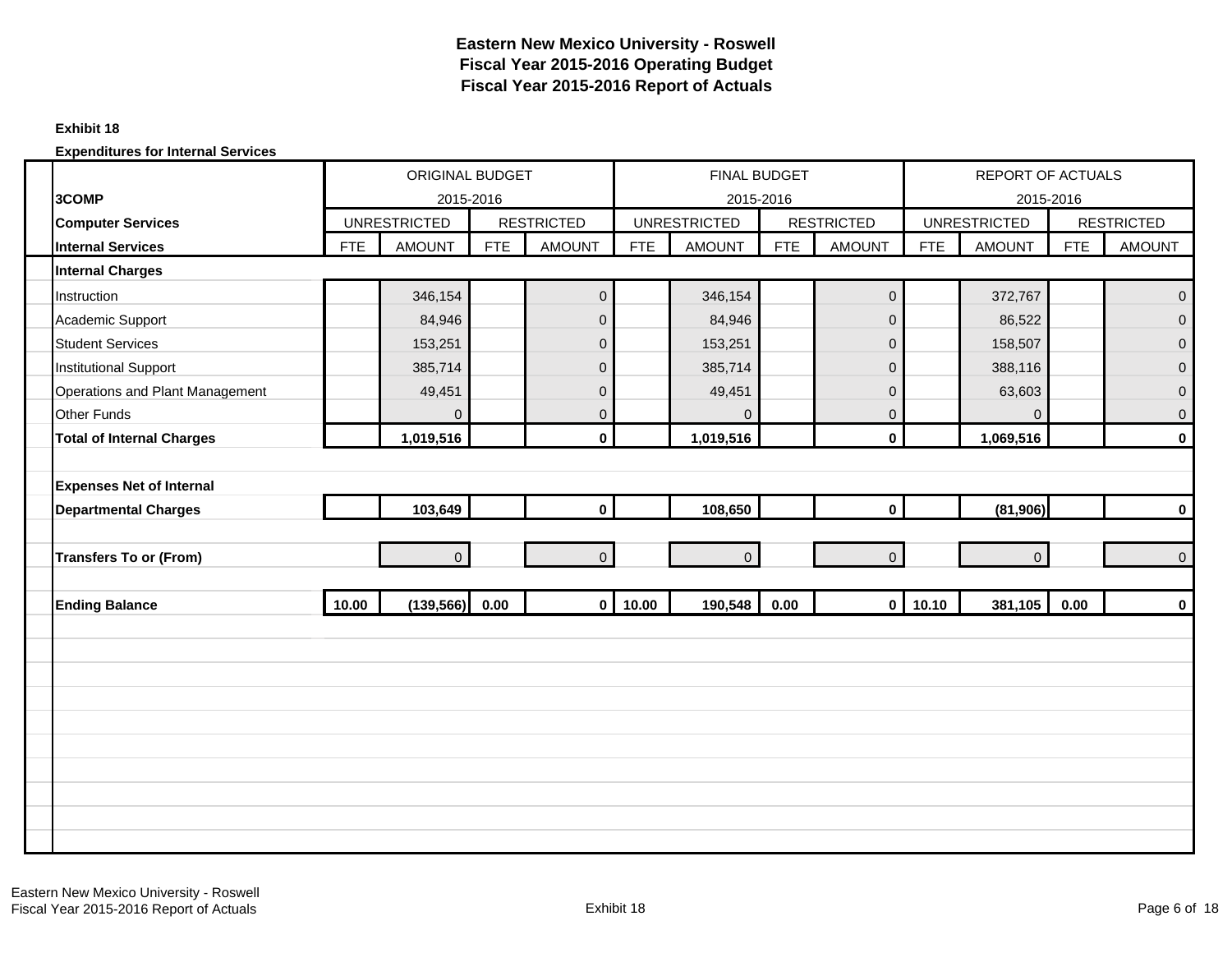#### **Exhibit 18**

|                            |            | ORIGINAL BUDGET     |            |                     |            | FINAL BUDGET        |            |                   |            | REPORT OF ACTUALS   |            |                     |
|----------------------------|------------|---------------------|------------|---------------------|------------|---------------------|------------|-------------------|------------|---------------------|------------|---------------------|
| 3COPY1                     |            | 2015-2016           |            |                     |            | 2015-2016           |            |                   |            | 2015-2016           |            |                     |
| <b>Central Copy Center</b> |            | <b>UNRESTRICTED</b> |            | <b>RESTRICTED</b>   |            | <b>UNRESTRICTED</b> |            | <b>RESTRICTED</b> |            | <b>UNRESTRICTED</b> |            | <b>RESTRICTED</b>   |
| <b>Internal Services</b>   | <b>FTE</b> | <b>AMOUNT</b>       | <b>FTE</b> | <b>AMOUNT</b>       | <b>FTE</b> | <b>AMOUNT</b>       | <b>FTE</b> | <b>AMOUNT</b>     | <b>FTE</b> | <b>AMOUNT</b>       | <b>FTE</b> | <b>AMOUNT</b>       |
| <b>Revenues</b>            |            |                     |            |                     |            |                     |            |                   |            |                     |            |                     |
| Sales and Services         |            | $\boldsymbol{0}$    |            | $\mathbf 0$         |            | $\overline{0}$      |            | $\overline{0}$    |            | $\mathsf{O}\xspace$ |            | $\mathbf 0$         |
| <b>Cost Recoveries</b>     |            | $\Omega$            |            | $\pmb{0}$           |            | $\overline{0}$      |            | $\overline{0}$    |            | $\overline{0}$      |            | $\Omega$            |
| <b>Internal Charges</b>    |            | $\mathbf 0$         |            | $\mathbf 0$         |            | $\overline{0}$      |            | $\mathbf 0$       |            | $\mathsf{O}\xspace$ |            | $\mathbf{0}$        |
| Fees                       |            | $\mathbf 0$         |            | $\pmb{0}$           |            | $\overline{0}$      |            | $\overline{0}$    |            | $\mathbf 0$         |            | $\mathbf{0}$        |
| Other Revenue              |            | $\overline{0}$      |            | $\mathbf 0$         |            | $\overline{0}$      |            | $\overline{0}$    |            | 733                 |            | $\mathbf 0$         |
|                            |            | $\mathbf 0$         |            | $\mathbf 0$         |            | $\overline{0}$      |            | $\mathbf 0$       |            | $\mathbf 0$         |            | $\mathbf 0$         |
|                            |            | $\overline{0}$      |            | $\mathsf{O}\xspace$ |            | $\overline{0}$      |            | $\boldsymbol{0}$  |            | $\mathbf 0$         |            | $\overline{0}$      |
|                            |            | $\mathbf 0$         |            | $\mathbf 0$         |            | $\overline{0}$      |            | $\overline{0}$    |            | $\mathsf{O}\xspace$ |            | $\mathbf{0}$        |
|                            |            | $\Omega$            |            | $\mathsf 0$         |            | $\overline{0}$      |            | $\overline{0}$    |            | $\mathbf 0$         |            | $\Omega$            |
|                            |            | $\mathbf{0}$        |            | $\mathbf 0$         |            | $\overline{0}$      |            | $\mathbf 0$       |            | $\mathbf 0$         |            | $\overline{0}$      |
|                            |            | $\overline{0}$      |            | $\overline{0}$      |            | $\overline{0}$      |            | $\overline{0}$    |            | $\mathbf{0}$        |            | $\mathbf{0}$        |
| <b>Total Revenues</b>      |            | $\mathbf{0}$        |            | $\mathbf 0$         |            | $\mathbf 0$         |            | $\mathbf 0$       |            | 733                 |            | $\mathbf 0$         |
|                            |            |                     |            |                     |            |                     |            |                   |            |                     |            |                     |
| <b>Beginning Balance</b>   |            | 24,691              |            | $\mathbf 0$         |            | (12, 476)           |            | $\Omega$          |            | (12, 476)           |            | $\mathsf{O}\xspace$ |
|                            |            |                     |            |                     |            |                     |            | 0                 |            |                     |            |                     |
| <b>Total Available</b>     |            | 24,691              |            | $\mathbf 0$         |            | (12, 476)           |            | $\mathbf 0$       |            | (11, 743)           |            | $\mathbf 0$         |
|                            |            |                     |            |                     |            |                     |            |                   |            |                     |            |                     |
|                            |            |                     |            |                     |            |                     |            |                   |            |                     |            |                     |
|                            |            |                     |            |                     |            |                     |            |                   |            |                     |            |                     |
|                            |            |                     |            |                     |            |                     |            |                   |            |                     |            |                     |
|                            |            |                     |            |                     |            |                     |            |                   |            |                     |            |                     |
|                            |            |                     |            |                     |            |                     |            |                   |            |                     |            |                     |
|                            |            |                     |            |                     |            |                     |            |                   |            |                     |            |                     |
|                            |            |                     |            |                     |            |                     |            |                   |            |                     |            |                     |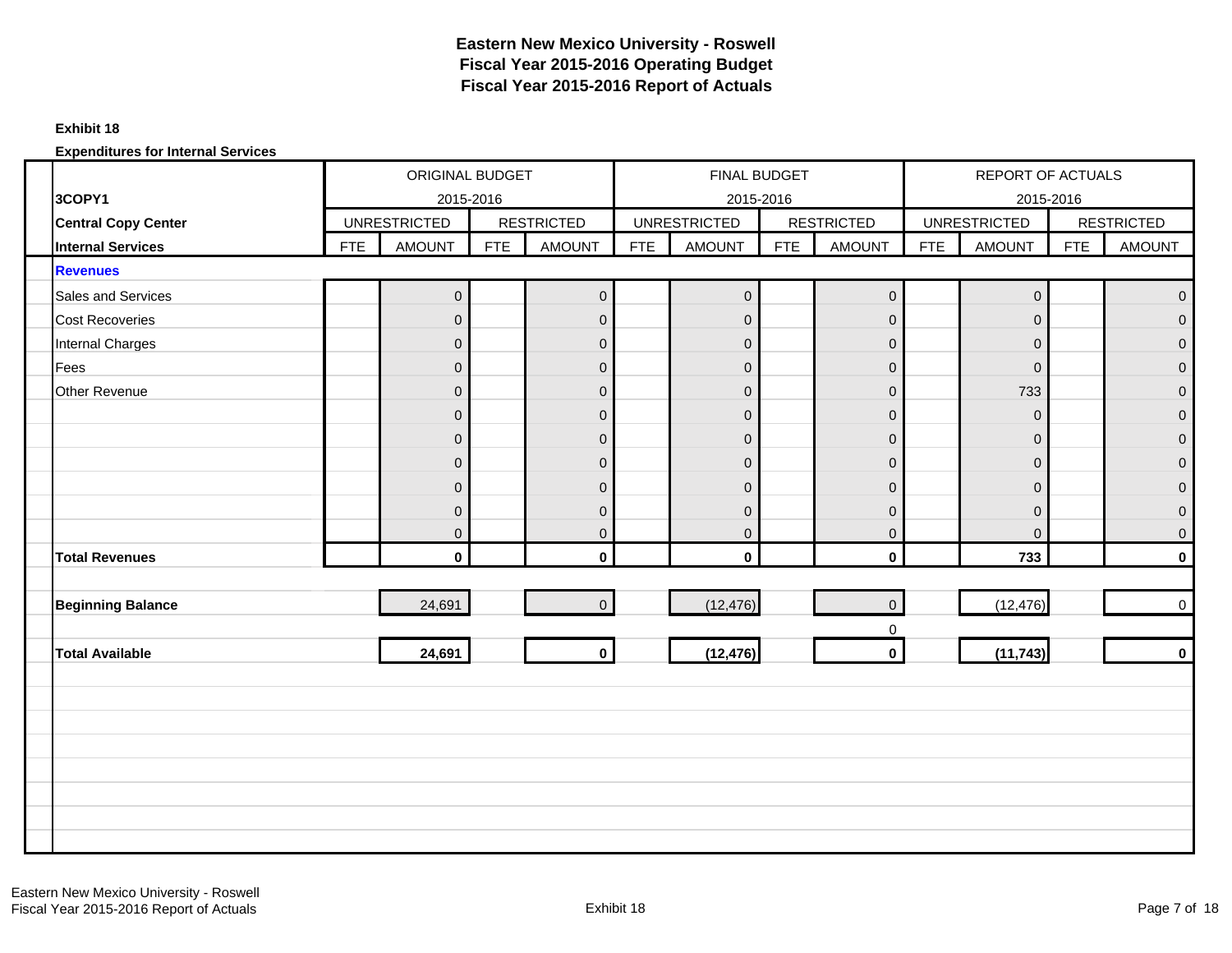#### **Exhibit 18**

|                                    |            | <b>ORIGINAL BUDGET</b> |            |                   |            | <b>FINAL BUDGET</b> |            |                   |            | <b>REPORT OF ACTUALS</b> |            |                   |
|------------------------------------|------------|------------------------|------------|-------------------|------------|---------------------|------------|-------------------|------------|--------------------------|------------|-------------------|
| 3COPY1                             |            | 2015-2016              |            |                   |            | 2015-2016           |            |                   |            | 2015-2016                |            |                   |
| <b>Central Copy Center</b>         |            | <b>UNRESTRICTED</b>    |            | <b>RESTRICTED</b> |            | <b>UNRESTRICTED</b> |            | <b>RESTRICTED</b> |            | <b>UNRESTRICTED</b>      |            | <b>RESTRICTED</b> |
| <b>Internal Services</b>           | <b>FTE</b> | <b>AMOUNT</b>          | <b>FTE</b> | <b>AMOUNT</b>     | <b>FTE</b> | <b>AMOUNT</b>       | <b>FTE</b> | <b>AMOUNT</b>     | <b>FTE</b> | <b>AMOUNT</b>            | <b>FTE</b> | <b>AMOUNT</b>     |
| <b>Expenditures</b>                |            |                        |            |                   |            |                     |            |                   |            |                          |            |                   |
| <b>Professional Salaries</b>       | 0.00       | $\mathbf{0}$           | 0.00       | $\mathbf 0$       | 0.00       | $\Omega$            | 0.00       | $\mathbf 0$       | 0.00       | $\mathbf 0$              | 0.00       | $\mathbf{0}$      |
| <b>Faculty Salaries</b>            | 0.00       | $\Omega$               | 0.00       | $\mathbf 0$       | 0.00       | $\Omega$            | 0.00       | $\mathbf{0}$      | 0.00       | $\mathbf 0$              | 0.00       | $\mathbf{0}$      |
| <b>Support Salaries</b>            | 0.00       | $\overline{0}$         | 0.00       | $\mathbf 0$       | 0.00       | $\mathbf{0}$        | 0.00       | $\overline{0}$    | 0.00       | $\mathbf 0$              | 0.00       | $\mathbf 0$       |
| <b>Temporary Salaries</b>          | 0.00       | 0                      | 0.00       | $\mathbf 0$       | 0.00       | $\overline{0}$      | 0.00       | $\mathbf 0$       | 0.00       | $\mathbf 0$              | 0.00       | $\mathbf 0$       |
| <b>Adjunct Salaries</b>            | 0.00       | $\Omega$               | 0.00       | $\mathbf 0$       | 0.00       | $\Omega$            | 0.00       | $\mathbf{0}$      | 0.00       | $\mathbf{0}$             | 0.00       | $\overline{0}$    |
| <b>Technician Salaries</b>         | 0.00       | $\overline{0}$         | 0.00       | $\mathbf 0$       | 0.00       | $\Omega$            | 0.00       | $\mathbf{0}$      | 0.00       | $\mathbf{0}$             | 0.00       | $\mathbf 0$       |
| <b>Other Salaries</b>              | 0.00       | $\overline{0}$         | 0.00       | $\mathbf 0$       | 0.00       | $\Omega$            | 0.00       | $\mathbf 0$       | 0.00       | $\pmb{0}$                | 0.00       | $\mathbf 0$       |
| <b>Student Salaries</b>            | 0.00       | $\overline{0}$         | 0.00       | $\mathbf 0$       | 0.00       | $\Omega$            | 0.00       | $\mathbf 0$       | 0.00       | $\mathbf 0$              | 0.00       | $\mathbf 0$       |
| <b>Federal Work-study Salaries</b> | 0.00       | $\overline{0}$         | 0.00       | $\mathbf 0$       | 0.00       | $\Omega$            | 0.00       | $\mathbf 0$       | 0.00       | $\mathbf 0$              | 0.00       | $\overline{0}$    |
| <b>State Work-study Salaries</b>   | 0.00       | $\overline{0}$         | 0.00       | $\mathbf 0$       | 0.00       | $\Omega$            | 0.00       | $\overline{0}$    | 0.00       | $\mathbf{0}$             | 0.00       | $\mathbf 0$       |
| <b>Supplies</b>                    |            | 80,000                 |            | $\pmb{0}$         |            | 80,000              |            | $\overline{0}$    |            | 61,779                   |            | $\mathbf{0}$      |
| Travel                             |            | $\Omega$               |            | $\overline{0}$    |            | $\overline{0}$      |            | $\Omega$          |            | 0                        |            | $\mathbf 0$       |
| Equipment                          |            | 0                      |            | $\pmb{0}$         |            | $\mathbf{0}$        |            | $\mathbf 0$       |            | 0                        |            | $\mathbf 0$       |
| <b>Utilities</b>                   |            | $\overline{0}$         |            | $\mathbf 0$       |            | $\mathbf 0$         |            | $\mathbf 0$       |            | 0                        |            | $\mathbf 0$       |
| <b>Miscellaneous</b>               |            | $\Omega$               |            | $\mathbf 0$       |            | $\overline{0}$      |            | $\mathbf 0$       |            | $\mathbf{0}$             |            | $\mathbf{0}$      |
| <b>Indirect Cost</b>               |            | $\Omega$               |            | $\mathbf 0$       |            | $\overline{0}$      |            | $\mathbf{0}$      |            | 0                        |            | $\mathbf{0}$      |
| <b>Benefits</b>                    |            | $\Omega$               |            | $\pmb{0}$         |            | $\overline{0}$      |            | $\overline{0}$    |            | $\mathbf{0}$             |            | $\mathbf 0$       |
| Services Rendered/Contracted       |            | 0                      |            | $\pmb{0}$         |            | $\Omega$            |            | $\mathbf 0$       |            | $\mathbf{0}$             |            | $\mathbf 0$       |
| <b>Cost Recoveries</b>             |            | (85,000)               |            | $\pmb{0}$         |            | (85,000)            |            | $\mathbf 0$       |            | (104, 037)               |            | $\mathbf 0$       |
|                                    |            | 0                      |            | $\pmb{0}$         |            | $\Omega$            |            | $\overline{0}$    |            | $\mathbf{0}$             |            | $\mathbf 0$       |
|                                    |            | $\Omega$               |            | $\pmb{0}$         |            | $\Omega$            |            | $\Omega$          |            | $\Omega$                 |            | $\mathbf{0}$      |
| <b>Total Expenditures</b>          | 0.00       | (5,000)                | 0.00       | $\mathbf 0$       | 0.00       | (5,000)             | 0.00       | $\mathbf 0$       | 0.00       | (42, 259)                | 0.00       | $\bf{0}$          |
|                                    |            |                        |            |                   |            |                     |            |                   |            |                          |            |                   |
|                                    |            |                        |            |                   |            |                     |            |                   |            |                          |            |                   |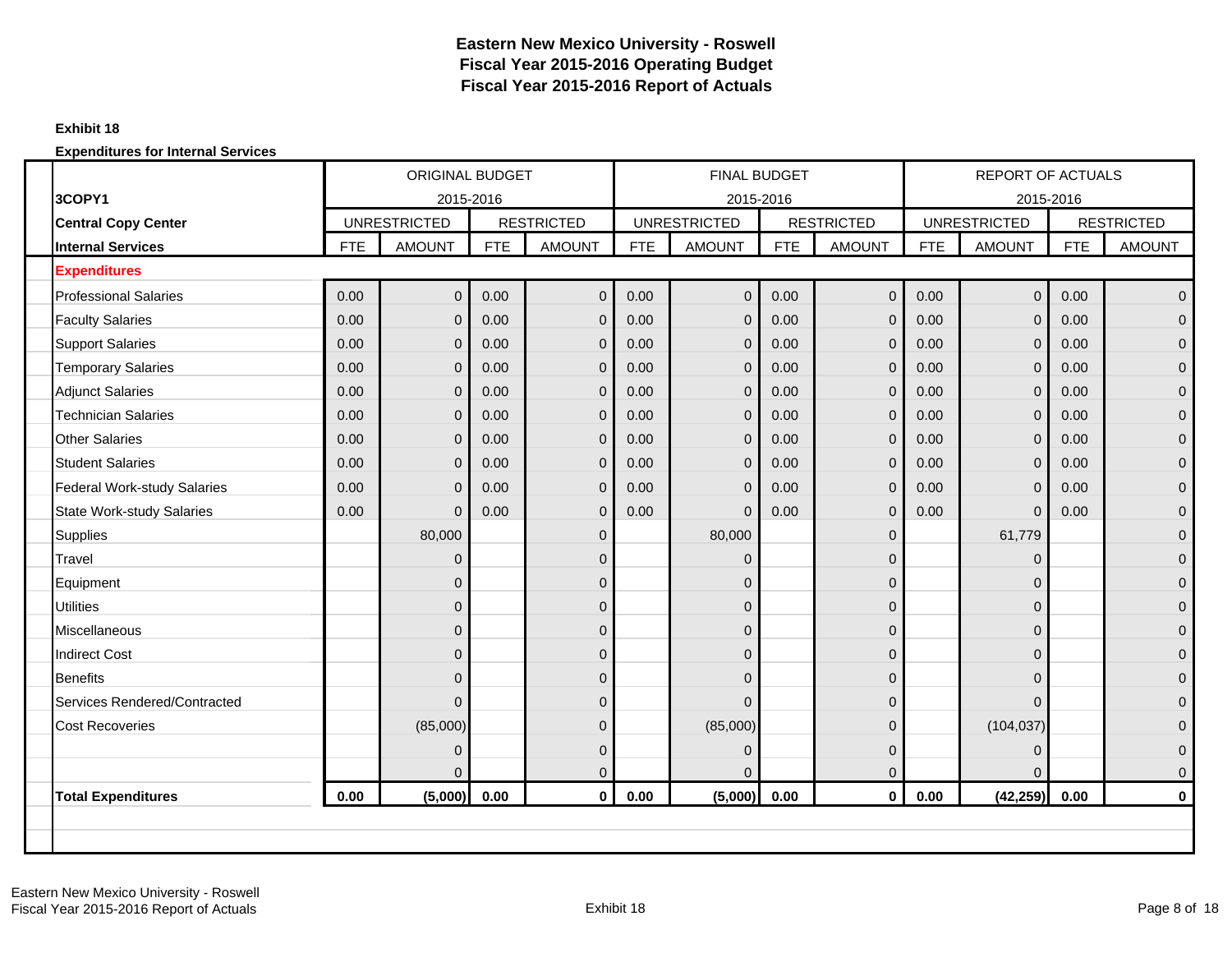#### **Exhibit 18**

|                                  | <b>ORIGINAL BUDGET</b><br>2015-2016 |                     |            |                   |            | FINAL BUDGET        |            |                   |            | <b>REPORT OF ACTUALS</b> |            |                   |
|----------------------------------|-------------------------------------|---------------------|------------|-------------------|------------|---------------------|------------|-------------------|------------|--------------------------|------------|-------------------|
| 3COPY1                           |                                     |                     |            |                   |            | 2015-2016           |            |                   |            | 2015-2016                |            |                   |
| <b>Central Copy Center</b>       |                                     | <b>UNRESTRICTED</b> |            | <b>RESTRICTED</b> |            | <b>UNRESTRICTED</b> |            | <b>RESTRICTED</b> |            | <b>UNRESTRICTED</b>      |            | <b>RESTRICTED</b> |
| <b>Internal Services</b>         | <b>FTE</b>                          | <b>AMOUNT</b>       | <b>FTE</b> | <b>AMOUNT</b>     | <b>FTE</b> | <b>AMOUNT</b>       | <b>FTE</b> | <b>AMOUNT</b>     | <b>FTE</b> | <b>AMOUNT</b>            | <b>FTE</b> | <b>AMOUNT</b>     |
| <b>Internal Charges</b>          |                                     |                     |            |                   |            |                     |            |                   |            |                          |            |                   |
| Instruction                      |                                     | $\mathbf 0$         |            | $\mathbf 0$       |            | $\overline{0}$      |            | $\overline{0}$    |            | 17,427                   |            | $\mathbf 0$       |
| Academic Support                 |                                     | $\Omega$            |            | $\mathbf 0$       |            | $\overline{0}$      |            | $\overline{0}$    |            | 4,045                    |            | $\mathbf{0}$      |
| <b>Student Services</b>          |                                     | $\overline{0}$      |            | $\pmb{0}$         |            | $\overline{0}$      |            | $\mathbf 0$       |            | 7,410                    |            | $\mathbf 0$       |
| <b>Institutional Support</b>     |                                     | $\overline{0}$      |            | $\mathsf 0$       |            | $\overline{0}$      |            | $\mathbf 0$       |            | 18,144                   |            | $\mathbf 0$       |
| Operations and Plant Management  |                                     | 0                   |            | $\pmb{0}$         |            | $\overline{0}$      |            | $\mathbf 0$       |            | 2,973                    |            | $\pmb{0}$         |
| <b>Other Funds</b>               |                                     | $\overline{0}$      |            | $\pmb{0}$         |            | $\overline{0}$      |            | $\overline{0}$    |            | $\Omega$                 |            | $\mathbf 0$       |
| <b>Total of Internal Charges</b> |                                     | $\mathbf{0}$        |            | $\mathbf 0$       |            | $\mathbf 0$         |            | $\mathbf 0$       |            | 50,000                   |            | $\mathbf 0$       |
|                                  |                                     |                     |            |                   |            |                     |            |                   |            |                          |            |                   |
| <b>Expenses Net of Internal</b>  |                                     |                     |            |                   |            |                     |            |                   |            |                          |            |                   |
| <b>Departmental Charges</b>      |                                     | (5,000)             |            | $\mathbf 0$       |            | (5,000)             |            | $\mathbf{0}$      |            | (42, 991)                |            | $\mathbf 0$       |
|                                  |                                     |                     |            |                   |            |                     |            |                   |            |                          |            |                   |
| <b>Transfers To or (From)</b>    |                                     | $\overline{0}$      |            | $\mathbf 0$       |            | $\overline{0}$      |            | $\overline{0}$    |            | $\overline{0}$           |            | $\overline{0}$    |
|                                  |                                     |                     |            |                   |            |                     |            |                   |            |                          |            |                   |
| <b>Ending Balance</b>            | 0.00                                | 29,691              | 0.00       | $\mathbf 0$       | 0.00       | $(7,476)$ 0.00      |            | $\overline{0}$    | 0.00       | 30,515                   | 0.00       | $\mathbf 0$       |
|                                  |                                     |                     |            |                   |            |                     |            |                   |            |                          |            |                   |
|                                  |                                     |                     |            |                   |            |                     |            |                   |            |                          |            |                   |
|                                  |                                     |                     |            |                   |            |                     |            |                   |            |                          |            |                   |
|                                  |                                     |                     |            |                   |            |                     |            |                   |            |                          |            |                   |
|                                  |                                     |                     |            |                   |            |                     |            |                   |            |                          |            |                   |
|                                  |                                     |                     |            |                   |            |                     |            |                   |            |                          |            |                   |
|                                  |                                     |                     |            |                   |            |                     |            |                   |            |                          |            |                   |
|                                  |                                     |                     |            |                   |            |                     |            |                   |            |                          |            |                   |
|                                  |                                     |                     |            |                   |            |                     |            |                   |            |                          |            |                   |
|                                  |                                     |                     |            |                   |            |                     |            |                   |            |                          |            |                   |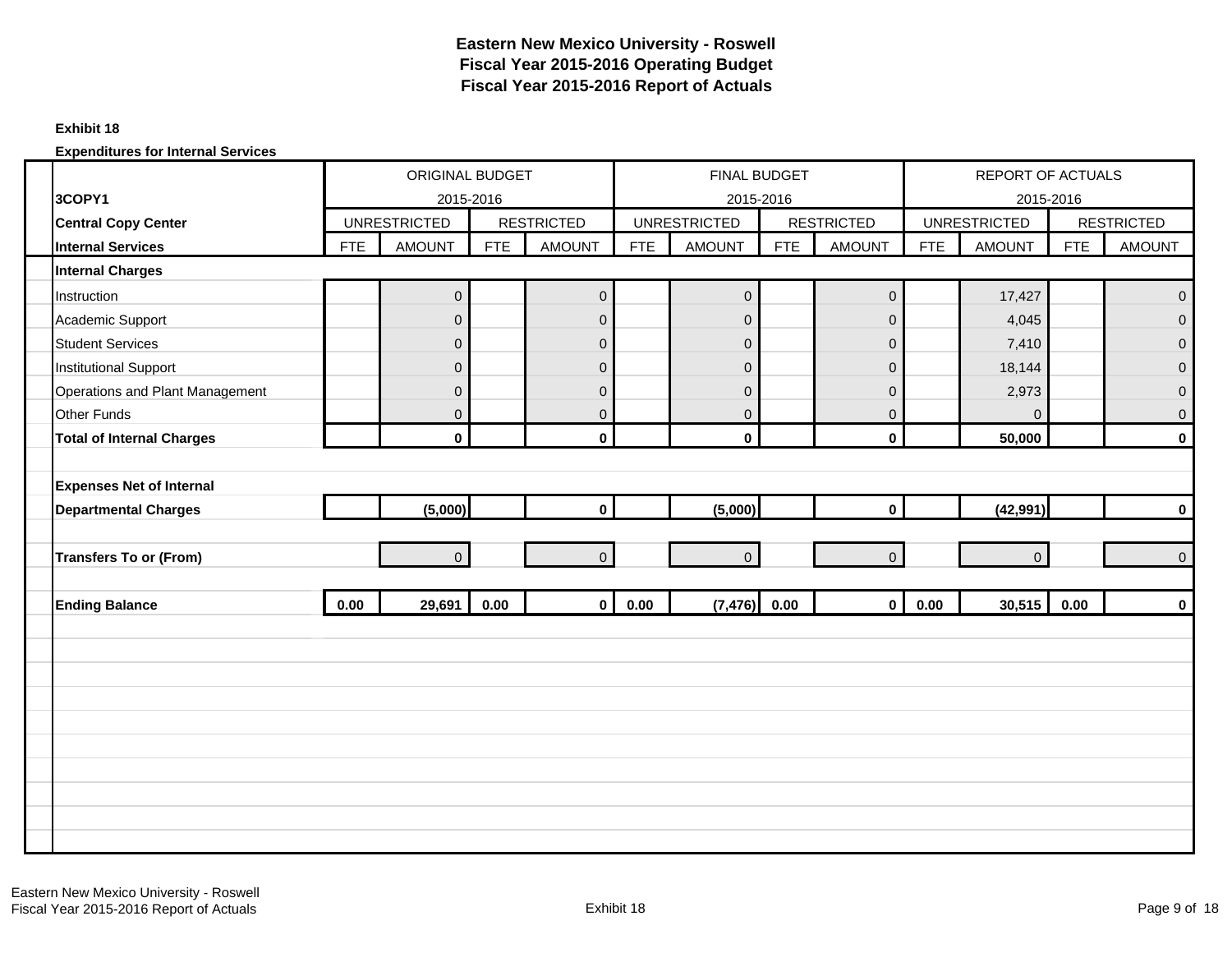#### **Exhibit 18**

|                           |            | ORIGINAL BUDGET     |            |                   |            | FINAL BUDGET        |            |                     |            | <b>REPORT OF ACTUALS</b> |            |                   |
|---------------------------|------------|---------------------|------------|-------------------|------------|---------------------|------------|---------------------|------------|--------------------------|------------|-------------------|
| <b>3MAILE</b>             |            | 2015-2016           |            |                   |            | 2015-2016           |            |                     |            | 2015-2016                |            |                   |
| <b>Mailroom Services</b>  |            | <b>UNRESTRICTED</b> |            | <b>RESTRICTED</b> |            | <b>UNRESTRICTED</b> |            | <b>RESTRICTED</b>   |            | <b>UNRESTRICTED</b>      |            | <b>RESTRICTED</b> |
| <b>Internal Services</b>  | <b>FTE</b> | <b>AMOUNT</b>       | <b>FTE</b> | <b>AMOUNT</b>     | <b>FTE</b> | <b>AMOUNT</b>       | <b>FTE</b> | <b>AMOUNT</b>       | <b>FTE</b> | <b>AMOUNT</b>            | <b>FTE</b> | <b>AMOUNT</b>     |
| <b>Revenues</b>           |            |                     |            |                   |            |                     |            |                     |            |                          |            |                   |
| <b>Sales and Services</b> |            | $\overline{0}$      |            | $\pmb{0}$         |            | $\overline{0}$      |            | $\mathsf{O}\xspace$ |            | $\mathbf 0$              |            | $\mathbf{0}$      |
| <b>Cost Recoveries</b>    |            | $\mathbf{0}$        |            | $\mathbf 0$       |            | $\overline{0}$      |            | $\mathbf 0$         |            | $\mathbf 0$              |            | $\Omega$          |
| <b>Internal Charges</b>   |            | $\overline{0}$      |            | $\pmb{0}$         |            | $\overline{0}$      |            | $\mathbf 0$         |            | $\mathbf 0$              |            | $\Omega$          |
| Fees                      |            | $\mathbf{0}$        |            | $\pmb{0}$         |            | $\overline{0}$      |            | $\mathbf 0$         |            | $\mathbf 0$              |            | $\mathbf 0$       |
| Other Revenue             |            | $\Omega$            |            | $\pmb{0}$         |            | $\overline{0}$      |            | $\mathbf 0$         |            | $\mathbf 0$              |            | $\mathbf{0}$      |
|                           |            | $\mathbf 0$         |            | $\mathbf 0$       |            | $\overline{0}$      |            | $\mathbf 0$         |            | $\mathbf 0$              |            | $\mathbf 0$       |
|                           |            | $\overline{0}$      |            | $\pmb{0}$         |            | $\overline{0}$      |            | $\mathbf 0$         |            | $\mathsf{O}\xspace$      |            | $\mathbf{0}$      |
|                           |            | $\mathbf{0}$        |            | $\pmb{0}$         |            | $\overline{0}$      |            | $\overline{0}$      |            | $\mathbf 0$              |            | $\mathbf{0}$      |
|                           |            | $\Omega$            |            | $\pmb{0}$         |            | $\overline{0}$      |            | $\mathbf 0$         |            | $\mathbf 0$              |            | $\mathbf{0}$      |
|                           |            | $\Omega$            |            | $\pmb{0}$         |            | $\overline{0}$      |            | $\mathbf{0}$        |            | $\mathbf 0$              |            | $\mathbf{0}$      |
|                           |            | $\overline{0}$      |            | $\pmb{0}$         |            | $\overline{0}$      |            | $\mathbf 0$         |            | $\mathbf 0$              |            | $\overline{0}$    |
| <b>Total Revenues</b>     |            | $\mathbf 0$         |            | $\mathbf 0$       |            | $\mathbf 0$         |            | $\mathbf 0$         |            | $\mathbf 0$              |            | $\mathbf 0$       |
|                           |            |                     |            |                   |            |                     |            |                     |            |                          |            |                   |
| <b>Beginning Balance</b>  |            | (15,000)            |            | $\pmb{0}$         |            | (27, 148)           |            | $\mathbf{0}$        |            | (27, 148)                |            | $\mathbf 0$       |
|                           |            |                     |            |                   |            |                     |            | $\mathbf 0$         |            |                          |            |                   |
| <b>Total Available</b>    |            | (15,000)            |            | $\mathbf 0$       |            | (27, 148)           |            | $\mathbf 0$         |            | (27, 148)                |            | $\mathbf 0$       |
|                           |            |                     |            |                   |            |                     |            |                     |            |                          |            |                   |
|                           |            |                     |            |                   |            |                     |            |                     |            |                          |            |                   |
|                           |            |                     |            |                   |            |                     |            |                     |            |                          |            |                   |
|                           |            |                     |            |                   |            |                     |            |                     |            |                          |            |                   |
|                           |            |                     |            |                   |            |                     |            |                     |            |                          |            |                   |
|                           |            |                     |            |                   |            |                     |            |                     |            |                          |            |                   |
|                           |            |                     |            |                   |            |                     |            |                     |            |                          |            |                   |
|                           |            |                     |            |                   |            |                     |            |                     |            |                          |            |                   |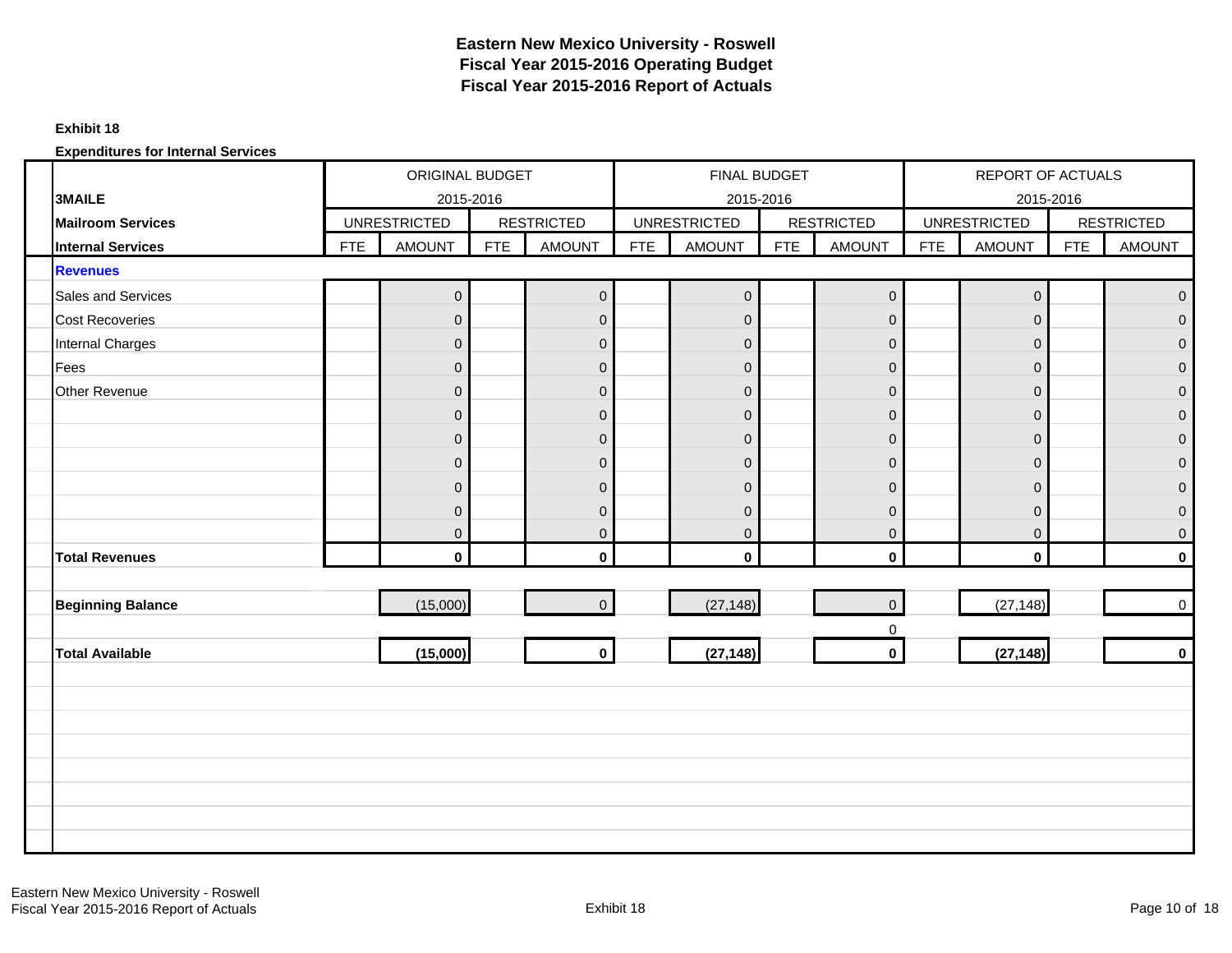#### **Exhibit 18**

|                                    |            | <b>ORIGINAL BUDGET</b> |            |                   |            | <b>FINAL BUDGET</b> |            |                   |            | <b>REPORT OF ACTUALS</b> |            |                   |
|------------------------------------|------------|------------------------|------------|-------------------|------------|---------------------|------------|-------------------|------------|--------------------------|------------|-------------------|
| <b>3MAILE</b>                      |            | 2015-2016              |            |                   |            |                     | 2015-2016  |                   |            | 2015-2016                |            |                   |
| <b>Mailroom Services</b>           |            | <b>UNRESTRICTED</b>    |            | <b>RESTRICTED</b> |            | <b>UNRESTRICTED</b> |            | <b>RESTRICTED</b> |            | <b>UNRESTRICTED</b>      |            | <b>RESTRICTED</b> |
| <b>Internal Services</b>           | <b>FTE</b> | <b>AMOUNT</b>          | <b>FTE</b> | <b>AMOUNT</b>     | <b>FTE</b> | <b>AMOUNT</b>       | <b>FTE</b> | <b>AMOUNT</b>     | <b>FTE</b> | <b>AMOUNT</b>            | <b>FTE</b> | <b>AMOUNT</b>     |
| <b>Expenditures</b>                |            |                        |            |                   |            |                     |            |                   |            |                          |            |                   |
| <b>Professional Salaries</b>       | 0.00       | $\mathbf 0$            | 0.00       | $\mathbf 0$       | 0.00       | $\mathbf{0}$        | 0.00       | $\mathbf 0$       | 0.00       | $\mathbf 0$              | 0.00       | $\mathbf{0}$      |
| <b>Faculty Salaries</b>            | 0.00       | $\mathbf{0}$           | 0.00       | $\mathbf 0$       | 0.00       | $\Omega$            | 0.00       | $\mathbf 0$       | 0.00       | $\mathbf 0$              | 0.00       | $\mathbf{0}$      |
| <b>Support Salaries</b>            | 0.00       | $\mathbf{0}$           | 0.00       | $\mathbf 0$       | 0.00       | $\mathbf 0$         | 0.00       | $\mathbf{0}$      | 0.00       | $\mathbf 0$              | 0.00       | $\mathbf{0}$      |
| <b>Temporary Salaries</b>          | 0.00       | $\mathbf{0}$           | 0.00       | $\mathbf 0$       | 0.00       | $\Omega$            | 0.00       | $\mathbf 0$       | 0.00       | $\mathbf 0$              | 0.00       | $\Omega$          |
| <b>Adjunct Salaries</b>            | 0.00       | $\Omega$               | 0.00       | $\mathbf 0$       | 0.00       | $\Omega$            | 0.00       | $\mathbf{0}$      | 0.00       | $\mathbf 0$              | 0.00       | $\mathbf{0}$      |
| <b>Technician Salaries</b>         | 0.00       | $\mathbf{0}$           | 0.00       | $\mathbf 0$       | 0.00       | $\Omega$            | 0.00       | $\mathbf 0$       | 0.00       | $\mathbf 0$              | 0.00       | $\mathbf{0}$      |
| <b>Other Salaries</b>              | 0.00       | $\overline{0}$         | 0.00       | $\mathbf 0$       | 0.00       | $\mathbf 0$         | 0.00       | $\mathbf 0$       | 0.00       | $\mathbf 0$              | 0.00       | $\mathbf 0$       |
| <b>Student Salaries</b>            | 0.00       | $\Omega$               | 0.00       | $\mathbf 0$       | 0.00       | $\Omega$            | 0.00       | $\mathbf{0}$      | 0.00       | $\mathbf 0$              | 0.00       | $\mathbf{0}$      |
| <b>Federal Work-study Salaries</b> | 0.00       | $\Omega$               | 0.00       | $\mathbf 0$       | 0.00       | $\Omega$            | 0.00       | $\mathbf{0}$      | 0.00       | 0                        | 0.00       | $\mathbf{0}$      |
| <b>State Work-study Salaries</b>   | 0.00       | $\mathbf{0}$           | 0.00       | $\mathbf 0$       | 0.00       | $\Omega$            | 0.00       | $\mathbf{0}$      | 0.00       | $\mathbf 0$              | 0.00       | $\mathbf 0$       |
| <b>Supplies</b>                    |            | 95,000                 |            | $\mathbf 0$       |            | 95,000              |            | $\overline{0}$    |            | 50,388                   |            | $\mathbf{0}$      |
| Travel                             |            | $\Omega$               |            | $\mathbf 0$       |            | $\Omega$            |            | $\Omega$          |            | 1,839                    |            | $\mathbf{0}$      |
| Equipment                          |            | $\Omega$               |            | $\mathbf 0$       |            | $\mathbf{0}$        |            | $\overline{0}$    |            | 0                        |            | $\mathbf{0}$      |
| <b>Utilities</b>                   |            | $\mathbf{0}$           |            | $\mathbf 0$       |            | $\mathbf{0}$        |            | $\Omega$          |            | 0                        |            | $\mathbf{0}$      |
| Miscellaneous                      |            | $\mathbf{0}$           |            | $\mathbf 0$       |            | $\mathbf{0}$        |            | $\overline{0}$    |            | 0                        |            | $\mathbf 0$       |
| <b>Indirect Cost</b>               |            | $\Omega$               |            | $\mathbf{0}$      |            | $\Omega$            |            | $\Omega$          |            | 0                        |            | $\Omega$          |
| <b>Benefits</b>                    |            | $\Omega$               |            | $\mathbf{0}$      |            | $\mathbf{0}$        |            | $\Omega$          |            | 0                        |            | $\mathbf{0}$      |
| Services Rendered/Contracted       |            | $\Omega$               |            | $\mathbf{0}$      |            | $\Omega$            |            | $\Omega$          |            | 0                        |            | $\mathbf{0}$      |
| <b>Cost Recoveries</b>             |            | (90,000)               |            | $\mathbf 0$       |            | (90,000)            |            | $\Omega$          |            | (137, 526)               |            | $\mathbf{0}$      |
|                                    |            | $\mathbf 0$            |            | $\mathbf 0$       |            | $\mathbf 0$         |            | 0                 |            | 0                        |            | $\mathbf 0$       |
|                                    |            | $\Omega$               |            | $\mathbf 0$       |            |                     |            | $\Omega$          |            | $\Omega$                 |            | $\mathbf{0}$      |
| <b>Total Expenditures</b>          | 0.00       | 5,000                  | 0.00       | $\mathbf 0$       | 0.00       | 5,000               | 0.00       | $\mathbf{0}$      | 0.00       | (85, 299)                | 0.00       | $\mathbf 0$       |
|                                    |            |                        |            |                   |            |                     |            |                   |            |                          |            |                   |
|                                    |            |                        |            |                   |            |                     |            |                   |            |                          |            |                   |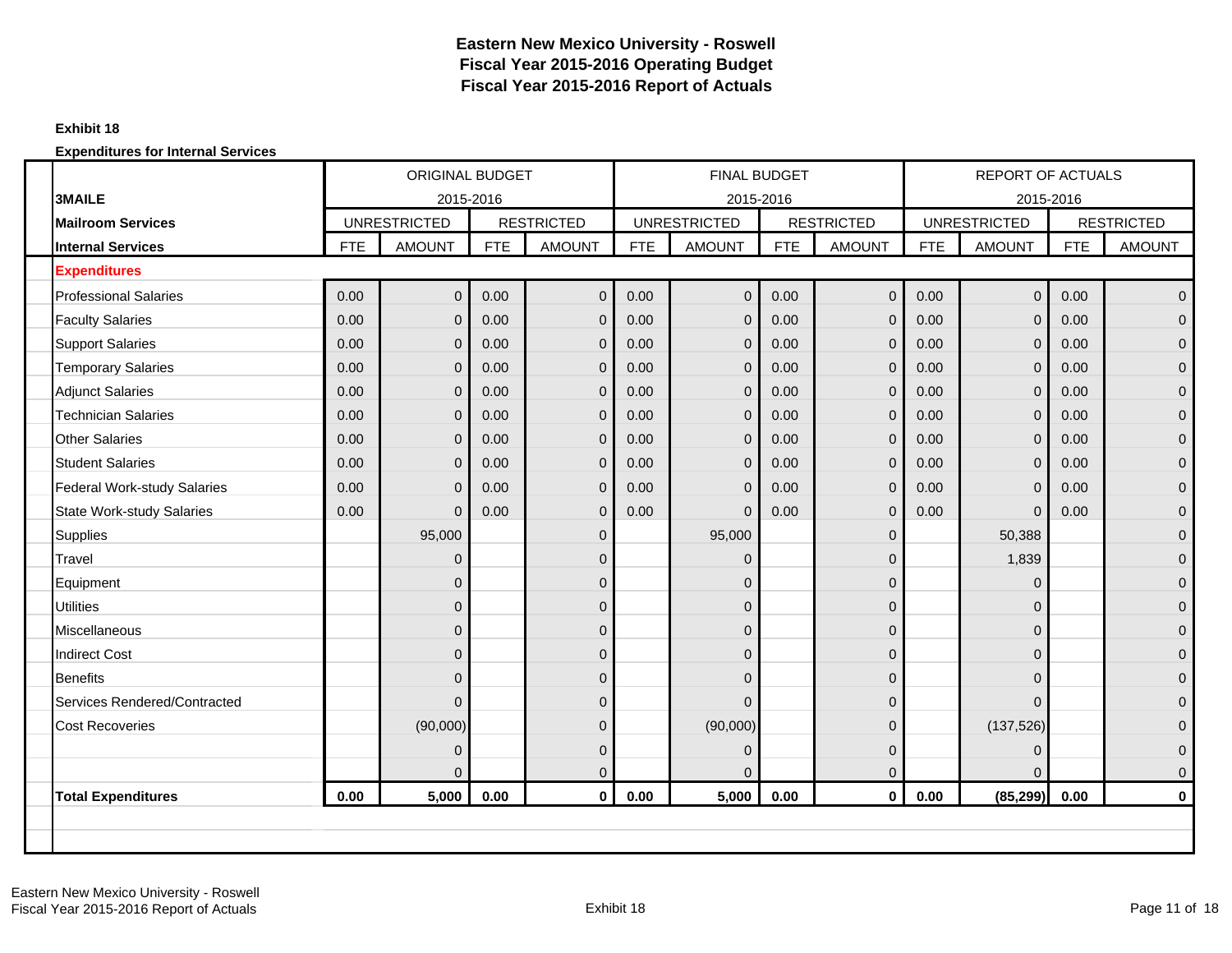#### **Exhibit 18**

|                                  |            | ORIGINAL BUDGET<br>2015-2016 |            |                   |            | FINAL BUDGET        |            |                   |            | <b>REPORT OF ACTUALS</b> |            |                   |
|----------------------------------|------------|------------------------------|------------|-------------------|------------|---------------------|------------|-------------------|------------|--------------------------|------------|-------------------|
| <b>3MAILE</b>                    |            |                              |            |                   |            | 2015-2016           |            |                   |            | 2015-2016                |            |                   |
| <b>Mailroom Services</b>         |            | <b>UNRESTRICTED</b>          |            | <b>RESTRICTED</b> |            | <b>UNRESTRICTED</b> |            | <b>RESTRICTED</b> |            | <b>UNRESTRICTED</b>      |            | <b>RESTRICTED</b> |
| <b>Internal Services</b>         | <b>FTE</b> | <b>AMOUNT</b>                | <b>FTE</b> | <b>AMOUNT</b>     | <b>FTE</b> | <b>AMOUNT</b>       | <b>FTE</b> | <b>AMOUNT</b>     | <b>FTE</b> | <b>AMOUNT</b>            | <b>FTE</b> | <b>AMOUNT</b>     |
| <b>Internal Charges</b>          |            |                              |            |                   |            |                     |            |                   |            |                          |            |                   |
| Instruction                      |            | $\overline{0}$               |            | $\mathbf 0$       |            | $\overline{0}$      |            | $\mathbf 0$       |            | 34,854                   |            | $\mathbf 0$       |
| Academic Support                 |            | $\mathbf{0}$                 |            | $\mathbf 0$       |            | $\overline{0}$      |            | $\mathsf 0$       |            | 8,090                    |            | $\overline{0}$    |
| <b>Student Services</b>          |            | $\overline{0}$               |            | $\pmb{0}$         |            | $\overline{0}$      |            | $\mathbf{0}$      |            | 14,820                   |            | $\mathbf{0}$      |
| <b>Institutional Support</b>     |            | $\mathbf{0}$                 |            | $\pmb{0}$         |            | $\overline{0}$      |            | $\mathbf 0$       |            | 36,289                   |            | $\mathbf 0$       |
| Operations and Plant Management  |            | $\overline{0}$               |            | $\pmb{0}$         |            | $\overline{0}$      |            | $\mathbf 0$       |            | 5,947                    |            | $\mathbf 0$       |
| <b>Other Funds</b>               |            | $\overline{0}$               |            | $\mathbf 0$       |            | $\overline{0}$      |            | $\overline{0}$    |            | $\Omega$                 |            | $\mathbf 0$       |
| <b>Total of Internal Charges</b> |            | $\mathbf 0$                  |            | $\mathbf 0$       |            | $\mathbf 0$         |            | $\mathbf{0}$      |            | 100,000                  |            | $\mathbf 0$       |
|                                  |            |                              |            |                   |            |                     |            |                   |            |                          |            |                   |
| <b>Expenses Net of Internal</b>  |            |                              |            |                   |            |                     |            |                   |            |                          |            |                   |
| <b>Departmental Charges</b>      |            | 5,000                        |            | $\mathbf 0$       |            | 5,000               |            | $\mathbf{0}$      |            | (85, 299)                |            | $\mathbf 0$       |
|                                  |            |                              |            |                   |            |                     |            |                   |            |                          |            |                   |
| <b>Transfers To or (From)</b>    |            | $\overline{0}$               |            | $\mathbf{0}$      |            | $\overline{0}$      |            | $\overline{0}$    |            | $\mathbf{0}$             |            | $\mathbf 0$       |
|                                  |            |                              |            |                   |            |                     |            |                   |            |                          |            |                   |
| <b>Ending Balance</b>            | 0.00       | $(20,000)$ 0.00              |            | $\mathbf 0$       | 0.00       | $(32, 148)$ 0.00    |            | $\mathbf{0}$      | 0.00       | 58,151                   | 0.00       | $\mathbf 0$       |
|                                  |            |                              |            |                   |            |                     |            |                   |            |                          |            |                   |
|                                  |            |                              |            |                   |            |                     |            |                   |            |                          |            |                   |
|                                  |            |                              |            |                   |            |                     |            |                   |            |                          |            |                   |
|                                  |            |                              |            |                   |            |                     |            |                   |            |                          |            |                   |
|                                  |            |                              |            |                   |            |                     |            |                   |            |                          |            |                   |
|                                  |            |                              |            |                   |            |                     |            |                   |            |                          |            |                   |
|                                  |            |                              |            |                   |            |                     |            |                   |            |                          |            |                   |
|                                  |            |                              |            |                   |            |                     |            |                   |            |                          |            |                   |
|                                  |            |                              |            |                   |            |                     |            |                   |            |                          |            |                   |
|                                  |            |                              |            |                   |            |                     |            |                   |            |                          |            |                   |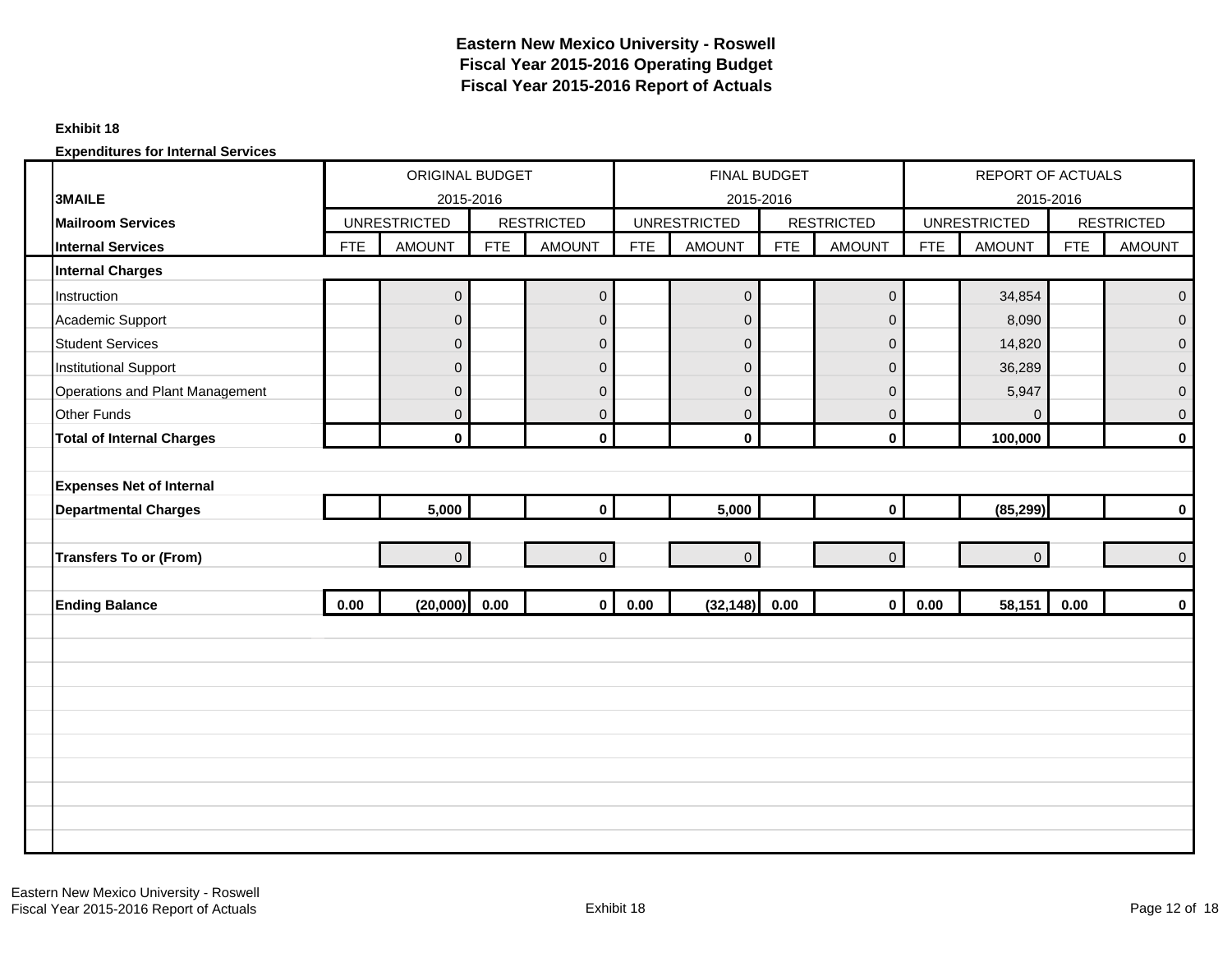#### **Exhibit 18**

|                          |            | ORIGINAL BUDGET     |            |                   |            | FINAL BUDGET        |            |                   |            | <b>REPORT OF ACTUALS</b> |            |                   |
|--------------------------|------------|---------------------|------------|-------------------|------------|---------------------|------------|-------------------|------------|--------------------------|------------|-------------------|
| 3MOTR                    |            | 2015-2016           |            |                   |            | 2015-2016           |            |                   |            | 2015-2016                |            |                   |
| <b>Motor Pool</b>        |            | <b>UNRESTRICTED</b> |            | <b>RESTRICTED</b> |            | <b>UNRESTRICTED</b> |            | <b>RESTRICTED</b> |            | <b>UNRESTRICTED</b>      |            | <b>RESTRICTED</b> |
| <b>Internal Services</b> | <b>FTE</b> | <b>AMOUNT</b>       | <b>FTE</b> | <b>AMOUNT</b>     | <b>FTE</b> | <b>AMOUNT</b>       | <b>FTE</b> | <b>AMOUNT</b>     | <b>FTE</b> | <b>AMOUNT</b>            | <b>FTE</b> | <b>AMOUNT</b>     |
| <b>Revenues</b>          |            |                     |            |                   |            |                     |            |                   |            |                          |            |                   |
| Sales and Services       |            | $\boldsymbol{0}$    |            | $\pmb{0}$         |            | $\overline{0}$      |            | $\mathbf 0$       |            | $\mathsf{O}\xspace$      |            | $\mathbf 0$       |
| <b>Cost Recoveries</b>   |            | $\overline{0}$      |            | $\mathbf{0}$      |            | $\overline{0}$      |            | $\mathbf{O}$      |            | $\mathbf 0$              |            | $\Omega$          |
| <b>Internal Charges</b>  |            | $\overline{0}$      |            | $\mathbf 0$       |            | $\mathbf 0$         |            | $\mathbf{O}$      |            | $\mathsf{O}\xspace$      |            | $\mathbf 0$       |
| Fees                     |            | $\mathbf 0$         |            | $\boldsymbol{0}$  |            | $\mathbf{0}$        |            | $\mathbf 0$       |            | $\mathbf 0$              |            | $\mathbf 0$       |
| Other Revenue            |            | $\overline{0}$      |            | $\mathbf 0$       |            | $\overline{0}$      |            | $\mathbf 0$       |            | $\mathbf 0$              |            | $\mathbf 0$       |
|                          |            | $\mathbf 0$         |            | $\boldsymbol{0}$  |            | $\mathbf 0$         |            | $\mathbf 0$       |            | $\mathsf{O}\xspace$      |            | $\pmb{0}$         |
|                          |            | $\overline{0}$      |            | $\boldsymbol{0}$  |            | $\overline{0}$      |            | $\mathbf{O}$      |            | $\mathbf 0$              |            | $\pmb{0}$         |
|                          |            | $\mathbf{0}$        |            | $\mathbf 0$       |            | $\mathbf 0$         |            | $\mathbf 0$       |            | $\mathbf 0$              |            | $\mathbf 0$       |
|                          |            | $\overline{0}$      |            | $\mathbf 0$       |            | $\Omega$            |            | $\overline{0}$    |            | $\overline{0}$           |            | $\mathbf 0$       |
|                          |            | $\overline{0}$      |            | $\boldsymbol{0}$  |            | $\overline{0}$      |            | $\mathsf 0$       |            | $\mathsf{O}\xspace$      |            | $\mathbf 0$       |
|                          |            | $\mathbf{0}$        |            | $\mathbf 0$       |            | $\overline{0}$      |            | $\overline{0}$    |            | $\mathbf 0$              |            | $\overline{0}$    |
| <b>Total Revenues</b>    |            | $\mathbf{0}$        |            | $\mathbf{0}$      |            | $\mathbf{0}$        |            | $\mathbf{0}$      |            | $\mathbf 0$              |            | $\mathbf{0}$      |
|                          |            |                     |            |                   |            |                     |            |                   |            |                          |            |                   |
| <b>Beginning Balance</b> |            | 95,257              |            | $\overline{0}$    |            | 86,707              |            | $\overline{0}$    |            | 86,707                   |            | $\mathbf 0$       |
|                          |            |                     |            |                   |            |                     |            |                   |            |                          |            |                   |
| <b>Total Available</b>   |            | 95,257              |            | $\mathbf 0$       |            | 86,707              |            | $\mathbf 0$       |            | 86,707                   |            | $\mathbf{0}$      |
|                          |            |                     |            |                   |            |                     |            |                   |            |                          |            |                   |
|                          |            |                     |            |                   |            |                     |            |                   |            |                          |            |                   |
|                          |            |                     |            |                   |            |                     |            |                   |            |                          |            |                   |
|                          |            |                     |            |                   |            |                     |            |                   |            |                          |            |                   |
|                          |            |                     |            |                   |            |                     |            |                   |            |                          |            |                   |
|                          |            |                     |            |                   |            |                     |            |                   |            |                          |            |                   |
|                          |            |                     |            |                   |            |                     |            |                   |            |                          |            |                   |
|                          |            |                     |            |                   |            |                     |            |                   |            |                          |            |                   |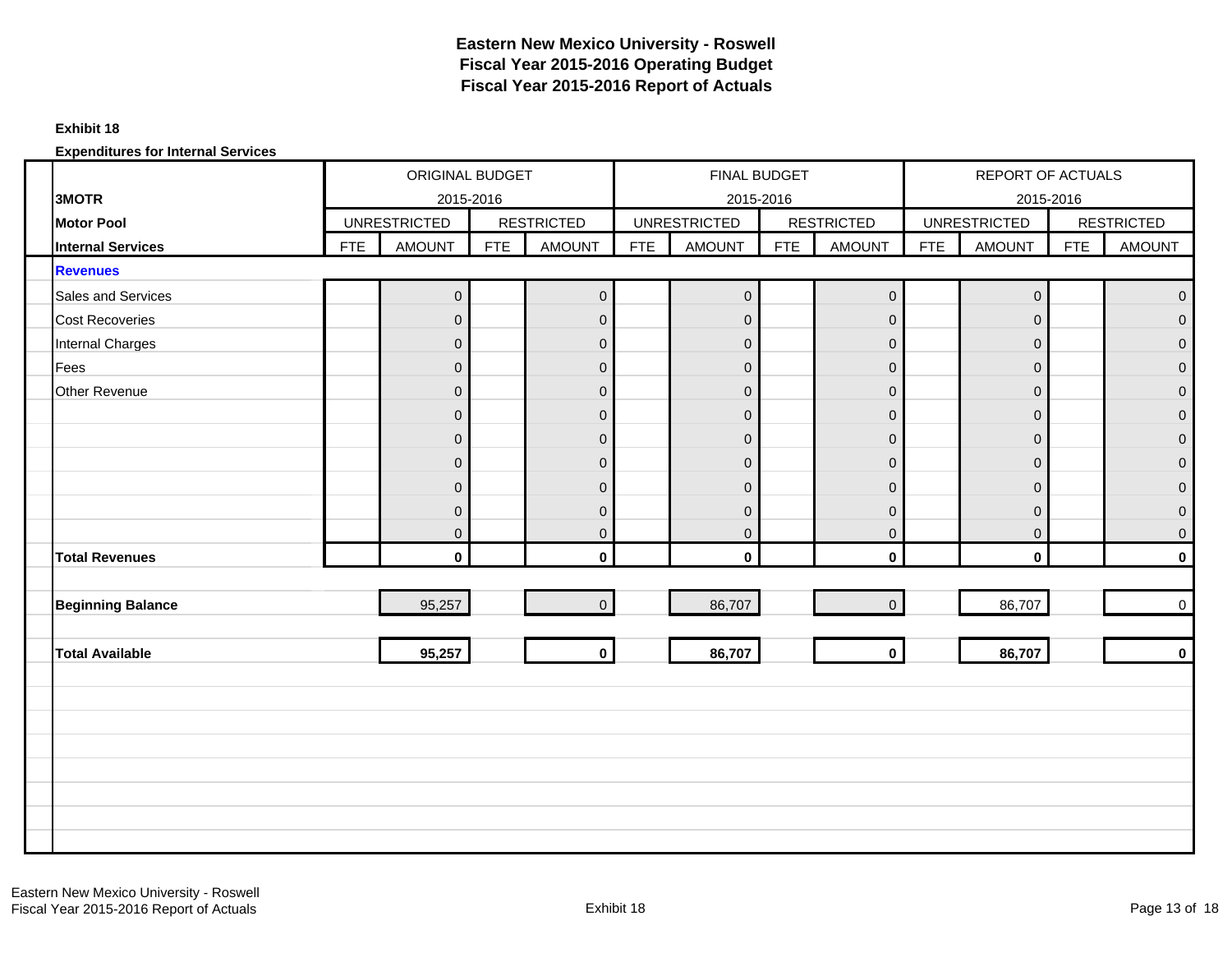#### **Exhibit 18**

|                                    |            | <b>ORIGINAL BUDGET</b>           |            |                   |            | <b>FINAL BUDGET</b>              |            |                   |            | <b>REPORT OF ACTUALS</b>         |            |                   |
|------------------------------------|------------|----------------------------------|------------|-------------------|------------|----------------------------------|------------|-------------------|------------|----------------------------------|------------|-------------------|
| 3MOTR<br><b>Motor Pool</b>         |            | 2015-2016<br><b>UNRESTRICTED</b> |            | <b>RESTRICTED</b> |            | 2015-2016<br><b>UNRESTRICTED</b> |            | <b>RESTRICTED</b> |            | 2015-2016<br><b>UNRESTRICTED</b> |            | <b>RESTRICTED</b> |
| <b>Internal Services</b>           | <b>FTE</b> | <b>AMOUNT</b>                    | <b>FTE</b> | <b>AMOUNT</b>     | <b>FTE</b> | <b>AMOUNT</b>                    | <b>FTE</b> | <b>AMOUNT</b>     | <b>FTE</b> | <b>AMOUNT</b>                    | <b>FTE</b> | <b>AMOUNT</b>     |
|                                    |            |                                  |            |                   |            |                                  |            |                   |            |                                  |            |                   |
| <b>Expenditures</b>                |            |                                  |            |                   |            |                                  |            |                   |            |                                  |            |                   |
| <b>Professional Salaries</b>       | 0.00       | $\mathbf 0$                      | 0.00       | $\mathbf 0$       | 0.00       | $\Omega$                         | 0.00       | $\mathbf 0$       | 0.00       | $\mathbf 0$                      | 0.00       | $\mathbf{0}$      |
| <b>Faculty Salaries</b>            | 0.00       | $\Omega$                         | 0.00       | $\mathbf{0}$      | 0.00       | $\Omega$                         | 0.00       | $\mathbf{0}$      | 0.00       | $\mathbf{0}$                     | 0.00       | $\Omega$          |
| <b>Support Salaries</b>            | 0.00       | $\overline{0}$                   | 0.00       | $\mathbf{0}$      | 0.00       | $\Omega$                         | 0.00       | $\overline{0}$    | 0.00       | $\mathbf 0$                      | 0.00       | $\overline{0}$    |
| <b>Temporary Salaries</b>          | 0.00       | $\overline{0}$                   | 0.00       | $\mathbf{0}$      | 0.00       | $\Omega$                         | 0.00       | $\mathbf 0$       | 0.00       | $\mathbf 0$                      | 0.00       | $\Omega$          |
| <b>Adjunct Salaries</b>            | 0.00       | $\Omega$                         | 0.00       | $\mathbf{0}$      | 0.00       | $\Omega$                         | 0.00       | $\mathbf{0}$      | 0.00       | $\mathbf{0}$                     | 0.00       | $\Omega$          |
| <b>Technician Salaries</b>         | 0.00       | $\overline{0}$                   | 0.00       | $\mathbf{0}$      | 0.00       | $\Omega$                         | 0.00       | $\mathbf 0$       | 0.00       | $\mathbf{0}$                     | 0.00       | $\mathbf{0}$      |
| <b>Other Salaries</b>              | 0.00       | $\overline{0}$                   | 0.00       | $\overline{0}$    | 0.00       | $\Omega$                         | 0.00       | $\mathbf{0}$      | 0.00       | $\mathbf 0$                      | 0.00       | $\overline{0}$    |
| <b>Student Salaries</b>            | 0.00       | $\overline{0}$                   | 0.00       | $\mathbf 0$       | 0.00       | $\Omega$                         | 0.00       | $\mathbf 0$       | 0.00       | $\mathbf 0$                      | 0.00       | $\mathbf{0}$      |
| <b>Federal Work-study Salaries</b> | 0.00       | $\Omega$                         | 0.00       | $\mathbf 0$       | 0.00       | $\Omega$                         | 0.00       | $\mathbf{0}$      | 0.00       | $\mathbf 0$                      | 0.00       | $\mathbf{0}$      |
| <b>State Work-study Salaries</b>   | 0.00       | $\Omega$                         | 0.00       | $\mathbf{0}$      | 0.00       | $\Omega$                         | 0.00       | $\Omega$          | 0.00       | $\mathbf{0}$                     | 0.00       | $\overline{0}$    |
| <b>Supplies</b>                    |            | 25,500                           |            | $\pmb{0}$         |            | 25,500                           |            | $\overline{0}$    |            | 9,459                            |            | $\Omega$          |
| Travel                             |            | $\Omega$                         |            | $\mathbf 0$       |            | $\mathbf{0}$                     |            | $\Omega$          |            | 833                              |            | $\Omega$          |
| Equipment                          |            | 0                                |            | $\mathbf 0$       |            | $\mathbf{0}$                     |            | $\Omega$          |            | $\mathbf{0}$                     |            | $\mathbf{0}$      |
| <b>Utilities</b>                   |            | 0                                |            | $\mathbf 0$       |            | $\mathbf 0$                      |            | $\Omega$          |            | 0                                |            | $\overline{0}$    |
| <b>Miscellaneous</b>               |            | $\Omega$                         |            | $\mathbf 0$       |            | $\mathbf{0}$                     |            | $\Omega$          |            | 0                                |            | $\Omega$          |
| <b>Indirect Cost</b>               |            | $\Omega$                         |            | $\mathbf 0$       |            | $\overline{0}$                   |            | $\Omega$          |            | $\overline{0}$                   |            | $\Omega$          |
| <b>Benefits</b>                    |            | $\Omega$                         |            | $\pmb{0}$         |            | $\mathbf 0$                      |            | $\Omega$          |            | $\overline{0}$                   |            | $\overline{0}$    |
| Services Rendered/Contracted       |            | $\Omega$                         |            | $\pmb{0}$         |            | $\Omega$                         |            | $\Omega$          |            | 0                                |            | $\Omega$          |
| <b>Cost Recoveries</b>             |            | (41,500)                         |            | $\mathbf 0$       |            | (41,500)                         |            | $\Omega$          |            | (23, 746)                        |            | $\mathbf{0}$      |
|                                    |            | $\Omega$                         |            | $\mathbf 0$       |            | $\Omega$                         |            | $\Omega$          |            | 0                                |            | $\Omega$          |
|                                    |            | $\Omega$                         |            | $\pmb{0}$         |            | $\overline{0}$                   |            | $\Omega$          |            | 0                                |            | $\mathbf{0}$      |
|                                    |            | $\Omega$                         |            | $\mathbf{0}$      |            | $\Omega$                         |            | $\Omega$          |            | $\Omega$                         |            | $\mathbf{0}$      |
|                                    | 0.00       | (16,000)                         | 0.00       | $\mathbf{0}$      | 0.00       | (16,000)                         | 0.00       | $\mathbf{0}$      | 0.00       | (13, 454)                        | 0.00       | $\mathbf{0}$      |
|                                    |            |                                  |            |                   |            |                                  |            |                   |            |                                  |            |                   |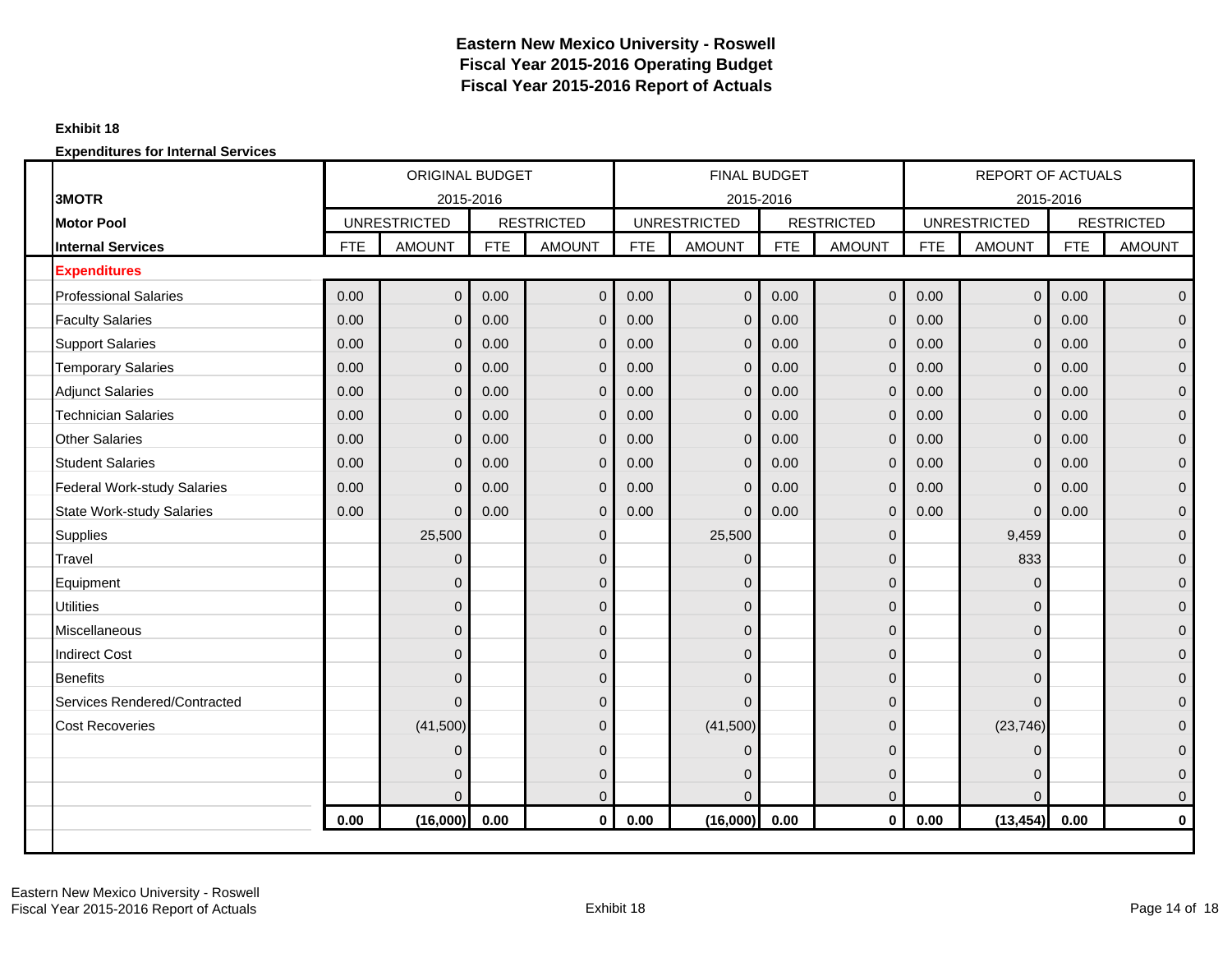#### **Exhibit 18**

|                                  |            | ORIGINAL BUDGET     |            |                   |            | FINAL BUDGET        |            |                   |            | REPORT OF ACTUALS   |            |                   |
|----------------------------------|------------|---------------------|------------|-------------------|------------|---------------------|------------|-------------------|------------|---------------------|------------|-------------------|
| 3MOTR                            |            | 2015-2016           |            |                   |            | 2015-2016           |            |                   |            | 2015-2016           |            |                   |
| <b>Motor Pool</b>                |            | <b>UNRESTRICTED</b> |            | <b>RESTRICTED</b> |            | <b>UNRESTRICTED</b> |            | <b>RESTRICTED</b> |            | <b>UNRESTRICTED</b> |            | <b>RESTRICTED</b> |
| <b>Internal Services</b>         | <b>FTE</b> | <b>AMOUNT</b>       | <b>FTE</b> | <b>AMOUNT</b>     | <b>FTE</b> | <b>AMOUNT</b>       | <b>FTE</b> | <b>AMOUNT</b>     | <b>FTE</b> | <b>AMOUNT</b>       | <b>FTE</b> | <b>AMOUNT</b>     |
| <b>Internal Charges</b>          |            |                     |            |                   |            |                     |            |                   |            |                     |            |                   |
| Instruction                      |            | 1,555               |            |                   |            | 1,555               |            |                   |            | 4,008               |            |                   |
| Academic Support                 |            | 1,550               |            |                   |            | 1,550               |            |                   |            | 930                 |            |                   |
| <b>Student Services</b>          |            | 2,300               |            |                   |            | 2,300               |            |                   |            | 1,704               |            |                   |
| <b>Institutional Support</b>     |            | 2,300               |            |                   |            | 2,300               |            |                   |            | 4,173               |            |                   |
| Operations and Plant Management  |            | 3,795               |            |                   |            | 3,795               |            |                   |            | 684                 |            |                   |
| Other Funds                      |            | $\mathbf{0}$        |            |                   |            | $\Omega$            |            |                   |            | $\overline{0}$      |            |                   |
| <b>Total of Internal Charges</b> |            | 11,500              |            | $\pmb{0}$         |            | 11,500              |            | $\mathbf 0$       |            | 11,500              |            | $\mathbf 0$       |
|                                  |            |                     |            |                   |            |                     |            |                   |            |                     |            |                   |
| <b>Expenses Net of Internal</b>  |            |                     |            |                   |            |                     |            |                   |            |                     |            |                   |
| <b>Departmental Charges</b>      |            | (16,000)            |            | $\mathbf 0$       |            | (16,000)            |            | $\mathbf{0}$      |            | (13, 454)           |            | $\mathbf 0$       |
|                                  |            |                     |            |                   |            |                     |            |                   |            |                     |            |                   |
| <b>Transfers To or (From)</b>    |            | $\overline{0}$      |            | $\mathbf 0$       |            | $\overline{0}$      |            | $\overline{0}$    |            | $\overline{0}$      |            | $\mathbf 0$       |
|                                  |            |                     |            |                   |            |                     |            |                   |            |                     |            |                   |
| <b>Ending Balance</b>            | 0.00       | 111,257             | 0.00       | $\mathbf 0$       | 0.00       | 102,707             | 0.00       | $\mathbf{0}$      | 0.00       | 100,161             | 0.00       | $\mathbf 0$       |
|                                  |            |                     |            |                   |            |                     |            |                   |            |                     |            |                   |
|                                  |            |                     |            |                   |            |                     |            |                   |            |                     |            |                   |
|                                  |            |                     |            |                   |            |                     |            |                   |            |                     |            |                   |
|                                  |            |                     |            |                   |            |                     |            |                   |            |                     |            |                   |
|                                  |            |                     |            |                   |            |                     |            |                   |            |                     |            |                   |
|                                  |            |                     |            |                   |            |                     |            |                   |            |                     |            |                   |
|                                  |            |                     |            |                   |            |                     |            |                   |            |                     |            |                   |
|                                  |            |                     |            |                   |            |                     |            |                   |            |                     |            |                   |
|                                  |            |                     |            |                   |            |                     |            |                   |            |                     |            |                   |
|                                  |            |                     |            |                   |            |                     |            |                   |            |                     |            |                   |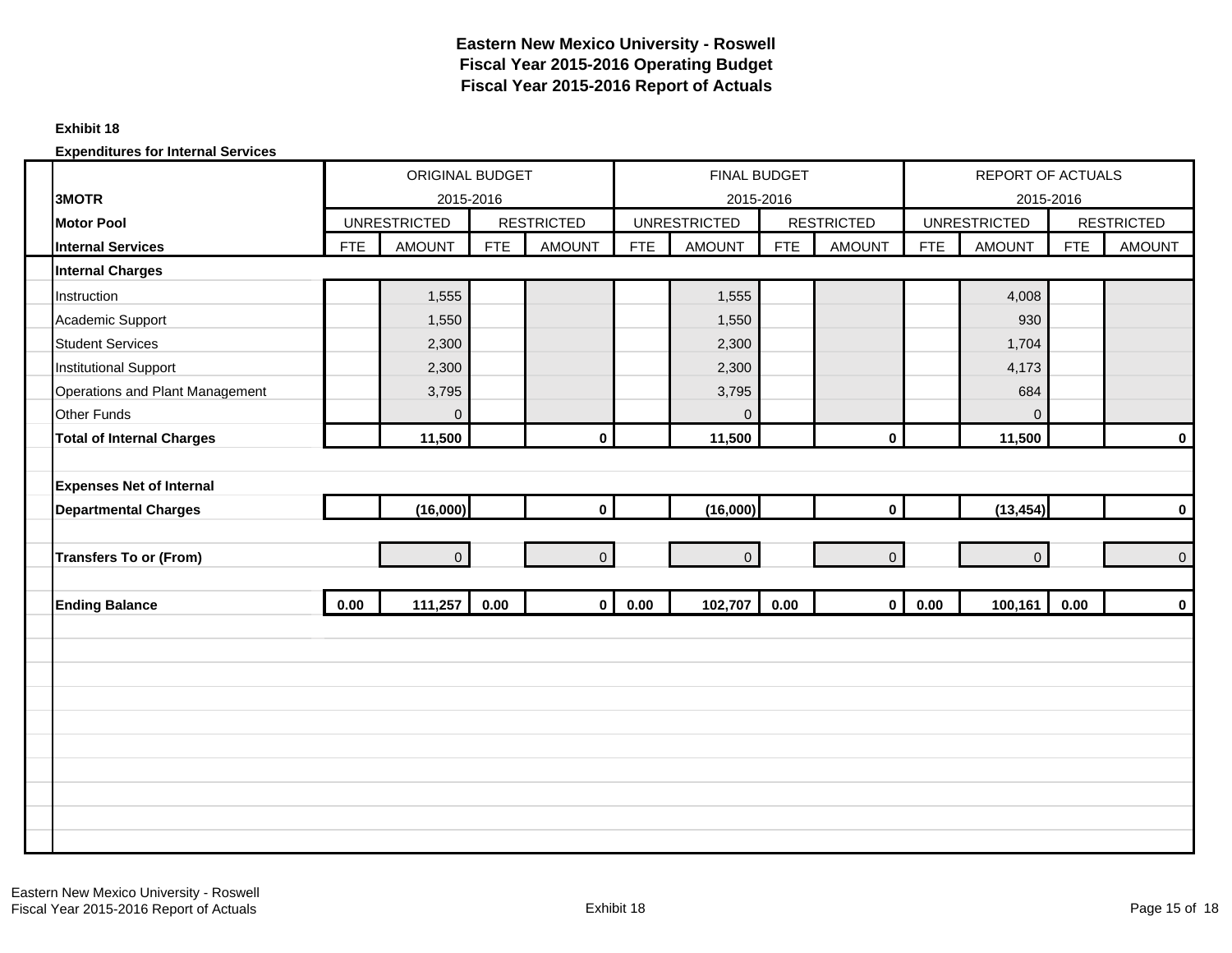#### **Exhibit 18**

|                           |            | ORIGINAL BUDGET     |            |                   |            | FINAL BUDGET        |            |                   |            | REPORT OF ACTUALS   |            |                   |
|---------------------------|------------|---------------------|------------|-------------------|------------|---------------------|------------|-------------------|------------|---------------------|------------|-------------------|
| 3TELE                     |            | 2015-2016           |            |                   |            | 2015-2016           |            |                   |            | 2015-2016           |            |                   |
| <b>Telephone Services</b> |            | <b>UNRESTRICTED</b> |            | <b>RESTRICTED</b> |            | <b>UNRESTRICTED</b> |            | <b>RESTRICTED</b> |            | <b>UNRESTRICTED</b> |            | <b>RESTRICTED</b> |
| <b>Internal Services</b>  | <b>FTE</b> | <b>AMOUNT</b>       | <b>FTE</b> | <b>AMOUNT</b>     | <b>FTE</b> | <b>AMOUNT</b>       | <b>FTE</b> | <b>AMOUNT</b>     | <b>FTE</b> | <b>AMOUNT</b>       | <b>FTE</b> | <b>AMOUNT</b>     |
| <b>Revenues</b>           |            |                     |            |                   |            |                     |            |                   |            |                     |            |                   |
| Sales and Services        |            | $\overline{0}$      |            | $\mathbf 0$       |            | $\overline{0}$      |            | $\overline{0}$    |            | $\mathbf 0$         |            | $\mathbf 0$       |
| <b>Cost Recoveries</b>    |            | $\Omega$            |            | $\mathbf 0$       |            | $\overline{0}$      |            | $\mathbf 0$       |            | $\mathbf{0}$        |            | $\overline{0}$    |
| <b>Internal Charges</b>   |            | $\overline{0}$      |            | $\pmb{0}$         |            | $\mathbf 0$         |            | $\overline{0}$    |            | $\mathbf 0$         |            | $\pmb{0}$         |
| Fees                      |            | $\overline{0}$      |            | $\pmb{0}$         |            | $\mathbf 0$         |            | $\mathbf 0$       |            | $\mathbf 0$         |            | $\pmb{0}$         |
| Other Revenue             |            | $\overline{0}$      |            | $\mathsf 0$       |            | $\mathbf 0$         |            | $\mathbf{O}$      |            | $\mathbf 0$         |            | $\mathbf 0$       |
|                           |            | $\mathbf{0}$        |            | $\pmb{0}$         |            | $\mathbf 0$         |            | $\mathbf 0$       |            | $\mathbf 0$         |            | $\mathbf 0$       |
|                           |            | $\overline{0}$      |            | $\boldsymbol{0}$  |            | $\overline{0}$      |            | $\mathbf{O}$      |            | $\mathbf 0$         |            | $\pmb{0}$         |
|                           |            | $\overline{0}$      |            | $\pmb{0}$         |            | $\pmb{0}$           |            | $\mathbf 0$       |            | $\mathbf 0$         |            | $\pmb{0}$         |
|                           |            | $\Omega$            |            | $\pmb{0}$         |            | $\overline{0}$      |            | $\mathbf 0$       |            | $\mathbf 0$         |            | $\mathbf 0$       |
|                           |            | $\overline{0}$      |            | $\pmb{0}$         |            | $\overline{0}$      |            | $\mathbf 0$       |            | $\mathbf 0$         |            | $\mathbf 0$       |
|                           |            | $\overline{0}$      |            | $\pmb{0}$         |            | $\overline{0}$      |            | $\overline{0}$    |            | $\mathbf 0$         |            | $\overline{0}$    |
| <b>Total Revenues</b>     |            | $\mathbf{0}$        |            | $\mathbf 0$       |            | $\mathbf 0$         |            | $\mathbf{0}$      |            | $\mathbf 0$         |            | $\mathbf 0$       |
|                           |            |                     |            |                   |            |                     |            |                   |            |                     |            |                   |
| <b>Beginning Balance</b>  |            | 381,598             |            | $\pmb{0}$         |            | 289,769             |            | $\overline{0}$    |            | 289,769             |            | $\mathbf 0$       |
|                           |            |                     |            |                   |            |                     |            |                   |            |                     |            |                   |
| <b>Total Available</b>    |            | 381,598             |            | $\mathbf 0$       |            | 289,769             |            | $\mathbf{0}$      |            | 289,769             |            | $\mathbf 0$       |
|                           |            |                     |            |                   |            |                     |            |                   |            |                     |            |                   |
|                           |            |                     |            |                   |            |                     |            |                   |            |                     |            |                   |
|                           |            |                     |            |                   |            |                     |            |                   |            |                     |            |                   |
|                           |            |                     |            |                   |            |                     |            |                   |            |                     |            |                   |
|                           |            |                     |            |                   |            |                     |            |                   |            |                     |            |                   |
|                           |            |                     |            |                   |            |                     |            |                   |            |                     |            |                   |
|                           |            |                     |            |                   |            |                     |            |                   |            |                     |            |                   |
|                           |            |                     |            |                   |            |                     |            |                   |            |                     |            |                   |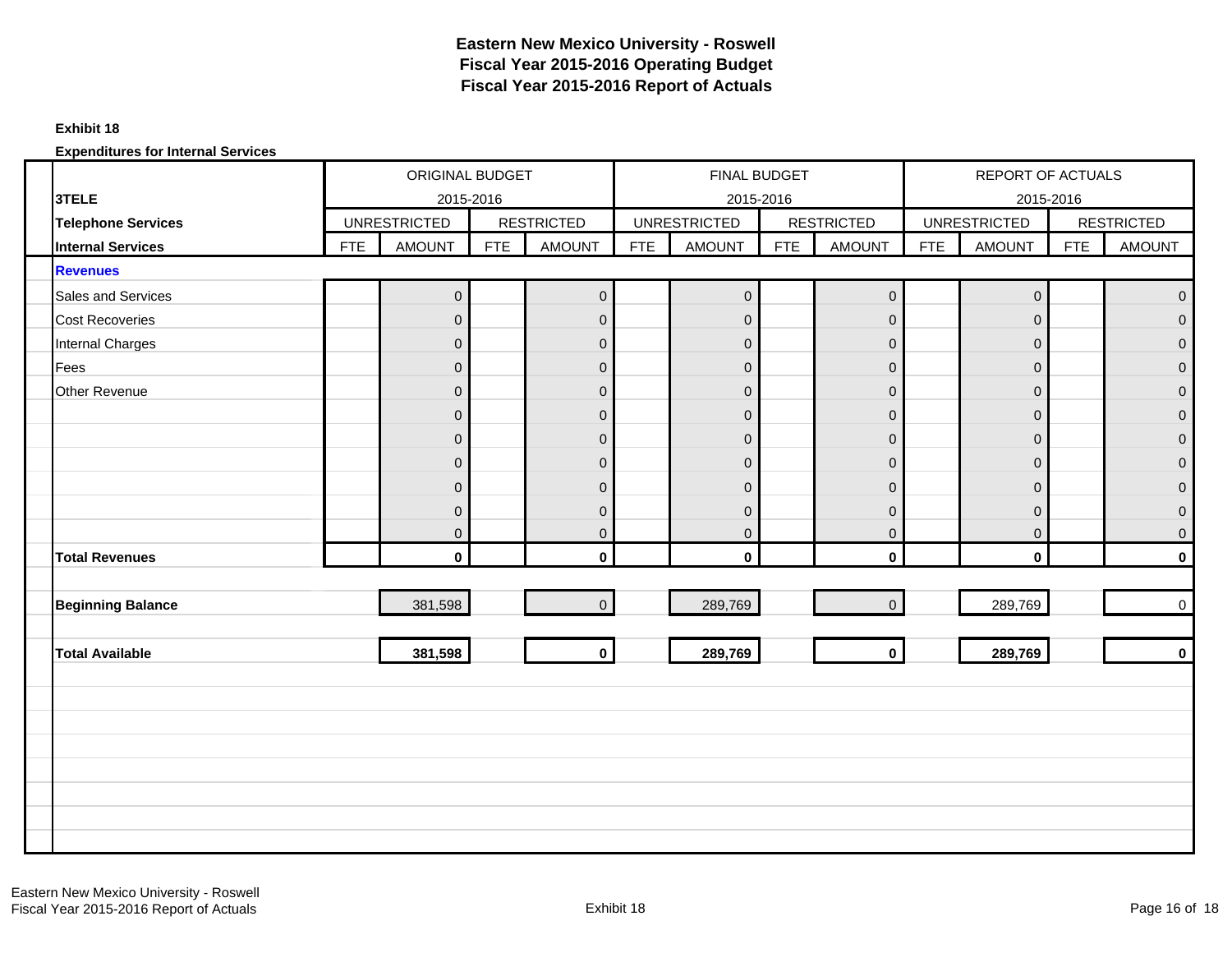#### **Exhibit 18**

|                                    |            | <b>ORIGINAL BUDGET</b> |            |                   |            | <b>FINAL BUDGET</b> |            |                   |            | <b>REPORT OF ACTUALS</b> |            |                   |
|------------------------------------|------------|------------------------|------------|-------------------|------------|---------------------|------------|-------------------|------------|--------------------------|------------|-------------------|
| 3TELE                              |            | 2015-2016              |            |                   |            | 2015-2016           |            |                   |            | 2015-2016                |            |                   |
| <b>Telephone Services</b>          |            | <b>UNRESTRICTED</b>    |            | <b>RESTRICTED</b> |            | <b>UNRESTRICTED</b> |            | <b>RESTRICTED</b> |            | <b>UNRESTRICTED</b>      |            | <b>RESTRICTED</b> |
| <b>Internal Services</b>           | <b>FTE</b> | <b>AMOUNT</b>          | <b>FTE</b> | <b>AMOUNT</b>     | <b>FTE</b> | <b>AMOUNT</b>       | <b>FTE</b> | <b>AMOUNT</b>     | <b>FTE</b> | <b>AMOUNT</b>            | <b>FTE</b> | <b>AMOUNT</b>     |
| <b>Expenditures</b>                |            |                        |            |                   |            |                     |            |                   |            |                          |            |                   |
| <b>Professional Salaries</b>       | 0.00       | $\mathbf{0}$           | 0.00       | $\mathbf 0$       | 0.00       | $\Omega$            | 0.00       | $\mathbf 0$       | 0.00       | $\mathbf 0$              | 0.00       | $\Omega$          |
| <b>Faculty Salaries</b>            | 0.00       | $\Omega$               | 0.00       | $\mathbf 0$       | 0.00       | $\Omega$            | 0.00       | $\overline{0}$    | 0.00       | $\mathbf{0}$             | 0.00       | $\Omega$          |
| <b>Support Salaries</b>            | 0.00       | $\overline{0}$         | 0.00       | $\mathbf 0$       | 0.00       | $\Omega$            | 0.00       | $\overline{0}$    | 0.00       | $\mathbf 0$              | 0.00       | $\mathbf{0}$      |
| <b>Temporary Salaries</b>          | 0.00       | $\overline{0}$         | 0.00       | $\mathbf 0$       | 0.00       | $\Omega$            | 0.00       | $\overline{0}$    | 0.00       | $\mathbf 0$              | 0.00       | $\Omega$          |
| <b>Adjunct Salaries</b>            | 0.00       | $\Omega$               | 0.00       | $\mathbf 0$       | 0.00       | $\Omega$            | 0.00       | $\overline{0}$    | 0.00       | $\mathbf{0}$             | 0.00       | $\Omega$          |
| <b>Technician Salaries</b>         | 0.00       | $\overline{0}$         | 0.00       | $\mathbf 0$       | 0.00       | $\Omega$            | 0.00       | $\overline{0}$    | 0.00       | $\mathbf 0$              | 0.00       | $\mathbf{0}$      |
| <b>Other Salaries</b>              | 0.00       | $\overline{0}$         | 0.00       | $\mathbf 0$       | 0.00       | $\Omega$            | 0.00       | $\mathbf 0$       | 0.00       | $\mathbf 0$              | 0.00       | $\mathbf{0}$      |
| <b>Student Salaries</b>            | 0.00       | $\overline{0}$         | 0.00       | $\mathbf 0$       | 0.00       | $\Omega$            | 0.00       | $\mathbf 0$       | 0.00       | $\mathbf 0$              | 0.00       | $\Omega$          |
| <b>Federal Work-study Salaries</b> | 0.00       | $\Omega$               | 0.00       | $\mathbf 0$       | 0.00       | $\Omega$            | 0.00       | $\overline{0}$    | 0.00       | $\mathbf 0$              | 0.00       | $\Omega$          |
| <b>State Work-study Salaries</b>   | 0.00       | $\Omega$               | 0.00       | $\mathbf 0$       | 0.00       | $\Omega$            | 0.00       | $\Omega$          | 0.00       | $\mathbf{0}$             | 0.00       | $\mathbf{0}$      |
| <b>Supplies</b>                    |            | 80,000                 |            | $\overline{0}$    |            | 80,000              |            | $\Omega$          |            | 74,734                   |            | $\Omega$          |
| <b>Supplies</b>                    |            | $\Omega$               |            | $\mathbf 0$       |            | $\Omega$            |            | $\Omega$          |            | 0                        |            | $\Omega$          |
| Equipment                          |            | 0                      |            | $\mathbf 0$       |            | $\mathbf 0$         |            | $\overline{0}$    |            | 0                        |            | $\mathbf{0}$      |
| <b>Utilities</b>                   |            | $\mathbf{0}$           |            | $\mathbf 0$       |            | $\mathbf 0$         |            | $\Omega$          |            | 0                        |            | $\mathbf{0}$      |
| <b>Miscellaneous</b>               |            | $\Omega$               |            | $\mathbf 0$       |            | $\Omega$            |            | $\Omega$          |            | 0                        |            | $\Omega$          |
| <b>Indirect Cost</b>               |            | $\Omega$               |            | $\mathbf 0$       |            | $\Omega$            |            | $\Omega$          |            | 0                        |            | $\Omega$          |
| <b>Benefits</b>                    |            | $\Omega$               |            | $\overline{0}$    |            | $\mathbf{0}$        |            | $\Omega$          |            | 0                        |            | $\mathbf{0}$      |
| Services Rendered/Contracted       |            | $\Omega$               |            | $\mathbf 0$       |            | $\Omega$            |            | $\Omega$          |            | 0                        |            | $\Omega$          |
| <b>Cost Recoveries</b>             |            | (134, 233)             |            | $\mathbf 0$       |            | (134, 233)          |            | $\Omega$          |            | (141, 221)               |            | $\mathbf{0}$      |
|                                    |            | $\Omega$               |            | $\overline{0}$    |            | $\Omega$            |            | $\Omega$          |            | 0                        |            | $\Omega$          |
|                                    |            | 0                      |            | $\pmb{0}$         |            | $\mathbf{0}$        |            | $\Omega$          |            | 0                        |            | $\mathbf{0}$      |
|                                    |            | $\Omega$               |            | $\mathbf 0$       |            | $\Omega$            |            | $\Omega$          |            | $\Omega$                 |            | $\mathbf{0}$      |
|                                    | 0.00       | (54, 233)              | 0.00       | $\mathbf{0}$      | 0.00       | (54, 233)           | 0.00       | $\mathbf{0}$      | 0.00       | (66, 487)                | 0.00       | $\mathbf{0}$      |
|                                    |            |                        |            |                   |            |                     |            |                   |            |                          |            |                   |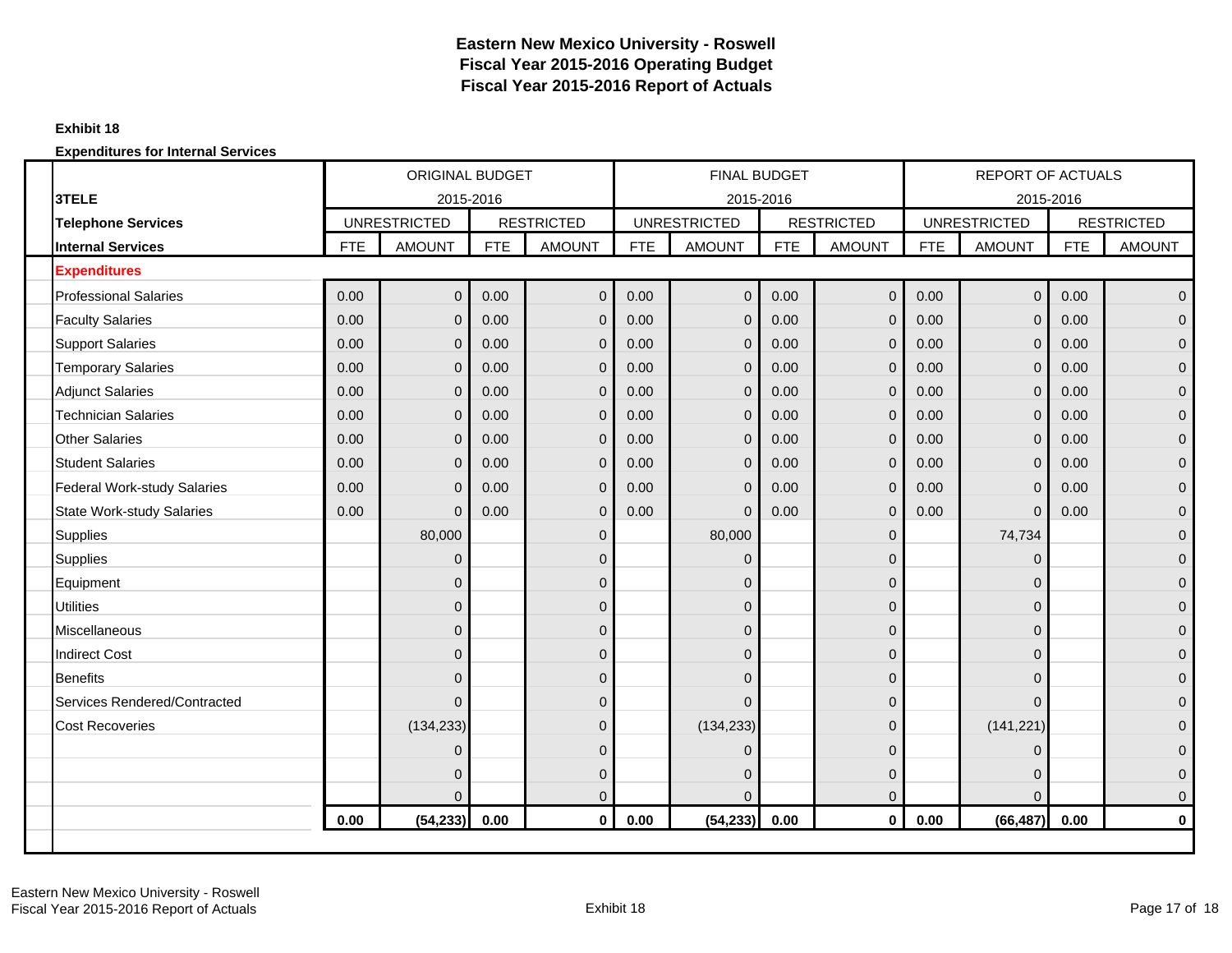#### **Exhibit 18**

|                                  |            | ORIGINAL BUDGET     |            |                   |            | FINAL BUDGET        |            |                     |            | REPORT OF ACTUALS   |            |                   |
|----------------------------------|------------|---------------------|------------|-------------------|------------|---------------------|------------|---------------------|------------|---------------------|------------|-------------------|
| 3TELE                            |            | 2015-2016           |            |                   |            | 2015-2016           |            |                     |            | 2015-2016           |            |                   |
| <b>Telephone Services</b>        |            | <b>UNRESTRICTED</b> |            | <b>RESTRICTED</b> |            | <b>UNRESTRICTED</b> |            | <b>RESTRICTED</b>   |            | <b>UNRESTRICTED</b> |            | <b>RESTRICTED</b> |
| <b>Internal Services</b>         | <b>FTE</b> | <b>AMOUNT</b>       | <b>FTE</b> | <b>AMOUNT</b>     | <b>FTE</b> | <b>AMOUNT</b>       | <b>FTE</b> | <b>AMOUNT</b>       | <b>FTE</b> | <b>AMOUNT</b>       | <b>FTE</b> | <b>AMOUNT</b>     |
| <b>Internal Charges</b>          |            |                     |            |                   |            |                     |            |                     |            |                     |            |                   |
| Instruction                      |            | 38,963              |            | $\mathbf 0$       |            | 38,963              |            | $\mathbf 0$         |            | 27,616              |            | $\mathbf{0}$      |
| Academic Support                 |            | 3,501               |            | $\mathsf 0$       |            | 3,501               |            | $\mathsf{O}\xspace$ |            | 6,410               |            | $\overline{0}$    |
| <b>Student Services</b>          |            | 6,634               |            | $\mathbf 0$       |            | 6,634               |            | $\mathsf 0$         |            | 11,743              |            | $\mathbf 0$       |
| <b>Institutional Support</b>     |            | 15,462              |            | $\mathsf 0$       |            | 15,462              |            | $\mathbf{0}$        |            | 28,753              |            | $\mathbf 0$       |
| Operations and Plant Management  |            | 14,673              |            | $\pmb{0}$         |            | 14,673              |            | $\mathbf 0$         |            | 4,712               |            | $\mathbf 0$       |
| <b>Other Funds</b>               |            | $\mathbf{0}$        |            | $\mathbf{0}$      |            | $\Omega$            |            | $\overline{0}$      |            | $\Omega$            |            | $\mathbf 0$       |
| <b>Total of Internal Charges</b> |            | 79,233              |            | $\mathbf 0$       |            | 79,233              |            | $\mathbf 0$         |            | 79,233              |            | $\mathbf 0$       |
|                                  |            |                     |            |                   |            |                     |            |                     |            |                     |            |                   |
| <b>Expenses Net of Internal</b>  |            |                     |            |                   |            |                     |            |                     |            |                     |            |                   |
| <b>Departmental Charges</b>      |            | (54, 233)           |            | $\mathbf 0$       |            | (54, 233)           |            | $\mathbf{0}$        |            | (66, 487)           |            | $\mathbf 0$       |
|                                  |            |                     |            |                   |            |                     |            |                     |            |                     |            |                   |
| <b>Transfers To or (From)</b>    |            | $\overline{0}$      |            | $\overline{0}$    |            | $\overline{0}$      |            | $\overline{0}$      |            | $\mathbf{0}$        |            | $\mathbf 0$       |
|                                  |            |                     |            |                   |            |                     |            |                     |            |                     |            |                   |
| <b>Ending Balance</b>            | 0.00       | 435,831             | 0.00       | $\mathbf{0}$      | 0.00       | 344,002             | 0.00       | $\mathbf{0}$        | 0.00       | 356,256             | 0.00       | $\mathbf 0$       |
|                                  |            |                     |            |                   |            |                     |            |                     |            |                     |            |                   |
|                                  |            |                     |            |                   |            |                     |            |                     |            |                     |            |                   |
|                                  |            |                     |            |                   |            |                     |            |                     |            |                     |            |                   |
|                                  |            |                     |            |                   |            |                     |            |                     |            |                     |            |                   |
|                                  |            |                     |            |                   |            |                     |            |                     |            |                     |            |                   |
|                                  |            |                     |            |                   |            |                     |            |                     |            |                     |            |                   |
|                                  |            |                     |            |                   |            |                     |            |                     |            |                     |            |                   |
|                                  |            |                     |            |                   |            |                     |            |                     |            |                     |            |                   |
|                                  |            |                     |            |                   |            |                     |            |                     |            |                     |            |                   |
|                                  |            |                     |            |                   |            |                     |            |                     |            |                     |            |                   |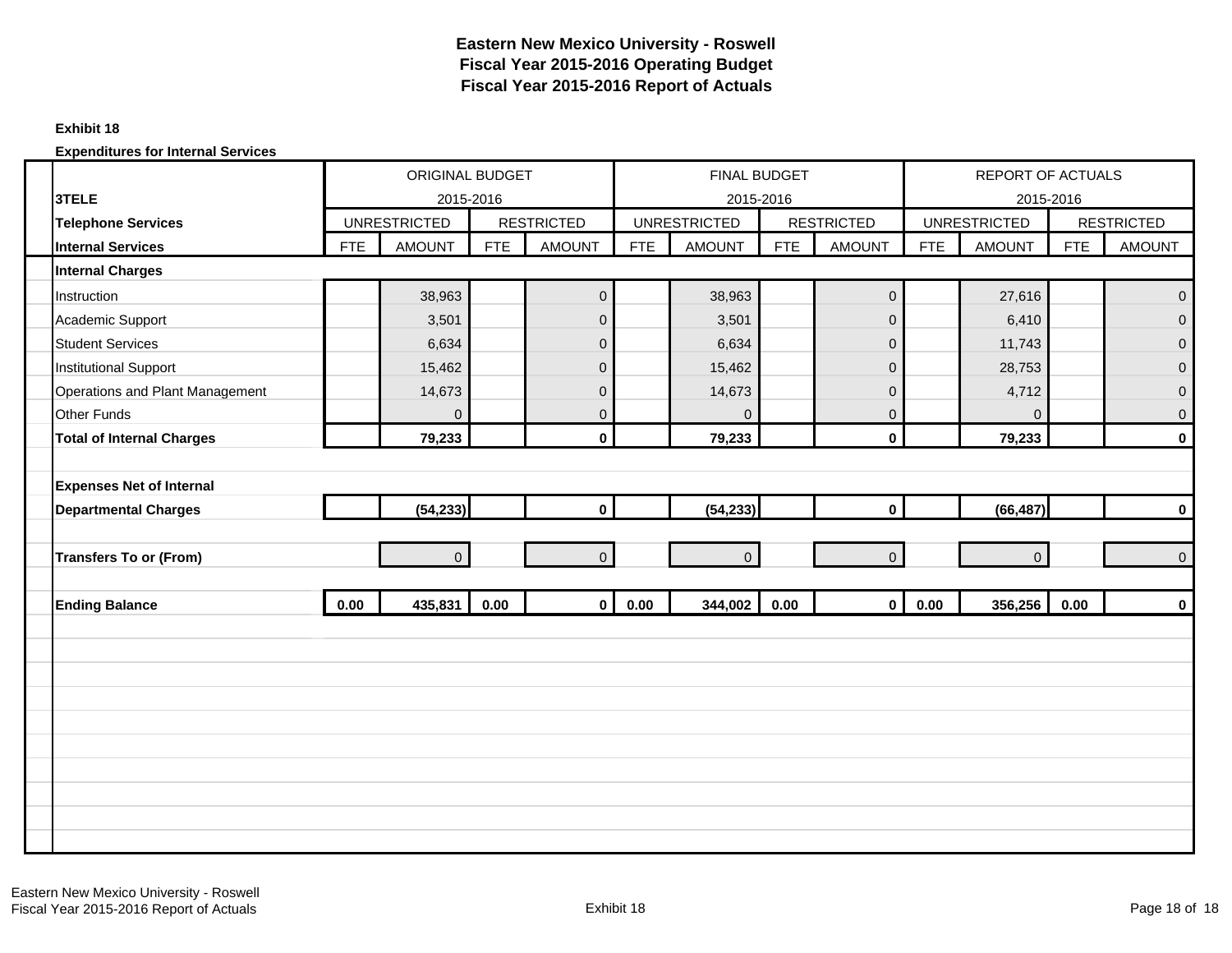#### **Exhibit 19**

|                                          |            | <b>ORIGINAL BUDGET</b><br>2015-2016 |            |                   |            | <b>FINAL BUDGET</b>              |            |                   |            | <b>REPORT OF ACTUALS</b>         |            |                   |
|------------------------------------------|------------|-------------------------------------|------------|-------------------|------------|----------------------------------|------------|-------------------|------------|----------------------------------|------------|-------------------|
|                                          |            | <b>UNRESTRICTED</b>                 |            | <b>RESTRICTED</b> |            | 2015-2016<br><b>UNRESTRICTED</b> |            | <b>RESTRICTED</b> |            | 2015-2016<br><b>UNRESTRICTED</b> |            | <b>RESTRICTED</b> |
| <b>Financial Aid</b>                     | <b>FTE</b> | <b>AMOUNT</b>                       | <b>FTE</b> | <b>AMOUNT</b>     | <b>FTE</b> | <b>AMOUNT</b>                    | <b>FTE</b> | <b>AMOUNT</b>     | <b>FTE</b> | <b>AMOUNT</b>                    | <b>FTE</b> | <b>AMOUNT</b>     |
| <b>Revenues</b>                          |            |                                     |            |                   |            |                                  |            |                   |            |                                  |            |                   |
| <b>Tuition and Miscellaneous Fees</b>    |            | $\overline{0}$                      |            | $\overline{0}$    |            | $\overline{0}$                   |            | $\overline{0}$    |            | $\Omega$                         |            | $\mathbf{0}$      |
|                                          |            |                                     |            |                   |            |                                  |            |                   |            |                                  |            |                   |
| <b>Federal Government Appropriations</b> |            |                                     |            |                   |            |                                  |            |                   |            |                                  |            |                   |
| <b>SEOG</b>                              |            | $\mathbf 0$                         |            | 100,000           |            | $\overline{0}$                   |            | 100,000           |            | $\pmb{0}$                        |            | 126,000           |
| <b>NMGSL</b>                             |            | $\mathbf 0$                         |            | $\overline{0}$    |            | $\pmb{0}$                        |            | $\Omega$          |            | 0                                |            | $\overline{0}$    |
| <b>Pell Grants</b>                       |            | $\mathbf 0$                         |            | 5,865,000         |            | $\mathbf 0$                      |            | 3,854,001         |            | 0                                |            | 2,771,450         |
| Academic Competitiveness Grant           |            | $\mathbf 0$                         |            | $\overline{0}$    |            | $\mathbf 0$                      |            | $\mathbf 0$       |            | 0                                |            | $\mathbf 0$       |
| <b>Federal Work Study</b>                |            | $\mathbf 0$                         |            | 200,000           |            | $\mathbf 0$                      |            | 200,000           |            | 0                                |            | 240,231           |
| Direct Loan                              |            | $\mathbf{0}$                        |            | 400,000           |            | $\overline{0}$                   |            | 200,000           |            | 0                                |            | 385,114           |
|                                          |            | $\mathbf 0$                         |            | $\Omega$          |            | $\mathbf 0$                      |            | $\Omega$          |            | 0                                |            | $\Omega$          |
| <b>Total Federal Appropriations</b>      |            | $\mathbf 0$                         |            | 6,565,000         |            | $\mathbf 0$                      |            | 4,354,001         |            | $\mathbf{0}$                     |            | 3,522,795         |
|                                          |            |                                     |            |                   |            |                                  |            |                   |            |                                  |            |                   |
| <b>State Government Appropriations</b>   |            |                                     |            |                   |            |                                  |            |                   |            |                                  |            |                   |
| <b>NMSIG</b>                             |            | $\mathbf{0}$                        |            | 200,000           |            | $\mathbf 0$                      |            | 200,000           |            | $\mathbf 0$                      |            | 141,812           |
| <b>NM Lottery</b>                        |            | $\mathbf 0$                         |            | 100,000           |            | $\pmb{0}$                        |            | 100,000           |            | $\pmb{0}$                        |            | $\mathbf 0$       |
| <b>EBT Pathways</b>                      |            | $\mathbf 0$                         |            | 25,000            |            | 0                                |            | 25,000            |            | 0                                |            | $\overline{0}$    |
| <b>NM Endowment Merit</b>                |            | $\mathbf 0$                         |            | $\mathbf 0$       |            | $\mathbf 0$                      |            | $\Omega$          |            | 0                                |            | $\mathbf 0$       |
| NM Child Care                            |            | $\mathbf 0$                         |            | $\mathbf 0$       |            | $\overline{0}$                   |            | $\Omega$          |            | 0                                |            | $\mathbf{0}$      |
| <b>College Affordability</b>             |            | $\overline{0}$                      |            | 70,000            |            | $\overline{0}$                   |            | 70,000            |            | 0                                |            | 51,716            |
| <b>State Work Study</b>                  |            | $\mathbf{0}$                        |            | 130,000           |            | $\overline{0}$                   |            | 130,000           |            | 0                                |            | 109,439           |
|                                          |            | $\mathbf{0}$                        |            | $\Omega$          |            | $\Omega$                         |            | $\Omega$          |            | 0                                |            | $\Omega$          |
| <b>Total State Appropriations</b>        |            | $\mathbf 0$                         |            | 525,000           |            | $\mathbf 0$                      |            | 525,000           |            | $\mathbf 0$                      |            | 302,967           |
|                                          |            |                                     |            |                   |            |                                  |            |                   |            |                                  |            |                   |
|                                          |            |                                     |            |                   |            |                                  |            |                   |            |                                  |            |                   |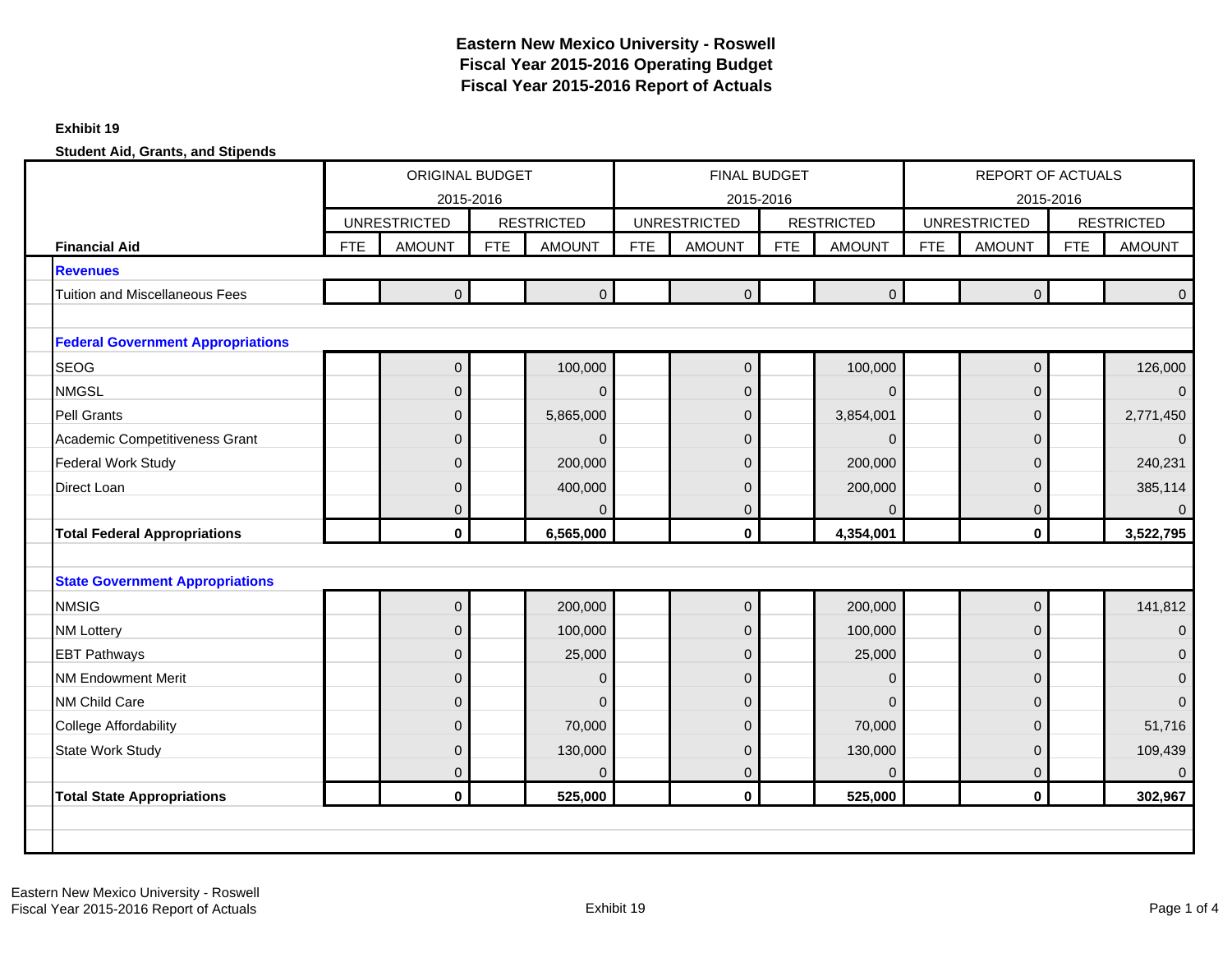#### **Exhibit 19**

|                                       |            | ORIGINAL BUDGET<br>2015-2016 |            |                   |            | <b>FINAL BUDGET</b><br>2015-2016 |     |                   |            | <b>REPORT OF ACTUALS</b><br>2015-2016 |            |                   |
|---------------------------------------|------------|------------------------------|------------|-------------------|------------|----------------------------------|-----|-------------------|------------|---------------------------------------|------------|-------------------|
|                                       |            | <b>UNRESTRICTED</b>          |            | <b>RESTRICTED</b> |            | <b>UNRESTRICTED</b>              |     | <b>RESTRICTED</b> |            | <b>UNRESTRICTED</b>                   |            | <b>RESTRICTED</b> |
| <b>Financial Aid</b>                  | <b>FTE</b> | <b>AMOUNT</b>                | <b>FTE</b> | <b>AMOUNT</b>     | <b>FTE</b> | <b>AMOUNT</b>                    | FTE | <b>AMOUNT</b>     | <b>FTE</b> | <b>AMOUNT</b>                         | <b>FTE</b> | <b>AMOUNT</b>     |
| <b>Local and Other Appropriations</b> |            |                              |            |                   |            |                                  |     |                   |            |                                       |            |                   |
| Local Government Appropriations       |            | $\mathbf 0$                  |            | $\mathbf 0$       |            | $\mathbf 0$                      |     | $\mathbf 0$       |            | $\pmb{0}$                             |            | $\mathbf 0$       |
| <b>Federal Grants &amp; Contracts</b> |            | $\overline{0}$               |            | $\Omega$          |            | $\Omega$                         |     | $\Omega$          |            | 0                                     |            | $\Omega$          |
| <b>State Grants &amp; Contracts</b>   |            | $\mathbf 0$                  |            | $\mathbf 0$       |            | $\overline{0}$                   |     | $\overline{0}$    |            | 0                                     |            | $\overline{0}$    |
| <b>Local Grants &amp; Contracts</b>   |            | $\mathbf{0}$                 |            | $\overline{0}$    |            | $\mathbf 0$                      |     | $\overline{0}$    |            | 0                                     |            | $\mathbf{0}$      |
| <b>Private Gifts</b>                  |            | 35,000                       |            | 775,000           |            | 35,000                           |     | 775,000           |            | 54,743                                |            | 510,909           |
| Endowment, Land, & Permanent Fund     |            | $\mathbf 0$                  |            | $\mathbf 0$       |            | $\overline{0}$                   |     | $\mathbf{0}$      |            | 0                                     |            | $\mathbf{0}$      |
| Sales & Services                      |            | $\mathbf{0}$                 |            | $\mathbf 0$       |            | $\Omega$                         |     | $\Omega$          |            | 0                                     |            | $\Omega$          |
| <b>Other Sources</b>                  |            | $\mathbf 0$                  |            | $\mathbf 0$       |            | $\overline{0}$                   |     | $\Omega$          |            | 0                                     |            | $\mathbf 0$       |
|                                       |            | $\Omega$                     |            | $\Omega$          |            | $\Omega$                         |     | $\Omega$          |            | $\Omega$                              |            | $\Omega$          |
| <b>Local and Other Appropriations</b> |            | 35,000                       |            | 775,000           |            | 35,000                           |     | 775,000           |            | 54,743                                |            | 510,909           |
|                                       |            |                              |            |                   |            |                                  |     |                   |            |                                       |            |                   |
| <b>Total Revenues</b>                 |            | 35,000                       |            | 7,865,000         |            | 35,000                           |     | 5,654,001         |            | 54,743                                |            | 4,336,671         |
|                                       |            |                              |            |                   |            |                                  |     |                   |            |                                       |            |                   |
| <b>Beginning Balances</b>             |            | 213,227                      |            | $\overline{0}$    |            | 174,054                          |     | $\overline{0}$    |            | 174,054                               |            | $\mathbf 0$       |
|                                       |            |                              |            |                   |            |                                  |     |                   |            |                                       |            |                   |
| <b>Total Available</b>                |            | 248,227                      |            | 7,865,000         |            | 209,054                          |     | 5,654,001         |            | 228,797                               |            | 4,336,671         |
|                                       |            |                              |            |                   |            |                                  |     |                   |            |                                       |            |                   |
|                                       |            |                              |            |                   |            |                                  |     |                   |            |                                       |            |                   |
|                                       |            |                              |            |                   |            |                                  |     |                   |            |                                       |            |                   |
|                                       |            |                              |            |                   |            |                                  |     |                   |            |                                       |            |                   |
|                                       |            |                              |            |                   |            |                                  |     |                   |            |                                       |            |                   |
|                                       |            |                              |            |                   |            |                                  |     |                   |            |                                       |            |                   |
|                                       |            |                              |            |                   |            |                                  |     |                   |            |                                       |            |                   |
|                                       |            |                              |            |                   |            |                                  |     |                   |            |                                       |            |                   |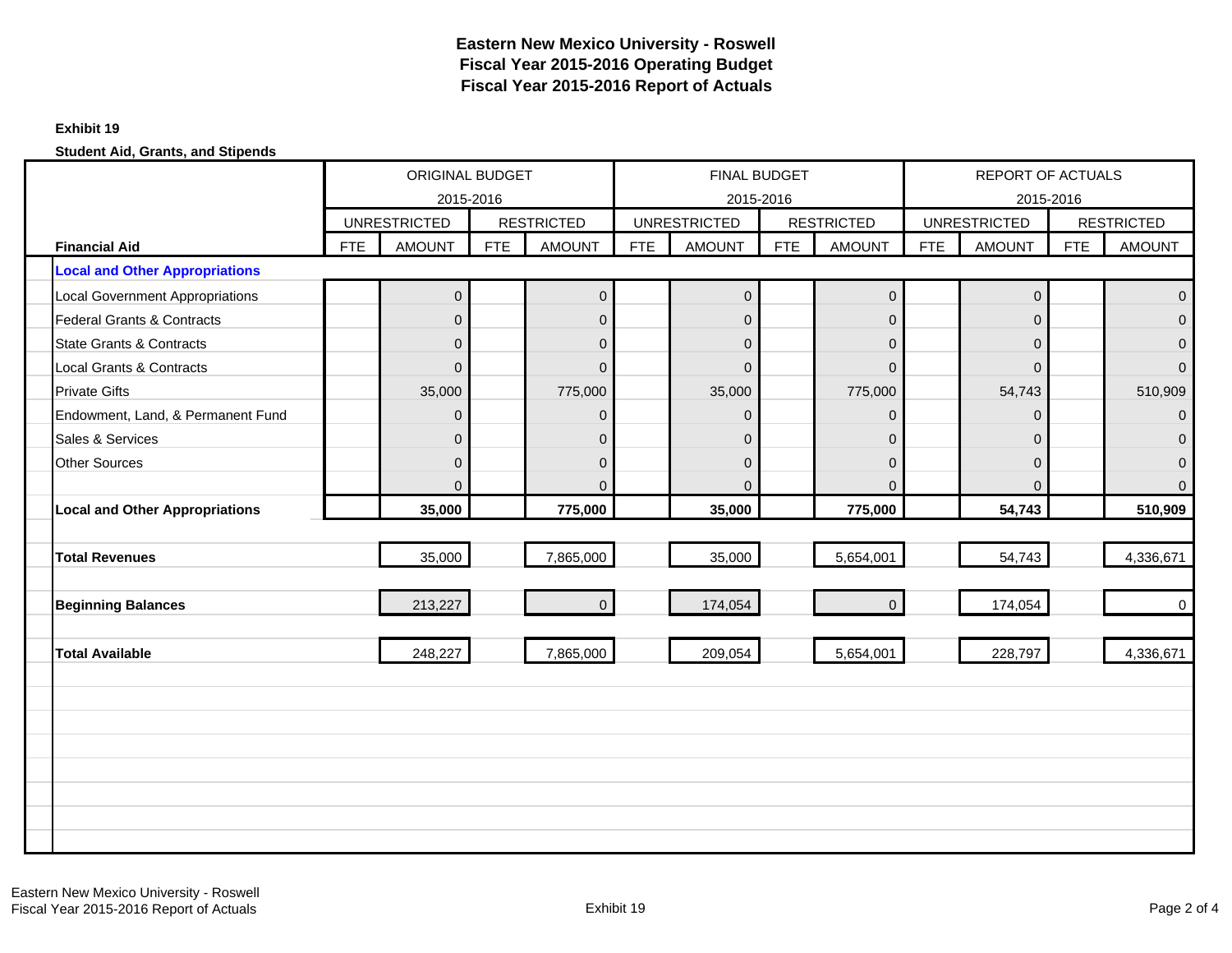#### **Exhibit 19**

|                                        |     | <b>ORIGINAL BUDGET</b><br>2015-2016<br><b>UNRESTRICTED</b><br><b>RESTRICTED</b> |            |                |            | FINAL BUDGET<br>2015-2016 |            |                   |            | REPORT OF ACTUALS<br>2015-2016 |            |                   |
|----------------------------------------|-----|---------------------------------------------------------------------------------|------------|----------------|------------|---------------------------|------------|-------------------|------------|--------------------------------|------------|-------------------|
|                                        |     |                                                                                 |            |                |            | <b>UNRESTRICTED</b>       |            | <b>RESTRICTED</b> |            | <b>UNRESTRICTED</b>            |            | <b>RESTRICTED</b> |
| <b>Financial Aid</b>                   | FTE | <b>AMOUNT</b>                                                                   | <b>FTE</b> | <b>AMOUNT</b>  | <b>FTE</b> | <b>AMOUNT</b>             | <b>FTE</b> | <b>AMOUNT</b>     | <b>FTE</b> | <b>AMOUNT</b>                  | <b>FTE</b> | <b>AMOUNT</b>     |
| <b>Expenditures</b>                    |     |                                                                                 |            |                |            |                           |            |                   |            |                                |            |                   |
| <b>Federal Government Expenditures</b> |     |                                                                                 |            |                |            |                           |            |                   |            |                                |            |                   |
| <b>SEOG</b>                            |     | $\mathbf{0}$                                                                    |            | 100,000        |            | $\overline{0}$            |            | 100,000           |            | $\mathbf 0$                    |            | 126,000           |
| <b>NMGSL</b>                           |     | $\mathbf{0}$                                                                    |            | $\mathbf{0}$   |            | $\mathbf{0}$              |            | $\Omega$          |            | 0                              |            | $\Omega$          |
| <b>Pell Grants</b>                     |     | $\mathbf{0}$                                                                    |            | 5,865,000      |            | $\overline{0}$            |            | 3,854,001         |            | $\mathbf 0$                    |            | 2,771,450         |
| Academic Competitiveness Grant         |     | $\mathbf{0}$                                                                    |            | 200,000        |            | $\mathbf 0$               |            | 200,000           |            | 0                              |            | $\mathbf{0}$      |
| <b>Federal Work Study</b>              |     | $\mathbf{0}$                                                                    |            | 400,000        |            | 0                         |            | 200,000           |            | 0                              |            | 240,231           |
| Direct Loan                            |     | $\Omega$                                                                        |            | $\mathbf{0}$   |            | $\overline{0}$            |            | $\Omega$          |            | 0                              |            | 385,114           |
|                                        |     | $\mathbf{0}$                                                                    |            | $\overline{0}$ |            | $\mathbf{0}$              |            | $\Omega$          |            | $\overline{0}$                 |            | $\overline{0}$    |
| <b>Total Federal Expenditures</b>      |     | $\mathbf 0$                                                                     |            | 6,565,000      |            | $\mathbf{0}$              |            | 4,354,001         |            | $\mathbf{0}$                   |            | 3,522,795         |
|                                        |     |                                                                                 |            |                |            |                           |            |                   |            |                                |            |                   |
| <b>State Government Expenditures</b>   |     |                                                                                 |            |                |            |                           |            |                   |            |                                |            |                   |
| 3% State Scholarship                   |     | 100,000                                                                         |            | $\mathbf{0}$   |            | 100,000                   |            | $\overline{0}$    |            | 183,048                        |            | $\overline{0}$    |
| <b>NMSIG</b>                           |     | $\mathbf{0}$                                                                    |            | 200,000        |            | $\overline{0}$            |            | 200,000           |            | $\mathbf{0}$                   |            | 141,812           |
| <b>NM Lottery</b>                      |     | $\overline{0}$                                                                  |            | 100,000        |            | $\overline{0}$            |            | 100,000           |            | $\overline{0}$                 |            | $\mathbf 0$       |
| <b>EBT Pathways</b>                    |     | $\mathbf{0}$                                                                    |            | 25,000         |            | $\mathbf 0$               |            | 25,000            |            | 0                              |            | $\mathbf{0}$      |
| <b>NM Endowment Merit</b>              |     | $\mathbf{0}$                                                                    |            | $\mathbf{0}$   |            | $\mathbf{0}$              |            | $\Omega$          |            | 0                              |            | $\mathbf{0}$      |
| NM Child Care                          |     | $\mathbf{0}$                                                                    |            | $\mathbf 0$    |            | $\pmb{0}$                 |            | $\Omega$          |            | $\mathbf 0$                    |            | $\mathbf{0}$      |
| <b>College Affordability</b>           |     | $\mathbf{0}$                                                                    |            | 70,000         |            | $\overline{0}$            |            | 70,000            |            | 0                              |            | 51,716            |
| State Work Study                       |     | $\mathbf{0}$                                                                    |            | 130,000        |            | $\overline{0}$            |            | 130,000           |            | $\overline{0}$                 |            | 109,439           |
|                                        |     | $\Omega$                                                                        |            | $\Omega$       |            | $\Omega$                  |            | $\Omega$          |            | $\Omega$                       |            | $\Omega$          |
| <b>Total State Expenditures</b>        |     | 100,000                                                                         |            | 525,000        |            | 100,000                   |            | 525,000           |            | 183,048                        |            | 302,967           |
|                                        |     |                                                                                 |            |                |            |                           |            |                   |            |                                |            |                   |
|                                        |     |                                                                                 |            |                |            |                           |            |                   |            |                                |            |                   |
|                                        |     |                                                                                 |            |                |            |                           |            |                   |            |                                |            |                   |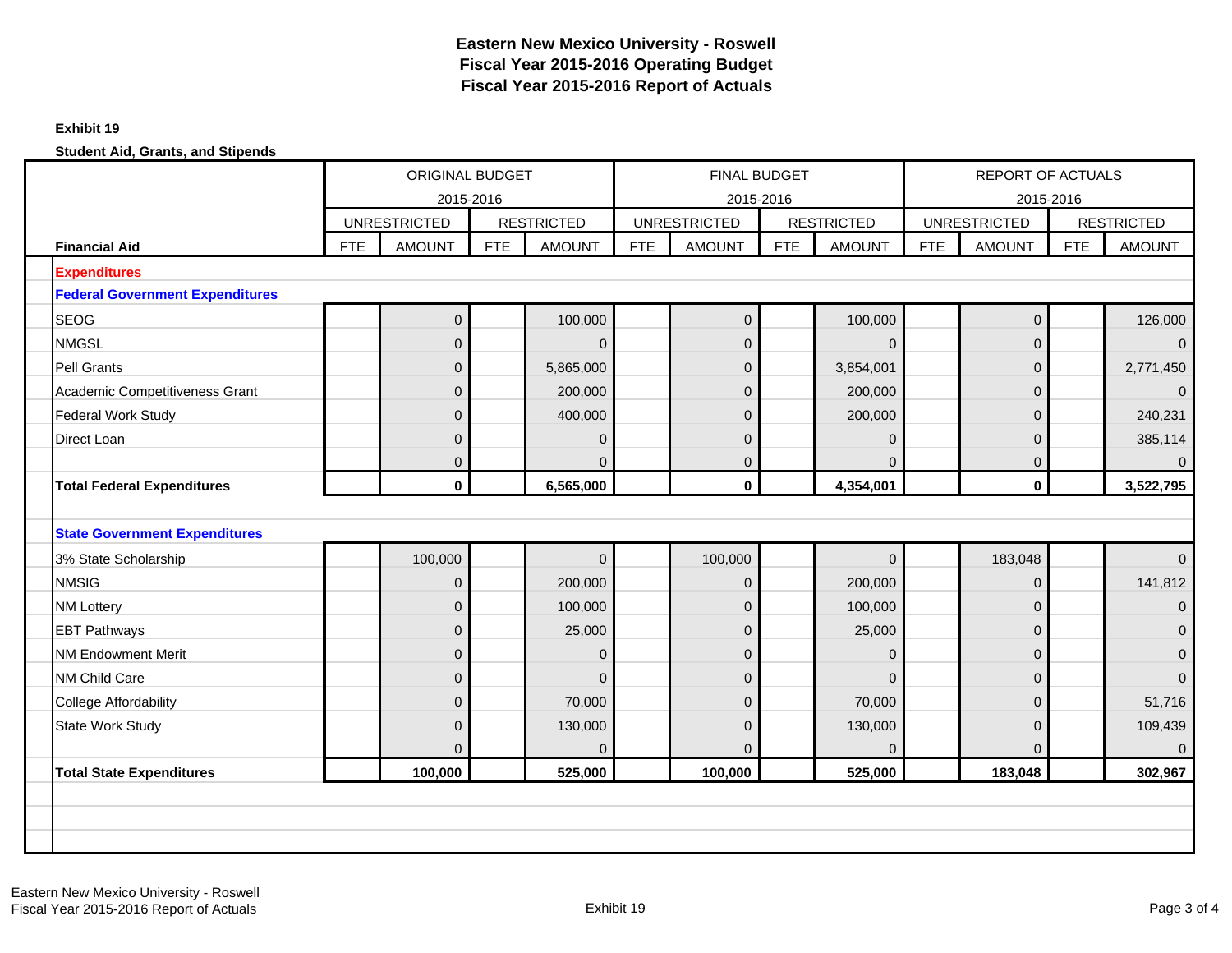#### **Exhibit 19**

|                                     |            | ORIGINAL BUDGET<br>2015-2016 |            |                     |            | <b>FINAL BUDGET</b><br>2015-2016 |            |                   |            | REPORT OF ACTUALS<br>2015-2016 |            |                   |
|-------------------------------------|------------|------------------------------|------------|---------------------|------------|----------------------------------|------------|-------------------|------------|--------------------------------|------------|-------------------|
|                                     |            | <b>UNRESTRICTED</b>          |            | <b>RESTRICTED</b>   |            | <b>UNRESTRICTED</b>              |            | <b>RESTRICTED</b> |            | <b>UNRESTRICTED</b>            |            | <b>RESTRICTED</b> |
| <b>Financial Aid</b>                | <b>FTE</b> | <b>AMOUNT</b>                | <b>FTE</b> | <b>AMOUNT</b>       | <b>FTE</b> | <b>AMOUNT</b>                    | <b>FTE</b> | <b>AMOUNT</b>     | <b>FTE</b> | <b>AMOUNT</b>                  | <b>FTE</b> | <b>AMOUNT</b>     |
| <b>Local and Other Expenditures</b> |            |                              |            |                     |            |                                  |            |                   |            |                                |            |                   |
| President's Scholarship             |            | 100,000                      |            | $\mathsf{O}\xspace$ |            | 123,547                          |            | $\mathbf 0$       |            | 46,707                         |            | $\mathbf 0$       |
| <b>Indirect Costs</b>               |            | $\mathbf 0$                  |            | $\overline{0}$      |            | $\overline{0}$                   |            | $\Omega$          |            | $\mathbf{0}$                   |            | $\mathbf{0}$      |
| <b>Support Salaries</b>             |            | $\mathbf 0$                  |            | $\mathbf 0$         |            | $\overline{0}$                   |            | $\overline{0}$    |            | $\mathbf 0$                    |            | $\mathbf 0$       |
| GA, TA, & RA Salaries               |            | $\mathbf 0$                  |            | $\mathbf 0$         |            | $\overline{0}$                   |            | 0                 |            | $\pmb{0}$                      |            | $\mathbf 0$       |
| <b>Student Salaries</b>             |            | $\overline{0}$               |            | $\boldsymbol{0}$    |            | $\overline{0}$                   |            | $\Omega$          |            | $\mathbf{0}$                   |            | $\mathbf 0$       |
| <b>Other Salaries</b>               |            | $\mathbf{0}$                 |            | $\overline{0}$      |            | $\overline{0}$                   |            | $\Omega$          |            | $\mathbf{0}$                   |            | $\mathbf{0}$      |
| <b>Other Costs</b>                  |            | $\mathbf 0$                  |            | 775,000             |            | $\overline{0}$                   |            | 775,000           |            | $\mathbf 0$                    |            | 510,909           |
|                                     |            | $\Omega$                     |            | $\Omega$            |            | $\Omega$                         |            | $\Omega$          |            | $\Omega$                       |            | $\overline{0}$    |
| <b>Total Local Expenditures</b>     |            | 100,000                      |            | 775,000             |            | 123,547                          |            | 775,000           |            | 46,707                         |            | 510,909           |
|                                     |            |                              |            |                     |            |                                  |            |                   |            |                                |            |                   |
| <b>Total Expenditures</b>           |            | 200,000                      |            | 7,865,000           |            | 223,547                          |            | 5,654,001         |            | 229,755                        |            | 4,336,671         |
| Transfers In or (Out) - Required 3% |            | 129,772                      |            | $\overline{0}$      |            | 129,772                          |            | $\overline{0}$    |            | 129,772                        |            | $\overline{0}$    |
| <b>Non-Mandatory Transfers</b>      |            | 41,300                       |            | $\overline{0}$      |            | 41,300                           |            | $\overline{0}$    |            | 41,300                         |            | $\mathbf{0}$      |
| <b>Ending Balance</b>               |            | 219,299                      |            | $\mathbf 0$         |            | 156,579                          |            | $\mathbf 0$       |            | 170,114                        |            | $\mathbf 0$       |
|                                     |            |                              |            |                     |            |                                  |            |                   |            |                                |            |                   |
|                                     |            |                              |            |                     |            |                                  |            |                   |            |                                |            |                   |
|                                     |            |                              |            |                     |            |                                  |            |                   |            |                                |            |                   |
|                                     |            |                              |            |                     |            |                                  |            |                   |            |                                |            |                   |
|                                     |            |                              |            |                     |            |                                  |            |                   |            |                                |            |                   |
|                                     |            |                              |            |                     |            |                                  |            |                   |            |                                |            |                   |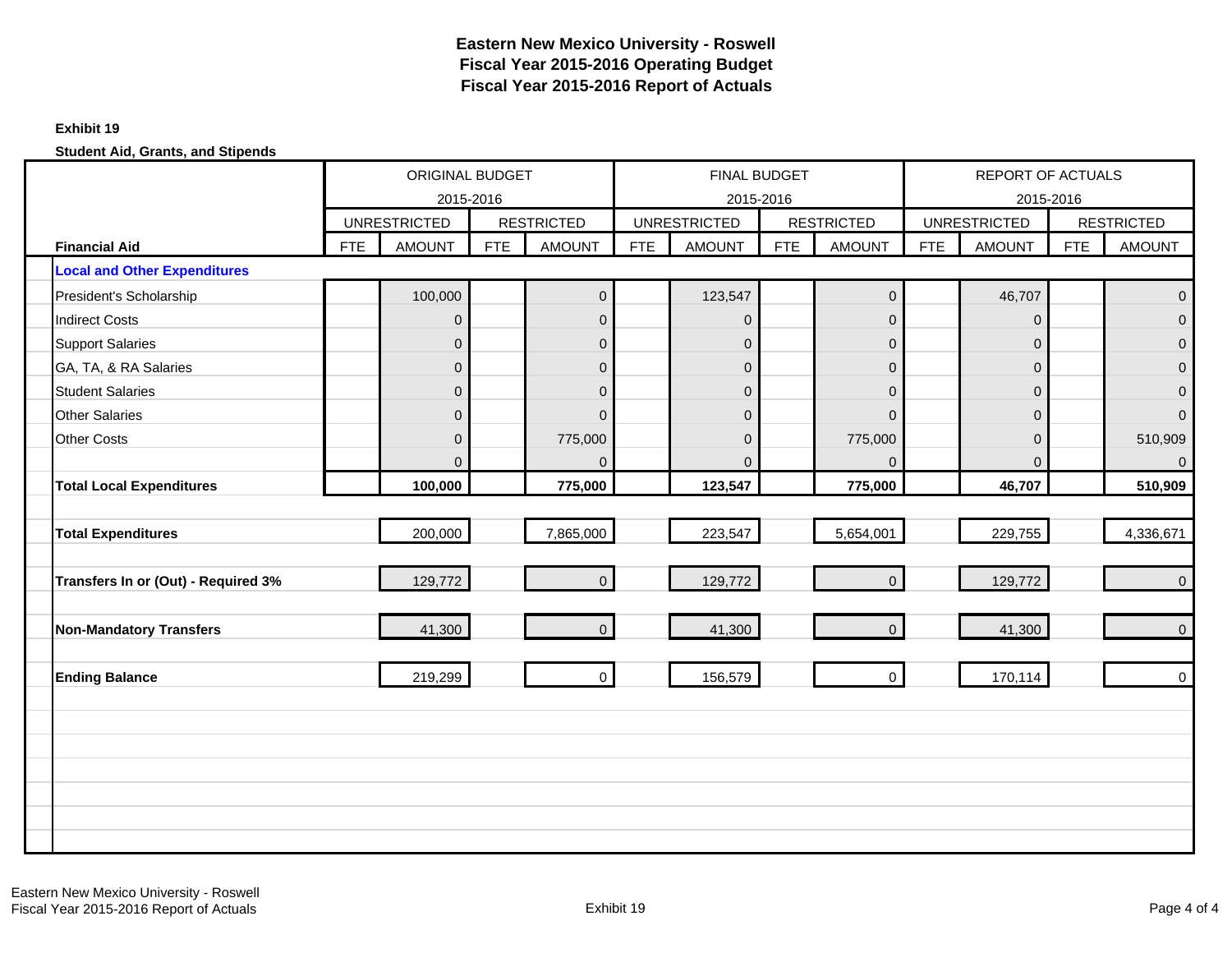### **Exhibit 20**

**Expenditures for Auxiliaries and Enterprises**

|                                          | <b>ORIGINAL BUDGET</b><br>2015-2016 |                     |            |                   |            | FINAL BUDGET                     |     |                   |            | REPORT OF ACTUALS                |            |                   |
|------------------------------------------|-------------------------------------|---------------------|------------|-------------------|------------|----------------------------------|-----|-------------------|------------|----------------------------------|------------|-------------------|
|                                          |                                     | <b>UNRESTRICTED</b> |            | <b>RESTRICTED</b> |            | 2015-2016<br><b>UNRESTRICTED</b> |     | <b>RESTRICTED</b> |            | 2015-2016<br><b>UNRESTRICTED</b> |            | <b>RESTRICTED</b> |
| <b>Auxiliaries and Enterprises</b>       | <b>FTE</b>                          | <b>AMOUNT</b>       | <b>FTE</b> | <b>AMOUNT</b>     | <b>FTE</b> | <b>AMOUNT</b>                    | FTE | <b>AMOUNT</b>     | <b>FTE</b> | <b>AMOUNT</b>                    | <b>FTE</b> | <b>AMOUNT</b>     |
| <b>Revenues</b>                          |                                     |                     |            |                   |            |                                  |     |                   |            |                                  |            |                   |
| <b>Tuition and Miscellaneous Fees</b>    |                                     | 0                   |            | $\pmb{0}$         |            | $\mathbf 0$                      |     | $\mathsf{O}$      |            | $\mathbf 0$                      |            | $\Omega$          |
| <b>Federal Government Appropriations</b> |                                     | $\mathbf 0$         |            | $\mathbf 0$       |            | $\mathbf 0$                      |     | $\mathbf 0$       |            | $\mathbf 0$                      |            | $\Omega$          |
| <b>State Government Appropriations</b>   |                                     | $\mathbf 0$         |            | $\mathbf 0$       |            | $\mathbf 0$                      |     | $\mathbf 0$       |            | $\mathbf 0$                      |            | $\mathbf 0$       |
| <b>Local Government Appropriations</b>   |                                     | $\Omega$            |            | $\mathbf 0$       |            | $\mathbf 0$                      |     | $\mathbf 0$       |            | $\mathbf 0$                      |            | $\Omega$          |
| <b>Federal Grants and Contracts</b>      |                                     | $\mathbf 0$         |            | $\pmb{0}$         |            | $\mathbf 0$                      |     | $\mathbf 0$       |            | $\Omega$                         |            | $\mathbf 0$       |
| <b>State Grants and Contracts</b>        |                                     | $\mathbf 0$         |            | $\mathbf 0$       |            | $\mathbf 0$                      |     | $\mathbf 0$       |            | $\mathbf 0$                      |            | $\mathbf 0$       |
| <b>Local Grants and Contracts</b>        |                                     | $\Omega$            |            | $\mathbf 0$       |            | $\Omega$                         |     | $\Omega$          |            | $\Omega$                         |            | $\mathbf 0$       |
| <b>Private Gifts</b>                     |                                     | $\mathbf 0$         |            | $\mathbf 0$       |            | $\mathbf 0$                      |     | $\mathbf 0$       |            | $\mathbf 0$                      |            | $\mathbf 0$       |
| Endowments, Land, and Perm Fund          |                                     | $\Omega$            |            | $\mathbf 0$       |            | $\Omega$                         |     | $\mathbf 0$       |            | $\Omega$                         |            | $\mathbf 0$       |
| <b>Sales and Services</b>                |                                     | 666,000             |            | $\pmb{0}$         |            | 724,000                          |     | $\Omega$          |            | 766,676                          |            | $\mathbf 0$       |
| <b>Other Sources</b>                     |                                     | 2,000               |            | $\mathbf 0$       |            | 2,000                            |     | $\mathbf 0$       |            | 2,495                            |            | $\mathbf 0$       |
| <b>Total Revenues</b>                    |                                     | 668,000             |            | $\mathbf{0}$      |            | 726,000                          |     | $\mathbf{0}$      |            | 769,171                          |            | $\bf{0}$          |
|                                          |                                     |                     |            |                   |            |                                  |     |                   |            |                                  |            |                   |
| <b>Beginning Balance</b>                 |                                     | 942,686             |            | $\mathbf 0$       |            | 1,155,662                        |     | $\mathsf{O}$      |            | 1,155,662                        |            | $\mathbf 0$       |
|                                          |                                     |                     |            |                   |            |                                  |     |                   |            |                                  |            |                   |
| <b>Total Available</b>                   |                                     | 1,610,686           |            | $\mathbf{0}$      |            | 1,881,662                        |     | $\mathbf 0$       |            | 1,924,833                        |            | $\mathbf{0}$      |
|                                          |                                     |                     |            |                   |            |                                  |     |                   |            |                                  |            |                   |
|                                          |                                     |                     |            |                   |            |                                  |     |                   |            |                                  |            |                   |
|                                          |                                     |                     |            |                   |            |                                  |     |                   |            |                                  |            |                   |
|                                          |                                     |                     |            |                   |            |                                  |     |                   |            |                                  |            |                   |
|                                          |                                     |                     |            |                   |            |                                  |     |                   |            |                                  |            |                   |
|                                          |                                     |                     |            |                   |            |                                  |     |                   |            |                                  |            |                   |
|                                          |                                     |                     |            |                   |            |                                  |     |                   |            |                                  |            |                   |
|                                          |                                     |                     |            |                   |            |                                  |     |                   |            |                                  |            |                   |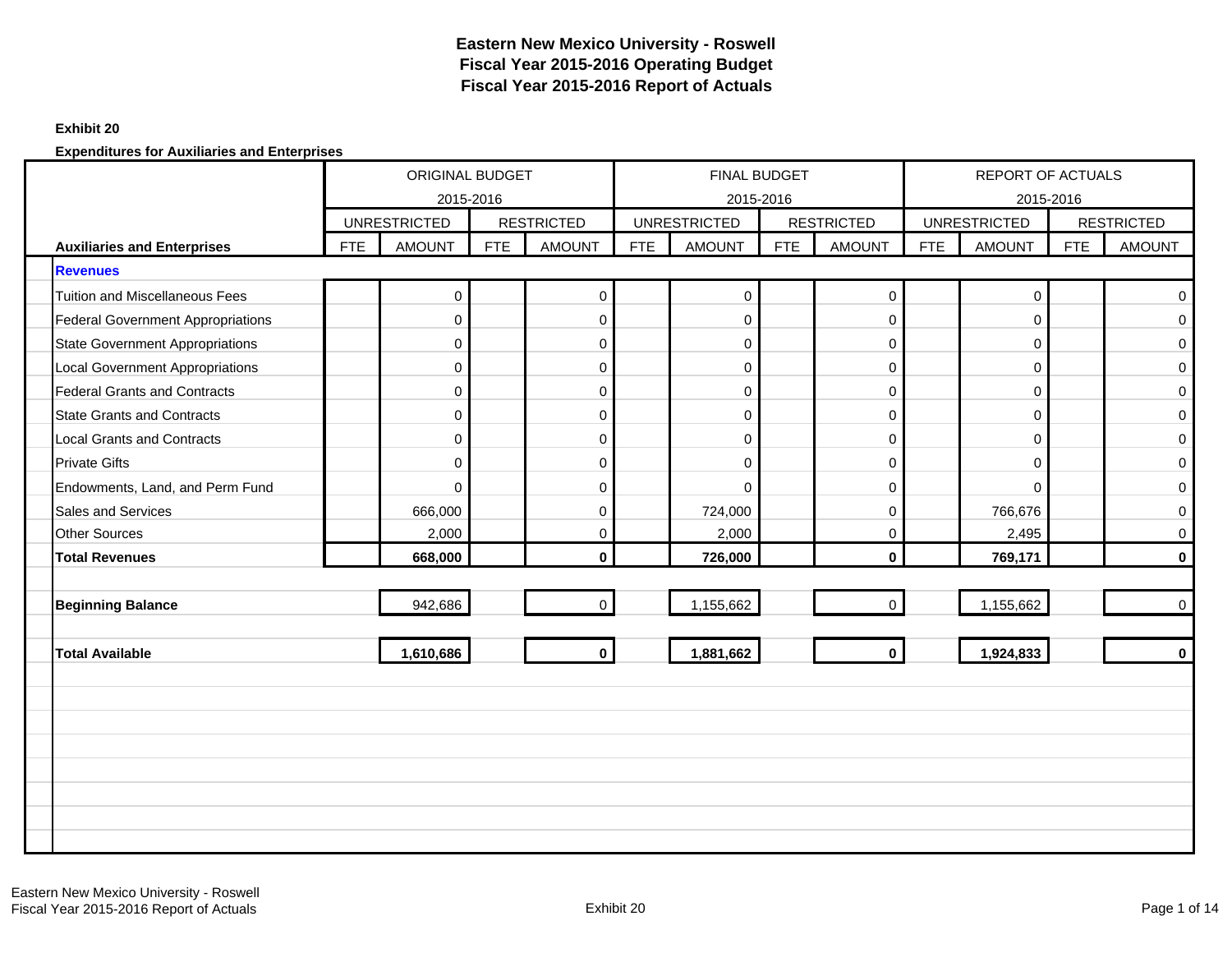### **Exhibit 20**

**Expenditures for Auxiliaries and Enterprises**

|                                    | <b>ORIGINAL BUDGET</b> |                     |            |                   | <b>FINAL BUDGET</b> |                     |            |                   | <b>REPORT OF ACTUALS</b> |                     |            |                   |
|------------------------------------|------------------------|---------------------|------------|-------------------|---------------------|---------------------|------------|-------------------|--------------------------|---------------------|------------|-------------------|
|                                    |                        | 2015-2016           |            |                   |                     | 2015-2016           |            |                   |                          | 2015-2016           |            |                   |
|                                    |                        | <b>UNRESTRICTED</b> |            | <b>RESTRICTED</b> |                     | <b>UNRESTRICTED</b> |            | <b>RESTRICTED</b> |                          | <b>UNRESTRICTED</b> |            | <b>RESTRICTED</b> |
| <b>Auxiliaries and Enterprises</b> | <b>FTE</b>             | <b>AMOUNT</b>       | <b>FTE</b> | <b>AMOUNT</b>     | <b>FTE</b>          | <b>AMOUNT</b>       | <b>FTE</b> | <b>AMOUNT</b>     | <b>FTE</b>               | <b>AMOUNT</b>       | <b>FTE</b> | <b>AMOUNT</b>     |
| <b>Expenditures</b>                |                        |                     |            |                   |                     |                     |            |                   |                          |                     |            |                   |
| <b>Professional Salaries</b>       | 0.00                   | 0                   | 0.00       | $\mathbf 0$       | 0.00                | $\mathbf 0$         | 0.00       | $\mathbf 0$       | 0.00                     | $\mathbf 0$         | 0.00       | 0                 |
| <b>Faculty Salaries</b>            | 0.00                   | 0                   | 0.00       | 0                 | 0.00                | $\mathbf 0$         | 0.00       | $\mathbf 0$       | 0.00                     | 0                   | 0.00       | $\mathbf 0$       |
| <b>Support Salaries</b>            | 0.00                   | 0                   | 0.00       | 0                 | 0.00                | 0                   | 0.00       | 0                 | 0.00                     | $\mathbf 0$         | 0.00       | $\mathbf 0$       |
| <b>Temporary Salaries</b>          | 0.00                   | 0                   | 0.00       | 0                 | 0.00                | $\Omega$            | 0.00       | $\mathbf 0$       | 0.75                     | 18,424              | 0.00       | $\mathbf 0$       |
| <b>Adjunct Salaries</b>            | 0.00                   | $\Omega$            | 0.00       | $\mathbf 0$       | 0.00                | $\Omega$            | 0.00       | $\Omega$          | 0.00                     | 0                   | 0.00       | $\mathbf 0$       |
| <b>Technician Salaries</b>         | 0.00                   | $\Omega$            | 0.00       | $\mathbf 0$       | 0.00                | $\Omega$            | 0.00       | $\Omega$          | 0.00                     | $\mathbf 0$         | 0.00       | 0                 |
| <b>Other Salaries</b>              | 0.00                   | $\Omega$            | 0.00       | $\mathbf 0$       | 0.00                | $\Omega$            | 0.00       | $\mathbf 0$       | 0.00                     | $\mathbf 0$         | 0.00       | $\mathbf 0$       |
| <b>Student Salaries</b>            | 0.00                   | 0                   | 0.00       | $\pmb{0}$         | 0.00                | $\Omega$            | 0.00       | $\mathbf 0$       | 0.00                     | $\mathbf 0$         | 0.00       | $\mathbf 0$       |
| <b>Federal Work-study Salaries</b> | 1.49                   | 20,093              | 0.00       | $\mathbf 0$       | 1.49                | 20,093              | 0.00       | $\mathbf 0$       | 0.00                     | $\mathbf 0$         | 0.00       | $\boldsymbol{0}$  |
| <b>State Work-study Salaries</b>   | 0.00                   | 0                   | 0.00       | $\pmb{0}$         | 0.00                | $\Omega$            | 0.00       | $\mathbf 0$       | 0.00                     | $\mathbf 0$         | 0.00       | $\mathbf 0$       |
| <b>Supplies</b>                    |                        | 521,350             |            | $\pmb{0}$         |                     | 755,907             |            | $\overline{0}$    |                          | 679,044             |            | $\mathbf 0$       |
| Travel                             |                        | 0                   |            | 0                 |                     | $\mathbf 0$         |            | $\mathbf 0$       |                          | 0                   |            | $\mathbf 0$       |
| Equipment                          |                        | 0                   |            | 0                 |                     | 0                   |            | $\mathbf 0$       |                          | 0                   |            | $\mathbf 0$       |
| <b>Utilities</b>                   |                        | 0                   |            | 0                 |                     | $\mathbf 0$         |            | $\mathbf 0$       |                          | 0                   |            | $\mathbf 0$       |
| Miscellaneous                      |                        | $\Omega$            |            | $\mathbf 0$       |                     | $\Omega$            |            | $\Omega$          |                          | 0                   |            | $\mathbf 0$       |
| <b>Indirect Cost</b>               |                        | $\Omega$            |            | $\mathbf 0$       |                     | $\Omega$            |            | $\Omega$          |                          | 0                   |            | $\mathbf 0$       |
| <b>Benefits</b>                    |                        | 4,000               |            | $\mathbf 0$       |                     | 4,000               |            | $\mathbf 0$       |                          | 2,135               |            | $\boldsymbol{0}$  |
| Services Rendered/Contracted       |                        | 0                   |            | $\pmb{0}$         |                     | $\Omega$            |            | $\mathbf 0$       |                          | 0                   |            | $\mathbf 0$       |
|                                    |                        | $\Omega$            |            | $\mathbf 0$       |                     | $\Omega$            |            | $\Omega$          |                          | $\Omega$            |            | $\mathbf 0$       |
| <b>Total Expenditures</b>          | 1.49                   | 545,443             | 0.00       | $\mathbf 0$       | 1.49                | 780,000             | 0.00       | $\mathbf{0}$      | 0.75                     | 699,604             | 0.00       | $\mathbf 0$       |
|                                    |                        |                     |            |                   |                     |                     |            |                   |                          |                     |            |                   |
| <b>Transfers To or (From)</b>      |                        |                     |            | $\mathbf 0$       |                     | $\mathbf 0$         |            | $\mathbf 0$       |                          | $\mathbf 0$         |            | $\mathbf 0$       |
|                                    |                        |                     |            |                   |                     |                     |            |                   |                          |                     |            |                   |
| <b>Ending Balance</b>              | 1.49                   | 1,065,243           | 0.00       | 0                 | 1.49                | 1,101,662           | 0.00       | $\mathbf 0$       | 0.75                     | 1,225,229           | 0.00       | 0                 |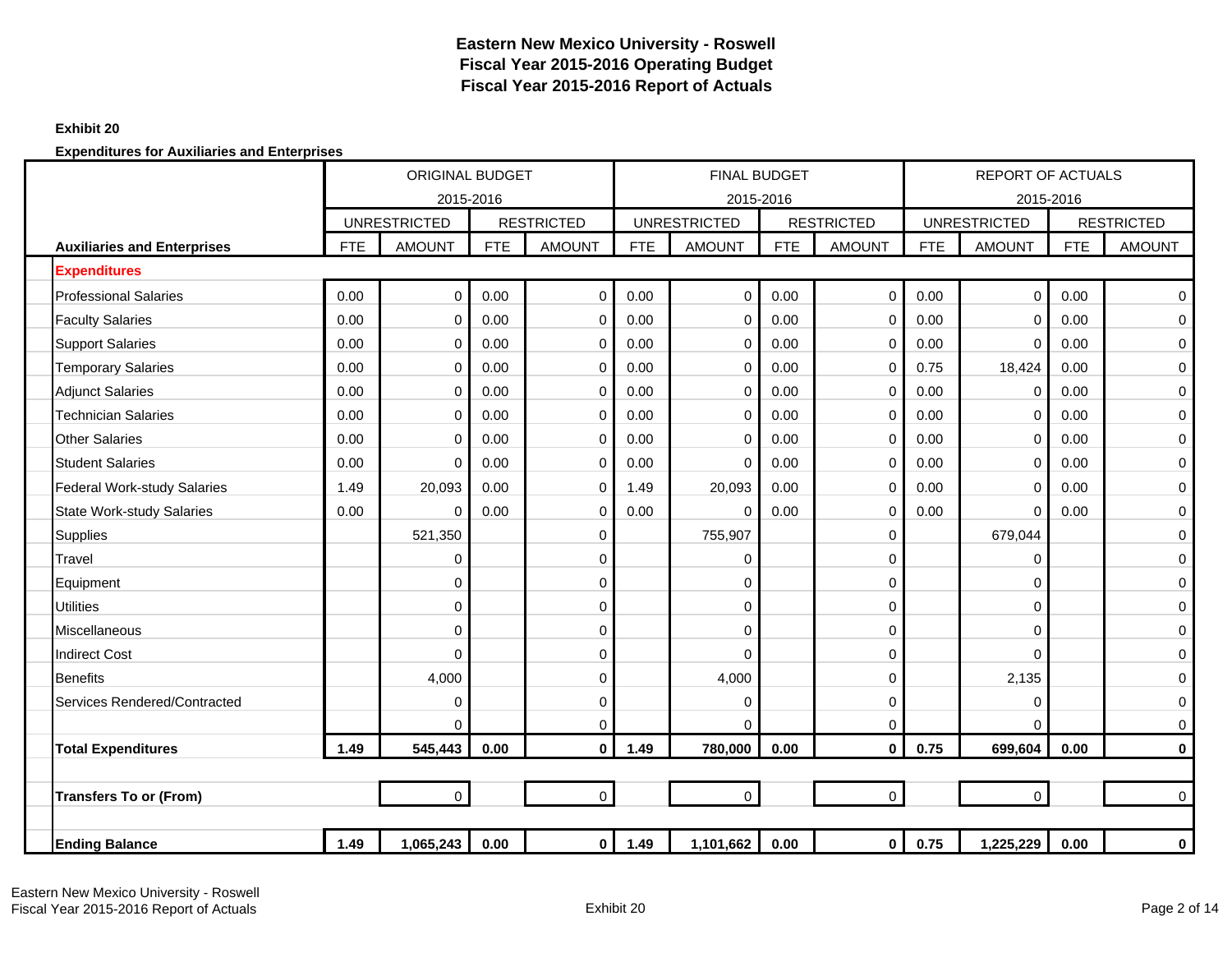#### **Exhibit 20**

**Expenditures for Auxiliaries and Enterprises**

|                                          |            | <b>ORIGINAL BUDGET</b> |            |                   | FINAL BUDGET |                     |     |                     | <b>REPORT OF ACTUALS</b> |                     |            |                   |
|------------------------------------------|------------|------------------------|------------|-------------------|--------------|---------------------|-----|---------------------|--------------------------|---------------------|------------|-------------------|
| 3BOOK                                    |            | 2015-2016              |            |                   |              | 2015-2016           |     |                     |                          | 2015-2016           |            |                   |
| <b>Bookstore</b>                         |            | <b>UNRESTRICTED</b>    |            | <b>RESTRICTED</b> |              | <b>UNRESTRICTED</b> |     | <b>RESTRICTED</b>   |                          | <b>UNRESTRICTED</b> |            | <b>RESTRICTED</b> |
| <b>Auxiliaries and Enterprises</b>       | <b>FTE</b> | <b>AMOUNT</b>          | <b>FTE</b> | <b>AMOUNT</b>     | <b>FTE</b>   | <b>AMOUNT</b>       | FTE | <b>AMOUNT</b>       | <b>FTE</b>               | <b>AMOUNT</b>       | <b>FTE</b> | <b>AMOUNT</b>     |
| <b>Revenues</b>                          |            |                        |            |                   |              |                     |     |                     |                          |                     |            |                   |
| <b>Tuition and Miscellaneous Fees</b>    |            | $\mathbf{0}$           |            | $\mathbf 0$       |              | $\overline{0}$      |     | $\mathsf{O}\xspace$ |                          | $\mathbf 0$         |            | $\Omega$          |
| <b>Federal Government Appropriations</b> |            | $\Omega$               |            | $\mathbf 0$       |              | $\overline{0}$      |     | $\mathbf 0$         |                          | $\mathbf{0}$        |            | $\Omega$          |
| <b>State Government Appropriations</b>   |            | $\Omega$               |            | $\mathbf 0$       |              | $\overline{0}$      |     | $\Omega$            |                          | $\mathbf{0}$        |            | $\overline{0}$    |
| <b>Local Government Appropriations</b>   |            | $\mathbf{0}$           |            | $\pmb{0}$         |              | $\overline{0}$      |     | $\mathbf 0$         |                          | $\mathbf{0}$        |            | $\mathbf{0}$      |
| <b>Federal Grants and Contracts</b>      |            | $\Omega$               |            | $\overline{0}$    |              | $\overline{0}$      |     | $\mathbf 0$         |                          | $\Omega$            |            | $\overline{0}$    |
| <b>State Grants and Contracts</b>        |            | $\overline{0}$         |            | $\pmb{0}$         |              | $\overline{0}$      |     | $\overline{0}$      |                          | $\mathbf{0}$        |            | $\mathbf{0}$      |
| <b>Local Grants and Contracts</b>        |            | $\Omega$               |            | $\pmb{0}$         |              | $\overline{0}$      |     | $\mathbf 0$         |                          | $\mathbf 0$         |            | $\Omega$          |
| <b>Private Gifts</b>                     |            | $\Omega$               |            | $\overline{0}$    |              | $\overline{0}$      |     | $\Omega$            |                          | $\Omega$            |            | $\overline{0}$    |
| Endowments, Land, and Perm Fund          |            | $\Omega$               |            | $\mathbf 0$       |              | $\Omega$            |     | $\Omega$            |                          | $\Omega$            |            | $\Omega$          |
| Sales and Services                       |            | 100,000                |            | $\pmb{0}$         |              | 100,000             |     | $\Omega$            |                          | 107,007             |            | $\overline{0}$    |
| <b>Other Sources</b>                     |            | $\mathbf{0}$           |            | $\pmb{0}$         |              | $\Omega$            |     | $\mathbf 0$         |                          | $\Omega$            |            | $\overline{0}$    |
| <b>Total Revenues</b>                    |            | 100,000                |            | $\bf{0}$          |              | 100,000             |     | $\mathbf{0}$        |                          | 107,007             |            | $\bf{0}$          |
|                                          |            |                        |            |                   |              |                     |     |                     |                          |                     |            |                   |
| <b>Beginning Balance</b>                 |            | 415,461                |            | $\mathbf 0$       |              | 628,438             |     | $\Omega$            |                          | 628,438             |            | $\overline{0}$    |
|                                          |            |                        |            |                   |              |                     |     |                     |                          |                     |            |                   |
| <b>Total Available</b>                   |            | 515,461                |            | $\mathbf 0$       |              | 728,438             |     | $\mathbf 0$         |                          | 735,445             |            | $\mathbf{0}$      |
|                                          |            |                        |            |                   |              |                     |     |                     |                          |                     |            |                   |
|                                          |            |                        |            |                   |              |                     |     |                     |                          |                     |            |                   |
|                                          |            |                        |            |                   |              |                     |     |                     |                          |                     |            |                   |
|                                          |            |                        |            |                   |              |                     |     |                     |                          |                     |            |                   |
|                                          |            |                        |            |                   |              |                     |     |                     |                          |                     |            |                   |
|                                          |            |                        |            |                   |              |                     |     |                     |                          |                     |            |                   |
|                                          |            |                        |            |                   |              |                     |     |                     |                          |                     |            |                   |
|                                          |            |                        |            |                   |              |                     |     |                     |                          |                     |            |                   |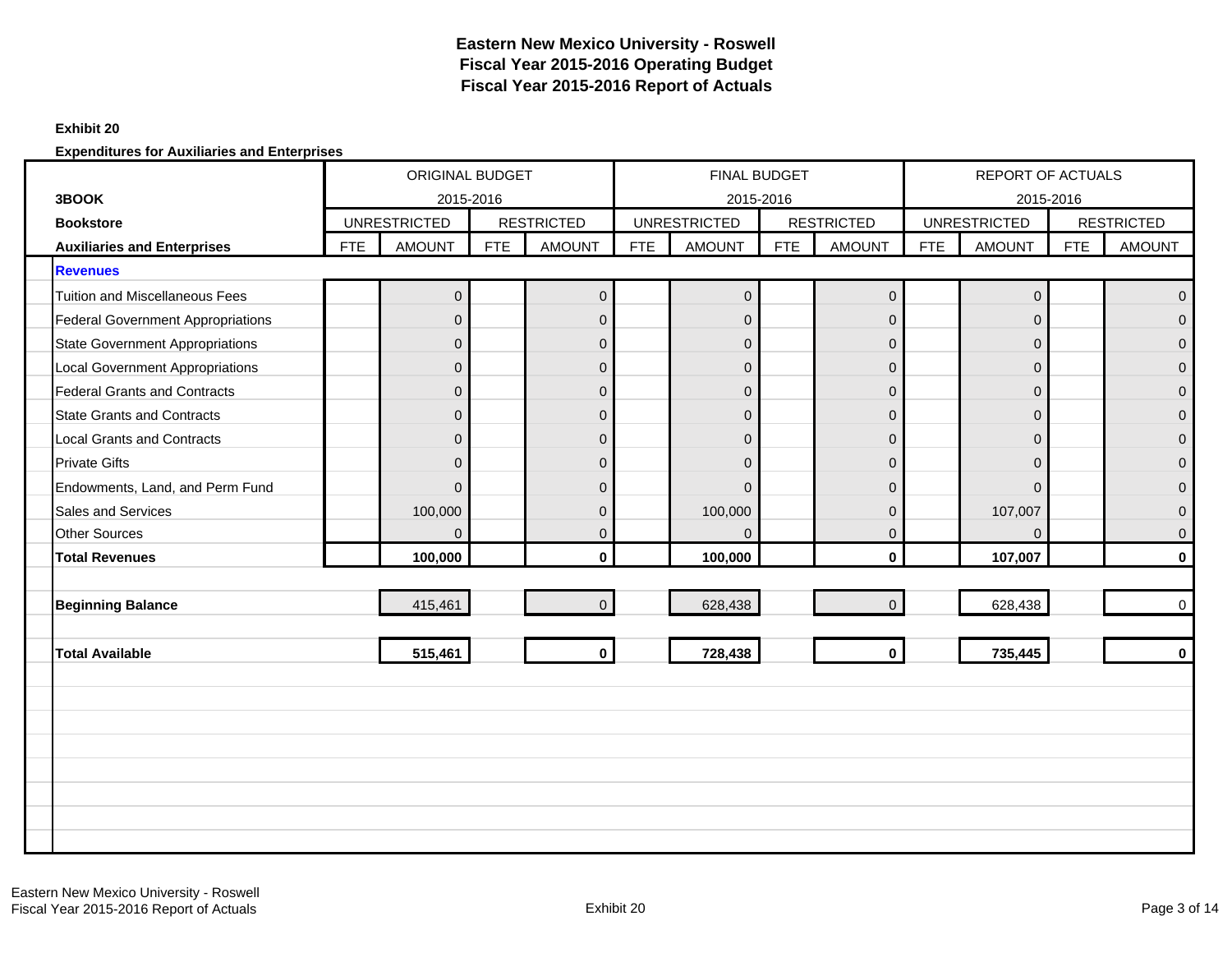### **Exhibit 20**

|                                    |            | <b>ORIGINAL BUDGET</b> |            |                   |            | <b>FINAL BUDGET</b> |            |                   |            | <b>REPORT OF ACTUALS</b> |            |                   |
|------------------------------------|------------|------------------------|------------|-------------------|------------|---------------------|------------|-------------------|------------|--------------------------|------------|-------------------|
| 3BOOK                              |            | 2015-2016              |            |                   |            | 2015-2016           |            |                   |            | 2015-2016                |            |                   |
| <b>Bookstore</b>                   |            | <b>UNRESTRICTED</b>    |            | <b>RESTRICTED</b> |            | <b>UNRESTRICTED</b> |            | <b>RESTRICTED</b> |            | <b>UNRESTRICTED</b>      |            | <b>RESTRICTED</b> |
| <b>Auxiliaries and Enterprises</b> | <b>FTE</b> | <b>AMOUNT</b>          | <b>FTE</b> | <b>AMOUNT</b>     | <b>FTE</b> | <b>AMOUNT</b>       | <b>FTE</b> | <b>AMOUNT</b>     | <b>FTE</b> | <b>AMOUNT</b>            | <b>FTE</b> | <b>AMOUNT</b>     |
| <b>Expenditures</b>                |            |                        |            |                   |            |                     |            |                   |            |                          |            |                   |
| <b>Professional Salaries</b>       | 0.00       | $\mathbf{0}$           | 0.00       | $\mathbf 0$       | 0.00       | $\mathbf{0}$        | 0.00       | $\mathbf 0$       | 0.00       | $\mathbf{0}$             | 0.00       | $\overline{0}$    |
| <b>Faculty Salaries</b>            | 0.00       | $\mathbf{0}$           | 0.00       | $\mathbf 0$       | 0.00       | $\mathbf{0}$        | 0.00       | $\mathbf{0}$      | 0.00       | $\mathbf 0$              | 0.00       | $\overline{0}$    |
| <b>Support Salaries</b>            | 0.00       | $\Omega$               | 0.00       | $\mathbf 0$       | 0.00       | $\Omega$            | 0.00       | $\overline{0}$    | 0.00       | $\overline{0}$           | 0.00       | $\overline{0}$    |
| <b>Temporary Salaries</b>          | 0.00       | $\mathbf{0}$           | 0.00       | $\mathbf 0$       | 0.00       | $\Omega$            | 0.00       | $\mathbf 0$       | 0.00       | $\mathbf 0$              | 0.00       | $\overline{0}$    |
| <b>Adjunct Salaries</b>            | 0.00       | $\mathbf{0}$           | 0.00       | $\mathbf 0$       | 0.00       | $\mathbf 0$         | 0.00       | $\overline{0}$    | 0.00       | $\mathbf 0$              | 0.00       | $\mathbf{0}$      |
| <b>Technician Salaries</b>         | 0.00       | $\mathbf{0}$           | 0.00       | $\mathbf 0$       | 0.00       | $\Omega$            | 0.00       | $\mathbf 0$       | 0.00       | $\mathbf 0$              | 0.00       | $\mathbf{0}$      |
| <b>Other Salaries</b>              | 0.00       | $\Omega$               | 0.00       | $\mathbf 0$       | 0.00       | $\Omega$            | 0.00       | $\overline{0}$    | 0.00       | $\overline{0}$           | 0.00       | $\overline{0}$    |
| <b>Student Salaries</b>            | 0.00       | $\mathbf{0}$           | 0.00       | $\mathbf 0$       | 0.00       | $\Omega$            | 0.00       | $\mathbf 0$       | 0.00       | $\mathbf 0$              | 0.00       | $\overline{0}$    |
| <b>Federal Work-study Salaries</b> | 0.00       | $\mathbf{0}$           | 0.00       | $\mathbf 0$       | 0.00       | $\Omega$            | 0.00       | $\mathbf 0$       | 0.00       | $\mathbf 0$              | 0.00       | $\overline{0}$    |
| <b>State Work-study Salaries</b>   | 0.00       | $\mathbf{0}$           | 0.00       | $\mathbf 0$       | 0.00       | $\Omega$            | 0.00       | $\overline{0}$    | 0.00       | $\mathbf 0$              | 0.00       | $\mathbf{0}$      |
| <b>Supplies</b>                    |            | $\mathbf{0}$           |            | $\mathbf 0$       |            | $\overline{0}$      |            | $\mathbf{0}$      |            | 532                      |            | $\overline{0}$    |
| Travel                             |            | $\Omega$               |            | $\mathbf 0$       |            | $\overline{0}$      |            | $\Omega$          |            | $\mathbf{0}$             |            | $\mathbf{0}$      |
| Equipment                          |            | 0                      |            | $\mathbf 0$       |            | $\overline{0}$      |            | 0                 |            | $\mathbf 0$              |            | 0                 |
| <b>Utilities</b>                   |            | $\Omega$               |            | $\mathbf{0}$      |            | $\overline{0}$      |            | $\Omega$          |            | $\mathbf{0}$             |            | $\overline{0}$    |
| Miscellaneous                      |            | $\mathbf 0$            |            | $\mathbf 0$       |            | $\overline{0}$      |            | $\mathbf{0}$      |            | $\mathbf 0$              |            | $\overline{0}$    |
| <b>Indirect Cost</b>               |            | $\Omega$               |            | $\mathbf{0}$      |            | $\overline{0}$      |            | 0                 |            | 0                        |            | $\overline{0}$    |
| <b>Benefits</b>                    |            | $\mathbf{0}$           |            | $\mathbf 0$       |            | $\mathbf{0}$        |            | $\mathbf{0}$      |            | $\mathbf 0$              |            | $\mathbf{0}$      |
| Services Rendered/Contracted       |            | $\Omega$               |            | $\mathbf 0$       |            | $\mathbf{0}$        |            | $\Omega$          |            | $\mathbf{0}$             |            | $\overline{0}$    |
|                                    |            | $\mathbf{0}$           |            | $\mathbf 0$       |            | $\Omega$            |            | $\overline{0}$    |            | $\Omega$                 |            | 0                 |
| <b>Total Expenditures</b>          | 0.00       | $\mathbf{0}$           | 0.00       | $\mathbf 0$       | 0.00       | $\mathbf 0$         | 0.00       | $\mathbf 0$       | 0.00       | 532                      | 0.00       | $\mathbf 0$       |
|                                    |            |                        |            |                   |            |                     |            |                   |            |                          |            |                   |
| <b>Transfers To or (From)</b>      |            | $\overline{0}$         |            | $\overline{0}$    |            | $\overline{0}$      |            | $\overline{0}$    |            | $\overline{0}$           |            | $\overline{0}$    |
|                                    |            |                        |            |                   |            |                     |            |                   |            |                          |            |                   |
| <b>Ending Balance</b>              | 0.00       | 515,461                | 0.00       | $\mathbf 0$       | 0.00       | 728,438             | 0.00       | $\mathbf 0$       | 0.00       | 734,914                  | 0.00       | 0                 |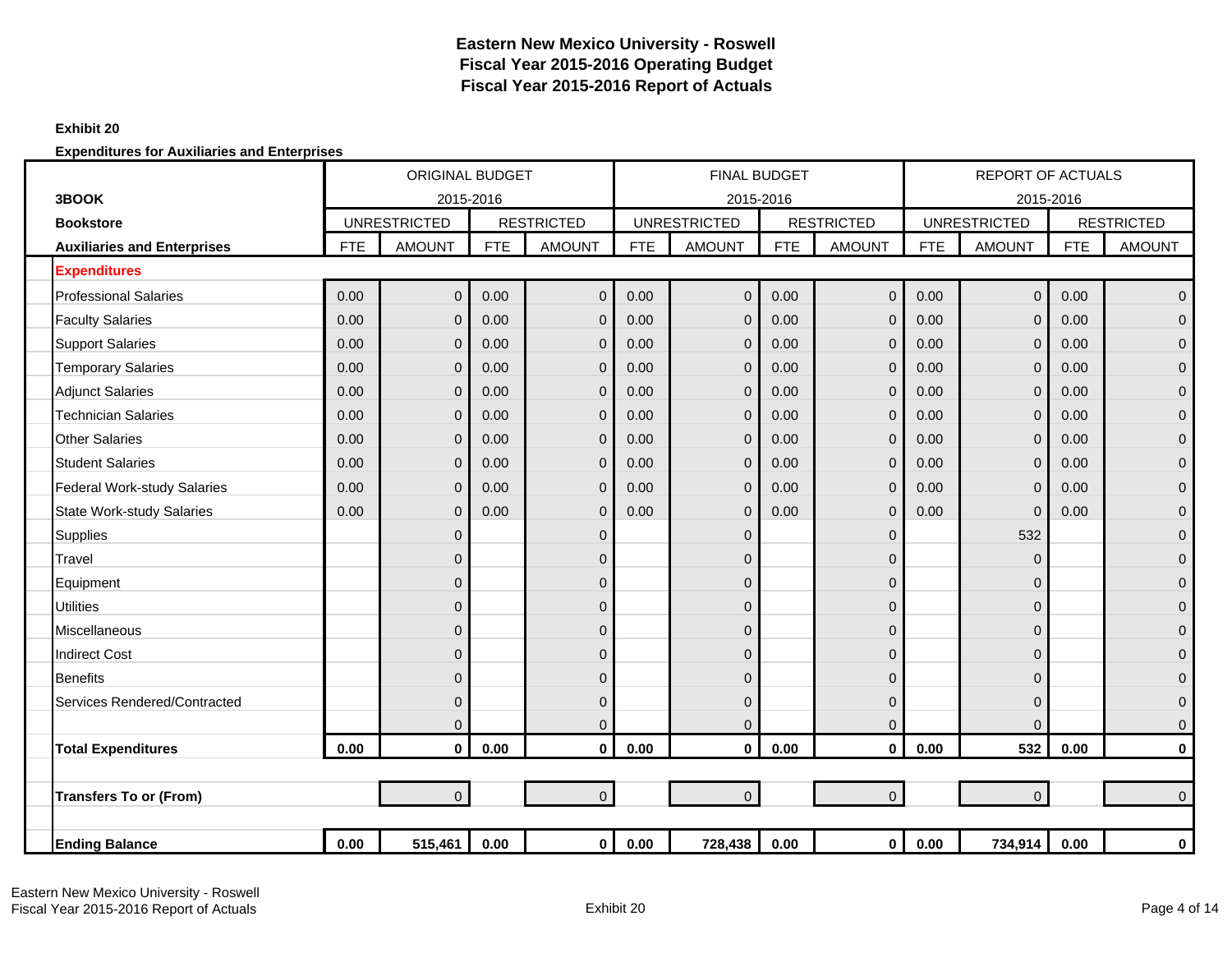#### **Exhibit 20**

|                                          |            | <b>ORIGINAL BUDGET</b><br>2015-2016 |            |                   |            | FINAL BUDGET        |            |                     |            | <b>REPORT OF ACTUALS</b> |            |                   |
|------------------------------------------|------------|-------------------------------------|------------|-------------------|------------|---------------------|------------|---------------------|------------|--------------------------|------------|-------------------|
| 3FOOD                                    |            |                                     |            |                   |            | 2015-2016           |            |                     |            | 2015-2016                |            |                   |
| <b>Food Services</b>                     |            | <b>UNRESTRICTED</b>                 |            | <b>RESTRICTED</b> |            | <b>UNRESTRICTED</b> |            | <b>RESTRICTED</b>   |            | <b>UNRESTRICTED</b>      |            | <b>RESTRICTED</b> |
| <b>Auxiliaries and Enterprises</b>       | <b>FTE</b> | <b>AMOUNT</b>                       | <b>FTE</b> | <b>AMOUNT</b>     | <b>FTE</b> | <b>AMOUNT</b>       | <b>FTE</b> | <b>AMOUNT</b>       | <b>FTE</b> | <b>AMOUNT</b>            | <b>FTE</b> | <b>AMOUNT</b>     |
| <b>Revenues</b>                          |            |                                     |            |                   |            |                     |            |                     |            |                          |            |                   |
| <b>Tuition and Miscellaneous Fees</b>    |            | $\pmb{0}$                           |            | $\mathbf 0$       |            | $\mathbf 0$         |            | $\mathsf{O}\xspace$ |            | $\mathbf 0$              |            | $\Omega$          |
| <b>Federal Government Appropriations</b> |            | $\mathbf{0}$                        |            | $\mathbf 0$       |            | $\mathbf 0$         |            | $\overline{0}$      |            | $\mathbf{0}$             |            | $\Omega$          |
| <b>State Government Appropriations</b>   |            | $\Omega$                            |            | $\mathbf{0}$      |            | $\overline{0}$      |            | $\Omega$            |            | $\mathbf{0}$             |            | $\Omega$          |
| <b>Local Government Appropriations</b>   |            | $\mathbf{0}$                        |            | $\mathbf 0$       |            | $\overline{0}$      |            | $\mathbf 0$         |            | $\mathbf{0}$             |            | $\mathbf{0}$      |
| <b>Federal Grants and Contracts</b>      |            | $\Omega$                            |            | $\mathbf 0$       |            | $\overline{0}$      |            | $\mathbf 0$         |            | $\Omega$                 |            | $\Omega$          |
| <b>State Grants and Contracts</b>        |            | $\mathbf{0}$                        |            | $\pmb{0}$         |            | $\overline{0}$      |            | $\overline{0}$      |            | $\mathbf{0}$             |            | $\overline{0}$    |
| <b>Local Grants and Contracts</b>        |            | $\mathbf{0}$                        |            | $\mathbf 0$       |            | $\overline{0}$      |            | $\mathbf 0$         |            | $\mathbf 0$              |            | $\Omega$          |
| <b>Private Gifts</b>                     |            | $\Omega$                            |            | $\overline{0}$    |            | $\overline{0}$      |            | $\Omega$            |            | $\mathbf{0}$             |            | $\Omega$          |
| Endowments, Land, and Perm Fund          |            | $\Omega$                            |            | $\mathbf 0$       |            | $\Omega$            |            | $\Omega$            |            | $\Omega$                 |            | $\Omega$          |
| <b>Sales and Services</b>                |            | 20,000                              |            | $\mathbf 0$       |            | 20,000              |            | $\Omega$            |            | 7,973                    |            | $\Omega$          |
| <b>Other Sources</b>                     |            | $\mathbf{0}$                        |            | $\pmb{0}$         |            | $\Omega$            |            | $\mathbf 0$         |            | $\mathbf 0$              |            | $\mathbf{0}$      |
| <b>Total Revenues</b>                    |            | 20,000                              |            | $\bf{0}$          |            | 20,000              |            | $\mathbf{0}$        |            | 7,973                    |            | $\bf{0}$          |
|                                          |            |                                     |            |                   |            |                     |            |                     |            |                          |            |                   |
| <b>Beginning Balance</b>                 |            | 57,893                              |            | $\overline{0}$    |            | 57,892              |            | $\overline{0}$      |            | 57,892                   |            | $\mathbf 0$       |
|                                          |            |                                     |            |                   |            |                     |            |                     |            |                          |            |                   |
| <b>Total Available</b>                   |            | 77,893                              |            | $\mathbf 0$       |            | 77,892              |            | $\mathbf 0$         |            | 65,865                   |            | $\mathbf{0}$      |
|                                          |            |                                     |            |                   |            |                     |            |                     |            |                          |            |                   |
|                                          |            |                                     |            |                   |            |                     |            |                     |            |                          |            |                   |
|                                          |            |                                     |            |                   |            |                     |            |                     |            |                          |            |                   |
|                                          |            |                                     |            |                   |            |                     |            |                     |            |                          |            |                   |
|                                          |            |                                     |            |                   |            |                     |            |                     |            |                          |            |                   |
|                                          |            |                                     |            |                   |            |                     |            |                     |            |                          |            |                   |
|                                          |            |                                     |            |                   |            |                     |            |                     |            |                          |            |                   |
|                                          |            |                                     |            |                   |            |                     |            |                     |            |                          |            |                   |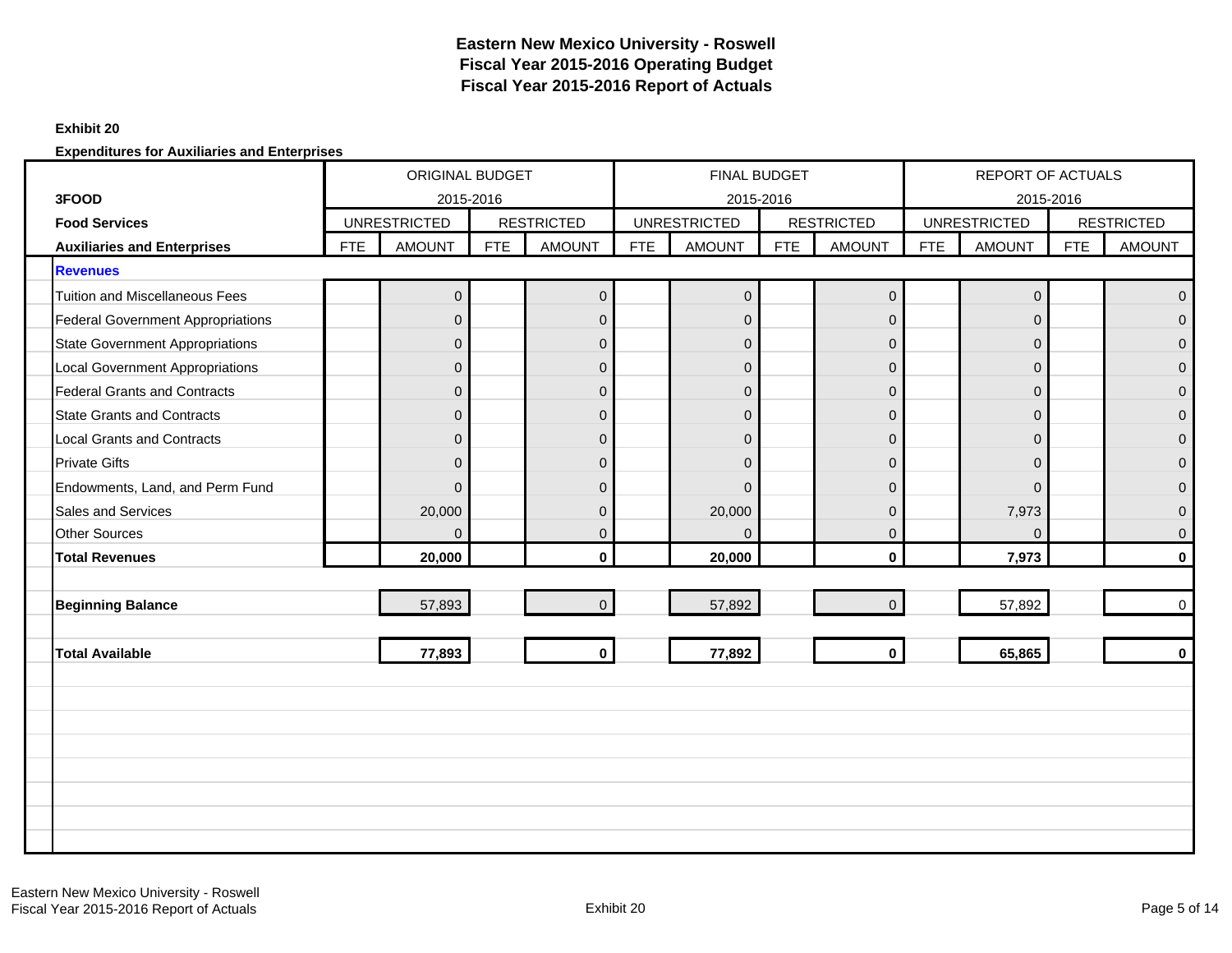### **Exhibit 20**

|                                    |            | <b>ORIGINAL BUDGET</b> |            |                   |            | <b>FINAL BUDGET</b> |            |                   |            | <b>REPORT OF ACTUALS</b> |            |                   |
|------------------------------------|------------|------------------------|------------|-------------------|------------|---------------------|------------|-------------------|------------|--------------------------|------------|-------------------|
| 3FOOD                              |            | 2015-2016              |            |                   |            |                     | 2015-2016  |                   |            | 2015-2016                |            |                   |
| <b>Food Services</b>               |            | <b>UNRESTRICTED</b>    |            | <b>RESTRICTED</b> |            | <b>UNRESTRICTED</b> |            | <b>RESTRICTED</b> |            | <b>UNRESTRICTED</b>      |            | <b>RESTRICTED</b> |
| <b>Auxiliaries and Enterprises</b> | <b>FTE</b> | <b>AMOUNT</b>          | <b>FTE</b> | <b>AMOUNT</b>     | <b>FTE</b> | <b>AMOUNT</b>       | <b>FTE</b> | <b>AMOUNT</b>     | <b>FTE</b> | <b>AMOUNT</b>            | <b>FTE</b> | <b>AMOUNT</b>     |
| <b>Expenditures</b>                |            |                        |            |                   |            |                     |            |                   |            |                          |            |                   |
| <b>Professional Salaries</b>       | 0.00       | $\overline{0}$         | 0.00       | $\overline{0}$    | 0.00       | $\mathbf{0}$        | 0.00       | $\mathbf{0}$      | 0.00       | $\mathbf 0$              | 0.00       | $\mathbf{0}$      |
| <b>Faculty Salaries</b>            | 0.00       | $\mathbf{0}$           | 0.00       | $\mathbf 0$       | 0.00       | $\Omega$            | 0.00       | $\mathbf{0}$      | 0.00       | $\mathbf 0$              | 0.00       | $\mathbf{0}$      |
| <b>Support Salaries</b>            | 0.00       | $\mathbf{0}$           | 0.00       | $\mathbf 0$       | 0.00       | $\Omega$            | 0.00       | $\mathbf{0}$      | 0.00       | $\mathbf 0$              | 0.00       | $\mathbf{0}$      |
| <b>Temporary Salaries</b>          | 0.00       | $\mathbf{0}$           | 0.00       | $\mathbf 0$       | 0.00       | $\Omega$            | 0.00       | $\mathbf{0}$      | 0.00       | $\mathbf 0$              | 0.00       | $\mathbf{0}$      |
| <b>Adjunct Salaries</b>            | 0.00       | $\Omega$               | 0.00       | $\mathbf{0}$      | 0.00       | $\Omega$            | 0.00       | $\Omega$          | 0.00       | $\mathbf{0}$             | 0.00       | $\Omega$          |
| <b>Technician Salaries</b>         | 0.00       | $\Omega$               | 0.00       | $\mathbf 0$       | 0.00       | $\Omega$            | 0.00       | $\mathbf{0}$      | 0.00       | $\mathbf 0$              | 0.00       | $\Omega$          |
| <b>Other Salaries</b>              | 0.00       | $\Omega$               | 0.00       | $\mathbf 0$       | 0.00       | $\Omega$            | 0.00       | $\mathbf{0}$      | 0.00       | $\mathbf 0$              | 0.00       | $\mathbf{0}$      |
| <b>Student Salaries</b>            | 0.00       | $\mathbf{0}$           | 0.00       | $\mathbf 0$       | 0.00       | $\Omega$            | 0.00       | $\mathbf 0$       | 0.00       | $\mathbf 0$              | 0.00       | $\mathbf{0}$      |
| <b>Federal Work-study Salaries</b> | 0.00       | $\Omega$               | 0.00       | $\mathbf 0$       | 0.00       | $\Omega$            | 0.00       | $\overline{0}$    | 0.00       | $\mathbf 0$              | 0.00       | $\mathbf{0}$      |
| <b>State Work-study Salaries</b>   | 0.00       | $\Omega$               | 0.00       | $\mathbf 0$       | 0.00       | $\Omega$            | 0.00       | $\mathbf{0}$      | 0.00       | $\mathbf 0$              | 0.00       | $\mathbf{0}$      |
| <b>Supplies</b>                    |            | 2,000                  |            | $\mathbf 0$       |            | 2,000               |            | $\overline{0}$    |            | (2,710)                  |            | $\Omega$          |
| Travel                             |            | $\Omega$               |            | $\mathbf 0$       |            | $\mathbf 0$         |            | $\Omega$          |            | 0                        |            | $\mathbf{0}$      |
| Equipment                          |            | $\Omega$               |            | $\mathbf 0$       |            | $\mathbf{0}$        |            | $\Omega$          |            | 0                        |            | $\mathbf{0}$      |
| <b>Utilities</b>                   |            | $\Omega$               |            | $\mathbf 0$       |            | $\mathbf{0}$        |            | $\Omega$          |            | 0                        |            | $\mathbf{0}$      |
| <b>Miscellaneous</b>               |            | $\Omega$               |            | $\mathbf 0$       |            | $\mathbf{0}$        |            | $\Omega$          |            | 0                        |            | $\Omega$          |
| <b>Indirect Cost</b>               |            | $\Omega$               |            | $\mathbf{0}$      |            | $\overline{0}$      |            | $\Omega$          |            | $\Omega$                 |            | $\Omega$          |
| <b>Benefits</b>                    |            | $\Omega$               |            | $\mathbf{0}$      |            | $\Omega$            |            | $\overline{0}$    |            | 0                        |            | $\mathbf{0}$      |
| Services Rendered/Contracted       |            | $\Omega$               |            | $\mathbf 0$       |            | $\mathbf{0}$        |            | $\overline{0}$    |            | 0                        |            | $\mathbf{0}$      |
|                                    |            | $\mathbf{0}$           |            | $\mathbf 0$       |            | $\Omega$            |            | $\mathbf 0$       |            | 0                        |            | $\mathbf 0$       |
| <b>Total Expenditures</b>          | 0.00       | 2,000                  | 0.00       | $\mathbf{0}$      | 0.00       | 2,000               | 0.00       | $\mathbf{0}$      | 0.00       | (2,710)                  | 0.00       | $\mathbf 0$       |
|                                    |            |                        |            |                   |            |                     |            |                   |            |                          |            |                   |
| <b>Transfers To or (From)</b>      |            | $\overline{0}$         |            | $\overline{0}$    |            | $\overline{0}$      |            | $\overline{0}$    |            | $\mathbf 0$              |            | $\Omega$          |
|                                    |            |                        |            |                   |            |                     |            |                   |            |                          |            |                   |
| <b>Ending Balance</b>              | 0.00       | 75,893                 | 0.00       | $\mathbf 0$       | $0.00\,$   | 75,892              | 0.00       | $\mathbf 0$       | 0.00       | 68,575                   | 0.00       | 0                 |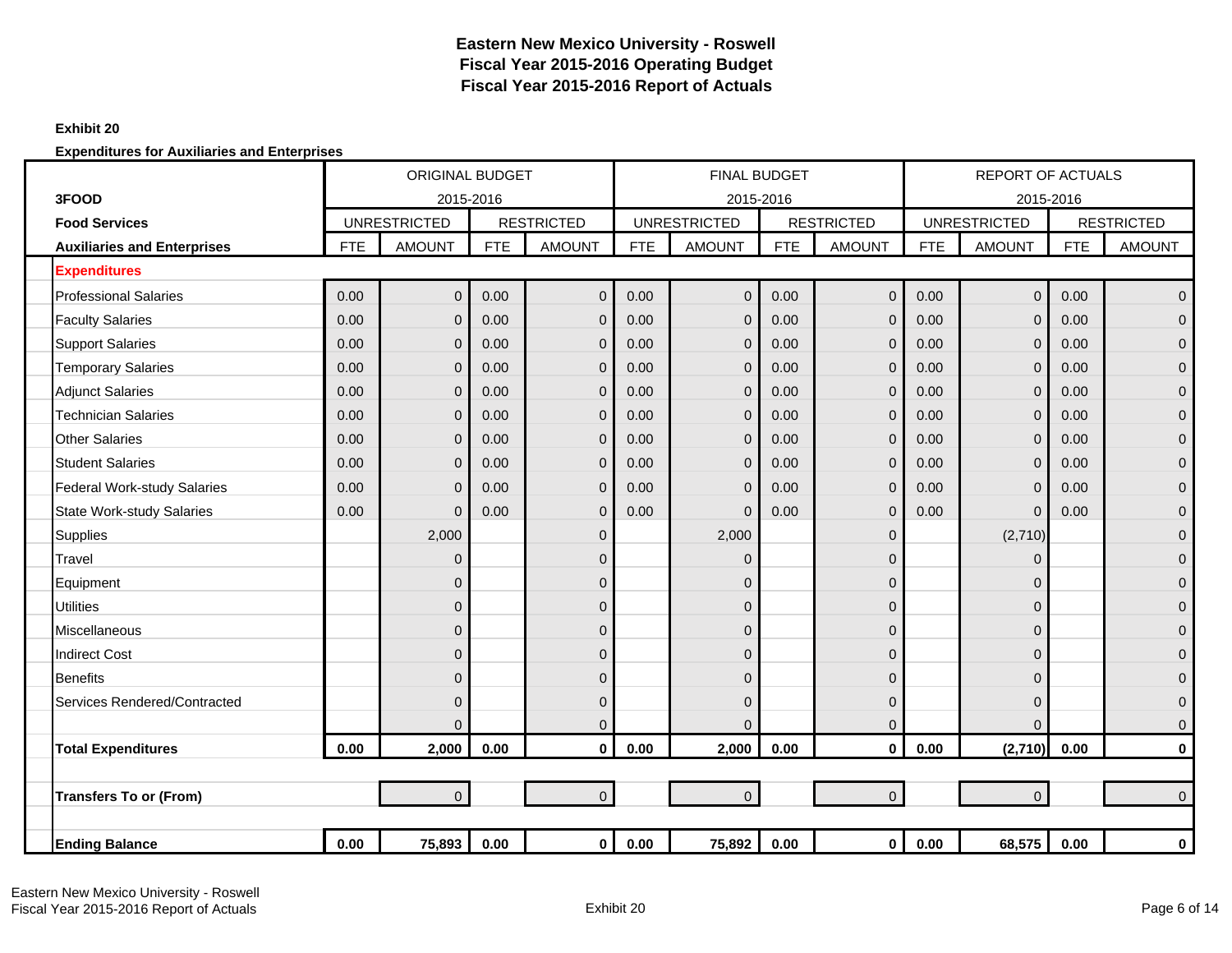#### **Exhibit 20**

|                                          |            | ORIGINAL BUDGET<br>2015-2016 |            |                   |            | <b>FINAL BUDGET</b> |            |                     |            | <b>REPORT OF ACTUALS</b> |            |                   |
|------------------------------------------|------------|------------------------------|------------|-------------------|------------|---------------------|------------|---------------------|------------|--------------------------|------------|-------------------|
| 3GWDS                                    |            |                              |            |                   |            | 2015-2016           |            |                     |            | 2015-2016                |            |                   |
| <b>Great Western Dining Service</b>      |            | <b>UNRESTRICTED</b>          |            | <b>RESTRICTED</b> |            | <b>UNRESTRICTED</b> |            | <b>RESTRICTED</b>   |            | <b>UNRESTRICTED</b>      |            | <b>RESTRICTED</b> |
| <b>Auxiliaries and Enterprises</b>       | <b>FTE</b> | <b>AMOUNT</b>                | <b>FTE</b> | <b>AMOUNT</b>     | <b>FTE</b> | <b>AMOUNT</b>       | <b>FTE</b> | <b>AMOUNT</b>       | <b>FTE</b> | <b>AMOUNT</b>            | <b>FTE</b> | <b>AMOUNT</b>     |
| <b>Revenues</b>                          |            |                              |            |                   |            |                     |            |                     |            |                          |            |                   |
| <b>Tuition and Miscellaneous Fees</b>    |            | $\overline{0}$               |            | $\mathbf 0$       |            | $\overline{0}$      |            | $\mathsf{O}\xspace$ |            | $\pmb{0}$                |            | $\Omega$          |
| <b>Federal Government Appropriations</b> |            | $\Omega$                     |            | $\mathbf 0$       |            | $\overline{0}$      |            | $\overline{0}$      |            | $\mathbf{0}$             |            | $\Omega$          |
| <b>State Government Appropriations</b>   |            | $\Omega$                     |            | $\pmb{0}$         |            | $\overline{0}$      |            | $\overline{0}$      |            | $\mathbf{0}$             |            | $\Omega$          |
| <b>Local Government Appropriations</b>   |            | $\Omega$                     |            | $\pmb{0}$         |            | $\overline{0}$      |            | $\mathbf 0$         |            | $\mathbf{0}$             |            | $\Omega$          |
| <b>Federal Grants and Contracts</b>      |            | $\Omega$                     |            | $\mathbf 0$       |            | $\overline{0}$      |            | $\Omega$            |            | $\Omega$                 |            | $\Omega$          |
| <b>State Grants and Contracts</b>        |            | $\mathbf{0}$                 |            | $\pmb{0}$         |            | $\overline{0}$      |            | $\overline{0}$      |            | $\mathbf 0$              |            | $\mathbf{0}$      |
| <b>Local Grants and Contracts</b>        |            | $\Omega$                     |            | $\pmb{0}$         |            | $\overline{0}$      |            | $\overline{0}$      |            | $\mathbf{0}$             |            | $\overline{0}$    |
| <b>Private Gifts</b>                     |            | $\Omega$                     |            | $\pmb{0}$         |            | $\overline{0}$      |            | $\mathbf 0$         |            | $\Omega$                 |            | $\Omega$          |
| Endowments, Land, and Perm Fund          |            | $\Omega$                     |            | $\mathbf 0$       |            | $\Omega$            |            | $\Omega$            |            | $\Omega$                 |            | $\Omega$          |
| <b>Sales and Services</b>                |            | 380,000                      |            | $\overline{0}$    |            | 380,000             |            | $\Omega$            |            | 197,053                  |            | $\Omega$          |
| <b>Other Sources</b>                     |            | $\Omega$                     |            | $\overline{0}$    |            | $\Omega$            |            | $\mathbf 0$         |            | $\Omega$                 |            | $\mathbf{0}$      |
| <b>Total Revenues</b>                    |            | 380,000                      |            | $\mathbf 0$       |            | 380,000             |            | $\mathbf{0}$        |            | 197,053                  |            | $\bf{0}$          |
|                                          |            |                              |            |                   |            |                     |            |                     |            |                          |            |                   |
| <b>Beginning Balance</b>                 |            | 159,316                      |            | $\overline{0}$    |            | 159,316             |            | $\Omega$            |            | 159,316                  |            | $\mathbf 0$       |
|                                          |            |                              |            |                   |            |                     |            |                     |            |                          |            |                   |
| <b>Total Available</b>                   |            | 539,316                      |            | $\mathbf 0$       |            | 539,316             |            | $\mathbf 0$         |            | 356,369                  |            | $\mathbf{0}$      |
|                                          |            |                              |            |                   |            |                     |            |                     |            |                          |            |                   |
|                                          |            |                              |            |                   |            |                     |            |                     |            |                          |            |                   |
|                                          |            |                              |            |                   |            |                     |            |                     |            |                          |            |                   |
|                                          |            |                              |            |                   |            |                     |            |                     |            |                          |            |                   |
|                                          |            |                              |            |                   |            |                     |            |                     |            |                          |            |                   |
|                                          |            |                              |            |                   |            |                     |            |                     |            |                          |            |                   |
|                                          |            |                              |            |                   |            |                     |            |                     |            |                          |            |                   |
|                                          |            |                              |            |                   |            |                     |            |                     |            |                          |            |                   |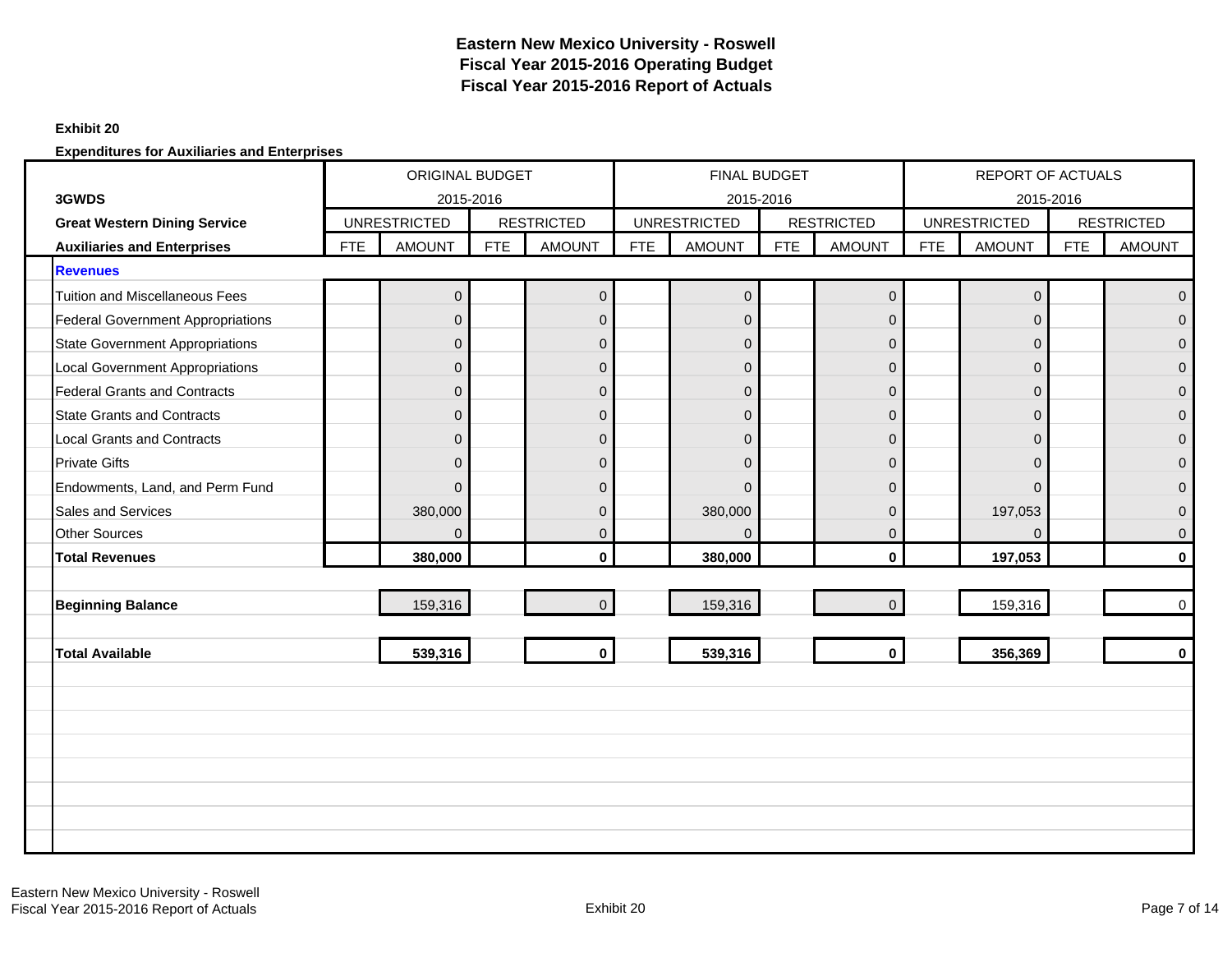### **Exhibit 20**

|                                     |            | <b>ORIGINAL BUDGET</b> |            |                   |            | <b>FINAL BUDGET</b> |            |                   |            | <b>REPORT OF ACTUALS</b> |            |                   |
|-------------------------------------|------------|------------------------|------------|-------------------|------------|---------------------|------------|-------------------|------------|--------------------------|------------|-------------------|
| 3GWDS                               |            | 2015-2016              |            |                   |            | 2015-2016           |            |                   |            | 2015-2016                |            |                   |
| <b>Great Western Dining Service</b> |            | <b>UNRESTRICTED</b>    |            | <b>RESTRICTED</b> |            | <b>UNRESTRICTED</b> |            | <b>RESTRICTED</b> |            | <b>UNRESTRICTED</b>      |            | <b>RESTRICTED</b> |
| <b>Auxiliaries and Enterprises</b>  | <b>FTE</b> | <b>AMOUNT</b>          | <b>FTE</b> | <b>AMOUNT</b>     | <b>FTE</b> | <b>AMOUNT</b>       | <b>FTE</b> | <b>AMOUNT</b>     | <b>FTE</b> | <b>AMOUNT</b>            | <b>FTE</b> | <b>AMOUNT</b>     |
| <b>Expenditures</b>                 |            |                        |            |                   |            |                     |            |                   |            |                          |            |                   |
| <b>Professional Salaries</b>        | 0.00       | $\overline{0}$         | 0.00       | $\mathbf 0$       | 0.00       | $\mathbf 0$         | 0.00       | $\mathbf 0$       | 0.00       | $\mathbf 0$              | 0.00       | $\overline{0}$    |
| <b>Faculty Salaries</b>             | 0.00       | $\mathbf{0}$           | 0.00       | $\mathbf 0$       | 0.00       | $\Omega$            | 0.00       | $\overline{0}$    | 0.00       | $\mathbf 0$              | 0.00       | $\overline{0}$    |
| <b>Support Salaries</b>             | 0.00       | $\mathbf{0}$           | 0.00       | $\mathbf 0$       | 0.00       | $\Omega$            | 0.00       | $\overline{0}$    | 0.00       | $\mathbf 0$              | 0.00       | $\overline{0}$    |
| <b>Temporary Salaries</b>           | 0.00       | $\mathbf{0}$           | 0.00       | $\mathbf 0$       | 0.00       | $\Omega$            | 0.00       | $\mathbf 0$       | 0.00       | $\mathbf 0$              | 0.00       | $\overline{0}$    |
| <b>Adjunct Salaries</b>             | 0.00       | $\Omega$               | 0.00       | $\mathbf{0}$      | 0.00       | $\Omega$            | 0.00       | $\Omega$          | 0.00       | $\mathbf{0}$             | 0.00       | $\mathbf{0}$      |
| <b>Technician Salaries</b>          | 0.00       | $\Omega$               | 0.00       | $\mathbf{0}$      | 0.00       | $\Omega$            | 0.00       | $\overline{0}$    | 0.00       | $\mathbf 0$              | 0.00       | $\overline{0}$    |
| <b>Other Salaries</b>               | 0.00       | $\Omega$               | 0.00       | $\mathbf{0}$      | 0.00       | $\Omega$            | 0.00       | $\overline{0}$    | 0.00       | $\overline{0}$           | 0.00       | $\mathbf{0}$      |
| <b>Student Salaries</b>             | 0.00       | $\mathbf 0$            | 0.00       | $\mathbf 0$       | 0.00       | $\Omega$            | 0.00       | $\mathbf 0$       | 0.00       | $\mathbf 0$              | 0.00       | $\mathbf 0$       |
| <b>Federal Work-study Salaries</b>  | 0.00       | $\mathbf{0}$           | 0.00       | $\mathbf 0$       | 0.00       | $\Omega$            | 0.00       | $\overline{0}$    | 0.00       | $\mathbf 0$              | 0.00       | $\mathbf{0}$      |
| <b>State Work-study Salaries</b>    | 0.00       | $\Omega$               | 0.00       | $\mathbf{0}$      | 0.00       | $\Omega$            | 0.00       | $\overline{0}$    | 0.00       | $\Omega$                 | 0.00       | $\mathbf{0}$      |
| Supplies                            |            | 380,000                |            | $\pmb{0}$         |            | 580,000             |            | $\mathbf{0}$      |            | 251,730                  |            | $\overline{0}$    |
| Travel                              |            | $\Omega$               |            | $\mathbf{0}$      |            | $\Omega$            |            | 0                 |            | $\mathbf 0$              |            | $\overline{0}$    |
| Equipment                           |            | $\Omega$               |            | $\mathbf 0$       |            | 0                   |            | 0                 |            | 0                        |            | $\mathbf{0}$      |
| <b>Utilities</b>                    |            | $\Omega$               |            | $\mathbf 0$       |            | $\mathbf{0}$        |            | 0                 |            | $\mathbf{0}$             |            | $\mathbf{0}$      |
| <b>Miscellaneous</b>                |            | $\Omega$               |            | $\mathbf 0$       |            | $\Omega$            |            | 0                 |            | $\Omega$                 |            | $\mathbf{0}$      |
| <b>Indirect Cost</b>                |            | $\Omega$               |            | $\mathbf{0}$      |            | $\Omega$            |            | $\Omega$          |            | $\mathbf{0}$             |            | $\overline{0}$    |
| <b>Benefits</b>                     |            | $\Omega$               |            | $\mathbf{0}$      |            | 0                   |            | 0                 |            | $\overline{0}$           |            | $\mathbf 0$       |
| Services Rendered/Contracted        |            | $\Omega$               |            | 0                 |            | 0                   |            | $\mathbf{0}$      |            | $\mathbf 0$              |            | $\overline{0}$    |
|                                     |            | $\Omega$               |            | $\mathbf 0$       |            | $\Omega$            |            | $\overline{0}$    |            | $\overline{0}$           |            | $\mathbf 0$       |
| <b>Total Expenditures</b>           | 0.00       | 380,000                | 0.00       | $\mathbf{0}$      | 0.00       | 580,000             | 0.00       | $\mathbf{0}$      | 0.00       | 251,730                  | 0.00       | $\mathbf 0$       |
|                                     |            |                        |            |                   |            |                     |            |                   |            |                          |            |                   |
| <b>Transfers To or (From)</b>       |            | $\Omega$               |            | $\overline{0}$    |            | $\overline{0}$      |            | $\Omega$          |            | $\Omega$                 |            | $\overline{0}$    |
|                                     |            |                        |            |                   |            |                     |            |                   |            |                          |            |                   |
| <b>Ending Balance</b>               | 0.00       | 159,316                | 0.00       | $\mathbf{0}$      | 0.00       | (40, 684)           | 0.00       | 0                 | 0.00       | 104,639                  | 0.00       | 0                 |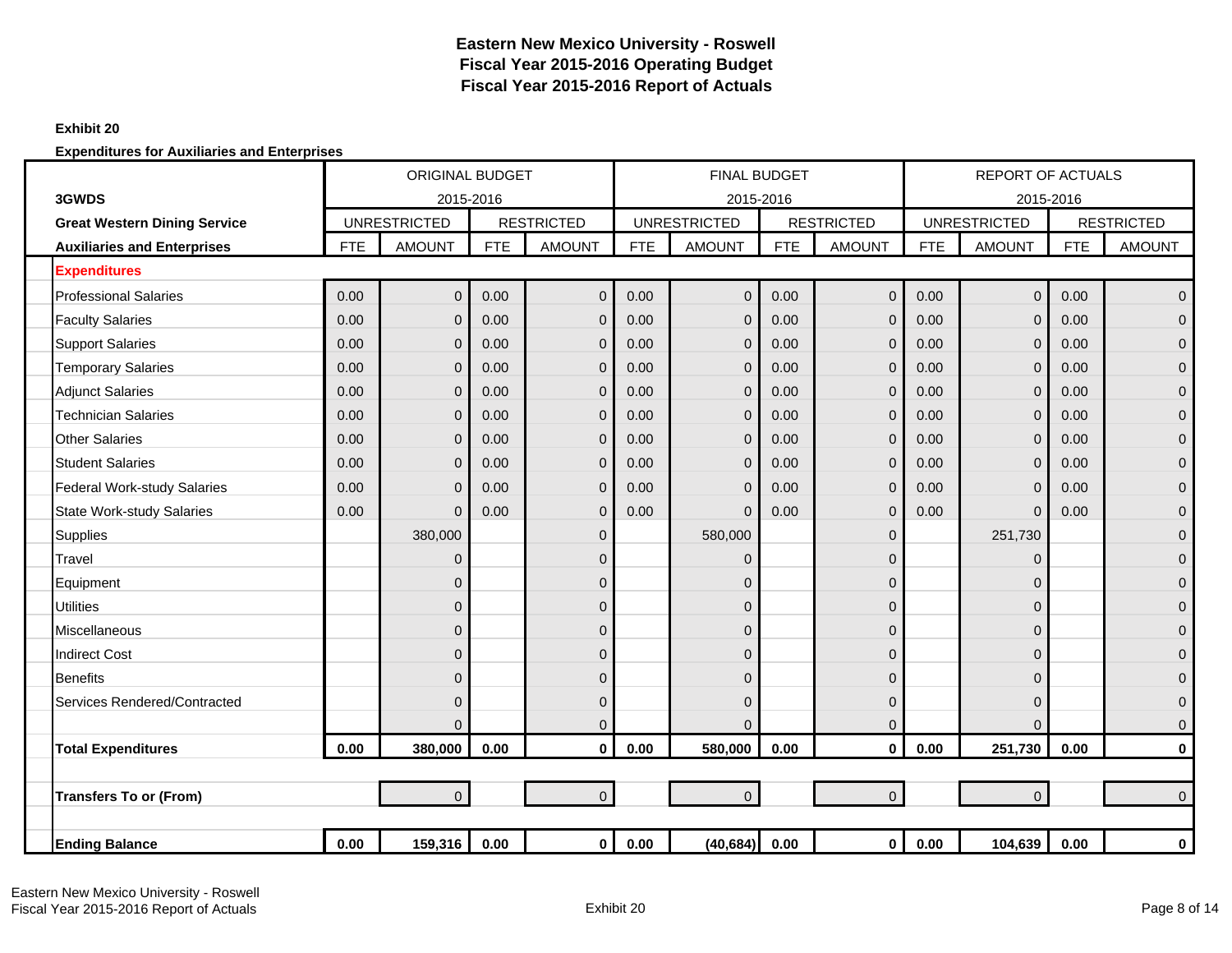#### **Exhibit 20**

|                                                            |            | <b>ORIGINAL BUDGET</b>               |            |                   |            | FINAL BUDGET                     |     |                   |            | <b>REPORT OF ACTUALS</b>             |            |                   |
|------------------------------------------------------------|------------|--------------------------------------|------------|-------------------|------------|----------------------------------|-----|-------------------|------------|--------------------------------------|------------|-------------------|
| 3SWIM                                                      |            | 2015-2016                            |            | <b>RESTRICTED</b> |            | 2015-2016<br><b>UNRESTRICTED</b> |     | <b>RESTRICTED</b> |            | 2015-2016                            |            | <b>RESTRICTED</b> |
| <b>Swimming Pool</b><br><b>Auxiliaries and Enterprises</b> | <b>FTE</b> | <b>UNRESTRICTED</b><br><b>AMOUNT</b> | <b>FTE</b> | <b>AMOUNT</b>     | <b>FTE</b> | <b>AMOUNT</b>                    | FTE | <b>AMOUNT</b>     | <b>FTE</b> | <b>UNRESTRICTED</b><br><b>AMOUNT</b> | <b>FTE</b> | <b>AMOUNT</b>     |
|                                                            |            |                                      |            |                   |            |                                  |     |                   |            |                                      |            |                   |
| <b>Revenues</b><br><b>Tuition and Miscellaneous Fees</b>   |            |                                      |            |                   |            |                                  |     |                   |            |                                      |            |                   |
|                                                            |            | $\pmb{0}$                            |            | $\pmb{0}$         |            | $\mathbf 0$                      |     | $\pmb{0}$         |            | $\pmb{0}$                            |            | $\Omega$          |
| <b>Federal Government Appropriations</b>                   |            | $\mathbf{0}$                         |            | $\mathbf 0$       |            | $\mathbf{0}$                     |     | $\overline{0}$    |            | $\mathbf{0}$                         |            | $\Omega$          |
| <b>State Government Appropriations</b>                     |            | $\mathbf{0}$                         |            | $\boldsymbol{0}$  |            | $\mathbf 0$                      |     | $\mathbf{0}$      |            | $\mathbf 0$                          |            | $\overline{0}$    |
| <b>Local Government Appropriations</b>                     |            | $\mathbf{0}$                         |            | $\mathbf 0$       |            | $\mathbf{0}$                     |     | $\mathbf 0$       |            | $\mathbf{0}$                         |            | $\Omega$          |
| <b>Federal Grants and Contracts</b>                        |            | $\mathbf{0}$                         |            | $\mathbf 0$       |            | $\overline{0}$                   |     | $\mathsf 0$       |            | $\overline{0}$                       |            | $\overline{0}$    |
| <b>State Grants and Contracts</b>                          |            | $\Omega$                             |            | $\mathbf{0}$      |            | $\Omega$                         |     | $\mathbf{0}$      |            | $\mathbf{0}$                         |            | $\mathbf{0}$      |
| <b>Local Grants and Contracts</b>                          |            | $\overline{0}$                       |            | $\mathbf 0$       |            | $\Omega$                         |     | $\mathbf{0}$      |            | $\overline{0}$                       |            | $\Omega$          |
| <b>Private Gifts</b>                                       |            | $\mathbf{0}$                         |            | $\mathbf 0$       |            | $\mathbf 0$                      |     | $\mathbf{0}$      |            | $\mathbf{0}$                         |            | $\mathbf{0}$      |
| Endowments, Land, and Perm Fund                            |            | $\Omega$                             |            | $\Omega$          |            | $\Omega$                         |     | $\Omega$          |            | $\Omega$                             |            | $\Omega$          |
| Sales and Services                                         |            | 34,000                               |            | $\mathbf 0$       |            | 34,000                           |     | $\overline{0}$    |            | 37,039                               |            | $\overline{0}$    |
| <b>Other Sources</b>                                       |            | 2,000                                |            | $\mathbf{0}$      |            | 2,000                            |     | $\mathbf{0}$      |            | 1,339                                |            | $\mathbf{0}$      |
| <b>Total Revenues</b>                                      |            | 36,000                               |            | $\mathbf{0}$      |            | 36,000                           |     | $\mathbf{0}$      |            | 38,379                               |            | $\bf{0}$          |
|                                                            |            |                                      |            |                   |            |                                  |     |                   |            |                                      |            |                   |
| <b>Beginning Balance</b>                                   |            | 310,016                              |            | $\mathbf 0$       |            | 310,016                          |     | $\Omega$          |            | 310,016                              |            | $\mathbf 0$       |
|                                                            |            |                                      |            |                   |            |                                  |     |                   |            |                                      |            |                   |
| <b>Total Available</b>                                     |            | 346,016                              |            | $\mathbf 0$       |            | 346,016                          |     | $\mathbf 0$       |            | 348,395                              |            | $\mathbf{0}$      |
|                                                            |            |                                      |            |                   |            |                                  |     |                   |            |                                      |            |                   |
|                                                            |            |                                      |            |                   |            |                                  |     |                   |            |                                      |            |                   |
|                                                            |            |                                      |            |                   |            |                                  |     |                   |            |                                      |            |                   |
|                                                            |            |                                      |            |                   |            |                                  |     |                   |            |                                      |            |                   |
|                                                            |            |                                      |            |                   |            |                                  |     |                   |            |                                      |            |                   |
|                                                            |            |                                      |            |                   |            |                                  |     |                   |            |                                      |            |                   |
|                                                            |            |                                      |            |                   |            |                                  |     |                   |            |                                      |            |                   |
|                                                            |            |                                      |            |                   |            |                                  |     |                   |            |                                      |            |                   |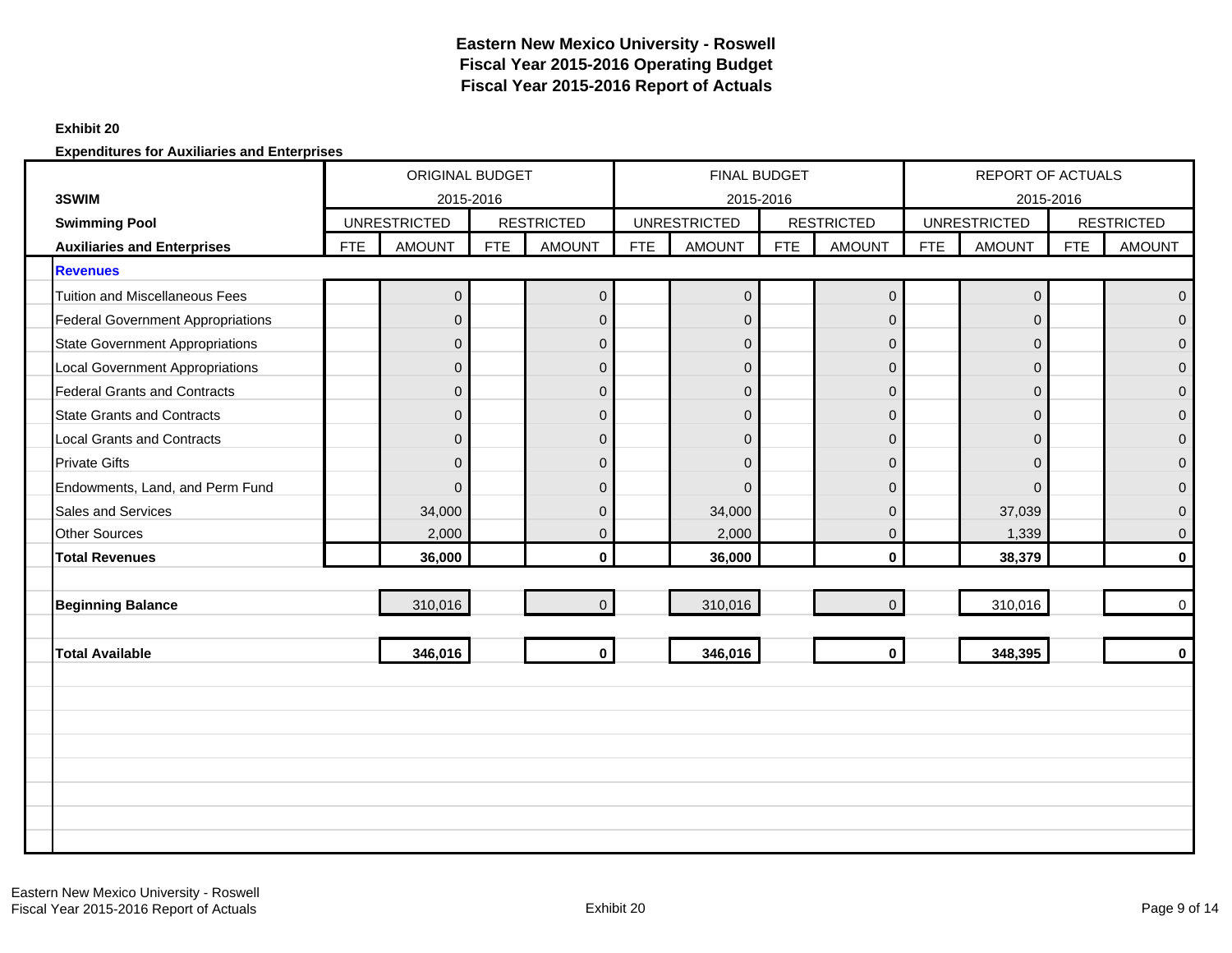### **Exhibit 20**

|                                    |            | <b>ORIGINAL BUDGET</b><br>2015-2016 |            |                   |            | <b>FINAL BUDGET</b> |            |                   |            | <b>REPORT OF ACTUALS</b> |            |                   |
|------------------------------------|------------|-------------------------------------|------------|-------------------|------------|---------------------|------------|-------------------|------------|--------------------------|------------|-------------------|
| 3SWIM                              |            |                                     |            |                   |            | 2015-2016           |            |                   |            | 2015-2016                |            |                   |
| <b>Swimming Pool</b>               |            | <b>UNRESTRICTED</b>                 |            | <b>RESTRICTED</b> |            | <b>UNRESTRICTED</b> |            | <b>RESTRICTED</b> |            | <b>UNRESTRICTED</b>      |            | <b>RESTRICTED</b> |
| <b>Auxiliaries and Enterprises</b> | <b>FTE</b> | <b>AMOUNT</b>                       | <b>FTE</b> | <b>AMOUNT</b>     | <b>FTE</b> | <b>AMOUNT</b>       | <b>FTE</b> | <b>AMOUNT</b>     | <b>FTE</b> | <b>AMOUNT</b>            | <b>FTE</b> | <b>AMOUNT</b>     |
| <b>Expenditures</b>                |            |                                     |            |                   |            |                     |            |                   |            |                          |            |                   |
| <b>Professional Salaries</b>       | 0.00       | $\Omega$                            | 0.00       | $\mathbf{0}$      | 0.00       | $\Omega$            | 0.00       | $\overline{0}$    | 0.00       | $\overline{0}$           | 0.00       | $\Omega$          |
| <b>Faculty Salaries</b>            | 0.00       | $\Omega$                            | 0.00       | $\mathbf{0}$      | 0.00       | $\Omega$            | 0.00       | $\mathbf{0}$      | 0.00       | $\mathbf 0$              | 0.00       | $\Omega$          |
| <b>Support Salaries</b>            | 0.00       | $\Omega$                            | 0.00       | $\mathbf{0}$      | 0.00       | $\Omega$            | 0.00       | $\overline{0}$    | 0.00       | $\overline{0}$           | 0.00       | $\mathbf{0}$      |
| <b>Temporary Salaries</b>          | 0.00       | $\mathbf{0}$                        | 0.00       | $\mathbf 0$       | 0.00       | $\Omega$            | 0.00       | $\mathbf{0}$      | 0.75       | 18,424                   | 0.00       | $\mathbf{0}$      |
| <b>Adjunct Salaries</b>            | 0.00       | $\mathbf{0}$                        | 0.00       | $\mathbf 0$       | 0.00       | $\Omega$            | 0.00       | $\mathbf{0}$      | 0.00       | $\mathbf 0$              | 0.00       | $\mathbf{0}$      |
| <b>Technician Salaries</b>         | 0.00       | $\mathbf 0$                         | 0.00       | $\mathbf 0$       | 0.00       | $\Omega$            | 0.00       | $\mathbf 0$       | 0.00       | $\mathbf 0$              | 0.00       | $\mathbf{0}$      |
| <b>Other Salaries</b>              | 0.00       | $\Omega$                            | 0.00       | $\mathbf{0}$      | 0.00       | $\Omega$            | 0.00       | $\overline{0}$    | 0.00       | $\mathbf 0$              | 0.00       | $\mathbf{0}$      |
| <b>Student Salaries</b>            | 0.00       | $\Omega$                            | 0.00       | $\mathbf{0}$      | 0.00       | $\Omega$            | 0.00       | $\mathbf{0}$      | 0.00       | $\overline{0}$           | 0.00       | $\Omega$          |
| <b>Federal Work-study Salaries</b> | 1.49       | 20,093                              | 0.00       | $\mathbf{0}$      | 1.49       | 20,093              | 0.00       | $\mathbf{0}$      | 0.00       | 0                        | 0.00       | $\Omega$          |
| <b>State Work-study Salaries</b>   | 0.00       | $\mathbf{0}$                        | 0.00       | $\mathbf 0$       | 0.00       | $\Omega$            | 0.00       | $\mathbf 0$       | 0.00       | $\mathbf 0$              | 0.00       | $\mathbf{0}$      |
| <b>Supplies</b>                    |            | 7,350                               |            | $\mathbf 0$       |            | 7,350               |            | $\mathbf 0$       |            | 10,733                   |            | $\mathbf{0}$      |
| Travel                             |            | $\mathbf{0}$                        |            | $\mathbf 0$       |            | $\mathbf 0$         |            | $\Omega$          |            | 0                        |            | $\mathbf{0}$      |
| Equipment                          |            | 0                                   |            | $\mathbf{0}$      |            | $\Omega$            |            | $\Omega$          |            | 0                        |            | $\Omega$          |
| <b>Utilities</b>                   |            | $\Omega$                            |            | $\mathbf{0}$      |            | $\Omega$            |            | $\Omega$          |            | $\overline{0}$           |            | $\mathbf{0}$      |
| <b>Miscellaneous</b>               |            | 0                                   |            | $\mathbf{0}$      |            | $\mathbf{0}$        |            | $\overline{0}$    |            | 0                        |            | $\mathbf{0}$      |
| <b>Indirect Cost</b>               |            | $\Omega$                            |            | $\mathbf{0}$      |            | $\Omega$            |            | $\Omega$          |            | 0                        |            | $\mathbf{0}$      |
| <b>Benefits</b>                    |            | 4,000                               |            | $\mathbf 0$       |            | 4,000               |            | $\mathbf 0$       |            | 2,135                    |            | $\mathbf{0}$      |
| Services Rendered/Contracted       |            | $\mathbf 0$                         |            | $\mathbf 0$       |            | $\mathbf{0}$        |            | $\Omega$          |            | 0                        |            | $\mathbf{0}$      |
|                                    |            | $\Omega$                            |            | $\pmb{0}$         |            | $\Omega$            |            | $\mathbf{0}$      |            | $\Omega$                 |            | $\mathbf 0$       |
| <b>Total Expenditures</b>          | 1.49       | 31,443                              | 0.00       | $\mathbf{0}$      | 1.49       | 31,443              | 0.00       | $\mathbf{0}$      | 0.75       | 31,293                   | 0.00       | $\mathbf 0$       |
|                                    |            |                                     |            |                   |            |                     |            |                   |            |                          |            |                   |
| <b>Transfers To or (From)</b>      |            | $\overline{0}$                      |            | $\overline{0}$    |            | $\overline{0}$      |            | $\overline{0}$    |            | $\mathbf 0$              |            | $\Omega$          |
|                                    |            |                                     |            |                   |            |                     |            |                   |            |                          |            |                   |
| <b>Ending Balance</b>              | 1.49       | 314,573                             | 0.00       | $\overline{0}$    | 1.49       | 314,573             | 0.00       | $\mathbf 0$       | 0.75       | 317,102                  | 0.00       | $\mathbf 0$       |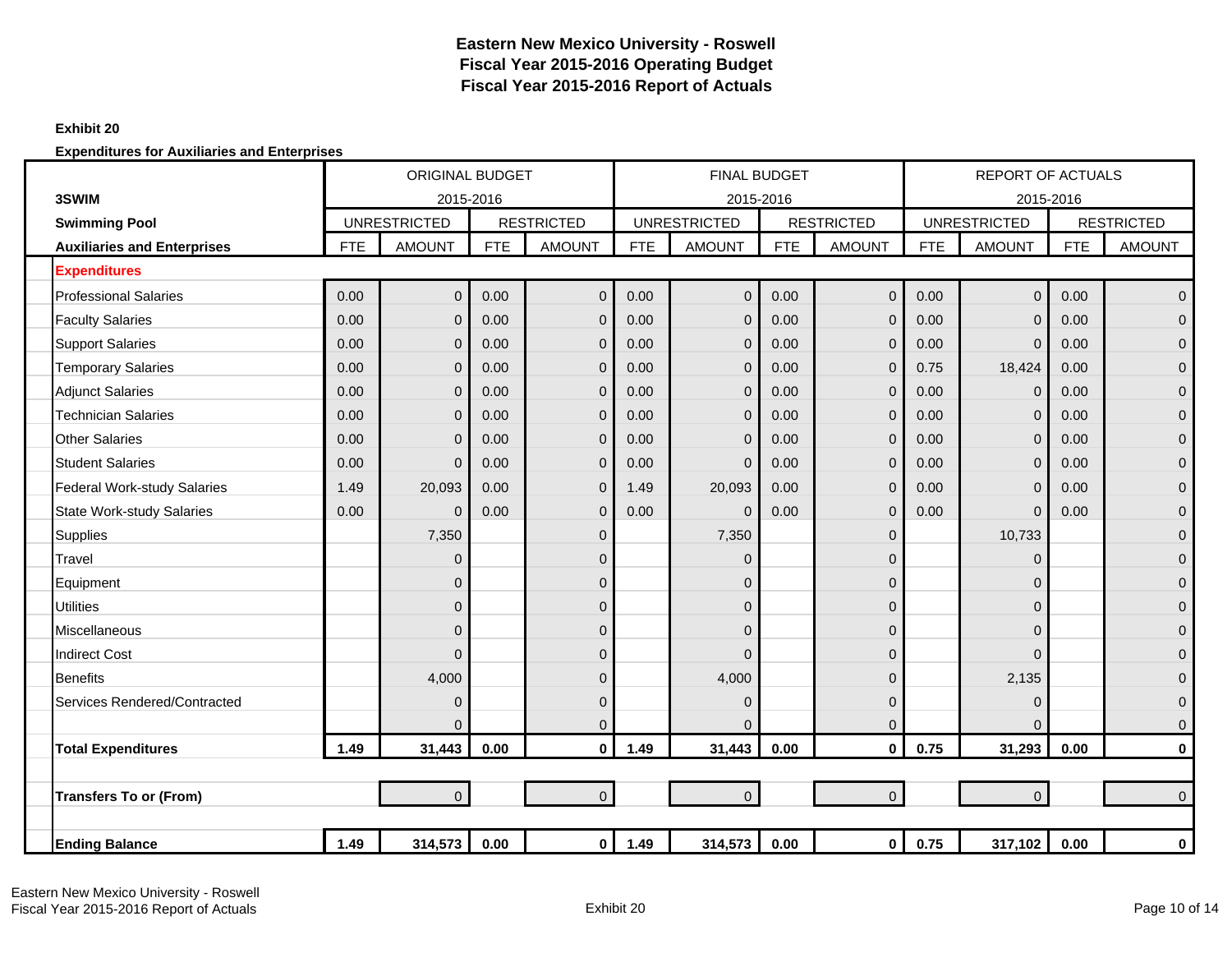#### **Exhibit 20**

|                                          |            | ORIGINAL BUDGET<br>2015-2016 |            |                   |            | <b>FINAL BUDGET</b>              |     |                   |            | <b>REPORT OF ACTUALS</b>         |            |                   |
|------------------------------------------|------------|------------------------------|------------|-------------------|------------|----------------------------------|-----|-------------------|------------|----------------------------------|------------|-------------------|
| 3TRD<br><b>Third Party Dorms</b>         |            | <b>UNRESTRICTED</b>          |            | <b>RESTRICTED</b> |            | 2015-2016<br><b>UNRESTRICTED</b> |     | <b>RESTRICTED</b> |            | 2015-2016<br><b>UNRESTRICTED</b> |            | <b>RESTRICTED</b> |
| <b>Auxiliaries and Enterprises</b>       | <b>FTE</b> | <b>AMOUNT</b>                | <b>FTE</b> | <b>AMOUNT</b>     | <b>FTE</b> | <b>AMOUNT</b>                    | FTE | <b>AMOUNT</b>     | <b>FTE</b> | <b>AMOUNT</b>                    | <b>FTE</b> | <b>AMOUNT</b>     |
| <b>Revenues</b>                          |            |                              |            |                   |            |                                  |     |                   |            |                                  |            |                   |
| <b>Tuition and Miscellaneous Fees</b>    |            | $\overline{0}$               |            | $\mathbf 0$       |            | $\overline{0}$                   |     | $\mathbf 0$       |            | $\mathbf 0$                      |            | $\Omega$          |
| <b>Federal Government Appropriations</b> |            | $\Omega$                     |            | $\mathbf 0$       |            | $\overline{0}$                   |     | $\mathbf 0$       |            | $\mathbf{0}$                     |            | $\Omega$          |
| <b>State Government Appropriations</b>   |            | $\Omega$                     |            | $\mathbf 0$       |            | $\overline{0}$                   |     | $\Omega$          |            | $\mathbf{0}$                     |            | $\Omega$          |
| <b>Local Government Appropriations</b>   |            | $\mathbf{0}$                 |            | $\pmb{0}$         |            | $\overline{0}$                   |     | $\mathbf 0$       |            | $\mathbf{0}$                     |            | $\Omega$          |
| <b>Federal Grants and Contracts</b>      |            | $\Omega$                     |            | $\overline{0}$    |            | $\overline{0}$                   |     | $\mathbf 0$       |            | $\Omega$                         |            | $\Omega$          |
| <b>State Grants and Contracts</b>        |            | $\overline{0}$               |            | $\pmb{0}$         |            | $\overline{0}$                   |     | $\overline{0}$    |            | $\mathbf{0}$                     |            | $\Omega$          |
| <b>Local Grants and Contracts</b>        |            | $\Omega$                     |            | $\pmb{0}$         |            | $\overline{0}$                   |     | $\mathbf 0$       |            | $\mathbf 0$                      |            | $\Omega$          |
| <b>Private Gifts</b>                     |            | $\Omega$                     |            | $\overline{0}$    |            | $\overline{0}$                   |     | $\Omega$          |            | $\mathbf{0}$                     |            | $\Omega$          |
| Endowments, Land, and Perm Fund          |            | $\Omega$                     |            | $\mathbf 0$       |            | $\overline{0}$                   |     | $\Omega$          |            | $\Omega$                         |            | $\Omega$          |
| Sales and Services                       |            | $\Omega$                     |            | $\pmb{0}$         |            | $\Omega$                         |     | $\Omega$          |            | $\Omega$                         |            | $\Omega$          |
| <b>Other Sources</b>                     |            | $\overline{0}$               |            | $\pmb{0}$         |            | $\overline{0}$                   |     | $\mathbf 0$       |            | 1,156                            |            | $\mathbf{0}$      |
| <b>Total Revenues</b>                    |            | 0                            |            | $\bf{0}$          |            | $\mathbf{0}$                     |     | $\mathbf{0}$      |            | 1,156                            |            | $\mathbf{0}$      |
|                                          |            |                              |            |                   |            |                                  |     |                   |            |                                  |            |                   |
| <b>Beginning Balance</b>                 |            | $\overline{0}$               |            | $\pmb{0}$         |            |                                  |     | $\Omega$          |            | $\mathbf 0$                      |            | $\mathbf 0$       |
|                                          |            |                              |            |                   |            |                                  |     |                   |            |                                  |            |                   |
| <b>Total Available</b>                   |            | $\mathbf 0$                  |            | $\mathbf 0$       |            | $\mathbf 0$                      |     | $\mathbf 0$       |            | 1,156                            |            | $\mathbf{0}$      |
|                                          |            |                              |            |                   |            |                                  |     |                   |            |                                  |            |                   |
|                                          |            |                              |            |                   |            |                                  |     |                   |            |                                  |            |                   |
|                                          |            |                              |            |                   |            |                                  |     |                   |            |                                  |            |                   |
|                                          |            |                              |            |                   |            |                                  |     |                   |            |                                  |            |                   |
|                                          |            |                              |            |                   |            |                                  |     |                   |            |                                  |            |                   |
|                                          |            |                              |            |                   |            |                                  |     |                   |            |                                  |            |                   |
|                                          |            |                              |            |                   |            |                                  |     |                   |            |                                  |            |                   |
|                                          |            |                              |            |                   |            |                                  |     |                   |            |                                  |            |                   |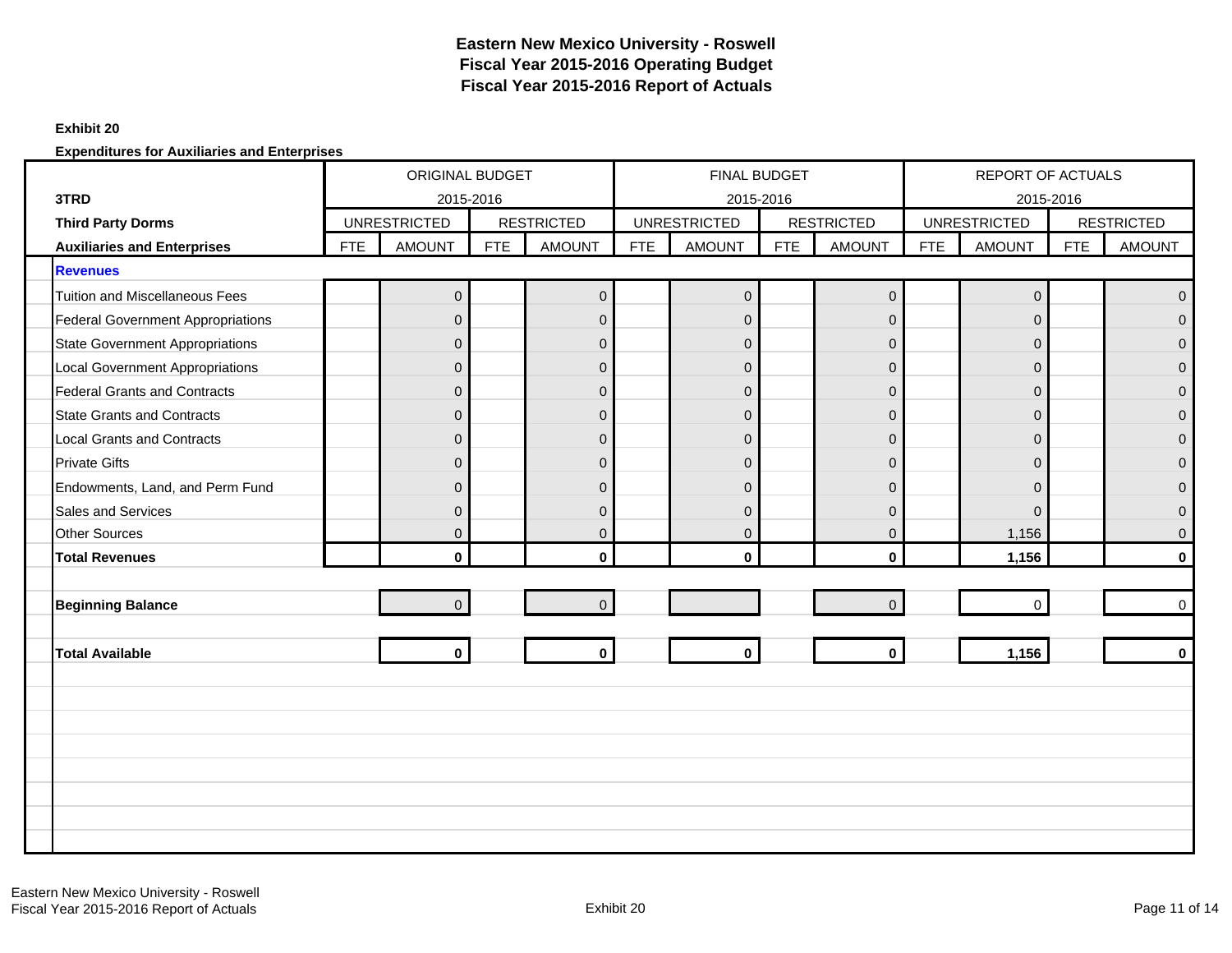#### **Exhibit 20**

|                                    |            | <b>ORIGINAL BUDGET</b> |            |                   |            | <b>FINAL BUDGET</b> |            |                   |            | <b>REPORT OF ACTUALS</b> |            |                   |
|------------------------------------|------------|------------------------|------------|-------------------|------------|---------------------|------------|-------------------|------------|--------------------------|------------|-------------------|
| 3TRD                               |            | 2015-2016              |            |                   |            |                     | 2015-2016  |                   |            | 2015-2016                |            |                   |
| <b>Third Party Dorms</b>           |            | <b>UNRESTRICTED</b>    |            | <b>RESTRICTED</b> |            | <b>UNRESTRICTED</b> |            | <b>RESTRICTED</b> |            | <b>UNRESTRICTED</b>      |            | <b>RESTRICTED</b> |
| <b>Auxiliaries and Enterprises</b> | <b>FTE</b> | <b>AMOUNT</b>          | <b>FTE</b> | <b>AMOUNT</b>     | <b>FTE</b> | <b>AMOUNT</b>       | <b>FTE</b> | <b>AMOUNT</b>     | <b>FTE</b> | <b>AMOUNT</b>            | <b>FTE</b> | <b>AMOUNT</b>     |
| <b>Expenditures</b>                |            |                        |            |                   |            |                     |            |                   |            |                          |            |                   |
| <b>Professional Salaries</b>       | 0.00       | $\mathbf 0$            | 0.00       | $\mathbf 0$       | 0.00       | $\mathbf{0}$        | 0.00       | $\mathbf 0$       | 0.00       | $\mathbf{0}$             | 0.00       | $\mathbf{0}$      |
| <b>Faculty Salaries</b>            | 0.00       | $\mathbf{0}$           | 0.00       | $\mathbf 0$       | 0.00       | $\mathbf 0$         | 0.00       | $\mathbf 0$       | 0.00       | $\mathbf 0$              | 0.00       | $\mathbf{0}$      |
| <b>Support Salaries</b>            | 0.00       | $\Omega$               | 0.00       | $\mathbf{0}$      | 0.00       | $\Omega$            | 0.00       | $\mathbf{0}$      | 0.00       | $\mathbf{0}$             | 0.00       | $\Omega$          |
| <b>Temporary Salaries</b>          | 0.00       | $\mathbf{0}$           | 0.00       | $\mathbf 0$       | 0.00       | $\Omega$            | 0.00       | $\mathbf 0$       | 0.00       | $\mathbf 0$              | 0.00       | $\Omega$          |
| <b>Adjunct Salaries</b>            | 0.00       | $\Omega$               | 0.00       | $\mathbf 0$       | 0.00       | $\Omega$            | 0.00       | $\mathbf{0}$      | 0.00       | $\mathbf 0$              | 0.00       | $\mathbf{0}$      |
| <b>Technician Salaries</b>         | 0.00       | $\mathbf{0}$           | 0.00       | $\mathbf 0$       | 0.00       | $\Omega$            | 0.00       | $\mathbf 0$       | 0.00       | $\mathbf 0$              | 0.00       | $\mathbf{0}$      |
| <b>Other Salaries</b>              | 0.00       | $\mathbf{0}$           | 0.00       | $\mathbf 0$       | 0.00       | $\Omega$            | 0.00       | $\overline{0}$    | 0.00       | $\overline{0}$           | 0.00       | $\mathbf{0}$      |
| <b>Student Salaries</b>            | 0.00       | $\mathbf{0}$           | 0.00       | $\mathbf 0$       | 0.00       | $\Omega$            | 0.00       | $\mathbf 0$       | 0.00       | $\mathbf 0$              | 0.00       | $\mathbf{0}$      |
| <b>Federal Work-study Salaries</b> | 0.00       | $\mathbf{0}$           | 0.00       | $\mathbf 0$       | 0.00       | $\Omega$            | 0.00       | $\mathbf{0}$      | 0.00       | $\mathbf 0$              | 0.00       | $\mathbf{0}$      |
| <b>State Work-study Salaries</b>   | 0.00       | $\Omega$               | 0.00       | $\mathbf{0}$      | 0.00       | $\Omega$            | 0.00       | $\mathbf{0}$      | 0.00       | $\mathbf 0$              | 0.00       | $\mathbf{0}$      |
| <b>Supplies</b>                    |            | $\mathbf{0}$           |            | $\mathbf 0$       |            | $\mathbf{0}$        |            | $\Omega$          |            | 1,156                    |            | $\mathbf{0}$      |
| Travel                             |            | $\Omega$               |            | $\mathbf 0$       |            | $\mathbf{0}$        |            | $\Omega$          |            | 0                        |            | $\mathbf{0}$      |
| Equipment                          |            | $\Omega$               |            | 0                 |            | $\mathbf{0}$        |            | $\Omega$          |            | 0                        |            | $\mathbf{0}$      |
| <b>Utilities</b>                   |            | $\Omega$               |            | $\mathbf{0}$      |            | $\mathbf{0}$        |            | $\Omega$          |            | 0                        |            | $\Omega$          |
| Miscellaneous                      |            | $\mathbf 0$            |            | $\mathbf 0$       |            | $\overline{0}$      |            | $\Omega$          |            | 0                        |            | $\mathbf{0}$      |
| <b>Indirect Cost</b>               |            | $\Omega$               |            | $\mathbf{0}$      |            | $\mathbf{0}$        |            | $\Omega$          |            | 0                        |            | $\mathbf{0}$      |
| <b>Benefits</b>                    |            | $\mathbf{0}$           |            | $\mathbf{0}$      |            | $\mathbf{0}$        |            | $\overline{0}$    |            | 0                        |            | $\mathbf{0}$      |
| Services Rendered/Contracted       |            | $\Omega$               |            | $\mathbf{0}$      |            | $\mathbf{0}$        |            | $\Omega$          |            | 0                        |            | $\Omega$          |
|                                    |            | $\mathbf{0}$           |            | $\mathbf 0$       |            | $\overline{0}$      |            | $\mathbf{0}$      |            | 0                        |            | $\mathbf 0$       |
| <b>Total Expenditures</b>          | 0.00       | $\mathbf{0}$           | 0.00       | $\mathbf 0$       | 0.00       | $\bf{0}$            | 0.00       | $\mathbf 0$       | 0.00       | 1,156                    | 0.00       | 0                 |
|                                    |            |                        |            |                   |            |                     |            |                   |            |                          |            |                   |
| <b>Transfers To or (From)</b>      |            | $\overline{0}$         |            | $\overline{0}$    |            | $\overline{0}$      |            | $\overline{0}$    |            | $\overline{0}$           |            | $\Omega$          |
|                                    |            |                        |            |                   |            |                     |            |                   |            |                          |            |                   |
| <b>Ending Balance</b>              | 0.00       | $\mathbf 0$            | 0.00       | $\mathbf 0$       | 0.00       | $\mathbf{0}$        | 0.00       | $\mathbf 0$       | 0.00       | $\mathbf 0$              | 0.00       | 0                 |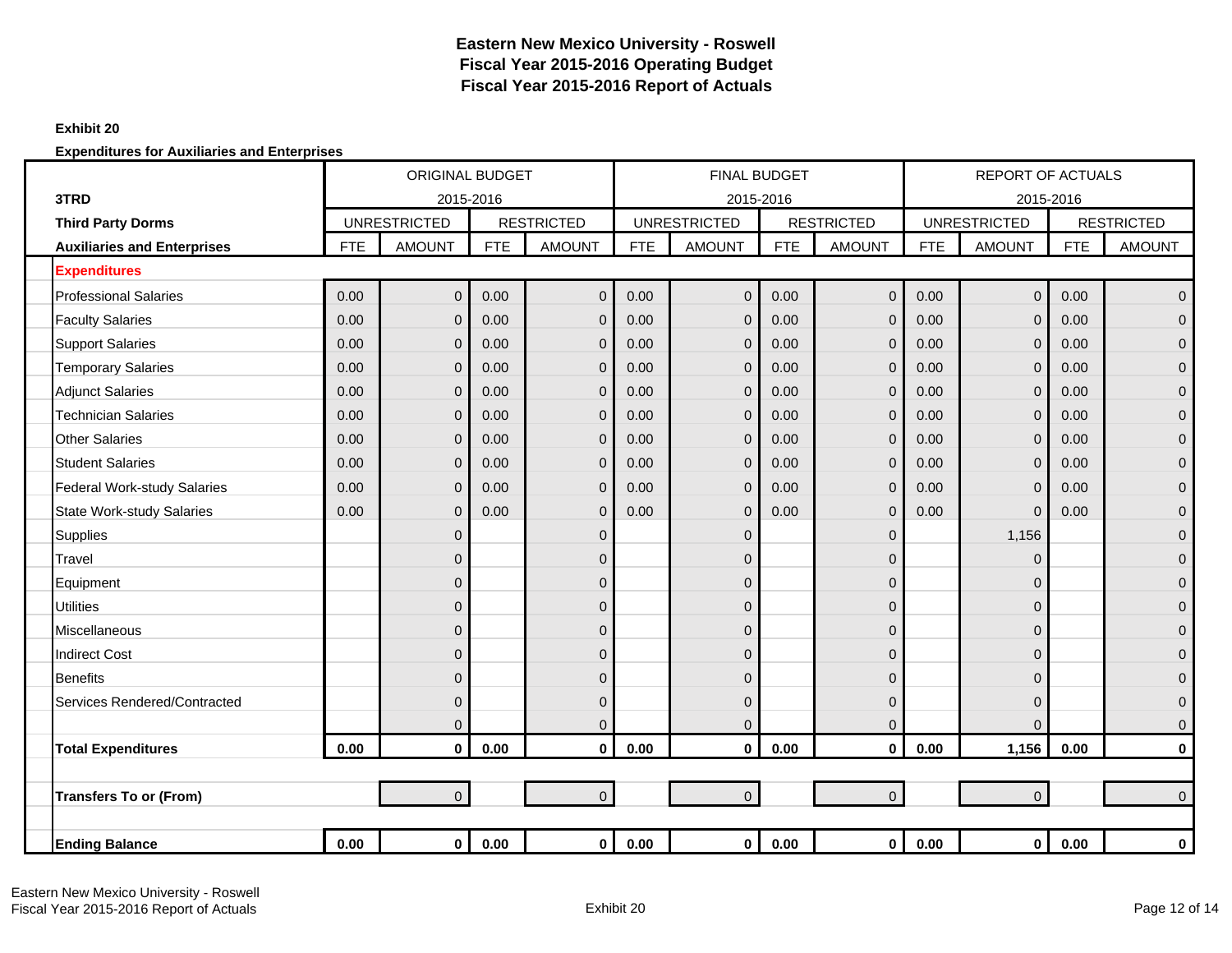#### **Exhibit 20**

|                                          |            | ORIGINAL BUDGET<br>2015-2016 |            |                   |            | <b>FINAL BUDGET</b> |     |                     |            | <b>REPORT OF ACTUALS</b> |            |                   |
|------------------------------------------|------------|------------------------------|------------|-------------------|------------|---------------------|-----|---------------------|------------|--------------------------|------------|-------------------|
| 3CYFD                                    |            |                              |            |                   |            | 2015-2016           |     |                     |            | 2015-2016                |            |                   |
| Youth Challenge - Food                   |            | <b>UNRESTRICTED</b>          |            | <b>RESTRICTED</b> |            | <b>UNRESTRICTED</b> |     | <b>RESTRICTED</b>   |            | <b>UNRESTRICTED</b>      |            | <b>RESTRICTED</b> |
| <b>Auxiliaries and Enterprises</b>       | <b>FTE</b> | <b>AMOUNT</b>                | <b>FTE</b> | <b>AMOUNT</b>     | <b>FTE</b> | <b>AMOUNT</b>       | FTE | <b>AMOUNT</b>       | <b>FTE</b> | <b>AMOUNT</b>            | <b>FTE</b> | <b>AMOUNT</b>     |
| <b>Revenues</b>                          |            |                              |            |                   |            |                     |     |                     |            |                          |            |                   |
| <b>Tuition and Miscellaneous Fees</b>    |            | $\pmb{0}$                    |            | $\mathbf 0$       |            | $\boldsymbol{0}$    |     | $\mathsf{O}\xspace$ |            | $\mathbf 0$              |            | $\Omega$          |
| <b>Federal Government Appropriations</b> |            | $\Omega$                     |            | $\mathbf 0$       |            | $\overline{0}$      |     | $\mathbf{0}$        |            | $\mathbf{0}$             |            | $\Omega$          |
| <b>State Government Appropriations</b>   |            | $\mathbf{0}$                 |            | $\mathbf 0$       |            | $\mathbf 0$         |     | $\overline{0}$      |            | $\mathbf 0$              |            | $\overline{0}$    |
| <b>Local Government Appropriations</b>   |            | $\Omega$                     |            | $\mathsf 0$       |            | $\overline{0}$      |     | $\Omega$            |            | $\mathbf{0}$             |            | $\Omega$          |
| <b>Federal Grants and Contracts</b>      |            | $\mathbf{0}$                 |            | $\mathbf 0$       |            | $\overline{0}$      |     | $\mathbf 0$         |            | $\overline{0}$           |            | $\overline{0}$    |
| <b>State Grants and Contracts</b>        |            | $\mathbf{0}$                 |            | $\mathbf 0$       |            | $\overline{0}$      |     | $\overline{0}$      |            | $\mathbf{0}$             |            | $\Omega$          |
| <b>Local Grants and Contracts</b>        |            | $\Omega$                     |            | $\mathsf 0$       |            | $\overline{0}$      |     | $\mathbf{0}$        |            | $\mathbf{0}$             |            | $\Omega$          |
| <b>Private Gifts</b>                     |            | $\mathbf{0}$                 |            | $\mathbf 0$       |            | $\mathbf{0}$        |     | $\mathbf 0$         |            | $\overline{0}$           |            | $\Omega$          |
| Endowments, Land, and Perm Fund          |            | $\Omega$                     |            | $\overline{0}$    |            | $\Omega$            |     | $\Omega$            |            | $\Omega$                 |            | $\Omega$          |
| <b>Sales and Services</b>                |            | 132,000                      |            | $\pmb{0}$         |            | 190,000             |     | $\Omega$            |            | 417,604                  |            | $\Omega$          |
| <b>Other Sources</b>                     |            | $\mathbf{0}$                 |            | $\mathbf 0$       |            | $\Omega$            |     | $\mathbf 0$         |            | $\mathbf 0$              |            | $\mathbf{0}$      |
| <b>Total Revenues</b>                    |            | 132,000                      |            | $\mathbf 0$       |            | 190,000             |     | $\mathbf{0}$        |            | 417,604                  |            | $\mathbf{0}$      |
|                                          |            |                              |            |                   |            |                     |     |                     |            |                          |            |                   |
| <b>Beginning Balance</b>                 |            | $\overline{0}$               |            | $\mathbf{0}$      |            | $\mathbf{0}$        |     | $\Omega$            |            | $\Omega$                 |            | $\Omega$          |
|                                          |            |                              |            |                   |            |                     |     |                     |            |                          |            |                   |
| <b>Total Available</b>                   |            | 132,000                      |            | $\mathbf 0$       |            | 190,000             |     | $\mathbf 0$         |            | 417,604                  |            | $\mathbf{0}$      |
|                                          |            |                              |            |                   |            |                     |     |                     |            |                          |            |                   |
|                                          |            |                              |            |                   |            |                     |     |                     |            |                          |            |                   |
|                                          |            |                              |            |                   |            |                     |     |                     |            |                          |            |                   |
|                                          |            |                              |            |                   |            |                     |     |                     |            |                          |            |                   |
|                                          |            |                              |            |                   |            |                     |     |                     |            |                          |            |                   |
|                                          |            |                              |            |                   |            |                     |     |                     |            |                          |            |                   |
|                                          |            |                              |            |                   |            |                     |     |                     |            |                          |            |                   |
|                                          |            |                              |            |                   |            |                     |     |                     |            |                          |            |                   |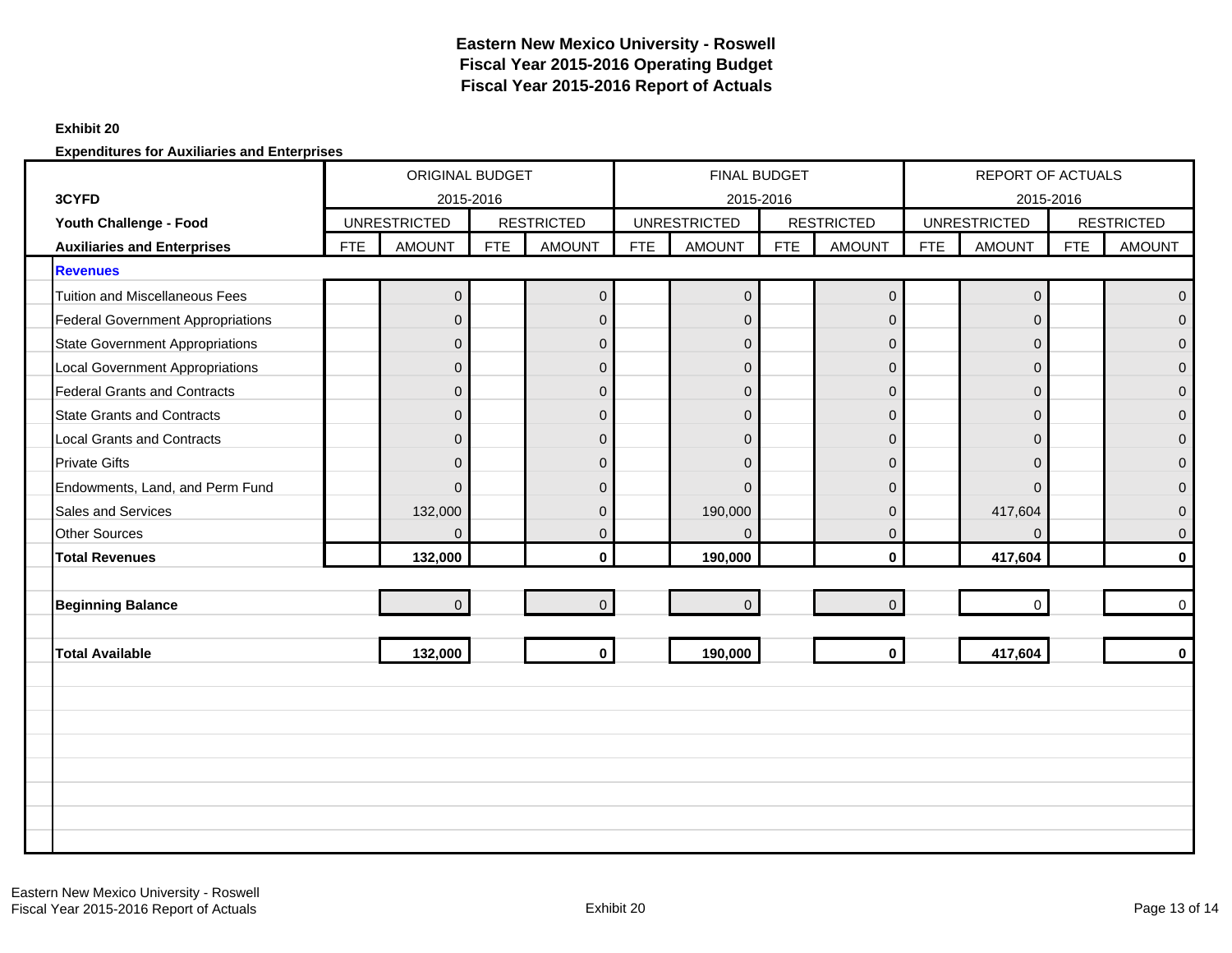### **Exhibit 20**

|                                    |            | <b>ORIGINAL BUDGET</b><br>2015-2016 |            |                   |            | <b>FINAL BUDGET</b> |            |                   |            | <b>REPORT OF ACTUALS</b> |            |                   |
|------------------------------------|------------|-------------------------------------|------------|-------------------|------------|---------------------|------------|-------------------|------------|--------------------------|------------|-------------------|
| 3CYFD                              |            |                                     |            |                   |            | 2015-2016           |            |                   |            | 2015-2016                |            |                   |
| Youth Challenge - Food             |            | <b>UNRESTRICTED</b>                 |            | <b>RESTRICTED</b> |            | <b>UNRESTRICTED</b> |            | <b>RESTRICTED</b> |            | <b>UNRESTRICTED</b>      |            | <b>RESTRICTED</b> |
| <b>Auxiliaries and Enterprises</b> | <b>FTE</b> | <b>AMOUNT</b>                       | <b>FTE</b> | <b>AMOUNT</b>     | <b>FTE</b> | <b>AMOUNT</b>       | <b>FTE</b> | <b>AMOUNT</b>     | <b>FTE</b> | <b>AMOUNT</b>            | <b>FTE</b> | <b>AMOUNT</b>     |
| <b>Expenditures</b>                |            |                                     |            |                   |            |                     |            |                   |            |                          |            |                   |
| <b>Professional Salaries</b>       | 0.00       | $\overline{0}$                      | 0.00       | $\overline{0}$    | 0.00       | $\mathbf{0}$        | 0.00       | $\mathbf 0$       | 0.00       | $\mathbf{0}$             | 0.00       | $\mathbf{0}$      |
| <b>Faculty Salaries</b>            | 0.00       | $\mathbf{0}$                        | 0.00       | $\mathbf 0$       | 0.00       | $\mathbf 0$         | 0.00       | $\mathbf{0}$      | 0.00       | $\mathbf 0$              | 0.00       | $\mathbf{0}$      |
| <b>Support Salaries</b>            | 0.00       | $\mathbf{0}$                        | 0.00       | $\mathbf 0$       | 0.00       | $\mathbf 0$         | 0.00       | $\mathbf 0$       | 0.00       | $\mathbf 0$              | 0.00       | $\mathbf{0}$      |
| <b>Temporary Salaries</b>          | 0.00       | $\Omega$                            | 0.00       | $\mathbf 0$       | 0.00       | $\Omega$            | 0.00       | $\mathbf{0}$      | 0.00       | 0                        | 0.00       | $\Omega$          |
| <b>Adjunct Salaries</b>            | 0.00       | $\mathbf{0}$                        | 0.00       | $\mathbf{0}$      | 0.00       | $\Omega$            | 0.00       | $\mathbf{0}$      | 0.00       | $\mathbf 0$              | 0.00       | $\Omega$          |
| <b>Technician Salaries</b>         | 0.00       | $\mathbf{0}$                        | 0.00       | $\mathbf 0$       | 0.00       | $\Omega$            | 0.00       | $\mathbf{0}$      | 0.00       | $\mathbf 0$              | 0.00       | $\mathbf{0}$      |
| <b>Other Salaries</b>              | 0.00       | $\mathbf{0}$                        | 0.00       | $\mathbf 0$       | 0.00       | $\Omega$            | 0.00       | $\mathbf 0$       | 0.00       | $\mathbf 0$              | 0.00       | $\mathbf{0}$      |
| <b>Student Salaries</b>            | 0.00       | $\mathbf{0}$                        | 0.00       | $\mathbf 0$       | 0.00       | $\Omega$            | 0.00       | $\mathbf{0}$      | 0.00       | $\mathbf 0$              | 0.00       | $\Omega$          |
| <b>Federal Work-study Salaries</b> | 0.00       | $\Omega$                            | 0.00       | $\mathbf 0$       | 0.00       | $\Omega$            | 0.00       | $\mathbf{0}$      | 0.00       | $\mathbf 0$              | 0.00       | $\Omega$          |
| <b>State Work-study Salaries</b>   | 0.00       | $\mathbf{0}$                        | 0.00       | $\mathbf 0$       | 0.00       | $\Omega$            | 0.00       | $\mathbf{0}$      | 0.00       | $\mathbf 0$              | 0.00       | $\mathbf{0}$      |
| Supplies                           |            | 132,000                             |            | $\mathbf 0$       |            | 166,557             |            | $\overline{0}$    |            | 417,604                  |            | $\mathbf{0}$      |
| Travel                             |            | $\Omega$                            |            | $\mathbf 0$       |            | $\Omega$            |            | $\Omega$          |            | 0                        |            | $\Omega$          |
| Equipment                          |            | $\Omega$                            |            | $\mathbf{0}$      |            | $\mathbf{0}$        |            | $\Omega$          |            | 0                        |            | $\Omega$          |
| <b>Utilities</b>                   |            | $\Omega$                            |            | $\mathbf{0}$      |            | $\mathbf{0}$        |            | $\Omega$          |            | 0                        |            | $\mathbf{0}$      |
| Miscellaneous                      |            | $\Omega$                            |            | $\mathbf 0$       |            | $\mathbf{0}$        |            | $\Omega$          |            | 0                        |            | $\mathbf{0}$      |
| <b>Indirect Cost</b>               |            | $\Omega$                            |            | $\mathbf{0}$      |            | $\mathbf{0}$        |            | $\Omega$          |            | 0                        |            | $\mathbf{0}$      |
| <b>Benefits</b>                    |            | $\Omega$                            |            | $\overline{0}$    |            | $\Omega$            |            | $\Omega$          |            | 0                        |            | $\Omega$          |
| Services Rendered/Contracted       |            | $\Omega$                            |            | $\mathbf 0$       |            | $\mathbf{0}$        |            | $\overline{0}$    |            | 0                        |            | $\mathbf{0}$      |
|                                    |            | $\mathbf{0}$                        |            | $\mathbf 0$       |            | $\Omega$            |            | $\mathbf 0$       |            | $\Omega$                 |            | $\mathbf 0$       |
| <b>Total Expenditures</b>          | 0.00       | 132,000                             | 0.00       | $\mathbf 0$       | 0.00       | 166,557             | 0.00       | $\mathbf 0$       | 0.00       | 417,604                  | 0.00       | 0                 |
|                                    |            |                                     |            |                   |            |                     |            |                   |            |                          |            |                   |
| <b>Transfers To or (From)</b>      |            | $\overline{0}$                      |            | $\overline{0}$    |            | $\overline{0}$      |            | $\overline{0}$    |            | $\mathbf 0$              |            | $\Omega$          |
|                                    |            |                                     |            |                   |            |                     |            |                   |            |                          |            |                   |
| <b>Ending Balance</b>              | 0.00       | $\mathbf{0}$                        | 0.00       | $\mathbf 0$       | 0.00       | 23,443              | 0.00       | $\mathbf 0$       | 0.00       | $\bf{0}$                 | 0.00       | 0                 |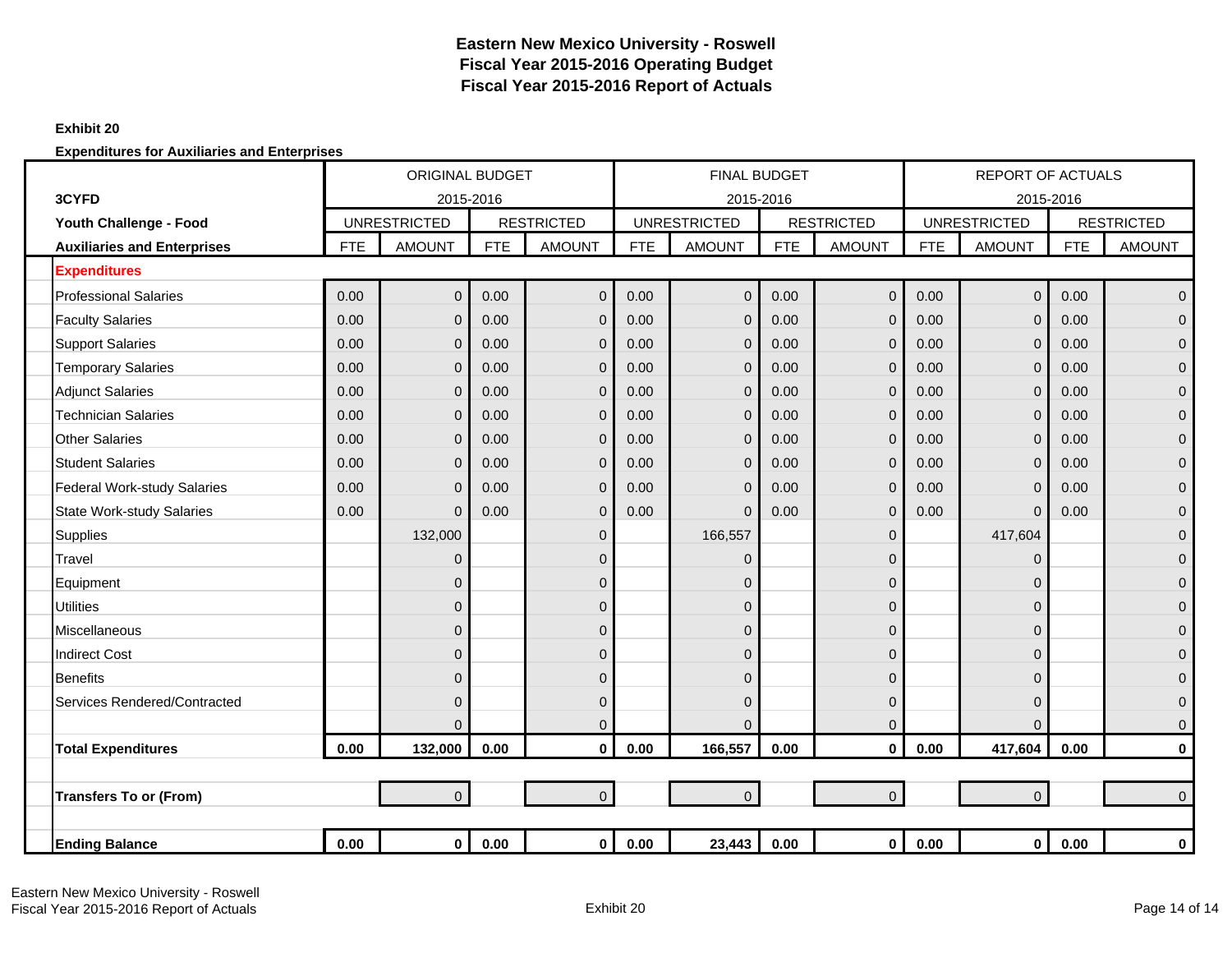### **Exhibit A**

|                                          |            | ORIGINAL BUDGET<br>2015-2016 |            |                   |            | FINAL BUDGET<br>2015-2016 |     |                   |            | REPORT OF ACTUALS<br>2015-2016 |            |                   |
|------------------------------------------|------------|------------------------------|------------|-------------------|------------|---------------------------|-----|-------------------|------------|--------------------------------|------------|-------------------|
|                                          |            | <b>UNRESTRICTED</b>          |            | <b>RESTRICTED</b> |            | <b>UNRESTRICTED</b>       |     | <b>RESTRICTED</b> |            | <b>UNRESTRICTED</b>            |            | <b>RESTRICTED</b> |
| <b>Revenue by Sources</b>                | <b>FTE</b> | <b>AMOUNT</b>                | <b>FTE</b> | <b>AMOUNT</b>     | <b>FTE</b> | <b>AMOUNT</b>             | FTE | <b>AMOUNT</b>     | <b>FTE</b> | <b>AMOUNT</b>                  | <b>FTE</b> | <b>AMOUNT</b>     |
| <b>Tuition and Fees</b>                  |            |                              |            |                   |            |                           |     |                   |            |                                |            |                   |
| Instruction and General (Exhibit 2)      |            | 3,508,482                    |            | $\pmb{0}$         |            | 3,108,482                 |     | $\mathsf{O}$      |            | 2,931,794                      |            | $\mathbf 0$       |
| Student Social and Cultural (Exhibit 15) |            | 96,000                       |            | $\Omega$          |            | 183,500                   |     | $\Omega$          |            | 127,547                        |            | $\mathbf 0$       |
| Research (Exhibit 16)                    |            |                              |            |                   |            |                           |     |                   |            |                                |            |                   |
| Public Service (Exhibit 17)              |            | 595,874                      |            | $\pmb{0}$         |            | 586,460                   |     | $\mathbf 0$       |            | 296,891                        |            | $\pmb{0}$         |
| Internal Service (Exhibit 18)            |            | 0                            |            | 0                 |            | 0                         |     | $\mathbf 0$       |            | $\mathbf 0$                    |            | $\mathbf 0$       |
| Student Aid (Exhibit 19)                 |            | 0                            |            | 0                 |            | 0                         |     | $\mathbf 0$       |            | 0                              |            | 0                 |
| Auxiliaries (Exhibit 20)                 |            | $\Omega$                     |            | $\mathbf 0$       |            | $\Omega$                  |     | $\mathbf 0$       |            | 0                              |            | $\mathbf 0$       |
|                                          |            | $\Omega$                     |            | $\mathbf 0$       |            | $\Omega$                  |     | $\overline{0}$    |            | O                              |            | $\mathbf 0$       |
| <b>Total Tuition and Fees</b>            |            | 4,200,356                    |            | $\mathbf{0}$      |            | 3,878,442                 |     | $\mathbf{0}$      |            | 3,356,231                      |            | $\bf{0}$          |
|                                          |            |                              |            |                   |            |                           |     |                   |            |                                |            |                   |
| <b>Federal Government Appropriations</b> |            |                              |            |                   |            |                           |     |                   |            |                                |            |                   |
| Instruction and General (Exhibit 2)      |            | 0                            |            | $\mathbf 0$       |            | $\overline{0}$            |     | $\mathbf 0$       |            | $\mathbf 0$                    |            | 0                 |
| Student Social and Cultural (Exhibit 15) |            | U                            |            | $\Omega$          |            | $\Omega$                  |     | $\Omega$          |            | O                              |            | $\Omega$          |
| Research (Exhibit 16)                    |            |                              |            |                   |            |                           |     |                   |            |                                |            |                   |
| Public Service (Exhibit 17)              |            | $\Omega$                     |            | $\mathbf 0$       |            | $\Omega$                  |     | $\Omega$          |            | 787                            |            | $\mathbf 0$       |
| Internal Service (Exhibit 18)            |            |                              |            |                   |            |                           |     |                   |            |                                |            |                   |
| Student Aid (Exhibit 19)                 |            | 0                            |            | 6,565,000         |            | 0                         |     | 4,354,001         |            | 0                              |            | 3,522,795         |
| Auxiliaries (Exhibit 20)                 |            | 0                            |            | 0                 |            | 0                         |     | $\mathbf 0$       |            | 0                              |            | 0                 |
|                                          |            | 0                            |            | $\Omega$          |            | $\mathbf 0$               |     | $\Omega$          |            | $\Omega$                       |            | $\Omega$          |
| <b>Total Federal Appropriations</b>      |            | $\mathbf{0}$                 |            | 6,565,000         |            | $\mathbf 0$               |     | 4,354,001         |            | 787                            |            | 3,522,795         |
|                                          |            |                              |            |                   |            |                           |     |                   |            |                                |            |                   |
|                                          |            |                              |            |                   |            |                           |     |                   |            |                                |            |                   |
|                                          |            |                              |            |                   |            |                           |     |                   |            |                                |            |                   |
|                                          |            |                              |            |                   |            |                           |     |                   |            |                                |            |                   |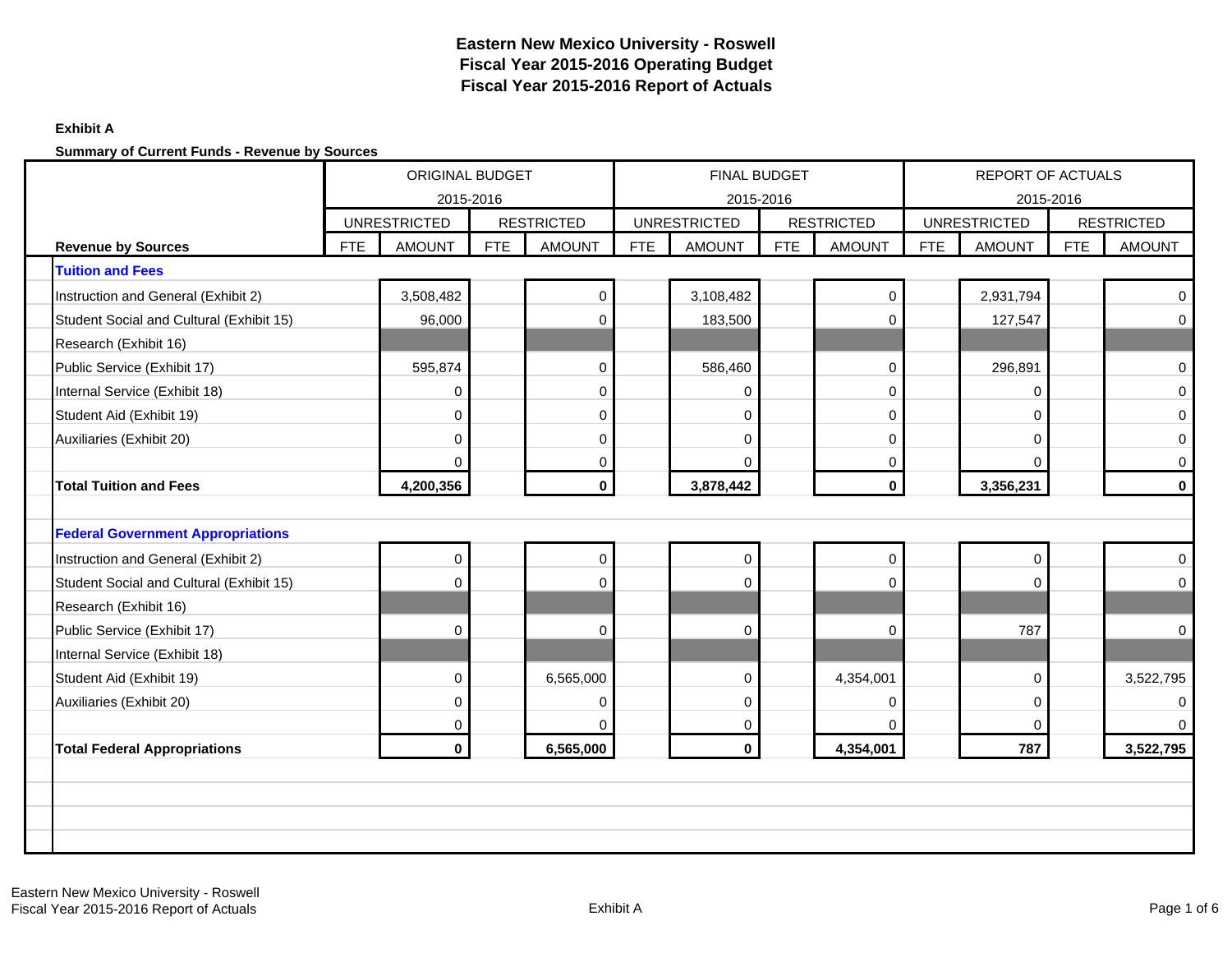### **Exhibit A**

|                                          |            | ORIGINAL BUDGET<br>2015-2016 |            |                   |            | <b>FINAL BUDGET</b><br>2015-2016 |            |                   |            | REPORT OF ACTUALS                |            |                   |
|------------------------------------------|------------|------------------------------|------------|-------------------|------------|----------------------------------|------------|-------------------|------------|----------------------------------|------------|-------------------|
|                                          |            | <b>UNRESTRICTED</b>          |            | <b>RESTRICTED</b> |            | <b>UNRESTRICTED</b>              |            | <b>RESTRICTED</b> |            | 2015-2016<br><b>UNRESTRICTED</b> |            | <b>RESTRICTED</b> |
| <b>Revenue by Sources</b>                | <b>FTE</b> | <b>AMOUNT</b>                | <b>FTE</b> | <b>AMOUNT</b>     | <b>FTE</b> | <b>AMOUNT</b>                    | <b>FTE</b> | <b>AMOUNT</b>     | <b>FTE</b> | <b>AMOUNT</b>                    | <b>FTE</b> | <b>AMOUNT</b>     |
| <b>State Appropriations</b>              |            |                              |            |                   |            |                                  |            |                   |            |                                  |            |                   |
| Instruction and General (Exhibit 2)      |            | 12,238,500                   |            | $\pmb{0}$         |            | 12,165,200                       |            | $\mathbf 0$       |            | 11,991,008                       |            | $\mathbf 0$       |
| Student Social and Cultural (Exhibit 15) |            | $\Omega$                     |            | $\mathbf 0$       |            | $\Omega$                         |            | $\Omega$          |            | 0                                |            | $\mathbf 0$       |
| Research (Exhibit 16)                    |            |                              |            |                   |            |                                  |            |                   |            |                                  |            |                   |
| Public Service (Exhibit 17)              |            | $\Omega$                     |            | $\mathbf 0$       |            | $\Omega$                         |            | $\Omega$          |            | 5,119                            |            | $\mathbf 0$       |
| Internal Service (Exhibit 18)            |            |                              |            |                   |            |                                  |            |                   |            |                                  |            |                   |
| Student Aid (Exhibit 19)                 |            | $\mathbf 0$                  |            | 525,000           |            | $\mathbf 0$                      |            | 525,000           |            | 0                                |            | 302,967           |
| Auxiliaries (Exhibit 20)                 |            | $\mathbf 0$                  |            | 0                 |            | 0                                |            | $\mathbf 0$       |            | 0                                |            | 0                 |
|                                          |            | $\Omega$                     |            | $\mathbf 0$       |            | $\Omega$                         |            | $\Omega$          |            | $\Omega$                         |            | $\Omega$          |
| <b>Total State Appropriations</b>        |            | 12,238,500                   |            | 525,000           |            | 12,165,200                       |            | 525,000           |            | 11,996,127                       |            | 302,967           |
|                                          |            |                              |            |                   |            |                                  |            |                   |            |                                  |            |                   |
| <b>Local Appropriations</b>              |            |                              |            |                   |            |                                  |            |                   |            |                                  |            |                   |
| Instruction and General (Exhibit 2)      |            | 1,050,000                    |            | $\pmb{0}$         |            | 1,050,000                        |            | $\Omega$          |            | 1,060,000                        |            | $\mathbf 0$       |
| Student Social and Cultural (Exhibit 15) |            | $\Omega$                     |            | $\mathbf 0$       |            | $\Omega$                         |            | $\Omega$          |            | 0                                |            | $\Omega$          |
| Research (Exhibit 16)                    |            |                              |            |                   |            |                                  |            |                   |            |                                  |            |                   |
| Public Service (Exhibit 17)              |            | $\Omega$                     |            | $\mathbf 0$       |            | $\mathbf 0$                      |            | $\Omega$          |            | 0                                |            | $\mathbf 0$       |
| Internal Service (Exhibit 18)            |            |                              |            |                   |            |                                  |            |                   |            |                                  |            |                   |
| Student Aid (Exhibit 19)                 |            | $\Omega$                     |            | $\mathbf 0$       |            | $\Omega$                         |            | $\Omega$          |            | 0                                |            | $\mathbf 0$       |
| Auxiliaries (Exhibit 20)                 |            | $\mathbf 0$                  |            | $\mathbf 0$       |            | 0                                |            | 0                 |            | $\mathbf 0$                      |            | $\mathbf 0$       |
|                                          |            | $\Omega$                     |            | 0                 |            | $\Omega$                         |            | 0                 |            | 0                                |            | $\mathbf 0$       |
| <b>Total Local Appropriations</b>        |            | 1,050,000                    |            | $\mathbf 0$       |            | 1,050,000                        |            | $\mathbf 0$       |            | 1,060,000                        |            | $\mathbf 0$       |
|                                          |            |                              |            |                   |            |                                  |            |                   |            |                                  |            |                   |
|                                          |            |                              |            |                   |            |                                  |            |                   |            |                                  |            |                   |
|                                          |            |                              |            |                   |            |                                  |            |                   |            |                                  |            |                   |
|                                          |            |                              |            |                   |            |                                  |            |                   |            |                                  |            |                   |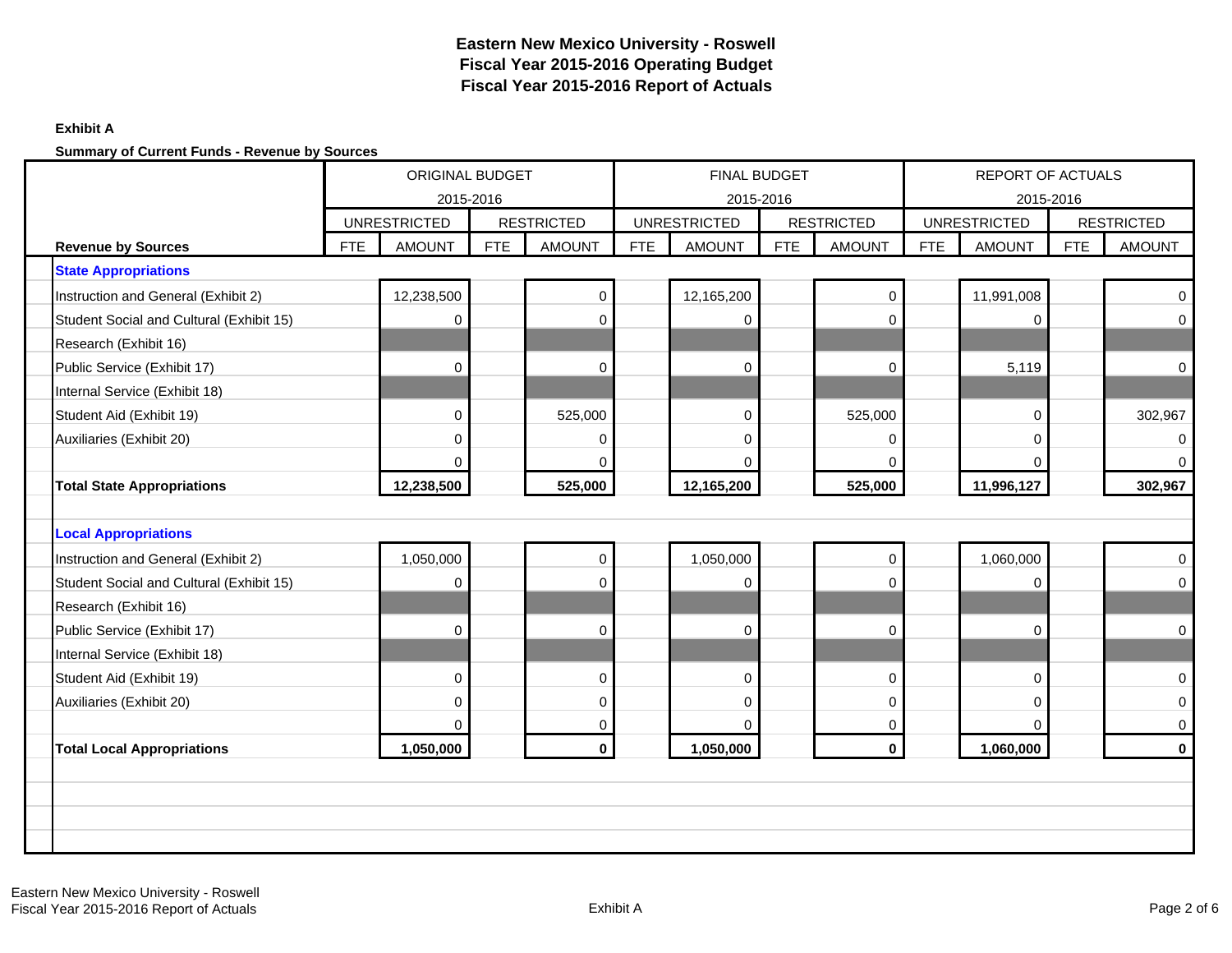### **Exhibit A**

|                                           |            | ORIGINAL BUDGET<br>2015-2016 |            |                   |            | FINAL BUDGET        | 2015-2016 |                   |            | REPORT OF ACTUALS<br>2015-2016 |            |                   |
|-------------------------------------------|------------|------------------------------|------------|-------------------|------------|---------------------|-----------|-------------------|------------|--------------------------------|------------|-------------------|
|                                           |            | <b>UNRESTRICTED</b>          |            | <b>RESTRICTED</b> |            | <b>UNRESTRICTED</b> |           | <b>RESTRICTED</b> |            | <b>UNRESTRICTED</b>            |            | <b>RESTRICTED</b> |
| <b>Revenue by Sources</b>                 | <b>FTE</b> | <b>AMOUNT</b>                | <b>FTE</b> | <b>AMOUNT</b>     | <b>FTE</b> | <b>AMOUNT</b>       | FTE       | <b>AMOUNT</b>     | <b>FTE</b> | <b>AMOUNT</b>                  | <b>FTE</b> | <b>AMOUNT</b>     |
| <b>Federal Grants and Contacts</b>        |            |                              |            |                   |            |                     |           |                   |            |                                |            |                   |
| Instruction and General (Exhibit 2)       |            | 0                            |            | 1,186,072         |            | $\mathbf 0$         |           | 1,633,488         |            | $\mathbf 0$                    |            | 1,412,968         |
| Student Social and Cultural (Exhibit 15)  |            | $\Omega$                     |            | $\Omega$          |            | $\Omega$            |           | $\Omega$          |            | 0                              |            | $\Omega$          |
| Research (Exhibit 16)                     |            |                              |            |                   |            |                     |           |                   |            |                                |            |                   |
| Public Service (Exhibit 17)               |            | $\Omega$                     |            | 2,711,554         |            | 0                   |           | 2,483,797         |            | $\mathbf 0$                    |            | 2,329,613         |
| Internal Service (Exhibit 18)             |            |                              |            |                   |            |                     |           |                   |            |                                |            |                   |
| Student Aid (Exhibit 19)                  |            | 0                            |            | $\mathbf 0$       |            | $\mathbf 0$         |           | $\mathbf 0$       |            | 0                              |            | $\Omega$          |
| Auxiliaries (Exhibit 20)                  |            | 0                            |            | $\mathbf 0$       |            | $\mathbf 0$         |           | $\mathbf 0$       |            | $\mathbf 0$                    |            | $\Omega$          |
|                                           |            | 0                            |            | $\mathbf 0$       |            | 0                   |           | $\Omega$          |            | 0                              |            | 0                 |
| <b>Total Federal Grants and Contracts</b> |            | 0                            |            | 3,897,626         |            | $\mathbf 0$         |           | 4,117,285         |            | $\mathbf 0$                    |            | 3,742,581         |
|                                           |            |                              |            |                   |            |                     |           |                   |            |                                |            |                   |
| <b>State Grants and Contacts</b>          |            |                              |            |                   |            |                     |           |                   |            |                                |            |                   |
| Instruction and General (Exhibit 2)       |            | 0                            |            | 409,721           |            | $\overline{0}$      |           | 321,671           |            | $\mathbf 0$                    |            | 318,544           |
| Student Social and Cultural (Exhibit 15)  |            | 0                            |            | $\Omega$          |            | $\Omega$            |           | $\Omega$          |            | 0                              |            | $\Omega$          |
| Research (Exhibit 16)                     |            |                              |            |                   |            |                     |           |                   |            |                                |            |                   |
| Public Service (Exhibit 17)               |            | $\Omega$                     |            | $\Omega$          |            | $\Omega$            |           | $\Omega$          |            | $\Omega$                       |            | $\mathbf 0$       |
| Internal Service (Exhibit 18)             |            |                              |            |                   |            |                     |           |                   |            |                                |            |                   |
| Student Aid (Exhibit 19)                  |            | 0                            |            | $\pmb{0}$         |            | $\mathbf 0$         |           | $\mathbf 0$       |            | $\mathbf 0$                    |            | $\mathbf 0$       |
| Auxiliaries (Exhibit 20)                  |            | 0                            |            | 0                 |            | 0                   |           | $\overline{0}$    |            | 0                              |            | 0                 |
|                                           |            | 0                            |            | $\mathbf 0$       |            | 0                   |           | $\mathbf 0$       |            | 0                              |            | $\Omega$          |
| <b>Total State Grants and Contracts</b>   |            | 0                            |            | 409,721           |            | $\mathbf 0$         |           | 321,671           |            | $\mathbf{0}$                   |            | 318,544           |
|                                           |            |                              |            |                   |            |                     |           |                   |            |                                |            |                   |
|                                           |            |                              |            |                   |            |                     |           |                   |            |                                |            |                   |
|                                           |            |                              |            |                   |            |                     |           |                   |            |                                |            |                   |
|                                           |            |                              |            |                   |            |                     |           |                   |            |                                |            |                   |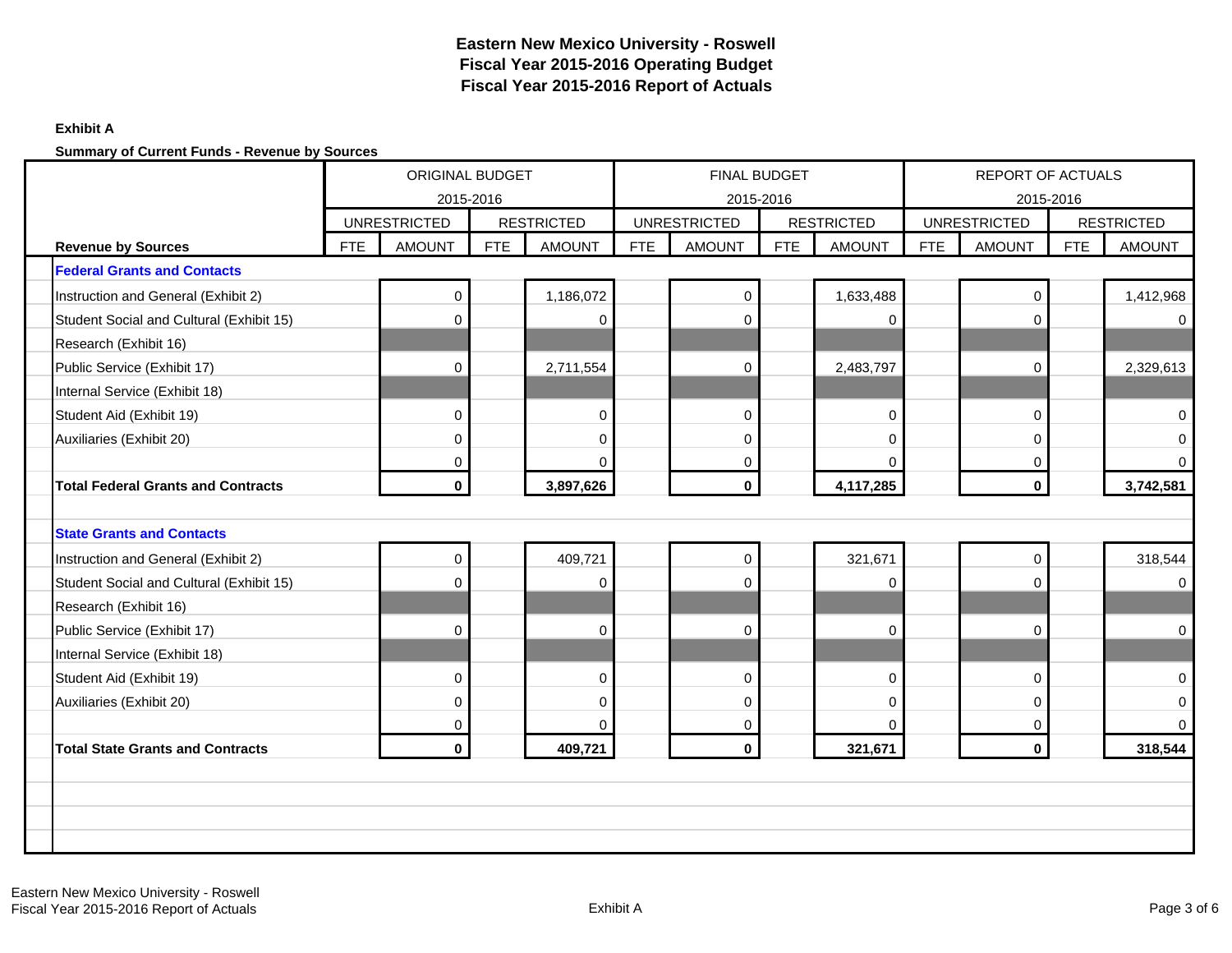### **Exhibit A**

|                                          |            | <b>ORIGINAL BUDGET</b><br>2015-2016 |            |                   |            | FINAL BUDGET                     |            |                   |            | <b>REPORT OF ACTUALS</b>         |            |                   |
|------------------------------------------|------------|-------------------------------------|------------|-------------------|------------|----------------------------------|------------|-------------------|------------|----------------------------------|------------|-------------------|
|                                          |            | <b>UNRESTRICTED</b>                 |            | <b>RESTRICTED</b> |            | 2015-2016<br><b>UNRESTRICTED</b> |            | <b>RESTRICTED</b> |            | 2015-2016<br><b>UNRESTRICTED</b> |            | <b>RESTRICTED</b> |
| <b>Revenue by Sources</b>                | <b>FTE</b> | <b>AMOUNT</b>                       | <b>FTE</b> | <b>AMOUNT</b>     | <b>FTE</b> | <b>AMOUNT</b>                    | <b>FTE</b> | <b>AMOUNT</b>     | <b>FTE</b> | <b>AMOUNT</b>                    | <b>FTE</b> | <b>AMOUNT</b>     |
| <b>Local Grants and Contracts</b>        |            |                                     |            |                   |            |                                  |            |                   |            |                                  |            |                   |
| Instruction and General (Exhibit 2)      |            | 0                                   |            | $\mathbf 0$       |            | $\mathsf 0$                      |            | $\pmb{0}$         |            | $\mathbf 0$                      |            | $\mathbf 0$       |
| Student Social and Cultural (Exhibit 15) |            | $\Omega$                            |            | $\mathbf 0$       |            | 0                                |            | $\mathbf 0$       |            | 0                                |            | $\mathbf 0$       |
| Research (Exhibit 16)                    |            |                                     |            |                   |            |                                  |            |                   |            |                                  |            |                   |
| Public Service (Exhibit 17)              |            | $\Omega$                            |            | $\mathbf 0$       |            | $\Omega$                         |            | $\mathbf 0$       |            | $\mathbf{0}$                     |            | $\mathbf 0$       |
| Internal Service (Exhibit 18)            |            |                                     |            |                   |            |                                  |            |                   |            |                                  |            |                   |
| Student Aid (Exhibit 19)                 |            | 0                                   |            | $\pmb{0}$         |            | 0                                |            | $\mathbf 0$       |            | $\mathbf 0$                      |            | $\mathbf 0$       |
| Auxiliaries (Exhibit 20)                 |            | 0                                   |            | $\mathbf 0$       |            | $\mathbf 0$                      |            | $\mathbf 0$       |            | $\mathbf 0$                      |            | $\mathbf 0$       |
|                                          |            | 0                                   |            | 0                 |            | 0                                |            | $\mathbf 0$       |            | $\mathbf 0$                      |            | $\mathbf 0$       |
| <b>Total Local Grants and Contracts</b>  |            | 0                                   |            | $\mathbf 0$       |            | $\mathbf 0$                      |            | $\mathbf 0$       |            | $\mathbf 0$                      |            | $\mathbf{0}$      |
|                                          |            |                                     |            |                   |            |                                  |            |                   |            |                                  |            |                   |
| <b>Private Gifts</b>                     |            |                                     |            |                   |            |                                  |            |                   |            |                                  |            |                   |
| Instruction and General (Exhibit 2)      |            | 0                                   |            | $\mathbf 0$       |            | $\mathsf{O}\xspace$              |            | $\mathbf 0$       |            | $\mathbf 0$                      |            | $\mathbf 0$       |
| Student Social and Cultural (Exhibit 15) |            | $\Omega$                            |            | $\mathbf 0$       |            | $\Omega$                         |            | $\Omega$          |            | $\Omega$                         |            | $\Omega$          |
| Research (Exhibit 16)                    |            |                                     |            |                   |            |                                  |            |                   |            |                                  |            |                   |
| Public Service (Exhibit 17)              |            | 21,876                              |            | 10,000            |            | $\Omega$                         |            | 10,000            |            | 29,136                           |            | 2,553             |
| Internal Service (Exhibit 18)            |            |                                     |            |                   |            |                                  |            |                   |            |                                  |            |                   |
| Student Aid (Exhibit 19)                 |            | 35,000                              |            | 775,000           |            | 35,000                           |            | 775,000           |            | 54,743                           |            | 510,909           |
| Auxiliaries (Exhibit 20)                 |            | 0                                   |            | 0                 |            | 0                                |            | $\mathbf 0$       |            | $\mathbf 0$                      |            | $\Omega$          |
|                                          |            | $\Omega$                            |            | $\Omega$          |            | $\Omega$                         |            | $\Omega$          |            | $\Omega$                         |            | $\Omega$          |
| <b>Total Private Gifts</b>               |            | 56,876                              |            | 785,000           |            | 35,000                           |            | 785,000           |            | 83,879                           |            | 513,462           |
|                                          |            |                                     |            |                   |            |                                  |            |                   |            |                                  |            |                   |
|                                          |            |                                     |            |                   |            |                                  |            |                   |            |                                  |            |                   |
|                                          |            |                                     |            |                   |            |                                  |            |                   |            |                                  |            |                   |
|                                          |            |                                     |            |                   |            |                                  |            |                   |            |                                  |            |                   |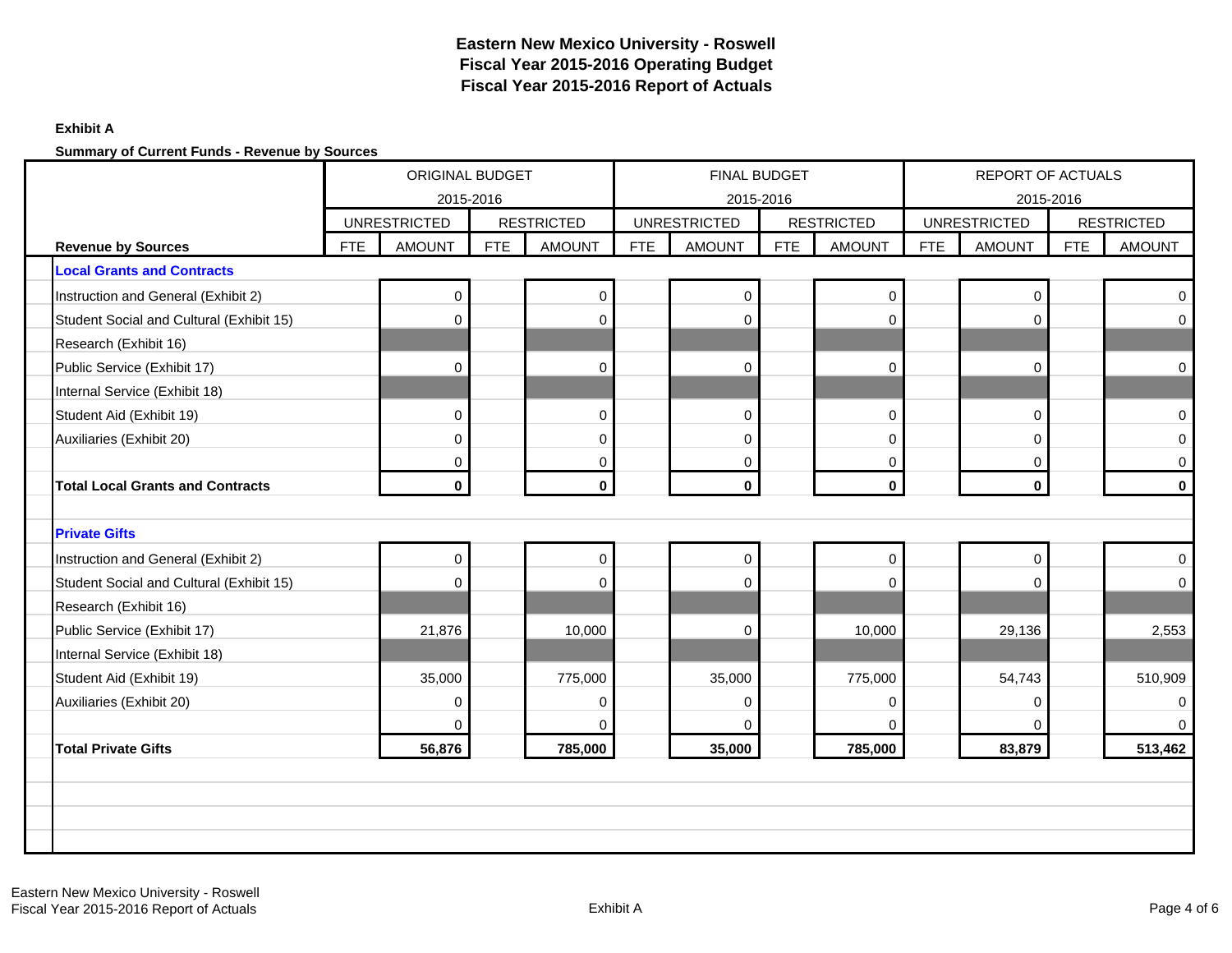### **Exhibit A**

|                                            |            | <b>ORIGINAL BUDGET</b><br>2015-2016 |     |                   |            | FINAL BUDGET                     |            |                   |            | <b>REPORT OF ACTUALS</b>         |            |                   |
|--------------------------------------------|------------|-------------------------------------|-----|-------------------|------------|----------------------------------|------------|-------------------|------------|----------------------------------|------------|-------------------|
|                                            |            | <b>UNRESTRICTED</b>                 |     | <b>RESTRICTED</b> |            | 2015-2016<br><b>UNRESTRICTED</b> |            | <b>RESTRICTED</b> |            | 2015-2016<br><b>UNRESTRICTED</b> |            | <b>RESTRICTED</b> |
| <b>Revenue by Sources</b>                  | <b>FTE</b> | <b>AMOUNT</b>                       | FTE | <b>AMOUNT</b>     | <b>FTE</b> | <b>AMOUNT</b>                    | <b>FTE</b> | <b>AMOUNT</b>     | <b>FTE</b> | <b>AMOUNT</b>                    | <b>FTE</b> | <b>AMOUNT</b>     |
| <b>Endowment, Land and Permanent Fund</b>  |            |                                     |     |                   |            |                                  |            |                   |            |                                  |            |                   |
| Instruction and General (Exhibit 2)        |            | 0                                   |     | $\mathbf 0$       |            | $\mathbf 0$                      |            | $\pmb{0}$         |            | $\mathbf 0$                      |            | $\Omega$          |
| Student Social and Cultural (Exhibit 15)   |            | $\Omega$                            |     | $\mathbf 0$       |            | 0                                |            | $\mathbf 0$       |            | $\mathbf 0$                      |            | $\Omega$          |
| Research (Exhibit 16)                      |            |                                     |     |                   |            |                                  |            |                   |            |                                  |            |                   |
| Public Service (Exhibit 17)                |            | $\Omega$                            |     | $\mathbf 0$       |            | $\Omega$                         |            | $\mathbf 0$       |            | $\Omega$                         |            | $\mathbf 0$       |
| Internal Service (Exhibit 18)              |            |                                     |     |                   |            |                                  |            |                   |            |                                  |            |                   |
| Student Aid (Exhibit 19)                   |            | 0                                   |     | $\mathbf 0$       |            | $\mathbf 0$                      |            | $\mathbf 0$       |            | $\mathbf 0$                      |            | $\mathbf 0$       |
| Auxiliaries (Exhibit 20)                   |            | 0                                   |     | $\mathbf 0$       |            | $\mathbf 0$                      |            | $\mathbf 0$       |            | $\mathbf{0}$                     |            | $\mathbf 0$       |
|                                            |            | 0                                   |     | $\pmb{0}$         |            | 0                                |            | $\mathbf 0$       |            | $\mathbf 0$                      |            | $\mathbf 0$       |
| <b>Total Endowment, Land and Permanent</b> |            | 0                                   |     | $\mathbf 0$       |            | $\mathbf 0$                      |            | $\mathbf 0$       |            | $\mathbf 0$                      |            | $\mathbf{0}$      |
|                                            |            |                                     |     |                   |            |                                  |            |                   |            |                                  |            |                   |
| <b>Sales and Services</b>                  |            |                                     |     |                   |            |                                  |            |                   |            |                                  |            |                   |
| Instruction and General (Exhibit 2)        |            | 0                                   |     | $\pmb{0}$         |            | $\mathbf 0$                      |            | $\mathbf 0$       |            | $\Omega$                         |            | $\mathbf 0$       |
| Student Social and Cultural (Exhibit 15)   |            | 11,000                              |     | $\mathbf 0$       |            | 11,000                           |            | $\Omega$          |            | 12,069                           |            | $\Omega$          |
| Research (Exhibit 16)                      |            |                                     |     |                   |            |                                  |            |                   |            |                                  |            |                   |
| Public Service (Exhibit 17)                |            | 0                                   |     | $\pmb{0}$         |            | $\mathbf 0$                      |            | $\mathbf 0$       |            | 22,689                           |            | $\mathbf 0$       |
| Internal Service (Exhibit 18)              |            | $\Omega$                            |     | $\mathbf 0$       |            | 0                                |            | $\overline{0}$    |            | 0                                |            | $\Omega$          |
| Student Aid (Exhibit 19)                   |            | $\Omega$                            |     | $\mathbf 0$       |            | $\Omega$                         |            | $\Omega$          |            | $\Omega$                         |            | $\mathbf 0$       |
| Auxiliaries (Exhibit 20)                   |            | 666,000                             |     | $\pmb{0}$         |            | 724,000                          |            | $\mathbf 0$       |            | 766,676                          |            | $\Omega$          |
|                                            |            | $\Omega$                            |     | 0                 |            | $\Omega$                         |            | $\Omega$          |            | $\Omega$                         |            | $\mathbf 0$       |
| <b>Total Sales and Services</b>            |            | 677,000                             |     | $\mathbf 0$       |            | 735,000                          |            | $\mathbf 0$       |            | 801,434                          |            | $\mathbf 0$       |
|                                            |            |                                     |     |                   |            |                                  |            |                   |            |                                  |            |                   |
|                                            |            |                                     |     |                   |            |                                  |            |                   |            |                                  |            |                   |
|                                            |            |                                     |     |                   |            |                                  |            |                   |            |                                  |            |                   |
|                                            |            |                                     |     |                   |            |                                  |            |                   |            |                                  |            |                   |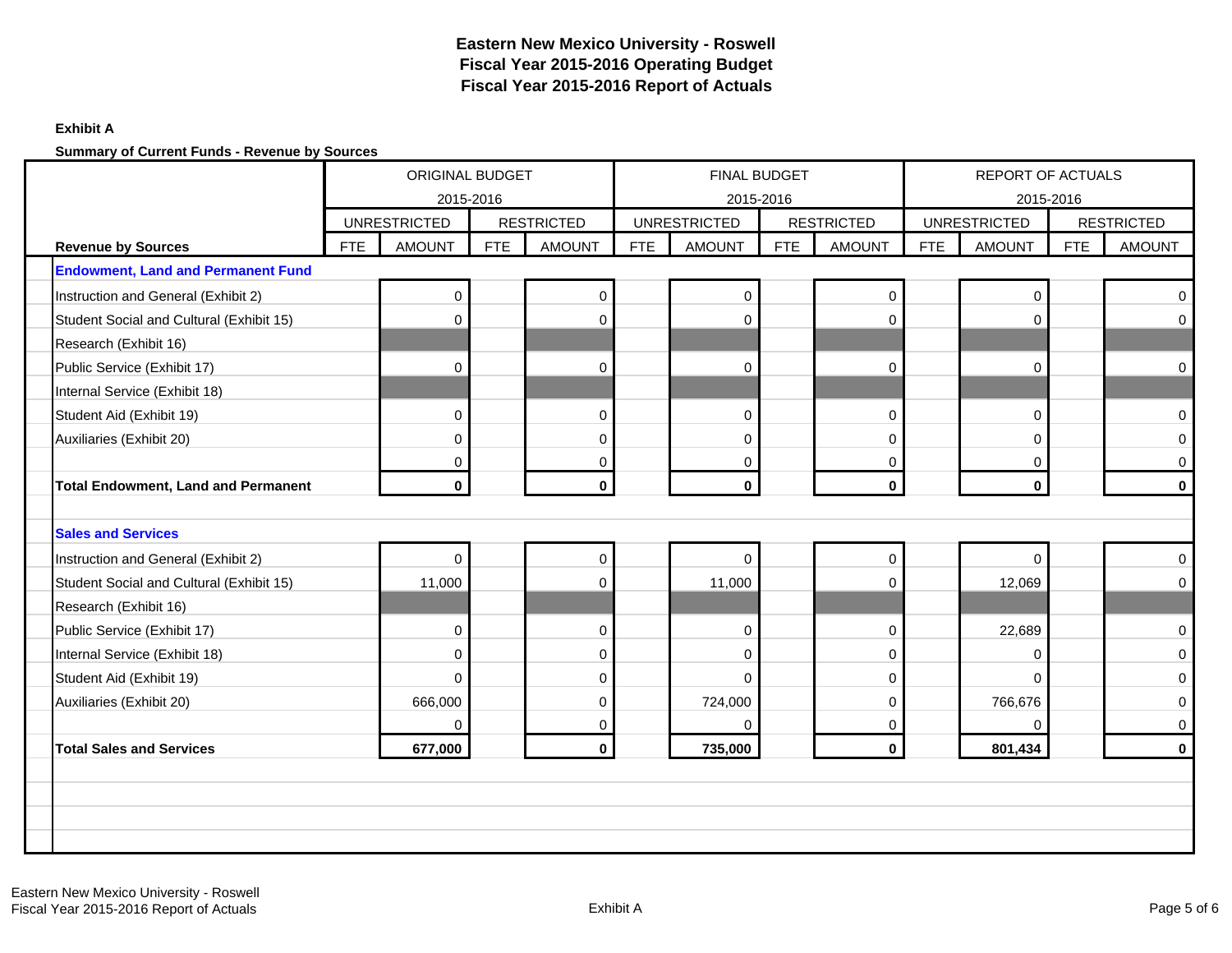### **Exhibit A**

|                                          | ORIGINAL BUDGET<br>2015-2016 |                     |            |                   |     | <b>FINAL BUDGET</b> | 2015-2016 |                   |            | <b>REPORT OF ACTUALS</b><br>2015-2016 |            |                   |
|------------------------------------------|------------------------------|---------------------|------------|-------------------|-----|---------------------|-----------|-------------------|------------|---------------------------------------|------------|-------------------|
|                                          |                              | <b>UNRESTRICTED</b> |            | <b>RESTRICTED</b> |     | <b>UNRESTRICTED</b> |           | <b>RESTRICTED</b> |            | <b>UNRESTRICTED</b>                   |            | <b>RESTRICTED</b> |
| <b>Revenue by Sources</b>                | <b>FTE</b>                   | <b>AMOUNT</b>       | <b>FTE</b> | <b>AMOUNT</b>     | FTE | <b>AMOUNT</b>       | FTE       | <b>AMOUNT</b>     | <b>FTE</b> | <b>AMOUNT</b>                         | <b>FTE</b> | <b>AMOUNT</b>     |
| <b>Other Sources</b>                     |                              |                     |            |                   |     |                     |           |                   |            |                                       |            |                   |
| Instruction and General (Exhibit 2)      |                              | 245,900             |            | $\pmb{0}$         |     | 205,284             |           | $\mathbf 0$       |            | 193,250                               |            | $\mathbf 0$       |
| Student Social and Cultural (Exhibit 15) |                              | 500                 |            | $\mathbf 0$       |     | 500                 |           | $\Omega$          |            | 790                                   |            | $\mathbf 0$       |
| Research (Exhibit 16)                    |                              |                     |            |                   |     |                     |           |                   |            |                                       |            |                   |
| Public Service (Exhibit 17)              |                              | 0                   |            | $\pmb{0}$         |     | 31,290              |           | 0                 |            | 128,975                               |            | $\pmb{0}$         |
| Internal Service (Exhibit 18)            |                              | $\Omega$            |            | $\mathbf 0$       |     | $\Omega$            |           | $\Omega$          |            | 733                                   |            | $\mathbf 0$       |
| Student Aid (Exhibit 19)                 |                              | $\Omega$            |            | $\pmb{0}$         |     | $\Omega$            |           | $\mathbf 0$       |            | $\Omega$                              |            | $\mathbf 0$       |
| Auxiliaries (Exhibit 20)                 |                              | 2,000               |            | $\mathbf 0$       |     | 2,000               |           | $\mathbf 0$       |            | 2,495                                 |            | $\mathbf 0$       |
|                                          |                              | 0                   |            | $\pmb{0}$         |     | $\Omega$            |           | $\mathbf 0$       |            | 0                                     |            | $\overline{0}$    |
| <b>Total Tuition and Fees</b>            |                              | 248,400             |            | $\mathbf{0}$      |     | 239,074             |           | $\mathbf{0}$      |            | 326,242                               |            | $\mathbf 0$       |
|                                          |                              |                     |            |                   |     |                     |           |                   |            |                                       |            |                   |
| <b>Total All Revenue Sources</b>         |                              | 18,471,132          |            | 12,182,347        |     | 18,102,716          |           | 10,102,957        |            | 17,624,701                            |            | 8,400,349         |
|                                          |                              |                     |            |                   |     |                     |           |                   |            |                                       |            |                   |
|                                          |                              |                     |            |                   |     |                     |           |                   |            |                                       |            |                   |
|                                          |                              |                     |            |                   |     |                     |           |                   |            |                                       |            |                   |
|                                          |                              |                     |            |                   |     |                     |           |                   |            |                                       |            |                   |
|                                          |                              |                     |            |                   |     |                     |           |                   |            |                                       |            |                   |
|                                          |                              |                     |            |                   |     |                     |           |                   |            |                                       |            |                   |
|                                          |                              |                     |            |                   |     |                     |           |                   |            |                                       |            |                   |
|                                          |                              |                     |            |                   |     |                     |           |                   |            |                                       |            |                   |
|                                          |                              |                     |            |                   |     |                     |           |                   |            |                                       |            |                   |
|                                          |                              |                     |            |                   |     |                     |           |                   |            |                                       |            |                   |
|                                          |                              |                     |            |                   |     |                     |           |                   |            |                                       |            |                   |
|                                          |                              |                     |            |                   |     |                     |           |                   |            |                                       |            |                   |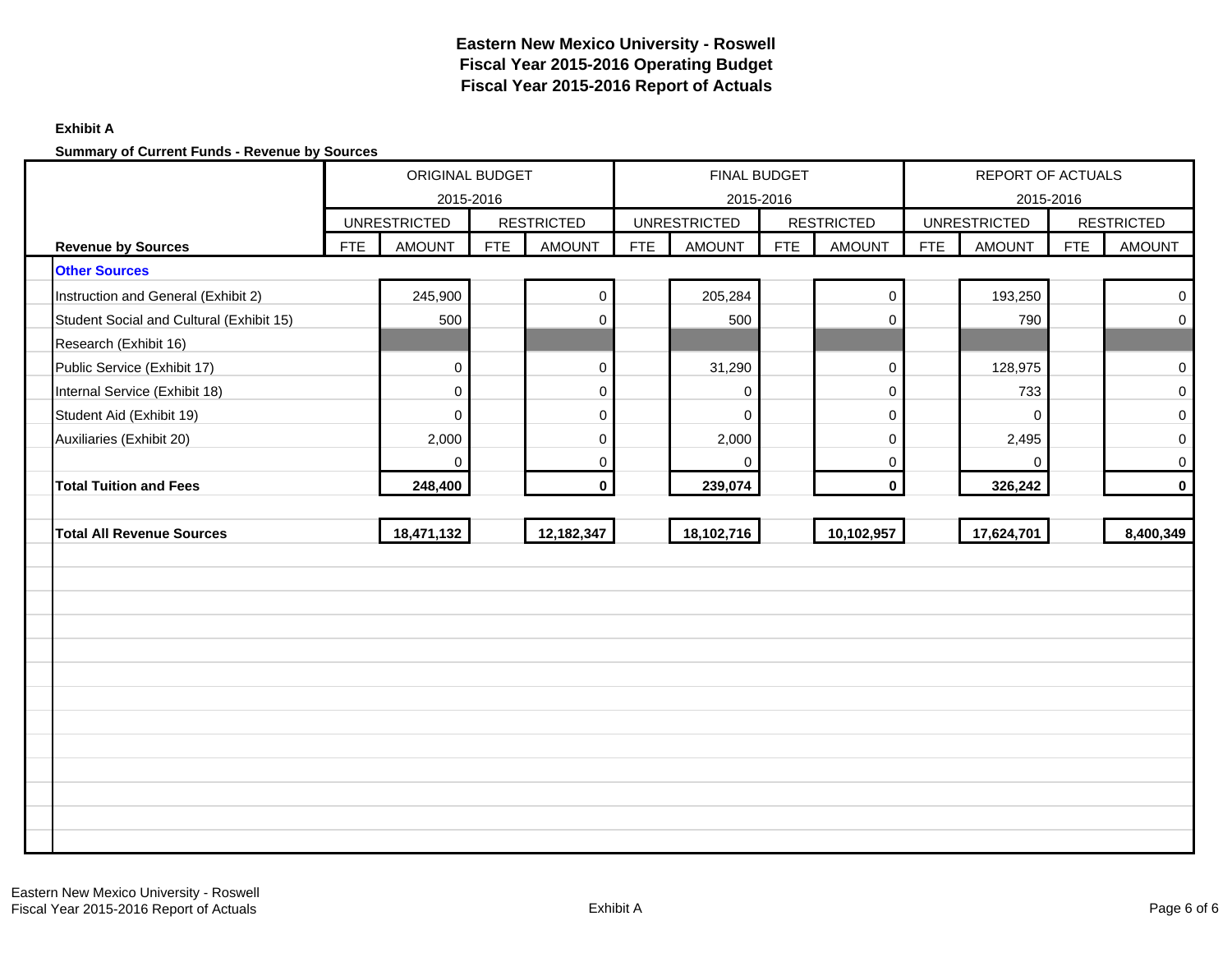### **Exhibit B**

|                                    |            | <b>ORIGINAL BUDGET</b><br>2015-2016 |            |                   |            |                     | <b>FINAL BUDGET</b> |                   |            | <b>REPORT OF ACTUALS</b>         |            |                   |
|------------------------------------|------------|-------------------------------------|------------|-------------------|------------|---------------------|---------------------|-------------------|------------|----------------------------------|------------|-------------------|
|                                    |            | <b>UNRESTRICTED</b>                 |            | <b>RESTRICTED</b> |            | <b>UNRESTRICTED</b> | 2015-2016           | <b>RESTRICTED</b> |            | 2015-2016<br><b>UNRESTRICTED</b> |            | <b>RESTRICTED</b> |
| <b>Summary of Salaries</b>         | <b>FTE</b> | <b>AMOUNT</b>                       | <b>FTE</b> | <b>AMOUNT</b>     | <b>FTE</b> | <b>AMOUNT</b>       | <b>FTE</b>          | <b>AMOUNT</b>     | <b>FTE</b> | <b>AMOUNT</b>                    | <b>FTE</b> | <b>AMOUNT</b>     |
| <b>Professional Salaries</b>       |            |                                     |            |                   |            |                     |                     |                   |            |                                  |            |                   |
| Instruction                        | 10.68      | 555,425                             | 11.54      | 506,241           | 10.78      | 641,697             | 7.50                | 371,663           | 7.88       | 435,344                          | 7.50       | 409,229           |
| Academic Support                   | 4.00       | 272,865                             | 0.00       | $\Omega$          | 3.00       | 202,186             | 0.00                | $\mathbf 0$       | 3.00       | 201,729                          | 0.00       | $\mathbf 0$       |
| <b>Student Affairs</b>             | 8.50       | 439,567                             | 0.00       | $\mathbf 0$       | 9.50       | 518,799             | 0.00                | $\mathbf 0$       | 8.00       | 515,099                          | 0.00       | $\mathbf 0$       |
| <b>Institutional Support</b>       | 21.08      | 1,207,732                           | 0.00       | 0                 | 19.08      | 1,145,780           | 0.00                | 0                 | 20.08      | 1,107,408                        | 0.00       | $\mathbf 0$       |
| <b>Physical Plant</b>              | 3.00       | 126,233                             | 0.00       | $\Omega$          | 3.00       | 126,381             | 0.00                | $\Omega$          | 3.00       | 127,521                          | 0.00       | 0                 |
| <b>Student Social and Cultural</b> | 1.00       | 54,335                              | 0.00       | $\Omega$          | 1.00       | 55,426              | 0.00                | $\mathbf 0$       | 1.00       | 55,301                           | 0.00       | $\mathbf 0$       |
| Research                           |            |                                     |            |                   |            |                     |                     |                   |            |                                  |            |                   |
| <b>Public Service</b>              | 1.50       | 76,242                              | 14.98      | 729,340           | 1.25       | 60,783              | 14.23               | 606,325           | 0.95       | 40,823                           | 18.25      | 692,463           |
| <b>Internal Service</b>            | 4.00       | 175,074                             | 0.00       | 0                 | 4.00       | 178,576             | 0.00                | 0                 | 4.00       | 177,925                          | 0.00       | $\mathbf 0$       |
| Auxiliaries                        | 0.00       | $\Omega$                            | 0.00       | $\Omega$          | 0.00       |                     | 0.00                | $\Omega$          | 0.00       | 0                                | 0.00       | $\Omega$          |
| <b>Total Professional Salaries</b> | 53.76      | 2,907,473                           | 26.52      | 1,235,581         | 51.61      | 2,929,628           | 21.73               | 977,988           | 47.91      | 2,661,150                        | 25.75      | 1,101,692         |
|                                    |            |                                     |            |                   |            |                     |                     |                   |            |                                  |            |                   |
| <b>Faculty Salaries</b>            |            |                                     |            |                   |            |                     |                     |                   |            |                                  |            |                   |
| Instruction                        | 127.23     | 4,558,274                           | 11.23      | 405,507           | 63.93      | 2,806,322           | 12.26               | 460,812           | 55.50      | 2,355,485                        | 11.75      | 61,162            |
| <b>Academic Support</b>            | 0.00       | 0                                   | 0.00       | $\mathbf 0$       | 0.15       | 3,794               | 0.00                | $\mathbf 0$       | 0.00       | 0                                | 0.00       | $\mathbf 0$       |
| <b>Student Affairs</b>             | 0.00       | $\Omega$                            | 0.00       | 0                 | 0.00       | $\Omega$            | 0.00                | $\Omega$          | 0.00       | $\mathbf 0$                      | 0.00       | $\mathbf 0$       |
| <b>Institutional Support</b>       | 0.15       | 3,720                               | 0.00       | $\mathbf 0$       | 0.00       | $\Omega$            | 0.00                | $\Omega$          | 0.00       | $\mathbf 0$                      | 0.00       | $\mathbf 0$       |
| <b>Physical Plant</b>              | 0.00       | 0                                   | 0.00       | $\mathbf 0$       | 0.00       | 0                   | 0.00                | $\mathbf 0$       | 0.00       | $\mathbf 0$                      | 0.00       | $\mathbf 0$       |
| <b>Student Social and Cultural</b> | 0.00       | $\Omega$                            | 0.00       | 0                 | 0.00       | O                   | 0.00                | $\mathbf 0$       | 0.00       | 0                                | 0.00       | $\mathbf 0$       |
| Research                           |            |                                     |            |                   |            |                     |                     |                   |            |                                  |            |                   |
| <b>Public Service</b>              | 1.15       | 28,232                              | 2.97       | 124,253           | 1.25       | 36,446              | 2.97                | 124,253           | 1.25       | 37,425                           | 2.00       | $\pmb{0}$         |
| <b>Internal Service</b>            | 0.00       | 0                                   | 0.00       | 0                 | 0.00       | $\Omega$            | 0.00                | 0                 | 0.00       | 0                                | 0.00       | $\mathbf 0$       |
| <b>Auxiliaries</b>                 | 0.00       | $\Omega$                            | 0.00       | $\Omega$          | 0.00       |                     | 0.00                | $\Omega$          | 0.00       | 0                                | 0.00       | $\mathbf 0$       |
| <b>Total Faculty Salaries</b>      | 128.53     | 4,590,226                           | 14.20      | 529,760           | 65.33      | 2,846,562           | 15.23               | 585,065           | 56.75      | 2,392,910                        | 13.75      | 61,162            |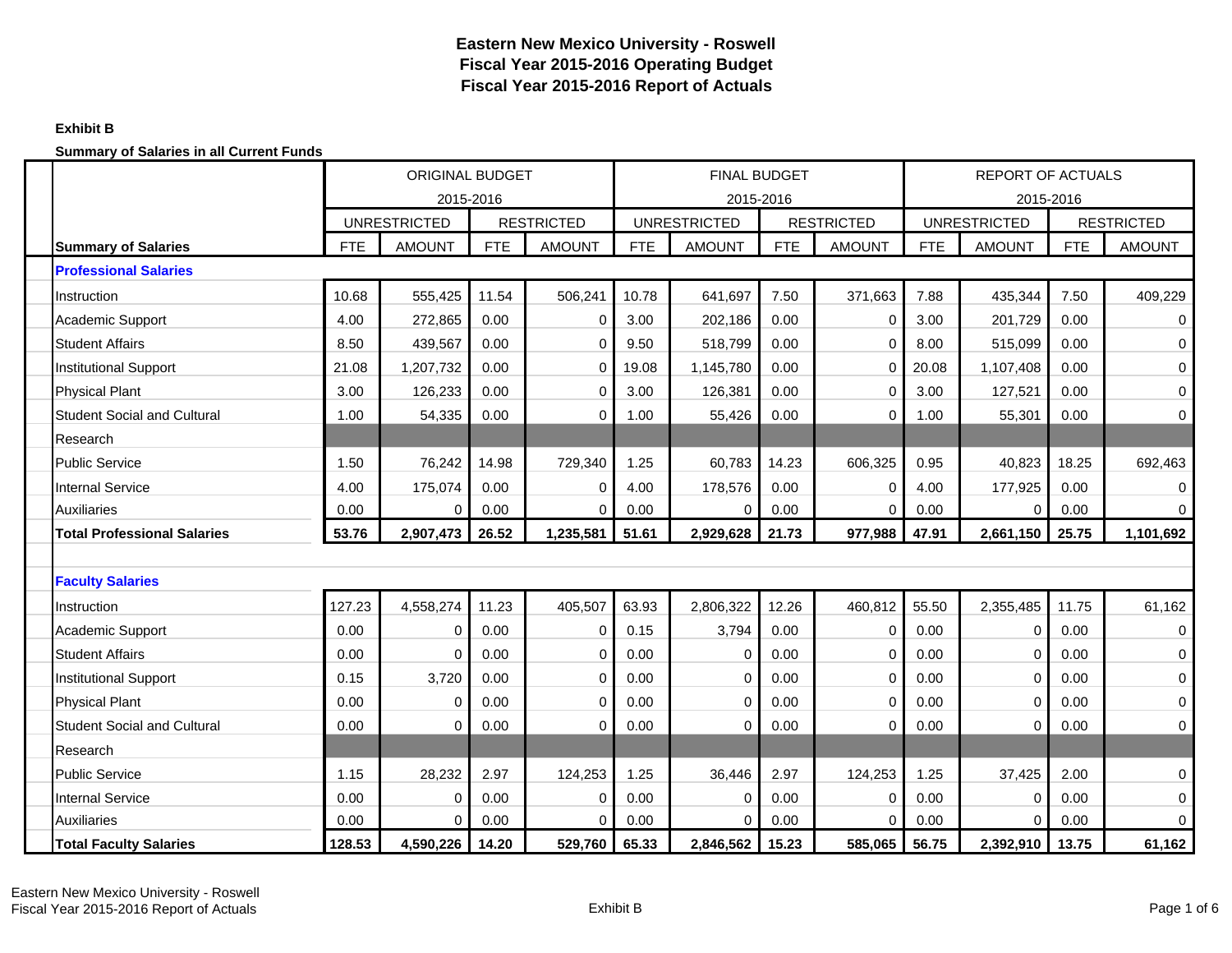### **Exhibit B**

|                                    |            | <b>ORIGINAL BUDGET</b><br>2015-2016 |            |                   |            | <b>FINAL BUDGET</b> | 2015-2016  |                   |            | REPORT OF ACTUALS<br>2015-2016 |            |                   |
|------------------------------------|------------|-------------------------------------|------------|-------------------|------------|---------------------|------------|-------------------|------------|--------------------------------|------------|-------------------|
|                                    |            | <b>UNRESTRICTED</b>                 |            | <b>RESTRICTED</b> |            | <b>UNRESTRICTED</b> |            | <b>RESTRICTED</b> |            | <b>UNRESTRICTED</b>            |            | <b>RESTRICTED</b> |
| <b>Summary of Salaries</b>         | <b>FTE</b> | <b>AMOUNT</b>                       | <b>FTE</b> | <b>AMOUNT</b>     | <b>FTE</b> | <b>AMOUNT</b>       | <b>FTE</b> | <b>AMOUNT</b>     | <b>FTE</b> | <b>AMOUNT</b>                  | <b>FTE</b> | <b>AMOUNT</b>     |
| <b>Support Salaries</b>            |            |                                     |            |                   |            |                     |            |                   |            |                                |            |                   |
| Instruction                        | 6.00       | 133,684                             | 1.00       | 20,945            | 9.50       | 224,563             | 1.00       | 20,945            | 4.70       | 143,137                        | 2.00       | 46,308            |
| Academic Support                   | 4.50       | 124,572                             | 0.00       | $\mathbf 0$       | 4.00       | 115,341             | 0.00       | $\mathbf 0$       | 3.50       | 104,473                        | 0.00       | $\mathbf 0$       |
| <b>Student Affairs</b>             | 12.00      | 307,430                             | 0.00       | $\mathbf 0$       | 10.00      | 265,658             | 0.00       | $\mathbf 0$       | 10.00      | 221,268                        | 0.00       | $\mathbf 0$       |
| <b>Institutional Support</b>       | 15.00      | 407,045                             | 0.00       | $\mathbf 0$       | 17.00      | 464,059             | 0.00       | $\Omega$          | 15.00      | 388,389                        | 0.00       | $\mathbf 0$       |
| <b>Physical Plant</b>              | 14.00      | 304,629                             | 0.00       | $\mathbf 0$       | 21.00      | 539,817             | 0.00       | $\mathbf 0$       | 8.00       | 76,693                         | 0.00       | $\mathbf 0$       |
| <b>Student Social and Cultural</b> | 1.00       | 32,412                              | 0.00       | $\Omega$          | 1.00       | 33,055              | 0.00       | $\mathbf 0$       | 1.00       | 33,009                         | 0.00       | $\mathbf 0$       |
| Research                           |            |                                     |            |                   |            |                     |            |                   |            |                                |            |                   |
| <b>Public Service</b>              | 1.00       | 21.882                              | 1.00       | 22.006            | 0.15       | 3,794               | 1.00       | 22,006            | 0.00       | $\Omega$                       | 1.00       | 3,580             |
| <b>Internal Service</b>            | 6.00       | 203,603                             | 0.00       | $\Omega$          | 6.00       | 207,672             | 0.00       | $\Omega$          | 6.00       | 190,187                        | 0.00       | $\mathbf 0$       |
| <b>Auxiliaries</b>                 | 0.00       | 0                                   | 0.00       | $\Omega$          | 0.00       | O                   | 0.00       | $\Omega$          | 0.00       | $\Omega$                       | 0.00       | $\mathbf 0$       |
| <b>Total Support Salaries</b>      | 59.50      | 1,535,257                           | 2.00       | 42,951            | 68.65      | 1,853,959           | 2.00       | 42,951            | 48.20      | 1,157,156                      | 3.00       | 49,888            |
|                                    |            |                                     |            |                   |            |                     |            |                   |            |                                |            |                   |
| <b>Temporary Salaries</b>          |            |                                     |            |                   |            |                     |            |                   |            |                                |            |                   |
| Instruction                        | 1.00       | 22,232                              | 0.00       | $\mathbf 0$       | 1.62       | 60,169              | 0.00       | $\pmb{0}$         | 0.10       | 101,485                        | 0.70       | 25,757            |
| Academic Support                   | 0.00       | 0                                   | 0.00       | $\mathbf 0$       | 0.00       | $\Omega$            | 0.00       | 0                 | 0.00       | $\Omega$                       | 0.00       | $\mathbf 0$       |
| <b>Student Affairs</b>             | 0.00       | $\Omega$                            | 0.00       | 0                 | 1.00       | 40,876              | 0.00       | $\Omega$          | 1.00       | 57,806                         | 0.00       | $\mathbf 0$       |
| <b>Institutional Support</b>       | 0.00       | $\Omega$                            | 0.00       | $\mathbf 0$       | 1.00       | 22,998              | 0.00       | $\Omega$          | 1.00       | 47,175                         | 0.00       | $\boldsymbol{0}$  |
| <b>Physical Plant</b>              | 0.00       | $\Omega$                            | 0.00       | $\mathbf 0$       | 0.00       | 0                   | 0.00       | $\Omega$          | 0.50       | 15,829                         | 0.00       | $\mathbf 0$       |
| <b>Student Social and Cultural</b> | 0.00       | $\Omega$                            | 0.00       | $\Omega$          | 0.00       | O                   | 0.00       | $\mathbf 0$       | 0.00       | 0                              | 0.00       | $\mathbf 0$       |
| Research                           |            |                                     |            |                   |            |                     |            |                   |            |                                |            |                   |
| <b>Public Service</b>              | 0.00       | $\Omega$                            | 0.00       | $\mathbf 0$       | 0.00       | $\Omega$            | 0.00       | $\mathbf 0$       | 0.25       | 11,277                         | 0.37       | 34,612            |
| <b>Internal Service</b>            | 0.00       | 0                                   | 0.00       | $\mathbf 0$       | 0.00       | $\Omega$            | 0.00       | $\mathbf 0$       | 0.00       | $\Omega$                       | 0.00       | $\mathbf 0$       |
| <b>Auxiliaries</b>                 | 0.00       | 0                                   | 0.00       | 0                 | 0.00       | $\Omega$            | 0.00       | 0                 | 0.75       | 18,424                         | 0.00       | $\Omega$          |
| <b>Total Temporary Salaries</b>    | 1.00       | 22,232                              | 0.00       | 0                 | 3.62       | 124,043             | 0.00       | 0                 | 3.60       | 251,996                        | 1.07       | 60,369            |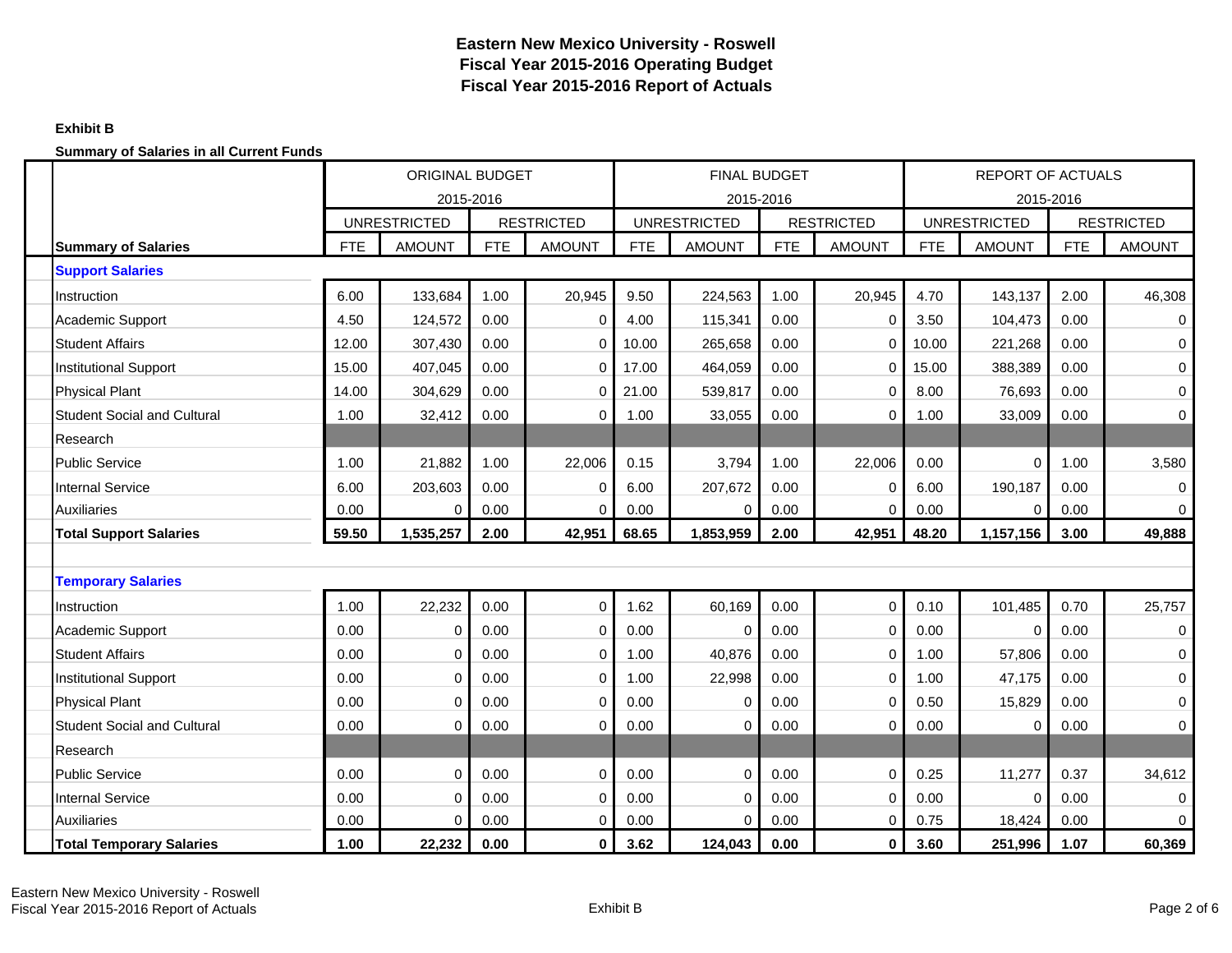### **Exhibit B**

|                                    |            | <b>ORIGINAL BUDGET</b><br>2015-2016 |            |                   |            | <b>FINAL BUDGET</b> |            |                   |            | <b>REPORT OF ACTUALS</b> |            |                   |
|------------------------------------|------------|-------------------------------------|------------|-------------------|------------|---------------------|------------|-------------------|------------|--------------------------|------------|-------------------|
|                                    |            |                                     |            |                   |            |                     | 2015-2016  |                   |            | 2015-2016                |            |                   |
|                                    |            | <b>UNRESTRICTED</b>                 |            | <b>RESTRICTED</b> |            | <b>UNRESTRICTED</b> |            | <b>RESTRICTED</b> |            | <b>UNRESTRICTED</b>      |            | <b>RESTRICTED</b> |
| <b>Summary of Salaries</b>         | <b>FTE</b> | <b>AMOUNT</b>                       | <b>FTE</b> | <b>AMOUNT</b>     | <b>FTE</b> | <b>AMOUNT</b>       | <b>FTE</b> | <b>AMOUNT</b>     | <b>FTE</b> | <b>AMOUNT</b>            | <b>FTE</b> | <b>AMOUNT</b>     |
| <b>Adjunct Salaries</b>            |            |                                     |            |                   |            |                     |            |                   |            |                          |            |                   |
| Instruction                        | 0.00       | 0                                   | 0.00       | $\mathbf 0$       | 55.52      | 1,505,851           | 0.00       | $\mathbf 0$       | 33.84      | 1,166,394                | 1.87       | 269,745           |
| Academic Support                   | 0.00       | 0                                   | 0.00       | 0                 | 0.00       | 0                   | 0.00       | $\mathbf 0$       | 0.40       | 18,676                   | 0.00       | $\mathbf 0$       |
| <b>Student Affairs</b>             | 0.00       | 0                                   | 0.00       | $\mathbf 0$       | 0.00       | $\Omega$            | 0.00       | $\mathbf 0$       | 0.00       | $\Omega$                 | 0.00       | $\mathbf 0$       |
| <b>Institutional Support</b>       | 0.00       | 0                                   | 0.00       | 0                 | 0.00       | $\Omega$            | 0.00       | $\overline{0}$    | 0.00       | $\mathbf 0$              | 0.00       | $\mathbf 0$       |
| <b>Physical Plant</b>              | 0.00       | 0                                   | 0.00       | $\mathbf 0$       | 0.00       | $\Omega$            | 0.00       | $\mathbf 0$       | 0.00       | 0                        | 0.00       | $\mathbf 0$       |
| <b>Student Social and Cultural</b> | 0.00       | 0                                   | 0.00       | 0                 | 0.00       | 0                   | 0.00       | 0                 | 0.00       | $\mathbf 0$              | 0.00       | 0                 |
| Research                           |            |                                     |            |                   |            |                     |            |                   |            |                          |            |                   |
| <b>Public Service</b>              | 0.00       | 0                                   | 0.00       | $\pmb{0}$         | 0.00       | $\Omega$            | 0.00       | $\overline{0}$    | 0.40       | 16,898                   | 0.47       | 23,573            |
| <b>Internal Service</b>            | 0.00       | $\Omega$                            | 0.00       | 0                 | 0.00       | $\Omega$            | 0.00       | $\mathbf 0$       | 0.00       | 0                        | 0.00       | $\mathbf 0$       |
| <b>Auxiliaries</b>                 | 0.00       | 0                                   | 0.00       | 0                 | 0.00       | $\Omega$            | 0.00       | $\Omega$          | 0.00       | $\Omega$                 | 0.00       | $\Omega$          |
| <b>Total Adjunct Salaries</b>      | 0.00       | $\mathbf{0}$                        | 0.00       | $\mathbf 0$       | 55.52      | 1,505,851           | 0.00       | $\mathbf 0$       | 34.64      | 1,201,967                | 2.34       | 293,319           |
|                                    |            |                                     |            |                   |            |                     |            |                   |            |                          |            |                   |
| <b>Technician Salaries</b>         |            |                                     |            |                   |            |                     |            |                   |            |                          |            |                   |
| Instruction                        | 0.00       | 0                                   | 0.00       | $\mathbf 0$       | 0.00       | $\Omega$            | 0.00       | $\mathbf 0$       | 0.00       | $\mathbf 0$              | 0.00       | $\boldsymbol{0}$  |
| <b>Academic Support</b>            | 0.00       | 0                                   | 0.00       | $\pmb{0}$         | 0.00       | $\Omega$            | 0.00       | $\mathbf 0$       | 0.00       | $\mathbf 0$              | 0.00       | $\mathbf 0$       |
| <b>Student Affairs</b>             | 0.00       | 0                                   | 0.00       | 0                 | 0.00       | $\Omega$            | 0.00       | $\mathbf 0$       | 0.00       | 0                        | 0.00       | $\mathbf 0$       |
| <b>Institutional Support</b>       | 0.00       | 0                                   | 0.00       | $\mathbf 0$       | 0.00       | $\Omega$            | 0.00       | $\mathbf 0$       | 0.00       | 0                        | 0.00       | $\mathbf 0$       |
| <b>Physical Plant</b>              | 8.00       | 244,002                             | 0.00       | $\mathbf 0$       | 0.00       | $\Omega$            | 0.00       | $\Omega$          | 20.00      | 474,652                  | 0.00       | $\mathbf 0$       |
| <b>Student Social and Cultural</b> | 0.00       | 0                                   | 0.00       | $\mathbf 0$       | 0.00       | $\Omega$            | 0.00       | $\mathbf 0$       | 0.00       | 0                        | 0.00       | $\mathbf 0$       |
| Research                           |            |                                     |            |                   |            |                     |            |                   |            |                          |            |                   |
| <b>Public Service</b>              | 0.00       | 0                                   | 0.00       | $\mathbf 0$       | 0.00       | $\Omega$            | 0.00       | $\mathbf 0$       | 0.00       | $\mathbf 0$              | 0.00       | $\mathbf 0$       |
| <b>Internal Service</b>            | 0.00       | 0                                   | 0.00       | $\mathbf 0$       | 0.00       | $\Omega$            | 0.00       | $\mathbf 0$       | 0.00       | $\mathbf 0$              | 0.00       | $\mathbf 0$       |
| <b>Auxiliaries</b>                 | 0.00       | 0                                   | 0.00       | $\mathbf 0$       | 0.00       | $\Omega$            | 0.00       | $\mathbf 0$       | 0.00       | $\mathbf 0$              | 0.00       | $\mathbf 0$       |
| <b>Total Technician Salaries</b>   | 8.00       | 244,002                             | 0.00       | 0                 | 0.00       | $\bf{0}$            | 0.00       | 0                 | 20.00      | 474,652                  | 0.00       | $\pmb{0}$         |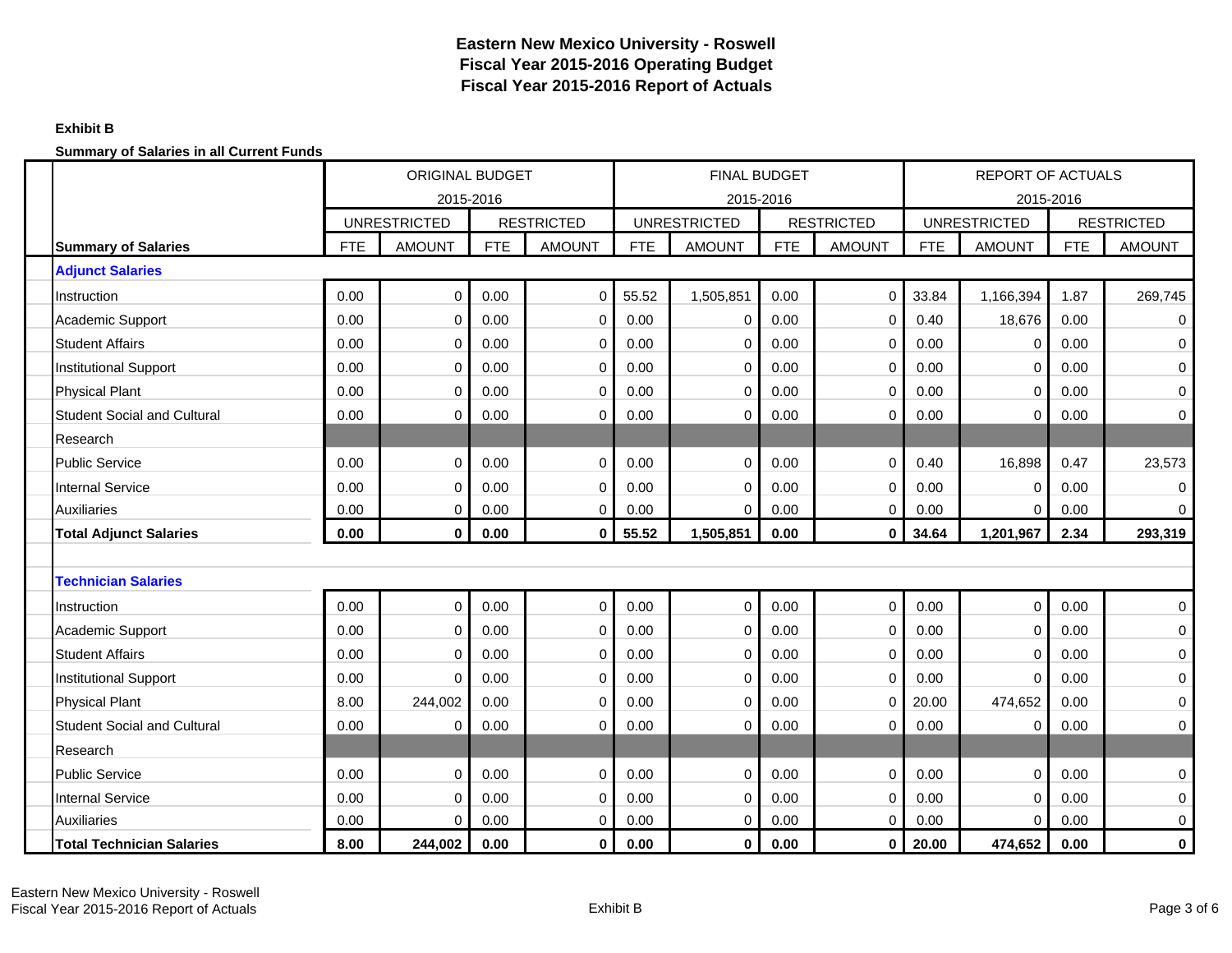### **Exhibit B**

|                                    |            | <b>ORIGINAL BUDGET</b><br>2015-2016 |            |                   |            | <b>FINAL BUDGET</b> |            |                   |            | <b>REPORT OF ACTUALS</b> |            |                   |
|------------------------------------|------------|-------------------------------------|------------|-------------------|------------|---------------------|------------|-------------------|------------|--------------------------|------------|-------------------|
|                                    |            |                                     |            |                   |            |                     | 2015-2016  |                   |            | 2015-2016                |            |                   |
|                                    |            | <b>UNRESTRICTED</b>                 |            | <b>RESTRICTED</b> |            | <b>UNRESTRICTED</b> |            | <b>RESTRICTED</b> |            | <b>UNRESTRICTED</b>      |            | <b>RESTRICTED</b> |
| <b>Summary of Salaries</b>         | <b>FTE</b> | <b>AMOUNT</b>                       | <b>FTE</b> | <b>AMOUNT</b>     | <b>FTE</b> | <b>AMOUNT</b>       | <b>FTE</b> | <b>AMOUNT</b>     | <b>FTE</b> | <b>AMOUNT</b>            | <b>FTE</b> | <b>AMOUNT</b>     |
| <b>Other Salaries</b>              |            |                                     |            |                   |            |                     |            |                   |            |                          |            |                   |
| Instruction                        | 1.69       | 23,821                              | 0.00       | $\mathbf 0$       | 0.00       | 80,200              | 0.00       | 1,586             | 1.20       | 49,140                   | 0.25       | 15,293            |
| Academic Support                   | 0.00       | 0                                   | 0.00       | 0                 | 0.00       | $\mathbf 0$         | 0.00       | 0                 | 0.00       | 0                        | 0.00       | 0                 |
| <b>Student Affairs</b>             | 0.00       | $\Omega$                            | 0.00       | $\mathbf 0$       | 0.00       | $\Omega$            | 0.00       | 0                 | 0.00       | $\mathbf 0$              | 0.00       | $\mathbf 0$       |
| <b>Institutional Support</b>       | 0.80       | 39,275                              | 0.00       | $\mathbf 0$       | 0.80       | 40,061              | 0.00       | $\mathbf 0$       | 0.00       | 0                        | 0.00       | $\mathbf 0$       |
| <b>Physical Plant</b>              | 0.00       | 0                                   | 0.00       | $\mathbf 0$       | 0.00       | 0                   | 0.00       | $\mathbf 0$       | 0.00       | 0                        | 0.00       | $\mathbf 0$       |
| <b>Student Social and Cultural</b> | 0.00       | 0                                   | 0.00       | 0                 | 0.00       | O                   | 0.00       | 0                 | 0.00       | 0                        | 0.00       | 0                 |
| Research                           |            |                                     |            |                   |            |                     |            |                   |            |                          |            |                   |
| <b>Public Service</b>              | 0.00       | 0                                   | 0.00       | 3,845             | 0.00       | $\Omega$            | 0.00       | 3,845             | 0.15       | 6,068                    | 0.00       | 13,244            |
| <b>Internal Service</b>            | 0.00       | $\Omega$                            | 0.00       | 0                 | 0.00       | $\Omega$            | 0.00       | 0                 | 0.00       | 0                        | 0.00       | 0                 |
| <b>Auxiliaries</b>                 | 0.00       | $\Omega$                            | 0.00       | $\Omega$          | 0.00       | O                   | 0.00       | $\Omega$          | 0.00       | $\Omega$                 | 0.00       | $\Omega$          |
| <b>Total Other Salaries</b>        | 2.49       | 63,096                              | 0.00       | 3,845             | 0.80       | 120,261             | 0.00       | 5,431             | 1.35       | 55,209                   | 0.25       | 28,537            |
|                                    |            |                                     |            |                   |            |                     |            |                   |            |                          |            |                   |
| <b>Student Salaries</b>            |            |                                     |            |                   |            |                     |            |                   |            |                          |            |                   |
| Instruction                        | 0.00       | 0                                   | 1.48       | 20,000            | 0.00       | $\Omega$            | 0.00       | $\mathbf 0$       | 0.40       | 7,153                    | 1.05       | 15,540            |
| Academic Support                   | 0.00       | 0                                   | 0.00       | $\mathbf 0$       | 0.00       | $\mathbf 0$         | 0.00       | $\mathbf 0$       | 0.00       | $\Omega$                 | 0.00       | $\mathbf 0$       |
| <b>Student Affairs</b>             | 0.00       | 0                                   | 0.00       | 0                 | 0.00       | $\Omega$            | 0.00       | $\mathbf 0$       | 0.00       | 6,493                    | 0.00       | $\mathbf 0$       |
| <b>Institutional Support</b>       | 0.00       | 0                                   | 0.00       | 0                 | 0.00       | $\Omega$            | 0.00       | $\mathbf 0$       | 0.00       | 1,515                    | 0.00       | $\mathbf 0$       |
| <b>Physical Plant</b>              | 0.00       | $\Omega$                            | 0.00       | $\mathbf 0$       | 0.00       | $\Omega$            | 0.00       | $\Omega$          | 0.00       | $\mathbf 0$              | 0.00       | $\mathbf 0$       |
| <b>Student Social and Cultural</b> | 0.00       | $\Omega$                            | 0.00       | 0                 | 0.00       | O                   | 0.00       | $\mathbf 0$       | 0.00       | 0                        | 0.00       | 0                 |
| Research                           |            |                                     |            |                   |            |                     |            |                   |            |                          |            |                   |
| <b>Public Service</b>              | 0.00       | 0                                   | 1.55       | 48,534            | 0.00       | $\Omega$            | 1.55       | 48,534            | 0.50       | 12,343                   | 0.93       | 15,182            |
| <b>Internal Service</b>            | 0.00       | 0                                   | 0.00       | 0                 | 0.00       | $\Omega$            | 0.00       | 0                 | 0.10       | 1,682                    | 0.00       | $\mathbf 0$       |
| <b>Auxiliaries</b>                 | 0.00       | 0                                   | 0.00       | 0                 | 0.00       | $\Omega$            | 0.00       | $\Omega$          | 0.00       | 0                        | 0.00       | $\mathbf{0}$      |
| <b>Total Student Salaries</b>      | 0.00       | 0                                   | 3.03       | 68,534            | 0.00       | 0                   | 1.55       | 48,534            | 1.00       | 29,186                   | 1.98       | 30,722            |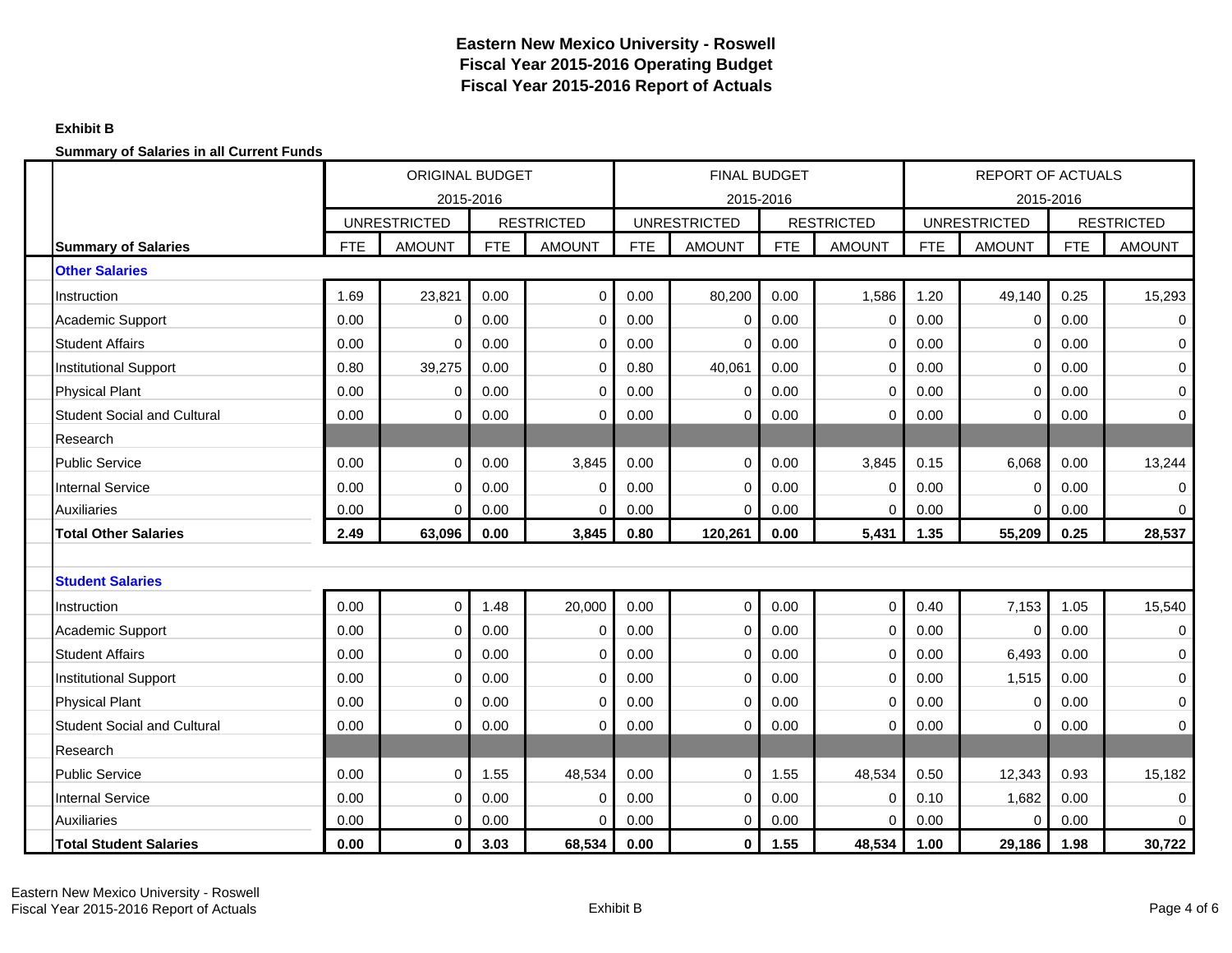### **Exhibit B**

|                                          |            | <b>ORIGINAL BUDGET</b><br>2015-2016 |            |                   |            | <b>FINAL BUDGET</b> |            |                   |            | <b>REPORT OF ACTUALS</b> |            |                   |
|------------------------------------------|------------|-------------------------------------|------------|-------------------|------------|---------------------|------------|-------------------|------------|--------------------------|------------|-------------------|
|                                          |            |                                     |            |                   |            |                     | 2015-2016  |                   |            | 2015-2016                |            |                   |
|                                          |            | <b>UNRESTRICTED</b>                 |            | <b>RESTRICTED</b> |            | <b>UNRESTRICTED</b> |            | <b>RESTRICTED</b> |            | <b>UNRESTRICTED</b>      |            | <b>RESTRICTED</b> |
| <b>Summary of Salaries</b>               | <b>FTE</b> | <b>AMOUNT</b>                       | <b>FTE</b> | <b>AMOUNT</b>     | <b>FTE</b> | <b>AMOUNT</b>       | <b>FTE</b> | <b>AMOUNT</b>     | <b>FTE</b> | <b>AMOUNT</b>            | <b>FTE</b> | <b>AMOUNT</b>     |
| <b>Federal Work Study</b>                |            |                                     |            |                   |            |                     |            |                   |            |                          |            |                   |
| Instruction                              | 0.00       | 0                                   | 0.00       | $\mathbf 0$       | 0.00       | $\mathbf 0$         | 0.00       | $\mathbf 0$       | 0.00       | $\mathbf 0$              | 0.00       | $\mathbf 0$       |
| <b>Academic Support</b>                  | 0.00       | $\Omega$                            | 0.00       | 0                 | 0.00       | $\Omega$            | 0.00       | $\mathbf 0$       | 0.00       | 0                        | 0.00       | $\mathbf 0$       |
| <b>Student Affairs</b>                   | 0.00       | 0                                   | 0.00       | $\mathbf 0$       | 0.00       | $\Omega$            | 0.00       | $\mathbf 0$       | 0.00       | $\mathbf 0$              | 0.00       | $\mathbf 0$       |
| <b>Institutional Support</b>             | 0.00       | 0                                   | 0.00       | $\mathbf 0$       | 0.00       | $\Omega$            | 0.00       | $\mathbf 0$       | 0.00       | 0                        | 0.00       | $\mathbf 0$       |
| <b>Physical Plant</b>                    | 0.00       | $\Omega$                            | 0.00       | 0                 | 0.00       | $\Omega$            | 0.00       | $\Omega$          | 0.00       | $\Omega$                 | 0.00       | 0                 |
| <b>Student Social and Cultural</b>       | 0.00       | $\Omega$                            | 0.00       | $\mathbf 0$       | 0.00       | O                   | 0.00       | $\mathbf 0$       | 0.50       | 13,425                   | 0.00       | $\mathbf 0$       |
| Research                                 |            |                                     |            |                   |            |                     |            |                   |            |                          |            |                   |
| <b>Public Service</b>                    | 0.00       | 0                                   | 0.00       | $\mathbf 0$       | 0.00       | $\Omega$            | 0.00       | 0                 | 0.00       | $\mathbf 0$              | 0.00       | $\boldsymbol{0}$  |
| <b>Internal Service</b>                  | 0.00       | $\Omega$                            | 0.00       | $\mathbf 0$       | 0.00       | $\Omega$            | 0.00       | $\Omega$          | 0.00       | $\Omega$                 | 0.00       | $\mathbf 0$       |
| <b>Auxiliaries</b>                       | 1.49       | 20,093                              | 0.00       | 0                 | 1.49       | 20,093              | 0.00       | $\mathbf 0$       | 0.00       | $\Omega$                 | 0.00       | 0                 |
| <b>Total Federal Work Study Salaries</b> | 1.49       | 20,093                              | 0.00       | 0                 | 1.49       | 20,093              | 0.00       | 0                 | 0.50       | 13,425                   | 0.00       | $\pmb{0}$         |
|                                          |            |                                     |            |                   |            |                     |            |                   |            |                          |            |                   |
| <b>State Work Study Salaries</b>         |            |                                     |            |                   |            |                     |            |                   |            |                          |            |                   |
| Instruction                              | 0.00       | $\mathbf 0$                         | 0.00       | $\mathbf 0$       | 0.00       | $\mathbf 0$         | 0.00       | $\mathbf 0$       | 0.00       | $\mathbf 0$              | 0.00       | $\boldsymbol{0}$  |
| <b>Academic Support</b>                  | 0.00       | 0                                   | 0.00       | $\mathbf 0$       | 0.00       | $\Omega$            | 0.00       | $\mathbf 0$       | 0.00       | $\mathbf 0$              | 0.00       | $\mathbf 0$       |
| <b>Student Affairs</b>                   | 0.00       | $\Omega$                            | 0.00       | $\mathbf 0$       | 0.00       | $\Omega$            | 0.00       | $\mathbf 0$       | 0.00       | $\mathbf 0$              | 0.00       | $\mathbf 0$       |
| <b>Institutional Support</b>             | 0.00       | 0                                   | 0.00       | $\mathbf 0$       | 0.00       | $\Omega$            | 0.00       | $\mathbf 0$       | 0.00       | $\mathbf 0$              | 0.00       | $\mathbf 0$       |
| <b>Physical Plant</b>                    | 0.00       | $\Omega$                            | 0.00       | 0                 | 0.00       | $\Omega$            | 0.00       | $\Omega$          | 0.00       | 0                        | 0.00       | $\mathbf 0$       |
| <b>Student Social and Cultural</b>       | 0.00       | $\Omega$                            | 0.00       | $\Omega$          | 0.00       | $\Omega$            | 0.00       | $\mathbf 0$       | 0.00       | $\Omega$                 | 0.00       | $\mathbf 0$       |
| Research                                 |            |                                     |            |                   |            |                     |            |                   |            |                          |            |                   |
| <b>Public Service</b>                    | 0.00       | $\mathbf 0$                         | 0.00       | $\mathbf 0$       | 0.00       | $\mathbf 0$         | 0.00       | $\mathbf 0$       | 0.00       | $\mathbf 0$              | 0.00       | $\mathbf 0$       |
| <b>Internal Service</b>                  | 0.00       | 0                                   | 0.00       | $\mathbf 0$       | 0.00       | $\Omega$            | 0.00       | $\mathbf 0$       | 0.00       | $\mathbf 0$              | 0.00       | $\mathbf 0$       |
| <b>Auxiliaries</b>                       | 0.00       | 0                                   | 0.00       | 0                 | 0.00       | $\Omega$            | 0.00       | 0                 | 0.00       | 0                        | 0.00       | $\mathbf 0$       |
| <b>Total State Work Study Salaries</b>   | 0.00       | 0                                   | 0.00       | 0                 | 0.00       | 0                   | 0.00       | 0                 | 0.00       | $\bf{0}$                 | 0.00       | $\bf{0}$          |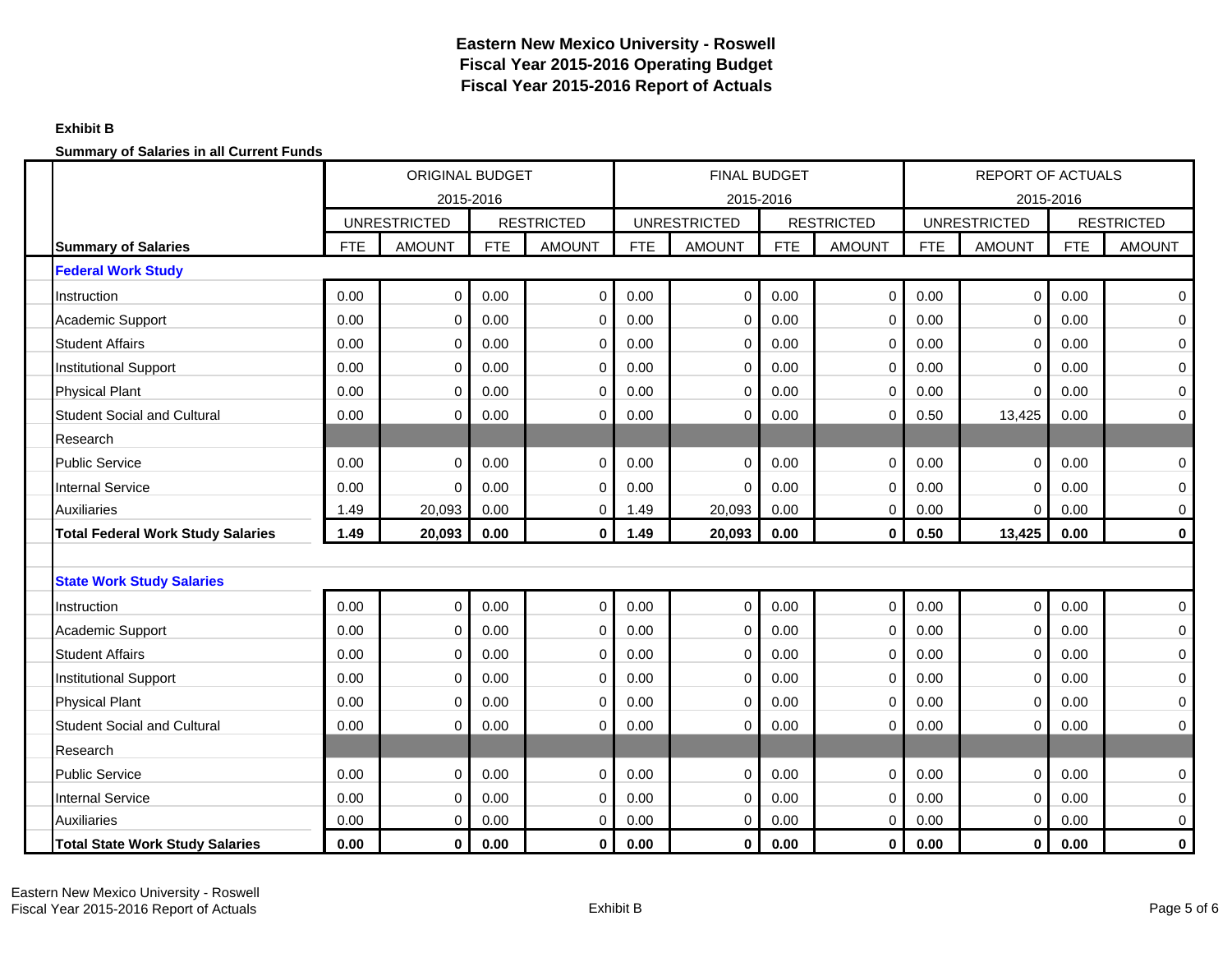### **Exhibit B**

|                                    |            | <b>ORIGINAL BUDGET</b><br>2015-2016 |            |                   |            | FINAL BUDGET                     |       |                   |            | <b>REPORT OF ACTUALS</b> |            |                   |
|------------------------------------|------------|-------------------------------------|------------|-------------------|------------|----------------------------------|-------|-------------------|------------|--------------------------|------------|-------------------|
|                                    |            | <b>UNRESTRICTED</b>                 |            | <b>RESTRICTED</b> |            | 2015-2016<br><b>UNRESTRICTED</b> |       | <b>RESTRICTED</b> |            | <b>UNRESTRICTED</b>      | 2015-2016  | <b>RESTRICTED</b> |
| <b>Summary of Salaries</b>         | <b>FTE</b> | <b>AMOUNT</b>                       | <b>FTE</b> | <b>AMOUNT</b>     | <b>FTE</b> | <b>AMOUNT</b>                    | FTE   | <b>AMOUNT</b>     | <b>FTE</b> | <b>AMOUNT</b>            | <b>FTE</b> | <b>AMOUNT</b>     |
| <b>Total All Salaries</b>          |            |                                     |            |                   |            |                                  |       |                   |            |                          |            |                   |
| Instruction                        | 146.60     | 5,293,436                           | 25.25      | 952,693           | 141.35     | 5,318,802                        | 20.76 | 855,006 103.62    |            | 4,258,139                | 25.12      | 843,035           |
| Academic Support                   | 8.50       | 397,437                             | 0.00       | $\mathbf 0$       | 7.15       | 321,321                          | 0.00  | $\overline{0}$    | 6.90       | 324,877                  | 0.00       | $\Omega$          |
| <b>Student Affairs</b>             | 20.50      | 746,997                             | 0.00       | $\mathbf 0$       | 20.50      | 825,333                          | 0.00  | $\overline{0}$    | 19.00      | 800,666                  | 0.00       | $\mathbf 0$       |
| <b>Institutional Support</b>       | 37.03      | 1,657,772                           | 0.00       | $\mathbf 0$       | 37.88      | 1,672,898                        | 0.00  | $\overline{0}$    | 36.08      | 1,544,487                | 0.00       | $\mathbf 0$       |
| <b>Physical Plant</b>              | 25.00      | 674,864                             | 0.00       | 0                 | 24.00      | 666,198                          | 0.00  | $\overline{0}$    | 31.50      | 694,695                  | 0.00       | $\pmb{0}$         |
| <b>Student Social and Cultural</b> | 2.00       | 86,747                              | 0.00       | $\mathbf 0$       | 2.00       | 88,481                           | 0.00  | $\overline{0}$    | 2.50       | 101,735                  | 0.00       | $\mathbf 0$       |
| Research                           | 0.00       | 0                                   | 0.00       | $\mathbf 0$       | 0.00       | $\mathbf 0$                      | 0.00  | $\mathbf 0$       | 0.00       | 0                        | 0.00       | $\mathbf 0$       |
| <b>Public Service</b>              | 3.65       | 126,356                             | 20.50      | 927,978           | 2.65       | 101,023                          | 19.75 | 804,963           | 3.50       | 124,833                  | 23.02      | 782,654           |
| <b>Internal Service</b>            | 10.00      | 378,677                             | 0.00       | 0                 | 10.00      | 386,248                          | 0.00  | $\overline{0}$    | 10.10      | 369,794                  | 0.00       | $\Omega$          |
| <b>Auxiliaries</b>                 | 1.49       | 20,093                              | 0.00       | $\Omega$          | 1.49       | 20,093                           | 0.00  | $\overline{0}$    | 0.75       | 18,424                   | 0.00       | $\Omega$          |
| <b>Total All Salaries</b>          | 254.77     | 9,382,379                           | 45.75      | 1,880,671         | 247.02     | 9,400,397                        | 40.51 | 1,659,969 213.95  |            | 8,237,651                | 48.14      | 1,625,689         |
|                                    |            |                                     |            |                   |            |                                  |       |                   |            |                          |            |                   |
|                                    |            |                                     |            |                   |            |                                  |       |                   |            |                          |            |                   |
|                                    |            |                                     |            |                   |            |                                  |       |                   |            |                          |            |                   |
|                                    |            |                                     |            |                   |            |                                  |       |                   |            |                          |            |                   |
|                                    |            |                                     |            |                   |            |                                  |       |                   |            |                          |            |                   |
|                                    |            |                                     |            |                   |            |                                  |       |                   |            |                          |            |                   |
|                                    |            |                                     |            |                   |            |                                  |       |                   |            |                          |            |                   |
|                                    |            |                                     |            |                   |            |                                  |       |                   |            |                          |            |                   |
|                                    |            |                                     |            |                   |            |                                  |       |                   |            |                          |            |                   |
|                                    |            |                                     |            |                   |            |                                  |       |                   |            |                          |            |                   |
|                                    |            |                                     |            |                   |            |                                  |       |                   |            |                          |            |                   |
|                                    |            |                                     |            |                   |            |                                  |       |                   |            |                          |            |                   |
|                                    |            |                                     |            |                   |            |                                  |       |                   |            |                          |            |                   |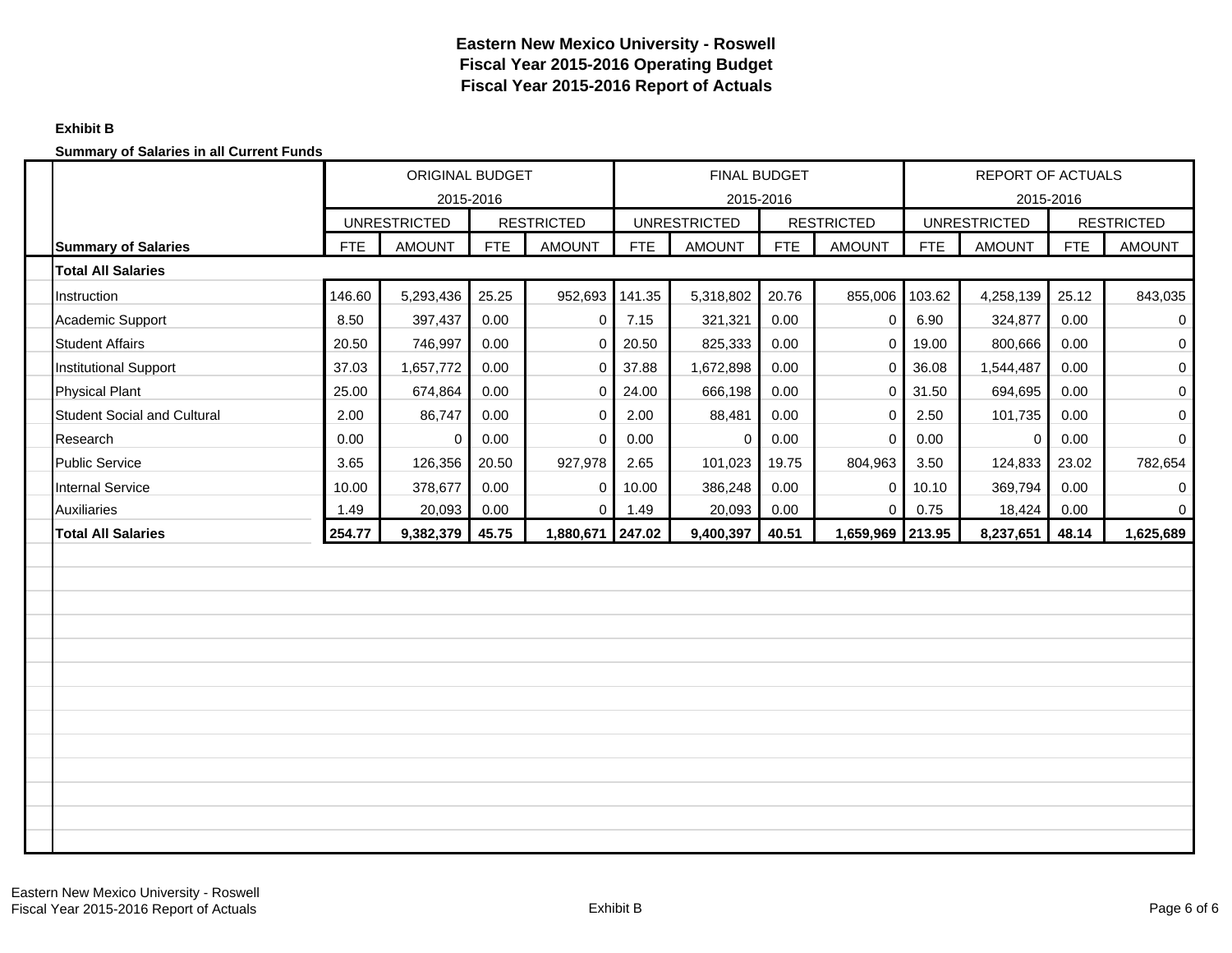### **Exhibit C**

**Proposed Salary Increases**

|                                            | ORIGINAL BUDGET<br>2015-2016<br><b>RESTRICTED</b><br><b>UNRESTRICTED</b> |            |  |            | FINAL BUDGET                     |                   | REPORT OF ACTUALS                |                   |
|--------------------------------------------|--------------------------------------------------------------------------|------------|--|------------|----------------------------------|-------------------|----------------------------------|-------------------|
|                                            |                                                                          |            |  |            | 2015-2016<br><b>UNRESTRICTED</b> | <b>RESTRICTED</b> | 2015-2016<br><b>UNRESTRICTED</b> | <b>RESTRICTED</b> |
|                                            |                                                                          | Percentage |  | Percentage | Percentage                       | Percentage        | Percentage                       | Percentage        |
| <b>Proposed Salary Increases</b>           |                                                                          |            |  |            |                                  |                   |                                  |                   |
| <b>Returning Faculty</b>                   |                                                                          | 0.00%      |  | 0.00%      | 2.00%                            | 2.00%             | 0.00%                            | 0.00%             |
| <b>Adjunct Faculty</b>                     |                                                                          | 0.00%      |  | 0.00%      | 2.00%                            | 2.00%             | 0.00%                            | 0.00%             |
| At-Will Employees                          |                                                                          | 0.00%      |  | 0.00%      | 2.00%                            | 2.00%             | 0.00%                            | 0.00%             |
| Returning Professional Staff (FLSA Exempt) |                                                                          | 0.00%      |  | 0.00%      | 2.00%                            | 2.00%             | 0.00%                            | 0.00%             |
| Returning Support Staff (Non-FLSA Exempt)  |                                                                          | 0.00%      |  | 0.00%      | 2.00%                            | 2.00%             | 0.00%                            | 0.00%             |
|                                            |                                                                          |            |  |            |                                  |                   |                                  |                   |
|                                            |                                                                          |            |  |            |                                  |                   |                                  |                   |
|                                            |                                                                          |            |  |            |                                  |                   |                                  |                   |
|                                            |                                                                          |            |  |            |                                  |                   |                                  |                   |
|                                            |                                                                          |            |  |            |                                  |                   |                                  |                   |
|                                            |                                                                          |            |  |            |                                  |                   |                                  |                   |
|                                            |                                                                          |            |  |            |                                  |                   |                                  |                   |
|                                            |                                                                          |            |  |            |                                  |                   |                                  |                   |
|                                            |                                                                          |            |  |            |                                  |                   |                                  |                   |
|                                            |                                                                          |            |  |            |                                  |                   |                                  |                   |
|                                            |                                                                          |            |  |            |                                  |                   |                                  |                   |
|                                            |                                                                          |            |  |            |                                  |                   |                                  |                   |
|                                            |                                                                          |            |  |            |                                  |                   |                                  |                   |
|                                            |                                                                          |            |  |            |                                  |                   |                                  |                   |
|                                            |                                                                          |            |  |            |                                  |                   |                                  |                   |
|                                            |                                                                          |            |  |            |                                  |                   |                                  |                   |
|                                            |                                                                          |            |  |            |                                  |                   |                                  |                   |
|                                            |                                                                          |            |  |            |                                  |                   |                                  |                   |
|                                            |                                                                          |            |  |            |                                  |                   |                                  |                   |
|                                            |                                                                          |            |  |            |                                  |                   |                                  |                   |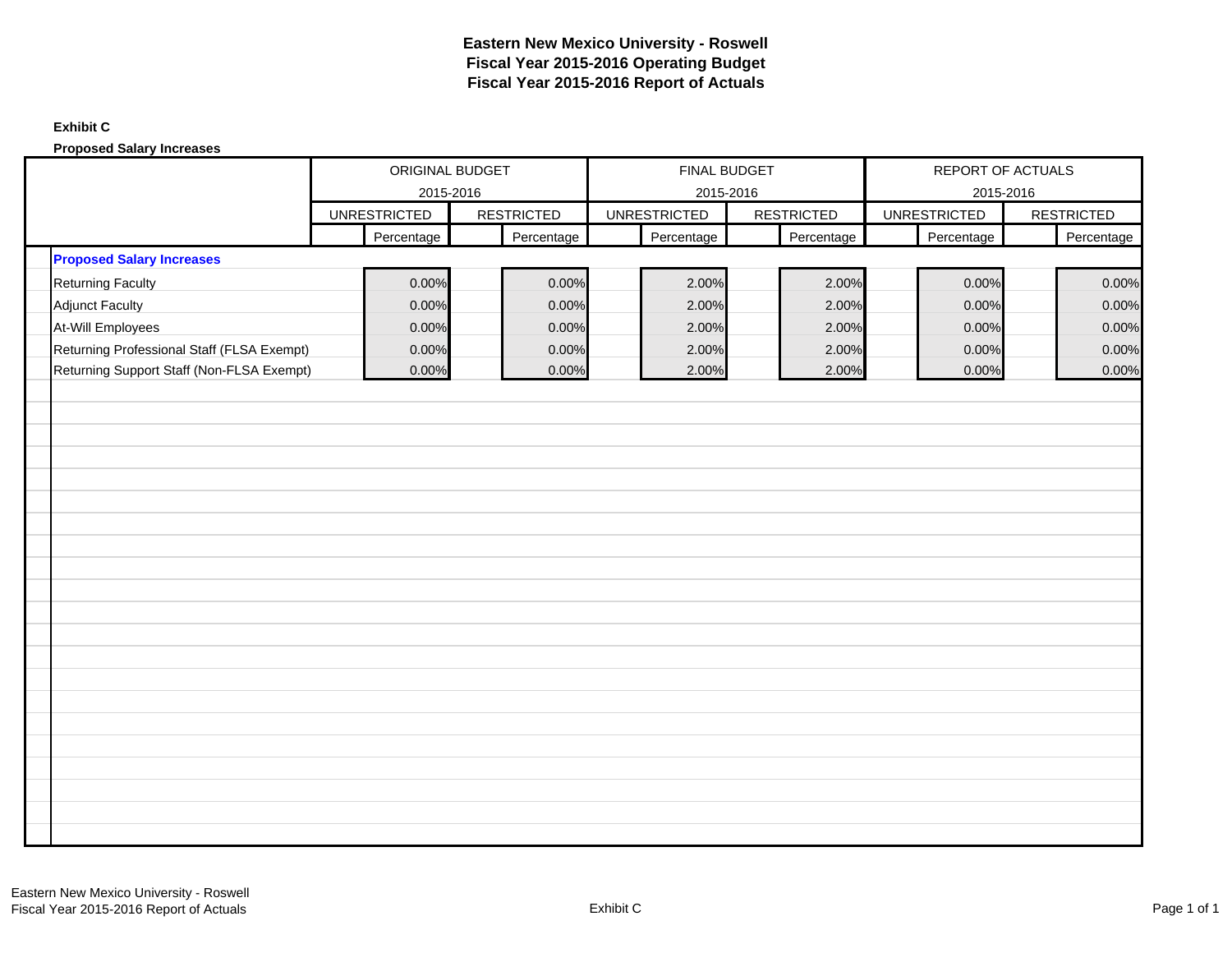### **Exhibit D**

### **Tuition, Summer Session, Required Fees, Revenue from Room and Board Rates**

|                                             | ORIGINAL BUDGET<br>2015-2016 |                                           |            |                   |            | <b>FINAL BUDGET</b>                       |            |                   |            | <b>REPORT OF ACTUALS</b>                  |            |                   |
|---------------------------------------------|------------------------------|-------------------------------------------|------------|-------------------|------------|-------------------------------------------|------------|-------------------|------------|-------------------------------------------|------------|-------------------|
|                                             |                              |                                           |            |                   |            | 2015-2016                                 |            |                   |            | 2015-2016                                 |            |                   |
|                                             |                              | <b>UNRESTRICTED</b>                       |            | <b>RESTRICTED</b> |            | <b>UNRESTRICTED</b>                       |            | <b>RESTRICTED</b> |            | <b>UNRESTRICTED</b>                       |            | <b>RESTRICTED</b> |
| <b>Tuition and Fees</b>                     | <b>FTE</b>                   | <b>AMOUNT</b>                             | <b>FTE</b> | <b>AMOUNT</b>     | <b>FTE</b> | <b>AMOUNT</b>                             | <b>FTE</b> | <b>AMOUNT</b>     | <b>FTE</b> | <b>AMOUNT</b>                             | <b>FTE</b> | <b>AMOUNT</b>     |
| <b>Regular Semester</b>                     |                              |                                           |            |                   |            |                                           |            |                   |            |                                           |            |                   |
| <b>Undergraduate Rates</b>                  |                              |                                           |            |                   |            |                                           |            |                   |            |                                           |            |                   |
| Part-Time Students (Hourly Rate)            |                              |                                           |            |                   |            |                                           |            |                   |            |                                           |            |                   |
| <b>Resident In-District</b>                 |                              | 64.00                                     |            |                   |            | 64.00                                     |            |                   |            | 69.00                                     |            |                   |
| <b>Resident Out-of-District</b>             |                              | 69.00                                     |            |                   |            | 69.00                                     |            |                   |            | 75.00                                     |            |                   |
| Non-Resident                                |                              | 177.00                                    |            |                   |            | 177.00                                    |            |                   |            | 193.00                                    |            |                   |
|                                             |                              |                                           |            |                   |            |                                           |            |                   |            |                                           |            |                   |
| Full-Time Students (Per Semester)           |                              |                                           |            |                   |            |                                           |            |                   |            |                                           |            |                   |
| <b>Resident In-District</b>                 |                              | 768.00                                    |            |                   |            | 768.00                                    |            |                   |            | 828.00                                    |            |                   |
| <b>Resident Out-of-District</b>             |                              | 828.00                                    |            |                   |            | 828.00                                    |            |                   |            | 900.00                                    |            |                   |
| Non-Resident                                |                              | 2,124.00                                  |            |                   |            | 2,124.00                                  |            |                   |            | 2,316.00                                  |            |                   |
|                                             |                              |                                           |            |                   |            |                                           |            |                   |            |                                           |            |                   |
| <b>Summer Session</b>                       |                              |                                           |            |                   |            |                                           |            |                   |            |                                           |            |                   |
| <b>Undergraduate Rates</b>                  |                              |                                           |            |                   |            |                                           |            |                   |            |                                           |            |                   |
| <b>Resident In-District</b>                 |                              | 64.00                                     |            |                   |            | 64.00                                     |            |                   |            | 69.00                                     |            |                   |
| <b>Resident Out-of-District</b>             |                              | 69.00                                     |            |                   |            | 69.00                                     |            |                   |            | 75.00                                     |            |                   |
| Non-Resident                                |                              | 177.00                                    |            |                   |            | 177.00                                    |            |                   |            | 193.00                                    |            |                   |
|                                             |                              |                                           |            |                   |            |                                           |            |                   |            |                                           |            |                   |
| <b>Required Fees</b>                        |                              |                                           |            |                   |            |                                           |            |                   |            |                                           |            |                   |
| Resident In-District (Registration Fee)     |                              | 144.00 Per Full-Time Student Per Semester |            |                   |            | 144.00 Per Full-Time Student Per Semester |            |                   |            | 144.00 Per Full-Time Student Per Semester |            |                   |
| Resident Out-of-District (Registration Fee) |                              | 144.00 Per Full-Time Student Per Semester |            |                   |            | 144.00 Per Full-Time Student Per Semester |            |                   |            | 144.00 Per Full-Time Student Per Semester |            |                   |
| Non-Resident (Registration Fee)             |                              | 144.00 Per Full-Time Student Per Semester |            |                   |            | 144.00 Per Full-Time Student Per Semester |            |                   |            | 144.00 Per Full-Time Student Per Semester |            |                   |
|                                             |                              |                                           |            |                   |            |                                           |            |                   |            |                                           |            |                   |
|                                             |                              |                                           |            |                   |            |                                           |            |                   |            |                                           |            |                   |
|                                             |                              |                                           |            |                   |            |                                           |            |                   |            |                                           |            |                   |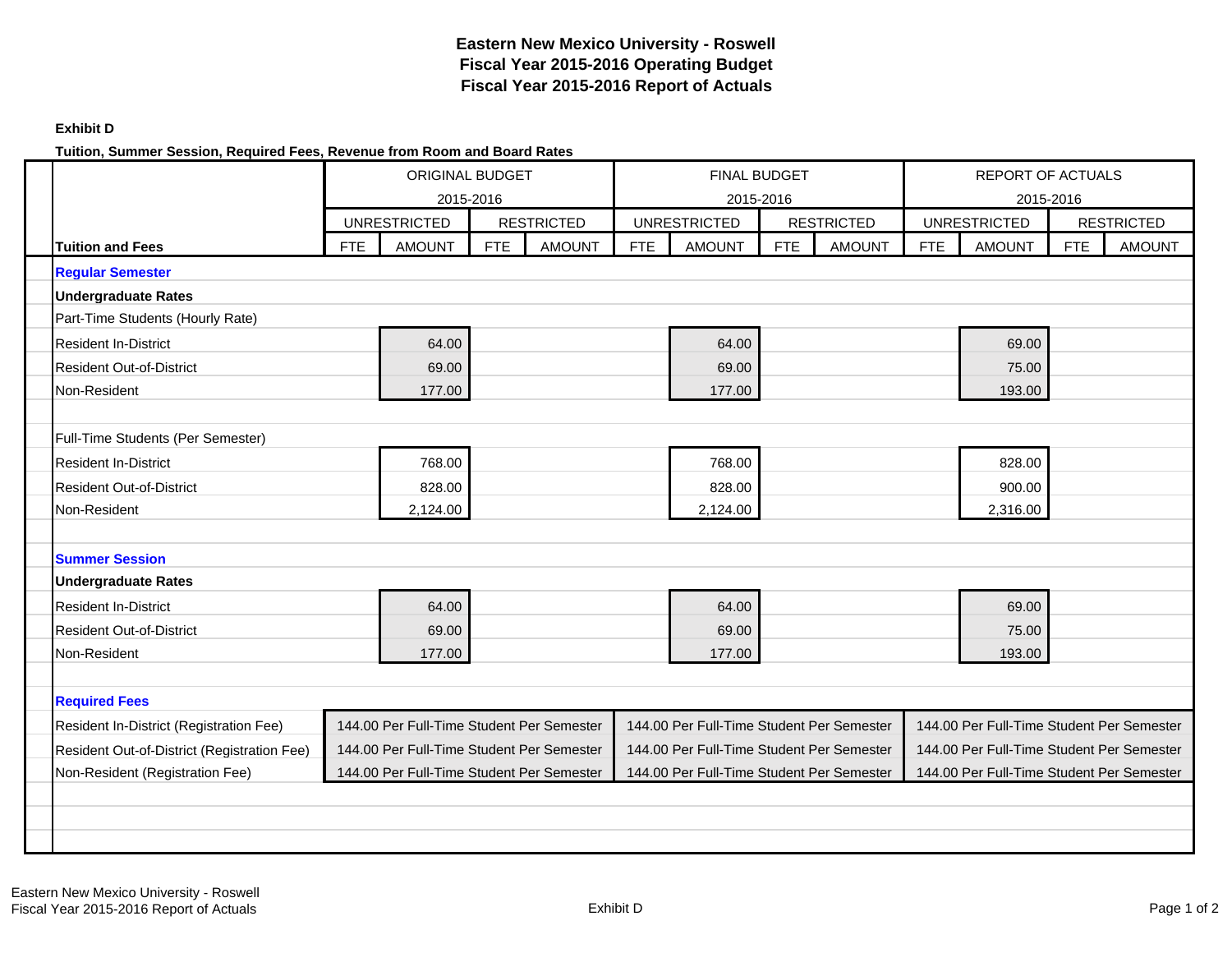### **Exhibit D**

### **Tuition, Summer Session, Required Fees, Revenue from Room and Board Rates**

|                                        | ORIGINAL BUDGET<br>2015-2016 |                     |     |                   |     | FINAL BUDGET<br>2015-2016 |            |                   |            | REPORT OF ACTUALS                |            |                   |
|----------------------------------------|------------------------------|---------------------|-----|-------------------|-----|---------------------------|------------|-------------------|------------|----------------------------------|------------|-------------------|
|                                        |                              | <b>UNRESTRICTED</b> |     | <b>RESTRICTED</b> |     | <b>UNRESTRICTED</b>       |            | <b>RESTRICTED</b> |            | 2015-2016<br><b>UNRESTRICTED</b> |            | <b>RESTRICTED</b> |
| Tuition and Fees                       | FTE                          | <b>AMOUNT</b>       | FTE | <b>AMOUNT</b>     | FTE | <b>AMOUNT</b>             | <b>FTE</b> | <b>AMOUNT</b>     | <b>FTE</b> | <b>AMOUNT</b>                    | <b>FTE</b> | <b>AMOUNT</b>     |
| <b>Total Tuition and Required Fees</b> |                              |                     |     |                   |     |                           |            |                   |            |                                  |            |                   |
| Full Time Students (Per Semester)      |                              |                     |     |                   |     |                           |            |                   |            |                                  |            |                   |
| <b>Resident In-District</b>            |                              | 912.00              |     |                   |     | 912.00                    |            |                   |            | 972.00                           |            |                   |
| <b>Resident Out-of-District</b>        |                              | 972.00              |     |                   |     | 972.00                    |            |                   |            | 1,044.00                         |            |                   |
| Non-Resident                           |                              | 2,268.00            |     |                   |     | 2,268.00                  |            |                   |            | 2,460.00                         |            |                   |
|                                        |                              |                     |     |                   |     |                           |            |                   |            |                                  |            |                   |
| <b>Room Rates</b>                      |                              |                     |     |                   |     |                           |            |                   |            |                                  |            |                   |
| Minimum Rate (Double)                  |                              | 0.00                |     |                   |     | 0.00                      |            |                   |            | 0.00                             |            |                   |
| Maximum Rate (Single)                  |                              | 0.00                |     |                   |     | 0.00                      |            |                   |            | 0.00                             |            |                   |
|                                        |                              |                     |     |                   |     |                           |            |                   |            |                                  |            |                   |
| <b>Board Rates</b>                     |                              |                     |     |                   |     |                           |            |                   |            |                                  |            |                   |
| Minimum Rate                           |                              | 720.00              |     |                   |     | 720.00                    |            |                   |            | 720.00                           |            |                   |
| Maximum Rate                           |                              | 1,740.00            |     |                   |     | 1,740.00                  |            |                   |            | 1,740.00                         |            |                   |
|                                        |                              |                     |     |                   |     |                           |            |                   |            |                                  |            |                   |
|                                        |                              |                     |     |                   |     |                           |            |                   |            |                                  |            |                   |
|                                        |                              |                     |     |                   |     |                           |            |                   |            |                                  |            |                   |
|                                        |                              |                     |     |                   |     |                           |            |                   |            |                                  |            |                   |
|                                        |                              |                     |     |                   |     |                           |            |                   |            |                                  |            |                   |
|                                        |                              |                     |     |                   |     |                           |            |                   |            |                                  |            |                   |
|                                        |                              |                     |     |                   |     |                           |            |                   |            |                                  |            |                   |
|                                        |                              |                     |     |                   |     |                           |            |                   |            |                                  |            |                   |
|                                        |                              |                     |     |                   |     |                           |            |                   |            |                                  |            |                   |
|                                        |                              |                     |     |                   |     |                           |            |                   |            |                                  |            |                   |
|                                        |                              |                     |     |                   |     |                           |            |                   |            |                                  |            |                   |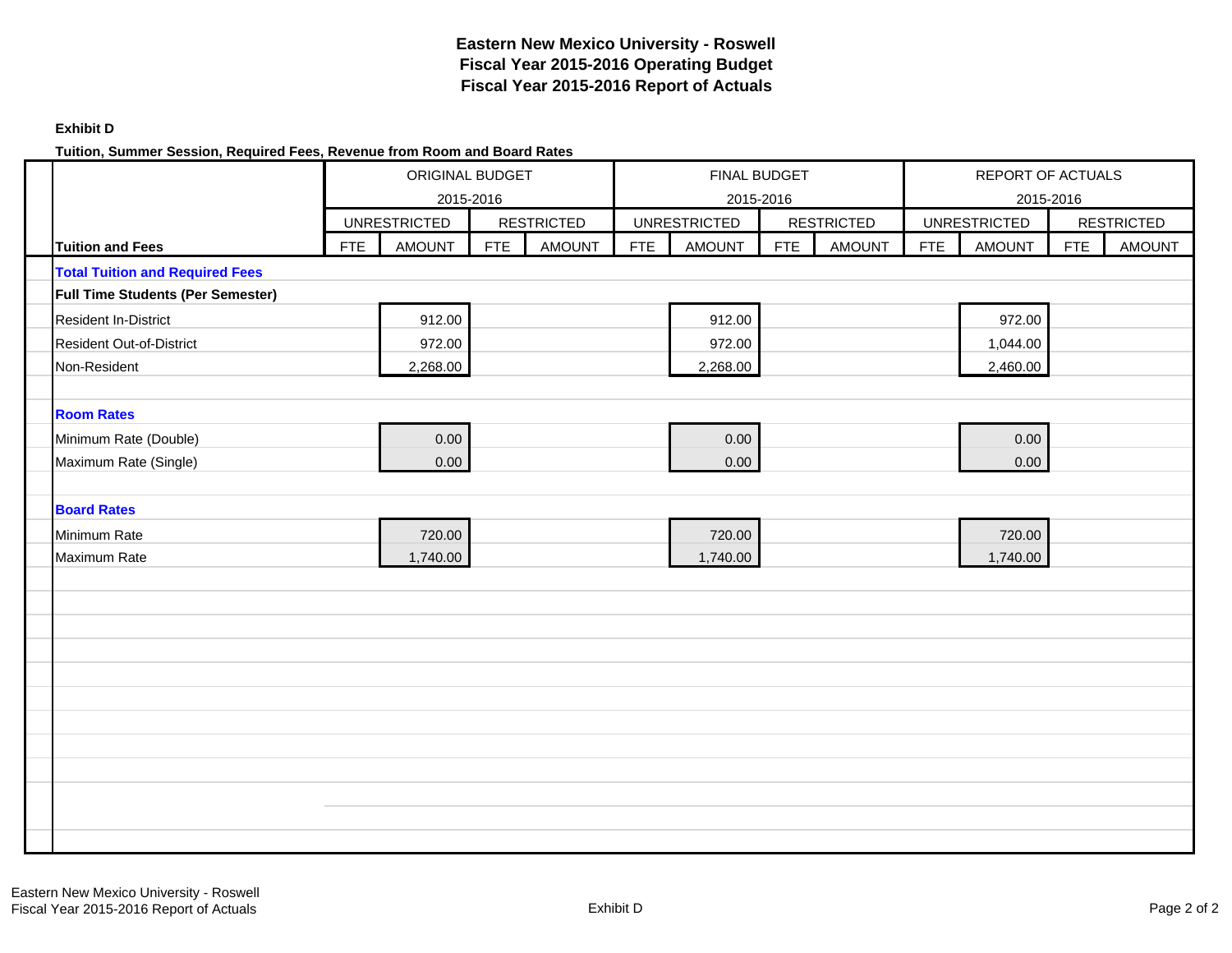### **Exhibit E**

**Salaries of Principal Officers**

| <b>Position</b>                                        | <b>Name</b>           | <b>Budget Fiscal Year</b><br>2015-2016 | <b>Actual Fiscal Year</b><br>2015-2016 |  |
|--------------------------------------------------------|-----------------------|----------------------------------------|----------------------------------------|--|
|                                                        |                       |                                        |                                        |  |
| President                                              | John Madden           | 145,786.46                             | 145,786.46                             |  |
| Vice President for Academic Affairs                    | Kenneth Maguire       | 103,180.42                             | 103,180.42                             |  |
| <b>Vice President for Student Affairs</b>              | <b>Mike Martinez</b>  | 103,180.42                             | 103,180.42                             |  |
| <b>Vice President for Business Affairs</b>             | Eric Johnston-Ortiz   | 103,180.42                             | 103,180.42                             |  |
| Assistant Vice President of Arts & Science             | Annemarie Oilfield    | 86,912.14                              | 86,912.14                              |  |
| Assistant Vice President of Health                     | Dyan Ellington        | 86,912.14                              | 86,912.14                              |  |
| <b>Assistant Vice President of Technical Education</b> | <b>Chad Smith</b>     | 86,912.14                              | 86,912.14                              |  |
| Director of College Development                        | Donna Oracion         | 80,280.84                              | 80,280.84                              |  |
| Director of Human Resources                            | <b>Steve Chambers</b> | 77,772.22                              | 77,772.22                              |  |
| Controller                                             | Karen Franklin        | 79,016.58                              | 79,016.58                              |  |
|                                                        |                       |                                        |                                        |  |
|                                                        |                       |                                        |                                        |  |
|                                                        |                       |                                        |                                        |  |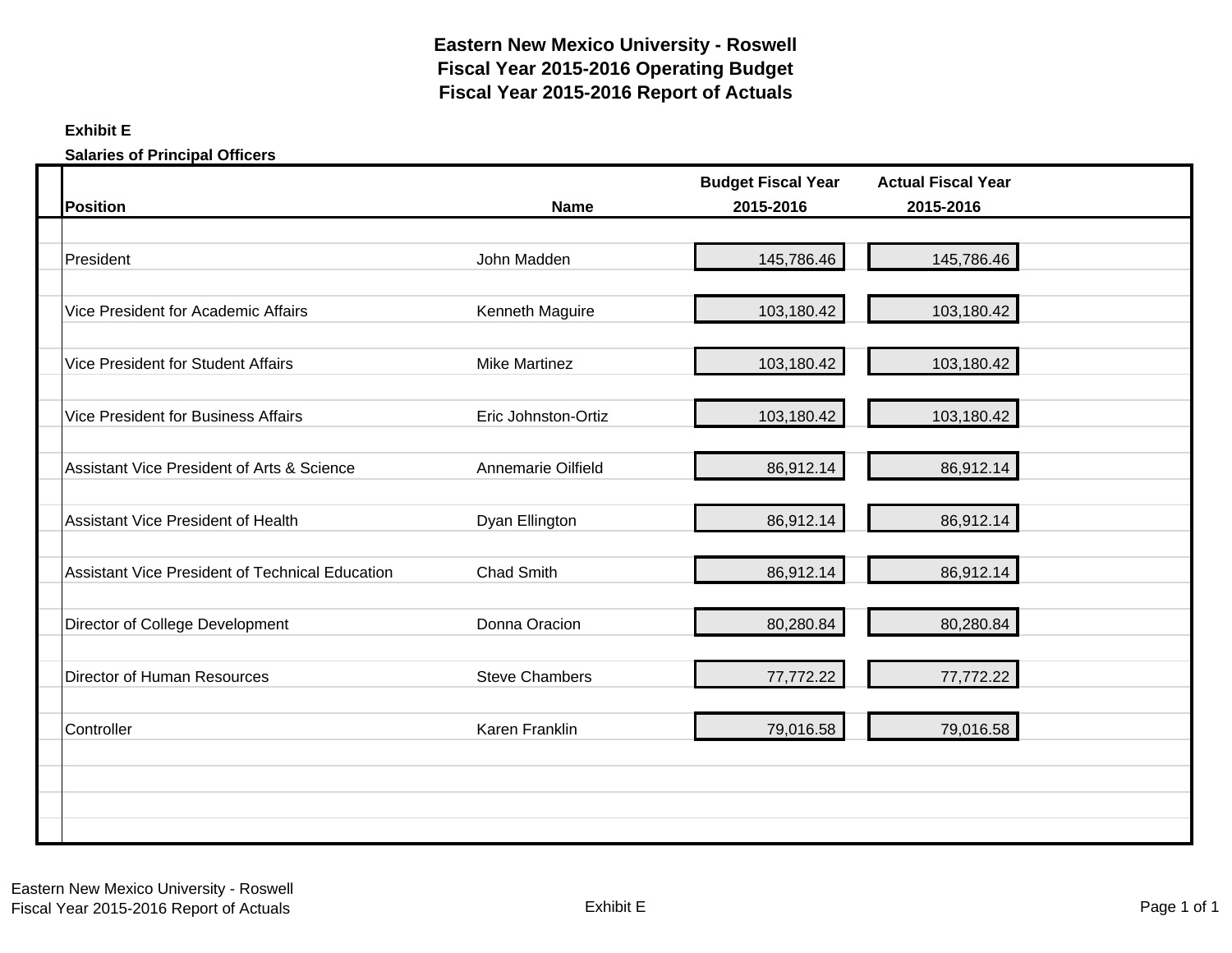| <b>Budget Statistics</b>                       |            |                        |            |                   |            |                     |            |                   |            |                          |            |                   |
|------------------------------------------------|------------|------------------------|------------|-------------------|------------|---------------------|------------|-------------------|------------|--------------------------|------------|-------------------|
|                                                |            | <b>ORIGINAL BUDGET</b> |            |                   |            | FINAL BUDGET        |            |                   |            | <b>REPORT OF ACTUALS</b> |            |                   |
|                                                |            | 2015-2016              |            |                   |            | 2015-2016           |            |                   |            | 2015-2016                |            |                   |
|                                                |            | <b>UNRESTRICTED</b>    |            | <b>RESTRICTED</b> |            | <b>UNRESTRICTED</b> |            | <b>RESTRICTED</b> |            | <b>UNRESTRICTED</b>      |            | <b>RESTRICTED</b> |
| <b>Budget Statistics</b>                       | <b>FTE</b> | <b>AMOUNT</b>          | <b>FTE</b> | <b>AMOUNT</b>     | <b>FTE</b> | <b>AMOUNT</b>       | <b>FTE</b> | <b>AMOUNT</b>     | <b>FTE</b> | <b>AMOUNT</b>            | <b>FTE</b> | <b>AMOUNT</b>     |
|                                                |            |                        |            |                   |            |                     |            |                   |            |                          |            |                   |
| Salaries (10-14)                               |            | 8,770,506              |            |                   |            | 8,804,552           |            |                   |            | 7,622,864                |            |                   |
| <b>Estimated Benefits</b>                      |            | 3,069,677              |            |                   |            | 3,081,593           |            |                   |            | 2,668,002                |            |                   |
| <b>Total Salaries and Estimated Benefits</b>   |            | 11,840,183             |            |                   |            | 11,886,145          |            |                   |            | 10,290,866               |            |                   |
|                                                |            |                        |            |                   |            |                     |            |                   |            |                          |            |                   |
| Appropriations                                 |            | 12,238,500             |            |                   |            | 12,165,200          |            |                   |            | 11,991,008               |            |                   |
| <b>Tuition and Fees</b>                        |            | 3,508,482              |            |                   |            | 3,108,482           |            |                   |            | 2,931,794                |            |                   |
| <b>Total Appropriations, Tuition, and Fees</b> |            | 27,587,165             |            |                   |            | 27,159,827          |            |                   |            | 25,213,668               |            |                   |
|                                                |            |                        |            |                   |            |                     |            |                   |            |                          |            |                   |
| <b>Excess Revenue over Compensation</b>        |            | 15,746,982             |            |                   |            | 15,273,682          |            |                   |            | 14,922,802               |            |                   |
| <b>Less Utilities</b>                          |            | (783, 129)             |            |                   |            | (663, 486)          |            |                   |            | (608, 440)               |            |                   |
| Less Insurance                                 |            | (450,000)              |            |                   |            | (408, 862)          |            |                   |            | (223, 083)               |            |                   |
| <b>Net</b>                                     |            | 14,513,853             |            |                   |            | 14,201,334          |            |                   |            | 14,091,279               |            |                   |
|                                                |            |                        |            |                   |            |                     |            |                   |            |                          |            |                   |
| Instruction and General Percentage             |            | 5.46%                  |            |                   |            | 9.60%               |            |                   |            | 18.20%                   |            |                   |
| <b>Current Fund Percentage</b>                 |            | 18.56%                 |            |                   |            | 25.23%              |            |                   |            | 36.59%                   |            |                   |
|                                                |            |                        |            |                   |            |                     |            |                   |            |                          |            |                   |
| I&G Travel in Budget                           |            | 22,000                 |            |                   |            | 29,800              |            |                   |            | 105,340                  |            |                   |
| <b>Other Travel</b>                            |            | 27,500                 |            |                   |            | 24,500              |            |                   |            | 5,812                    |            |                   |
| <b>Total Travel</b>                            |            | 49,500                 |            |                   |            | 54,300              |            |                   |            | 111,151                  |            |                   |
|                                                |            |                        |            |                   |            |                     |            |                   |            |                          |            |                   |
| I&G Equipment in Budget                        |            | 0                      |            |                   |            | $\mathbf 0$         |            |                   |            | 10,546                   |            |                   |
| Other Equipment                                |            | 214,738                |            |                   |            | 212,168             |            |                   |            | 51,389                   |            |                   |
| <b>Total Equipment</b>                         |            | 214,738                |            |                   |            | 212,168             |            |                   |            | 61,935                   |            |                   |
|                                                |            |                        |            |                   |            |                     |            |                   |            |                          |            |                   |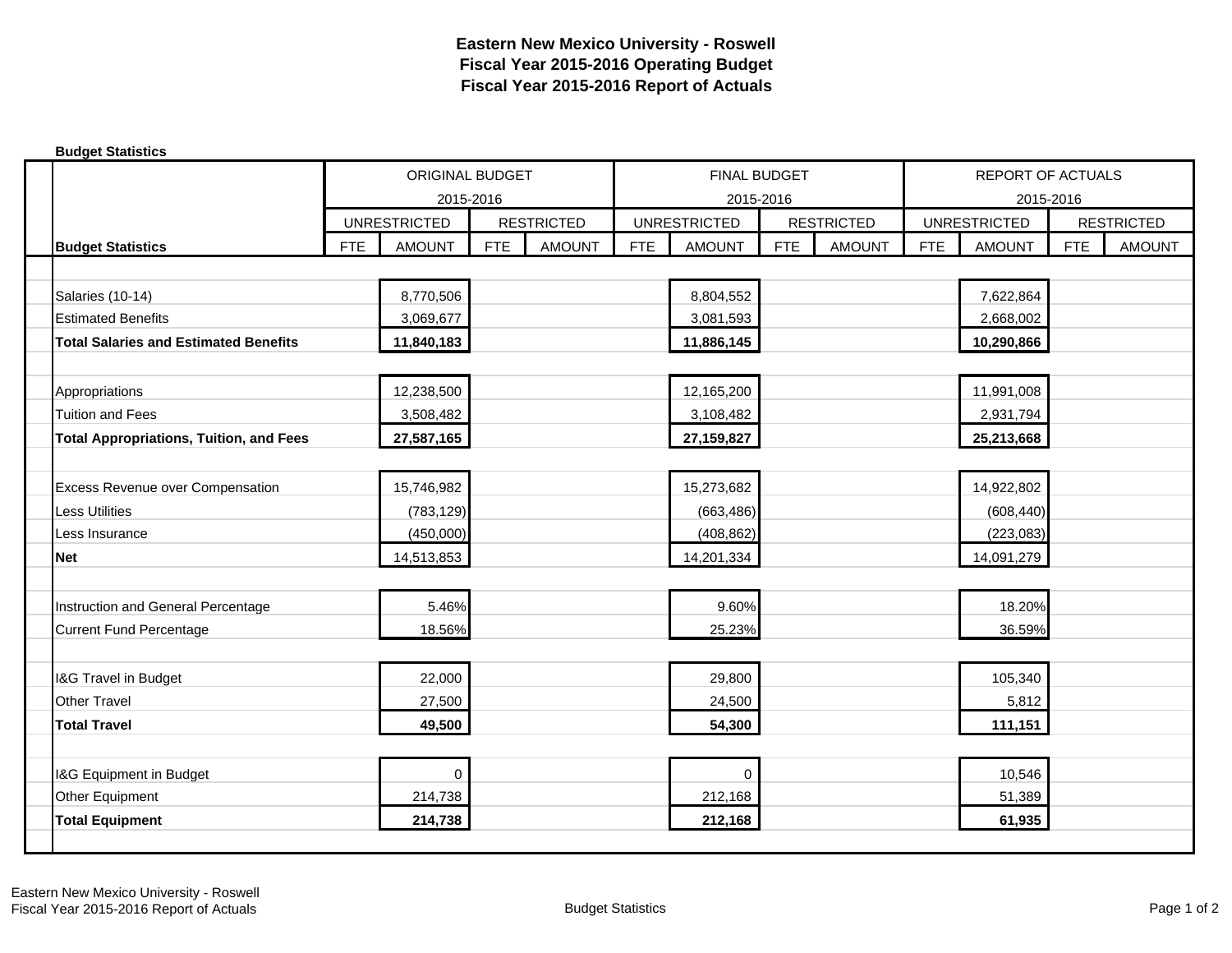| <b>Budget Statistics</b> |                              |            |                     |            |                   |            |                     |            |                   |            |                     |            |                   |
|--------------------------|------------------------------|------------|---------------------|------------|-------------------|------------|---------------------|------------|-------------------|------------|---------------------|------------|-------------------|
|                          |                              |            | ORIGINAL BUDGET     |            |                   |            | FINAL BUDGET        |            |                   |            | REPORT OF ACTUALS   |            |                   |
|                          |                              |            | 2015-2016           |            |                   |            | 2015-2016           |            |                   |            | 2015-2016           |            |                   |
|                          |                              |            | <b>UNRESTRICTED</b> |            | <b>RESTRICTED</b> |            | <b>UNRESTRICTED</b> |            | <b>RESTRICTED</b> |            | <b>UNRESTRICTED</b> |            | <b>RESTRICTED</b> |
|                          | <b>Budget Statistics</b>     | <b>FTE</b> | <b>AMOUNT</b>       | <b>FTE</b> | <b>AMOUNT</b>     | <b>FTE</b> | <b>AMOUNT</b>       | <b>FTE</b> | <b>AMOUNT</b>     | <b>FTE</b> | <b>AMOUNT</b>       | <b>FTE</b> | <b>AMOUNT</b>     |
|                          |                              |            |                     |            |                   |            |                     |            |                   |            |                     |            |                   |
|                          | Controllable Cost I&G and IS |            | 2,393,563           |            |                   |            | 2,668,537           |            |                   |            | 2,453,394           |            |                   |
|                          | <b>Supplies</b>              |            | 2,129,325           |            |                   |            | 2,402,069           |            |                   |            | 2,280,308           |            |                   |
|                          | Travel                       |            | 49,500              |            |                   |            | 54,300              |            |                   |            | 111,151             |            |                   |
|                          | Equipment                    |            | 214,738             |            |                   |            | 212,168             |            |                   |            | 61,935              |            |                   |
|                          |                              |            |                     |            |                   |            |                     |            |                   |            |                     |            |                   |
|                          |                              |            |                     |            |                   |            |                     |            |                   |            |                     |            |                   |
|                          |                              |            |                     |            |                   |            |                     |            |                   |            |                     |            |                   |
|                          |                              |            |                     |            |                   |            |                     |            |                   |            |                     |            |                   |
|                          |                              |            |                     |            |                   |            |                     |            |                   |            |                     |            |                   |
|                          |                              |            |                     |            |                   |            |                     |            |                   |            |                     |            |                   |
|                          |                              |            |                     |            |                   |            |                     |            |                   |            |                     |            |                   |
|                          |                              |            |                     |            |                   |            |                     |            |                   |            |                     |            |                   |
|                          |                              |            |                     |            |                   |            |                     |            |                   |            |                     |            |                   |
|                          |                              |            |                     |            |                   |            |                     |            |                   |            |                     |            |                   |
|                          |                              |            |                     |            |                   |            |                     |            |                   |            |                     |            |                   |
|                          |                              |            |                     |            |                   |            |                     |            |                   |            |                     |            |                   |
|                          |                              |            |                     |            |                   |            |                     |            |                   |            |                     |            |                   |
|                          |                              |            |                     |            |                   |            |                     |            |                   |            |                     |            |                   |
|                          |                              |            |                     |            |                   |            |                     |            |                   |            |                     |            |                   |
|                          |                              |            |                     |            |                   |            |                     |            |                   |            |                     |            |                   |
|                          |                              |            |                     |            |                   |            |                     |            |                   |            |                     |            |                   |
|                          |                              |            |                     |            |                   |            |                     |            |                   |            |                     |            |                   |
|                          |                              |            |                     |            |                   |            |                     |            |                   |            |                     |            |                   |
|                          |                              |            |                     |            |                   |            |                     |            |                   |            |                     |            |                   |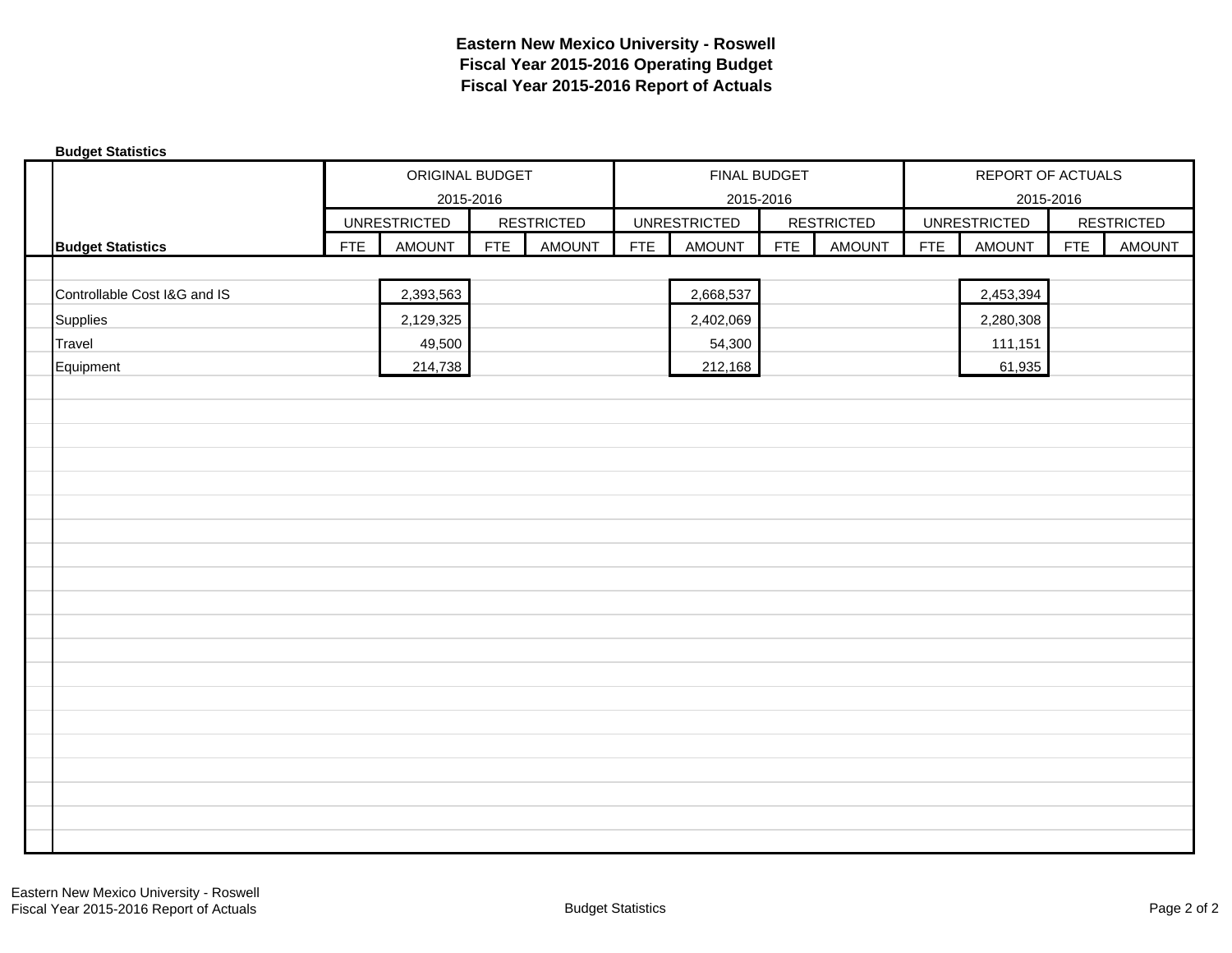#### **Exhibit I**

| <b>Capital Outlay</b>          |            |                     |            |                   |            |                     |            |                   |            |                          |            |                   |
|--------------------------------|------------|---------------------|------------|-------------------|------------|---------------------|------------|-------------------|------------|--------------------------|------------|-------------------|
|                                |            | ORIGINAL BUDGET     |            |                   |            | FINAL BUDGET        |            |                   |            | <b>REPORT OF ACTUALS</b> |            |                   |
|                                |            |                     | 2015-2016  |                   |            | 2015-2016           |            |                   |            | 2015-2016                |            |                   |
|                                |            | <b>UNRESTRICTED</b> |            | <b>RESTRICTED</b> |            | <b>UNRESTRICTED</b> |            | <b>RESTRICTED</b> |            | <b>UNRESTRICTED</b>      |            | <b>RESTRICTED</b> |
| <b>Allocated</b>               | <b>FTE</b> | <b>AMOUNT</b>       | <b>FTE</b> | <b>AMOUNT</b>     | <b>FTE</b> | <b>AMOUNT</b>       | <b>FTE</b> | <b>AMOUNT</b>     | <b>FTE</b> | <b>AMOUNT</b>            | <b>FTE</b> | <b>AMOUNT</b>     |
| <b>Revenues</b>                |            |                     |            |                   |            |                     |            |                   |            |                          |            |                   |
| Interest on Investments        |            | $\pmb{0}$           |            | $\boldsymbol{0}$  |            | $\overline{0}$      |            | $\mathbf 0$       |            | $\pmb{0}$                |            | $\mathbf 0$       |
| <b>State Bond Proceeds</b>     |            | $\pmb{0}$           |            | $\boldsymbol{0}$  |            | $\overline{0}$      |            | $\overline{0}$    |            | $\mathbf{0}$             |            | $\mathbf{0}$      |
| <b>STB Proceeds</b>            |            | $\mathbf{0}$        |            | $\mathbf 0$       |            | $\overline{0}$      |            | 0                 |            | $\mathbf 0$              |            | $\mathbf 0$       |
| <b>Technology Fee</b>          |            | 85,000              |            | $\mathbf{0}$      |            | 85,000              |            | $\overline{0}$    |            | 51,421                   |            | $\mathbf{0}$      |
| Legislative Funding            |            | 14,000              |            | $\mathbf 0$       |            | 14,000              |            | 0                 |            | $\mathbf{0}$             |            | $\mathbf 0$       |
| Other                          |            | 21,000              |            | $\pmb{0}$         |            | 21,000              |            | $\overline{0}$    |            | $\mathbf{0}$             |            | $\mathbf 0$       |
| <b>ADA Funds</b>               |            | $\mathbf{0}$        |            | $\mathbf 0$       |            | $\overline{0}$      |            | $\overline{0}$    |            | $\mathbf{0}$             |            | $\mathbf 0$       |
| Infrastructure Funds           |            | $\mathbf 0$         |            | $\mathbf 0$       |            | $\overline{0}$      |            | $\overline{0}$    |            | $\mathbf 0$              |            | $\mathbf 0$       |
| Interest Income                |            | $\Omega$            |            | $\mathbf 0$       |            | $\overline{0}$      |            | $\overline{0}$    |            | $\Omega$                 |            | $\mathbf{0}$      |
| Infrastructure Improvements    |            | 800,000             |            | $\mathbf{0}$      |            | 180,000             |            | $\Omega$          |            | 99,133                   |            | $\mathbf{0}$      |
| Health & Safety Infrastructure |            | 1,500,000           |            | $\pmb{0}$         |            | 1,500,000           |            | $\overline{0}$    |            | 1,908,230                |            | $\pmb{0}$         |
|                                |            |                     |            | $\mathbf 0$       |            |                     |            | $\overline{0}$    |            |                          |            | $\overline{0}$    |
| <b>Total Revenues</b>          |            | 2,420,000           |            | $\mathbf 0$       |            | 1,800,000           |            | $\mathbf{0}$      |            | 2,058,784                |            | $\mathbf 0$       |
|                                |            |                     |            |                   |            |                     |            |                   |            |                          |            |                   |
| <b>Beginning Balances</b>      |            | 7,374,291           |            | $\overline{0}$    |            | 7,368,878           |            | $\overline{0}$    |            | 7,368,878                |            | $\mathbf 0$       |
|                                |            |                     |            |                   |            |                     |            |                   |            |                          |            |                   |
| <b>Total Available</b>         |            | 9,794,291           |            | $\overline{0}$    |            | 9,168,878           |            | $\overline{0}$    |            | 9,427,662                |            | $\mathbf 0$       |
|                                |            |                     |            |                   |            |                     |            |                   |            |                          |            |                   |
|                                |            |                     |            |                   |            |                     |            |                   |            |                          |            |                   |
|                                |            |                     |            |                   |            |                     |            |                   |            |                          |            |                   |
|                                |            |                     |            |                   |            |                     |            |                   |            |                          |            |                   |
|                                |            |                     |            |                   |            |                     |            |                   |            |                          |            |                   |
|                                |            |                     |            |                   |            |                     |            |                   |            |                          |            |                   |
|                                |            |                     |            |                   |            |                     |            |                   |            |                          |            |                   |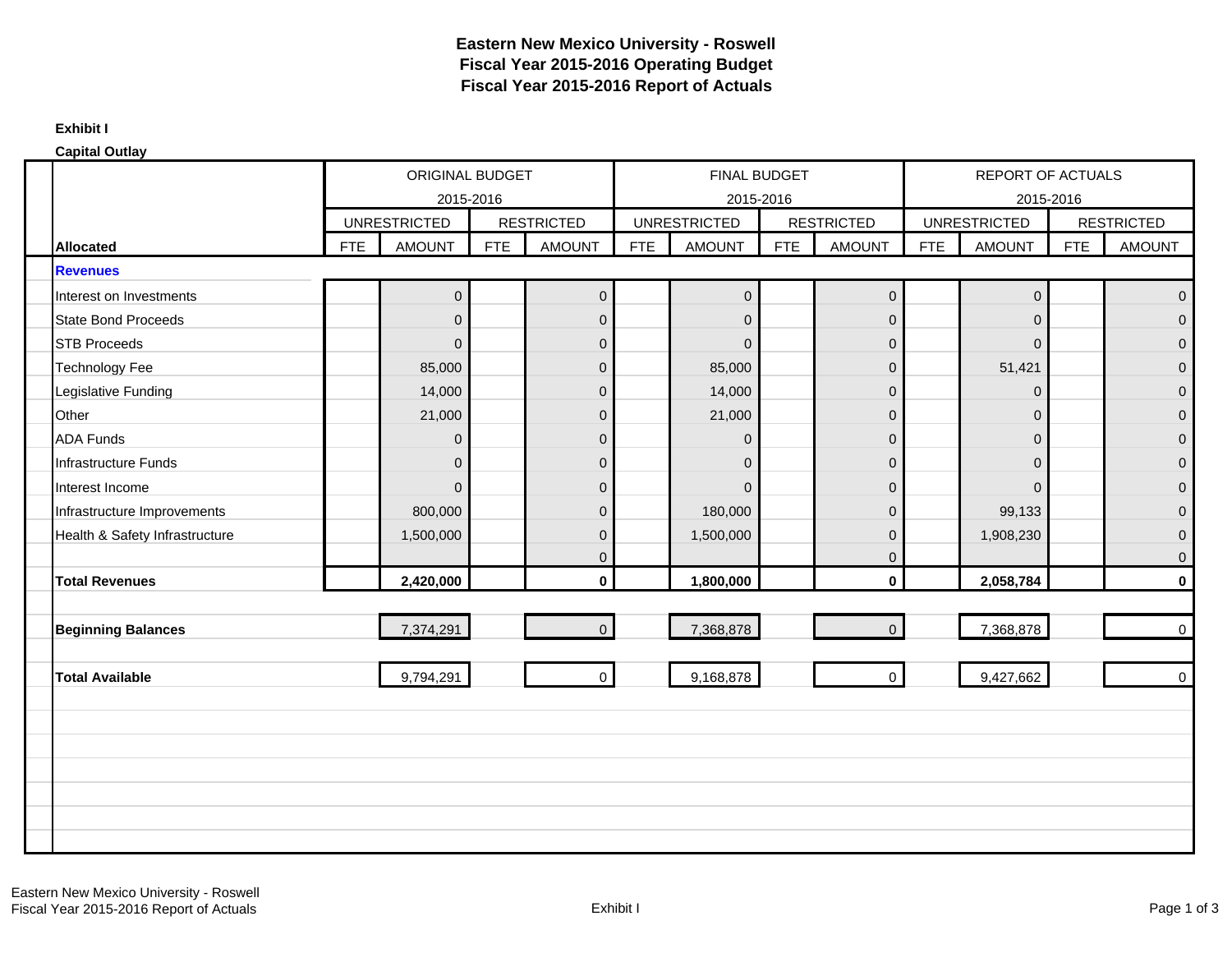#### **Exhibit I**

| <b>Capital Outlay</b>                |            |                        |            |                   |            |                     |            |                   |            |                     |            |                     |
|--------------------------------------|------------|------------------------|------------|-------------------|------------|---------------------|------------|-------------------|------------|---------------------|------------|---------------------|
|                                      |            | <b>ORIGINAL BUDGET</b> |            |                   |            | FINAL BUDGET        |            |                   |            | REPORT OF ACTUALS   |            |                     |
|                                      |            |                        | 2015-2016  |                   |            | 2015-2016           |            |                   |            | 2015-2016           |            |                     |
|                                      |            | <b>UNRESTRICTED</b>    |            | <b>RESTRICTED</b> |            | <b>UNRESTRICTED</b> |            | <b>RESTRICTED</b> |            | <b>UNRESTRICTED</b> |            | <b>RESTRICTED</b>   |
| <b>Allocated</b>                     | <b>FTE</b> | <b>AMOUNT</b>          | <b>FTE</b> | <b>AMOUNT</b>     | <b>FTE</b> | <b>AMOUNT</b>       | <b>FTE</b> | <b>AMOUNT</b>     | <b>FTE</b> | <b>AMOUNT</b>       | <b>FTE</b> | <b>AMOUNT</b>       |
| <b>Expenditures</b>                  |            |                        |            |                   |            |                     |            |                   |            |                     |            |                     |
| <b>Major Projects</b>                |            |                        |            |                   |            |                     |            |                   |            |                     |            |                     |
| Infrastructure Improvements          |            | 2,450,000              |            | $\pmb{0}$         |            | 1,880,000           |            | $\mathbf 0$       |            | 1,704,237           |            | $\Omega$            |
| Health & Safety Infrastructure       |            | $\mathbf{0}$           |            | $\mathbf{0}$      |            | $\overline{0}$      |            | $\Omega$          |            | 146,201             |            | $\Omega$            |
|                                      |            | $\mathbf{0}$           |            | $\mathbf 0$       |            | $\Omega$            |            | $\mathbf 0$       |            | 0                   |            | $\mathbf 0$         |
| <b>Expenditures - Major Projects</b> |            | 2,450,000              |            | $\pmb{0}$         |            | 1,880,000           |            | $\pmb{0}$         |            | 1,850,438           |            | $\mathbf 0$         |
|                                      |            |                        |            |                   |            |                     |            |                   |            |                     |            |                     |
| <b>Minor Projects</b>                |            |                        |            |                   |            |                     |            |                   |            |                     |            |                     |
| <b>STB Projects</b>                  |            | $\mathbf{0}$           |            | $\pmb{0}$         |            | $\overline{0}$      |            | $\overline{0}$    |            | $\Omega$            |            | $\overline{0}$      |
| <b>Library Acquisitions</b>          |            | $\mathbf{0}$           |            | $\mathbf 0$       |            | $\Omega$            |            | $\overline{0}$    |            | 26,588              |            | $\Omega$            |
| <b>Technology Related</b>            |            | 120,000                |            | $\mathbf{0}$      |            | 120,000             |            | $\mathbf 0$       |            | 0                   |            | $\mathbf 0$         |
| <b>Building Demolition</b>           |            | $\mathbf 0$            |            | $\mathbf 0$       |            | $\overline{0}$      |            | $\mathbf 0$       |            | 0                   |            | $\mathbf{0}$        |
| Legislative Projects                 |            | $\mathbf 0$            |            | $\mathbf 0$       |            | $\mathbf{0}$        |            | $\mathbf 0$       |            | 0                   |            | $\mathbf 0$         |
|                                      |            | $\overline{0}$         |            | $\pmb{0}$         |            | $\mathbf{0}$        |            | $\mathbf 0$       |            | $\overline{0}$      |            | $\mathbf 0$         |
| <b>Expenditures - Minor Projects</b> |            | 120,000                |            | $\mathbf 0$       |            | 120,000             |            | $\mathbf 0$       |            | 26,588              |            | $\mathbf 0$         |
|                                      |            |                        |            |                   |            |                     |            |                   |            |                     |            |                     |
| <b>Total Expenditures</b>            |            | 2,570,000              |            | $\mathbf 0$       |            | 2,000,000           |            | $\mathsf{O}$      |            | 1,877,027           |            | $\mathsf{O}\xspace$ |
|                                      |            |                        |            |                   |            |                     |            |                   |            |                     |            |                     |
| Transfers In or (Out) - ER&R         |            |                        |            |                   |            |                     |            |                   |            |                     |            |                     |
| <b>Instruction &amp; General</b>     |            | $\mathbf 0$            |            | $\boldsymbol{0}$  |            | $\mathbf 0$         |            | $\overline{0}$    |            | 0                   |            | $\Omega$            |
| <b>Public Service</b>                |            | $\pmb{0}$              |            | $\mathbf 0$       |            | $\mathbf 0$         |            | $\mathbf 0$       |            | 0                   |            | $\mathbf 0$         |
|                                      |            | $\mathbf 0$            |            | $\pmb{0}$         |            | $\pmb{0}$           |            | $\mathbf 0$       |            | 0                   |            | $\mathbf 0$         |
| <b>Total Transfers In or (Out)</b>   |            | $\mathbf 0$            |            | $\mathbf 0$       |            | $\mathbf 0$         |            | $\mathbf 0$       |            | $\mathbf 0$         |            | $\mathbf 0$         |
|                                      |            |                        |            |                   |            |                     |            |                   |            |                     |            |                     |
| <b>Ending Balances - Allocated</b>   |            | 7,224,291              |            | $\mathbf 0$       |            | 7,168,878           |            | $\mathbf 0$       |            | 7,550,635           |            | $\overline{0}$      |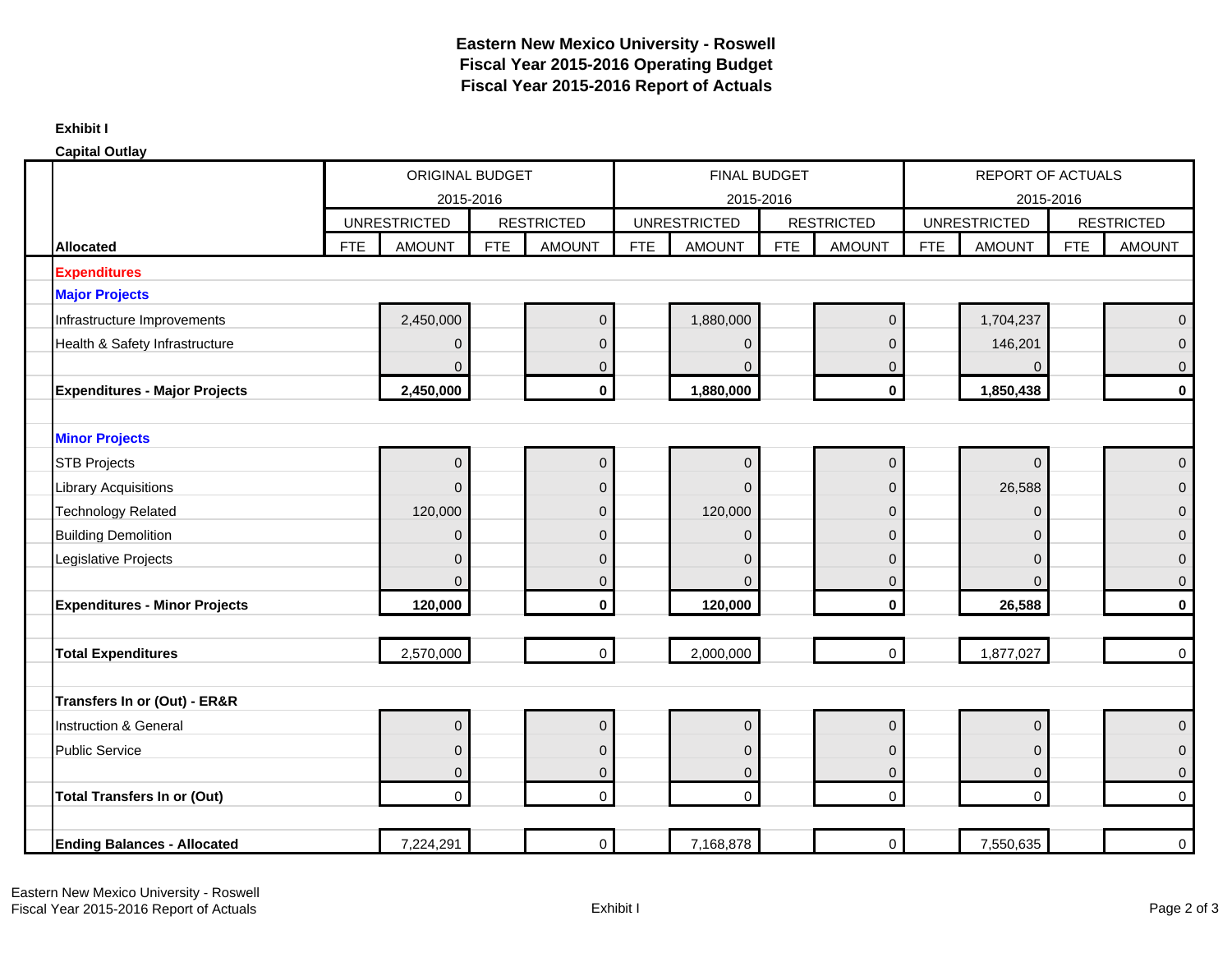#### **Exhibit I**

| <b>Capital Outlay</b>                |            |                     |            |                   |            |                     |            |                     |            |                     |            |                     |
|--------------------------------------|------------|---------------------|------------|-------------------|------------|---------------------|------------|---------------------|------------|---------------------|------------|---------------------|
|                                      |            | ORIGINAL BUDGET     |            |                   |            | <b>FINAL BUDGET</b> |            |                     |            | REPORT OF ACTUALS   |            |                     |
|                                      |            | 2015-2016           |            |                   |            | 2015-2016           |            |                     |            | 2015-2016           |            |                     |
|                                      |            | <b>UNRESTRICTED</b> |            | <b>RESTRICTED</b> |            | <b>UNRESTRICTED</b> |            | <b>RESTRICTED</b>   |            | <b>UNRESTRICTED</b> |            | <b>RESTRICTED</b>   |
| <b>Unallocated</b>                   | <b>FTE</b> | <b>AMOUNT</b>       | <b>FTE</b> | <b>AMOUNT</b>     | <b>FTE</b> | <b>AMOUNT</b>       | <b>FTE</b> | <b>AMOUNT</b>       | <b>FTE</b> | <b>AMOUNT</b>       | <b>FTE</b> | <b>AMOUNT</b>       |
| <b>Revenues</b>                      |            |                     |            |                   |            |                     |            |                     |            |                     |            |                     |
| Interest on Investments              |            | $\mathsf{O}\xspace$ |            | $\pmb{0}$         |            | $\overline{0}$      |            | $\mathbf 0$         |            | $\pmb{0}$           |            | $\overline{0}$      |
| <b>State Bond Proceeds</b>           |            | $\mathsf{O}\xspace$ |            | $\mathbf 0$       |            | $\pmb{0}$           |            | $\mathbf 0$         |            | $\mathbf 0$         |            | $\Omega$            |
| <b>Local Bond Proceeds</b>           |            | $\mathbf 0$         |            | $\mathbf 0$       |            | $\mathbf 0$         |            | $\overline{0}$      |            | $\mathbf 0$         |            | $\Omega$            |
| <b>Other Courses</b>                 |            | $\mathbf 0$         |            | $\mathbf 0$       |            | $\pmb{0}$           |            | $\overline{0}$      |            | $\mathbf 0$         |            | $\Omega$            |
|                                      |            | $\mathbf 0$         |            | $\mathbf 0$       |            | $\mathbf{0}$        |            | $\overline{0}$      |            | $\mathbf 0$         |            | $\Omega$            |
|                                      |            | $\mathbf 0$         |            | $\mathsf 0$       |            | $\mathbf{0}$        |            | $\overline{0}$      |            | $\mathbf{0}$        |            | $\overline{0}$      |
| <b>Total Revenues</b>                |            | $\mathbf{0}$        |            | $\mathbf 0$       |            | $\mathbf{0}$        |            | $\mathbf{0}$        |            | $\mathbf 0$         |            | $\mathbf{0}$        |
|                                      |            |                     |            |                   |            |                     |            |                     |            |                     |            |                     |
| <b>Beginning Balances</b>            |            | $\mathbf{O}$        |            | $\mathbf 0$       |            | $\pmb{0}$           |            | $\overline{0}$      |            | $\mathbf 0$         |            | $\mathbf 0$         |
|                                      |            |                     |            |                   |            |                     |            |                     |            |                     |            |                     |
| <b>Total Available</b>               |            | $\mathbf 0$         |            | $\mathbf 0$       |            | $\mathbf 0$         |            | $\mathbf 0$         |            | $\mathbf 0$         |            | $\Omega$            |
|                                      |            |                     |            |                   |            |                     |            |                     |            |                     |            |                     |
| <b>Expenditures</b>                  |            |                     |            |                   |            |                     |            |                     |            |                     |            |                     |
| <b>Major Projects</b>                |            | $\overline{0}$      |            | $\mathbf 0$       |            | $\overline{0}$      |            | $\overline{0}$      |            | $\mathbf 0$         |            | $\overline{0}$      |
|                                      |            |                     |            |                   |            |                     |            |                     |            |                     |            |                     |
| <b>Minor Projects</b>                |            | $\overline{0}$      |            | $\mathbf 0$       |            | $\overline{0}$      |            | $\mathbf 0$         |            | $\Omega$            |            | $\overline{0}$      |
|                                      |            | $\overline{0}$      |            | $\mathbf 0$       |            | $\overline{0}$      |            | $\mathbf 0$         |            | $\mathbf 0$         |            | $\mathbf 0$         |
| <b>Total Expenditures</b>            |            |                     |            |                   |            |                     |            |                     |            |                     |            |                     |
| Transfers In or (Out) - Unallocated  |            | $\overline{0}$      |            | $\mathbf 0$       |            | $\overline{0}$      |            | $\mathsf{O}\xspace$ |            | $\mathbf 0$         |            | $\mathsf{O}\xspace$ |
|                                      |            |                     |            |                   |            |                     |            |                     |            |                     |            |                     |
| <b>Ending Balances - Unallocated</b> |            | 7,224,291           |            | $\overline{0}$    |            | 7,168,878           |            | $\mathbf 0$         |            | 7,550,635           |            | $\mathsf{O}\xspace$ |
|                                      |            |                     |            |                   |            |                     |            |                     |            |                     |            |                     |
|                                      |            |                     |            |                   |            |                     |            |                     |            |                     |            |                     |
|                                      |            |                     |            |                   |            |                     |            |                     |            |                     |            |                     |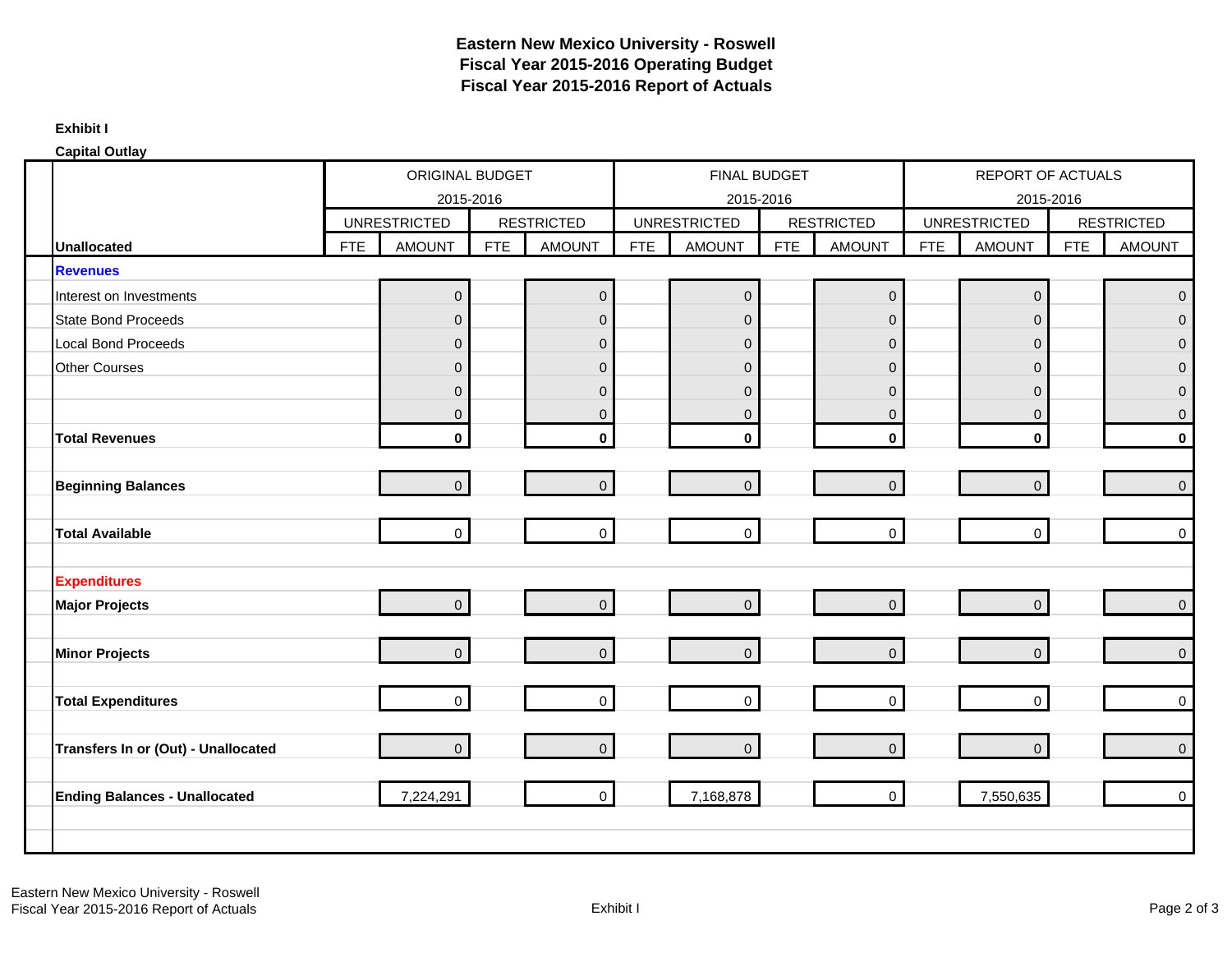#### **Exhibit II**

**Expenditures for Renewals and Replacements**

|                                  |            | ORIGINAL BUDGET<br>2015-2016 |            |                   |            | <b>FINAL BUDGET</b><br>2015-2016 |     |                   |            | REPORT OF ACTUALS<br>2015-2016 |            |                   |
|----------------------------------|------------|------------------------------|------------|-------------------|------------|----------------------------------|-----|-------------------|------------|--------------------------------|------------|-------------------|
|                                  |            | <b>UNRESTRICTED</b>          |            | <b>RESTRICTED</b> |            | <b>UNRESTRICTED</b>              |     | <b>RESTRICTED</b> |            | <b>UNRESTRICTED</b>            |            | <b>RESTRICTED</b> |
| <b>Renewals and Replacements</b> | <b>FTE</b> | <b>AMOUNT</b>                | <b>FTE</b> | <b>AMOUNT</b>     | <b>FTE</b> | <b>AMOUNT</b>                    | FTE | <b>AMOUNT</b>     | <b>FTE</b> | <b>AMOUNT</b>                  | <b>FTE</b> | <b>AMOUNT</b>     |
| <b>Revenues</b>                  |            |                              |            |                   |            |                                  |     |                   |            |                                |            |                   |
| Interest on Investments          |            | $\Omega$                     |            | n                 |            | $\mathbf 0$                      |     | $\Omega$          |            | $\Omega$                       |            | U                 |
| <b>Bond Issues</b>               |            |                              |            |                   |            | $\mathbf 0$                      |     |                   |            | $\Omega$                       |            |                   |
| Funds Required By Indentures     |            | $\Omega$                     |            | $\Omega$          |            | $\overline{0}$                   |     | $\Omega$          |            | $\Omega$                       |            |                   |
| Sales and Services               |            |                              |            | O                 |            | $\mathbf 0$                      |     | n                 |            | $\Omega$                       |            | 0                 |
| Other Sources                    |            |                              |            | $\Omega$          |            | $\Omega$                         |     | $\Omega$          |            | $\Omega$                       |            | O                 |
|                                  |            | $\Omega$                     |            | $\Omega$          |            | $\pmb{0}$                        |     | $\Omega$          |            | $\Omega$                       |            | $\Omega$          |
|                                  |            |                              |            | n                 |            | $\Omega$                         |     | ∩                 |            | $\Omega$                       |            | O                 |
|                                  |            | O                            |            | $\Omega$          |            | $\mathbf 0$                      |     | $\Omega$          |            | $\Omega$                       |            | 0                 |
|                                  |            |                              |            |                   |            | $\mathbf 0$                      |     | n                 |            | $\Omega$                       |            |                   |
|                                  |            | ∩                            |            |                   |            | $\Omega$                         |     | $\Omega$          |            | $\Omega$                       |            | U                 |
|                                  |            |                              |            |                   |            | $\mathbf 0$                      |     |                   |            | $\Omega$                       |            | O                 |
| <b>Total Revenues</b>            |            | $\Omega$                     |            |                   |            | $\bf{0}$                         |     | O                 |            | $\mathbf{0}$                   |            |                   |
| <b>Beginning Balance</b>         |            | 2,568,725                    |            | $\Omega$          |            | 2,838,710                        |     | $\Omega$          |            | 2,838,710                      |            | $\overline{0}$    |
|                                  |            |                              |            |                   |            |                                  |     |                   |            |                                |            |                   |
| <b>Total Available</b>           |            | 2,568,725                    |            | $\mathbf 0$       |            | 2,838,710                        |     | $\mathbf 0$       |            | 2,838,710                      |            | $\mathbf 0$       |
|                                  |            |                              |            |                   |            |                                  |     |                   |            |                                |            |                   |
|                                  |            |                              |            |                   |            |                                  |     |                   |            |                                |            |                   |
|                                  |            |                              |            |                   |            |                                  |     |                   |            |                                |            |                   |
|                                  |            |                              |            |                   |            |                                  |     |                   |            |                                |            |                   |
|                                  |            |                              |            |                   |            |                                  |     |                   |            |                                |            |                   |
|                                  |            |                              |            |                   |            |                                  |     |                   |            |                                |            |                   |
|                                  |            |                              |            |                   |            |                                  |     |                   |            |                                |            |                   |
|                                  |            |                              |            |                   |            |                                  |     |                   |            |                                |            |                   |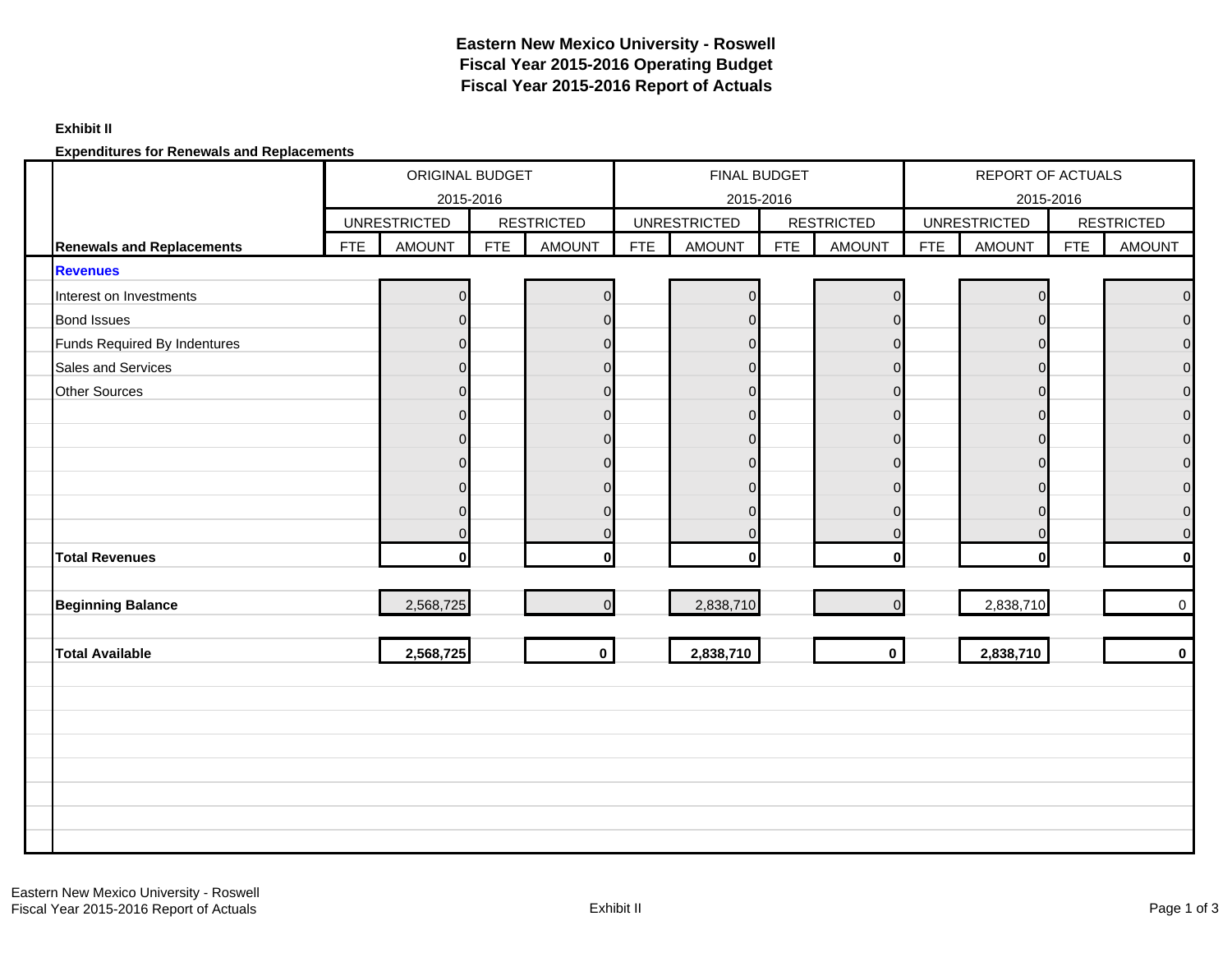### **Exhibit II**

**Expenditures for Renewals and Replacements**

|                                    | <b>ORIGINAL BUDGET</b><br>2015-2016 |                     |            |                   |     | <b>FINAL BUDGET</b> |           |                   |            | <b>REPORT OF ACTUALS</b>         |            |                   |
|------------------------------------|-------------------------------------|---------------------|------------|-------------------|-----|---------------------|-----------|-------------------|------------|----------------------------------|------------|-------------------|
|                                    |                                     | <b>UNRESTRICTED</b> |            | <b>RESTRICTED</b> |     | <b>UNRESTRICTED</b> | 2015-2016 | <b>RESTRICTED</b> |            | 2015-2016<br><b>UNRESTRICTED</b> |            | <b>RESTRICTED</b> |
| <b>Renewals and Replacements</b>   | <b>FTE</b>                          | <b>AMOUNT</b>       | <b>FTE</b> | <b>AMOUNT</b>     | FTE | <b>AMOUNT</b>       | FTE       | <b>AMOUNT</b>     | <b>FTE</b> | <b>AMOUNT</b>                    | <b>FTE</b> | <b>AMOUNT</b>     |
| <b>Expenditures</b>                |                                     |                     |            |                   |     |                     |           |                   |            |                                  |            |                   |
| Funds for Building Renewal         |                                     | $\overline{0}$      |            | $\pmb{0}$         |     | $\overline{0}$      |           | $\mathbf 0$       |            | $\pmb{0}$                        |            | $\Omega$          |
| Funds for Equipment Replacement    |                                     | $\Omega$            |            | $\Omega$          |     | $\Omega$            |           | $\Omega$          |            | $\Omega$                         |            |                   |
| <b>Computer Conversion</b>         |                                     | $\Omega$            |            | $\mathbf 0$       |     | $\overline{0}$      |           | $\Omega$          |            | $\overline{0}$                   |            |                   |
| Misc. (For Internal Services)      |                                     | $\Omega$            |            | $\mathbf 0$       |     | $\mathbf{0}$        |           | $\Omega$          |            | 0                                |            |                   |
| Computer Equipment for New ITC     |                                     | $\Omega$            |            | $\mathbf{0}$      |     | $\overline{0}$      |           | $\Omega$          |            | 0                                |            | 0                 |
| Signage                            |                                     | 0                   |            | $\mathbf{0}$      |     | $\overline{0}$      |           | $\mathbf 0$       |            | 0                                |            | 0                 |
| Upgrading A/C                      |                                     | $\Omega$            |            | $\mathbf{0}$      |     | $\overline{0}$      |           | $\Omega$          |            | 0                                |            | 0                 |
| <b>Fire Escapes</b>                |                                     | $\Omega$            |            | $\mathbf 0$       |     | $\mathbf 0$         |           | $\Omega$          |            | 0                                |            | $\Omega$          |
| Outdoor Sprinkler System/Landscape |                                     | ი                   |            | $\Omega$          |     | $\Omega$            |           | $\Omega$          |            | $\Omega$                         |            |                   |
| Lights in Auto Tech Shop (Replace) |                                     | $\Omega$            |            | $\mathbf 0$       |     | $\overline{0}$      |           | $\Omega$          |            | $\overline{0}$                   |            | 0                 |
| Storage Building for Auto Tech     |                                     | $\Omega$            |            | $\mathbf{0}$      |     | $\Omega$            |           | $\Omega$          |            | $\mathbf{0}$                     |            | 0                 |
| <b>Site Utility</b>                |                                     | $\Omega$            |            | $\mathbf{0}$      |     | $\overline{0}$      |           | $\Omega$          |            | $\mathbf{0}$                     |            | 0                 |
| Equipment for Cisco Lab            |                                     | $\Omega$            |            | $\mathbf{0}$      |     | $\Omega$            |           | $\Omega$          |            | $\Omega$                         |            | $\Omega$          |
| PLATO Expansion                    |                                     | $\Omega$            |            | $\mathbf{0}$      |     | $\overline{0}$      |           | $\Omega$          |            | 0                                |            | 0                 |
| <b>EMS Trailer</b>                 |                                     | $\Omega$            |            | $\mathbf{0}$      |     | $\Omega$            |           | $\Omega$          |            | $\overline{0}$                   |            | 0                 |
| BR&R                               |                                     | $\Omega$            |            | $\mathbf{0}$      |     | 400,000             |           | $\Omega$          |            | 29,498                           |            |                   |
| ER&R                               |                                     | $\Omega$            |            | $\mathbf 0$       |     | $\overline{0}$      |           | $\Omega$          |            | 3,153                            |            | 0                 |
| Other                              |                                     | $\Omega$            |            | $\mathbf{0}$      |     | $\mathbf{0}$        |           | $\Omega$          |            | 0                                |            | $\Omega$          |
|                                    |                                     | $\Omega$            |            | $\mathbf{0}$      |     | $\overline{0}$      |           | $\Omega$          |            | $\mathbf{0}$                     |            |                   |
|                                    |                                     | $\Omega$            |            | $\mathbf{0}$      |     | $\overline{0}$      |           | $\Omega$          |            | 0                                |            | 0                 |
|                                    |                                     | ი                   |            | $\mathbf{0}$      |     | $\Omega$            |           | $\Omega$          |            | $\mathbf{0}$                     |            |                   |
|                                    |                                     | $\Omega$            |            | $\mathbf{0}$      |     | $\Omega$            |           | $\Omega$          |            | $\Omega$                         |            | 0                 |
|                                    |                                     | U                   |            | $\mathbf{0}$      |     | ∩                   |           | O                 |            | $\Omega$                         |            | $\Omega$          |
| <b>Total Expenditures</b>          |                                     | $\mathbf{0}$        |            | 0                 |     | 400,000             |           | $\mathbf 0$       |            | 32,651                           |            | 0                 |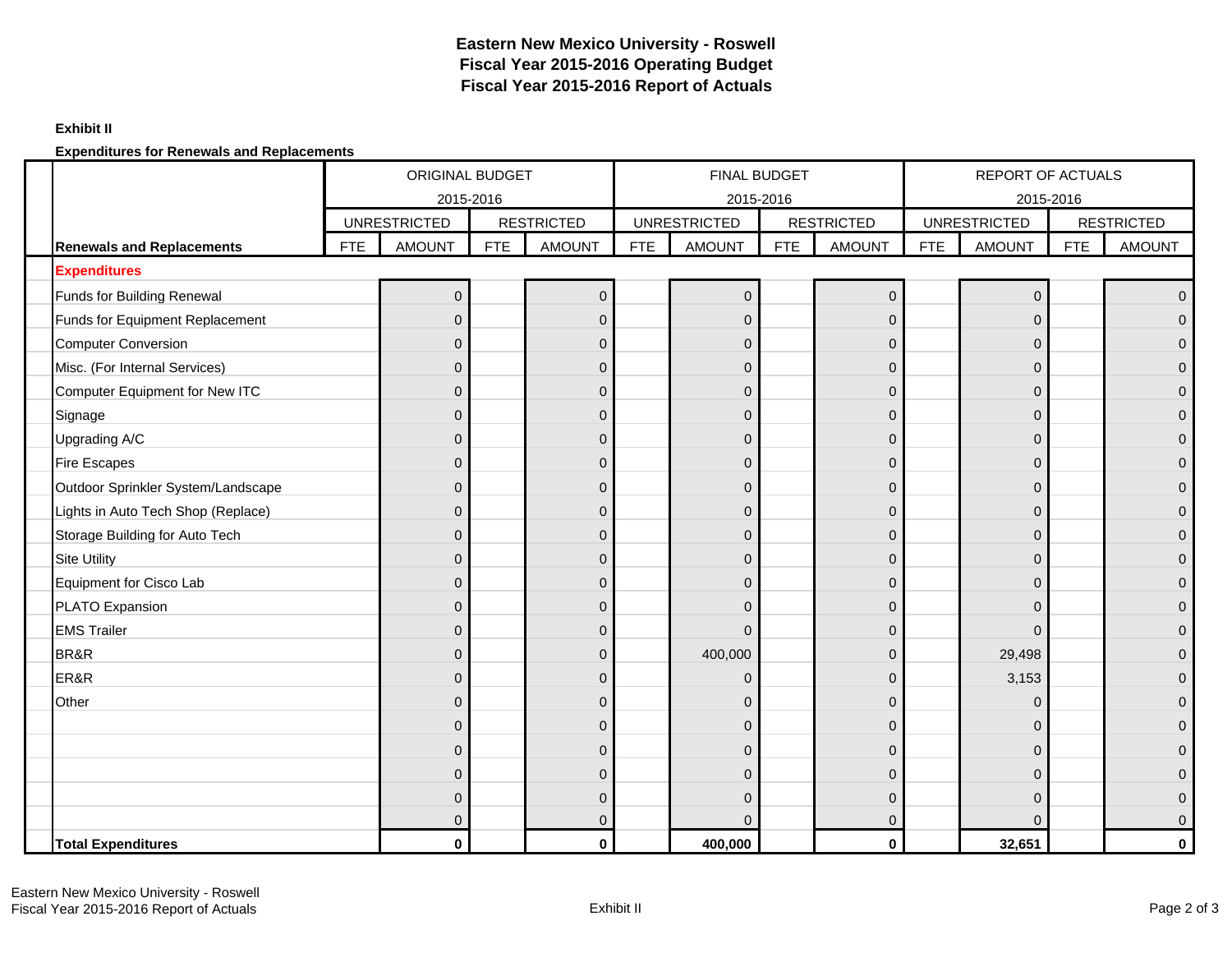### **Exhibit II**

**Expenditures for Renewals and Replacements**

|                                  | ORIGINAL BUDGET<br>2015-2016 |                     |            |                   |            | <b>FINAL BUDGET</b><br>2015-2016 |            |                   |            | REPORT OF ACTUALS<br>2015-2016 |            |                   |
|----------------------------------|------------------------------|---------------------|------------|-------------------|------------|----------------------------------|------------|-------------------|------------|--------------------------------|------------|-------------------|
|                                  |                              | <b>UNRESTRICTED</b> |            | <b>RESTRICTED</b> |            | <b>UNRESTRICTED</b>              |            | <b>RESTRICTED</b> |            | <b>UNRESTRICTED</b>            |            | <b>RESTRICTED</b> |
| <b>Renewals and Replacements</b> | <b>FTE</b>                   | <b>AMOUNT</b>       | <b>FTE</b> | <b>AMOUNT</b>     | <b>FTE</b> | <b>AMOUNT</b>                    | <b>FTE</b> | <b>AMOUNT</b>     | <b>FTE</b> | <b>AMOUNT</b>                  | <b>FTE</b> | <b>AMOUNT</b>     |
| Transfers In or (Out)            |                              |                     |            |                   |            |                                  |            |                   |            |                                |            |                   |
| Instruction and General BR&R     |                              | 400,575             |            | $\pmb{0}$         |            | 400,575                          |            | $\overline{0}$    |            | 400,575                        |            | $\mathbf 0$       |
| Instruction and General ER&R     |                              | 69,857              |            | $\mathsf 0$       |            | 69,857                           |            | $\overline{0}$    |            | 69,857                         |            | $\Omega$          |
| Life Cycle Replacement           |                              | $\pmb{0}$           |            | $\mathbf 0$       |            | $\overline{0}$                   |            | $\mathbf 0$       |            | $\mathbf{0}$                   |            | $\overline{0}$    |
| <b>Capital Outlay</b>            |                              | $\mathbf 0$         |            | $\mathbf 0$       |            | $\mathbf 0$                      |            | $\mathbf 0$       |            | $\mathbf 0$                    |            | $\mathbf 0$       |
| <b>Public Service</b>            |                              | $\overline{0}$      |            | $\mathbf 0$       |            | $\overline{0}$                   |            | $\mathbf 0$       |            | $\mathbf{0}$                   |            | $\overline{0}$    |
| <b>Internal Service</b>          |                              | $\mathbf 0$         |            | $\mathbf 0$       |            | $\mathbf 0$                      |            | $\mathbf 0$       |            | $\mathbf{0}$                   |            | $\mathbf{0}$      |
|                                  |                              | $\Omega$            |            | $\mathbf{0}$      |            | $\Omega$                         |            | $\mathbf 0$       |            | $\mathbf{0}$                   |            | $\mathbf{0}$      |
|                                  |                              | $\mathbf{0}$        |            | $\boldsymbol{0}$  |            | $\Omega$                         |            | $\overline{0}$    |            | $\mathbf{0}$                   |            | $\mathbf 0$       |
| <b>Transfers To or (From)</b>    |                              | 470,432             |            | $\mathbf 0$       |            | 470,432                          |            | $\mathbf{0}$      |            | 470,432                        |            | $\mathbf{0}$      |
|                                  |                              |                     |            |                   |            |                                  |            |                   |            |                                |            |                   |
| <b>Ending Balance</b>            |                              | 3,039,157           |            | $\mathbf 0$       |            | 2,909,142                        |            | $\mathbf{0}$      |            | 3,276,491                      |            | $\mathbf 0$       |
|                                  |                              |                     |            |                   |            |                                  |            |                   |            |                                |            |                   |
|                                  |                              |                     |            |                   |            |                                  |            |                   |            |                                |            |                   |
|                                  |                              |                     |            |                   |            |                                  |            |                   |            |                                |            |                   |
|                                  |                              |                     |            |                   |            |                                  |            |                   |            |                                |            |                   |
|                                  |                              |                     |            |                   |            |                                  |            |                   |            |                                |            |                   |
|                                  |                              |                     |            |                   |            |                                  |            |                   |            |                                |            |                   |
|                                  |                              |                     |            |                   |            |                                  |            |                   |            |                                |            |                   |
|                                  |                              |                     |            |                   |            |                                  |            |                   |            |                                |            |                   |
|                                  |                              |                     |            |                   |            |                                  |            |                   |            |                                |            |                   |
|                                  |                              |                     |            |                   |            |                                  |            |                   |            |                                |            |                   |
|                                  |                              |                     |            |                   |            |                                  |            |                   |            |                                |            |                   |
|                                  |                              |                     |            |                   |            |                                  |            |                   |            |                                |            |                   |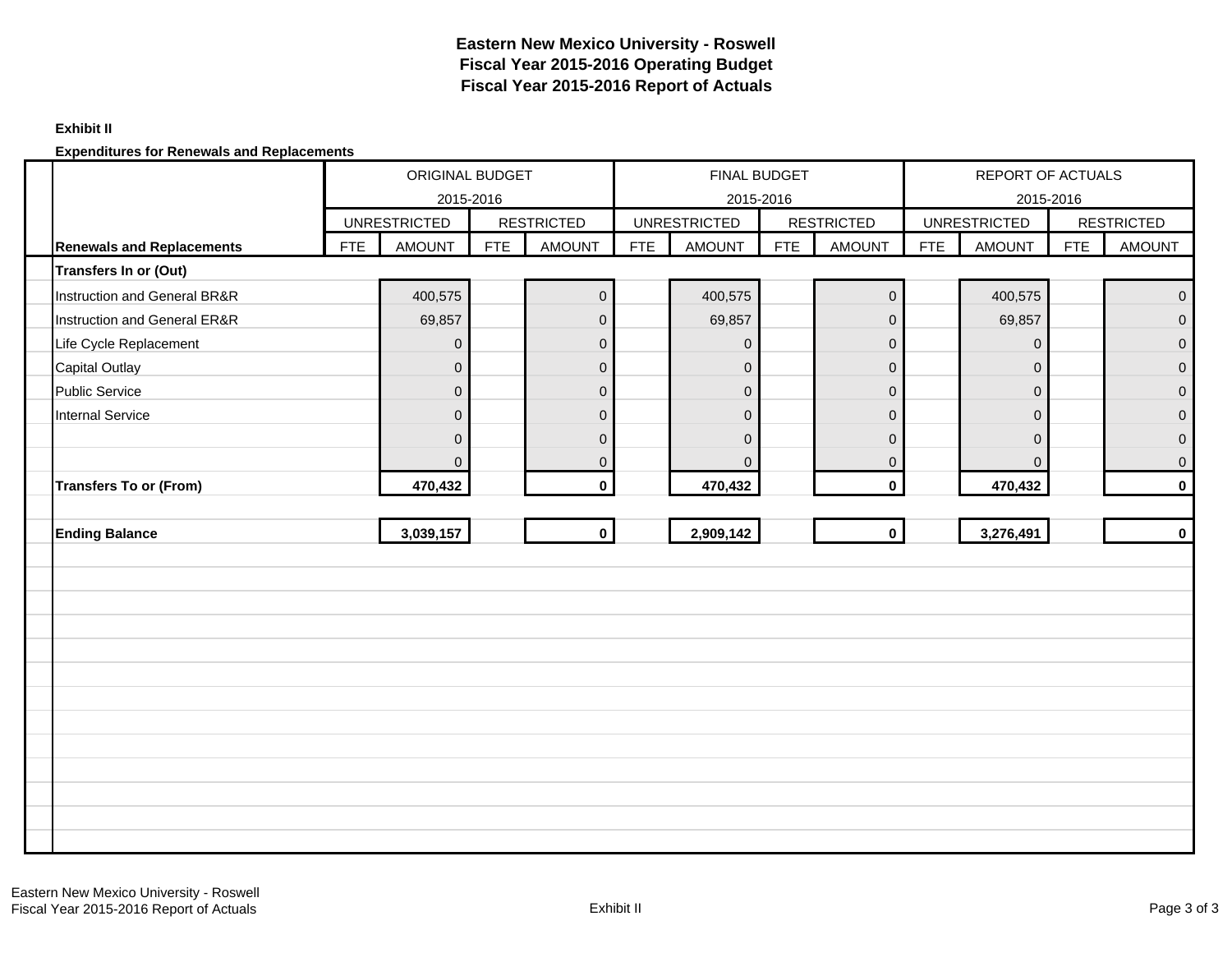#### **Exhibit III**

#### **Retirement of Indebtedness**

|                                     | <b>ORIGINAL BUDGET</b><br>2015-2016 |                     |            |                   |            | <b>FINAL BUDGET</b> |            |                   |            | <b>REPORT OF ACTUALS</b> |            |                     |
|-------------------------------------|-------------------------------------|---------------------|------------|-------------------|------------|---------------------|------------|-------------------|------------|--------------------------|------------|---------------------|
|                                     |                                     |                     |            |                   |            | 2015-2016           |            |                   |            | 2015-2016                |            |                     |
| <b>Exhibit II</b>                   |                                     | <b>UNRESTRICTED</b> |            | <b>RESTRICTED</b> |            | <b>UNRESTRICTED</b> |            | <b>RESTRICTED</b> |            | <b>UNRESTRICTED</b>      |            | <b>RESTRICTED</b>   |
| <b>Renewals and Replacements</b>    | <b>FTE</b>                          | <b>AMOUNT</b>       | <b>FTE</b> | <b>AMOUNT</b>     | <b>FTE</b> | <b>AMOUNT</b>       | <b>FTE</b> | <b>AMOUNT</b>     | <b>FTE</b> | <b>AMOUNT</b>            | <b>FTE</b> | <b>AMOUNT</b>       |
| <b>Revenues</b>                     |                                     |                     |            |                   |            |                     |            |                   |            |                          |            |                     |
| <b>Required Student Fees</b>        |                                     | $\overline{0}$      |            | $\mathbf 0$       |            | 0                   |            | $\mathbf 0$       |            | $\boldsymbol{0}$         |            | $\mathbf 0$         |
| Interest Income                     |                                     | $\Omega$            |            | $\overline{0}$    |            | $\overline{0}$      |            | $\Omega$          |            | $\mathbf{0}$             |            | $\overline{0}$      |
| Local Tax Levy                      |                                     | 1,180,000           |            | $\mathbf 0$       |            | 62,000              |            | $\mathbf{0}$      |            | $\mathbf{0}$             |            | $\mathbf 0$         |
|                                     |                                     | $\Omega$            |            | $\overline{0}$    |            | $\Omega$            |            | $\Omega$          |            | $\overline{0}$           |            | $\mathbf 0$         |
| <b>Total Revenues</b>               |                                     | 1,180,000           |            | $\mathbf{0}$      |            | 62,000              |            | $\mathbf 0$       |            | $\mathbf 0$              |            | $\mathbf 0$         |
|                                     |                                     |                     |            |                   |            |                     |            |                   |            |                          |            |                     |
| <b>Beginning Balance</b>            |                                     |                     |            |                   |            |                     |            |                   |            |                          |            |                     |
| Reserves for Principal and Interest |                                     | $\Omega$            |            | $\overline{0}$    |            | $\overline{0}$      |            | $\mathbf{0}$      |            | $\Omega$                 |            | $\pmb{0}$           |
| Other Balances                      |                                     | 3,688,976           |            | $\Omega$          |            | 3,713,553           |            | $\Omega$          |            | 3,713,553                |            | $\mathbf 0$         |
|                                     |                                     | $\Omega$            |            | $\mathbf{0}$      |            | 0                   |            | $\overline{0}$    |            | 0                        |            | $\mathbf 0$         |
| <b>Total Beginning Balances</b>     |                                     | 3,688,976           |            | $\overline{0}$    |            | 3,713,553           |            | $\mathsf{O}$      |            | 3,713,553                |            | $\mathsf{O}\xspace$ |
|                                     |                                     |                     |            |                   |            |                     |            |                   |            |                          |            |                     |
| <b>Total Available</b>              |                                     | 4,868,976           |            | $\mathbf{0}$      |            | 3,775,553           |            | $\mathbf{0}$      |            | 3,713,553                |            | $\mathbf 0$         |
|                                     |                                     |                     |            |                   |            |                     |            |                   |            |                          |            |                     |
| <b>Expenditures</b>                 |                                     |                     |            |                   |            |                     |            |                   |            |                          |            |                     |
| <b>Retirement of Principal</b>      |                                     | 125,000             |            | $\mathbf 0$       |            | 125,000             |            | $\Omega$          |            | 125,000                  |            | $\overline{0}$      |
| Payment of Interest                 |                                     | 2,469               |            | $\overline{0}$    |            | 2,469               |            | $\overline{0}$    |            | 617                      |            | $\mathbf 0$         |
| Service Charges/Issuing Cost        |                                     | $\mathbf{0}$        |            | $\mathbf{0}$      |            | $\mathbf{0}$        |            | $\mathbf{0}$      |            | $\mathbf{0}$             |            | $\mathbf 0$         |
| Defeasance                          |                                     | $\overline{0}$      |            | $\overline{0}$    |            | 0                   |            | $\mathbf{0}$      |            | $\mathbf{0}$             |            | $\mathbf 0$         |
|                                     |                                     | 0                   |            | $\mathbf 0$       |            | $\Omega$            |            | $\mathbf 0$       |            | $\mathbf{0}$             |            | $\mathbf 0$         |
| <b>Total Expenditures</b>           |                                     | 127,469             |            | $\mathbf{0}$      |            | 127,469             |            | $\mathbf{0}$      |            | 125,617                  |            | $\mathbf 0$         |
|                                     |                                     |                     |            |                   |            |                     |            |                   |            |                          |            |                     |
|                                     |                                     |                     |            |                   |            |                     |            |                   |            |                          |            |                     |
|                                     |                                     |                     |            |                   |            |                     |            |                   |            |                          |            |                     |